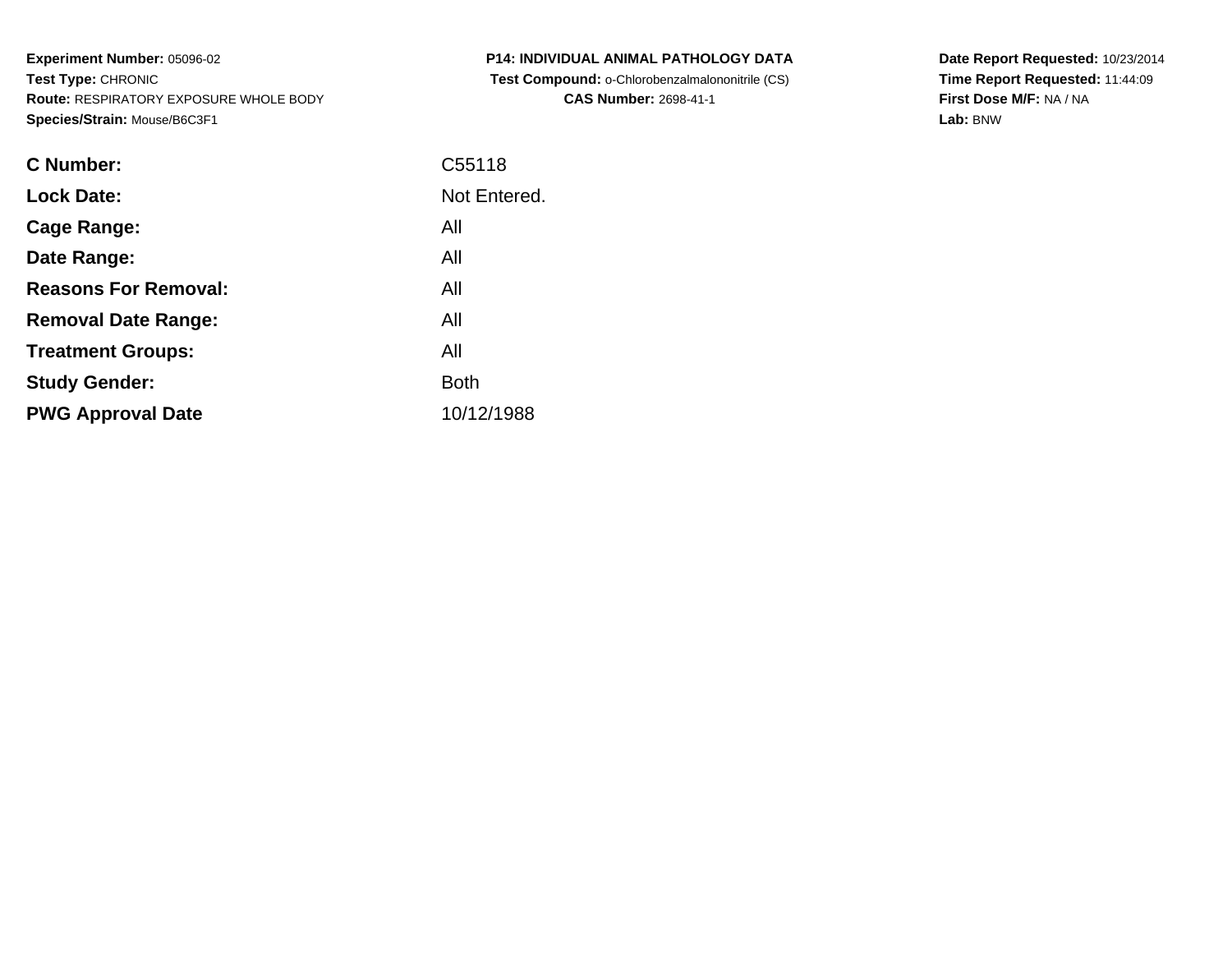| <b>Experiment Number: 05096-02</b><br><b>Test Type: CHRONIC</b><br><b>Route: RESPIRATORY EXPOSURE WHOLE BODY</b><br>Species/Strain: Mouse/B6C3F1 |                         | <b>P14: INDIVIDUAL ANIMAL PATHOLOGY DATA</b><br>Test Compound: o-Chlorobenzalmalononitrile (CS)<br><b>CAS Number: 2698-41-1</b> | Date Report Requested: 10/23/2014<br>Time Report Requested: 11:44:09<br>First Dose M/F: NA / NA<br>Lab: BNW |
|--------------------------------------------------------------------------------------------------------------------------------------------------|-------------------------|---------------------------------------------------------------------------------------------------------------------------------|-------------------------------------------------------------------------------------------------------------|
| <b>ANIMAL ID: 7001</b>                                                                                                                           | TRT#: 3                 | <b>SEX: Male</b>                                                                                                                | DAY ON TEST: 752                                                                                            |
|                                                                                                                                                  | <b>DOSE: 0.75 MG/M3</b> | <b>DISP:</b> Terminal Sacrifice                                                                                                 | <b>HISTO: 11677</b>                                                                                         |
|                                                                                                                                                  |                         | ORGAN AND ACCOUNTABLE SITE STATUS                                                                                               |                                                                                                             |
| <b>NORMAL</b>                                                                                                                                    |                         |                                                                                                                                 |                                                                                                             |
| Lung                                                                                                                                             | Stomach - Forestomach   | Stomach - Glandular                                                                                                             |                                                                                                             |
| <b>OBSERVATIONS</b>                                                                                                                              |                         |                                                                                                                                 |                                                                                                             |
| Kidney                                                                                                                                           |                         | Nephropathy                                                                                                                     | Chronic, Minimal                                                                                            |
| Nose                                                                                                                                             |                         | Inflammation                                                                                                                    | Suppurative, Mild                                                                                           |
|                                                                                                                                                  | <b>Respirat Epith</b>   | Metaplasia                                                                                                                      | Squamous, Mild                                                                                              |
| Note: LATERAL WALL IN XS 1.                                                                                                                      |                         |                                                                                                                                 |                                                                                                             |
| Note: LESIONS ON TIP OF RIGHT TURBINATES AND ADJACENT                                                                                            |                         |                                                                                                                                 |                                                                                                             |
| PRIMARY CAUSE OF DEATH                                                                                                                           |                         |                                                                                                                                 |                                                                                                             |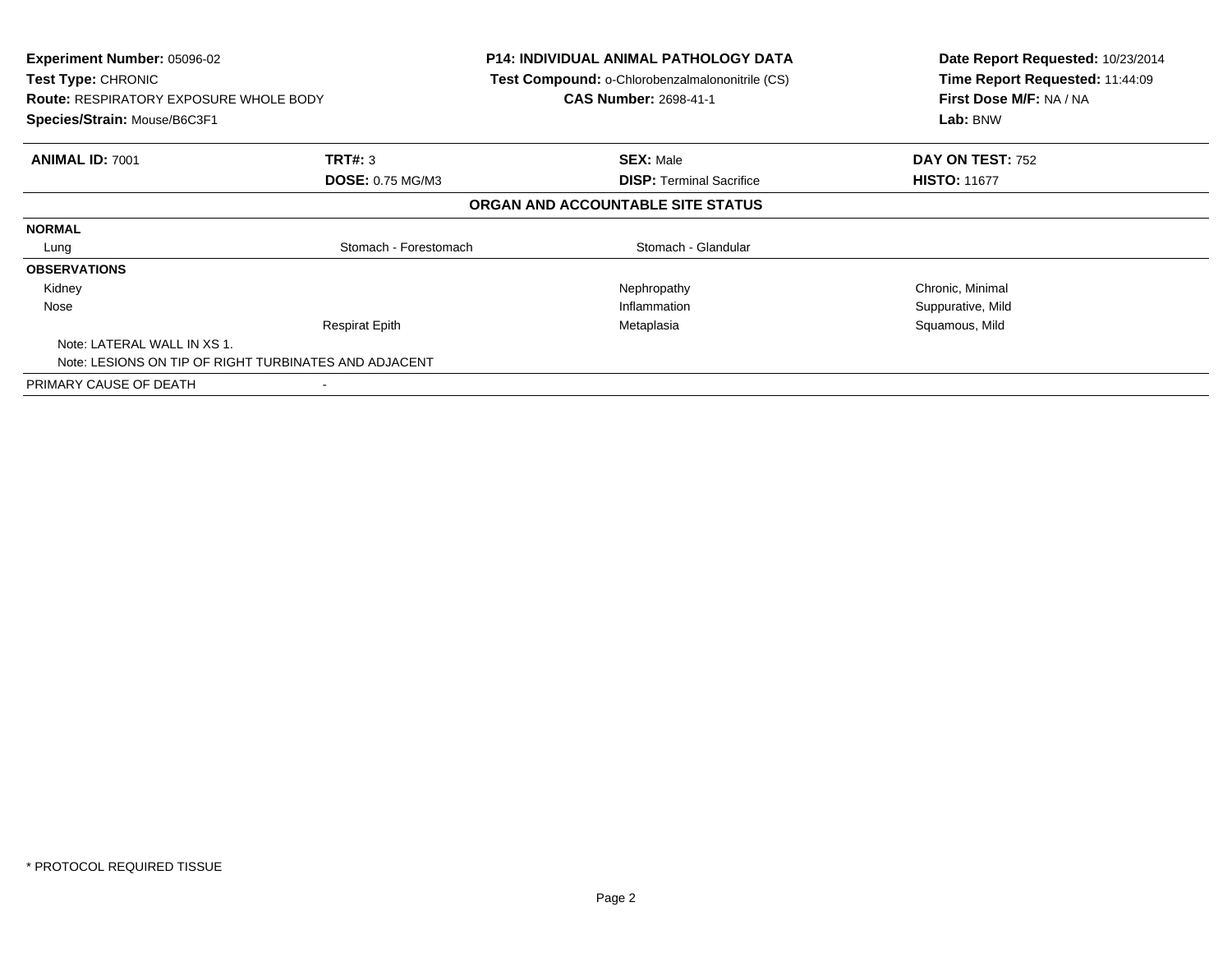**Experiment Number:** 05096-02**Test Type:** CHRONIC **Route:** RESPIRATORY EXPOSURE WHOLE BODY**Species/Strain:** Mouse/B6C3F1**P14: INDIVIDUAL ANIMAL PATHOLOGY DATA Test Compound:** o-Chlorobenzalmalononitrile (CS)**CAS Number:** 2698-41-1**Date Report Requested:** 10/23/2014**Time Report Requested:** 11:44:09**First Dose M/F:** NA / NA**Lab:** BNW**ANIMAL ID:** 7002 **TRT#:** <sup>3</sup> **SEX:** Male **DAY ON TEST:** <sup>737</sup> **DOSE:** 0.75 MG/M3 **DISP:** Dead **HISTO:** <sup>11678</sup> **ORGAN AND ACCOUNTABLE SITE STATUSNORMALAdrenal Gland - Cortex** Adrenal Gland - Medulla **Bone Adrenal Gland - Cortex Adrenal Gland - Cortex Adrenal Gland - Medulla** Bone Marrow Brain Epididymis Epididymis and the Brook of the Brook of the Brook of the Brook of the Heart Heart Heart Heart Intestine Large - Cecum and Intestine Large - Colon Clarge - Colon Intestine Large - Rectum Islets, Pancreatic Larynx Lung Lymph Node - Bronchial Pancreas Prostate Salivary Glands Seminal Vesicle Skin**Testes** Spleen Stomach - Forestomach Stomach - Stomach - Stomach - Glandular Testestes Stomach - Glandular Thymus Tissue NOS Trachea**MISSING**Mammary Gland Parathyroid Gland **AUTO PRECLUDES DIAG.**Gallbladder **Intestine Small - Duodenum** Intestine Small - Intestine Small - Ileum Intestine Small - Intestine Small - Jejunum **OBSERVATIONS** Kidneyy the controller that the controller temperature  $\mathsf{N}$  experimentally chronic, Mild  $\mathsf{N}$  experimentally  $\mathsf{N}$  experimentally  $\mathsf{N}$  experimentally  $\mathsf{N}$  experimentally  $\mathsf{N}$  experimentally  $\mathsf{N}$  . The Liver Hepatocellular CarcinomaNote: [ HEPATOCLR CARC ] TGLs = 6-10 Nose Respirat Epith Hyperplasia Mild Inflammation Suppurative, Mild Respirat Epith Metaplasia Squamous, Mild Note: TURBINATES ON THE ADJACENT LATERAL Note: 1 ON THE TIP OF ONE OF THE MAXILLARY Note: WALL AND ALSO ON THE MEDIAN SEPTUM.Note: THE SQUAMOUS METAPLASIA IN THE NOSE IS IN SECTION Pituitary Glandd and the set of the Pars Distalis and the Second Adenomal Adenomal Second Second Pars Distaller and Adenomal S Note: [ ADENOMA ] TGLs = 7-8 Thyroid Gland Follicular Cel Hyperplasia Mild Urinary Bladderr and the set of the set of the set of the set of the set of the set of the set of the set of the set of the s a **Minimal** Note: THE MASS DESCRIBED IN THE BLADDER GROSSLY IS ANote: LARGE SEMINAL PLUG.PRIMARY CAUSE OF DEATH-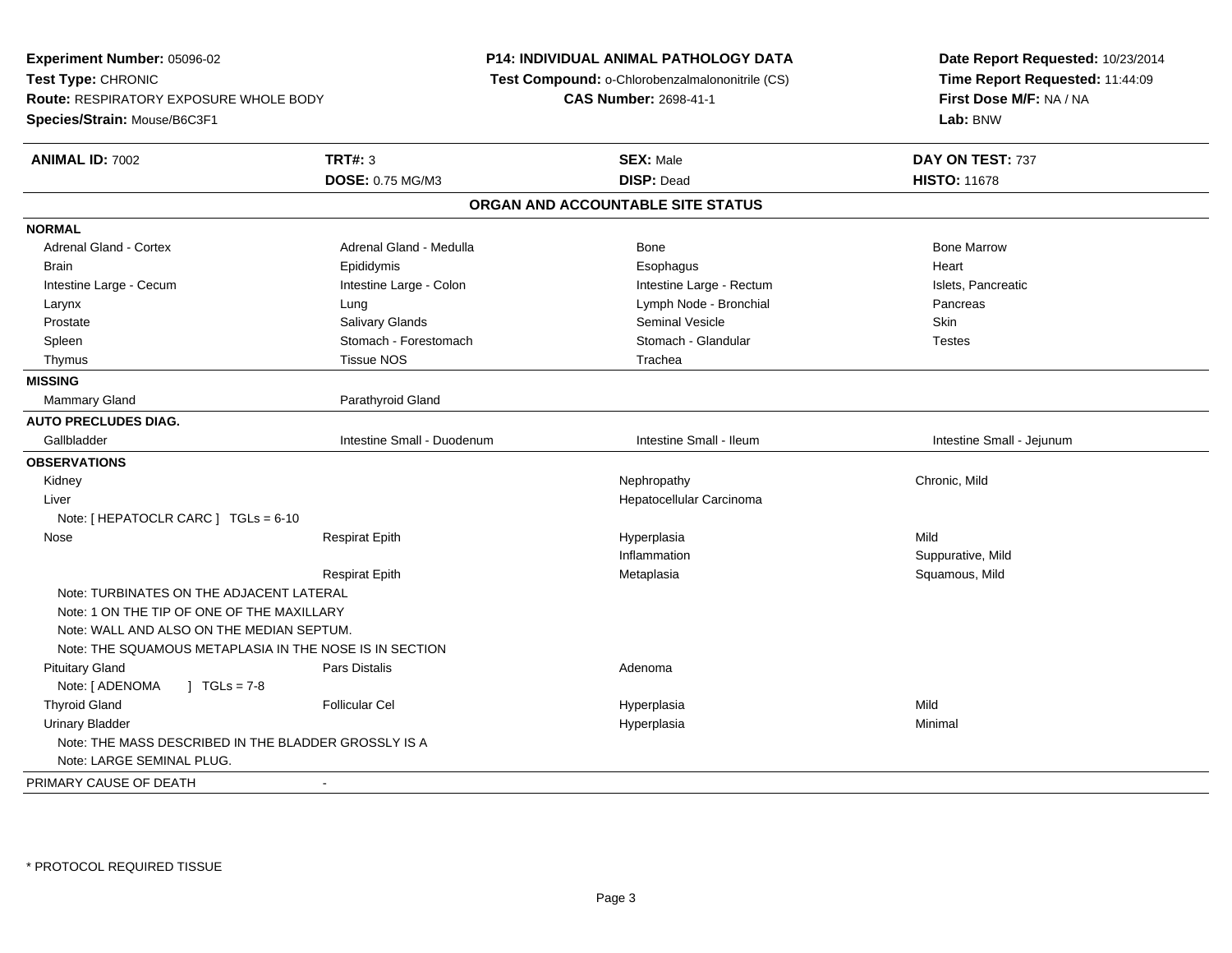| <b>Experiment Number: 05096-02</b><br><b>Test Type: CHRONIC</b> |                         | <b>P14: INDIVIDUAL ANIMAL PATHOLOGY DATA</b><br>Test Compound: o-Chlorobenzalmalononitrile (CS) | Date Report Requested: 10/23/2014<br>Time Report Requested: 11:44:09 |
|-----------------------------------------------------------------|-------------------------|-------------------------------------------------------------------------------------------------|----------------------------------------------------------------------|
| <b>Route: RESPIRATORY EXPOSURE WHOLE BODY</b>                   |                         | <b>CAS Number: 2698-41-1</b>                                                                    | First Dose M/F: NA / NA                                              |
| Species/Strain: Mouse/B6C3F1                                    |                         |                                                                                                 | Lab: BNW                                                             |
| <b>ANIMAL ID: 7003</b>                                          | TRT#: 3                 | <b>SEX: Male</b>                                                                                | DAY ON TEST: 752                                                     |
|                                                                 | <b>DOSE: 0.75 MG/M3</b> | <b>DISP:</b> Terminal Sacrifice                                                                 | <b>HISTO: 11679</b>                                                  |
|                                                                 |                         | ORGAN AND ACCOUNTABLE SITE STATUS                                                               |                                                                      |
| <b>NORMAL</b>                                                   |                         |                                                                                                 |                                                                      |
| Lung                                                            | Nose                    | Stomach - Forestomach                                                                           | Stomach - Glandular                                                  |
| <b>OBSERVATIONS</b>                                             |                         |                                                                                                 |                                                                      |
| Kidney                                                          |                         | Nephropathy                                                                                     | Chronic, Minimal                                                     |
| PRIMARY CAUSE OF DEATH                                          |                         |                                                                                                 |                                                                      |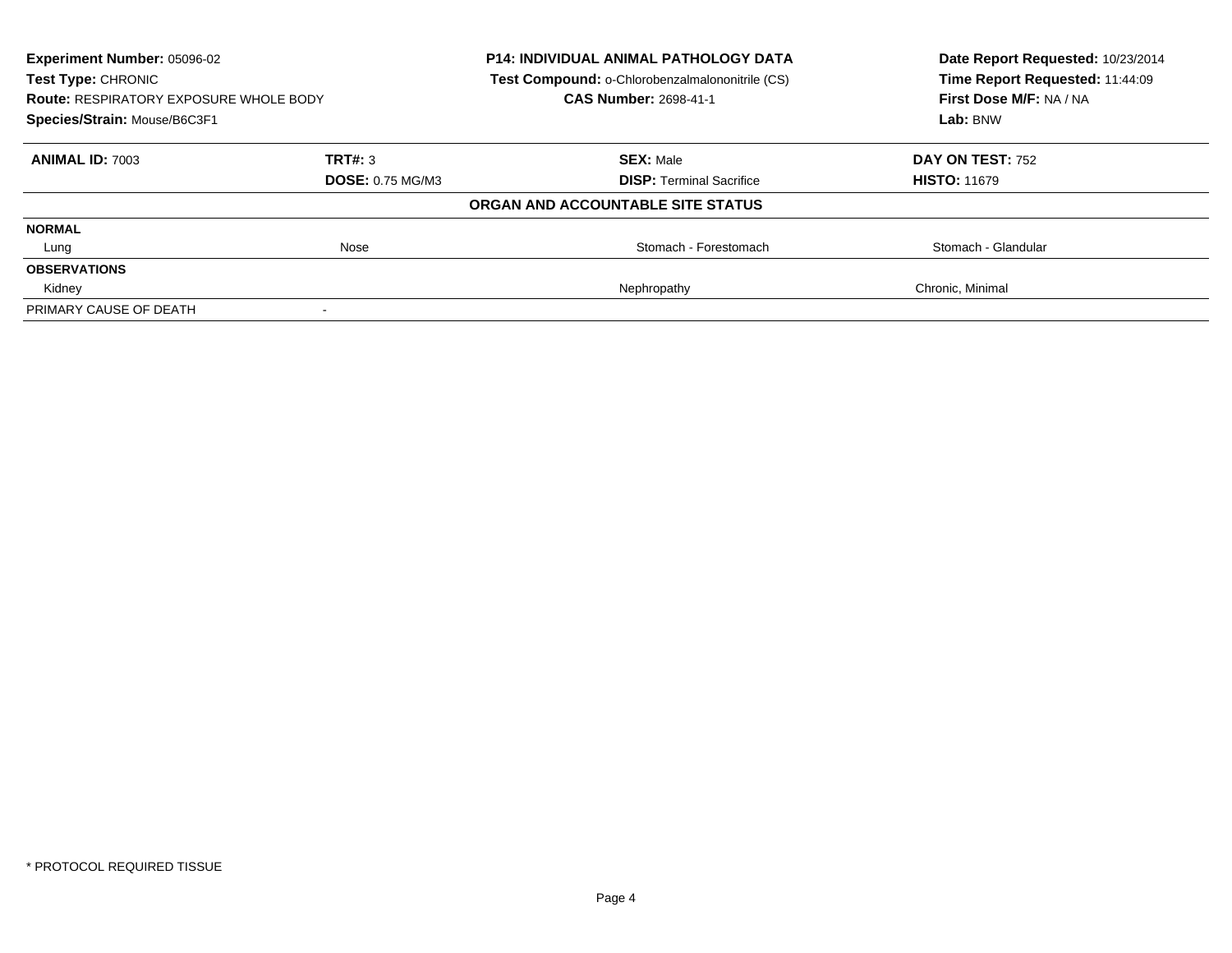| Experiment Number: 05096-02                                                                                       |                           | <b>P14: INDIVIDUAL ANIMAL PATHOLOGY DATA</b>    | Date Report Requested: 10/23/2014 |  |
|-------------------------------------------------------------------------------------------------------------------|---------------------------|-------------------------------------------------|-----------------------------------|--|
| Test Type: CHRONIC                                                                                                |                           | Test Compound: o-Chlorobenzalmalononitrile (CS) | Time Report Requested: 11:44:09   |  |
| <b>Route: RESPIRATORY EXPOSURE WHOLE BODY</b>                                                                     |                           | <b>CAS Number: 2698-41-1</b>                    | First Dose M/F: NA / NA           |  |
| Species/Strain: Mouse/B6C3F1                                                                                      |                           |                                                 | Lab: BNW                          |  |
| <b>ANIMAL ID: 7004</b>                                                                                            | <b>TRT#: 3</b>            | <b>SEX: Male</b>                                | DAY ON TEST: 657                  |  |
|                                                                                                                   | DOSE: 0.75 MG/M3          | <b>DISP: Dead</b>                               | <b>HISTO: 11681</b>               |  |
|                                                                                                                   |                           | ORGAN AND ACCOUNTABLE SITE STATUS               |                                   |  |
| <b>NORMAL</b>                                                                                                     |                           |                                                 |                                   |  |
| <b>Adrenal Gland - Cortex</b>                                                                                     | Adrenal Gland - Medulla   | Bone                                            | <b>Brain</b>                      |  |
| Epididymis                                                                                                        | Esophagus                 | Gallbladder                                     | Heart                             |  |
| Intestine Large - Cecum                                                                                           | Intestine Large - Colon   | Intestine Large - Rectum                        | Intestine Small - Duodenum        |  |
| Islets, Pancreatic                                                                                                | Larynx                    | Lymph Node - Bronchial                          | Pancreas                          |  |
| <b>Pituitary Gland</b>                                                                                            | Salivary Glands           | Stomach - Forestomach                           | <b>Testes</b>                     |  |
| <b>Thyroid Gland</b>                                                                                              | Trachea                   |                                                 |                                   |  |
| <b>MISSING</b>                                                                                                    |                           |                                                 |                                   |  |
| Lymph Node - Mandibular                                                                                           | Parathyroid Gland         | Thymus                                          |                                   |  |
| <b>AUTO PRECLUDES DIAG.</b>                                                                                       |                           |                                                 |                                   |  |
| Intestine Small - Ileum                                                                                           | Intestine Small - Jejunum |                                                 |                                   |  |
| <b>OBSERVATIONS</b>                                                                                               |                           |                                                 |                                   |  |
| <b>Adrenal Gland</b>                                                                                              | Capsule                   | Hyperplasia                                     | Mild                              |  |
| <b>Bone Marrow</b>                                                                                                |                           | Hyperplasia                                     | Mild                              |  |
| Kidney                                                                                                            |                           | Inflammation                                    | Suppurative, Marked               |  |
| Note: $\lceil$ INFLAMMATION $\lceil$ TGLs = 2-5                                                                   |                           |                                                 |                                   |  |
| Liver                                                                                                             |                           | Hematopoietic Cell Proliferation                | Moderate                          |  |
|                                                                                                                   |                           | Hepatocellular Adenoma                          |                                   |  |
| Note: [ HEPATOCLR ADEN ] TGLs = 3-10                                                                              |                           |                                                 |                                   |  |
| Lung                                                                                                              |                           | Leukocytosis                                    | Mild                              |  |
| Lymph Node                                                                                                        | Mesenteric                | Hematopoietic Cell Proliferation                | Marked                            |  |
| Nose                                                                                                              | <b>Respirat Epith</b>     | Hyperplasia                                     | Moderate                          |  |
|                                                                                                                   |                           | Inflammation                                    | Suppurative, Mild                 |  |
|                                                                                                                   | <b>Respirat Epith</b>     | Metaplasia                                      | Squamous, Moderate                |  |
| Note: THE NOSE LESIONS ARE IN THE MOST ANTERIOR SECTION<br>Note: ON THE TURBINATES ON THE ADJACENT LATERAL WALLS. |                           |                                                 |                                   |  |
| <b>Preputial Gland</b>                                                                                            |                           | Inflammation                                    | Suppurative, Marked               |  |
| Note: $[INFLAMMATION] TGLs = 1-11$                                                                                |                           |                                                 |                                   |  |
| Prostate                                                                                                          |                           | Inflammation                                    | Suppurative, Moderate             |  |
| <b>Seminal Vesicle</b>                                                                                            |                           |                                                 |                                   |  |
|                                                                                                                   |                           | Inflammation                                    | Suppurative, Moderate             |  |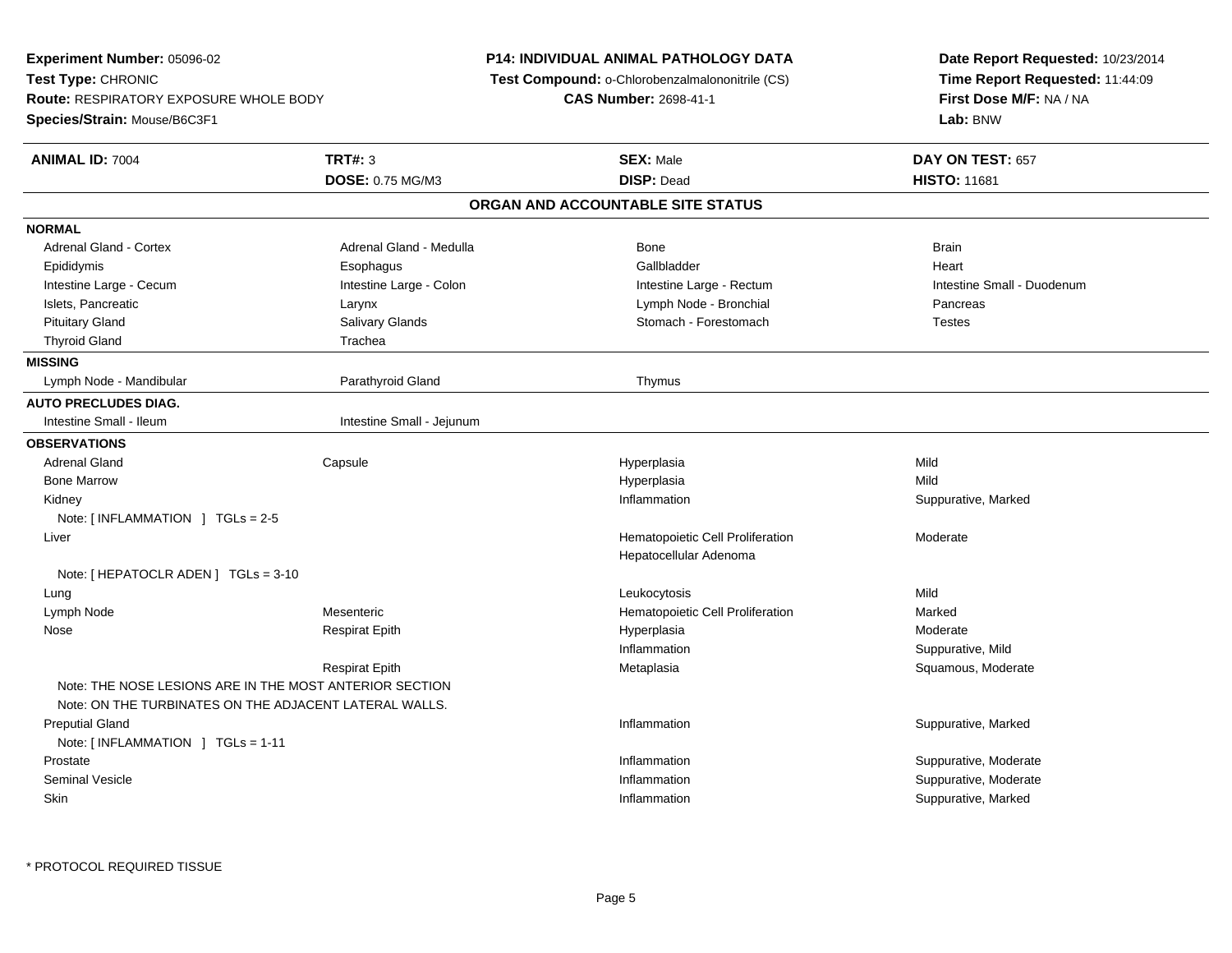| Experiment Number: 05096-02<br>Test Type: CHRONIC<br><b>Route: RESPIRATORY EXPOSURE WHOLE BODY</b><br>Species/Strain: Mouse/B6C3F1 |                         | <b>P14: INDIVIDUAL ANIMAL PATHOLOGY DATA</b><br>Test Compound: o-Chlorobenzalmalononitrile (CS)<br><b>CAS Number: 2698-41-1</b> | Date Report Requested: 10/23/2014<br>Time Report Requested: 11:44:09<br>First Dose M/F: NA / NA<br>Lab: BNW |
|------------------------------------------------------------------------------------------------------------------------------------|-------------------------|---------------------------------------------------------------------------------------------------------------------------------|-------------------------------------------------------------------------------------------------------------|
| <b>ANIMAL ID: 7004</b>                                                                                                             | TRT#: 3                 | <b>SEX: Male</b>                                                                                                                | DAY ON TEST: 657                                                                                            |
|                                                                                                                                    | <b>DOSE: 0.75 MG/M3</b> | <b>DISP: Dead</b>                                                                                                               | <b>HISTO: 11681</b>                                                                                         |
|                                                                                                                                    |                         | ORGAN AND ACCOUNTABLE SITE STATUS                                                                                               |                                                                                                             |
| Note: $[INFLAMMATION] TGLs = 1-11$                                                                                                 |                         | Ulcer                                                                                                                           | Marked                                                                                                      |
| Spleen                                                                                                                             |                         | Hematopoietic Cell Proliferation                                                                                                | Moderate                                                                                                    |
| Stomach<br>Note: [ EROSION<br>$1 TGLs = 4-8$                                                                                       | Glandular               | Erosion                                                                                                                         | Moderate                                                                                                    |
| Urinary Bladder                                                                                                                    |                         | Hyperplasia                                                                                                                     | Moderate                                                                                                    |
|                                                                                                                                    |                         | Inflammation                                                                                                                    | Suppurative, Marked                                                                                         |
| PRIMARY CAUSE OF DEATH                                                                                                             |                         |                                                                                                                                 |                                                                                                             |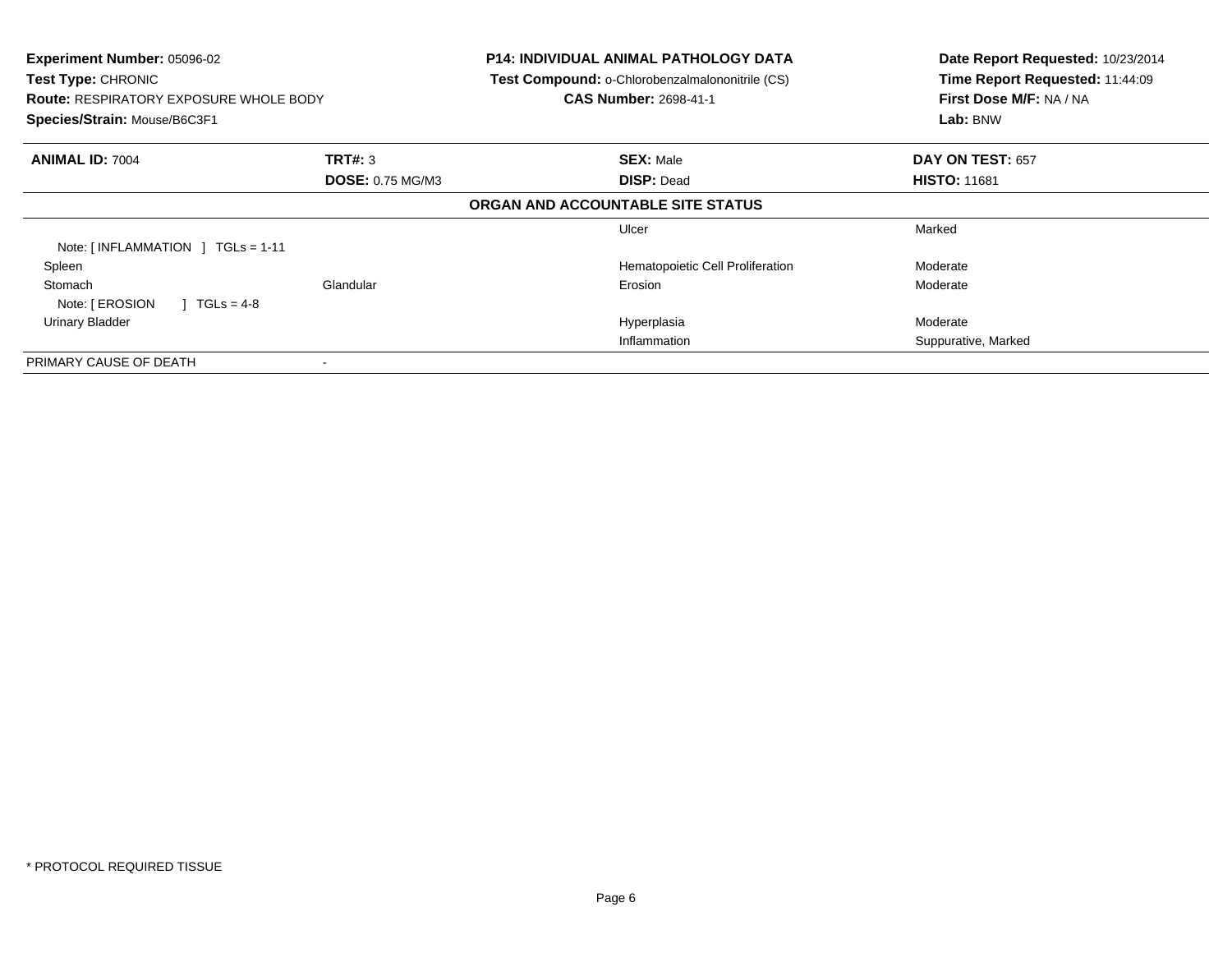| Experiment Number: 05096-02                                                         |                           | <b>P14: INDIVIDUAL ANIMAL PATHOLOGY DATA</b>    | Date Report Requested: 10/23/2014                          |  |
|-------------------------------------------------------------------------------------|---------------------------|-------------------------------------------------|------------------------------------------------------------|--|
| Test Type: CHRONIC                                                                  |                           | Test Compound: o-Chlorobenzalmalononitrile (CS) | Time Report Requested: 11:44:09<br>First Dose M/F: NA / NA |  |
| <b>Route: RESPIRATORY EXPOSURE WHOLE BODY</b>                                       |                           | <b>CAS Number: 2698-41-1</b>                    |                                                            |  |
| Species/Strain: Mouse/B6C3F1                                                        |                           |                                                 | Lab: BNW                                                   |  |
| <b>ANIMAL ID: 7005</b>                                                              | <b>TRT#: 3</b>            | <b>SEX: Male</b>                                | DAY ON TEST: 608                                           |  |
|                                                                                     | DOSE: 0.75 MG/M3          | <b>DISP: Moribund</b>                           | <b>HISTO: 11682</b>                                        |  |
|                                                                                     |                           | ORGAN AND ACCOUNTABLE SITE STATUS               |                                                            |  |
| <b>NORMAL</b>                                                                       |                           |                                                 |                                                            |  |
| Adrenal Gland - Cortex                                                              | Adrenal Gland - Medulla   | <b>Bone</b>                                     | <b>Bone Marrow</b>                                         |  |
| <b>Brain</b>                                                                        | Epididymis                | Esophagus                                       | Gallbladder                                                |  |
| Heart                                                                               | Intestine Large - Colon   | Intestine Small - Duodenum                      | Intestine Small - Ileum                                    |  |
| Islets, Pancreatic                                                                  | Larynx                    | Liver                                           | Lung                                                       |  |
| Lymph Node - Bronchial                                                              | Pancreas                  | <b>Pituitary Gland</b>                          | Prostate                                                   |  |
| Salivary Glands                                                                     | <b>Seminal Vesicle</b>    | Spleen                                          | Stomach - Forestomach                                      |  |
| Stomach - Glandular                                                                 | Thymus                    | Trachea                                         |                                                            |  |
| <b>MISSING</b>                                                                      |                           |                                                 |                                                            |  |
| Intestine Large - Rectum                                                            | Intestine Small - Jejunum | Lymph Node - Mandibular                         | <b>Mammary Gland</b>                                       |  |
| Parathyroid Gland                                                                   |                           |                                                 |                                                            |  |
| <b>AUTO PRECLUDES DIAG.</b>                                                         |                           |                                                 |                                                            |  |
| Intestine Large - Cecum                                                             |                           |                                                 |                                                            |  |
| <b>OBSERVATIONS</b>                                                                 |                           |                                                 |                                                            |  |
| <b>Adrenal Gland</b>                                                                | Capsule                   | Hyperplasia                                     | Mild                                                       |  |
| Kidney                                                                              |                           | Nephropathy                                     | Chronic, Minimal                                           |  |
| Nose                                                                                | <b>Respirat Epith</b>     | Hyperplasia                                     | Mild                                                       |  |
|                                                                                     |                           | Inflammation                                    | Suppurative, Marked                                        |  |
|                                                                                     | <b>Respirat Epith</b>     | Metaplasia                                      | Squamous, Mild                                             |  |
| Note: AND ADJACENT LATERAL WALL, IN THE MOST ANTERIOR<br>Note: SECTION OF THE NOSE. |                           |                                                 |                                                            |  |
| Note: THE NOSE LESIONS ARE ON THE MAXILLARY TURBINATE                               |                           |                                                 |                                                            |  |
| Skin                                                                                |                           | Inflammation                                    | Suppurative, Marked                                        |  |
| Note: [INFLAMMATION ] TGLs = 2-10                                                   |                           |                                                 |                                                            |  |
| <b>Testes</b>                                                                       |                           | Atrophy                                         | Moderate                                                   |  |
| $J \cdot TGLs = 3-7$<br>Note: [ ATROPHY<br>Note: [INFLAMMATION ] TGLs = 2-7         |                           | Inflammation                                    | Suppurative, Marked                                        |  |
| <b>Thyroid Gland</b>                                                                | <b>Follicular Cel</b>     | Hyperplasia                                     | Mild                                                       |  |
| <b>Urinary Bladder</b>                                                              |                           | <b>Dilatation</b>                               | Moderate                                                   |  |
| Note: [DILATATION ] TGLs = 1-8                                                      |                           |                                                 |                                                            |  |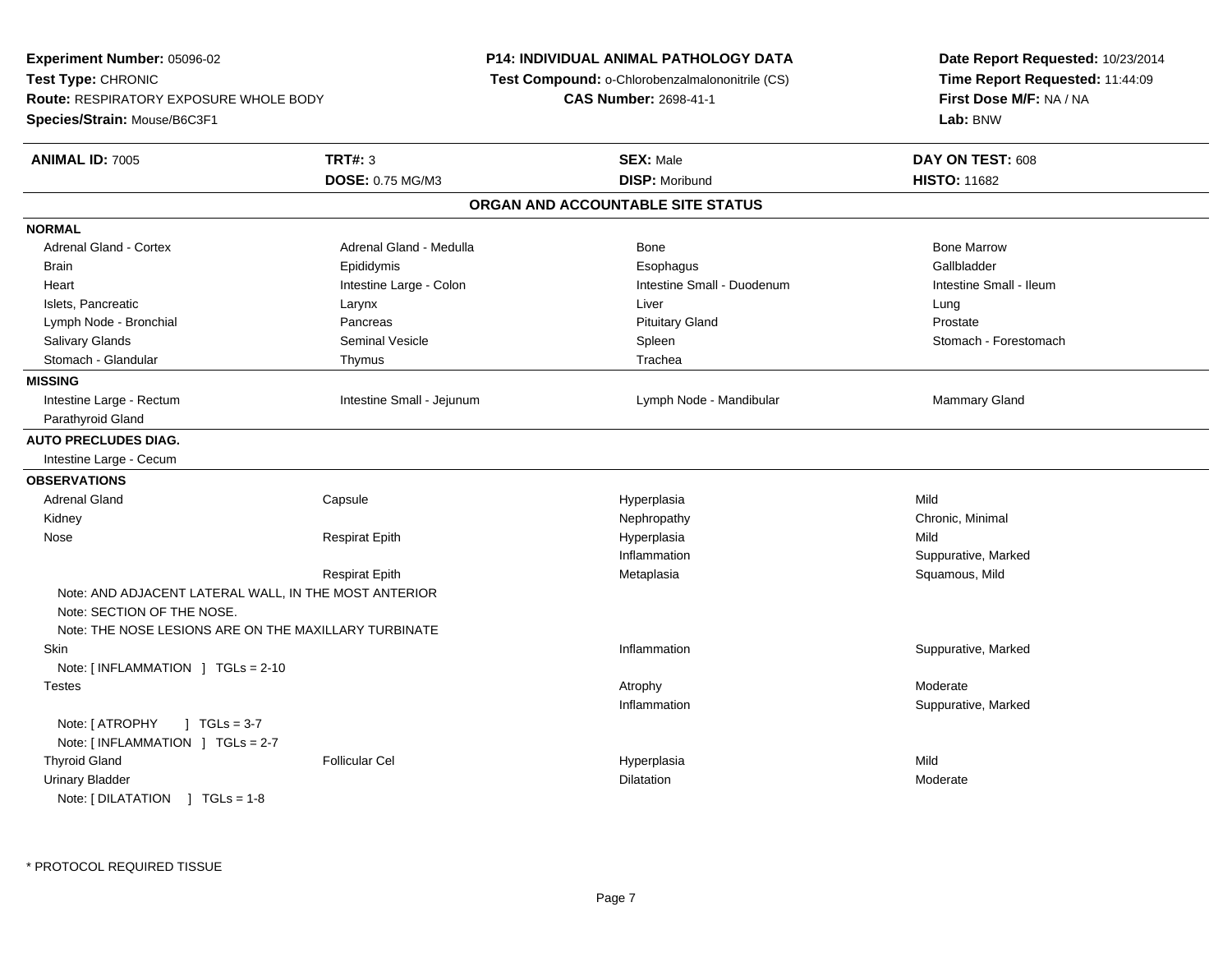| <b>Experiment Number: 05096-02</b><br><b>Test Type: CHRONIC</b><br><b>Route: RESPIRATORY EXPOSURE WHOLE BODY</b><br>Species/Strain: Mouse/B6C3F1 |                         | <b>P14: INDIVIDUAL ANIMAL PATHOLOGY DATA</b><br>Test Compound: o-Chlorobenzalmalononitrile (CS)<br><b>CAS Number: 2698-41-1</b> | Date Report Requested: 10/23/2014 |
|--------------------------------------------------------------------------------------------------------------------------------------------------|-------------------------|---------------------------------------------------------------------------------------------------------------------------------|-----------------------------------|
|                                                                                                                                                  |                         |                                                                                                                                 | Time Report Requested: 11:44:09   |
|                                                                                                                                                  |                         |                                                                                                                                 | First Dose M/F: NA / NA           |
|                                                                                                                                                  |                         |                                                                                                                                 | Lab: BNW                          |
| <b>ANIMAL ID: 7005</b>                                                                                                                           | TRT#: 3                 | <b>SEX: Male</b>                                                                                                                | DAY ON TEST: 608                  |
|                                                                                                                                                  | <b>DOSE: 0.75 MG/M3</b> | <b>DISP: Moribund</b>                                                                                                           | <b>HISTO: 11682</b>               |
|                                                                                                                                                  |                         | ORGAN AND ACCOUNTABLE SITE STATUS                                                                                               |                                   |
| PRIMARY CAUSE OF DEATH                                                                                                                           |                         |                                                                                                                                 |                                   |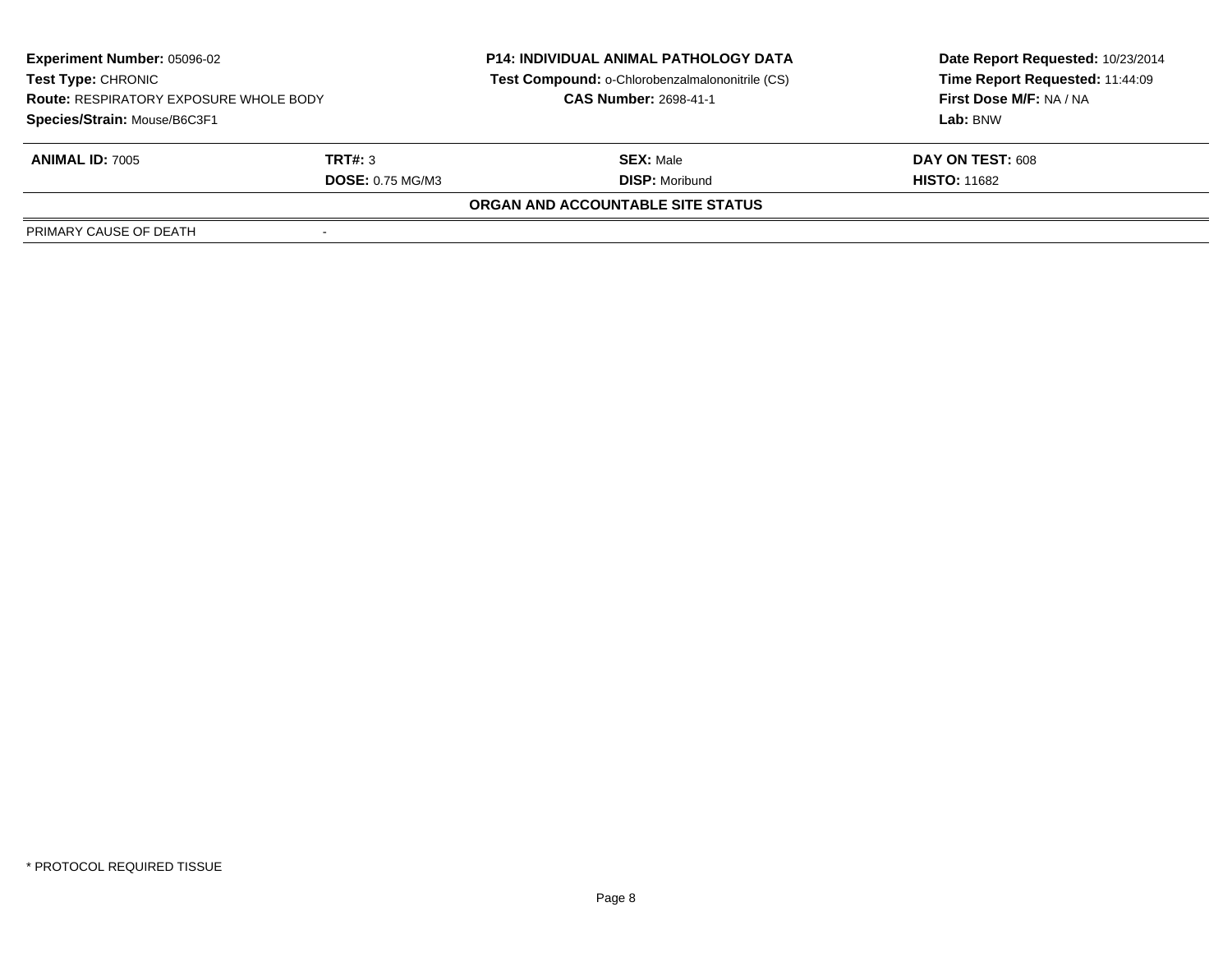| Experiment Number: 05096-02<br>Test Type: CHRONIC<br><b>Route: RESPIRATORY EXPOSURE WHOLE BODY</b><br>Species/Strain: Mouse/B6C3F1 |                                                           | <b>P14: INDIVIDUAL ANIMAL PATHOLOGY DATA</b><br>Test Compound: o-Chlorobenzalmalononitrile (CS)<br><b>CAS Number: 2698-41-1</b> | Date Report Requested: 10/23/2014<br>Time Report Requested: 11:44:09<br>First Dose M/F: NA / NA<br>Lab: BNW |
|------------------------------------------------------------------------------------------------------------------------------------|-----------------------------------------------------------|---------------------------------------------------------------------------------------------------------------------------------|-------------------------------------------------------------------------------------------------------------|
| <b>ANIMAL ID: 7006</b>                                                                                                             | <b>TRT#: 3</b>                                            | <b>SEX: Male</b>                                                                                                                | DAY ON TEST: 752                                                                                            |
|                                                                                                                                    | <b>DOSE: 0.75 MG/M3</b>                                   | <b>DISP:</b> Terminal Sacrifice<br>ORGAN AND ACCOUNTABLE SITE STATUS                                                            | <b>HISTO: 11680</b>                                                                                         |
| <b>NORMAL</b>                                                                                                                      |                                                           |                                                                                                                                 |                                                                                                             |
| Kidney                                                                                                                             | Lung                                                      | Nose                                                                                                                            | Stomach - Glandular                                                                                         |
| <b>INSUFFICIENT TISSUE</b>                                                                                                         |                                                           |                                                                                                                                 |                                                                                                             |
| Stomach - Forestomach                                                                                                              |                                                           |                                                                                                                                 |                                                                                                             |
| <b>OBSERVATIONS</b>                                                                                                                |                                                           |                                                                                                                                 |                                                                                                             |
| Stomach                                                                                                                            | Note: FORESTOMACH: 5 STEP SECTIONS, STILL INSUFF. TISSUE. |                                                                                                                                 |                                                                                                             |
| PRIMARY CAUSE OF DEATH                                                                                                             |                                                           |                                                                                                                                 |                                                                                                             |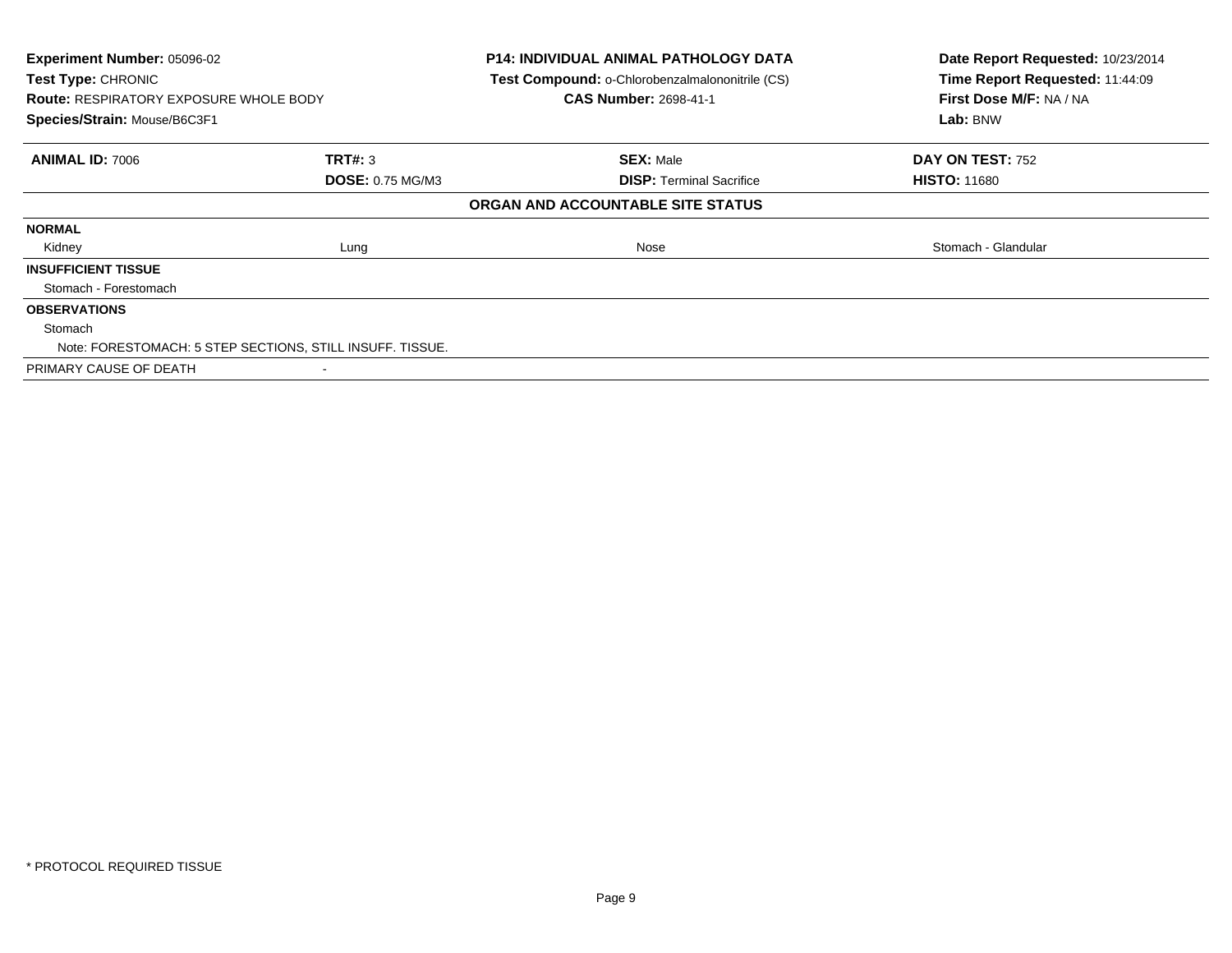| Experiment Number: 05096-02<br><b>Test Type: CHRONIC</b><br><b>Route: RESPIRATORY EXPOSURE WHOLE BODY</b><br>Species/Strain: Mouse/B6C3F1 |                         | <b>P14: INDIVIDUAL ANIMAL PATHOLOGY DATA</b><br>Test Compound: o-Chlorobenzalmalononitrile (CS)<br><b>CAS Number: 2698-41-1</b> | Date Report Requested: 10/23/2014<br>Time Report Requested: 11:44:09<br>First Dose M/F: NA / NA<br>Lab: BNW |
|-------------------------------------------------------------------------------------------------------------------------------------------|-------------------------|---------------------------------------------------------------------------------------------------------------------------------|-------------------------------------------------------------------------------------------------------------|
| <b>ANIMAL ID: 7007</b>                                                                                                                    | TRT#: 3                 | <b>SEX: Male</b>                                                                                                                | DAY ON TEST: 752                                                                                            |
|                                                                                                                                           | <b>DOSE: 0.75 MG/M3</b> | <b>DISP:</b> Terminal Sacrifice                                                                                                 | <b>HISTO: 11683</b>                                                                                         |
|                                                                                                                                           |                         | ORGAN AND ACCOUNTABLE SITE STATUS                                                                                               |                                                                                                             |
| <b>NORMAL</b>                                                                                                                             |                         |                                                                                                                                 |                                                                                                             |
| Lung                                                                                                                                      | Stomach - Forestomach   | Stomach - Glandular                                                                                                             |                                                                                                             |
| <b>OBSERVATIONS</b>                                                                                                                       |                         |                                                                                                                                 |                                                                                                             |
| Kidney                                                                                                                                    |                         | Nephropathy                                                                                                                     | Chronic, Minimal                                                                                            |
| Nose                                                                                                                                      |                         | Inflammation                                                                                                                    | Suppurative, Minimal                                                                                        |
|                                                                                                                                           | <b>Respirat Epith</b>   | Metaplasia                                                                                                                      | Squamous, Minimal                                                                                           |
| PRIMARY CAUSE OF DEATH                                                                                                                    |                         |                                                                                                                                 |                                                                                                             |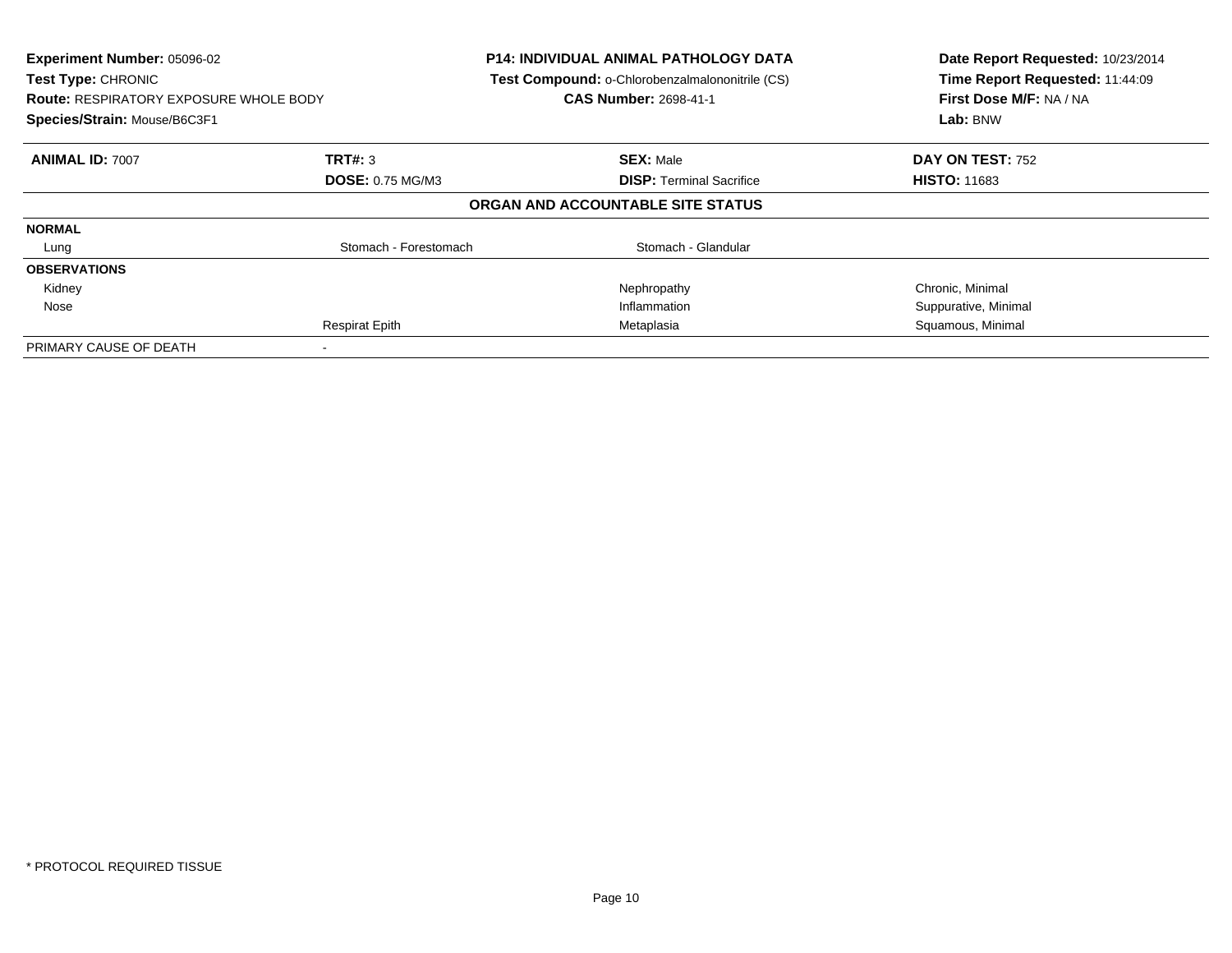| <b>Experiment Number: 05096-02</b><br><b>Test Type: CHRONIC</b><br><b>Route: RESPIRATORY EXPOSURE WHOLE BODY</b><br>Species/Strain: Mouse/B6C3F1 |                                                               | <b>P14: INDIVIDUAL ANIMAL PATHOLOGY DATA</b><br><b>Test Compound: o-Chlorobenzalmalononitrile (CS)</b><br><b>CAS Number: 2698-41-1</b> | Date Report Requested: 10/23/2014<br>Time Report Requested: 11:44:09<br>First Dose M/F: NA / NA<br>Lab: BNW |
|--------------------------------------------------------------------------------------------------------------------------------------------------|---------------------------------------------------------------|----------------------------------------------------------------------------------------------------------------------------------------|-------------------------------------------------------------------------------------------------------------|
| <b>ANIMAL ID: 7008</b>                                                                                                                           | <b>TRT#: 3</b>                                                | <b>SEX: Male</b>                                                                                                                       | DAY ON TEST: 752                                                                                            |
|                                                                                                                                                  | <b>DOSE: 0.75 MG/M3</b>                                       | <b>DISP:</b> Terminal Sacrifice                                                                                                        | <b>HISTO: 11684</b>                                                                                         |
|                                                                                                                                                  |                                                               | ORGAN AND ACCOUNTABLE SITE STATUS                                                                                                      |                                                                                                             |
| <b>NORMAL</b>                                                                                                                                    |                                                               |                                                                                                                                        |                                                                                                             |
| Lung                                                                                                                                             | Stomach - Forestomach                                         | Stomach - Glandular                                                                                                                    |                                                                                                             |
| <b>OBSERVATIONS</b>                                                                                                                              |                                                               |                                                                                                                                        |                                                                                                             |
| Kidney                                                                                                                                           |                                                               | Nephropathy                                                                                                                            | Chronic, Minimal                                                                                            |
| Liver                                                                                                                                            |                                                               | Hepatocellular Carcinoma                                                                                                               |                                                                                                             |
| Note: [ HEPATOCLR CARC ] $TGLs = 1-10$                                                                                                           |                                                               |                                                                                                                                        |                                                                                                             |
| Nose                                                                                                                                             |                                                               | Inflammation                                                                                                                           | Suppurative, Mild                                                                                           |
| Note: TOOTH AND PERIDONTAL SOFT TISSUE.                                                                                                          |                                                               |                                                                                                                                        |                                                                                                             |
|                                                                                                                                                  | Note: SUPPURATIVE RHINITIS IN XS 1, UNILATERAL, ALSO INVOLVES |                                                                                                                                        |                                                                                                             |
| PRIMARY CAUSE OF DEATH                                                                                                                           |                                                               |                                                                                                                                        |                                                                                                             |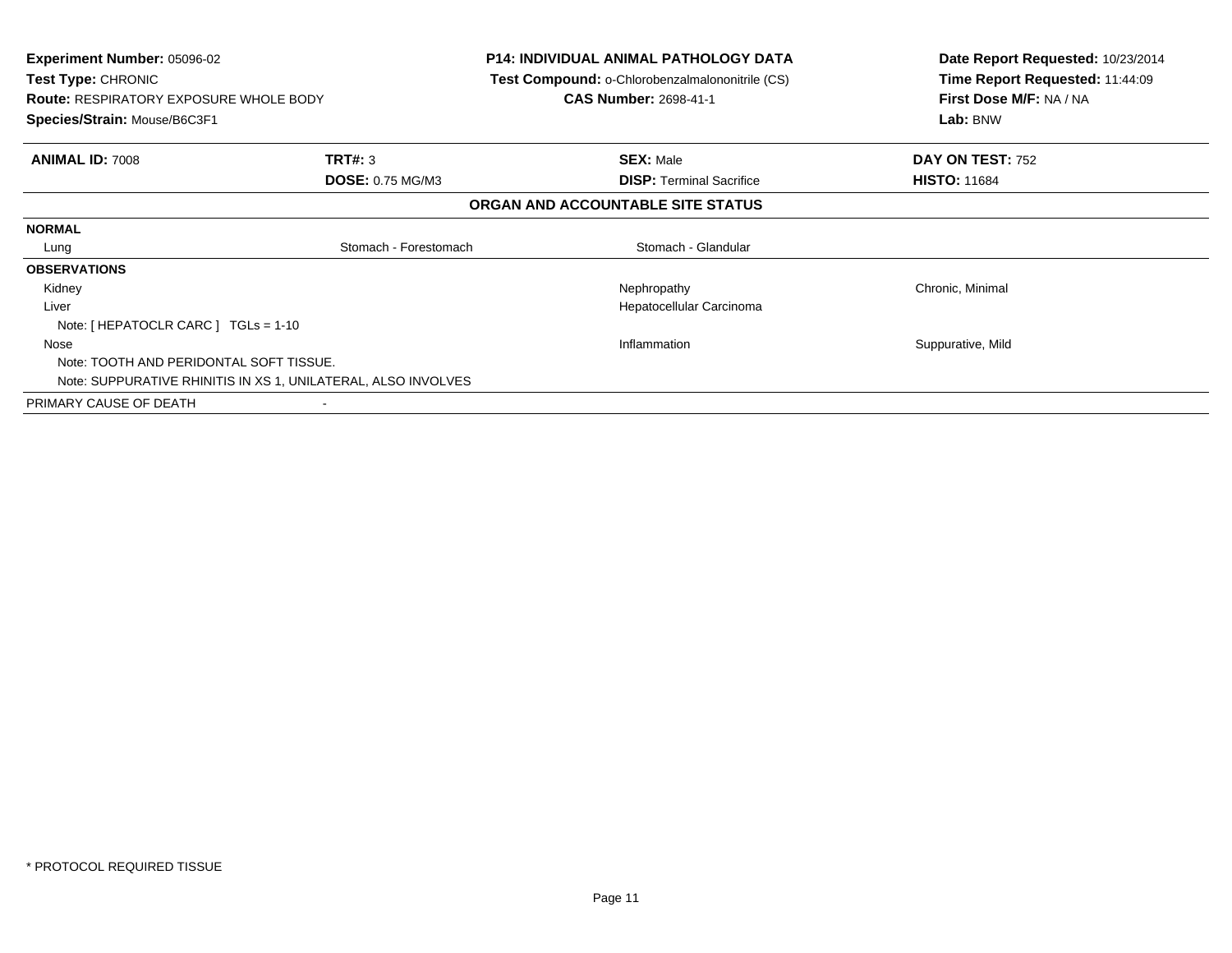| Experiment Number: 05096-02<br>Test Type: CHRONIC<br><b>Route: RESPIRATORY EXPOSURE WHOLE BODY</b><br>Species/Strain: Mouse/B6C3F1 |                         | <b>P14: INDIVIDUAL ANIMAL PATHOLOGY DATA</b><br>Test Compound: o-Chlorobenzalmalononitrile (CS)<br><b>CAS Number: 2698-41-1</b> | Date Report Requested: 10/23/2014<br>Time Report Requested: 11:44:09<br>First Dose M/F: NA / NA<br>Lab: BNW |
|------------------------------------------------------------------------------------------------------------------------------------|-------------------------|---------------------------------------------------------------------------------------------------------------------------------|-------------------------------------------------------------------------------------------------------------|
| <b>ANIMAL ID: 7009</b>                                                                                                             | <b>TRT#: 3</b>          | <b>SEX: Male</b>                                                                                                                | DAY ON TEST: 752                                                                                            |
|                                                                                                                                    | <b>DOSE: 0.75 MG/M3</b> | <b>DISP:</b> Terminal Sacrifice                                                                                                 | <b>HISTO: 11685</b>                                                                                         |
|                                                                                                                                    |                         | ORGAN AND ACCOUNTABLE SITE STATUS                                                                                               |                                                                                                             |
| <b>NORMAL</b>                                                                                                                      |                         |                                                                                                                                 |                                                                                                             |
| Lung                                                                                                                               | Skin                    | Stomach - Forestomach                                                                                                           | Stomach - Glandular                                                                                         |
| <b>OBSERVATIONS</b>                                                                                                                |                         |                                                                                                                                 |                                                                                                             |
| Kidney                                                                                                                             |                         | Nephropathy                                                                                                                     | Chronic, Mild                                                                                               |
| Nose                                                                                                                               | <b>Respirat Epith</b>   | Hyperplasia                                                                                                                     | Minimal                                                                                                     |
|                                                                                                                                    | <b>Respirat Epith</b>   | Metaplasia                                                                                                                      | Squamous, Mild                                                                                              |
| PRIMARY CAUSE OF DEATH                                                                                                             |                         |                                                                                                                                 |                                                                                                             |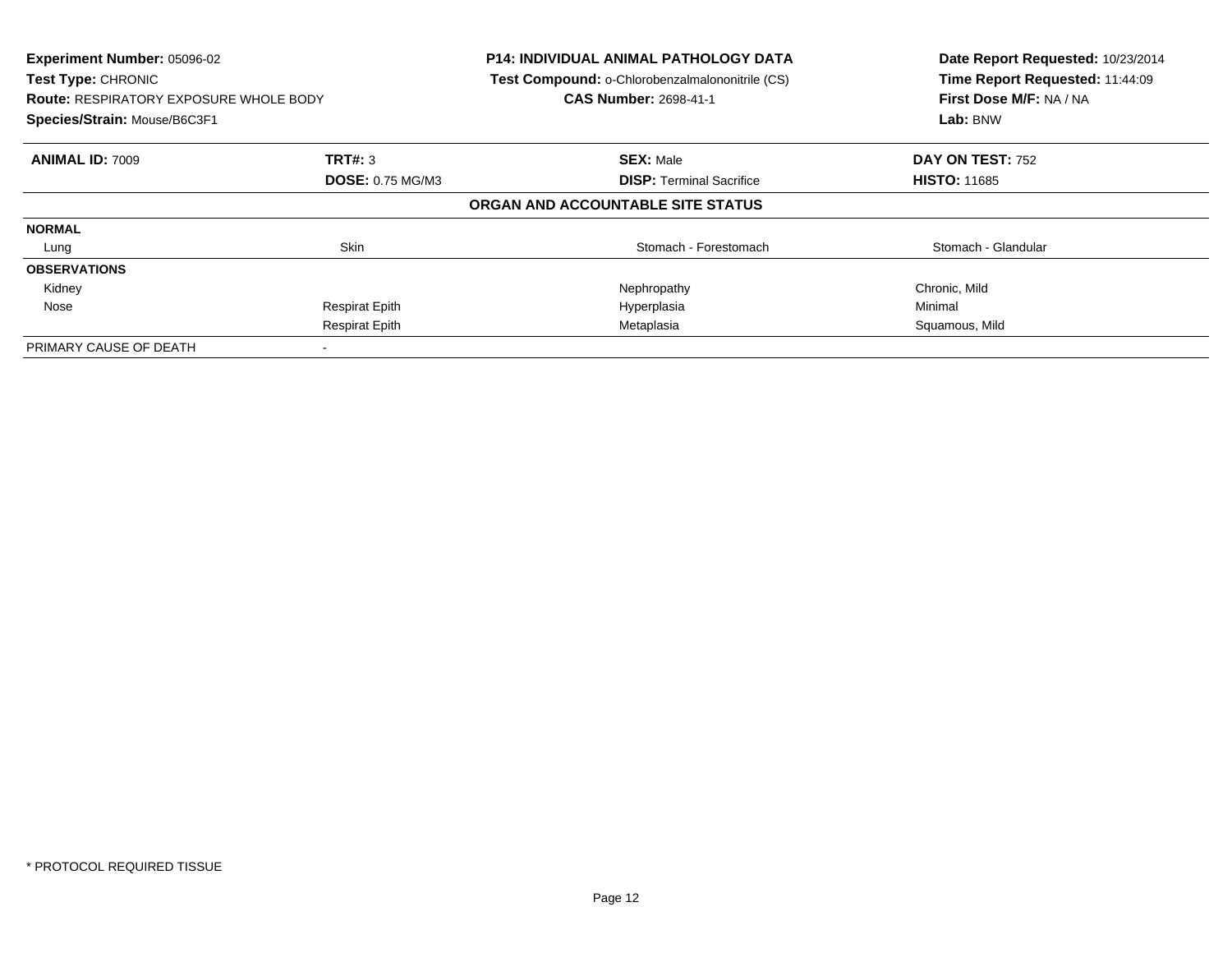| <b>Experiment Number: 05096-02</b><br>Test Type: CHRONIC<br><b>Route: RESPIRATORY EXPOSURE WHOLE BODY</b><br>Species/Strain: Mouse/B6C3F1 |                         | <b>P14: INDIVIDUAL ANIMAL PATHOLOGY DATA</b><br>Test Compound: o-Chlorobenzalmalononitrile (CS)<br><b>CAS Number: 2698-41-1</b> | Date Report Requested: 10/23/2014<br>Time Report Requested: 11:44:09<br>First Dose M/F: NA / NA<br>Lab: BNW |
|-------------------------------------------------------------------------------------------------------------------------------------------|-------------------------|---------------------------------------------------------------------------------------------------------------------------------|-------------------------------------------------------------------------------------------------------------|
| <b>ANIMAL ID: 7010</b>                                                                                                                    | TRT#: 3                 | <b>SEX: Male</b>                                                                                                                | <b>DAY ON TEST: 752</b>                                                                                     |
|                                                                                                                                           | <b>DOSE: 0.75 MG/M3</b> | <b>DISP: Terminal Sacrifice</b>                                                                                                 | <b>HISTO: 11686</b>                                                                                         |
|                                                                                                                                           |                         | ORGAN AND ACCOUNTABLE SITE STATUS                                                                                               |                                                                                                             |
| <b>NORMAL</b>                                                                                                                             |                         |                                                                                                                                 |                                                                                                             |
| <b>Seminal Vesicle</b>                                                                                                                    | Stomach - Forestomach   | Stomach - Glandular                                                                                                             |                                                                                                             |
| <b>OBSERVATIONS</b>                                                                                                                       |                         |                                                                                                                                 |                                                                                                             |
| Kidney                                                                                                                                    |                         | Nephropathy                                                                                                                     | Chronic, Minimal                                                                                            |
| Liver                                                                                                                                     |                         | Hepatocellular Carcinoma                                                                                                        | Multiple                                                                                                    |
| Note: [ HEPATOCLR CARC ] $TGLs = 2,3,4-4+10+11+12$                                                                                        |                         |                                                                                                                                 |                                                                                                             |
| Lung<br>Note: [ HEPATOCLR CARC ] TGLs = 5,6-3                                                                                             |                         | Hepatocellular Carcinoma                                                                                                        | Metastatic (Liver)                                                                                          |
| Mesentery<br>Note: [ THROMBUS<br>$1 \text{ TGLs} = 7-14$                                                                                  | Artery                  | Thrombosis                                                                                                                      | Mild                                                                                                        |
| Nose                                                                                                                                      |                         | Foreign Body                                                                                                                    | Mild                                                                                                        |
|                                                                                                                                           | <b>Respirat Epith</b>   | Hyperplasia                                                                                                                     | Minimal                                                                                                     |
|                                                                                                                                           |                         | Inflammation                                                                                                                    | Suppurative, Mild                                                                                           |
| PRIMARY CAUSE OF DEATH                                                                                                                    |                         |                                                                                                                                 |                                                                                                             |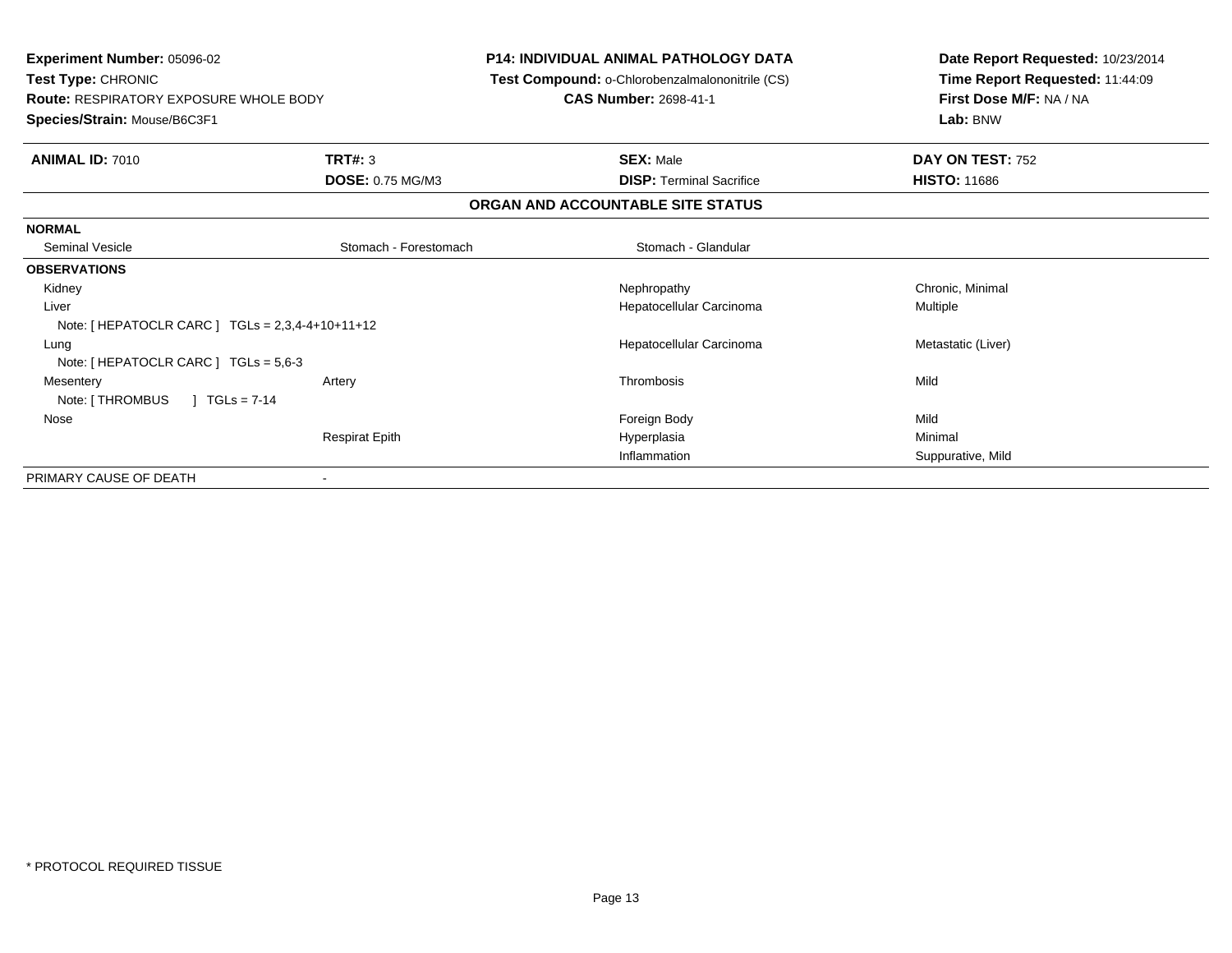| <b>P14: INDIVIDUAL ANIMAL PATHOLOGY DATA</b><br>Test Compound: o-Chlorobenzalmalononitrile (CS)<br><b>CAS Number: 2698-41-1</b> | Date Report Requested: 10/23/2014<br>Time Report Requested: 11:44:09<br>First Dose M/F: NA / NA<br>Lab: BNW |
|---------------------------------------------------------------------------------------------------------------------------------|-------------------------------------------------------------------------------------------------------------|
| <b>SEX: Male</b>                                                                                                                | DAY ON TEST: 752                                                                                            |
|                                                                                                                                 | <b>HISTO: 11687</b>                                                                                         |
| ORGAN AND ACCOUNTABLE SITE STATUS                                                                                               |                                                                                                             |
|                                                                                                                                 |                                                                                                             |
| Stomach - Glandular                                                                                                             |                                                                                                             |
|                                                                                                                                 |                                                                                                             |
| Nephropathy                                                                                                                     | Chronic, Minimal                                                                                            |
| Inflammation                                                                                                                    | Suppurative, Minimal                                                                                        |
| Cyst                                                                                                                            |                                                                                                             |
| Hyperplasia                                                                                                                     | Mild                                                                                                        |
|                                                                                                                                 |                                                                                                             |
|                                                                                                                                 |                                                                                                             |
| Inflammation                                                                                                                    | Suppurative, Mild                                                                                           |
|                                                                                                                                 |                                                                                                             |
|                                                                                                                                 |                                                                                                             |
|                                                                                                                                 | <b>DOSE: 0.75 MG/M3</b><br><b>DISP:</b> Terminal Sacrifice<br>Stomach - Forestomach                         |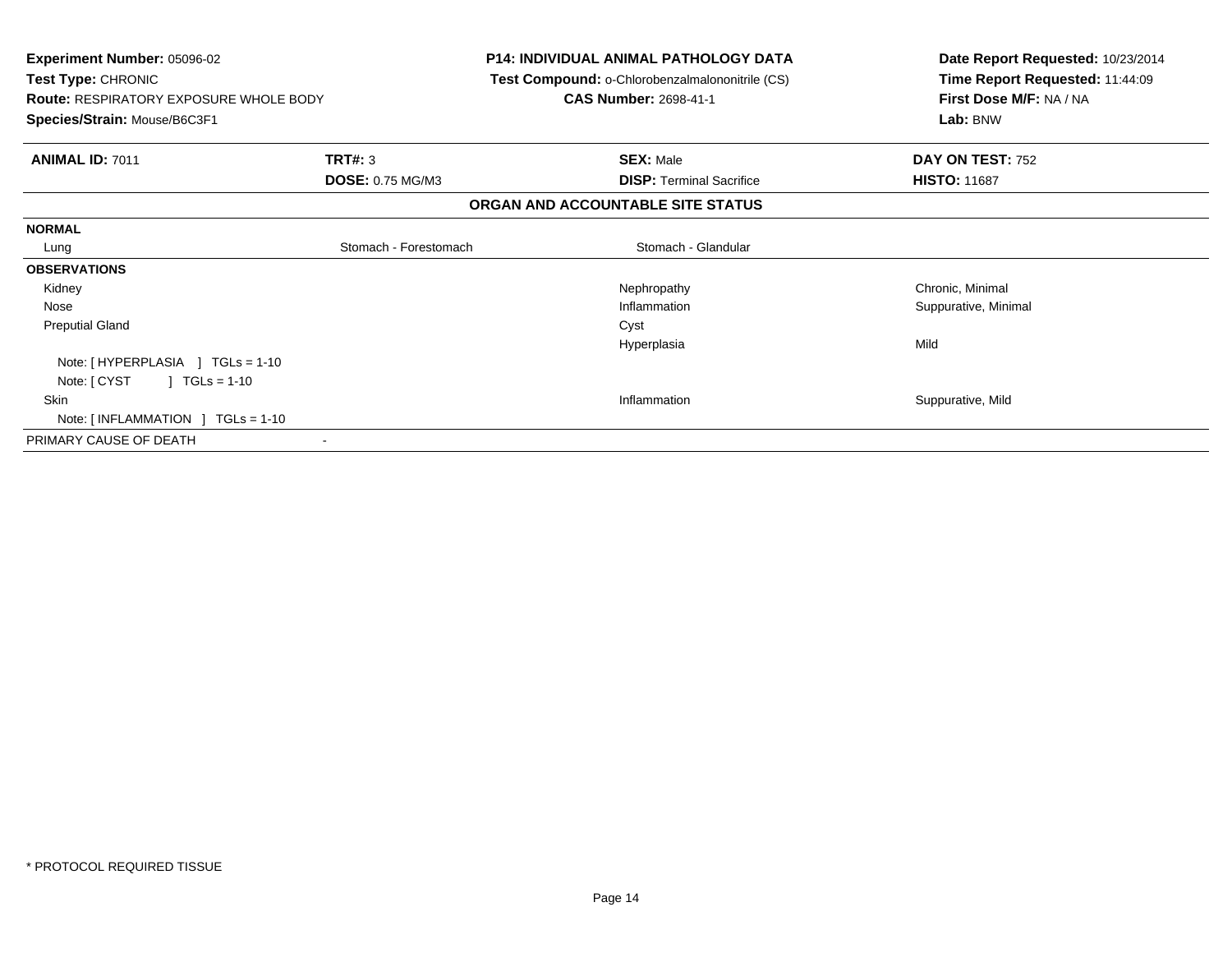**Experiment Number:** 05096-02**Test Type:** CHRONIC **Route:** RESPIRATORY EXPOSURE WHOLE BODY**Species/Strain:** Mouse/B6C3F1**P14: INDIVIDUAL ANIMAL PATHOLOGY DATA Test Compound:** o-Chlorobenzalmalononitrile (CS)**CAS Number:** 2698-41-1**Date Report Requested:** 10/23/2014**Time Report Requested:** 11:44:09**First Dose M/F:** NA / NA**Lab:** BNW**ANIMAL ID:** 7012 **TRT#:** <sup>3</sup> **SEX:** Male **DAY ON TEST:** <sup>562</sup> **DOSE:** 0.75 MG/M3**DISP:** Moribund **HISTO:** 9409 **ORGAN AND ACCOUNTABLE SITE STATUSNORMALAdrenal Gland - Cortex** Adrenal Gland - Medulla **Bone Adrenal Gland - Cortex Adrenal Gland - Cortex Adrenal Gland - Medulla** Bone Marrow Gallbladder Brain Epididymis Epididymis and the Brook of the Brook of the Brook of the Brook of the Gallbladder of the Gallbladder Heart **Intestine Large - Cecum** Intestine Large - Cecum Intestine Large - Colon Intestine Large - Rectum Intestine Small - Duodenum **Intestine Small - Ileum** Intestine Small - Ileum Intestine Small - Jejunum Larynx **Seminal Vesicle**  Pituitary Gland Prostate Salivary Glands Seminal VesicleSkin Stomach - Glandular Testes The Testes Thyroid Gland Gland Gland Communist Communist Communist Communist Co Trachea Urinary Bladder**MISSING**Mammary Gland Parathyroid Gland **Parathyroid Gland Parathyroid Gland** Stomach - Forestomach **INSUFFICIENT TISSUE** Nose**OBSERVATIONS** Adrenal Gland Capsule Hyperplasia Mild Kidney Lymphoma Malignant Mixed Lymphoma Malignant Mixed LiverNote: [ LYMPH MAL MIXD ] TGLs = 2-4 Lung Lymphoma Malignant Mixed Lymph NodeLymphoma Malignant Mixed Inguinal Lymphoma Malignant Mixed**Lymphoma Malignant Mixed** Mandibular Lymphoma Malignant MixedMesenteric Lymphoma Malignant MixedRenalNote: [ LYMPH MAL MIXD ] TGLs = 4-5 Note: [ LYMPH MAL MIXD ] TGLs = 5-11Note: [ LYMPH MAL MIXD ] TGLs = 7-7 Note: [ LYMPH MAL MIXD ] TGLs = 3-3 Note: [ LYMPH MAL MIXD ] TGLs = 6-12 Nose Note: THERE IS BLEACH ARTIFACT IN THIS ANIMAL WHICH PREVENTSNote: INTERPERTATION OF THE NOSE SECTIONS.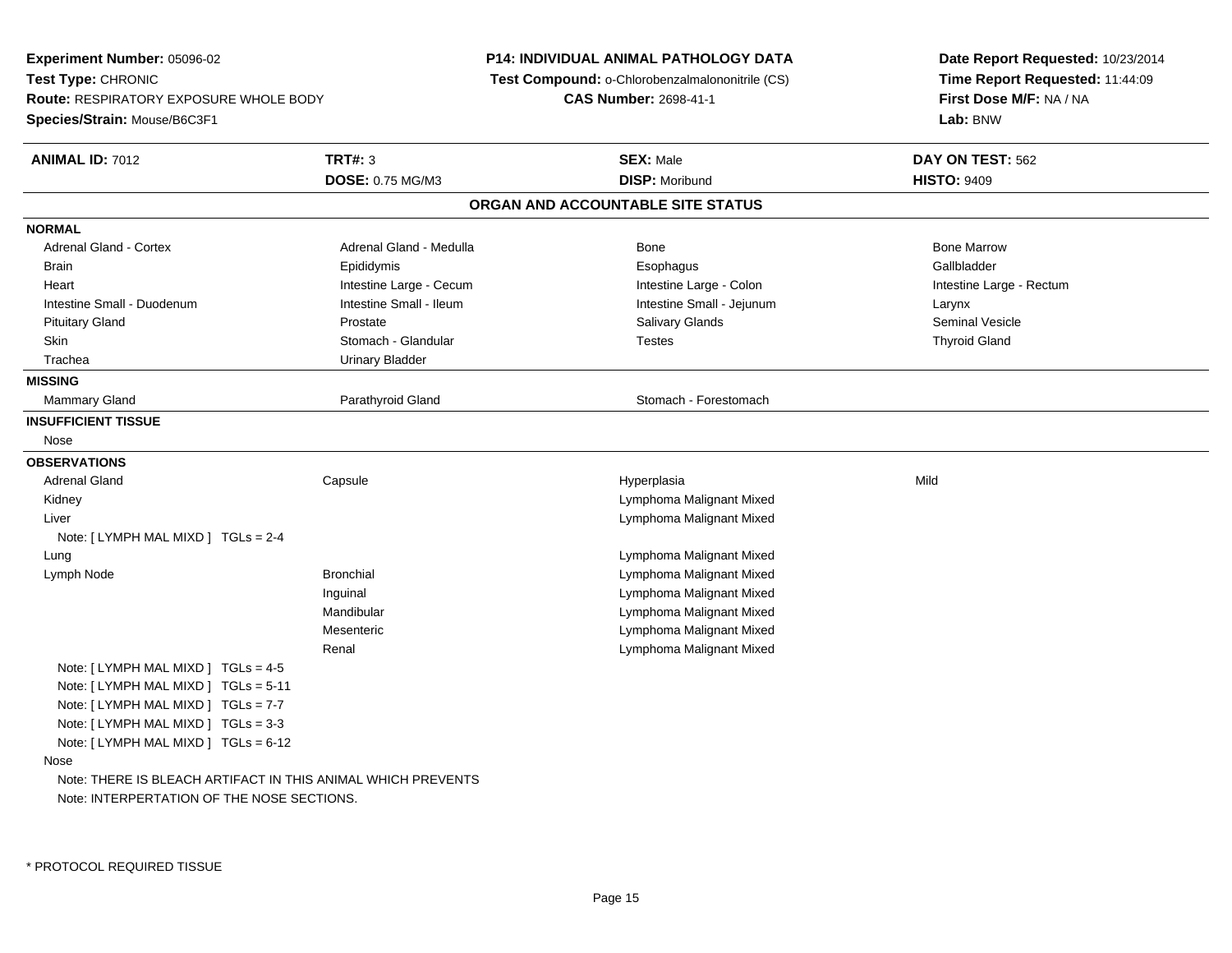| Experiment Number: 05096-02<br>Test Type: CHRONIC<br><b>Route: RESPIRATORY EXPOSURE WHOLE BODY</b><br>Species/Strain: Mouse/B6C3F1 |                         |                                   | <b>P14: INDIVIDUAL ANIMAL PATHOLOGY DATA</b><br>Test Compound: o-Chlorobenzalmalononitrile (CS)<br><b>CAS Number: 2698-41-1</b> | Date Report Requested: 10/23/2014<br>Time Report Requested: 11:44:09<br>First Dose M/F: NA / NA<br>Lab: BNW |
|------------------------------------------------------------------------------------------------------------------------------------|-------------------------|-----------------------------------|---------------------------------------------------------------------------------------------------------------------------------|-------------------------------------------------------------------------------------------------------------|
| <b>ANIMAL ID: 7012</b>                                                                                                             | TRT#: 3                 |                                   | <b>SEX: Male</b>                                                                                                                | <b>DAY ON TEST: 562</b>                                                                                     |
|                                                                                                                                    | <b>DOSE: 0.75 MG/M3</b> |                                   | <b>DISP: Moribund</b>                                                                                                           | <b>HISTO: 9409</b>                                                                                          |
|                                                                                                                                    |                         | ORGAN AND ACCOUNTABLE SITE STATUS |                                                                                                                                 |                                                                                                             |
| Pancreas                                                                                                                           |                         |                                   | Lymphoma Malignant Mixed                                                                                                        |                                                                                                             |
| Spleen                                                                                                                             |                         |                                   | Lymphoma Malignant Mixed                                                                                                        |                                                                                                             |
| Note: $[LYMPH MAL MIXD] TGLs = 1-10$                                                                                               |                         |                                   |                                                                                                                                 |                                                                                                             |
| Thymus                                                                                                                             |                         |                                   | Lymphoma Malignant Mixed                                                                                                        |                                                                                                             |
| PRIMARY CAUSE OF DEATH                                                                                                             |                         |                                   |                                                                                                                                 |                                                                                                             |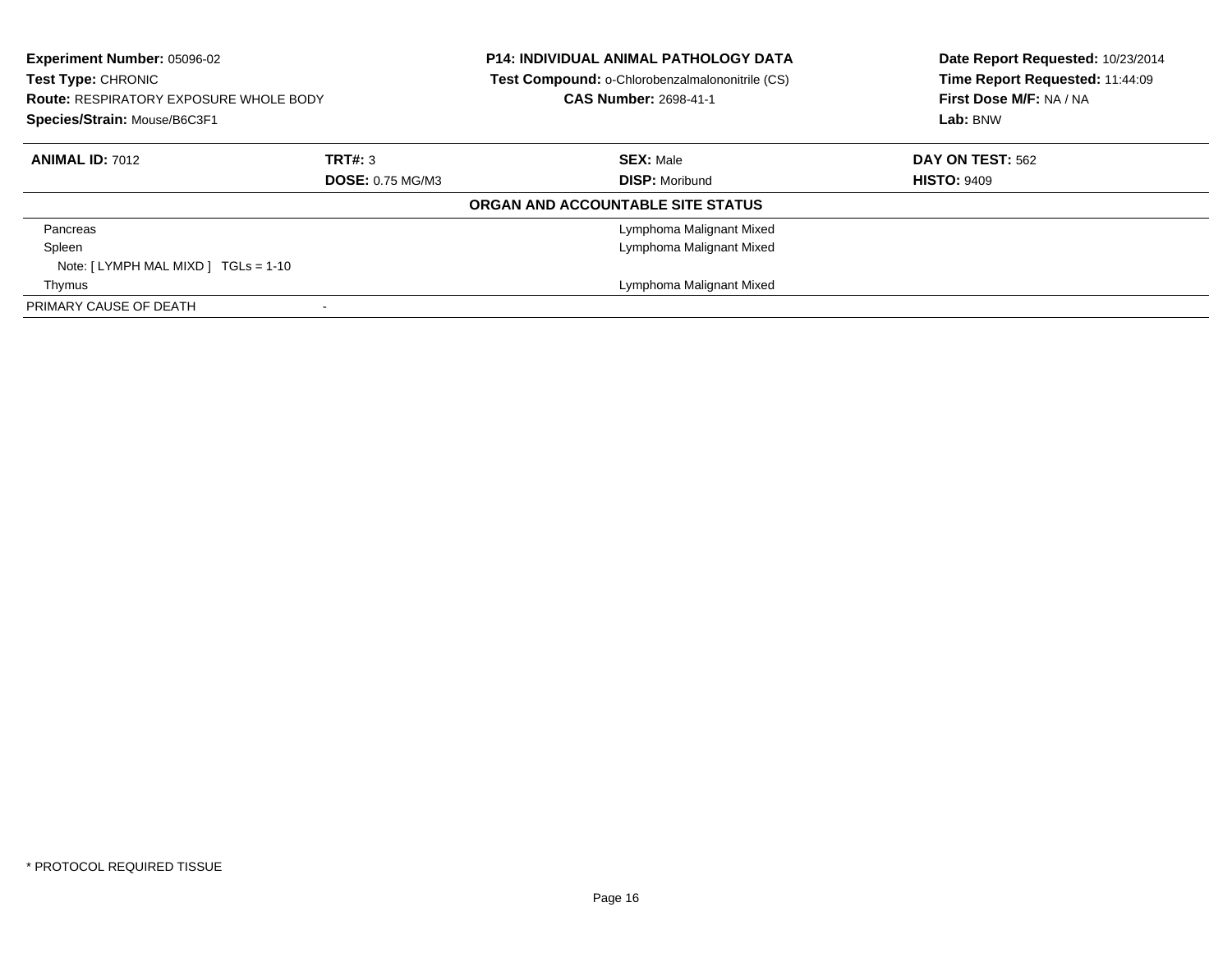| Experiment Number: 05096-02<br><b>Test Type: CHRONIC</b><br><b>Route: RESPIRATORY EXPOSURE WHOLE BODY</b><br>Species/Strain: Mouse/B6C3F1 |                         | <b>P14: INDIVIDUAL ANIMAL PATHOLOGY DATA</b><br>Test Compound: o-Chlorobenzalmalononitrile (CS)<br>CAS Number: 2698-41-1 | Date Report Requested: 10/23/2014<br>Time Report Requested: 11:44:09<br>First Dose M/F: NA / NA<br>Lab: BNW |
|-------------------------------------------------------------------------------------------------------------------------------------------|-------------------------|--------------------------------------------------------------------------------------------------------------------------|-------------------------------------------------------------------------------------------------------------|
| <b>ANIMAL ID: 7013</b>                                                                                                                    | TRT#: 3                 | <b>SEX: Male</b>                                                                                                         | DAY ON TEST: 752                                                                                            |
|                                                                                                                                           | <b>DOSE: 0.75 MG/M3</b> | <b>DISP:</b> Terminal Sacrifice                                                                                          | <b>HISTO: 11688</b>                                                                                         |
|                                                                                                                                           |                         | ORGAN AND ACCOUNTABLE SITE STATUS                                                                                        |                                                                                                             |
| <b>NORMAL</b>                                                                                                                             |                         |                                                                                                                          |                                                                                                             |
| Nose                                                                                                                                      | Stomach - Forestomach   | Stomach - Glandular                                                                                                      |                                                                                                             |
| <b>OBSERVATIONS</b>                                                                                                                       |                         |                                                                                                                          |                                                                                                             |
| Kidney                                                                                                                                    |                         | Nephropathy                                                                                                              | Chronic, Minimal                                                                                            |
| Lung                                                                                                                                      | Alveolus                | Hyperplasia                                                                                                              | Mild                                                                                                        |
| PRIMARY CAUSE OF DEATH                                                                                                                    |                         |                                                                                                                          |                                                                                                             |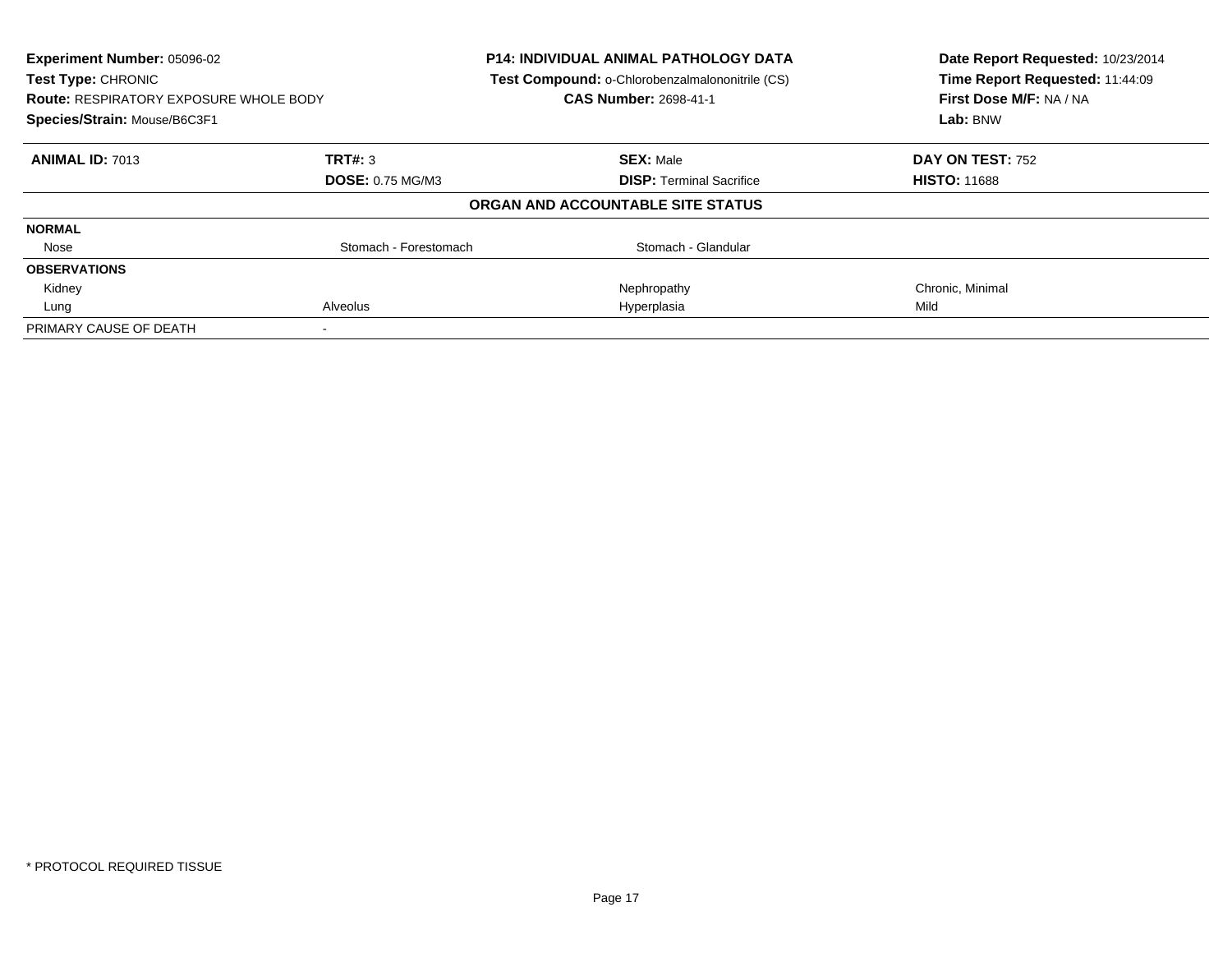| <b>Experiment Number: 05096-02</b><br>Test Type: CHRONIC<br><b>Route: RESPIRATORY EXPOSURE WHOLE BODY</b><br>Species/Strain: Mouse/B6C3F1 |                         | <b>P14: INDIVIDUAL ANIMAL PATHOLOGY DATA</b><br>Test Compound: o-Chlorobenzalmalononitrile (CS)<br><b>CAS Number: 2698-41-1</b> | Date Report Requested: 10/23/2014<br>Time Report Requested: 11:44:09<br>First Dose M/F: NA / NA<br>Lab: BNW |
|-------------------------------------------------------------------------------------------------------------------------------------------|-------------------------|---------------------------------------------------------------------------------------------------------------------------------|-------------------------------------------------------------------------------------------------------------|
| <b>ANIMAL ID: 7014</b>                                                                                                                    | <b>TRT#: 3</b>          | <b>SEX: Male</b>                                                                                                                | DAY ON TEST: 752                                                                                            |
|                                                                                                                                           | <b>DOSE: 0.75 MG/M3</b> | <b>DISP:</b> Terminal Sacrifice                                                                                                 | <b>HISTO: 11689</b>                                                                                         |
|                                                                                                                                           |                         | ORGAN AND ACCOUNTABLE SITE STATUS                                                                                               |                                                                                                             |
| <b>NORMAL</b>                                                                                                                             |                         |                                                                                                                                 |                                                                                                             |
| Lung                                                                                                                                      | Stomach - Forestomach   | Stomach - Glandular                                                                                                             |                                                                                                             |
| <b>OBSERVATIONS</b>                                                                                                                       |                         |                                                                                                                                 |                                                                                                             |
| Kidney                                                                                                                                    |                         | Nephropathy                                                                                                                     | Chronic, Minimal                                                                                            |
| Liver                                                                                                                                     |                         | Hepatocellular Adenoma                                                                                                          |                                                                                                             |
| Note: $[$ HEPATOCLR ADEN $]$ TGLs = 1-10                                                                                                  |                         |                                                                                                                                 |                                                                                                             |
| Nose                                                                                                                                      |                         | Inflammation                                                                                                                    | Suppurative, Minimal                                                                                        |
| PRIMARY CAUSE OF DEATH                                                                                                                    |                         |                                                                                                                                 |                                                                                                             |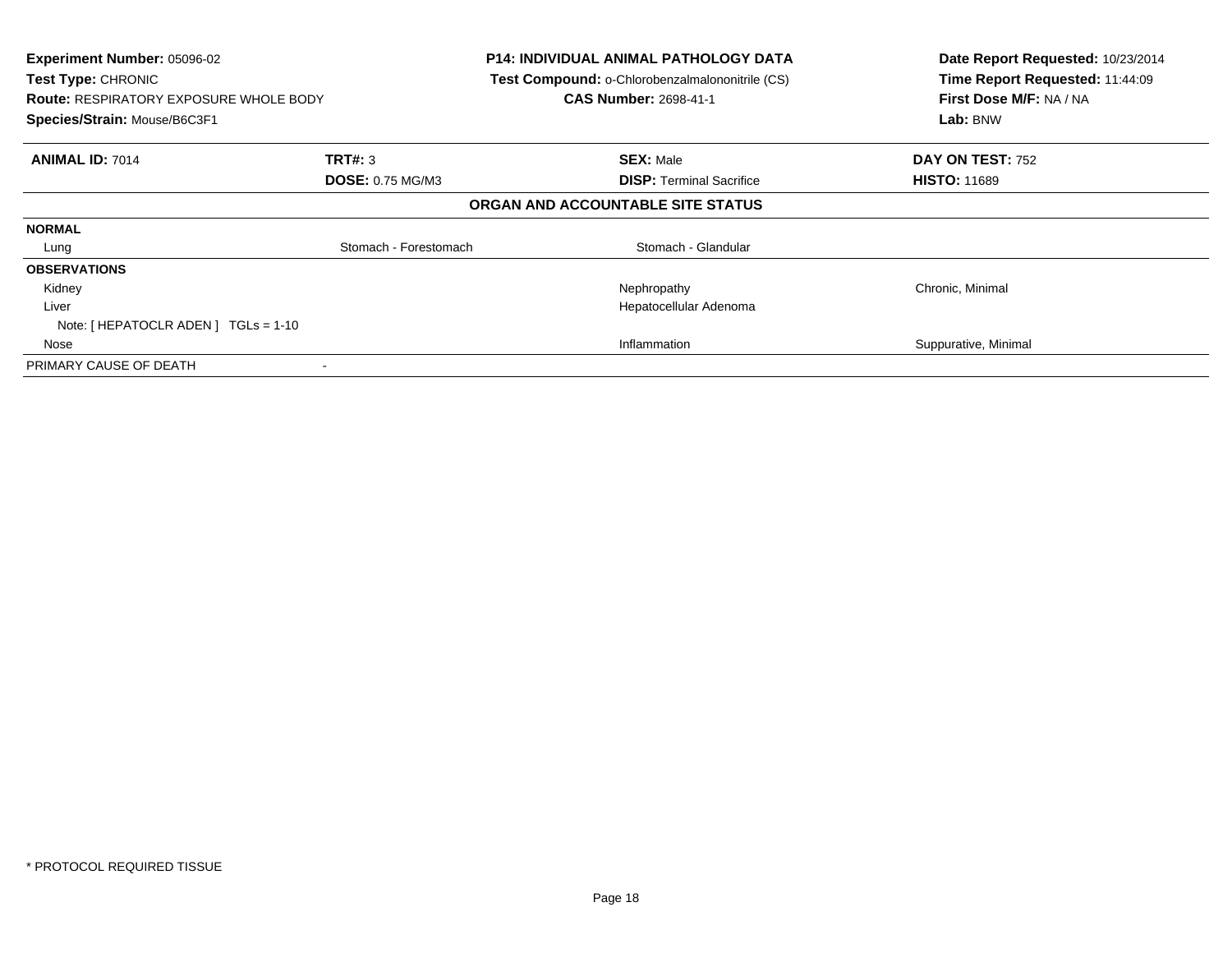| Experiment Number: 05096-02<br>Test Type: CHRONIC<br><b>Route: RESPIRATORY EXPOSURE WHOLE BODY</b><br>Species/Strain: Mouse/B6C3F1 |                         | <b>P14: INDIVIDUAL ANIMAL PATHOLOGY DATA</b><br>Test Compound: o-Chlorobenzalmalononitrile (CS)<br><b>CAS Number: 2698-41-1</b> | Date Report Requested: 10/23/2014<br>Time Report Requested: 11:44:09<br>First Dose M/F: NA / NA<br>Lab: BNW |
|------------------------------------------------------------------------------------------------------------------------------------|-------------------------|---------------------------------------------------------------------------------------------------------------------------------|-------------------------------------------------------------------------------------------------------------|
| <b>ANIMAL ID: 7015</b>                                                                                                             | TRT#: 3                 | <b>SEX: Male</b>                                                                                                                | DAY ON TEST: 752                                                                                            |
|                                                                                                                                    | <b>DOSE: 0.75 MG/M3</b> | <b>DISP: Terminal Sacrifice</b>                                                                                                 | <b>HISTO: 11690</b>                                                                                         |
|                                                                                                                                    |                         | ORGAN AND ACCOUNTABLE SITE STATUS                                                                                               |                                                                                                             |
| <b>NORMAL</b>                                                                                                                      |                         |                                                                                                                                 |                                                                                                             |
| Lung                                                                                                                               | Nose                    | Stomach - Glandular                                                                                                             |                                                                                                             |
| <b>MISSING</b>                                                                                                                     |                         |                                                                                                                                 |                                                                                                             |
| Stomach - Forestomach                                                                                                              |                         |                                                                                                                                 |                                                                                                             |
| <b>OBSERVATIONS</b>                                                                                                                |                         |                                                                                                                                 |                                                                                                             |
| Kidney                                                                                                                             |                         | Nephropathy                                                                                                                     | Chronic, Minimal                                                                                            |
| Stomach                                                                                                                            |                         |                                                                                                                                 |                                                                                                             |
| Note: FORESTOMACH: 5 STEP XS; STILL MISSING.                                                                                       |                         |                                                                                                                                 |                                                                                                             |
| PRIMARY CAUSE OF DEATH                                                                                                             |                         |                                                                                                                                 |                                                                                                             |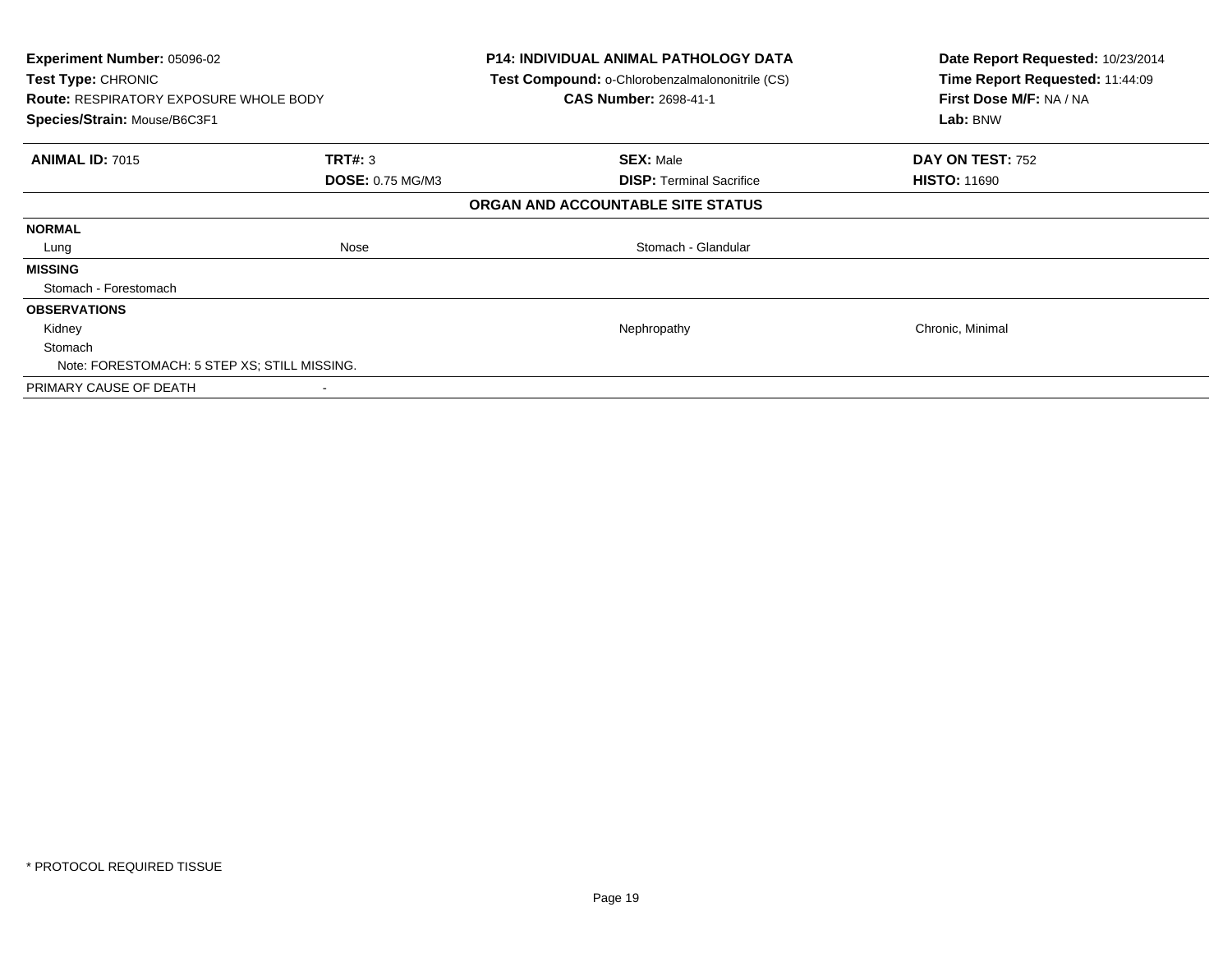| Experiment Number: 05096-02<br><b>Test Type: CHRONIC</b><br><b>Route: RESPIRATORY EXPOSURE WHOLE BODY</b><br>Species/Strain: Mouse/B6C3F1 |                                    | <b>P14: INDIVIDUAL ANIMAL PATHOLOGY DATA</b><br><b>Test Compound: o-Chlorobenzalmalononitrile (CS)</b><br><b>CAS Number: 2698-41-1</b> | Date Report Requested: 10/23/2014<br>Time Report Requested: 11:44:09<br>First Dose M/F: NA / NA<br>Lab: BNW |
|-------------------------------------------------------------------------------------------------------------------------------------------|------------------------------------|----------------------------------------------------------------------------------------------------------------------------------------|-------------------------------------------------------------------------------------------------------------|
| <b>ANIMAL ID: 7016</b>                                                                                                                    | TRT#: 3<br><b>DOSE: 0.75 MG/M3</b> | <b>SEX: Male</b><br><b>DISP:</b> Terminal Sacrifice                                                                                    | <b>DAY ON TEST: 752</b><br><b>HISTO: 11691</b>                                                              |
|                                                                                                                                           |                                    | ORGAN AND ACCOUNTABLE SITE STATUS                                                                                                      |                                                                                                             |
| <b>NORMAL</b>                                                                                                                             |                                    |                                                                                                                                        |                                                                                                             |
| Kidney                                                                                                                                    | Lung                               | Nose                                                                                                                                   | Stomach - Forestomach                                                                                       |
| Stomach - Glandular                                                                                                                       |                                    |                                                                                                                                        |                                                                                                             |
| PRIMARY CAUSE OF DEATH                                                                                                                    |                                    |                                                                                                                                        |                                                                                                             |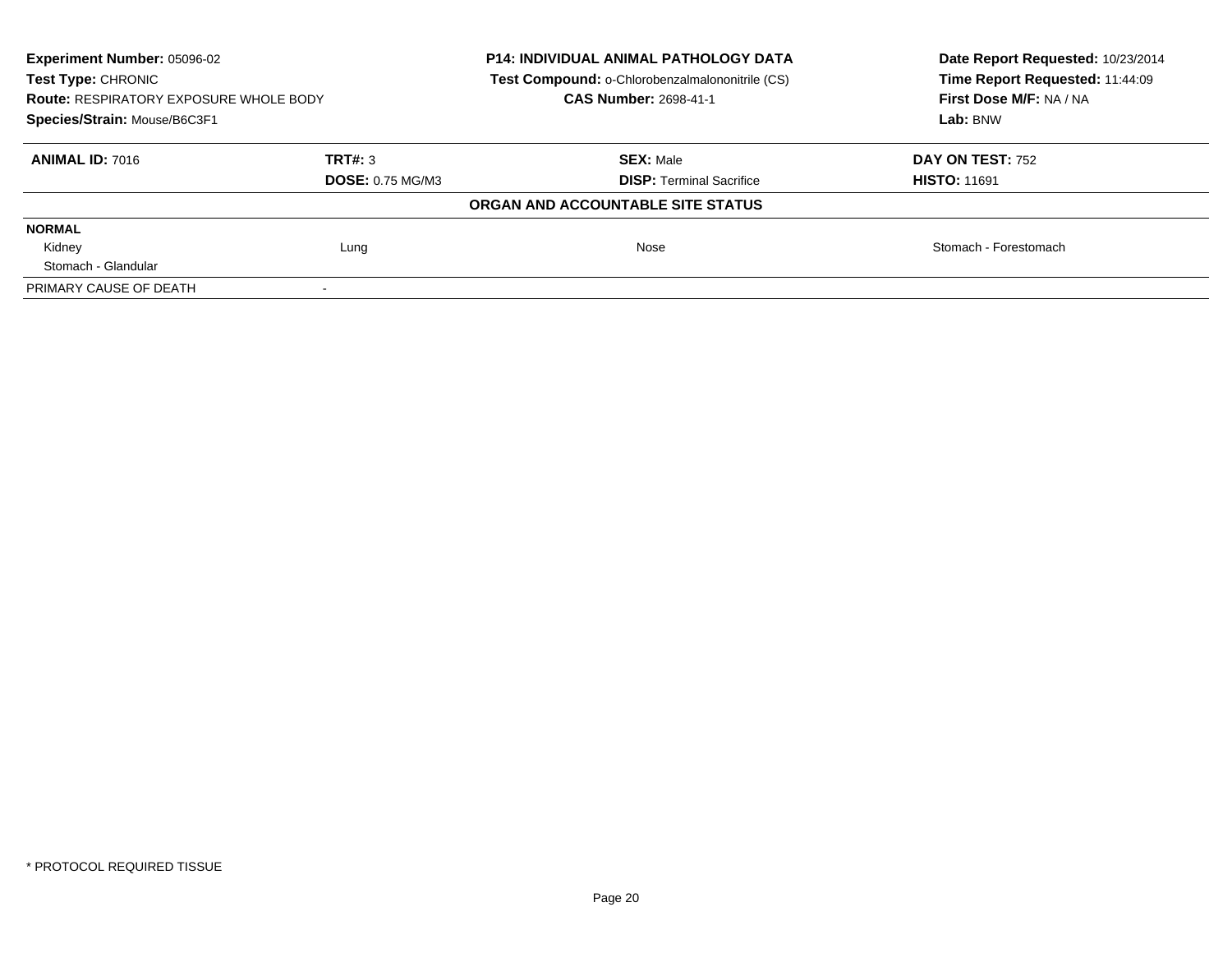| Experiment Number: 05096-02<br>Test Type: CHRONIC<br><b>Route: RESPIRATORY EXPOSURE WHOLE BODY</b> |                         | <b>P14: INDIVIDUAL ANIMAL PATHOLOGY DATA</b><br>Test Compound: o-Chlorobenzalmalononitrile (CS)<br><b>CAS Number: 2698-41-1</b> | Date Report Requested: 10/23/2014<br>Time Report Requested: 11:44:09<br>First Dose M/F: NA / NA |
|----------------------------------------------------------------------------------------------------|-------------------------|---------------------------------------------------------------------------------------------------------------------------------|-------------------------------------------------------------------------------------------------|
| Species/Strain: Mouse/B6C3F1                                                                       |                         |                                                                                                                                 | Lab: BNW                                                                                        |
| <b>ANIMAL ID: 7017</b>                                                                             | TRT#: 3                 | <b>SEX: Male</b>                                                                                                                | <b>DAY ON TEST: 752</b>                                                                         |
|                                                                                                    | <b>DOSE: 0.75 MG/M3</b> | <b>DISP:</b> Terminal Sacrifice                                                                                                 | <b>HISTO: 11692</b>                                                                             |
|                                                                                                    |                         | ORGAN AND ACCOUNTABLE SITE STATUS                                                                                               |                                                                                                 |
| <b>NORMAL</b>                                                                                      |                         |                                                                                                                                 |                                                                                                 |
| Lung                                                                                               | Nose                    | Stomach - Forestomach                                                                                                           | Stomach - Glandular                                                                             |
| <b>OBSERVATIONS</b>                                                                                |                         |                                                                                                                                 |                                                                                                 |
| Kidney                                                                                             |                         | Nephropathy                                                                                                                     | Chronic, Minimal                                                                                |
| PRIMARY CAUSE OF DEATH                                                                             |                         |                                                                                                                                 |                                                                                                 |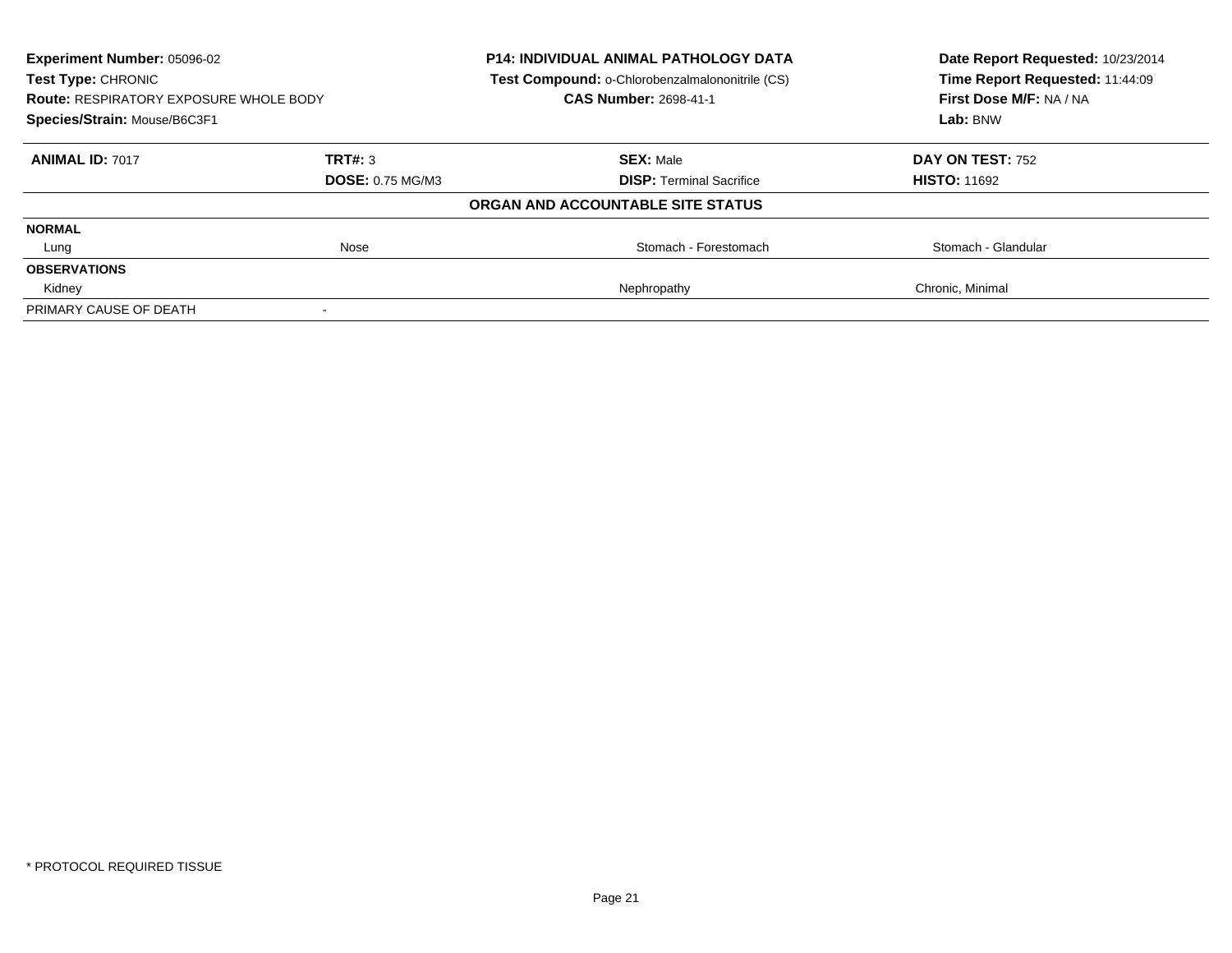| <b>Experiment Number: 05096-02</b><br><b>Test Type: CHRONIC</b>               |                         | <b>P14: INDIVIDUAL ANIMAL PATHOLOGY DATA</b><br>Test Compound: o-Chlorobenzalmalononitrile (CS) | Date Report Requested: 10/23/2014<br>Time Report Requested: 11:44:09 |
|-------------------------------------------------------------------------------|-------------------------|-------------------------------------------------------------------------------------------------|----------------------------------------------------------------------|
| <b>Route: RESPIRATORY EXPOSURE WHOLE BODY</b><br>Species/Strain: Mouse/B6C3F1 |                         | <b>CAS Number: 2698-41-1</b>                                                                    | First Dose M/F: NA / NA                                              |
|                                                                               |                         |                                                                                                 | Lab: BNW                                                             |
| <b>ANIMAL ID: 7018</b>                                                        | TRT#: 3                 | <b>SEX: Male</b>                                                                                | DAY ON TEST: 752                                                     |
|                                                                               | <b>DOSE: 0.75 MG/M3</b> | <b>DISP:</b> Terminal Sacrifice                                                                 | <b>HISTO: 11693</b>                                                  |
|                                                                               |                         | ORGAN AND ACCOUNTABLE SITE STATUS                                                               |                                                                      |
| <b>NORMAL</b>                                                                 |                         |                                                                                                 |                                                                      |
| Lung                                                                          | Nose                    | Stomach - Forestomach                                                                           | Stomach - Glandular                                                  |
| <b>OBSERVATIONS</b>                                                           |                         |                                                                                                 |                                                                      |
| Kidney                                                                        |                         | Nephropathy                                                                                     | Chronic, Minimal                                                     |
| PRIMARY CAUSE OF DEATH                                                        |                         |                                                                                                 |                                                                      |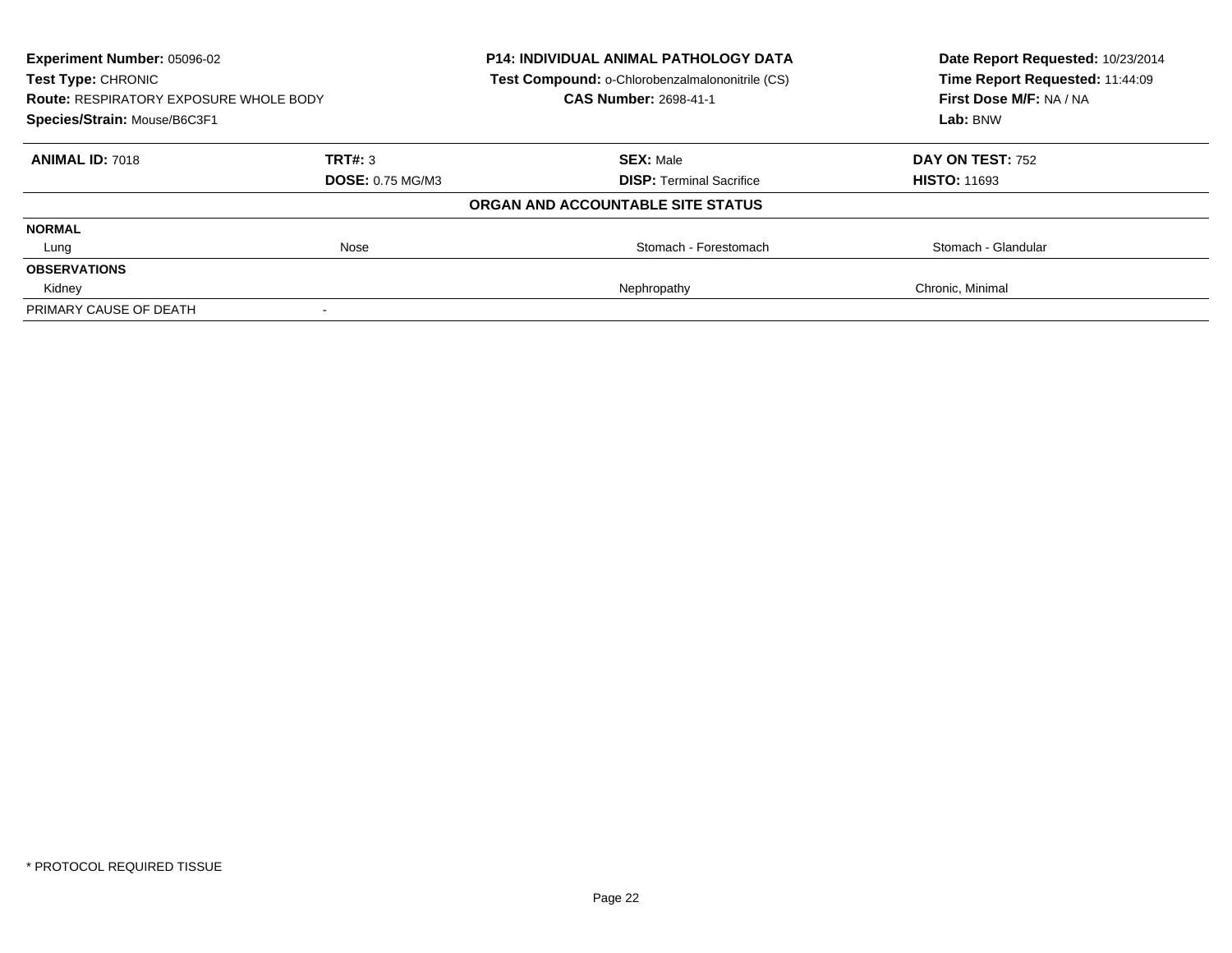| <b>Experiment Number: 05096-02</b><br><b>Test Type: CHRONIC</b><br><b>Route: RESPIRATORY EXPOSURE WHOLE BODY</b><br>Species/Strain: Mouse/B6C3F1 |                          | <b>P14: INDIVIDUAL ANIMAL PATHOLOGY DATA</b><br>Test Compound: o-Chlorobenzalmalononitrile (CS)<br><b>CAS Number: 2698-41-1</b> | Date Report Requested: 10/23/2014<br>Time Report Requested: 11:44:09<br>First Dose M/F: NA / NA<br>Lab: BNW |
|--------------------------------------------------------------------------------------------------------------------------------------------------|--------------------------|---------------------------------------------------------------------------------------------------------------------------------|-------------------------------------------------------------------------------------------------------------|
| <b>ANIMAL ID: 7019</b>                                                                                                                           | TRT#: 3                  | <b>SEX: Male</b>                                                                                                                | DAY ON TEST: 752                                                                                            |
|                                                                                                                                                  | <b>DOSE: 0.75 MG/M3</b>  | <b>DISP: Terminal Sacrifice</b>                                                                                                 | <b>HISTO: 11694</b>                                                                                         |
|                                                                                                                                                  |                          | ORGAN AND ACCOUNTABLE SITE STATUS                                                                                               |                                                                                                             |
| <b>NORMAL</b>                                                                                                                                    |                          |                                                                                                                                 |                                                                                                             |
| Stomach - Forestomach                                                                                                                            | Stomach - Glandular      |                                                                                                                                 |                                                                                                             |
| <b>OBSERVATIONS</b>                                                                                                                              |                          |                                                                                                                                 |                                                                                                             |
| <b>Harderian Gland</b>                                                                                                                           |                          | Adenoma                                                                                                                         |                                                                                                             |
| Note: [ ADENOMA<br>$TGLs = 1-10$                                                                                                                 |                          |                                                                                                                                 |                                                                                                             |
| Kidney                                                                                                                                           |                          | Nephropathy                                                                                                                     | Chronic, Minimal                                                                                            |
| Lung                                                                                                                                             | Alveolus                 | Hyperplasia                                                                                                                     | Moderate                                                                                                    |
| Nose                                                                                                                                             | Nasolacrim Dct           | Inflammation                                                                                                                    | Suppurative, Mild                                                                                           |
| PRIMARY CAUSE OF DEATH                                                                                                                           | $\overline{\phantom{a}}$ |                                                                                                                                 |                                                                                                             |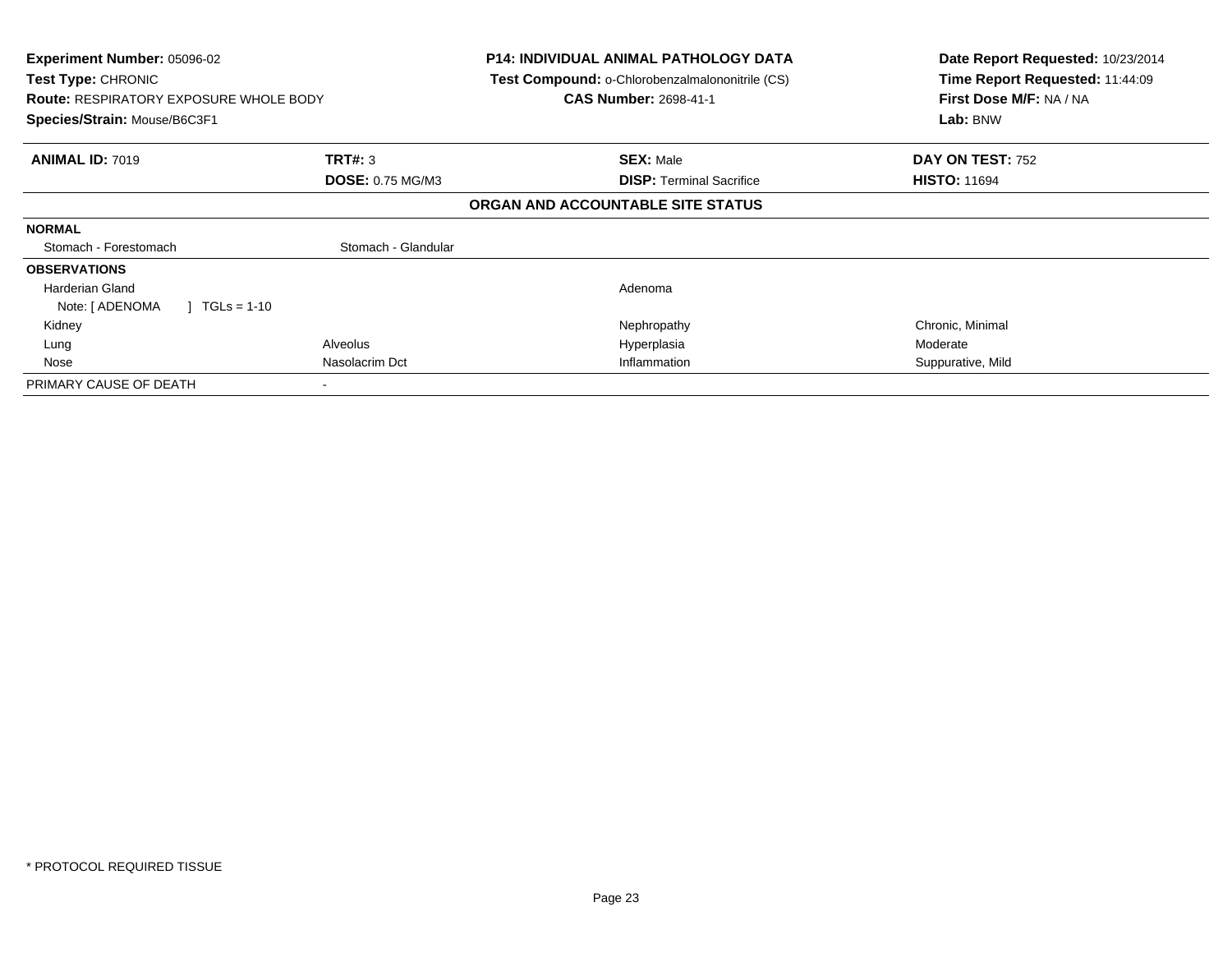| Experiment Number: 05096-02<br><b>Test Type: CHRONIC</b><br><b>Route: RESPIRATORY EXPOSURE WHOLE BODY</b><br>Species/Strain: Mouse/B6C3F1 |                         | <b>P14: INDIVIDUAL ANIMAL PATHOLOGY DATA</b><br><b>Test Compound: o-Chlorobenzalmalononitrile (CS)</b><br><b>CAS Number: 2698-41-1</b> | Date Report Requested: 10/23/2014<br>Time Report Requested: 11:44:09<br>First Dose M/F: NA / NA<br>Lab: BNW |
|-------------------------------------------------------------------------------------------------------------------------------------------|-------------------------|----------------------------------------------------------------------------------------------------------------------------------------|-------------------------------------------------------------------------------------------------------------|
| <b>ANIMAL ID: 7020</b>                                                                                                                    | TRT#: 3                 | <b>SEX: Male</b>                                                                                                                       | DAY ON TEST: 752                                                                                            |
|                                                                                                                                           | <b>DOSE: 0.75 MG/M3</b> | <b>DISP:</b> Terminal Sacrifice                                                                                                        | <b>HISTO: 11695</b>                                                                                         |
|                                                                                                                                           |                         | ORGAN AND ACCOUNTABLE SITE STATUS                                                                                                      |                                                                                                             |
| <b>NORMAL</b>                                                                                                                             |                         |                                                                                                                                        |                                                                                                             |
| Lung                                                                                                                                      | Nose                    | Stomach - Forestomach                                                                                                                  | Stomach - Glandular                                                                                         |
| <b>OBSERVATIONS</b>                                                                                                                       |                         |                                                                                                                                        |                                                                                                             |
| Kidney                                                                                                                                    |                         | Nephropathy                                                                                                                            | Chronic, Minimal                                                                                            |
| <b>Preputial Gland</b>                                                                                                                    |                         | Cyst                                                                                                                                   |                                                                                                             |
|                                                                                                                                           |                         | Inflammation                                                                                                                           | Suppurative, Moderate                                                                                       |
| Note: [ CYST<br>$1 \text{ TGLs} = 1-10$                                                                                                   |                         |                                                                                                                                        |                                                                                                             |
| Note: $[INFLAMMATION] TGLs = 1-10$                                                                                                        |                         |                                                                                                                                        |                                                                                                             |
| PRIMARY CAUSE OF DEATH                                                                                                                    |                         |                                                                                                                                        |                                                                                                             |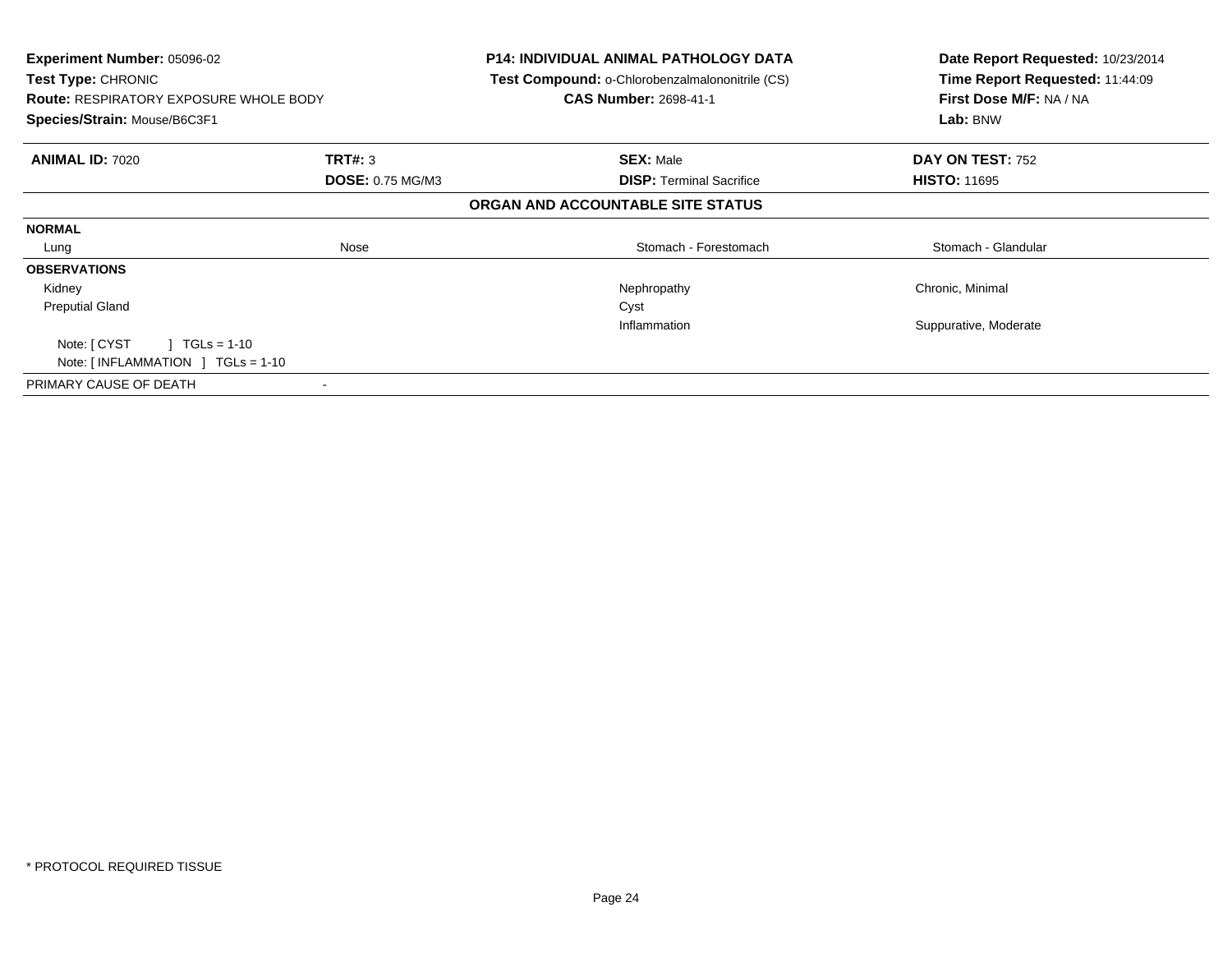| Experiment Number: 05096-02<br><b>Test Type: CHRONIC</b><br><b>Route: RESPIRATORY EXPOSURE WHOLE BODY</b><br>Species/Strain: Mouse/B6C3F1 |                         | <b>P14: INDIVIDUAL ANIMAL PATHOLOGY DATA</b><br>Test Compound: o-Chlorobenzalmalononitrile (CS)<br><b>CAS Number: 2698-41-1</b> | Date Report Requested: 10/23/2014<br>Time Report Requested: 11:44:09<br>First Dose M/F: NA / NA<br>Lab: BNW |
|-------------------------------------------------------------------------------------------------------------------------------------------|-------------------------|---------------------------------------------------------------------------------------------------------------------------------|-------------------------------------------------------------------------------------------------------------|
| <b>ANIMAL ID: 7021</b>                                                                                                                    | <b>TRT#: 3</b>          | <b>SEX: Male</b>                                                                                                                | DAY ON TEST: 752                                                                                            |
|                                                                                                                                           | <b>DOSE: 0.75 MG/M3</b> | <b>DISP:</b> Terminal Sacrifice                                                                                                 | <b>HISTO: 11696</b>                                                                                         |
|                                                                                                                                           |                         | ORGAN AND ACCOUNTABLE SITE STATUS                                                                                               |                                                                                                             |
| <b>NORMAL</b>                                                                                                                             |                         |                                                                                                                                 |                                                                                                             |
| Lung                                                                                                                                      | Stomach - Forestomach   | Stomach - Glandular                                                                                                             |                                                                                                             |
| <b>OBSERVATIONS</b>                                                                                                                       |                         |                                                                                                                                 |                                                                                                             |
| Kidney                                                                                                                                    |                         | Nephropathy                                                                                                                     | Chronic, Minimal                                                                                            |
| Liver                                                                                                                                     |                         | Hepatocellular Adenoma                                                                                                          |                                                                                                             |
| Note: $[HEPATOCLR ADEN] TGLS = 1-4$                                                                                                       |                         |                                                                                                                                 |                                                                                                             |
| Nose                                                                                                                                      | <b>Respirat Epith</b>   | Metaplasia                                                                                                                      | Squamous, Mild                                                                                              |
| PRIMARY CAUSE OF DEATH                                                                                                                    |                         |                                                                                                                                 |                                                                                                             |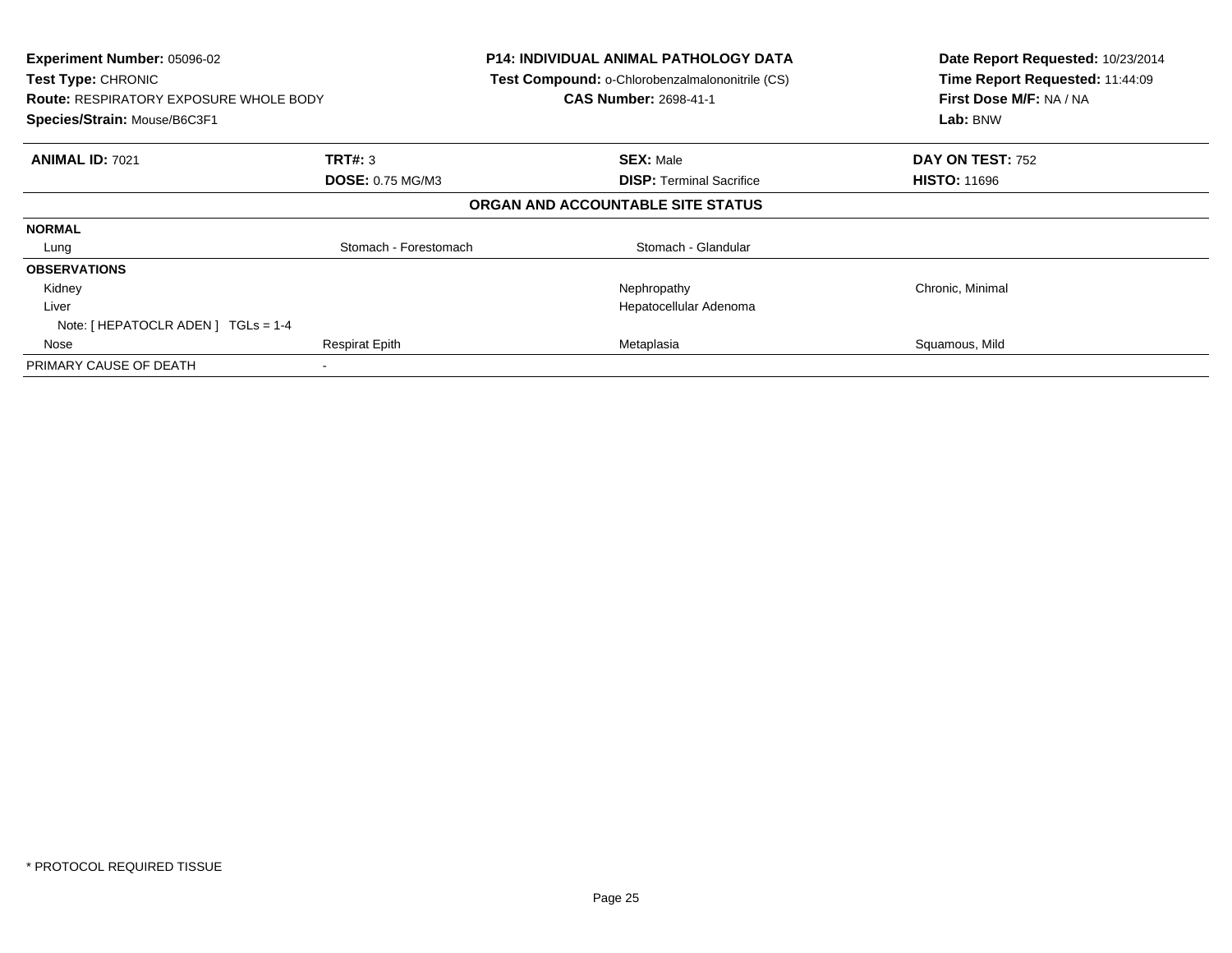| Experiment Number: 05096-02<br><b>Test Type: CHRONIC</b><br><b>Route: RESPIRATORY EXPOSURE WHOLE BODY</b> |                         | <b>P14: INDIVIDUAL ANIMAL PATHOLOGY DATA</b><br>Test Compound: o-Chlorobenzalmalononitrile (CS)<br><b>CAS Number: 2698-41-1</b> | Date Report Requested: 10/23/2014<br>Time Report Requested: 11:44:09<br>First Dose M/F: NA / NA |
|-----------------------------------------------------------------------------------------------------------|-------------------------|---------------------------------------------------------------------------------------------------------------------------------|-------------------------------------------------------------------------------------------------|
| Species/Strain: Mouse/B6C3F1                                                                              |                         |                                                                                                                                 | Lab: BNW                                                                                        |
| <b>ANIMAL ID: 7022</b>                                                                                    | TRT#: 3                 | <b>SEX: Male</b>                                                                                                                | <b>DAY ON TEST: 752</b>                                                                         |
|                                                                                                           | <b>DOSE: 0.75 MG/M3</b> | <b>DISP:</b> Terminal Sacrifice                                                                                                 | <b>HISTO: 11697</b>                                                                             |
|                                                                                                           |                         | ORGAN AND ACCOUNTABLE SITE STATUS                                                                                               |                                                                                                 |
| <b>NORMAL</b>                                                                                             |                         |                                                                                                                                 |                                                                                                 |
| Lung                                                                                                      | Nose                    | Stomach - Forestomach                                                                                                           | Stomach - Glandular                                                                             |
| <b>OBSERVATIONS</b>                                                                                       |                         |                                                                                                                                 |                                                                                                 |
| Kidney                                                                                                    |                         | Nephropathy                                                                                                                     | Chronic, Minimal                                                                                |
| PRIMARY CAUSE OF DEATH                                                                                    |                         |                                                                                                                                 |                                                                                                 |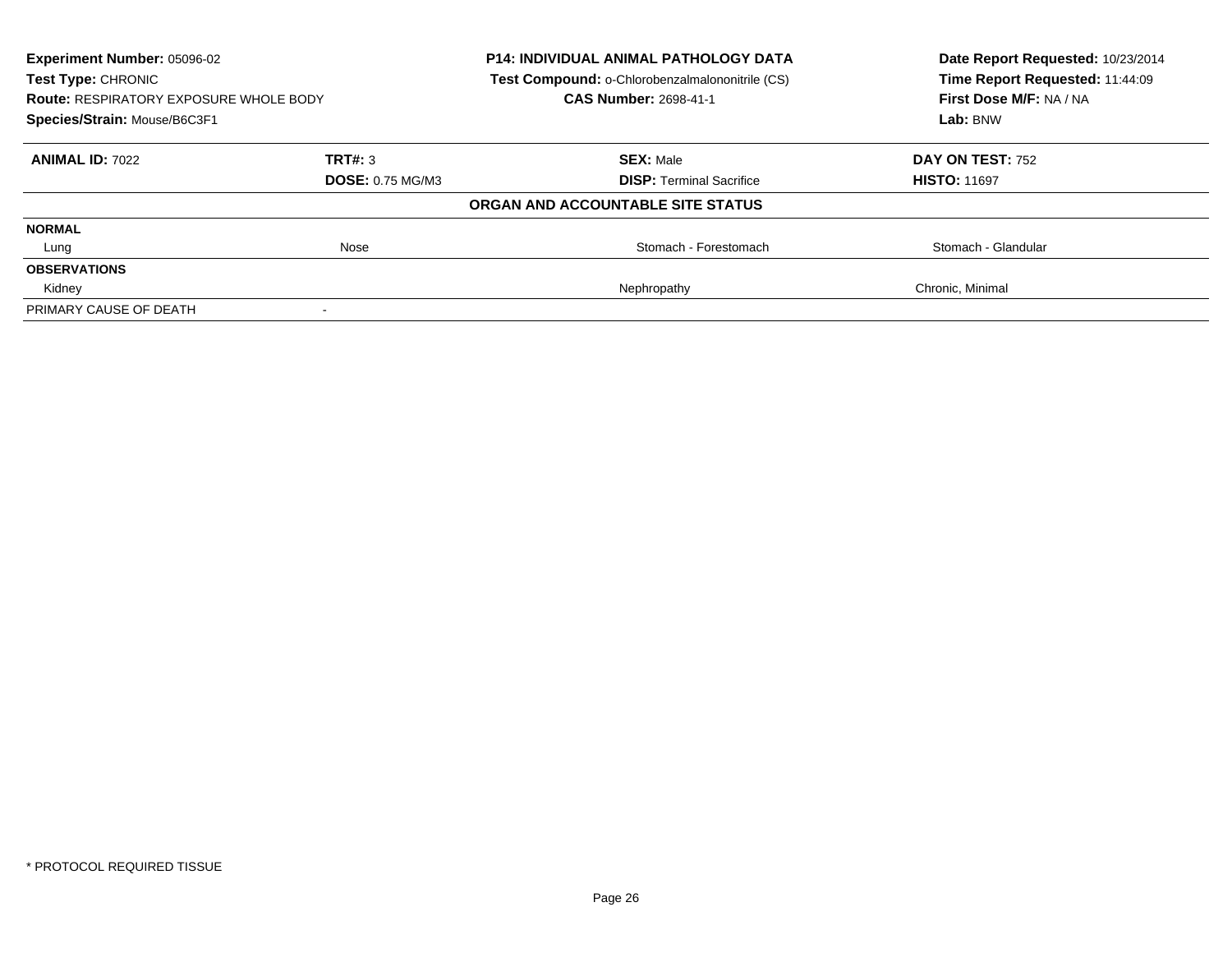| Experiment Number: 05096-02<br><b>Test Type: CHRONIC</b><br><b>Route: RESPIRATORY EXPOSURE WHOLE BODY</b><br>Species/Strain: Mouse/B6C3F1 |                         | <b>P14: INDIVIDUAL ANIMAL PATHOLOGY DATA</b><br>Test Compound: o-Chlorobenzalmalononitrile (CS)<br>CAS Number: 2698-41-1 | Date Report Requested: 10/23/2014<br>Time Report Requested: 11:44:09<br>First Dose M/F: NA / NA<br>Lab: BNW |
|-------------------------------------------------------------------------------------------------------------------------------------------|-------------------------|--------------------------------------------------------------------------------------------------------------------------|-------------------------------------------------------------------------------------------------------------|
| <b>ANIMAL ID: 7023</b>                                                                                                                    | TRT#: 3                 | <b>SEX: Male</b>                                                                                                         | DAY ON TEST: 752                                                                                            |
|                                                                                                                                           | <b>DOSE: 0.75 MG/M3</b> | <b>DISP:</b> Terminal Sacrifice                                                                                          | <b>HISTO: 11698</b>                                                                                         |
|                                                                                                                                           |                         | ORGAN AND ACCOUNTABLE SITE STATUS                                                                                        |                                                                                                             |
| <b>NORMAL</b>                                                                                                                             |                         |                                                                                                                          |                                                                                                             |
| Lung                                                                                                                                      | <b>Nose</b>             | <b>Skin</b>                                                                                                              | Stomach - Forestomach                                                                                       |
| Stomach - Glandular                                                                                                                       |                         |                                                                                                                          |                                                                                                             |
| <b>OBSERVATIONS</b>                                                                                                                       |                         |                                                                                                                          |                                                                                                             |
| Kidney                                                                                                                                    |                         | Nephropathy                                                                                                              | Chronic, Minimal                                                                                            |
| PRIMARY CAUSE OF DEATH                                                                                                                    |                         |                                                                                                                          |                                                                                                             |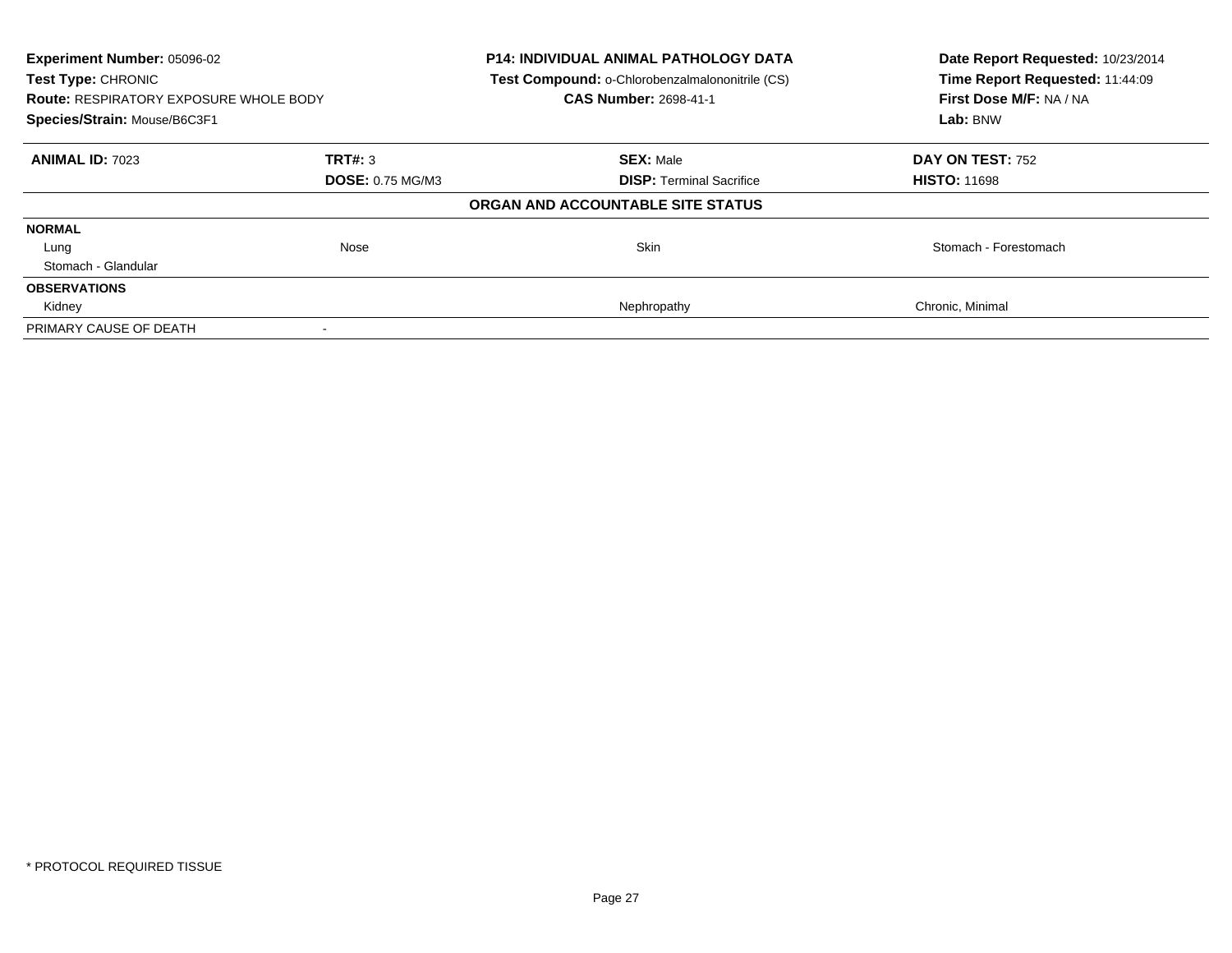| Experiment Number: 05096-02<br><b>Test Type: CHRONIC</b><br><b>Route: RESPIRATORY EXPOSURE WHOLE BODY</b><br>Species/Strain: Mouse/B6C3F1 |                         | <b>P14: INDIVIDUAL ANIMAL PATHOLOGY DATA</b><br>Test Compound: o-Chlorobenzalmalononitrile (CS)<br><b>CAS Number: 2698-41-1</b> | Date Report Requested: 10/23/2014<br>Time Report Requested: 11:44:09<br>First Dose M/F: NA / NA<br>Lab: BNW |
|-------------------------------------------------------------------------------------------------------------------------------------------|-------------------------|---------------------------------------------------------------------------------------------------------------------------------|-------------------------------------------------------------------------------------------------------------|
| <b>ANIMAL ID: 7024</b>                                                                                                                    | TRT#: 3                 | <b>SEX: Male</b>                                                                                                                | DAY ON TEST: 752                                                                                            |
|                                                                                                                                           | <b>DOSE: 0.75 MG/M3</b> | <b>DISP:</b> Terminal Sacrifice                                                                                                 | <b>HISTO: 11699</b>                                                                                         |
|                                                                                                                                           |                         | ORGAN AND ACCOUNTABLE SITE STATUS                                                                                               |                                                                                                             |
| <b>NORMAL</b>                                                                                                                             |                         |                                                                                                                                 |                                                                                                             |
| Nose                                                                                                                                      | Stomach - Forestomach   | Stomach - Glandular                                                                                                             |                                                                                                             |
| <b>OBSERVATIONS</b>                                                                                                                       |                         |                                                                                                                                 |                                                                                                             |
| Kidney                                                                                                                                    |                         | Nephropathy                                                                                                                     | Chronic, Minimal                                                                                            |
| Lung                                                                                                                                      |                         | Alveolar/Bronchiolar Adenoma                                                                                                    |                                                                                                             |
| Note: $[ALV$ BRON ADEN $]$ TGLs = 1-3                                                                                                     |                         |                                                                                                                                 |                                                                                                             |
| PRIMARY CAUSE OF DEATH                                                                                                                    |                         |                                                                                                                                 |                                                                                                             |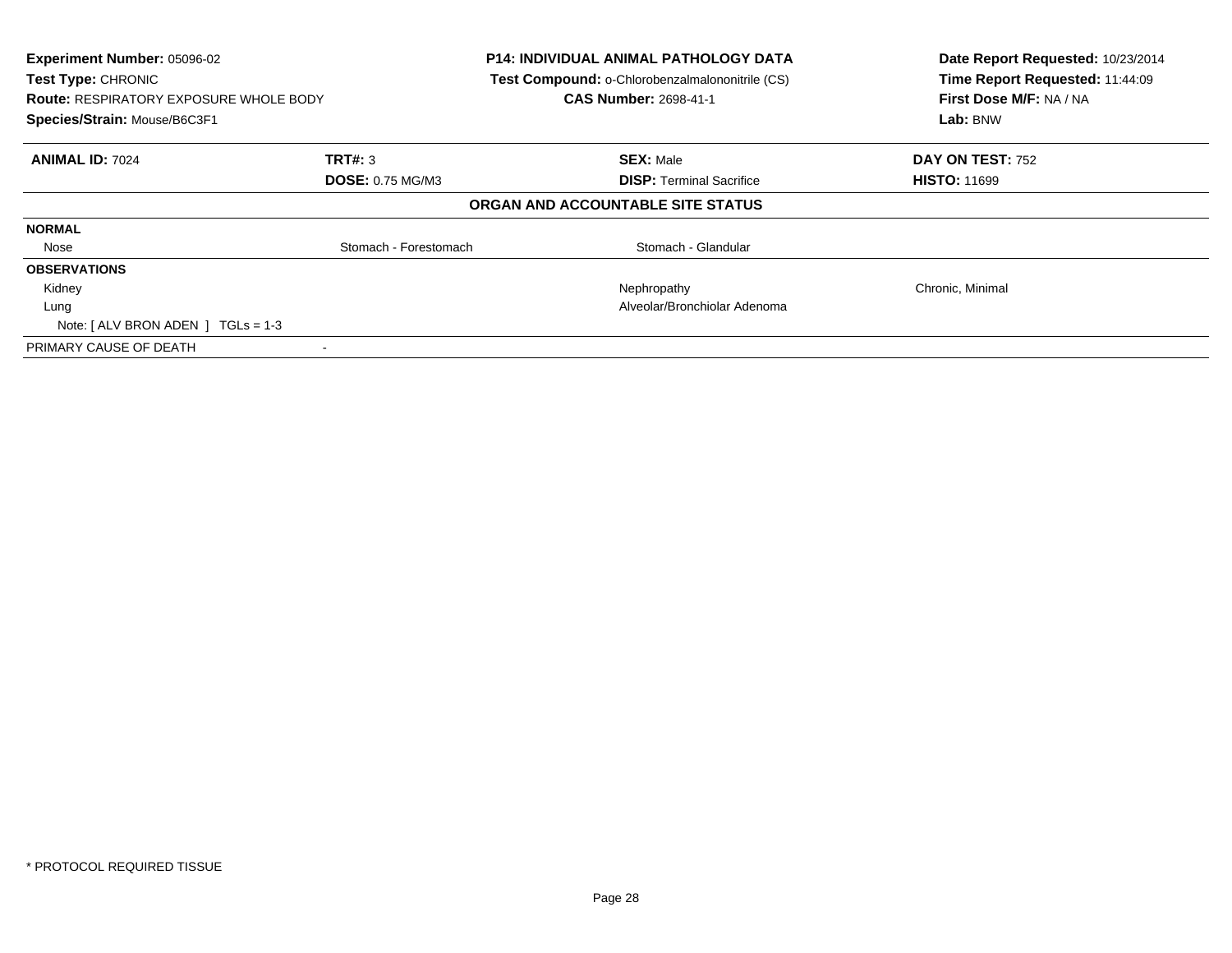| Experiment Number: 05096-02<br><b>Test Type: CHRONIC</b><br><b>Route: RESPIRATORY EXPOSURE WHOLE BODY</b><br>Species/Strain: Mouse/B6C3F1 |                         | <b>P14: INDIVIDUAL ANIMAL PATHOLOGY DATA</b><br><b>Test Compound: o-Chlorobenzalmalononitrile (CS)</b><br><b>CAS Number: 2698-41-1</b> | Date Report Requested: 10/23/2014<br>Time Report Requested: 11:44:09<br>First Dose M/F: NA / NA<br>Lab: BNW |
|-------------------------------------------------------------------------------------------------------------------------------------------|-------------------------|----------------------------------------------------------------------------------------------------------------------------------------|-------------------------------------------------------------------------------------------------------------|
| <b>ANIMAL ID: 7025</b>                                                                                                                    | TRT#: 3                 | <b>SEX: Male</b>                                                                                                                       | DAY ON TEST: 752                                                                                            |
|                                                                                                                                           | <b>DOSE: 0.75 MG/M3</b> | <b>DISP: Terminal Sacrifice</b>                                                                                                        | <b>HISTO: 11700</b>                                                                                         |
|                                                                                                                                           |                         | ORGAN AND ACCOUNTABLE SITE STATUS                                                                                                      |                                                                                                             |
| <b>NORMAL</b>                                                                                                                             |                         |                                                                                                                                        |                                                                                                             |
| Stomach - Forestomach                                                                                                                     | Stomach - Glandular     |                                                                                                                                        |                                                                                                             |
| <b>OBSERVATIONS</b>                                                                                                                       |                         |                                                                                                                                        |                                                                                                             |
| Kidney                                                                                                                                    |                         | Nephropathy                                                                                                                            | Chronic, Minimal                                                                                            |
| Lung                                                                                                                                      |                         | Alveolar/Bronchiolar Carcinoma                                                                                                         |                                                                                                             |
| Note: $[ALV$ BRON CARC $]$ TGLs = 1-3                                                                                                     |                         |                                                                                                                                        |                                                                                                             |
| Nose                                                                                                                                      |                         | Inflammation                                                                                                                           | Suppurative, Minimal                                                                                        |
|                                                                                                                                           | <b>Respirat Epith</b>   | Metaplasia                                                                                                                             | Squamous, Mild                                                                                              |
| Note: LESION IS DORSOLATERAL TO THE RIGHT MAXILLARY TURBINATE.                                                                            |                         |                                                                                                                                        |                                                                                                             |
| PRIMARY CAUSE OF DEATH                                                                                                                    |                         |                                                                                                                                        |                                                                                                             |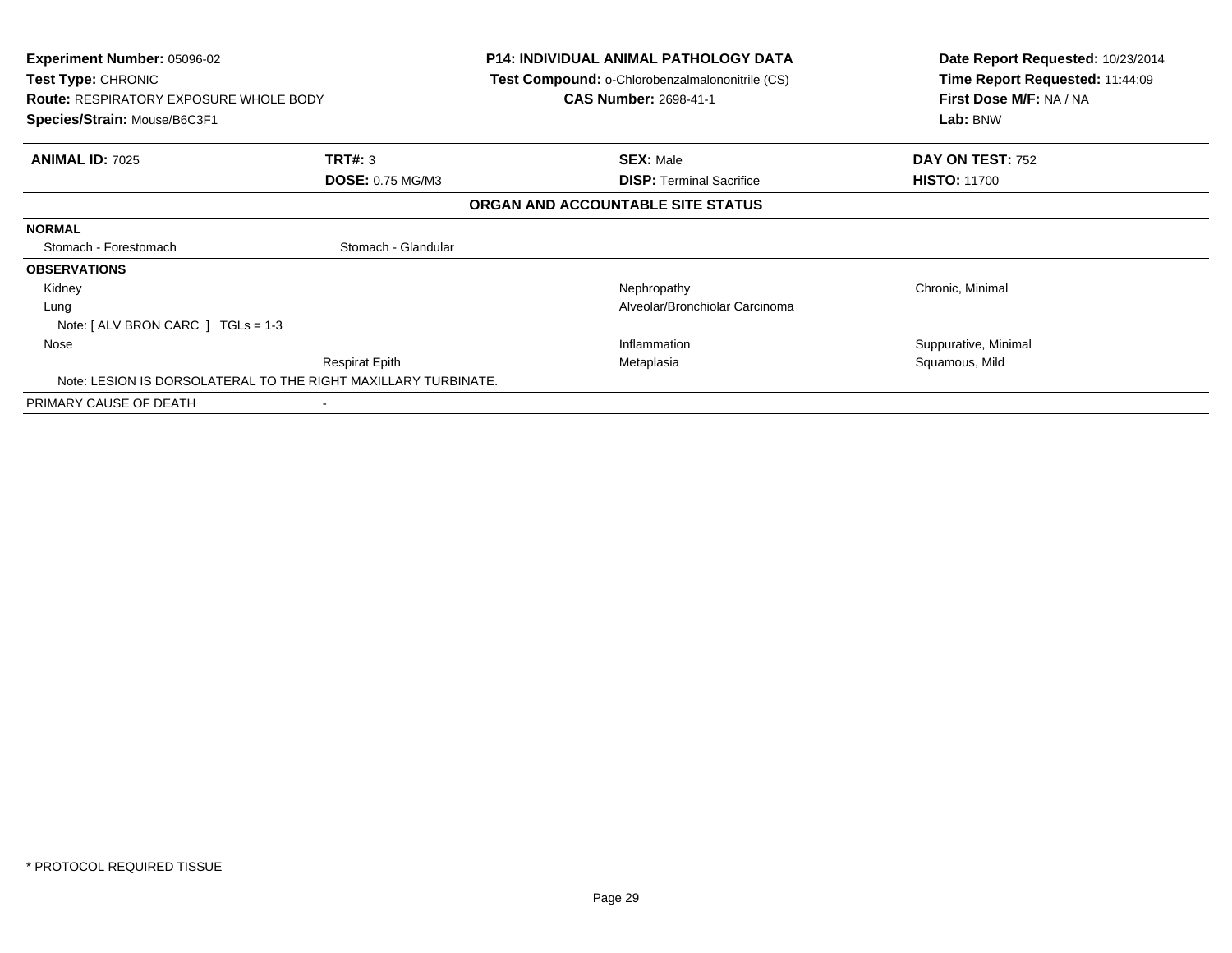| <b>Experiment Number: 05096-02</b><br>Test Type: CHRONIC<br><b>Route: RESPIRATORY EXPOSURE WHOLE BODY</b><br>Species/Strain: Mouse/B6C3F1 |                                    | <b>P14: INDIVIDUAL ANIMAL PATHOLOGY DATA</b><br>Test Compound: o-Chlorobenzalmalononitrile (CS)<br><b>CAS Number: 2698-41-1</b> | Date Report Requested: 10/23/2014<br>Time Report Requested: 11:44:09<br>First Dose M/F: NA / NA<br>Lab: BNW |
|-------------------------------------------------------------------------------------------------------------------------------------------|------------------------------------|---------------------------------------------------------------------------------------------------------------------------------|-------------------------------------------------------------------------------------------------------------|
| <b>ANIMAL ID: 7026</b>                                                                                                                    | TRT#: 3<br><b>DOSE: 0.75 MG/M3</b> | <b>SEX: Male</b><br><b>DISP:</b> Terminal Sacrifice                                                                             | <b>DAY ON TEST: 752</b><br><b>HISTO: 11701</b>                                                              |
|                                                                                                                                           |                                    | ORGAN AND ACCOUNTABLE SITE STATUS                                                                                               |                                                                                                             |
| <b>NORMAL</b>                                                                                                                             |                                    |                                                                                                                                 |                                                                                                             |
| Kidney                                                                                                                                    | Lung                               | Nose                                                                                                                            | Stomach - Forestomach                                                                                       |
| Stomach - Glandular                                                                                                                       |                                    |                                                                                                                                 |                                                                                                             |
| PRIMARY CAUSE OF DEATH                                                                                                                    |                                    |                                                                                                                                 |                                                                                                             |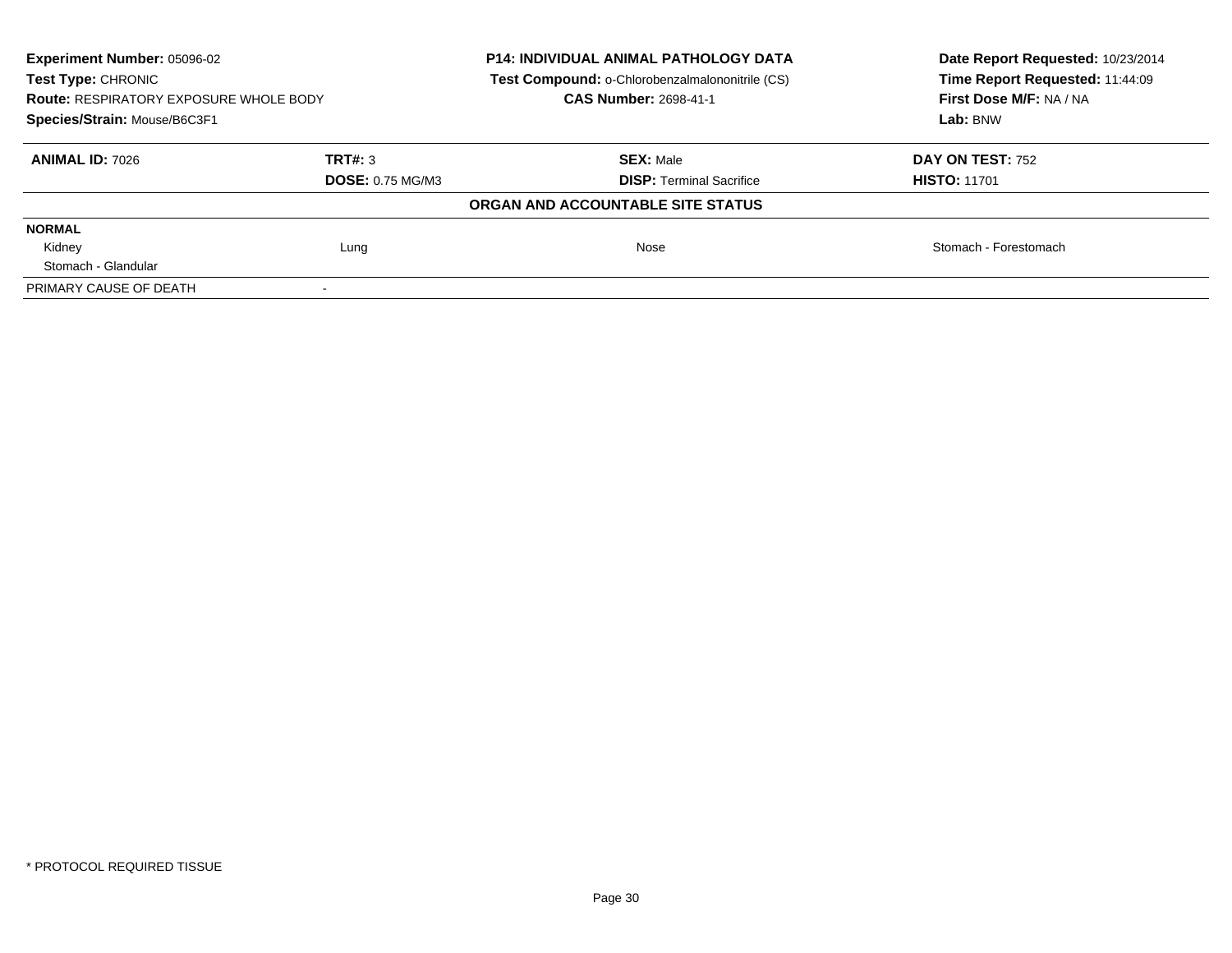| Experiment Number: 05096-02<br>Test Type: CHRONIC<br><b>Route: RESPIRATORY EXPOSURE WHOLE BODY</b><br>Species/Strain: Mouse/B6C3F1 |                         | <b>P14: INDIVIDUAL ANIMAL PATHOLOGY DATA</b><br>Test Compound: o-Chlorobenzalmalononitrile (CS)<br><b>CAS Number: 2698-41-1</b> | Date Report Requested: 10/23/2014<br>Time Report Requested: 11:44:09<br>First Dose M/F: NA / NA<br>Lab: BNW |
|------------------------------------------------------------------------------------------------------------------------------------|-------------------------|---------------------------------------------------------------------------------------------------------------------------------|-------------------------------------------------------------------------------------------------------------|
| <b>ANIMAL ID: 7027</b>                                                                                                             | TRT#: 3                 | <b>SEX: Male</b>                                                                                                                | DAY ON TEST: 752                                                                                            |
|                                                                                                                                    | <b>DOSE: 0.75 MG/M3</b> | <b>DISP: Terminal Sacrifice</b>                                                                                                 | <b>HISTO: 11702</b>                                                                                         |
|                                                                                                                                    |                         | ORGAN AND ACCOUNTABLE SITE STATUS                                                                                               |                                                                                                             |
| <b>NORMAL</b>                                                                                                                      |                         |                                                                                                                                 |                                                                                                             |
| Nose                                                                                                                               | Stomach - Forestomach   |                                                                                                                                 |                                                                                                             |
| <b>OBSERVATIONS</b>                                                                                                                |                         |                                                                                                                                 |                                                                                                             |
| Kidney                                                                                                                             |                         | Nephropathy                                                                                                                     | Chronic, Mild                                                                                               |
| Lung                                                                                                                               |                         | Alveolar/Bronchiolar Adenoma                                                                                                    |                                                                                                             |
| Note: $[ALV$ BRON ADEN $]$ TGLs = 1-10                                                                                             |                         |                                                                                                                                 |                                                                                                             |
| Stomach                                                                                                                            | Glandular               | Inflammation                                                                                                                    | Suppurative, Minimal                                                                                        |
| PRIMARY CAUSE OF DEATH                                                                                                             |                         |                                                                                                                                 |                                                                                                             |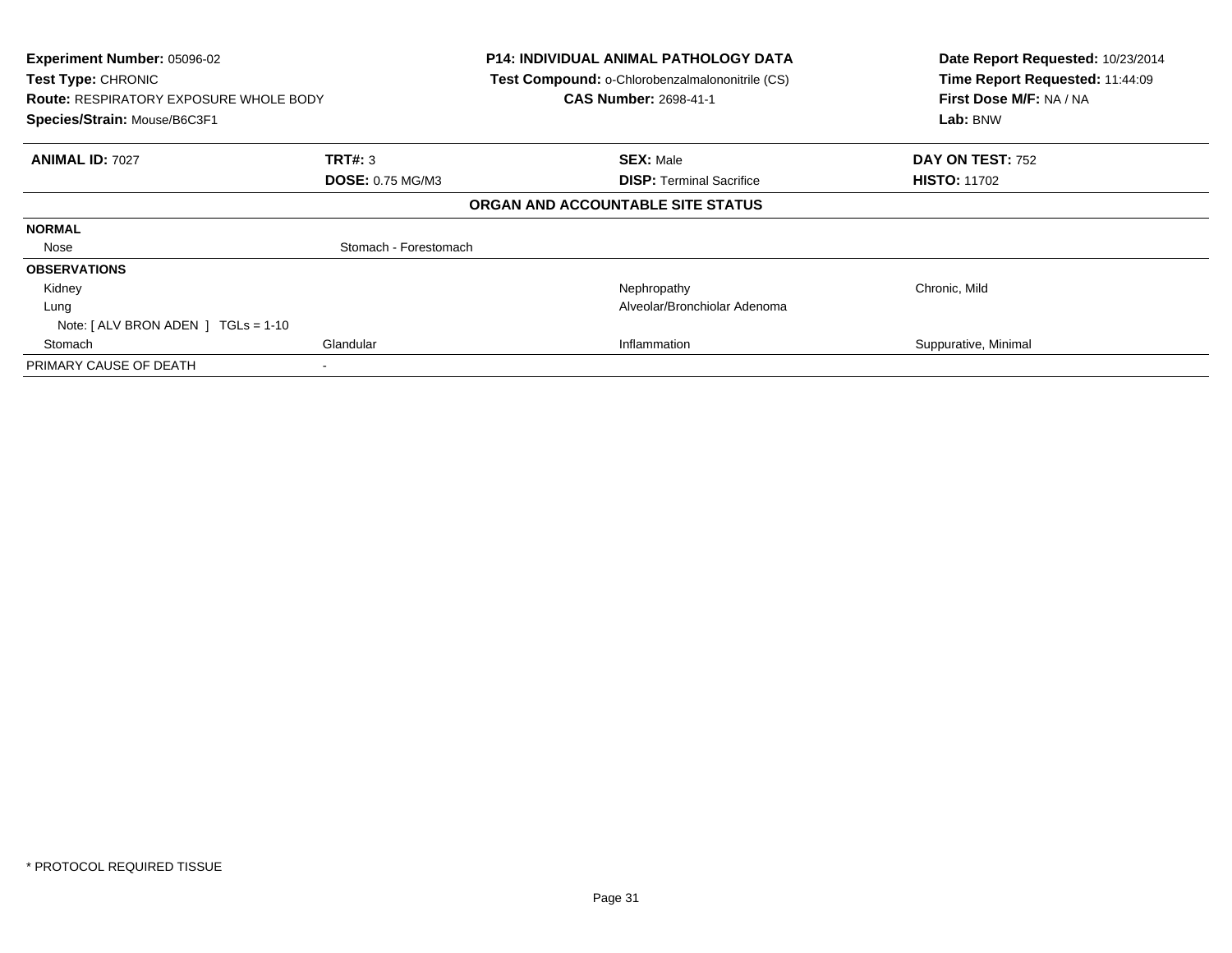| <b>Experiment Number: 05096-02</b><br>Test Type: CHRONIC<br><b>Route: RESPIRATORY EXPOSURE WHOLE BODY</b><br>Species/Strain: Mouse/B6C3F1 |                         | <b>P14: INDIVIDUAL ANIMAL PATHOLOGY DATA</b><br>Test Compound: o-Chlorobenzalmalononitrile (CS)<br><b>CAS Number: 2698-41-1</b> | Date Report Requested: 10/23/2014<br>Time Report Requested: 11:44:09<br>First Dose M/F: NA / NA<br>Lab: BNW |
|-------------------------------------------------------------------------------------------------------------------------------------------|-------------------------|---------------------------------------------------------------------------------------------------------------------------------|-------------------------------------------------------------------------------------------------------------|
|                                                                                                                                           |                         |                                                                                                                                 |                                                                                                             |
| <b>ANIMAL ID: 7028</b>                                                                                                                    | TRT#: 3                 | <b>SEX: Male</b>                                                                                                                | DAY ON TEST: 752                                                                                            |
|                                                                                                                                           | <b>DOSE: 0.75 MG/M3</b> | <b>DISP:</b> Terminal Sacrifice                                                                                                 | <b>HISTO: 11703</b>                                                                                         |
|                                                                                                                                           |                         | ORGAN AND ACCOUNTABLE SITE STATUS                                                                                               |                                                                                                             |
| <b>NORMAL</b>                                                                                                                             |                         |                                                                                                                                 |                                                                                                             |
| Kidney                                                                                                                                    | Nose                    | Stomach - Forestomach                                                                                                           | Stomach - Glandular                                                                                         |
| <b>OBSERVATIONS</b>                                                                                                                       |                         |                                                                                                                                 |                                                                                                             |
| Lung                                                                                                                                      |                         | Alveolar/Bronchiolar Adenoma                                                                                                    |                                                                                                             |
| Note: $[ALV$ BRON ADEN $]$ TGLs = 1-10                                                                                                    |                         |                                                                                                                                 |                                                                                                             |
| PRIMARY CAUSE OF DEATH                                                                                                                    |                         |                                                                                                                                 |                                                                                                             |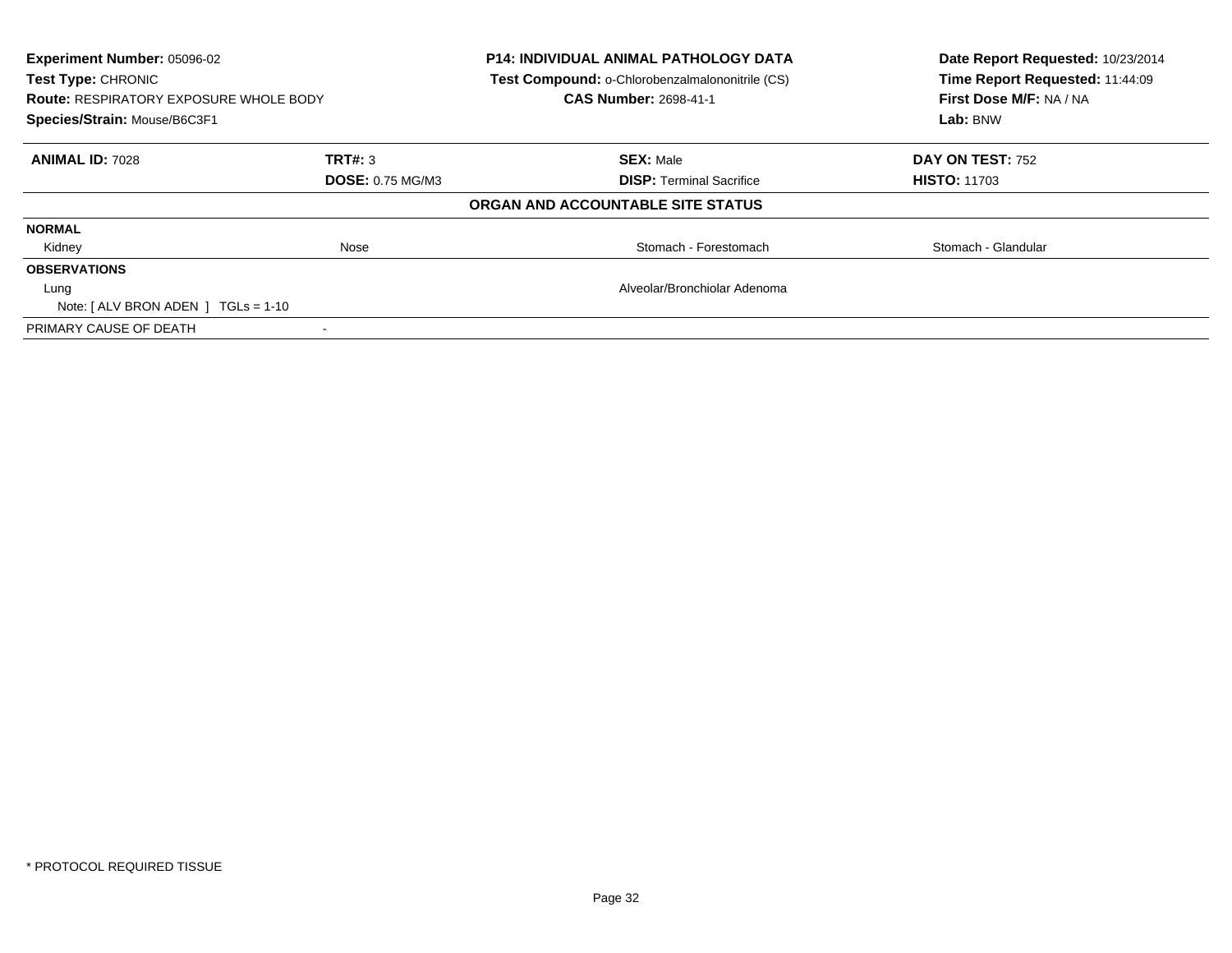| <b>Experiment Number: 05096-02</b><br><b>Test Type: CHRONIC</b><br><b>Route: RESPIRATORY EXPOSURE WHOLE BODY</b><br>Species/Strain: Mouse/B6C3F1 |                         | P14: INDIVIDUAL ANIMAL PATHOLOGY DATA<br>Test Compound: o-Chlorobenzalmalononitrile (CS)<br><b>CAS Number: 2698-41-1</b> | Date Report Requested: 10/23/2014<br>Time Report Requested: 11:44:09<br>First Dose M/F: NA / NA<br>Lab: BNW |
|--------------------------------------------------------------------------------------------------------------------------------------------------|-------------------------|--------------------------------------------------------------------------------------------------------------------------|-------------------------------------------------------------------------------------------------------------|
| <b>ANIMAL ID: 7029</b>                                                                                                                           | TRT#: 3                 | <b>SEX: Male</b>                                                                                                         | DAY ON TEST: 752                                                                                            |
|                                                                                                                                                  | <b>DOSE: 0.75 MG/M3</b> | <b>DISP:</b> Terminal Sacrifice                                                                                          | <b>HISTO: 11704</b>                                                                                         |
|                                                                                                                                                  |                         | ORGAN AND ACCOUNTABLE SITE STATUS                                                                                        |                                                                                                             |
| <b>NORMAL</b>                                                                                                                                    |                         |                                                                                                                          |                                                                                                             |
| Nose                                                                                                                                             | Stomach - Forestomach   | Stomach - Glandular                                                                                                      |                                                                                                             |
| <b>OBSERVATIONS</b>                                                                                                                              |                         |                                                                                                                          |                                                                                                             |
| Kidney                                                                                                                                           |                         | Nephropathy                                                                                                              | Chronic, Minimal                                                                                            |
| Liver                                                                                                                                            |                         | Hepatocellular Adenoma                                                                                                   |                                                                                                             |
|                                                                                                                                                  |                         | Hepatocellular Carcinoma                                                                                                 |                                                                                                             |
| Note: [ HEPATOCLR CARC ] TGLs = 1-10                                                                                                             |                         |                                                                                                                          |                                                                                                             |
| Note: [ HEPATOCLR ADEN ] TGLs = 2-10                                                                                                             |                         |                                                                                                                          |                                                                                                             |
| Lung                                                                                                                                             |                         | Hepatocellular Carcinoma                                                                                                 | Metastatic (Liver)                                                                                          |
| PRIMARY CAUSE OF DEATH                                                                                                                           | $\,$ $\,$               |                                                                                                                          |                                                                                                             |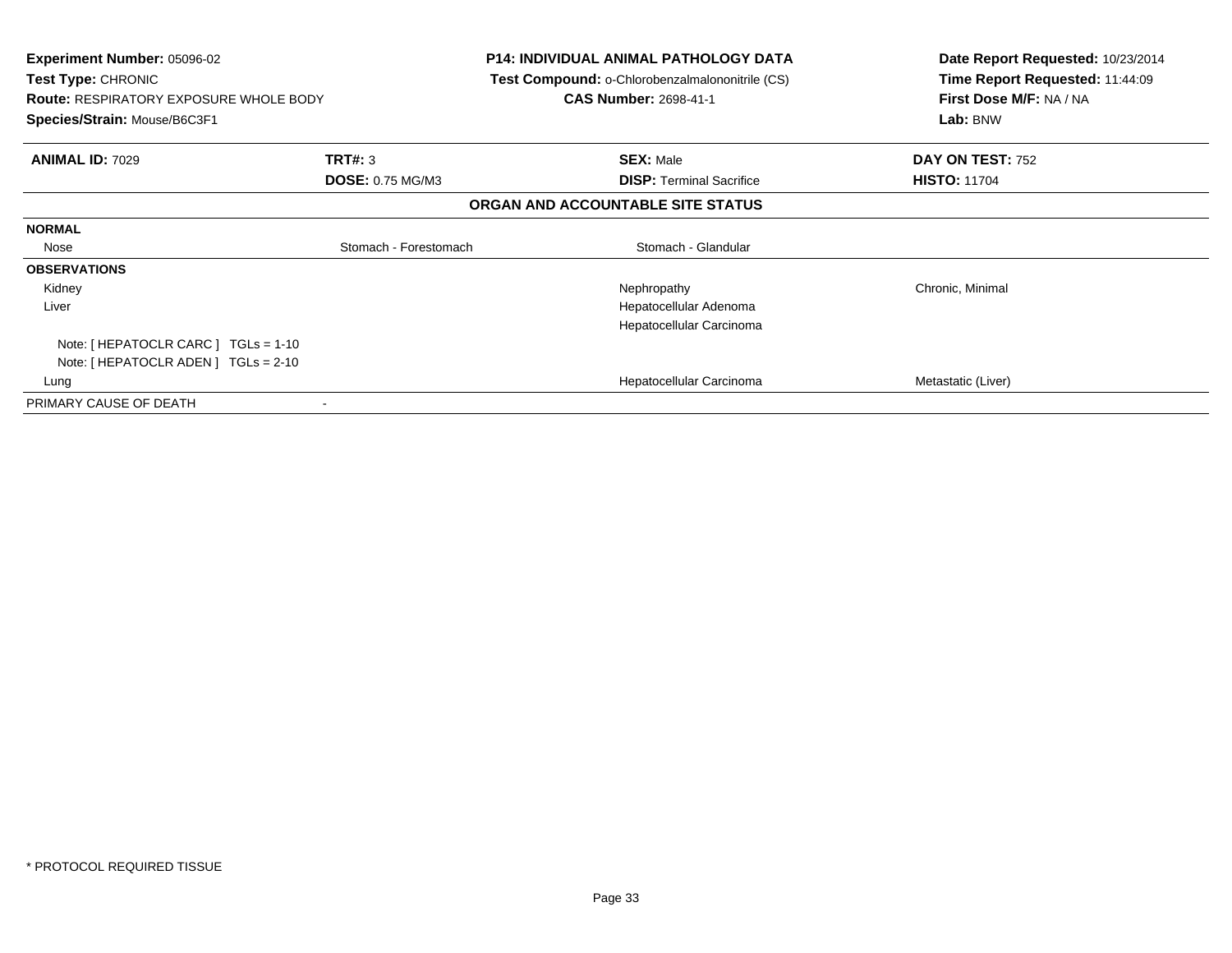| <b>Experiment Number: 05096-02</b><br><b>Test Type: CHRONIC</b><br><b>Route: RESPIRATORY EXPOSURE WHOLE BODY</b><br>Species/Strain: Mouse/B6C3F1 |                         | <b>P14: INDIVIDUAL ANIMAL PATHOLOGY DATA</b><br>Test Compound: o-Chlorobenzalmalononitrile (CS) | Date Report Requested: 10/23/2014<br>Time Report Requested: 11:44:09<br>First Dose M/F: NA / NA<br>Lab: BNW |
|--------------------------------------------------------------------------------------------------------------------------------------------------|-------------------------|-------------------------------------------------------------------------------------------------|-------------------------------------------------------------------------------------------------------------|
|                                                                                                                                                  |                         | <b>CAS Number: 2698-41-1</b>                                                                    |                                                                                                             |
|                                                                                                                                                  |                         |                                                                                                 |                                                                                                             |
| <b>ANIMAL ID: 7030</b>                                                                                                                           | TRT#: 3                 | <b>SEX: Male</b>                                                                                | DAY ON TEST: 752                                                                                            |
|                                                                                                                                                  | <b>DOSE: 0.75 MG/M3</b> | <b>DISP:</b> Terminal Sacrifice                                                                 | <b>HISTO: 11705</b>                                                                                         |
|                                                                                                                                                  |                         | ORGAN AND ACCOUNTABLE SITE STATUS                                                               |                                                                                                             |
| <b>NORMAL</b>                                                                                                                                    |                         |                                                                                                 |                                                                                                             |
| Lung                                                                                                                                             | Nose                    | Stomach - Forestomach                                                                           | Stomach - Glandular                                                                                         |
| <b>OBSERVATIONS</b>                                                                                                                              |                         |                                                                                                 |                                                                                                             |
| Kidney                                                                                                                                           |                         | Nephropathy                                                                                     | Chronic, Minimal                                                                                            |
| PRIMARY CAUSE OF DEATH                                                                                                                           |                         |                                                                                                 |                                                                                                             |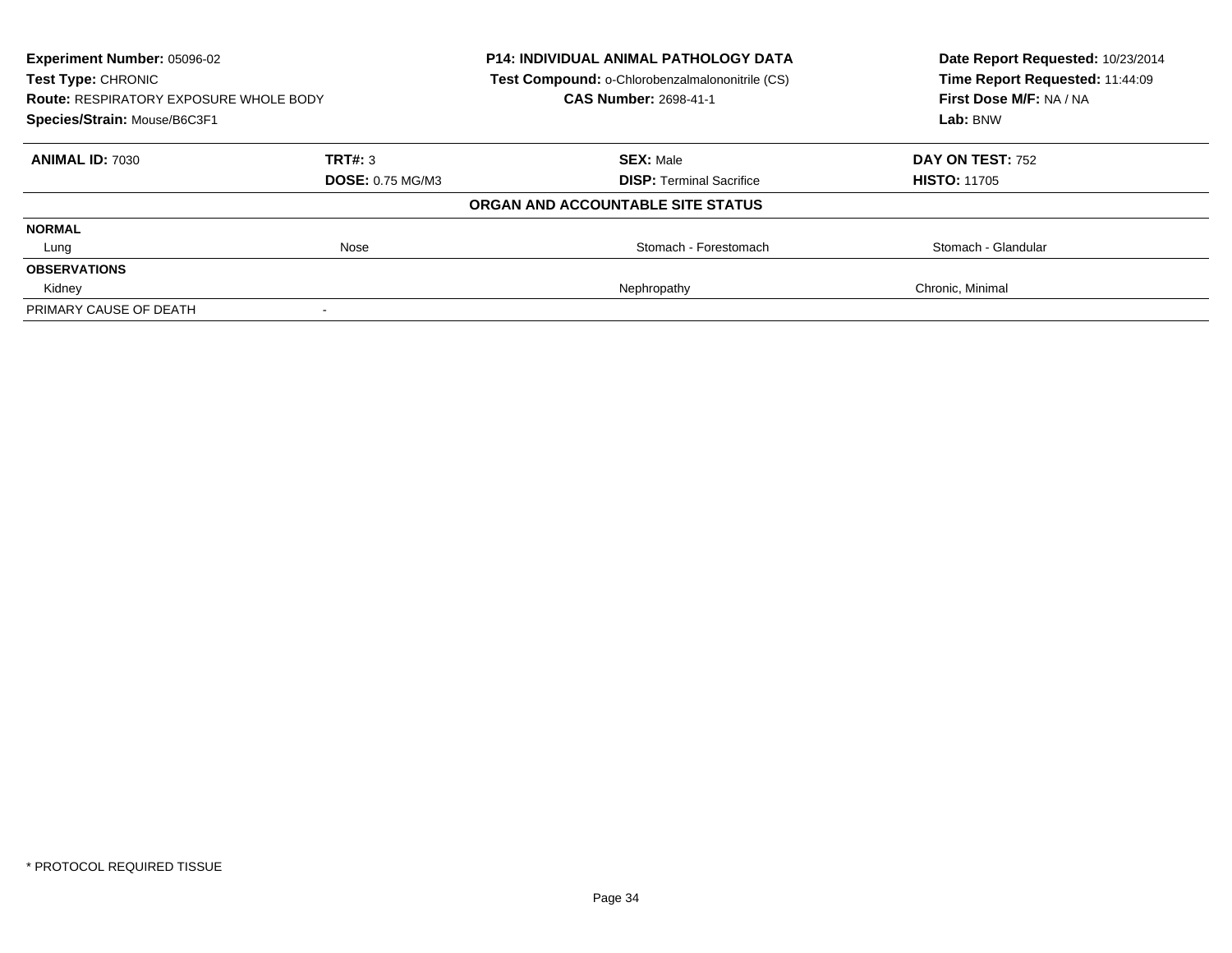**Experiment Number:** 05096-02**Test Type:** CHRONIC **Route:** RESPIRATORY EXPOSURE WHOLE BODY**Species/Strain:** Mouse/B6C3F1**P14: INDIVIDUAL ANIMAL PATHOLOGY DATA Test Compound:** o-Chlorobenzalmalononitrile (CS)**CAS Number:** 2698-41-1**Date Report Requested:** 10/23/2014**Time Report Requested:** 11:44:09**First Dose M/F:** NA / NA**Lab:** BNW**ANIMAL ID:** 7031**TRT#:** 3 **SEX:** Male **DAY ON TEST:** 527 **DOSE:** 0.75 MG/M3**DISP:** Moribund **HISTO:** 9112 **ORGAN AND ACCOUNTABLE SITE STATUSNORMALAdrenal Gland - Cortex** Adrenal Gland - Medulla **Adrenal Gland - Medulla** Bone Marrow **Correspondent Correspondent Correspondent Correspondent Correspondent Correspondent Correspondent Correspondent Correspondent Correspondent Correspondent Corre** Esophagus **Example 19** Callbladder **Gallbladder Community Community Community** Heart Heart Intestine Large - Cecum Intestine Large - Colon **Intestine Large - Rectum** Intestine Large - Rectum Islets, Pancreatic **Intestine Large - Larynx** Prostate Lymph Node - Mandibular **Pancreas** Pancreas **Prostate Prostate Prostate Prostate Prostate** Pituitary Gland Spleen Salivary Glands Seminal Vesicle Skin SpleenTrachea Stomach - Forestomach **Stomach - Stomach - Glandular** Thyroid Gland Thyroid Gland Tracheans Thyroid Gland Tracheans Urinary Bladder**MISSING**Mammary Gland Parathyroid Gland **Parathyroid Gland** Parathyroid Gland Thymus **AUTO PRECLUDES DIAG.**Intestine Small - Duodenum **Intestine Small - Intestine Small - Intestine Small - Intestine Small - Jejunum OBSERVATIONS** Bonee Cranium m and the matter of the Adenocarcinoma and the Metastatic (Lung) and Metastatic (Lung) Ribb and the controller controller controller controller controller controller controller  $\mathsf{C}$  and  $\mathsf{C}$  controller controller controller controller controller controller controller controller controller controller con Note: [ ADENOCARC ] TGLs = 9-10 Note: [ CARCINOMA ] TGLs = 4,8-11+12**Brain** n and the control of the control of the control of the control of the control of the control of the control of the control of the control of the control of the control of the control of the control of the control of the co Kidneyy and the control of the control of the control of the control of the control of the control of the control of the control of the control of the control of the control of the control of the control of the control of the co Adenocarcinoma<br>
Metastatic (Lung) Note: [ ADENOCARC ] TGLs = 7-5 Liver Hepatocellular CarcinomaNote: [ HEPATOCLR CARC ] TGLs = 5,6-4+13+14 Lungg and the state of the state of the state of the state of the state of the state of the state of the state of the state of the state of the state of the state of the state of the state of the state of the state of the stat Note: [ ADENOCARC ] TGLs = 3-3 Lymph Node Mediastinal Adenocarcinoma Metastatic (Lung) Nosee inflammation in the suppurative, Mild and Suppurative, Mild and Suppurative, Mild and Suppurative, Mild and Suppurative, Mild and Suppurative, Mild and Suppurative, Mild and Suppurative, Mild and Suppurative, Mild and Su Note: THE MOST CAUDAL SECTION OF THE NOSENote: THE NOSE LESION IS MOST SEVERE IN Preputial Glandd website the support of the set of the set of the set of the set of the set of the set of the set of the set of the set of the set of the set of the set of the set of the set of the set of the set of the set of the set of Note: [ INFLAMMATION ] TGLs = 1-15**Testes** s the control of the control of the control of the control of the control of the control of the control of the control of the control of the control of the control of the control of the control of the control of the contro

\* PROTOCOL REQUIRED TISSUE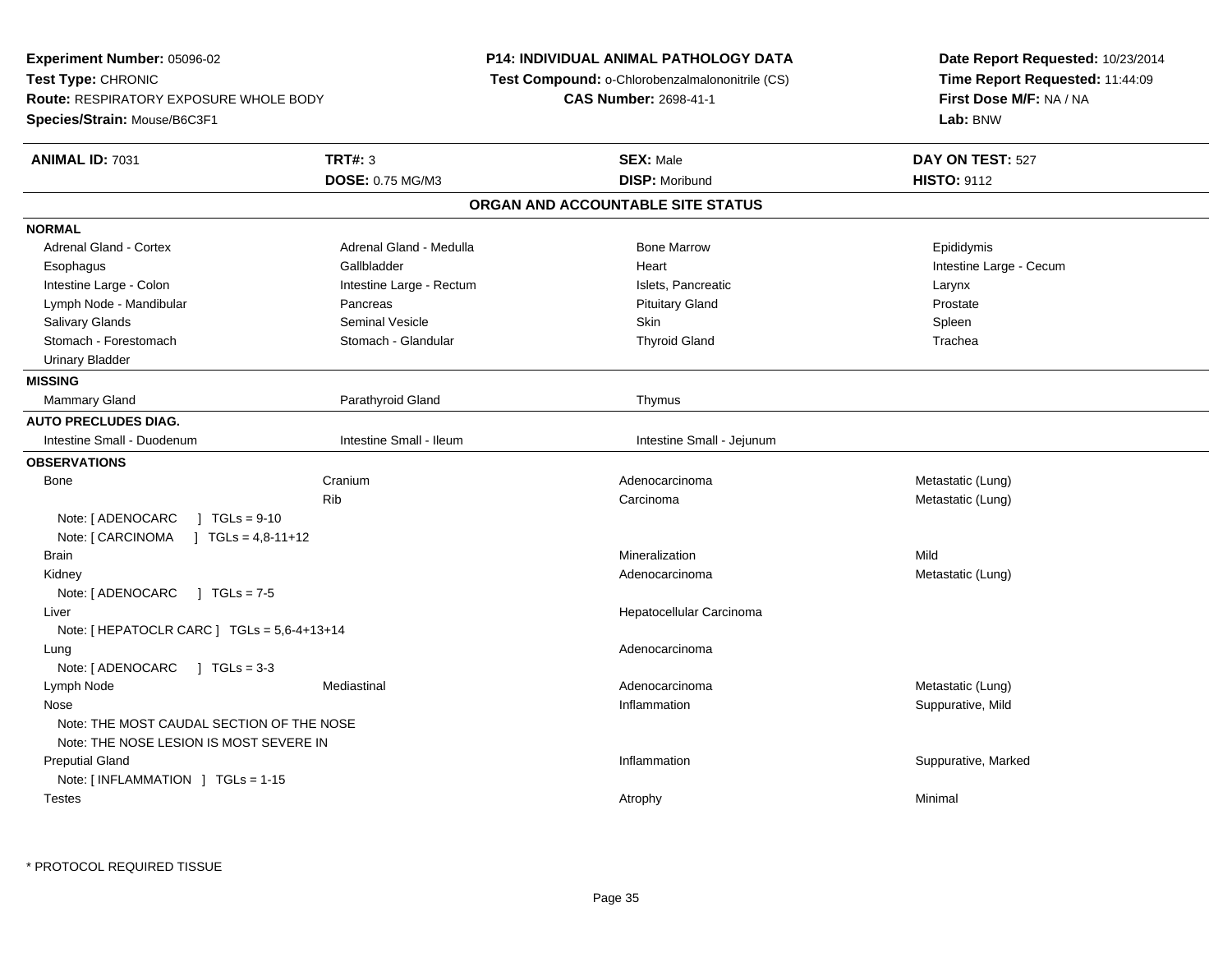| Experiment Number: 05096-02<br>Test Type: CHRONIC<br><b>Route: RESPIRATORY EXPOSURE WHOLE BODY</b><br>Species/Strain: Mouse/B6C3F1 |                         | <b>P14: INDIVIDUAL ANIMAL PATHOLOGY DATA</b>    | Date Report Requested: 10/23/2014   |
|------------------------------------------------------------------------------------------------------------------------------------|-------------------------|-------------------------------------------------|-------------------------------------|
|                                                                                                                                    |                         | Test Compound: o-Chlorobenzalmalononitrile (CS) | Time Report Requested: 11:44:09     |
|                                                                                                                                    |                         | <b>CAS Number: 2698-41-1</b>                    | First Dose M/F: NA / NA<br>Lab: BNW |
|                                                                                                                                    |                         |                                                 |                                     |
| <b>ANIMAL ID: 7031</b>                                                                                                             | TRT#: 3                 | <b>SEX: Male</b>                                | <b>DAY ON TEST: 527</b>             |
|                                                                                                                                    | <b>DOSE: 0.75 MG/M3</b> | <b>DISP:</b> Moribund                           | <b>HISTO: 9112</b>                  |
|                                                                                                                                    |                         | ORGAN AND ACCOUNTABLE SITE STATUS               |                                     |
| PRIMARY CAUSE OF DEATH                                                                                                             |                         |                                                 |                                     |
| Animal Note: AUDITORY SEBACEOUS GLAND.                                                                                             |                         |                                                 |                                     |
| Animal Note: PRIMARY SITE FOR THE TUMOR IN THIS ANIMAL IS NOT                                                                      |                         |                                                 |                                     |
| Animal Note: CLEAR CUT. DIFFENENTIAL DIAGNOSIS INCLUDE                                                                             |                         |                                                 |                                     |
| Animal Note: PRIMARY TUMOR OF THE KIDNEY, GALLBLADDER, OR                                                                          |                         |                                                 |                                     |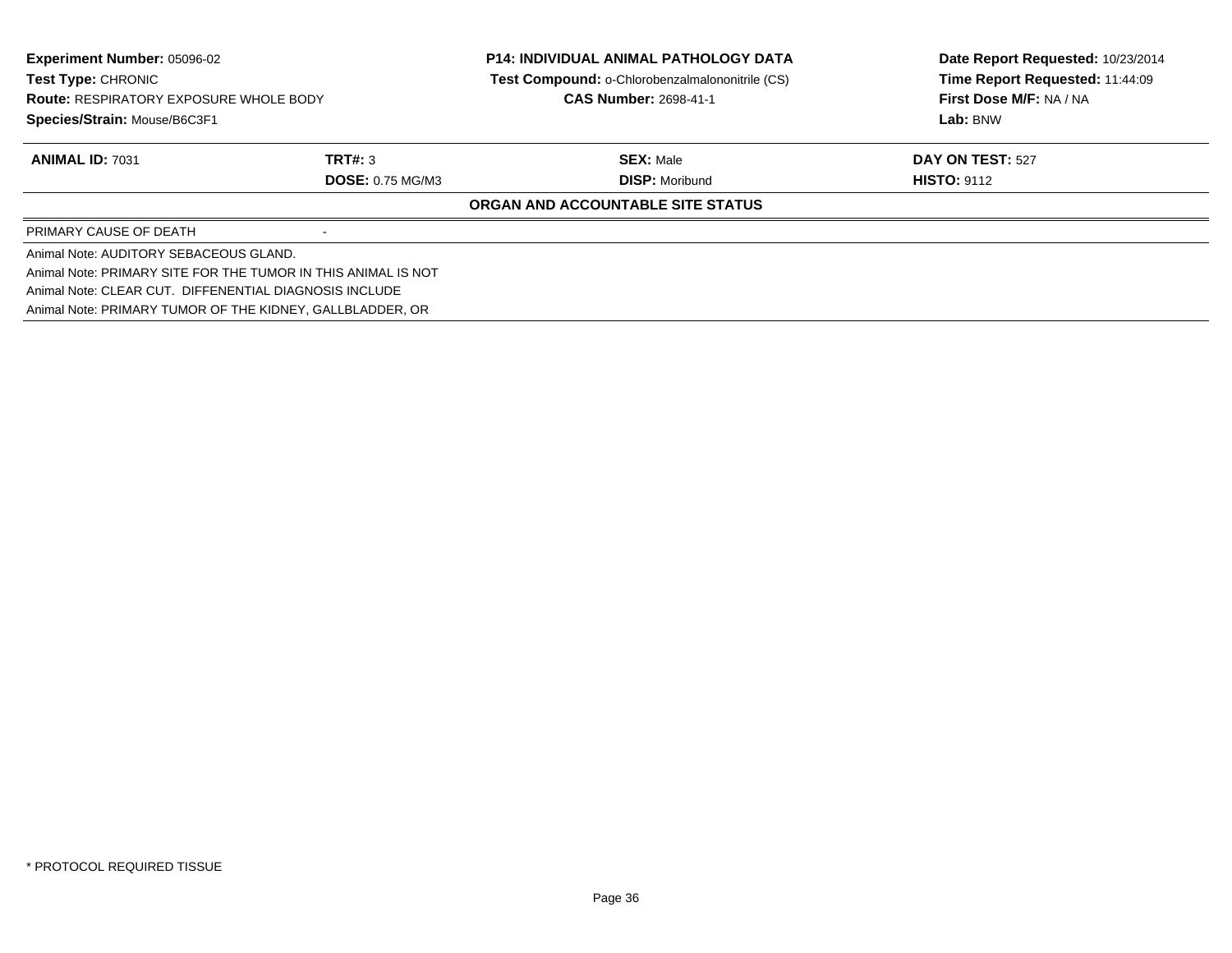| <b>Experiment Number: 05096-02</b><br><b>Test Type: CHRONIC</b><br><b>Route: RESPIRATORY EXPOSURE WHOLE BODY</b><br>Species/Strain: Mouse/B6C3F1 |                         | <b>P14: INDIVIDUAL ANIMAL PATHOLOGY DATA</b><br>Test Compound: o-Chlorobenzalmalononitrile (CS) | Date Report Requested: 10/23/2014<br>Time Report Requested: 11:44:09<br>First Dose M/F: NA / NA<br>Lab: BNW |
|--------------------------------------------------------------------------------------------------------------------------------------------------|-------------------------|-------------------------------------------------------------------------------------------------|-------------------------------------------------------------------------------------------------------------|
|                                                                                                                                                  |                         | <b>CAS Number: 2698-41-1</b>                                                                    |                                                                                                             |
|                                                                                                                                                  |                         |                                                                                                 |                                                                                                             |
| <b>ANIMAL ID: 7032</b>                                                                                                                           | TRT#: 3                 | <b>SEX: Male</b>                                                                                | DAY ON TEST: 752                                                                                            |
|                                                                                                                                                  | <b>DOSE: 0.75 MG/M3</b> | <b>DISP:</b> Terminal Sacrifice                                                                 | <b>HISTO: 11706</b>                                                                                         |
|                                                                                                                                                  |                         | ORGAN AND ACCOUNTABLE SITE STATUS                                                               |                                                                                                             |
| <b>NORMAL</b>                                                                                                                                    |                         |                                                                                                 |                                                                                                             |
| Lung                                                                                                                                             | Nose                    | Stomach - Forestomach                                                                           | Stomach - Glandular                                                                                         |
| <b>OBSERVATIONS</b>                                                                                                                              |                         |                                                                                                 |                                                                                                             |
| Kidney                                                                                                                                           |                         | Nephropathy                                                                                     | Chronic, Minimal                                                                                            |
| PRIMARY CAUSE OF DEATH                                                                                                                           |                         |                                                                                                 |                                                                                                             |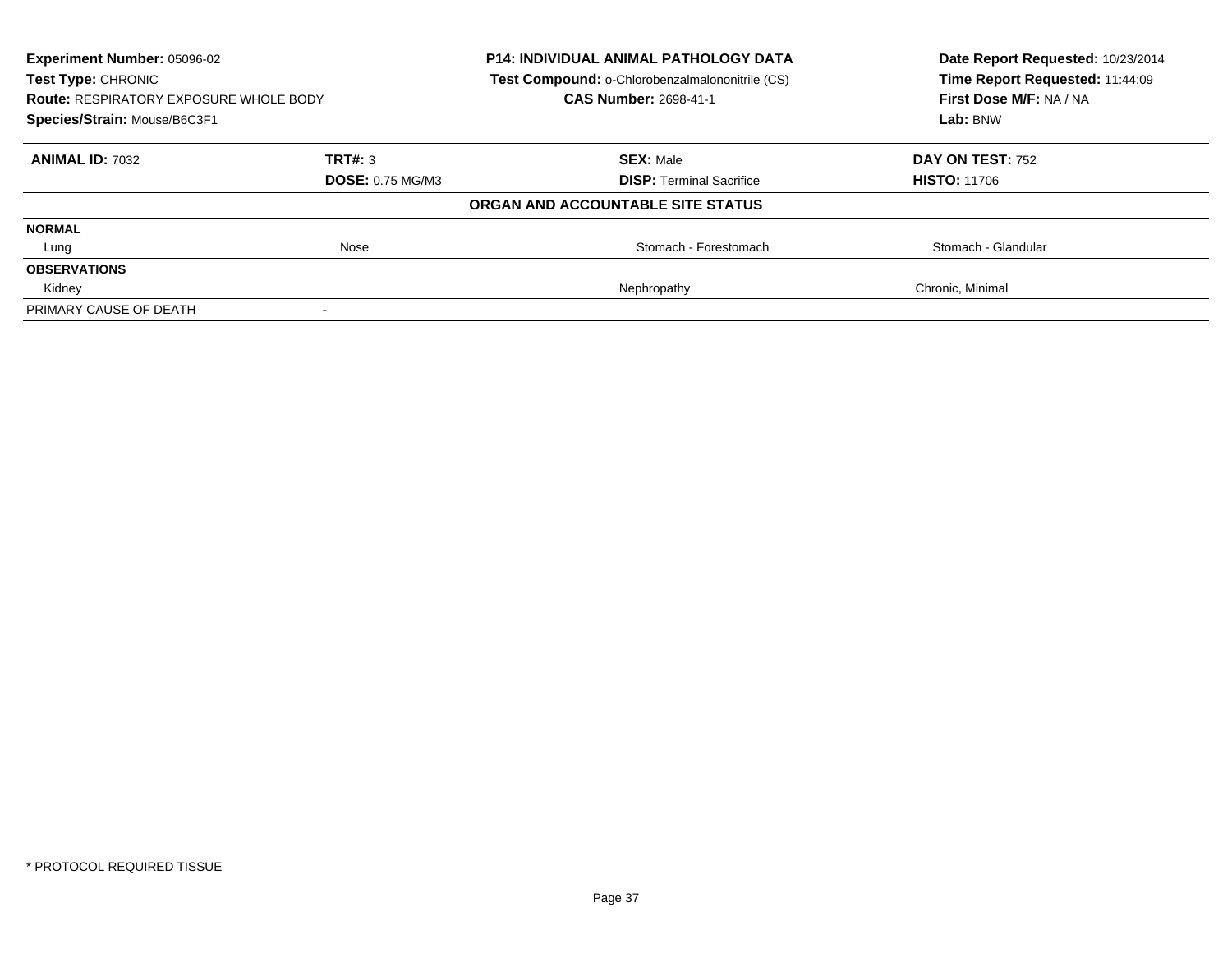| Experiment Number: 05096-02<br>Test Type: CHRONIC<br><b>Route: RESPIRATORY EXPOSURE WHOLE BODY</b><br>Species/Strain: Mouse/B6C3F1 |                         | <b>P14: INDIVIDUAL ANIMAL PATHOLOGY DATA</b><br><b>Test Compound: o-Chlorobenzalmalononitrile (CS)</b><br><b>CAS Number: 2698-41-1</b> | Date Report Requested: 10/23/2014<br>Time Report Requested: 11:44:09<br>First Dose M/F: NA / NA<br>Lab: BNW |
|------------------------------------------------------------------------------------------------------------------------------------|-------------------------|----------------------------------------------------------------------------------------------------------------------------------------|-------------------------------------------------------------------------------------------------------------|
| <b>ANIMAL ID: 7033</b>                                                                                                             | <b>TRT#: 3</b>          | <b>SEX: Male</b>                                                                                                                       | DAY ON TEST: 752                                                                                            |
|                                                                                                                                    | <b>DOSE: 0.75 MG/M3</b> | <b>DISP:</b> Terminal Sacrifice                                                                                                        | <b>HISTO: 11707</b>                                                                                         |
|                                                                                                                                    |                         | ORGAN AND ACCOUNTABLE SITE STATUS                                                                                                      |                                                                                                             |
| <b>NORMAL</b>                                                                                                                      |                         |                                                                                                                                        |                                                                                                             |
| Lung                                                                                                                               | Nose                    | <b>Skin</b>                                                                                                                            | Stomach - Forestomach                                                                                       |
| Stomach - Glandular                                                                                                                |                         |                                                                                                                                        |                                                                                                             |
| <b>OBSERVATIONS</b>                                                                                                                |                         |                                                                                                                                        |                                                                                                             |
| Kidney                                                                                                                             |                         | Nephropathy                                                                                                                            | Chronic, Minimal                                                                                            |
| Seminal Vesicle                                                                                                                    |                         | <b>Dilatation</b>                                                                                                                      | Moderate                                                                                                    |
| Note: $[ DILATATION ] TGLs = 1-8$                                                                                                  |                         |                                                                                                                                        |                                                                                                             |
| Skin                                                                                                                               |                         |                                                                                                                                        |                                                                                                             |
| Note: SKIN MASS IS NORMAL LYMPH NODE.                                                                                              |                         |                                                                                                                                        |                                                                                                             |
| PRIMARY CAUSE OF DEATH                                                                                                             |                         |                                                                                                                                        |                                                                                                             |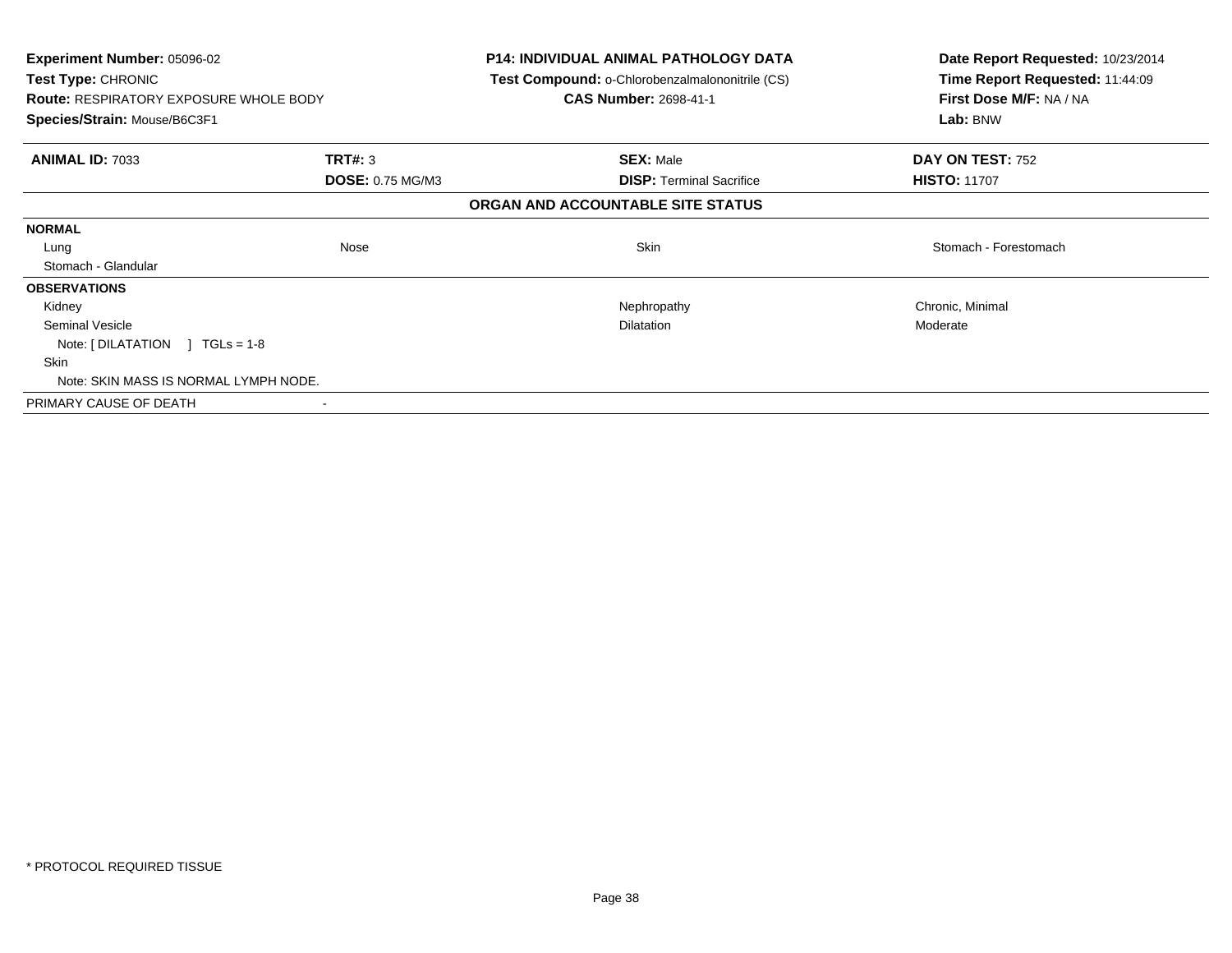| Experiment Number: 05096-02<br><b>Test Type: CHRONIC</b><br><b>Route: RESPIRATORY EXPOSURE WHOLE BODY</b><br>Species/Strain: Mouse/B6C3F1 |                         | <b>P14: INDIVIDUAL ANIMAL PATHOLOGY DATA</b><br>Test Compound: o-Chlorobenzalmalononitrile (CS)<br><b>CAS Number: 2698-41-1</b> | Date Report Requested: 10/23/2014<br>Time Report Requested: 11:44:09<br>First Dose M/F: NA / NA<br>Lab: BNW |
|-------------------------------------------------------------------------------------------------------------------------------------------|-------------------------|---------------------------------------------------------------------------------------------------------------------------------|-------------------------------------------------------------------------------------------------------------|
|                                                                                                                                           |                         |                                                                                                                                 |                                                                                                             |
| <b>ANIMAL ID: 7034</b>                                                                                                                    | TRT#: 3                 | <b>SEX: Male</b>                                                                                                                | DAY ON TEST: 752                                                                                            |
|                                                                                                                                           | <b>DOSE: 0.75 MG/M3</b> | <b>DISP:</b> Terminal Sacrifice                                                                                                 | <b>HISTO: 11708</b>                                                                                         |
|                                                                                                                                           |                         | ORGAN AND ACCOUNTABLE SITE STATUS                                                                                               |                                                                                                             |
| <b>NORMAL</b>                                                                                                                             |                         |                                                                                                                                 |                                                                                                             |
| Lung                                                                                                                                      | Stomach - Forestomach   | Stomach - Glandular                                                                                                             |                                                                                                             |
| <b>OBSERVATIONS</b>                                                                                                                       |                         |                                                                                                                                 |                                                                                                             |
| Kidney                                                                                                                                    |                         | Nephropathy                                                                                                                     | Chronic, Minimal                                                                                            |
| Liver                                                                                                                                     |                         | Hepatocellular Adenoma                                                                                                          |                                                                                                             |
|                                                                                                                                           |                         | Hyperplasia                                                                                                                     | Moderate                                                                                                    |
| Note: [HYPERPLASIA ] TGLs = 1-10                                                                                                          |                         |                                                                                                                                 |                                                                                                             |
| Note: [ HEPATOCLR ADEN ] TGLs = 2-10                                                                                                      |                         |                                                                                                                                 |                                                                                                             |
| Nose                                                                                                                                      | <b>Respirat Epith</b>   | Hyperplasia                                                                                                                     | Minimal                                                                                                     |
|                                                                                                                                           |                         | Inflammation                                                                                                                    | Suppurative, Minimal                                                                                        |
|                                                                                                                                           | <b>Respirat Epith</b>   | Metaplasia                                                                                                                      | Squamous, Mild                                                                                              |
| Note: LESION IS ON AND AROUND LEFT NASAL TURBINATE IN XS 1.                                                                               |                         |                                                                                                                                 |                                                                                                             |
| PRIMARY CAUSE OF DEATH                                                                                                                    |                         |                                                                                                                                 |                                                                                                             |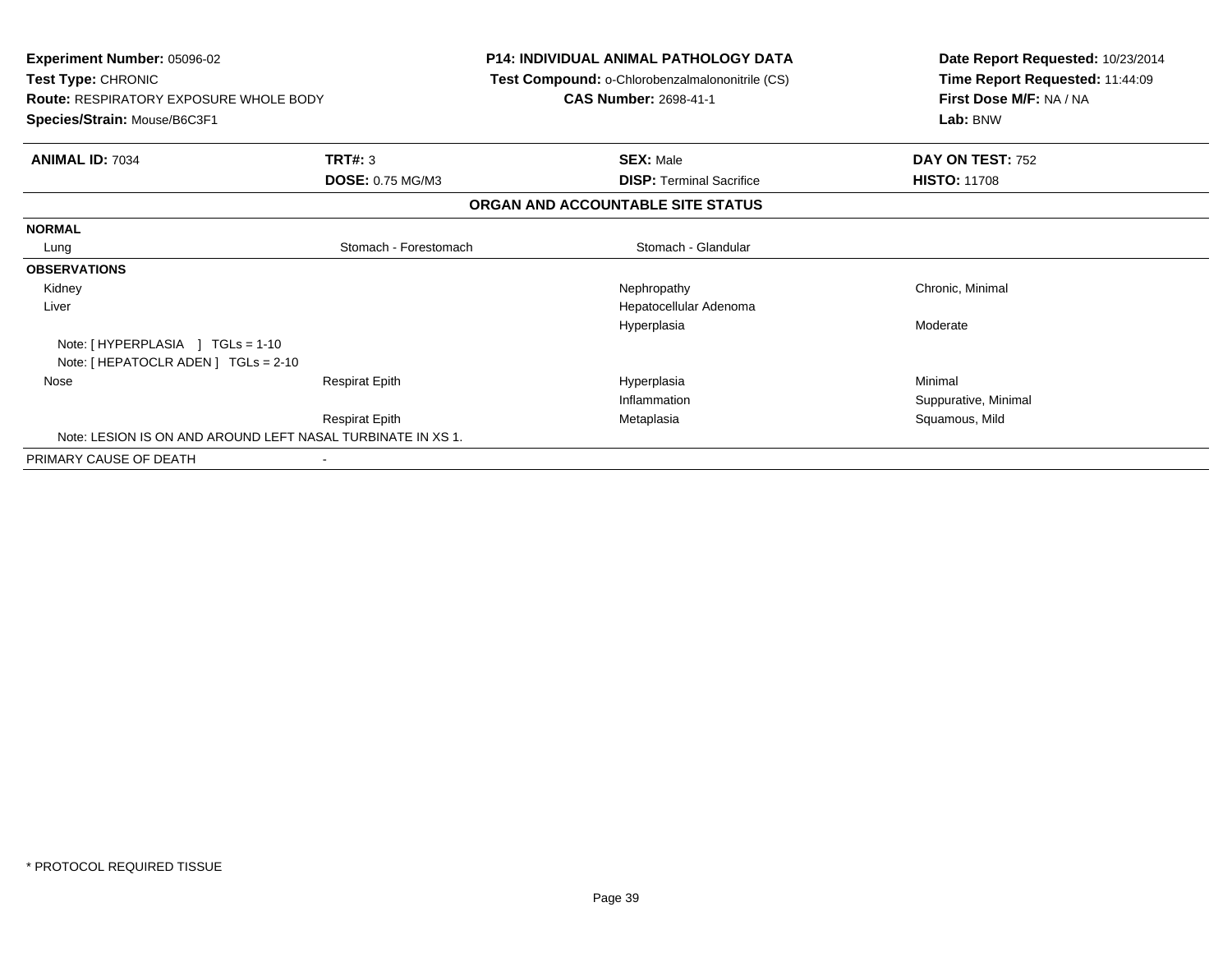| <b>Experiment Number: 05096-02</b>            |                         | <b>P14: INDIVIDUAL ANIMAL PATHOLOGY DATA</b>    | Date Report Requested: 10/23/2014 |
|-----------------------------------------------|-------------------------|-------------------------------------------------|-----------------------------------|
| Test Type: CHRONIC                            |                         | Test Compound: o-Chlorobenzalmalononitrile (CS) | Time Report Requested: 11:44:09   |
| <b>Route: RESPIRATORY EXPOSURE WHOLE BODY</b> |                         | <b>CAS Number: 2698-41-1</b>                    | First Dose M/F: NA / NA           |
| Species/Strain: Mouse/B6C3F1                  |                         |                                                 | Lab: BNW                          |
| <b>ANIMAL ID: 7035</b>                        | TRT#: 3                 | <b>SEX: Male</b>                                | DAY ON TEST: 752                  |
|                                               | <b>DOSE: 0.75 MG/M3</b> | <b>DISP: Terminal Sacrifice</b>                 | <b>HISTO: 11709</b>               |
|                                               |                         | ORGAN AND ACCOUNTABLE SITE STATUS               |                                   |
| <b>NORMAL</b>                                 |                         |                                                 |                                   |
| Stomach - Forestomach                         |                         |                                                 |                                   |
| <b>OBSERVATIONS</b>                           |                         |                                                 |                                   |
| Kidney                                        |                         | Nephropathy                                     | Chronic, Mild                     |
| Liver                                         |                         | Hepatocellular Carcinoma                        | Multiple                          |
| Note: [ HEPATOCLR CARC ] $TGLs = 1,2-11+12$   |                         |                                                 |                                   |
| Lung                                          |                         | Alveolar/Bronchiolar Adenoma                    |                                   |
| Note: $[ALV$ BRON ADEN $]$ TGLs = 3-10        |                         |                                                 |                                   |
| Nose                                          | <b>Respirat Epith</b>   | Hyperplasia                                     | Minimal                           |
|                                               | <b>Respirat Epith</b>   | Metaplasia                                      | Squamous, Minimal                 |
| Stomach                                       | Epithelium, Glandular   | Hyperplasia                                     | Minimal                           |
| PRIMARY CAUSE OF DEATH                        |                         |                                                 |                                   |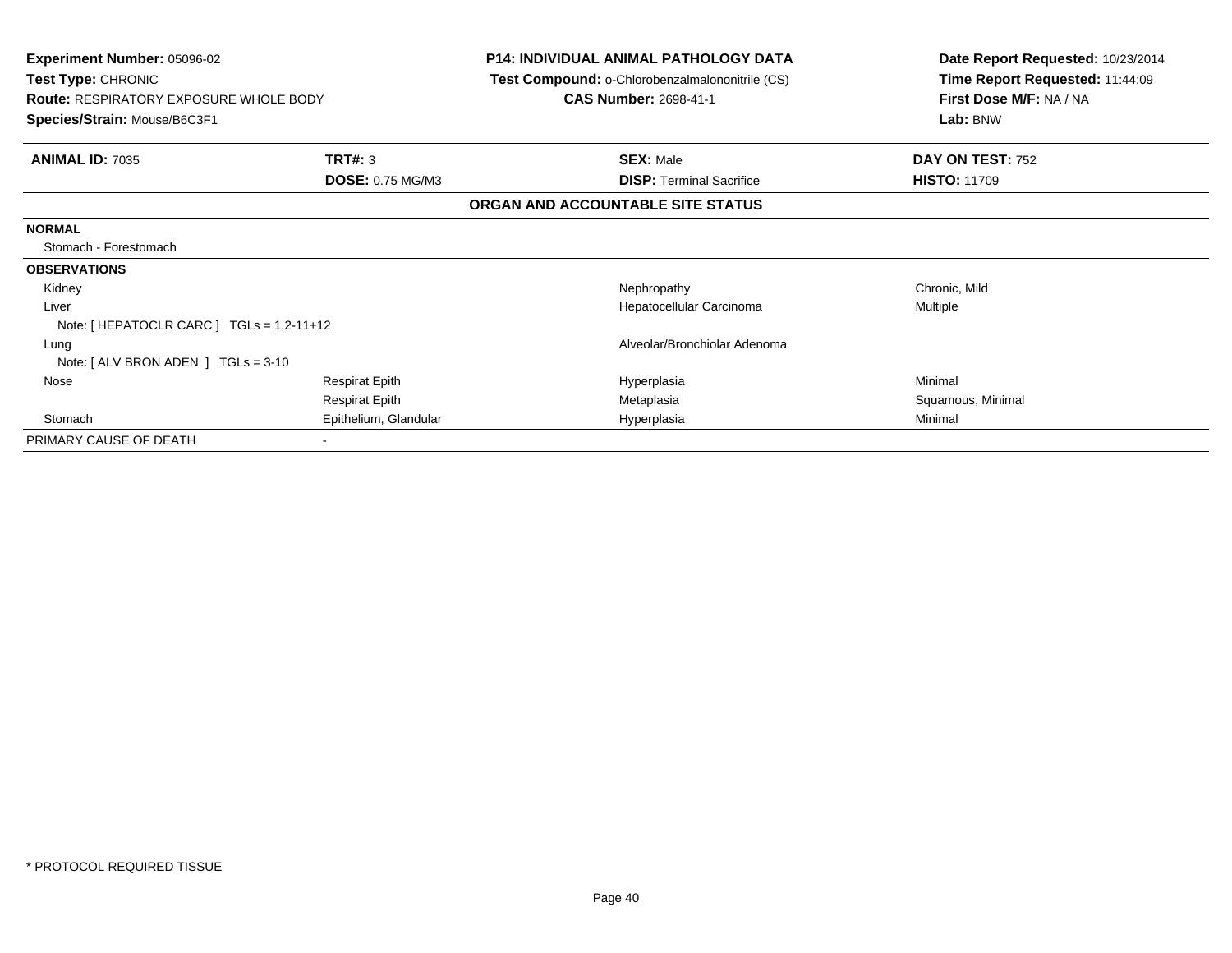| Experiment Number: 05096-02<br><b>Test Type: CHRONIC</b><br><b>Route: RESPIRATORY EXPOSURE WHOLE BODY</b><br>Species/Strain: Mouse/B6C3F1 |                         | <b>P14: INDIVIDUAL ANIMAL PATHOLOGY DATA</b><br>Test Compound: o-Chlorobenzalmalononitrile (CS)<br><b>CAS Number: 2698-41-1</b> | Date Report Requested: 10/23/2014<br>Time Report Requested: 11:44:09<br>First Dose M/F: NA / NA<br>Lab: BNW |
|-------------------------------------------------------------------------------------------------------------------------------------------|-------------------------|---------------------------------------------------------------------------------------------------------------------------------|-------------------------------------------------------------------------------------------------------------|
|                                                                                                                                           |                         |                                                                                                                                 |                                                                                                             |
| <b>ANIMAL ID: 7036</b>                                                                                                                    | TRT#: 3                 | <b>SEX: Male</b>                                                                                                                | <b>DAY ON TEST: 752</b>                                                                                     |
|                                                                                                                                           | <b>DOSE: 0.75 MG/M3</b> | <b>DISP:</b> Terminal Sacrifice                                                                                                 | <b>HISTO: 11710</b>                                                                                         |
|                                                                                                                                           |                         | ORGAN AND ACCOUNTABLE SITE STATUS                                                                                               |                                                                                                             |
| <b>NORMAL</b>                                                                                                                             |                         |                                                                                                                                 |                                                                                                             |
| Lung                                                                                                                                      | Nose                    | Stomach - Forestomach                                                                                                           | Stomach - Glandular                                                                                         |
| <b>OBSERVATIONS</b>                                                                                                                       |                         |                                                                                                                                 |                                                                                                             |
| Kidney                                                                                                                                    |                         | Nephropathy                                                                                                                     | Chronic, Minimal                                                                                            |
| PRIMARY CAUSE OF DEATH                                                                                                                    |                         |                                                                                                                                 |                                                                                                             |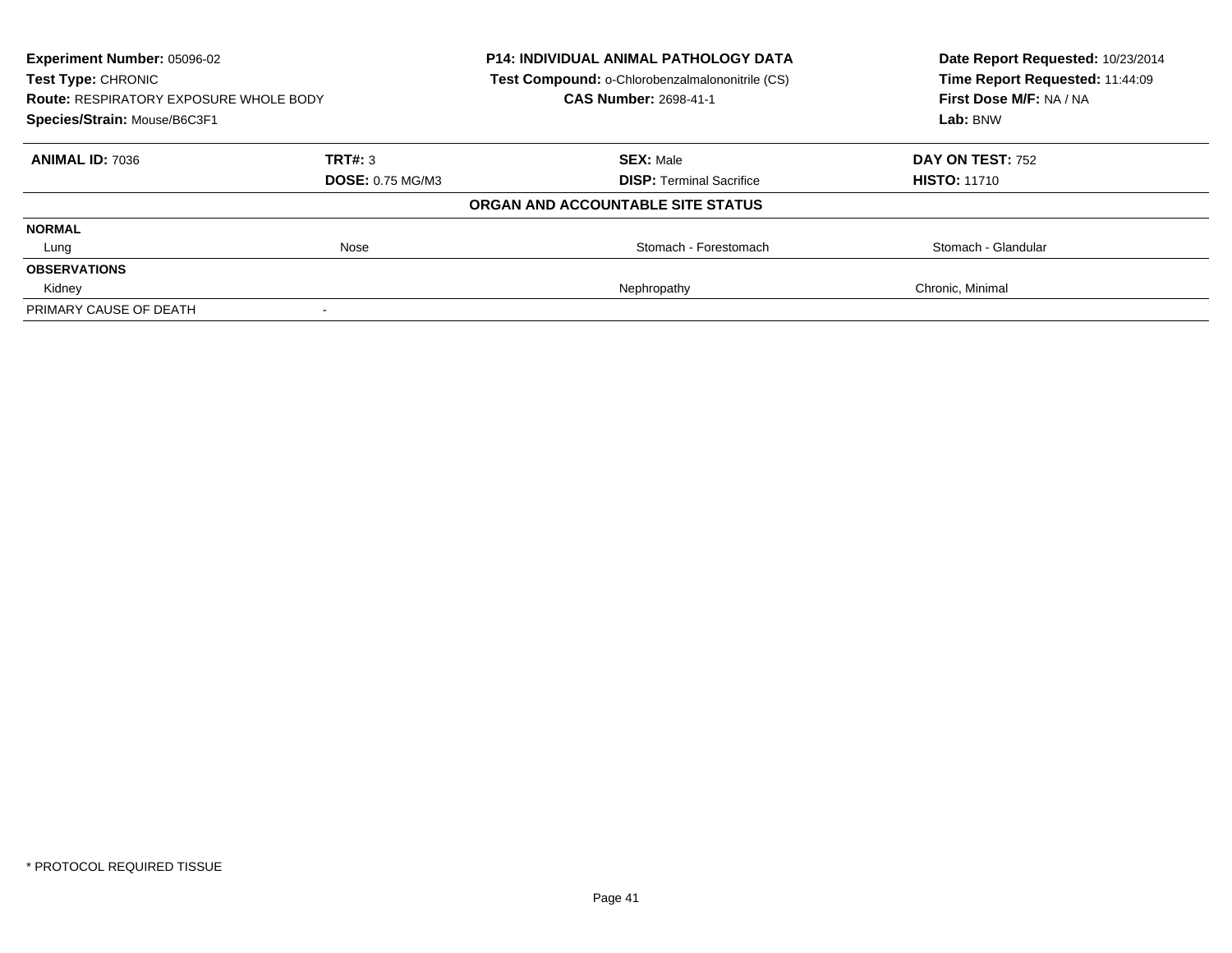| <b>Experiment Number: 05096-02</b><br><b>Test Type: CHRONIC</b><br><b>Route: RESPIRATORY EXPOSURE WHOLE BODY</b><br>Species/Strain: Mouse/B6C3F1 |                         | <b>P14: INDIVIDUAL ANIMAL PATHOLOGY DATA</b><br><b>Test Compound: o-Chlorobenzalmalononitrile (CS)</b><br><b>CAS Number: 2698-41-1</b> | Date Report Requested: 10/23/2014<br>Time Report Requested: 11:44:09<br>First Dose M/F: NA / NA<br>Lab: BNW |
|--------------------------------------------------------------------------------------------------------------------------------------------------|-------------------------|----------------------------------------------------------------------------------------------------------------------------------------|-------------------------------------------------------------------------------------------------------------|
| <b>ANIMAL ID: 7037</b>                                                                                                                           | TRT#: 3                 | <b>SEX: Male</b>                                                                                                                       | DAY ON TEST: 752                                                                                            |
|                                                                                                                                                  | <b>DOSE: 0.75 MG/M3</b> | <b>DISP:</b> Terminal Sacrifice                                                                                                        | <b>HISTO: 11711</b>                                                                                         |
|                                                                                                                                                  |                         | ORGAN AND ACCOUNTABLE SITE STATUS                                                                                                      |                                                                                                             |
| <b>NORMAL</b>                                                                                                                                    |                         |                                                                                                                                        |                                                                                                             |
| Stomach - Forestomach                                                                                                                            | Stomach - Glandular     |                                                                                                                                        |                                                                                                             |
| <b>OBSERVATIONS</b>                                                                                                                              |                         |                                                                                                                                        |                                                                                                             |
| Intestine Small                                                                                                                                  | Duodenum                | Polyp Adenomatous                                                                                                                      |                                                                                                             |
| Note: $[$ POLYP ADENOMAT $]$ TGLs = 2-10                                                                                                         |                         |                                                                                                                                        |                                                                                                             |
| Kidney                                                                                                                                           |                         | Nephropathy                                                                                                                            | Chronic, Minimal                                                                                            |
| Lung                                                                                                                                             |                         | Alveolar/Bronchiolar Adenoma                                                                                                           |                                                                                                             |
| Note: $[ALV$ BRON ADEN $]$ TGLs = 1-3                                                                                                            |                         |                                                                                                                                        |                                                                                                             |
| Nose                                                                                                                                             | <b>Respirat Epith</b>   | Hyperplasia                                                                                                                            | Minimal                                                                                                     |
| PRIMARY CAUSE OF DEATH                                                                                                                           |                         |                                                                                                                                        |                                                                                                             |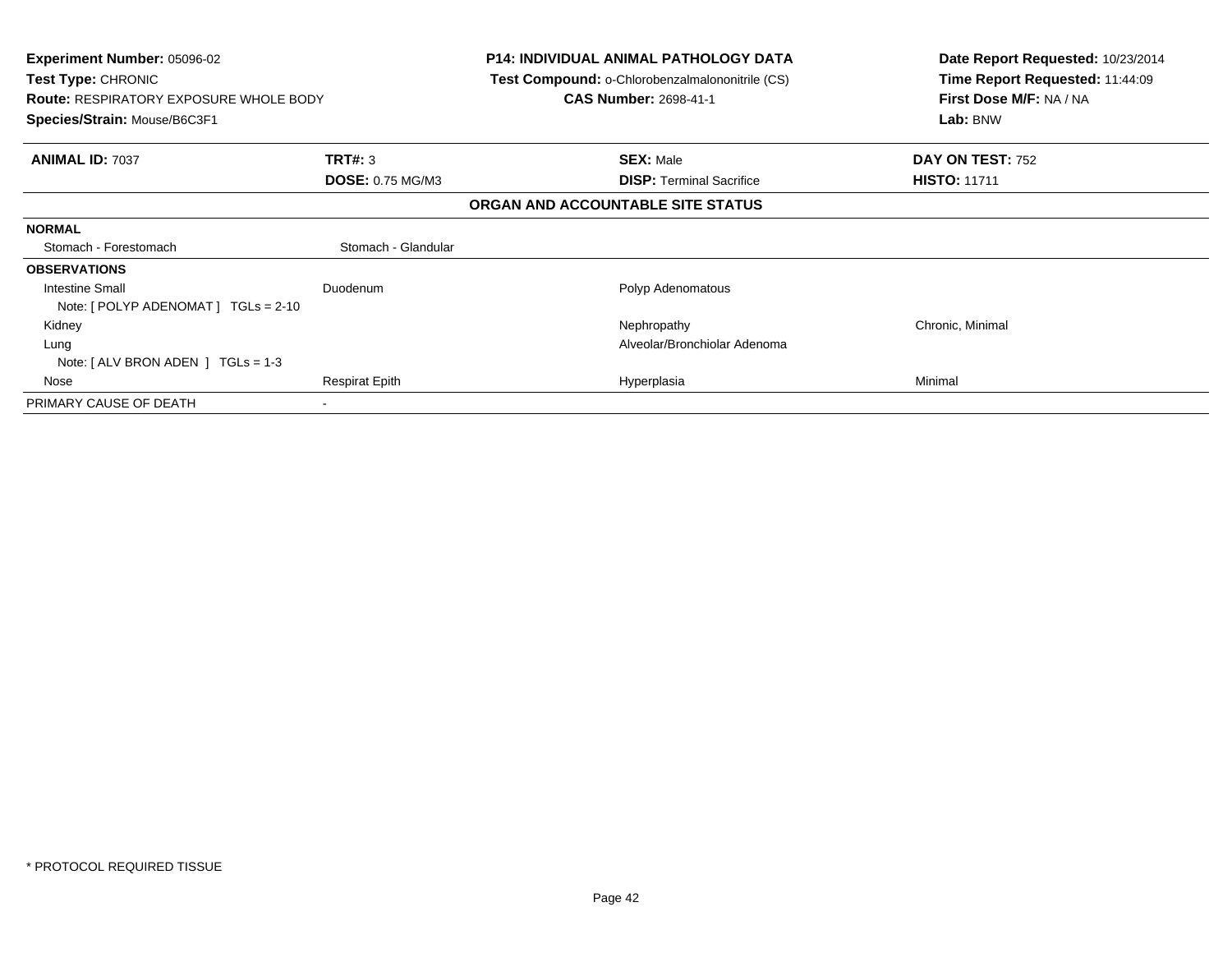| <b>Experiment Number: 05096-02</b><br><b>Test Type: CHRONIC</b><br><b>Route: RESPIRATORY EXPOSURE WHOLE BODY</b><br>Species/Strain: Mouse/B6C3F1 |                         | <b>P14: INDIVIDUAL ANIMAL PATHOLOGY DATA</b><br><b>Test Compound: o-Chlorobenzalmalononitrile (CS)</b><br><b>CAS Number: 2698-41-1</b> | Date Report Requested: 10/23/2014<br>Time Report Requested: 11:44:09<br>First Dose M/F: NA / NA<br>Lab: BNW |
|--------------------------------------------------------------------------------------------------------------------------------------------------|-------------------------|----------------------------------------------------------------------------------------------------------------------------------------|-------------------------------------------------------------------------------------------------------------|
| <b>ANIMAL ID: 7038</b>                                                                                                                           | <b>TRT#: 3</b>          | <b>SEX: Male</b>                                                                                                                       | DAY ON TEST: 752                                                                                            |
|                                                                                                                                                  | <b>DOSE: 0.75 MG/M3</b> | <b>DISP: Terminal Sacrifice</b>                                                                                                        | <b>HISTO: 11712</b>                                                                                         |
|                                                                                                                                                  |                         | ORGAN AND ACCOUNTABLE SITE STATUS                                                                                                      |                                                                                                             |
| <b>NORMAL</b>                                                                                                                                    |                         |                                                                                                                                        |                                                                                                             |
| Lung                                                                                                                                             | Nose                    | Stomach - Forestomach                                                                                                                  | Stomach - Glandular                                                                                         |
| <b>OBSERVATIONS</b>                                                                                                                              |                         |                                                                                                                                        |                                                                                                             |
| Kidney                                                                                                                                           |                         | Nephropathy                                                                                                                            | Chronic, Minimal                                                                                            |
| Lymph Node                                                                                                                                       | Mesenteric              | Hematopoietic Cell Proliferation                                                                                                       | Moderate                                                                                                    |
| Note: [ HEMA CELL PROL ] TGLs = 2-10                                                                                                             |                         |                                                                                                                                        |                                                                                                             |
| Spleen                                                                                                                                           |                         | Hematopoietic Cell Proliferation                                                                                                       | Moderate                                                                                                    |
| Note: $[HEMA CELL PROL] TGLS = 1-4$                                                                                                              |                         |                                                                                                                                        |                                                                                                             |
| PRIMARY CAUSE OF DEATH                                                                                                                           |                         |                                                                                                                                        |                                                                                                             |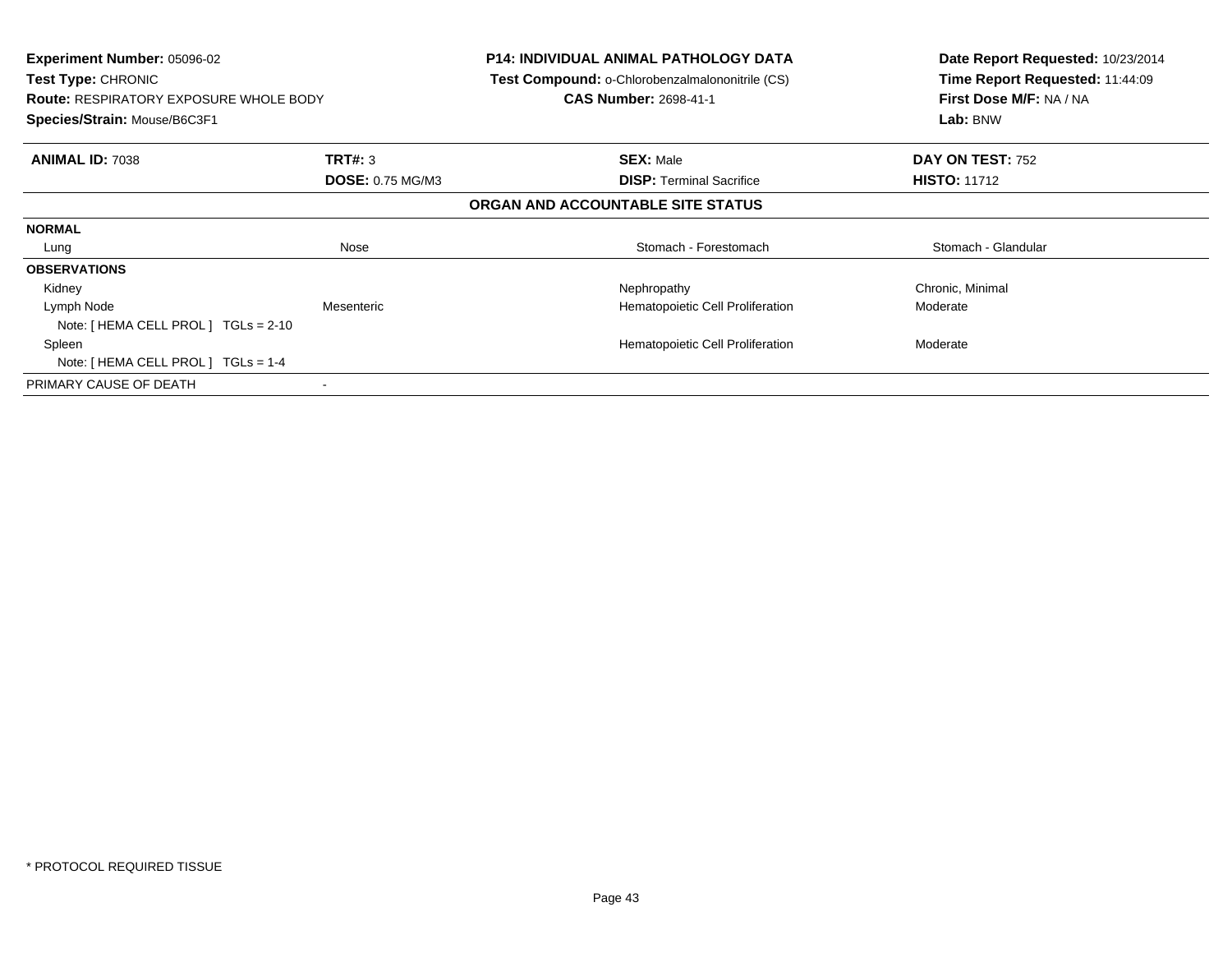| Experiment Number: 05096-02<br><b>Test Type: CHRONIC</b><br><b>Route: RESPIRATORY EXPOSURE WHOLE BODY</b><br>Species/Strain: Mouse/B6C3F1 |                                           | <b>P14: INDIVIDUAL ANIMAL PATHOLOGY DATA</b><br>Test Compound: o-Chlorobenzalmalononitrile (CS)<br><b>CAS Number: 2698-41-1</b> | Date Report Requested: 10/23/2014<br>Time Report Requested: 11:44:09<br>First Dose M/F: NA / NA<br>Lab: BNW |
|-------------------------------------------------------------------------------------------------------------------------------------------|-------------------------------------------|---------------------------------------------------------------------------------------------------------------------------------|-------------------------------------------------------------------------------------------------------------|
| <b>ANIMAL ID: 7039</b>                                                                                                                    | <b>TRT#: 3</b><br><b>DOSE: 0.75 MG/M3</b> | <b>SEX: Male</b><br><b>DISP:</b> Terminal Sacrifice                                                                             | DAY ON TEST: 752<br><b>HISTO: 11713</b>                                                                     |
|                                                                                                                                           |                                           | ORGAN AND ACCOUNTABLE SITE STATUS                                                                                               |                                                                                                             |
| <b>NORMAL</b>                                                                                                                             |                                           |                                                                                                                                 |                                                                                                             |
| Lung                                                                                                                                      | Nose                                      | Skin                                                                                                                            | Stomach - Forestomach                                                                                       |
| Stomach - Glandular                                                                                                                       |                                           |                                                                                                                                 |                                                                                                             |
| <b>OBSERVATIONS</b>                                                                                                                       |                                           |                                                                                                                                 |                                                                                                             |
| Kidney                                                                                                                                    |                                           | Nephropathy                                                                                                                     | Chronic, Minimal                                                                                            |
| Liver                                                                                                                                     |                                           | Hyperplasia                                                                                                                     | Mild                                                                                                        |
| Note: $[HYPERPLASIA] TGLs = 2-10$                                                                                                         |                                           |                                                                                                                                 |                                                                                                             |
| PRIMARY CAUSE OF DEATH                                                                                                                    |                                           |                                                                                                                                 |                                                                                                             |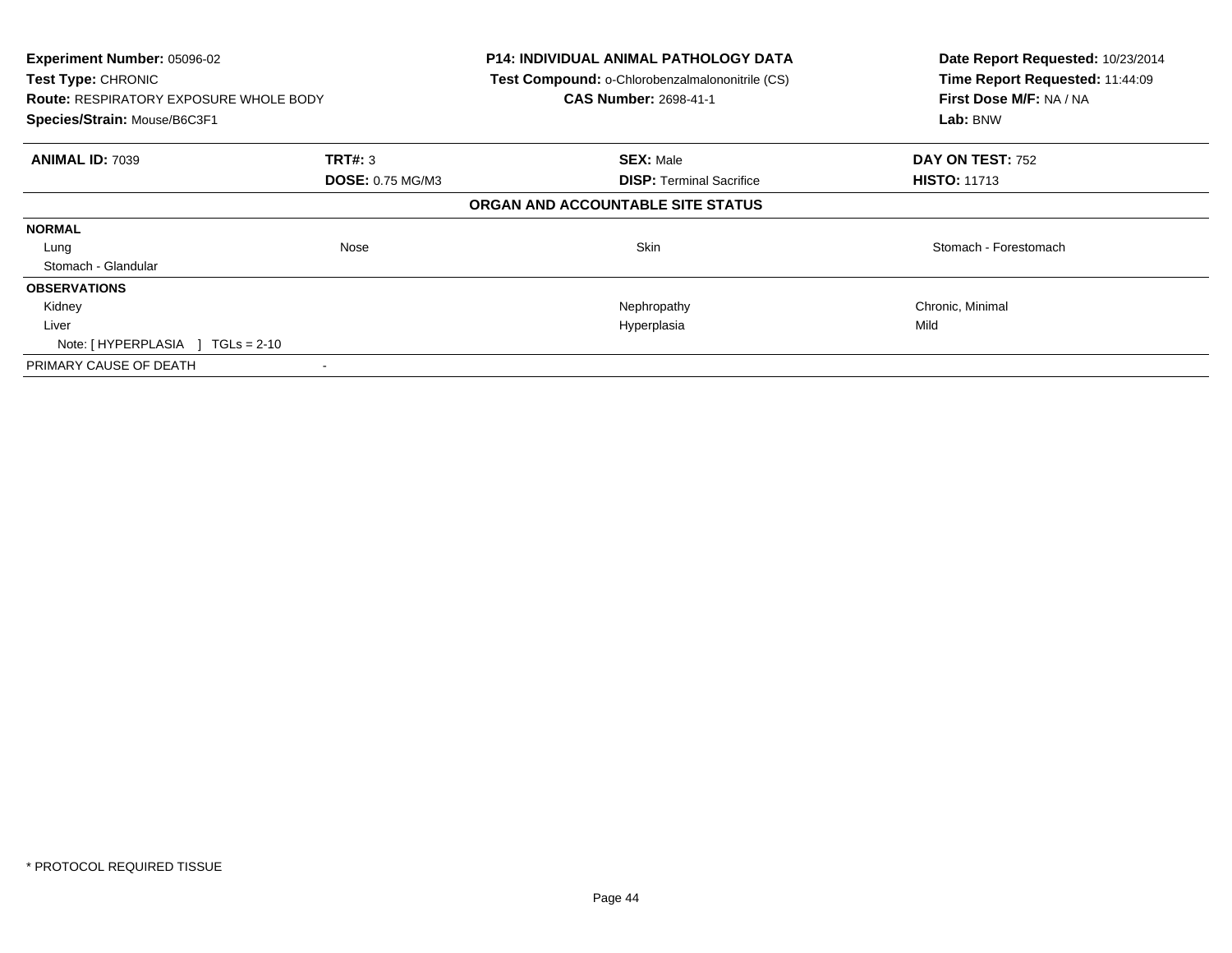| Experiment Number: 05096-02<br>Test Type: CHRONIC<br><b>Route: RESPIRATORY EXPOSURE WHOLE BODY</b><br>Species/Strain: Mouse/B6C3F1 |                         | <b>P14: INDIVIDUAL ANIMAL PATHOLOGY DATA</b><br>Test Compound: o-Chlorobenzalmalononitrile (CS)<br><b>CAS Number: 2698-41-1</b> | Date Report Requested: 10/23/2014<br>Time Report Requested: 11:44:09<br>First Dose M/F: NA / NA<br>Lab: BNW |
|------------------------------------------------------------------------------------------------------------------------------------|-------------------------|---------------------------------------------------------------------------------------------------------------------------------|-------------------------------------------------------------------------------------------------------------|
| <b>ANIMAL ID: 7040</b>                                                                                                             | <b>TRT#: 3</b>          | <b>SEX: Male</b>                                                                                                                | DAY ON TEST: 752                                                                                            |
|                                                                                                                                    | <b>DOSE: 0.75 MG/M3</b> | <b>DISP:</b> Terminal Sacrifice                                                                                                 | <b>HISTO: 11714</b>                                                                                         |
|                                                                                                                                    |                         | ORGAN AND ACCOUNTABLE SITE STATUS                                                                                               |                                                                                                             |
| <b>NORMAL</b>                                                                                                                      |                         |                                                                                                                                 |                                                                                                             |
| Lung                                                                                                                               | Nose                    | Stomach - Forestomach                                                                                                           | Stomach - Glandular                                                                                         |
| <b>OBSERVATIONS</b>                                                                                                                |                         |                                                                                                                                 |                                                                                                             |
| Kidney                                                                                                                             |                         | Nephropathy                                                                                                                     | Chronic, Minimal                                                                                            |
| Stomach                                                                                                                            |                         |                                                                                                                                 |                                                                                                             |
| Note: GLANDULAR: 5 STEP SECTIONS, STILL NR.                                                                                        |                         |                                                                                                                                 |                                                                                                             |
| PRIMARY CAUSE OF DEATH                                                                                                             |                         |                                                                                                                                 |                                                                                                             |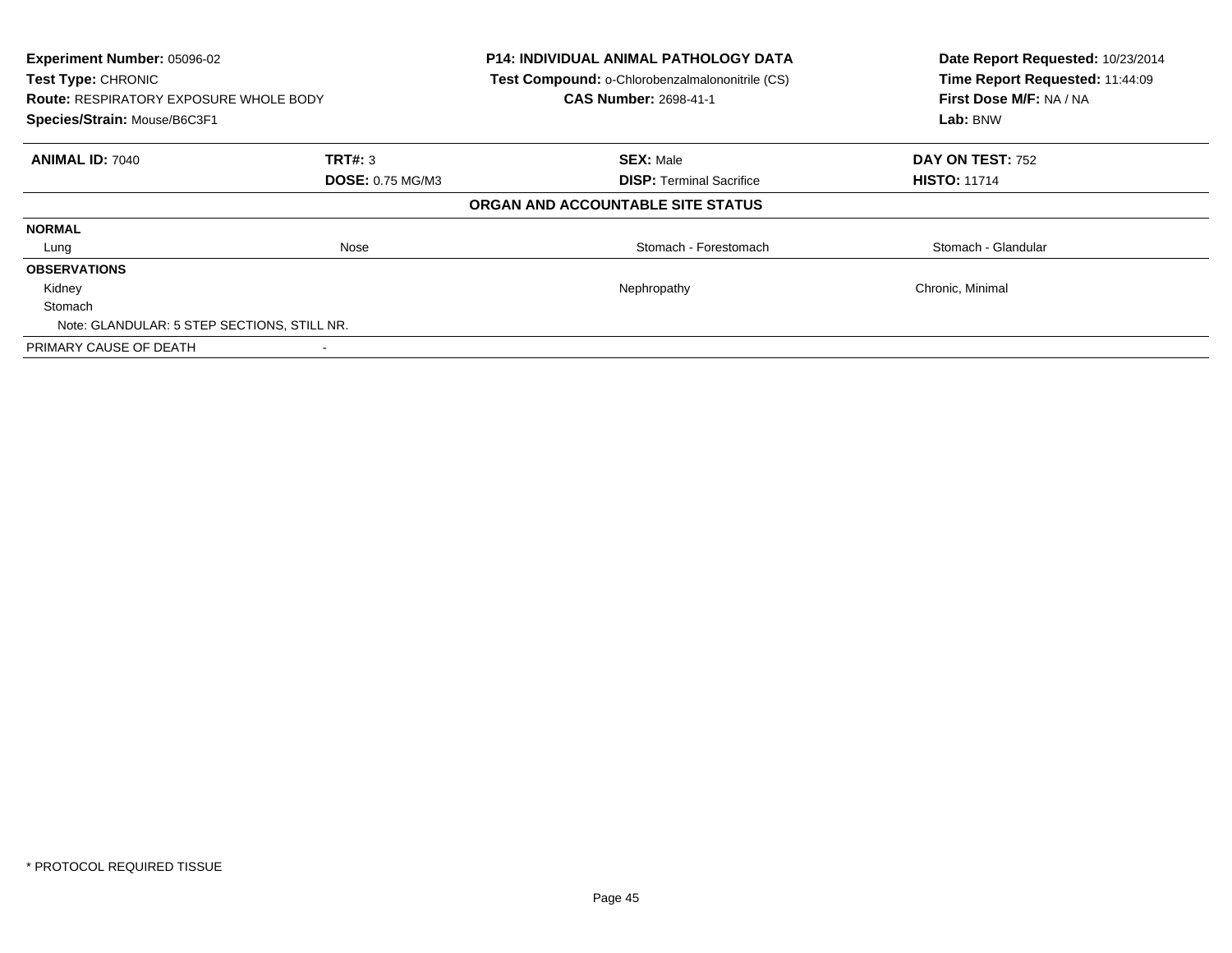| <b>Experiment Number: 05096-02</b><br>Test Type: CHRONIC<br><b>Route: RESPIRATORY EXPOSURE WHOLE BODY</b> |                       | <b>P14: INDIVIDUAL ANIMAL PATHOLOGY DATA</b><br>Test Compound: o-Chlorobenzalmalononitrile (CS)<br><b>CAS Number: 2698-41-1</b> | Date Report Requested: 10/23/2014<br>Time Report Requested: 11:44:09<br>First Dose M/F: NA / NA |
|-----------------------------------------------------------------------------------------------------------|-----------------------|---------------------------------------------------------------------------------------------------------------------------------|-------------------------------------------------------------------------------------------------|
| Species/Strain: Mouse/B6C3F1                                                                              |                       |                                                                                                                                 | Lab: BNW                                                                                        |
| <b>ANIMAL ID: 7041</b>                                                                                    | TRT#: 3               | <b>SEX: Male</b>                                                                                                                | DAY ON TEST: 752                                                                                |
|                                                                                                           | DOSE: 0.75 MG/M3      | <b>DISP:</b> Terminal Sacrifice                                                                                                 | <b>HISTO: 11715</b>                                                                             |
|                                                                                                           |                       | ORGAN AND ACCOUNTABLE SITE STATUS                                                                                               |                                                                                                 |
| <b>NORMAL</b>                                                                                             |                       |                                                                                                                                 |                                                                                                 |
| Lung                                                                                                      | Stomach - Forestomach | Stomach - Glandular                                                                                                             |                                                                                                 |
| <b>OBSERVATIONS</b>                                                                                       |                       |                                                                                                                                 |                                                                                                 |
| Kidney                                                                                                    | Pelvis                | Inflammation                                                                                                                    | Suppurative, Mild                                                                               |
|                                                                                                           |                       | Nephropathy                                                                                                                     | Chronic, Minimal                                                                                |
| Liver                                                                                                     |                       | Hepatocellular Adenoma                                                                                                          |                                                                                                 |
|                                                                                                           |                       | Hyperplasia                                                                                                                     | Moderate                                                                                        |
| Note: $[HYPERPLASIA] TGLs = 1-10$                                                                         |                       |                                                                                                                                 |                                                                                                 |
| Note: [ HEPATOCLR ADEN ] TGLs = 2-11                                                                      |                       |                                                                                                                                 |                                                                                                 |
| Nose                                                                                                      |                       | Inflammation                                                                                                                    | Suppurative, Minimal                                                                            |
| PRIMARY CAUSE OF DEATH                                                                                    |                       |                                                                                                                                 |                                                                                                 |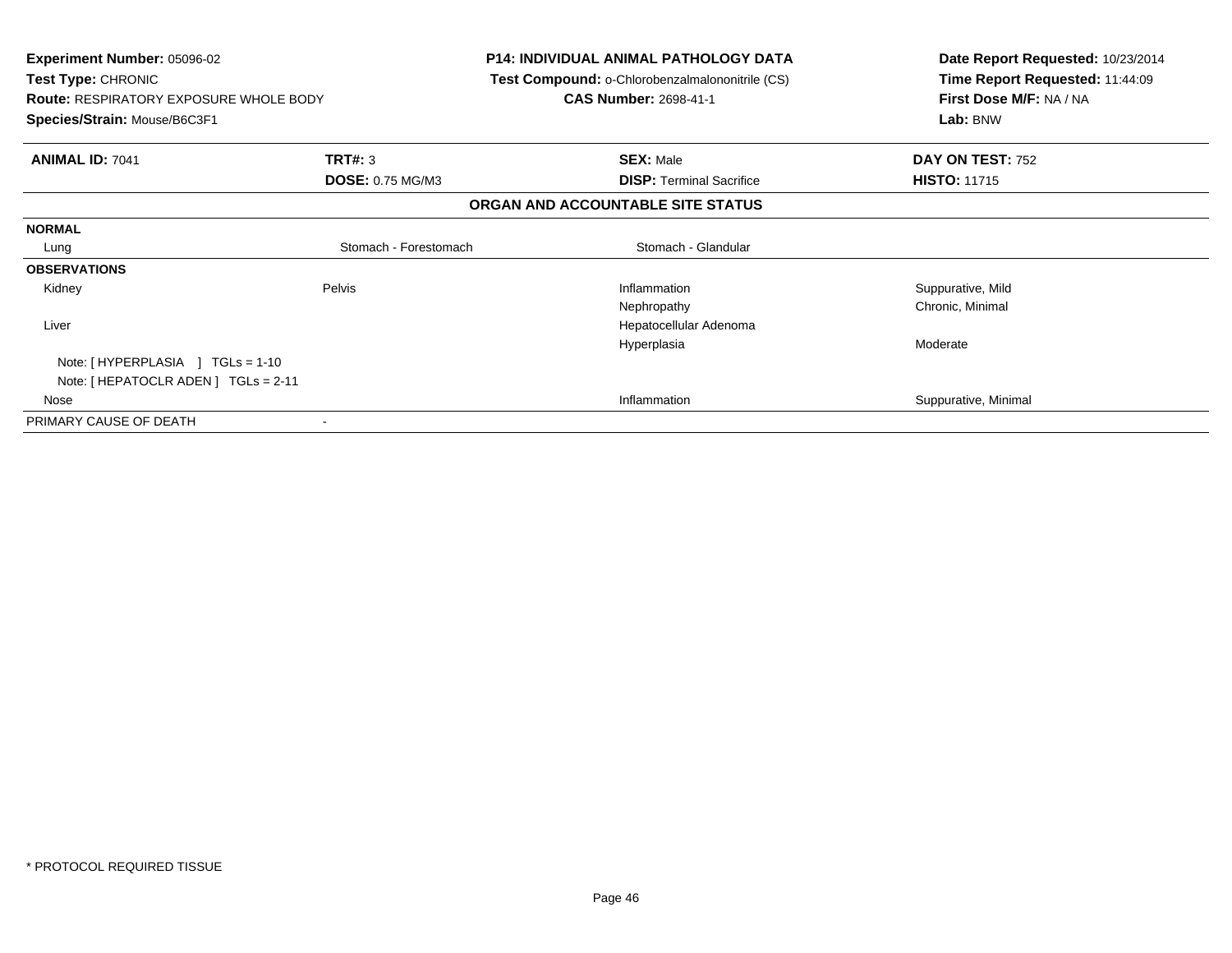**Experiment Number:** 05096-02**Test Type:** CHRONIC **Route:** RESPIRATORY EXPOSURE WHOLE BODY**Species/Strain:** Mouse/B6C3F1**P14: INDIVIDUAL ANIMAL PATHOLOGY DATA Test Compound:** o-Chlorobenzalmalononitrile (CS)**CAS Number:** 2698-41-1**Date Report Requested:** 10/23/2014**Time Report Requested:** 11:44:09**First Dose M/F:** NA / NA**Lab:** BNW**ANIMAL ID:** 7042 **TRT#:** <sup>3</sup> **SEX:** Male **DAY ON TEST:** <sup>374</sup> **DOSE:** 0.75 MG/M3 **DISP:** Dead **HISTO:** <sup>11716</sup> **ORGAN AND ACCOUNTABLE SITE STATUSNORMAL**Bone Bone Heart**MISSING**Islets, Pancreatic Islets, Pancreatic Mammary Gland Pancreas Parathyroid GlandSpleen Thymus Spleen Thymus **AUTO PRECLUDES DIAG.**Adrenal Gland - Cortex **Adrenal Gland - Medulla** Bone Marrow Brain Bone Marrow Brain Epididymis Esophagus Gallbladder Intestine Large - CecumIntestine Small - Ileum Intestine Large - Colon **Intestine Large - Rectum** Intestine Small - Duodenum Intestine Small - Duodenum Intestine Small - Jejunum Kidney Larynx LiverNose Lung Lymph Node - Bronchial Lymph Nose - Lymph Nose - Mandibular Nose - Mandibular Skin Pituitary Gland Prostate Prostate Charles Salivary Glands Salivary Glands Salivary Glands Skin **Thyroid Gland** Stomach - Forestomach **Stomach - Glandular** Stomach - Glandular Testes Trachea Urinary BladderPRIMARY CAUSE OF DEATH-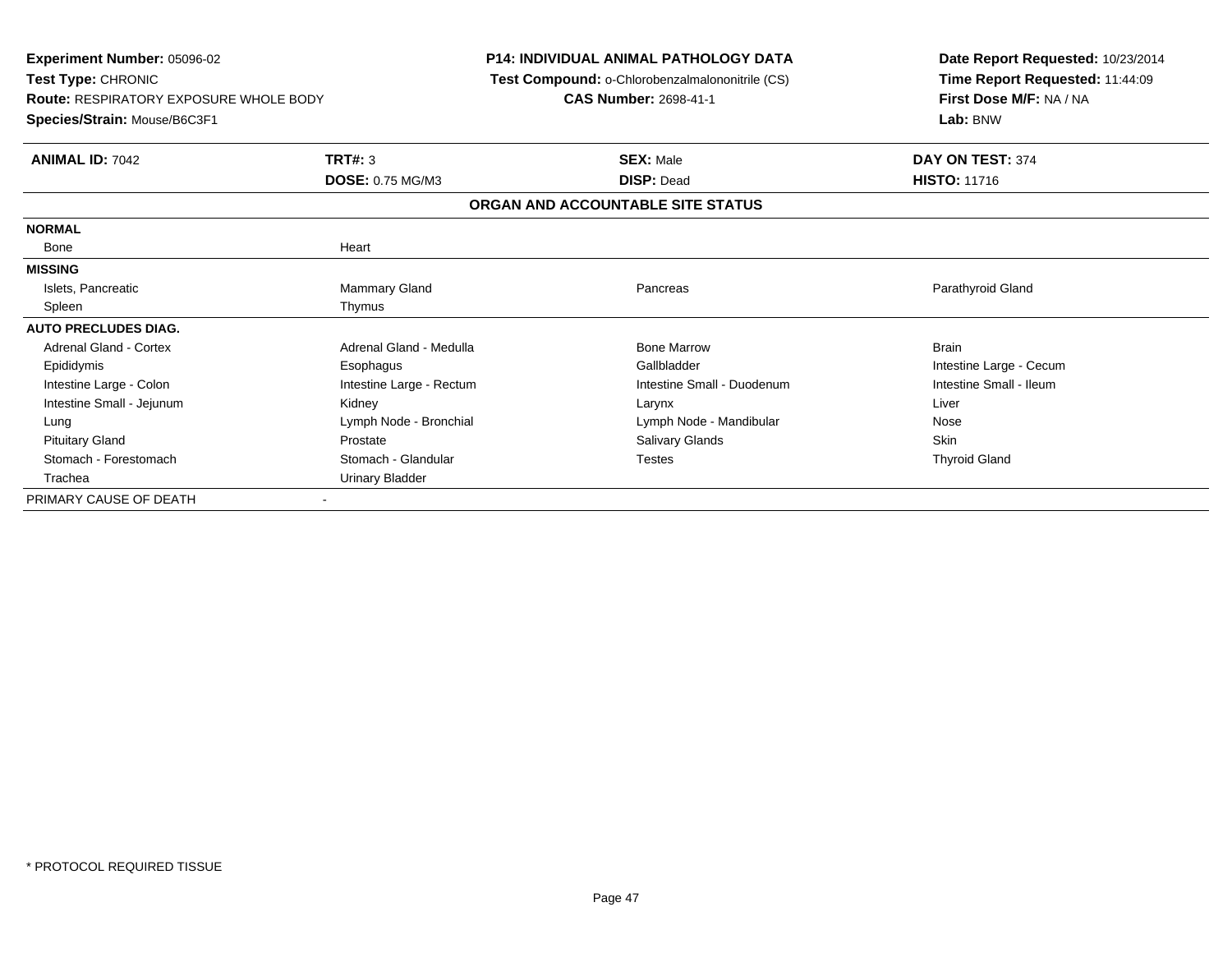| Experiment Number: 05096-02<br><b>Test Type: CHRONIC</b><br><b>Route: RESPIRATORY EXPOSURE WHOLE BODY</b><br>Species/Strain: Mouse/B6C3F1 |                         | <b>P14: INDIVIDUAL ANIMAL PATHOLOGY DATA</b><br>Test Compound: o-Chlorobenzalmalononitrile (CS)<br><b>CAS Number: 2698-41-1</b> | Date Report Requested: 10/23/2014<br>Time Report Requested: 11:44:09<br>First Dose M/F: NA / NA<br>Lab: BNW |
|-------------------------------------------------------------------------------------------------------------------------------------------|-------------------------|---------------------------------------------------------------------------------------------------------------------------------|-------------------------------------------------------------------------------------------------------------|
| <b>ANIMAL ID: 7043</b>                                                                                                                    | TRT#: 3                 | <b>SEX: Male</b>                                                                                                                | <b>DAY ON TEST: 752</b>                                                                                     |
|                                                                                                                                           | <b>DOSE: 0.75 MG/M3</b> | <b>DISP:</b> Terminal Sacrifice                                                                                                 | <b>HISTO: 11717</b>                                                                                         |
|                                                                                                                                           |                         | ORGAN AND ACCOUNTABLE SITE STATUS                                                                                               |                                                                                                             |
| <b>NORMAL</b>                                                                                                                             |                         |                                                                                                                                 |                                                                                                             |
| Lung                                                                                                                                      | Stomach - Forestomach   | Stomach - Glandular                                                                                                             |                                                                                                             |
| <b>OBSERVATIONS</b>                                                                                                                       |                         |                                                                                                                                 |                                                                                                             |
| Kidney                                                                                                                                    |                         | Nephropathy                                                                                                                     | Chronic, Minimal                                                                                            |
| Nose                                                                                                                                      |                         | Inflammation                                                                                                                    | Suppurative, Minimal                                                                                        |
|                                                                                                                                           | <b>Respirat Epith</b>   | Metaplasia                                                                                                                      | Squamous, Minimal                                                                                           |
| PRIMARY CAUSE OF DEATH                                                                                                                    |                         |                                                                                                                                 |                                                                                                             |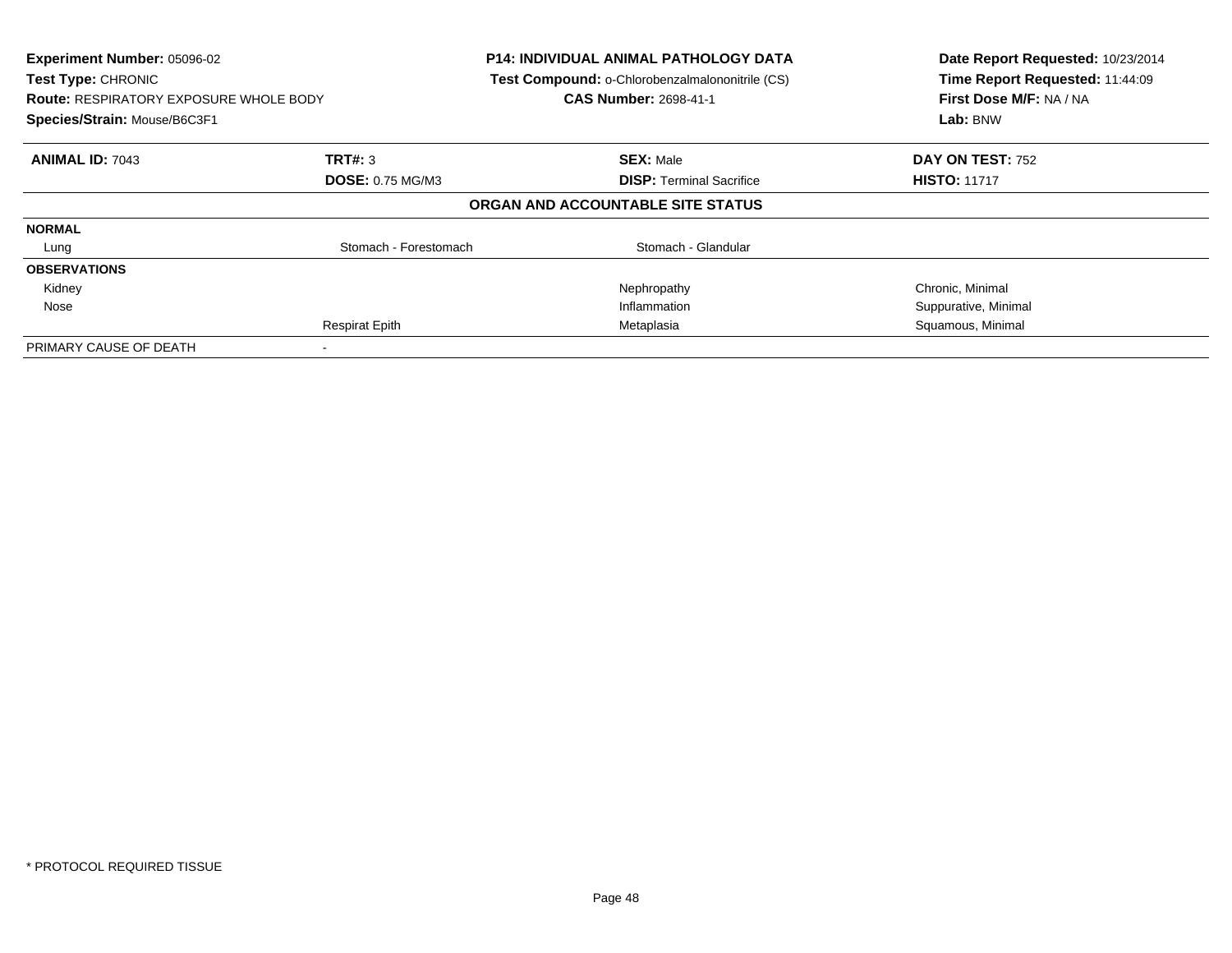| Experiment Number: 05096-02<br>Test Type: CHRONIC<br><b>Route: RESPIRATORY EXPOSURE WHOLE BODY</b><br>Species/Strain: Mouse/B6C3F1 |                         | <b>P14: INDIVIDUAL ANIMAL PATHOLOGY DATA</b><br>Test Compound: o-Chlorobenzalmalononitrile (CS)<br><b>CAS Number: 2698-41-1</b> | Date Report Requested: 10/23/2014<br>Time Report Requested: 11:44:09<br>First Dose M/F: NA / NA<br>Lab: BNW |
|------------------------------------------------------------------------------------------------------------------------------------|-------------------------|---------------------------------------------------------------------------------------------------------------------------------|-------------------------------------------------------------------------------------------------------------|
| <b>ANIMAL ID: 7044</b>                                                                                                             | TRT#: 3                 | <b>SEX: Male</b>                                                                                                                | <b>DAY ON TEST: 752</b>                                                                                     |
|                                                                                                                                    | <b>DOSE: 0.75 MG/M3</b> | <b>DISP:</b> Terminal Sacrifice                                                                                                 | <b>HISTO: 11718</b>                                                                                         |
|                                                                                                                                    |                         | ORGAN AND ACCOUNTABLE SITE STATUS                                                                                               |                                                                                                             |
| <b>NORMAL</b>                                                                                                                      |                         |                                                                                                                                 |                                                                                                             |
| Lung                                                                                                                               | Nose                    | Stomach - Forestomach                                                                                                           | Stomach - Glandular                                                                                         |
| <b>OBSERVATIONS</b>                                                                                                                |                         |                                                                                                                                 |                                                                                                             |
| Kidney                                                                                                                             |                         | Nephropathy                                                                                                                     | Chronic, Mild                                                                                               |
| Liver                                                                                                                              |                         | Hepatocellular Adenoma                                                                                                          |                                                                                                             |
| Note: [HEPATOCLR ADEN] TGLs = 1-10                                                                                                 |                         |                                                                                                                                 |                                                                                                             |
| PRIMARY CAUSE OF DEATH                                                                                                             |                         |                                                                                                                                 |                                                                                                             |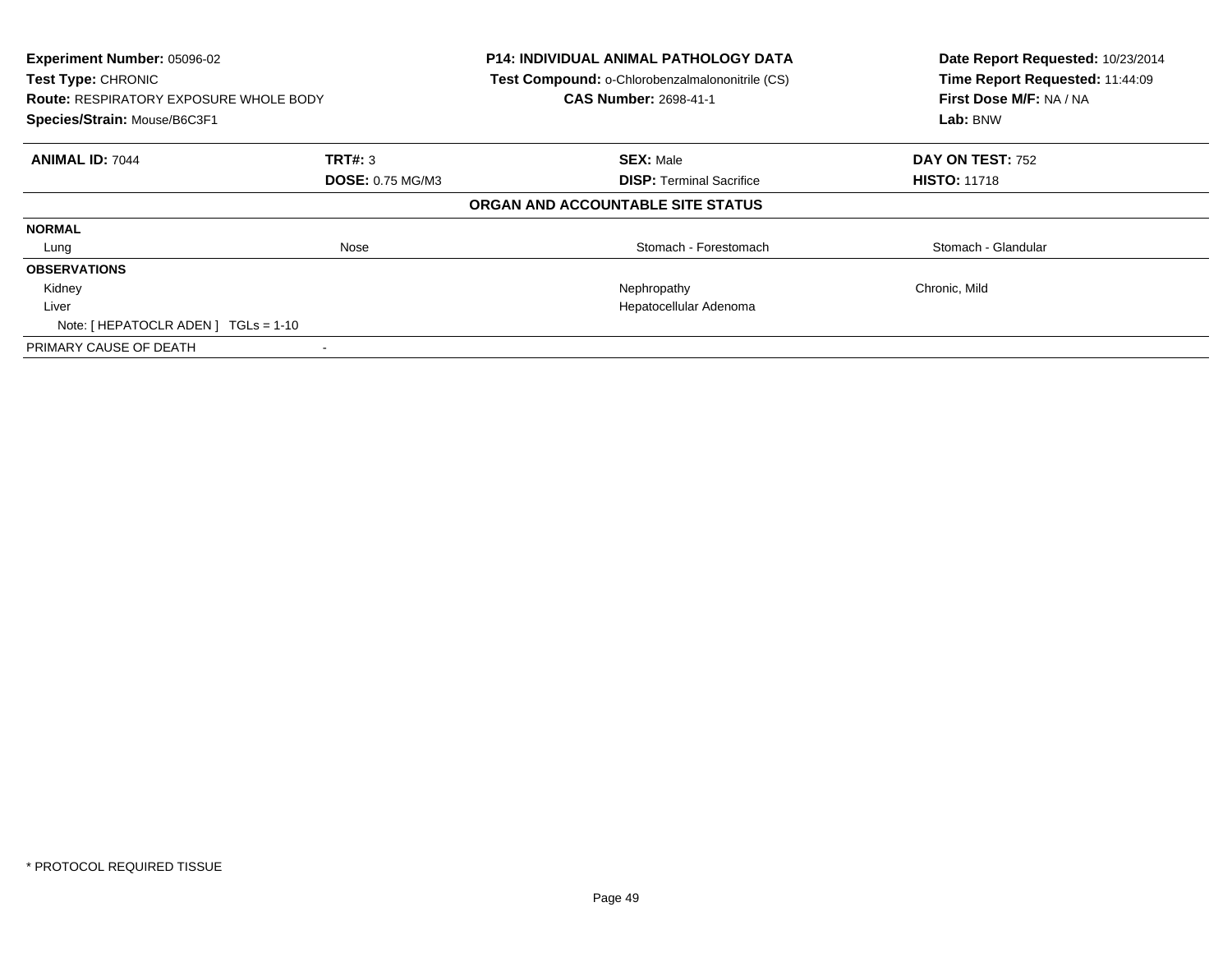**Experiment Number:** 05096-02**Test Type:** CHRONIC **Route:** RESPIRATORY EXPOSURE WHOLE BODY**Species/Strain:** Mouse/B6C3F1**P14: INDIVIDUAL ANIMAL PATHOLOGY DATA Test Compound:** o-Chlorobenzalmalononitrile (CS)**CAS Number:** 2698-41-1**Date Report Requested:** 10/23/2014**Time Report Requested:** 11:44:09**First Dose M/F:** NA / NA**Lab:** BNW**ANIMAL ID:** 7045 **TRT#:** <sup>3</sup> **SEX:** Male **DAY ON TEST:** <sup>585</sup> **DOSE:** 0.75 MG/M3 **DISP:** Dead **HISTO:** <sup>9479</sup> **ORGAN AND ACCOUNTABLE SITE STATUSNORMALAdrenal Gland - Cortex** Adrenal Gland - Medulla **Bone Adrenal Gland - Cortex Adrenal Gland - Cortex Adrenal Gland - Medulla** Bone Marrow Brain Epididymis Epididymis and the Brook of the Brook of the Brook of the Brook of the Heart Heart Heart Heart Islets, Pancreatic **Reserves Controlled and Science Larynx** Larynx Controlled and Pancreas Pancreas Pituitary Gland Stomach - Forestomach Prostate Subsection Salivary Glands Subsection Seminal Vesicle Seminal Vesicle Stomach - Forestomach - Stomach Stomach - Glandular Testes Thyroid Gland Trachea**MISSING**Mammary Gland Parathyroid Gland **AUTO PRECLUDES DIAG.**Gallbladder **Intestine Large - Cecum** Intestine Large - Cecum Intestine Large - Colon Intestine Large - Rectum Intestine Small - Duodenum **Intestine Small - Intestine Small - Ileum** Intestine Small - Jejunum Urinary Bladder **OBSERVATIONS** Adrenal Gland Capsule Hyperplasia Mild Kidney Lymphoma Malignant MixedNote: [ LYMPH MAL MIXD ] TGLs = 4-5 Liver Lymphoma Malignant MixedNote: [ LYMPH MAL MIXD ] TGLs = 3-4 Lung Lymphoma Malignant Mixed Lymph Node Axillary Lymphoma Malignant Mixed **Bronchial**  Lymphoma Malignant Mixed**Lymphoma Malignant Mixed** MandibularNote: [ LYMPH MAL MIXD ] TGLs = 6-10 Note: [ LYMPH MAL MIXD ] TGLs = 1-7 Skin Lymphoma Malignant Mixed [ Lymphoma Malignant Mixed TGLS = 5,7-2 ] Spleen Lymphoma Malignant Mixed Note: [ LYMPH MAL MIXD ] TGLs = 2-4 Thymus Lymphoma Malignant MixedPRIMARY CAUSE OF DEATH - Animal Note: THIS ANIMAL.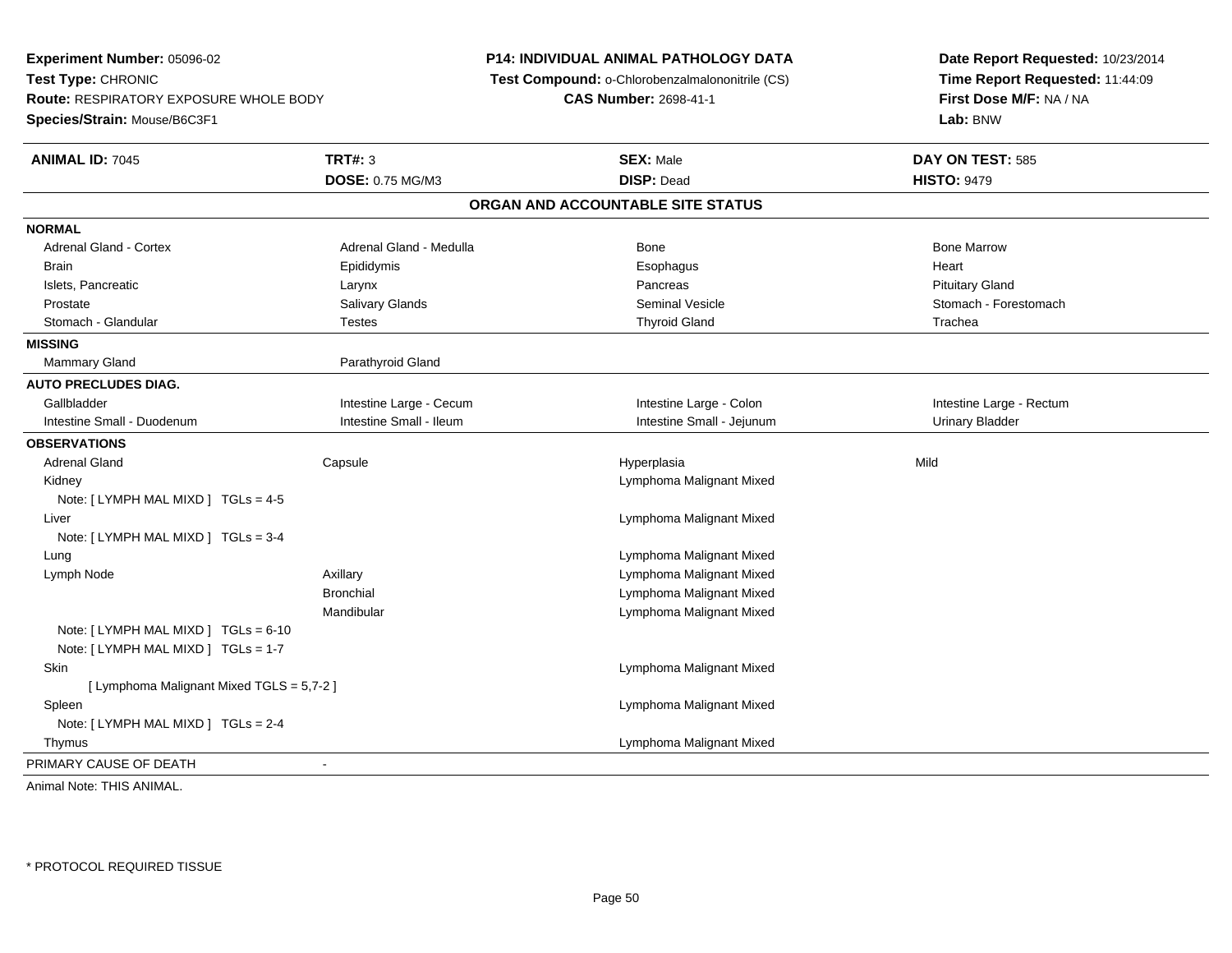| <b>Experiment Number: 05096-02</b><br>Test Type: CHRONIC<br><b>Route: RESPIRATORY EXPOSURE WHOLE BODY</b><br>Species/Strain: Mouse/B6C3F1 |                                    | <b>P14: INDIVIDUAL ANIMAL PATHOLOGY DATA</b><br><b>Test Compound: o-Chlorobenzalmalononitrile (CS)</b><br><b>CAS Number: 2698-41-1</b> | Date Report Requested: 10/23/2014<br>Time Report Requested: 11:44:09<br>First Dose M/F: NA / NA<br>Lab: BNW |
|-------------------------------------------------------------------------------------------------------------------------------------------|------------------------------------|----------------------------------------------------------------------------------------------------------------------------------------|-------------------------------------------------------------------------------------------------------------|
| <b>ANIMAL ID: 7045</b>                                                                                                                    | TRT#: 3<br><b>DOSE: 0.75 MG/M3</b> | <b>SEX: Male</b><br><b>DISP: Dead</b>                                                                                                  | <b>DAY ON TEST: 585</b><br><b>HISTO: 9479</b>                                                               |
|                                                                                                                                           |                                    | ORGAN AND ACCOUNTABLE SITE STATUS                                                                                                      |                                                                                                             |
| Animal Note: THERE IS A LOT OF AUTOLYSIS IN THE TISSUES IN                                                                                |                                    |                                                                                                                                        |                                                                                                             |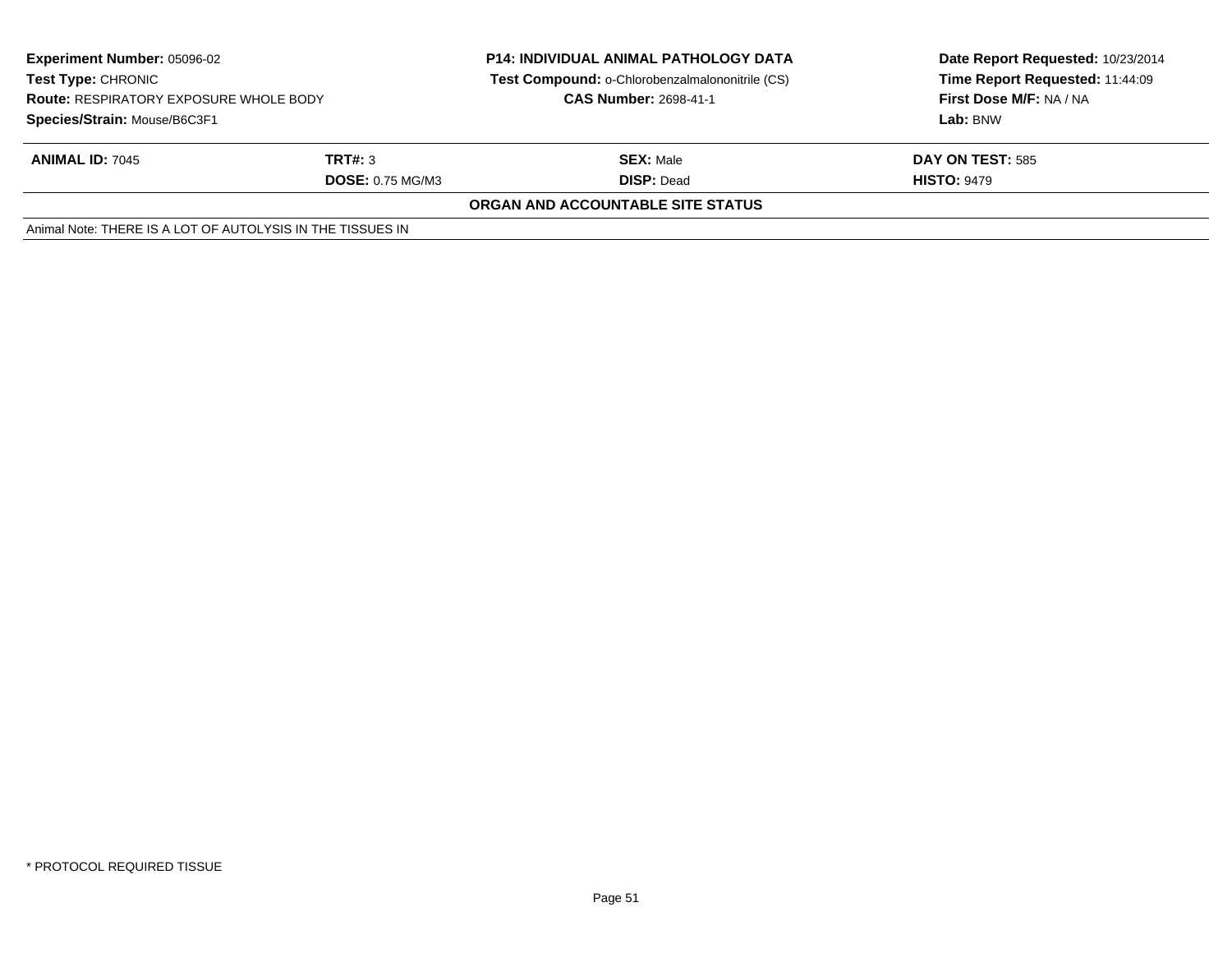| Experiment Number: 05096-02<br>Test Type: CHRONIC<br><b>Route: RESPIRATORY EXPOSURE WHOLE BODY</b><br>Species/Strain: Mouse/B6C3F1 |                         | <b>P14: INDIVIDUAL ANIMAL PATHOLOGY DATA</b><br>Test Compound: o-Chlorobenzalmalononitrile (CS)<br><b>CAS Number: 2698-41-1</b> | Date Report Requested: 10/23/2014<br>Time Report Requested: 11:44:09<br>First Dose M/F: NA / NA<br>Lab: BNW |
|------------------------------------------------------------------------------------------------------------------------------------|-------------------------|---------------------------------------------------------------------------------------------------------------------------------|-------------------------------------------------------------------------------------------------------------|
| <b>ANIMAL ID: 7046</b>                                                                                                             | <b>TRT#: 3</b>          | <b>SEX: Male</b>                                                                                                                | DAY ON TEST: 752                                                                                            |
|                                                                                                                                    | <b>DOSE: 0.75 MG/M3</b> | <b>DISP: Terminal Sacrifice</b><br>ORGAN AND ACCOUNTABLE SITE STATUS                                                            | <b>HISTO: 11719</b>                                                                                         |
|                                                                                                                                    |                         |                                                                                                                                 |                                                                                                             |
| <b>NORMAL</b><br>Nose                                                                                                              | Skin                    | Stomach - Glandular                                                                                                             |                                                                                                             |
| <b>MISSING</b>                                                                                                                     |                         |                                                                                                                                 |                                                                                                             |
| Stomach - Forestomach                                                                                                              |                         |                                                                                                                                 |                                                                                                             |
| <b>OBSERVATIONS</b>                                                                                                                |                         |                                                                                                                                 |                                                                                                             |
| Kidney                                                                                                                             |                         | Nephropathy                                                                                                                     | Chronic, Minimal                                                                                            |
| Lung                                                                                                                               |                         | Alveolar/Bronchiolar Adenoma                                                                                                    |                                                                                                             |
|                                                                                                                                    | Alveolus                | Hyperplasia                                                                                                                     | Mild                                                                                                        |
| <b>Preputial Gland</b>                                                                                                             |                         | Cyst                                                                                                                            | Minimal                                                                                                     |
|                                                                                                                                    |                         | Inflammation                                                                                                                    | Chronic, Mild                                                                                               |
| Note: [ CYST<br>$\vert$ TGLs = 1-11                                                                                                |                         |                                                                                                                                 |                                                                                                             |
| Note: $[INFLAMMATION ] TGLs = 1-11$                                                                                                |                         |                                                                                                                                 |                                                                                                             |
| Stomach                                                                                                                            |                         |                                                                                                                                 |                                                                                                             |
| Note: FORESTOMACH: 5 STEP SECTIONS, STILL MISSING.                                                                                 |                         |                                                                                                                                 |                                                                                                             |
| PRIMARY CAUSE OF DEATH                                                                                                             |                         |                                                                                                                                 |                                                                                                             |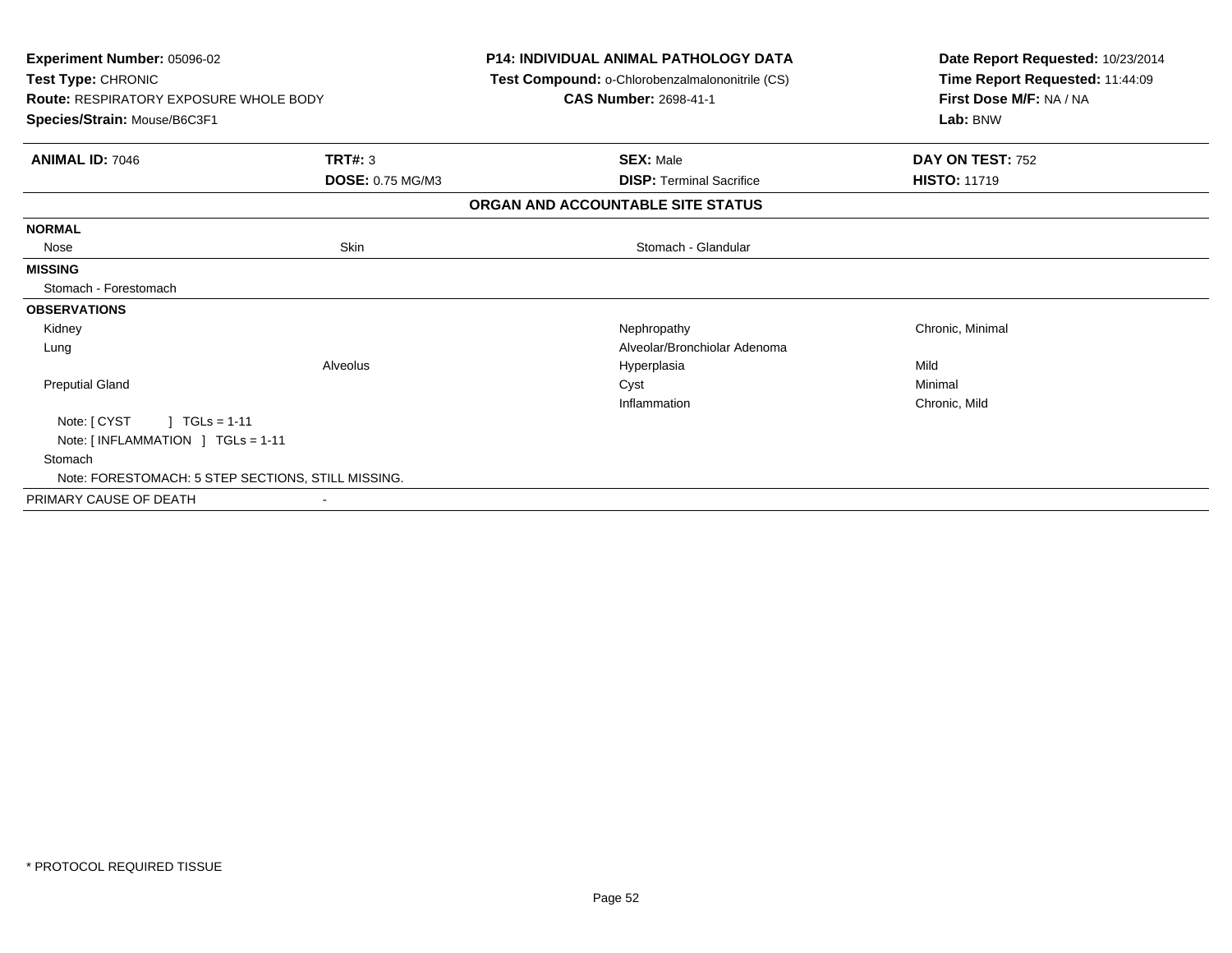| <b>Experiment Number: 05096-02</b><br>Test Type: CHRONIC<br><b>Route: RESPIRATORY EXPOSURE WHOLE BODY</b><br>Species/Strain: Mouse/B6C3F1 |                          | <b>P14: INDIVIDUAL ANIMAL PATHOLOGY DATA</b><br>Test Compound: o-Chlorobenzalmalononitrile (CS)<br><b>CAS Number: 2698-41-1</b> | Date Report Requested: 10/23/2014<br>Time Report Requested: 11:44:09<br>First Dose M/F: NA / NA<br>Lab: BNW |
|-------------------------------------------------------------------------------------------------------------------------------------------|--------------------------|---------------------------------------------------------------------------------------------------------------------------------|-------------------------------------------------------------------------------------------------------------|
|                                                                                                                                           |                          |                                                                                                                                 |                                                                                                             |
| <b>ANIMAL ID: 7047</b>                                                                                                                    | <b>TRT#: 3</b>           | <b>SEX: Male</b>                                                                                                                | DAY ON TEST: 752                                                                                            |
|                                                                                                                                           | <b>DOSE: 0.75 MG/M3</b>  | <b>DISP:</b> Terminal Sacrifice                                                                                                 | <b>HISTO: 11720</b>                                                                                         |
|                                                                                                                                           |                          | ORGAN AND ACCOUNTABLE SITE STATUS                                                                                               |                                                                                                             |
| <b>NORMAL</b>                                                                                                                             |                          |                                                                                                                                 |                                                                                                             |
| Lung                                                                                                                                      | Nose                     | Stomach - Forestomach                                                                                                           | Stomach - Glandular                                                                                         |
| <b>OBSERVATIONS</b>                                                                                                                       |                          |                                                                                                                                 |                                                                                                             |
| <b>Harderian Gland</b>                                                                                                                    |                          | Adenoma                                                                                                                         |                                                                                                             |
| Note: [ ADENOMA<br>$TGLs = 2-11$                                                                                                          |                          |                                                                                                                                 |                                                                                                             |
| Kidney                                                                                                                                    | Pelvis                   | Inflammation                                                                                                                    | Suppurative, Mild                                                                                           |
|                                                                                                                                           |                          | Nephropathy                                                                                                                     | Chronic, Minimal                                                                                            |
| Lymph Node                                                                                                                                | Mesenteric               | Lymphoma Malignant Mixed                                                                                                        |                                                                                                             |
| Note: [LYMPH MAL MIXD ] TGLs = 3-12                                                                                                       |                          |                                                                                                                                 |                                                                                                             |
| Spleen                                                                                                                                    |                          | Lymphoma Malignant Mixed                                                                                                        |                                                                                                             |
| Note: [LYMPH MAL MIXD ] TGLs = 1-10                                                                                                       |                          |                                                                                                                                 |                                                                                                             |
| PRIMARY CAUSE OF DEATH                                                                                                                    | $\overline{\phantom{a}}$ |                                                                                                                                 |                                                                                                             |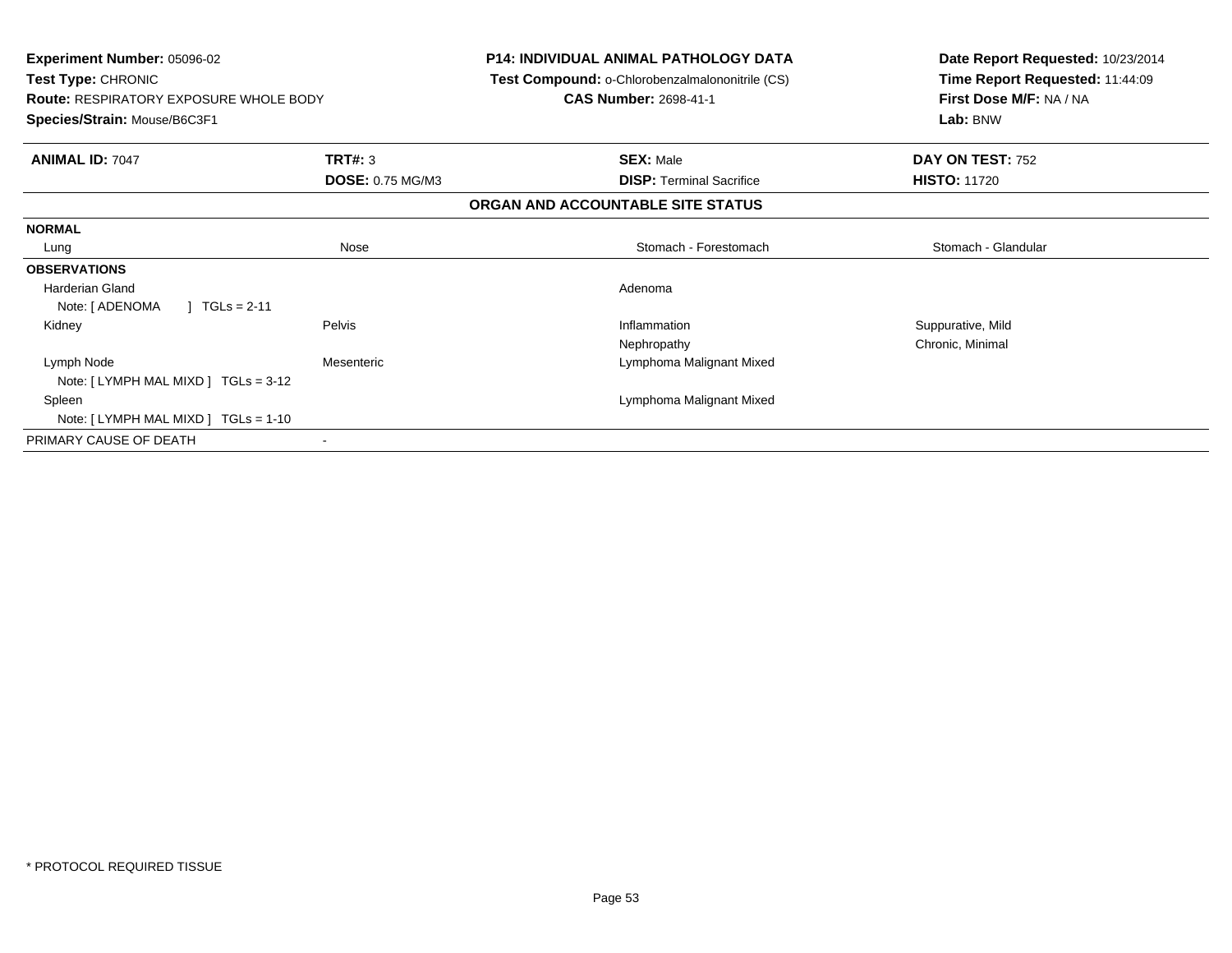**Experiment Number:** 05096-02**Test Type:** CHRONIC **Route:** RESPIRATORY EXPOSURE WHOLE BODY**Species/Strain:** Mouse/B6C3F1**P14: INDIVIDUAL ANIMAL PATHOLOGY DATA Test Compound:** o-Chlorobenzalmalononitrile (CS)**CAS Number:** 2698-41-1**Date Report Requested:** 10/23/2014**Time Report Requested:** 11:44:09**First Dose M/F:** NA / NA**Lab:** BNW**ANIMAL ID:** 7048**SEX:** Male **DAY ON TEST:** 513 **DOSE:** 0.75 MG/M3 **DISP:** Moribund **HISTO:** <sup>9066</sup> **ORGAN AND ACCOUNTABLE SITE STATUSNORMALAdrenal Gland - Cortex**  Adrenal Gland - Cortex Adrenal Gland - Medulla Bone Bone MarrowGallbladder Brain Epididymis Epididymis and the Brook of the Brook of the Brook of the Brook of the Gallbladder of the Gallbladder Heart **Intestine Large - Cecum** Intestine Large - Cecum Intestine Large - Colon Intestine Large - Rectum Intestine Small - Duodenum **Intestine Small - Ileum** Intestine Small - Ileum Intestine Small - Jejunum Intestine Small - Jejunum Islets, Pancreatic Kidney Larynx Liver Lung**Pituitary Gland** Lymph Node - Mandibular **Notelland Cland Pancreas** Pancreas **Parathyroid Gland Parathyroid Gland**  Prostate Salivary Glands Seminal Vesicle SkinThymus Stomach - Forestomach **Stomach - Glandular** Testes Testes Testes Testes Testes The Testes The Testes The Testes The Testes The Testes The Testes The Testes Testes The Testes Testes Testes Testes Testes Testes Testes Testes Thyroid Gland **Trachea** Trachea **Trachea** Trachea Urinary Bladder **MISSING**Lymph Node - Bronchial Mannes of Mammary Gland Mammary Gland Spleen **OBSERVATIONS** Nosee de la contratte de la contratte de la contratte de la contratte de la contratte de la contratte de la contratte de la contratte de la contratte de la contratte de la contratte de la contratte de la contratte de la contra PRIMARY CAUSE OF DEATH-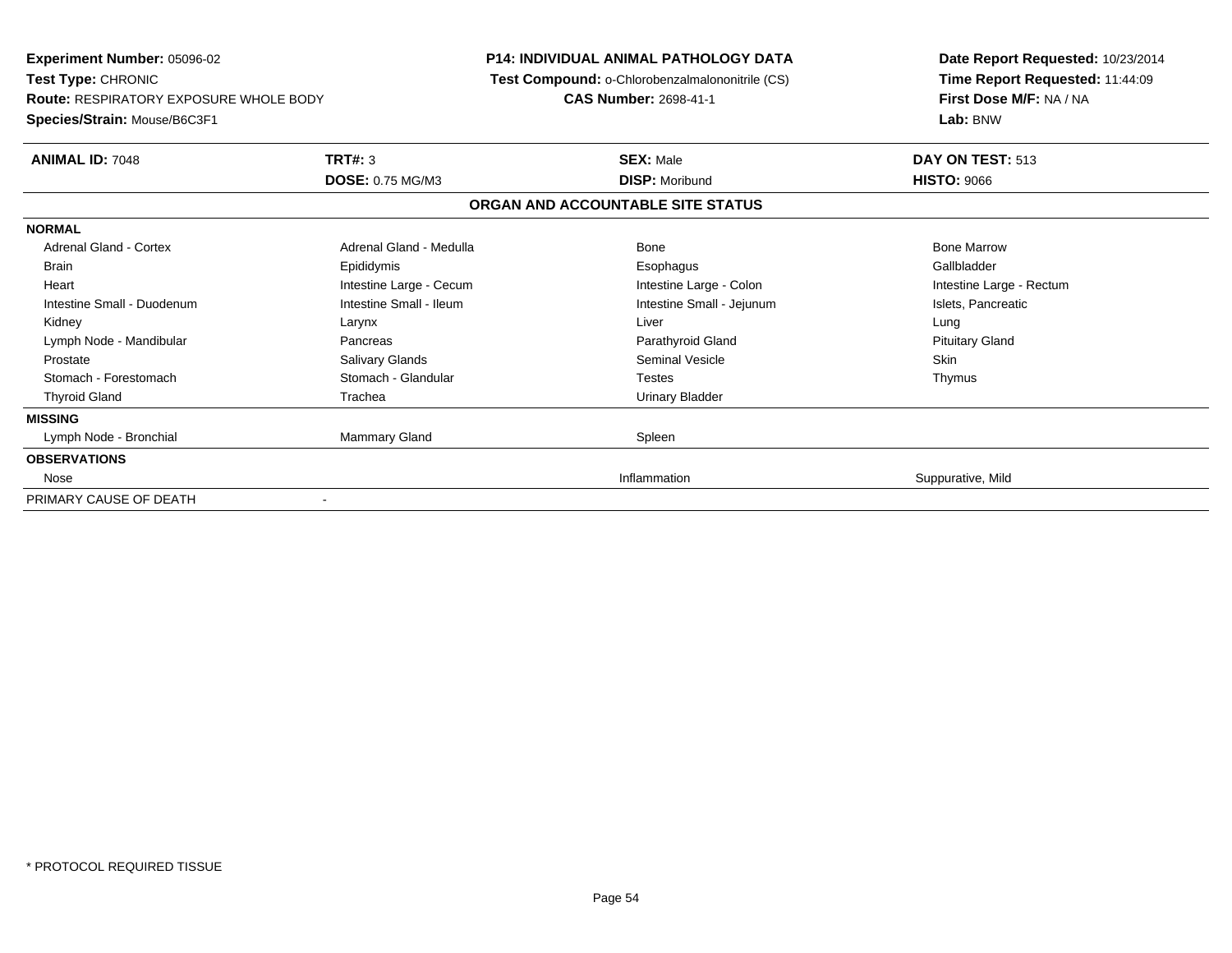| <b>Experiment Number: 05096-02</b><br>Test Type: CHRONIC<br><b>Route: RESPIRATORY EXPOSURE WHOLE BODY</b><br>Species/Strain: Mouse/B6C3F1 |                         | P14: INDIVIDUAL ANIMAL PATHOLOGY DATA<br>Test Compound: o-Chlorobenzalmalononitrile (CS)<br><b>CAS Number: 2698-41-1</b> | Date Report Requested: 10/23/2014<br>Time Report Requested: 11:44:09<br>First Dose M/F: NA / NA<br>Lab: BNW |
|-------------------------------------------------------------------------------------------------------------------------------------------|-------------------------|--------------------------------------------------------------------------------------------------------------------------|-------------------------------------------------------------------------------------------------------------|
| <b>ANIMAL ID: 7049</b>                                                                                                                    | <b>TRT#: 3</b>          | <b>SEX: Male</b>                                                                                                         | DAY ON TEST: 752                                                                                            |
|                                                                                                                                           | <b>DOSE: 0.75 MG/M3</b> | <b>DISP:</b> Terminal Sacrifice                                                                                          | <b>HISTO: 11721</b>                                                                                         |
|                                                                                                                                           |                         | ORGAN AND ACCOUNTABLE SITE STATUS                                                                                        |                                                                                                             |
| <b>NORMAL</b>                                                                                                                             |                         |                                                                                                                          |                                                                                                             |
| Nose                                                                                                                                      | Stomach - Forestomach   | Stomach - Glandular                                                                                                      |                                                                                                             |
| <b>OBSERVATIONS</b>                                                                                                                       |                         |                                                                                                                          |                                                                                                             |
| Kidney                                                                                                                                    |                         | Nephropathy                                                                                                              | Chronic, Minimal                                                                                            |
| Liver                                                                                                                                     |                         | Hepatocellular Adenoma                                                                                                   |                                                                                                             |
| Note: [ HEPATOCLR ADEN ] TGLs = 2-11                                                                                                      |                         |                                                                                                                          |                                                                                                             |
| Lung                                                                                                                                      |                         | Alveolar/Bronchiolar Adenoma                                                                                             |                                                                                                             |
|                                                                                                                                           | Alveolus                | <b>Infiltration Cellular</b>                                                                                             | Histiocyte, Mild                                                                                            |
| Note: $[ALV$ BRON ADEN $]$ TGLs = 1-10                                                                                                    |                         |                                                                                                                          |                                                                                                             |
| PRIMARY CAUSE OF DEATH                                                                                                                    |                         |                                                                                                                          |                                                                                                             |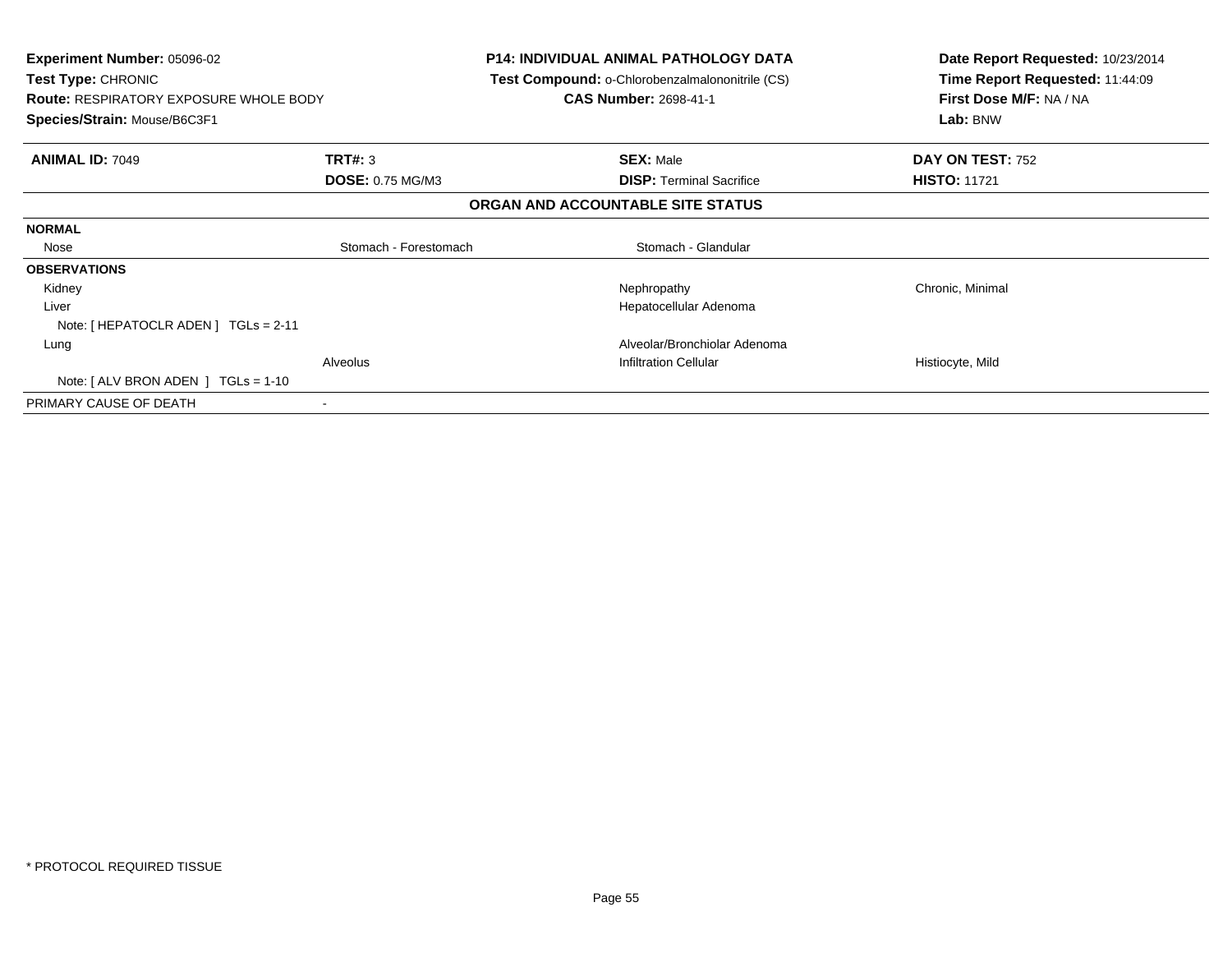| <b>Experiment Number: 05096-02</b><br><b>Test Type: CHRONIC</b><br><b>Route: RESPIRATORY EXPOSURE WHOLE BODY</b><br>Species/Strain: Mouse/B6C3F1 |                         | <b>P14: INDIVIDUAL ANIMAL PATHOLOGY DATA</b><br>Test Compound: o-Chlorobenzalmalononitrile (CS)<br><b>CAS Number: 2698-41-1</b> | Date Report Requested: 10/23/2014<br>Time Report Requested: 11:44:09<br>First Dose M/F: NA / NA<br>Lab: BNW |  |
|--------------------------------------------------------------------------------------------------------------------------------------------------|-------------------------|---------------------------------------------------------------------------------------------------------------------------------|-------------------------------------------------------------------------------------------------------------|--|
| <b>ANIMAL ID: 7050</b>                                                                                                                           | TRT#: 3                 | <b>SEX: Male</b>                                                                                                                | DAY ON TEST: 752                                                                                            |  |
|                                                                                                                                                  | <b>DOSE: 0.75 MG/M3</b> | <b>DISP: Terminal Sacrifice</b>                                                                                                 | <b>HISTO: 11722</b>                                                                                         |  |
|                                                                                                                                                  |                         | ORGAN AND ACCOUNTABLE SITE STATUS                                                                                               |                                                                                                             |  |
| <b>NORMAL</b>                                                                                                                                    |                         |                                                                                                                                 |                                                                                                             |  |
| Lung                                                                                                                                             | Stomach - Forestomach   | Stomach - Glandular                                                                                                             |                                                                                                             |  |
| <b>OBSERVATIONS</b>                                                                                                                              |                         |                                                                                                                                 |                                                                                                             |  |
| Kidney                                                                                                                                           |                         | Nephropathy                                                                                                                     | Chronic, Mild                                                                                               |  |
| Liver                                                                                                                                            |                         | Hepatocellular Carcinoma                                                                                                        |                                                                                                             |  |
| Note: [ HEPATOCLR CARC ] TGLs = 3-10                                                                                                             |                         |                                                                                                                                 |                                                                                                             |  |
| Nose                                                                                                                                             |                         | Inflammation                                                                                                                    | Suppurative, Mild                                                                                           |  |
|                                                                                                                                                  | <b>Respirat Epith</b>   | Metaplasia                                                                                                                      | Squamous, Mild                                                                                              |  |
| Penis                                                                                                                                            |                         | Inflammation                                                                                                                    | Suppurative, Marked                                                                                         |  |
|                                                                                                                                                  |                         | Necrosis                                                                                                                        | Marked                                                                                                      |  |
| Note: $\lceil$ INFLAMMATION $\lceil$ TGLs = 1-11                                                                                                 |                         |                                                                                                                                 |                                                                                                             |  |
| Note: [ NECROSIS<br>$1 TGLs = 1-11$                                                                                                              |                         |                                                                                                                                 |                                                                                                             |  |
| Urinary Bladder                                                                                                                                  |                         | Inflammation                                                                                                                    | Suppurative, Marked                                                                                         |  |
| Note: $[INFLAMMATION] TGLs = 2-11$                                                                                                               |                         |                                                                                                                                 |                                                                                                             |  |
| PRIMARY CAUSE OF DEATH                                                                                                                           |                         |                                                                                                                                 |                                                                                                             |  |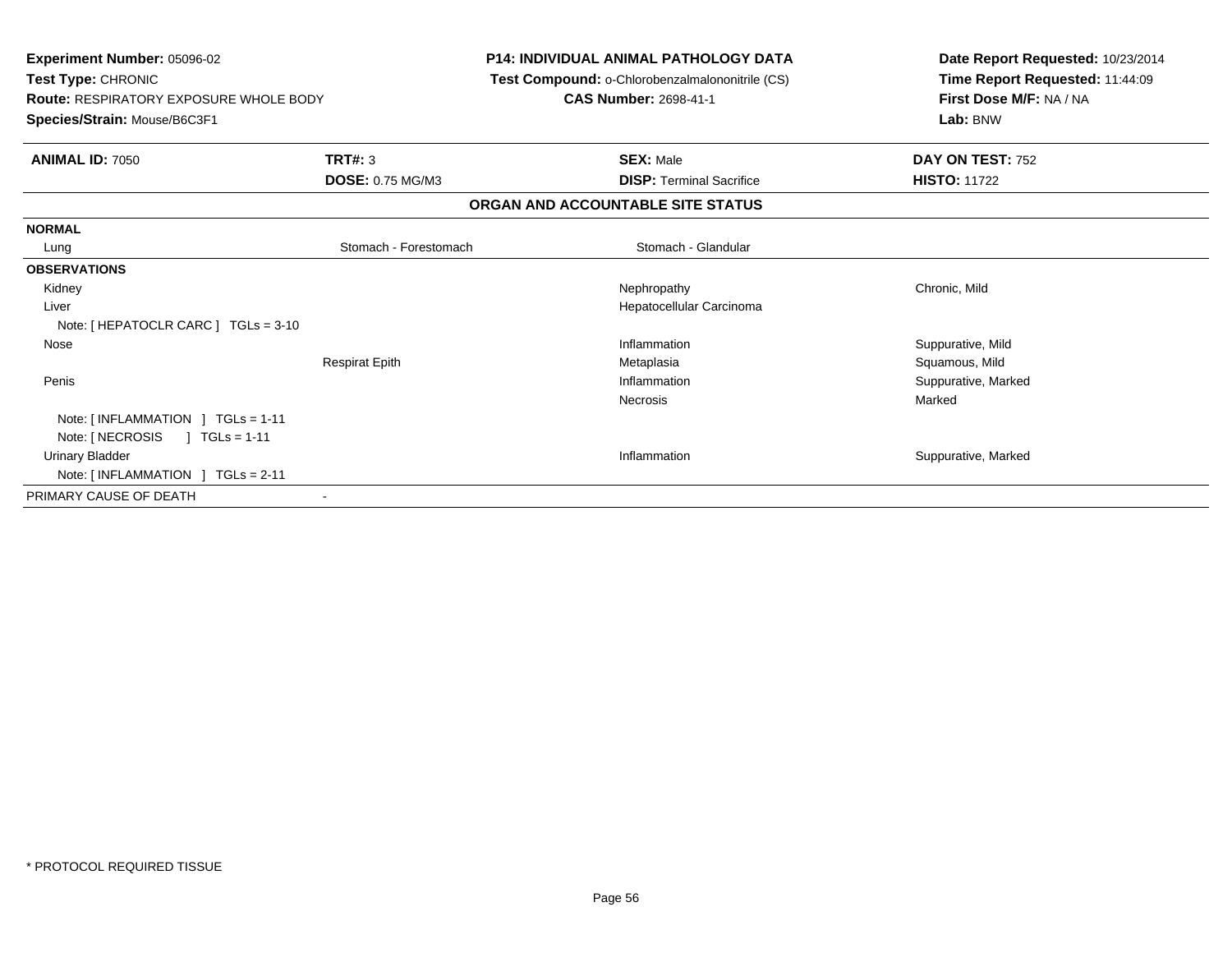**Experiment Number:** 05096-02**Test Type:** CHRONIC **Route:** RESPIRATORY EXPOSURE WHOLE BODY**Species/Strain:** Mouse/B6C3F1**P14: INDIVIDUAL ANIMAL PATHOLOGY DATA Test Compound:** o-Chlorobenzalmalononitrile (CS)**CAS Number:** 2698-41-1**Date Report Requested:** 10/23/2014**Time Report Requested:** 11:44:09**First Dose M/F:** NA / NA**Lab:** BNW**ANIMAL ID:** 8001**TRT#:** 5 **SEX:** Male **DAY ON TEST:** 750 **DOSE:** 1.5 MG/ M3**DISP:** Terminal Sacrifice **HISTO:** 11501 **ORGAN AND ACCOUNTABLE SITE STATUSNORMALAdrenal Gland - Cortex**  Adrenal Gland - Cortex Adrenal Gland - Medulla Bone Bone MarrowBrain Exercicles and the Exercise Epididymis Communications of the Exercise Exercise Exercise Exercise Exe Intestine Large - Colon Gallbladder **Gallbladder Heart** Intestine Large - Cecum Intestine Large - Cecum Intestine Large - Cecum Intestine Small - Jejunum Intestine Large - Rectum **Intestine Small - Duodenum** Intestine Small - Ileum Intestine Small - Ileum Islets, Pancreatic Larynx Lung Lymph Node - Bronchial Lymph Node - Mandibular Pancreas Parathyroid Gland Pituitary Gland Prostate Salivary Glands Seminal Vesicle Skin**Testes** Spleen Summach - Forestomach Stomach - Glandular Stomach - Glandular Testestes Stomach - Glandular **Urinary Bladder**  Thymus Thyroid Gland Trachea Urinary Bladder**MISSING** Mammary Gland**OBSERVATIONS** Adrenal Gland Capsule Hyperplasia Mild Kidneyy the controller of the controller of the controller of the controller of the controller of the chronic, Mild Liver Hemangiomaa **Multiple** Note: [HEMANGIOMA ] TGLs = 2,3-10+11 Nosee the contractive of the contraction of the contraction of the contraction of the contraction of the contraction of  $\mathbf S$ uppurative, Moderate Respirat Epithh and the matter of the Metaplasia Squamous, Mild and the Squamous, Mild and the Squamous, Mild and the Squamous, Mild and the Squamous, Mild and the Squamous, Mild and the Squamous, Mild and the Squamous, Mild and the Squ PRIMARY CAUSE OF DEATH-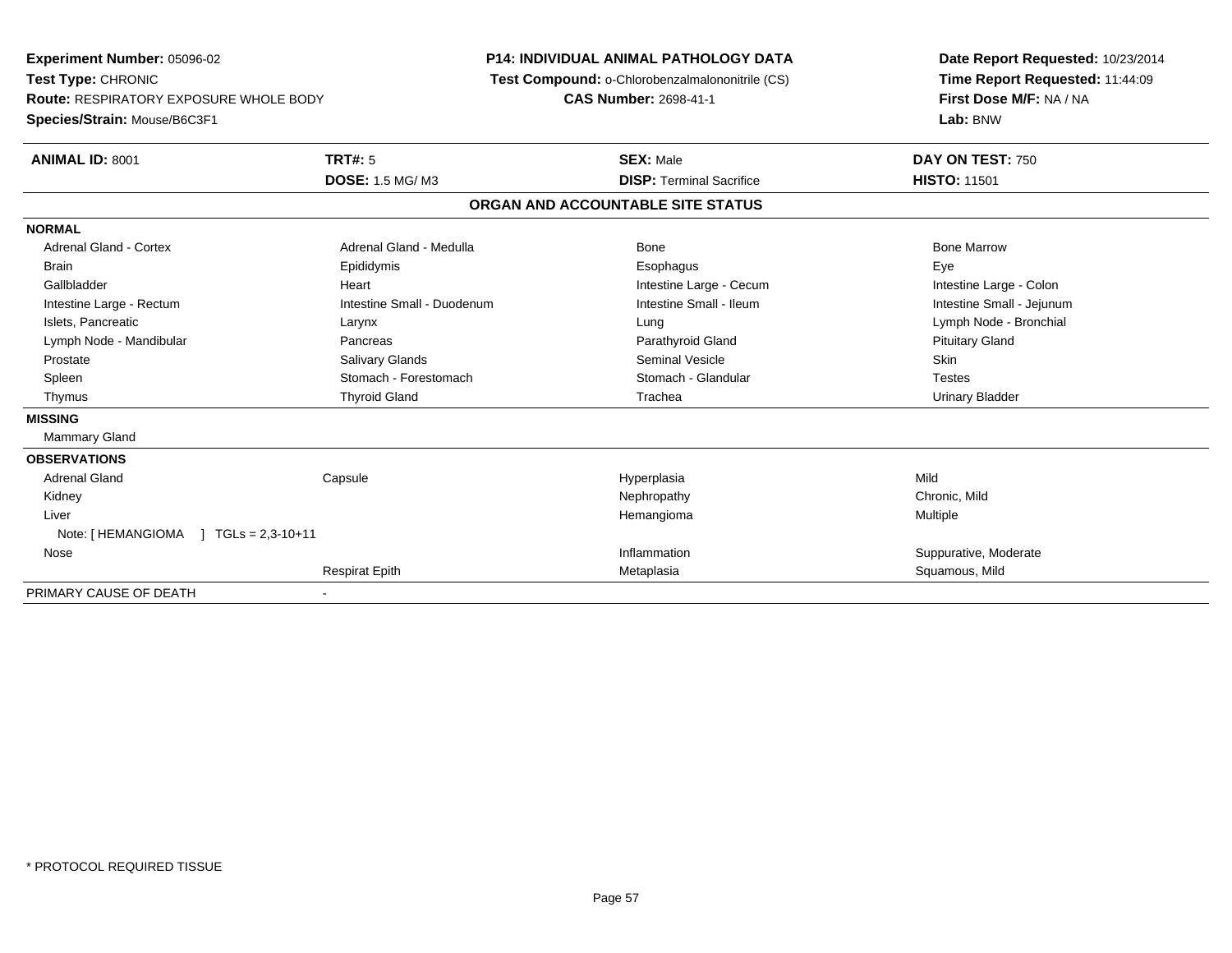**Experiment Number:** 05096-02**Test Type:** CHRONIC **Route:** RESPIRATORY EXPOSURE WHOLE BODY**Species/Strain:** Mouse/B6C3F1**P14: INDIVIDUAL ANIMAL PATHOLOGY DATA Test Compound:** o-Chlorobenzalmalononitrile (CS)**CAS Number:** 2698-41-1**Date Report Requested:** 10/23/2014**Time Report Requested:** 11:44:09**First Dose M/F:** NA / NA**Lab:** BNW**ANIMAL ID:** 8002 **TRT#:** <sup>5</sup> **SEX:** Male **DAY ON TEST:** <sup>750</sup> **DOSE:** 1.5 MG/ M3**DISP:** Terminal Sacrifice **HISTO:** 11502 **ORGAN AND ACCOUNTABLE SITE STATUSNORMAL**Adrenal Gland - Medulla November 2012 Bone National Bone Marrow Bone Marrow Bone Marrow Brain Gallbladder Epididymis Esophagus Eye GallbladderHeart **Intestine Large - Cecum** Intestine Large - Cecum Intestine Large - Colon Intestine Large - Rectum Intestine Small - Duodenum **Intestine Small - Ileum** Intestine Small - Ileum Intestine Small - Jejunum Intestine Small - Islets, Pancreatic Larynx Pancreas Parathyroid Gland Pituitary GlandProstate Salivary Glands Salivary Glands Subsection Spleen Subsection Spleen Stomach - Forestomach - Stomach - Forestomach - Stomach - Stomach - Stomach - Stomach - Stomach - Stomach - Stomach - Stomach - Stomach - Stomach Stomach - Glandular Testes Thymus Trachea Urinary Bladder**MISSING**Lymph Node - Bronchial Lymph Node - Mandibular Mammary Gland **OBSERVATIONS** Adrenal Glandd cortex Cortex Cortex Cytomegaly Cytomegaly **Capsule**  Hyperplasia Mild Harderian Glandd and a state of the control of the control of the control of the control of the control of the control of the control of the control of the control of the control of the control of the control of the control of the contro Note: [ ADENOMA ] TGLs = 8-15 Kidneyy the contract of the contract of the contract of the contract of the contract of the contract of the contract of the contract of the contract of the contract of the contract of the contract of the contract of the contract n Mild Nephropathy Chronic, Mild Liver Hepatodiaphragmatic NoduleHyperplasia Moderate Note: #12 IS ADENOMA.Note: DIFFERENTIAL DIAGNOSIS FOR THE LIVER LESION ON SLIDENote: [ HYPERPLASIA ] TGLs = 6-12 Note:  $I$  HDN  $I$  TGLs = 5-11 LungAlveolar/Bronchiolar Adenoma<br>Infiltration Cellular Alveolus Infiltration Cellular Histiocyte, MildNote: [ ALV BRON ADEN ] TGLs = 7-10 Nosee the suppurative, Mild and the support of the support of the support of the support of the support of the support of  $\mathbf S$ uppurative, Mild and the support of the support of the support of the support of the support of th Respirat Epith Metaplasia Squamous, Mild Note: IN THE MOST ANTERIOR NOSE SECTION.Note: AND NASAL TURBINATES, AND THE ADJACENT LATERAL WALL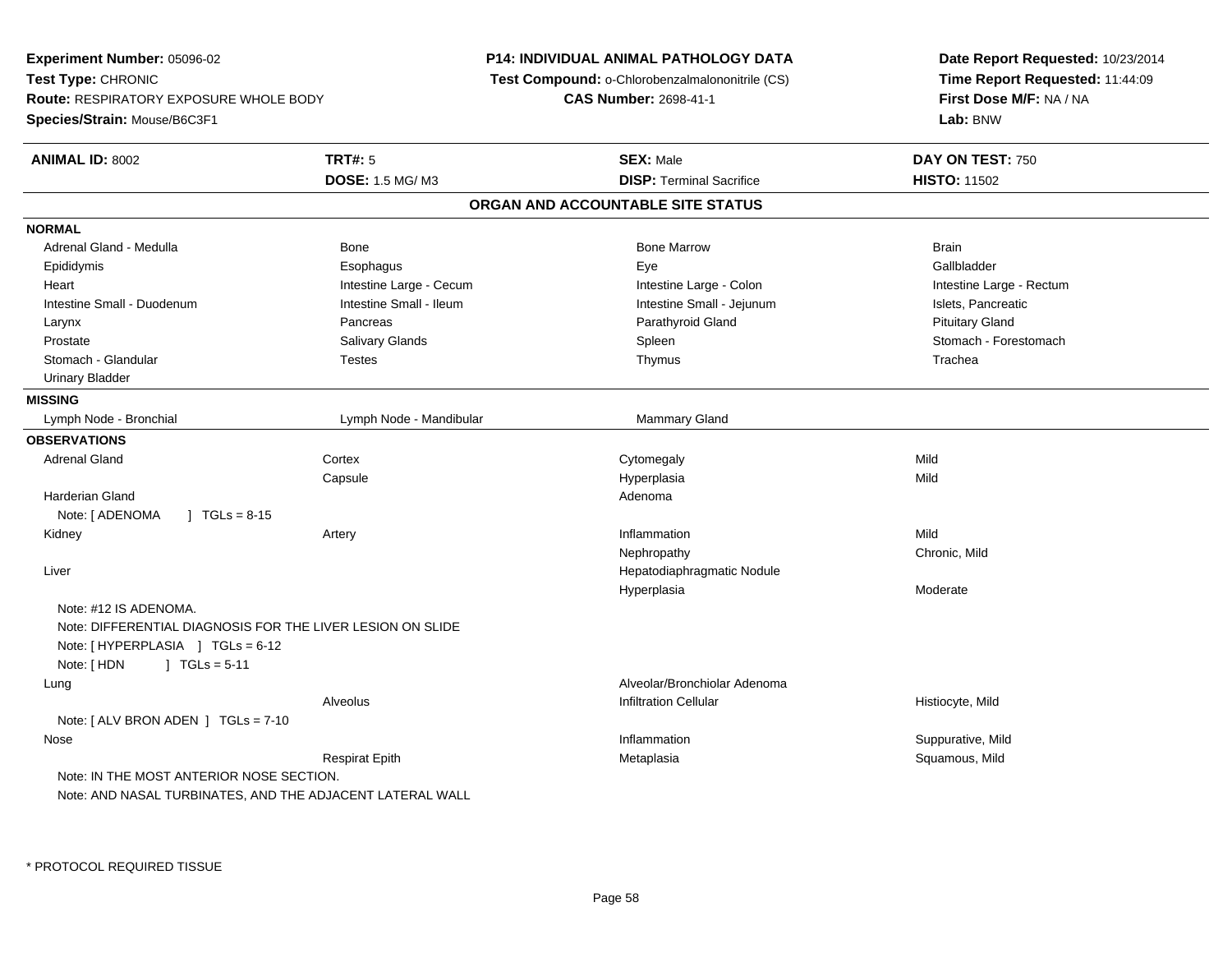| <b>Experiment Number: 05096-02</b><br><b>Test Type: CHRONIC</b><br>Route: RESPIRATORY EXPOSURE WHOLE BODY<br>Species/Strain: Mouse/B6C3F1 |                                   | <b>P14: INDIVIDUAL ANIMAL PATHOLOGY DATA</b><br><b>Test Compound: o-Chlorobenzalmalononitrile (CS)</b><br><b>CAS Number: 2698-41-1</b> | Date Report Requested: 10/23/2014<br>Time Report Requested: 11:44:09<br>First Dose M/F: NA / NA<br>Lab: BNW |
|-------------------------------------------------------------------------------------------------------------------------------------------|-----------------------------------|----------------------------------------------------------------------------------------------------------------------------------------|-------------------------------------------------------------------------------------------------------------|
| <b>ANIMAL ID: 8002</b>                                                                                                                    | TRT#: 5<br><b>DOSE: 1.5 MG/M3</b> | <b>SEX: Male</b><br><b>DISP:</b> Terminal Sacrifice                                                                                    | DAY ON TEST: 750<br><b>HISTO: 11502</b>                                                                     |
|                                                                                                                                           |                                   | ORGAN AND ACCOUNTABLE SITE STATUS                                                                                                      |                                                                                                             |
| Note: THE NOSE LESIONS ARE AT THE TIPS OF THE MAXILLARY                                                                                   |                                   |                                                                                                                                        |                                                                                                             |
| <b>Preputial Gland</b><br>Note: $\lceil$ INFLAMMATION $\lceil$ TGLs = 2-14                                                                |                                   | Inflammation                                                                                                                           | Suppurative, Marked                                                                                         |
| Seminal Vesicle<br>Note: $[DILATATION] TGLs = 3-13$                                                                                       |                                   | <b>Dilatation</b>                                                                                                                      | Marked                                                                                                      |
| <b>Skin</b><br>Note: $\lceil$ INFLAMMATION $\lceil$ TGLs = 1-14                                                                           |                                   | Inflammation                                                                                                                           | Suppurative, Marked                                                                                         |
| <b>Thyroid Gland</b>                                                                                                                      | <b>Follicular Cel</b>             | Hyperplasia                                                                                                                            | Mild                                                                                                        |
| PRIMARY CAUSE OF DEATH                                                                                                                    |                                   |                                                                                                                                        |                                                                                                             |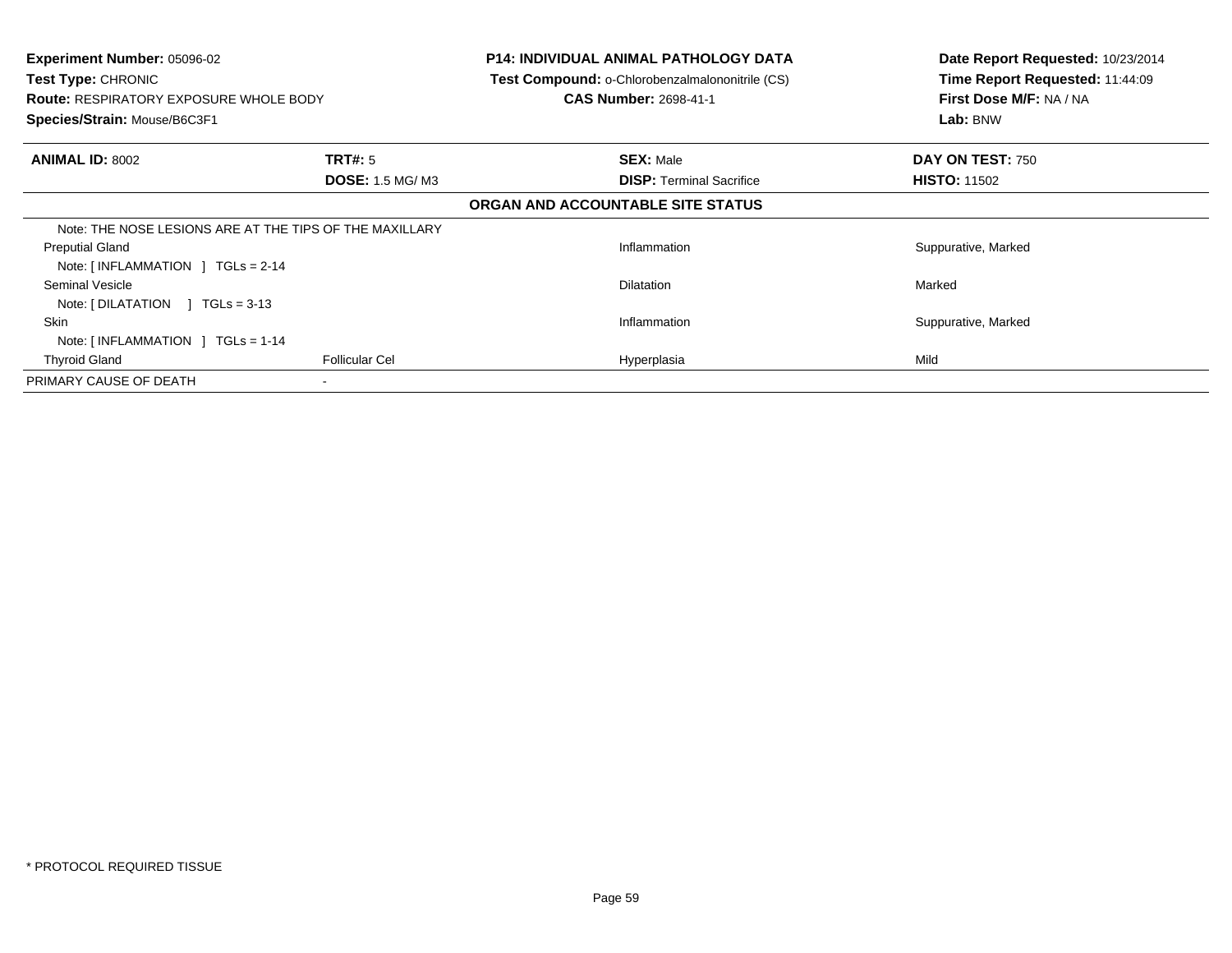| Experiment Number: 05096-02<br>Test Type: CHRONIC<br><b>Route: RESPIRATORY EXPOSURE WHOLE BODY</b> |                          | <b>P14: INDIVIDUAL ANIMAL PATHOLOGY DATA</b>    | Date Report Requested: 10/23/2014                          |  |  |
|----------------------------------------------------------------------------------------------------|--------------------------|-------------------------------------------------|------------------------------------------------------------|--|--|
|                                                                                                    |                          | Test Compound: o-Chlorobenzalmalononitrile (CS) | Time Report Requested: 11:44:09<br>First Dose M/F: NA / NA |  |  |
|                                                                                                    |                          | CAS Number: 2698-41-1                           |                                                            |  |  |
| Species/Strain: Mouse/B6C3F1                                                                       |                          |                                                 | Lab: BNW                                                   |  |  |
| <b>ANIMAL ID: 8003</b>                                                                             | <b>TRT#: 5</b>           | <b>SEX: Male</b>                                | DAY ON TEST: 750                                           |  |  |
|                                                                                                    | <b>DOSE: 1.5 MG/M3</b>   | <b>DISP: Terminal Sacrifice</b>                 | <b>HISTO: 11503</b>                                        |  |  |
|                                                                                                    |                          | ORGAN AND ACCOUNTABLE SITE STATUS               |                                                            |  |  |
| <b>NORMAL</b>                                                                                      |                          |                                                 |                                                            |  |  |
| Adrenal Gland - Cortex                                                                             | Adrenal Gland - Medulla  | Bone                                            | <b>Bone Marrow</b>                                         |  |  |
| Epididymis                                                                                         | Esophagus                | Heart                                           | Intestine Large - Cecum                                    |  |  |
| Intestine Large - Colon                                                                            | Intestine Large - Rectum | Intestine Small - Duodenum                      | Islets, Pancreatic                                         |  |  |
| Larynx                                                                                             | Liver                    | Lung                                            | Lymph Node - Bronchial                                     |  |  |
| Lymph Node - Mandibular                                                                            | Nose                     | Pancreas                                        | Parathyroid Gland                                          |  |  |
| <b>Pituitary Gland</b>                                                                             | Prostate                 | Salivary Glands                                 | <b>Seminal Vesicle</b>                                     |  |  |
| Skin                                                                                               | Spleen                   | Stomach - Forestomach                           | Stomach - Glandular                                        |  |  |
| <b>Testes</b>                                                                                      | Thymus                   | <b>Thyroid Gland</b>                            | Trachea                                                    |  |  |
| <b>Urinary Bladder</b>                                                                             |                          |                                                 |                                                            |  |  |
| <b>MISSING</b>                                                                                     |                          |                                                 |                                                            |  |  |
| Gallbladder                                                                                        | Mammary Gland            |                                                 |                                                            |  |  |
| <b>OBSERVATIONS</b>                                                                                |                          |                                                 |                                                            |  |  |
| <b>Brain</b>                                                                                       |                          | Mineralization                                  | Mild                                                       |  |  |
| Eye                                                                                                | Retina                   | Vacuolization Cytoplasmic                       | Mild                                                       |  |  |
| <b>Intestine Small</b>                                                                             | <b>Ileum</b>             | Lymphoma Malignant Mixed                        |                                                            |  |  |
|                                                                                                    | Jejunum                  | Lymphoma Malignant Mixed                        |                                                            |  |  |
| Note: [LYMPH MAL MIXD ] TGLs = 3-10                                                                |                          |                                                 |                                                            |  |  |
| Note: [LYMPH MAL MIXD ] TGLs = 4-11                                                                |                          |                                                 |                                                            |  |  |
| Kidney                                                                                             |                          | Nephropathy                                     | Chronic, Mild                                              |  |  |
| PRIMARY CAUSE OF DEATH                                                                             |                          |                                                 |                                                            |  |  |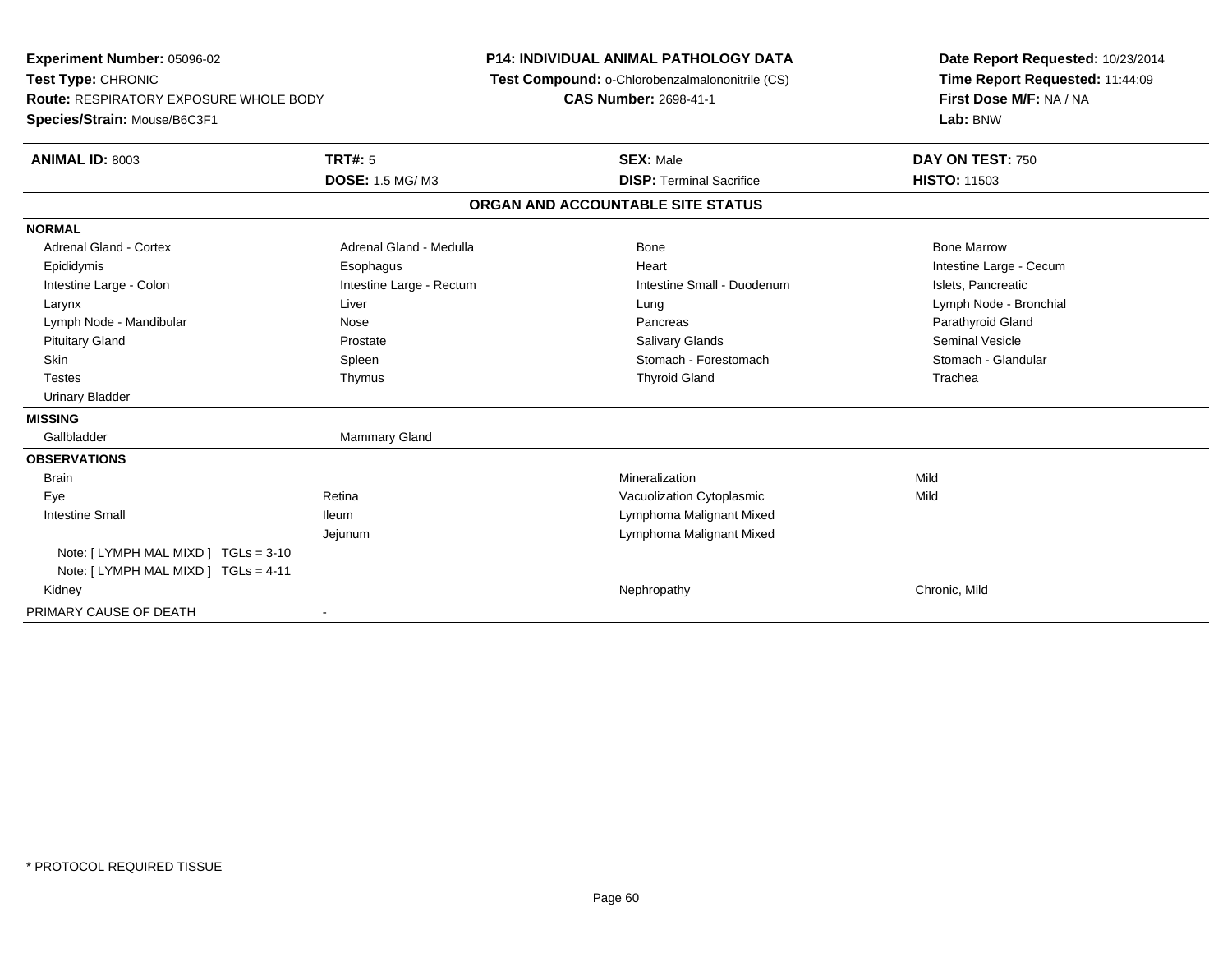**Experiment Number:** 05096-02**Test Type:** CHRONIC **Route:** RESPIRATORY EXPOSURE WHOLE BODY**Species/Strain:** Mouse/B6C3F1**P14: INDIVIDUAL ANIMAL PATHOLOGY DATA Test Compound:** o-Chlorobenzalmalononitrile (CS)**CAS Number:** 2698-41-1**Date Report Requested:** 10/23/2014**Time Report Requested:** 11:44:09**First Dose M/F:** NA / NA**Lab:** BNW**ANIMAL ID:** 8004 **TRT#:** <sup>5</sup> **SEX:** Male **DAY ON TEST:** <sup>750</sup> **DOSE:** 1.5 MG/ M3**DISP:** Terminal Sacrifice **HISTO:** 11504 **ORGAN AND ACCOUNTABLE SITE STATUSNORMALAdrenal Gland - Cortex** Adrenal Gland - Medulla **Adrenal Gland - Medulla** Bone Bone Bone Bone Bone Marrow Brain Exercicles and the Exercise Epididymis Communications of the Exercise Exercise Exercise Exercise Exe Intestine Large - Colon Gallbladder **Gallbladder Heart** Intestine Large - Cecum Intestine Large - Cecum Intestine Large - Cecum Intestine Small - Jejunum Intestine Large - Rectum **Intestine Small - Duodenum** Intestine Small - Ileum Intestine Small - Ileum Islets, Pancreatic Larynx Lymph Node - Bronchial Lymph Node - Mandibular Pancreas Pituitary Gland Prostate Salivary GlandsSeminal Vesicle Skin Skin Skin Skin Stomach - Forestomach Spleen Stomach - Forestomach - Stomach - Forestomach Testes Thymus Thyroid Gland Trachea Urinary Bladder**MISSING**Mammary Gland Parathyroid Gland **OBSERVATIONS** Adrenal Gland Capsule Hyperplasia Mild Kidneyy the controller of the controller of the controller of the controller of the controller of the chronic, Mild Liver Hepatocellular CarcinomaNote: [ HEPATOCLR CARC ] TGLs = 1-10 Lungg en and the subset of the set of the set of the set of the set of the set of the set of the set of the set of the set of the set of the set of the set of the set of the set of the set of the set of the set of the set of t Nose Respirat Epith Hyperplasia Minimal Inflammation Suppurative, Mild Respirat EpithMetaplasia **Squamous, Mild** Note: NOSE LESIONS ARE ON THE TURBINATES IN SECTION 1.**Stomach** h ann an Eise ann an Eise ann an Chaidh ann an t-an am an t-an Meid ann an Aile an Aile an Aile an Mild an Mil<br>Iomraidhean Glandular Inflammation Suppurative, Minimal PRIMARY CAUSE OF DEATH-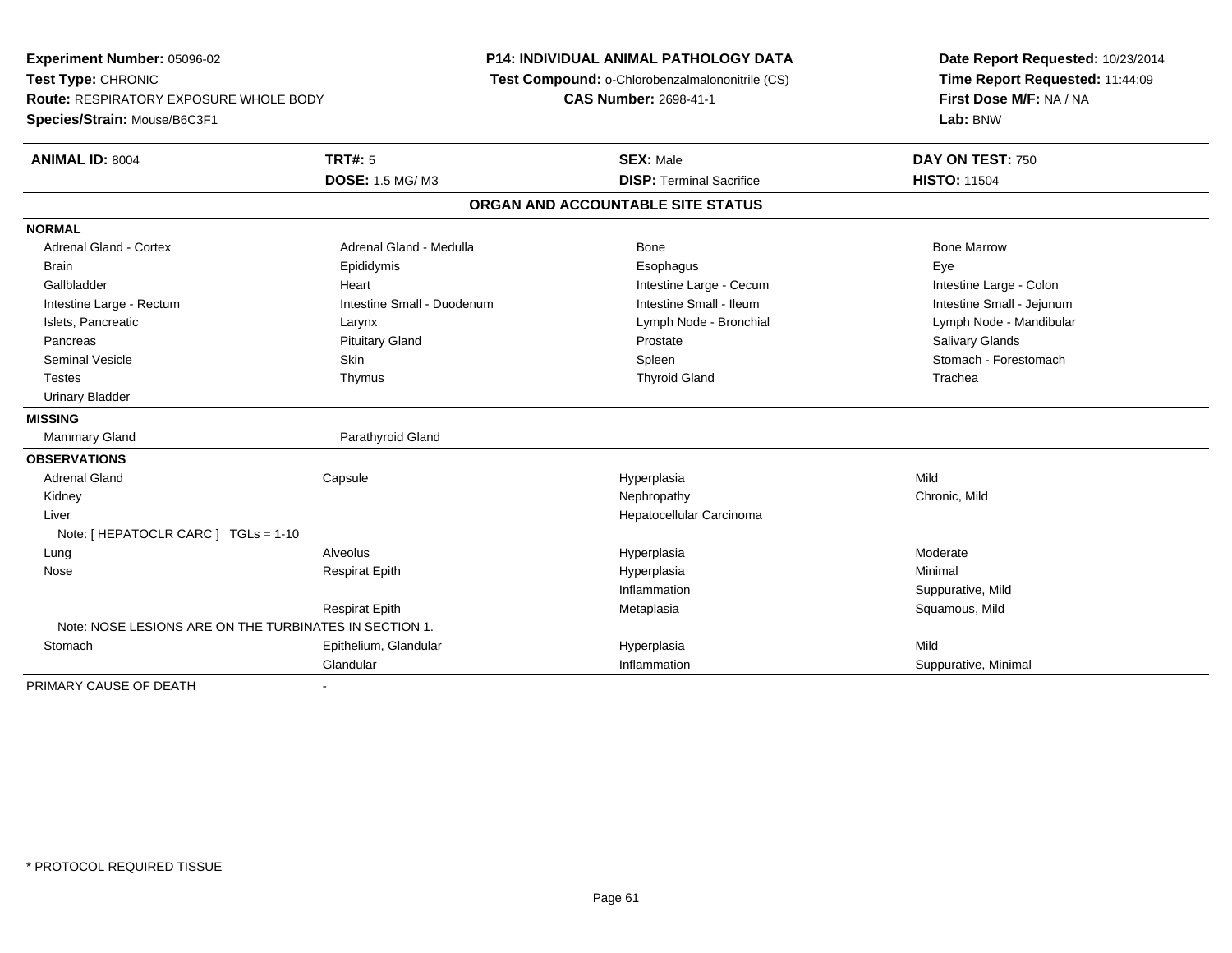**Experiment Number:** 05096-02**Test Type:** CHRONIC **Route:** RESPIRATORY EXPOSURE WHOLE BODY**Species/Strain:** Mouse/B6C3F1**P14: INDIVIDUAL ANIMAL PATHOLOGY DATA Test Compound:** o-Chlorobenzalmalononitrile (CS)**CAS Number:** 2698-41-1**Date Report Requested:** 10/23/2014**Time Report Requested:** 11:44:09**First Dose M/F:** NA / NA**Lab:** BNW**ANIMAL ID:** 8005 **TRT#:** <sup>5</sup> **SEX:** Male **DAY ON TEST:** <sup>750</sup> **DOSE:** 1.5 MG/ M3**DISP:** Terminal Sacrifice **HISTO:** 11505 **ORGAN AND ACCOUNTABLE SITE STATUSNORMALAdrenal Gland - Cortex**  Adrenal Gland - Cortex Adrenal Gland - Medulla Bone Bone MarrowGallbladder Brain Epididymis Epididymis and the Brook of the Brook of the Brook of the Brook of the Gallbladder of the Gallbladder Heart **Intestine Large - Cecum** Intestine Large - Cecum Intestine Large - Colon Intestine Large - Rectum Intestine Small - Duodenum **Intestine Small - Ileum** Intestine Small - Ileum Intestine Small - Jejunum Intestine Small - Jejunum Islets, Pancreatic Larynx Liver Lung Lymph Node - Bronchial Nose Pancreas Parathyroid Gland Pituitary Gland Prostate Salivary Glands Seminal Vesicle SkinThymus Spleen Stomach - Glandular Testes ThymusThyroid Gland **Trachea** Trachea **Trachea** Trachea Urinary Bladder **MISSING**Lymph Node - Mandibular North Mammary Gland Nammary Gland Stomach - Forestomach **OBSERVATIONS** Adrenal Gland Capsule Hyperplasia Mild EyeRetina **Exercise 2 Nacional Structure Constructs** Vacuolization Cytoplasmic<br>
Nephropathy **Chronic, Mild** Chronic, Mild Kidneyy the controller that the controller the controller that the controller the controller than  $\mathsf{N}\mathsf{E}$  chronic, Mild PRIMARY CAUSE OF DEATH-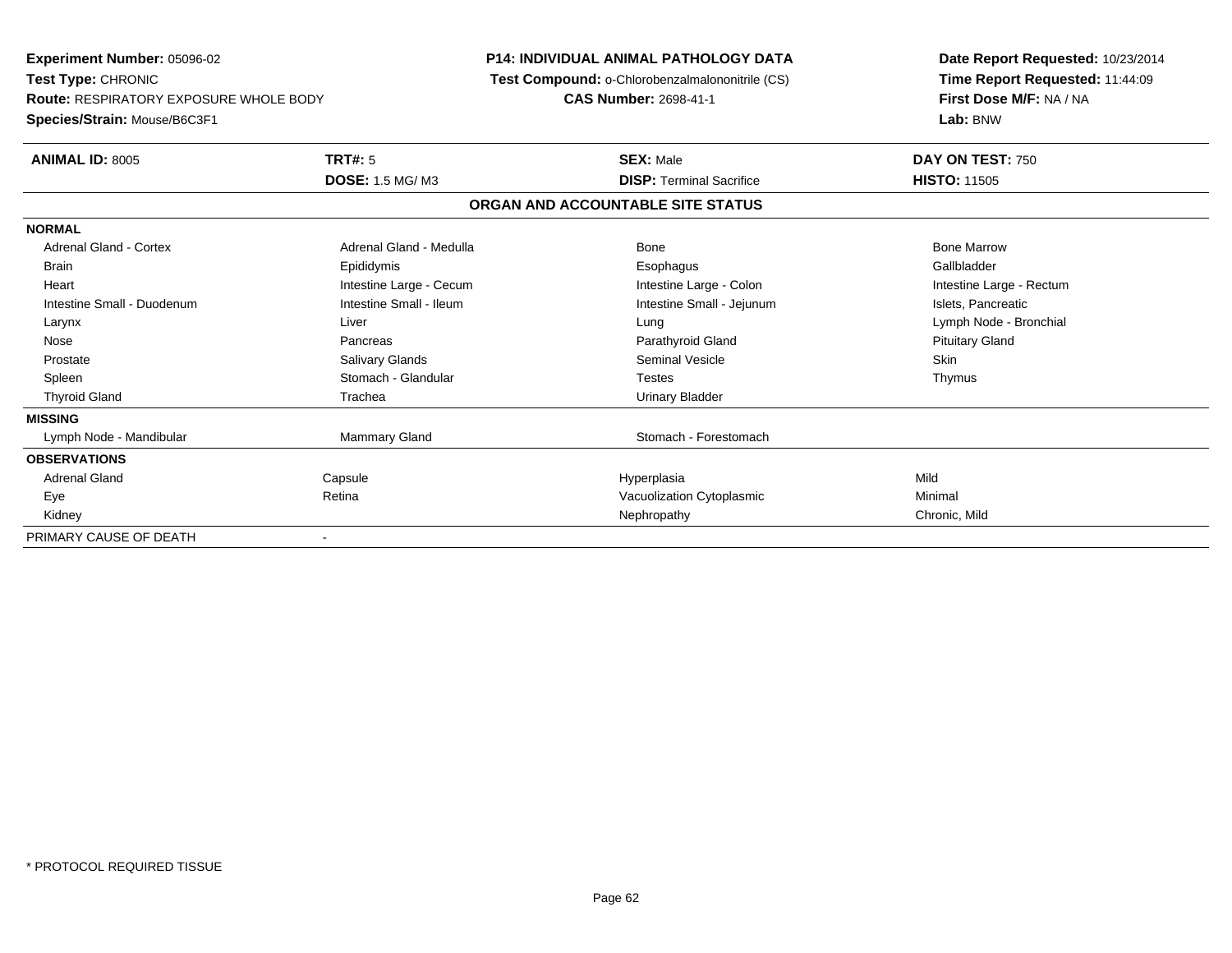**Experiment Number:** 05096-02**Test Type:** CHRONIC **Route:** RESPIRATORY EXPOSURE WHOLE BODY**Species/Strain:** Mouse/B6C3F1**P14: INDIVIDUAL ANIMAL PATHOLOGY DATA Test Compound:** o-Chlorobenzalmalononitrile (CS)**CAS Number:** 2698-41-1**Date Report Requested:** 10/23/2014**Time Report Requested:** 11:44:09**First Dose M/F:** NA / NA**Lab:** BNW**ANIMAL ID:** 8006**6 DAY ON TEST:** 750 **DOSE:** 1.5 MG/ M3**DISP:** Terminal Sacrifice **HISTO:** 11506 **ORGAN AND ACCOUNTABLE SITE STATUSNORMALAdrenal Gland - Cortex** Adrenal Gland - Medulla **Adrenal Gland - Medulla** Bone Bone Bone Bone Bone Marrow Brain Exercicles and the Exercise Epididymis Communications of the Exercise Exercise Exercise Exercise Exe Gallbladder **Eart** Heart Heart Heart Intestine Large - Cecum **Intestine Large - Cecum** Intestine Large - Colon Intestine Small - Jejunum Intestine Large - Rectum **Intestine Small - Duodenum** Intestine Small - Ileum Intestine Small - Ileum Islets, Pancreatic Larynx Liver Lymph Node - Bronchial Lymph Node - Mandibular Pancreas Parathyroid Gland Pituitary Gland Prostate Salivary Glands Seminal Vesicle SkinThymus Spleen Stomach - Forestomach Stomach - Stomach Stomach Stomach Stomach Stomach Stomach Stomach Stomach Stomach Stomach Stomach Stomach Stomach Stomach Stomach Stomach Stomach Stomach Stomach Stomach Stomach Stomach Stomach Thyroid Gland Trachea **MISSING** Mammary Gland**OBSERVATIONS** Adrenal Gland Capsule Hyperplasia Mild Harderian Glandd and a state of the control of the control of the control of the control of the control of the control of the control of the control of the control of the control of the control of the control of the control of the contro Note: [ ADENOMA ] TGLs = 2-10 Kidneyy cystem in the control of the control of the control of the control of the control of the control of the control of the control of the control of the control of the control of the control of the control of the control of Nephropathy Chronic, Mild LungAlveolar/Bronchiolar Adenoma<br>Infiltration Cellular AlveolusHistiocyte, Marked [ Alveolar/Bronchiolar Adenoma TGLS = 1-3 ] Nose Respirat Epith Hyperplasia Mild InflammationSuppurative, Mild<br>Squamous, Mild Respirat Epith Metaplasia Squamous, Mild Testess the contract of the contract of the contract of the contract of the contract of the contract of the contract of the contract of the contract of the contract of the contract of the contract of the contract of the contract Minimal Urinary Bladder Hyperplasiaa Minimal PRIMARY CAUSE OF DEATH-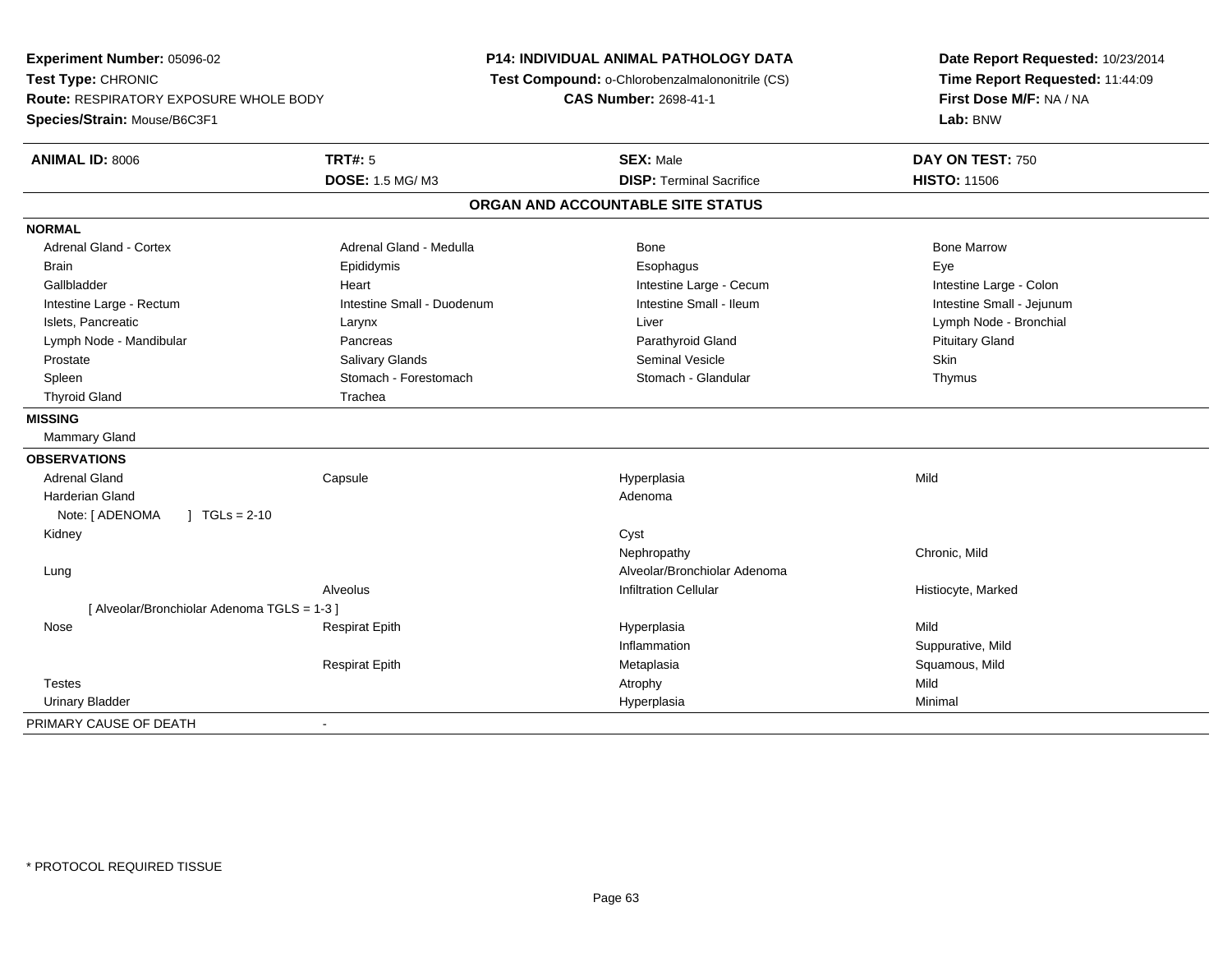**Experiment Number:** 05096-02**Test Type:** CHRONIC **Route:** RESPIRATORY EXPOSURE WHOLE BODY**Species/Strain:** Mouse/B6C3F1**P14: INDIVIDUAL ANIMAL PATHOLOGY DATA Test Compound:** o-Chlorobenzalmalononitrile (CS)**CAS Number:** 2698-41-1**Date Report Requested:** 10/23/2014**Time Report Requested:** 11:44:09**First Dose M/F:** NA / NA**Lab:** BNW**ANIMAL ID:** 8007**TRT#:** 5 **SEX:** Male **DAY ON TEST:** 750 **DOSE:** 1.5 MG/ M3**DISP:** Terminal Sacrifice **HISTO:** 11507 **ORGAN AND ACCOUNTABLE SITE STATUSNORMALAdrenal Gland - Cortex**  Adrenal Gland - Cortex Adrenal Gland - Medulla Bone Bone MarrowBrain Exercicles and the Exercise Epididymis Communications of the Exercise Exercise Exercise Exercise Exe Intestine Large - Rectum Heart **Intestine Large - Cecum** Intestine Large - Cecum **Intestine Large - Colon** Intestine Large - Rectum Intestine Small - Duodenum **Intestine Small - Ileum** Intestine Small - Ileum Intestine Small - Jejunum Intestine Small - Jejunum Islets, Pancreatic Larynx Liver Lung Lymph Node - BronchialLymph Node - Mandibular **Nose** Nose **Pancreas** Pancreas Pancreas Pancreas Pancreas Prituitary Gland Prostate Salivary Glands Seminal Vesicle Skin**Testes** Spleen Summach - Forestomach Stomach - Glandular Stomach - Glandular Testestes Stomach - Glandular **Urinary Bladder**  Thymus Thyroid Gland Trachea Urinary Bladder**MISSING**Gallbladder Mammary Gland **Parathyroid Gland OBSERVATIONS** Adrenal Gland Capsule Hyperplasia Minimal Kidneyy the controller that the controller the controller that the controller the controller than  $\mathsf{N}\mathsf{E}$  chronic, Mild PRIMARY CAUSE OF DEATH-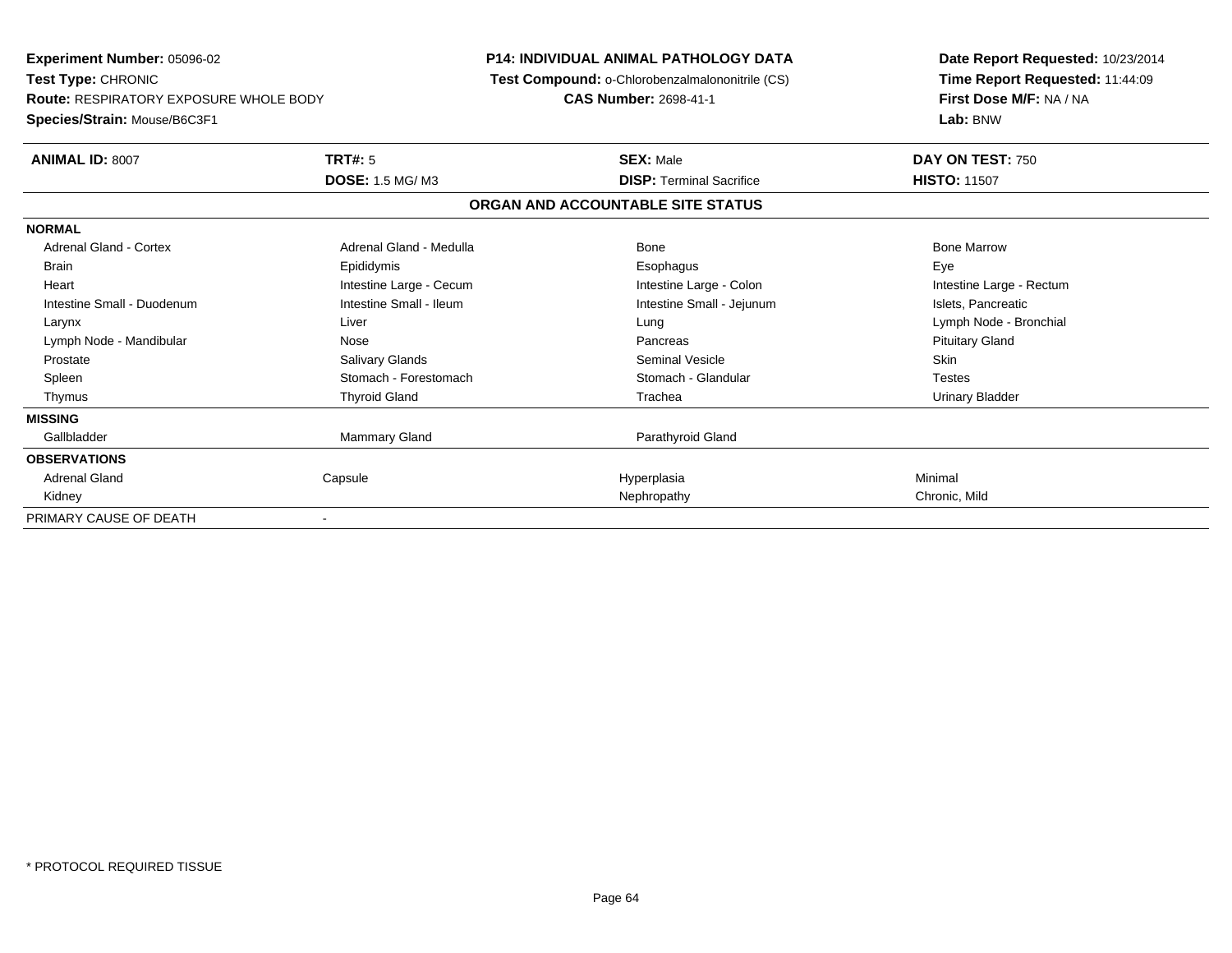**Experiment Number:** 05096-02**Test Type:** CHRONIC **Route:** RESPIRATORY EXPOSURE WHOLE BODY**Species/Strain:** Mouse/B6C3F1**P14: INDIVIDUAL ANIMAL PATHOLOGY DATA Test Compound:** o-Chlorobenzalmalononitrile (CS)**CAS Number:** 2698-41-1**Date Report Requested:** 10/23/2014**Time Report Requested:** 11:44:09**First Dose M/F:** NA / NA**Lab:** BNW**ANIMAL ID:** 8008**TRT#:** 5 **SEX:** Male **DAY ON TEST:** 750 **DOSE:** 1.5 MG/ M3**DISP:** Terminal Sacrifice **HISTO:** 11508 **ORGAN AND ACCOUNTABLE SITE STATUSNORMALAdrenal Gland - Cortex** Adrenal Gland - Medulla **Bone Adrenal Gland - Cortex Adrenal Gland - Cortex Adrenal Gland - Medulla** Bone Marrow Brain Exercicles and the Exercise Epididymis Communications of the Exercise Exercise Exercise Exercise Exe Gallbladder **Eart** Heart Heart Heart Intestine Large - Cecum **Intestine Large - Cecum** Intestine Large - Colon Intestine Small - Jejunum Intestine Large - Rectum **Intestine Small - Duodenum** Intestine Small - Ileum Intestine Small - Ileum Islets, Pancreatic Larynx Lung Lymph Node - Bronchial Pancreas Pituitary Gland Prostate Salivary GlandsSeminal Vesicle Skin Skin Skin Skin Stomach - Forestomach Spleen Stomach - Forestomach - Stomach - Forestomach Stomach - Glandular Testes Thymus Thyroid GlandTrachea **Urinary Bladder MISSING**Lymph Node - Mandibular Mammary Gland **OBSERVATIONS** Adrenal Gland Capsule Hyperplasia Mild Kidneyy with the control of the control of the control of the control of the control of the control of the control of the control of the control of the control of the control of the control of the control of the control of the c Mineralization **Moderate** Moderate Nephropathy Chronic, Moderate Liver Hepatocellular AdenomaNote: DIFFERENTIAL DIAGNOSIS INCLUDE HYPERPLASIA AND A GIANTNote: [ HEPATOCLR ADEN ] TGLs = 1-4 Note: THERE IS A LOT OF ROOM FOR DISCUSSION ON THIS LIVER LESION,Note: CLEAR CELL FOCUS. Nosee the suppurative, Mild and the support of the support of the support of the support of the support of the support of  $\mathbf S$ uppurative, Mild and the support of the support of the support of the support of the support of th Respirat Epith Metaplasia Squamous, Mild Note: THE TIPS OF THE TURBINATES AND THE ADJACENT LATERALNote: THE NOSE LESIONS ARE IN THE FIRST SECTIONS AND ATNote: WALL. Parathyroid Glandd<sub>d</sub> Cyst PRIMARY CAUSE OF DEATH-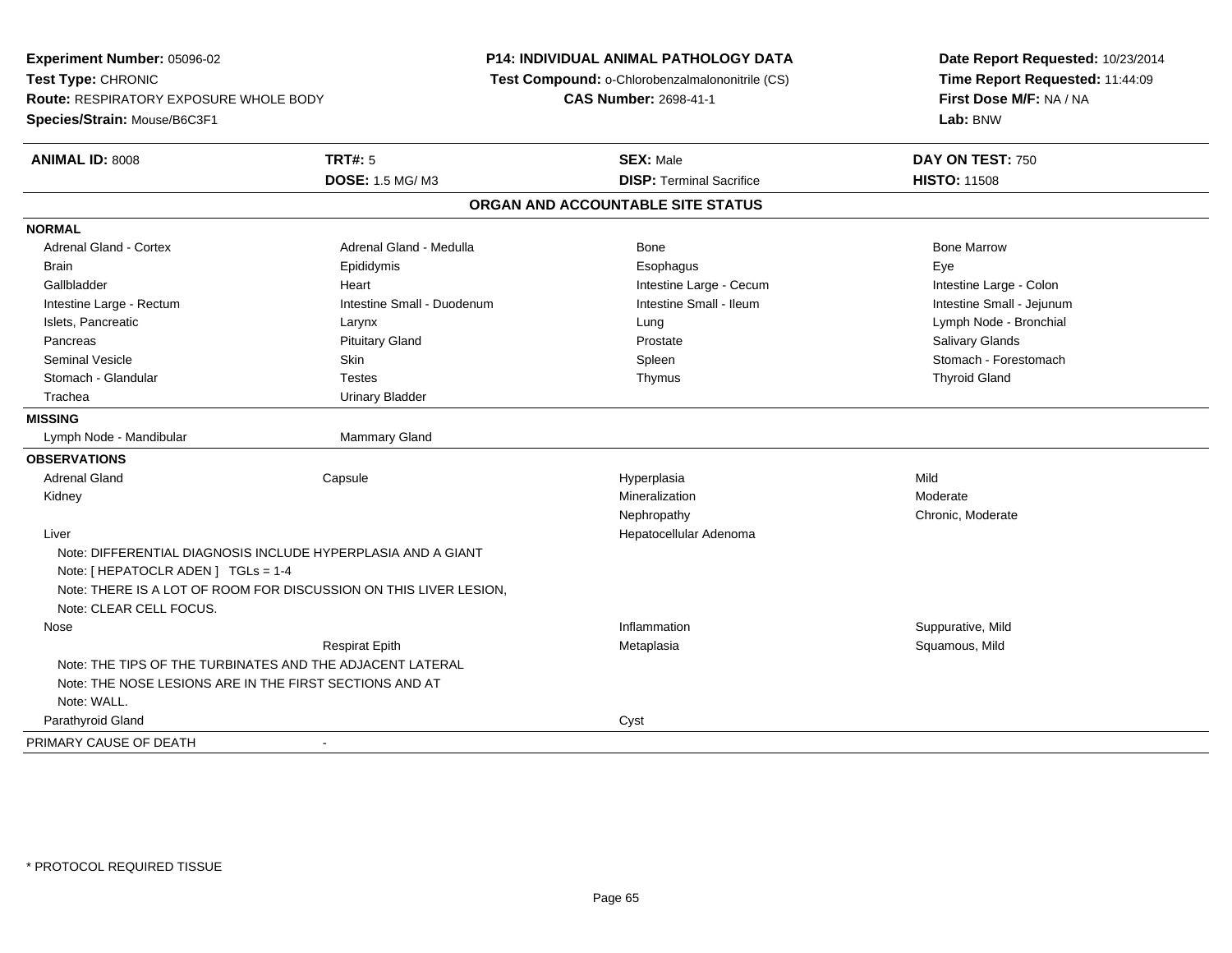| Experiment Number: 05096-02<br>Test Type: CHRONIC |                            | <b>P14: INDIVIDUAL ANIMAL PATHOLOGY DATA</b>    | Date Report Requested: 10/23/2014   |  |  |
|---------------------------------------------------|----------------------------|-------------------------------------------------|-------------------------------------|--|--|
|                                                   |                            | Test Compound: o-Chlorobenzalmalononitrile (CS) | Time Report Requested: 11:44:09     |  |  |
| <b>Route: RESPIRATORY EXPOSURE WHOLE BODY</b>     |                            | <b>CAS Number: 2698-41-1</b>                    | First Dose M/F: NA / NA<br>Lab: BNW |  |  |
| Species/Strain: Mouse/B6C3F1                      |                            |                                                 |                                     |  |  |
| <b>ANIMAL ID: 8009</b>                            | <b>TRT#: 5</b>             | <b>SEX: Male</b>                                | DAY ON TEST: 750                    |  |  |
|                                                   | DOSE: 1.5 MG/M3            | <b>DISP: Terminal Sacrifice</b>                 | <b>HISTO: 11509</b>                 |  |  |
|                                                   |                            | ORGAN AND ACCOUNTABLE SITE STATUS               |                                     |  |  |
| <b>NORMAL</b>                                     |                            |                                                 |                                     |  |  |
| Adrenal Gland - Cortex                            | Adrenal Gland - Medulla    | <b>Bone</b>                                     | <b>Bone Marrow</b>                  |  |  |
| <b>Brain</b>                                      | Epididymis                 | Esophagus                                       | Eye                                 |  |  |
| Gallbladder                                       | Heart                      | Intestine Large - Cecum                         | Intestine Large - Colon             |  |  |
| Intestine Large - Rectum                          | Intestine Small - Duodenum | Intestine Small - Ileum                         | Intestine Small - Jejunum           |  |  |
| Islets, Pancreatic                                | Larynx                     | Liver                                           | Lymph Node - Mandibular             |  |  |
| Pancreas                                          | <b>Pituitary Gland</b>     | Prostate                                        | Salivary Glands                     |  |  |
| <b>Seminal Vesicle</b>                            | Skin                       | Spleen                                          | Stomach - Forestomach               |  |  |
| Stomach - Glandular                               | <b>Testes</b>              | Thymus                                          | Trachea                             |  |  |
| <b>Urinary Bladder</b>                            |                            |                                                 |                                     |  |  |
| <b>MISSING</b>                                    |                            |                                                 |                                     |  |  |
| Lymph Node - Bronchial                            | Mammary Gland              | Parathyroid Gland                               |                                     |  |  |
| <b>OBSERVATIONS</b>                               |                            |                                                 |                                     |  |  |
| Kidney                                            |                            | Cyst                                            |                                     |  |  |
|                                                   |                            | Nephropathy                                     | Chronic, Mild                       |  |  |
| Note: [ CYST<br>$1 TGLs = 1-5$                    |                            |                                                 |                                     |  |  |
| Lung                                              |                            | Alveolar/Bronchiolar Adenoma                    |                                     |  |  |
| Nose                                              | <b>Respirat Epith</b>      | Metaplasia                                      | Squamous, Mild                      |  |  |
| <b>Thyroid Gland</b>                              |                            | Cyst                                            |                                     |  |  |
|                                                   | <b>Follicular Cel</b>      | Hyperplasia                                     | Minimal                             |  |  |
| PRIMARY CAUSE OF DEATH                            |                            |                                                 |                                     |  |  |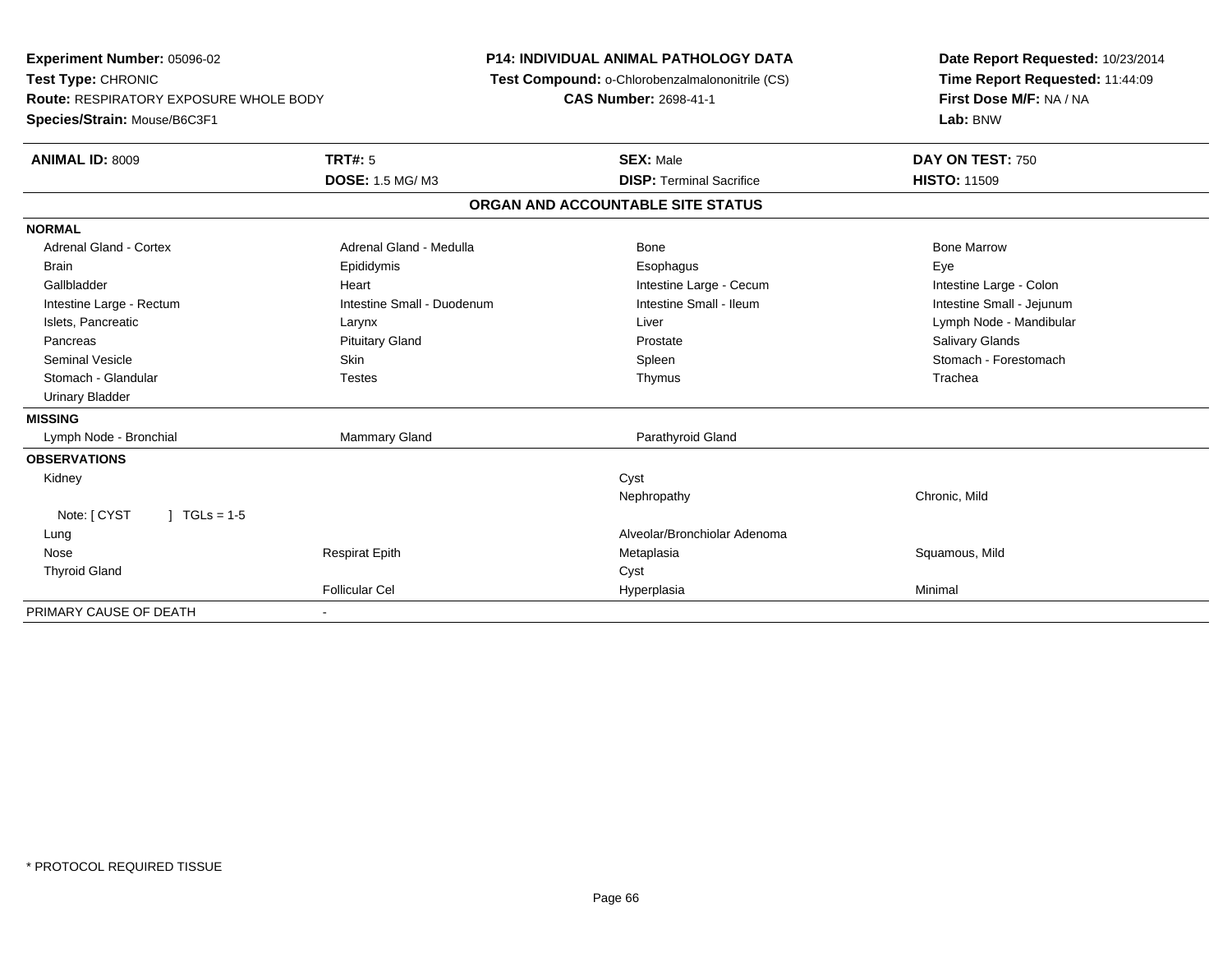| Experiment Number: 05096-02                                                |                         | <b>P14: INDIVIDUAL ANIMAL PATHOLOGY DATA</b>    | Date Report Requested: 10/23/2014                                      |  |  |
|----------------------------------------------------------------------------|-------------------------|-------------------------------------------------|------------------------------------------------------------------------|--|--|
| Test Type: CHRONIC                                                         |                         | Test Compound: o-Chlorobenzalmalononitrile (CS) | Time Report Requested: 11:44:09<br>First Dose M/F: NA / NA<br>Lab: BNW |  |  |
| <b>Route: RESPIRATORY EXPOSURE WHOLE BODY</b>                              |                         | <b>CAS Number: 2698-41-1</b>                    |                                                                        |  |  |
| Species/Strain: Mouse/B6C3F1                                               |                         |                                                 |                                                                        |  |  |
| <b>ANIMAL ID: 8010</b>                                                     | <b>TRT#: 5</b>          | <b>SEX: Male</b>                                | DAY ON TEST: 693                                                       |  |  |
|                                                                            | DOSE: 1.5 MG/M3         | <b>DISP: Moribund</b>                           | <b>HISTO: 11510</b>                                                    |  |  |
|                                                                            |                         | ORGAN AND ACCOUNTABLE SITE STATUS               |                                                                        |  |  |
| <b>NORMAL</b>                                                              |                         |                                                 |                                                                        |  |  |
| Adrenal Gland - Cortex                                                     | Adrenal Gland - Medulla | <b>Bone</b>                                     | <b>Bone Marrow</b>                                                     |  |  |
| Epididymis                                                                 | Esophagus               | Eye                                             | Heart                                                                  |  |  |
| Intestine Large - Cecum                                                    | Intestine Large - Colon | Intestine Large - Rectum                        | Intestine Small - Duodenum                                             |  |  |
| Intestine Small - Jejunum                                                  | Islets, Pancreatic      | Larynx                                          | Lung                                                                   |  |  |
| Lymph Node - Bronchial                                                     | Pancreas                | Parathyroid Gland                               | <b>Pituitary Gland</b>                                                 |  |  |
| Salivary Glands                                                            | Spleen                  | Stomach - Forestomach                           | Stomach - Glandular                                                    |  |  |
| <b>Testes</b>                                                              | <b>Thyroid Gland</b>    | Trachea                                         |                                                                        |  |  |
| <b>MISSING</b>                                                             |                         |                                                 |                                                                        |  |  |
| Gallbladder                                                                | Lymph Node - Mandibular | Mammary Gland                                   | Thymus                                                                 |  |  |
| <b>AUTO PRECLUDES DIAG.</b>                                                |                         |                                                 |                                                                        |  |  |
| Intestine Small - Ileum                                                    |                         |                                                 |                                                                        |  |  |
| <b>OBSERVATIONS</b>                                                        |                         |                                                 |                                                                        |  |  |
| <b>Adrenal Gland</b>                                                       | Capsule                 | Hyperplasia                                     | Minimal                                                                |  |  |
| <b>Brain</b>                                                               |                         | Mineralization                                  | Mild                                                                   |  |  |
| Kidney                                                                     |                         | Nephropathy                                     | Chronic, Mild                                                          |  |  |
| Liver                                                                      |                         | Hepatocellular Carcinoma                        | Multiple                                                               |  |  |
| Note: [HEPATOCLR CARC ] TGLs = 3,4-10+11                                   |                         |                                                 |                                                                        |  |  |
| Nose                                                                       | <b>Respirat Epith</b>   | Hyperplasia                                     | Minimal                                                                |  |  |
|                                                                            |                         | Inflammation                                    | Suppurative, Moderate                                                  |  |  |
| Prostate                                                                   |                         | Inflammation                                    | Suppurative, Marked                                                    |  |  |
| <b>Seminal Vesicle</b>                                                     |                         | Inflammation                                    | Suppurative, Marked                                                    |  |  |
| Skin                                                                       |                         | Acanthosis                                      | Marked                                                                 |  |  |
|                                                                            |                         | Inflammation                                    | Suppurative, Marked                                                    |  |  |
| Note: [ACANTHOSIS ] TGLs = 1-12                                            |                         |                                                 |                                                                        |  |  |
| Note: [INFLAMMATION ] TGLs = 1-12                                          |                         |                                                 |                                                                        |  |  |
| <b>Urinary Bladder</b>                                                     |                         | Inflammation                                    | Suppurative, Marked                                                    |  |  |
|                                                                            |                         | Ulcer                                           | Marked                                                                 |  |  |
| Note: [ ULCER<br>$\sqrt{6}$ TGLs = 2-8<br>Note: [INFLAMMATION ] TGLs = 2-8 |                         |                                                 |                                                                        |  |  |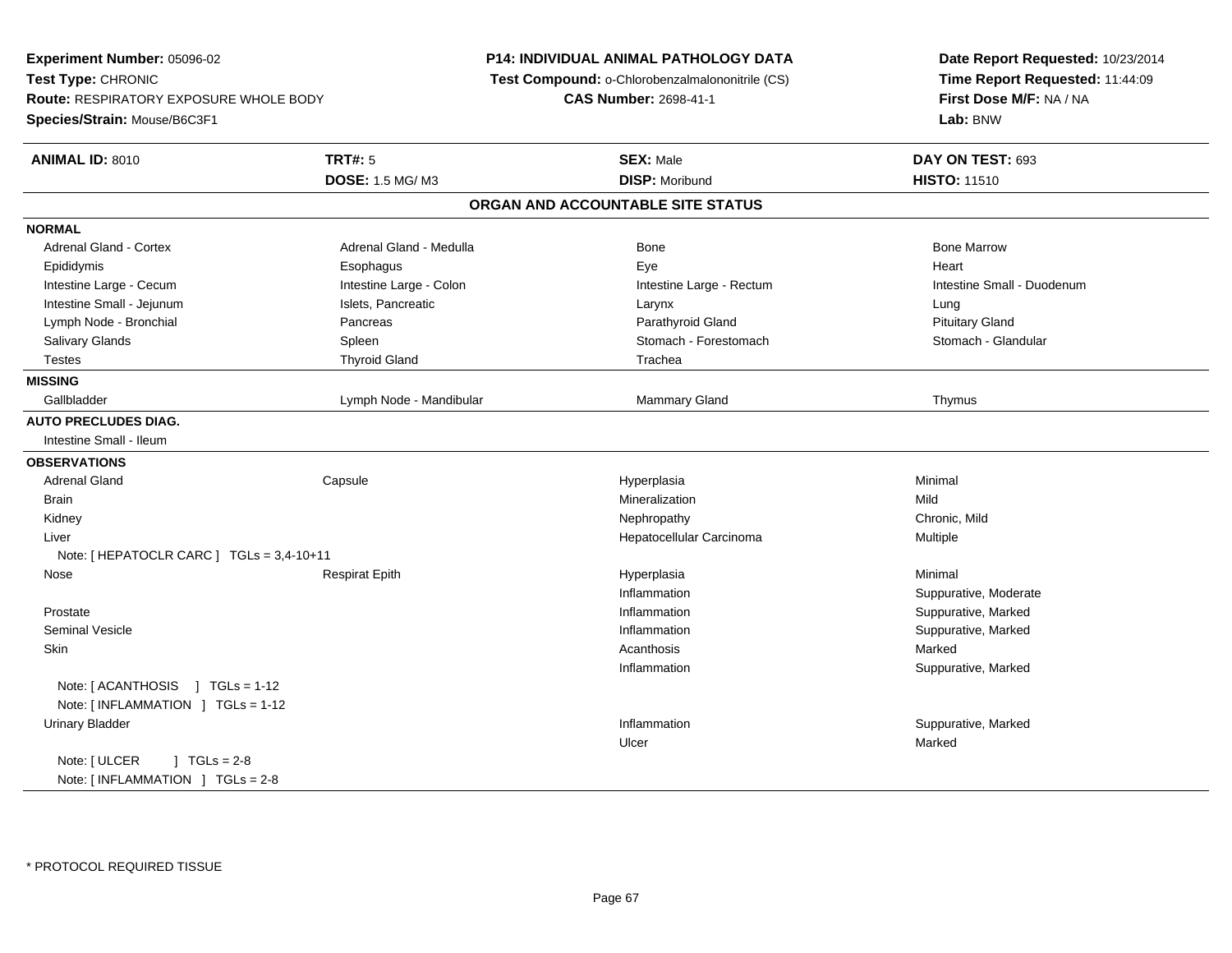| <b>Experiment Number: 05096-02</b><br><b>Test Type: CHRONIC</b><br><b>Route: RESPIRATORY EXPOSURE WHOLE BODY</b> |                        | <b>P14: INDIVIDUAL ANIMAL PATHOLOGY DATA</b>    | Date Report Requested: 10/23/2014 |  |
|------------------------------------------------------------------------------------------------------------------|------------------------|-------------------------------------------------|-----------------------------------|--|
|                                                                                                                  |                        | Test Compound: o-Chlorobenzalmalononitrile (CS) | Time Report Requested: 11:44:09   |  |
|                                                                                                                  |                        | <b>CAS Number: 2698-41-1</b>                    | First Dose M/F: NA / NA           |  |
| Species/Strain: Mouse/B6C3F1                                                                                     |                        |                                                 | Lab: BNW                          |  |
| <b>ANIMAL ID: 8010</b>                                                                                           | TRT#: 5                | <b>SEX: Male</b>                                | DAY ON TEST: 693                  |  |
|                                                                                                                  | <b>DOSE: 1.5 MG/M3</b> | <b>DISP:</b> Moribund                           | <b>HISTO: 11510</b>               |  |
|                                                                                                                  |                        | ORGAN AND ACCOUNTABLE SITE STATUS               |                                   |  |
| PRIMARY CAUSE OF DEATH                                                                                           |                        |                                                 |                                   |  |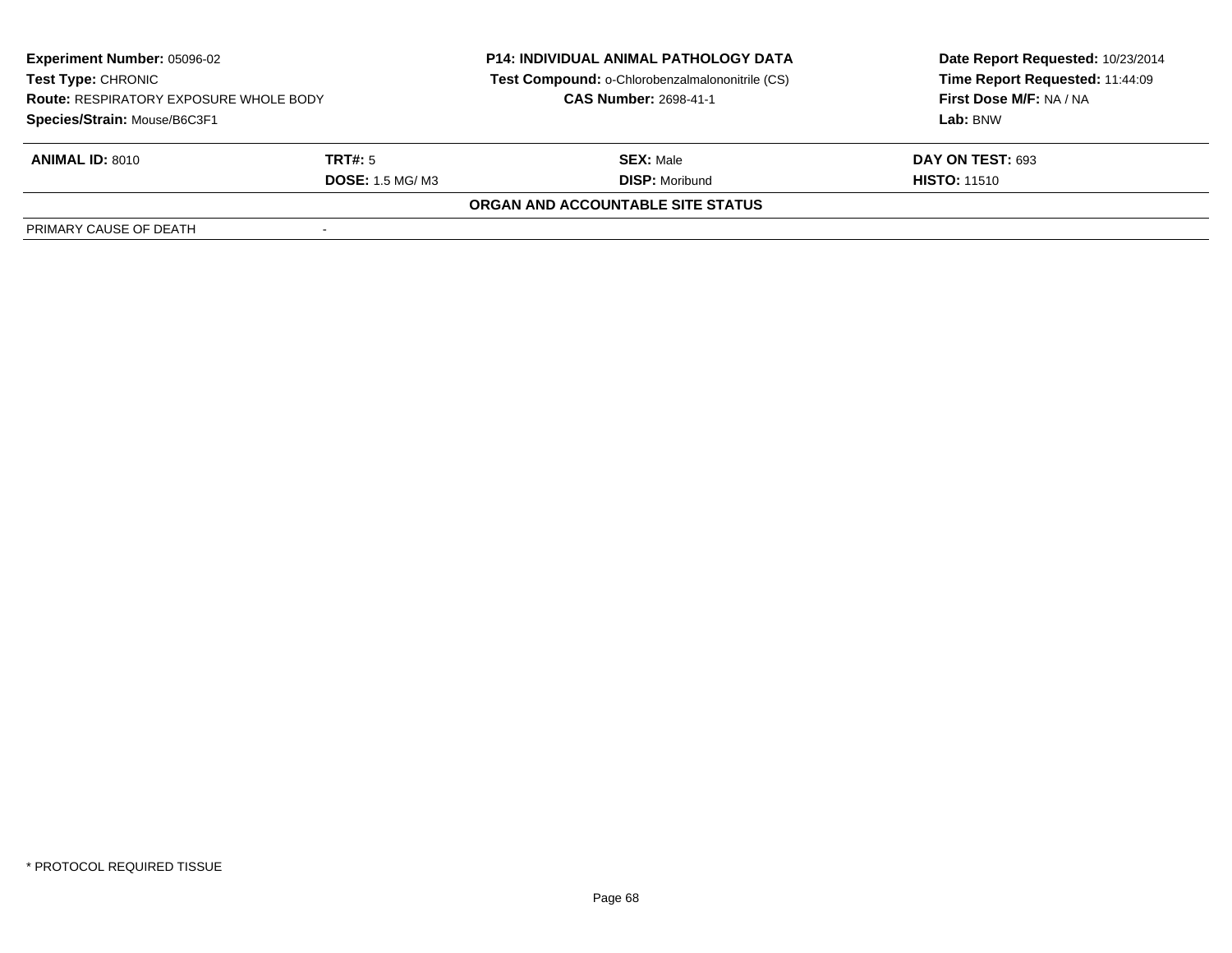| Experiment Number: 05096-02<br>Test Type: CHRONIC<br><b>Route: RESPIRATORY EXPOSURE WHOLE BODY</b><br>Species/Strain: Mouse/B6C3F1 |                         | <b>P14: INDIVIDUAL ANIMAL PATHOLOGY DATA</b><br>Test Compound: o-Chlorobenzalmalononitrile (CS)<br>CAS Number: 2698-41-1 |                                   | Date Report Requested: 10/23/2014<br>Time Report Requested: 11:44:09<br>First Dose M/F: NA / NA<br>Lab: BNW |  |
|------------------------------------------------------------------------------------------------------------------------------------|-------------------------|--------------------------------------------------------------------------------------------------------------------------|-----------------------------------|-------------------------------------------------------------------------------------------------------------|--|
| <b>ANIMAL ID: 8011</b>                                                                                                             | TRT#: 5                 |                                                                                                                          | <b>SEX: Male</b>                  | DAY ON TEST: 750                                                                                            |  |
|                                                                                                                                    | <b>DOSE: 1.5 MG/M3</b>  |                                                                                                                          | <b>DISP:</b> Terminal Sacrifice   | <b>HISTO: 11511</b>                                                                                         |  |
|                                                                                                                                    |                         |                                                                                                                          | ORGAN AND ACCOUNTABLE SITE STATUS |                                                                                                             |  |
| <b>NORMAL</b>                                                                                                                      |                         |                                                                                                                          |                                   |                                                                                                             |  |
| Adrenal Gland - Cortex                                                                                                             | Adrenal Gland - Medulla |                                                                                                                          | <b>Bone</b>                       | <b>Bone Marrow</b>                                                                                          |  |
| Epididymis                                                                                                                         | Esophagus               |                                                                                                                          | Eye                               | Gallbladder                                                                                                 |  |
| Heart                                                                                                                              | Intestine Large - Cecum |                                                                                                                          | Intestine Large - Colon           | Intestine Large - Rectum                                                                                    |  |
| Intestine Small - Duodenum                                                                                                         | Intestine Small - Ileum |                                                                                                                          | Intestine Small - Jejunum         | Islets, Pancreatic                                                                                          |  |
| Larynx                                                                                                                             | Liver                   |                                                                                                                          | Lung                              | Lymph Node - Bronchial                                                                                      |  |
| Lymph Node - Mandibular                                                                                                            | Pancreas                |                                                                                                                          | <b>Pituitary Gland</b>            | Prostate                                                                                                    |  |
| <b>Salivary Glands</b>                                                                                                             | <b>Seminal Vesicle</b>  |                                                                                                                          | <b>Skin</b>                       | Spleen                                                                                                      |  |
| Stomach - Forestomach                                                                                                              | Stomach - Glandular     |                                                                                                                          | <b>Testes</b>                     | Thymus                                                                                                      |  |
| <b>Thyroid Gland</b>                                                                                                               | Trachea                 |                                                                                                                          | <b>Urinary Bladder</b>            |                                                                                                             |  |
| <b>MISSING</b>                                                                                                                     |                         |                                                                                                                          |                                   |                                                                                                             |  |
| <b>Mammary Gland</b>                                                                                                               | Parathyroid Gland       |                                                                                                                          |                                   |                                                                                                             |  |
| <b>OBSERVATIONS</b>                                                                                                                |                         |                                                                                                                          |                                   |                                                                                                             |  |
| <b>Adrenal Gland</b>                                                                                                               | Capsule                 |                                                                                                                          | Hyperplasia                       | Mild                                                                                                        |  |
| <b>Brain</b>                                                                                                                       |                         |                                                                                                                          | Mineralization                    | Mild                                                                                                        |  |
| Kidney                                                                                                                             |                         |                                                                                                                          | Nephropathy                       | Chronic, Mild                                                                                               |  |
| Nose                                                                                                                               | Olfactory Epi           |                                                                                                                          | Atrophy                           | Minimal                                                                                                     |  |
| PRIMARY CAUSE OF DEATH                                                                                                             |                         |                                                                                                                          |                                   |                                                                                                             |  |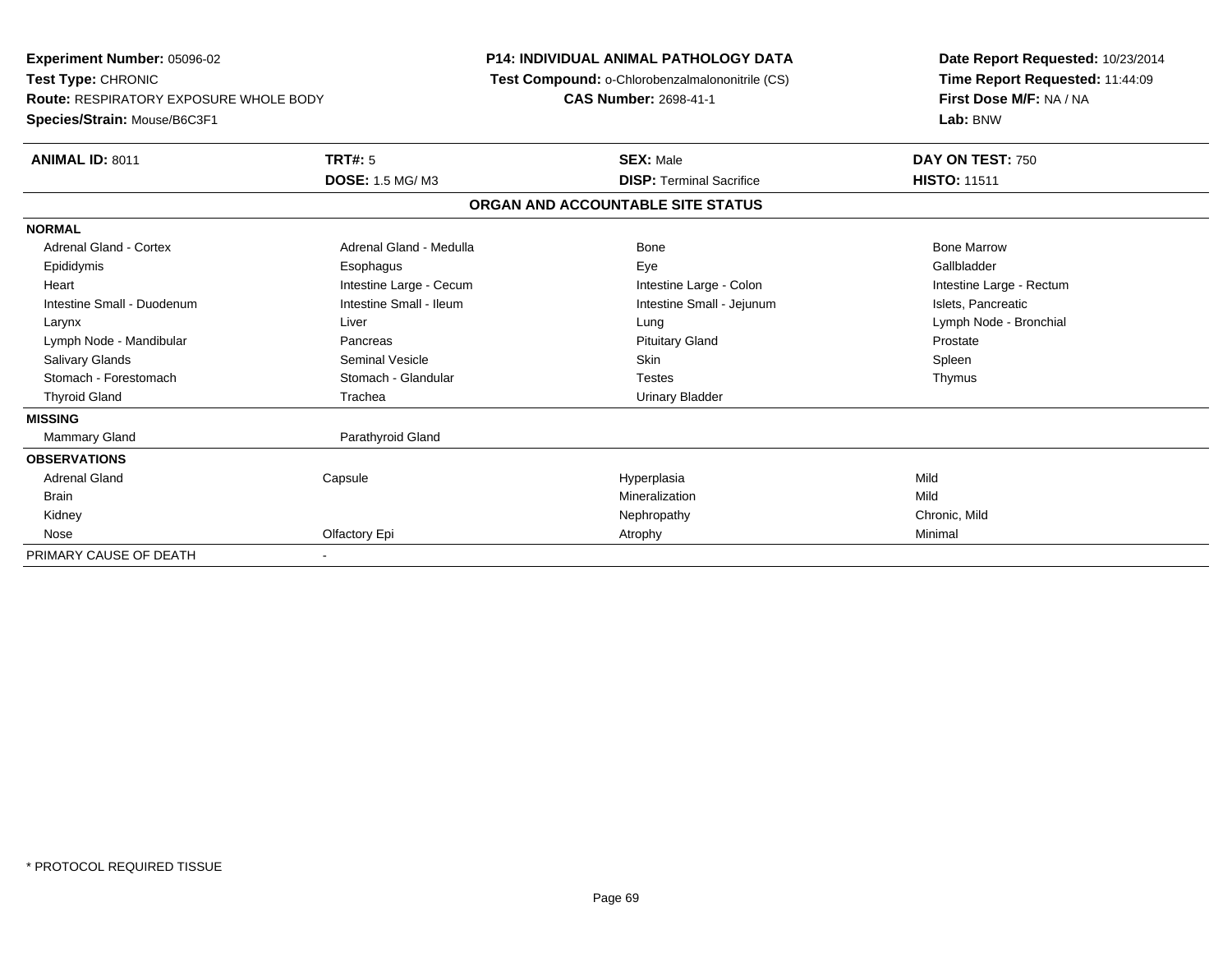**Experiment Number:** 05096-02**Test Type:** CHRONIC **Route:** RESPIRATORY EXPOSURE WHOLE BODY**Species/Strain:** Mouse/B6C3F1**P14: INDIVIDUAL ANIMAL PATHOLOGY DATA Test Compound:** o-Chlorobenzalmalononitrile (CS)**CAS Number:** 2698-41-1**Date Report Requested:** 10/23/2014**Time Report Requested:** 11:44:09**First Dose M/F:** NA / NA**Lab:** BNW**ANIMAL ID:** 8012 **TRT#:** <sup>5</sup> **SEX:** Male **DAY ON TEST:** <sup>713</sup> **DOSE:** 1.5 MG/ M3 **DISP:** Dead **HISTO:** <sup>11512</sup> **ORGAN AND ACCOUNTABLE SITE STATUSNORMALAdrenal Gland - Cortex** Adrenal Gland - Medulla **Bone Adrenal Gland - Cortex Adrenal Gland - Cortex Adrenal Gland - Medulla** Bone Marrow Brain Epididymis Epididymis and the Brook of the Brook of the Brook of the Brook of the Heart Heart Heart Heart Intestine Large - Cecum **Intestine Large - Colon** Intestine Large - Rectum Intestine Large - Rectum Intestine Small - Jejunum Islets, Pancreatic Larynx Lung Lymph Node - Bronchial Lymph Node - Mandibular Pituitary Gland Prostate Salivary GlandsStomach - Glandular Seminal Vesicle Seminal Vesicle Skin Stomach - Forestomach - Stomach - Stomach - Forestomach - Stomach - Glandular Testes Thymus Thyroid Gland Trachea Urinary Bladder**MISSING**Gallbladder Mammary Gland **Parathyroid Gland AUTO PRECLUDES DIAG.** Eye Intestine Small - Duodenum Intestine Small - Ileum**OBSERVATIONS** Kidneyy the controller the controller of the controller of the controller of the controller of the controller of the controller of the controller of the controller of the controller of the controller of the controller of the con Liver Hemangiosarcoma Multiple  $[$  Hemangiosarcoma TGLS = 2,3,4-4+10+11 ] Nose Respirat Epith Hyperplasia Minimal Inflammation Suppurative, Minimal Pancreas Hemangiosarcoma Metastatic (Spleen) Spleen Hemangiosarcoma [ Hemangiosarcoma TGLS = 1-4 ]PRIMARY CAUSE OF DEATH-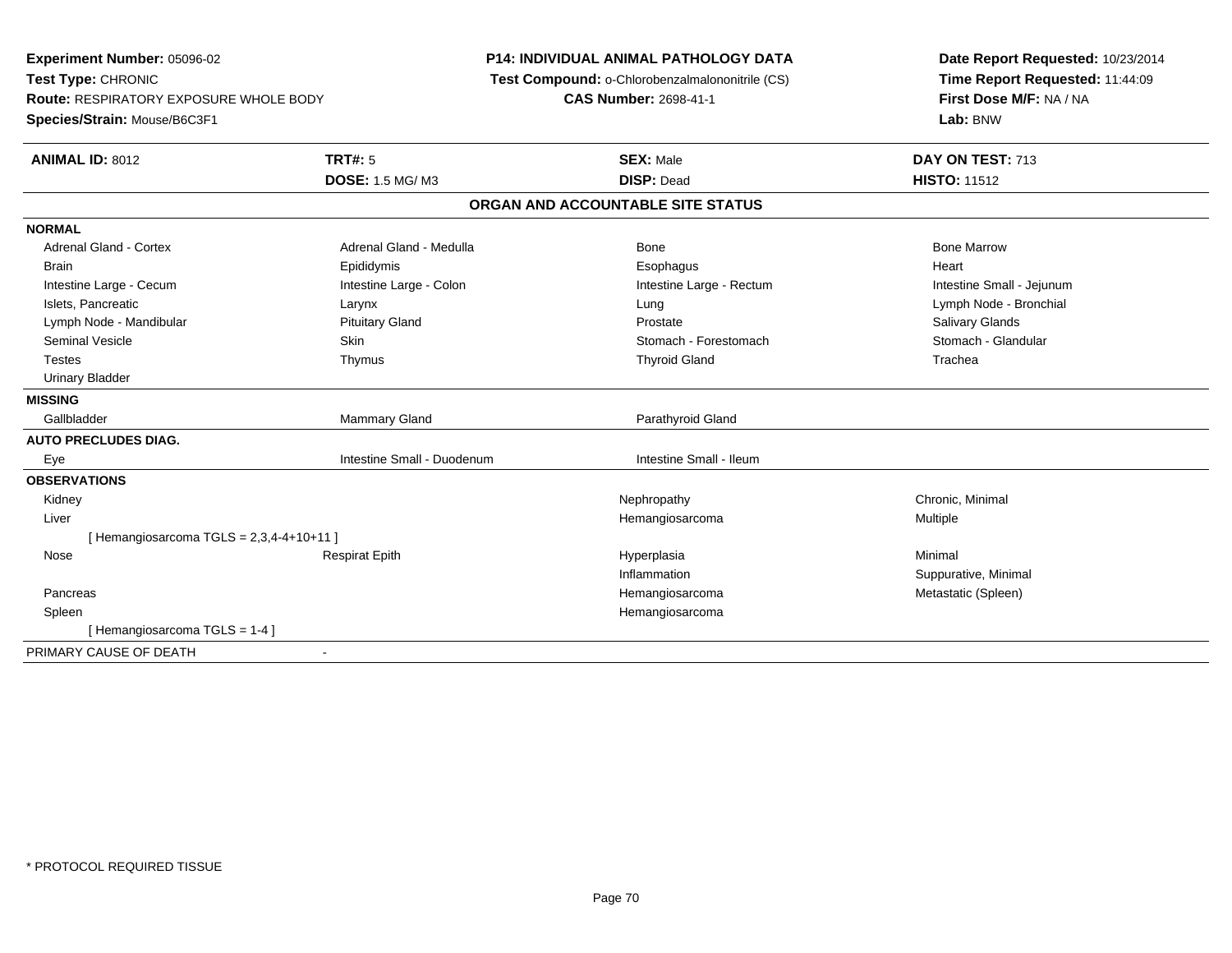| <b>Experiment Number: 05096-02</b><br>Test Type: CHRONIC                      |                         | <b>P14: INDIVIDUAL ANIMAL PATHOLOGY DATA</b><br>Test Compound: o-Chlorobenzalmalononitrile (CS) | Date Report Requested: 10/23/2014<br>Time Report Requested: 11:44:09 |
|-------------------------------------------------------------------------------|-------------------------|-------------------------------------------------------------------------------------------------|----------------------------------------------------------------------|
| <b>Route: RESPIRATORY EXPOSURE WHOLE BODY</b><br>Species/Strain: Mouse/B6C3F1 |                         | <b>CAS Number: 2698-41-1</b>                                                                    | First Dose M/F: NA / NA<br>Lab: BNW                                  |
| ANIMAL ID: 8013                                                               | <b>TRT#: 5</b>          | <b>SEX: Male</b>                                                                                | DAY ON TEST: 750                                                     |
|                                                                               | <b>DOSE: 1.5 MG/M3</b>  | <b>DISP: Terminal Sacrifice</b>                                                                 | <b>HISTO: 11513</b>                                                  |
|                                                                               |                         | ORGAN AND ACCOUNTABLE SITE STATUS                                                               |                                                                      |
| <b>NORMAL</b>                                                                 |                         |                                                                                                 |                                                                      |
| Adrenal Gland - Cortex                                                        | Adrenal Gland - Medulla | Bone                                                                                            | <b>Bone Marrow</b>                                                   |
| Epididymis                                                                    | Esophagus               | Eye                                                                                             | Gallbladder                                                          |
| Heart                                                                         | Intestine Large - Cecum | Intestine Large - Colon                                                                         | Intestine Large - Rectum                                             |
| Intestine Small - Duodenum                                                    | Intestine Small - Ileum | Intestine Small - Jejunum                                                                       | Islets, Pancreatic                                                   |
| Larynx                                                                        | Liver                   | Lung                                                                                            | Lymph Node - Bronchial                                               |
| Nose                                                                          | Pancreas                | <b>Pituitary Gland</b>                                                                          | Prostate                                                             |
| <b>Salivary Glands</b>                                                        | <b>Seminal Vesicle</b>  | Skin                                                                                            | Spleen                                                               |
| Stomach - Forestomach                                                         | Stomach - Glandular     | <b>Testes</b>                                                                                   | Thymus                                                               |
| <b>Thyroid Gland</b>                                                          | Trachea                 | <b>Urinary Bladder</b>                                                                          |                                                                      |
| <b>MISSING</b>                                                                |                         |                                                                                                 |                                                                      |
| Lymph Node - Mandibular                                                       | Mammary Gland           | Parathyroid Gland                                                                               |                                                                      |
| <b>OBSERVATIONS</b>                                                           |                         |                                                                                                 |                                                                      |
| <b>Brain</b>                                                                  |                         | Mineralization                                                                                  | Mild                                                                 |
| Kidney                                                                        |                         | Nephropathy                                                                                     | Chronic, Minimal                                                     |
| PRIMARY CAUSE OF DEATH                                                        |                         |                                                                                                 |                                                                      |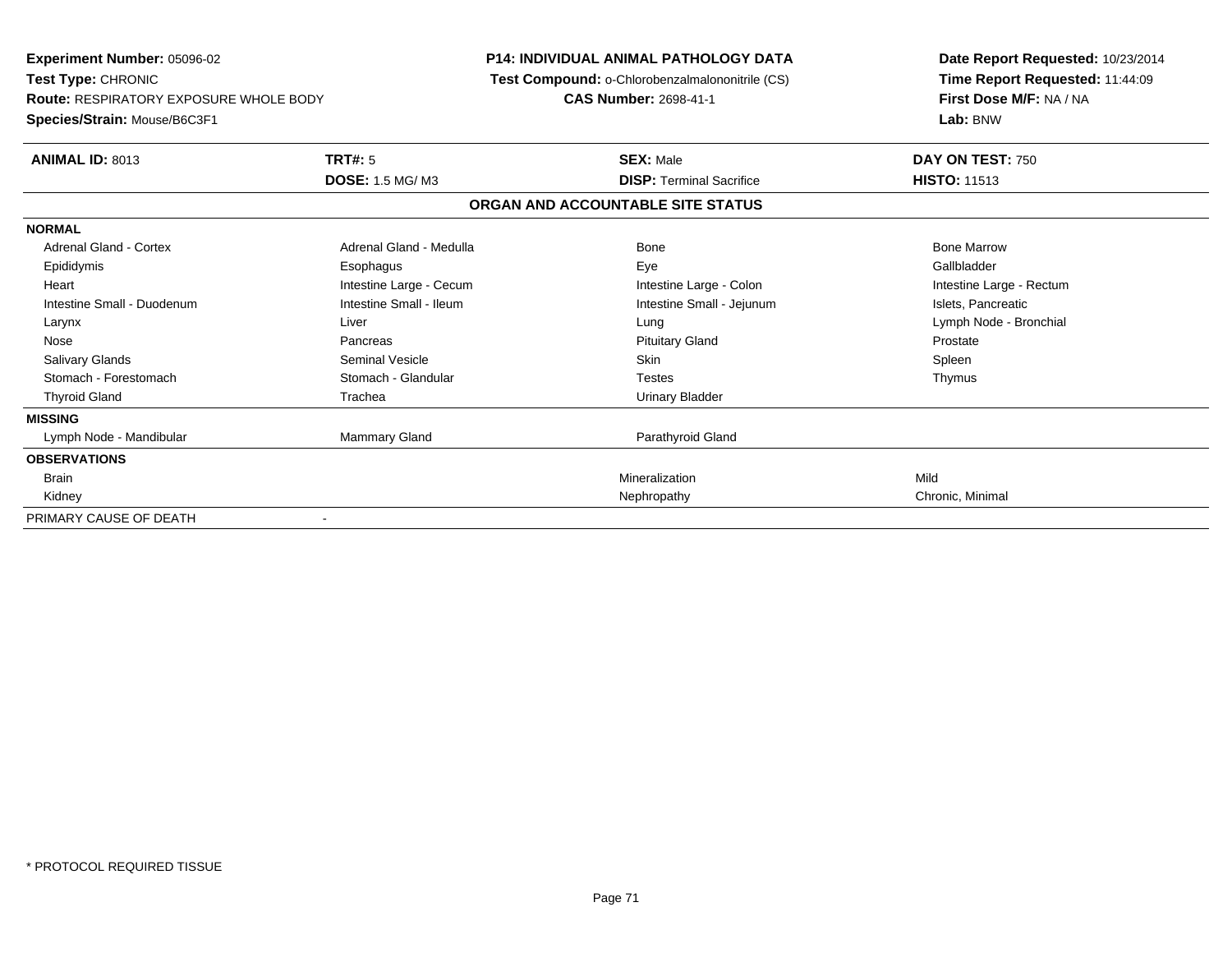**Experiment Number:** 05096-02**Test Type:** CHRONIC **Route:** RESPIRATORY EXPOSURE WHOLE BODY**Species/Strain:** Mouse/B6C3F1**P14: INDIVIDUAL ANIMAL PATHOLOGY DATA Test Compound:** o-Chlorobenzalmalononitrile (CS)**CAS Number:** 2698-41-1**Date Report Requested:** 10/23/2014**Time Report Requested:** 11:44:09**First Dose M/F:** NA / NA**Lab:** BNW**ANIMAL ID:** 8014 **TRT#:** <sup>5</sup> **SEX:** Male **DAY ON TEST:** <sup>750</sup> **DOSE:** 1.5 MG/ M3**DISP:** Terminal Sacrifice **HISTO:** 11514 **ORGAN AND ACCOUNTABLE SITE STATUSNORMALAdrenal Gland - Cortex** Adrenal Gland - Medulla **Bone Adrenal Gland - Cortex Adrenal Gland - Cortex Adrenal Gland - Medulla** Bone Marrow Brain Exercicles and the Exercise Epididymis Communications of the Exercise Exercise Exercise Exercise Exe Gallbladder **Eart** Heart Heart Heart Intestine Large - Cecum **Intestine Large - Cecum** Intestine Large - Colon Intestine Small - Jejunum Intestine Large - Rectum **Intestine Small - Duodenum** Intestine Small - Ileum Intestine Small - Ileum Islets, Pancreatic Larynx Lung Lymph Node - BronchialLymph Node - Mandibular **Pancreas** Pancreas **Pancreas** Pituitary Gland Pituitary Gland Salivary Glands Salivary Glands Seminal Vesicle Stomach - Stomach - Forestomach Stomach - Stomach - Glandular Stomach - Testes Thymus Thyroid Gland Trachea The Theorem Trachea Trachea **MISSINGMammary Gland** Parathyroid Gland **OBSERVATIONS** Kidneyy the control of the control of the control of the control of the control of the control of the control of the control of the control of the control of the control of the control of the control of the control of the contro Inflammation **Suppurative, Marked** Nephropathy Chronic, MildNote: [ INFLAMMATION ] TGLs = 4-5 Liver Hepatocellular CarcinomaInflammation Suppurative, Minimal Note: [ HEPATOCLR CARC ] TGLs = 3-10 Nosee the suppurative, Mild and the support of the support of the support of the support of the support of the support of  $\mathbf S$ uppurative, Mild and the support of the support of the support of the support of the support of th Respirat Epith Metaplasia Squamous, Mild Note: LOCATED ON THE TIP OF THE MAXILLARY TURBINATE AND ADJACENTNote: METAPLASIA ON THE TIP OF THE NASAL TURBINATE ON THENote: SAME SIDE.Note: LATERAL WALL. TO A LESSER EXTENT THERE IS SQUAMOUS Note: THE NOSE LESIONS ON ONE SIDE ONLY IN SECTION #1, WHICH Peniss the control of the control of the control of the control of the control of the control of the control of the control of the control of the control of the control of the control of the control of the control of the contro Inflammation **Suppurative, Marked** Note: [ INFLAMMATION ] TGLs = 1-11 Prostatee inflammation inflammation in the suppurative, Moderate expansion in the suppurative, Moderate expansion in the suppurative, Moderate  $\epsilon$  Skinn and the suppurative, Marked Suppurative, Marked Suppurative, Marked Suppurative, Marked Suppurative, Marked Suppurative, Marked Suppurative, Marked Suppurative, Marked Suppurative, Marked Suppurative, Marked Suppurative, Note: [ INFLAMMATION ] TGLs = 1-11 SpleenHematopoietic Cell Proliferation Moderate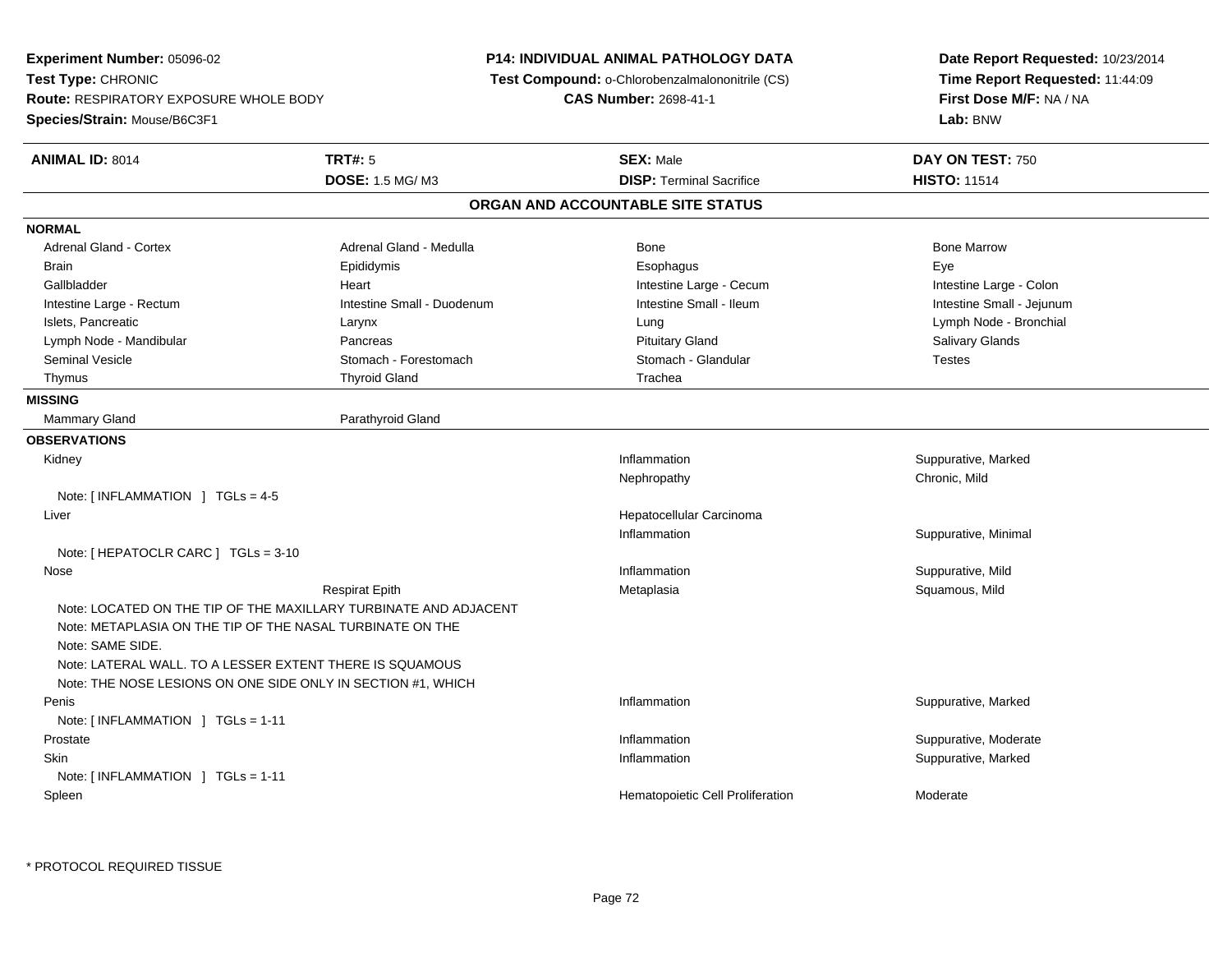| <b>Experiment Number: 05096-02</b><br><b>Test Type: CHRONIC</b> |                        | <b>P14: INDIVIDUAL ANIMAL PATHOLOGY DATA</b><br>Test Compound: o-Chlorobenzalmalononitrile (CS) | Date Report Requested: 10/23/2014<br>Time Report Requested: 11:44:09 |  |
|-----------------------------------------------------------------|------------------------|-------------------------------------------------------------------------------------------------|----------------------------------------------------------------------|--|
| <b>Route: RESPIRATORY EXPOSURE WHOLE BODY</b>                   |                        | <b>CAS Number: 2698-41-1</b>                                                                    | First Dose M/F: NA / NA                                              |  |
| Species/Strain: Mouse/B6C3F1                                    |                        |                                                                                                 | Lab: BNW                                                             |  |
| <b>ANIMAL ID: 8014</b>                                          | TRT#: 5                | <b>SEX: Male</b>                                                                                | <b>DAY ON TEST: 750</b>                                              |  |
|                                                                 | <b>DOSE: 1.5 MG/M3</b> | <b>DISP:</b> Terminal Sacrifice                                                                 | <b>HISTO: 11514</b>                                                  |  |
|                                                                 |                        | ORGAN AND ACCOUNTABLE SITE STATUS                                                               |                                                                      |  |
| [Hematopoietic Cell Proliferation TGLS = 2-4 ]                  |                        |                                                                                                 |                                                                      |  |
| Urinary Bladder                                                 |                        | Inflammation                                                                                    | Suppurative, Marked                                                  |  |
| PRIMARY CAUSE OF DEATH                                          |                        |                                                                                                 |                                                                      |  |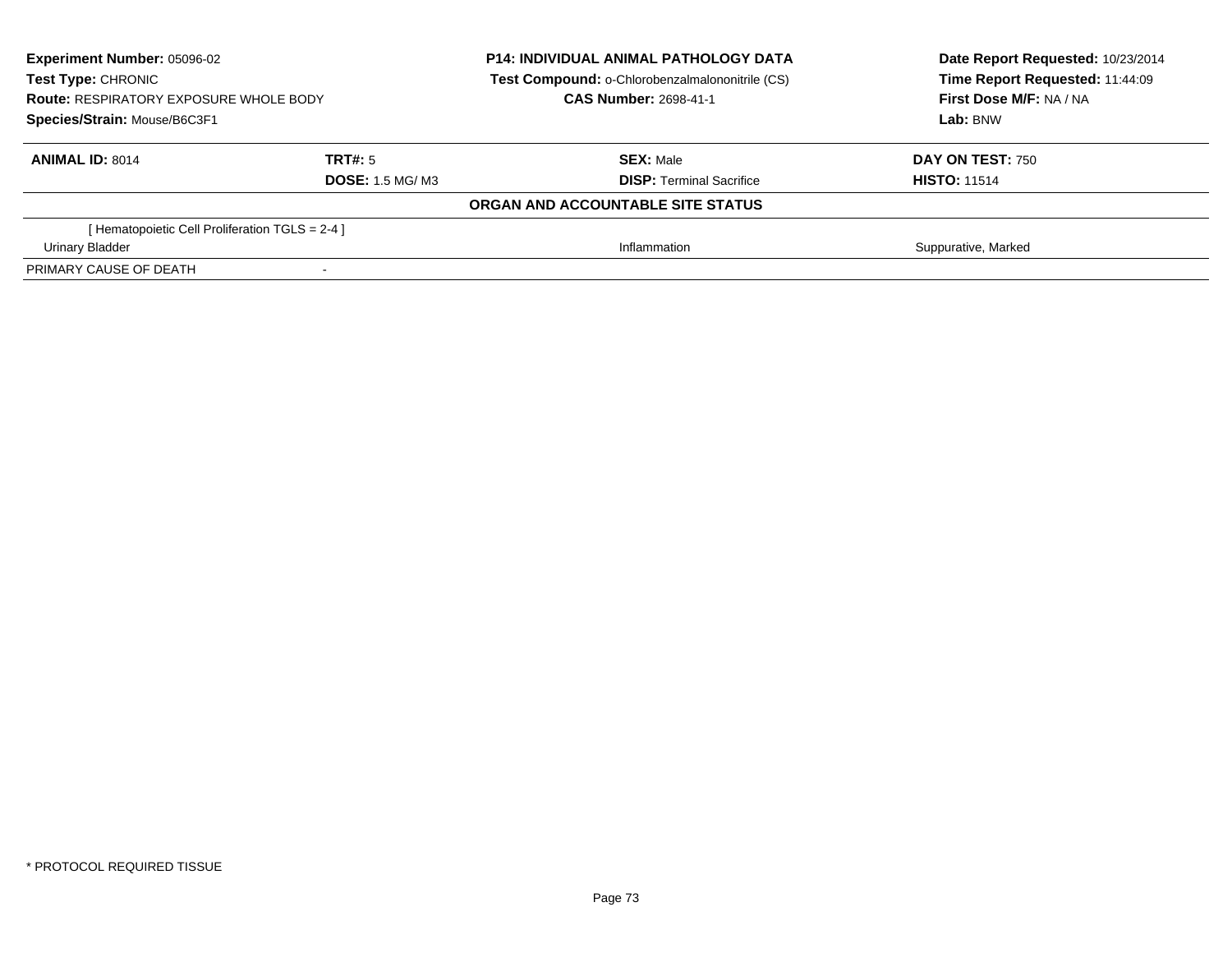**Experiment Number:** 05096-02**Test Type:** CHRONIC **Route:** RESPIRATORY EXPOSURE WHOLE BODY**Species/Strain:** Mouse/B6C3F1**P14: INDIVIDUAL ANIMAL PATHOLOGY DATA Test Compound:** o-Chlorobenzalmalononitrile (CS)**CAS Number:** 2698-41-1**Date Report Requested:** 10/23/2014**Time Report Requested:** 11:44:09**First Dose M/F:** NA / NA**Lab:** BNW**ANIMAL ID:** 8015 **TRT#:** <sup>5</sup> **SEX:** Male **DAY ON TEST:** <sup>750</sup> **DOSE:** 1.5 MG/ M3**DISP:** Terminal Sacrifice **HISTO:** 11515 **ORGAN AND ACCOUNTABLE SITE STATUSNORMALAdrenal Gland - Cortex** Adrenal Gland - Medulla **Adrenal Gland - Medulla** Bone Bone Bone Bone Bone Marrow Gallbladder Epididymis Esophagus Eye GallbladderHeart **Intestine Large - Cecum** Intestine Large - Cecum Intestine Large - Colon Intestine Large - Rectum Intestine Small - Duodenum **Intestine Small - Ileum** Intestine Small - Ileum Intestine Small - Jejunum Intestine Small - Jejunum Islets, Pancreatic Larynx Liver Lung Lymph Node - Bronchial Lymph Node - Mandibular Pancreas Parathyroid Gland Pituitary Gland Prostate Salivary Glands Seminal Vesicle Skin**Testes** Spleen Stomach - Forestomach Stomach - Stomach Stomach Stomach Stomach Stomach Stomach Stomach Stomach Stomach Stomach Stomach Stomach Stomach Stomach Stomach Stomach Stomach Stomach Stomach Stomach Stomach Stomach Stomach Thymus **Trachea** Trachea **Trachea** Urinary Bladder **MISSING** Mammary Gland**OBSERVATIONS** Adrenal Gland Capsule Hyperplasia Minimal Brainn and the control of the control of the control of the control of the control of the control of the control of the control of the control of the control of the control of the control of the control of the control of the co Kidneyy the controller that the controller the controller that the controller the controller that  $\mathsf{N}\mathsf{H}$   $\mathsf{N}\mathsf{H}$   $\mathsf{C}\mathsf{H}$   $\mathsf{R}\mathsf{H}$   $\mathsf{C}\mathsf{H}$   $\mathsf{R}\mathsf{H}$   $\mathsf{H}$   $\mathsf{H}$   $\mathsf{H}$   $\mathsf{H}$   $\mathsf{H}$  Nose Respirat Epith Hyperplasia Mild Inflammation Suppurative, Mild Respirat EpithMetaplasia **Metaplasia** Squamous, Mild<br>1991 - Inflammation Mild Inflammation Thyroid Gland Inflammation Suppurative, Mild PRIMARY CAUSE OF DEATH-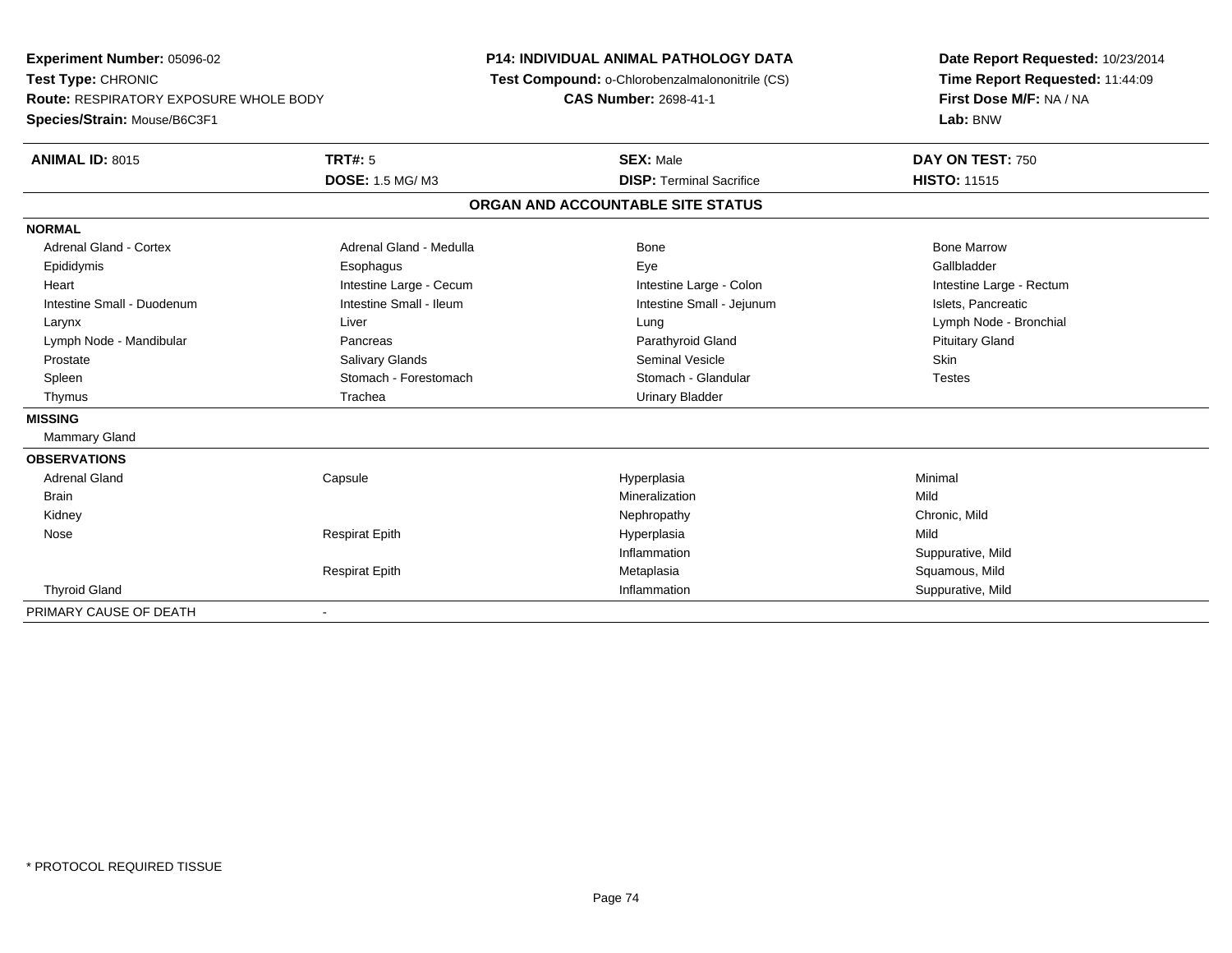**Experiment Number:** 05096-02**Test Type:** CHRONIC **Route:** RESPIRATORY EXPOSURE WHOLE BODY**Species/Strain:** Mouse/B6C3F1**P14: INDIVIDUAL ANIMAL PATHOLOGY DATA Test Compound:** o-Chlorobenzalmalononitrile (CS)**CAS Number:** 2698-41-1**Date Report Requested:** 10/23/2014**Time Report Requested:** 11:44:09**First Dose M/F:** NA / NA**Lab:** BNW**ANIMAL ID:** 8016**6 DAY ON TEST:** 750 **DOSE:** 1.5 MG/ M3**DISP:** Terminal Sacrifice **HISTO:** 11516 **ORGAN AND ACCOUNTABLE SITE STATUSNORMAL**Adrenal Gland - Medulla Newsternal Bone Bone Bone Bone Marrow Bone Marrow Bone Marrow Bone Epididymis Esophagus **Example 19** Callbladder **Gallbladder Community Community Community** Heart Heart Intestine Large - Cecum Intestine Small - Ileum Intestine Large - Colon **Intestine Large - Rectum** Intestine Small - Duodenum Intestine Small - Duodenum Intestine Small - Jejunum **Intestine Small - Jejunum** Islets, Pancreatic **Network Construction Career Construction** Pancreas Lymph Node - Bronchial and Communication Cymph Node - Mandibular Nose Pancrease Pancrease Pancrease Pancrease Seminal Vesicle Pituitary Gland Prostate Salivary Glands Seminal VesicleStomach - Glandular Skin Stomach - Forestomach Spleen Spleen Stomach - Forestomach - Stomach - Forestomach - Stomach - Glandular Stomach - Glandular Stomach - Glandular Stomach - Glandular Stomach - Stomach - Stomach - Stomach - Stomach - Sto Thymus Thyroid Gland Trachea Urinary Bladder**MISSING**Mammary Gland **Parathyroid Gland OBSERVATIONS** Adrenal Glandd cortex Cortex Cortex Cytomegaly Cytomegaly **Capsule**  Hyperplasia Mild **Brain** n and the control of the control of the control of the control of the control of the control of the control of the control of the control of the control of the control of the control of the control of the control of the co EyeRetina **Exercise 2 Nacional Vacuolization Cytoplasmic** Cytoplasmic Minimal Minimal Minimal Chronic, Mild Kidneyy the controller that the controller the controller that the controller the controller that  $\mathsf{N}\mathsf{H}$   $\mathsf{N}\mathsf{H}$   $\mathsf{C}\mathsf{H}$   $\mathsf{R}\mathsf{H}$   $\mathsf{C}\mathsf{H}$   $\mathsf{R}\mathsf{H}$   $\mathsf{H}$   $\mathsf{H}$   $\mathsf{H}$   $\mathsf{H}$   $\mathsf{H}$  Liverr and the contract of the contract of the contract of the contract of the contract of the contract of the contract of the contract of the contract of the contract of the contract of the contract of the contract of the cont Minimal Testess and the contract of the contract of the contract of the contract of the contract of the contract of the contract of the contract of the contract of the contract of the contract of the contract of the contract of the cont PRIMARY CAUSE OF DEATH-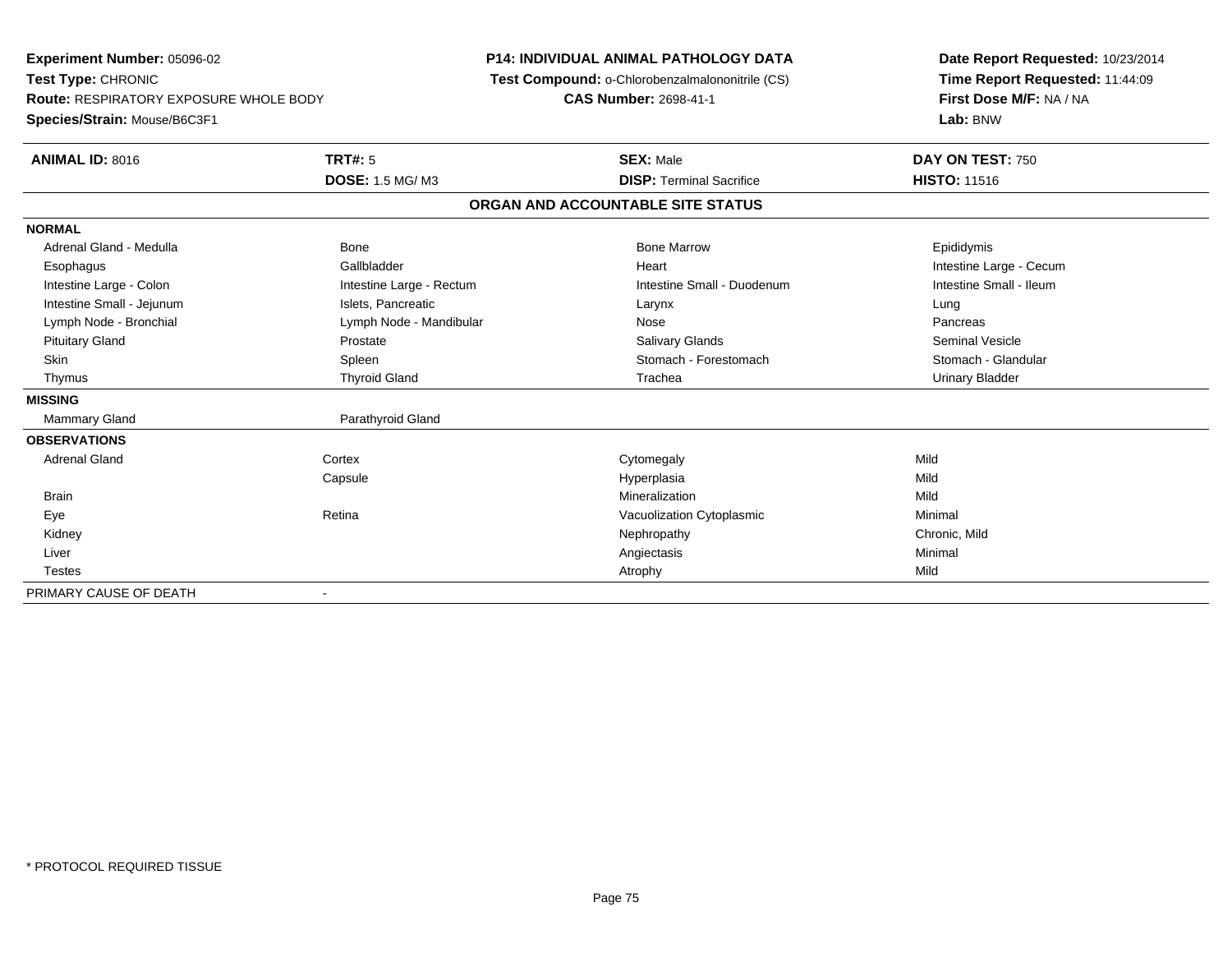**Experiment Number:** 05096-02**Test Type:** CHRONIC **Route:** RESPIRATORY EXPOSURE WHOLE BODY**Species/Strain:** Mouse/B6C3F1**P14: INDIVIDUAL ANIMAL PATHOLOGY DATA Test Compound:** o-Chlorobenzalmalononitrile (CS)**CAS Number:** 2698-41-1**Date Report Requested:** 10/23/2014**Time Report Requested:** 11:44:09**First Dose M/F:** NA / NA**Lab:** BNW**ANIMAL ID:** 8017**TRT#:** 5 **SEX:** Male **DAY ON TEST:** 750 **DOSE:** 1.5 MG/ M3**DISP:** Terminal Sacrifice **HISTO:** 11517 **ORGAN AND ACCOUNTABLE SITE STATUSNORMALAdrenal Gland - Cortex** Adrenal Gland - Medulla **Adrenal Gland - Medulla** Bone Bone Bone Bone Bone Marrow Brain Exercicles and the Exercise Epididymis Communications of the Exercise Exercise Exercise Exercise Exe Intestine Large - Colon Gallbladder **Gallbladder Heart** Intestine Large - Cecum Intestine Large - Cecum Intestine Large - Cecum Intestine Small - Jejunum Intestine Large - Rectum **Intestine Small - Duodenum** Intestine Small - Ileum Intestine Small - Ileum Islets, Pancreatic Larynx Lung Lymph Node - BronchialLymph Node - Mandibular Nose Nose Nose Pancreas Pancreas Pancreas Pancreas Parathyroid Gland Prostate Salivary Glands Seminal Vesicle Skin**Testes** Spleen Stomach - Forestomach Stomach - Stomach Stomach Stomach Stomach Stomach Stomach Stomach Stomach Stomach Stomach Stomach Stomach Stomach Stomach Stomach Stomach Stomach Stomach Stomach Stomach Stomach Stomach Stomach Thymus Thyroid Gland Trachea**MISSING** Mammary Gland**OBSERVATIONS** Kidneyy with the control of the control of the control of the control of the control of the control of the control of the control of the control of the control of the control of the control of the control of the control of the c n Mild Nephropathy Chronic, Moderate Liverr and the control of the control of the control of the control of the control of the control of the control of a **Marked** Note: DIAGNOSIS IS ADENOMA.Note: THIS IS A HIGHLY CONTROVERSIAL LESION, DIFFERENTIAL[ Hyperplasia TGLS = 1-10 ] Pituitary Glandd and the contract of the contract of the contract of the contract of the contract of the contract of the contract of the contract of the contract of the contract of the contract of the contract of the contract of the cont Urinary Bladder Hyperplasiaa Minimal PRIMARY CAUSE OF DEATH-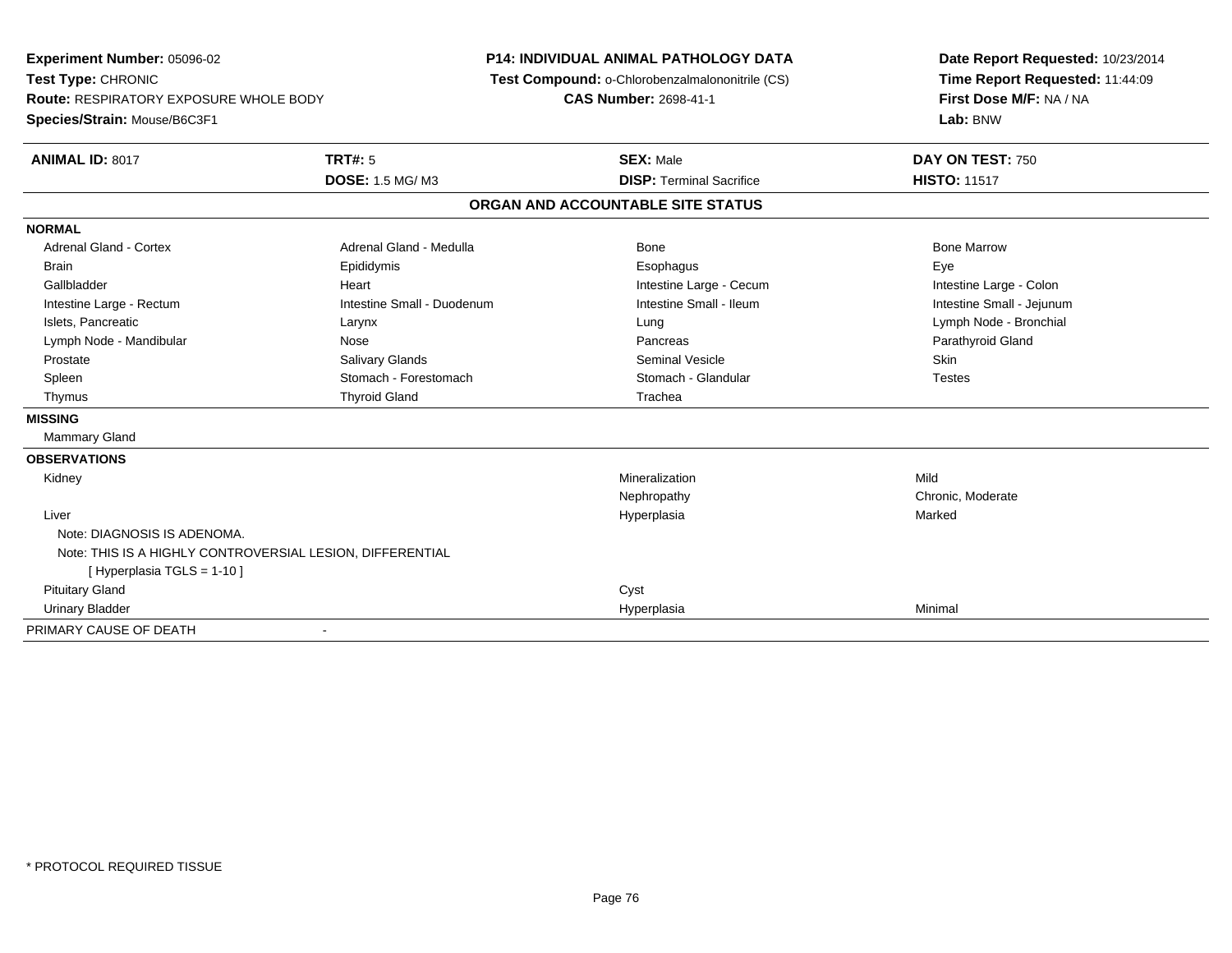**Experiment Number:** 05096-02**Test Type:** CHRONIC **Route:** RESPIRATORY EXPOSURE WHOLE BODY**Species/Strain:** Mouse/B6C3F1**P14: INDIVIDUAL ANIMAL PATHOLOGY DATA Test Compound:** o-Chlorobenzalmalononitrile (CS)**CAS Number:** 2698-41-1**Date Report Requested:** 10/23/2014**Time Report Requested:** 11:44:09**First Dose M/F:** NA / NA**Lab:** BNW**ANIMAL ID:** 8018**TRT#:** 5 **SEX:** Male **DAY ON TEST:** 750 **DOSE:** 1.5 MG/ M3**DISP:** Terminal Sacrifice **HISTO:** 11518 **ORGAN AND ACCOUNTABLE SITE STATUSNORMAL**Bone Bone Bone Marrow Bone Harrow Brain Brain Brain Brain Brain Brain Brain Brain Brain Brain Brain Brain Brain Brain Esophagus Eye Gallbladder HeartIntestine Large - Cecum **Intestine Large - Colon** Intestine Large - Colon Intestine Large - Rectum Intestine Large - Rectum Intestine Small - Duodenum Intestine Small - Ileum Larynx Intestine Small - Jejunum Intestine Small - Jejunum Islets, Pancreatic Larynx Liver Lung Lymph Node - Bronchial Lymph Node - Mandibular Nose Pancreas Parathyroid Gland Pituitary Gland Prostate Salivary Glands Seminal Vesicle Skin**Thyroid Gland** Spleen Stomach - Glandular Stomach - Glandular Shows Thymus School of the Stomach - Glandular Shows Thyroid Gland Trachea Urinary Bladder**MISSING** Mammary Gland**INSUFFICIENT TISSUE**Adrenal Gland - Cortex Adrenal Gland - Medulla **OBSERVATIONS** Kidneyy the controller the controller of the controller of the controller of the controller of the controller of the controller of the controller of the controller of the controller of the controller of the controller of the con **Stomach** h is the set of the set of the set of the set of the set of the set of the Suppurative, Marked Suppurative, Marked  $\mathsf{S}$ Forestomach Squamous Cell Carcinoma Note: [ INFLAMMATION ] TGLs = 1-8 Note: [ SQUAM CEL CARC ] TGLs = 1-8**Testes** s the contract of the contract of the contract of the contract of the contract of the contract of the contract of  $\lambda$ PRIMARY CAUSE OF DEATH-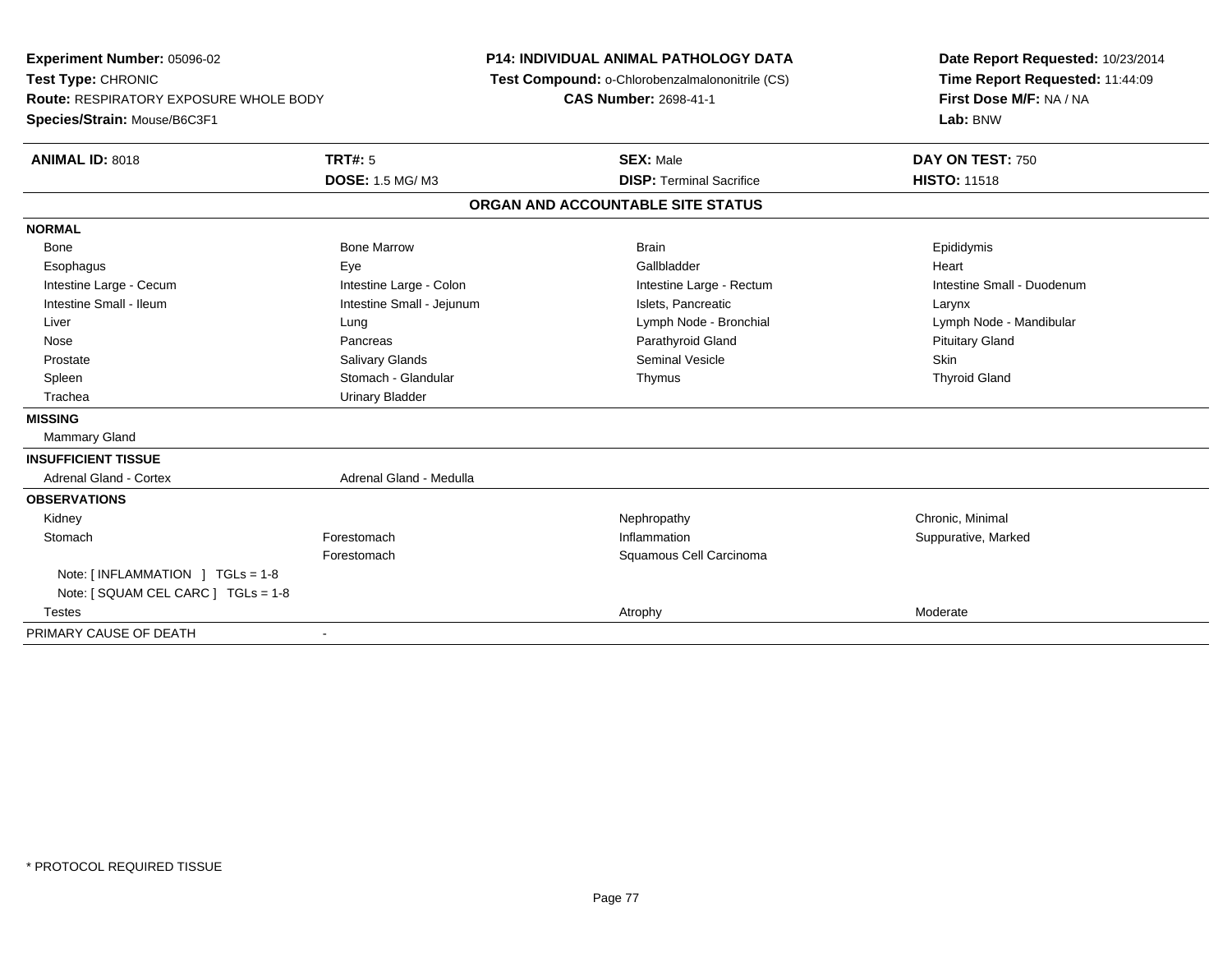**Experiment Number:** 05096-02**Test Type:** CHRONIC **Route:** RESPIRATORY EXPOSURE WHOLE BODY**Species/Strain:** Mouse/B6C3F1**P14: INDIVIDUAL ANIMAL PATHOLOGY DATA Test Compound:** o-Chlorobenzalmalononitrile (CS)**CAS Number:** 2698-41-1**Date Report Requested:** 10/23/2014**Time Report Requested:** 11:44:09**First Dose M/F:** NA / NA**Lab:** BNW**ANIMAL ID:** 8019 **TRT#:** <sup>5</sup> **SEX:** Male **DAY ON TEST:** <sup>750</sup> **DOSE:** 1.5 MG/ M3**DISP:** Terminal Sacrifice **HISTO:** 11519 **ORGAN AND ACCOUNTABLE SITE STATUSNORMALAdrenal Gland - Cortex** Adrenal Gland - Medulla **Bone Adrenal Gland - Cortex Adrenal Gland - Cortex Adrenal Gland - Medulla** Bone Marrow Gallbladder Epididymis Esophagus Eye GallbladderHeart **Intestine Large - Cecum** Intestine Large - Cecum Intestine Large - Colon Intestine Large - Rectum Intestine Small - Duodenum **Intestine Small - Ileum** Intestine Small - Ileum Intestine Small - Jejunum Intestine Small - Jejunum Islets, Pancreatic Larynx Lung Lymph Node - Bronchial Lymph Node - Mandibular Pancreas Prostate Salivary Glands Seminal VesicleStomach - Glandular Skin Stomach - Forestomach Spleen Spleen Stomach - Forestomach - Stomach - Forestomach - Stomach - Glandular Stomach - Glandular Stomach - Glandular Stomach - Glandular Stomach - Stomach - Stomach - Stomach - Stomach - Sto Testes Thymus Thyroid Gland Trachea Urinary Bladder**MISSINGMammary Gland** Parathyroid Gland **Parathyroid Gland** Pituitary Gland **OBSERVATIONS** Brainn and the control of the control of the control of the control of the control of the control of the control of the control of the control of the control of the control of the control of the control of the control of the co Kidneyy the controller that the controller the controller that the controller the controller that  $\mathsf{N}\mathsf{H}$   $\mathsf{N}\mathsf{H}$   $\mathsf{C}\mathsf{H}$   $\mathsf{R}\mathsf{H}$   $\mathsf{C}\mathsf{H}$   $\mathsf{R}\mathsf{H}$   $\mathsf{H}$   $\mathsf{H}$   $\mathsf{H}$   $\mathsf{H}$   $\mathsf{H}$  Liver Hepatocellular Carcinoma Multiple [ Hepatocellular Carcinoma TGLS = 2,3-10+11 ] Nose Respirat Epith Hyperplasia Mild Note: NASAL TURBINATES ON THE MEDIAL SURFACE IN SEC. #1.Note: THERE IS A FOCUS OF EPITHIAL HYPERPLASIA ON ONE OF Preputial Glandd Cyst Note: [ CYST | TGLs = 1-12 PRIMARY CAUSE OF DEATH - Animal Note: THE HISTOLOGY ON THE TISSUES OF THIS ANIMAL IS POOR.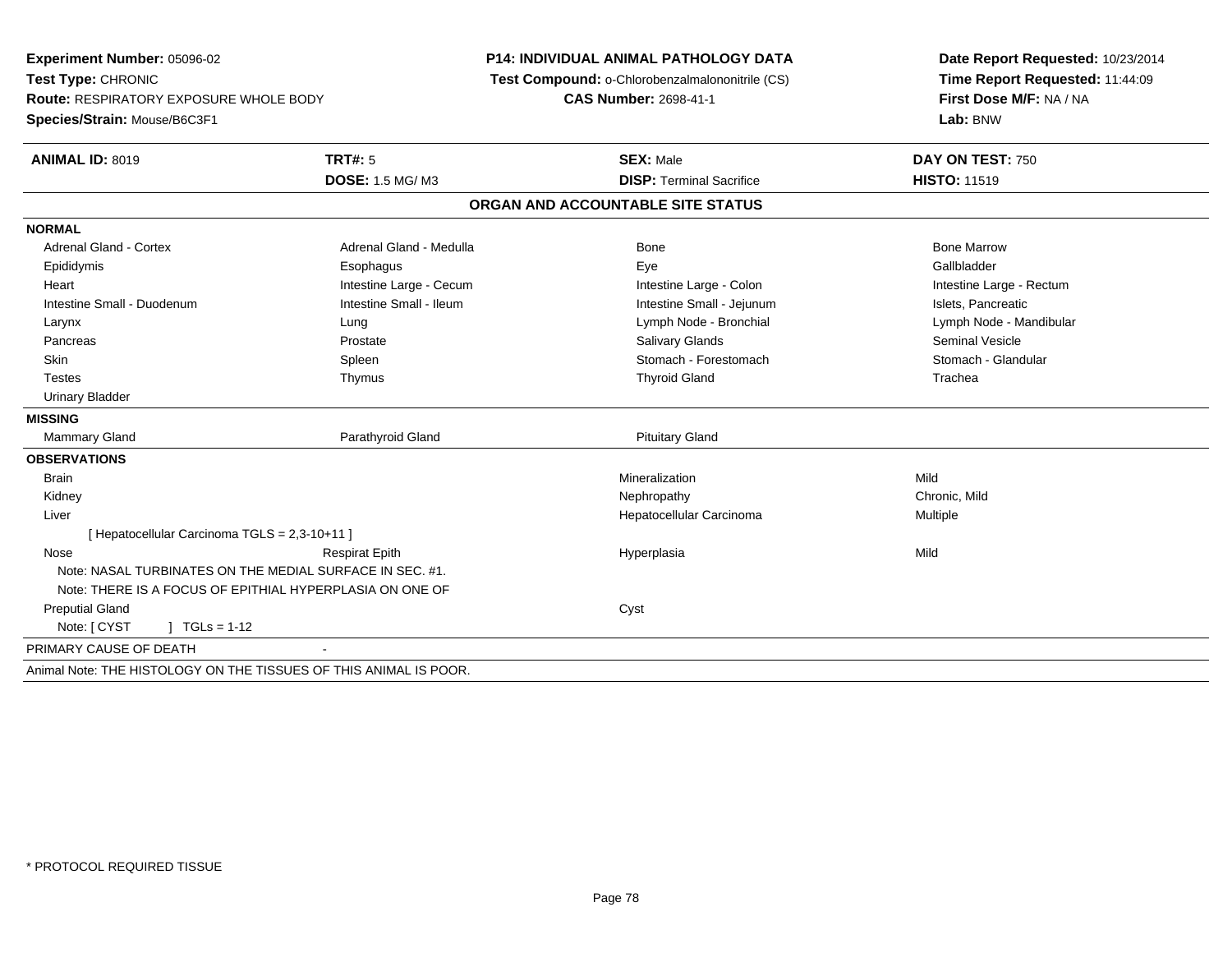| <b>Experiment Number: 05096-02</b><br>Test Type: CHRONIC<br><b>Route: RESPIRATORY EXPOSURE WHOLE BODY</b><br>Species/Strain: Mouse/B6C3F1 |                          | <b>P14: INDIVIDUAL ANIMAL PATHOLOGY DATA</b><br>Test Compound: o-Chlorobenzalmalononitrile (CS)<br><b>CAS Number: 2698-41-1</b> | Date Report Requested: 10/23/2014<br>Time Report Requested: 11:44:09<br>First Dose M/F: NA / NA<br>Lab: BNW |
|-------------------------------------------------------------------------------------------------------------------------------------------|--------------------------|---------------------------------------------------------------------------------------------------------------------------------|-------------------------------------------------------------------------------------------------------------|
| <b>ANIMAL ID: 8020</b>                                                                                                                    | TRT#: 5                  | <b>SEX: Male</b>                                                                                                                | DAY ON TEST: 750                                                                                            |
|                                                                                                                                           | <b>DOSE: 1.5 MG/M3</b>   | <b>DISP: Terminal Sacrifice</b>                                                                                                 | <b>HISTO: 11520</b>                                                                                         |
|                                                                                                                                           |                          | ORGAN AND ACCOUNTABLE SITE STATUS                                                                                               |                                                                                                             |
| <b>NORMAL</b>                                                                                                                             |                          |                                                                                                                                 |                                                                                                             |
| <b>Adrenal Gland - Cortex</b>                                                                                                             | Adrenal Gland - Medulla  | Bone                                                                                                                            | <b>Bone Marrow</b>                                                                                          |
| Esophagus                                                                                                                                 | Gallbladder              | Heart                                                                                                                           | Intestine Large - Cecum                                                                                     |
| Intestine Large - Colon                                                                                                                   | Intestine Large - Rectum | Intestine Small - Duodenum                                                                                                      | Intestine Small - Ileum                                                                                     |
| Intestine Small - Jejunum                                                                                                                 | Islets, Pancreatic       | Larynx                                                                                                                          | Liver                                                                                                       |
| Lung                                                                                                                                      | Lymph Node - Bronchial   | Lymph Node - Mandibular                                                                                                         | Nose                                                                                                        |
| Pancreas                                                                                                                                  | <b>Pituitary Gland</b>   | Prostate                                                                                                                        | <b>Salivary Glands</b>                                                                                      |
| Seminal Vesicle                                                                                                                           | <b>Skin</b>              | Spleen                                                                                                                          | Stomach - Forestomach                                                                                       |
| Stomach - Glandular                                                                                                                       | <b>Testes</b>            | Thymus                                                                                                                          | <b>Thyroid Gland</b>                                                                                        |
| Trachea                                                                                                                                   | <b>Urinary Bladder</b>   |                                                                                                                                 |                                                                                                             |
| <b>MISSING</b>                                                                                                                            |                          |                                                                                                                                 |                                                                                                             |
| Epididymis                                                                                                                                | <b>Mammary Gland</b>     | Parathyroid Gland                                                                                                               |                                                                                                             |
| <b>INSUFFICIENT TISSUE</b>                                                                                                                |                          |                                                                                                                                 |                                                                                                             |
| Eye                                                                                                                                       |                          |                                                                                                                                 |                                                                                                             |
| <b>OBSERVATIONS</b>                                                                                                                       |                          |                                                                                                                                 |                                                                                                             |
| <b>Adrenal Gland</b>                                                                                                                      | Capsule                  | Hyperplasia                                                                                                                     | Mild                                                                                                        |
| <b>Brain</b>                                                                                                                              |                          | Mineralization                                                                                                                  | Mild                                                                                                        |
| Kidney                                                                                                                                    |                          | Nephropathy                                                                                                                     | Chronic, Mild                                                                                               |
| PRIMARY CAUSE OF DEATH                                                                                                                    |                          |                                                                                                                                 |                                                                                                             |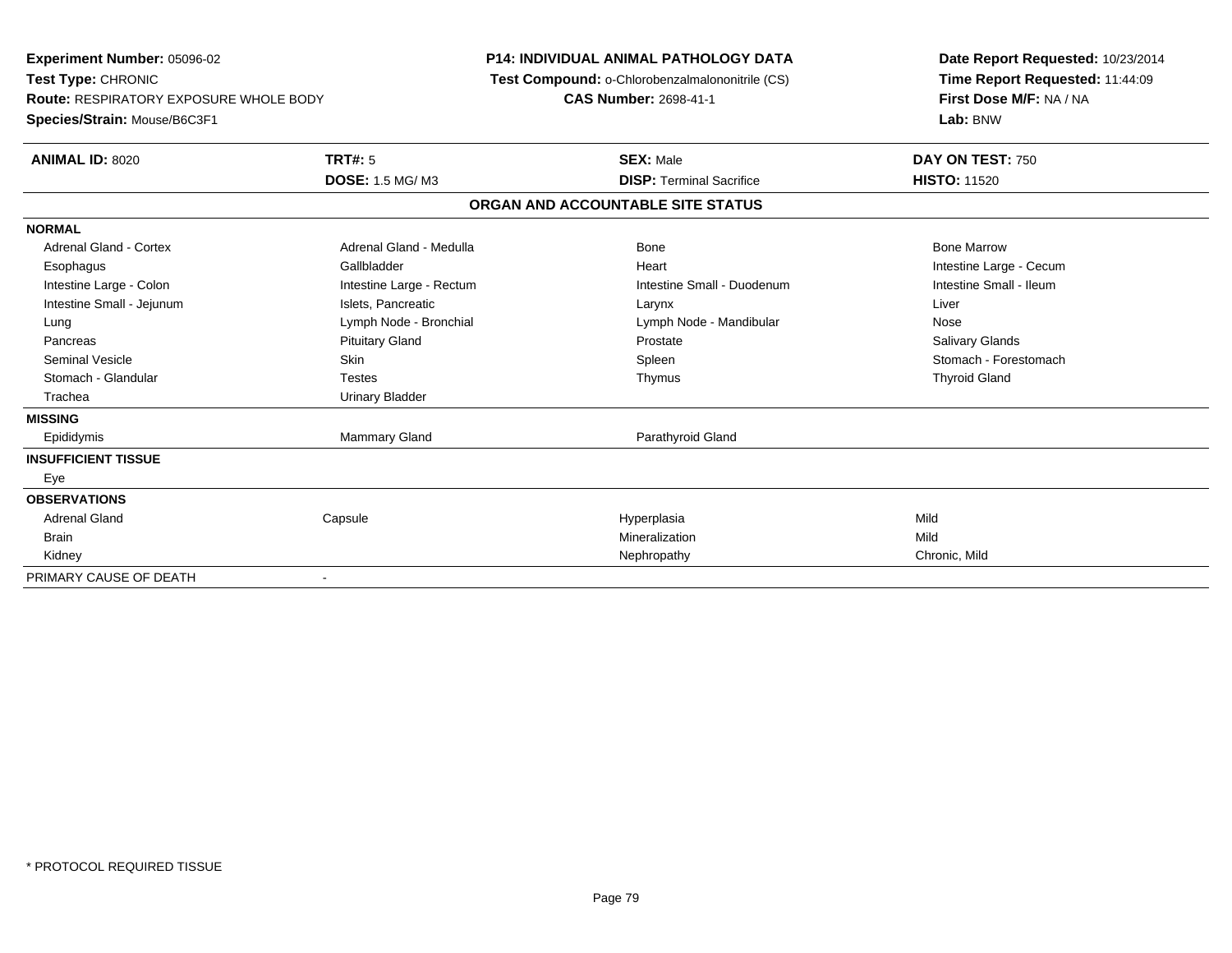**Experiment Number:** 05096-02**Test Type:** CHRONIC **Route:** RESPIRATORY EXPOSURE WHOLE BODY**Species/Strain:** Mouse/B6C3F1**P14: INDIVIDUAL ANIMAL PATHOLOGY DATA Test Compound:** o-Chlorobenzalmalononitrile (CS)**CAS Number:** 2698-41-1**Date Report Requested:** 10/23/2014**Time Report Requested:** 11:44:09**First Dose M/F:** NA / NA**Lab:** BNW**ANIMAL ID:** 8021**TRT#:** 5 **SEX:** Male **DAY ON TEST:** 750 **DOSE:** 1.5 MG/ M3**DISP:** Terminal Sacrifice **HISTO:** 11521 **ORGAN AND ACCOUNTABLE SITE STATUSNORMALAdrenal Gland - Cortex**  Adrenal Gland - Cortex Adrenal Gland - Medulla Bone Bone MarrowGallbladder Epididymis Esophagus Eye GallbladderHeart **Intestine Large - Cecum** Intestine Large - Cecum Intestine Large - Colon Intestine Large - Rectum Intestine Small - Duodenum **Intestine Small - Ileum** Intestine Small - Ileum Intestine Small - Jejunum Intestine Small - Jejunum Islets, Pancreatic Larynx Liver Lung Lymph Node - BronchialLymph Node - Mandibular **Nose** Nose **Pancreas** Pancreas Pancreas Pancreas Pituitary Gland Prostate Salivary Glands Seminal Vesicle SkinThymus Spleen Stomach - Forestomach Stomach - Stomach Stomach Stomach Stomach Stomach Stomach Stomach Stomach Stomach Stomach Stomach Stomach Stomach Stomach Stomach Stomach Stomach Stomach Stomach Stomach Stomach Stomach Stomach Thyroid Gland **Trachea** Trachea **Trachea** Trachea Urinary Bladder **MISSING**Mammary Gland Parathyroid Gland **OBSERVATIONS** Adrenal Gland Capsule Hyperplasia Minimal Brainn and the control of the control of the control of the control of the control of the control of the control of the control of the control of the control of the control of the control of the control of the control of the co Kidneyy the controller the controller of the controller of the controller of the controller of the controller of the controller of the controller of the controller of the controller of the controller of the controller of the con Testess and the control of the control of the control of the control of the control of the control of the control of the control of the control of the control of the control of the control of the control of the control of the co PRIMARY CAUSE OF DEATH-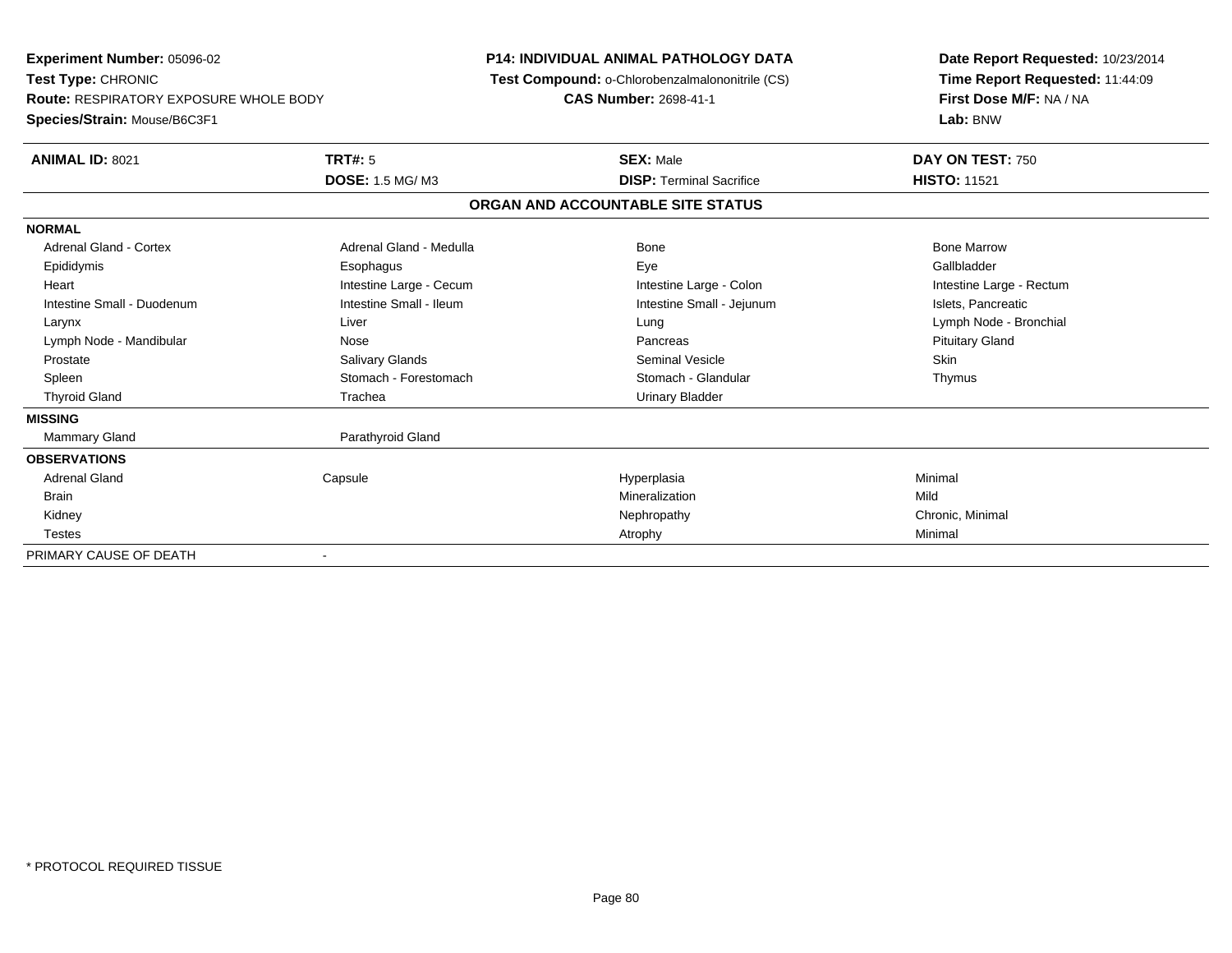**Experiment Number:** 05096-02**Test Type:** CHRONIC **Route:** RESPIRATORY EXPOSURE WHOLE BODY**Species/Strain:** Mouse/B6C3F1**P14: INDIVIDUAL ANIMAL PATHOLOGY DATA Test Compound:** o-Chlorobenzalmalononitrile (CS)**CAS Number:** 2698-41-1**Date Report Requested:** 10/23/2014**Time Report Requested:** 11:44:09**First Dose M/F:** NA / NA**Lab:** BNW**ANIMAL ID:** 8022**TRT#:** 5 **SEX:** Male **DAY ON TEST:** 710 **DOSE:** 1.5 MG/ M3 **DISP:** Moribund **HISTO:** <sup>11522</sup> **ORGAN AND ACCOUNTABLE SITE STATUSNORMALAdrenal Gland - Cortex** Adrenal Gland - Medulla **Bone Adrenal Gland - Cortex Adrenal Gland - Cortex Adrenal Gland - Medulla** Bone Marrow Gallbladder Epididymis Esophagus Eye GallbladderHeart **Intestine Large - Cecum** Intestine Large - Cecum Intestine Large - Colon Intestine Large - Rectum Intestine Small - Duodenum **Intestine Small - Ileum** Intestine Small - Ileum Intestine Small - Jejunum Intestine Small - Jejunum Islets, Pancreatic Larynx Liver Lung Lymph Node - Mandibular Pancreas Pituitary Gland Prostate Salivary GlandsSpleen Schleiden Stomach - Forestomach Christian Testes Theorem Christian Testes Thyroid Gland Trachea**MISSING**Lymph Node - Bronchial Mammary Gland Parathyroid Gland Thymus **INSUFFICIENT TISSUE** Stomach - Glandular**OBSERVATIONS** Adrenal Gland Capsule Hyperplasia Mild **Brain** n and the control of the control of the control of the control of the control of the control of the control of the control of the control of the control of the control of the control of the control of the control of the co Kidneyy the control of the Pelvis of the control of the control of the control of the control of the control of the control of the control of the control of the control of the control of the control of the control of the control Inflammation **Suppurative, Marked** Nephropathy Chronic, Mild Nose Respirat Epith Hyperplasia Minimal Inflammation Suppurative, Mild Respirat Epith Metaplasia Squamous, Mild Note: AND ADJACENT LATERAL WALL IN SECTON #1 OF THE NOSE.Note: NOSE LESIONS ARE UNILATERAL ON THE MAXILLARY TURBINATE Preputial Glandd website the support of the set of the set of the set of the set of the set of the set of the set of the set of the set of the set of the set of the set of the set of the set of the set of the set of the set of the set of Note: [ INFLAMMATION ] TGLs = 1-11 Seminal Vesiclee inflammation inflammation in the suppurative, Moderate expansion in the suppurative, Moderate expansion in the suppurative, Moderate  $\epsilon$  Skinn and the suppurative, Marked Suppurative, Marked Suppurative, Marked Suppurative, Marked Suppurative, Marked Suppurative, Marked Suppurative, Marked Suppurative, Marked Suppurative, Marked Suppurative, Marked Suppurative, Note: [ INFLAMMATION ] TGLs = 1-11 Urinary Bladderr and the control of the control of the control of the control of the control of the control of the control of the control of the control of the control of the control of the control of the control of the control of the co Hemorrhage Moderate Inflammation Suppurative, Marked Note: [ INFLAMMATION ] TGLs = 2-10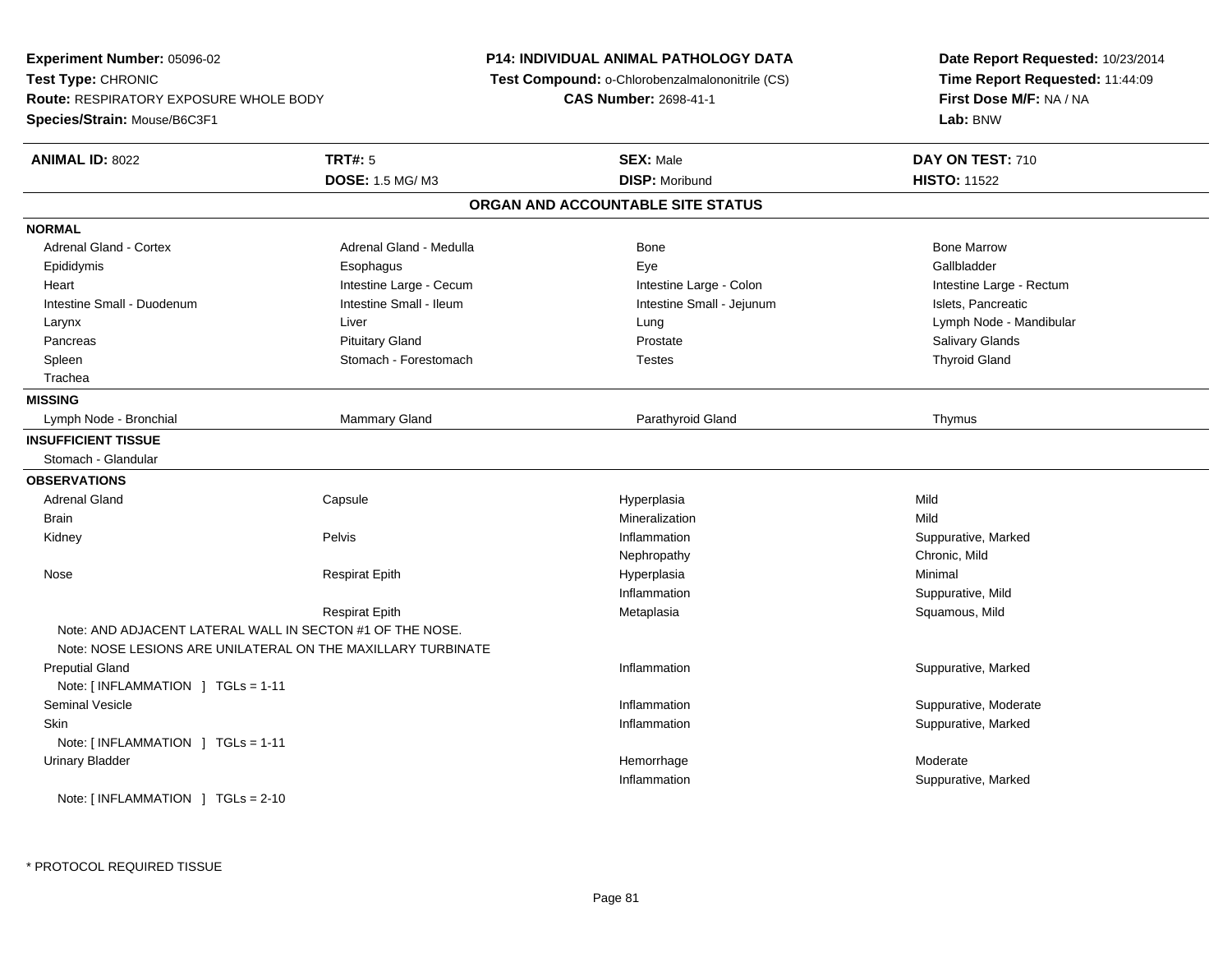| <b>Experiment Number: 05096-02</b>                                                                         |                         | <b>P14: INDIVIDUAL ANIMAL PATHOLOGY DATA</b>    | Date Report Requested: 10/23/2014 |  |  |  |
|------------------------------------------------------------------------------------------------------------|-------------------------|-------------------------------------------------|-----------------------------------|--|--|--|
| <b>Test Type: CHRONIC</b><br><b>Route: RESPIRATORY EXPOSURE WHOLE BODY</b><br>Species/Strain: Mouse/B6C3F1 |                         | Test Compound: o-Chlorobenzalmalononitrile (CS) | Time Report Requested: 11:44:09   |  |  |  |
|                                                                                                            |                         | <b>CAS Number: 2698-41-1</b>                    | First Dose M/F: NA / NA           |  |  |  |
|                                                                                                            |                         |                                                 | Lab: BNW                          |  |  |  |
| <b>ANIMAL ID: 8022</b>                                                                                     | TRT#: 5                 | <b>SEX: Male</b>                                | DAY ON TEST: 710                  |  |  |  |
|                                                                                                            | <b>DOSE: 1.5 MG/ M3</b> | <b>DISP: Moribund</b>                           | <b>HISTO: 11522</b>               |  |  |  |
| ORGAN AND ACCOUNTABLE SITE STATUS                                                                          |                         |                                                 |                                   |  |  |  |
| PRIMARY CAUSE OF DEATH                                                                                     |                         |                                                 |                                   |  |  |  |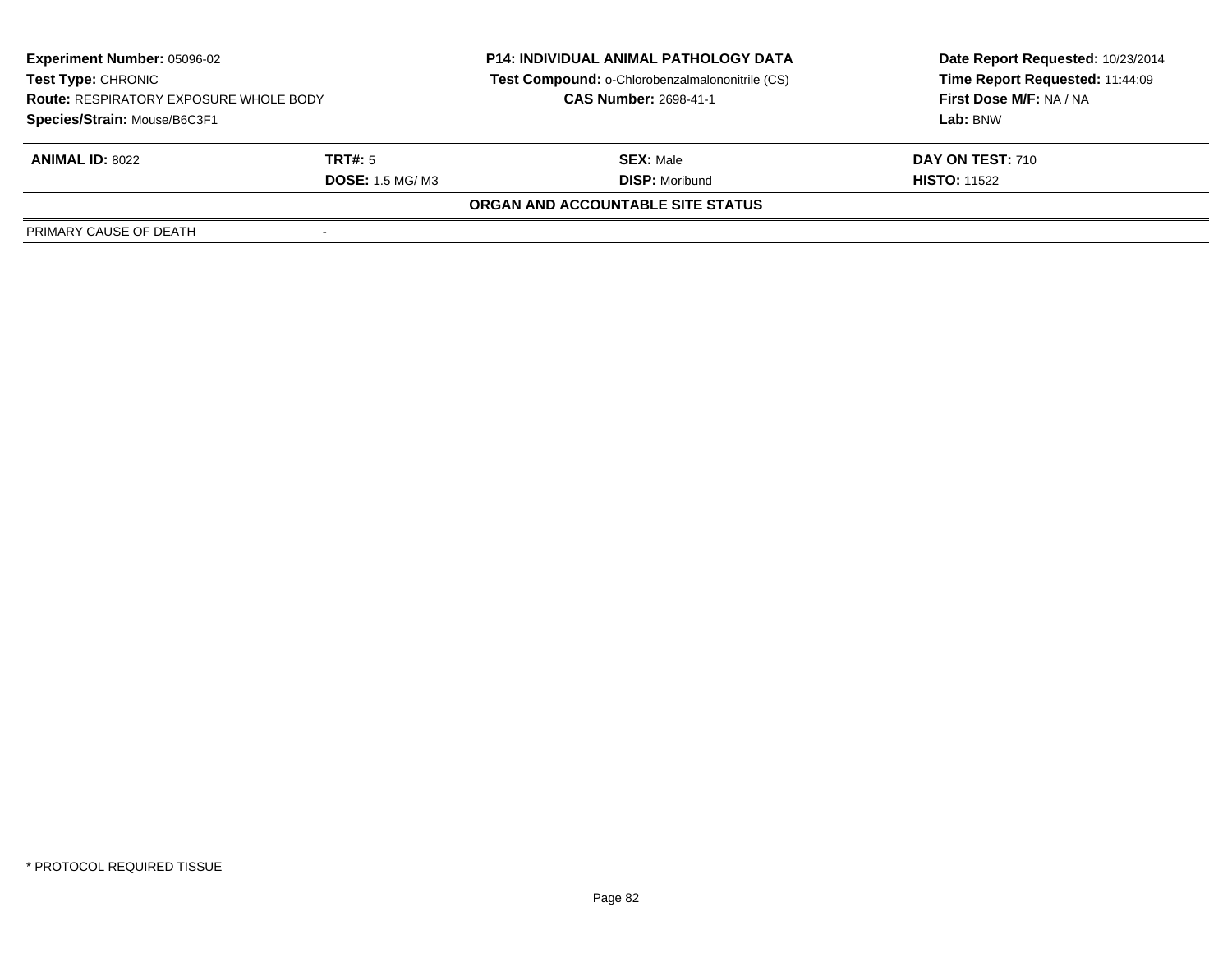| <b>Experiment Number: 05096-02</b><br>Test Type: CHRONIC<br><b>Route: RESPIRATORY EXPOSURE WHOLE BODY</b><br>Species/Strain: Mouse/B6C3F1 |                           | <b>P14: INDIVIDUAL ANIMAL PATHOLOGY DATA</b><br><b>Test Compound: o-Chlorobenzalmalononitrile (CS)</b><br><b>CAS Number: 2698-41-1</b> | Date Report Requested: 10/23/2014<br>Time Report Requested: 11:44:09<br>First Dose M/F: NA / NA<br>Lab: BNW |  |
|-------------------------------------------------------------------------------------------------------------------------------------------|---------------------------|----------------------------------------------------------------------------------------------------------------------------------------|-------------------------------------------------------------------------------------------------------------|--|
| <b>ANIMAL ID: 8023</b>                                                                                                                    | <b>TRT#: 5</b>            | <b>SEX: Male</b>                                                                                                                       | DAY ON TEST: 511                                                                                            |  |
|                                                                                                                                           | <b>DOSE: 1.5 MG/M3</b>    | <b>DISP: Dead</b>                                                                                                                      | <b>HISTO: 9056</b>                                                                                          |  |
|                                                                                                                                           |                           | ORGAN AND ACCOUNTABLE SITE STATUS                                                                                                      |                                                                                                             |  |
| <b>NORMAL</b>                                                                                                                             |                           |                                                                                                                                        |                                                                                                             |  |
| <b>Adrenal Gland - Cortex</b>                                                                                                             | Adrenal Gland - Medulla   | Bone                                                                                                                                   | <b>Bone Marrow</b>                                                                                          |  |
| <b>Brain</b>                                                                                                                              | Epididymis                | Esophagus                                                                                                                              | Heart                                                                                                       |  |
| Intestine Large - Colon                                                                                                                   | Intestine Large - Rectum  | Islets, Pancreatic                                                                                                                     | Larynx                                                                                                      |  |
| Liver                                                                                                                                     | Lung                      | Lymph Node - Mandibular                                                                                                                | Pancreas                                                                                                    |  |
| <b>Pituitary Gland</b>                                                                                                                    | Prostate                  | Salivary Glands                                                                                                                        | <b>Seminal Vesicle</b>                                                                                      |  |
| <b>Skin</b>                                                                                                                               | Spleen                    | Stomach - Forestomach                                                                                                                  | Stomach - Glandular                                                                                         |  |
| <b>Testes</b>                                                                                                                             | Thymus                    | <b>Thyroid Gland</b>                                                                                                                   | Trachea                                                                                                     |  |
| <b>Urinary Bladder</b>                                                                                                                    |                           |                                                                                                                                        |                                                                                                             |  |
| <b>MISSING</b>                                                                                                                            |                           |                                                                                                                                        |                                                                                                             |  |
| Lymph Node - Bronchial                                                                                                                    | <b>Mammary Gland</b>      | Parathyroid Gland                                                                                                                      |                                                                                                             |  |
| <b>AUTO PRECLUDES DIAG.</b>                                                                                                               |                           |                                                                                                                                        |                                                                                                             |  |
| Eye                                                                                                                                       | Gallbladder               | Intestine Large - Cecum                                                                                                                | Intestine Small - Duodenum                                                                                  |  |
| Intestine Small - Ileum                                                                                                                   | Intestine Small - Jejunum |                                                                                                                                        |                                                                                                             |  |
| <b>OBSERVATIONS</b>                                                                                                                       |                           |                                                                                                                                        |                                                                                                             |  |
| Kidney                                                                                                                                    |                           | Nephropathy                                                                                                                            | Chronic, Mild                                                                                               |  |
| Nose                                                                                                                                      | <b>Respirat Epith</b>     | Metaplasia                                                                                                                             | Squamous, Mild                                                                                              |  |
| PRIMARY CAUSE OF DEATH                                                                                                                    |                           |                                                                                                                                        |                                                                                                             |  |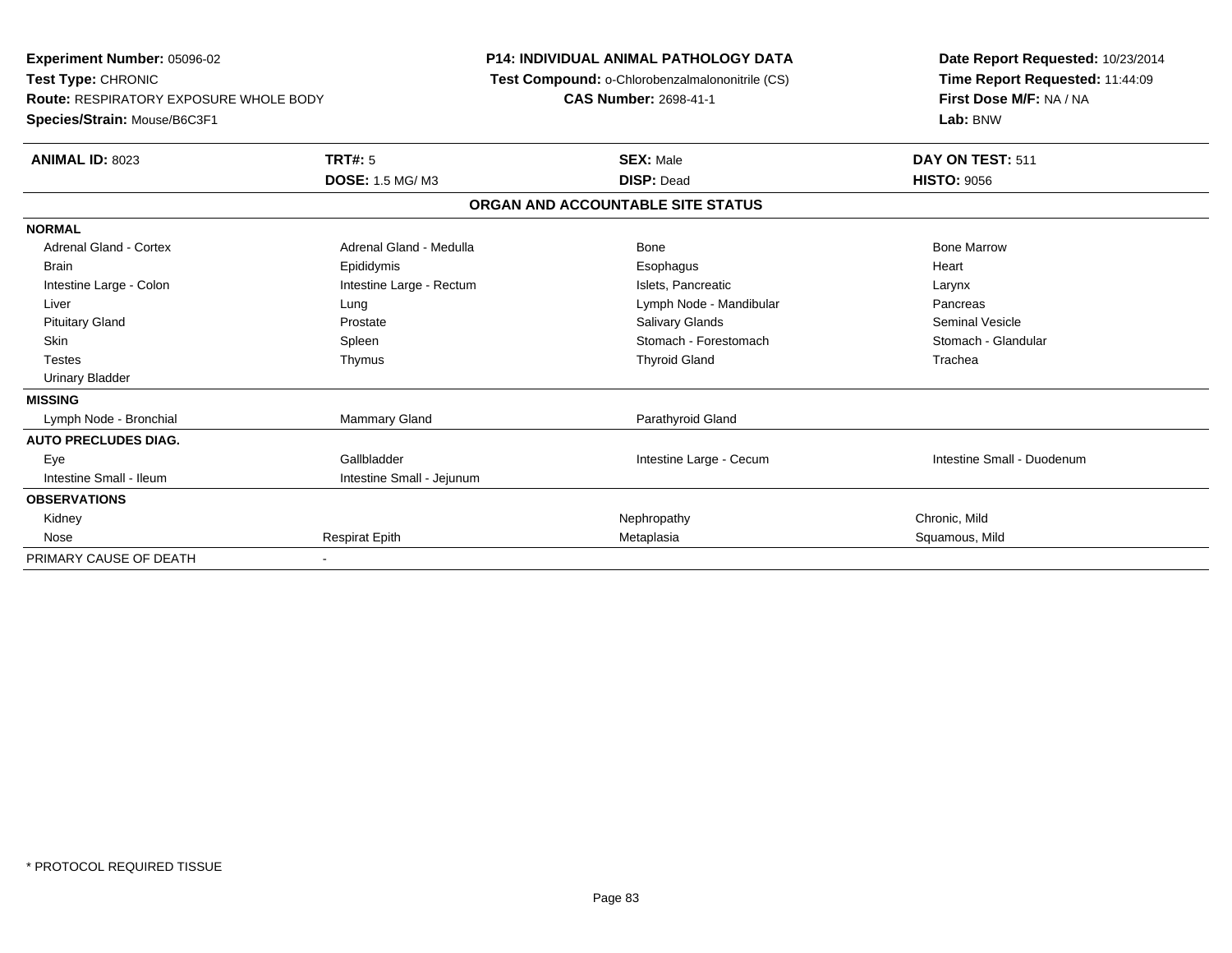**Experiment Number:** 05096-02**Test Type:** CHRONIC **Route:** RESPIRATORY EXPOSURE WHOLE BODY**Species/Strain:** Mouse/B6C3F1**P14: INDIVIDUAL ANIMAL PATHOLOGY DATA Test Compound:** o-Chlorobenzalmalononitrile (CS)**CAS Number:** 2698-41-1**Date Report Requested:** 10/23/2014**Time Report Requested:** 11:44:09**First Dose M/F:** NA / NA**Lab:** BNW**ANIMAL ID:** 8024 **TRT#:** <sup>5</sup> **SEX:** Male **DAY ON TEST:** <sup>750</sup> **DOSE:** 1.5 MG/ M3**DISP:** Terminal Sacrifice **HISTO:** 11523 **ORGAN AND ACCOUNTABLE SITE STATUSNORMALAdrenal Gland - Cortex** Adrenal Gland - Medulla **Adrenal Gland - Medulla** Bone Bone Bone Bone Bone Marrow Brain Exercicles and the Exercise Epididymis Communications of the Exercise Exercise Exercise Exercise Exe Intestine Small - Duodenum Heart **Intestine Large - Cecum** Intestine Large - Cecum Intestine Large - Colon Intestine Large - Colon Intestine Small - Ileum Larynx Intestine Small - Jejunum Intestine Small - Jejunum Islets, Pancreatic Larynx Liver Lung Lymph Node - Bronchial Lymph Node - MandibularPancreas **Parathyroid Gland Prostate Parathyroid Gland** Prostate Prostate Prostate Prostate Spleen Salivary Glands Seminal Vesicle Skin SpleenThymus Stomach - Forestomach **Stomach - Glandular** Testes Testes Testes Testes Testes The Testes The Testes The Testes The Testes The Testes The Testes The Testes Testes The Testes Testes Testes Testes Testes Testes Testes Testes Thyroid Gland **Trachea** Trachea **Trachea** Trachea Urinary Bladder **MISSING**Intestine Large - Rectum Mammary Gland **AUTO PRECLUDES DIAG.** Gallbladder**OBSERVATIONS** Adrenal Gland Capsule Hyperplasia Mild Kidneyy the controller that the controller temperature  $\mathsf{N}$  experimentally chronic, Mild  $\mathsf{N}$  experimentally  $\mathsf{N}$  experimentally  $\mathsf{N}$  experimentally  $\mathsf{N}$  experimentally  $\mathsf{N}$  experimentally  $\mathsf{N}$  . The Nose Respirat Epith Hyperplasia Minimal Inflammation Suppurative, Minimal PRIMARY CAUSE OF DEATH-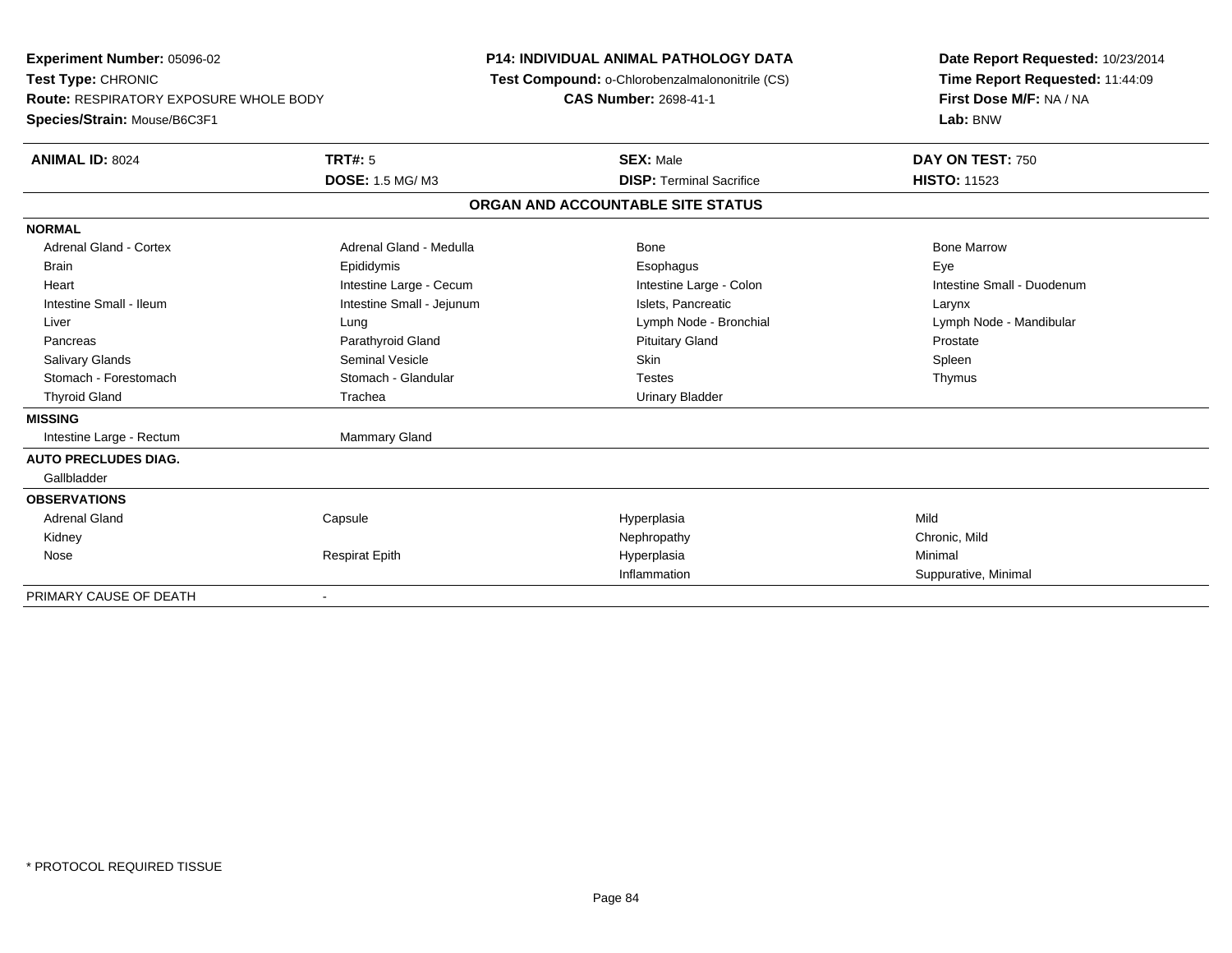**Experiment Number:** 05096-02**Test Type:** CHRONIC **Route:** RESPIRATORY EXPOSURE WHOLE BODY**Species/Strain:** Mouse/B6C3F1**P14: INDIVIDUAL ANIMAL PATHOLOGY DATA Test Compound:** o-Chlorobenzalmalononitrile (CS)**CAS Number:** 2698-41-1**Date Report Requested:** 10/23/2014**Time Report Requested:** 11:44:09**First Dose M/F:** NA / NA**Lab:** BNW**ANIMAL ID:** 8025 **TRT#:** <sup>5</sup> **SEX:** Male **DAY ON TEST:** <sup>562</sup> **DOSE:** 1.5 MG/ M3**DISP:** Moribund **HISTO:** 9408 **ORGAN AND ACCOUNTABLE SITE STATUSNORMALAdrenal Gland - Cortex** Adrenal Gland - Medulla **Adrenal Gland - Medulla** Bone Bone Bone Bone Bone Marrow Epididymis Esophagus Eye HeartIntestine Large - Cecum **Intestine Large - Colon** Intestine Large - Colon Intestine Large - Rectum Intestine Large - Rectum Intestine Small - Duodenum Intestine Small - Ileum Larynx Intestine Small - Jejunum Intestine Small - Jejunum Islets, Pancreatic Larynx Prostate Lung Pancreas Pituitary Gland ProstateSpleen Salivary Glands Seminal Vesicle Skin Spleen**Thyroid Gland** Stomach - Forestomach **Stomach - Glandular** Testes Testes Testes Testes Testes The Testes The Testes The Testes The Testes The Testes Testes Testes Testes Testes Testes Testes Testes Testes Testes Testes Testes Testes Test Trachea Urinary Bladder**MISSING**Gallbladder Lymph Node - Bronchial **Challbladder Lymph Node - Mandibular** Mammary Gland Parathyroid Gland Thymus **OBSERVATIONS** Adrenal Gland Capsule Hyperplasia Mild Brainn and the control of the control of the control of the control of the control of the control of the control of the control of the control of the control of the control of the control of the control of the control of the co Kidneyy the controller that the controller the controller that the controller the controller that  $\mathsf{N}\mathsf{H}$   $\mathsf{N}\mathsf{H}$   $\mathsf{C}\mathsf{H}$   $\mathsf{R}\mathsf{H}$   $\mathsf{C}\mathsf{H}$   $\mathsf{R}\mathsf{H}$   $\mathsf{H}$   $\mathsf{H}$   $\mathsf{H}$   $\mathsf{H}$   $\mathsf{H}$  Liver Hepatocellular CarcinomaNote: [ HEPATOCLR CARC ] TGLs = 1-4+10 Nosee and the Respirat Epith Hyperplasia Minimal Minimal Minimal Minimal September 2014 and the Minimal Minimal September 2014 and the Minimal Minimal September 2014 and the Minimal September 2014 and the Minimal September 201 PRIMARY CAUSE OF DEATH-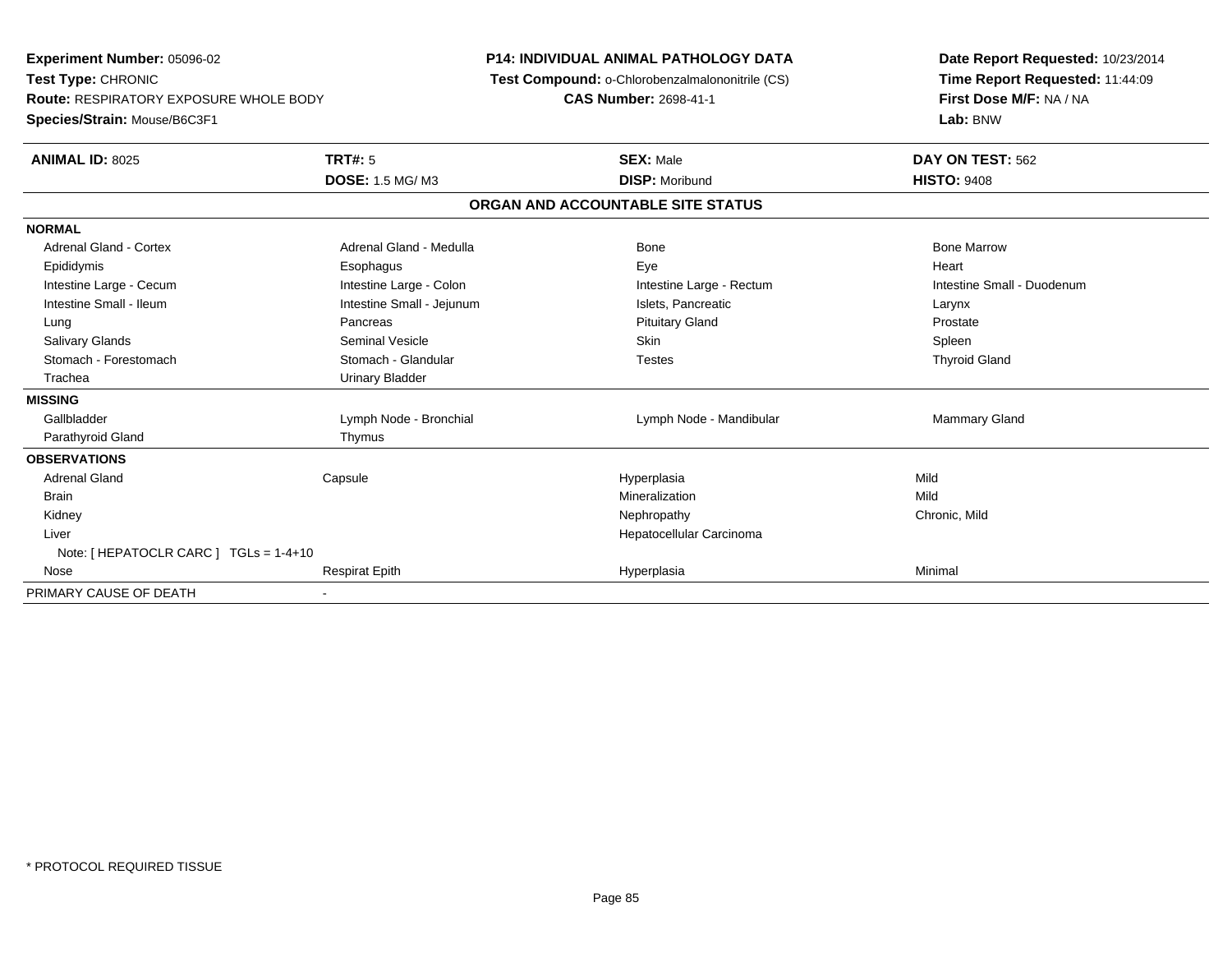**Experiment Number:** 05096-02**Test Type:** CHRONIC **Route:** RESPIRATORY EXPOSURE WHOLE BODY**Species/Strain:** Mouse/B6C3F1**P14: INDIVIDUAL ANIMAL PATHOLOGY DATA Test Compound:** o-Chlorobenzalmalononitrile (CS)**CAS Number:** 2698-41-1**Date Report Requested:** 10/23/2014**Time Report Requested:** 11:44:10**First Dose M/F:** NA / NA**Lab:** BNW**ANIMAL ID:** 8026**6 DAY ON TEST:** 750 **DOSE:** 1.5 MG/ M3**DISP:** Terminal Sacrifice **HISTO:** 11524 **ORGAN AND ACCOUNTABLE SITE STATUSNORMALAdrenal Gland - Cortex** Adrenal Gland - Medulla **Adrenal Gland - Medulla** Bone Bone Bone Bone Bone Marrow Brain Exercicles and the Exercise Epididymis Communications of the Exercise Exercise Exercise Exercise Exe Intestine Large - Colon Gallbladder **Gallbladder Heart** Intestine Large - Cecum Intestine Large - Cecum Intestine Large - Cecum Intestine Small - Jejunum Intestine Large - Rectum **Intestine Small - Duodenum** Intestine Small - Ileum Intestine Small - Ileum Islets, Pancreatic Larynx Liver Lung**Pituitary Gland** Lymph Node - Bronchial **Pancreas** Pancreas **Pancreas** Parathyroid Gland Parathyroid Gland Prostate Salivary Glands Skin Spleen**Thyroid Gland**  Stomach - Forestomach Stomach - Glandular Thymus Thyroid GlandTrachea **Urinary Bladder MISSING**Lymph Node - Mandibular Mammary Gland **OBSERVATIONS** Kidneyy the controller that the controller the controller that the controller the controller that  $\mathsf{N}\mathsf{H}$   $\mathsf{N}\mathsf{H}$   $\mathsf{C}\mathsf{H}$   $\mathsf{R}\mathsf{H}$   $\mathsf{C}\mathsf{H}$   $\mathsf{R}\mathsf{H}$   $\mathsf{H}$   $\mathsf{H}$   $\mathsf{H}$   $\mathsf{H}$   $\mathsf{H}$  Nose Respirat Epith Hyperplasia Minimal Inflammation Suppurative, Moderate Respirat Epith Metaplasia Squamous, Moderate Seminal Vesiclee die die staatsbeskip van die beskryf van die beskryf van die beskryf van die beskryf van die beskryf van die<br>Dilatation Note: [ DILATATION ] TGLs = 2-10 Testess the control of the control of the control of the control of the control of the control of the control of the control of the control of the control of the control of the control of the control of the control of the contro Note: [ ATROPHY ] TGLs = 3-7 PRIMARY CAUSE OF DEATH-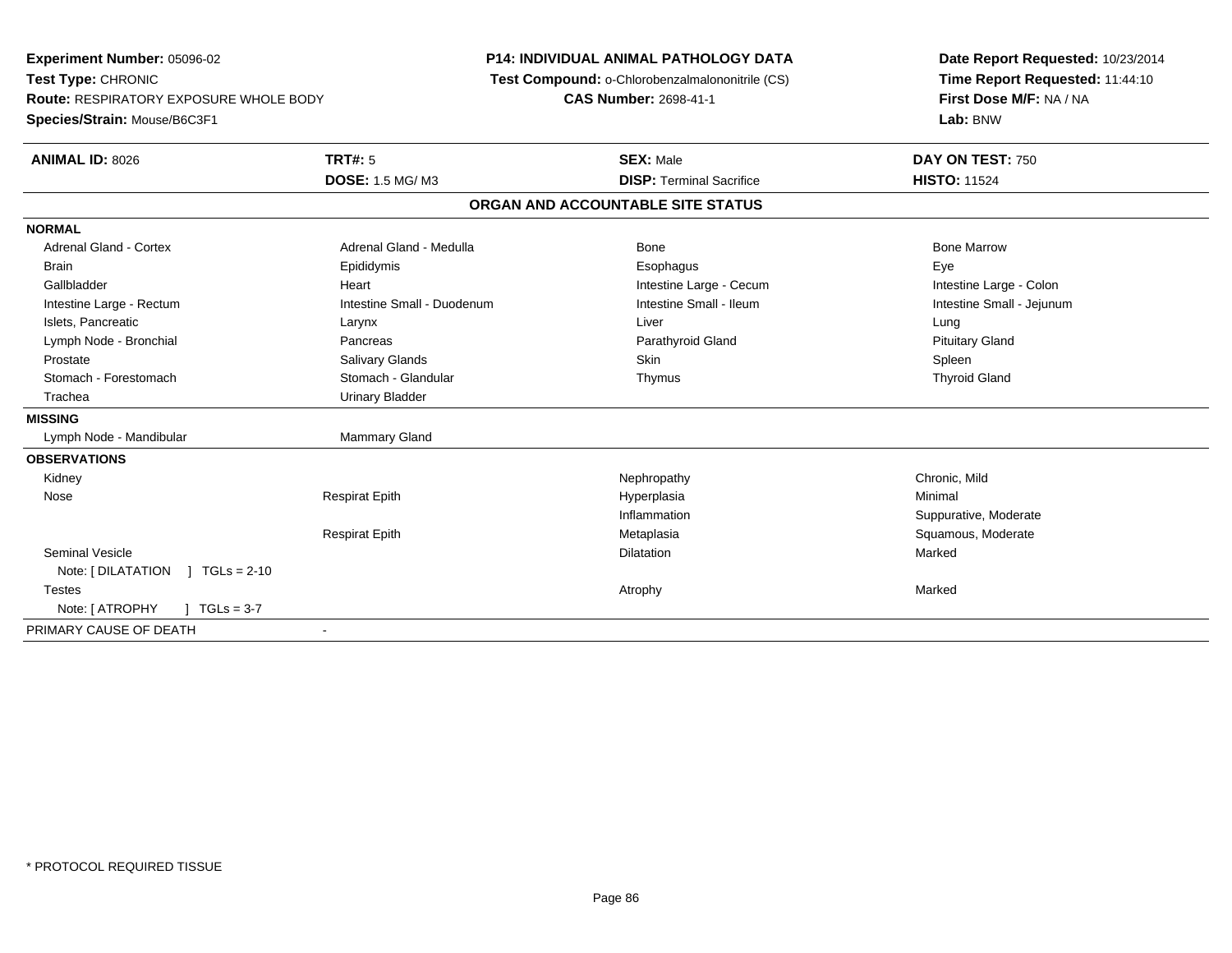| <b>Experiment Number: 05096-02</b>                     |                           | P14: INDIVIDUAL ANIMAL PATHOLOGY DATA           | Date Report Requested: 10/23/2014 |  |
|--------------------------------------------------------|---------------------------|-------------------------------------------------|-----------------------------------|--|
| Test Type: CHRONIC                                     |                           | Test Compound: o-Chlorobenzalmalononitrile (CS) | Time Report Requested: 11:44:10   |  |
| <b>Route: RESPIRATORY EXPOSURE WHOLE BODY</b>          |                           | <b>CAS Number: 2698-41-1</b>                    | First Dose M/F: NA / NA           |  |
| Species/Strain: Mouse/B6C3F1                           |                           |                                                 | Lab: BNW                          |  |
| ANIMAL ID: 8027                                        | <b>TRT#: 5</b>            | <b>SEX: Male</b>                                | DAY ON TEST: 750                  |  |
|                                                        | <b>DOSE: 1.5 MG/M3</b>    | <b>DISP: Terminal Sacrifice</b>                 | <b>HISTO: 11525</b>               |  |
|                                                        |                           | ORGAN AND ACCOUNTABLE SITE STATUS               |                                   |  |
| <b>NORMAL</b>                                          |                           |                                                 |                                   |  |
| Adrenal Gland - Medulla                                | Bone                      | <b>Bone Marrow</b>                              | <b>Brain</b>                      |  |
| Epididymis                                             | Esophagus                 | Gallbladder                                     | Heart                             |  |
| Intestine Large - Cecum                                | Intestine Large - Colon   | Intestine Large - Rectum                        | Intestine Small - Duodenum        |  |
| Intestine Small - Ileum                                | Intestine Small - Jejunum | Islets, Pancreatic                              | Larynx                            |  |
| Lung                                                   | Lymph Node - Bronchial    | Pancreas                                        | <b>Pituitary Gland</b>            |  |
| Prostate                                               | Salivary Glands           | <b>Seminal Vesicle</b>                          | Skin                              |  |
| Spleen                                                 | Stomach - Forestomach     | Stomach - Glandular                             | <b>Testes</b>                     |  |
| Thymus                                                 | <b>Thyroid Gland</b>      | Trachea                                         | <b>Urinary Bladder</b>            |  |
| <b>MISSING</b>                                         |                           |                                                 |                                   |  |
| Lymph Node - Mandibular                                | Mammary Gland             | Parathyroid Gland                               |                                   |  |
| <b>OBSERVATIONS</b>                                    |                           |                                                 |                                   |  |
| <b>Adrenal Gland</b>                                   | Cortex                    | Adenoma                                         |                                   |  |
|                                                        | Capsule                   | Hyperplasia                                     | Mild                              |  |
| Eye                                                    | Retina                    | Vacuolization Cytoplasmic                       | Minimal                           |  |
| Kidney                                                 |                           | Nephropathy                                     | Chronic, Mild                     |  |
| Liver                                                  |                           | Hepatocellular Carcinoma                        |                                   |  |
| [Hepatocellular Carcinoma TGLS = 1-10]                 |                           |                                                 |                                   |  |
| Nose                                                   |                           | Inflammation                                    | Suppurative, Mild                 |  |
| Note: ASPECT, AND IT IS VERY FOCAL.                    |                           |                                                 |                                   |  |
| Note: THE NOSE LESIONS ARE IN SECTION #3 IN THE DORSAL |                           |                                                 |                                   |  |
| PRIMARY CAUSE OF DEATH                                 |                           |                                                 |                                   |  |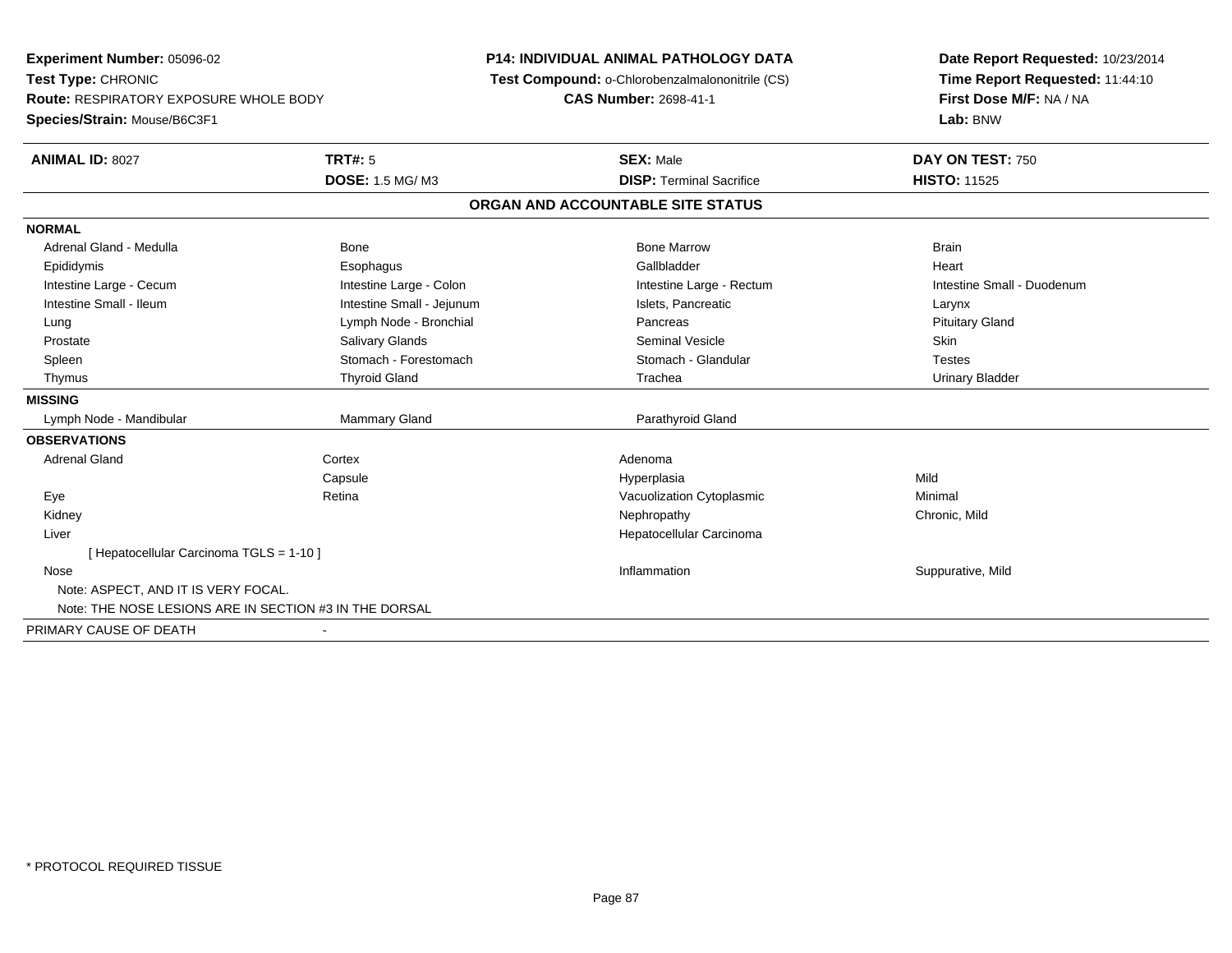| TRT#: 5<br>DAY ON TEST: 750<br><b>ANIMAL ID: 8028</b><br><b>SEX: Male</b><br>DOSE: 1.5 MG/M3<br><b>HISTO: 11526</b><br><b>DISP: Terminal Sacrifice</b><br>ORGAN AND ACCOUNTABLE SITE STATUS<br><b>NORMAL</b><br>Adrenal Gland - Medulla<br><b>Bone Marrow</b><br><b>Adrenal Gland - Cortex</b><br>Bone<br>Epididymis<br><b>Brain</b><br>Esophagus<br>Eye<br>Gallbladder<br>Intestine Large - Cecum<br>Intestine Large - Colon<br>Heart<br>Intestine Small - Ileum<br>Intestine Small - Jejunum<br>Intestine Small - Duodenum<br>Intestine Large - Rectum<br>Islets, Pancreatic<br>Lymph Node - Bronchial<br>Larynx<br>Liver<br>Lymph Node - Mandibular<br>Parathyroid Gland<br>Nose<br>Pancreas<br><b>Seminal Vesicle</b><br><b>Pituitary Gland</b><br><b>Salivary Glands</b><br>Prostate<br>Stomach - Forestomach<br>Stomach - Glandular<br><b>Skin</b><br>Spleen<br><b>Testes</b><br><b>Thyroid Gland</b><br>Trachea<br>Thymus<br><b>Urinary Bladder</b> |
|------------------------------------------------------------------------------------------------------------------------------------------------------------------------------------------------------------------------------------------------------------------------------------------------------------------------------------------------------------------------------------------------------------------------------------------------------------------------------------------------------------------------------------------------------------------------------------------------------------------------------------------------------------------------------------------------------------------------------------------------------------------------------------------------------------------------------------------------------------------------------------------------------------------------------------------------------------|
|                                                                                                                                                                                                                                                                                                                                                                                                                                                                                                                                                                                                                                                                                                                                                                                                                                                                                                                                                            |
|                                                                                                                                                                                                                                                                                                                                                                                                                                                                                                                                                                                                                                                                                                                                                                                                                                                                                                                                                            |
|                                                                                                                                                                                                                                                                                                                                                                                                                                                                                                                                                                                                                                                                                                                                                                                                                                                                                                                                                            |
|                                                                                                                                                                                                                                                                                                                                                                                                                                                                                                                                                                                                                                                                                                                                                                                                                                                                                                                                                            |
|                                                                                                                                                                                                                                                                                                                                                                                                                                                                                                                                                                                                                                                                                                                                                                                                                                                                                                                                                            |
|                                                                                                                                                                                                                                                                                                                                                                                                                                                                                                                                                                                                                                                                                                                                                                                                                                                                                                                                                            |
|                                                                                                                                                                                                                                                                                                                                                                                                                                                                                                                                                                                                                                                                                                                                                                                                                                                                                                                                                            |
|                                                                                                                                                                                                                                                                                                                                                                                                                                                                                                                                                                                                                                                                                                                                                                                                                                                                                                                                                            |
|                                                                                                                                                                                                                                                                                                                                                                                                                                                                                                                                                                                                                                                                                                                                                                                                                                                                                                                                                            |
|                                                                                                                                                                                                                                                                                                                                                                                                                                                                                                                                                                                                                                                                                                                                                                                                                                                                                                                                                            |
|                                                                                                                                                                                                                                                                                                                                                                                                                                                                                                                                                                                                                                                                                                                                                                                                                                                                                                                                                            |
|                                                                                                                                                                                                                                                                                                                                                                                                                                                                                                                                                                                                                                                                                                                                                                                                                                                                                                                                                            |
|                                                                                                                                                                                                                                                                                                                                                                                                                                                                                                                                                                                                                                                                                                                                                                                                                                                                                                                                                            |
|                                                                                                                                                                                                                                                                                                                                                                                                                                                                                                                                                                                                                                                                                                                                                                                                                                                                                                                                                            |
| <b>MISSING</b>                                                                                                                                                                                                                                                                                                                                                                                                                                                                                                                                                                                                                                                                                                                                                                                                                                                                                                                                             |
| <b>Mammary Gland</b>                                                                                                                                                                                                                                                                                                                                                                                                                                                                                                                                                                                                                                                                                                                                                                                                                                                                                                                                       |
| <b>OBSERVATIONS</b>                                                                                                                                                                                                                                                                                                                                                                                                                                                                                                                                                                                                                                                                                                                                                                                                                                                                                                                                        |
| Chronic, Mild<br>Kidney<br>Nephropathy                                                                                                                                                                                                                                                                                                                                                                                                                                                                                                                                                                                                                                                                                                                                                                                                                                                                                                                     |
| Alveolar/Bronchiolar Adenoma<br>Lung                                                                                                                                                                                                                                                                                                                                                                                                                                                                                                                                                                                                                                                                                                                                                                                                                                                                                                                       |
| [Alveolar/Bronchiolar Adenoma TGLS = 1-10]                                                                                                                                                                                                                                                                                                                                                                                                                                                                                                                                                                                                                                                                                                                                                                                                                                                                                                                 |
| PRIMARY CAUSE OF DEATH                                                                                                                                                                                                                                                                                                                                                                                                                                                                                                                                                                                                                                                                                                                                                                                                                                                                                                                                     |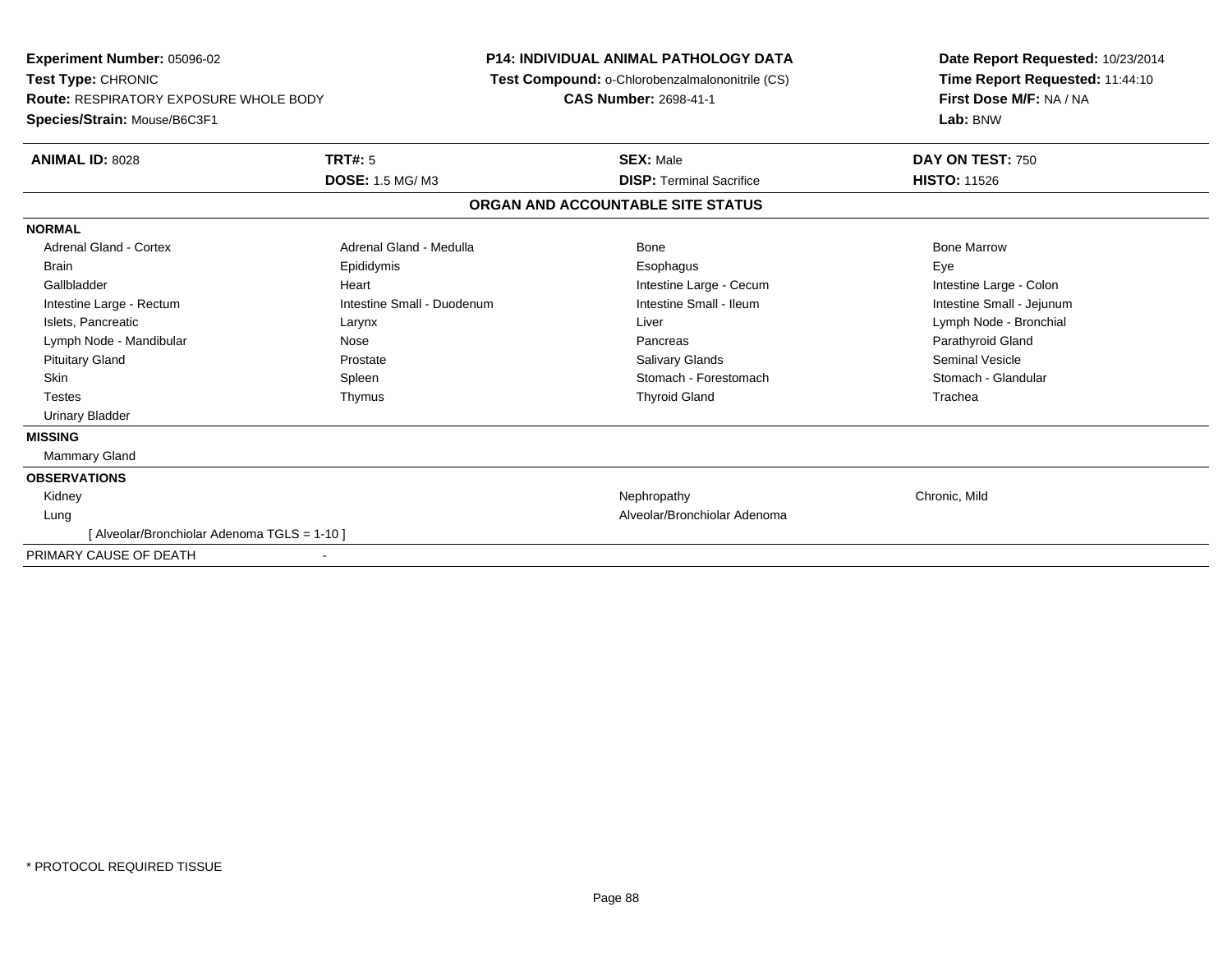**Experiment Number:** 05096-02**Test Type:** CHRONIC **Route:** RESPIRATORY EXPOSURE WHOLE BODY**Species/Strain:** Mouse/B6C3F1**P14: INDIVIDUAL ANIMAL PATHOLOGY DATA Test Compound:** o-Chlorobenzalmalononitrile (CS)**CAS Number:** 2698-41-1**Date Report Requested:** 10/23/2014**Time Report Requested:** 11:44:10**First Dose M/F:** NA / NA**Lab:** BNW**ANIMAL ID:** 8029 **TRT#:** <sup>5</sup> **SEX:** Male **DAY ON TEST:** <sup>750</sup> **DOSE:** 1.5 MG/ M3**DISP:** Terminal Sacrifice **HISTO:** 11527 **ORGAN AND ACCOUNTABLE SITE STATUSNORMAL**Adrenal Gland - Cortex **Bone Bone Bone Brain** Bone Bone Bone Marrow Bone Marrow Brain Brain Gallbladder Epididymis Esophagus Eye GallbladderHeart **Intestine Large - Cecum** Intestine Large - Cecum Intestine Large - Colon Intestine Large - Rectum Intestine Small - Duodenum **Intestine Small - Ileum** Intestine Small - Ileum Intestine Small - Jejunum Intestine Small - Jejunum Islets, Pancreatic Larynx Liver Lung Lymph Node - BronchialPancreas **Parathyroid Gland Prostate Parathyroid Gland** Prostate Prostate Prostate Prostate Spleen Salivary Glands Seminal Vesicle Skin SpleenThymus Stomach - Forestomach **Stomach - Glandular** Testes Testes Trachea Urinary Bladder**MISSING**Lymph Node - Mandibular Mammary Gland **OBSERVATIONS** Adrenal Gland Capsule Hyperplasia Mild Medullaa magnetic metal of the Moderate Moderate Moderate Moderate Moderate Moderate Moderate Moderate Moderate Moder Kidneyy cystem in the control of the control of the control of the control of the control of the control of the control of the control of the control of the control of the control of the control of the control of the control of NephropathyNephropathy Chronic, Mild<br>
Inflammation Suppurative. Suppurative, Mild Nosee the suppurative, Mild and the support of the support of the support of the support of the support of the support of  $\mathbf S$ uppurative, Mild and the support of the support of the support of the support of the support of th Respirat EpithMetaplasia **Squamous, Mild** Note: IN SECTION #1.Note: OF THE MAXILLARY TURBINATE AND ADJACENT LATERAL WALL,Note: THE NOSE LESIONS ARE ON ONE SIDE ONLY, AT THE LEVEL Thyroid Gland Follicular Cel Hyperplasia Mild PRIMARY CAUSE OF DEATH-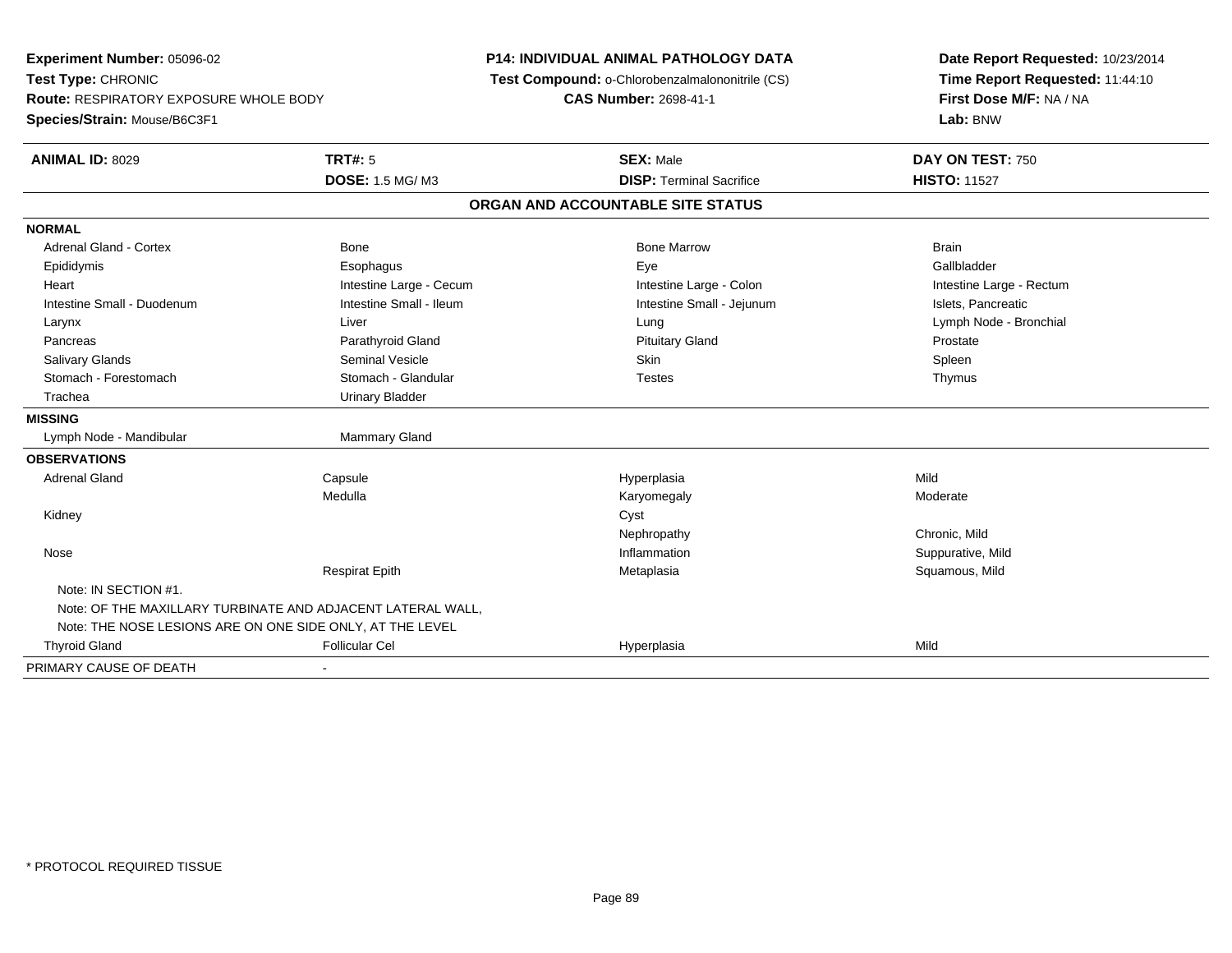**Experiment Number:** 05096-02**Test Type:** CHRONIC **Route:** RESPIRATORY EXPOSURE WHOLE BODY**Species/Strain:** Mouse/B6C3F1**P14: INDIVIDUAL ANIMAL PATHOLOGY DATA Test Compound:** o-Chlorobenzalmalononitrile (CS)**CAS Number:** 2698-41-1**Date Report Requested:** 10/23/2014**Time Report Requested:** 11:44:10**First Dose M/F:** NA / NA**Lab:** BNW**ANIMAL ID:** 8030**TRT#:** 5 **SEX:** Male **DAY ON TEST:** 750 **DOSE:** 1.5 MG/ M3**DISP:** Terminal Sacrifice **HISTO:** 11528 **ORGAN AND ACCOUNTABLE SITE STATUSNORMALAdrenal Gland - Cortex** Adrenal Gland - Medulla **Adrenal Gland - Medulla** Bone Bone Bone Bone Bone Marrow Gallbladder Brain Epididymis Epididymis and the Brook of the Brook of the Brook of the Brook of the Gallbladder of the Gallbladder Heart **Intestine Large - Cecum** Intestine Large - Cecum Intestine Large - Colon Intestine Large - Rectum Intestine Small - Duodenum **Intestine Small - Ileum** Intestine Small - Ileum Intestine Small - Jejunum Intestine Small - Jejunum Islets, Pancreatic Larynx Liver Lymph Node - Bronchial Lymph Node - MandibularPancreas **Parathyroid Gland Prostate Parathyroid Gland** Prostate Prostate Prostate Prostate Spleen Salivary Glands Seminal Vesicle Skin SpleenThymus Stomach - Forestomach **Stomach - Glandular** Stomach - Glandular Testes Trachea **Urinary Bladder MISSING** Mammary Gland**OBSERVATIONS** EyeRetina **Retina** Cytoplasmic Cytoplasmic Minimal Mechanic Minimal Minimal Retina Minimal Minimal Retinance Minimal Minimal Retinance Minimal Retinance Minimal Retinance Minimal Retinance Minimal Retinance Minimal Retinance Kidneyy the controller that the controller the controller that the controller the controller that  $\mathsf{N}\mathsf{H}$   $\mathsf{N}\mathsf{H}$   $\mathsf{C}\mathsf{H}$   $\mathsf{R}\mathsf{H}$   $\mathsf{C}\mathsf{H}$   $\mathsf{R}\mathsf{H}$   $\mathsf{H}$   $\mathsf{H}$   $\mathsf{H}$   $\mathsf{H}$   $\mathsf{H}$  LungAlveolar/Bronchiolar Adenoma<br>
Respirat Epith **Mateurs Adenoma**<br>
Hyperplasia Nose Respirat Epith Hyperplasia Mild Inflammation Suppurative, Moderate Respirat Epith Metaplasia Squamous, Moderate Thyroid Gland Follicular Cel Hyperplasia Mild PRIMARY CAUSE OF DEATH-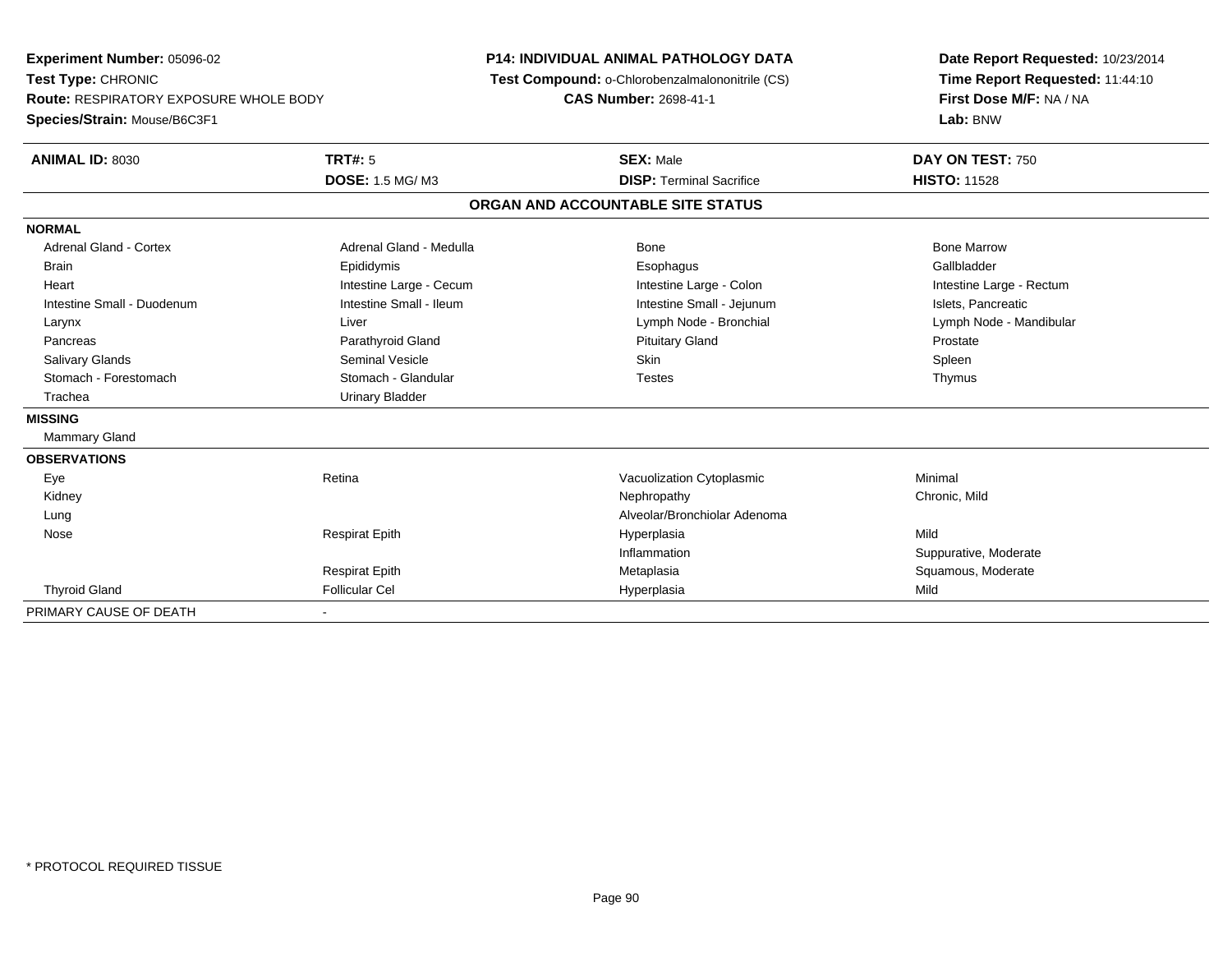| <b>Experiment Number: 05096-02</b><br>Test Type: CHRONIC<br><b>Route: RESPIRATORY EXPOSURE WHOLE BODY</b><br>Species/Strain: Mouse/B6C3F1 |                            | <b>P14: INDIVIDUAL ANIMAL PATHOLOGY DATA</b><br>Test Compound: o-Chlorobenzalmalononitrile (CS)<br><b>CAS Number: 2698-41-1</b> | Date Report Requested: 10/23/2014<br>Time Report Requested: 11:44:10<br>First Dose M/F: NA / NA<br>Lab: BNW |
|-------------------------------------------------------------------------------------------------------------------------------------------|----------------------------|---------------------------------------------------------------------------------------------------------------------------------|-------------------------------------------------------------------------------------------------------------|
| ANIMAL ID: 8031                                                                                                                           | <b>TRT#: 5</b>             | <b>SEX: Male</b>                                                                                                                | DAY ON TEST: 750                                                                                            |
|                                                                                                                                           | DOSE: 1.5 MG/M3            | <b>DISP: Terminal Sacrifice</b>                                                                                                 | <b>HISTO: 11529</b>                                                                                         |
|                                                                                                                                           |                            | ORGAN AND ACCOUNTABLE SITE STATUS                                                                                               |                                                                                                             |
| <b>NORMAL</b>                                                                                                                             |                            |                                                                                                                                 |                                                                                                             |
| <b>Adrenal Gland - Cortex</b>                                                                                                             | Adrenal Gland - Medulla    | Bone                                                                                                                            | <b>Bone Marrow</b>                                                                                          |
| <b>Brain</b>                                                                                                                              | Epididymis                 | Esophagus                                                                                                                       | Eye                                                                                                         |
| Gallbladder                                                                                                                               | Heart                      | Intestine Large - Cecum                                                                                                         | Intestine Large - Colon                                                                                     |
| Intestine Large - Rectum                                                                                                                  | Intestine Small - Duodenum | Intestine Small - Ileum                                                                                                         | Intestine Small - Jejunum                                                                                   |
| Islets, Pancreatic                                                                                                                        | Larynx                     | Liver                                                                                                                           | Lung                                                                                                        |
| Nose                                                                                                                                      | Pancreas                   | <b>Pituitary Gland</b>                                                                                                          | Prostate                                                                                                    |
| Salivary Glands                                                                                                                           | <b>Seminal Vesicle</b>     | <b>Skin</b>                                                                                                                     | Spleen                                                                                                      |
| Stomach - Glandular                                                                                                                       | <b>Testes</b>              | Thymus                                                                                                                          | <b>Thyroid Gland</b>                                                                                        |
| Trachea                                                                                                                                   | <b>Urinary Bladder</b>     |                                                                                                                                 |                                                                                                             |
| <b>MISSING</b>                                                                                                                            |                            |                                                                                                                                 |                                                                                                             |
| Lymph Node - Bronchial                                                                                                                    | Lymph Node - Mandibular    | <b>Mammary Gland</b>                                                                                                            | Parathyroid Gland                                                                                           |
| <b>OBSERVATIONS</b>                                                                                                                       |                            |                                                                                                                                 |                                                                                                             |
| <b>Adrenal Gland</b>                                                                                                                      | Capsule                    | Hyperplasia                                                                                                                     | Minimal                                                                                                     |
| Kidney                                                                                                                                    |                            | Nephropathy                                                                                                                     | Chronic, Mild                                                                                               |
| Stomach                                                                                                                                   | Forestomach                | Squamous Cell Papilloma                                                                                                         |                                                                                                             |
| Note: PAPILLOMA AT JCT FOUND ON STEP SECTIONS OF SLIDE 8.                                                                                 |                            |                                                                                                                                 |                                                                                                             |
| Note: [ PAPILLOMA SQUA ] TGLs = 2-8                                                                                                       |                            |                                                                                                                                 |                                                                                                             |
| PRIMARY CAUSE OF DEATH                                                                                                                    |                            |                                                                                                                                 |                                                                                                             |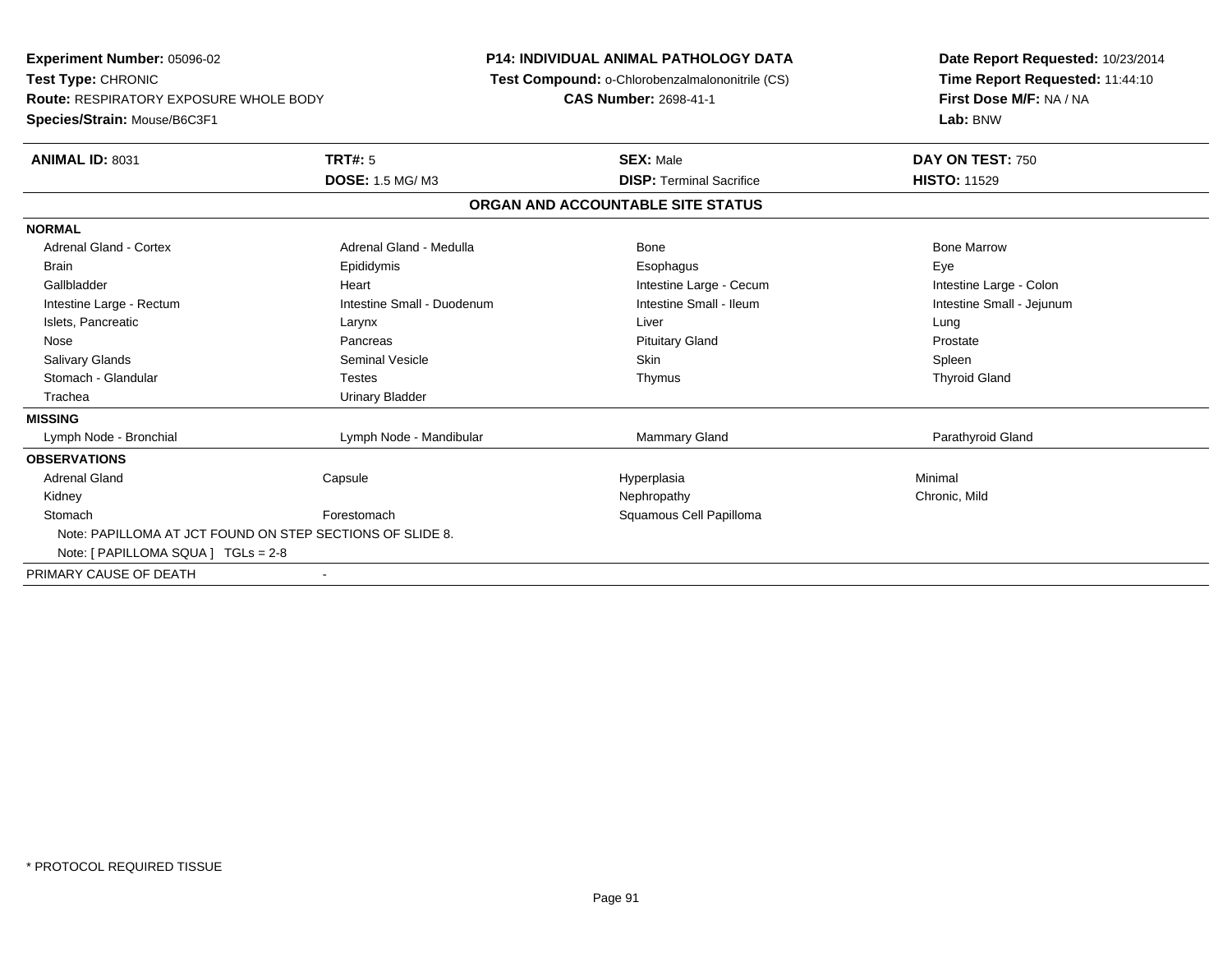**Experiment Number:** 05096-02**Test Type:** CHRONIC **Route:** RESPIRATORY EXPOSURE WHOLE BODY**Species/Strain:** Mouse/B6C3F1**P14: INDIVIDUAL ANIMAL PATHOLOGY DATA Test Compound:** o-Chlorobenzalmalononitrile (CS)**CAS Number:** 2698-41-1**Date Report Requested:** 10/23/2014**Time Report Requested:** 11:44:10**First Dose M/F:** NA / NA**Lab:** BNW**ANIMAL ID:** 8032**TRT#:** 5 **SEX:** Male **DAY ON TEST:** 599 **DOSE:** 1.5 MG/ M3 **DISP:** Dead **HISTO:** <sup>9543</sup> **ORGAN AND ACCOUNTABLE SITE STATUSNORMALAdrenal Gland - Cortex** Adrenal Gland - Medulla **Adrenal Gland - Medulla** Bone Bone Bone Bone Bone Marrow Epididymis Esophagus Heart Intestine Large - RectumIslets, Pancreatic Larynx Lymph Node - Bronchial Lymph Node - Mandibular Pancreas Parathyroid Gland Pituitary Gland Salivary GlandsSpleen Schwach - Forestomach Communication Communication Communication Communication Thymus Communication Communication Communication Communication Communication Communication Communication Communication Communication Comm Thyroid Gland Trachea **MISSING** Mammary Gland**AUTO PRECLUDES DIAG.** Eye Gallbladder Intestine Large - Cecum Intestine Large - ColonIntestine Small - Duodenum **Intestine Small - Ileum** Intestine Small - Ileum Intestine Small - Jejunum Prostate Seminal Vesicle **Stomach - Glandular** Stomach - Glandular Clandular Clandular Clandular Clandular Urinary Bladder **OBSERVATIONS** Brainn and the control of the control of the control of the control of the control of the control of the control of the control of the control of the control of the control of the control of the control of the control of the co Kidneyy the controller that the controller temperature  $\mathsf{N}$  experimentally chronic, Mild  $\mathsf{N}$  experimentally  $\mathsf{N}$  experimentally  $\mathsf{N}$  experimentally  $\mathsf{N}$  experimentally  $\mathsf{N}$  experimentally  $\mathsf{N}$  . The Liver Hepatocellular AdenomaNote: [ HEPATOCLR ADEN ] TGLs = 3,4-4+10+11 Lung Leukocytosis Mild Nose Respirat Epith Metaplasia Squamous, Minimal Note: THE NOSE LESIONS ARE IN SECTION #1 ON THE TIPS OF THE Note: TURBINATES AND ADJACENT LATERAL WALL. THERE IS ALOT OFNote: AUTOLYSIS WHICH MAKES IT DIFFCULT TO INTERPRET. Skinn and the control of the control of the control of the control of the control of the control of the control of the control of the control of the control of the control of the control of the control of the control of the co Note: [ ULCER ] TGLs = 1-12PRIMARY CAUSE OF DEATH-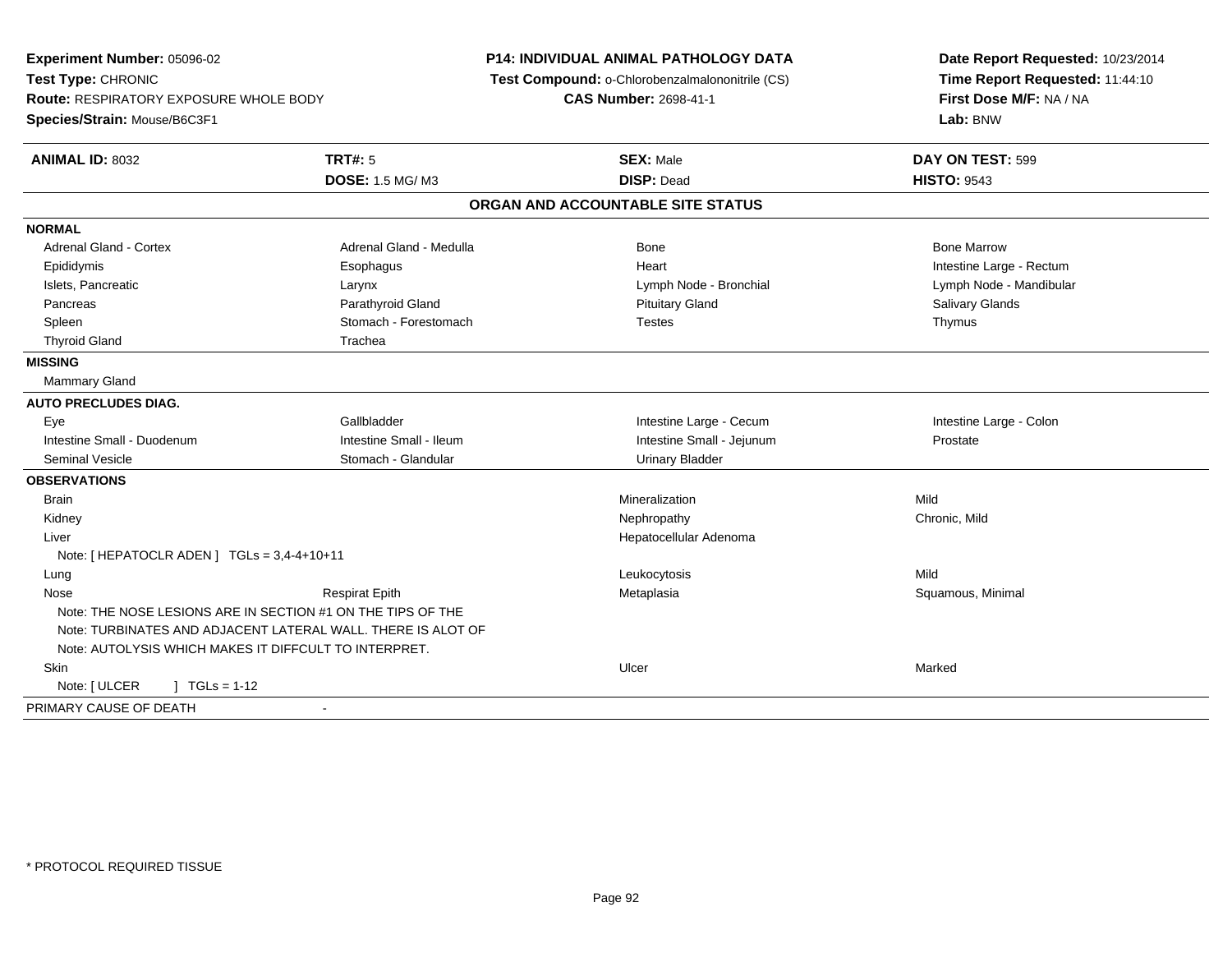**Experiment Number:** 05096-02**Test Type:** CHRONIC **Route:** RESPIRATORY EXPOSURE WHOLE BODY**Species/Strain:** Mouse/B6C3F1**P14: INDIVIDUAL ANIMAL PATHOLOGY DATA Test Compound:** o-Chlorobenzalmalononitrile (CS)**CAS Number:** 2698-41-1**Date Report Requested:** 10/23/2014**Time Report Requested:** 11:44:10**First Dose M/F:** NA / NA**Lab:** BNW**ANIMAL ID:** 8033 **TRT#:** <sup>5</sup> **SEX:** Male **DAY ON TEST:** <sup>381</sup> **DOSE:** 1.5 MG/ M3 **DISP:** Moribund **HISTO:** <sup>8049</sup> **ORGAN AND ACCOUNTABLE SITE STATUSNORMALAdrenal Gland - Cortex**  Adrenal Gland - Cortex Adrenal Gland - Medulla Bone Bone MarrowBrain Esophagus Esophagus Esophagus Executive Eye Eye and the Heart Heart Heart Heart Heart Intestine Large - Colon **Intestine Large - Rectum** Intestine Small - Duodenum Intestine Small - Ileum Intestine Small - Ileum Intestine Small - Jejunum **Intestine Small - Jejunum** Islets, Pancreatic **Network Contract Contract Contract Contract Contract Contract Contract Contract Contract Contract Contract Contract Contract Contract Contract Contr** Stomach - Forestomach The Thyroid Gland Trachea Trachea **MISSING** Intestine Large - Cecum Mammary Gland Parathyroid Gland**OBSERVATIONS** Adrenal Gland Medulla Lymphoma Malignant Undifferentiated Cell Type Epididymis Lymphoma Malignant Undifferentiated Cell Type Lymphoma Malignant Undifferentiated Cell Type Gallbladder Lymphoma Malignant Undifferentiated Cell Type KidneyNote: [ LYMPH MAL UNDF ] TGLs = 6-5 Liver Lymphoma Malignant Undifferentiated Cell Type Lymphoma Malignant Undifferentiated Cell Type Lung Lymph Node Bronchial Lymphoma Malignant Undifferentiated Cell Type Mandibular Lymphoma Malignant Undifferentiated Cell Type Lymphoma Malignant Undifferentiated Cell Type**Mesenteric**  Lymphoma Malignant Undifferentiated Cell TypeRenalNote: [ LYMPH MAL UNDF ] TGLs = 3-7 Note: [ LYMPH MAL UNDF ] TGLs = 4-10 Note: [ LYMPH MAL UNDF ] TGLs = 2-3 Note: [ LYMPH MAL UNDF ] TGLs = 5-5 Nose Lymphoma Malignant Undifferentiated Cell Type Pancreas Lymphoma Malignant Undifferentiated Cell Type Lymphoma Malignant Undifferentiated Cell Type Pituitary Gland Prostate Lymphoma Malignant Undifferentiated Cell Type Salivary Glands Lymphoma Malignant Undifferentiated Cell Type Lymphoma Malignant Undifferentiated Cell Type Seminal Vesicle SpleenLymphoma Malignant Undifferentiated Cell Type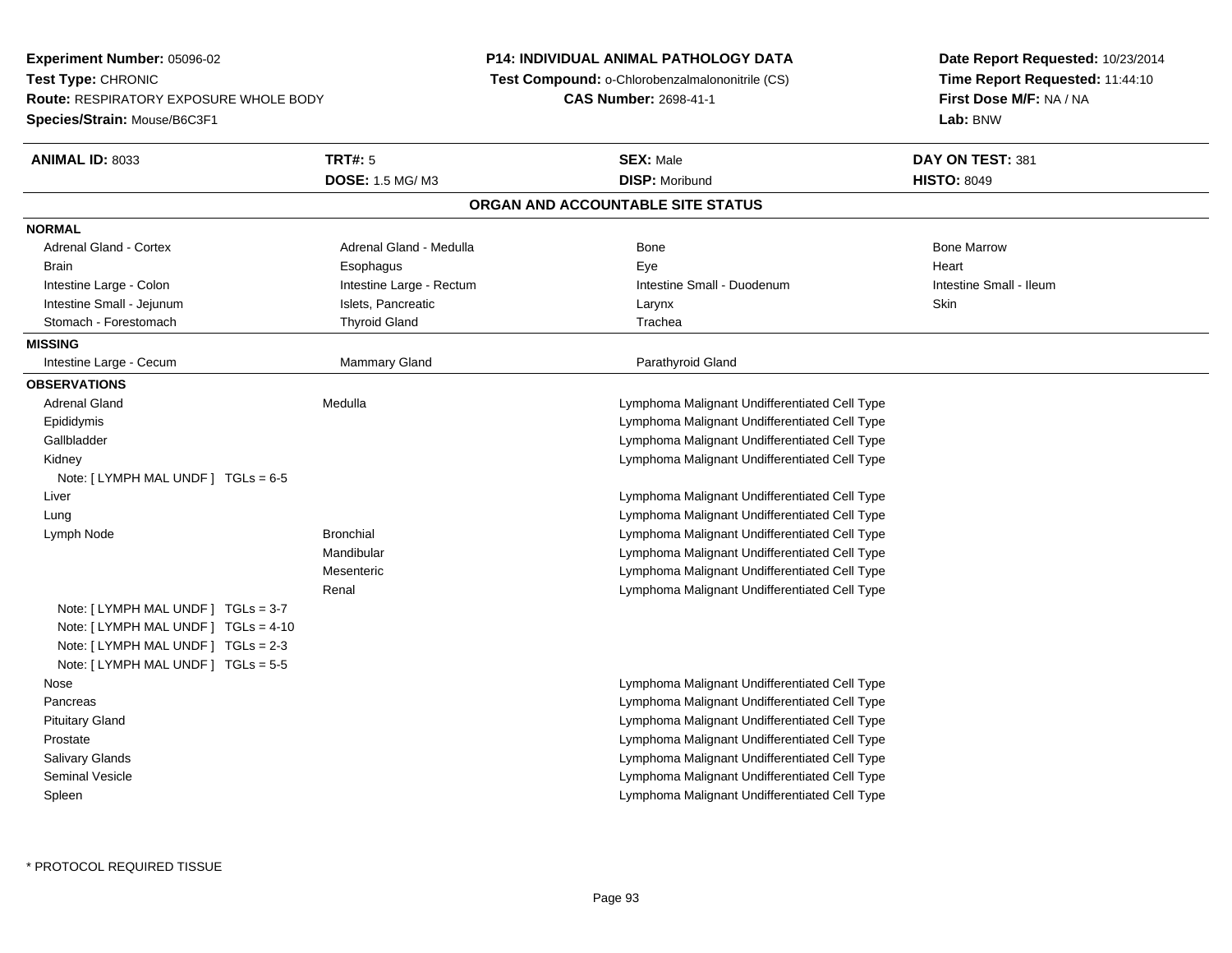| <b>Experiment Number: 05096-02</b><br>Test Type: CHRONIC<br><b>Route: RESPIRATORY EXPOSURE WHOLE BODY</b><br>Species/Strain: Mouse/B6C3F1 |                        | <b>P14: INDIVIDUAL ANIMAL PATHOLOGY DATA</b><br>Test Compound: o-Chlorobenzalmalononitrile (CS)<br><b>CAS Number: 2698-41-1</b> | Date Report Requested: 10/23/2014<br>Time Report Requested: 11:44:10<br>First Dose M/F: NA / NA<br>Lab: BNW |
|-------------------------------------------------------------------------------------------------------------------------------------------|------------------------|---------------------------------------------------------------------------------------------------------------------------------|-------------------------------------------------------------------------------------------------------------|
| <b>ANIMAL ID: 8033</b>                                                                                                                    | TRT#: 5                | <b>SEX: Male</b>                                                                                                                | DAY ON TEST: 381                                                                                            |
|                                                                                                                                           | <b>DOSE: 1.5 MG/M3</b> | <b>DISP:</b> Moribund                                                                                                           | <b>HISTO: 8049</b>                                                                                          |
|                                                                                                                                           |                        | ORGAN AND ACCOUNTABLE SITE STATUS                                                                                               |                                                                                                             |
| Note: [LYMPH MAL UNDF] TGLs = 1-4                                                                                                         |                        |                                                                                                                                 |                                                                                                             |
| Stomach                                                                                                                                   | Glandular              | Lymphoma Malignant Undifferentiated Cell Type                                                                                   |                                                                                                             |
| Testes                                                                                                                                    |                        | Lymphoma Malignant Undifferentiated Cell Type                                                                                   |                                                                                                             |
| Thymus                                                                                                                                    |                        | Lymphoma Malignant Undifferentiated Cell Type                                                                                   |                                                                                                             |
| <b>Urinary Bladder</b>                                                                                                                    |                        | Lymphoma Malignant Undifferentiated Cell Type                                                                                   |                                                                                                             |
| PRIMARY CAUSE OF DEATH                                                                                                                    |                        |                                                                                                                                 |                                                                                                             |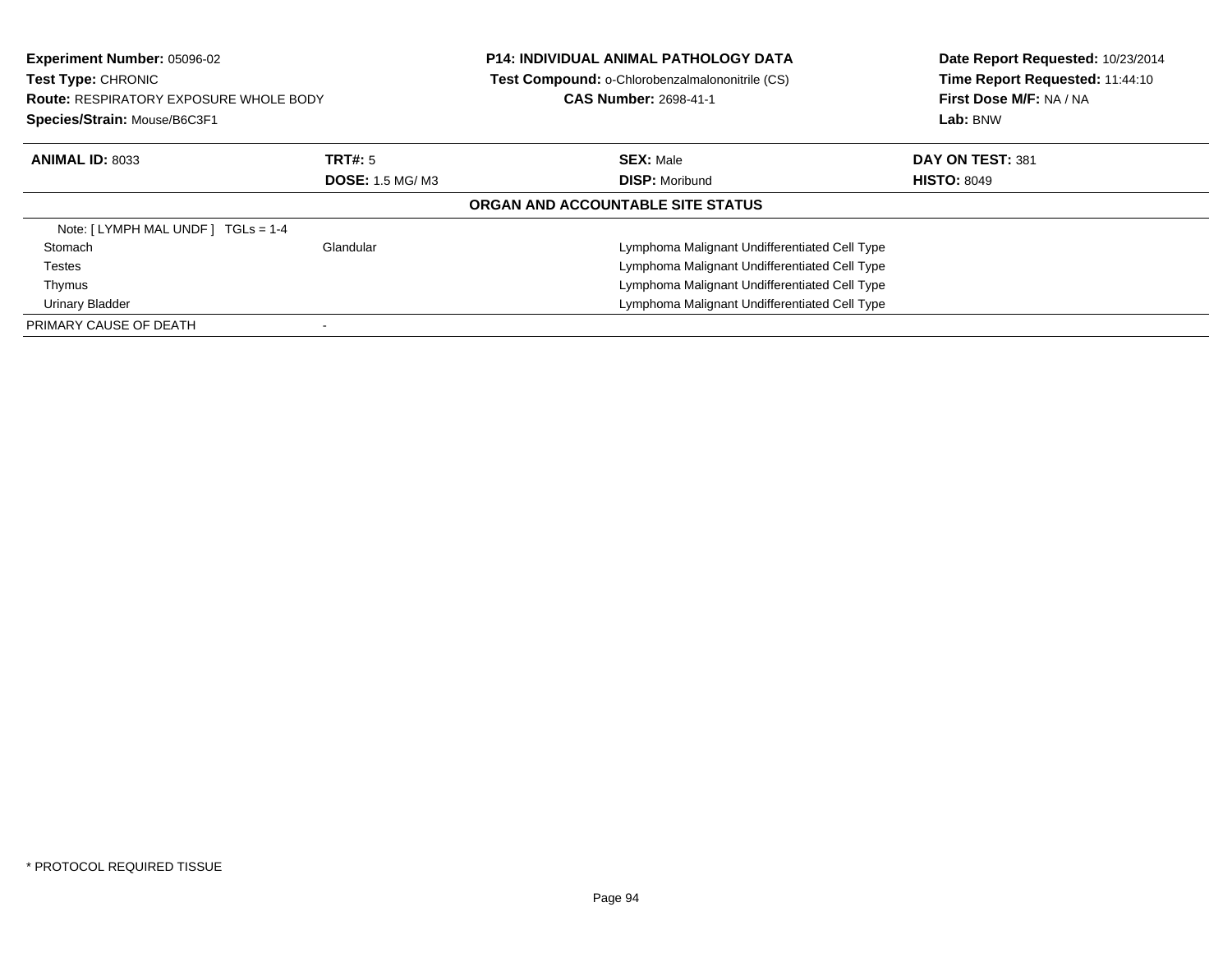**Experiment Number:** 05096-02**Test Type:** CHRONIC **Route:** RESPIRATORY EXPOSURE WHOLE BODY**Species/Strain:** Mouse/B6C3F1**P14: INDIVIDUAL ANIMAL PATHOLOGY DATA Test Compound:** o-Chlorobenzalmalononitrile (CS)**CAS Number:** 2698-41-1**Date Report Requested:** 10/23/2014**Time Report Requested:** 11:44:10**First Dose M/F:** NA / NA**Lab:** BNW**ANIMAL ID:** 8034 **TRT#:** <sup>5</sup> **SEX:** Male **DAY ON TEST:** <sup>750</sup> **DOSE:** 1.5 MG/ M3**DISP:** Terminal Sacrifice **HISTO:** 11530 **ORGAN AND ACCOUNTABLE SITE STATUSNORMAL**Adrenal Gland - Medulla November 2012 Bone National Bone Marrow Bone Marrow Bone Marrow Brain Gallbladder Epididymis Esophagus Eye GallbladderHeart **Intestine Large - Cecum** Intestine Large - Cecum Intestine Large - Colon Intestine Large - Rectum Intestine Small - Duodenum **Intestine Small - Ileum** Intestine Small - Ileum Intestine Small - Jejunum Intestine Small - Jejunum Islets, Pancreatic Larynx Liver Lymph Node - Bronchial Lymph Node - MandibularPancreas **Parathyroid Gland Prostate Parathyroid Gland** Prostate Prostate Prostate Prostate Spleen Salivary Glands Seminal Vesicle Skin SpleenThymus Stomach - Forestomach **Stomach - Glandular** Testes Testes Testes Testes Testes The Testes The Testes The Testes The Testes The Testes The Testes The Testes Testes The Testes Testes Testes Testes Testes Testes Testes Testes Thyroid Gland Thyroid Gland **MISSING** Mammary Gland**OBSERVATIONS** Adrenal Glandd cortex Cortex Cortex Cytomegaly Cytomegaly **Capsule**  Hyperplasia Mild Kidneyy the controller the controller of the controller of the controller of the controller of the controller of the controller of the controller of the controller of the controller of the controller of the controller of the con LungAlveolar/Bronchiolar Adenoma<br>Inflammation Nosee the suppurative, Mild and the support of the support of the support of the support of the support of the support of  $\mathbf S$ uppurative, Mild and the support of the support of the support of the support of the support of th Respirat EpithMetaplasia **Squamous, Moderate** Note: NOSE LESIONS LIMITED TO THE DORSAL TIP OF THE MAXI-Note: LLARY TURBINATE AND ADJACENT LATERAL WALL ON SEC. #1. Urinary Bladderr and the contract of the contract of the contract of the contract of the contract of the contract of the contract of the contract of the contract of the contract of the contract of the contract of the contract of the cont a Mild PRIMARY CAUSE OF DEATH-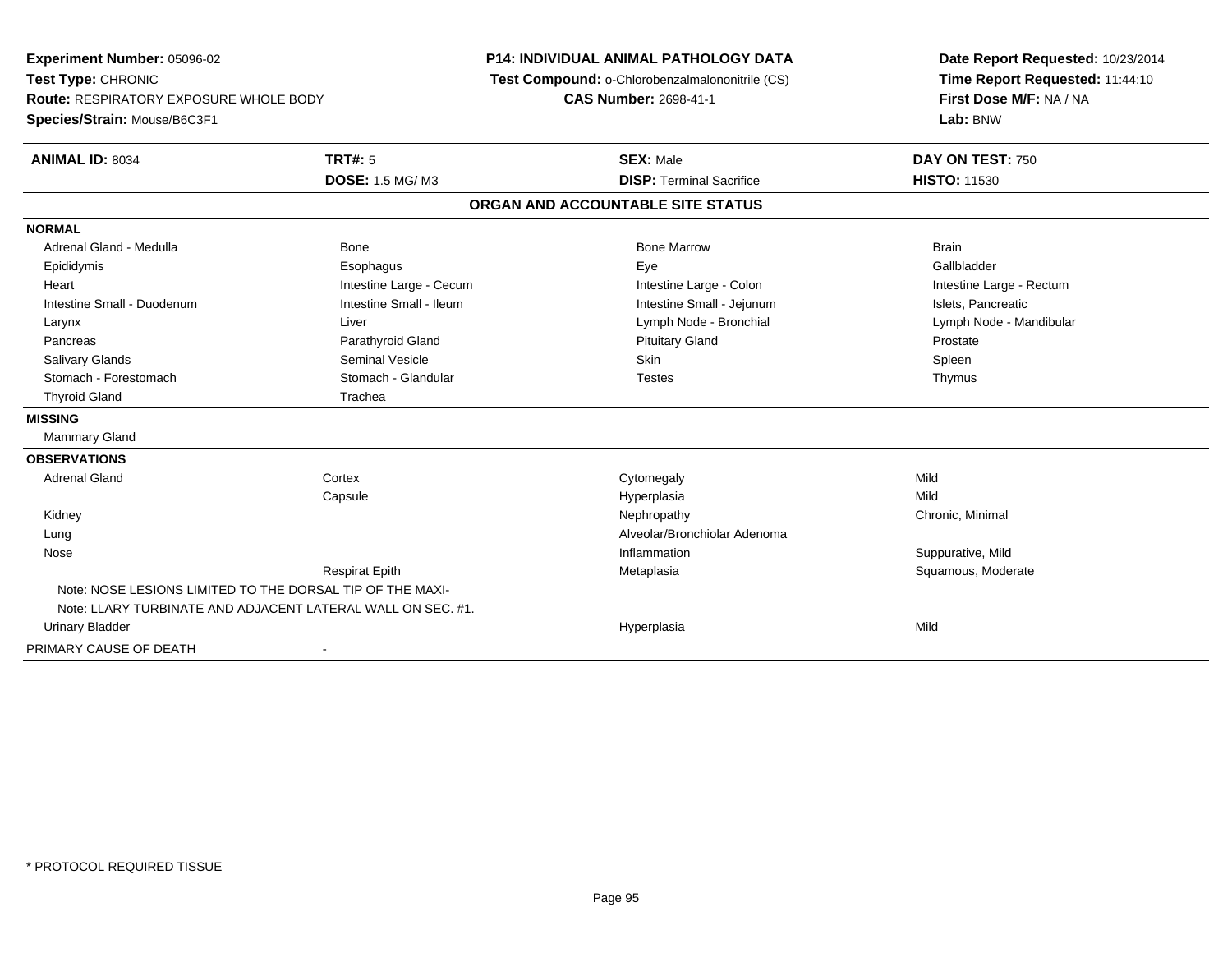**Experiment Number:** 05096-02**Test Type:** CHRONIC **Route:** RESPIRATORY EXPOSURE WHOLE BODY**Species/Strain:** Mouse/B6C3F1**P14: INDIVIDUAL ANIMAL PATHOLOGY DATA Test Compound:** o-Chlorobenzalmalononitrile (CS)**CAS Number:** 2698-41-1**Date Report Requested:** 10/23/2014**Time Report Requested:** 11:44:10**First Dose M/F:** NA / NA**Lab:** BNW**ANIMAL ID:** 8035 **TRT#:** <sup>5</sup> **SEX:** Male **DAY ON TEST:** <sup>750</sup> **DOSE:** 1.5 MG/ M3**DISP:** Terminal Sacrifice **HISTO:** 11531 **ORGAN AND ACCOUNTABLE SITE STATUSNORMALAdrenal Gland - Cortex**  Adrenal Gland - Cortex Adrenal Gland - Medulla Bone Bone MarrowBrain Exercicles and the Exercise Epididymis Communications of the Exercise Exercise Exercise Exercise Exe Intestine Large - Colon Gallbladder **Gallbladder Heart** Intestine Large - Cecum Intestine Large - Cecum Intestine Large - Cecum Intestine Small - Jejunum Intestine Large - Rectum **Intestine Small - Duodenum** Intestine Small - Ileum Intestine Small - Ileum Islets, Pancreatic Larynx Liver Lung**Pituitary Gland** Lymph Node - Bronchial **Lymph Node - Mandibular Pancreas Pancreas** Pancreas Prostate Salivary Glands Seminal Vesicle Skin**Testes** Spleen Stomach - Forestomach Stomach - Stomach Stomach Stomach Stomach Stomach Stomach Stomach Stomach Stomach Stomach Stomach Stomach Stomach Stomach Stomach Stomach Stomach Stomach Stomach Stomach Stomach Stomach Stomach **Urinary Bladder**  Thymus Thyroid Gland Trachea Urinary Bladder**MISSING**Mammary Gland Parathyroid Gland **OBSERVATIONS** Adrenal Gland Capsule Hyperplasia Mild Kidneyy the controller that the controller the controller that the controller the controller that  $\mathsf{N}\mathsf{H}$   $\mathsf{N}\mathsf{H}$   $\mathsf{C}\mathsf{H}$   $\mathsf{R}\mathsf{H}$   $\mathsf{C}\mathsf{H}$   $\mathsf{R}\mathsf{H}$   $\mathsf{H}$   $\mathsf{H}$   $\mathsf{H}$   $\mathsf{H}$   $\mathsf{H}$  Suppurative, Minimal Nosee the contract of the contract of the contract of the contract of the contract of the contract of the contract of the contract of the contract of the contract of the contract of the contract of the contract of the contract Respirat EpithMetaplasia **Squamous, Minimal** PRIMARY CAUSE OF DEATH-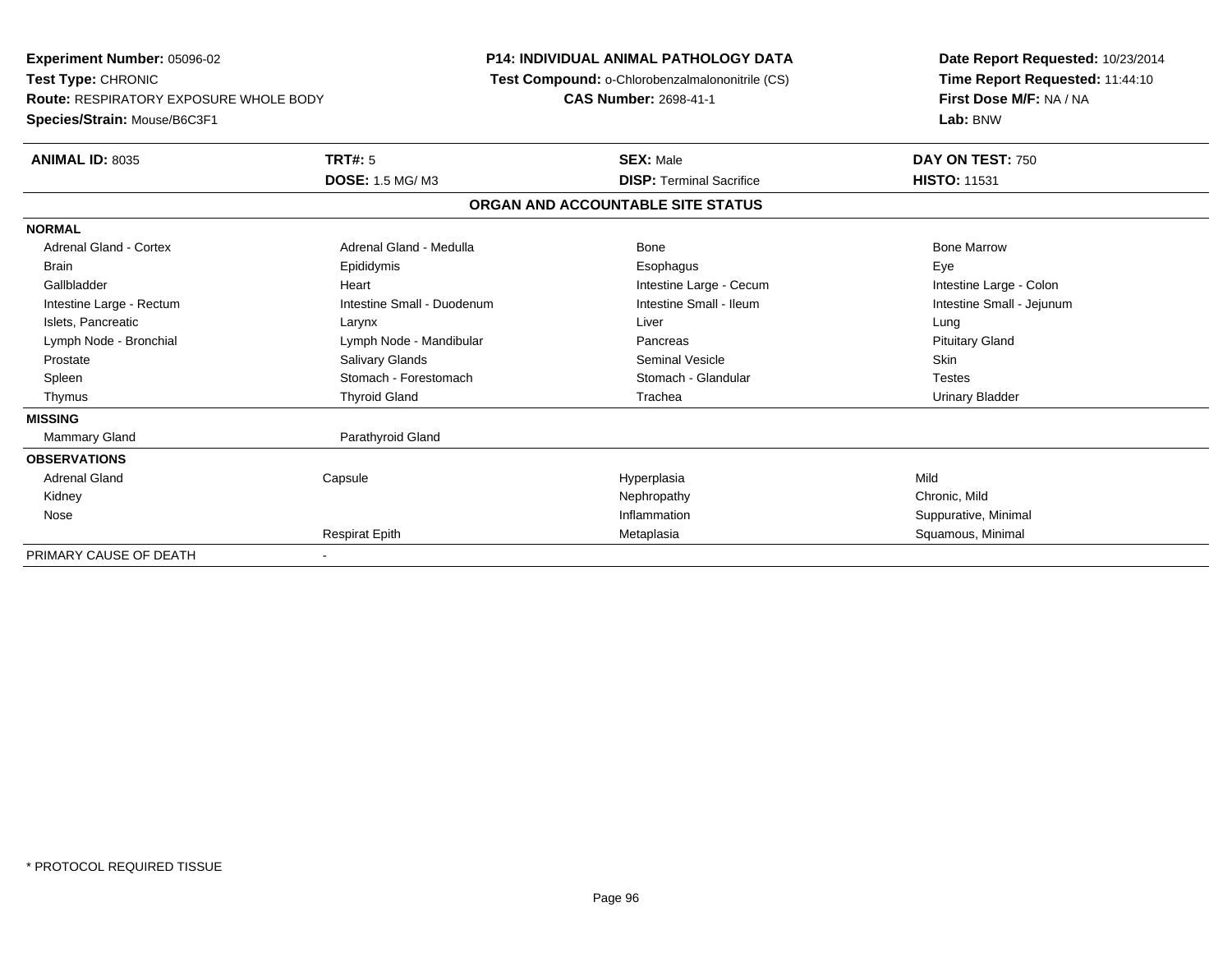|                            | CAS Number: 2698-41-1                                                             | Date Report Requested: 10/23/2014<br>Time Report Requested: 11:44:10<br>First Dose M/F: NA / NA<br>Lab: BNW                                 |
|----------------------------|-----------------------------------------------------------------------------------|---------------------------------------------------------------------------------------------------------------------------------------------|
|                            |                                                                                   |                                                                                                                                             |
|                            | <b>SEX: Male</b>                                                                  | DAY ON TEST: 750                                                                                                                            |
|                            | <b>DISP: Terminal Sacrifice</b>                                                   | <b>HISTO: 11532</b>                                                                                                                         |
|                            |                                                                                   |                                                                                                                                             |
|                            |                                                                                   |                                                                                                                                             |
| Adrenal Gland - Medulla    | Bone                                                                              | <b>Bone Marrow</b>                                                                                                                          |
| Epididymis                 | Esophagus                                                                         | Eye                                                                                                                                         |
| Heart                      | Intestine Large - Cecum                                                           | Intestine Large - Colon                                                                                                                     |
| Intestine Small - Duodenum | Intestine Small - Ileum                                                           | Intestine Small - Jejunum                                                                                                                   |
| Larynx                     | Liver                                                                             | Lymph Node - Bronchial                                                                                                                      |
| Nose                       | Pancreas                                                                          | <b>Pituitary Gland</b>                                                                                                                      |
| <b>Salivary Glands</b>     | <b>Seminal Vesicle</b>                                                            | Skin                                                                                                                                        |
| Stomach - Forestomach      | Stomach - Glandular                                                               | <b>Testes</b>                                                                                                                               |
| <b>Thyroid Gland</b>       | Trachea                                                                           | <b>Urinary Bladder</b>                                                                                                                      |
|                            |                                                                                   |                                                                                                                                             |
| Parathyroid Gland          |                                                                                   |                                                                                                                                             |
|                            |                                                                                   |                                                                                                                                             |
|                            | Nephropathy                                                                       | Chronic, Mild                                                                                                                               |
|                            | Alveolar/Bronchiolar Carcinoma                                                    |                                                                                                                                             |
|                            |                                                                                   |                                                                                                                                             |
|                            |                                                                                   |                                                                                                                                             |
|                            | TRT#: 5<br><b>DOSE: 1.5 MG/M3</b><br>[Alveolar/Bronchiolar Carcinoma TGLS = 1-3 ] | <b>P14: INDIVIDUAL ANIMAL PATHOLOGY DATA</b><br><b>Test Compound: o-Chlorobenzalmalononitrile (CS)</b><br>ORGAN AND ACCOUNTABLE SITE STATUS |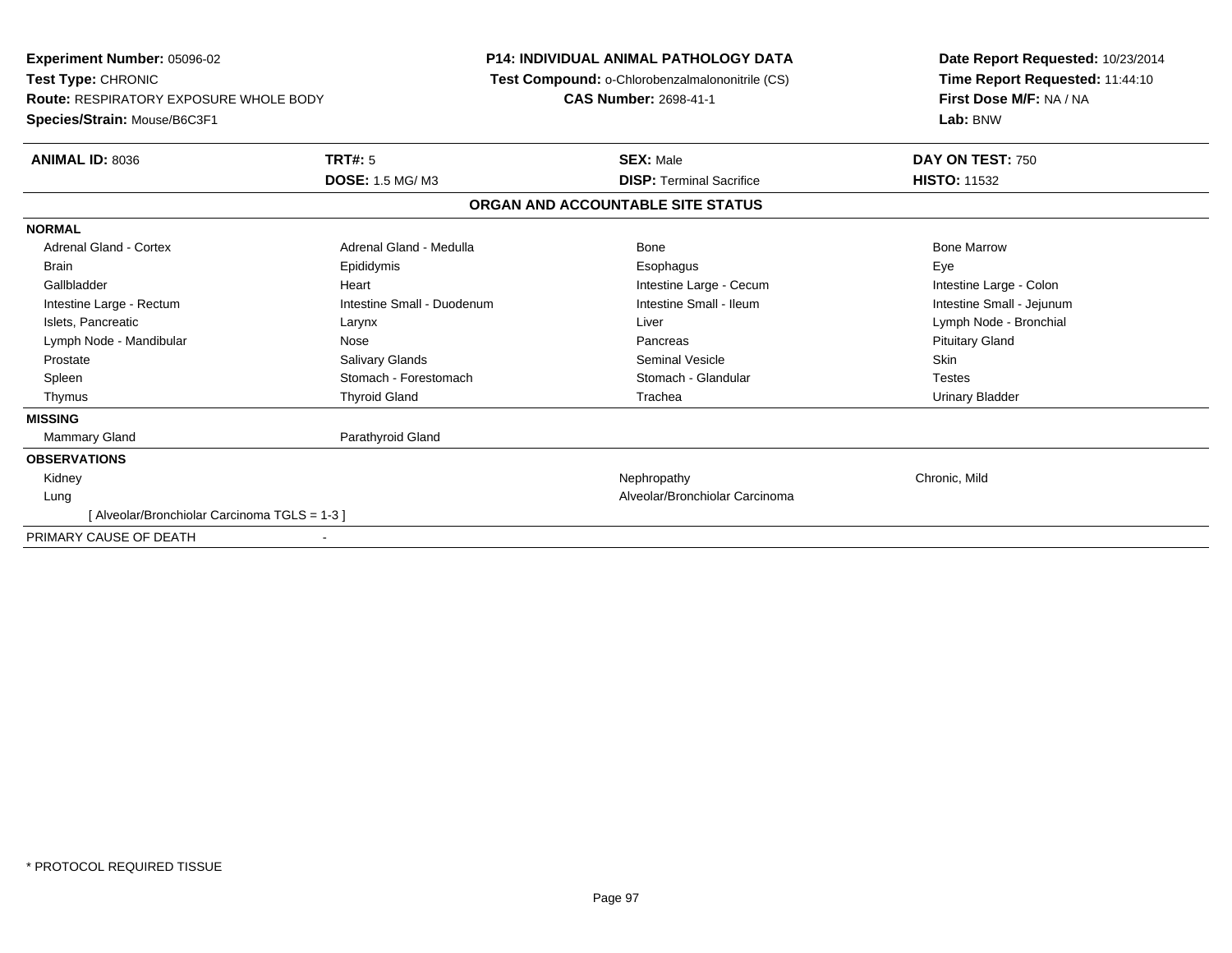**Experiment Number:** 05096-02**Test Type:** CHRONIC **Route:** RESPIRATORY EXPOSURE WHOLE BODY**Species/Strain:** Mouse/B6C3F1**P14: INDIVIDUAL ANIMAL PATHOLOGY DATA Test Compound:** o-Chlorobenzalmalononitrile (CS)**CAS Number:** 2698-41-1**Date Report Requested:** 10/23/2014**Time Report Requested:** 11:44:10**First Dose M/F:** NA / NA**Lab:** BNW**ANIMAL ID:** 8037**TRT#:** 5 **SEX:** Male **DAY ON TEST:** 571 **DOSE:** 1.5 MG/ M3 **DISP:** Dead **HISTO:** <sup>9438</sup> **ORGAN AND ACCOUNTABLE SITE STATUSNORMAL**Adrenal Gland - Medulla November 2012 Bone National Bone Marrow Bone Marrow Bone Marrow Brain Epididymis Esophagus Heart Intestine Large - CecumLymph Node - Bronchial Intestine Small - Jejunum **Islets, Pancreatic Larynx** Larynx Larynx Larynx Larynx Larynx Larynx Larynx Larynx Larynx Pancreas Pituitary Gland Prostate Salivary GlandsStomach - Glandular Seminal Vesicle Seminal Vesicle Skin Stomach - Forestomach - Stomach - Stomach - Forestomach - Stomach - Glandular Testes Thymus Thyroid Gland Trachea Urinary Bladder**MISSING**Intestine Large - Rectum Lymph Node - Mandibular **Manual Lymph Node - Manual Mammary Gland** Parathyroid Gland Parathyroid Gland **AUTO PRECLUDES DIAG.** Eye Gallbladder Intestine Large - Colon Intestine Small - Duodenum Intestine Small - Ileum**OBSERVATIONS** Adrenal Glandd the cortex contex contex and cytomegaly contex context of  $\mathsf{C}\mathsf{y}$  and  $\mathsf{C}\mathsf{y}$  and  $\mathsf{C}\mathsf{y}$  and  $\mathsf{C}\mathsf{y}$  and  $\mathsf{C}\mathsf{y}$  and  $\mathsf{C}\mathsf{y}$  and  $\mathsf{C}\mathsf{y}$  and  $\mathsf{C}\mathsf{y}$  and  $\mathsf{C}\mathsf{y}$  and Kidneyy contract to the contract of the contract of the contract of the contract of the contract of the contract of the contract of the contract of the contract of the contract of the contract of the contract of the contract of Carcinoma **Metastatic (Liver)** Metastatic (Liver) Nephropathy Chronic, MildNote: [ CARCINOMA ] TGLs = 4-12 Liver Hepatocellular Carcinoma Multiple Note: [ HEPATOCLR CARC ] TGLs = 2,6-10+11 Lungg and the state of the state of the state of the state of the Hepatocellular Carcinoma and the Metastatic (Liver) Note: [ HEPATOCLR CARC ] TGLs = 5-3 Nose Respirat Epith Metaplasia Squamous, Mild SpleenHematopoietic Cell Proliferation Moderate Note: [ HEMA CELL PROL ] TGLs = 1-4 PRIMARY CAUSE OF DEATH-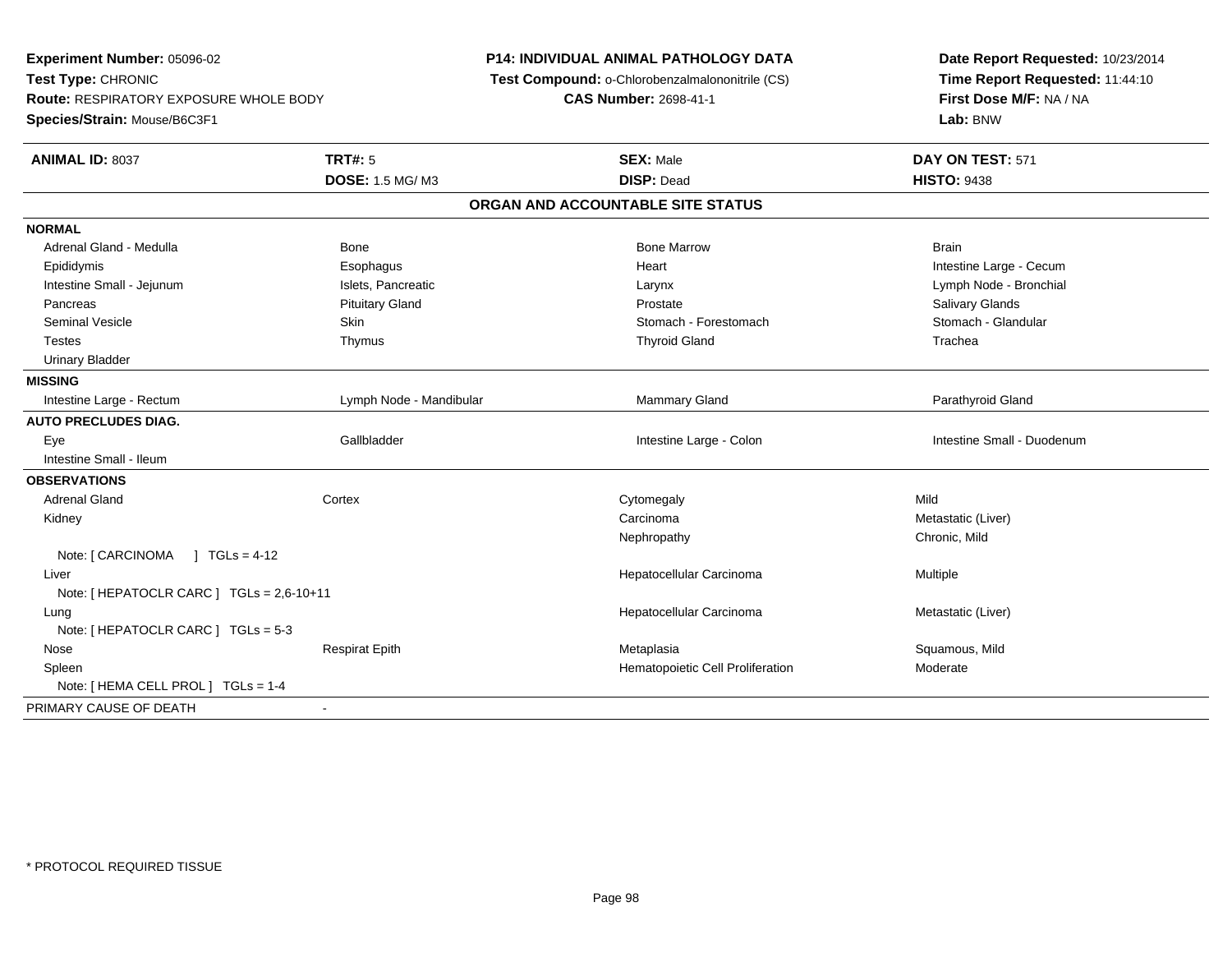**Experiment Number:** 05096-02**Test Type:** CHRONIC **Route:** RESPIRATORY EXPOSURE WHOLE BODY**Species/Strain:** Mouse/B6C3F1**P14: INDIVIDUAL ANIMAL PATHOLOGY DATA Test Compound:** o-Chlorobenzalmalononitrile (CS)**CAS Number:** 2698-41-1**Date Report Requested:** 10/23/2014**Time Report Requested:** 11:44:10**First Dose M/F:** NA / NA**Lab:** BNW**ANIMAL ID:** 8038**TRT#:** 5 **SEX:** Male **DAY ON TEST:** 750 **DOSE:** 1.5 MG/ M3**DISP:** Terminal Sacrifice **HISTO:** 11533 **ORGAN AND ACCOUNTABLE SITE STATUSNORMAL**Adrenal Gland - Medulla November 2012 Bone National Bone Marrow Bone Marrow Bone Marrow Brain Gallbladder Epididymis Esophagus Eye GallbladderHeart **Intestine Large - Cecum** Intestine Large - Cecum Intestine Large - Colon Intestine Large - Rectum Intestine Small - Duodenum **Intestine Small - Ileum** Intestine Small - Ileum Intestine Small - Jejunum Intestine Small - Jejunum Islets, Pancreatic Larynx Liver Lung Lymph Node - Bronchial Nose Pancreas Parathyroid Gland Pituitary Gland Prostate Salivary Glands Seminal Vesicle SkinThymus Stomach - Forestomach Stomach - Glandular Testes ThymusThyroid Gland **Trachea** Trachea **Trachea** Trachea Urinary Bladder **MISSING**Lymph Node - Mandibular Mammary Gland **OBSERVATIONS** Adrenal Glandd cortex Cortex Cortex Cytomegaly Cytomegaly **Capsule**  Hyperplasia Mild Kidneyy the controller that the controller the controller that the controller the controller that  $\mathsf{N}\mathsf{H}$   $\mathsf{N}\mathsf{H}$   $\mathsf{C}\mathsf{H}$   $\mathsf{R}\mathsf{H}$   $\mathsf{C}\mathsf{H}$   $\mathsf{R}\mathsf{H}$   $\mathsf{H}$   $\mathsf{H}$   $\mathsf{H}$   $\mathsf{H}$   $\mathsf{H}$  Spleen Hemangiosarcoma Thrombosis ModerateNote: [ HEMANGIOSARC ] TGLs = 1-10PRIMARY CAUSE OF DEATH-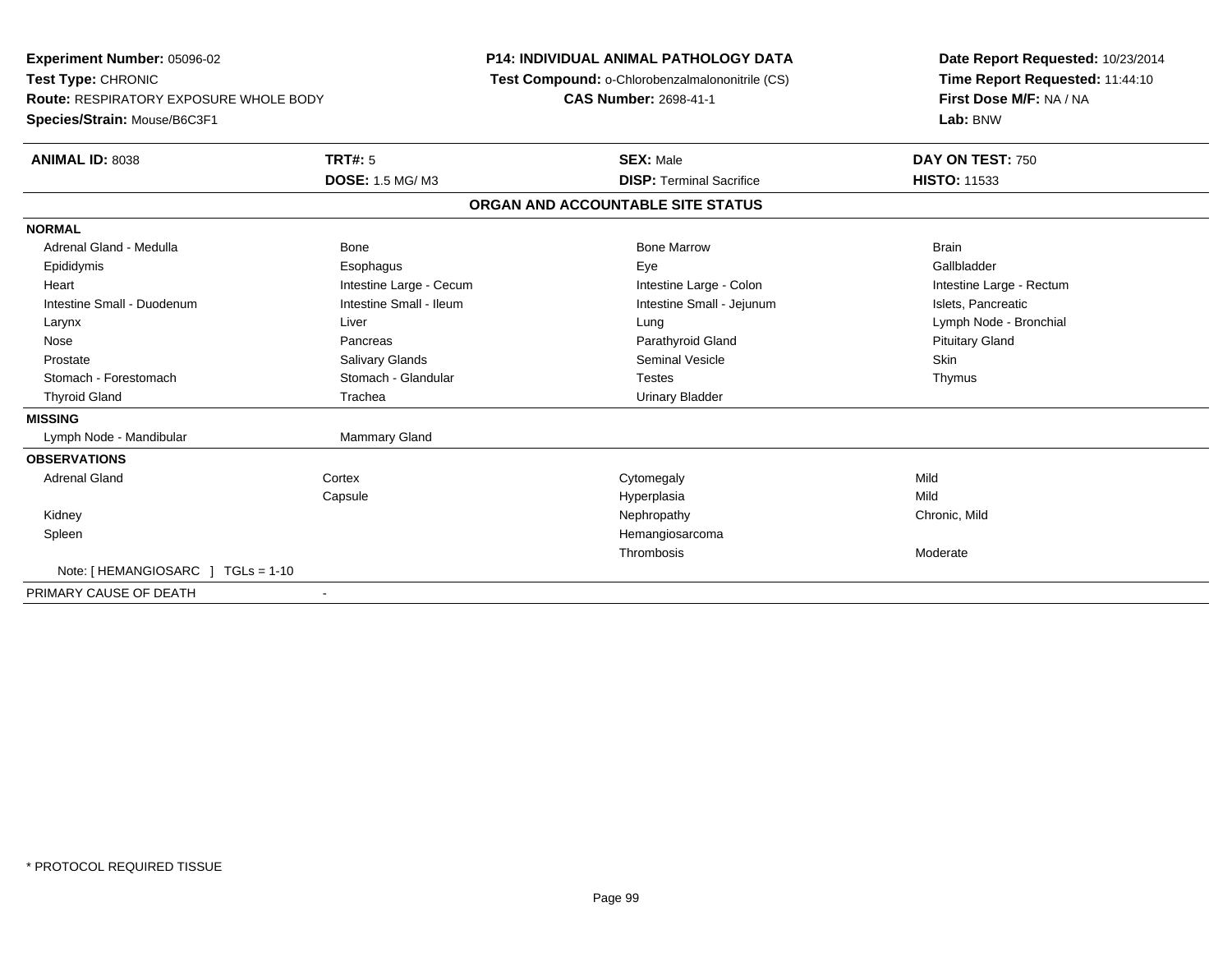**Experiment Number:** 05096-02**Test Type:** CHRONIC **Route:** RESPIRATORY EXPOSURE WHOLE BODY**Species/Strain:** Mouse/B6C3F1**P14: INDIVIDUAL ANIMAL PATHOLOGY DATA Test Compound:** o-Chlorobenzalmalononitrile (CS)**CAS Number:** 2698-41-1**Date Report Requested:** 10/23/2014**Time Report Requested:** 11:44:10**First Dose M/F:** NA / NA**Lab:** BNW**ANIMAL ID:** 8039 **TRT#:** <sup>5</sup> **SEX:** Male **DAY ON TEST:** <sup>750</sup> **DOSE:** 1.5 MG/ M3**DISP:** Terminal Sacrifice **HISTO:** 11534 **ORGAN AND ACCOUNTABLE SITE STATUSNORMALAdrenal Gland - Cortex** Adrenal Gland - Medulla **Adrenal Gland - Medulla** Bone Bone Bone Bone Bone Marrow Brain Exercicles and the Exercise Epididymis Communications of the Exercise Exercise Exercise Exercise Exe Intestine Large - Colon Gallbladder **Gallbladder Heart** Intestine Large - Cecum Intestine Large - Cecum Intestine Large - Cecum Intestine Small - Jejunum Intestine Large - Rectum **Intestine Small - Duodenum** Intestine Small - Ileum Intestine Small - Ileum Islets, Pancreatic Larynx Liver Lung**Pituitary Gland** Lymph Node - Mandibular **Pancreas** Pancreas **Pancreas** Parathyroid Gland Parathyroid Gland Prostate Salivary Glands Seminal Vesicle Skin**Testes** Spleen Stomach - Forestomach Stomach - Stomach Stomach Stomach Stomach Stomach Stomach Stomach Stomach Stomach Stomach Stomach Stomach Stomach Stomach Stomach Stomach Stomach Stomach Stomach Stomach Stomach Stomach Stomach Trachea Urinary Bladder**MISSING**Lymph Node - Bronchial Mammary Gland Thymus **OBSERVATIONS** Adrenal Gland Capsule Hyperplasia Mild Kidneyy the controller that the controller the controller that the controller the controller that  $\mathsf{N}\mathsf{H}$   $\mathsf{N}\mathsf{H}$   $\mathsf{C}\mathsf{H}$   $\mathsf{R}\mathsf{H}$   $\mathsf{C}\mathsf{H}$   $\mathsf{R}\mathsf{H}$   $\mathsf{H}$   $\mathsf{H}$   $\mathsf{H}$   $\mathsf{H}$   $\mathsf{H}$  Nose Respirat Epith Hyperplasia Mild InflammationSuppurative, Mild<br>Squamous, Mild Respirat Epith Metaplasia Squamous, Mild Note: NOSE LESIONS ARE AT THE TIPS OF THE TURBINATES, BOTHNote: NASAL AND MAXILLARY. Thyroid Gland Follicular Cel Hyperplasia Minimal PRIMARY CAUSE OF DEATH-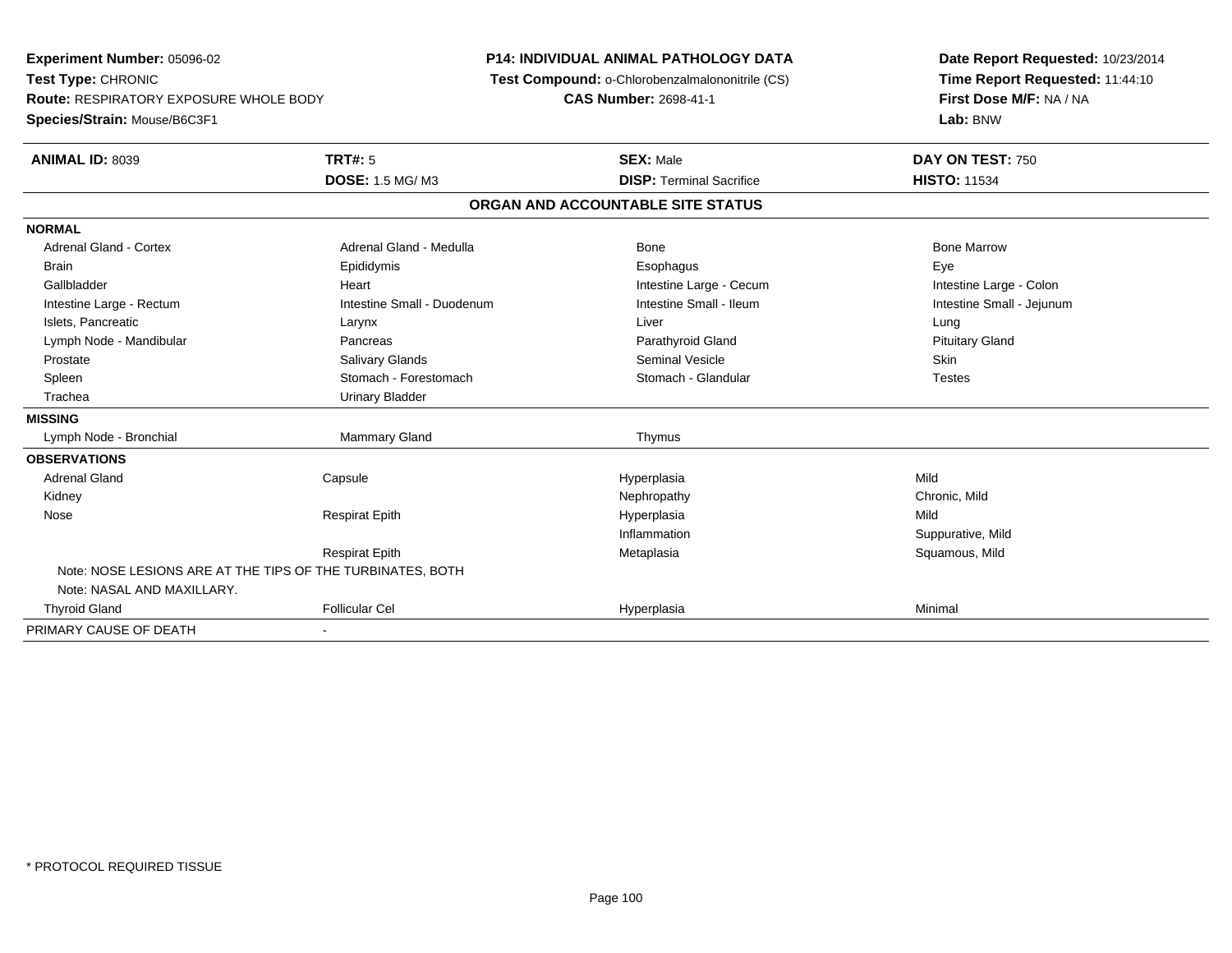**Experiment Number:** 05096-02**Test Type:** CHRONIC **Route:** RESPIRATORY EXPOSURE WHOLE BODY**Species/Strain:** Mouse/B6C3F1**P14: INDIVIDUAL ANIMAL PATHOLOGY DATA Test Compound:** o-Chlorobenzalmalononitrile (CS)**CAS Number:** 2698-41-1**Date Report Requested:** 10/23/2014**Time Report Requested:** 11:44:10**First Dose M/F:** NA / NA**Lab:** BNW**ANIMAL ID:** 8040**TRT#:** 5 **SEX:** Male **DAY ON TEST:** 750 **DOSE:** 1.5 MG/ M3**DISP:** Terminal Sacrifice **HISTO:** 11535 **ORGAN AND ACCOUNTABLE SITE STATUSNORMALAdrenal Gland - Cortex**  Adrenal Gland - Cortex Adrenal Gland - Medulla Bone Bone MarrowBrain Exercicles and the Exercise Epididymis Communications of the Exercise Exercise Exercise Exercise Exe Intestine Large - Colon Gallbladder **East Community Community** Heart Heart Intestine Large - Cecum Intestine Large - Cecum Intestine Large - Rectum **Intestine Intestine Small - Ileum** Intestine Small - Intestine Small - Jejunum Intestine Small - Jejunum Islets, Pancreatic Larynx Liver Lung Lymph Node - BronchialLymph Node - Mandibular **Pancreas** Pancreas **Prostate** Prostate Prostate Prostate Prostate Spleen Salivary Glands Seminal Vesicle Skin SpleenThymus Stomach - Forestomach **Stomach - Glandular** Testes Testes Testes Testes Testes The Testes The Testes The Testes The Testes The Testes The Testes The Testes Testes The Testes Testes Testes Testes Testes Testes Testes Testes Trachea **Urinary Bladder MISSING**Intestine Small - Duodenum Nammary Gland Mammary Gland Parathyroid Gland **OBSERVATIONS** Adrenal Gland Capsule Hyperplasia Minimal Kidneyy cystem in the control of the control of the control of the control of the control of the control of the control of the control of the control of the control of the control of the control of the control of the control of Nephropathy Chronic, Moderate Nose Respirat Epith Metaplasia Squamous, Mild Thyroid Glandd and the Follicular Cel the Cel Annual Hyperplasia Moderate Moderate Moderate Moderate Moderate Moderate Moderate Moderate  $\sim$  Moderate Moderate Moderate  $\sim$  Moderate  $\sim$  Moderate  $\sim$  Moderate  $\sim$  Moderate  $\sim$  Moder PRIMARY CAUSE OF DEATH-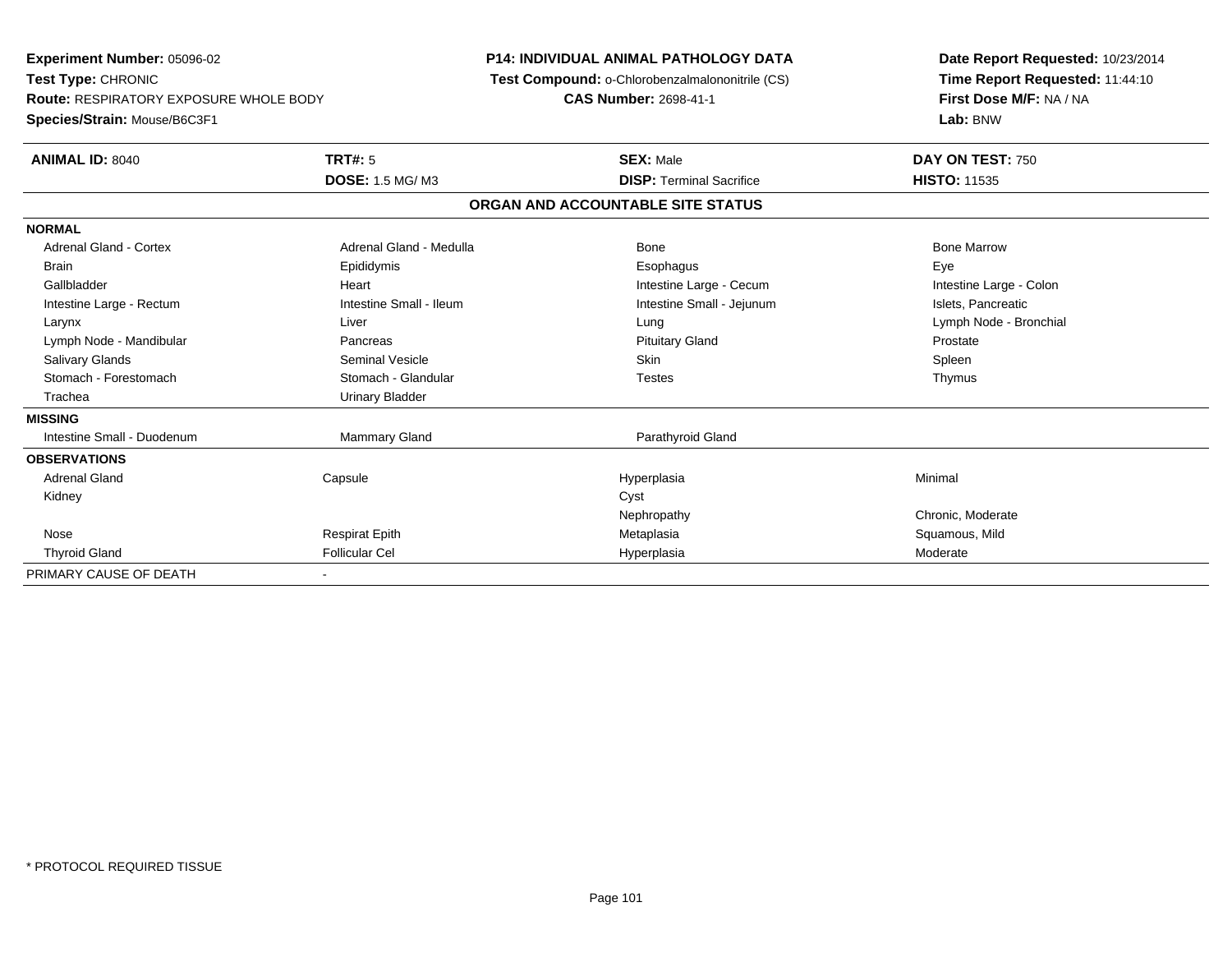**Experiment Number:** 05096-02**Test Type:** CHRONIC **Route:** RESPIRATORY EXPOSURE WHOLE BODY**Species/Strain:** Mouse/B6C3F1**P14: INDIVIDUAL ANIMAL PATHOLOGY DATA Test Compound:** o-Chlorobenzalmalononitrile (CS)**CAS Number:** 2698-41-1**Date Report Requested:** 10/23/2014**Time Report Requested:** 11:44:10**First Dose M/F:** NA / NA**Lab:** BNW**ANIMAL ID:** 8041**TRT#:** 5 **SEX:** Male **DAY ON TEST:** 545 **DOSE:** 1.5 MG/ M3 **DISP:** Dead **HISTO:** <sup>9379</sup> **ORGAN AND ACCOUNTABLE SITE STATUSNORMALAdrenal Gland - Cortex** Adrenal Gland - Medulla **Bone Adrenal Gland - Cortex Adrenal Gland - Cortex Adrenal Gland - Medulla** Bone Marrow Intestine Large - Colon Epididymis **Exophagus** Esophagus Intestine Large - Cecum Intestine Large - Cecum Lymph Node - Bronchial Intestine Large - Rectum **Islets, Pancreatic Communist According Communist Carynx** Larynx Lymph Node - Mandibular Nose Nose Nose Randibular Nose Pancreas Pancreas Parathyroid Gland Stomach - Forestomach Prostate Subsection Salivary Glands Subsection Seminal Vesicle Seminal Vesicle Stomach - Forestomach - Stomach Stomach - Glandular Testes Thymus Thyroid Gland Trachea Urinary Bladder**MISSING** Mammary Gland**AUTO PRECLUDES DIAG.** Eye Gallbladder Intestine Small - Duodenum Intestine Small - Ileum Intestine Small - Jejunum**INSUFFICIENT TISSUE** Pituitary Gland**OBSERVATIONS** Adrenal Gland Capsule Hyperplasia Mild **Brain** n and the control of the control of the control of the Mineralization and the control of the Mild of the Mild o Heartt de la communicación de la communicación de la communicación de la communicación de la communicación de la co Hemorrhage Moderate<br>
Infiltration Cellular Moderate Polymorpl KidneyPolymorphnuclr, Diffuse, Marked Liverr and the control of the control of the control of the control of the control of the control of the control of s Marked s Moderate NecrosisModerate Lungg and the state of the state of the state of the Moderate of the Moderate of the Moderate of the Moderate of the Moderate of the Moderate of the Moderate of the Moderate of the Moderate of the Moderate of the Moderate of t Leukocytosiss Marked Note: LUNG - MARKED INFLAMMATORY REACTION SUBCUTIS.Note: [HEMORRHAGE ] TGLs = 4-3+10 Skinn and the state of the state of the state of the state of the Marked Marked of the Marked State of the Marked State of the Marked State of the State of the Marked State of the State of the State of the State of the State o Inflammation Suppurative, Marked Note: [ INFLAMMATION ] TGLs = 1-11 SpleenHematopoietic Cell Proliferation Moderate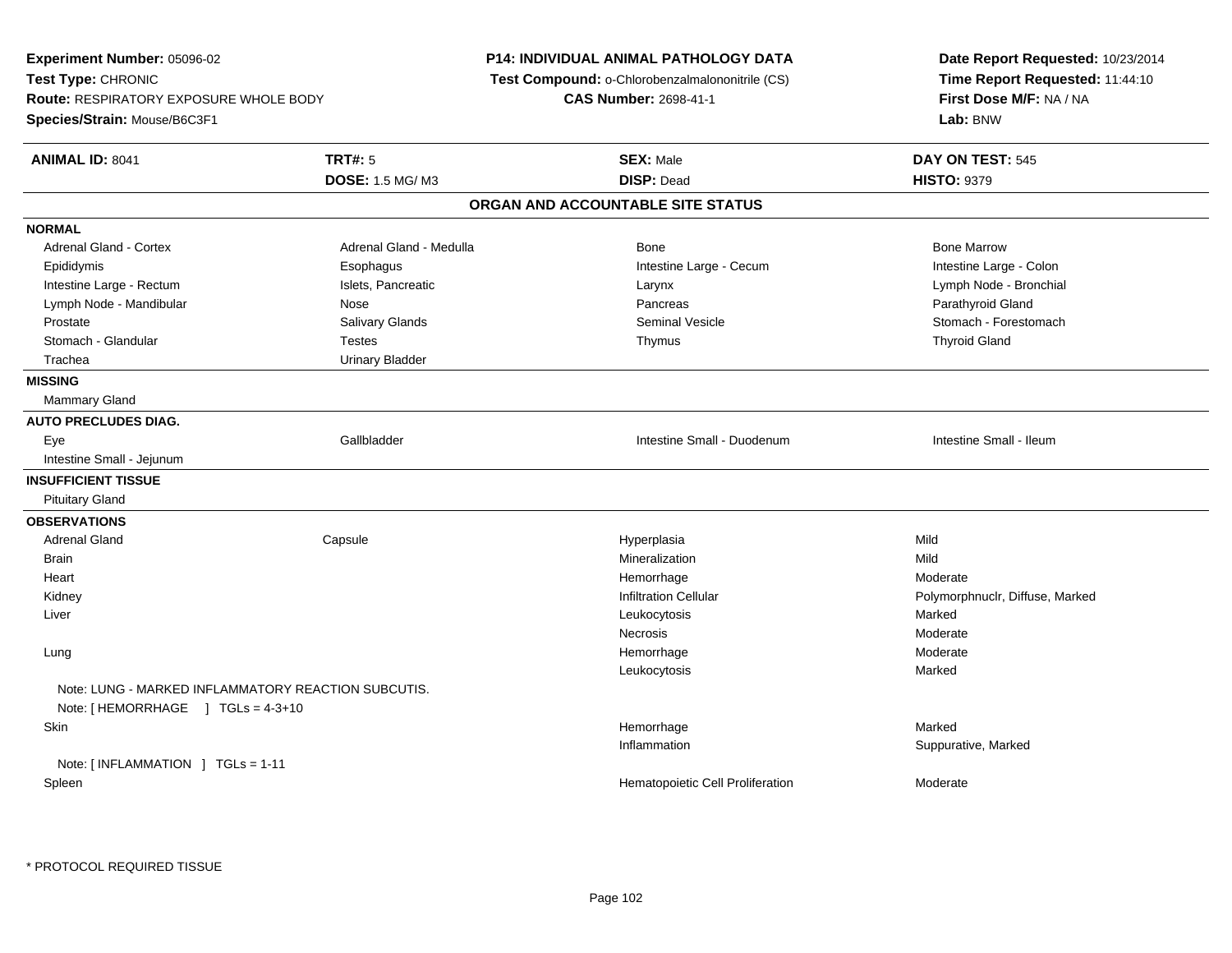| <b>Experiment Number: 05096-02</b>                                  |                        | <b>P14: INDIVIDUAL ANIMAL PATHOLOGY DATA</b>    | Date Report Requested: 10/23/2014 |
|---------------------------------------------------------------------|------------------------|-------------------------------------------------|-----------------------------------|
| Test Type: CHRONIC<br><b>Route: RESPIRATORY EXPOSURE WHOLE BODY</b> |                        | Test Compound: o-Chlorobenzalmalononitrile (CS) | Time Report Requested: 11:44:10   |
|                                                                     |                        | <b>CAS Number: 2698-41-1</b>                    | First Dose M/F: NA / NA           |
| Species/Strain: Mouse/B6C3F1                                        |                        |                                                 | Lab: BNW                          |
| <b>ANIMAL ID: 8041</b>                                              | TRT#: 5                | <b>SEX: Male</b>                                | <b>DAY ON TEST: 545</b>           |
|                                                                     | <b>DOSE: 1.5 MG/M3</b> | <b>DISP: Dead</b>                               | <b>HISTO: 9379</b>                |
|                                                                     |                        | ORGAN AND ACCOUNTABLE SITE STATUS               |                                   |
| Note: $[HEMA CELL PROL] TGLS = 2-4$                                 |                        |                                                 |                                   |
| PRIMARY CAUSE OF DEATH                                              |                        |                                                 |                                   |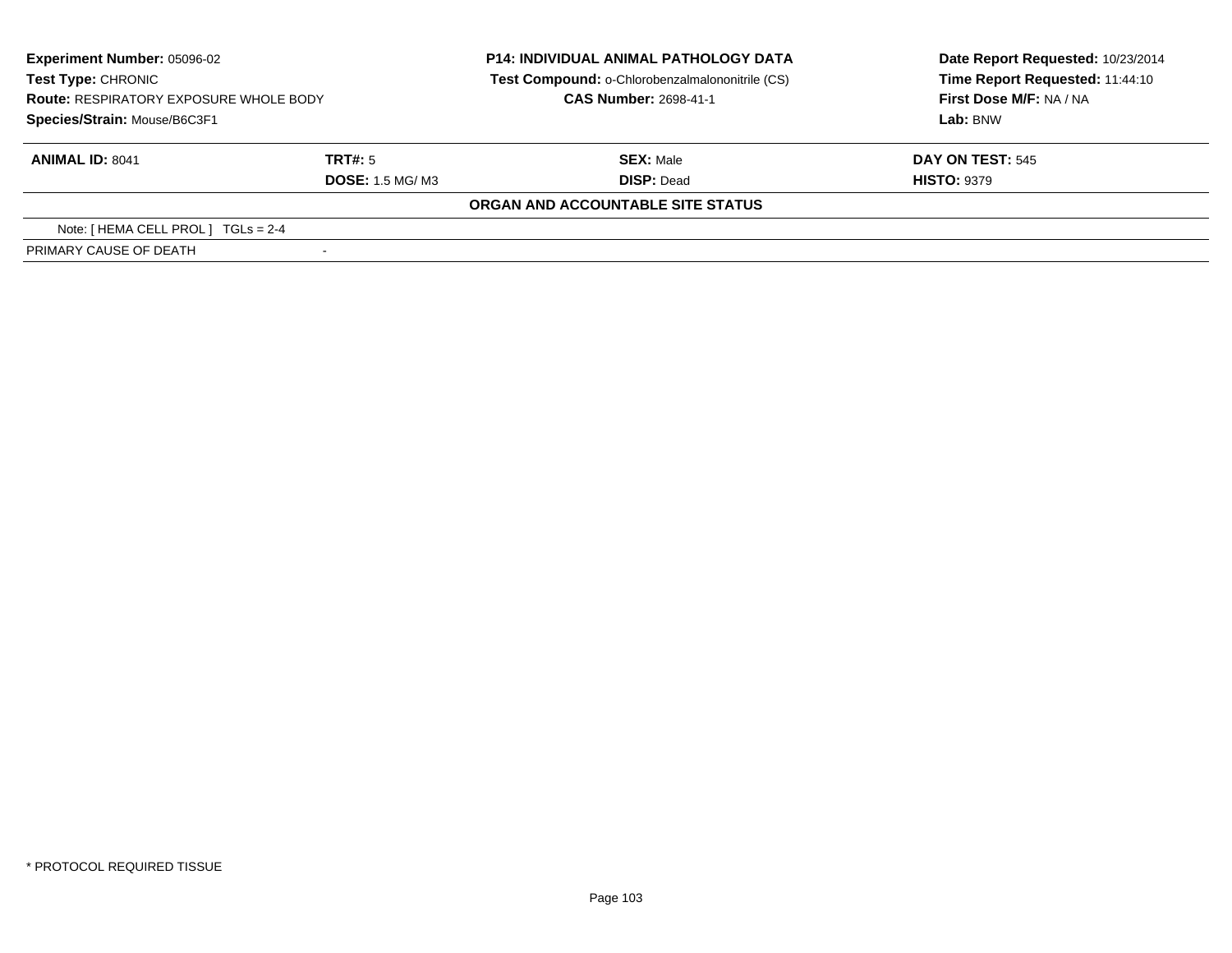**Experiment Number:** 05096-02**Test Type:** CHRONIC **Route:** RESPIRATORY EXPOSURE WHOLE BODY**Species/Strain:** Mouse/B6C3F1**P14: INDIVIDUAL ANIMAL PATHOLOGY DATA Test Compound:** o-Chlorobenzalmalononitrile (CS)**CAS Number:** 2698-41-1**Date Report Requested:** 10/23/2014**Time Report Requested:** 11:44:10**First Dose M/F:** NA / NA**Lab:** BNW**ANIMAL ID:** 8042 **TRT#:** <sup>5</sup> **SEX:** Male **DAY ON TEST:** <sup>750</sup> **DOSE:** 1.5 MG/ M3**DISP:** Terminal Sacrifice **HISTO:** 11536 **ORGAN AND ACCOUNTABLE SITE STATUSNORMALAdrenal Gland - Cortex** Adrenal Gland - Medulla **Adrenal Gland - Medulla** Bone Bone Bone Bone Bone Marrow Brain Exercicles and the Exercise Epididymis Communications of the Exercise Exercise Exercise Exercise Exe Intestine Large - Colon Gallbladder **East Community Community** Heart **Integrals** Intestine Large - Cecum Intestine Large - Cecum Intestine Large - Rectum **Intestine Intestine Small - Ileum** Intestine Small - Intestine Small - Jejunum Intestine Small - Jejunum Islets, Pancreatic Larynx Liver Lung Lymph Node - BronchialLymph Node - Mandibular **Pancreas** Pancreas **Prostate** Prostate Prostate Prostate Prostate Spleen Salivary Glands Seminal Vesicle Skin SpleenThymus Stomach - Forestomach **Stomach - Glandular** Stomach - Glandular Testes Testes Thyroid Gland Trachea Trachea Communication Christian Urinary Bladder **MISSING**Mammary Gland Parathyroid Gland **OBSERVATIONS** Adrenal Gland Capsule Hyperplasia Mild Intestine Small DuodenumDevelopmental Malformation<br>Hyperplasia Duodenum Hyperplasia Marked DuodenumInflammation **Suppurative, Marked** Note: [ INFLAMMATION ] TGLs = 2-10 Note: [ DEVELOP MALFOR ] TGLs = 2-10 Kidneyy the controller that the controller the controller that the controller the controller that  $\mathsf{N}\mathsf{H}$   $\mathsf{N}\mathsf{H}$   $\mathsf{C}\mathsf{H}$   $\mathsf{R}\mathsf{H}$   $\mathsf{C}\mathsf{H}$   $\mathsf{R}\mathsf{H}$   $\mathsf{H}$   $\mathsf{H}$   $\mathsf{H}$   $\mathsf{H}$   $\mathsf{H}$  Suppurative, Mild Nosee the suppurative, Mild and the support of the support of the support of the support of the support of the support of  $\mathbf S$ uppurative, Mild and the support of the support of the support of the support of the support of th Respirat Epithh and the matter of the Metaplasia Squamous, Mild and the Squamous, Mild and the Squamous, Mild and the Squamous, Mild and the Squamous, Mild and the Squamous, Mild and the Squamous, Mild and the Squamous, Mild and the Squ PRIMARY CAUSE OF DEATH-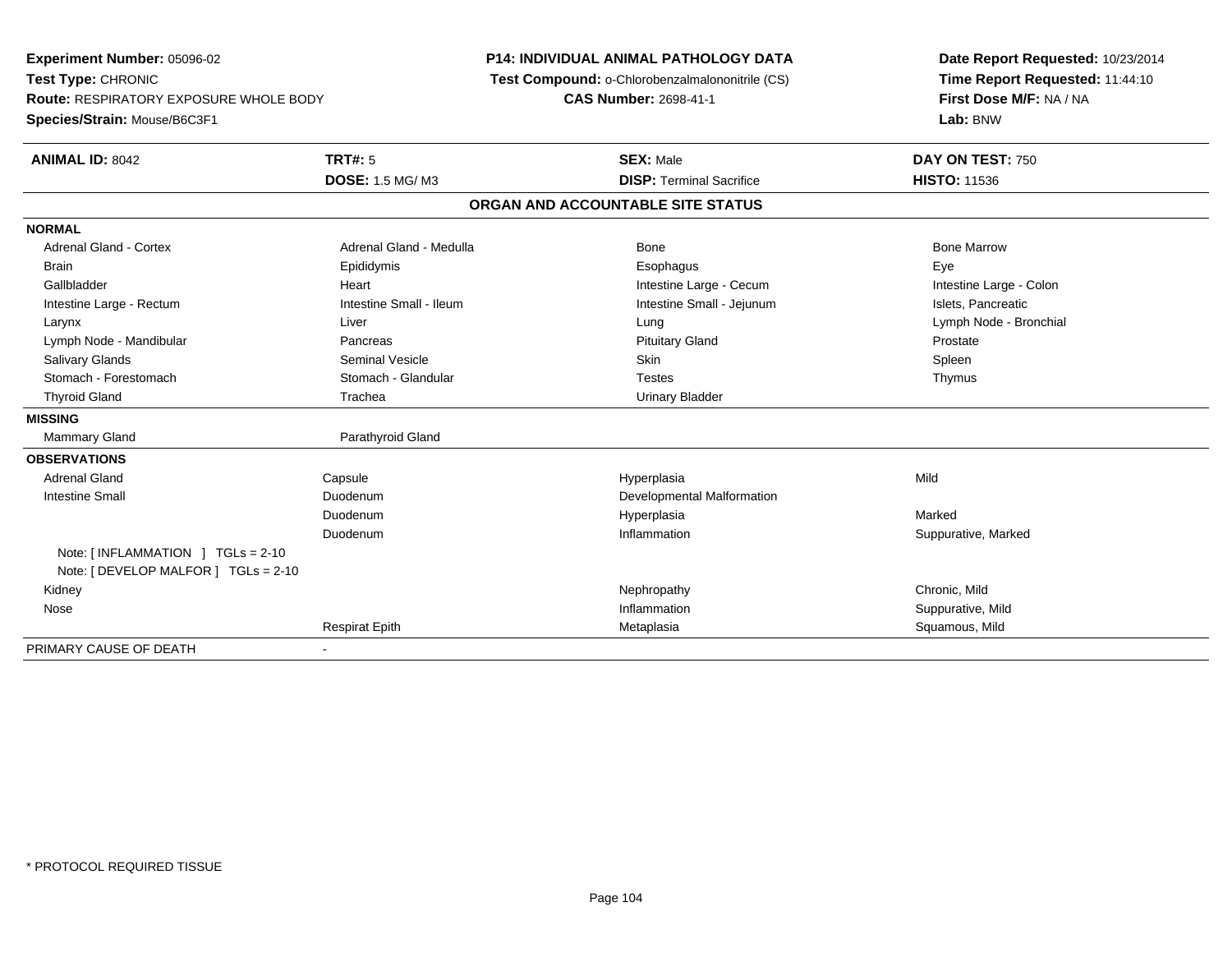**Experiment Number:** 05096-02**Test Type:** CHRONIC **Route:** RESPIRATORY EXPOSURE WHOLE BODY**Species/Strain:** Mouse/B6C3F1**P14: INDIVIDUAL ANIMAL PATHOLOGY DATA Test Compound:** o-Chlorobenzalmalononitrile (CS)**CAS Number:** 2698-41-1**Date Report Requested:** 10/23/2014**Time Report Requested:** 11:44:10**First Dose M/F:** NA / NA**Lab:** BNW**ANIMAL ID:** 8043**TRT#:** 5 **SEX:** Male **DAY ON TEST:** 92 **DOSE:** 1.5 MG/ M3 **DISP:** Moribund **HISTO:** <sup>5874</sup> **ORGAN AND ACCOUNTABLE SITE STATUSNORMALAdrenal Gland - Cortex** Adrenal Gland - Medulla **Adrenal Gland - Medulla** Bone Bone Bone Bone Bone Marrow Gallbladder Brain Epididymis Epididymis and the Brook of the Brook of the Brook of the Brook of the Gallbladder of the Gallbladder Heart **Intestine Large - Colon** Intestine Large - Colon Intestine Large - Rectum Intestine Small - Duodenum Intestine Small - Ileum **Intestine Small - Intestine Small - Jejunum** Intestine Small - Jejunum Islets, Pancreatic **Kidney**  Larynx Liver Lung Lymph Node - BronchialLymph Node - Mandibular **Nose** Prostate Nose Pancreas Pancreas Prostate Prostate Spleen Salivary Glands Seminal Vesicle Skin Spleen**Thyroid Gland** Stomach - Forestomach **Stomach - Glandular** Testes Testes Testes Testes Testes The Testes The Testes The Testes The Testes The Testes Testes Testes Testes Testes Testes Testes Testes Testes Testes Testes Testes Testes Test Trachea **Urinary Bladder MISSING**Intestine Large - Cecum Mammary Gland Parathyroid Gland Pituitary Gland Thymus**INSUFFICIENT TISSUE** Eye**OBSERVATIONS** Adrenal Gland Capsule Hyperplasia Minimal Preputial Glandd website the support of the set of the set of the set of the set of the set of the set of the set of the set of the set of the set of the set of the set of the set of the set of the set of the set of the set of the set of Note: [ INFLAMMATION ] TGLs = 1-10PRIMARY CAUSE OF DEATH-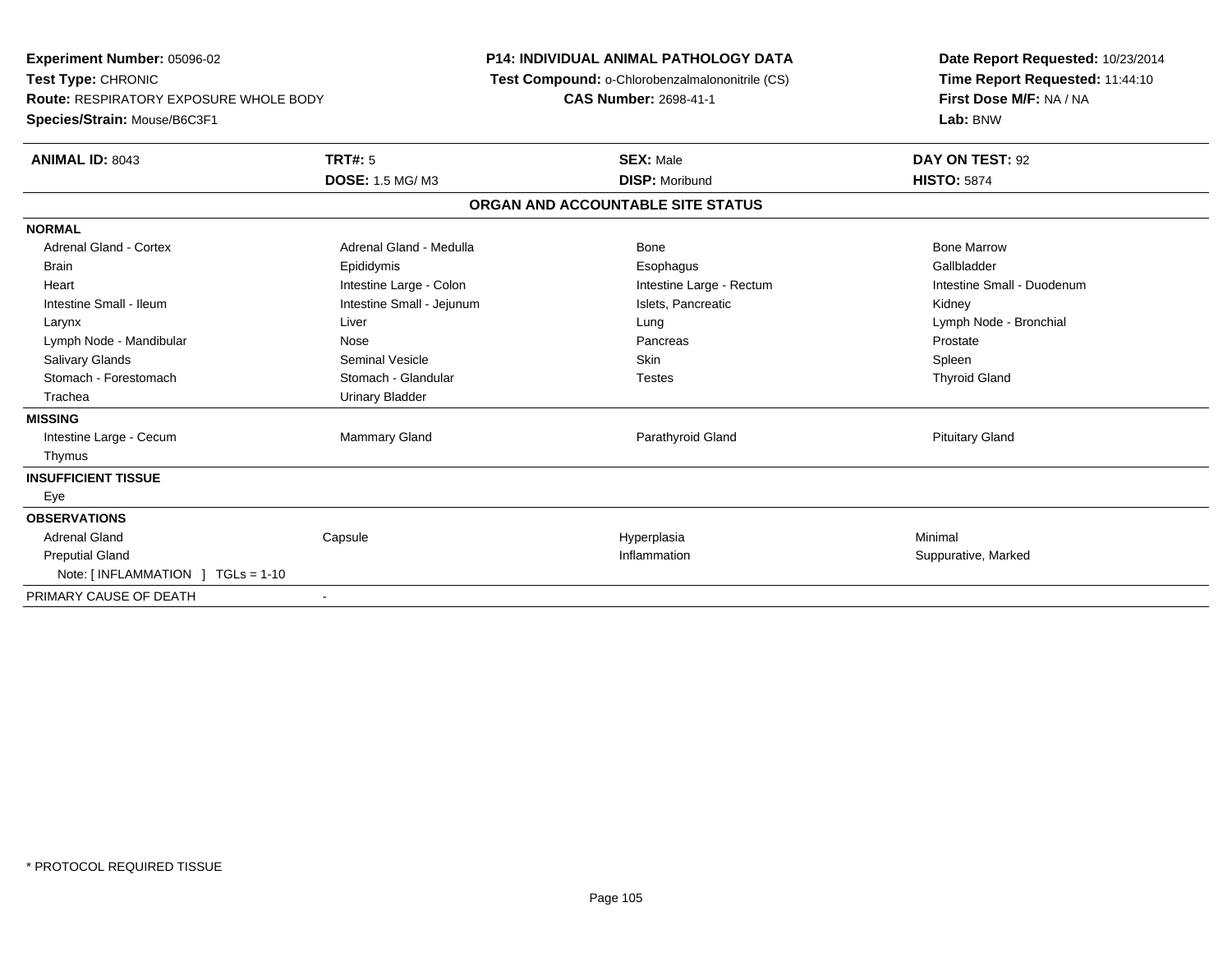**Experiment Number:** 05096-02**Test Type:** CHRONIC **Route:** RESPIRATORY EXPOSURE WHOLE BODY**Species/Strain:** Mouse/B6C3F1**P14: INDIVIDUAL ANIMAL PATHOLOGY DATA Test Compound:** o-Chlorobenzalmalononitrile (CS)**CAS Number:** 2698-41-1**Date Report Requested:** 10/23/2014**Time Report Requested:** 11:44:10**First Dose M/F:** NA / NA**Lab:** BNW**ANIMAL ID:** 8044 **TRT#:** <sup>5</sup> **SEX:** Male **DAY ON TEST:** <sup>750</sup> **DOSE:** 1.5 MG/ M3**DISP:** Terminal Sacrifice **HISTO:** 11537 **ORGAN AND ACCOUNTABLE SITE STATUSNORMALAdrenal Gland - Cortex**  Adrenal Gland - Cortex Adrenal Gland - Medulla Bone Bone MarrowBrain Exercicles and the Exercise Epididymis Communications of the Exercise Exercise Exercise Exercise Exe Intestine Large - Colon Gallbladder **Gallbladder Heart** Intestine Large - Cecum Intestine Large - Cecum Intestine Large - Cecum Intestine Small - Jejunum Intestine Large - Rectum **Intestine Small - Duodenum** Intestine Small - Ileum Intestine Small - Ileum Islets, Pancreatic Larynx Liver LungPancreas Lymph Node - Bronchial and Communication Communication Communication Communication Communication Communication **Seminal Vesicle**  Pituitary Gland Prostate Salivary Glands Seminal VesicleStomach - Glandular Skin Stomach - Forestomach Spleen Stomach - Forestomach - Stomach - Forestomach - Stomach - Forestomach - Glandular Testes Trachea Urinary Bladder**MISSING**Mammary Gland Parathyroid Gland Thymus **OBSERVATIONS** Adrenal Gland Capsule Hyperplasia Mild Kidneyy the controller that the controller the controller that the controller the controller that  $\mathsf{N}\mathsf{H}$   $\mathsf{N}\mathsf{H}$   $\mathsf{C}\mathsf{H}$   $\mathsf{R}\mathsf{H}$   $\mathsf{C}\mathsf{H}$   $\mathsf{R}\mathsf{H}$   $\mathsf{H}$   $\mathsf{H}$   $\mathsf{H}$   $\mathsf{H}$   $\mathsf{H}$  Thyroid Glandd **Example 2018** Follicular Cel **Adenoma** Adenoma and Adenoma and Adenoma and Adenoma and Adenoma and Adenoma and Adenoma and Adenoma and Adenoma and Adenoma and Adenoma and Adenoma and Adenoma and Adenoma and Adenoma and PRIMARY CAUSE OF DEATH-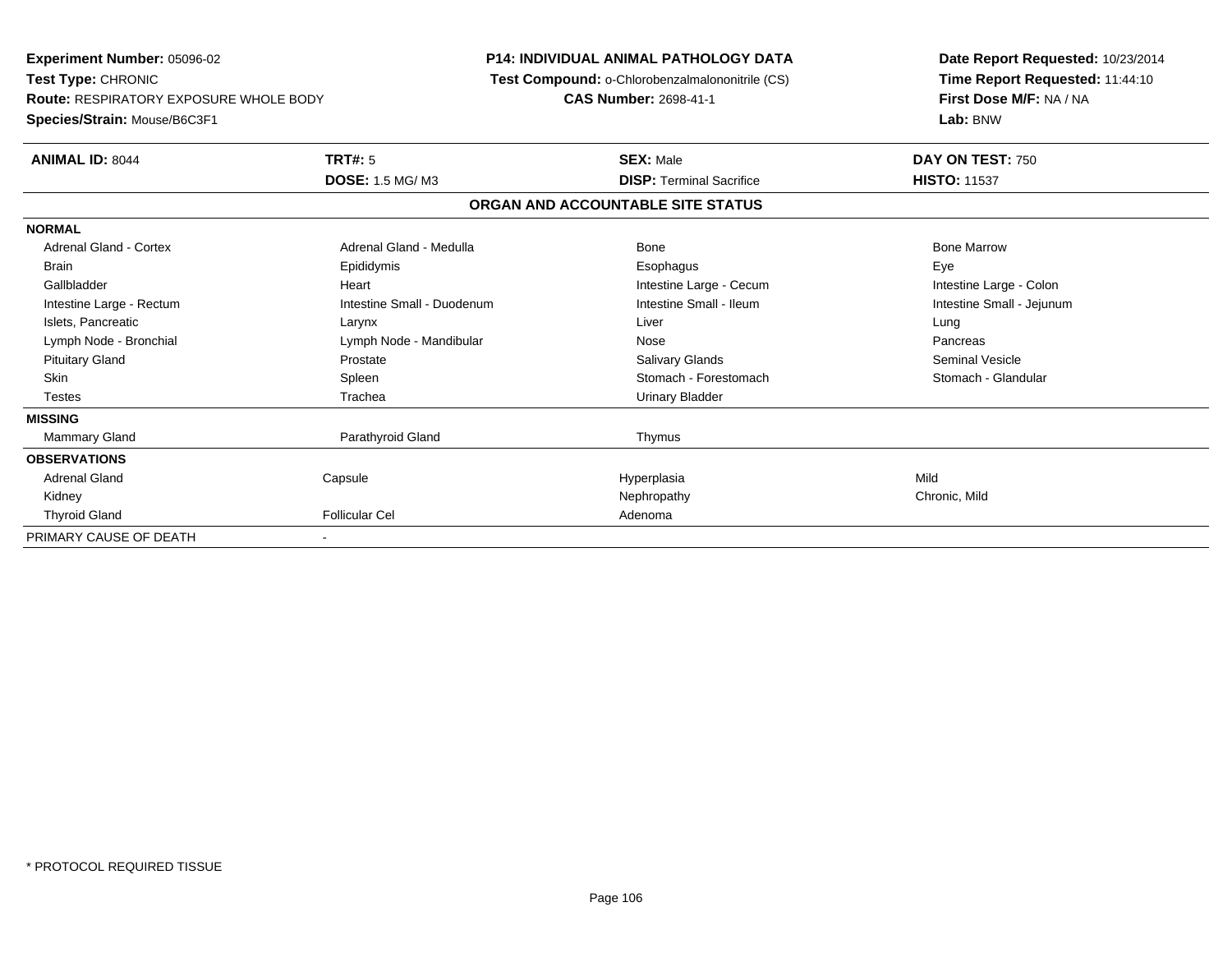**Experiment Number:** 05096-02**Test Type:** CHRONIC **Route:** RESPIRATORY EXPOSURE WHOLE BODY**Species/Strain:** Mouse/B6C3F1**P14: INDIVIDUAL ANIMAL PATHOLOGY DATA Test Compound:** o-Chlorobenzalmalononitrile (CS)**CAS Number:** 2698-41-1**Date Report Requested:** 10/23/2014**Time Report Requested:** 11:44:10**First Dose M/F:** NA / NA**Lab:** BNW**ANIMAL ID:** 8045 **TRT#:** <sup>5</sup> **SEX:** Male **DAY ON TEST:** <sup>750</sup> **DOSE:** 1.5 MG/ M3**DISP:** Terminal Sacrifice **HISTO:** 11538 **ORGAN AND ACCOUNTABLE SITE STATUSNORMAL**Adrenal Gland - Medulla Newsternal Bone Bone Bone Bone Marrow Bone Marrow Bone Marrow Bone Epididymis Esophagus Eye Gallbladder HeartIntestine Large - Cecum **Intestine Large - Colon** Intestine Large - Colon Intestine Large - Rectum Intestine Large - Rectum Intestine Small - Duodenum Intestine Small - Ileum Larynx Intestine Small - Jejunum Intestine Small - Jejunum Islets, Pancreatic Larynx **Pituitary Gland** Lymph Node - Bronchial Lymph Node - Mandibular Pancreas Pancreas Pancreas Pancreas Pancreas Pancreas Pancreas Prostate Salivary Glands Seminal Vesicle SkinThymus Stomach - Forestomach **Stomach - Glandular** Stomach - Glandular Testes Testes Thyroid Gland Trachea Urinary Bladder**MISSING**Mammary Gland Parathyroid Gland **OBSERVATIONS** Adrenal Glandd external cortex corresponding to the cytomegaly control control of the control of the control of the control of the control of the control of the control of the control of the control of the control of the control of the **Capsule**  Hyperplasia Mild Brainn and the control of the control of the control of the control of the control of the control of the control of the control of the control of the control of the control of the control of the control of the control of the co Kidneyy the controller that the controller the controller that the controller the controller that  $\mathsf{N}\mathsf{H}$   $\mathsf{N}\mathsf{H}$   $\mathsf{C}\mathsf{H}$   $\mathsf{R}\mathsf{H}$   $\mathsf{C}\mathsf{H}$   $\mathsf{R}\mathsf{H}$   $\mathsf{H}$   $\mathsf{H}$   $\mathsf{H}$   $\mathsf{H}$   $\mathsf{H}$  Liver Hepatocellular AdenomaInfarctt and the contract of the contract of the contract of the contract of the contract of the contract of the contract of the contract of the contract of the contract of the contract of the contract of the contract of the cont Note: [INFARCT ] TGLs = 1-11 Note: [ HEPATOCLR ADEN ] TGLs = 2-10 Lung Alveolus Hyperplasia Marked Nosee the suppurative, Mild and the support of the support of the support of the support of the support of the support of  $\mathbf S$ uppurative, Mild and the support of the support of the support of the support of the support of th SpleenHematopoietic Cell Proliferation Moderate PRIMARY CAUSE OF DEATH-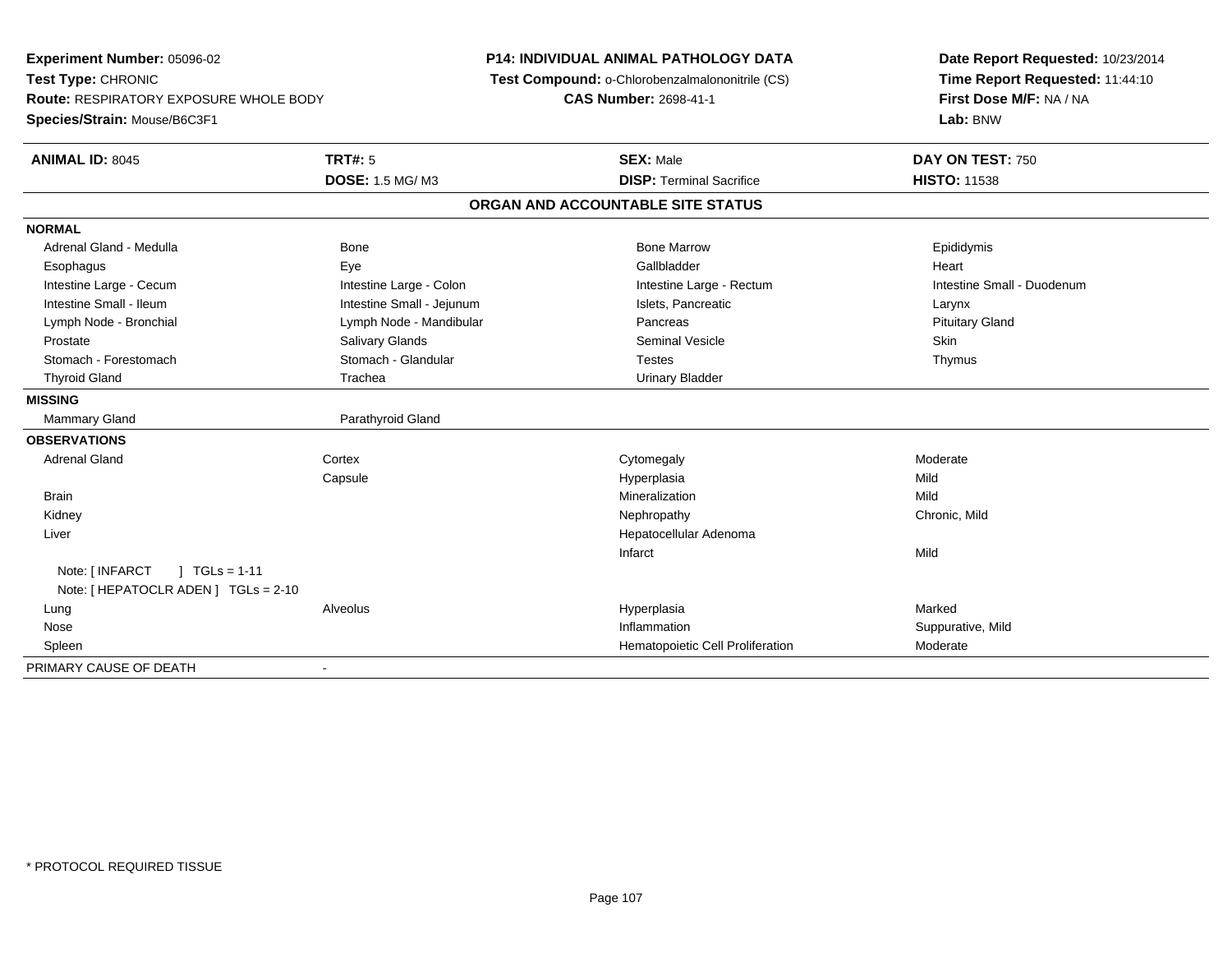**Experiment Number:** 05096-02**Test Type:** CHRONIC **Route:** RESPIRATORY EXPOSURE WHOLE BODY**Species/Strain:** Mouse/B6C3F1**P14: INDIVIDUAL ANIMAL PATHOLOGY DATA Test Compound:** o-Chlorobenzalmalononitrile (CS)**CAS Number:** 2698-41-1**Date Report Requested:** 10/23/2014**Time Report Requested:** 11:44:10**First Dose M/F:** NA / NA**Lab:** BNW**ANIMAL ID:** 8046**6 DAY ON TEST:** 750 **DOSE:** 1.5 MG/ M3**DISP:** Terminal Sacrifice **HISTO:** 11539 **ORGAN AND ACCOUNTABLE SITE STATUSNORMAL**Adrenal Gland - Cortex **Administrative Cortex** Bone Bone Marrow Bone Marrow Bone Marrow **Epididymis**  Esophagus Eye Gallbladder HeartIntestine Large - Cecum **Intestine Large - Colon** Intestine Large - Colon Intestine Large - Rectum Intestine Large - Rectum Intestine Small - Duodenum Intestine Small - Ileum Larynx Intestine Small - Jejunum Intestine Small - Jejunum Islets, Pancreatic Larynx Pancreas Liver Liver Lymph Node - Bronchial Lymph Note - Health Lymph Node - Mandibular Pancrease Lymph Node - Mandibular Seminal Vesicle Pituitary Gland Prostate Salivary Glands Seminal VesicleStomach - Glandular Skin Stomach - Forestomach Spleen Spleen Stomach - Forestomach - Stomach - Forestomach - Stomach - Glandular Stomach - Glandular Stomach - Glandular Stomach - Glandular Stomach - Stomach - Stomach - Stomach - Stomach - Sto Testes Thymus Thyroid Gland Trachea Urinary Bladder**MISSING**Mammary Gland Parathyroid Gland **OBSERVATIONS** Adrenal Gland Capsule Hyperplasia Moderate MedullaVacuolization Cytoplasmic<br>
Mineralization Mild<br>
Mild Brainn and the control of the control of the control of the control of the control of the control of the control of the control of the control of the control of the control of the control of the control of the control of the co Kidneyy the controller that the controller the controller that the controller the controller that  $\mathsf{N}\mathsf{H}$   $\mathsf{N}\mathsf{H}$   $\mathsf{C}\mathsf{H}$   $\mathsf{R}\mathsf{H}$   $\mathsf{C}\mathsf{H}$   $\mathsf{R}\mathsf{H}$   $\mathsf{H}$   $\mathsf{H}$   $\mathsf{H}$   $\mathsf{H}$   $\mathsf{H}$  LungAlveolar/Bronchiolar Adenoma<br>Infiltration Cellular AlveolusHistiocyte, Marked Note: [ ALV BRON ADEN ] TGLs = 1-3 Nosee the contract of the contract of the contract of the contract of the contract of the contract of the contract of the contract of the contract of the contract of the contract of the contract of the contract of the contract Respirat Epithh and the matter of the Metaplasia Squamous, Mild and the Squamous, Mild and the Squamous, Mild and the Squamous, Mild and the Squamous, Mild and the Squamous, Mild and the Squamous, Mild and the Squamous, Mild and the Squ PRIMARY CAUSE OF DEATH-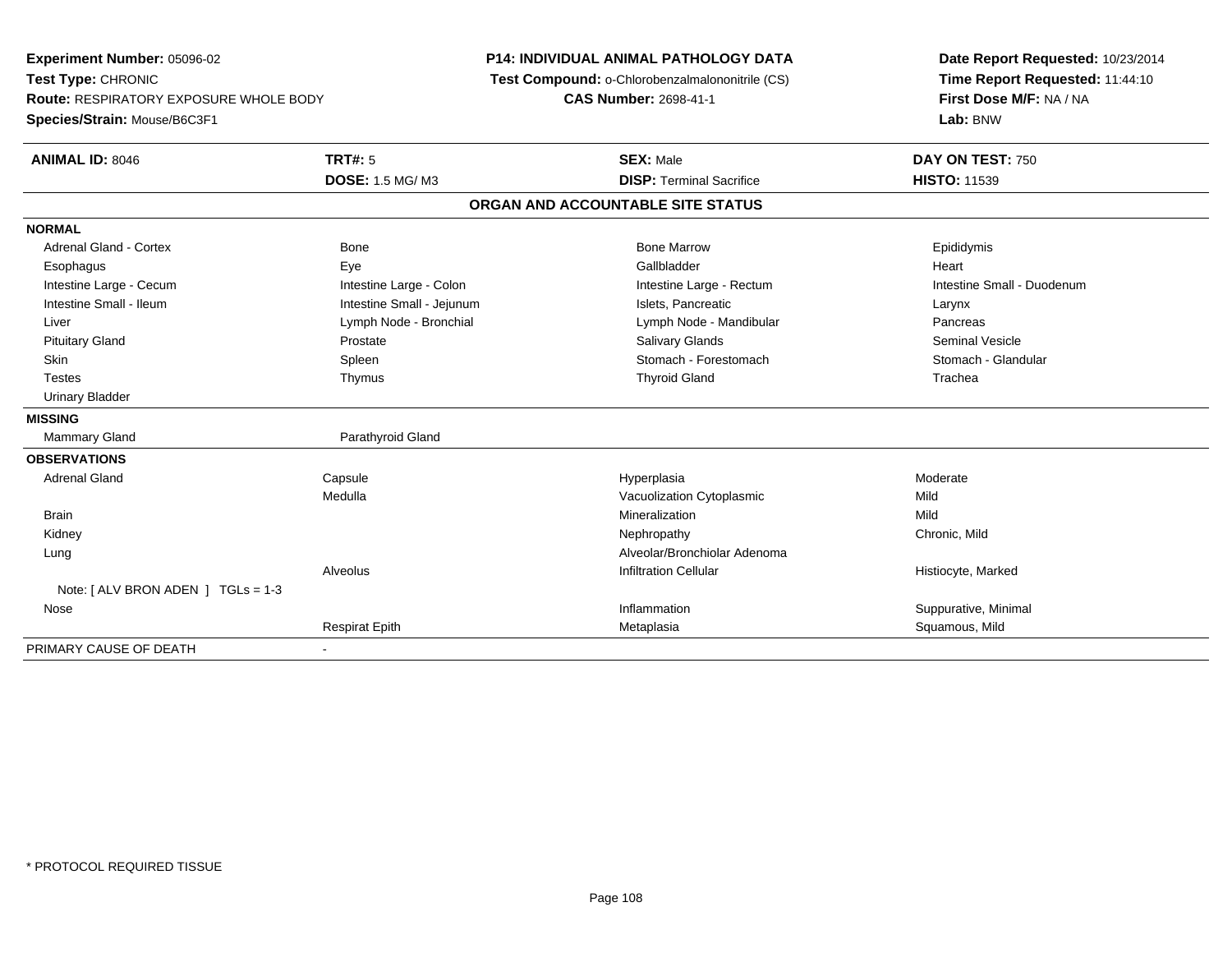**Experiment Number:** 05096-02**Test Type:** CHRONIC **Route:** RESPIRATORY EXPOSURE WHOLE BODY**Species/Strain:** Mouse/B6C3F1**P14: INDIVIDUAL ANIMAL PATHOLOGY DATA Test Compound:** o-Chlorobenzalmalononitrile (CS)**CAS Number:** 2698-41-1**Date Report Requested:** 10/23/2014**Time Report Requested:** 11:44:10**First Dose M/F:** NA / NA**Lab:** BNW**ANIMAL ID:** 8047**TRT#:** 5 **SEX:** Male **DAY ON TEST:** 750 **DOSE:** 1.5 MG/ M3**DISP:** Terminal Sacrifice **HISTO:** 11540 **ORGAN AND ACCOUNTABLE SITE STATUSNORMALAdrenal Gland - Cortex**  Adrenal Gland - Cortex Adrenal Gland - Medulla Bone Bone MarrowBrain Exercicles and the Exercise Epididymis Communications of the Exercise Exercise Exercise Exercise Exe Intestine Large - Colon Gallbladder **Gallbladder Heart** Intestine Large - Cecum Intestine Large - Cecum Intestine Large - Cecum Intestine Small - Jejunum Intestine Large - Rectum **Intestine Small - Duodenum** Intestine Small - Ileum Intestine Small - Ileum Islets, Pancreatic Larynx Lymph Node - Bronchial NoseProstate Pancreas **Parathyroid Gland Prostate Parathyroid Gland** Prostate Prostate Prostate Prostate Stomach - Forestomach Salivary Glands Summath Seminal Vesicle Seminal Vesicle Skin Skin Stomach - Forestomach - Stomach - Forestomach - Stomach - Stomach - Stomach - Stomach - Stomach - Stomach - Stomach - Stomach - Stomach - Stomach - Stomach Stomach - Glandular Testes Thymus Thyroid Gland Trachea Urinary Bladder**MISSING**Lymph Node - Mandibular Mammary Gland **OBSERVATIONS** Adrenal Gland Capsule Hyperplasia Minimal Kidneyy the controller that the controller the controller that the controller the controller that  $\mathsf{N}\mathsf{H}$   $\mathsf{N}\mathsf{H}$   $\mathsf{C}\mathsf{H}$   $\mathsf{R}\mathsf{H}$   $\mathsf{C}\mathsf{H}$   $\mathsf{R}\mathsf{H}$   $\mathsf{H}$   $\mathsf{H}$   $\mathsf{H}$   $\mathsf{H}$   $\mathsf{H}$  Liver Hepatocellular AdenomaNote: [ HEPATOCLR ADEN ] TGLs = 1-10 Lung Alveolar/Bronchiolar Adenoma [ Alveolar/Bronchiolar Adenoma TGLS = 2-3 ] SpleenHematopoietic Cell Proliferation Moderate PRIMARY CAUSE OF DEATH-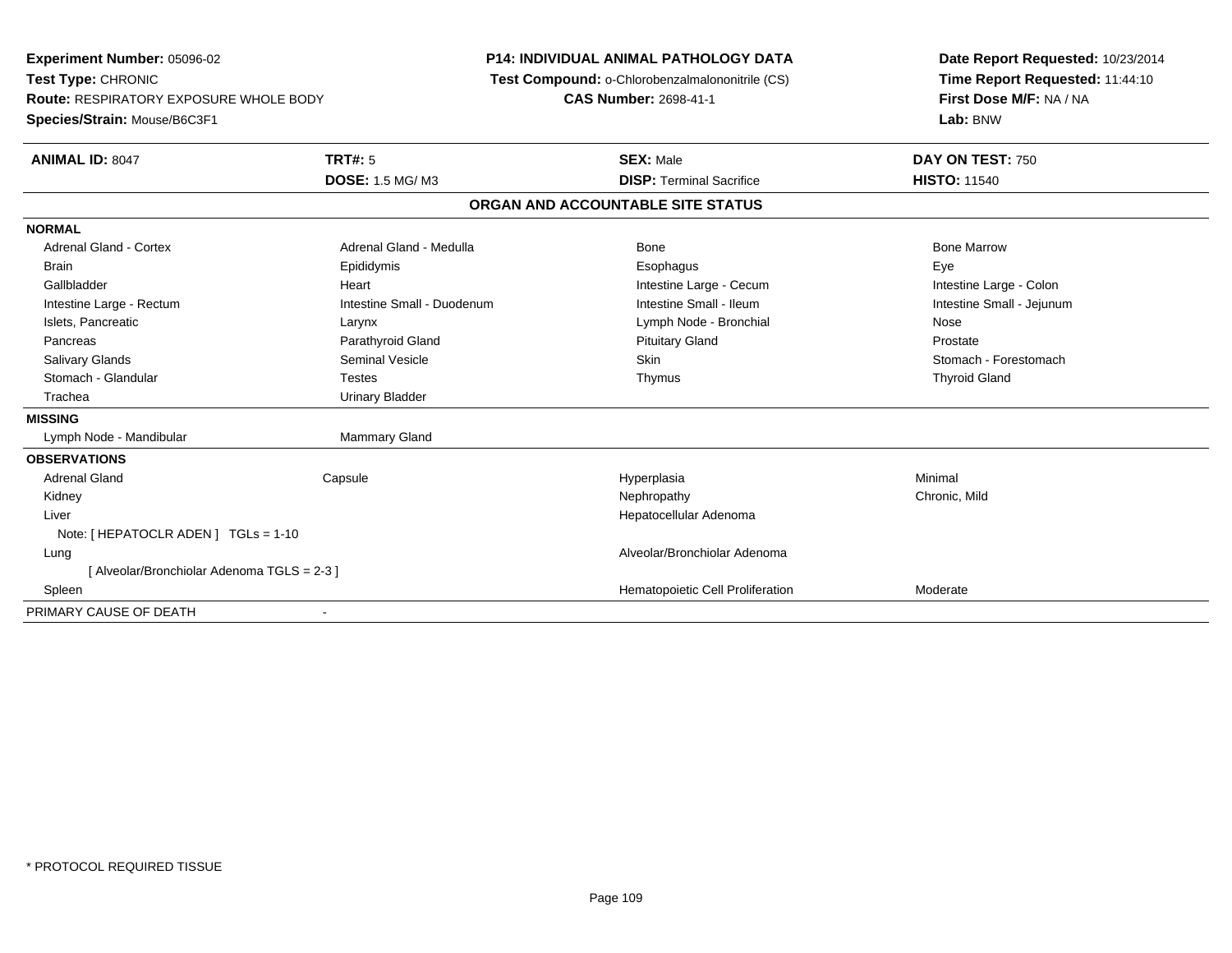**Experiment Number:** 05096-02**Test Type:** CHRONIC **Route:** RESPIRATORY EXPOSURE WHOLE BODY**Species/Strain:** Mouse/B6C3F1**P14: INDIVIDUAL ANIMAL PATHOLOGY DATA Test Compound:** o-Chlorobenzalmalononitrile (CS)**CAS Number:** 2698-41-1**Date Report Requested:** 10/23/2014**Time Report Requested:** 11:44:10**First Dose M/F:** NA / NA**Lab:** BNW**ANIMAL ID:** 8048**TRT#:** 5 **SEX:** Male **DAY ON TEST:** 750 **DOSE:** 1.5 MG/ M3**DISP:** Terminal Sacrifice **HISTO:** 11543 **ORGAN AND ACCOUNTABLE SITE STATUSNORMALAdrenal Gland - Cortex** Adrenal Gland - Medulla **Bone Adrenal Gland - Cortex Adrenal Gland - Cortex Adrenal Gland - Medulla** Bone Marrow Brain Exercicles and the Exercise Epididymis Communications of the Exercise Exercise Exercise Exercise Exe Intestine Large - Colon Gallbladder **Gallbladder Heart** Intestine Large - Cecum Intestine Large - Cecum Intestine Large - Cecum Intestine Small - Jejunum Intestine Large - Rectum **Intestine Small - Duodenum** Intestine Small - Ileum Intestine Small - Ileum Islets, Pancreatic Larynx Lymph Node - Bronchial PancreasSeminal Vesicle Parathyroid Gland Prostate Prostate Prostate Salivary Glands Salivary Glands Seminal Vesicle Stomach - Glandular Skin Stomach - Forestomach - Spleen Stomach - Stomach - Forestomach - Stomach - Forestomach - Stomach - Glandular Testes Thyroid Gland Trachea Urinary Bladder**MISSING** Lymph Node - Mandibular Mammary Gland Thymus**INSUFFICIENT TISSUE** Pituitary Gland**OBSERVATIONS** Adrenal Gland Capsule Hyperplasia Mild Kidneyy the controller that the controller temperature  $\mathsf{N}$  experimentally chronic, Mild  $\mathsf{N}$  experimentally  $\mathsf{N}$  experimentally  $\mathsf{N}$  experimentally  $\mathsf{N}$  experimentally  $\mathsf{N}$  experimentally  $\mathsf{N}$  . The Liver Hepatocellular CarcinomaNote: [ HEPATOCLR CARC ] TGLs = 1-10 Lung Alveolar/Bronchiolar Adenoma Alveolar/Bronchiolar CarcinomaAlveolusInfiltration Cellular **Histiocyte**, Marked [ Alveolar/Bronchiolar Carcinoma TGLS = 2-3 ] Nosee inflammation inflammation in the support of the Suppurative, Moderate entry the Suppurative, Moderate entry  $\sim$  Suppurative, Moderate entry  $\sim$  Suppurative, Moderate entry  $\sim$  Suppurative, Moderate entry  $\sim$  Suppurat Respirat EpithMetaplasia **Squamous, Mild** Note: ON SECTION #1, ALSO THE ADJACENT LATERAL WALL.Note: THE NOSE LESIONS ARE ON THE DORSAL MAXILLARY TURBINATES,PRIMARY CAUSE OF DEATH-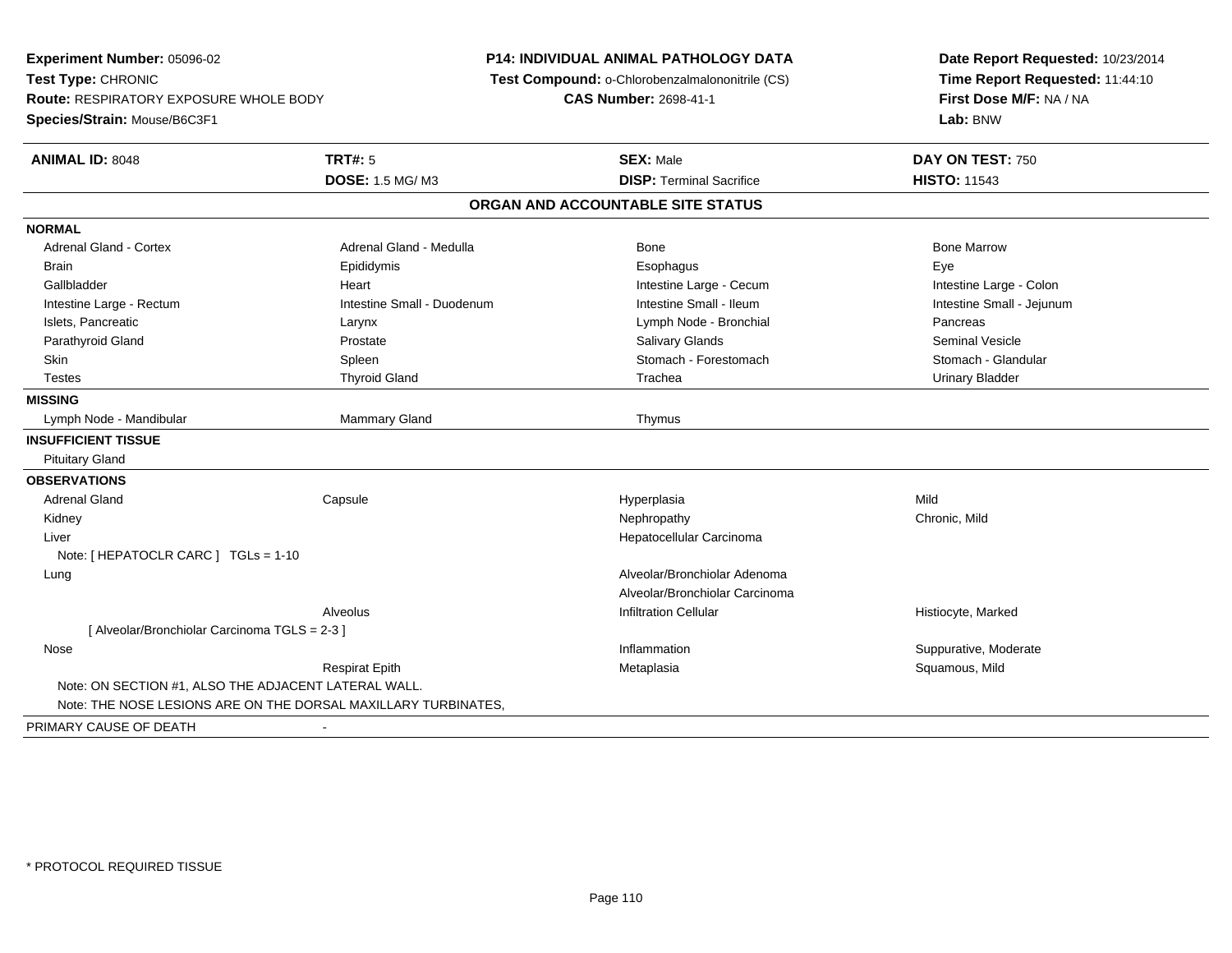**Experiment Number:** 05096-02**Test Type:** CHRONIC **Route:** RESPIRATORY EXPOSURE WHOLE BODY**Species/Strain:** Mouse/B6C3F1**P14: INDIVIDUAL ANIMAL PATHOLOGY DATA Test Compound:** o-Chlorobenzalmalononitrile (CS)**CAS Number:** 2698-41-1**Date Report Requested:** 10/23/2014**Time Report Requested:** 11:44:10**First Dose M/F:** NA / NA**Lab:** BNW**ANIMAL ID:** 8049 **TRT#:** <sup>5</sup> **SEX:** Male **DAY ON TEST:** <sup>750</sup> **DOSE:** 1.5 MG/ M3**DISP:** Terminal Sacrifice **HISTO:** 11541 **ORGAN AND ACCOUNTABLE SITE STATUSNORMALAdrenal Gland - Cortex** Adrenal Gland - Medulla **Bone Adrenal Gland - Cortex Adrenal Gland - Cortex Adrenal Gland - Medulla** Bone Marrow Brain Exercicles and the Exercise Epididymis Communications of the Exercise Exercise Exercise Exercise Exe Gallbladder **Eart** Heart Heart Heart Intestine Large - Cecum **Intestine Large - Cecum** Intestine Large - Colon Intestine Small - Jejunum Intestine Large - Rectum **Intestine Small - Duodenum** Intestine Small - Ileum Intestine Small - Ileum Islets, Pancreatic Larynx Lung Lymph Node - Bronchial Lymph Node - Mandibular Pancreas Parathyroid Gland Pituitary Gland Prostate Salivary Glands Seminal Vesicle Spleen**Urinary Bladder** Testes Thymus Thyroid Gland Urinary Bladder **MISSING** Mammary Gland**OBSERVATIONS** Adrenal Gland Capsule Hyperplasia Mild Kidneyy the controller that the controller the controller that the controller the controller that  $\mathsf{N}\mathsf{H}$   $\mathsf{N}\mathsf{H}$   $\mathsf{C}\mathsf{H}$   $\mathsf{R}\mathsf{H}$   $\mathsf{C}\mathsf{H}$   $\mathsf{R}\mathsf{H}$   $\mathsf{H}$   $\mathsf{H}$   $\mathsf{H}$   $\mathsf{H}$   $\mathsf{H}$  Liver Eosinophilic Focuss Mild Note: [ EOSIN FOCUS ] TGLs = 3-12**Mesentery** y the control of the control of the control of the control of the control of the control of the control of the control of the control of the control of the control of the control of the control of the control of the contro Sarcoma Metastatic (Stomach) Note: FAT SURROUNDING THE ADRENAL ON SLIDE #7.Note: THE LESION CATEGORIZED AS MESENTERIC IS ACTUALLY IN THE Nosee the contractive of the contraction of the contraction of the contraction of the contraction of the contraction of  $\mathbf S$ uppurative, Moderate Respirat Epithh is a community of the Metaplasia service of the Squamous, Mild and Squamous, Mild and Squamous, Mild and Squamous, Mild and Squamous, Mild and Squamous, Mild and Squamous, Mild and Squamous, Mild and Squamous, Mild and S Skinn and the suppurative, Marked Suppurative, Marked Suppurative, Marked Suppurative, Marked Suppurative, Marked Suppurative, Marked Suppurative, Marked Suppurative, Marked Suppurative, Marked Suppurative, Marked Suppurative, Note: [ INFLAMMATION ] TGLs = 1-10**Stomach** h chomach ann an t-Index ann an Sarcomach ann an Sarcomach ann an Sarcomach ann an Sarcomach ann an Sarcomach an Sarcomach an Sarcomach an Sarcomach an Sarcomach an Sarcomach an Sarcomach an Sarcomach an Sarcomach an Sarco Glandularr **Sarcoma** Sarcoma **Metastatic (Stomach)** Metastatic (Stomach) Note: [ SARCOMA ] TGLs = 4-11 Tracheaa inflammation in the suppurative, Mild and Suppurative, Mild and Suppurative, Mild and Suppurative, Mild and Suppurative, Mild and Suppurative, Mild and Suppurative, Mild and Suppurative, Mild and Suppurative, Mild and Su PRIMARY CAUSE OF DEATH-

Animal Note: INDICATED THIS TUMOR IS PROBABLY OF MESODERMAL RATHERAnimal Note: WAS CHANGED FROM SQUAMOUS CELL CARCINOMA TO SARCOMA,NOS.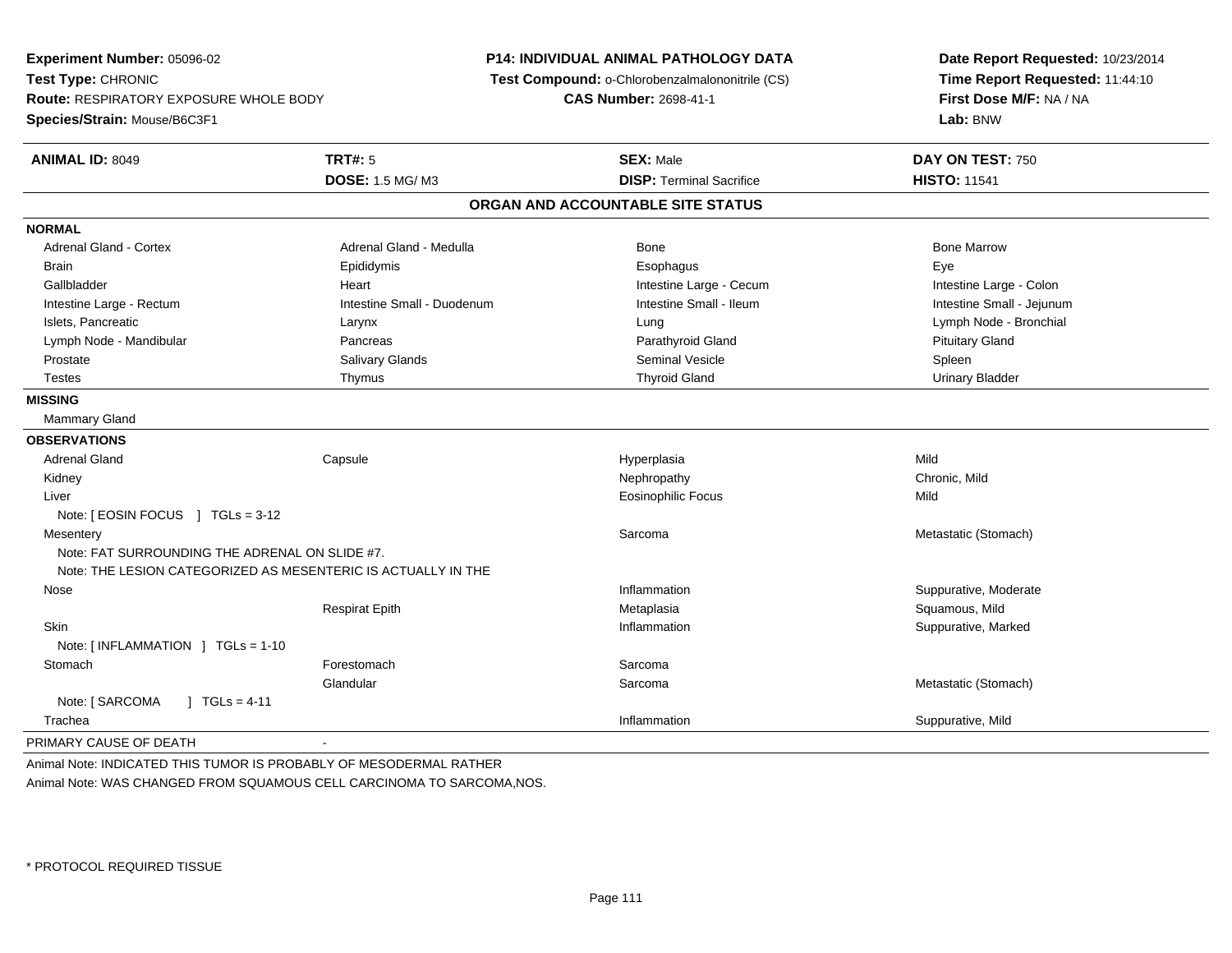**Experiment Number:** 05096-02**Test Type:** CHRONIC **Route:** RESPIRATORY EXPOSURE WHOLE BODY**Species/Strain:** Mouse/B6C3F1**P14: INDIVIDUAL ANIMAL PATHOLOGY DATA Test Compound:** o-Chlorobenzalmalononitrile (CS)**CAS Number:** 2698-41-1**Date Report Requested:** 10/23/2014**Time Report Requested:** 11:44:10**First Dose M/F:** NA / NA**Lab:** BNW**ANIMAL ID:** 8049 **TRT#:** <sup>5</sup> **SEX:** Male **DAY ON TEST:** <sup>750</sup> **DOSE:** 1.5 MG/ M3**DISP:** Terminal Sacrifice **HISTO:** 11541 **ORGAN AND ACCOUNTABLE SITE STATUS**Animal Note: STOMACH - THIS IS A POORLY DIFFERENTIATED MIGNANT TUMORAnimal Note: WITH SPINDLE CELL PATTERN; PRIMARY IS THE Animal Note: FORESTOMACH AT THE JUNCTION WITH THE GLANDULAR STOMACH.Animal Note: CYTOKERATIN STAINS PROVIDED BY NTP AFTER THE PWG Animal Note: THAN ENDODERMAL OR ECTODERMAL ORIGIN; THUS THE DIAGNOSISAnimal Note: IT HAS INVADED THE ADJACENT GLANDULAR STOMACH ANDAnimal Note: METASTASIZED TO PERI-ADRENAL FAT. VIMENTIA AND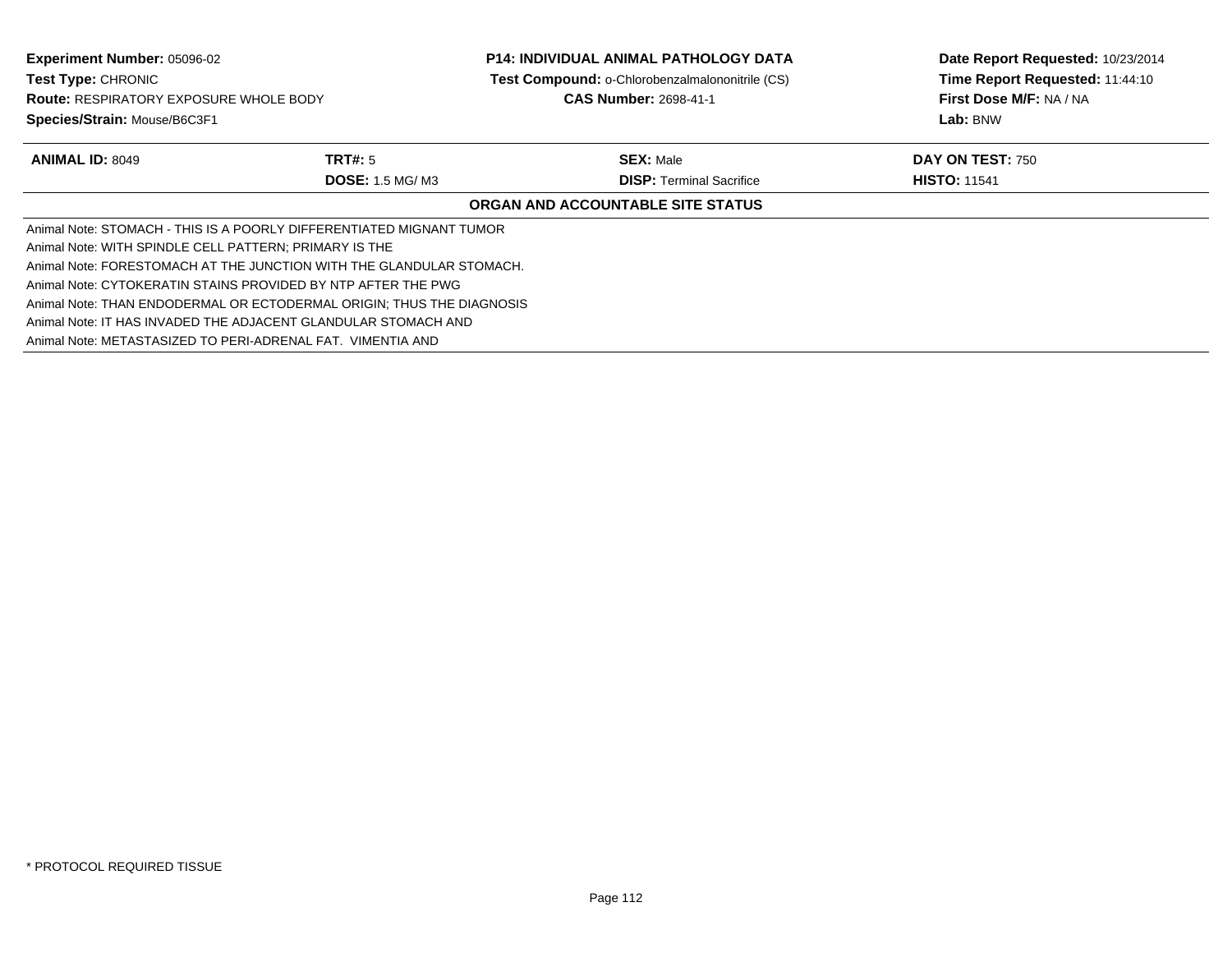| Experiment Number: 05096-02                   |                         | <b>P14: INDIVIDUAL ANIMAL PATHOLOGY DATA</b>    | Date Report Requested: 10/23/2014 |
|-----------------------------------------------|-------------------------|-------------------------------------------------|-----------------------------------|
| Test Type: CHRONIC                            |                         | Test Compound: o-Chlorobenzalmalononitrile (CS) | Time Report Requested: 11:44:10   |
| <b>Route: RESPIRATORY EXPOSURE WHOLE BODY</b> |                         | <b>CAS Number: 2698-41-1</b>                    | First Dose M/F: NA / NA           |
| Species/Strain: Mouse/B6C3F1                  |                         |                                                 | Lab: BNW                          |
| <b>ANIMAL ID: 8050</b>                        | <b>TRT#: 5</b>          | <b>SEX: Male</b>                                | DAY ON TEST: 750                  |
|                                               | <b>DOSE: 1.5 MG/M3</b>  | <b>DISP: Terminal Sacrifice</b>                 | <b>HISTO: 11542</b>               |
|                                               |                         | ORGAN AND ACCOUNTABLE SITE STATUS               |                                   |
| <b>NORMAL</b>                                 |                         |                                                 |                                   |
| <b>Adrenal Gland - Cortex</b>                 | Adrenal Gland - Medulla | Bone                                            | <b>Bone Marrow</b>                |
| Epididymis                                    | Esophagus               | Eye                                             | Gallbladder                       |
| Heart                                         | Intestine Large - Cecum | Intestine Large - Colon                         | Intestine Large - Rectum          |
| Intestine Small - Duodenum                    | Intestine Small - Ileum | Intestine Small - Jejunum                       | Islets, Pancreatic                |
| Larynx                                        | Lung                    | Lymph Node - Bronchial                          | Pancreas                          |
| Parathyroid Gland                             | <b>Pituitary Gland</b>  | Prostate                                        | Salivary Glands                   |
| Seminal Vesicle                               | Skin                    | Stomach - Forestomach                           | Stomach - Glandular               |
| <b>Testes</b>                                 | Thymus                  | <b>Thyroid Gland</b>                            | Trachea                           |
| <b>Urinary Bladder</b>                        |                         |                                                 |                                   |
| <b>MISSING</b>                                |                         |                                                 |                                   |
| Lymph Node - Mandibular                       | <b>Mammary Gland</b>    |                                                 |                                   |
| <b>OBSERVATIONS</b>                           |                         |                                                 |                                   |
| <b>Adrenal Gland</b>                          | Capsule                 | Hyperplasia                                     | Mild                              |
| <b>Brain</b>                                  |                         | Mineralization                                  | Mild                              |
| Kidney                                        |                         | Nephropathy                                     | Chronic, Mild                     |
| Liver                                         |                         | Hepatocellular Adenoma                          |                                   |
| Note: [ HEPATOCLR ADEN ] TGLs = 1-10          |                         |                                                 |                                   |
| Nose                                          | <b>Respirat Epith</b>   | Metaplasia                                      | Squamous, Mild                    |
| Spleen                                        |                         | Hematopoietic Cell Proliferation                | Moderate                          |
| PRIMARY CAUSE OF DEATH                        |                         |                                                 |                                   |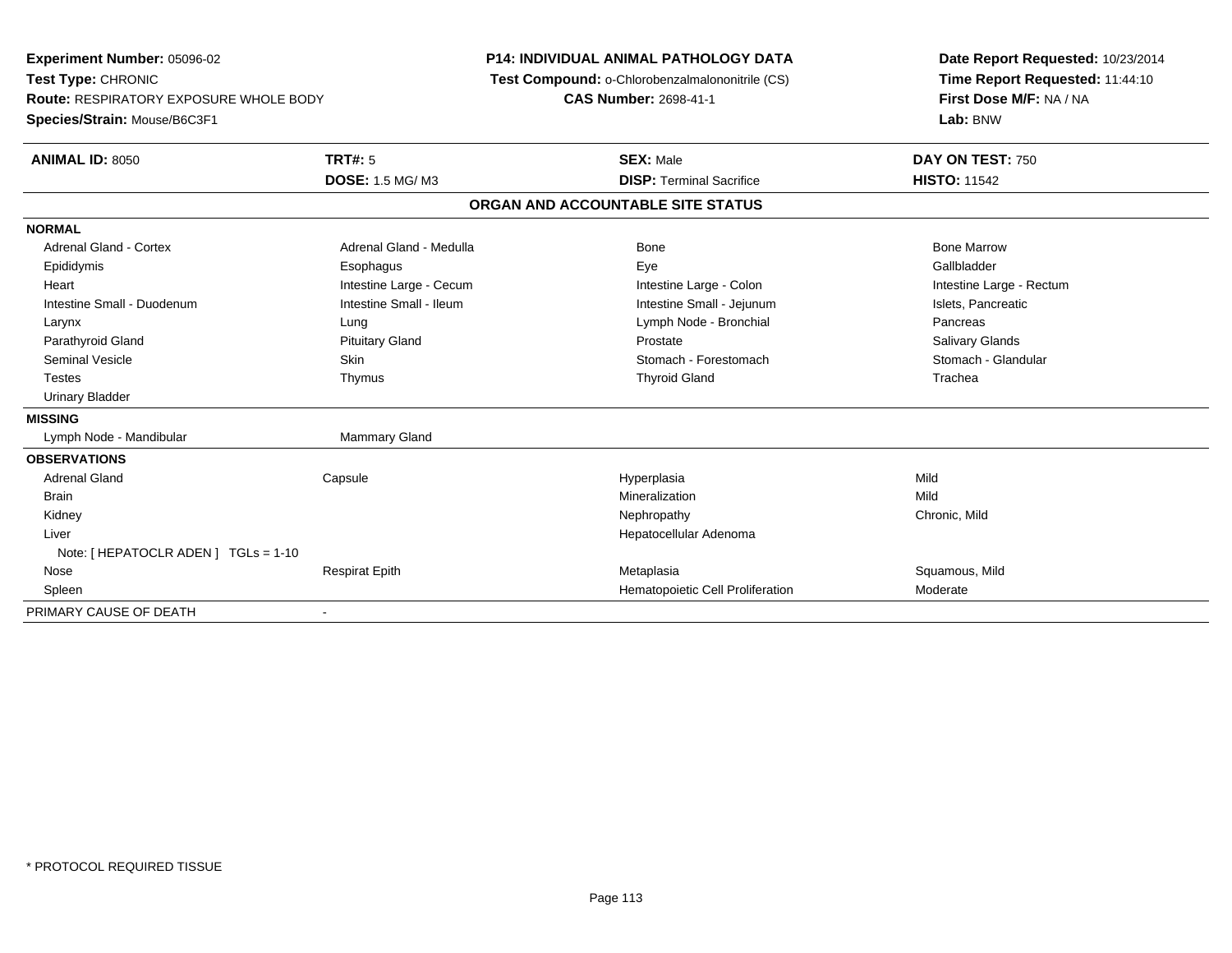| Experiment Number: 05096-02<br>Test Type: CHRONIC<br><b>Route: RESPIRATORY EXPOSURE WHOLE BODY</b> |                           | <b>P14: INDIVIDUAL ANIMAL PATHOLOGY DATA</b><br>Test Compound: o-Chlorobenzalmalononitrile (CS)<br><b>CAS Number: 2698-41-1</b> |                                   | Date Report Requested: 10/23/2014<br>Time Report Requested: 11:44:10<br>First Dose M/F: NA / NA |  |
|----------------------------------------------------------------------------------------------------|---------------------------|---------------------------------------------------------------------------------------------------------------------------------|-----------------------------------|-------------------------------------------------------------------------------------------------|--|
| Species/Strain: Mouse/B6C3F1                                                                       |                           |                                                                                                                                 |                                   | Lab: BNW                                                                                        |  |
| <b>ANIMAL ID: 9301</b>                                                                             | <b>TRT#: 1</b>            |                                                                                                                                 | <b>SEX: Male</b>                  | DAY ON TEST: 749                                                                                |  |
|                                                                                                    | <b>DOSE: CONTROL</b>      |                                                                                                                                 | <b>DISP: Terminal Sacrifice</b>   | <b>HISTO: 11147</b>                                                                             |  |
|                                                                                                    |                           |                                                                                                                                 | ORGAN AND ACCOUNTABLE SITE STATUS |                                                                                                 |  |
| <b>NORMAL</b>                                                                                      |                           |                                                                                                                                 |                                   |                                                                                                 |  |
| <b>Adrenal Gland - Cortex</b>                                                                      | Adrenal Gland - Medulla   |                                                                                                                                 | <b>Bone Marrow</b>                | <b>Brain</b>                                                                                    |  |
| Epididymis                                                                                         | Esophagus                 |                                                                                                                                 | Gallbladder                       | Heart                                                                                           |  |
| Intestine Large - Cecum                                                                            | Intestine Large - Colon   |                                                                                                                                 | Intestine Large - Rectum          | Intestine Small - Duodenum                                                                      |  |
| Intestine Small - Ileum                                                                            | Intestine Small - Jejunum |                                                                                                                                 | Islets, Pancreatic                | Kidney                                                                                          |  |
| Larynx                                                                                             | Liver                     |                                                                                                                                 | Lung                              | Lymph Node - Bronchial                                                                          |  |
| Lymph Node - Mandibular                                                                            | Nose                      |                                                                                                                                 | Pancreas                          | <b>Pituitary Gland</b>                                                                          |  |
| Prostate                                                                                           | Salivary Glands           |                                                                                                                                 | <b>Seminal Vesicle</b>            | Skin                                                                                            |  |
| Spleen                                                                                             | Stomach - Forestomach     |                                                                                                                                 | Stomach - Glandular               | Thymus                                                                                          |  |
| <b>Thyroid Gland</b>                                                                               | Trachea                   |                                                                                                                                 | <b>Urinary Bladder</b>            |                                                                                                 |  |
| <b>MISSING</b>                                                                                     |                           |                                                                                                                                 |                                   |                                                                                                 |  |
| <b>Mammary Gland</b>                                                                               | Parathyroid Gland         |                                                                                                                                 |                                   |                                                                                                 |  |
| <b>INSUFFICIENT TISSUE</b>                                                                         |                           |                                                                                                                                 |                                   |                                                                                                 |  |
| Eye                                                                                                |                           |                                                                                                                                 |                                   |                                                                                                 |  |
| <b>OBSERVATIONS</b>                                                                                |                           |                                                                                                                                 |                                   |                                                                                                 |  |
| Adrenal Gland                                                                                      | Capsule                   |                                                                                                                                 | Hyperplasia                       | Minimal                                                                                         |  |
| <b>Testes</b>                                                                                      |                           |                                                                                                                                 | Mineralization                    | Mild                                                                                            |  |
| PRIMARY CAUSE OF DEATH                                                                             |                           |                                                                                                                                 |                                   |                                                                                                 |  |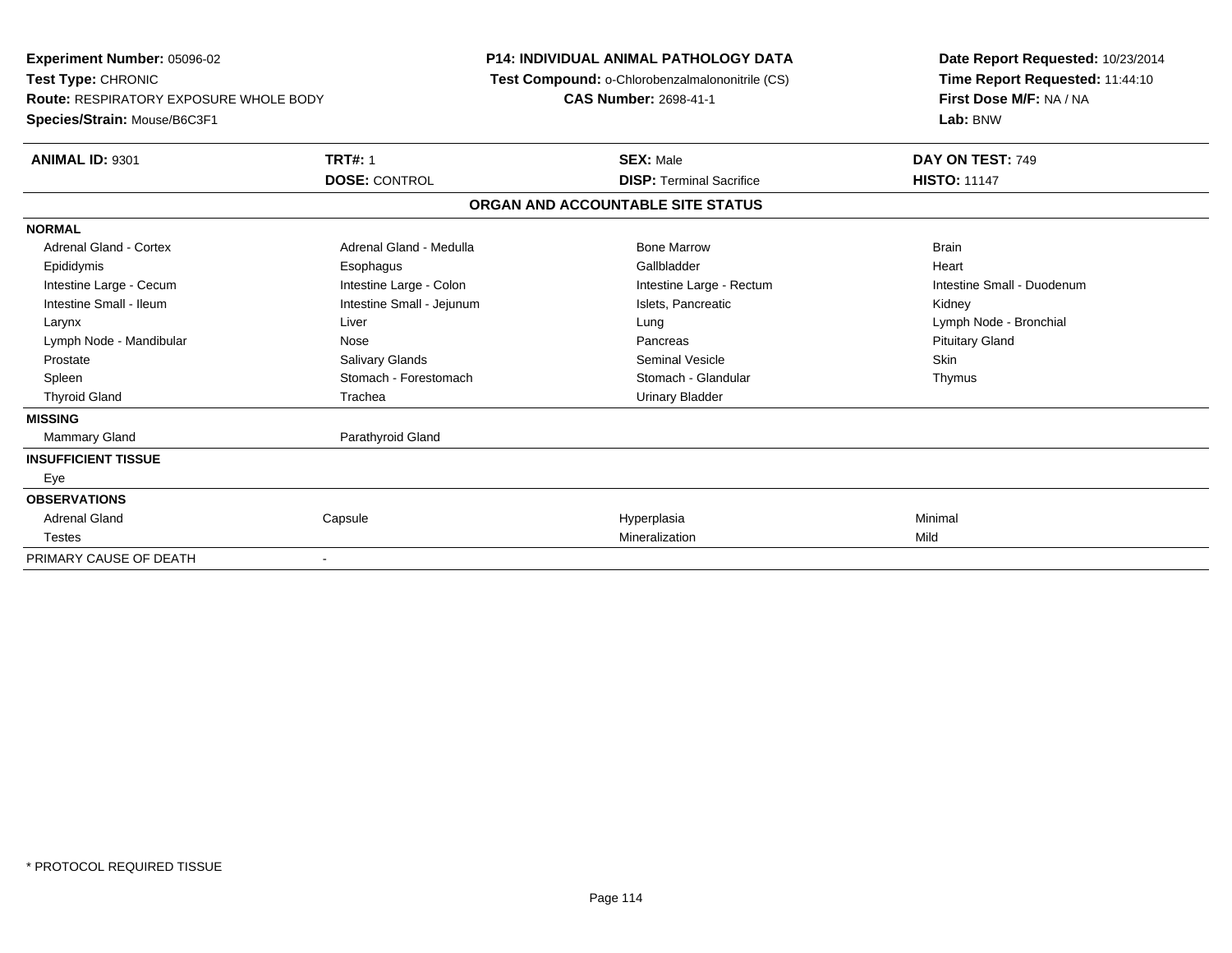**Experiment Number:** 05096-02**Test Type:** CHRONIC **Route:** RESPIRATORY EXPOSURE WHOLE BODY**Species/Strain:** Mouse/B6C3F1**P14: INDIVIDUAL ANIMAL PATHOLOGY DATA Test Compound:** o-Chlorobenzalmalononitrile (CS)**CAS Number:** 2698-41-1**Date Report Requested:** 10/23/2014**Time Report Requested:** 11:44:10**First Dose M/F:** NA / NA**Lab:** BNW**ANIMAL ID:** 9302**TRT#:** 1 **SEX:** Male **DAY ON TEST:** 749 **DOSE:** CONTROL**DISP:** Terminal Sacrifice **HISTO:** 11148 **ORGAN AND ACCOUNTABLE SITE STATUSNORMAL**Adrenal Gland - Medulla Bone Bone Bone Marrow Bone Marrow Brain Brain Brain Brain Heart Epididymis Esophagus Eye HeartIntestine Large - Cecum **Intestine Large - Colon** Intestine Large - Colon Intestine Large - Rectum Intestine Large - Rectum Intestine Small - Duodenum Intestine Small - Ileum Liver Larynx Liver Larynx Liver Larynx Liver Larynx Liver Larynx Liver Lymph Node - Bronchial **Lymph Node - Mandibular** Pancreas Pancreas Pancreas Pituitary Gland Prostate Salivary Glands Seminal Vesicle Skin**Testes** Spleen Stomach - Stomach - Forestomach - Stomach - Stomach - Glandular Testes in the Stomach - Glandular **Urinary Bladder**  Thymus Thyroid Gland Trachea Urinary Bladder**MISSING**Gallbladder Mammary Gland **Parathyroid Gland OBSERVATIONS** Adrenal Glandd cortex Cortex Cortex Cytomegaly Cytomegaly **Capsule**  Hyperplasia Mild Harderian Glandd and a state of the control of the control of the control of the control of the control of the control of the control of the control of the control of the control of the control of the control of the control of the contro Note: [ ADENOMA ] TGLs = 1-10 Intestine Small Jejunum Adenocarcinoma Note: [ ADENOCARC ] TGLs = 2-11 Kidneyy the controller the controller of the controller of the controller of the controller of the controller of the controller of the controller of the controller of the controller of the controller of the controller of the con Lung Alveolus Hyperplasia Minimal Nosee and the United Suppurative, Mild and Suppurative, Mild and Suppurative, Mild and Suppurative, Mild and Suppurative, Mild and Suppurative, Mild and Suppurative, Mild and Suppurative, Mild and Suppurative, Mild and Suppura PRIMARY CAUSE OF DEATH-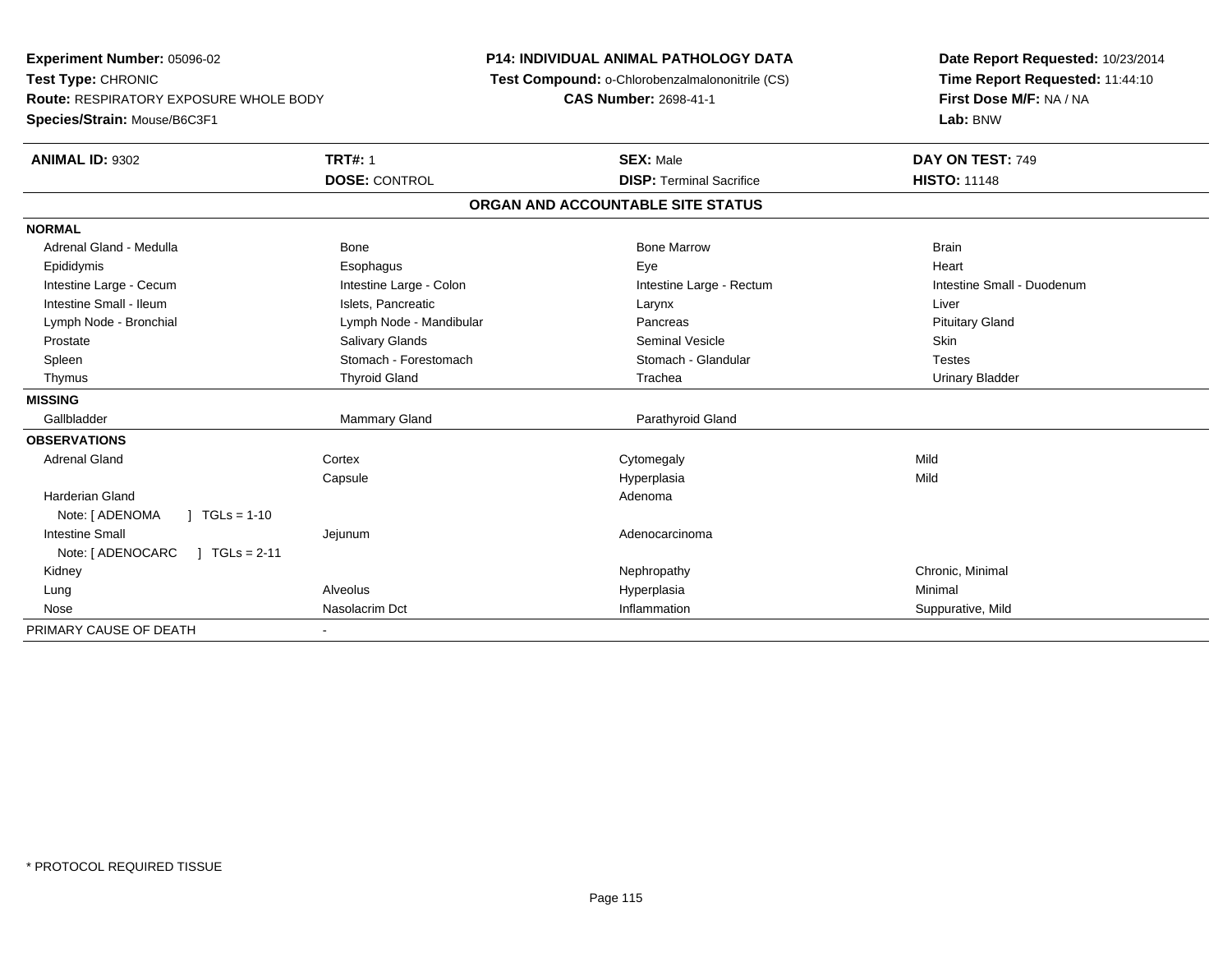**Experiment Number:** 05096-02**Test Type:** CHRONIC **Route:** RESPIRATORY EXPOSURE WHOLE BODY**Species/Strain:** Mouse/B6C3F1**P14: INDIVIDUAL ANIMAL PATHOLOGY DATA Test Compound:** o-Chlorobenzalmalononitrile (CS)**CAS Number:** 2698-41-1**Date Report Requested:** 10/23/2014**Time Report Requested:** 11:44:10**First Dose M/F:** NA / NA**Lab:** BNW**ANIMAL ID:** 9303**TRT#:** 1 **SEX:** Male **DAY ON TEST:** 707 **DOSE:** CONTROL **DISP:** Dead **HISTO:** <sup>11149</sup> **ORGAN AND ACCOUNTABLE SITE STATUSNORMALAdrenal Gland - Cortex** Adrenal Gland - Medulla **Bone Adrenal Gland - Cortex Adrenal Gland - Cortex Adrenal Gland - Medulla** Bone Marrow Brain Epididymis Epididymis and the Brook of the Brook of the Brook of the Brook of the Heart Heart Heart Heart Islets, Pancreatic Kidney Larynx Lymph Node - BronchialLymph Node - Mandibular Nose Nose Pancreas Pancreas Pancreas Salivary Glands Salivary Glands Stomach - Glandular Skin Stomach - Spleen Stomach - Forestomach - Stomach - Stomach - Forestomach - Stomach - Forestomach Testes Trachea**MISSINGMammary Gland** Parathyroid Gland **Parathyroid Gland Seminal Vesicle** Thymus Seminal Vesicle **Thymus**  Thyroid Gland**AUTO PRECLUDES DIAG.** Eye Gallbladder Intestine Large - Cecum Intestine Large - ColonIntestine Small - Jejunum Intestine Large - Rectum **Intestine Small - Duodenum** Intestine Small - Ileum Intestine Small - Ileum Pituitary Gland Prostate Urinary Bladder**OBSERVATIONS** Harderian Glandd and a state of the control of the control of the control of the control of the control of the control of the control of the control of the control of the control of the control of the control of the control of the contro Note: [ ADENOMA ] TGLs = 6-14 Liver Hepatocellular CarcinomaInfarct Markeds Moderate LeukocytosisNote: [ INFARCT ] TGLs = 4,5-10[ Leukocytosis TGLS = 3-11 ] Lungg which is a state of the control of the control of the control of the control of the control of the control of the control of the control of the control of the control of the control of the control of the control of the c Peniss and the concretion of the concretion of the concretion of the concretion of the concretion n **Marked** Note: [ CONCRETION ] TGLs = 1-12 PRIMARY CAUSE OF DEATH - Animal Note: ANIMAL.Animal Note: THERE IS ALOT OF AUTOLYSIS IN THE TISSUES OF THIS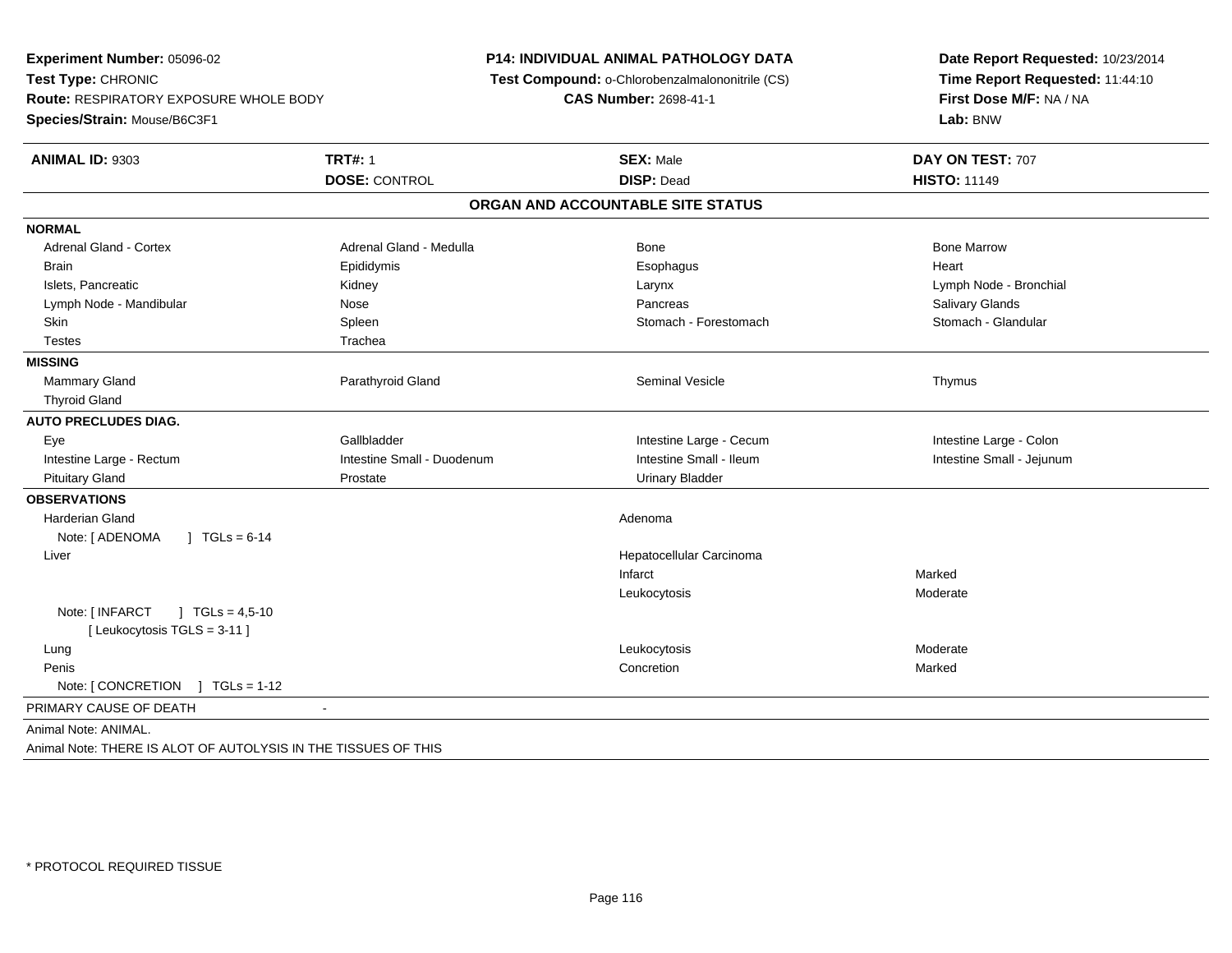**Experiment Number:** 05096-02**Test Type:** CHRONIC **Route:** RESPIRATORY EXPOSURE WHOLE BODY**Species/Strain:** Mouse/B6C3F1**P14: INDIVIDUAL ANIMAL PATHOLOGY DATA Test Compound:** o-Chlorobenzalmalononitrile (CS)**CAS Number:** 2698-41-1**Date Report Requested:** 10/23/2014**Time Report Requested:** 11:44:10**First Dose M/F:** NA / NA**Lab:** BNW**ANIMAL ID:** 9304**TRT#:** 1 **SEX:** Male **DAY ON TEST:** 737 **DOSE:** CONTROL **DISP:** Dead **HISTO:** <sup>11231</sup> **ORGAN AND ACCOUNTABLE SITE STATUSNORMALAdrenal Gland - Cortex** Adrenal Gland - Medulla **Adrenal Gland - Medulla** Bone Bone Bone Bone Bone Marrow Intestine Large - Rectum Epididymis Intestine Large - Cecum Intestine Large - Colon Intestine Large - RectumIntestine Small - Duodenum **Intestine Small - Duodenum** Islets, Pancreatic **Network Constructs** Carynx Larynx Pancreas Lung **Lymph Node - Bronchial Nose Pancrease Pancrease Pancrease Pancrease Pancrease Pancrease Pancrease Pancrease Pancrease Pancrease Pancrease Pancrease Pancrease Pancrease Pancrease Pancrease Pancrease Pancrease Pancreas** Seminal Vesicle Pituitary Gland Prostate Salivary Glands Seminal VesicleStomach - Glandular Skin Stomach - Forestomach Spleen Stomach - Forestomach - Stomach - Forestomach - Stomach - Forestomach - Glandular Testes Thymus Thyroid Gland Trachea Urinary Bladder**MISSING**Esophagus Establadder **Establace Community Community** Community Community Community Community Community Community Community Community Community Community Community Community Community Community Community Community Community Communit Parathyroid Gland**AUTO PRECLUDES DIAG.**Intestine Small - Ileum Intestine Small - Jejunum **INSUFFICIENT TISSUE** Eye **OBSERVATIONSBrain** n and the control of the control of the control of the Mineralization and the control of the Mild of the Mild o Heart Cardiomyopathy Moderate Liver Hepatocellular Carcinoma Multiple Necrosiss and the contract of the Marked Note: [ HEPATOCLR CARC ] TGLs = 2-10 Peniss and the concretion of the concretion of the concretion of the concretion of the concretion n Marked and Marked Marked and Marked and Marked and Marked and Marked and Marked and Marked and Marked and Ma Inflammation Suppurative, Marked Note: [ INFLAMMATION ] TGLs = 1-11PRIMARY CAUSE OF DEATH - Animal Note: TISSUES IN THIS ANIMAL ARE AUTOLYTIC.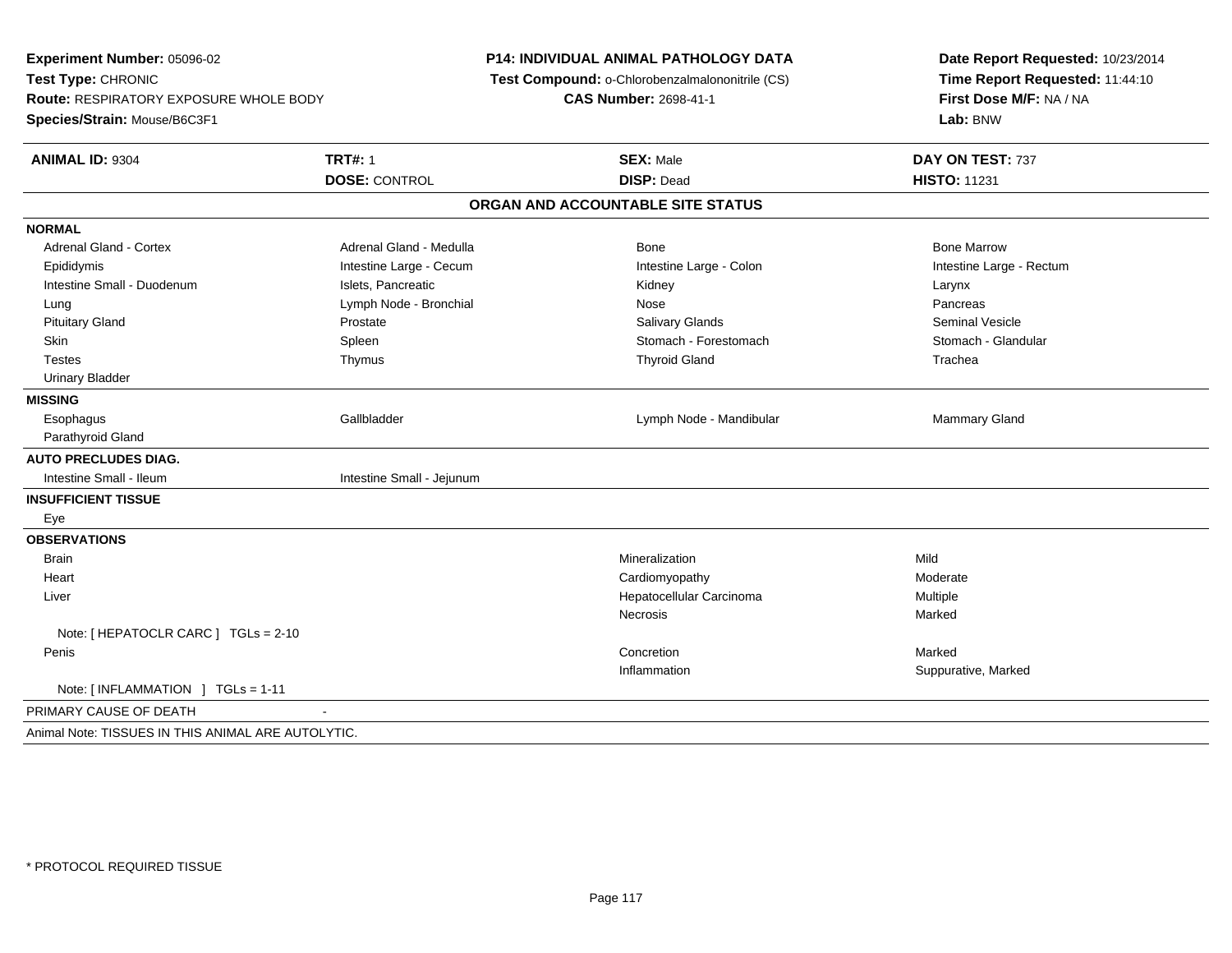**Experiment Number:** 05096-02**Test Type:** CHRONIC **Route:** RESPIRATORY EXPOSURE WHOLE BODY**Species/Strain:** Mouse/B6C3F1**P14: INDIVIDUAL ANIMAL PATHOLOGY DATA Test Compound:** o-Chlorobenzalmalononitrile (CS)**CAS Number:** 2698-41-1**Date Report Requested:** 10/23/2014**Time Report Requested:** 11:44:10**First Dose M/F:** NA / NA**Lab:** BNW**ANIMAL ID:** 9305**TRT#:** 1 **SEX:** Male **DAY ON TEST:** 749 **DOSE:** CONTROL**DISP:** Terminal Sacrifice **HISTO:** 11150 **ORGAN AND ACCOUNTABLE SITE STATUSNORMALAdrenal Gland - Cortex**  Adrenal Gland - Cortex Adrenal Gland - Medulla Bone Bone MarrowBrain Exercicles and the Exercise Epididymis Communications of the Exercise Exercise Exercise Exercise Exe Intestine Large - Rectum Heart **Intestine Large - Cecum** Intestine Large - Cecum **Intestine Large - Colon** Intestine Large - Colon Intestine Small - Duodenum **Intestine Small - Ileum** Intestine Small - Ileum Intestine Small - Jejunum Intestine Small - Jejunum Islets, Pancreatic Larynx Lung Lymph Node - Bronchial Nose**Salivary Glands**  Pancreas Pituitary Gland Prostate Salivary GlandsSeminal Vesicle Skin Skin Skin Skin Stomach - Forestomach Spleen Stomach - Forestomach - Stomach - Forestomach Stomach - Glandular Thymus Thyroid Gland Trachea Urinary Bladder**MISSING** Lymph Node - Mandibular Mammary Gland Parathyroid Gland**OBSERVATIONS** Adrenal Gland Capsule Hyperplasia Mild Gallbladderr and the control of the control of the control of the control of the control of the control of the control of the control of the control of the control of the control of the control of the control of the control of the co Chronic, Mild Kidneyy the controller of the controller of the controller of the controller of the controller of the chronic, Mild Liverr and the contract of the contract of the contract of the contract of the contract of the contract of the contract of the contract of the contract of the contract of the contract of the contract of the contract of the cont [ Infarct TGLS = 2-10 ] Testess and the contract of the contract of the contract of the contract of the contract of the contract of the contract of the contract of the contract of the contract of the contract of the contract of the contract of the cont PRIMARY CAUSE OF DEATH-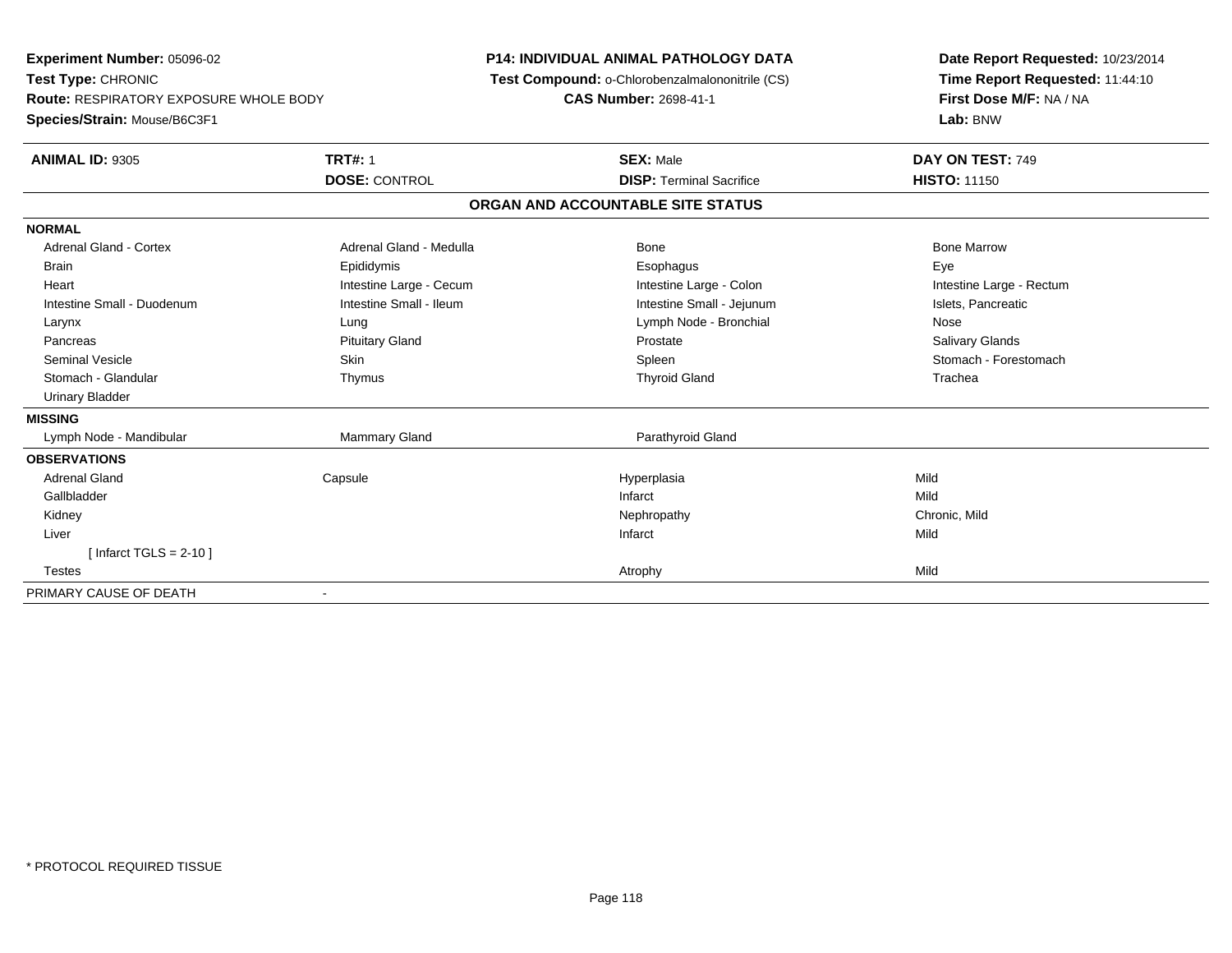**Experiment Number:** 05096-02**Test Type:** CHRONIC **Route:** RESPIRATORY EXPOSURE WHOLE BODY**Species/Strain:** Mouse/B6C3F1**P14: INDIVIDUAL ANIMAL PATHOLOGY DATA Test Compound:** o-Chlorobenzalmalononitrile (CS)**CAS Number:** 2698-41-1**Date Report Requested:** 10/23/2014**Time Report Requested:** 11:44:10**First Dose M/F:** NA / NA**Lab:** BNW**ANIMAL ID:** 9306**6 DAY ON TEST:** 749 **DOSE:** CONTROL**DISP:** Terminal Sacrifice **HISTO:** 11151 **ORGAN AND ACCOUNTABLE SITE STATUSNORMAL**Adrenal Gland - Medulla Bone Bone Bone Marrow Bone Marrow Brain Brain Brain Brain Gallbladder Epididymis Esophagus Eye GallbladderHeart **Intestine Large - Cecum** Intestine Large - Cecum Intestine Large - Colon Intestine Large - Rectum Intestine Small - Duodenum **Intestine Small - Ileum** Intestine Small - Ileum Intestine Small - Jejunum Intestine Small - Jejunum Islets, Pancreatic Larynx Liver Lung Lymph Node - BronchialLymph Node - Mandibular **Nose** Nose **Pancreas** Pancreas Pancreas Pancreas Pituitary Gland Prostate Salivary Glands Seminal Vesicle Skin**Testes** Spleen Stomach - Forestomach Stomach - Stomach Stomach Stomach Stomach Stomach Stomach Stomach Stomach Stomach Stomach Stomach Stomach Stomach Stomach Stomach Stomach Stomach Stomach Stomach Stomach Stomach Stomach Stomach Thyroid Gland **Trachea** Trachea **Trachea** Trachea Urinary Bladder **MISSINGMammary Gland** Parathyroid Gland Thymus **OBSERVATIONS** Adrenal Glandd cortex Cortex Cortex Cytomegaly Cytomegaly **Capsule**  Hyperplasia Mild Kidneyy Nephropathy Nephropathy Chronic, Minimal PRIMARY CAUSE OF DEATH-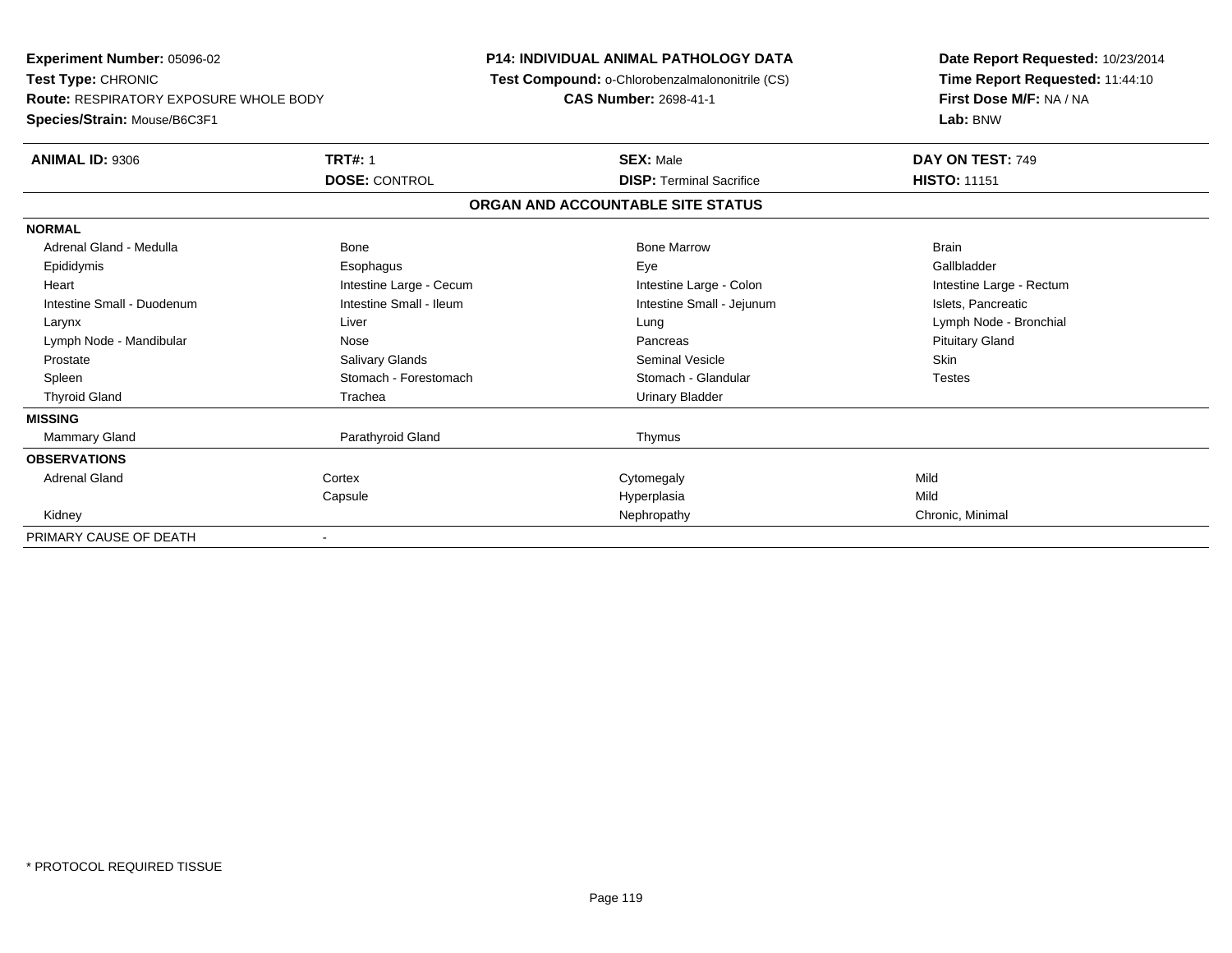**Experiment Number:** 05096-02**Test Type:** CHRONIC **Route:** RESPIRATORY EXPOSURE WHOLE BODY**Species/Strain:** Mouse/B6C3F1**P14: INDIVIDUAL ANIMAL PATHOLOGY DATA Test Compound:** o-Chlorobenzalmalononitrile (CS)**CAS Number:** 2698-41-1**Date Report Requested:** 10/23/2014**Time Report Requested:** 11:44:10**First Dose M/F:** NA / NA**Lab:** BNW**ANIMAL ID:** 9307**TRT#:** 1 **SEX:** Male **DAY ON TEST:** 749 **DOSE:** CONTROL**DISP:** Terminal Sacrifice **HISTO:** 11152 **ORGAN AND ACCOUNTABLE SITE STATUSNORMALAdrenal Gland - Cortex** Adrenal Gland - Medulla **Bone Adrenal Gland - Cortex Adrenal Gland - Cortex Adrenal Gland - Medulla** Bone Marrow Gallbladder Epididymis Esophagus Eye GallbladderHeart **Intestine Large - Cecum** Intestine Large - Cecum Intestine Large - Colon Intestine Large - Rectum Intestine Small - Duodenum **Intestine Small - Ileum** Intestine Small - Ileum Intestine Small - Jejunum Intestine Small - Jejunum Islets, Pancreatic Larynx **Lymph Node - Bronchial Lymph Node - Mandibular** Lymph Node - Mandibular Nose Prostate Pancreas **Parathyroid Gland Prostate Parathyroid Gland** Prostate Prostate Prostate Prostate Spleen Salivary Glands Seminal Vesicle Skin Spleen**Thyroid Gland** Stomach - Forestomach Stomach - Glandular Testes Testes Testes Testes Testes Testes The Testes The Testes The Testes The Testes Testes Testes Testes Testes Testes Testes Testes Testes Testes Testes Testes Testes Testes Tes Trachea Urinary Bladder**MISSING**Mammary Gland Thymus **OBSERVATIONS** Brainn and the controller of the controller of the controller of the Moderate Moderate of Moderate of the Moderate o Kidneyy the chronic, Moderate and September 2011 of the Chronic Moderate and September 2012 of the Chronic, Moderate Liver Hepatocellular CarcinomaNote: [ HEPATOCLR CARC ] TGLs = 3,4-4+10+11 Lung Alveolar/Bronchiolar Adenoma Hepatocellular Carcinoma Metastatic (Liver) Note: [ ALV BRON ADEN ] TGLs = 2-3 Lymph Nodee the contract of the Mesenteric contract and the contract of the Angiectasis Contract of the Marked Marked of the Marked of the Marked of the Marked of the Marked of the Marked of the Marked of the Marked of the Marked of Note: [ ANGIECTASIS ] TGLs = 5-12PRIMARY CAUSE OF DEATH-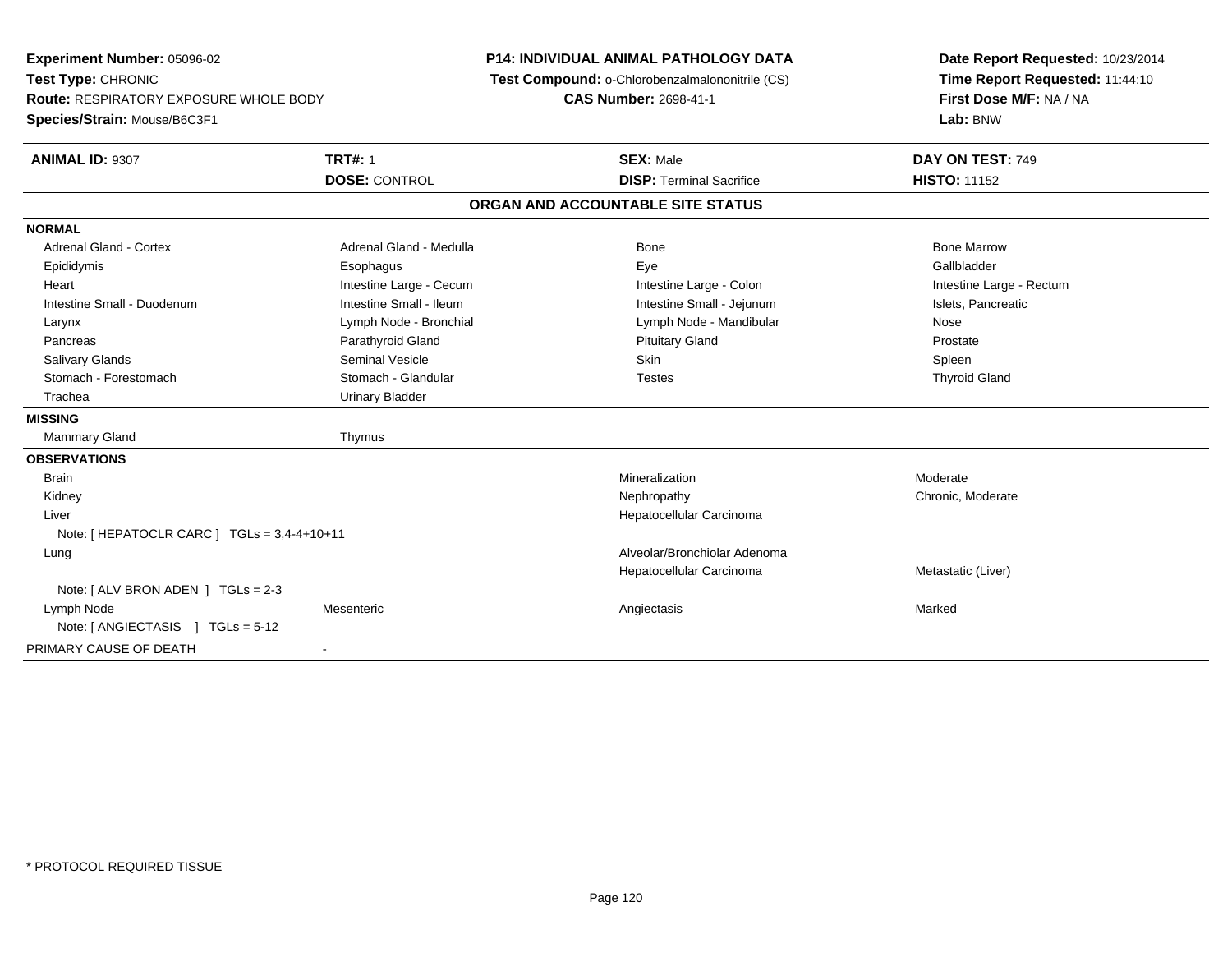**Experiment Number:** 05096-02**Test Type:** CHRONIC **Route:** RESPIRATORY EXPOSURE WHOLE BODY**Species/Strain:** Mouse/B6C3F1**P14: INDIVIDUAL ANIMAL PATHOLOGY DATA Test Compound:** o-Chlorobenzalmalononitrile (CS)**CAS Number:** 2698-41-1**Date Report Requested:** 10/23/2014**Time Report Requested:** 11:44:10**First Dose M/F:** NA / NA**Lab:** BNW**ANIMAL ID:** 9308**TRT#:** 1 **SEX:** Male **DAY ON TEST:** 749 **DOSE:** CONTROL**DISP:** Terminal Sacrifice **HISTO:** 11153 **ORGAN AND ACCOUNTABLE SITE STATUSNORMALAdrenal Gland - Cortex**  Adrenal Gland - Cortex Adrenal Gland - Medulla Bone Bone MarrowGallbladder Epididymis Esophagus Eye GallbladderHeart **Intestine Large - Cecum** Intestine Large - Cecum Intestine Large - Colon Intestine Small - Duodenum Intestine Small - Ileum Larynx Intestine Small - Jejunum Intestine Small - Jejunum Islets, Pancreatic Larynx Liver Lung Lymph Node - Bronchial Lymph Node - Mandibular Nose Pancreas Parathyroid Gland Pituitary Gland Prostate Salivary Glands Seminal Vesicle Skin**Testes** Spleen Stomach - Forestomach Stomach - Stomach Stomach Stomach Stomach Stomach Stomach Stomach Stomach Stomach Stomach Stomach Stomach Stomach Stomach Stomach Stomach Stomach Stomach Stomach Stomach Stomach Stomach Stomach **Urinary Bladder**  Thymus Thyroid Gland Trachea Urinary Bladder**MISSING**Intestine Large - Rectum Mammary Gland **OBSERVATIONS** Adrenal Gland Capsule Hyperplasia Mild Brainn and the control of the control of the control of the control of the control of the control of the control of the control of the control of the control of the control of the control of the control of the control of the co Kidneyy Nephropathy Nephropathy Chronic, Minimal PRIMARY CAUSE OF DEATH-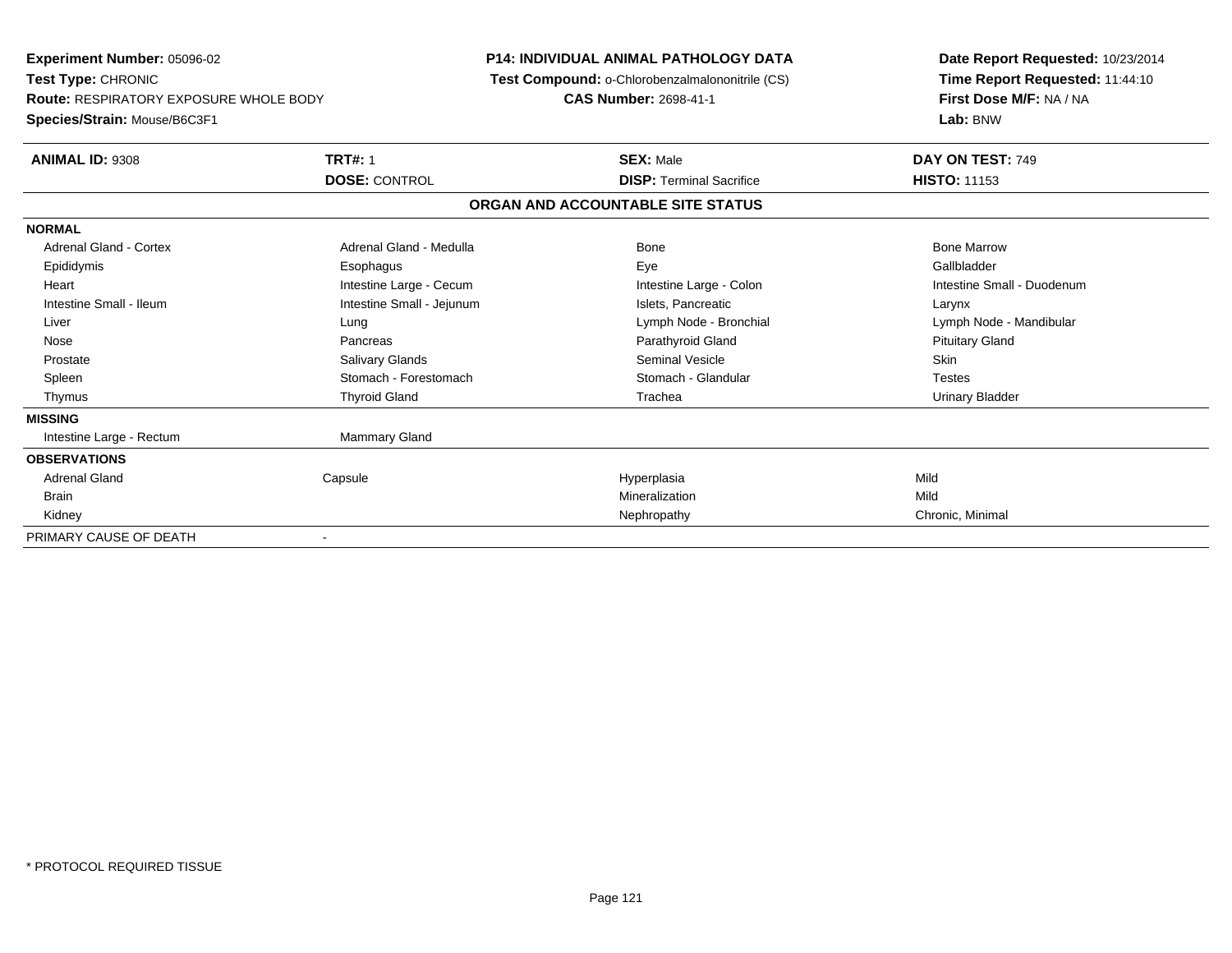| Experiment Number: 05096-02<br>Test Type: CHRONIC<br>Route: RESPIRATORY EXPOSURE WHOLE BODY |                          | <b>P14: INDIVIDUAL ANIMAL PATHOLOGY DATA</b><br>Test Compound: o-Chlorobenzalmalononitrile (CS)<br><b>CAS Number: 2698-41-1</b> | Date Report Requested: 10/23/2014<br>Time Report Requested: 11:44:10<br>First Dose M/F: NA / NA |  |  |
|---------------------------------------------------------------------------------------------|--------------------------|---------------------------------------------------------------------------------------------------------------------------------|-------------------------------------------------------------------------------------------------|--|--|
| Species/Strain: Mouse/B6C3F1                                                                |                          |                                                                                                                                 | Lab: BNW                                                                                        |  |  |
| ANIMAL ID: 9309                                                                             | <b>TRT#: 1</b>           | <b>SEX: Male</b>                                                                                                                | DAY ON TEST: 440                                                                                |  |  |
|                                                                                             | <b>DOSE: CONTROL</b>     | <b>DISP: Moribund</b>                                                                                                           | <b>HISTO: 8517</b>                                                                              |  |  |
|                                                                                             |                          | ORGAN AND ACCOUNTABLE SITE STATUS                                                                                               |                                                                                                 |  |  |
| <b>NORMAL</b>                                                                               |                          |                                                                                                                                 |                                                                                                 |  |  |
| <b>Adrenal Gland - Cortex</b>                                                               | Adrenal Gland - Medulla  | Bone                                                                                                                            | <b>Bone Marrow</b>                                                                              |  |  |
| <b>Brain</b>                                                                                | Epididymis               | Esophagus                                                                                                                       | Heart                                                                                           |  |  |
| Intestine Large - Colon                                                                     | Intestine Large - Rectum | Intestine Small - Duodenum                                                                                                      | Intestine Small - Ileum                                                                         |  |  |
| Intestine Small - Jejunum                                                                   | Islets, Pancreatic       | Larynx                                                                                                                          | Liver                                                                                           |  |  |
| Lung                                                                                        | Nose                     | Pancreas                                                                                                                        | <b>Pituitary Gland</b>                                                                          |  |  |
| <b>Salivary Glands</b>                                                                      | Skin                     | Spleen                                                                                                                          | Stomach - Glandular                                                                             |  |  |
| <b>Testes</b>                                                                               | Thymus                   | <b>Thyroid Gland</b>                                                                                                            | Trachea                                                                                         |  |  |
| <b>MISSING</b>                                                                              |                          |                                                                                                                                 |                                                                                                 |  |  |
| Intestine Large - Cecum                                                                     | Lymph Node - Bronchial   | Lymph Node - Mandibular                                                                                                         | Mammary Gland                                                                                   |  |  |
| Parathyroid Gland                                                                           | Stomach - Forestomach    |                                                                                                                                 |                                                                                                 |  |  |
| <b>AUTO PRECLUDES DIAG.</b>                                                                 |                          |                                                                                                                                 |                                                                                                 |  |  |
| Gallbladder                                                                                 |                          |                                                                                                                                 |                                                                                                 |  |  |
| <b>INSUFFICIENT TISSUE</b>                                                                  |                          |                                                                                                                                 |                                                                                                 |  |  |
| Eye                                                                                         |                          |                                                                                                                                 |                                                                                                 |  |  |
| <b>OBSERVATIONS</b>                                                                         |                          |                                                                                                                                 |                                                                                                 |  |  |
| <b>Adrenal Gland</b>                                                                        | Capsule                  | Hyperplasia                                                                                                                     | Minimal                                                                                         |  |  |
| Kidney                                                                                      | Pelvis                   | Inflammation                                                                                                                    | Suppurative, Marked                                                                             |  |  |
|                                                                                             |                          | Nephropathy                                                                                                                     | Chronic, Mild                                                                                   |  |  |
| Penis                                                                                       |                          | Inflammation                                                                                                                    | Suppurative, Marked                                                                             |  |  |
| Note: [INFLAMMATION ] TGLs = 2-10                                                           |                          |                                                                                                                                 |                                                                                                 |  |  |
| Prostate                                                                                    |                          | Inflammation                                                                                                                    | Suppurative, Moderate                                                                           |  |  |
| <b>Seminal Vesicle</b>                                                                      |                          | Inflammation                                                                                                                    | Suppurative, Moderate                                                                           |  |  |
| <b>Urinary Bladder</b>                                                                      |                          | Inflammation                                                                                                                    | Suppurative, Moderate                                                                           |  |  |
| PRIMARY CAUSE OF DEATH                                                                      |                          |                                                                                                                                 |                                                                                                 |  |  |
| Animal Note: AUTOLYSIS IN THE TISSUES OF THIS ANIMAL                                        |                          |                                                                                                                                 |                                                                                                 |  |  |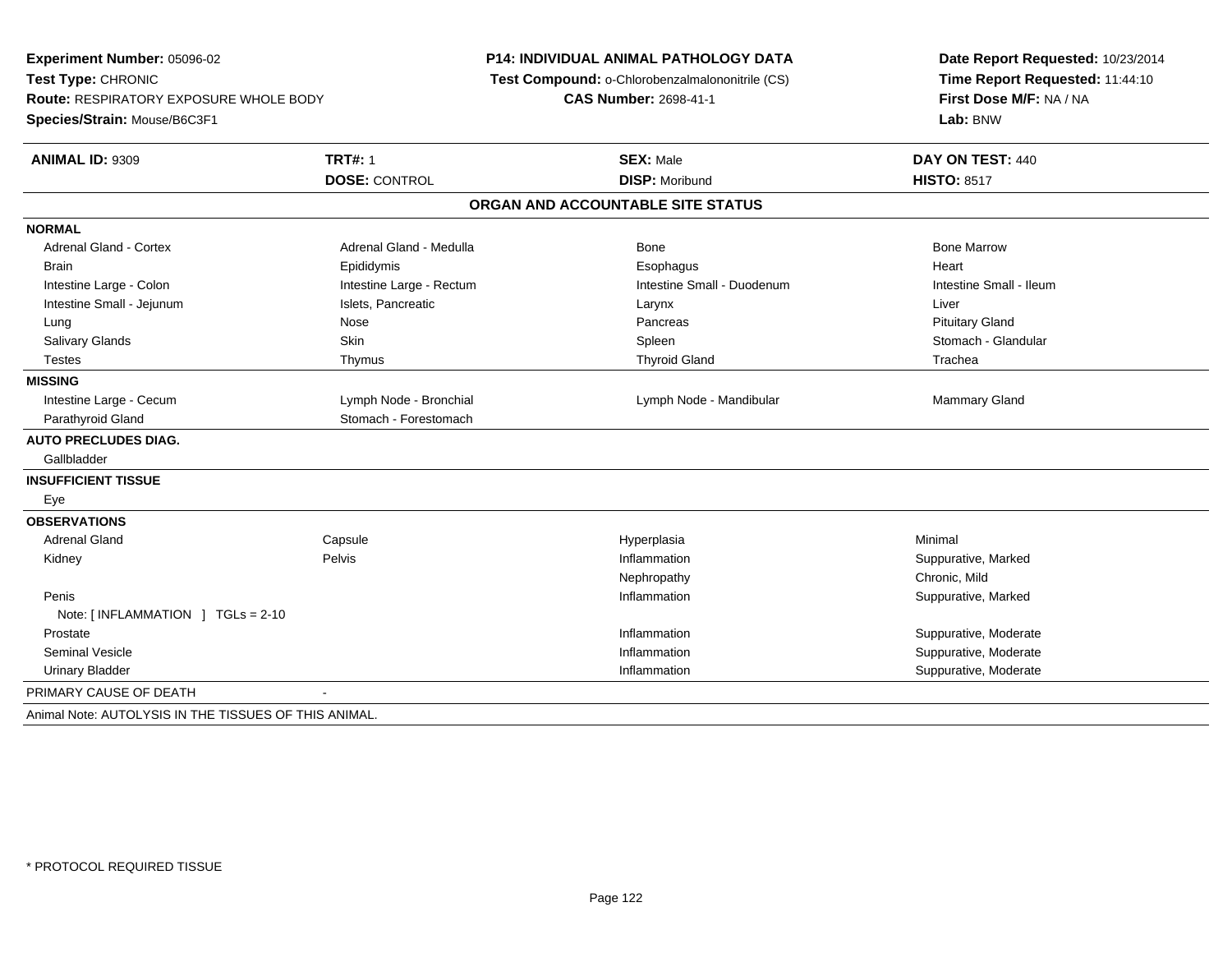**Experiment Number:** 05096-02**Test Type:** CHRONIC **Route:** RESPIRATORY EXPOSURE WHOLE BODY**Species/Strain:** Mouse/B6C3F1**P14: INDIVIDUAL ANIMAL PATHOLOGY DATA Test Compound:** o-Chlorobenzalmalononitrile (CS)**CAS Number:** 2698-41-1**Date Report Requested:** 10/23/2014**Time Report Requested:** 11:44:10**First Dose M/F:** NA / NA**Lab:** BNW**ANIMAL ID:** 9310**TRT#:** 1 **SEX:** Male **DAY ON TEST:** 749 **DOSE:** CONTROL**DISP:** Terminal Sacrifice **HISTO:** 11154 **ORGAN AND ACCOUNTABLE SITE STATUSNORMAL**Adrenal Gland - Medulla Newsternal Bone Bone Bone Bone Marrow Bone Marrow Bone Marrow Bone Epididymis Esophagus Eye Gallbladder HeartIntestine Large - Cecum **Intestine Large - Colon** Intestine Large - Colon Intestine Large - Rectum Intestine Large - Rectum Intestine Small - Duodenum Intestine Small - Ileum Larynx Intestine Small - Jejunum Intestine Small - Islets, Pancreatic Larynx Pancreas Lymph Node - Bronchial and Communication Communication Communication Communication Communication Communication Seminal Vesicle Pituitary Gland Prostate Salivary Glands Seminal VesicleStomach - Glandular Skin Stomach - Forestomach Spleen Spleen Stomach - Forestomach - Stomach - Forestomach - Stomach - Glandular S Testes Thymus Thyroid Gland Trachea Urinary Bladder**MISSINGMammary Gland** Parathyroid Gland **OBSERVATIONS** Adrenal Glandd cortex Cortex Cortex Cytomegaly Cytomegaly **Capsule**  Hyperplasia Mild Brainn and the control of the control of the control of the control of the control of the control of the control of the control of the control of the control of the control of the control of the control of the control of the co Kidneyy the controller the controller of the controller of the controller of the controller of the controller of the controller of the controller of the controller of the controller of the controller of the controller of the con Liver HemangiomaNote: [ HEMANGIOMA ] TGLs = 2-10 Lung Alveolar/Bronchiolar Adenoma Note: [ ALV BRON ADEN ] TGLs = 5-3 Skeletal Musclee which is a state of the control of the control of the Marked Marked of the Marked Marked of the Marked of the Marked of the Marked of the Marked of the Marked of the Marked of the Marked of the Marked of the Marked of th Note: [ HEMORRHAGE ] TGLs = 3-11 PRIMARY CAUSE OF DEATH-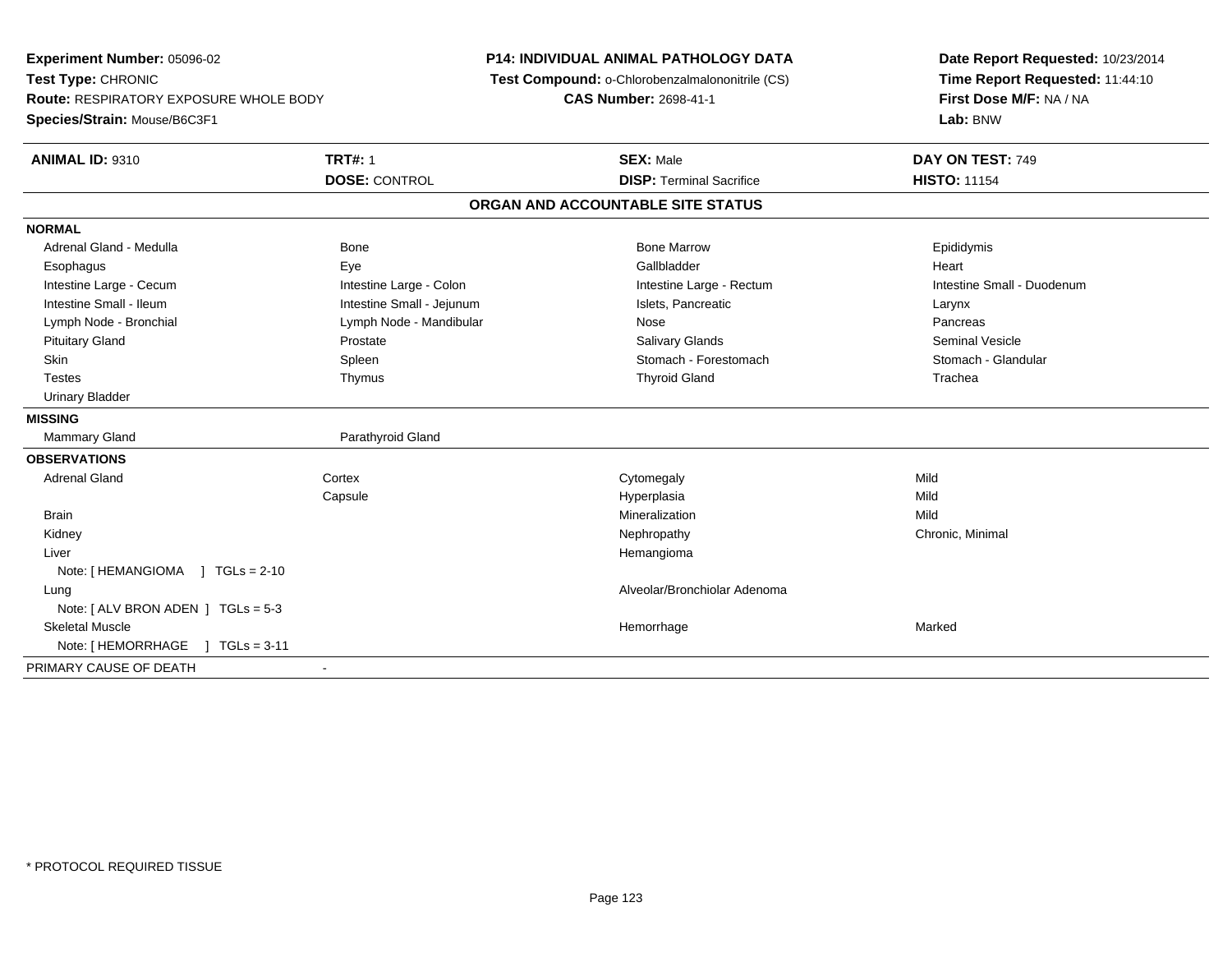| Experiment Number: 05096-02<br>Test Type: CHRONIC<br><b>Route: RESPIRATORY EXPOSURE WHOLE BODY</b><br>Species/Strain: Mouse/B6C3F1 |                         | P14: INDIVIDUAL ANIMAL PATHOLOGY DATA<br>Test Compound: o-Chlorobenzalmalononitrile (CS)<br><b>CAS Number: 2698-41-1</b> |                                   | Date Report Requested: 10/23/2014<br>Time Report Requested: 11:44:10<br>First Dose M/F: NA / NA<br>Lab: BNW |  |
|------------------------------------------------------------------------------------------------------------------------------------|-------------------------|--------------------------------------------------------------------------------------------------------------------------|-----------------------------------|-------------------------------------------------------------------------------------------------------------|--|
| <b>ANIMAL ID: 9311</b>                                                                                                             | <b>TRT#: 1</b>          |                                                                                                                          | <b>SEX: Male</b>                  | DAY ON TEST: 749                                                                                            |  |
|                                                                                                                                    | <b>DOSE: CONTROL</b>    |                                                                                                                          | <b>DISP: Terminal Sacrifice</b>   | <b>HISTO: 11155</b>                                                                                         |  |
|                                                                                                                                    |                         |                                                                                                                          | ORGAN AND ACCOUNTABLE SITE STATUS |                                                                                                             |  |
| <b>NORMAL</b>                                                                                                                      |                         |                                                                                                                          |                                   |                                                                                                             |  |
| <b>Adrenal Gland - Cortex</b>                                                                                                      | Adrenal Gland - Medulla |                                                                                                                          | <b>Bone</b>                       | <b>Bone Marrow</b>                                                                                          |  |
| <b>Brain</b>                                                                                                                       | Epididymis              |                                                                                                                          | Esophagus                         | Eye                                                                                                         |  |
| Heart                                                                                                                              | Intestine Large - Cecum |                                                                                                                          | Intestine Large - Colon           | Intestine Large - Rectum                                                                                    |  |
| Intestine Small - Duodenum                                                                                                         | Intestine Small - Ileum |                                                                                                                          | Intestine Small - Jejunum         | Islets, Pancreatic                                                                                          |  |
| Larynx                                                                                                                             | Lung                    |                                                                                                                          | Lymph Node - Bronchial            | Lymph Node - Mandibular                                                                                     |  |
| Nose                                                                                                                               | Pancreas                |                                                                                                                          | <b>Pituitary Gland</b>            | Prostate                                                                                                    |  |
| <b>Salivary Glands</b>                                                                                                             | <b>Seminal Vesicle</b>  |                                                                                                                          | Skin                              | Spleen                                                                                                      |  |
| Stomach - Forestomach                                                                                                              | Stomach - Glandular     |                                                                                                                          | <b>Testes</b>                     | Thymus                                                                                                      |  |
| <b>Thyroid Gland</b>                                                                                                               | Trachea                 |                                                                                                                          | Urinary Bladder                   |                                                                                                             |  |
| <b>MISSING</b>                                                                                                                     |                         |                                                                                                                          |                                   |                                                                                                             |  |
| <b>Mammary Gland</b>                                                                                                               | Parathyroid Gland       |                                                                                                                          |                                   |                                                                                                             |  |
| <b>OBSERVATIONS</b>                                                                                                                |                         |                                                                                                                          |                                   |                                                                                                             |  |
| Adrenal Gland                                                                                                                      | Capsule                 |                                                                                                                          | Hyperplasia                       | Minimal                                                                                                     |  |
| Kidney                                                                                                                             |                         |                                                                                                                          | Nephropathy                       | Chronic, Mild                                                                                               |  |
| Liver                                                                                                                              |                         |                                                                                                                          | Hepatocellular Carcinoma          |                                                                                                             |  |
| Hepatocellular Carcinoma TGLS = 2-10 ]                                                                                             |                         |                                                                                                                          |                                   |                                                                                                             |  |
| PRIMARY CAUSE OF DEATH                                                                                                             |                         |                                                                                                                          |                                   |                                                                                                             |  |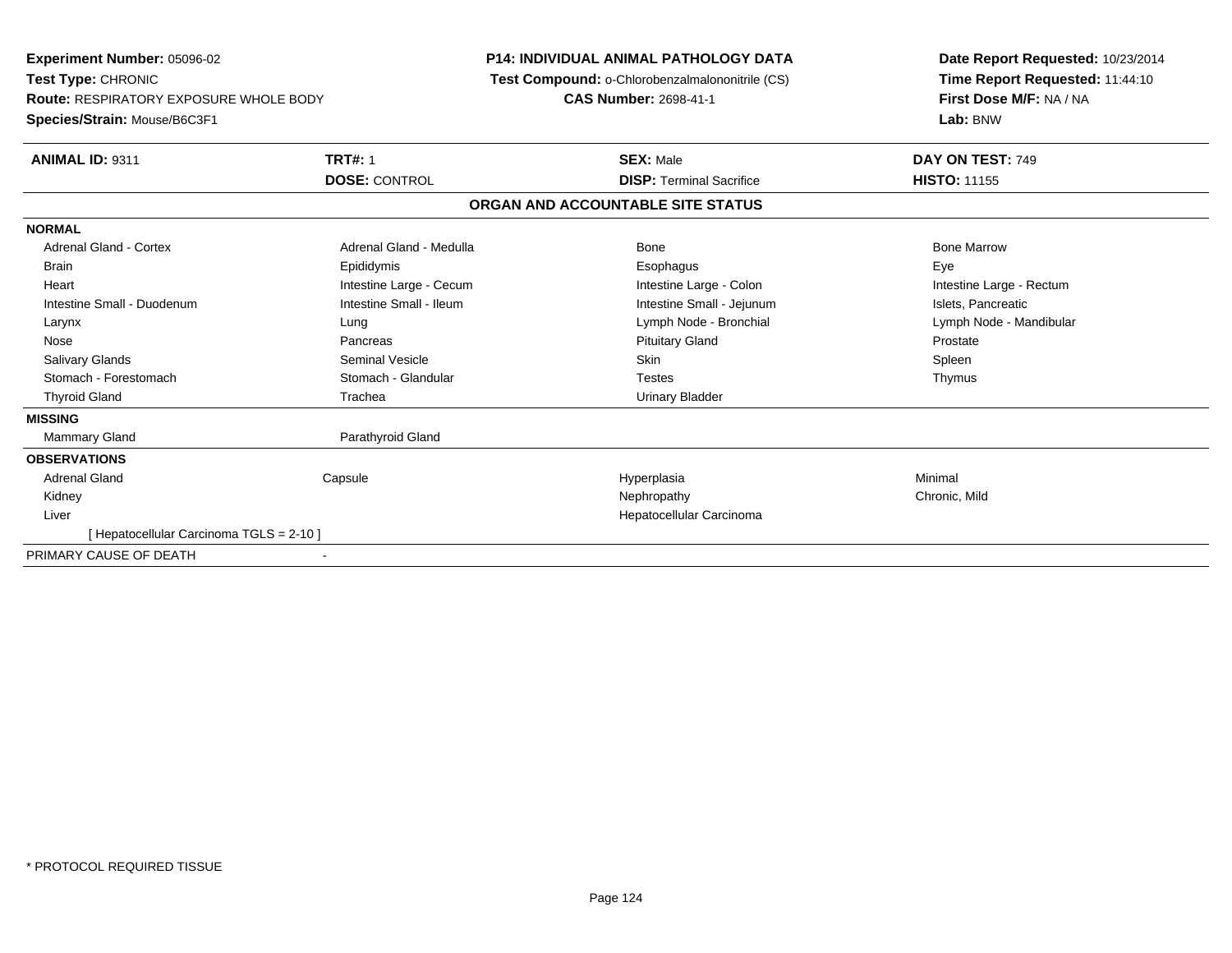| Experiment Number: 05096-02                   |                         | <b>P14: INDIVIDUAL ANIMAL PATHOLOGY DATA</b>    | Date Report Requested: 10/23/2014                                      |  |  |
|-----------------------------------------------|-------------------------|-------------------------------------------------|------------------------------------------------------------------------|--|--|
| Test Type: CHRONIC                            |                         | Test Compound: o-Chlorobenzalmalononitrile (CS) | Time Report Requested: 11:44:10<br>First Dose M/F: NA / NA<br>Lab: BNW |  |  |
| <b>Route: RESPIRATORY EXPOSURE WHOLE BODY</b> |                         | <b>CAS Number: 2698-41-1</b>                    |                                                                        |  |  |
| Species/Strain: Mouse/B6C3F1                  |                         |                                                 |                                                                        |  |  |
| <b>ANIMAL ID: 9312</b>                        | <b>TRT#: 1</b>          | <b>SEX: Male</b>                                | DAY ON TEST: 749                                                       |  |  |
|                                               | <b>DOSE: CONTROL</b>    | <b>DISP: Terminal Sacrifice</b>                 | <b>HISTO: 11156</b>                                                    |  |  |
|                                               |                         | ORGAN AND ACCOUNTABLE SITE STATUS               |                                                                        |  |  |
| <b>NORMAL</b>                                 |                         |                                                 |                                                                        |  |  |
| <b>Adrenal Gland - Cortex</b>                 | Adrenal Gland - Medulla | <b>Bone</b>                                     | <b>Bone Marrow</b>                                                     |  |  |
| Epididymis                                    | Esophagus               | Intestine Large - Cecum                         | Intestine Large - Colon                                                |  |  |
| Intestine Small - Duodenum                    | Intestine Small - Ileum | Intestine Small - Jejunum                       | Islets, Pancreatic                                                     |  |  |
| Larynx                                        | Lymph Node - Bronchial  | Lymph Node - Mandibular                         | Pancreas                                                               |  |  |
| Parathyroid Gland                             | Salivary Glands         | Spleen                                          | Stomach - Forestomach                                                  |  |  |
| Stomach - Glandular                           | <b>Testes</b>           | Trachea                                         |                                                                        |  |  |
| <b>MISSING</b>                                |                         |                                                 |                                                                        |  |  |
| <b>Mammary Gland</b>                          | <b>Pituitary Gland</b>  | Thymus                                          |                                                                        |  |  |
| <b>INSUFFICIENT TISSUE</b>                    |                         |                                                 |                                                                        |  |  |
| Eye                                           |                         |                                                 |                                                                        |  |  |
| <b>OBSERVATIONS</b>                           |                         |                                                 |                                                                        |  |  |
| <b>Adrenal Gland</b>                          | Capsule                 | Hyperplasia                                     | Mild                                                                   |  |  |
| <b>Brain</b>                                  |                         | Mineralization                                  | Mild                                                                   |  |  |
| Gallbladder                                   |                         | <b>Necrosis</b>                                 | Marked                                                                 |  |  |
| Heart                                         |                         | Hepatocellular Carcinoma                        | Metastatic (Liver)                                                     |  |  |
| Intestine Large                               | Rectum                  | Hemorrhage                                      | Mild                                                                   |  |  |
| Note: $HEMORRHAGE$   TGLs = 3-14              |                         |                                                 |                                                                        |  |  |
| Kidney                                        | Pelvis                  | Inflammation                                    | Suppurative, Moderate                                                  |  |  |
| Liver                                         |                         | Hepatocellular Carcinoma                        | Multiple                                                               |  |  |
|                                               |                         | Histiocytic Sarcoma                             |                                                                        |  |  |
|                                               |                         | Inflammation                                    | Granulomatous, Marked                                                  |  |  |
| Note: [ HEPATOCLR CARC ] TGLs = 5,6,9-4+11+12 |                         |                                                 |                                                                        |  |  |
| Lung                                          |                         | Hepatocellular Carcinoma                        | Metastatic (Liver)                                                     |  |  |
| Note: [ HEPATOCLR CARC ] TGLs = 8-3           |                         |                                                 |                                                                        |  |  |
| Lymph Node                                    | Inguinal                | Hematopoietic Cell Proliferation                | Marked                                                                 |  |  |
| Note: [ HEMA CELL PROL ] TGLs = 7-13          |                         |                                                 |                                                                        |  |  |
| Nose                                          | <b>Respirat Epith</b>   | Metaplasia                                      | Squamous, Minimal                                                      |  |  |
| Prostate                                      |                         | Inflammation                                    | Suppurative, Moderate                                                  |  |  |
| Seminal Vesicle                               |                         | Inflammation                                    | Suppurative, Mild                                                      |  |  |
| Skin                                          |                         | Inflammation                                    | Suppurative, Marked                                                    |  |  |
|                                               |                         |                                                 |                                                                        |  |  |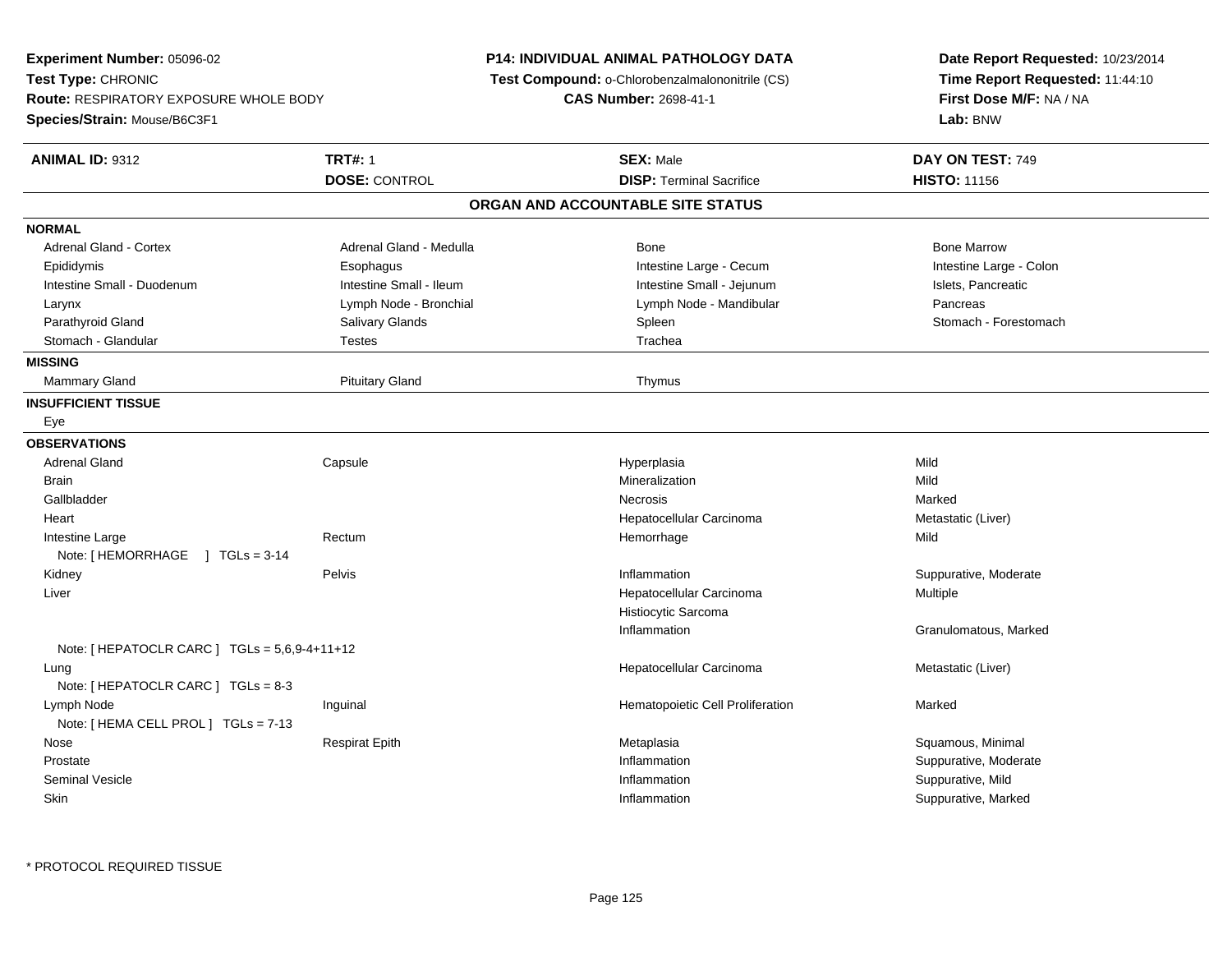| Experiment Number: 05096-02<br>Test Type: CHRONIC<br><b>Route: RESPIRATORY EXPOSURE WHOLE BODY</b><br>Species/Strain: Mouse/B6C3F1 |                       | P14: INDIVIDUAL ANIMAL PATHOLOGY DATA<br><b>Test Compound: o-Chlorobenzalmalononitrile (CS)</b><br><b>CAS Number: 2698-41-1</b> | Date Report Requested: 10/23/2014<br>Time Report Requested: 11:44:10<br>First Dose M/F: NA / NA<br>Lab: BNW |
|------------------------------------------------------------------------------------------------------------------------------------|-----------------------|---------------------------------------------------------------------------------------------------------------------------------|-------------------------------------------------------------------------------------------------------------|
| <b>ANIMAL ID: 9312</b>                                                                                                             | <b>TRT#: 1</b>        | <b>SEX: Male</b>                                                                                                                | DAY ON TEST: 749                                                                                            |
|                                                                                                                                    | <b>DOSE: CONTROL</b>  | <b>DISP:</b> Terminal Sacrifice                                                                                                 | <b>HISTO: 11156</b>                                                                                         |
|                                                                                                                                    |                       | ORGAN AND ACCOUNTABLE SITE STATUS                                                                                               |                                                                                                             |
| Note: $\lceil$ INFLAMMATION $\lceil$ TGLs = 1-10                                                                                   |                       |                                                                                                                                 |                                                                                                             |
| <b>Thyroid Gland</b>                                                                                                               | <b>Follicular Cel</b> | Hyperplasia                                                                                                                     | Mild                                                                                                        |
| <b>Urinary Bladder</b>                                                                                                             |                       | Hyperplasia                                                                                                                     | Marked                                                                                                      |
|                                                                                                                                    |                       | Inflammation                                                                                                                    | Suppurative, Marked                                                                                         |
|                                                                                                                                    |                       | Metaplasia                                                                                                                      | Squamous, Moderate                                                                                          |
|                                                                                                                                    |                       | Ulcer                                                                                                                           | Marked                                                                                                      |
| Note: NO CARCINOMA FOUND."                                                                                                         |                       |                                                                                                                                 |                                                                                                             |
| Note: "STEP SECTIONS OF BLADDER AND INGUINAL LYMPH NODE;                                                                           |                       |                                                                                                                                 |                                                                                                             |
| Note: $\lceil$ INFLAMMATION $\lceil$ TGLs = 4-8                                                                                    |                       |                                                                                                                                 |                                                                                                             |
| PRIMARY CAUSE OF DEATH                                                                                                             |                       |                                                                                                                                 |                                                                                                             |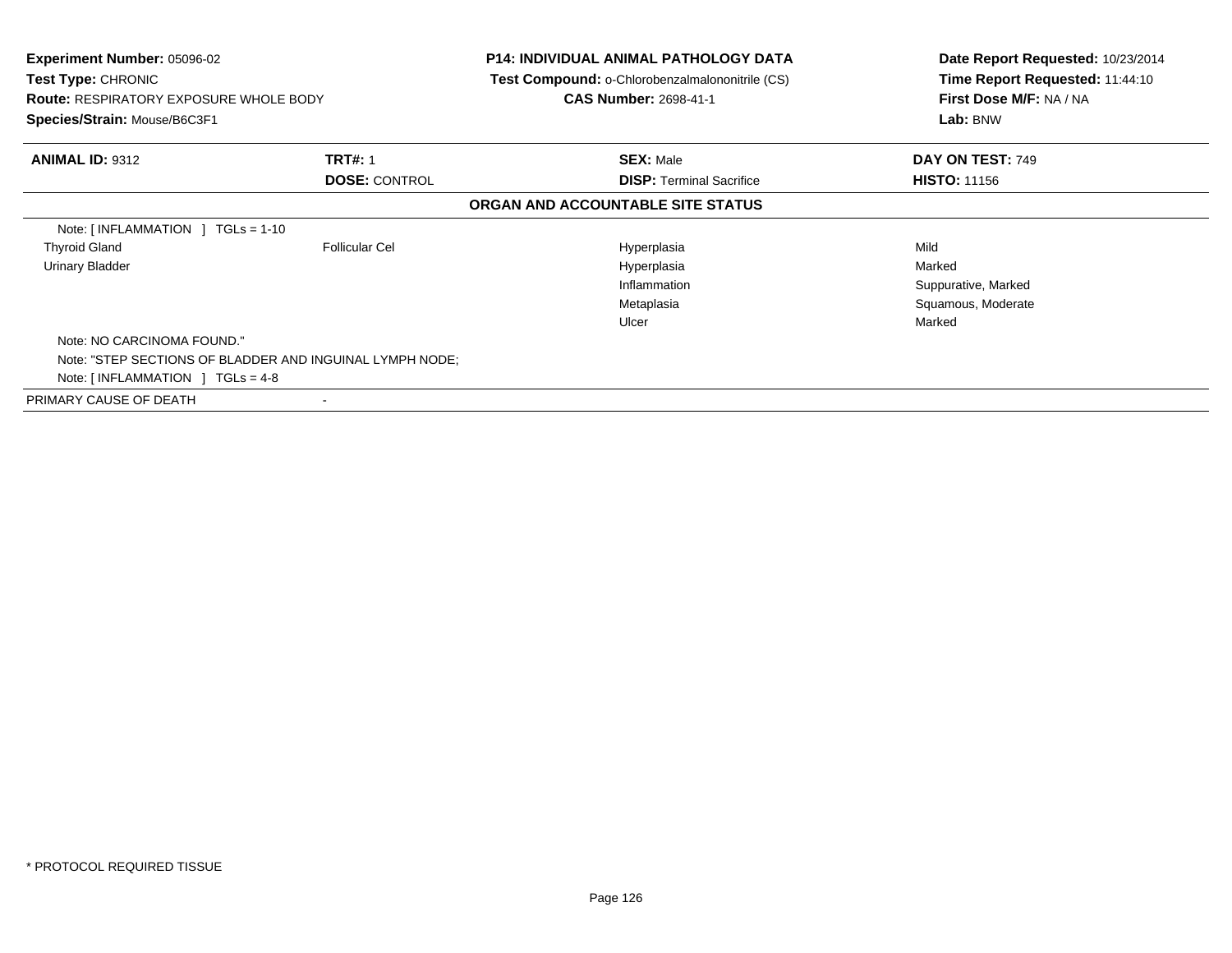**Experiment Number:** 05096-02**Test Type:** CHRONIC **Route:** RESPIRATORY EXPOSURE WHOLE BODY**Species/Strain:** Mouse/B6C3F1**P14: INDIVIDUAL ANIMAL PATHOLOGY DATA Test Compound:** o-Chlorobenzalmalononitrile (CS)**CAS Number:** 2698-41-1**Date Report Requested:** 10/23/2014**Time Report Requested:** 11:44:10**First Dose M/F:** NA / NA**Lab:** BNW**ANIMAL ID:** 9313**TRT#:** 1 **SEX:** Male **DAY ON TEST:** 749 **DOSE:** CONTROL**DISP:** Terminal Sacrifice **HISTO:** 11157 **ORGAN AND ACCOUNTABLE SITE STATUSNORMALAdrenal Gland - Cortex** Adrenal Gland - Medulla **Adrenal Gland - Medulla** Bone Bone Bone Bone Bone Marrow Gallbladder Epididymis Esophagus Eye GallbladderHeart **Intestine Large - Cecum** Intestine Large - Cecum Intestine Large - Colon Intestine Large - Rectum Intestine Small - Duodenum **Intestine Small - Ileum** Intestine Small - Ileum Intestine Small - Jejunum Intestine Small - Jejunum Islets, Pancreatic Larynx Liver Lung Lymph Node - Bronchial Nose Pancreas Pituitary Gland ProstateSpleen Salivary Glands Seminal Vesicle Skin SpleenThymus Stomach - Forestomach **Stomach - Glandular** Testes Testes Testes Testes Testes The Testes The Testes The Testes The Testes The Testes The Testes The Testes Testes The Testes Testes Testes Testes Testes Testes Testes Testes Thyroid Gland Trachea Trachea Communication Christian Urinary Bladder **MISSING** Lymph Node - Mandibular Mammary Gland Parathyroid Gland**OBSERVATIONS** Brainn and the control of the control of the control of the control of the control of the control of the control of the control of the control of the control of the control of the control of the control of the control of the co Kidneyy the controller the controller of the controller of the controller of the controller of the controller of the controller of the controller of the controller of the controller of the controller of the controller of the con LiverNote: "RCHECKED WET TISSUE AND BLOCK #10: FOUND GROSSLYNote: WHICH HAS NORMAL HISTOLOGY."Note: VISIBLE NODULAR RAISED AREA IN LIVER (SLIDE #11)PRIMARY CAUSE OF DEATH-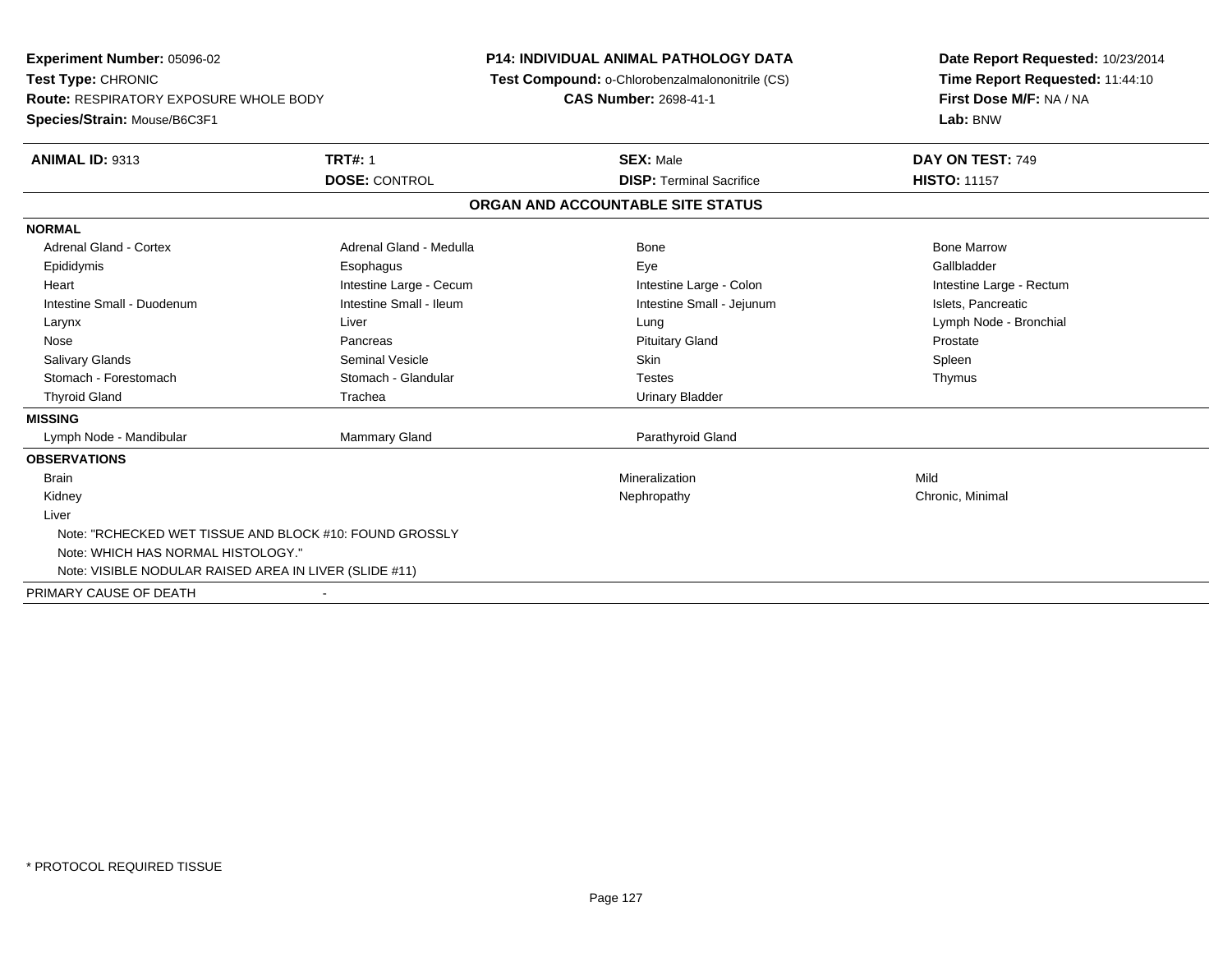**Experiment Number:** 05096-02**Test Type:** CHRONIC **Route:** RESPIRATORY EXPOSURE WHOLE BODY**Species/Strain:** Mouse/B6C3F1**P14: INDIVIDUAL ANIMAL PATHOLOGY DATA Test Compound:** o-Chlorobenzalmalononitrile (CS)**CAS Number:** 2698-41-1**Date Report Requested:** 10/23/2014**Time Report Requested:** 11:44:10**First Dose M/F:** NA / NA**Lab:** BNW**ANIMAL ID:** 9314**TRT#:** 1 **SEX:** Male **DAY ON TEST:** 749 **DOSE:** CONTROL**DISP:** Terminal Sacrifice **HISTO:** 11158 **ORGAN AND ACCOUNTABLE SITE STATUSNORMALAdrenal Gland - Cortex** Adrenal Gland - Medulla **Adrenal Gland - Medulla** Bone Bone Bone Bone Bone Marrow Gallbladder Epididymis Esophagus Eye GallbladderHeart **Intestine Large - Cecum** Intestine Large - Cecum Intestine Large - Colon Intestine Large - Rectum Intestine Small - Duodenum **Intestine Small - Ileum** Intestine Small - Ileum Intestine Small - Jejunum Intestine Small - Jejunum Islets, Pancreatic Larynx **Lymph Node - Bronchial Lymph Node - Mandibular** Lymph Node - Mandibular Nose Prostate Pancreas **Parathyroid Gland Prostate Parathyroid Gland** Prostate Prostate Prostate Prostate Spleen Salivary Glands Seminal Vesicle Skin SpleenThymus Stomach - Forestomach **Stomach - Glandular** Testes Testes Testes Testes Testes The Testes The Testes The Testes The Testes The Testes The Testes The Testes Testes The Testes Testes Testes Testes Testes Testes Testes Testes Thyroid Gland Trachea Trachea Communication Christian Urinary Bladder **MISSING** Mammary Gland**OBSERVATIONS** Adrenal Gland Capsule Hyperplasia Minimal Brainn and the control of the control of the control of the control of the control of the control of the control of the control of the control of the control of the control of the control of the control of the control of the co Kidneyy the controller of the controller of the controller of the controller of the controller of the chronic, Mild Liver Hepatocellular CarcinomaNote: [ HEPATOCLR CARC ] TGLs = 1-10+11 LungAlveolar/Bronchiolar Carcinoma Multiple Hepatocellular Carcinoma Metastatic (Liver) Note: [ ALV BRON CARC ] TGLs = 2,3-3PRIMARY CAUSE OF DEATH-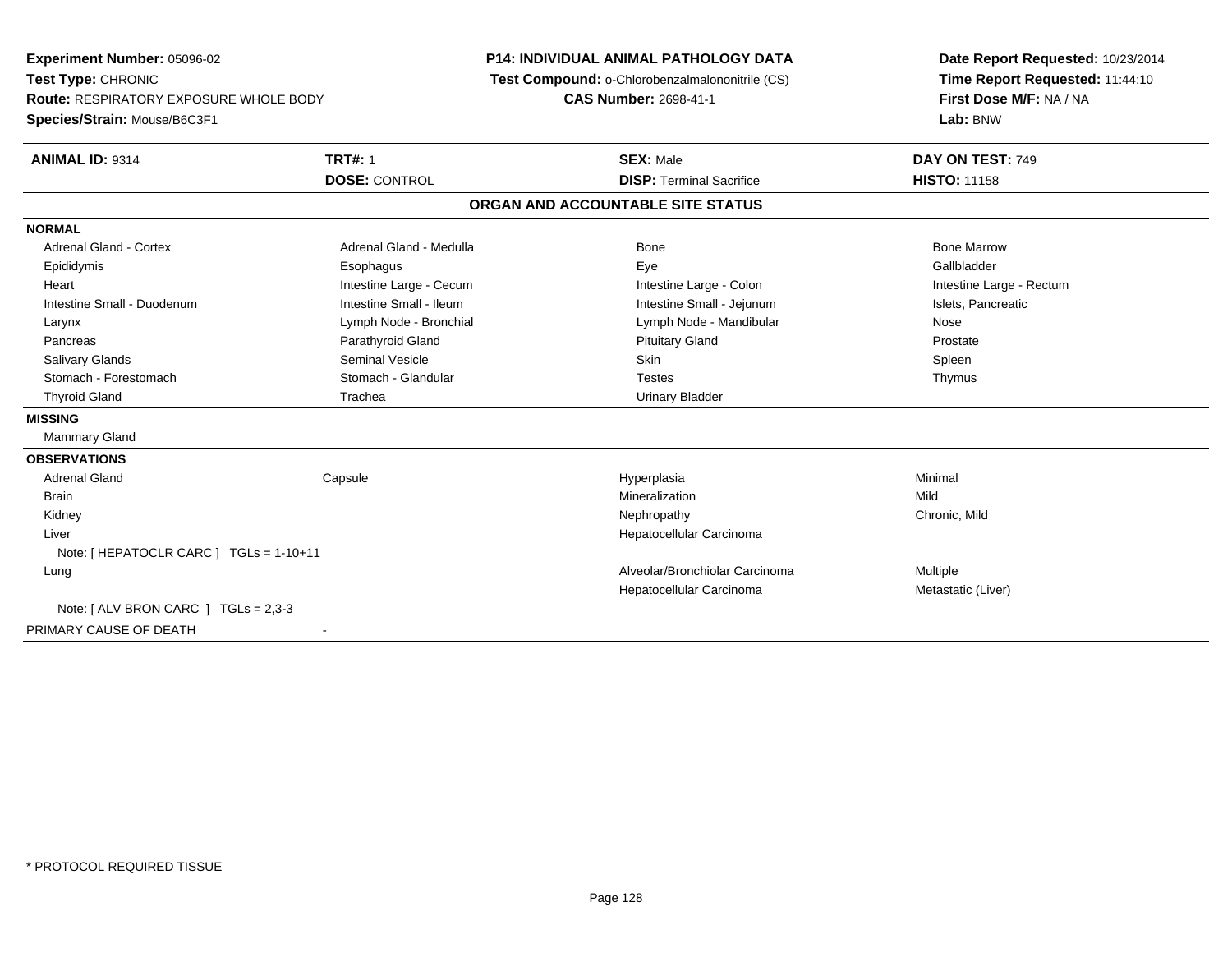**Experiment Number:** 05096-02**Test Type:** CHRONIC **Route:** RESPIRATORY EXPOSURE WHOLE BODY**Species/Strain:** Mouse/B6C3F1**P14: INDIVIDUAL ANIMAL PATHOLOGY DATA Test Compound:** o-Chlorobenzalmalononitrile (CS)**CAS Number:** 2698-41-1**Date Report Requested:** 10/23/2014**Time Report Requested:** 11:44:10**First Dose M/F:** NA / NA**Lab:** BNW**ANIMAL ID:** 9315**TRT#:** 1 **SEX:** Male **DAY ON TEST:** 749 **DOSE:** CONTROL**DISP:** Terminal Sacrifice **HISTO:** 11159 **ORGAN AND ACCOUNTABLE SITE STATUSNORMALAdrenal Gland - Cortex** Adrenal Gland - Medulla **Adrenal Gland - Medulla** Bone Bone Bone Bone Bone Marrow Brain Exercicles and the Exercise Epididymis Communications of the Exercise Exercise Exercise Exercise Exe Intestine Large - Colon Gallbladder **Gallbladder Heart** Intestine Large - Cecum Intestine Large - Cecum Intestine Large - Cecum Intestine Small - Jejunum Intestine Large - Rectum **Intestine Small - Duodenum** Intestine Small - Ileum Intestine Small - Ileum Islets, Pancreatic Kidney Larynx Liver Lymph Node - Bronchial **Lymph Node - Mandibular** Pancreas Pancreas Pancreas Parathyroid Gland Pituitary Gland Prostate Salivary Glands Seminal VesicleStomach - Glandular Skin Stomach - Forestomach Spleen Stomach - Forestomach - Stomach - Forestomach - Stomach - Forestomach - Glandular Testes Thyroid Gland Trachea Urinary Bladder**MISSING**Mammary Gland Thymus **OBSERVATIONS** Adrenal Gland Capsule Hyperplasia Moderate LungAlveolar/Bronchiolar Carcinoma<br>Infiltration Cellular AlveolusHistiocyte, Marked n **Granulomatous, Marked** Inflammation[ Alveolar/Bronchiolar Carcinoma TGLS = 1-3 ][ Infiltration Cellular TGLS = 2-3 ] Nose Respirat Epith Hyperplasia Minimal Inflammation Suppurative, Moderate Respirat EpithMetaplasia **Matagazia Strandard Metaplasia** Squamous, Minimal PRIMARY CAUSE OF DEATH-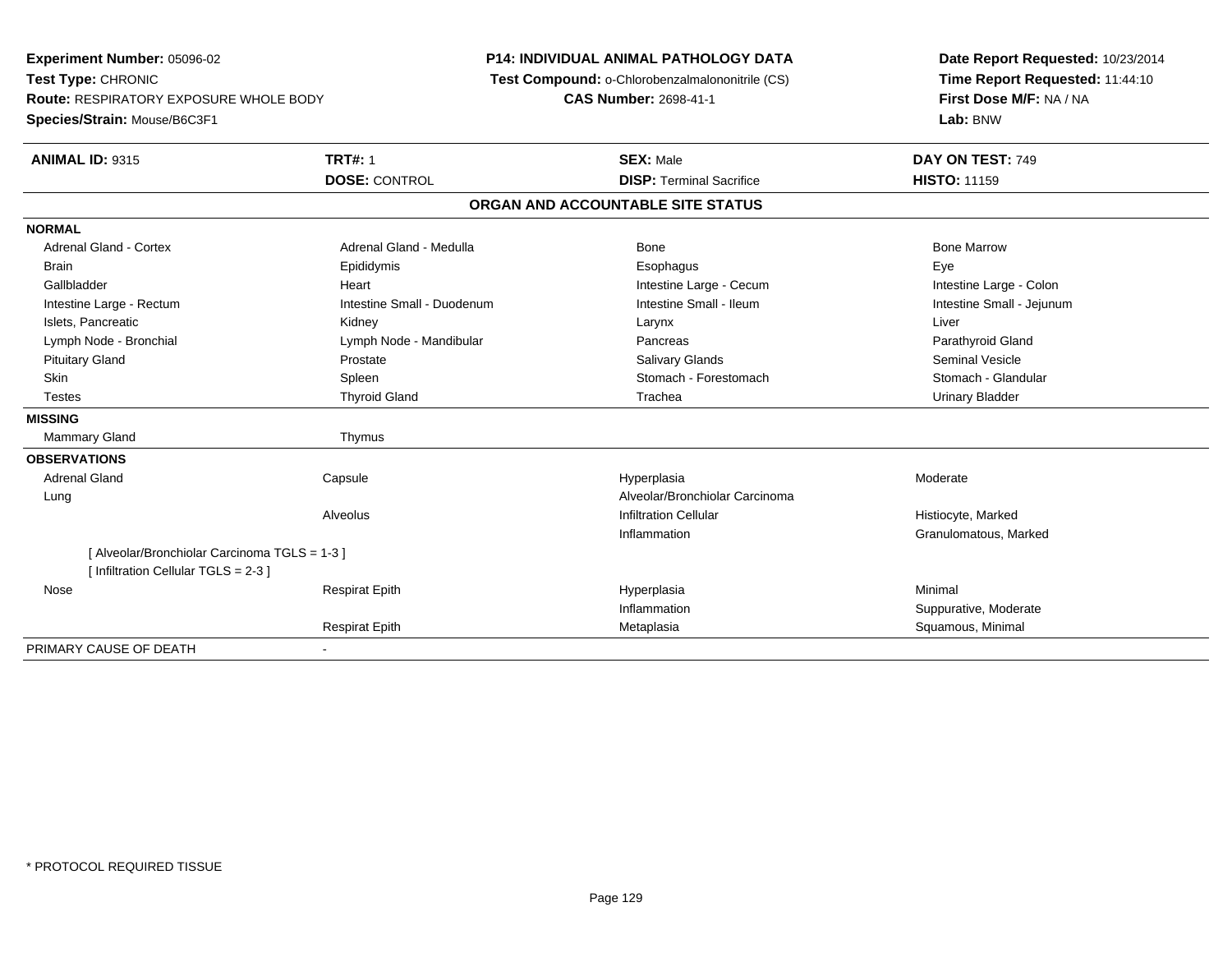**Experiment Number:** 05096-02**Test Type:** CHRONIC **Route:** RESPIRATORY EXPOSURE WHOLE BODY**Species/Strain:** Mouse/B6C3F1**P14: INDIVIDUAL ANIMAL PATHOLOGY DATA Test Compound:** o-Chlorobenzalmalononitrile (CS)**CAS Number:** 2698-41-1**Date Report Requested:** 10/23/2014**Time Report Requested:** 11:44:10**First Dose M/F:** NA / NA**Lab:** BNW**ANIMAL ID:** 9316**6 DAY ON TEST:** 749 **DOSE:** CONTROL**DISP:** Terminal Sacrifice **HISTO:** 11160 **ORGAN AND ACCOUNTABLE SITE STATUSNORMALAdrenal Gland - Cortex** Adrenal Gland - Medulla **Adrenal Gland - Medulla** Bone Bone Bone Bone Bone Marrow Brain Exercicles and the Exercise Epididymis Communications of the Exercise Exercise Exercise Exercise Exe Intestine Large - Colon Gallbladder **East Intestine Large - Cecum Intestine Large - Cecum** Intestine Large - Cecum Intestine Small - Jejunum Intestine Large - Rectum **Intestine Small - Duodenum** Intestine Small - Ileum Intestine Small - Ileum Islets, Pancreatic Larynx Lymph Node - Bronchial Lymph Node - Mandibular Nose Pancreas Pituitary Gland ProstateSpleen Salivary Glands Seminal Vesicle Skin SpleenThymus Stomach - Forestomach **Stomach - Glandular** Testes Testes Testes Testes Testes Testes The Testes The Testes The Testes The Testes The Testes Testes Testes Testes Testes Testes Testes Testes Testes Testes Testes Testes Test Thyroid Gland Thyroid Gland **MISSINGMammary Gland** Parathyroid Gland **OBSERVATIONS** Adrenal Gland Capsule Hyperplasia Mild Kidneyy the control of the Pelvis of the control of the control of the control of the control of the control of the control of the control of the control of the control of the control of the control of the control of the control Inflammation **Suppurative, Mild** Nephropathy Chronic, Mild Liver Hematopoietic Cell Proliferation Moderate Hepatocellular Carcinoma Multiple Note: [ HEPATOCLR CARC ] TGLs = 2,3-10+11Alveolus Lung Alveolus Hyperplasia Mild Alveolus Inflammation Suppurative, Minimal Note: [HYPERPLASIA ] TGLs = 4-3 Urinary Bladderr and the contract of the contract of the contract of the contract of the contract of the contract of the contract of the contract of the contract of the contract of the contract of the contract of the contract of the cont a Mild Inflammation Suppurative, Marked Note: [HYPERPLASIA ] TGLs = 1-8 PRIMARY CAUSE OF DEATH-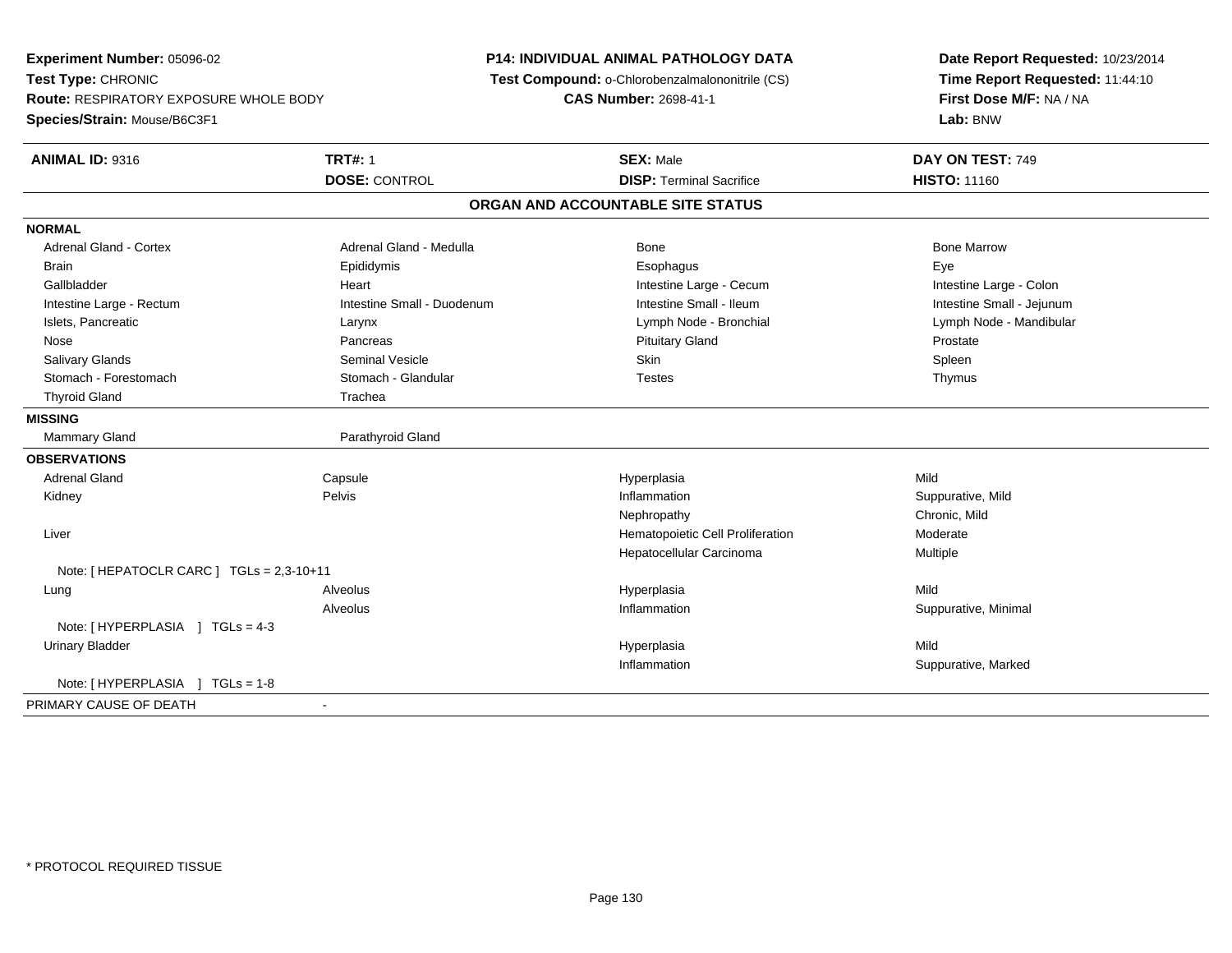**Experiment Number:** 05096-02**Test Type:** CHRONIC **Route:** RESPIRATORY EXPOSURE WHOLE BODY**Species/Strain:** Mouse/B6C3F1**P14: INDIVIDUAL ANIMAL PATHOLOGY DATA Test Compound:** o-Chlorobenzalmalononitrile (CS)**CAS Number:** 2698-41-1**Date Report Requested:** 10/23/2014**Time Report Requested:** 11:44:10**First Dose M/F:** NA / NA**Lab:** BNW**ANIMAL ID:** 9317**TRT#:** 1 **SEX:** Male **DAY ON TEST:** 749 **DOSE:** CONTROL**DISP:** Terminal Sacrifice **HISTO:** 11161 **ORGAN AND ACCOUNTABLE SITE STATUSNORMALAdrenal Gland - Cortex** Adrenal Gland - Medulla **Adrenal Gland - Medulla** Bone Bone Bone Bone Bone Marrow Brain Exercicles and the Exercise Epididymis Communications of the Exercise Exercise Exercise Exercise Exe Intestine Large - Colon Gallbladder **Gallbladder Heart** Intestine Large - Cecum Intestine Large - Cecum Intestine Large - Cecum Intestine Small - Jejunum Intestine Large - Rectum **Intestine Small - Duodenum** Intestine Small - Ileum Intestine Small - Ileum Islets, Pancreatic Larynx Lymph Node - Bronchial Lymph Node - Mandibular Nose Pancreas Parathyroid Gland ProstateStomach - Forestomach Salivary Glands Summach - Skin Shin Shin Shin Shines Spleen Shines Stomach - Forestomach - Stomach - Forestomach - Stomach - Stomach - Stomach - Stomach - Stomach - Stomach - Stomach - Stomach - Stomach - Stomach - Stomach Stomach - Glandular Thymus Thyroid Gland Trachea Urinary Bladder**MISSING** Mammary Gland**INSUFFICIENT TISSUE** Pituitary Gland**OBSERVATIONS** Adrenal Gland Capsule Hyperplasia Moderate Kidneyy the controller of the controller of the controller of the controller of the controller of the chronic, Mild Liverr and the contract of the contract of the contract of the contract of the contract of the contract of the contract of the contract of the contract of the contract of the contract of the contract of the contract of the cont s Mild Hepatocellular Adenoma[ Hepatocellular Adenoma TGLS = 2-10 ] Lung Alveolar/Bronchiolar Carcinoma [ Alveolar/Bronchiolar Carcinoma TGLS = 4-3 ] Seminal Vesiclee die die staatsbeskip van die beskryf van die beskryf van die beskryf van die beskryf van die beskryf van die<br>Dilatation Note: [ DILATATION ] TGLs = 1-11**Stomach**  Note: "FIVE STEP SECTIONS OF STOMACH; NO LESIONS FOUND." Testess the contract of the contract of the contract of the contract of the contract of the contract of the contract of the contract of the contract of the contract of the contract of the contract of the contract of the contract n Moderate MineralizationPRIMARY CAUSE OF DEATH-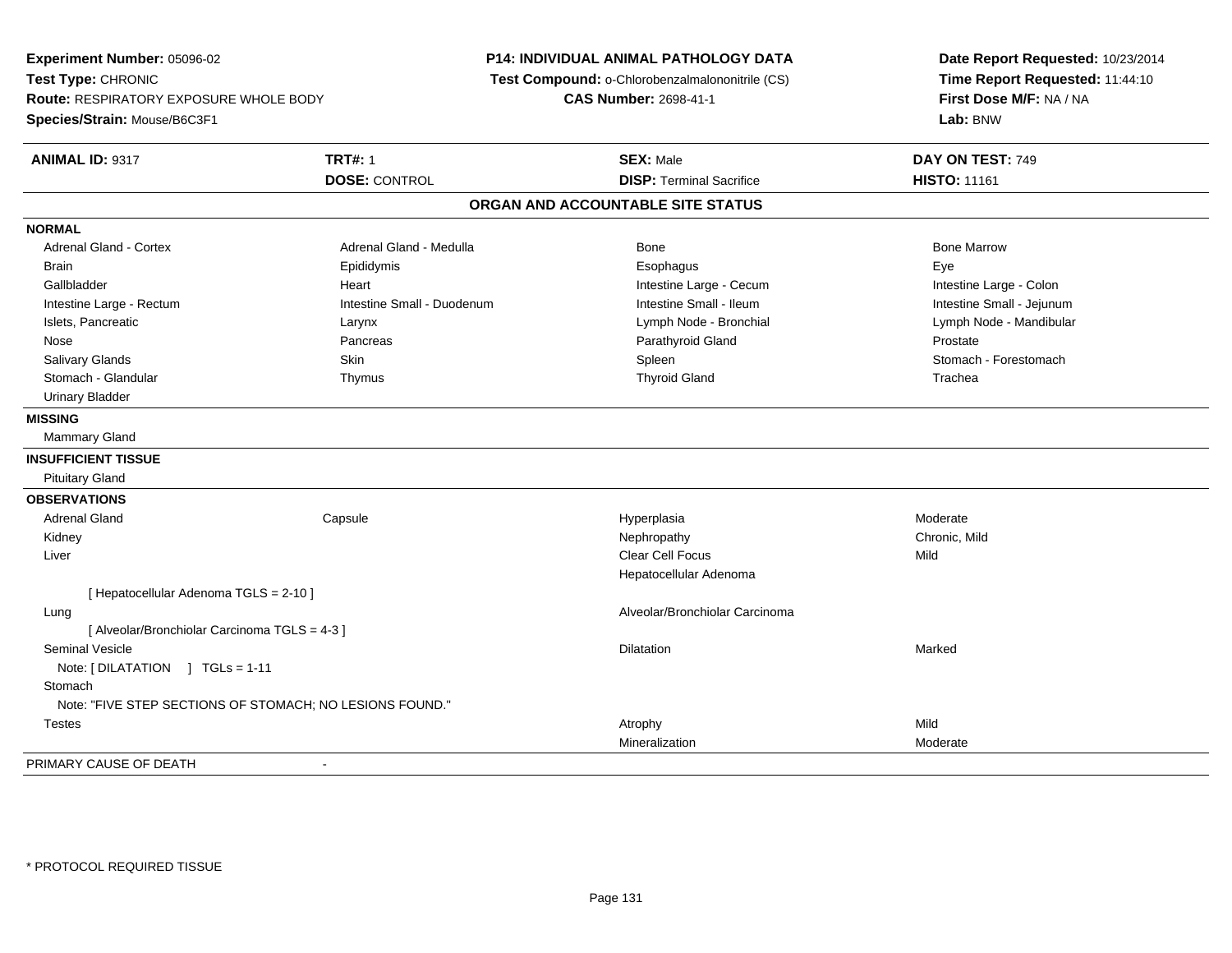| <b>Experiment Number: 05096-02</b><br>Test Type: CHRONIC<br><b>Route: RESPIRATORY EXPOSURE WHOLE BODY</b> |                            | <b>P14: INDIVIDUAL ANIMAL PATHOLOGY DATA</b><br>Test Compound: o-Chlorobenzalmalononitrile (CS)<br><b>CAS Number: 2698-41-1</b> | Date Report Requested: 10/23/2014<br>Time Report Requested: 11:44:10<br>First Dose M/F: NA / NA |  |  |
|-----------------------------------------------------------------------------------------------------------|----------------------------|---------------------------------------------------------------------------------------------------------------------------------|-------------------------------------------------------------------------------------------------|--|--|
| Species/Strain: Mouse/B6C3F1                                                                              |                            |                                                                                                                                 | Lab: BNW                                                                                        |  |  |
| <b>ANIMAL ID: 9318</b>                                                                                    | <b>TRT#: 1</b>             | <b>SEX: Male</b>                                                                                                                | DAY ON TEST: 749                                                                                |  |  |
|                                                                                                           | <b>DOSE: CONTROL</b>       | <b>DISP: Terminal Sacrifice</b>                                                                                                 | <b>HISTO: 11162</b>                                                                             |  |  |
|                                                                                                           |                            | ORGAN AND ACCOUNTABLE SITE STATUS                                                                                               |                                                                                                 |  |  |
| <b>NORMAL</b>                                                                                             |                            |                                                                                                                                 |                                                                                                 |  |  |
| <b>Adrenal Gland - Cortex</b>                                                                             | Adrenal Gland - Medulla    | <b>Bone</b>                                                                                                                     | <b>Bone Marrow</b>                                                                              |  |  |
| <b>Brain</b>                                                                                              | Epididymis                 | Esophagus                                                                                                                       | Eye                                                                                             |  |  |
| Gallbladder                                                                                               | Heart                      | Intestine Large - Cecum                                                                                                         | Intestine Large - Colon                                                                         |  |  |
| Intestine Large - Rectum                                                                                  | Intestine Small - Duodenum | Intestine Small - Ileum                                                                                                         | Intestine Small - Jejunum                                                                       |  |  |
| Islets, Pancreatic                                                                                        | Larynx                     | Liver                                                                                                                           | Lung                                                                                            |  |  |
| Lymph Node - Bronchial                                                                                    | Lymph Node - Mandibular    | Nose                                                                                                                            | Pancreas                                                                                        |  |  |
| Parathyroid Gland                                                                                         | <b>Pituitary Gland</b>     | Prostate                                                                                                                        | Salivary Glands                                                                                 |  |  |
| Seminal Vesicle                                                                                           | <b>Skin</b>                | Spleen                                                                                                                          | Stomach - Forestomach                                                                           |  |  |
| Stomach - Glandular                                                                                       | <b>Testes</b>              | Thymus                                                                                                                          | <b>Thyroid Gland</b>                                                                            |  |  |
| Trachea                                                                                                   | <b>Urinary Bladder</b>     |                                                                                                                                 |                                                                                                 |  |  |
| <b>MISSING</b>                                                                                            |                            |                                                                                                                                 |                                                                                                 |  |  |
| <b>Mammary Gland</b>                                                                                      |                            |                                                                                                                                 |                                                                                                 |  |  |
| <b>OBSERVATIONS</b>                                                                                       |                            |                                                                                                                                 |                                                                                                 |  |  |
| <b>Adrenal Gland</b>                                                                                      | Capsule                    | Hyperplasia                                                                                                                     | Minimal                                                                                         |  |  |
| Kidney                                                                                                    |                            | Nephropathy                                                                                                                     | Chronic, Mild                                                                                   |  |  |
| PRIMARY CAUSE OF DEATH                                                                                    |                            |                                                                                                                                 |                                                                                                 |  |  |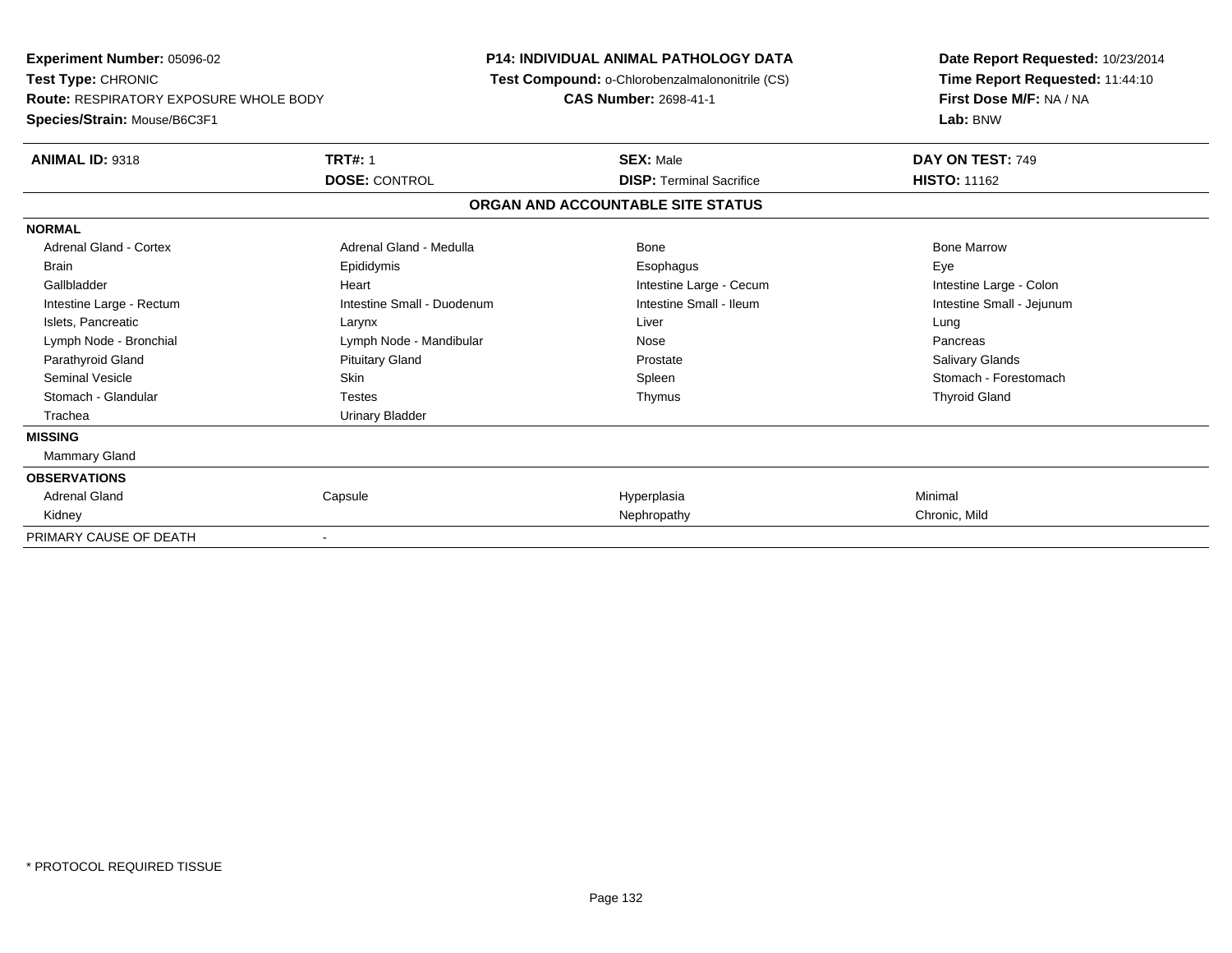| <b>Experiment Number: 05096-02</b><br><b>Test Type: CHRONIC</b>               |                         | <b>P14: INDIVIDUAL ANIMAL PATHOLOGY DATA</b><br>Test Compound: o-Chlorobenzalmalononitrile (CS) | Date Report Requested: 10/23/2014<br>Time Report Requested: 11:44:10 |  |  |
|-------------------------------------------------------------------------------|-------------------------|-------------------------------------------------------------------------------------------------|----------------------------------------------------------------------|--|--|
| <b>Route: RESPIRATORY EXPOSURE WHOLE BODY</b><br>Species/Strain: Mouse/B6C3F1 |                         | <b>CAS Number: 2698-41-1</b>                                                                    | First Dose M/F: NA / NA<br>Lab: BNW                                  |  |  |
| <b>ANIMAL ID: 9319</b>                                                        | <b>TRT#: 1</b>          | <b>SEX: Male</b>                                                                                | DAY ON TEST: 749                                                     |  |  |
|                                                                               | <b>DOSE: CONTROL</b>    | <b>DISP: Terminal Sacrifice</b>                                                                 | <b>HISTO: 11163</b>                                                  |  |  |
|                                                                               |                         | ORGAN AND ACCOUNTABLE SITE STATUS                                                               |                                                                      |  |  |
| <b>NORMAL</b>                                                                 |                         |                                                                                                 |                                                                      |  |  |
| <b>Adrenal Gland - Cortex</b>                                                 | Adrenal Gland - Medulla | Bone                                                                                            | <b>Bone Marrow</b>                                                   |  |  |
| Epididymis                                                                    | Esophagus               | Eye                                                                                             | Gallbladder                                                          |  |  |
| Heart                                                                         | Intestine Large - Cecum | Intestine Large - Colon                                                                         | Intestine Large - Rectum                                             |  |  |
| Intestine Small - Duodenum                                                    | Intestine Small - Ileum | Intestine Small - Jejunum                                                                       | Islets, Pancreatic                                                   |  |  |
| Larynx                                                                        | Liver                   | Lung                                                                                            | Lymph Node - Bronchial                                               |  |  |
| Lymph Node - Mandibular                                                       | Nose                    | Pancreas                                                                                        | <b>Pituitary Gland</b>                                               |  |  |
| Prostate                                                                      | <b>Salivary Glands</b>  | Seminal Vesicle                                                                                 | <b>Skin</b>                                                          |  |  |
| Spleen                                                                        | Stomach - Forestomach   | Stomach - Glandular                                                                             | <b>Testes</b>                                                        |  |  |
| Thymus                                                                        | <b>Thyroid Gland</b>    | Trachea                                                                                         | Urinary Bladder                                                      |  |  |
| <b>MISSING</b>                                                                |                         |                                                                                                 |                                                                      |  |  |
| <b>Mammary Gland</b>                                                          | Parathyroid Gland       |                                                                                                 |                                                                      |  |  |
| <b>OBSERVATIONS</b>                                                           |                         |                                                                                                 |                                                                      |  |  |
| <b>Brain</b>                                                                  |                         | Mineralization                                                                                  | Mild                                                                 |  |  |
| Kidney                                                                        |                         | Nephropathy                                                                                     | Chronic, Minimal                                                     |  |  |
| PRIMARY CAUSE OF DEATH                                                        |                         |                                                                                                 |                                                                      |  |  |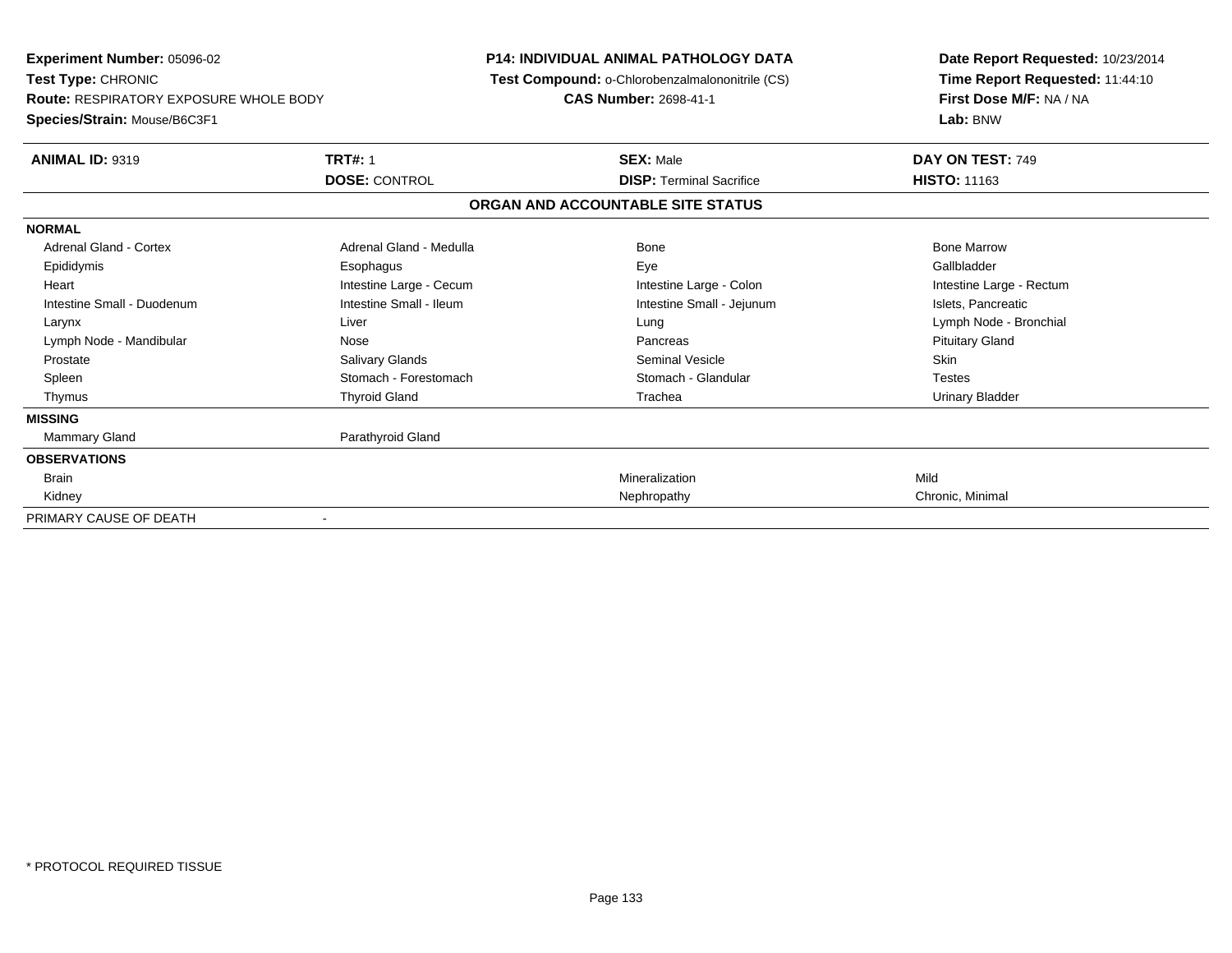| Experiment Number: 05096-02<br>Test Type: CHRONIC<br><b>Route: RESPIRATORY EXPOSURE WHOLE BODY</b><br>Species/Strain: Mouse/B6C3F1 |                         | <b>P14: INDIVIDUAL ANIMAL PATHOLOGY DATA</b><br>Test Compound: o-Chlorobenzalmalononitrile (CS)<br>CAS Number: 2698-41-1 |                                   | Date Report Requested: 10/23/2014<br>Time Report Requested: 11:44:10<br>First Dose M/F: NA / NA<br>Lab: BNW |  |  |
|------------------------------------------------------------------------------------------------------------------------------------|-------------------------|--------------------------------------------------------------------------------------------------------------------------|-----------------------------------|-------------------------------------------------------------------------------------------------------------|--|--|
| <b>ANIMAL ID: 9320</b>                                                                                                             | <b>TRT#: 1</b>          |                                                                                                                          | <b>SEX: Male</b>                  | DAY ON TEST: 749                                                                                            |  |  |
|                                                                                                                                    | <b>DOSE: CONTROL</b>    |                                                                                                                          | <b>DISP: Terminal Sacrifice</b>   | <b>HISTO: 11164</b>                                                                                         |  |  |
|                                                                                                                                    |                         |                                                                                                                          | ORGAN AND ACCOUNTABLE SITE STATUS |                                                                                                             |  |  |
| <b>NORMAL</b>                                                                                                                      |                         |                                                                                                                          |                                   |                                                                                                             |  |  |
| Adrenal Gland - Medulla                                                                                                            | <b>Bone</b>             |                                                                                                                          | <b>Bone Marrow</b>                | <b>Brain</b>                                                                                                |  |  |
| Epididymis                                                                                                                         | Esophagus               |                                                                                                                          | Eye                               | Gallbladder                                                                                                 |  |  |
| Heart                                                                                                                              | Intestine Large - Cecum |                                                                                                                          | Intestine Large - Colon           | Intestine Large - Rectum                                                                                    |  |  |
| Intestine Small - Duodenum                                                                                                         | Intestine Small - Ileum |                                                                                                                          | Intestine Small - Jejunum         | Islets, Pancreatic                                                                                          |  |  |
| Larynx                                                                                                                             | Liver                   |                                                                                                                          | Lung                              | Lymph Node - Bronchial                                                                                      |  |  |
| Lymph Node - Mandibular                                                                                                            | Nose                    |                                                                                                                          | Pancreas                          | Parathyroid Gland                                                                                           |  |  |
| <b>Pituitary Gland</b>                                                                                                             | Prostate                |                                                                                                                          | <b>Salivary Glands</b>            | <b>Seminal Vesicle</b>                                                                                      |  |  |
| <b>Skin</b>                                                                                                                        | Spleen                  |                                                                                                                          | Stomach - Forestomach             | Stomach - Glandular                                                                                         |  |  |
| <b>Testes</b>                                                                                                                      | Thymus                  |                                                                                                                          | <b>Thyroid Gland</b>              | Trachea                                                                                                     |  |  |
| <b>Urinary Bladder</b>                                                                                                             |                         |                                                                                                                          |                                   |                                                                                                             |  |  |
| <b>MISSING</b>                                                                                                                     |                         |                                                                                                                          |                                   |                                                                                                             |  |  |
| <b>Mammary Gland</b>                                                                                                               |                         |                                                                                                                          |                                   |                                                                                                             |  |  |
| <b>OBSERVATIONS</b>                                                                                                                |                         |                                                                                                                          |                                   |                                                                                                             |  |  |
| <b>Adrenal Gland</b>                                                                                                               | Cortex                  |                                                                                                                          | Cytomegaly                        | Mild                                                                                                        |  |  |
|                                                                                                                                    | Capsule                 |                                                                                                                          | Hyperplasia                       | Mild                                                                                                        |  |  |
| Kidney                                                                                                                             |                         |                                                                                                                          | Nephropathy                       | Chronic, Minimal                                                                                            |  |  |
| PRIMARY CAUSE OF DEATH                                                                                                             |                         |                                                                                                                          |                                   |                                                                                                             |  |  |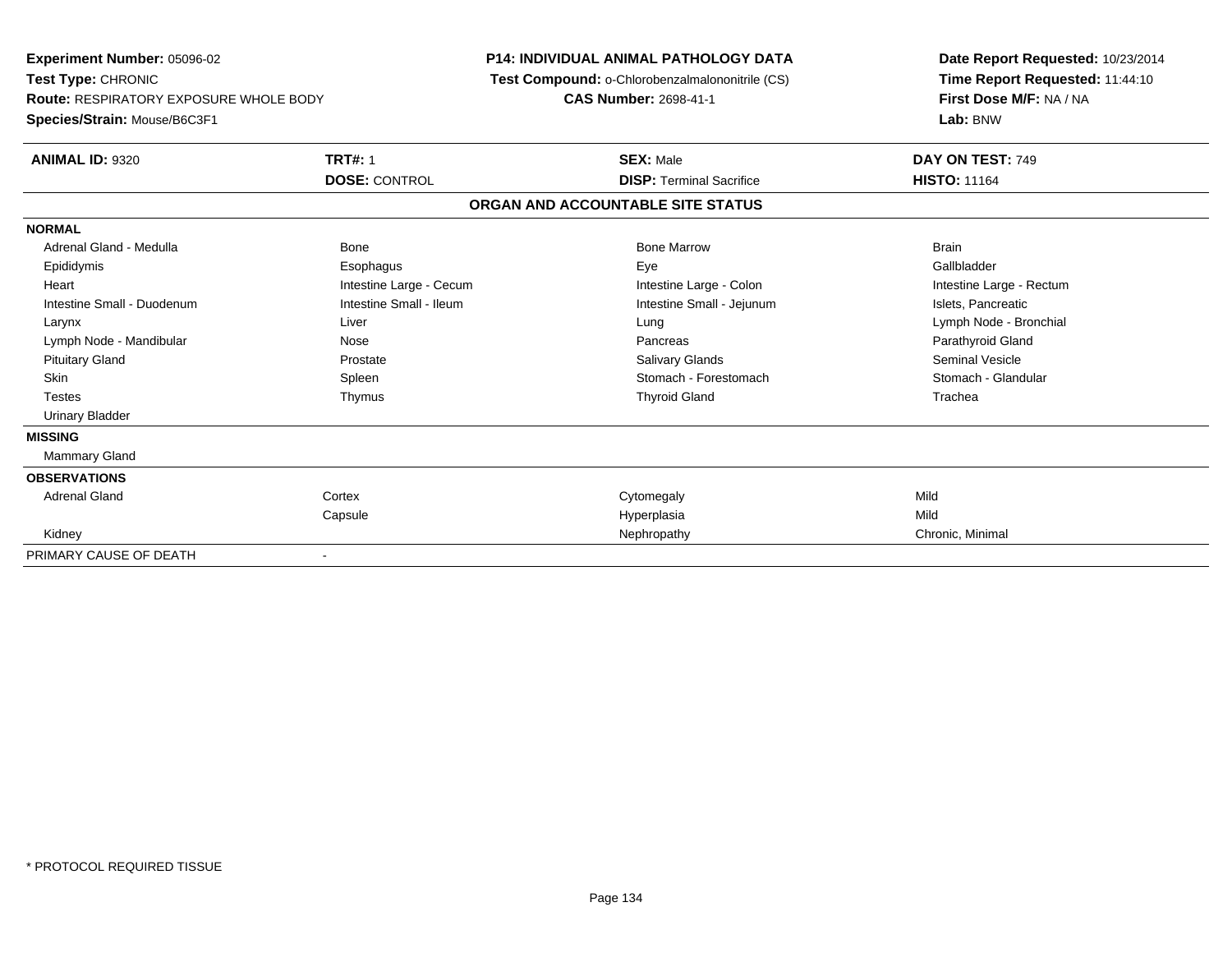**Experiment Number:** 05096-02**Test Type:** CHRONIC **Route:** RESPIRATORY EXPOSURE WHOLE BODY**Species/Strain:** Mouse/B6C3F1**P14: INDIVIDUAL ANIMAL PATHOLOGY DATA Test Compound:** o-Chlorobenzalmalononitrile (CS)**CAS Number:** 2698-41-1**Date Report Requested:** 10/23/2014**Time Report Requested:** 11:44:10**First Dose M/F:** NA / NA**Lab:** BNW**ANIMAL ID:** 9321**TRT#:** 1 **SEX:** Male **DAY ON TEST:** 609 **DOSE:** CONTROL **DISP:** Moribund **HISTO:** <sup>9633</sup> **ORGAN AND ACCOUNTABLE SITE STATUSNORMALAdrenal Gland - Cortex** Adrenal Gland - Medulla **Adrenal Gland - Medulla** Bone Bone Bone Bone Bone Marrow Brain Exercicles and the Exercise Epididymis Communications of the Exercise Exercise Exercise Exercise Exe Intestine Large - Colon Gallbladder **Gallbladder Heart** Intestine Large - Cecum Intestine Large - Cecum Intestine Large - Cecum Intestine Small - Jejunum Intestine Large - Rectum **Intestine Small - Duodenum** Intestine Small - Ileum Intestine Small - Ileum Islets, Pancreatic Larynx Lung Lymph Node - Bronchial Lymph Node - Mandibular Pancreas Parathyroid Gland Pituitary Gland Prostate Salivary Glands Seminal Vesicle Spleen**Thyroid Gland**  Stomach - Forestomach Stomach - Glandular Testes Thyroid Gland Trachea Urinary Bladder**MISSING**Mammary Gland Thymus **OBSERVATIONS** Adrenal Gland Capsule Hyperplasia Mild Harderian Glandd and a state of the control of the control of the control of the control of the control of the control of the control of the control of the control of the control of the control of the control of the control of the contro Kidneyy the controller of the controller of the controller of the controller of the controller of the chronic, Mild Liver Hepatocellular Carcinoma[ Hepatocellular Carcinoma TGLS = 2-10+11 ] Nosee the contract of the contract of the contract of the contract of the contract of the contract of the contract of the contract of the contract of the contract of the contract of the contract of the contract of the contract Preputial Glandd
and
the contract of the contract of the contract of the contract of the contract of the contract of the contract of the contract of the contract of the contract of the contract of the contract of the contract of the cont Note: [ INFLAMMATION ] TGLs = 1-12**Skin** n and the controller of the controller of the controller of the controller of the controller of the controller of the controller of the controller of the controller of the controller of the controller of the controller of Inflammation Suppurative, Marked Note: [ INFLAMMATION ] TGLs = 1-12PRIMARY CAUSE OF DEATH-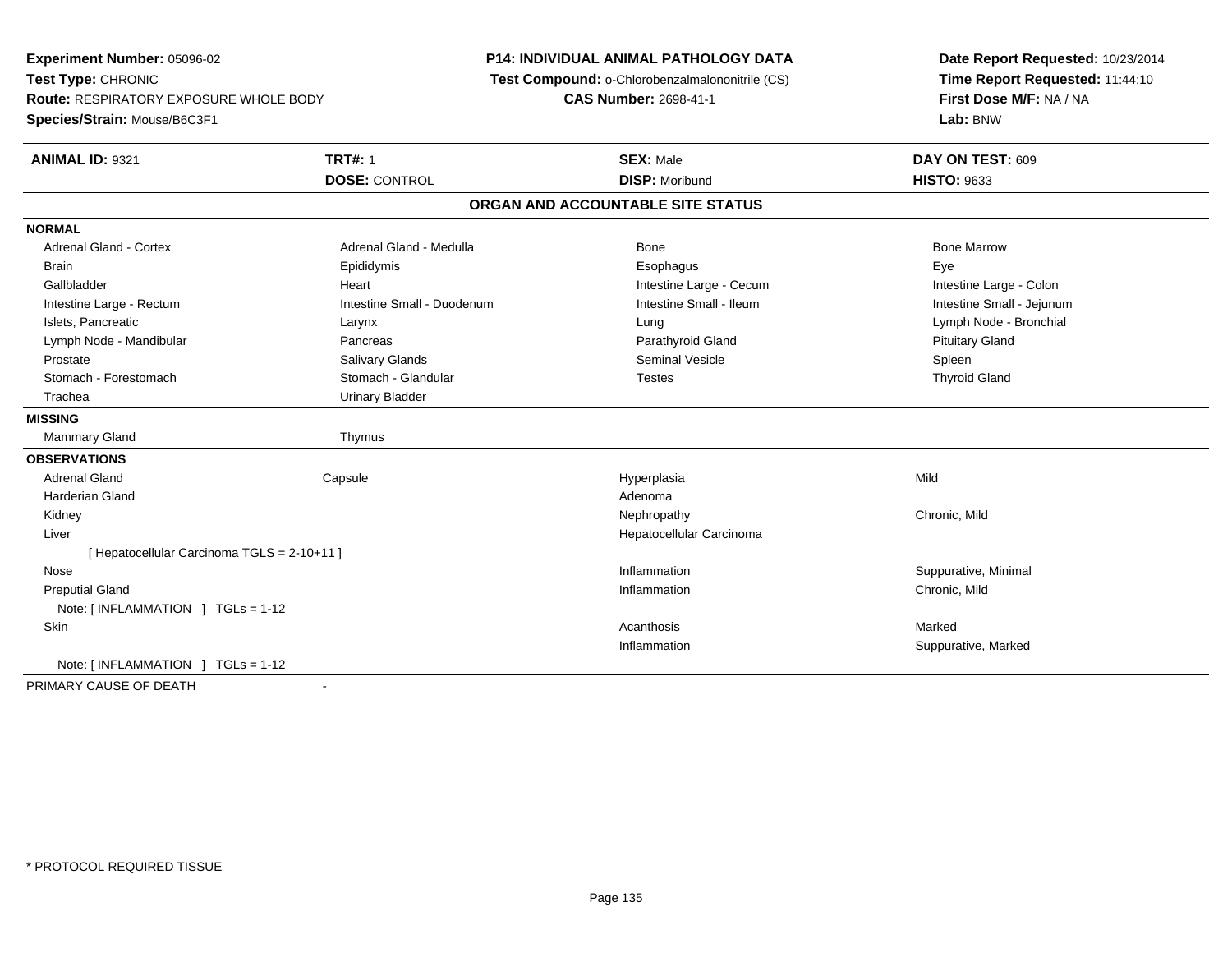**Experiment Number:** 05096-02**Test Type:** CHRONIC **Route:** RESPIRATORY EXPOSURE WHOLE BODY**Species/Strain:** Mouse/B6C3F1**P14: INDIVIDUAL ANIMAL PATHOLOGY DATA Test Compound:** o-Chlorobenzalmalononitrile (CS)**CAS Number:** 2698-41-1**Date Report Requested:** 10/23/2014**Time Report Requested:** 11:44:10**First Dose M/F:** NA / NA**Lab:** BNW**ANIMAL ID:** 9322**TRT#:** 1 **SEX:** Male **DAY ON TEST:** 749 **DOSE:** CONTROL**DISP:** Terminal Sacrifice **HISTO:** 11165 **ORGAN AND ACCOUNTABLE SITE STATUSNORMALAdrenal Gland - Cortex** Adrenal Gland - Medulla **Bone Adrenal Gland - Cortex Adrenal Gland - Cortex Adrenal Gland - Medulla** Bone Marrow Brain Exercicles and the Exercise Epididymis Communications of the Exercise Exercise Exercise Exercise Exe Intestine Large - Colon Gallbladder **Gallbladder Heart** Intestine Large - Cecum Intestine Large - Cecum Intestine Large - Cecum Intestine Large - Rectum **Intestine Small - Duodenum** Intestine Small - Jejunum Intestine Small - Jejunum Islets, Pancreatic Larynx Lung Lymph Node - Bronchial Lymph Node - Mandibular Nose Pancreas Pituitary Gland ProstateSpleen Salivary Glands Seminal Vesicle Skin Spleen**Thyroid Gland**  Stomach - Glandular Testes Thymus Thyroid Gland Trachea Urinary Bladder**MISSINGMammary Gland** Parathyroid Gland **OBSERVATIONS** Adrenal Gland Capsule Hyperplasia Mild Intestine Small Ileum Hyperplasia Lymphoid, Moderate Note: [ HYPERPLASIA ] TGLs = 3-11 Kidneyy the controller of the controller of the controller of the controller of the controller of the chronic, Mild Liverr and the contract of the contract of the contract of the contract of the contract of the contract of the contract of the contract of the contract of the contract of the contract of the contract of the contract of the cont s Marked [ Clear Cell Focus TGLS = 2-10 ]**Stomach** h anns an t-India anns an t-India anns an t-India anns an t-India anns an t-India anns an t-India anns an Marked Note: ACANTHOSIS FOUND ON STEP SECTIONS. ADDITIONAL Note: THE LESION DESCRIBED GROSSLY IN THE GLANDULAR STOMACHNote: IS APPARENTLY PROLIFERATION OF THE EPITHELIUM AT THENote: JUNCTION OF THE GLANDULAR AND FORESTOMACH.Note: [ ACANTHOSIS ] TGLs = 4-8 Note: WET TISSUE ALSO CUT IN (SLIDE 12); NO ADDITIONALNote: LESION FOUND.PRIMARY CAUSE OF DEATH-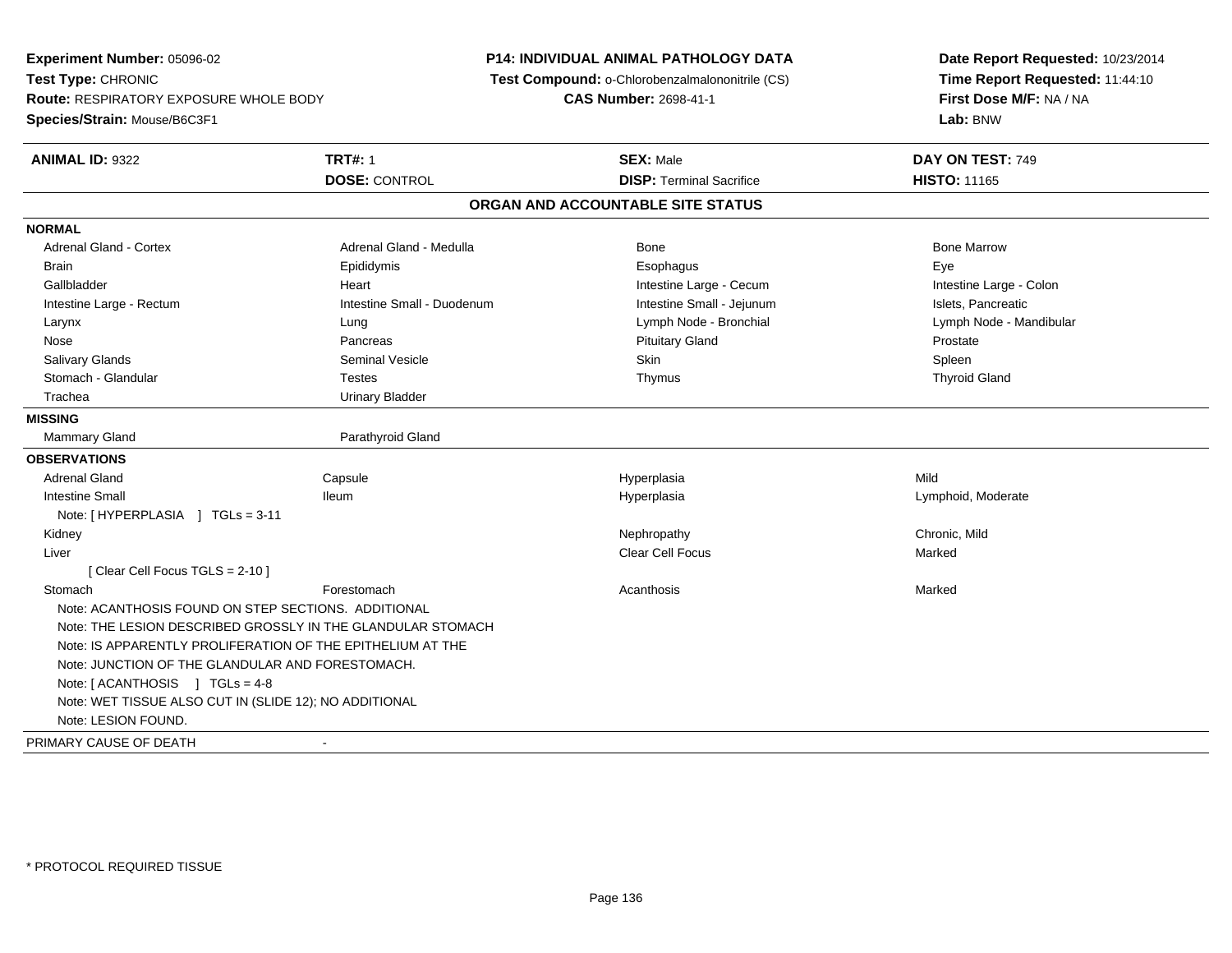**Experiment Number:** 05096-02**Test Type:** CHRONIC **Route:** RESPIRATORY EXPOSURE WHOLE BODY**Species/Strain:** Mouse/B6C3F1**P14: INDIVIDUAL ANIMAL PATHOLOGY DATA Test Compound:** o-Chlorobenzalmalononitrile (CS)**CAS Number:** 2698-41-1**Date Report Requested:** 10/23/2014**Time Report Requested:** 11:44:10**First Dose M/F:** NA / NA**Lab:** BNW**ANIMAL ID:** 9323**TRT#:** 1 **SEX:** Male **DAY ON TEST:** 737 **DOSE:** CONTROL **DISP:** Dead **HISTO:** <sup>11232</sup> **ORGAN AND ACCOUNTABLE SITE STATUSNORMALAdrenal Gland - Cortex** Adrenal Gland - Medulla **Bone Adrenal Gland - Cortex Adrenal Gland - Cortex Adrenal Gland - Medulla** Bone Marrow Brain Exercicles and the Exercise Epididymis Communications of the Exercise Exercise Exercise Exercise Exe Intestine Large - Cecum and Intestine Large - Colon and Intestine Large - Rectum and Intestine Small - Jejunum Islets, Pancreatic Larynx Lymph Node - Mandibular Pancreas**Seminal Vesicle**  Pituitary Gland Prostate Salivary Glands Seminal VesicleStomach - Glandular Skin Stomach - Forestomach Spleen Stomach - Forestomach - Stomach - Forestomach - Stomach - Forestomach - Glandular Testes Thyroid Gland Trachea Urinary Bladder**MISSINGMammary Gland** Parathyroid Gland **AUTO PRECLUDES DIAG.**Gallbladder **Intestine Small - Duodenum** Intestine Small - Duodenum Intestine Small - Ileum **OBSERVATIONS** Adrenal Gland Capsule Hyperplasia Mild Heartt de la componentación de la componentación de la componentación de la componentación de la componentación de Carcinoma<br>
Metastatic (Lung) Note:  $[ CARCINOMA ] TGLs = 7,8-4+13$  Kidneyy contract to the contract of the contract of the contract of the contract of the contract of the contract of the contract of the contract of the contract of the contract of the contract of the contract of the contract of Carcinoma Metastatic (Lung) Nephropathy Chronic, MildNote: [ CARCINOMA ] TGLs = 1-14 Liverr and the contract of the contract of the contract of the contract of the contract of the contract of the contract of the contract of the contract of the contract of the contract of the contract of the contract of the cont Carcinoma **Metastatic (Lung)** Hepatocellular CarcinomaNote: [ CARCINOMA ] TGLs = 9-11 Note: [ HEPATOCLR CARC ] TGLs = 2-12 Lungg is a constant of the contract of the constant of the constant of the constant of the constant of the constant  $\alpha$  Multiple [ Alveolar/Bronchiolar Carcinoma TGLS = 3,5,6-3+10 ] Lymph Node Bronchial Carcinoma Metastatic (Lung) Nosee and the state of the state of the state of the state of the state of the state of the state of the state of the state of the state of the state of the state of the state of the state of the state of the state of the stat Inflammation Suppurative, Mild Skeletal Muscle Diaphragmm Carcinoma Carcinoma Carcinoma Metastatic (Lung) Thymuss and the contract of the contract of the contract of the contract of the contract of the contract of the contract of the contract of the contract of the contract of the contract of the contract of the contract of the cont Carcinoma Metastatic (Lung)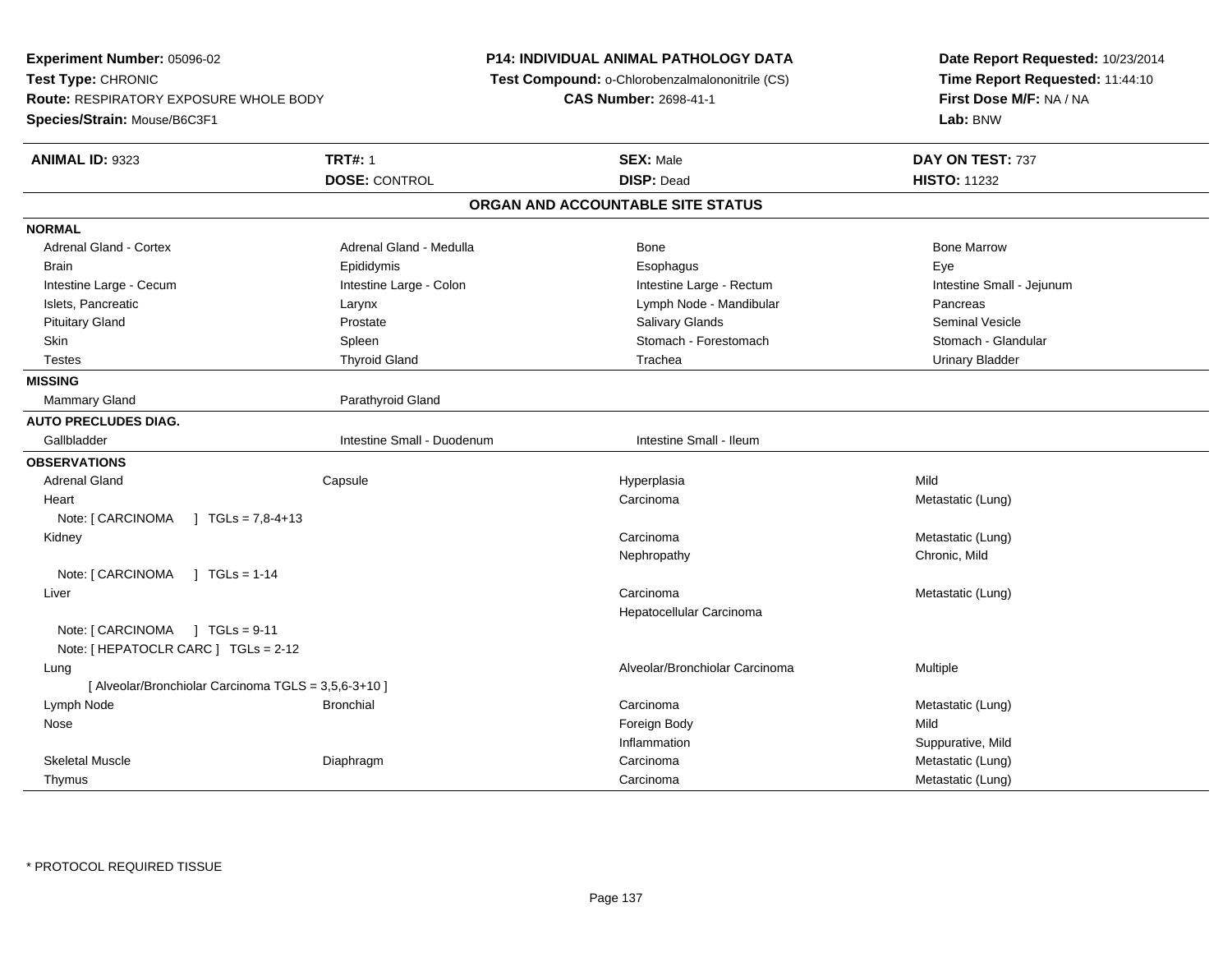**Experiment Number:** 05096-02**Test Type:** CHRONIC **Route:** RESPIRATORY EXPOSURE WHOLE BODY**Species/Strain:** Mouse/B6C3F1**P14: INDIVIDUAL ANIMAL PATHOLOGY DATA Test Compound:** o-Chlorobenzalmalononitrile (CS)**CAS Number:** 2698-41-1**Date Report Requested:** 10/23/2014**Time Report Requested:** 11:44:10**First Dose M/F:** NA / NA**Lab:** BNW**ANIMAL ID:** 9323**TRT#:** 1 **SEX:** Male **DAY ON TEST:** 737 **DOSE:** CONTROL **DISP:** Dead **HISTO:** <sup>11232</sup> **ORGAN AND ACCOUNTABLE SITE STATUS**PRIMARY CAUSE OF DEATH - Animal Note: LIEVE THESE REPRESENT THE ANAPLASTIC TRANSITION Animal Note: DIAPHRAGM, ANS KIDNEY ARE HIGHLY ANAPLASTIC. I BE-Animal Note: OTHER LOBES OF THE LUNGS AND IN THE TBLN`S, THYMUSAnimal Note: LOBE AS WELL AS THE REMAINING TUMOR TISSUE IN THE Animal Note: CARCINAOMA CELLS.THE OTHER TUMOR IN THE RIGHT APICALAnimal Note: ITION FROM WELL DIFFERENTIATED TO HIGHLY ANAPLASTIC Animal Note: CLEARLY ALVEOLAR-BRONCHOLAR IN ORGIN. OF A TRANS-Animal Note: THE MOST ANTERIOR TUMOR IN THE RIGHT APICAL LOBE ISAnimal Note: THIS ANIMAL HAS MULTIPLE LUNG TUMORS.Animal Note: FROM THE PRIMARY LUNG TUMOR IN THE CARDIAC LOBE.Animal Note: THIS ANIMAL ALSO HAS A LARGE SOMEWHAT ANAPLASTICAnimal Note: HEPATOCELLULAR CARCINOMA.Animal Note: ANOTHER POSSIBILITY IS MULTIPLE PRIMARY LUNG TUMORS.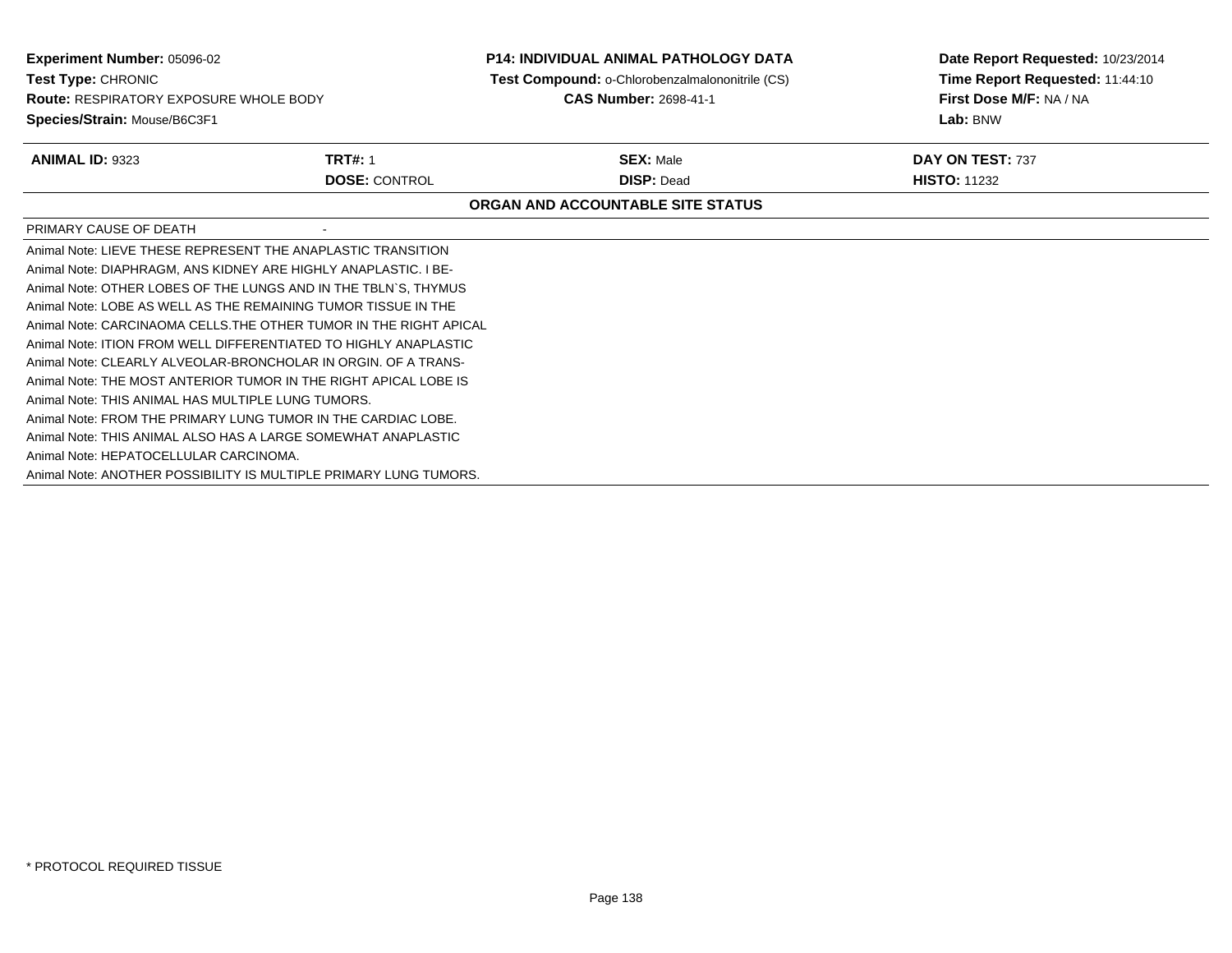**Experiment Number:** 05096-02**Test Type:** CHRONIC **Route:** RESPIRATORY EXPOSURE WHOLE BODY**Species/Strain:** Mouse/B6C3F1**P14: INDIVIDUAL ANIMAL PATHOLOGY DATA Test Compound:** o-Chlorobenzalmalononitrile (CS)**CAS Number:** 2698-41-1**Date Report Requested:** 10/23/2014**Time Report Requested:** 11:44:10**First Dose M/F:** NA / NA**Lab:** BNW**ANIMAL ID:** 9324**TRT#:** 1 **SEX:** Male **DAY ON TEST:** 749 **DOSE:** CONTROL**DISP:** Terminal Sacrifice **HISTO:** 11166 **ORGAN AND ACCOUNTABLE SITE STATUSNORMALAdrenal Gland - Cortex** Adrenal Gland - Medulla **Adrenal Gland - Medulla** Bone Bone Bone Bone Bone Marrow Brain Exercicles and the Exercise Epididymis Communications of the Exercise Exercise Exercise Exercise Exe Intestine Large - Colon Gallbladder **Gallbladder Heart** Intestine Large - Cecum Intestine Large - Cecum Intestine Large - Cecum Intestine Small - Jejunum Intestine Large - Rectum **Intestine Small - Duodenum** Intestine Small - Ileum Intestine Small - Ileum Islets, Pancreatic Larynx Liver Lymph Node - Bronchial Nose Pancreas Pituitary Gland ProstateStomach - Forestomach Salivary Glands Summath Seminal Vesicle Seminal Vesicle Skin Skin Stomach - Forestomach - Stomach - Forestomach - Stomach - Stomach - Stomach - Stomach - Stomach - Stomach - Stomach - Stomach - Stomach - Stomach - Stomach Stomach - Glandular Testes Thymus Thyroid GlandTrachea **Urinary Bladder MISSING** Lymph Node - Mandibular Mammary Gland Parathyroid Gland**OBSERVATIONS** Adrenal Gland Capsule Hyperplasia Mild Kidneyy the controller of the controller of the controller of the controller of the controller of the chronic, Mild Lung Alveolar/Bronchiolar Adenoma SpleenHematopoietic Cell Proliferation Mild Note: [ HEMA CELL PROL ] TGLs = 1-4PRIMARY CAUSE OF DEATH-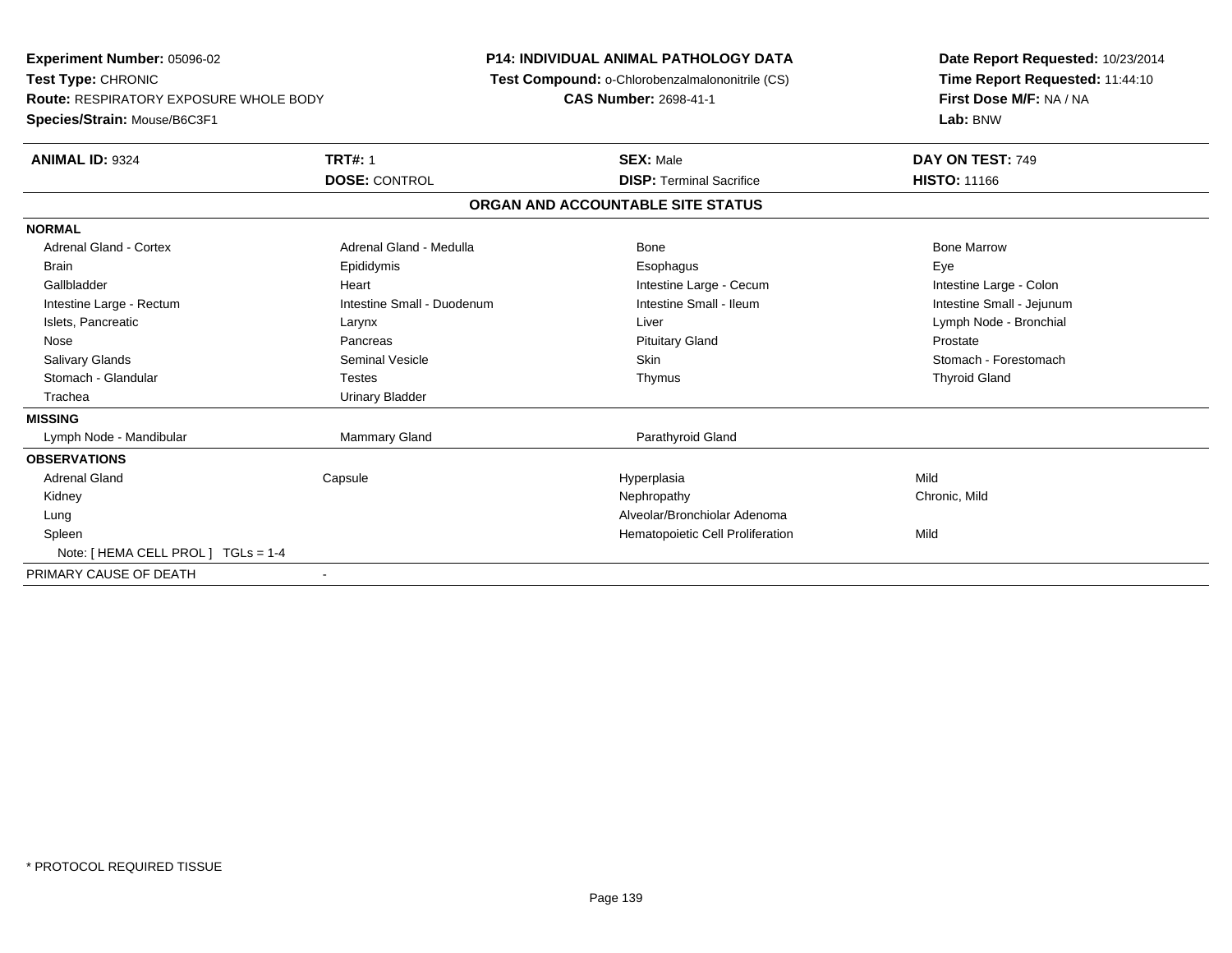**Experiment Number:** 05096-02**Test Type:** CHRONIC **Route:** RESPIRATORY EXPOSURE WHOLE BODY**Species/Strain:** Mouse/B6C3F1**P14: INDIVIDUAL ANIMAL PATHOLOGY DATA Test Compound:** o-Chlorobenzalmalononitrile (CS)**CAS Number:** 2698-41-1**Date Report Requested:** 10/23/2014**Time Report Requested:** 11:44:10**First Dose M/F:** NA / NA**Lab:** BNW**ANIMAL ID:** 9325 **TRT#:** <sup>1</sup> **SEX:** Male **DAY ON TEST:** <sup>720</sup> **DOSE:** CONTROL **DISP:** Moribund **HISTO:** <sup>11233</sup> **ORGAN AND ACCOUNTABLE SITE STATUSNORMALAdrenal Gland - Cortex** Adrenal Gland - Medulla **Bone Adrenal Gland - Cortex Adrenal Gland - Cortex Adrenal Gland - Medulla** Bone Marrow Brain Exercicles and the Exercise Epididymis Communications of the Exercise Exercise Exercise Exercise Exe Intestine Large - Colon Gallbladder **Gallbladder Heart** Intestine Large - Cecum Intestine Large - Cecum Intestine Large - Cecum Intestine Small - Jejunum Intestine Large - Rectum **Intestine Small - Duodenum** Intestine Small - Ileum Intestine Small - Ileum Islets, Pancreatic Larynx Lymph Node - Bronchial Lymph Node - Mandibular Nose Pancreas Parathyroid Gland Pituitary Gland Prostate Salivary Glands Seminal Vesicle SkinThymus Spleen Stomach - Forestomach - Stomach - Forestomach Testes Thyroid Gland Trachea Trachea Trachea Urinary Bladder **MISSING** Mammary Gland**OBSERVATIONS** Adrenal Gland Capsule Hyperplasia Mild Kidneyy the chronic, Moderate and September 2011 of the Chronic Moderate and September 2012 of the Chronic, Moderate Note: [ NEPHROPATHY ] TGLs = 3-5 Liver Hepatocellular Carcinoma**Necrosis** s and the contract of the Marked Note: [ HEPATOCLR CARC ] TGLs = 4,6-10+11 Lung Hepatocellular Carcinoma Metastatic (Liver) **Stomach** h ann an Glandular Changes ann an t-Iomraid ann an t-Iomraid ann an t-Iomraid ann an Mild an Mild an Mild an M Note: [ EROSION ] TGLs = 7-8 PRIMARY CAUSE OF DEATH - Animal Note: OF THE MESENTERY FAT IS ON SLIDE #11 AND IT IS AAnimal Note: LARGE CARCINOMA OF THE LIVER NOT FAT.Animal Note: GROSS LESION #6 WHICH IS DESCRIBED AS A MASS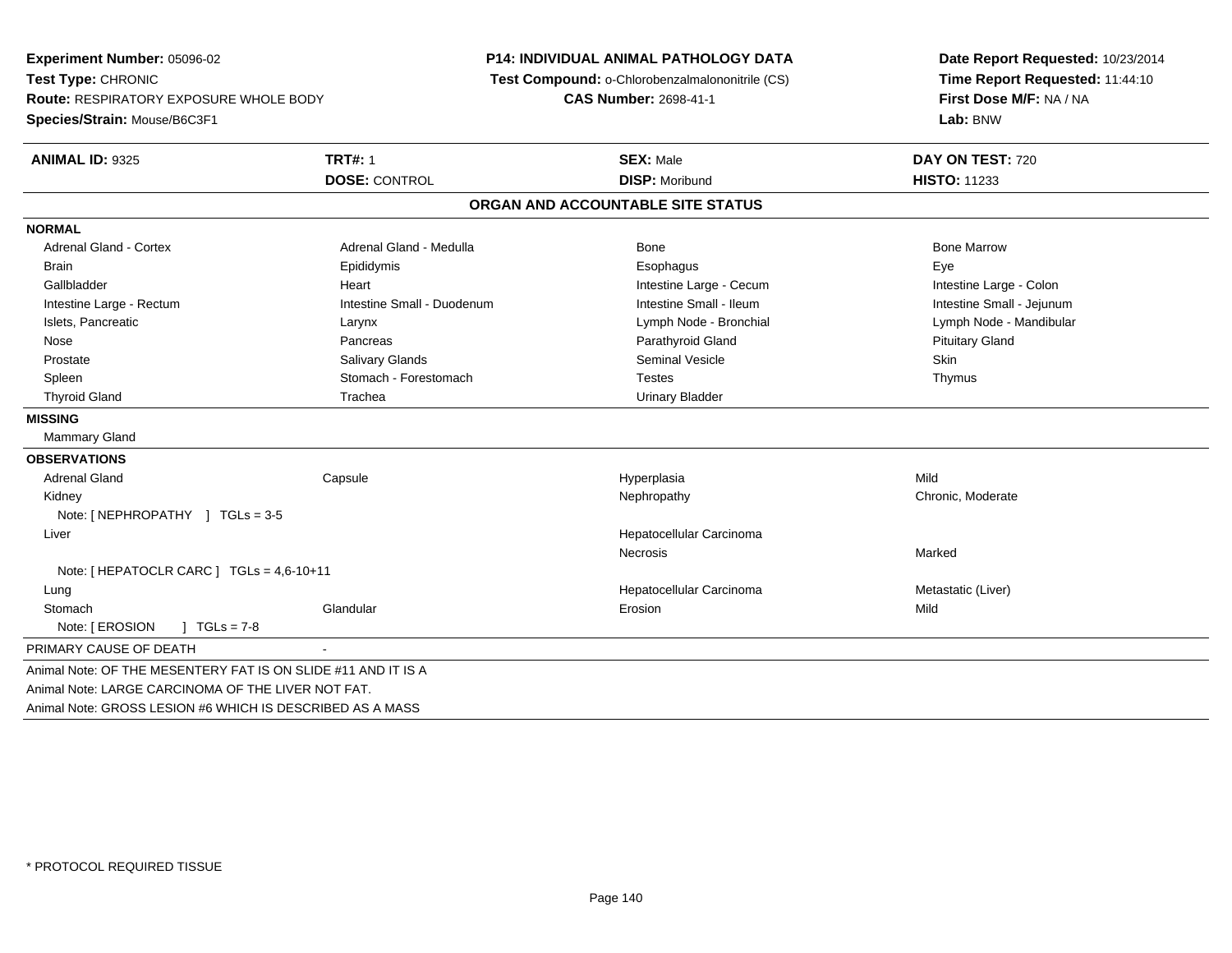**Experiment Number:** 05096-02**Test Type:** CHRONIC **Route:** RESPIRATORY EXPOSURE WHOLE BODY**Species/Strain:** Mouse/B6C3F1**P14: INDIVIDUAL ANIMAL PATHOLOGY DATA Test Compound:** o-Chlorobenzalmalononitrile (CS)**CAS Number:** 2698-41-1**Date Report Requested:** 10/23/2014**Time Report Requested:** 11:44:10**First Dose M/F:** NA / NA**Lab:** BNW**ANIMAL ID:** 9326**6 DAY ON TEST:** 749 **DOSE:** CONTROL**DISP:** Terminal Sacrifice **HISTO:** 11167 **ORGAN AND ACCOUNTABLE SITE STATUSNORMAL**Adrenal Gland - Medulla Newsternal Bone Bone Bone Bone Marrow Bone Marrow Bone Marrow Bone Epididymis Esophagus **Example 19** Callbladder **Gallbladder Community Community Community** Heart Heart Intestine Large - Cecum Intestine Small - Ileum Intestine Large - Colon **Intestine Large - Rectum** Intestine Small - Duodenum Intestine Small - Duodenum Intestine Small - Jejunum **Intestine Small - Jejunum** Islets, Pancreatic **National Communist Communist Communist Communist Communist Communist Communist Communist Communist Communist Communist Communist Communist Communist** Lymph Node - Bronchial Pancreas Chemical Lymph Node - Mandibular Nose Nose Pancreas Pancreas Pancreas **Salivary Glands** Parathyroid Gland Salivary Glands Pituitary Gland Prosection Prostate Prostate Salivary Glands Salivary Glands Seminal Vesicle Skin Skin Skin Skin Stomach - Forestomach Spleen Stomach - Forestomach - Stomach - Forestomach Stomach - Glandular Testes Thymus Thyroid GlandTrachea **Urinary Bladder MISSING** Mammary Gland**OBSERVATIONS** Adrenal Glandd external cortex corresponding to the cytomegaly control control of the control of the control of the control of the control of the control of the control of the control of the control of the control of the control of the **Capsule**  Hyperplasia Mild **Cortex** Hyperplasia<br>Mineralization a Mild **Brain** n and the controller of the controller of the controller of the Minimal Minimal and the controller of the controller of the controller of the controller of the controller of the controller of the controller of the controll EyeRetina **Retina Retina Retina Retina Retina Retinal Retinal Representation Cytoplasmic Chronic Mid Chronic Mid**  Kidneyy the controller of the controller of the controller of the controller of the controller of the chronic, Mild Lung Alveolar/Bronchiolar Carcinoma Note: [ ALV BRON CARC ] TGLs = 1-3PRIMARY CAUSE OF DEATH-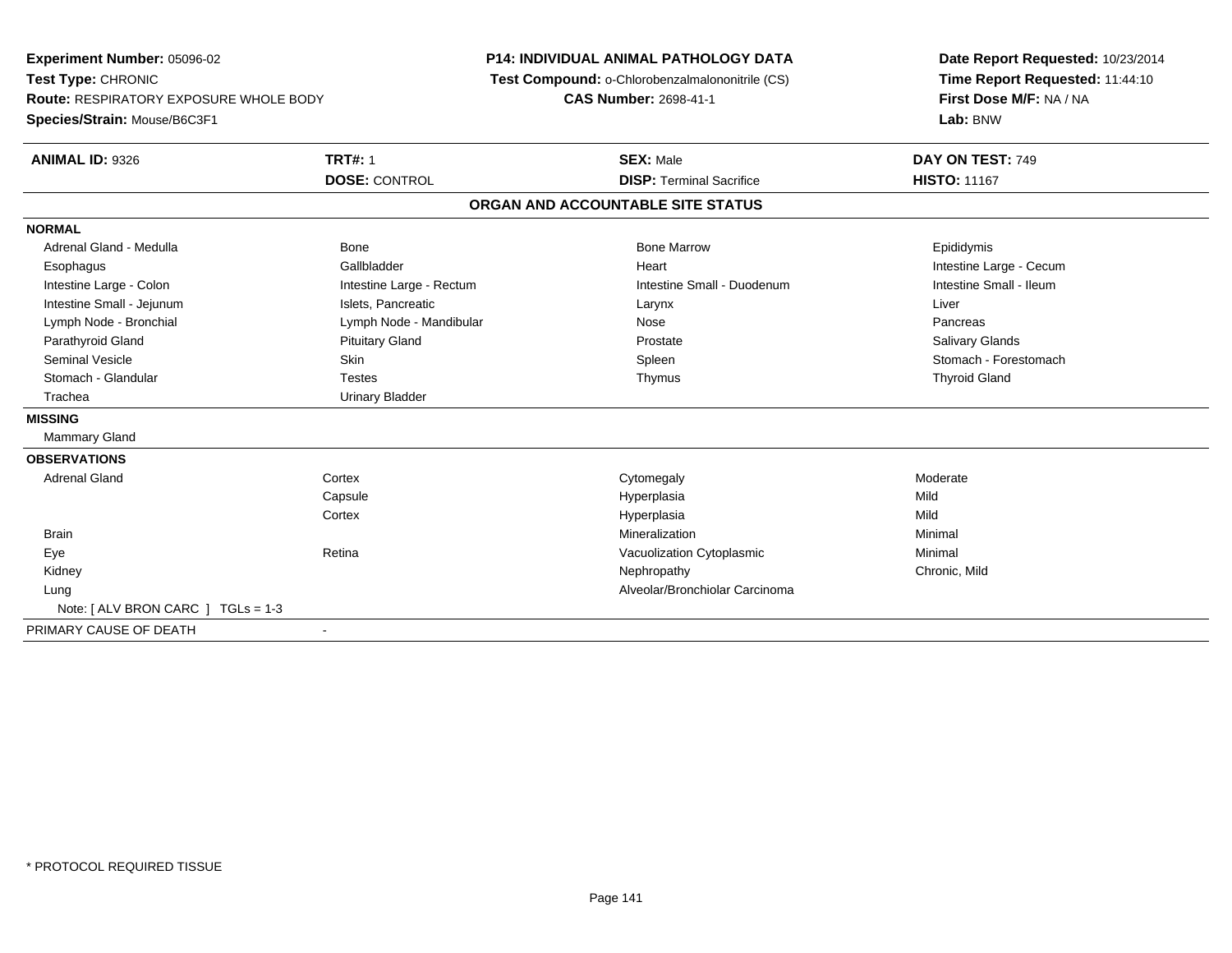**Experiment Number:** 05096-02**Test Type:** CHRONIC **Route:** RESPIRATORY EXPOSURE WHOLE BODY**Species/Strain:** Mouse/B6C3F1**P14: INDIVIDUAL ANIMAL PATHOLOGY DATA Test Compound:** o-Chlorobenzalmalononitrile (CS)**CAS Number:** 2698-41-1**Date Report Requested:** 10/23/2014**Time Report Requested:** 11:44:10**First Dose M/F:** NA / NA**Lab:** BNW**ANIMAL ID:** 9327**TRT#:** 1 **SEX:** Male **DAY ON TEST:** 43 **DOSE:** CONTROL **DISP:** Dead **HISTO:** <sup>5138</sup> **ORGAN AND ACCOUNTABLE SITE STATUSNORMAL**Bone Bone Heart Nose Skin Tissue NOS**MISSING**Eye **Execution Contract Contract Contract Contract Contract Contract Contract Contract Contract Contract Contract Contract Contract Contract Contract Contract Contract Contract Contract Contract Contract Contract Contract AUTO PRECLUDES DIAG.**Adrenal Gland - Cortex **Adrenal Gland - Medulla** Bone Marrow Brain Bone Marrow Brain Epididymis Esophagus Gallbladder Intestine Large - CecumIntestine Small - Ileum Intestine Large - Colon **Intestine Large - Rectum** Intestine Small - Duodenum Intestine Small - Duodenum Intestine Small - Jejunum **Islets, Pancreatic** Chronic Communications and Communications Carynx Larynx Mammary Gland Liver **Liver** 2008 Communication and Lung Lung Lung Communication and Lymph Node - Mandibular Mammary Gland Mammary Gland **Salivary Glands** Pancreas **Pituitary Gland Prostate Salivary Glands** Prostate Salivary Glands Prostate Salivary Glands Stomach - Glandular Seminal Vesicle Spleen Spleen Spleen Stomach - Forestomach - Stomach - Stomach - Forestomach Testes Thyroid Gland The Communication of the Communication of the Communication of the Urinary Bladder Urinary Bladder PRIMARY CAUSE OF DEATH-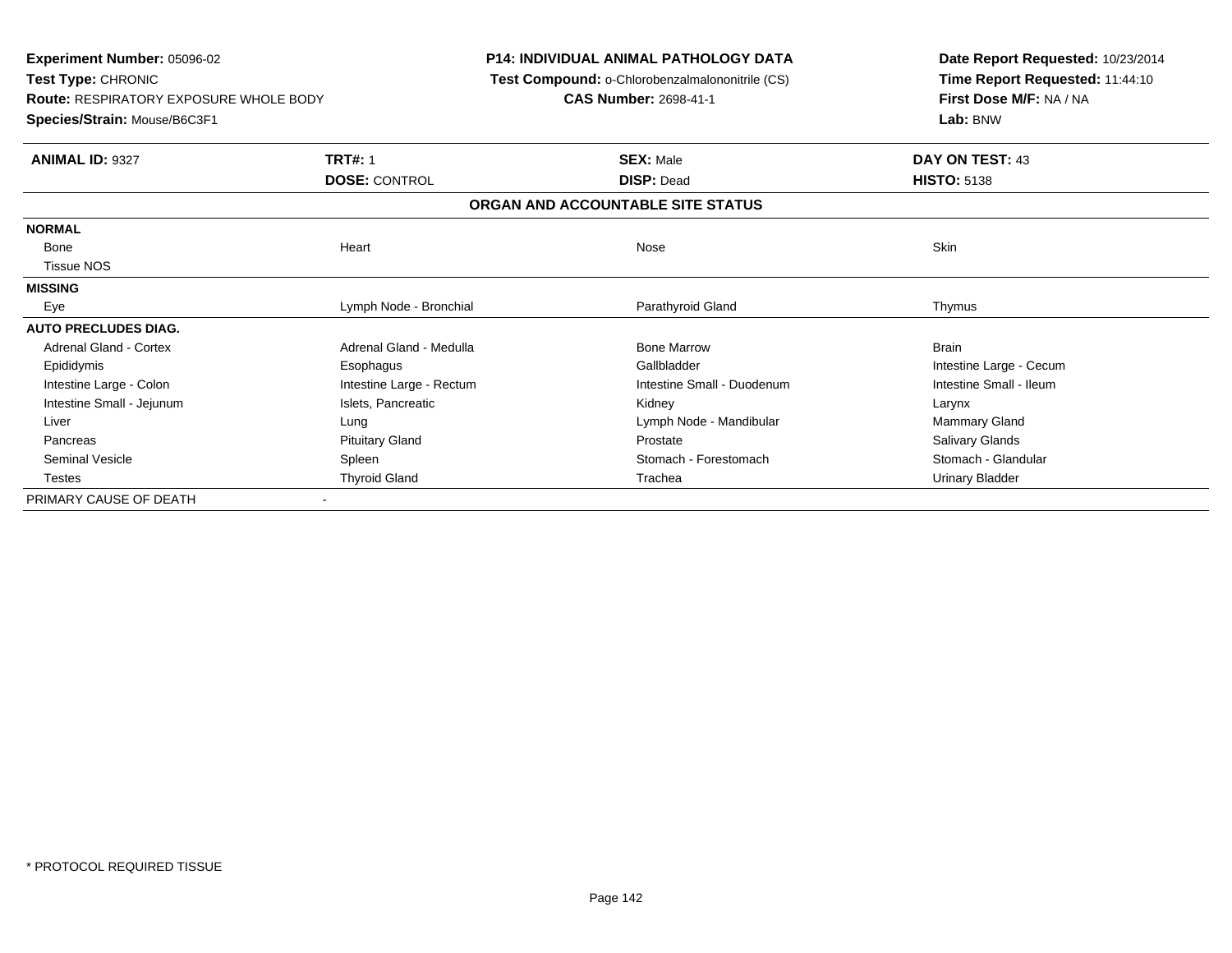**Experiment Number:** 05096-02**Test Type:** CHRONIC **Route:** RESPIRATORY EXPOSURE WHOLE BODY**Species/Strain:** Mouse/B6C3F1**P14: INDIVIDUAL ANIMAL PATHOLOGY DATA Test Compound:** o-Chlorobenzalmalononitrile (CS)**CAS Number:** 2698-41-1**Date Report Requested:** 10/23/2014**Time Report Requested:** 11:44:10**First Dose M/F:** NA / NA**Lab:** BNW**ANIMAL ID:** 9328**Ref TRT#:** 1 **SEX:** Male **DAY ON TEST:** 483 **DOSE:** CONTROL **DISP:** Dead **HISTO:** <sup>8701</sup> **ORGAN AND ACCOUNTABLE SITE STATUSNORMALAdrenal Gland - Cortex** Adrenal Gland - Medulla **Adrenal Gland - Medulla** Bone Bone Bone Bone Bone Marrow Brain Epididymis Epididymis and the Brook of the Brook of the Brook of the Brook of the Heart Heart Heart Heart Intestine Large - Cecum **Intestine Large - Rectum** Intestine Small - Ileum Intestine Small - Ileum Islets, Pancreatic Larynx Lung Lymph Node - Bronchial Lymph Node - Mandibular Nose Pituitary Gland Prostate Salivary GlandsSeminal Vesicle Skin Schlichten Skin Schlichten Spleen Spleen Schlichten Stomach - Glandular Testes Thyroid Gland Trachea Urinary Bladder**MISSING**Gallbladder Intestine Small - Duodenum **Mammary Gland** Parathyroid Gland Parathyroid Gland Thymus**AUTO PRECLUDES DIAG.**Eye **Intestine Large - Colon** Intestine Colon **Intestine Small - Jejunum INSUFFICIENT TISSUE** Stomach - Forestomach**OBSERVATIONS** Adrenal Gland Capsule Hyperplasia Mild Kidneyy the controller of the controller of the controller of the controller of the controller of the chronic, Mild  $\sim$  Chronic, Mild  $\sim$  Chronic, Mild  $\sim$  Chronic, Mild  $\sim$  Chronic, Mild  $\sim$  Chronic, Mild  $\sim$  Chronic, Mil Liver Hepatocellular Carcinoma[ Hepatocellular Carcinoma TGLS = 1-10 ] Pancreass and the contract of the Acinar Cell the Cell of the Hypertrophy of the Hypertrophy Mild PRIMARY CAUSE OF DEATH-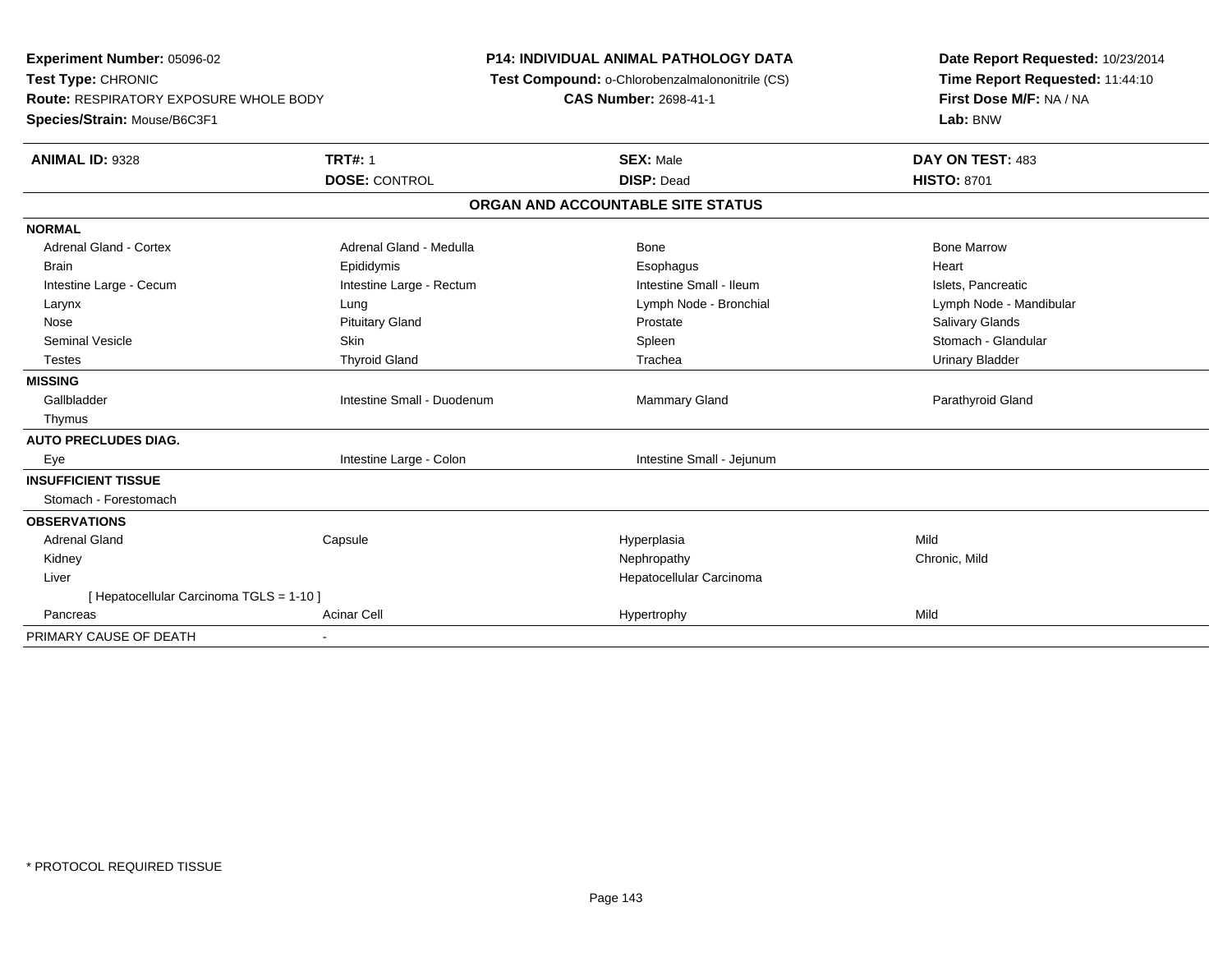**Experiment Number:** 05096-02**Test Type:** CHRONIC **Route:** RESPIRATORY EXPOSURE WHOLE BODY**Species/Strain:** Mouse/B6C3F1**P14: INDIVIDUAL ANIMAL PATHOLOGY DATA Test Compound:** o-Chlorobenzalmalononitrile (CS)**CAS Number:** 2698-41-1**Date Report Requested:** 10/23/2014**Time Report Requested:** 11:44:10**First Dose M/F:** NA / NA**Lab:** BNW**ANIMAL ID:** 9329**TRT#:** 1 **SEX:** Male **DAY ON TEST:** 749 **DOSE:** CONTROL**DISP:** Terminal Sacrifice **HISTO:** 11168 **ORGAN AND ACCOUNTABLE SITE STATUSNORMAL**Adrenal Gland - Medulla Bone Bone Bone Marrow Bone Marrow Brain Brain Brain Brain Gallbladder Epididymis Esophagus Eye GallbladderHeart **Intestine Large - Cecum** Intestine Large - Cecum Intestine Large - Colon Intestine Large - Rectum Intestine Small - Duodenum **Intestine Small - Ileum** Intestine Small - Ileum Intestine Small - Jejunum Intestine Small - Jejunum Islets, Pancreatic Larynx Liver Lung Lymph Node - Mandibular Nose Pancreas Pituitary Gland ProstateSpleen Salivary Glands Seminal Vesicle Skin SpleenThymus Stomach - Forestomach **Stomach - Glandular** Testes Testes Testes Testes Testes The Testes The Testes The Testes The Testes The Testes The Testes The Testes Testes The Testes Testes Testes Testes Testes Testes Testes Testes Thyroid Gland Trachea Trachea Communication Christian Urinary Bladder **MISSING**Lymph Node - Bronchial Mammary Gland Parathyroid Gland **OBSERVATIONS** Adrenal Glandd cortex Cortex Cortex Cytomegaly Cytomegaly **Capsule**  Hyperplasia Mild Harderian Glandd and a state of the control of the control of the control of the control of the control of the control of the control of the control of the control of the control of the control of the control of the control of the contro Note: [ ADENOMA ] TGLs = 1-10 Kidneyy the controller that the controller the controller that the controller the controller than  $\mathsf{N}\mathsf{E}$  chronic, Mild PRIMARY CAUSE OF DEATH-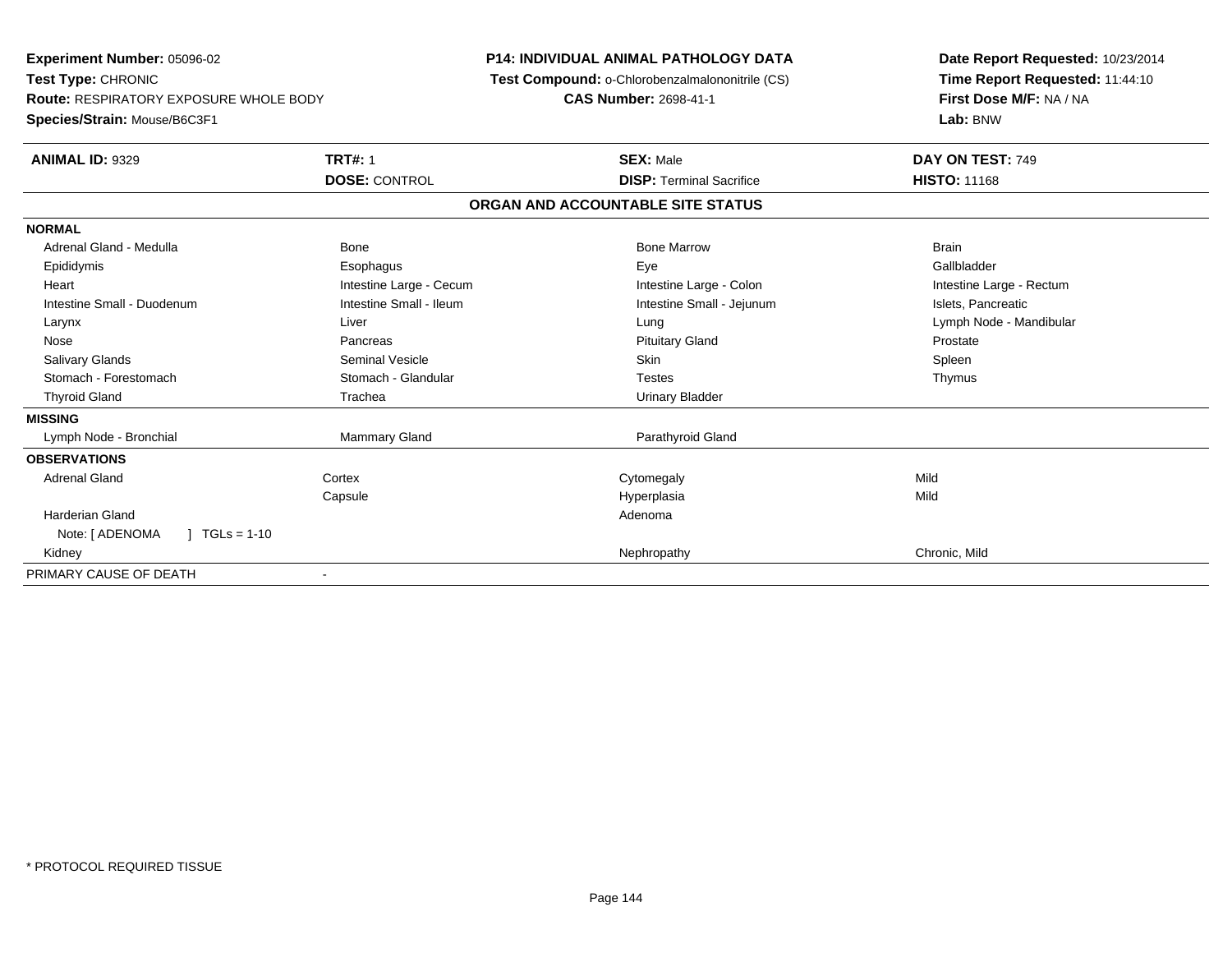**Experiment Number:** 05096-02**Test Type:** CHRONIC **Route:** RESPIRATORY EXPOSURE WHOLE BODY**Species/Strain:** Mouse/B6C3F1**P14: INDIVIDUAL ANIMAL PATHOLOGY DATA Test Compound:** o-Chlorobenzalmalononitrile (CS)**CAS Number:** 2698-41-1**Date Report Requested:** 10/23/2014**Time Report Requested:** 11:44:10**First Dose M/F:** NA / NA**Lab:** BNW**ANIMAL ID:** 9330**TRT#:** 1 **SEX:** Male **DAY ON TEST:** 749 **DOSE:** CONTROL**DISP:** Terminal Sacrifice **HISTO:** 11169 **ORGAN AND ACCOUNTABLE SITE STATUSNORMALAdrenal Gland - Cortex**  Adrenal Gland - Cortex Adrenal Gland - Medulla Bone Bone MarrowBrain Exercicles and the Exercise Epididymis Communications of the Exercise Exercise Exercise Exercise Exe Intestine Large - Colon Gallbladder **Gallbladder Heart** Intestine Large - Cecum Intestine Large - Cecum Intestine Large - Cecum Intestine Small - Jejunum Intestine Large - Rectum **Intestine Small - Duodenum** Intestine Small - Ileum Intestine Small - Ileum Islets, Pancreatic Larynx Liver LungPancreas Lymph Node - Bronchial and Communication Cymph Node - Mandibular and Communication Communication Nose Salivary Glands Parathyroid Gland **Prostate Community Cland** Pituitary Gland Prostate Prostate Prostate Stomach - Glandular Seminal Vesicle Seminal Vesicle Skin Stomach - Forestomach - Stomach - Stomach - Forestomach - Stomach - Glandular Testes Thymus Thyroid Gland Trachea Urinary Bladder**MISSING** Mammary Gland**OBSERVATIONS** Adrenal Gland Capsule Hyperplasia Mild Kidneyy the controller that the controller the controller that the controller the controller that  $\mathsf{N}\mathsf{H}$   $\mathsf{N}\mathsf{H}$   $\mathsf{C}\mathsf{H}$   $\mathsf{R}\mathsf{H}$   $\mathsf{C}\mathsf{H}$   $\mathsf{R}\mathsf{H}$   $\mathsf{H}$   $\mathsf{H}$   $\mathsf{H}$   $\mathsf{H}$   $\mathsf{H}$  Spleenn and the control of the control of the control of the control of the control of the control of the control of the control of the control of the control of the control of the control of the control of the control of the co Fibrosis ModerateNote: [ FIBROSIS ] TGLs = 2-10  $1 \text{ TGLs} = 1-10$ Note: [ ATROPHY PRIMARY CAUSE OF DEATH-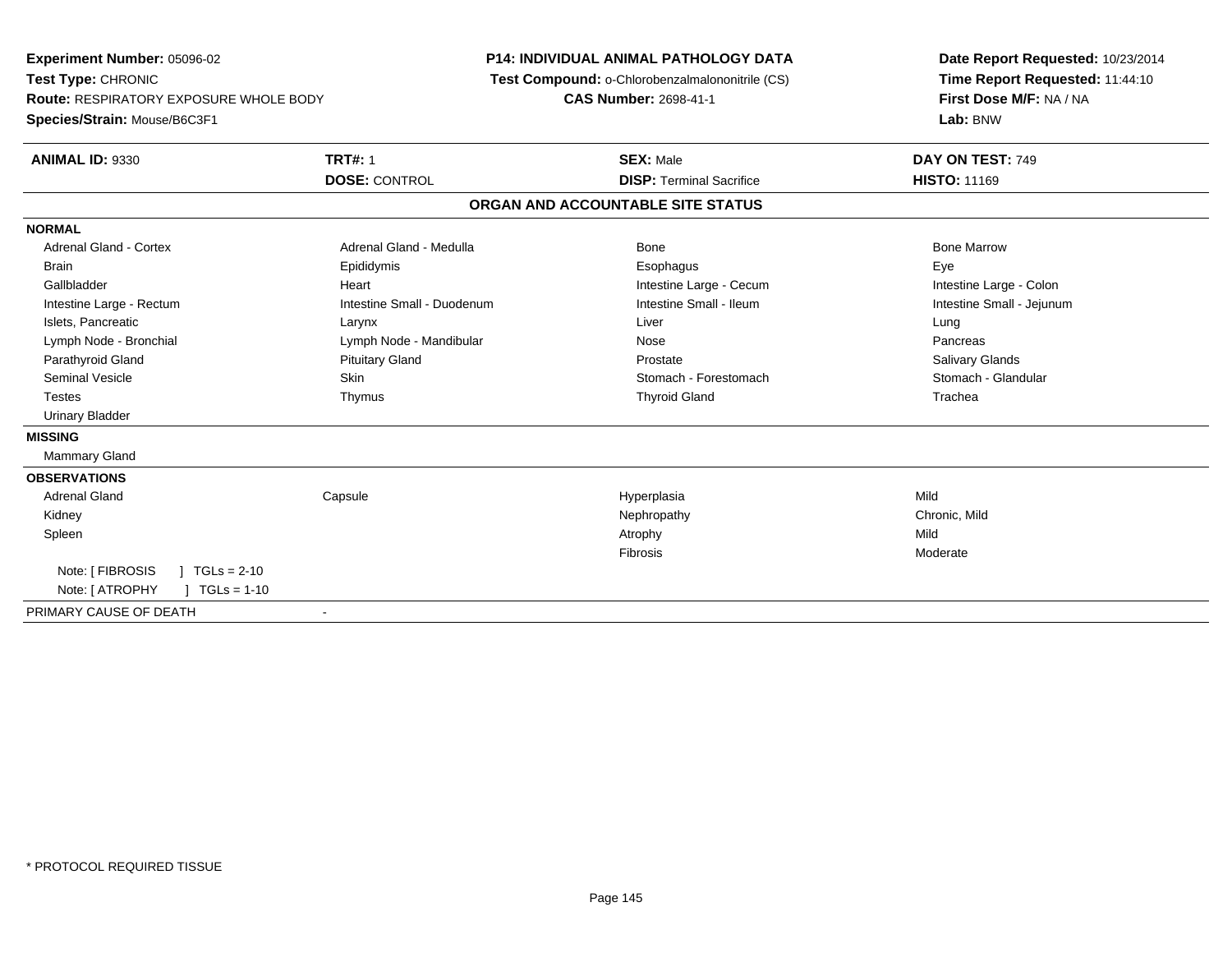**Experiment Number:** 05096-02**Test Type:** CHRONIC **Route:** RESPIRATORY EXPOSURE WHOLE BODY**Species/Strain:** Mouse/B6C3F1**P14: INDIVIDUAL ANIMAL PATHOLOGY DATA Test Compound:** o-Chlorobenzalmalononitrile (CS)**CAS Number:** 2698-41-1**Date Report Requested:** 10/23/2014**Time Report Requested:** 11:44:10**First Dose M/F:** NA / NA**Lab:** BNW**ANIMAL ID:** 9331**TRT#:** 1 **SEX:** Male **DAY ON TEST:** 749 **DOSE:** CONTROL**DISP:** Terminal Sacrifice **HISTO:** 11170 **ORGAN AND ACCOUNTABLE SITE STATUSNORMAL**Adrenal Gland - Medulla Newsternal Bone Bone Bone Bone Marrow Bone Marrow Bone Marrow Bone Epididymis Esophagus Eye Gallbladder HeartIntestine Large - Cecum **Intestine Large - Colon** Intestine Large - Colon Intestine Large - Rectum Intestine Large - Rectum Intestine Small - Duodenum Intestine Small - Ileum Larynx **Intestine Small - Jejunum Intestine Small** - Islets, Pancreatic Larynx Liver Lung Lymph Node - Bronchial Lymph Node - Mandibular Nose Pancreas Parathyroid Gland Pituitary Gland Prostate Salivary Glands Seminal Vesicle Skin**Testes** Spleen Summach - Forestomach Stomach - Glandular Stomach - Glandular Testestes Stomach - Glandular Thymus Thyroid Gland Trachea**MISSING** Mammary Gland**OBSERVATIONS** Adrenal Glandd cortex Cortex Cortex Cytomegaly Cytomegaly **Capsule**  Hyperplasia Mild **Brain** n and the controller of the controller of the controller of the Minimal Minimal and the controller of the controller of the controller of the controller of the controller of the controller of the controller of the controll Kidneyy the controller that the controller the controller that the controller the controller that  $\mathsf{N}\mathsf{H}$   $\mathsf{N}\mathsf{H}$   $\mathsf{C}\mathsf{H}$   $\mathsf{R}\mathsf{H}$   $\mathsf{C}\mathsf{H}$   $\mathsf{R}\mathsf{H}$   $\mathsf{H}$   $\mathsf{H}$   $\mathsf{H}$   $\mathsf{H}$   $\mathsf{H}$  Urinary Bladder Hyperplasiaa Minimal PRIMARY CAUSE OF DEATH-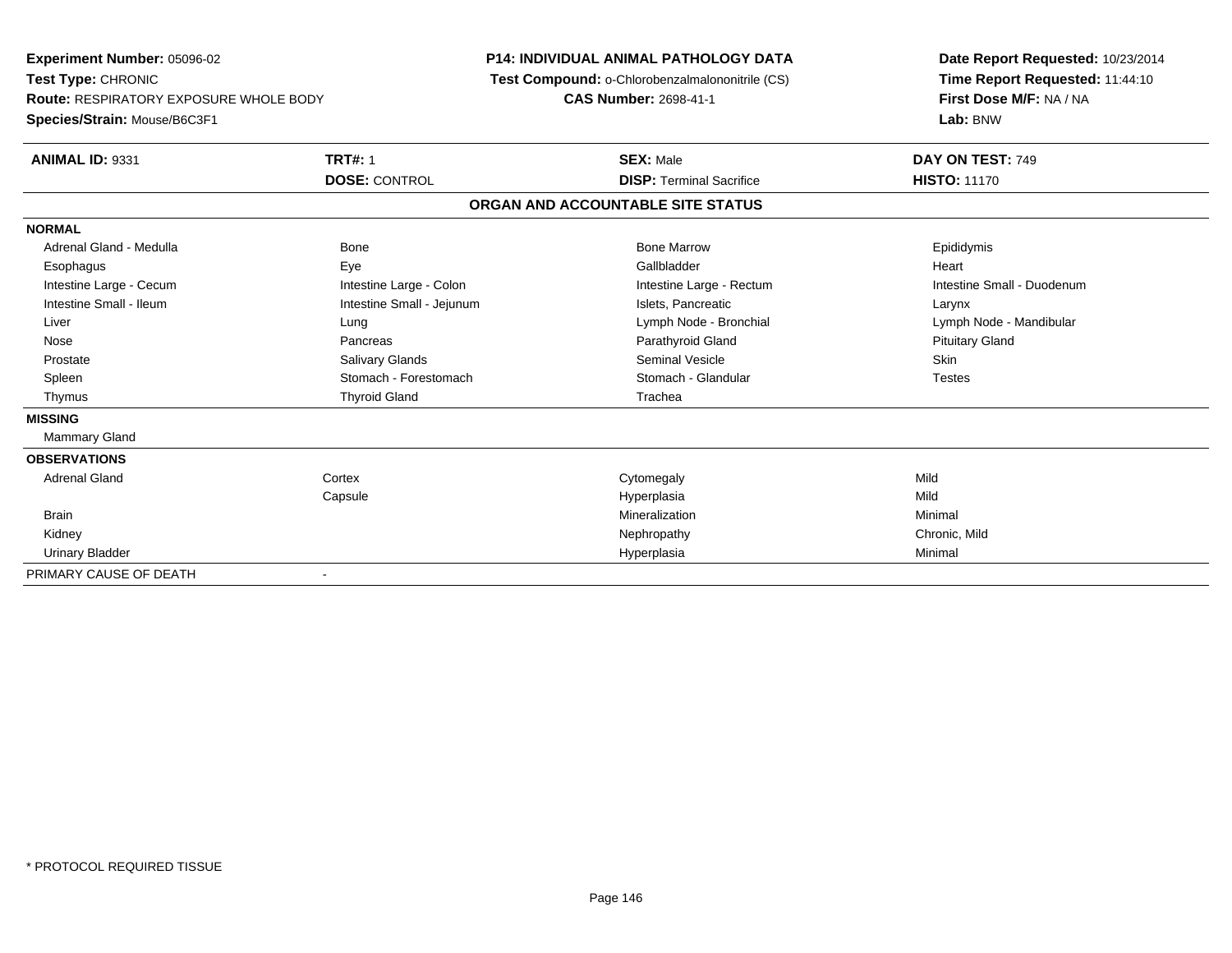**Experiment Number:** 05096-02**Test Type:** CHRONIC **Route:** RESPIRATORY EXPOSURE WHOLE BODY**Species/Strain:** Mouse/B6C3F1**P14: INDIVIDUAL ANIMAL PATHOLOGY DATA Test Compound:** o-Chlorobenzalmalononitrile (CS)**CAS Number:** 2698-41-1**Date Report Requested:** 10/23/2014**Time Report Requested:** 11:44:10**First Dose M/F:** NA / NA**Lab:** BNW**ANIMAL ID:** 9332 **TRT#:** <sup>1</sup> **SEX:** Male **DAY ON TEST:** <sup>693</sup> **DOSE:** CONTROL**DISP:** Moribund **HISTO:** 11171 **ORGAN AND ACCOUNTABLE SITE STATUSNORMALBone** Bone Brain Brain Brain Brain Communications and the Brain Brain Brain Brain Brain Brain Brain Brain Brain Brai Gallbladder **Integral Colon** Intestine Large - Cecum **Intestine Large - Colon** Intestine Large - Rectum Intestine Large - Rectum Intestine Small - Duodenum **Intestine Small - Ileum** Intestine Small - Ileum Intestine Small - Jejunum Intestine Small - Islets, Pancreatic Larynx Pituitary Gland Thyroid Gland Trachea**MISSINGMammary Gland** Parathyroid Gland **OBSERVATIONS** Adrenal Glandd cortex Cortex Cortex Cytomegaly Cytomegaly **Capsule**  Hyperplasia Minimal **Cortex**  Lymphoma Malignant Undifferentiated Cell Type Lymphoma Malignant Undifferentiated Cell Type Medulla Bone Marrow Lymphoma Malignant Undifferentiated Cell Type Epididymis Lymphoma Malignant Undifferentiated Cell Type Lymphoma Malignant Undifferentiated Cell Type Heart Lymphoma Malignant Undifferentiated Cell Type KidneyNephropathy Chronic, Mild Liver Lymphoma Malignant Undifferentiated Cell TypeNote: [ LYMPH MAL UNDF ] TGLs = 4,6-4+10 Lung Lymphoma Malignant Undifferentiated Cell Type Note: [ LYMPH MAL UNDF ] TGLs = 5-3 Lymph Node Bronchial Lymphoma Malignant Undifferentiated Cell Type Mandibular Lymphoma Malignant Undifferentiated Cell Type Lymphoma Malignant Undifferentiated Cell Type Nose Pancreas Lymphoma Malignant Undifferentiated Cell Type Peniss the control of the control of the control of the control of the control of the control of the control of the control of the control of the control of the control of the control of the control of the control of the contro Inflammation **Suppurative, Marked** Note: [ INFLAMMATION ] TGLs = 1-11 Preputial Glandd the suppurative, Marked of the Suppuration of the Suppuration of the Suppurative, Marked of the Suppurative, Marked of the Suppuration of the Suppuration of the Suppuration of the Suppuration of the Suppuration of the Su Note: [ INFLAMMATION ] TGLs = 2-11 Prostate Lymphoma Malignant Undifferentiated Cell Type Salivary GlandsLymphoma Malignant Undifferentiated Cell Type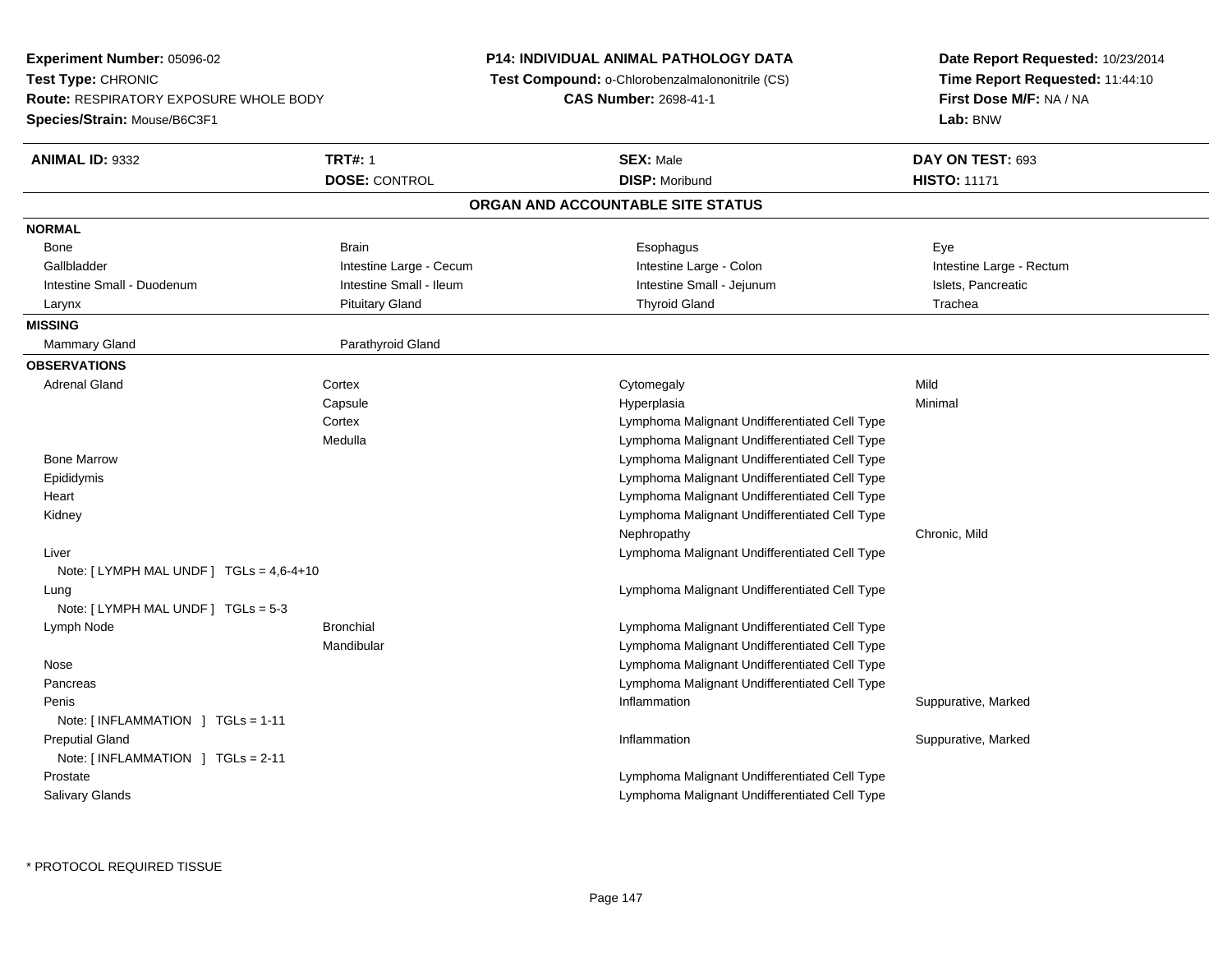**Experiment Number:** 05096-02**Test Type:** CHRONIC **Route:** RESPIRATORY EXPOSURE WHOLE BODY**Species/Strain:** Mouse/B6C3F1

## **P14: INDIVIDUAL ANIMAL PATHOLOGY DATA**

**Test Compound:** o-Chlorobenzalmalononitrile (CS)

**CAS Number:** 2698-41-1

**Date Report Requested:** 10/23/2014**Time Report Requested:** 11:44:10**First Dose M/F:** NA / NA**Lab:** BNW

| <b>ANIMAL ID: 9332</b>                           | <b>TRT#: 1</b>       | <b>SEX: Male</b>                              | DAY ON TEST: 693    |  |
|--------------------------------------------------|----------------------|-----------------------------------------------|---------------------|--|
|                                                  | <b>DOSE: CONTROL</b> | <b>DISP: Moribund</b>                         | <b>HISTO: 11171</b> |  |
|                                                  |                      | ORGAN AND ACCOUNTABLE SITE STATUS             |                     |  |
| Seminal Vesicle                                  |                      | Lymphoma Malignant Undifferentiated Cell Type |                     |  |
| Skin                                             |                      | Inflammation                                  | Suppurative, Marked |  |
| Note: $\lceil$ INFLAMMATION $\lceil$ TGLs = 2-11 |                      |                                               |                     |  |
| Spleen                                           |                      | Lymphoma Malignant Undifferentiated Cell Type |                     |  |
| Note: $[LYMPH MAL UNDER] TGLs = 3-4$             |                      |                                               |                     |  |
| Stomach                                          | Forestomach          | Lymphoma Malignant Undifferentiated Cell Type |                     |  |
|                                                  | Glandular            | Lymphoma Malignant Undifferentiated Cell Type |                     |  |
| Testes                                           |                      | Lymphoma Malignant Undifferentiated Cell Type |                     |  |
| Thymus                                           |                      | Lymphoma Malignant Undifferentiated Cell Type |                     |  |
| <b>Urinary Bladder</b>                           |                      | Lymphoma Malignant Undifferentiated Cell Type |                     |  |
| PRIMARY CAUSE OF DEATH                           |                      |                                               |                     |  |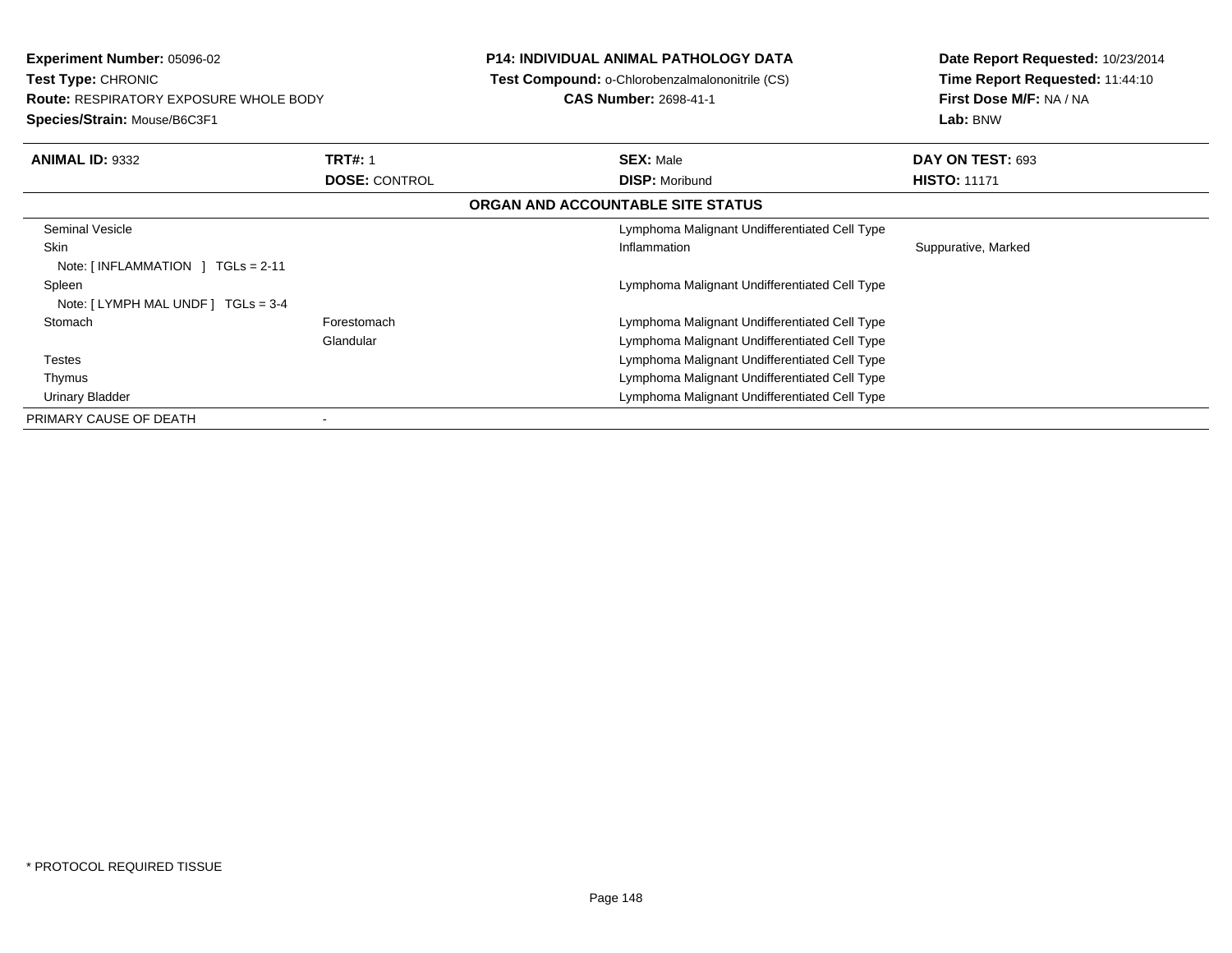| Experiment Number: 05096-02                   |                           | <b>P14: INDIVIDUAL ANIMAL PATHOLOGY DATA</b>    | Date Report Requested: 10/23/2014                          |
|-----------------------------------------------|---------------------------|-------------------------------------------------|------------------------------------------------------------|
| Test Type: CHRONIC                            |                           | Test Compound: o-Chlorobenzalmalononitrile (CS) | Time Report Requested: 11:44:10<br>First Dose M/F: NA / NA |
| <b>Route: RESPIRATORY EXPOSURE WHOLE BODY</b> |                           | <b>CAS Number: 2698-41-1</b>                    |                                                            |
| Species/Strain: Mouse/B6C3F1                  |                           |                                                 | Lab: BNW                                                   |
| <b>ANIMAL ID: 9333</b>                        | <b>TRT#: 1</b>            | <b>SEX: Male</b>                                | DAY ON TEST: 749                                           |
|                                               | <b>DOSE: CONTROL</b>      | <b>DISP: Terminal Sacrifice</b>                 | <b>HISTO: 11172</b>                                        |
|                                               |                           | ORGAN AND ACCOUNTABLE SITE STATUS               |                                                            |
| <b>NORMAL</b>                                 |                           |                                                 |                                                            |
| Adrenal Gland - Medulla                       | <b>Bone</b>               | <b>Bone Marrow</b>                              | <b>Brain</b>                                               |
| Esophagus                                     | Eye                       | Gallbladder                                     | Heart                                                      |
| Intestine Large - Cecum                       | Intestine Large - Colon   | Intestine Large - Rectum                        | Intestine Small - Duodenum                                 |
| Intestine Small - Ileum                       | Intestine Small - Jejunum | Islets, Pancreatic                              | Larynx                                                     |
| Lymph Node - Bronchial                        | Lymph Node - Mandibular   | Nose                                            | Pancreas                                                   |
| Parathyroid Gland                             | <b>Pituitary Gland</b>    | Prostate                                        | Salivary Glands                                            |
| <b>Seminal Vesicle</b>                        | <b>Skin</b>               | Spleen                                          | Stomach - Forestomach                                      |
| Stomach - Glandular                           | <b>Testes</b>             | Thymus                                          | <b>Thyroid Gland</b>                                       |
| Trachea                                       | <b>Urinary Bladder</b>    |                                                 |                                                            |
| <b>MISSING</b>                                |                           |                                                 |                                                            |
| Epididymis                                    | Mammary Gland             |                                                 |                                                            |
| <b>OBSERVATIONS</b>                           |                           |                                                 |                                                            |
| <b>Adrenal Gland</b>                          | Cortex                    | Cytomegaly                                      | Minimal                                                    |
|                                               | Capsule                   | Hyperplasia                                     | Mild                                                       |
| Kidney                                        |                           | Nephropathy                                     | Chronic, Mild                                              |
| Liver                                         |                           | Hyperplasia                                     | Moderate                                                   |
| Note: [HYPERPLASIA ] TGLs = 3-11              |                           |                                                 |                                                            |
| Lung                                          |                           | Alveolar/Bronchiolar Adenoma                    |                                                            |
|                                               | Alveolus                  | <b>Infiltration Cellular</b>                    | Histiocyte, Mild                                           |
| [ Infiltration Cellular TGLS = 2-10 ]         |                           |                                                 |                                                            |
| PRIMARY CAUSE OF DEATH                        |                           |                                                 |                                                            |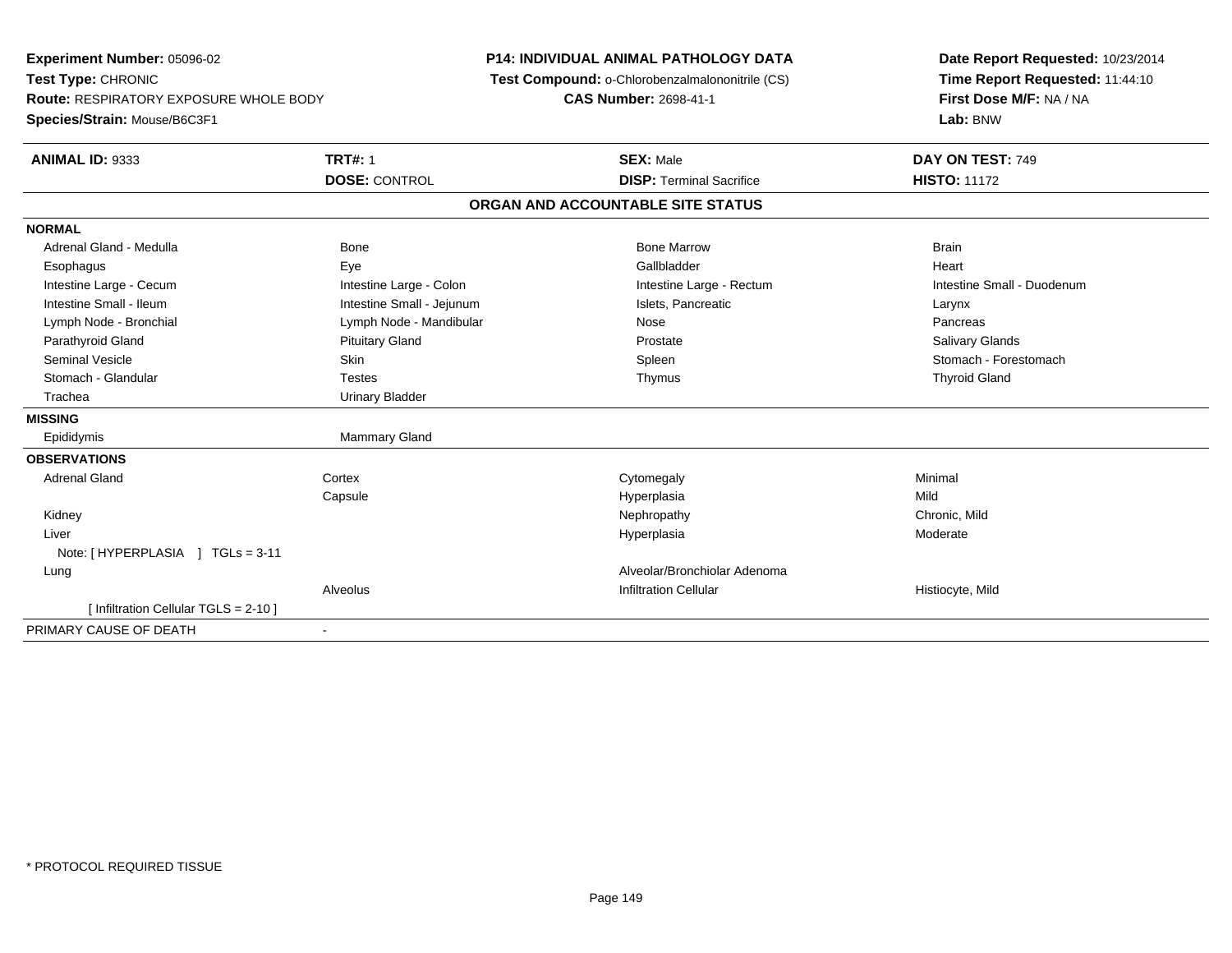| Experiment Number: 05096-02<br>Test Type: CHRONIC<br><b>Route: RESPIRATORY EXPOSURE WHOLE BODY</b><br>Species/Strain: Mouse/B6C3F1 |                           | <b>P14: INDIVIDUAL ANIMAL PATHOLOGY DATA</b><br>Test Compound: o-Chlorobenzalmalononitrile (CS)<br><b>CAS Number: 2698-41-1</b> | Date Report Requested: 10/23/2014<br>Time Report Requested: 11:44:10<br>First Dose M/F: NA / NA<br>Lab: BNW |
|------------------------------------------------------------------------------------------------------------------------------------|---------------------------|---------------------------------------------------------------------------------------------------------------------------------|-------------------------------------------------------------------------------------------------------------|
| <b>ANIMAL ID: 9334</b>                                                                                                             | <b>TRT#: 1</b>            | <b>SEX: Male</b>                                                                                                                | DAY ON TEST: 685                                                                                            |
|                                                                                                                                    | <b>DOSE: CONTROL</b>      | <b>DISP: Dead</b>                                                                                                               | <b>HISTO: 11173</b>                                                                                         |
|                                                                                                                                    |                           | ORGAN AND ACCOUNTABLE SITE STATUS                                                                                               |                                                                                                             |
| <b>NORMAL</b>                                                                                                                      |                           |                                                                                                                                 |                                                                                                             |
| <b>Adrenal Gland - Cortex</b>                                                                                                      | Adrenal Gland - Medulla   | Bone                                                                                                                            | <b>Bone Marrow</b>                                                                                          |
| <b>Brain</b>                                                                                                                       | Epididymis                | Esophagus                                                                                                                       | Heart                                                                                                       |
| Intestine Large - Cecum                                                                                                            | Intestine Large - Rectum  | Islets, Pancreatic                                                                                                              | Larynx                                                                                                      |
| Lymph Node - Bronchial                                                                                                             | Lymph Node - Mandibular   | Nose                                                                                                                            | Pancreas                                                                                                    |
| <b>Pituitary Gland</b>                                                                                                             | Prostate                  | Salivary Glands                                                                                                                 | <b>Seminal Vesicle</b>                                                                                      |
| <b>Skin</b>                                                                                                                        | Spleen                    | Stomach - Forestomach                                                                                                           | Thymus                                                                                                      |
| <b>Thyroid Gland</b>                                                                                                               | Trachea                   | <b>Urinary Bladder</b>                                                                                                          |                                                                                                             |
| <b>MISSING</b>                                                                                                                     |                           |                                                                                                                                 |                                                                                                             |
| <b>Mammary Gland</b>                                                                                                               | Parathyroid Gland         |                                                                                                                                 |                                                                                                             |
| <b>AUTO PRECLUDES DIAG.</b>                                                                                                        |                           |                                                                                                                                 |                                                                                                             |
| Eye                                                                                                                                | Gallbladder               | Intestine Large - Colon                                                                                                         | Intestine Small - Duodenum                                                                                  |
| Intestine Small - Ileum                                                                                                            | Intestine Small - Jejunum | <b>Testes</b>                                                                                                                   |                                                                                                             |
| <b>OBSERVATIONS</b>                                                                                                                |                           |                                                                                                                                 |                                                                                                             |
| <b>Adrenal Gland</b>                                                                                                               | Capsule                   | Hyperplasia                                                                                                                     | Minimal                                                                                                     |
| Kidney                                                                                                                             |                           | Nephropathy                                                                                                                     | Chronic, Moderate                                                                                           |
| Liver                                                                                                                              |                           | Hepatocellular Carcinoma                                                                                                        |                                                                                                             |
| Note: [ HEPATOCLR CARC ] TGLs = 2-11                                                                                               |                           |                                                                                                                                 |                                                                                                             |
| Lung                                                                                                                               |                           | Alveolar/Bronchiolar Adenoma                                                                                                    |                                                                                                             |
| [ Alveolar/Bronchiolar Adenoma TGLS = 3-10 ]                                                                                       |                           |                                                                                                                                 |                                                                                                             |
| <b>Preputial Gland</b>                                                                                                             |                           | Cyst                                                                                                                            |                                                                                                             |
| Note: [ CYST<br>$\int$ TGLs = 1-12                                                                                                 |                           |                                                                                                                                 |                                                                                                             |
| Stomach                                                                                                                            | Glandular                 | Erosion                                                                                                                         | Moderate                                                                                                    |
| Note: [ EROSION<br>$\sqrt{1} \text{ TGLs} = 5.8$                                                                                   |                           |                                                                                                                                 |                                                                                                             |
| PRIMARY CAUSE OF DEATH                                                                                                             | $\overline{\phantom{a}}$  |                                                                                                                                 |                                                                                                             |
|                                                                                                                                    |                           |                                                                                                                                 |                                                                                                             |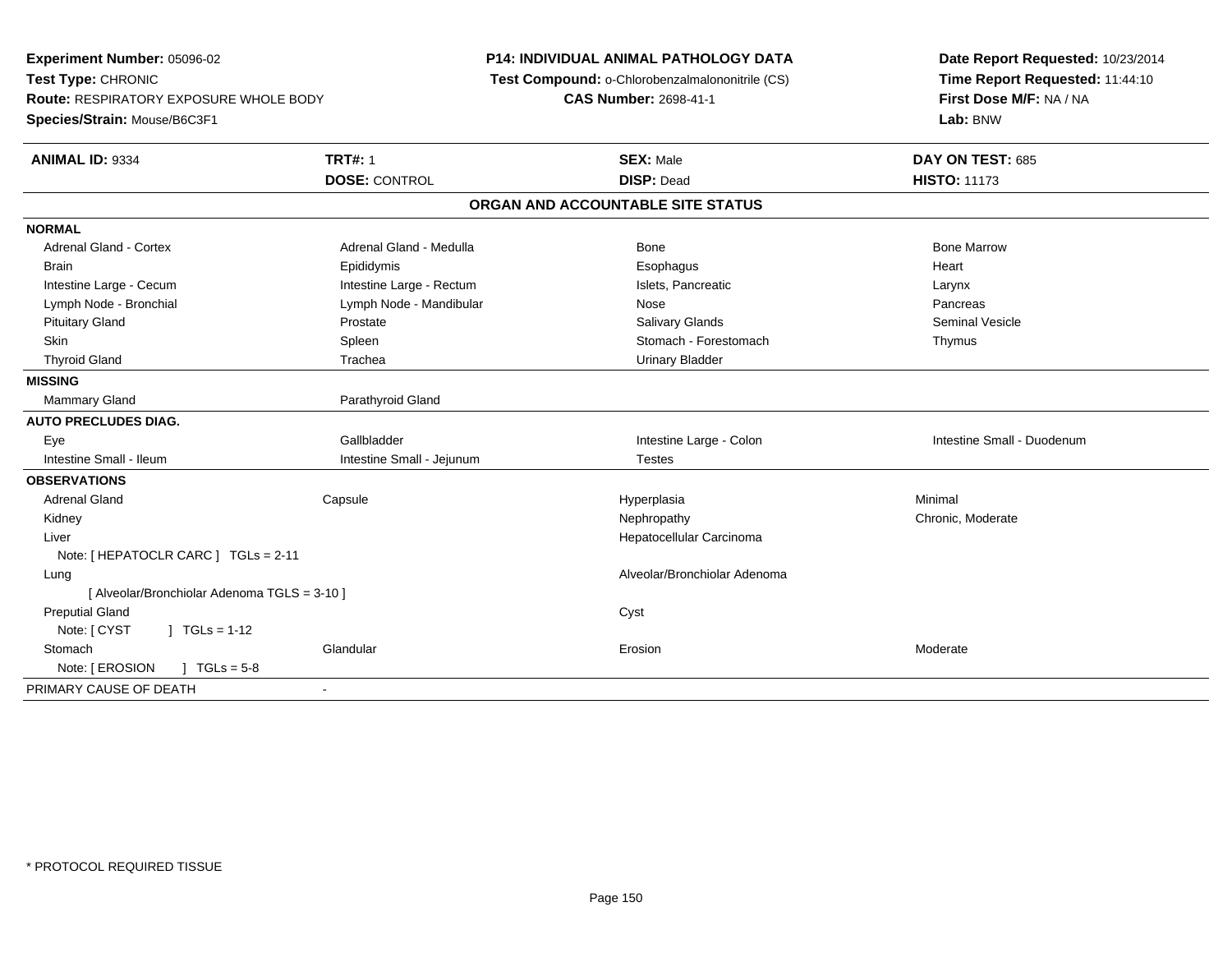**Experiment Number:** 05096-02**Test Type:** CHRONIC **Route:** RESPIRATORY EXPOSURE WHOLE BODY**Species/Strain:** Mouse/B6C3F1**P14: INDIVIDUAL ANIMAL PATHOLOGY DATA Test Compound:** o-Chlorobenzalmalononitrile (CS)**CAS Number:** 2698-41-1**Date Report Requested:** 10/23/2014**Time Report Requested:** 11:44:10**First Dose M/F:** NA / NA**Lab:** BNW**ANIMAL ID:** 9335**TRT#:** 1 **SEX:** Male **DAY ON TEST:** 749 **DOSE:** CONTROL**DISP:** Terminal Sacrifice **HISTO:** 11174 **ORGAN AND ACCOUNTABLE SITE STATUSNORMALAdrenal Gland - Cortex**  Adrenal Gland - Cortex Adrenal Gland - Medulla Bone Bone MarrowGallbladder Epididymis Esophagus Eye GallbladderHeart **Intestine Large - Cecum** Intestine Large - Cecum Intestine Large - Colon Intestine Large - Rectum Intestine Small - Duodenum **Intestine Small - Ileum** Intestine Small - Ileum Intestine Small - Jejunum Intestine Small - Jejunum Islets, Pancreatic Larynx Liver Lung Lymph Node - BronchialLymph Node - Mandibular Nose Nose Nose Pancreas Pancreas Pancreas Pancreas Parathyroid Gland Pituitary Gland Prostate Prostate Charles School and Salivary Glands School School Skin Thymus Spleen Stomach - Forestomach Stomach - Stomach Stomach Stomach Stomach Stomach Stomach Stomach Stomach Stomach Stomach Stomach Stomach Stomach Stomach Stomach Stomach Stomach Stomach Stomach Stomach Stomach Stomach Stomach Trachea Urinary Bladder**MISSING**Mammary Gland Seminal Vesicle **OBSERVATIONS** Adrenal Gland Capsule Hyperplasia Mild **Brain** n and the control of the control of the control of the control of the control of the control of the control of the control of the control of the control of the control of the control of the control of the control of the co Kidneyy the controller that the controller the controller that the controller the controller that  $\mathsf{N}\mathsf{H}$   $\mathsf{N}\mathsf{H}$   $\mathsf{C}\mathsf{H}$   $\mathsf{R}\mathsf{H}$   $\mathsf{C}\mathsf{H}$   $\mathsf{R}\mathsf{H}$   $\mathsf{H}$   $\mathsf{H}$   $\mathsf{H}$   $\mathsf{H}$   $\mathsf{H}$  Testess the control of the control of the control of the control of the control of the control of the control of the control of the control of the control of the control of the control of the control of the control of the contro Thyroid Gland Follicular Cel Hyperplasia Mild PRIMARY CAUSE OF DEATH-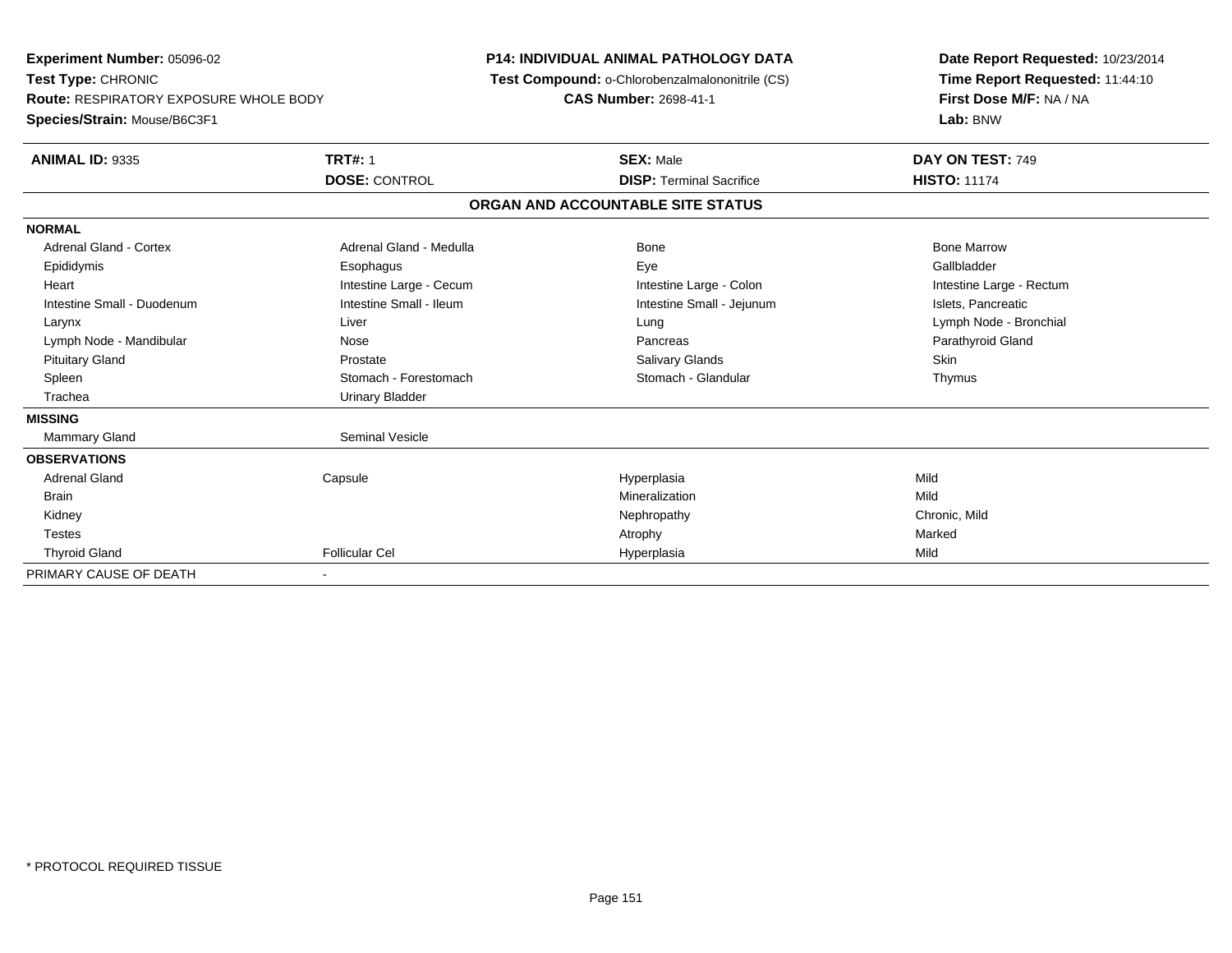| Experiment Number: 05096-02<br>Test Type: CHRONIC<br><b>Route: RESPIRATORY EXPOSURE WHOLE BODY</b><br>Species/Strain: Mouse/B6C3F1 |                           | <b>P14: INDIVIDUAL ANIMAL PATHOLOGY DATA</b><br>Test Compound: o-Chlorobenzalmalononitrile (CS)<br><b>CAS Number: 2698-41-1</b> |                                   | Date Report Requested: 10/23/2014<br>Time Report Requested: 11:44:10<br>First Dose M/F: NA / NA<br>Lab: BNW |
|------------------------------------------------------------------------------------------------------------------------------------|---------------------------|---------------------------------------------------------------------------------------------------------------------------------|-----------------------------------|-------------------------------------------------------------------------------------------------------------|
| <b>ANIMAL ID: 9336</b>                                                                                                             | <b>TRT#: 1</b>            |                                                                                                                                 | <b>SEX: Male</b>                  | DAY ON TEST: 749                                                                                            |
|                                                                                                                                    | <b>DOSE: CONTROL</b>      |                                                                                                                                 | <b>DISP: Terminal Sacrifice</b>   | <b>HISTO: 11175</b>                                                                                         |
|                                                                                                                                    |                           |                                                                                                                                 | ORGAN AND ACCOUNTABLE SITE STATUS |                                                                                                             |
| <b>NORMAL</b>                                                                                                                      |                           |                                                                                                                                 |                                   |                                                                                                             |
| Adrenal Gland - Medulla                                                                                                            | <b>Bone</b>               |                                                                                                                                 | <b>Bone Marrow</b>                | Epididymis                                                                                                  |
| Esophagus                                                                                                                          | Eye                       |                                                                                                                                 | Gallbladder                       | Heart                                                                                                       |
| Intestine Large - Cecum                                                                                                            | Intestine Large - Colon   |                                                                                                                                 | Intestine Large - Rectum          | Intestine Small - Duodenum                                                                                  |
| Intestine Small - Ileum                                                                                                            | Intestine Small - Jejunum |                                                                                                                                 | Islets, Pancreatic                | Larynx                                                                                                      |
| Liver                                                                                                                              | Lymph Node - Bronchial    |                                                                                                                                 | Lymph Node - Mandibular           | Nose                                                                                                        |
| Pancreas                                                                                                                           | Parathyroid Gland         |                                                                                                                                 | <b>Pituitary Gland</b>            | Prostate                                                                                                    |
| <b>Salivary Glands</b>                                                                                                             | <b>Seminal Vesicle</b>    |                                                                                                                                 | <b>Skin</b>                       | Spleen                                                                                                      |
| Stomach - Forestomach                                                                                                              | Stomach - Glandular       |                                                                                                                                 | <b>Testes</b>                     | Thymus                                                                                                      |
| <b>Thyroid Gland</b>                                                                                                               | Trachea                   |                                                                                                                                 | <b>Urinary Bladder</b>            |                                                                                                             |
| <b>MISSING</b>                                                                                                                     |                           |                                                                                                                                 |                                   |                                                                                                             |
| <b>Mammary Gland</b>                                                                                                               |                           |                                                                                                                                 |                                   |                                                                                                             |
| <b>OBSERVATIONS</b>                                                                                                                |                           |                                                                                                                                 |                                   |                                                                                                             |
| <b>Adrenal Gland</b>                                                                                                               | Cortex                    |                                                                                                                                 | Cyst                              |                                                                                                             |
| <b>Brain</b>                                                                                                                       |                           |                                                                                                                                 | Mineralization                    | Mild                                                                                                        |
| Kidney                                                                                                                             |                           |                                                                                                                                 | Nephropathy                       | Chronic, Mild                                                                                               |
| Lung                                                                                                                               | Alveolus                  |                                                                                                                                 | Hyperplasia                       | Mild                                                                                                        |
| PRIMARY CAUSE OF DEATH                                                                                                             |                           |                                                                                                                                 |                                   |                                                                                                             |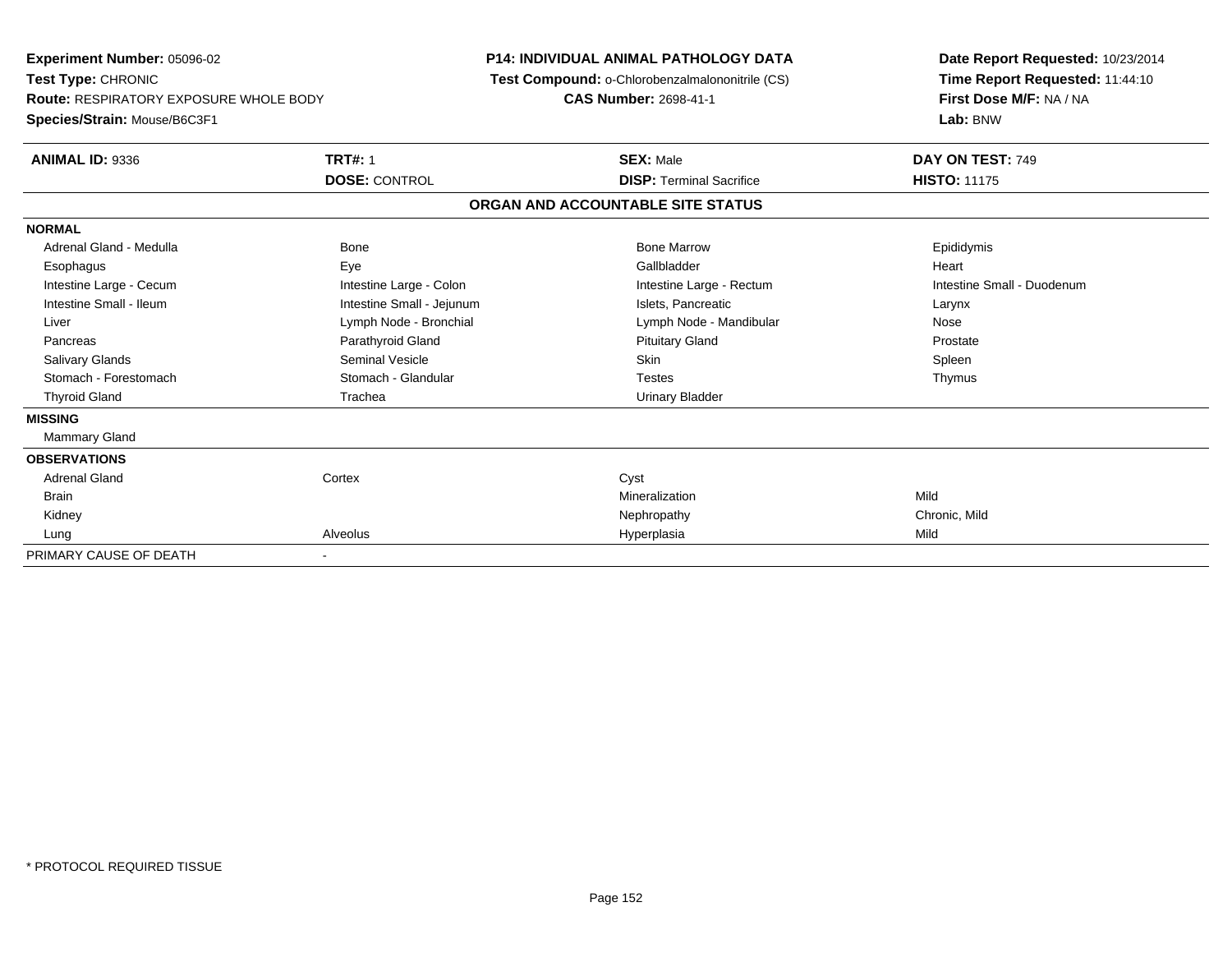**Experiment Number:** 05096-02**Test Type:** CHRONIC **Route:** RESPIRATORY EXPOSURE WHOLE BODY**Species/Strain:** Mouse/B6C3F1**P14: INDIVIDUAL ANIMAL PATHOLOGY DATA Test Compound:** o-Chlorobenzalmalononitrile (CS)**CAS Number:** 2698-41-1**Date Report Requested:** 10/23/2014**Time Report Requested:** 11:44:10**First Dose M/F:** NA / NA**Lab:** BNW**ANIMAL ID:** 9337**TRT#:** 1 **SEX:** Male **DAY ON TEST:** 196 **DOSE:** CONTROL **DISP:** Dead **HISTO:** <sup>6254</sup> **ORGAN AND ACCOUNTABLE SITE STATUSNORMALAdrenal Gland - Cortex** Adrenal Gland - Medulla **Bone Adrenal Gland - Cortex Adrenal Gland - Cortex Adrenal Gland - Medulla** Bone Marrow Brain Epididymis Epididymis and the Brook of the Brook of the Brook of the Brook of the Heart Heart Heart Heart Intestine Large - Colon **Intestine Large - Rectum** Intestine Large - Rectum Islets, Pancreatic **Intestine Large - Rectum Pituitary Gland** Lymph Node - Bronchial **Nose** Pancreas Pancreas Pancreas Pancreas Pancreas Pancreas Pancreas Pancreas Pancreas Pancreas Pancreas Pancreas Pancreas Pancreas Pancreas Pancreas Pancreas Pancreas Pancreas Pancreas Pancreas Pan Salivary Glands **Stomach - Forestomach - Stomach - Stomach - Glandular** Stomach - Glandular - Stomach - Glandular Thyroid Gland Trachea **MISSING**Intestine Large - Cecum Lymph Node - Mandibular Mammary Gland Parathyroid Gland Thymus **AUTO PRECLUDES DIAG.** Eye Gallbladder Intestine Small - Duodenum Intestine Small - Ileum Intestine Small - Jejunum**OBSERVATIONS** Kidneyy the control of the control of the control of the control of the control of the control of the control of the control of the control of the control of the control of the control of the control of the control of the contro Inflammation **Suppurative, Marked** Note: [ INFLAMMATION ] TGLs = 2,3-5 Liver Hematopoietic Cell Proliferationn Mild Lungg which is a state of the control of the control of the control of the control of the control of the control of the control of the control of the control of the control of the control of the control of the control of the c Peniss the control of the control of the control of the control of the control of the control of the control of the control of the control of the control of the control of the control of the control of the control of the contro Inflammation **Suppurative, Marked** Note: [ INFLAMMATION ] TGLs = 1-10 Prostatee inflammation in the suppurative, Mild and Suppurative, Mild and Suppurative, Mild and Suppurative, Mild and Suppurative, Mild and Suppurative, Mild and Suppurative, Mild and Suppurative, Mild and Suppurative, Mild and Su Seminal Vesiclee inflammation inflammation in the suppurative, Moderate expansion in the suppurative, Moderate expansion in the suppurative, Moderate  $\epsilon$  Skinn and the control of the control of the control of the control of the control of the control of the control of the control of the control of the control of the control of the control of the control of the control of the co Note: [ ULCER ] TGLs = 4-11 SpleenHematopoietic Cell Proliferation Moderate Urinary Bladder**Inflammation Inflammation** Inflammation **Suppurative, Moderate** PRIMARY CAUSE OF DEATH-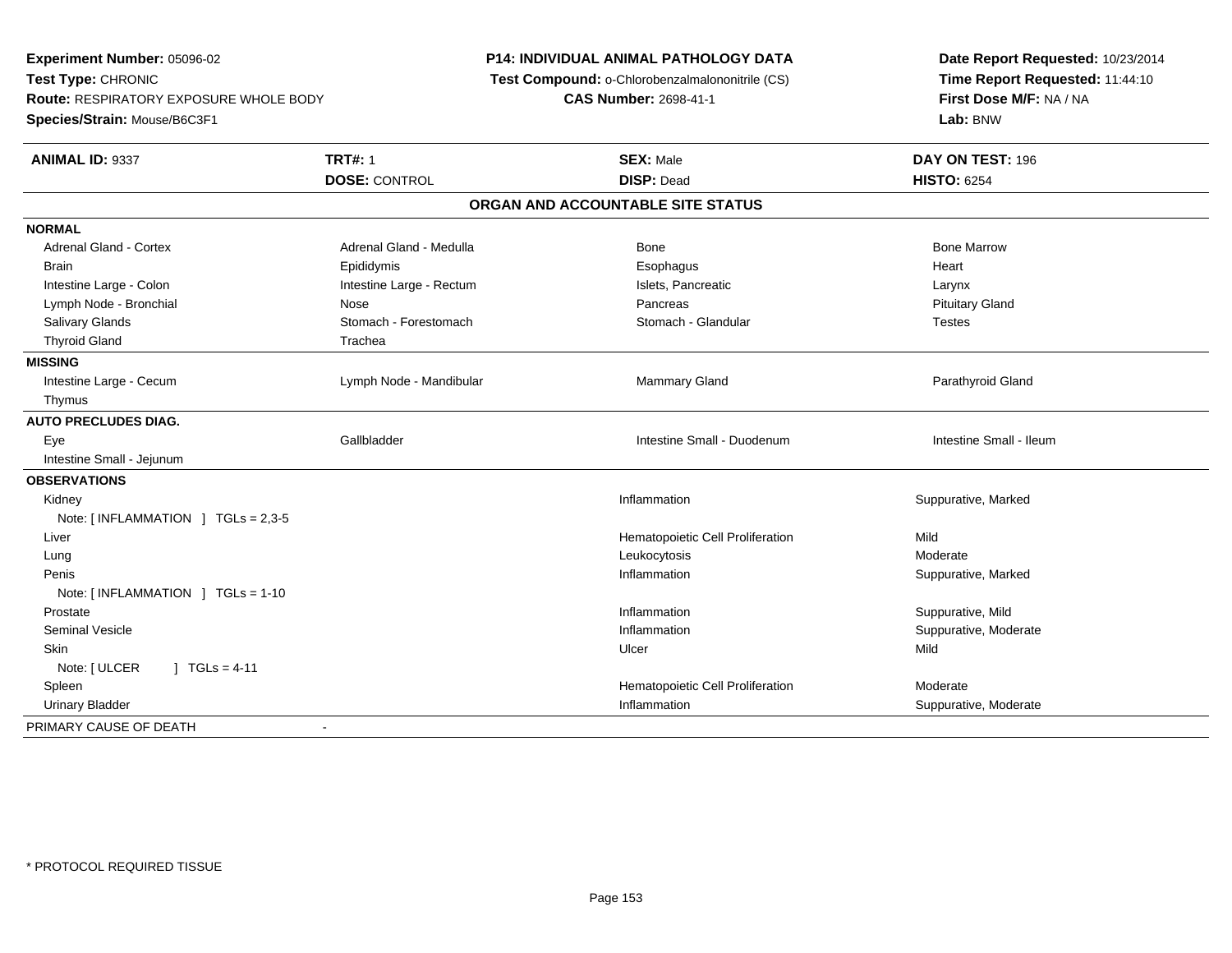| Experiment Number: 05096-02<br>Test Type: CHRONIC |                          | <b>P14: INDIVIDUAL ANIMAL PATHOLOGY DATA</b><br>Test Compound: o-Chlorobenzalmalononitrile (CS) | Date Report Requested: 10/23/2014<br>Time Report Requested: 11:44:10 |
|---------------------------------------------------|--------------------------|-------------------------------------------------------------------------------------------------|----------------------------------------------------------------------|
| Route: RESPIRATORY EXPOSURE WHOLE BODY            |                          | <b>CAS Number: 2698-41-1</b>                                                                    | First Dose M/F: NA / NA                                              |
| Species/Strain: Mouse/B6C3F1                      |                          |                                                                                                 | Lab: BNW                                                             |
| <b>ANIMAL ID: 9338</b>                            | <b>TRT#: 1</b>           | <b>SEX: Male</b>                                                                                | DAY ON TEST: 749                                                     |
|                                                   | <b>DOSE: CONTROL</b>     | <b>DISP: Terminal Sacrifice</b>                                                                 | <b>HISTO: 11176</b>                                                  |
|                                                   |                          | ORGAN AND ACCOUNTABLE SITE STATUS                                                               |                                                                      |
| <b>NORMAL</b>                                     |                          |                                                                                                 |                                                                      |
| <b>Adrenal Gland - Cortex</b>                     | Adrenal Gland - Medulla  | Bone                                                                                            | <b>Brain</b>                                                         |
| Esophagus                                         | Eye                      | Heart                                                                                           | Intestine Large - Cecum                                              |
| Intestine Large - Colon                           | Intestine Large - Rectum | Intestine Small - Duodenum                                                                      | Intestine Small - Ileum                                              |
| Intestine Small - Jejunum                         | Islets, Pancreatic       | Larynx                                                                                          | Liver                                                                |
| Lung                                              | Lymph Node - Bronchial   | Lymph Node - Mandibular                                                                         | Nose                                                                 |
| Pancreas                                          | <b>Pituitary Gland</b>   | Prostate                                                                                        | <b>Salivary Glands</b>                                               |
| <b>Seminal Vesicle</b>                            | <b>Skin</b>              | Spleen                                                                                          | Stomach - Forestomach                                                |
| Stomach - Glandular                               | Thymus                   | Trachea                                                                                         | <b>Urinary Bladder</b>                                               |
| <b>MISSING</b>                                    |                          |                                                                                                 |                                                                      |
| Epididymis                                        | Mammary Gland            | Parathyroid Gland                                                                               |                                                                      |
| <b>AUTO PRECLUDES DIAG.</b>                       |                          |                                                                                                 |                                                                      |
| Gallbladder                                       |                          |                                                                                                 |                                                                      |
| <b>OBSERVATIONS</b>                               |                          |                                                                                                 |                                                                      |
| <b>Adrenal Gland</b>                              | Capsule                  | Hyperplasia                                                                                     | Mild                                                                 |
| <b>Bone Marrow</b>                                |                          | Myelofibrosis                                                                                   | Mild                                                                 |
| Kidney                                            |                          | Nephropathy                                                                                     | Chronic, Mild                                                        |
| <b>Testes</b>                                     |                          | Atrophy                                                                                         | Moderate                                                             |
| <b>Thyroid Gland</b>                              | <b>Follicular Cel</b>    | Hyperplasia                                                                                     | Mild                                                                 |
| PRIMARY CAUSE OF DEATH                            | $\blacksquare$           |                                                                                                 |                                                                      |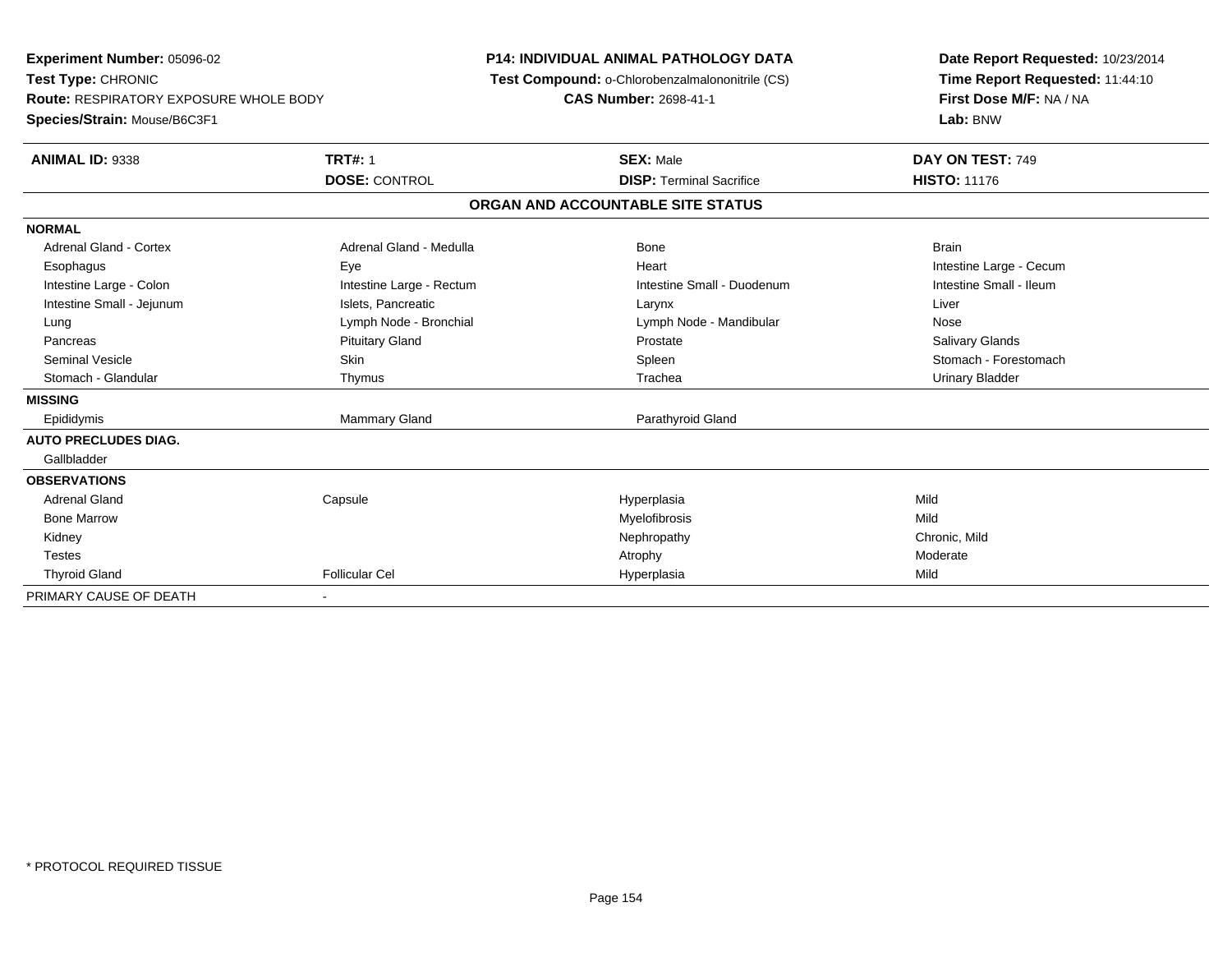**Experiment Number:** 05096-02**Test Type:** CHRONIC **Route:** RESPIRATORY EXPOSURE WHOLE BODY**Species/Strain:** Mouse/B6C3F1**P14: INDIVIDUAL ANIMAL PATHOLOGY DATA Test Compound:** o-Chlorobenzalmalononitrile (CS)**CAS Number:** 2698-41-1**Date Report Requested:** 10/23/2014**Time Report Requested:** 11:44:10**First Dose M/F:** NA / NA**Lab:** BNW**ANIMAL ID:** 9339**TRT#:** 1 **SEX:** Male **DAY ON TEST:** 749 **DOSE:** CONTROL**DISP:** Terminal Sacrifice **HISTO:** 11177 **ORGAN AND ACCOUNTABLE SITE STATUSNORMALAdrenal Gland - Cortex** Adrenal Gland - Medulla **Adrenal Gland - Medulla** Bone Bone Bone Bone Bone Marrow Esophagus Eye Gallbladder HeartIntestine Large - Cecum **Intestine Large - Colon** Intestine Large - Colon Intestine Large - Rectum Intestine Large - Rectum Intestine Small - Duodenum Intestine Small - Jejunum **Islets, Pancreatic** Charges and Larynx Larynx Lymph Node - Bronchial Lymph Node - Bronchial Lymph Node - Mandibular Nose Nose Nose Pancreas Pancreas Pancreas Pancreas Parathyroid Gland Pituitary Gland Prostate Salivary Glands Seminal VesicleStomach - Glandular Skin Stomach - Forestomach Spleen Spleen Stomach - Forestomach - Stomach - Forestomach - Stomach - Glandular Stomach - Glandular Stomach - Glandular Stomach - Glandular Stomach - Stomach - Stomach - Stomach - Stomach - Sto Thymus Thyroid Gland Trachea Urinary Bladder**MISSING**Epididymis Mammary Gland **OBSERVATIONS** Adrenal Gland Capsule Hyperplasia Mild Brainn and the control of the control of the control of the control of the control of the control of the control of the control of the control of the control of the control of the control of the control of the control of the co Intestine Small Ileum Lymphoma Malignant Undifferentiated Cell Type Kidneyy the controller of the controller of the controller of the controller of the controller of the chronic, Mild Liver Hepatocellular AdenomaNote: [ HEPATOCLR ADEN ] TGLs = 1-4+10 Lungg en and the subset of the set of the set of the set of the set of the set of the set of the set of the set of the set of the set of the set of the set of the set of the set of the set of the set of the set of the set of t Testess and the control of the control of the control of the control of the control of the control of the control of the control of the control of the control of the control of the control of the control of the control of the co PRIMARY CAUSE OF DEATH-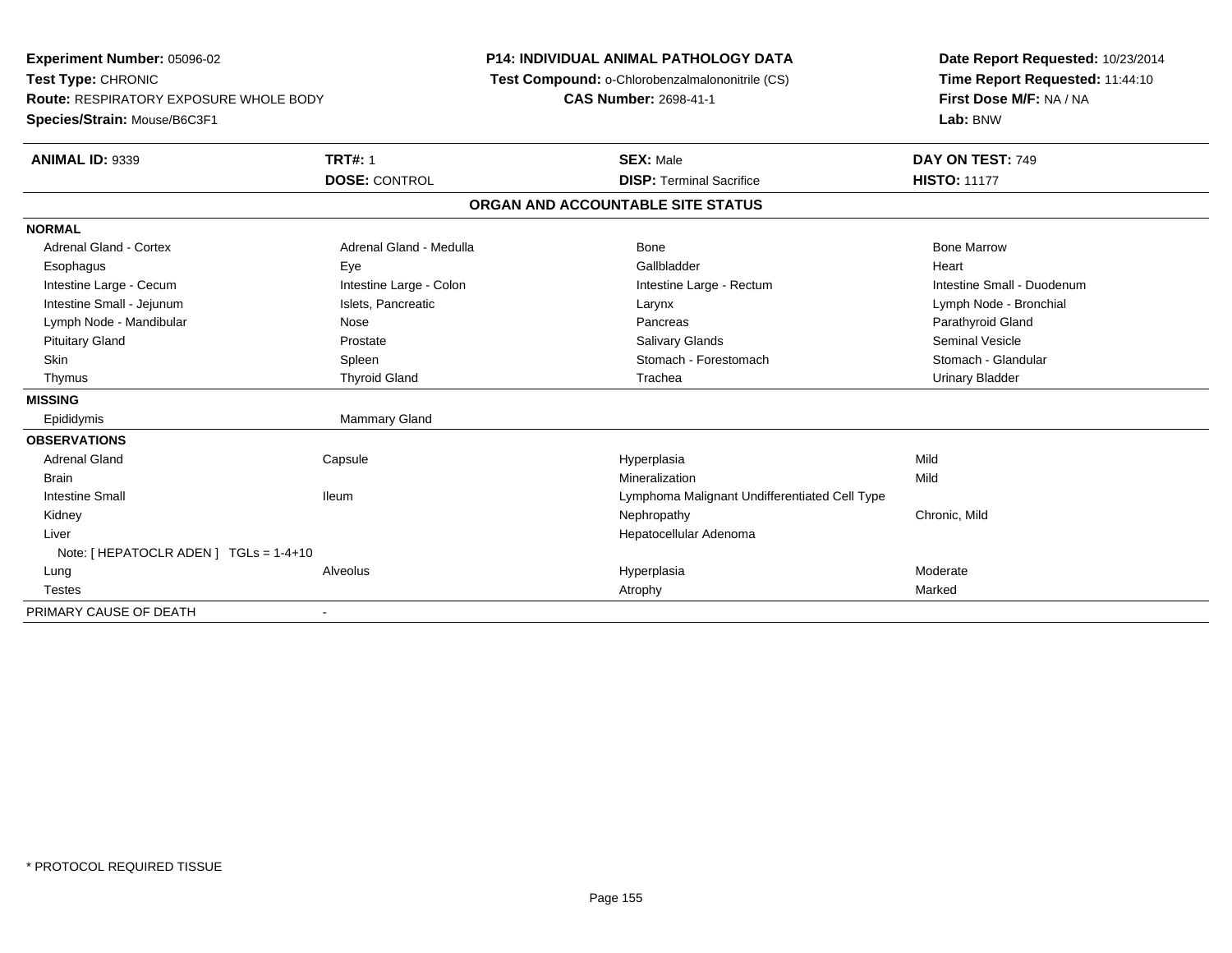**Experiment Number:** 05096-02**Test Type:** CHRONIC **Route:** RESPIRATORY EXPOSURE WHOLE BODY**Species/Strain:** Mouse/B6C3F1**P14: INDIVIDUAL ANIMAL PATHOLOGY DATA Test Compound:** o-Chlorobenzalmalononitrile (CS)**CAS Number:** 2698-41-1**Date Report Requested:** 10/23/2014**Time Report Requested:** 11:44:10**First Dose M/F:** NA / NA**Lab:** BNW**ANIMAL ID:** 9340**TRT#:** 1 **SEX:** Male **DAY ON TEST:** 749 **DOSE:** CONTROL**DISP:** Terminal Sacrifice **HISTO:** 11178 **ORGAN AND ACCOUNTABLE SITE STATUSNORMALAdrenal Gland - Cortex** Adrenal Gland - Medulla **Adrenal Gland - Medulla** Bone Bone Bone Bone Bone Marrow Brain Exercicles and the Exercise Epididymis Communications of the Exercise Exercise Exercise Exercise Exe Intestine Large - Colon Gallbladder **Gallbladder Heart** Intestine Large - Cecum Intestine Large - Cecum Intestine Large - Cecum Intestine Small - Jejunum Intestine Large - Rectum **Intestine Small - Duodenum** Intestine Small - Ileum Intestine Small - Ileum Islets, Pancreatic **Larynx Larynx Larynx** Larynx Liver Liver Liver Communications are Lymph Node - Mandibular Nose Pancreas Parathyroid Gland Pituitary Gland Prostate Salivary Glands Seminal Vesicle Skin**Testes** Spleen Summach - Forestomach Stomach - Glandular Stomach - Glandular Testestes Stomach - Glandular **Urinary Bladder**  Thymus Thyroid Gland Trachea Urinary Bladder**MISSING** Mammary Gland**OBSERVATIONS** Adrenal Gland Capsule Hyperplasia Mild Kidneyy the controller the controller of the controller of the controller of the controller of the controller of the controller of the controller of the controller of the controller of the controller of the controller of the con Lung Alveolar/Bronchiolar Carcinoma Note: [ ALV BRON CARC ] TGLs = 1-3 Lymph Nodee and the controller of the Bronchial Carcinoma Carcinoma Carcinoma Carcinoma Metastatic (Lung) PRIMARY CAUSE OF DEATH-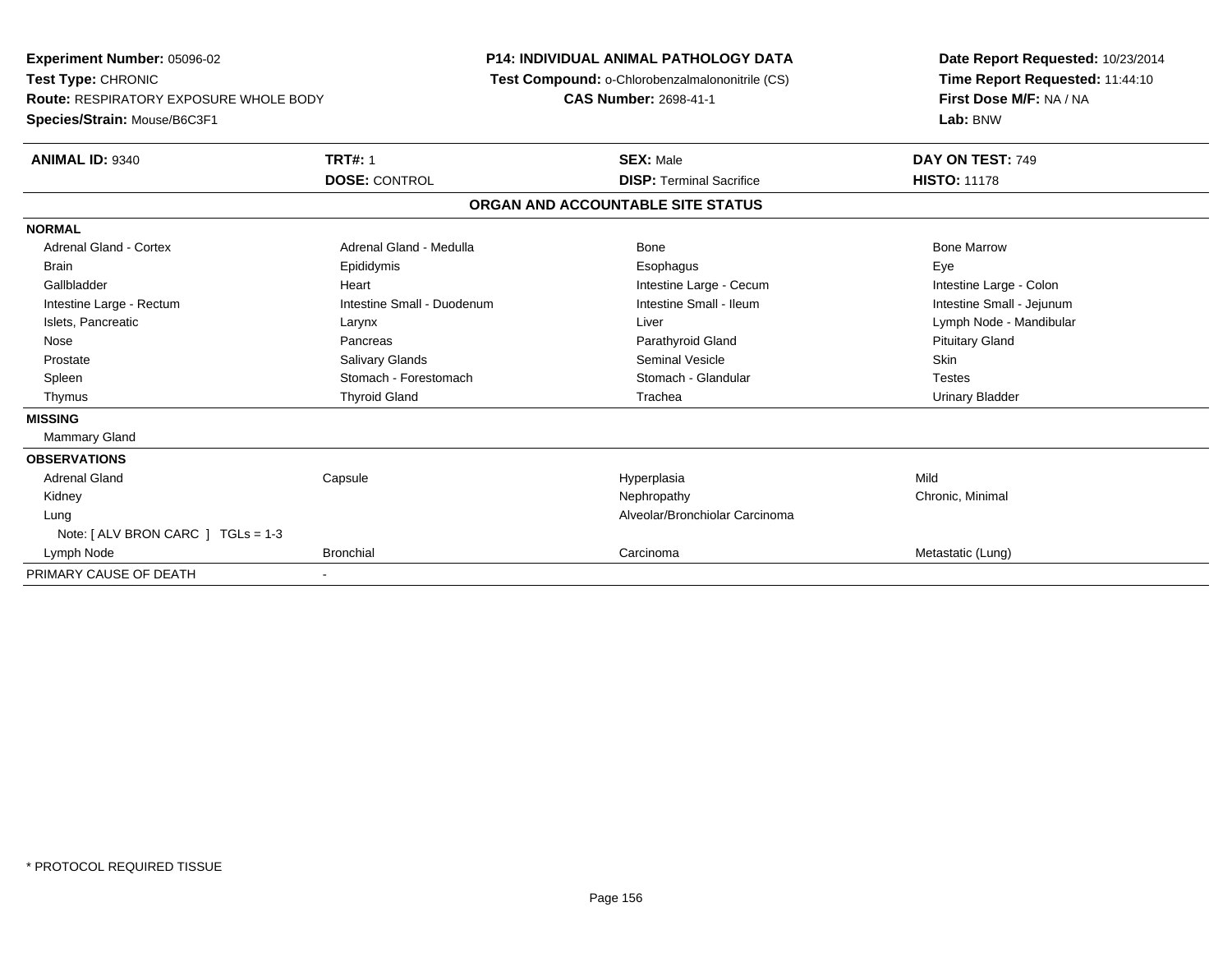**Experiment Number:** 05096-02**Test Type:** CHRONIC **Route:** RESPIRATORY EXPOSURE WHOLE BODY**Species/Strain:** Mouse/B6C3F1**P14: INDIVIDUAL ANIMAL PATHOLOGY DATA Test Compound:** o-Chlorobenzalmalononitrile (CS)**CAS Number:** 2698-41-1**Date Report Requested:** 10/23/2014**Time Report Requested:** 11:44:10**First Dose M/F:** NA / NA**Lab:** BNW**ANIMAL ID:** 9341**TRT#:** 1 **SEX:** Male **DAY ON TEST:** 749 **DOSE:** CONTROL**DISP:** Terminal Sacrifice **HISTO:** 11179 **ORGAN AND ACCOUNTABLE SITE STATUSNORMALAdrenal Gland - Cortex** Adrenal Gland - Medulla **Adrenal Gland - Medulla** Bone **Bone** Bone Epididymis Esophagus Eye Gallbladder HeartIntestine Large - Cecum **Intestine Large - Colon** Intestine Large - Colon Intestine Large - Rectum Intestine Large - Rectum Intestine Small - Duodenum Intestine Small - Jejunum **Intestine Small - Jejunum** Islets, Pancreatic **Network Construction Career Construction** Pancreas Lymph Node - Bronchial **Note 2018** Lymph Node - Mandibular Nose Pancrease Pancrease Pancrease Pancrease Pancrease **Salivary Glands** Parathyroid Gland Salivary Glands Pituitary Gland Prosection Prostate Prostate Salivary Glands Salivary Glands Stomach - Glandular Seminal Vesicle Supervisors of Skin Stomach - Stomach - Forestomach - Stomach - Forestomach - Stomach - Glandular Thymus Thyroid Gland Trachea Urinary Bladder**MISSING** Mammary Gland**AUTO PRECLUDES DIAG.** Intestine Small - Ileum**OBSERVATIONS** Adrenal Gland Capsule Hyperplasia Mild Bone Marroww which is a matter of the Myelofibrosis and the Myelofibrosis and the Mild of the Mild of the Mild of the Mild of the Mild of the Mild of the Mild of the Mild of the Mild of the Mild of the Mild of the Mild of the Mild of **Brain** n and the control of the control of the control of the control of the control of the control of the control of the control of the control of the control of the control of the control of the control of the control of the co Kidneyy the controller of the controller of the controller of the controller of the controller of the chronic, Mild Liver Hepatocellular Adenoma Multiple Note: [ HEPATOCLR ADEN ] TGLs = 2,3,4-4+10+11 SpleenHematopoietic Cell Proliferation Moderate Note: [ HEMA CELL PROL ] TGLs = 1-4 Testes Interstit Cell AdenomaAtrophyy and the contract of the Mild PRIMARY CAUSE OF DEATH-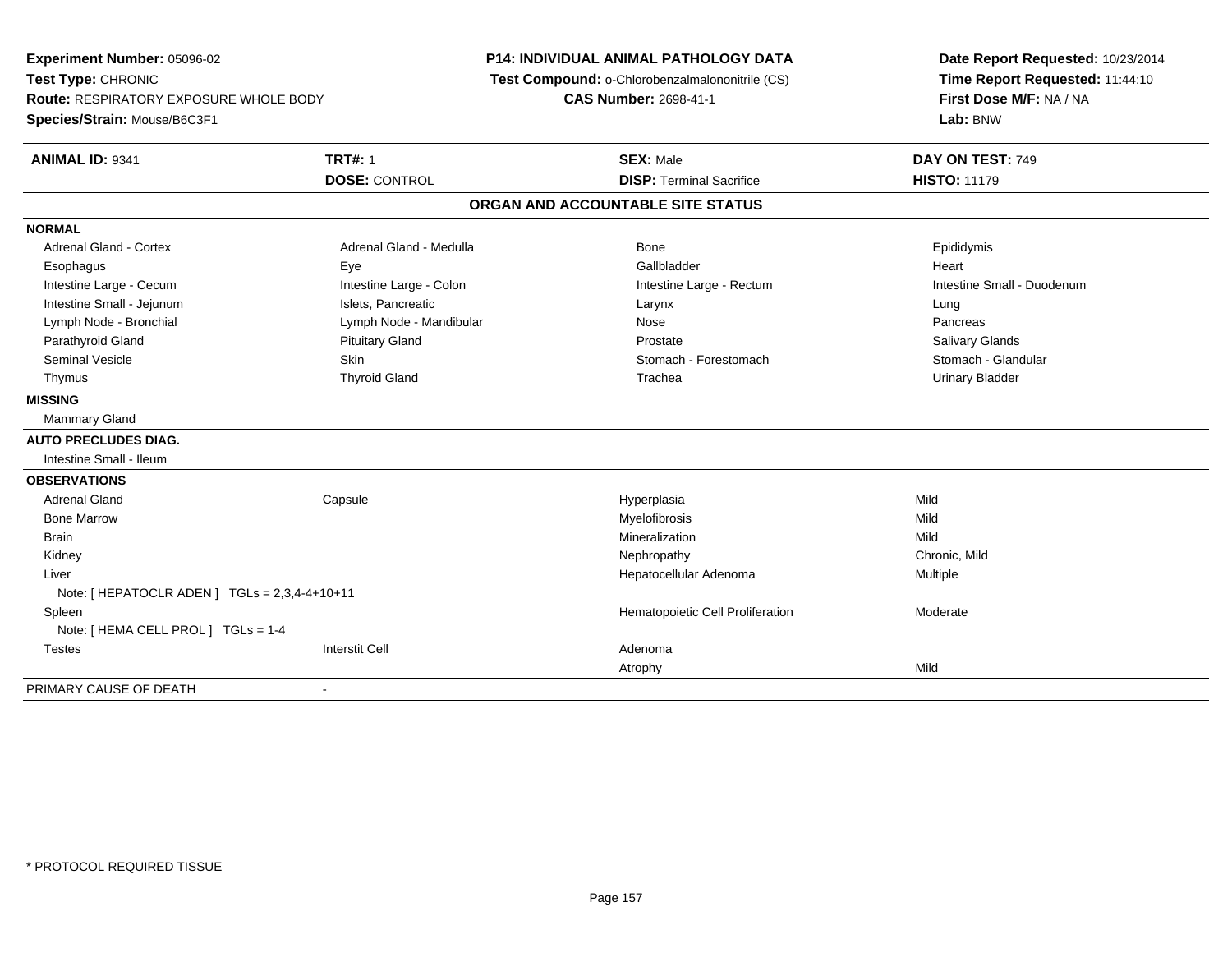**Experiment Number:** 05096-02**Test Type:** CHRONIC **Route:** RESPIRATORY EXPOSURE WHOLE BODY**Species/Strain:** Mouse/B6C3F1**P14: INDIVIDUAL ANIMAL PATHOLOGY DATA Test Compound:** o-Chlorobenzalmalononitrile (CS)**CAS Number:** 2698-41-1**Date Report Requested:** 10/23/2014**Time Report Requested:** 11:44:10**First Dose M/F:** NA / NA**Lab:** BNW**ANIMAL ID:** 9342**TRT#:** 1 **SEX:** Male **DAY ON TEST:** 749 **DOSE:** CONTROL**DISP:** Terminal Sacrifice **HISTO:** 11180 **ORGAN AND ACCOUNTABLE SITE STATUSNORMAL**Adrenal Gland - Medulla Bone Bone Bone Marrow Bone Marrow Brain Brain Brain Brain Gallbladder Epididymis Esophagus Eye GallbladderHeart **Intestine Large - Cecum** Intestine Large - Cecum Intestine Large - Colon Intestine Large - Rectum Intestine Small - Duodenum **Intestine Small - Ileum** Intestine Small - Ileum Intestine Small - Jejunum Intestine Small - Jejunum Islets, Pancreatic Liver Lung Lymph Node - Bronchial Lymph Node - Mandibular Nose Pancreas Pituitary Gland ProstateSpleen Salivary Glands Seminal Vesicle Skin SpleenThymus Stomach - Forestomach **Stomach - Glandular** Testes Testes Testes Testes Testes The Testes The Testes The Testes The Testes The Testes The Testes The Testes Testes The Testes Testes Testes Testes Testes Testes Testes Testes Thyroid Gland **Trachea** Trachea **Trachea** Trachea Urinary Bladder **MISSINGMammary Gland** Parathyroid Gland **OBSERVATIONS** Adrenal Glandd cortex Cortex Cortex Cytomegaly Cytomegaly **Capsule**  Hyperplasia Mild Kidneyy the chronic, Moderate and September 2011 of the Chronic Moderate and September 2012 of the Chronic, Moderate n Suppurative, Moderate Larynx**x** and the control of the control of the control of the control of the control of the control of the control of the control of the control of the control of the control of the control of the control of the control of the Note: THE LARYNX LESION IS IN THE SUBMUCOSAL GLANDS.PRIMARY CAUSE OF DEATH-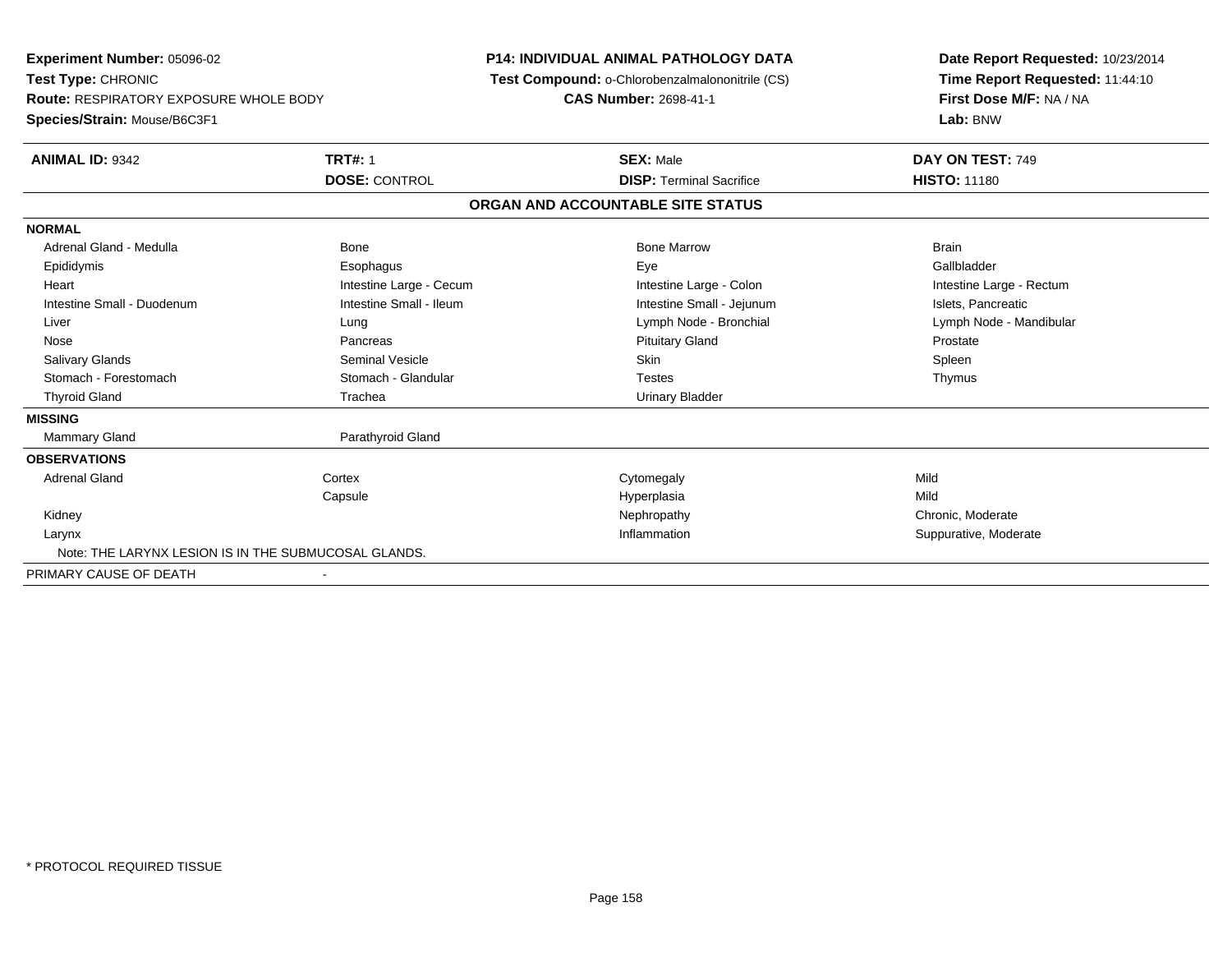**Experiment Number:** 05096-02**Test Type:** CHRONIC **Route:** RESPIRATORY EXPOSURE WHOLE BODY**Species/Strain:** Mouse/B6C3F1**P14: INDIVIDUAL ANIMAL PATHOLOGY DATA Test Compound:** o-Chlorobenzalmalononitrile (CS)**CAS Number:** 2698-41-1**Date Report Requested:** 10/23/2014**Time Report Requested:** 11:44:10**First Dose M/F:** NA / NA**Lab:** BNW**ANIMAL ID:** 9343**TRT#:** 1 **SEX:** Male **DAY ON TEST:** 665 **DOSE:** CONTROL **DISP:** Moribund **HISTO:** <sup>10176</sup> **ORGAN AND ACCOUNTABLE SITE STATUSNORMALAdrenal Gland - Cortex** Adrenal Gland - Medulla **Bone Adrenal Gland - Cortex Adrenal Gland - Cortex Adrenal Gland - Medulla** Bone Marrow Gallbladder Brain Epididymis Epididymis and the Brook of the Brook of the Brook of the Brook of the Gallbladder of the Gallbladder Heart **Intestine Large - Cecum** Intestine Large - Cecum Intestine Large - Colon Intestine Large - Rectum Intestine Small - Duodenum **Intestine Small - Ileum** Intestine Small - Ileum Intestine Small - Jejunum Intestine Small - Jejunum Islets, Pancreatic Larynx Liver Lymph Node - Bronchial Lymph Node - Mandibular Nose Pancreas Parathyroid Gland Pituitary Gland Prostate Salivary Glands Seminal Vesicle SkinTrachea Stomach - Glandular Thymus Thyroid Gland Trachea Urinary Bladder**MISSING** Mammary Gland**OBSERVATIONS** Adrenal Gland Capsule Hyperplasia Minimal EyeRetina **Retina** Chronic Controller Macuolization Cytoplasmic<br>
Nephropathy Mephropathy **Network Chronic Minimal** Chronic Minimal Kidneyy the controller the controller of the controller of the controller of the controller of the controller of the controller of the controller of the controller of the controller of the controller of the controller of the con Lung Alveolar/Bronchiolar Adenoma Alveolus Hyperplasiaa Mild [ Alveolar/Bronchiolar Adenoma TGLS = 2-3 ] Spleenn and the control of the control of the control of the control of the control of the control of the control of  $\lambda$  $[$  Atrophy TGLS = 1-4  $]$ **Stomach** h anns an t-India anns an t-India anns an t-India anns an t-India anns an t-India anns an t-India anns an Minimal an Minimal anns an Minimal anns an Minimal anns an Minimal anns an t-India anns an t-India anns an t-India a **Testes** s and the control of the control of the control of the control of the control of the control of the control of the control of the control of the control of the control of the control of the control of the control of the co PRIMARY CAUSE OF DEATH-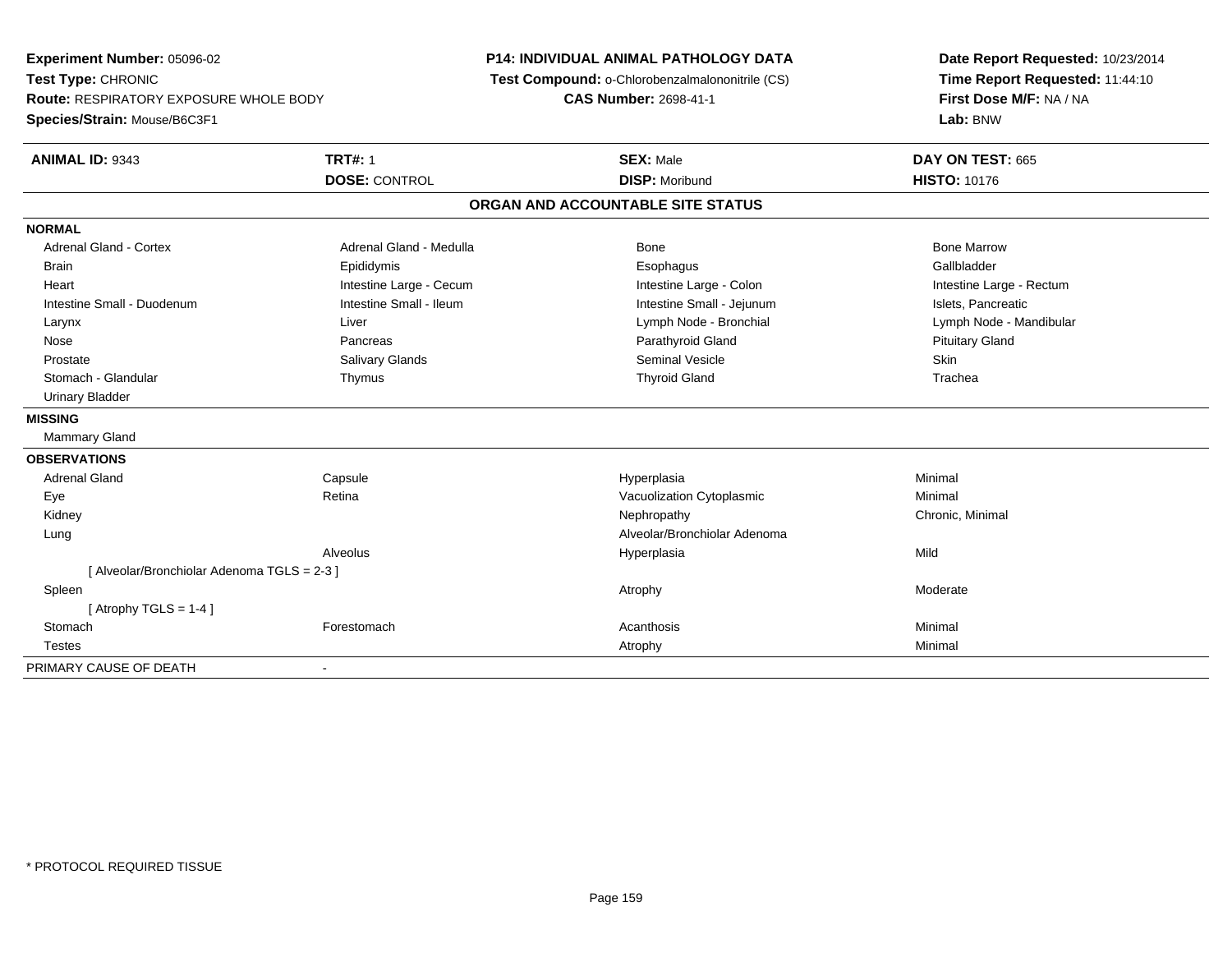**Experiment Number:** 05096-02**Test Type:** CHRONIC **Route:** RESPIRATORY EXPOSURE WHOLE BODY**Species/Strain:** Mouse/B6C3F1**P14: INDIVIDUAL ANIMAL PATHOLOGY DATA Test Compound:** o-Chlorobenzalmalononitrile (CS)**CAS Number:** 2698-41-1**Date Report Requested:** 10/23/2014**Time Report Requested:** 11:44:10**First Dose M/F:** NA / NA**Lab:** BNW**ANIMAL ID:** 9344**TRT#:** 1 **SEX:** Male **DAY ON TEST:** 749 **DOSE:** CONTROL**DISP:** Terminal Sacrifice **HISTO:** 11181 **ORGAN AND ACCOUNTABLE SITE STATUSNORMALAdrenal Gland - Cortex** Adrenal Gland - Medulla **Adrenal Gland - Medulla** Bone Bone Bone Bone Bone Marrow Brain Exercicles and the Exercise Epididymis Communications of the Exercise Exercise Exercise Exercise Exe Intestine Large - Colon Gallbladder **Gallbladder Heart** Intestine Large - Cecum Intestine Large - Cecum Intestine Large - Cecum Intestine Small - Jejunum Intestine Large - Rectum **Intestine Small - Duodenum** Intestine Small - Ileum Intestine Small - Ileum Islets, Pancreatic Larynx Lung Lymph Node - BronchialLymph Node - Mandibular **Nose** Nose **Pancreas** Pancreas Pancreas Pancreas Pancreas Prituitary Gland Prostate Salivary Glands Seminal Vesicle Skin**Thyroid Gland** Spleen Stomach - Forestomach Communication Testes Testes Trachea Urinary Bladder**MISSINGMammary Gland** Parathyroid Gland Thymus **OBSERVATIONS** Harderian Glandd and the contract of the contract of the contract of the contract of the contract of the contract of the contract of the contract of the contract of the contract of the contract of the contract of the contract of the cont Note: [ADENOMA ] TGLs = 2-11 Kidneyy the chronic, Moderate and September 2011 of the Chronic Moderate and September 2012 of the Chronic, Moderate Liver Hepatocellular CarcinomaNote: [ HEPATOCLR CARC ] TGLs = 1-10**Stomach** h and the Glandular Community Construction of the Inflammation of the Suppurative, Mild and Suppurative, Mild and Suppurative, Mild and Suppurative, Mild and Suppurative, Mild and Suppurative, Mild and Suppurative, Mild an PRIMARY CAUSE OF DEATH-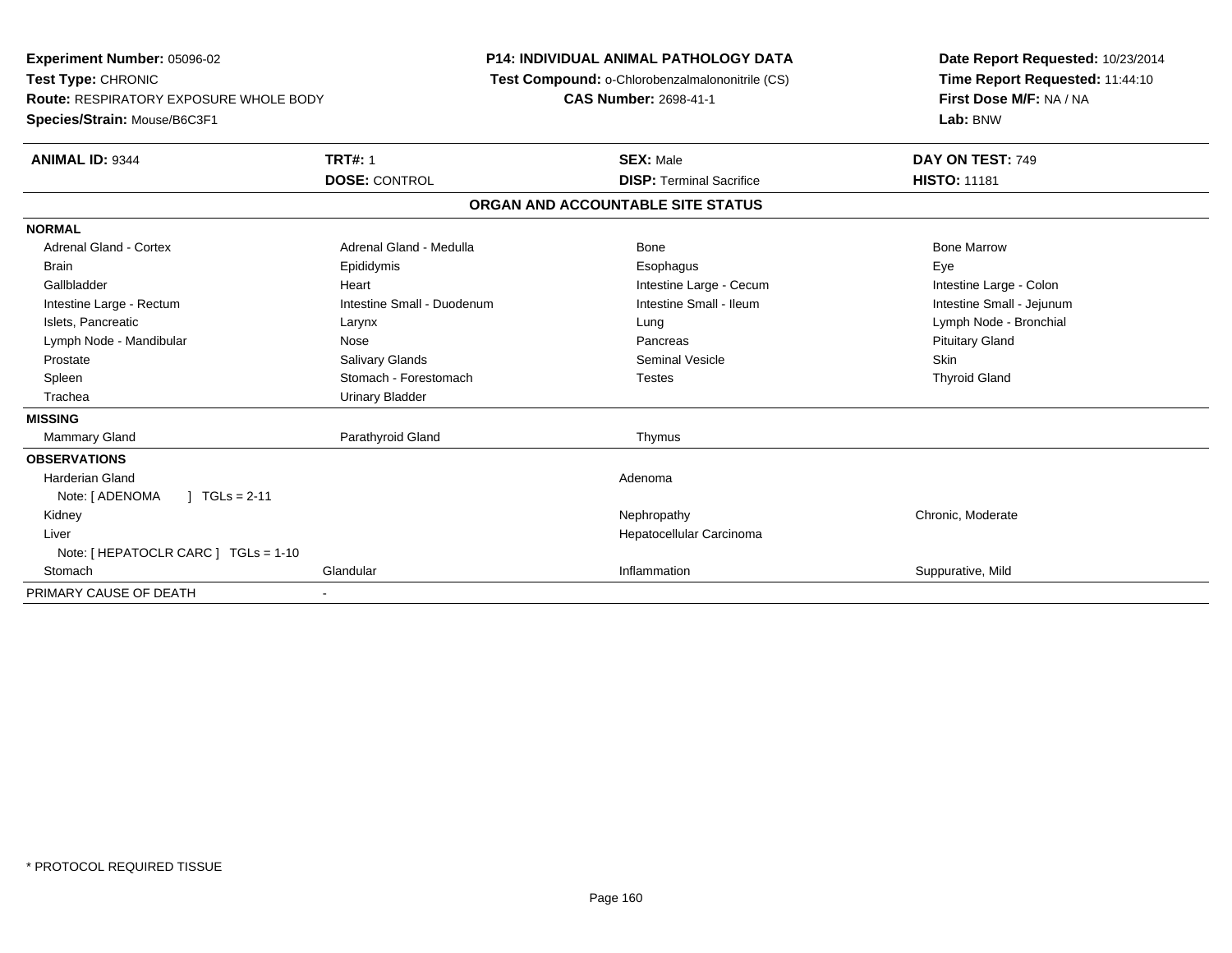**Experiment Number:** 05096-02**Test Type:** CHRONIC **Route:** RESPIRATORY EXPOSURE WHOLE BODY**Species/Strain:** Mouse/B6C3F1**P14: INDIVIDUAL ANIMAL PATHOLOGY DATA Test Compound:** o-Chlorobenzalmalononitrile (CS)**CAS Number:** 2698-41-1**Date Report Requested:** 10/23/2014**Time Report Requested:** 11:44:10**First Dose M/F:** NA / NA**Lab:** BNW**ANIMAL ID:** 9345**TRT#:** 1 **SEX:** Male **DAY ON TEST:** 749 **DOSE:** CONTROL**DISP:** Terminal Sacrifice **HISTO:** 11182 **ORGAN AND ACCOUNTABLE SITE STATUSNORMALAdrenal Gland - Cortex**  Adrenal Gland - Cortex Adrenal Gland - Medulla Bone Bone MarrowBrain Exercicles and the Exercise Epididymis Communications of the Exercise Exercise Exercise Exercise Exe Intestine Large - Colon Gallbladder **Gallbladder Heart** Intestine Large - Cecum Intestine Large - Cecum Intestine Large - Cecum Intestine Large - Rectum Intestine Small - Duodenum Intestine Small - Ileum Intestine Small - Jejunum Islets, Pancreatic Larynx Liver LungPancreas Lymph Node - Bronchial and Communication Communication Communication Communication Communication Communication Seminal Vesicle Pituitary Gland Prostate Salivary Glands Seminal VesicleStomach - Glandular Skin Stomach - Forestomach Spleen Stomach - Forestomach - Stomach - Forestomach - Stomach - Forestomach - Glandular Testes Thyroid Gland Trachea Urinary Bladder**MISSINGMammary Gland** Parathyroid Gland Thymus **OBSERVATIONS** Adrenal Gland Capsule Hyperplasia Minimal Kidneyy the control of the control of the control of the control of the control of the control of the control of the chronic, Mild PRIMARY CAUSE OF DEATH-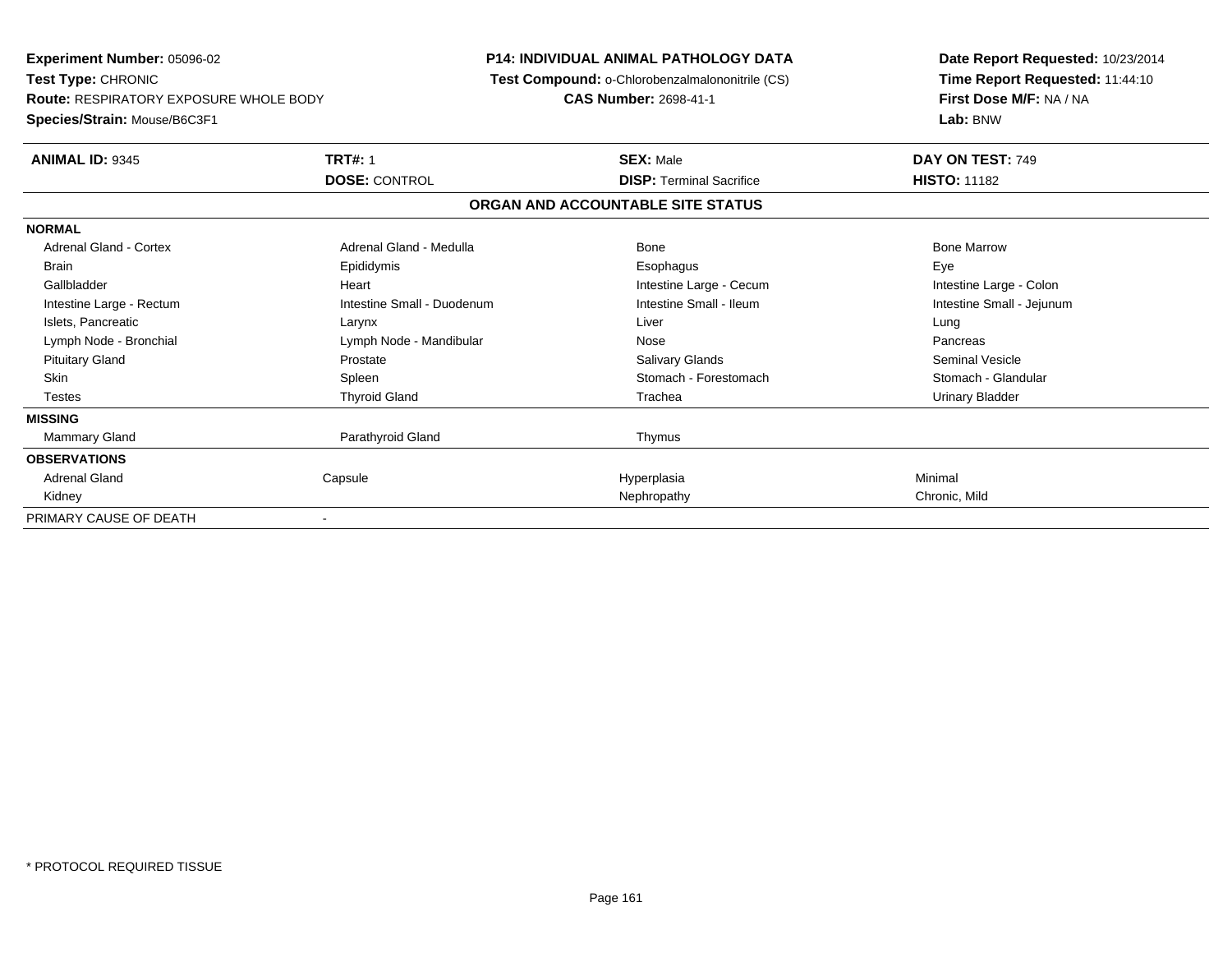**Experiment Number:** 05096-02**Test Type:** CHRONIC **Route:** RESPIRATORY EXPOSURE WHOLE BODY**Species/Strain:** Mouse/B6C3F1**P14: INDIVIDUAL ANIMAL PATHOLOGY DATA Test Compound:** o-Chlorobenzalmalononitrile (CS)**CAS Number:** 2698-41-1**Date Report Requested:** 10/23/2014**Time Report Requested:** 11:44:10**First Dose M/F:** NA / NA**Lab:** BNW**ANIMAL ID:** 9346**6 DAY ON TEST:** 749 **DOSE:** CONTROL**DISP:** Terminal Sacrifice **HISTO:** 11183 **ORGAN AND ACCOUNTABLE SITE STATUSNORMALAdrenal Gland - Cortex** Adrenal Gland - Medulla **Adrenal Gland - Medulla** Bone Bone Bone Bone Bone Marrow Gallbladder Epididymis Esophagus Eye GallbladderHeart **Intestine Large - Cecum** Intestine Large - Cecum Intestine Large - Colon Intestine Large - Rectum Intestine Small - Duodenum **Intestine Small - Ileum** Intestine Small - Ileum Intestine Small - Jejunum Intestine Small - Jejunum Islets, Pancreatic Larynx Lung Lymph Node - Bronchial Lymph Node - Mandibular Nose Pancreas Pituitary Gland ProstateSpleen Salivary Glands Seminal Vesicle Skin SpleenThymus Stomach - Forestomach **Stomach - Glandular** Testes Testes Testes Testes Testes The Testes The Testes The Testes The Testes The Testes The Testes The Testes Testes The Testes Testes Testes Testes Testes Testes Testes Testes Thyroid Gland **Trachea** Trachea **Trachea** Trachea Urinary Bladder **MISSINGMammary Gland** Parathyroid Gland **OBSERVATIONS** Adrenal Gland Capsule Hyperplasia Mild Brainn and the controller of the controller of the controller of the Minimal Minimal and the controller of the controller of the controller of the controller of the controller of the controller of the controller of the controll Kidneyy the controller of the controller of the controller of the controller of the controller of the chronic, Mild Liver Hepatocellular AdenomaNote: [ HEPATOCLR ADEN ] TGLs = 2-10PRIMARY CAUSE OF DEATH-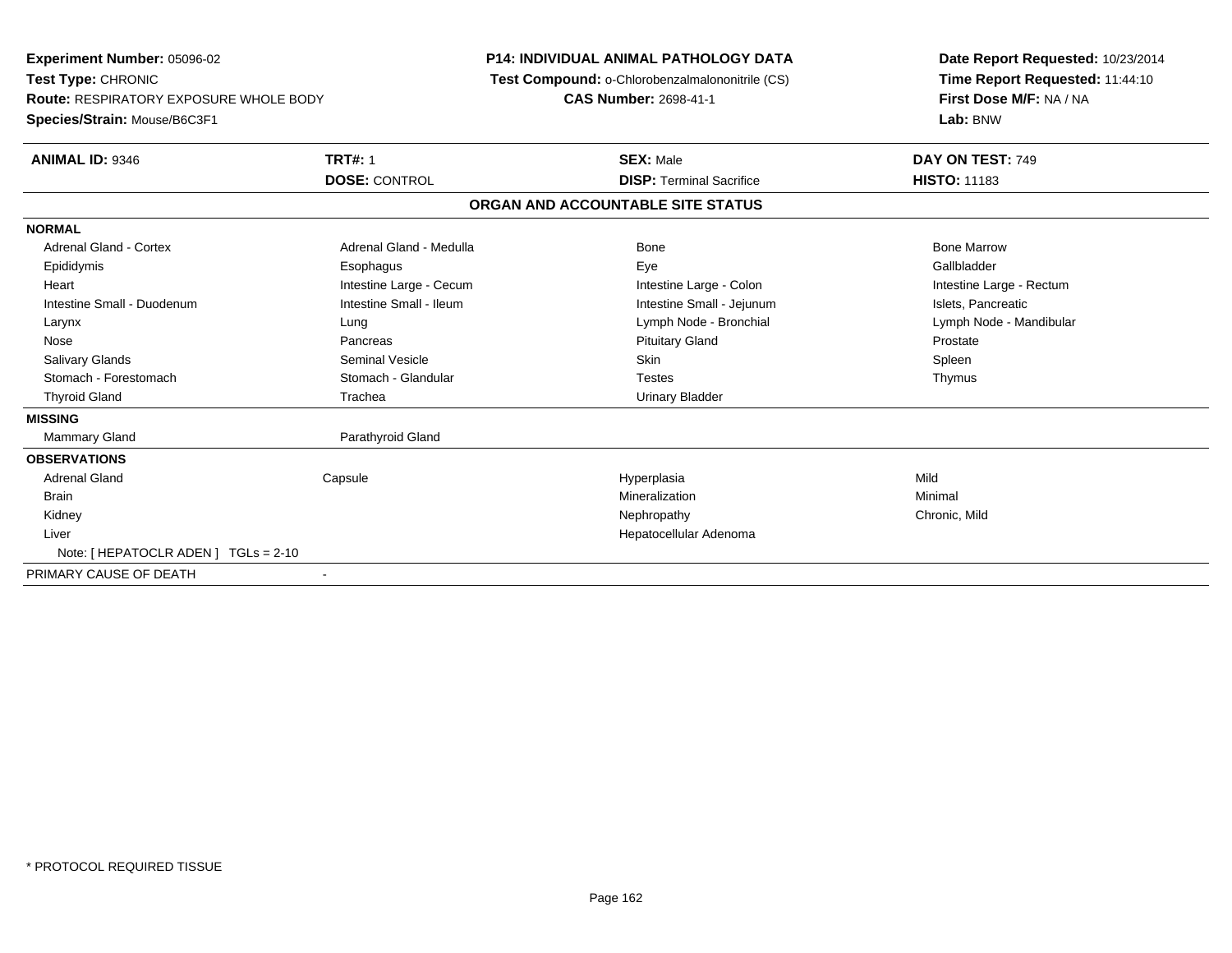**Experiment Number:** 05096-02**Test Type:** CHRONIC **Route:** RESPIRATORY EXPOSURE WHOLE BODY**Species/Strain:** Mouse/B6C3F1**P14: INDIVIDUAL ANIMAL PATHOLOGY DATA Test Compound:** o-Chlorobenzalmalononitrile (CS)**CAS Number:** 2698-41-1**Date Report Requested:** 10/23/2014**Time Report Requested:** 11:44:10**First Dose M/F:** NA / NA**Lab:** BNW**ANIMAL ID:** 9347**TRT#:** 1 **SEX:** Male **DAY ON TEST:** 749 **DOSE:** CONTROL**DISP:** Terminal Sacrifice **HISTO:** 11184 **ORGAN AND ACCOUNTABLE SITE STATUSNORMALAdrenal Gland - Cortex** Adrenal Gland - Medulla **Adrenal Gland - Medulla** Bone Bone Bone Bone Bone Marrow Brain Exercicles and the Exercise Epididymis Communications of the Exercise Exercise Exercise Exercise Exe Intestine Large - Colon Gallbladder **Gallbladder Heart** Intestine Large - Cecum Intestine Large - Cecum Intestine Large - Cecum Intestine Small - Jejunum Intestine Large - Rectum **Intestine Small - Duodenum** Intestine Small - Ileum Intestine Small - Ileum Islets, Pancreatic Larynx Liver Lymph Node - BronchialLymph Node - Mandibular **Nose** Nose **Pancreas** Pancreas Pancreas Pancreas Pancreas Prituitary Gland Prostate Salivary Glands Seminal Vesicle Skin**Thyroid Gland** Spleen Stomach - Forestomach Stomach - Stomach Stomach Stomach Stomach Stomach Stomach Stomach Stomach Stomach Stomach Stomach Stomach Stomach Stomach Stomach Stomach Stomach Stomach Stomach Stomach Stomach Stomach Stomach Trachea Urinary Bladder**MISSINGMammary Gland** Parathyroid Gland Thymus **OBSERVATIONS** Adrenal Gland Capsule Hyperplasia Minimal Kidneyy the controller of the controller of the controller of the controller of the controller of the chronic, Mild Lung Alveolar/Bronchiolar Adenoma [ Alveolar/Bronchiolar Adenoma TGLS = 1-3 ] Testess and the control of the control of the control of the control of the control of the control of the control of the control of the control of the control of the control of the control of the control of the control of the co PRIMARY CAUSE OF DEATH-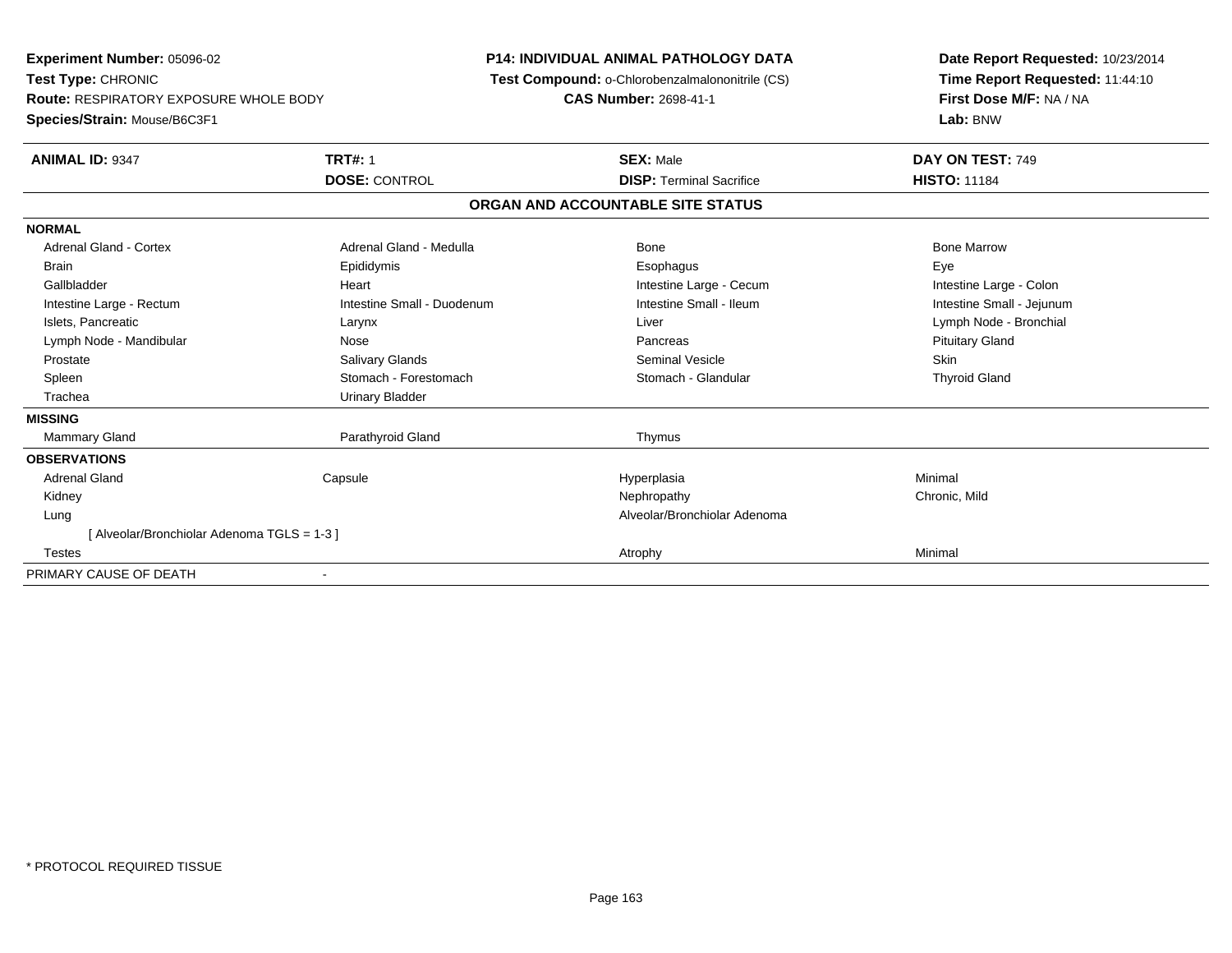**Experiment Number:** 05096-02**Test Type:** CHRONIC **Route:** RESPIRATORY EXPOSURE WHOLE BODY**Species/Strain:** Mouse/B6C3F1**P14: INDIVIDUAL ANIMAL PATHOLOGY DATA Test Compound:** o-Chlorobenzalmalononitrile (CS)**CAS Number:** 2698-41-1**Date Report Requested:** 10/23/2014**Time Report Requested:** 11:44:10**First Dose M/F:** NA / NA**Lab:** BNW**ANIMAL ID:** 9348**TRT#:** 1 **SEX:** Male **DAY ON TEST:** 749 **DOSE:** CONTROL**DISP:** Terminal Sacrifice **HISTO:** 11185 **ORGAN AND ACCOUNTABLE SITE STATUSNORMALAdrenal Gland - Cortex** Adrenal Gland - Medulla **Bone Adrenal Gland - Cortex Adrenal Gland - Cortex Adrenal Gland - Medulla** Bone Marrow Epididymis Esophagus Gallbladder HeartIntestine Large - Cecum **Intestine Large - Colon** Intestine Large - Colon Intestine Large - Rectum Intestine Large - Rectum Intestine Small - Duodenum Intestine Small - Ileum Larynx Intestine Small - Jejunum Intestine Small - Jejunum Islets, Pancreatic Larynx **Pituitary Gland** Lymph Node - Bronchial Nose Pancreas Pancreas Pancreas Pancreas Pancreas Pancreas Pancreas Pancreas Pancreas P Prostate Salivary Glands Seminal Vesicle SkinThymus Spleen Stomach - Stomach - Forestomach - Stomach - Stomach - Glandular Thymus - Stomach - Glandular Thyroid Gland **Trachea** Trachea **Trachea** Trachea Urinary Bladder **MISSING** Lymph Node - Mandibular Mammary Gland Parathyroid Gland**OBSERVATIONS** Adrenal Gland Capsule Hyperplasia Minimal Brainn and the control of the control of the control of the control of the control of the control of the control of the control of the control of the control of the control of the control of the control of the control of the co EyeRetina **Retina** Cytoplasmic Cytoplasmic Minimal Mechanic Minimal Mechanic Minimal Minimal Minimal Minimal Minimal Minimal Minimal Minimal Minimal Minimal Minimal Minimal Minimal Minimal Minimal Minimal Minimal Minimal Mini Kidneyy the controller of the controller of the controller of the controller of the controller of the chronic, Mild Liverr and the contract of the contract of the contract of the contract of the contract of the contract of the contract of the contract of the contract of the contract of the contract of the contract of the contract of the cont Angiectasis Moderate Note: [ ANGIECTASIS ] TGLs = 3-4 Lung Alveolar/Bronchiolar Carcinoma Note: [ ALV BRON CARC ] TGLs = 2-3 Testess and the contract of the contract of the contract of the contract of the contract of the contract of the contract of the contract of the contract of the contract of the contract of the contract of the contract of the cont PRIMARY CAUSE OF DEATH-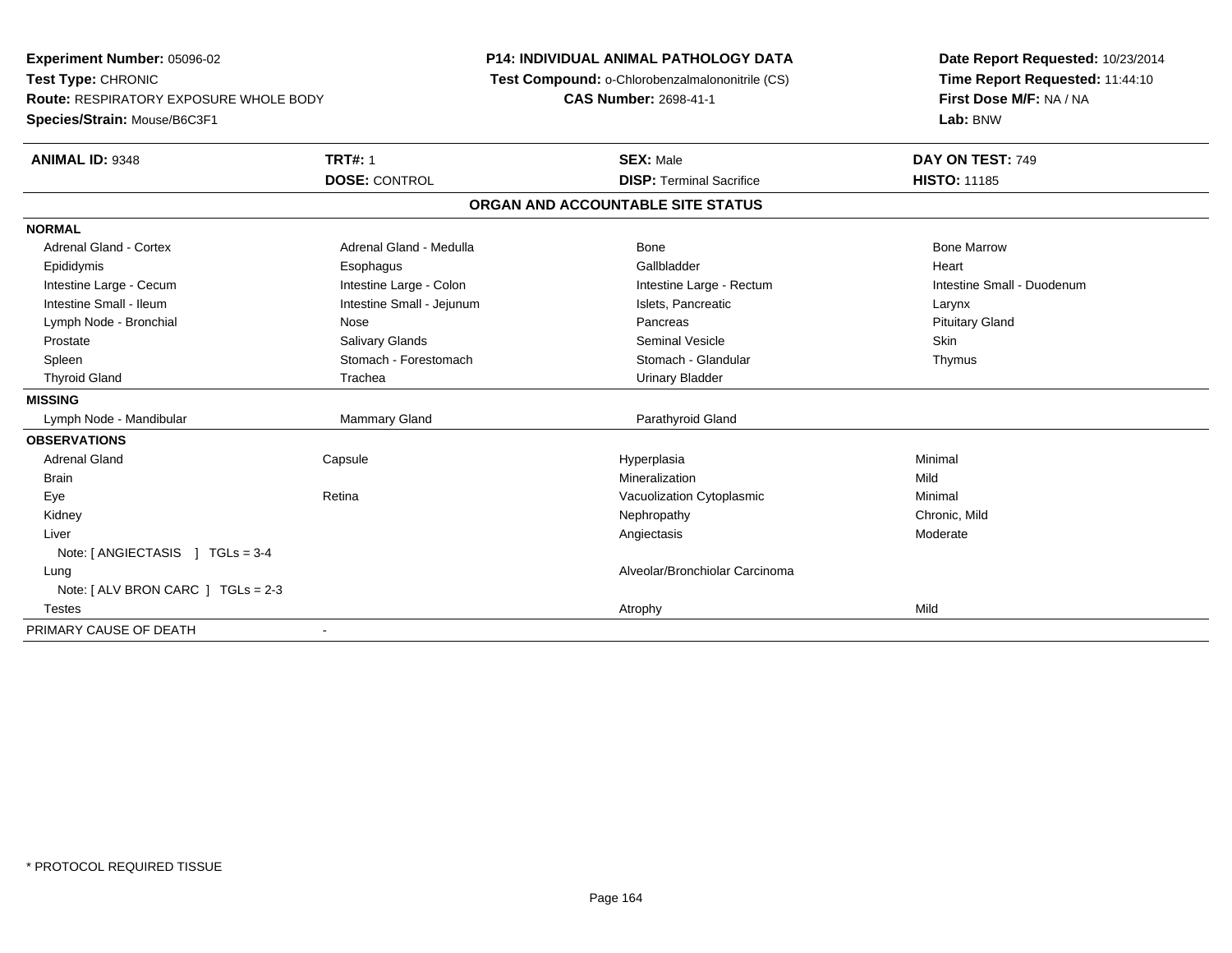**Experiment Number:** 05096-02**Test Type:** CHRONIC **Route:** RESPIRATORY EXPOSURE WHOLE BODY**Species/Strain:** Mouse/B6C3F1**P14: INDIVIDUAL ANIMAL PATHOLOGY DATA Test Compound:** o-Chlorobenzalmalononitrile (CS)**CAS Number:** 2698-41-1**Date Report Requested:** 10/23/2014**Time Report Requested:** 11:44:10**First Dose M/F:** NA / NA**Lab:** BNW**ANIMAL ID:** 9349**TRT#:** 1 **SEX:** Male **DAY ON TEST:** 749 **DOSE:** CONTROL**DISP:** Terminal Sacrifice **HISTO:** 11186 **ORGAN AND ACCOUNTABLE SITE STATUSNORMALAdrenal Gland - Cortex** Adrenal Gland - Medulla **Bone Adrenal Gland - Cortex Adrenal Gland - Cortex Adrenal Gland - Medulla** Bone Marrow Epididymis Esophagus Gallbladder HeartIntestine Large - Cecum **Intestine Large - Colon** Intestine Large - Colon Intestine Large - Rectum Intestine Large - Rectum Intestine Small - Duodenum Intestine Small - Ileum Larynx Intestine Small - Jejunum Intestine Small - Jejunum Islets, Pancreatic Larynx **Pituitary Gland** Lymph Node - Bronchial **Lymph Node - Mandibular Pancreas Pancreas** Pancreas Prostate Salivary Glands Seminal Vesicle Skin**Testes** Spleen Stomach - Stomach - Forestomach - Stomach - Stomach - Glandular Testes in the Stomach - Glandular **Urinary Bladder**  Thymus Thyroid Gland Trachea Urinary Bladder**MISSINGMammary Gland** Parathyroid Gland **OBSERVATIONS** Adrenal Gland Capsule Hyperplasia Mild Brainn and the control of the control of the control of the control of the control of the control of the control of the control of the control of the control of the control of the control of the control of the control of the co Eyee the cornea intervention of the cornea inflammation the corneal of the corneal of the corneal of the corneal of the corneal of the corneal of the corneal of the corneal of the corneal of the corneal of the corneal of the Note: [ INFLAMMATION ] TGLs = 1-12 Harderian Glandd and a state of the control of the control of the control of the control of the control of the control of the control of the control of the control of the control of the control of the control of the control of the contro Note: [ ADENOMA ] TGLs = 2-11 Kidneyy the controller of the controller of the controller of the controller of the controller of the chronic, Mild Liverr and the control of the control of the control of the control of the control of the control of the control of the control of the control of the control of the control of the control of the control of the control of the co Hyperplasia eta alderate eta alderate eta alderate eta alderate eta alderate eta alderate eta alderate Note: [ HYPERPLASIA ] TGLs = 3-10 Lung Alveolus Hyperplasia Mild Nosee and the United Suppurative, Mild and Suppurative, Mild and Suppurative, Mild and Suppurative, Mild and Suppurative, Mild and Suppurative, Mild and Suppurative, Mild and Suppurative, Mild and Suppurative, Mild and Suppura PRIMARY CAUSE OF DEATH-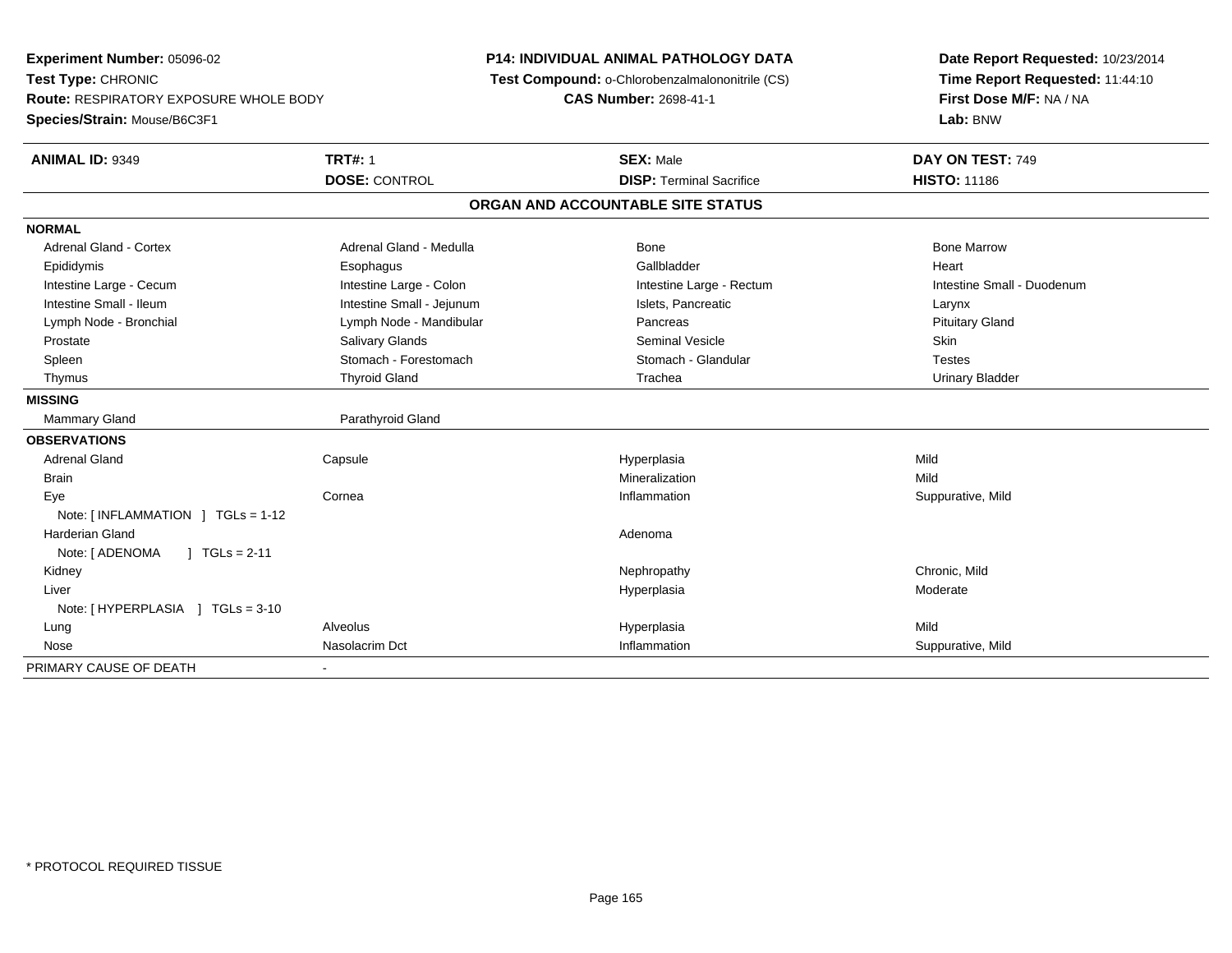**Experiment Number:** 05096-02**Test Type:** CHRONIC **Route:** RESPIRATORY EXPOSURE WHOLE BODY**Species/Strain:** Mouse/B6C3F1**P14: INDIVIDUAL ANIMAL PATHOLOGY DATA Test Compound:** o-Chlorobenzalmalononitrile (CS)**CAS Number:** 2698-41-1**Date Report Requested:** 10/23/2014**Time Report Requested:** 11:44:10**First Dose M/F:** NA / NA**Lab:** BNW**ANIMAL ID:** 9350**TRT#:** 1 **SEX:** Male **DAY ON TEST:** 749 **DOSE:** CONTROL **DISP:** Terminal Sacrifice **HISTO:** <sup>11187</sup> **ORGAN AND ACCOUNTABLE SITE STATUSNORMALAdrenal Gland - Cortex** Adrenal Gland - Medulla **Bone Adrenal Gland - Cortex Adrenal Gland - Cortex Adrenal Gland - Medulla** Bone Marrow Brain Esophagus Esophagus Esophagus Executive Eye Executive Executive Executive Executive Heart Intestine Large - Cecum **Intestine Large - Colon** Intestine Large - Colon Intestine Large - Rectum Intestine Large - Rectum Intestine Small - Duodenum Intestine Small - Ileum Larynx Intestine Small - Jejunum Intestine Small - Jejunum Islets, Pancreatic Larynx **Seminal Vesicle**  Nose Pituitary Gland Salivary Glands Seminal VesicleStomach - Forestomach **Stomach - Stomach - Glandular** Trachea **MISSINGMammary Gland** Parathyroid Gland **OBSERVATIONS** Adrenal Gland Capsule Hyperplasia Mild Epididymiss and the contract of the contract of the contract of the contract of the contract of the contract of the contract of the contract of the contract of the contract of the contract of the contract of the contract of the cont Inflammation **Suppurative, Moderate** Lymphoma Malignant Mixed Lymphoma Malignant Mixed Gallbladder Kidneyy the control of the Pelvis of the Pelvis and the control of the control of the control of the person of the control of the control of the control of the control of the control of the control of the control of the control Inflammation **Suppurative, Moderate** Nephropathy Chronic, Mild Liver Hepatocellular Carcinoma Lymphoma Malignant MixedNote: [ HEPATOCLR CARC ] TGLs = 4-10 Lung Lymphoma Malignant Mixed Lymph NodeLymphoma Malignant Mixed Inguinal Lymphoma Malignant Mixed**Lymphoma Malignant Mixed** Mandibular[ Lymphoma Malignant Mixed TGLS = 5-12 ] Pancreas Lymphoma Malignant Mixed Preputial Glandd Cyst Prostatee inflammation inflammation and the suppurative, Moderate expansion of the suppurative, Moderate expansion in the suppurative, Moderate  $\epsilon$ **Skin** n and the suppurative, Marked Suppurative, Marked Suppurative, Marked Suppurative, Marked Suppurative, Marked Suppurative, Marked Suppurative, Marked Suppurative, Marked Suppurative, Marked Suppurative, Marked Suppurative, Ulcer ModerateNote: [ INFLAMMATION ] TGLs = 1-11Note: [ ULCER ] TGLs = 1-11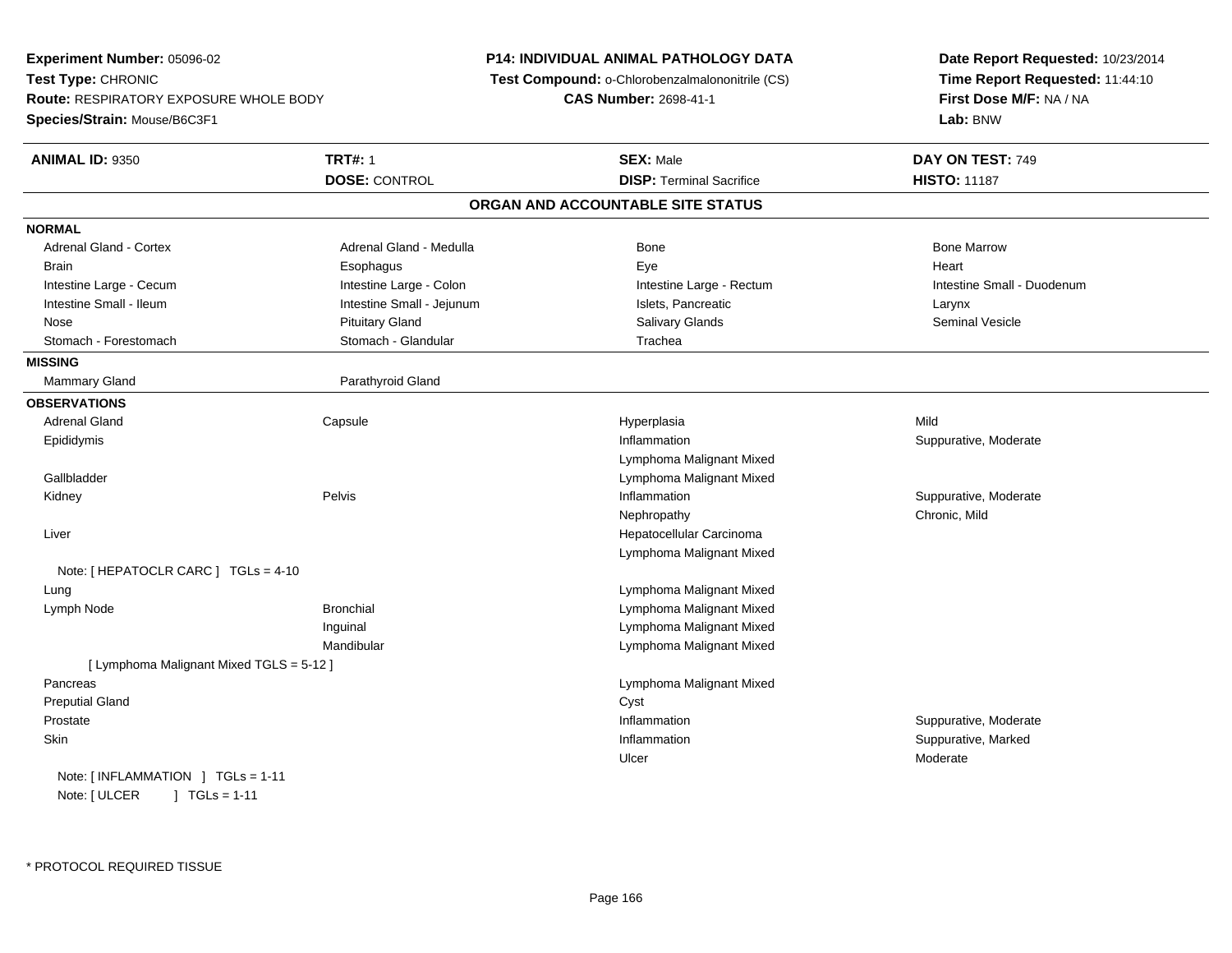| <b>Experiment Number: 05096-02</b><br><b>Test Type: CHRONIC</b><br><b>Route: RESPIRATORY EXPOSURE WHOLE BODY</b><br>Species/Strain: Mouse/B6C3F1 |                          | <b>P14: INDIVIDUAL ANIMAL PATHOLOGY DATA</b><br>Test Compound: o-Chlorobenzalmalononitrile (CS)<br><b>CAS Number: 2698-41-1</b> | Date Report Requested: 10/23/2014<br>Time Report Requested: 11:44:10<br>First Dose M/F: NA / NA<br>Lab: BNW |
|--------------------------------------------------------------------------------------------------------------------------------------------------|--------------------------|---------------------------------------------------------------------------------------------------------------------------------|-------------------------------------------------------------------------------------------------------------|
| <b>ANIMAL ID: 9350</b>                                                                                                                           | <b>TRT#: 1</b>           | <b>SEX: Male</b>                                                                                                                | DAY ON TEST: 749                                                                                            |
|                                                                                                                                                  | <b>DOSE: CONTROL</b>     | <b>DISP:</b> Terminal Sacrifice<br>ORGAN AND ACCOUNTABLE SITE STATUS                                                            | <b>HISTO: 11187</b>                                                                                         |
| Spleen<br>Note: $[LYMPH MAL MIXD] TGLs = 3-4$                                                                                                    |                          | Lymphoma Malignant Mixed                                                                                                        |                                                                                                             |
| Testes                                                                                                                                           |                          | Lymphoma Malignant Mixed                                                                                                        |                                                                                                             |
| Thymus                                                                                                                                           |                          | Lymphoma Malignant Mixed                                                                                                        |                                                                                                             |
| <b>Thyroid Gland</b>                                                                                                                             | <b>Follicular Cel</b>    | Adenoma                                                                                                                         |                                                                                                             |
|                                                                                                                                                  | <b>Follicular Cel</b>    | Hyperplasia                                                                                                                     | Mild                                                                                                        |
| Urinary Bladder                                                                                                                                  |                          | Inflammation                                                                                                                    | Suppurative, Marked                                                                                         |
|                                                                                                                                                  |                          | Lymphoma Malignant Mixed                                                                                                        |                                                                                                             |
| PRIMARY CAUSE OF DEATH                                                                                                                           | $\overline{\phantom{a}}$ |                                                                                                                                 |                                                                                                             |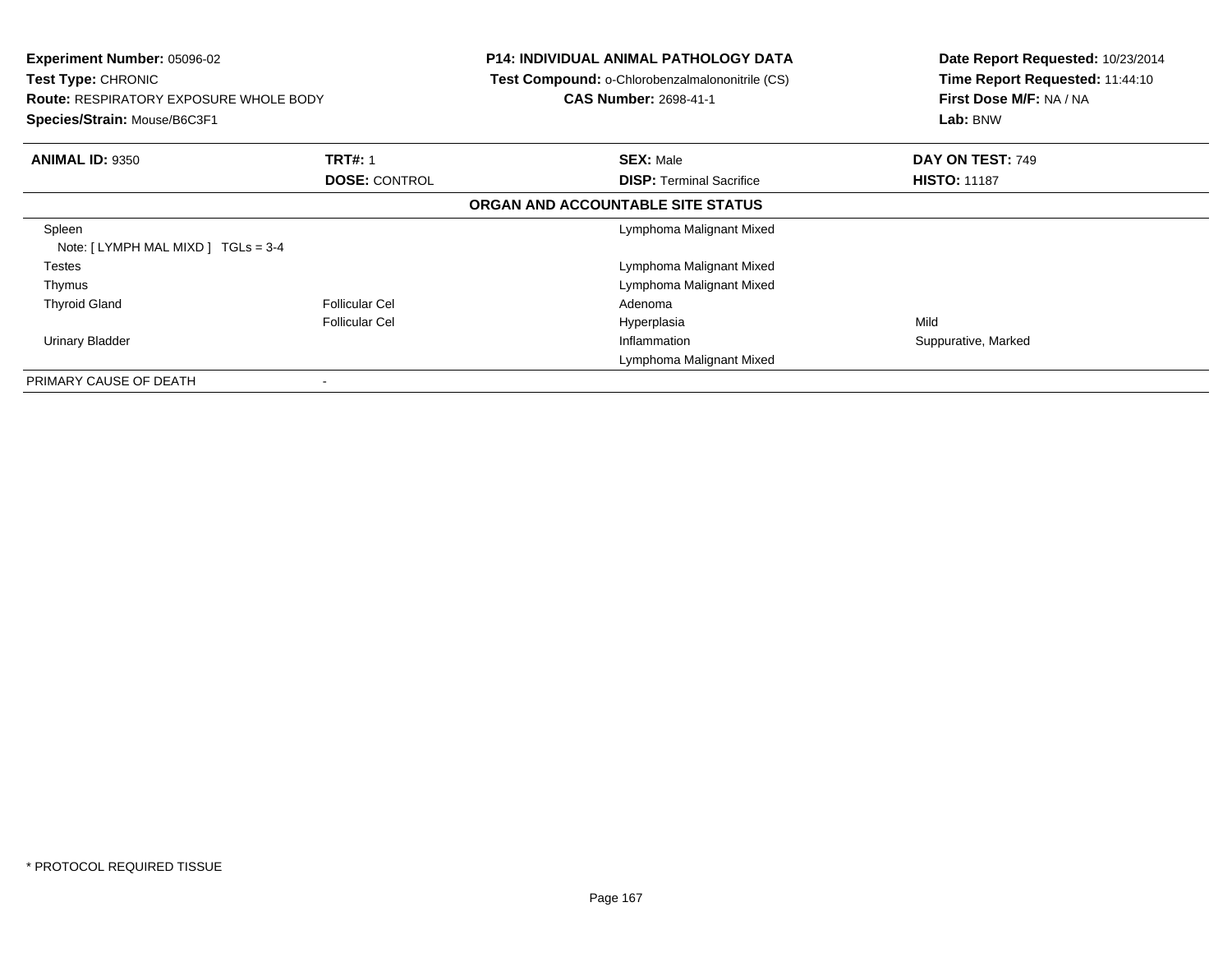| <b>Experiment Number: 05096-02</b><br><b>Test Type: CHRONIC</b><br><b>Route: RESPIRATORY EXPOSURE WHOLE BODY</b><br>Species/Strain: Mouse/B6C3F1 |                         | <b>P14: INDIVIDUAL ANIMAL PATHOLOGY DATA</b><br>Test Compound: o-Chlorobenzalmalononitrile (CS)<br><b>CAS Number: 2698-41-1</b> | Date Report Requested: 10/23/2014<br>Time Report Requested: 11:44:10<br>First Dose M/F: NA / NA<br>Lab: BNW |
|--------------------------------------------------------------------------------------------------------------------------------------------------|-------------------------|---------------------------------------------------------------------------------------------------------------------------------|-------------------------------------------------------------------------------------------------------------|
|                                                                                                                                                  |                         |                                                                                                                                 |                                                                                                             |
| <b>ANIMAL ID: 7051</b>                                                                                                                           | <b>TRT#: 4</b>          | <b>SEX: Female</b>                                                                                                              | DAY ON TEST: 751<br><b>HISTO: 11723</b>                                                                     |
|                                                                                                                                                  | <b>DOSE: 0.75 MG/M3</b> | <b>DISP:</b> Terminal Sacrifice                                                                                                 |                                                                                                             |
|                                                                                                                                                  |                         | ORGAN AND ACCOUNTABLE SITE STATUS                                                                                               |                                                                                                             |
| <b>NORMAL</b>                                                                                                                                    |                         |                                                                                                                                 |                                                                                                             |
| Nose                                                                                                                                             | Stomach - Glandular     | <b>Thyroid Gland</b>                                                                                                            |                                                                                                             |
| <b>OBSERVATIONS</b>                                                                                                                              |                         |                                                                                                                                 |                                                                                                             |
| Intestine Large                                                                                                                                  | Cecum                   | Leiomyosarcoma                                                                                                                  |                                                                                                             |
| [Leiomyosarcoma TGLS = 1-10]                                                                                                                     |                         |                                                                                                                                 |                                                                                                             |
| <b>Pituitary Gland</b>                                                                                                                           | Pars Distalis           | Adenoma                                                                                                                         |                                                                                                             |
| [Adenoma TGLS = $2-8$ ]                                                                                                                          |                         |                                                                                                                                 |                                                                                                             |
| Stomach                                                                                                                                          | Forestomach             | Squamous Cell Papilloma                                                                                                         |                                                                                                             |
| Note: FORESTOMACH: 5 STEP SECTIONS, NO CHANGE IN DX.                                                                                             |                         |                                                                                                                                 |                                                                                                             |
| Note: $[ PAPILLOMA SQUARE]  TGLS = 3-8 $                                                                                                         |                         |                                                                                                                                 |                                                                                                             |
| PRIMARY CAUSE OF DEATH                                                                                                                           |                         |                                                                                                                                 |                                                                                                             |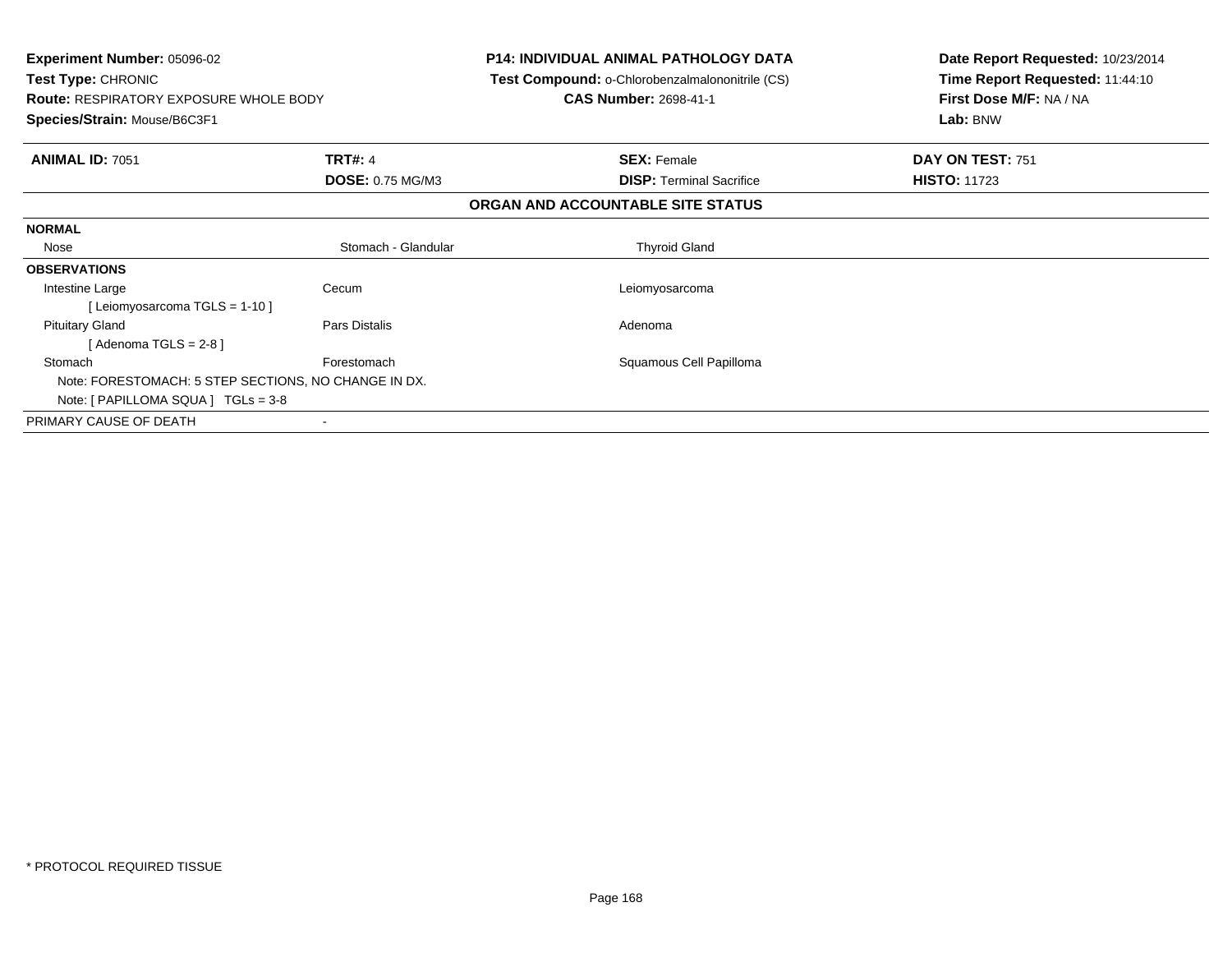**Experiment Number:** 05096-02**Test Type:** CHRONIC **Route:** RESPIRATORY EXPOSURE WHOLE BODY**Species/Strain:** Mouse/B6C3F1**P14: INDIVIDUAL ANIMAL PATHOLOGY DATA Test Compound:** o-Chlorobenzalmalononitrile (CS)**CAS Number:** 2698-41-1**Date Report Requested:** 10/23/2014**Time Report Requested:** 11:44:10**First Dose M/F:** NA / NA**Lab:** BNW**ANIMAL ID:** 7052**TRT#:** 4 **SEX:** Female **DAY ON TEST:** 735 **DOSE:** 0.75 MG/M3 **DISP:** Dead **HISTO:** <sup>11724</sup> **ORGAN AND ACCOUNTABLE SITE STATUSNORMALAdrenal Gland - Cortex** Adrenal Gland - Medulla **Bone Adrenal Gland - Cortex Adrenal Gland - Cortex Adrenal Gland - Medulla** Bone Marrow Brain Esophagus Brain Esophagus Ann an t-ach ann an t-ach ann an t-ach ann an t-ach ann an t-ach ann an t-ach a Intestine Small - Ileum Intestine Large - Colon **Intestine Large - Rectum** Intestine Small - Duodenum Intestine Small - Duodenum Lymph Node - Bronchial Intestine Small - Jejunum **Islets, Pancreatic Larynx** Larynx Larynx Larynx Larynx Larynx Larynx Larynx Larynx Larynx Mammary Gland Salivary Glands Pancreas Pancreas And Salivary Gland Parathyroid Gland Salivary Glands Salivary Glands Skin Stomach - Forestomach Trachea Thyroid Gland Trachea Trachea Trachea Trachea Urinary Bladder**MISSING**Gallbladder **Thymus OBSERVATIONS** Adrenal Gland Capsule Hyperplasia Mild Kidney Lymphoma Malignant Histiocytic Nephropathy Chronic, Mild Liver Lymphoma Malignant HistiocyticNote: [ LYMPH MAL HIST ] TGLs = 3,4-4 LungLymphoma Malignant Histiocytic<br>Lymphoma Malignant Histiocytic<br>Lymphoma Malignant Histiocytic Lymph NodeMandibular **Mandibular** Lymphoma Malignant Histiocytic<br>Respirat Epith **Mandialism Communisty Communisty** Metaplasia Nose Respirat Epith Metaplasia Squamous, Mild **Ovary** y the control of the control of the control of the control of the control of the control of the control of the control of the control of the control of the control of the control of the control of the control of the contro Note: [ HEMANGIOMA ] TGLs = 1-7 Pituitary Glandd and the set of the Pars Distalis and the Second Adenomal Adenomal Second Second Pars Distaller and Adenomal S SpleenLymphoma Malignant Histiocytic<br>
Erosion<br>
Erosion **Stomach** h ann an Glandular Changes ann an t-Iomraid ann an t-Iomraid ann an t-Iomraid ann an Mild an Mild an Mild an M Uterus Lymphoma Malignant Histiocytic Note: [ LYMPH MAL HIST ] TGLs = 2-8+10PRIMARY CAUSE OF DEATH-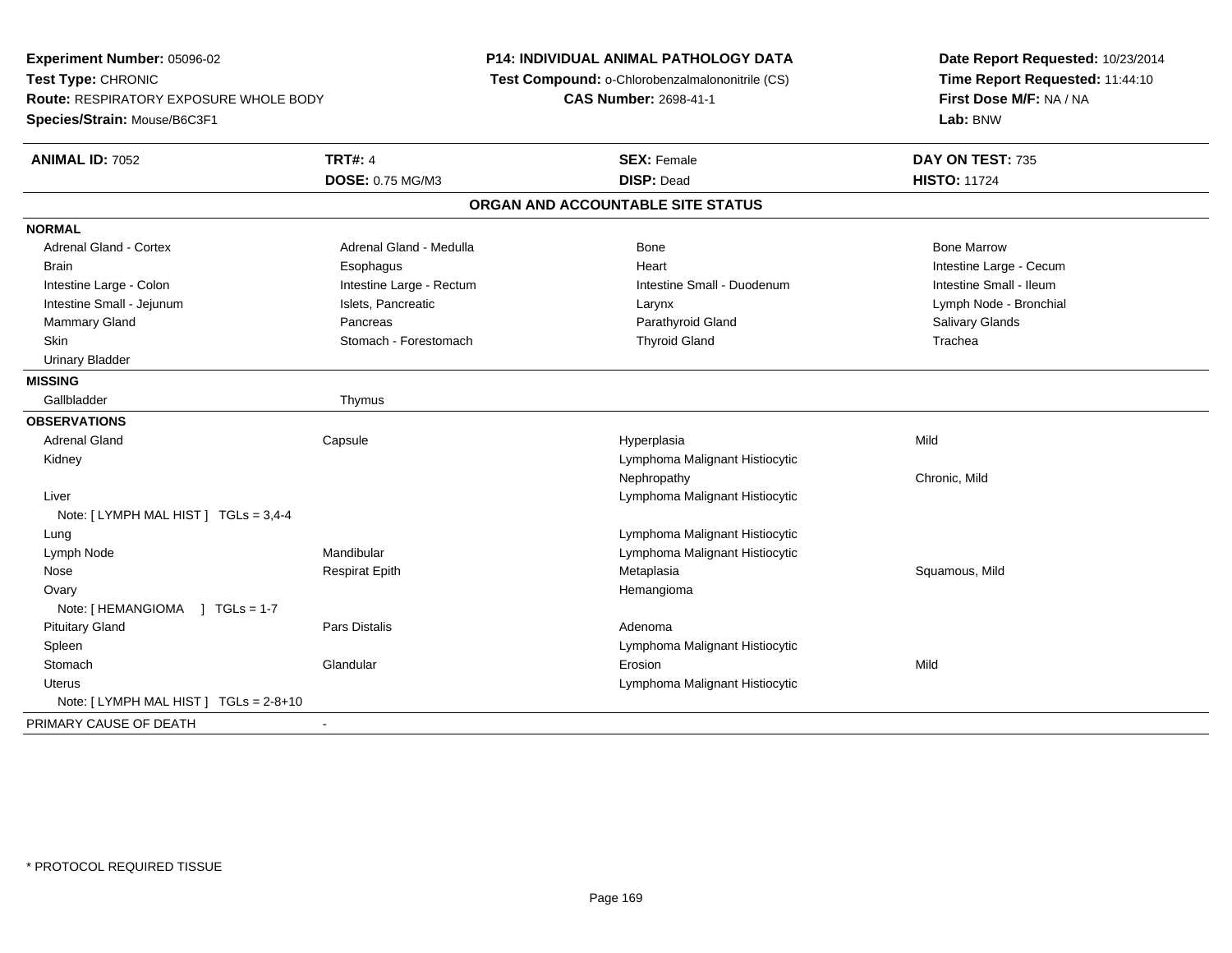| Experiment Number: 05096-02<br>Test Type: CHRONIC<br><b>Route: RESPIRATORY EXPOSURE WHOLE BODY</b><br>Species/Strain: Mouse/B6C3F1 |                         | <b>P14: INDIVIDUAL ANIMAL PATHOLOGY DATA</b><br>Test Compound: o-Chlorobenzalmalononitrile (CS)<br><b>CAS Number: 2698-41-1</b> | Date Report Requested: 10/23/2014<br>Time Report Requested: 11:44:10<br>First Dose M/F: NA / NA<br>Lab: BNW |
|------------------------------------------------------------------------------------------------------------------------------------|-------------------------|---------------------------------------------------------------------------------------------------------------------------------|-------------------------------------------------------------------------------------------------------------|
| <b>ANIMAL ID: 7053</b>                                                                                                             | <b>TRT#: 4</b>          | <b>SEX: Female</b>                                                                                                              | DAY ON TEST: 751                                                                                            |
|                                                                                                                                    | <b>DOSE: 0.75 MG/M3</b> | <b>DISP: Terminal Sacrifice</b>                                                                                                 | <b>HISTO: 11725</b>                                                                                         |
|                                                                                                                                    |                         | ORGAN AND ACCOUNTABLE SITE STATUS                                                                                               |                                                                                                             |
| <b>NORMAL</b>                                                                                                                      |                         |                                                                                                                                 |                                                                                                             |
| Stomach - Glandular                                                                                                                | <b>Thyroid Gland</b>    |                                                                                                                                 |                                                                                                             |
| <b>MISSING</b>                                                                                                                     |                         |                                                                                                                                 |                                                                                                             |
| <b>Pituitary Gland</b>                                                                                                             |                         |                                                                                                                                 |                                                                                                             |
| <b>OBSERVATIONS</b>                                                                                                                |                         |                                                                                                                                 |                                                                                                             |
| Nose                                                                                                                               |                         | Inflammation                                                                                                                    | Suppurative, Minimal                                                                                        |
| Stomach                                                                                                                            | Forestomach             | Acanthosis                                                                                                                      | Marked                                                                                                      |
| Note: [ ACANTHOSIS<br>$TGLs = 1-8$                                                                                                 |                         |                                                                                                                                 |                                                                                                             |
| PRIMARY CAUSE OF DEATH                                                                                                             | $\blacksquare$          |                                                                                                                                 |                                                                                                             |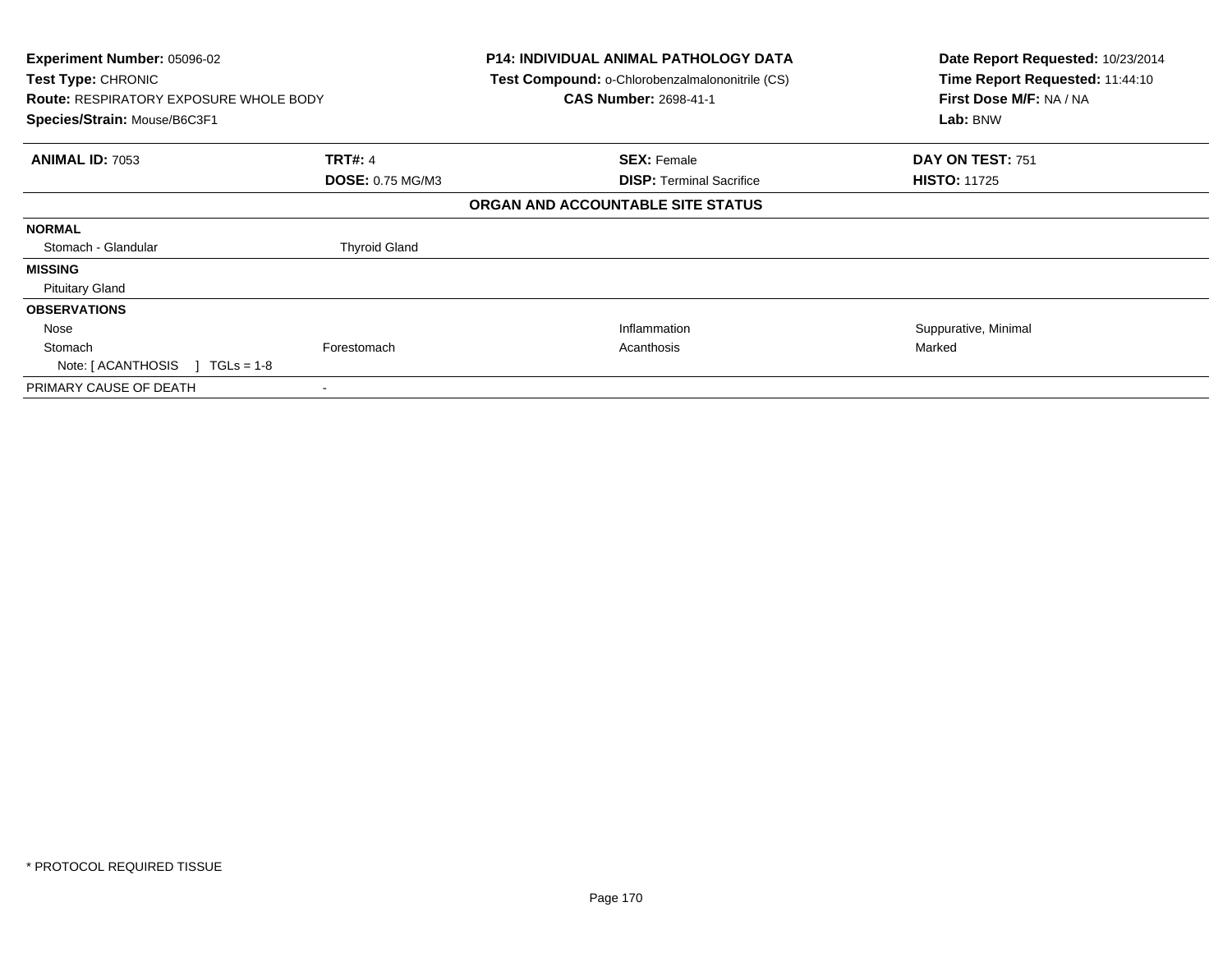**Experiment Number:** 05096-02**Test Type:** CHRONIC **Route:** RESPIRATORY EXPOSURE WHOLE BODY**Species/Strain:** Mouse/B6C3F1**P14: INDIVIDUAL ANIMAL PATHOLOGY DATA Test Compound:** o-Chlorobenzalmalononitrile (CS)**CAS Number:** 2698-41-1**Date Report Requested:** 10/23/2014**Time Report Requested:** 11:44:10**First Dose M/F:** NA / NA**Lab:** BNW**ANIMAL ID:** 7054**TRT#:** 4 **SEX:** Female **DAY ON TEST:** 700 **DOSE:** 0.75 MG/M3 **DISP:** Dead **HISTO:** <sup>11726</sup> **ORGAN AND ACCOUNTABLE SITE STATUSNORMALAdrenal Gland - Cortex** Adrenal Gland - Medulla **Bone** Bone Bone Brain Brain Brain Brain Esophagus Heart Intestine Large - Colon Intestine Large - RectumIntestine Small - Duodenum **Intestine Small - Ileum** Intestine Small - Ileum Intestine Small - Jejunum Intestine Small - Jejunum Islets, Pancreatic Larynx Mammary Gland Nose Pancreas**Thyroid Gland** Pituitary Gland Skin Shin Shin Shin Shin Stomach - Glandular Stomach - Glandular Stomach - Glandular Thyroid Gland Trachea Uterus**MISSING**Parathyroid Gland Urinary Bladder **AUTO PRECLUDES DIAG.**Gallbladder **Intestine Large - Cecum OBSERVATIONS** Adrenal Gland Capsule Hyperplasia Mild Bone Marroww which is a matter of the Myelofibrosis and the Myelofibrosis and the Mild of the Mild of the Mild of the Mild of the Mild of the Mild of the Mild of the Mild of the Mild of the Mild of the Mild of the Mild of the Mild of Kidney Lymphoma Malignant MixedNote: [ LYMPH MAL MIXD ] TGLs = 5-5 Liver Lymphoma Malignant MixedNote: [ LYMPH MAL MIXD ] TGLs = 3,4-4+10 Lung Lymphoma Malignant Mixed Note: [ LYMPH MAL MIXD ] TGLs = 6-3 Lymph Node Bronchial Lymphoma Malignant Mixed Mandibular Lymphoma Malignant Mixed Lymphoma Malignant MixedMesenteric Lymphoma Malignant MixedRenalNote: [ LYMPH MAL MIXD ] TGLs = 7-3 Note: [ LYMPH MAL MIXD ] TGLs = 8-5 Note: [ LYMPH MAL MIXD ] TGLs = 9-11**Ovary**  Lymphoma Malignant Mixed Lymphoma Malignant Mixed Salivary Glands Lymphoma Malignant Mixed SpleenNote: [ LYMPH MAL MIXD ] TGLs = 1-4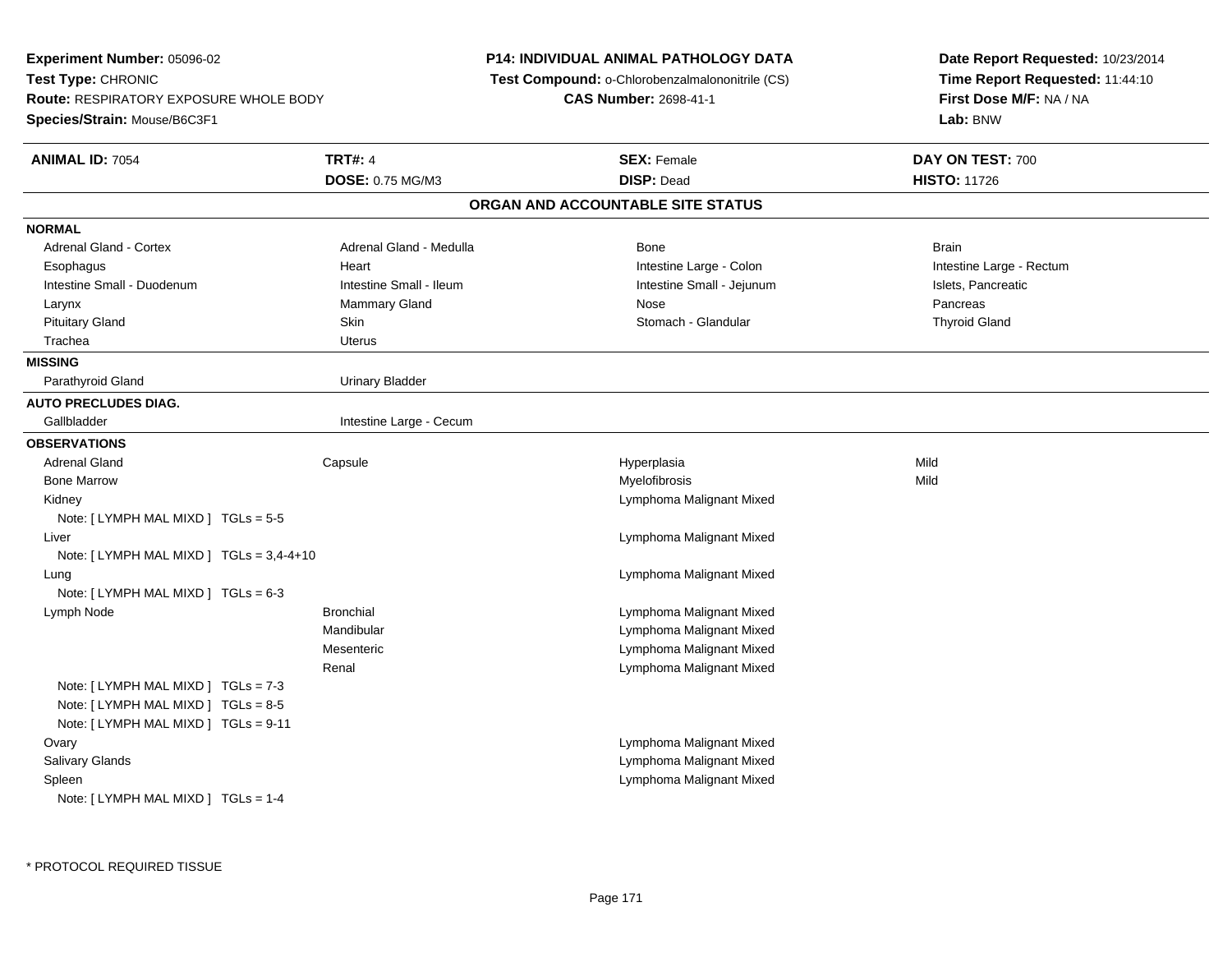| <b>Experiment Number: 05096-02</b><br>Test Type: CHRONIC<br><b>Route: RESPIRATORY EXPOSURE WHOLE BODY</b><br>Species/Strain: Mouse/B6C3F1 |                         | <b>P14: INDIVIDUAL ANIMAL PATHOLOGY DATA</b><br>Test Compound: o-Chlorobenzalmalononitrile (CS)<br><b>CAS Number: 2698-41-1</b> | Date Report Requested: 10/23/2014<br>Time Report Requested: 11:44:10<br>First Dose M/F: NA / NA<br>Lab: BNW |
|-------------------------------------------------------------------------------------------------------------------------------------------|-------------------------|---------------------------------------------------------------------------------------------------------------------------------|-------------------------------------------------------------------------------------------------------------|
| <b>ANIMAL ID: 7054</b>                                                                                                                    | <b>TRT#: 4</b>          | <b>SEX: Female</b>                                                                                                              | <b>DAY ON TEST: 700</b>                                                                                     |
|                                                                                                                                           | <b>DOSE: 0.75 MG/M3</b> | <b>DISP: Dead</b>                                                                                                               | <b>HISTO: 11726</b>                                                                                         |
|                                                                                                                                           |                         | ORGAN AND ACCOUNTABLE SITE STATUS                                                                                               |                                                                                                             |
| Stomach<br>Note: $[ PAPILLOMA SQUARE]  TGLS = 10-8 $                                                                                      | Forestomach             | Squamous Cell Papilloma                                                                                                         |                                                                                                             |
| Thymus                                                                                                                                    |                         | Lymphoma Malignant Mixed                                                                                                        |                                                                                                             |
| PRIMARY CAUSE OF DEATH                                                                                                                    |                         |                                                                                                                                 |                                                                                                             |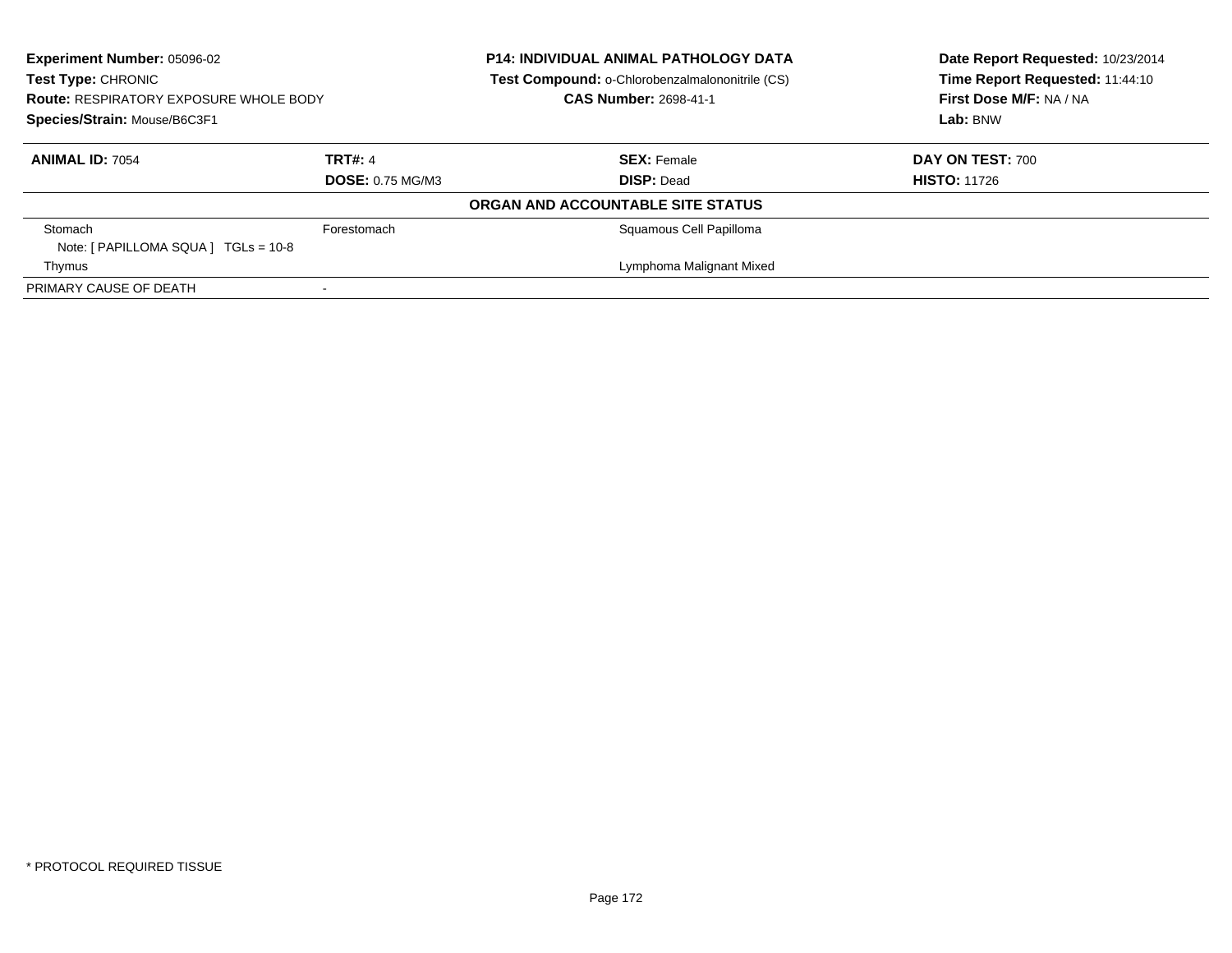| Experiment Number: 05096-02<br>Test Type: CHRONIC<br><b>Route: RESPIRATORY EXPOSURE WHOLE BODY</b><br>Species/Strain: Mouse/B6C3F1 |                         | <b>P14: INDIVIDUAL ANIMAL PATHOLOGY DATA</b><br>Test Compound: o-Chlorobenzalmalononitrile (CS)<br><b>CAS Number: 2698-41-1</b> | Date Report Requested: 10/23/2014<br>Time Report Requested: 11:44:10<br>First Dose M/F: NA / NA<br>Lab: BNW |
|------------------------------------------------------------------------------------------------------------------------------------|-------------------------|---------------------------------------------------------------------------------------------------------------------------------|-------------------------------------------------------------------------------------------------------------|
| <b>ANIMAL ID: 7055</b>                                                                                                             | <b>TRT#: 4</b>          | <b>SEX: Female</b>                                                                                                              | DAY ON TEST: 751                                                                                            |
|                                                                                                                                    | <b>DOSE: 0.75 MG/M3</b> | <b>DISP:</b> Terminal Sacrifice                                                                                                 | <b>HISTO: 11727</b>                                                                                         |
|                                                                                                                                    |                         | ORGAN AND ACCOUNTABLE SITE STATUS                                                                                               |                                                                                                             |
| <b>NORMAL</b>                                                                                                                      |                         |                                                                                                                                 |                                                                                                             |
| Nose                                                                                                                               | <b>Pituitary Gland</b>  | Skin                                                                                                                            | Stomach - Forestomach                                                                                       |
| Stomach - Glandular                                                                                                                |                         |                                                                                                                                 |                                                                                                             |
| <b>OBSERVATIONS</b>                                                                                                                |                         |                                                                                                                                 |                                                                                                             |
| Ovary                                                                                                                              |                         | Cyst                                                                                                                            | Multiple                                                                                                    |
| Note: [ CYST<br>$J \cdot TGLs = 2,3-7$                                                                                             |                         |                                                                                                                                 |                                                                                                             |
| <b>Thyroid Gland</b>                                                                                                               |                         | Inflammation                                                                                                                    | Suppurative, Mild                                                                                           |
| PRIMARY CAUSE OF DEATH                                                                                                             |                         |                                                                                                                                 |                                                                                                             |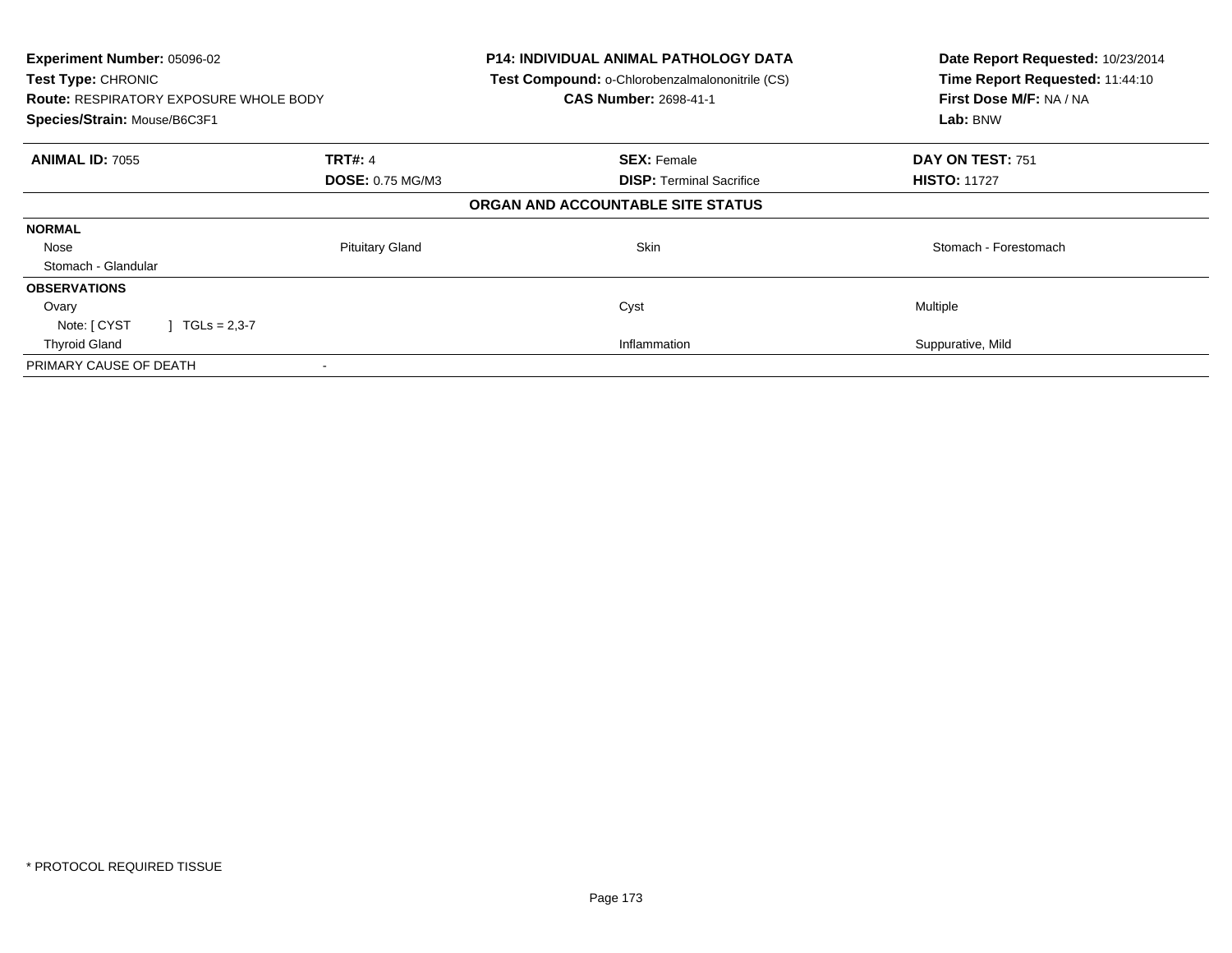|                        | <b>CAS Number: 2698-41-1</b>                                             | Date Report Requested: 10/23/2014<br>Time Report Requested: 11:44:10<br>First Dose M/F: NA / NA<br>Lab: BNW                                                             |
|------------------------|--------------------------------------------------------------------------|-------------------------------------------------------------------------------------------------------------------------------------------------------------------------|
| TRT#: 4                | <b>SEX: Female</b>                                                       | DAY ON TEST: 751                                                                                                                                                        |
|                        |                                                                          | <b>HISTO: 11728</b>                                                                                                                                                     |
|                        |                                                                          |                                                                                                                                                                         |
|                        |                                                                          |                                                                                                                                                                         |
| <b>Pituitary Gland</b> | Stomach - Forestomach                                                    | Stomach - Glandular                                                                                                                                                     |
|                        |                                                                          |                                                                                                                                                                         |
|                        |                                                                          |                                                                                                                                                                         |
|                        | <b>Route: RESPIRATORY EXPOSURE WHOLE BODY</b><br><b>DOSE: 0.75 MG/M3</b> | <b>P14: INDIVIDUAL ANIMAL PATHOLOGY DATA</b><br>Test Compound: o-Chlorobenzalmalononitrile (CS)<br><b>DISP: Terminal Sacrifice</b><br>ORGAN AND ACCOUNTABLE SITE STATUS |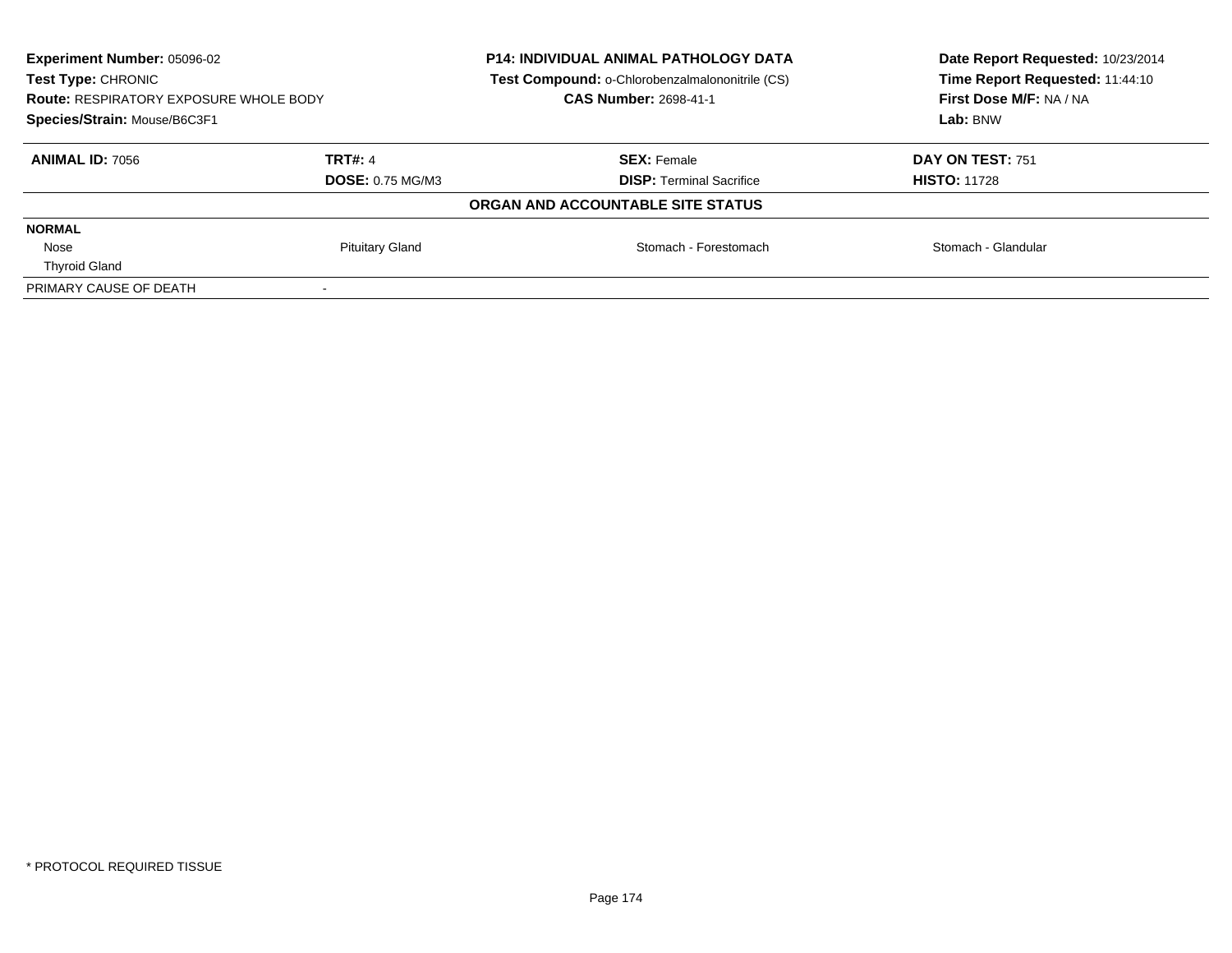| Experiment Number: 05096-02<br>Test Type: CHRONIC<br><b>Route: RESPIRATORY EXPOSURE WHOLE BODY</b><br>Species/Strain: Mouse/B6C3F1 |                         | P14: INDIVIDUAL ANIMAL PATHOLOGY DATA<br>Test Compound: o-Chlorobenzalmalononitrile (CS)<br><b>CAS Number: 2698-41-1</b> | Date Report Requested: 10/23/2014<br>Time Report Requested: 11:44:10<br>First Dose M/F: NA / NA<br>Lab: BNW |
|------------------------------------------------------------------------------------------------------------------------------------|-------------------------|--------------------------------------------------------------------------------------------------------------------------|-------------------------------------------------------------------------------------------------------------|
| <b>ANIMAL ID: 7057</b>                                                                                                             | <b>TRT#: 4</b>          | <b>SEX: Female</b>                                                                                                       | DAY ON TEST: 751                                                                                            |
|                                                                                                                                    | <b>DOSE: 0.75 MG/M3</b> | <b>DISP: Terminal Sacrifice</b>                                                                                          | <b>HISTO: 11729</b>                                                                                         |
|                                                                                                                                    |                         | ORGAN AND ACCOUNTABLE SITE STATUS                                                                                        |                                                                                                             |
| <b>NORMAL</b>                                                                                                                      |                         |                                                                                                                          |                                                                                                             |
| <b>Pituitary Gland</b>                                                                                                             | Stomach - Forestomach   | Stomach - Glandular                                                                                                      | <b>Thyroid Gland</b>                                                                                        |
| <b>OBSERVATIONS</b>                                                                                                                |                         |                                                                                                                          |                                                                                                             |
| Nose                                                                                                                               |                         | Inflammation                                                                                                             | Suppurative, Minimal                                                                                        |
|                                                                                                                                    | <b>Respirat Epith</b>   | Metaplasia                                                                                                               | Squamous, Minimal                                                                                           |
| Spleen                                                                                                                             |                         | Hematopoietic Cell Proliferation                                                                                         | Marked                                                                                                      |
| Note: $[HEMA CELL PROL] TGLS = 1-4$                                                                                                |                         |                                                                                                                          |                                                                                                             |
| PRIMARY CAUSE OF DEATH                                                                                                             |                         |                                                                                                                          |                                                                                                             |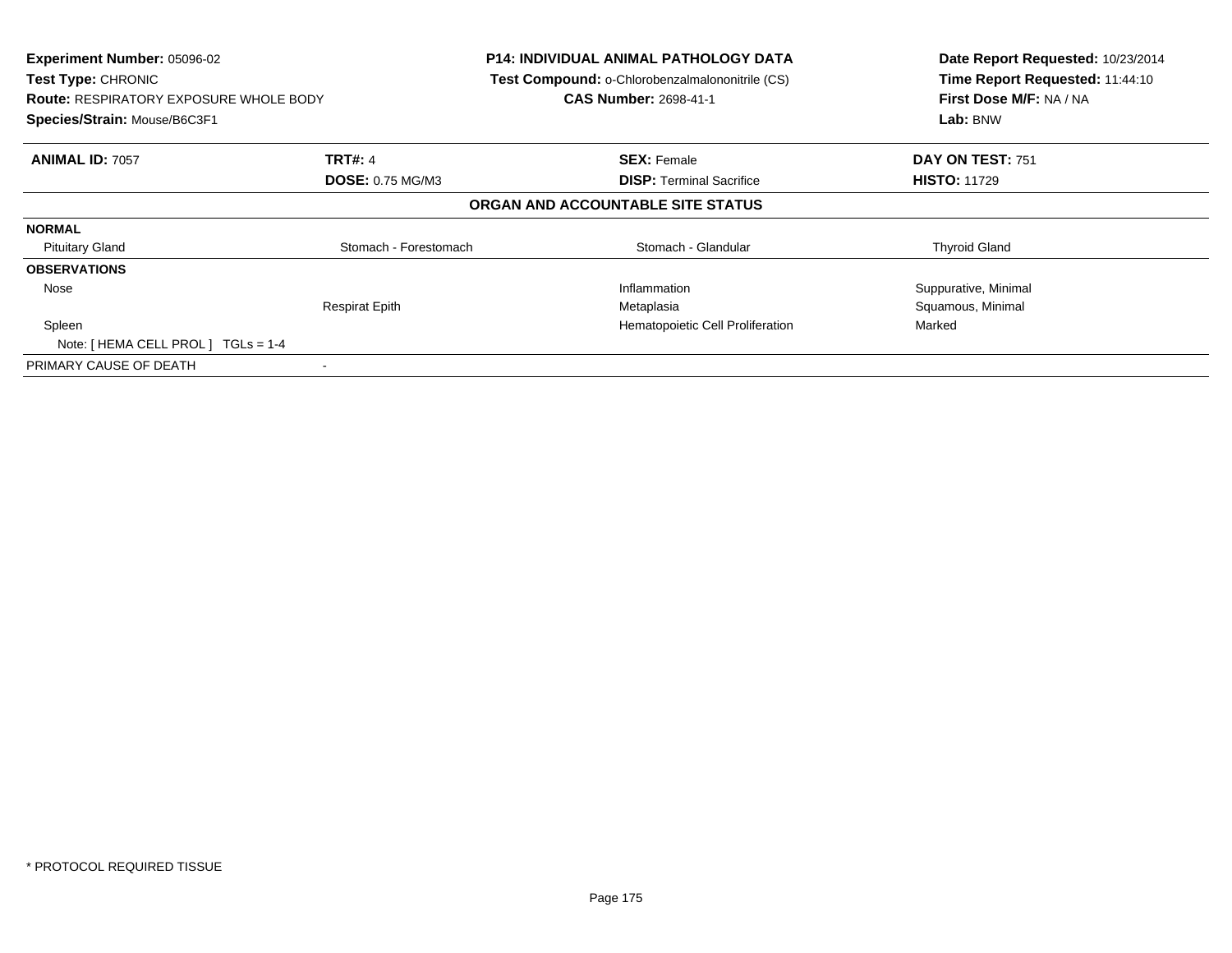**Experiment Number:** 05096-02**Test Type:** CHRONIC **Route:** RESPIRATORY EXPOSURE WHOLE BODY**Species/Strain:** Mouse/B6C3F1**P14: INDIVIDUAL ANIMAL PATHOLOGY DATA Test Compound:** o-Chlorobenzalmalononitrile (CS)**CAS Number:** 2698-41-1**Date Report Requested:** 10/23/2014**Time Report Requested:** 11:44:10**First Dose M/F:** NA / NA**Lab:** BNW**ANIMAL ID:** 7058**TRT#:** 4 **SEX:** Female **DAY ON TEST:** 639 **DOSE:** 0.75 MG/M3 **DISP:** Dead **HISTO:** <sup>11730</sup> **ORGAN AND ACCOUNTABLE SITE STATUSNORMALAdrenal Gland - Cortex** Adrenal Gland - Medulla **Bone Adrenal Gland - Cortex Adrenal Gland - Cortex Adrenal Gland - Medulla** Bone Marrow Esophagus Heart Intestine Large - Colon Intestine Large - RectumIntestine Small - Ileum Node - Mandibular Islets, Pancreatic Larynx Larynx Larynx Lymph Node - Mandibular Lymph Node - Mandibular Mammary Gland Nose Nose Research Communication of the Pancreas Pancreas Pancreas Pituitary Gland Pituitary Gland Stomach - Forestomach Salivary Glands Summach - Skin Shin Shin Shin Shines Spleen Shines Stomach - Forestomach - Stomach - Forestomach - Stomach - Stomach - Stomach - Stomach - Stomach - Stomach - Stomach - Stomach - Stomach - Stomach - Stomach Thyroid Gland Trachea **MISSING** Parathyroid Gland**AUTO PRECLUDES DIAG.**Intestine Small - Duodenum Stomach - Glandular **OBSERVATIONS** Adrenal Gland Capsule Hyperplasia Mild Brainn and the control of the control of the control of the control of the control of the control of the control of the control of the control of the control of the control of the control of the control of the control of the co Gallbladder Lymphoma Malignant Mixed Lymphoma Malignant Mixed Intestine Largee Cecum Intestine Small Jejunum Lymphoma Malignant Mixed Note: [ LYMPH MAL MIXD ] TGLs = 5-10 Kidney Lymphoma Malignant Mixed Lymphoma Malignant Mixed Liver Lymphoma Malignant Mixed Lung Lymph NodeBronchial **Bronchial** Lymphoma Malignant Mixed Iliac Lymphoma Malignant Mixed Lymphoma Malignant MixedMesenteric Lymphoma Malignant MixedRenalNote: [ LYMPH MAL MIXD ] TGLs = 3-5 Note: [ LYMPH MAL MIXD ] TGLs = 1-12 Note: [ LYMPH MAL MIXD ] TGLs = 4-11 Note: [ LYMPH MAL MIXD ] TGLs = 2-3**Ovary**  Lymphoma Malignant MixedNote: [ LYMPH MAL MIXD ] TGLs = 6-7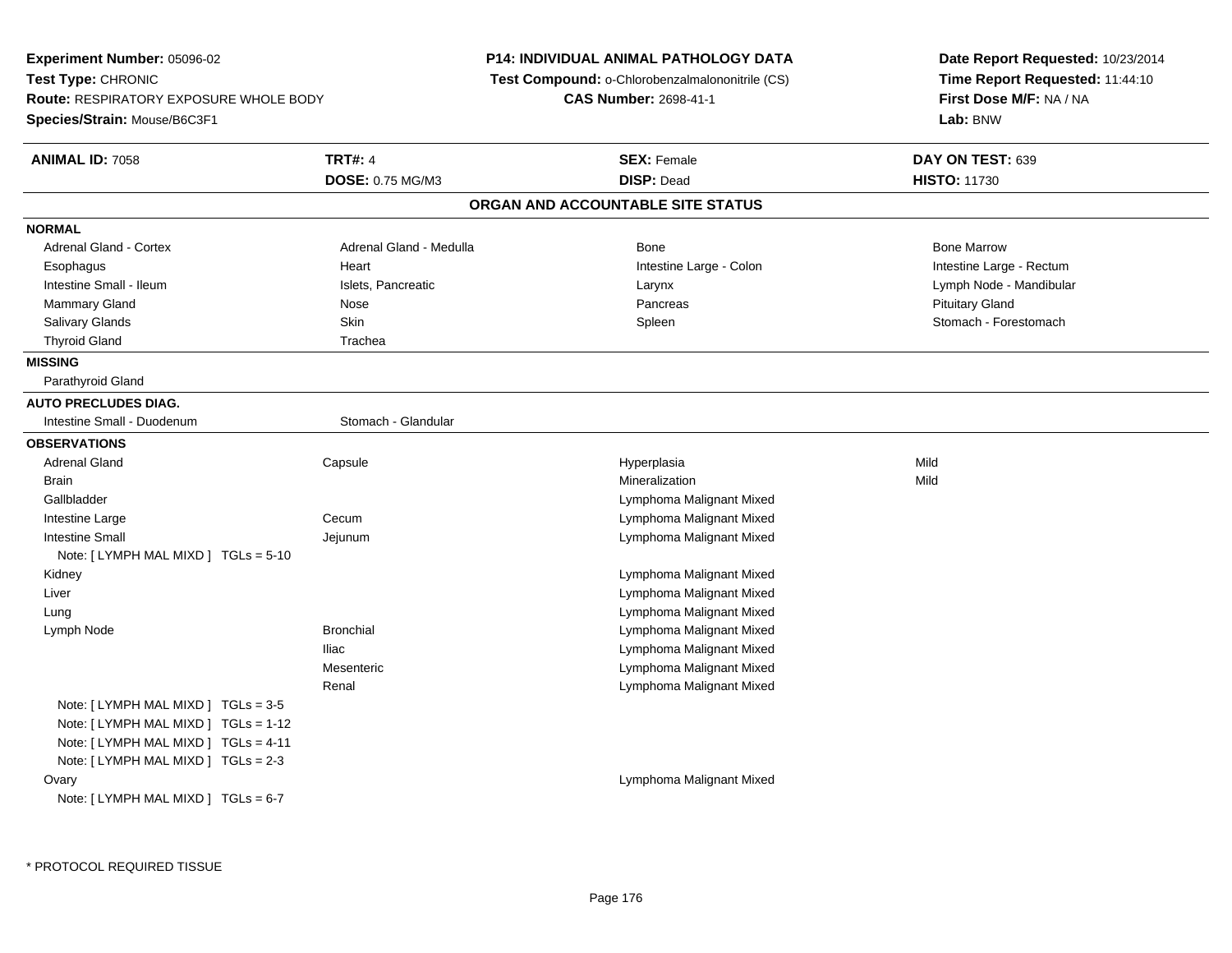| <b>Experiment Number: 05096-02</b><br><b>Test Type: CHRONIC</b><br><b>Route: RESPIRATORY EXPOSURE WHOLE BODY</b><br>Species/Strain: Mouse/B6C3F1 |                         | <b>P14: INDIVIDUAL ANIMAL PATHOLOGY DATA</b><br><b>Test Compound: o-Chlorobenzalmalononitrile (CS)</b><br><b>CAS Number: 2698-41-1</b> | Date Report Requested: 10/23/2014<br>Time Report Requested: 11:44:10<br>First Dose M/F: NA / NA<br>Lab: BNW |
|--------------------------------------------------------------------------------------------------------------------------------------------------|-------------------------|----------------------------------------------------------------------------------------------------------------------------------------|-------------------------------------------------------------------------------------------------------------|
| <b>ANIMAL ID: 7058</b>                                                                                                                           | <b>TRT#: 4</b>          | <b>SEX: Female</b>                                                                                                                     | DAY ON TEST: 639                                                                                            |
|                                                                                                                                                  | <b>DOSE: 0.75 MG/M3</b> | <b>DISP: Dead</b>                                                                                                                      | <b>HISTO: 11730</b>                                                                                         |
|                                                                                                                                                  |                         | ORGAN AND ACCOUNTABLE SITE STATUS                                                                                                      |                                                                                                             |
| Thymus                                                                                                                                           |                         | Lymphoma Malignant Mixed                                                                                                               |                                                                                                             |
| <b>Urinary Bladder</b>                                                                                                                           |                         | Lymphoma Malignant Mixed                                                                                                               |                                                                                                             |
| Uterus                                                                                                                                           |                         | Lymphoma Malignant Mixed                                                                                                               |                                                                                                             |
| Note: $[LYMPH MAL MIXD] TGLs = 7-8$                                                                                                              |                         |                                                                                                                                        |                                                                                                             |
| PRIMARY CAUSE OF DEATH                                                                                                                           |                         |                                                                                                                                        |                                                                                                             |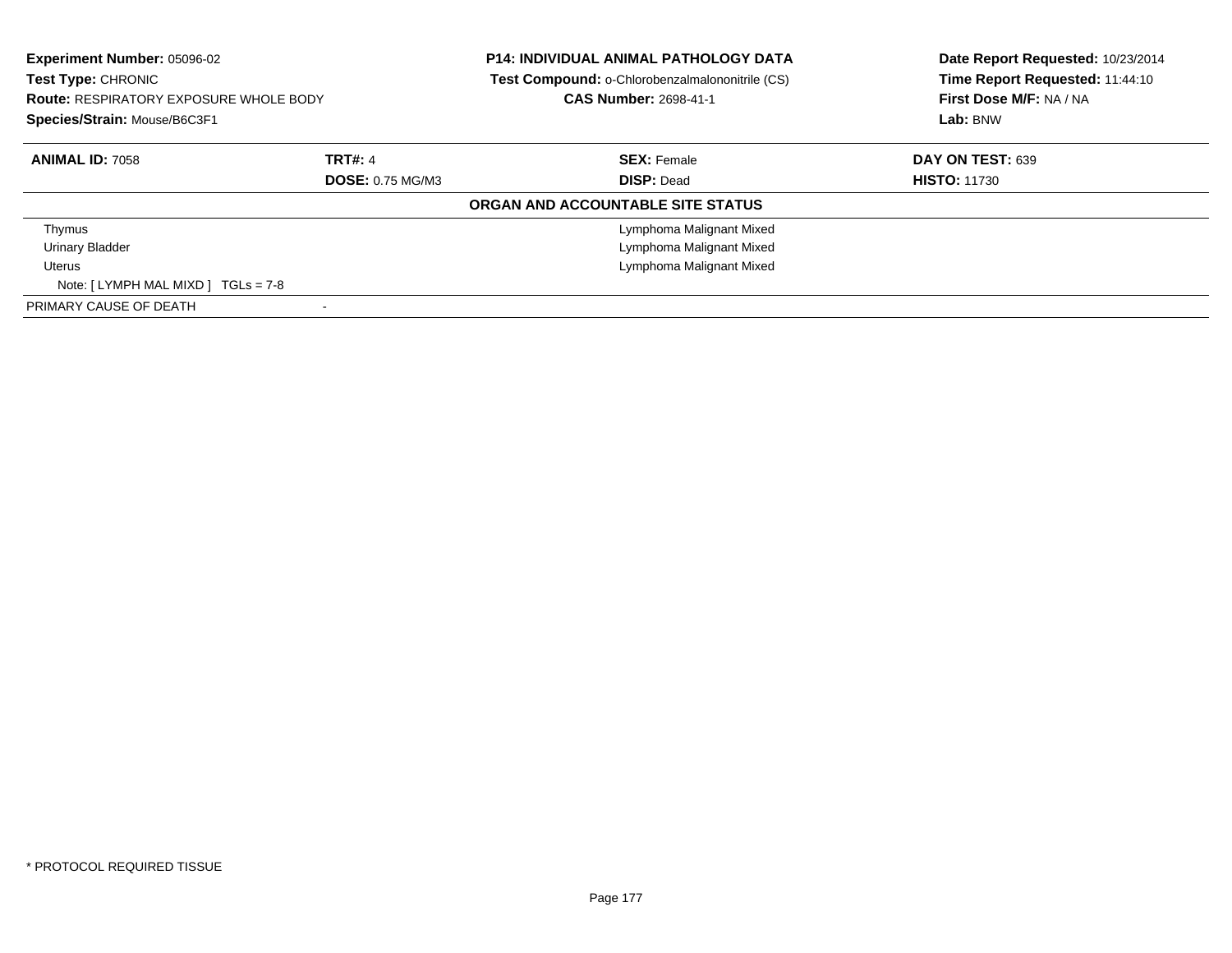| Experiment Number: 05096-02<br>Test Type: CHRONIC<br><b>Route: RESPIRATORY EXPOSURE WHOLE BODY</b><br>Species/Strain: Mouse/B6C3F1 |                         | <b>P14: INDIVIDUAL ANIMAL PATHOLOGY DATA</b><br>Test Compound: o-Chlorobenzalmalononitrile (CS)<br><b>CAS Number: 2698-41-1</b> | Date Report Requested: 10/23/2014<br>Time Report Requested: 11:44:10<br>First Dose M/F: NA / NA<br>Lab: BNW |
|------------------------------------------------------------------------------------------------------------------------------------|-------------------------|---------------------------------------------------------------------------------------------------------------------------------|-------------------------------------------------------------------------------------------------------------|
| <b>ANIMAL ID: 7059</b>                                                                                                             | <b>TRT#: 4</b>          | <b>SEX: Female</b>                                                                                                              | DAY ON TEST: 751                                                                                            |
|                                                                                                                                    | <b>DOSE: 0.75 MG/M3</b> | <b>DISP:</b> Terminal Sacrifice                                                                                                 | <b>HISTO: 11731</b>                                                                                         |
|                                                                                                                                    |                         | ORGAN AND ACCOUNTABLE SITE STATUS                                                                                               |                                                                                                             |
| <b>NORMAL</b>                                                                                                                      |                         |                                                                                                                                 |                                                                                                             |
| <b>Pituitary Gland</b>                                                                                                             | Stomach - Forestomach   | Stomach - Glandular                                                                                                             | <b>Thyroid Gland</b>                                                                                        |
| <b>OBSERVATIONS</b>                                                                                                                |                         |                                                                                                                                 |                                                                                                             |
| Bone                                                                                                                               | Cranium                 | Osteosarcoma                                                                                                                    |                                                                                                             |
| Nose                                                                                                                               |                         | Exudate                                                                                                                         | Serous, Mild                                                                                                |
|                                                                                                                                    |                         | Inflammation                                                                                                                    | Suppurative, Minimal                                                                                        |
| PRIMARY CAUSE OF DEATH                                                                                                             |                         |                                                                                                                                 |                                                                                                             |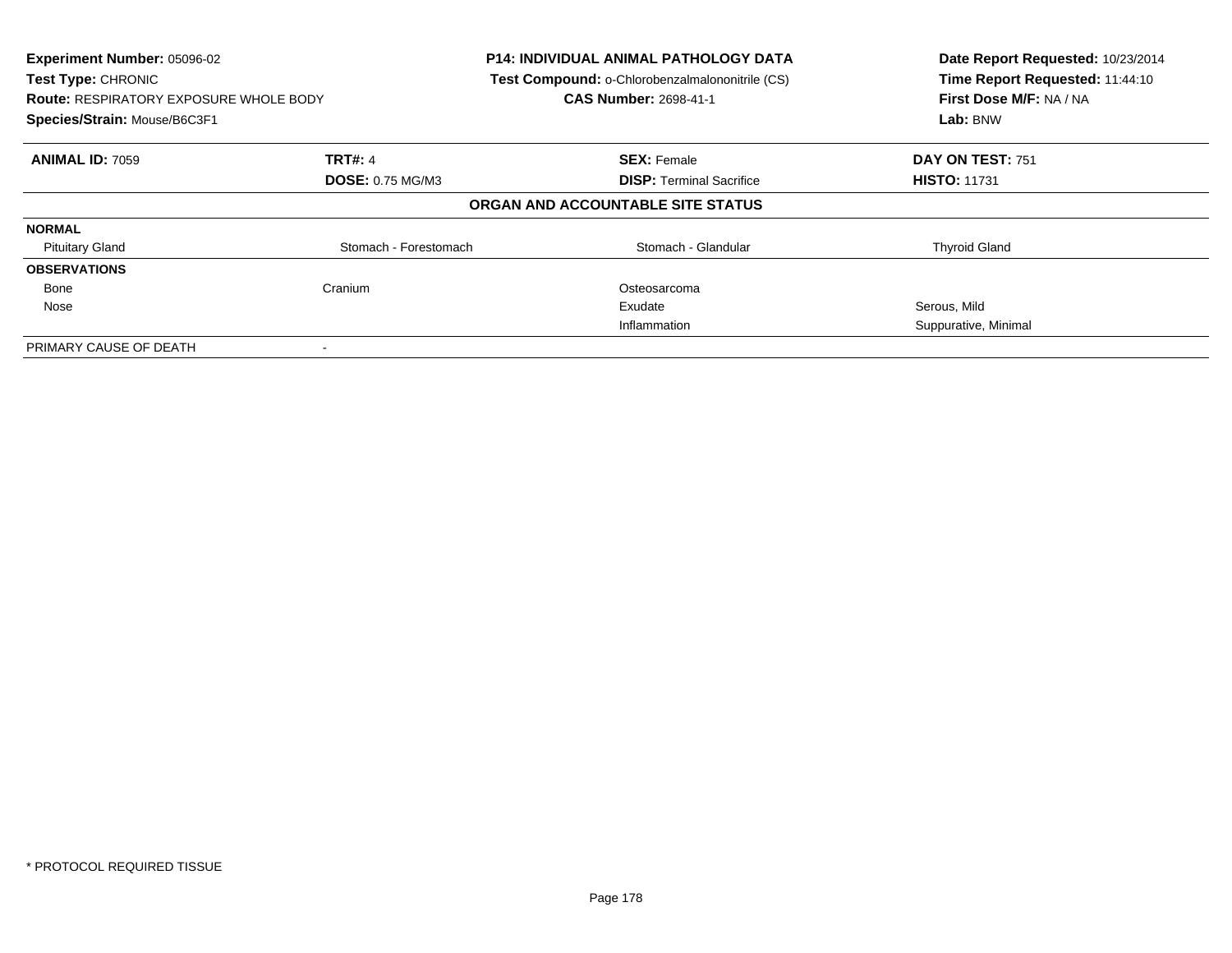**Experiment Number:** 05096-02**Test Type:** CHRONIC **Route:** RESPIRATORY EXPOSURE WHOLE BODY**Species/Strain:** Mouse/B6C3F1**P14: INDIVIDUAL ANIMAL PATHOLOGY DATA Test Compound:** o-Chlorobenzalmalononitrile (CS)**CAS Number:** 2698-41-1**Date Report Requested:** 10/23/2014**Time Report Requested:** 11:44:10**First Dose M/F:** NA / NA**Lab:** BNW**ANIMAL ID:** 7060**C TRT#:** 4 **SEX:** Female **SEX: Female DAY ON TEST:** 751 **DOSE:** 0.75 MG/M3**DISP:** Terminal Sacrifice **HISTO:** 11732 **ORGAN AND ACCOUNTABLE SITE STATUSNORMALAdrenal Gland - Cortex** Adrenal Gland - Medulla **Adrenal Gland - Medulla Bone** Bone **Bone** Esophagus Esophagus Parathyroid Gland Heart Larynx Mammary Gland Parathyroid GlandStomach - Forestomach Pituitary Gland Sulting School of Salivary Glands School Stomach - Forestomach - Stomach - Forestomach - Stomach - Stomach - Stomach - Stomach - Stomach - Stomach - Stomach - Stomach - Stomach - Stomach - Stomach - Stomach Stomach - Glandular Thyroid Gland Trachea Trachea Trachea **AUTO PRECLUDES DIAG.**Gallbladder **Intestine Large - Cecum** Intestine Large - Cecum Intestine Large - Colon Intestine Large - Rectum Intestine Small - Duodenum **Intestine Small - Intestine Small - Ileum** Intestine Small - Iejunum **OBSERVATIONS** Adrenal Gland Capsule Hyperplasia Mild Bone Marroww which is a matter of the Myelofibrosis and the Myelofibrosis and the Mild of the Mild of the Mild of the Mild of the Mild of the Mild of the Mild of the Mild of the Mild of the Mild of the Mild of the Mild of the Mild of **Brain**  Lymphoma Malignant Histiocytic Mineralizationn Mild Kidney Lymphoma Malignant Histiocytic Nephropathy Chronic, MildNote: [ LYMPH MAL HIST ] TGLs = 4,10-5 Liver Lymphoma Malignant HistiocyticNote: [ LYMPH MAL HIST ] TGLs = 8-4+10 Lung Lymphoma Malignant Undifferentiated Cell Type Note: [ LYMPH MAL UNDF ] TGLs = 7-3 Lymph Node Bronchial Lymphoma Malignant Undifferentiated Cell Type Mandibular Lymphoma Malignant Undifferentiated Cell Type Lymphoma Malignant Undifferentiated Cell TypeMediastinal Lymphoma Malignant Undifferentiated Cell Type**Mesenteric**  Lymphoma Malignant Undifferentiated Cell TypePancreatic Lymphoma Malignant Undifferentiated Cell TypeRenalNote: [ LYMPH MAL UNDF ] TGLs = 3-12 Note: [ LYMPH MAL UNDF ] TGLs = 5-11 Note: [ LYMPH MAL UNDF ] TGLs = 6-2 Note: [ LYMPH MAL UNDF ] TGLs = 9-5Note: [ LYMPH MAL UNDF ] TGLs = 1-7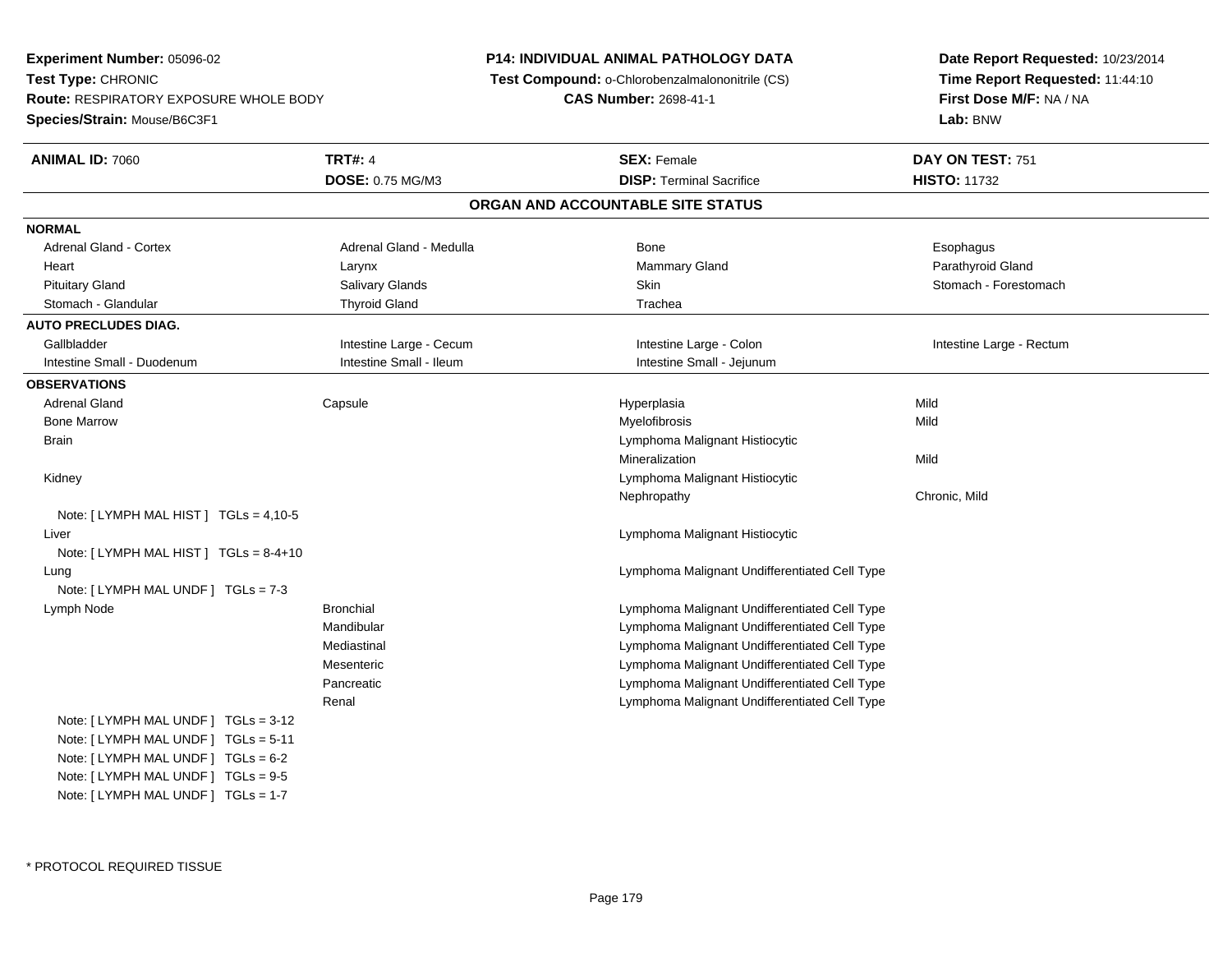| <b>Experiment Number: 05096-02</b><br><b>Test Type: CHRONIC</b><br><b>Route: RESPIRATORY EXPOSURE WHOLE BODY</b><br>Species/Strain: Mouse/B6C3F1 |                         | <b>P14: INDIVIDUAL ANIMAL PATHOLOGY DATA</b><br>Test Compound: o-Chlorobenzalmalononitrile (CS)<br><b>CAS Number: 2698-41-1</b> | Date Report Requested: 10/23/2014<br>Time Report Requested: 11:44:10<br>First Dose M/F: NA / NA<br>Lab: BNW |
|--------------------------------------------------------------------------------------------------------------------------------------------------|-------------------------|---------------------------------------------------------------------------------------------------------------------------------|-------------------------------------------------------------------------------------------------------------|
| <b>ANIMAL ID: 7060</b>                                                                                                                           | <b>TRT#: 4</b>          | <b>SEX: Female</b>                                                                                                              | DAY ON TEST: 751                                                                                            |
|                                                                                                                                                  | <b>DOSE: 0.75 MG/M3</b> | <b>DISP:</b> Terminal Sacrifice                                                                                                 | <b>HISTO: 11732</b>                                                                                         |
|                                                                                                                                                  |                         | ORGAN AND ACCOUNTABLE SITE STATUS                                                                                               |                                                                                                             |
| Nose                                                                                                                                             |                         | Inflammation<br>Lymphoma Malignant Undifferentiated Cell Type                                                                   | Suppurative, Moderate                                                                                       |
|                                                                                                                                                  | <b>Respirat Epith</b>   | Metaplasia                                                                                                                      | Squamous, Mild                                                                                              |
| Spleen<br>Note: $[LYMPH MAL UNDER] TGLs = 2-4$                                                                                                   |                         | Lymphoma Malignant Undifferentiated Cell Type                                                                                   |                                                                                                             |
| Thymus                                                                                                                                           |                         | Lymphoma Malignant Undifferentiated Cell Type                                                                                   |                                                                                                             |
| Uterus                                                                                                                                           |                         | Lymphoma Malignant Undifferentiated Cell Type                                                                                   |                                                                                                             |
| PRIMARY CAUSE OF DEATH                                                                                                                           |                         |                                                                                                                                 |                                                                                                             |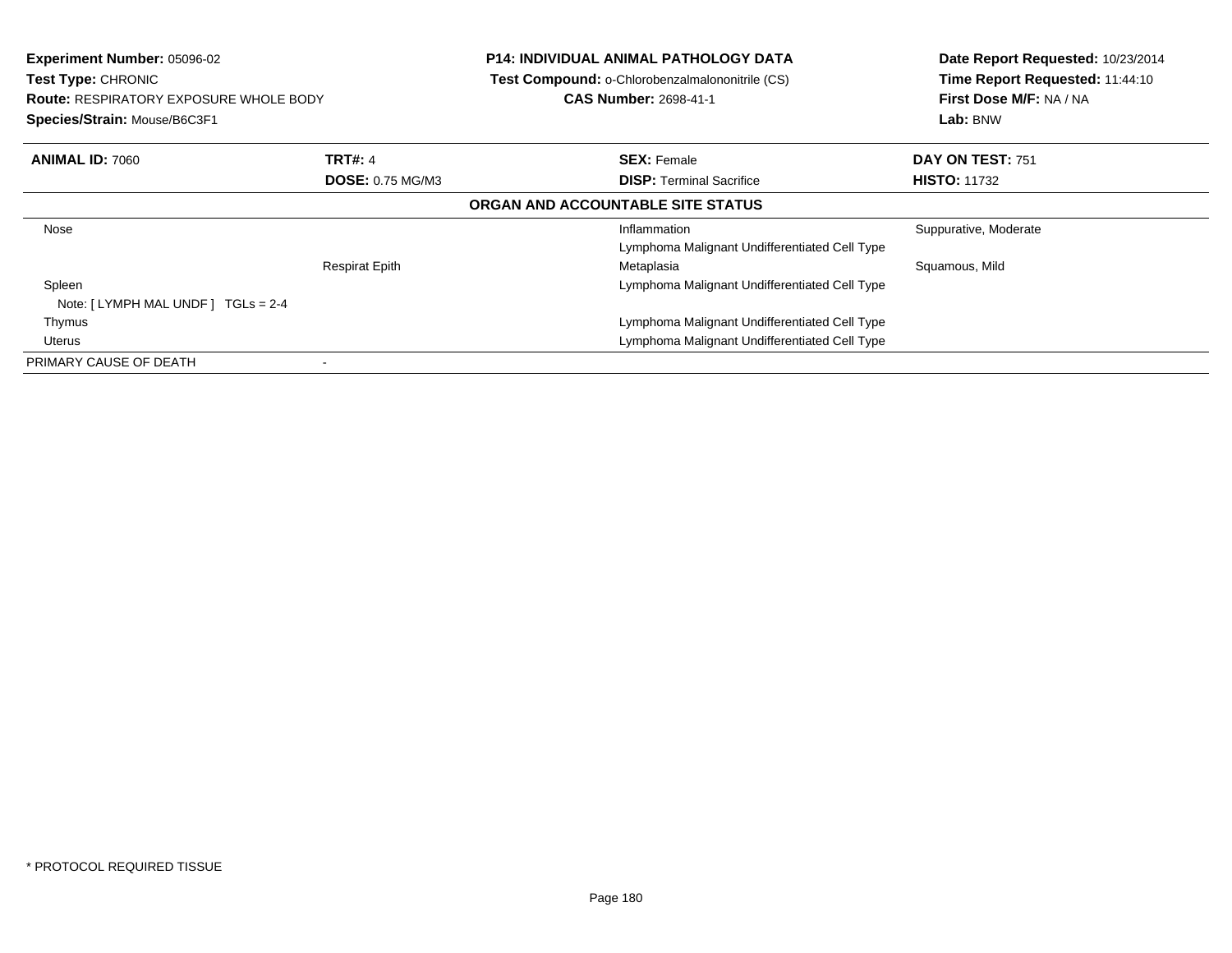| <b>Experiment Number: 05096-02</b><br><b>Test Type: CHRONIC</b><br><b>Route: RESPIRATORY EXPOSURE WHOLE BODY</b><br>Species/Strain: Mouse/B6C3F1 |                         | <b>P14: INDIVIDUAL ANIMAL PATHOLOGY DATA</b><br>Test Compound: o-Chlorobenzalmalononitrile (CS)<br><b>CAS Number: 2698-41-1</b> | Date Report Requested: 10/23/2014<br>Time Report Requested: 11:44:10<br>First Dose M/F: NA / NA<br>Lab: BNW |
|--------------------------------------------------------------------------------------------------------------------------------------------------|-------------------------|---------------------------------------------------------------------------------------------------------------------------------|-------------------------------------------------------------------------------------------------------------|
| <b>ANIMAL ID: 7061</b>                                                                                                                           | <b>TRT#: 4</b>          | <b>SEX: Female</b>                                                                                                              | DAY ON TEST: 751                                                                                            |
|                                                                                                                                                  | <b>DOSE: 0.75 MG/M3</b> | <b>DISP:</b> Terminal Sacrifice                                                                                                 | <b>HISTO: 11733</b>                                                                                         |
|                                                                                                                                                  |                         | ORGAN AND ACCOUNTABLE SITE STATUS                                                                                               |                                                                                                             |
| <b>NORMAL</b>                                                                                                                                    |                         |                                                                                                                                 |                                                                                                             |
| Nose                                                                                                                                             | <b>Pituitary Gland</b>  | Stomach - Glandular                                                                                                             | <b>Thyroid Gland</b>                                                                                        |
| <b>OBSERVATIONS</b>                                                                                                                              |                         |                                                                                                                                 |                                                                                                             |
| Ovary                                                                                                                                            |                         | Cyst                                                                                                                            |                                                                                                             |
| $1 TGLs = 1-7$<br>Note: [ CYST                                                                                                                   |                         |                                                                                                                                 |                                                                                                             |
| Spleen                                                                                                                                           |                         | Lymphoma Malignant Mixed                                                                                                        |                                                                                                             |
| Note: $[LYMPH MAL MIXD] TGLs = 2-4$                                                                                                              |                         |                                                                                                                                 |                                                                                                             |
| Stomach                                                                                                                                          | Forestomach             | Squamous Cell Papilloma                                                                                                         |                                                                                                             |
| Note: FORESTOMACH:5 STEP SECTIONS, NO CHANGE IN DX.                                                                                              |                         |                                                                                                                                 |                                                                                                             |
| Note: $[ PAPILLOMA SQUARE]  TGLS = 3-8 $                                                                                                         |                         |                                                                                                                                 |                                                                                                             |
| PRIMARY CAUSE OF DEATH                                                                                                                           |                         |                                                                                                                                 |                                                                                                             |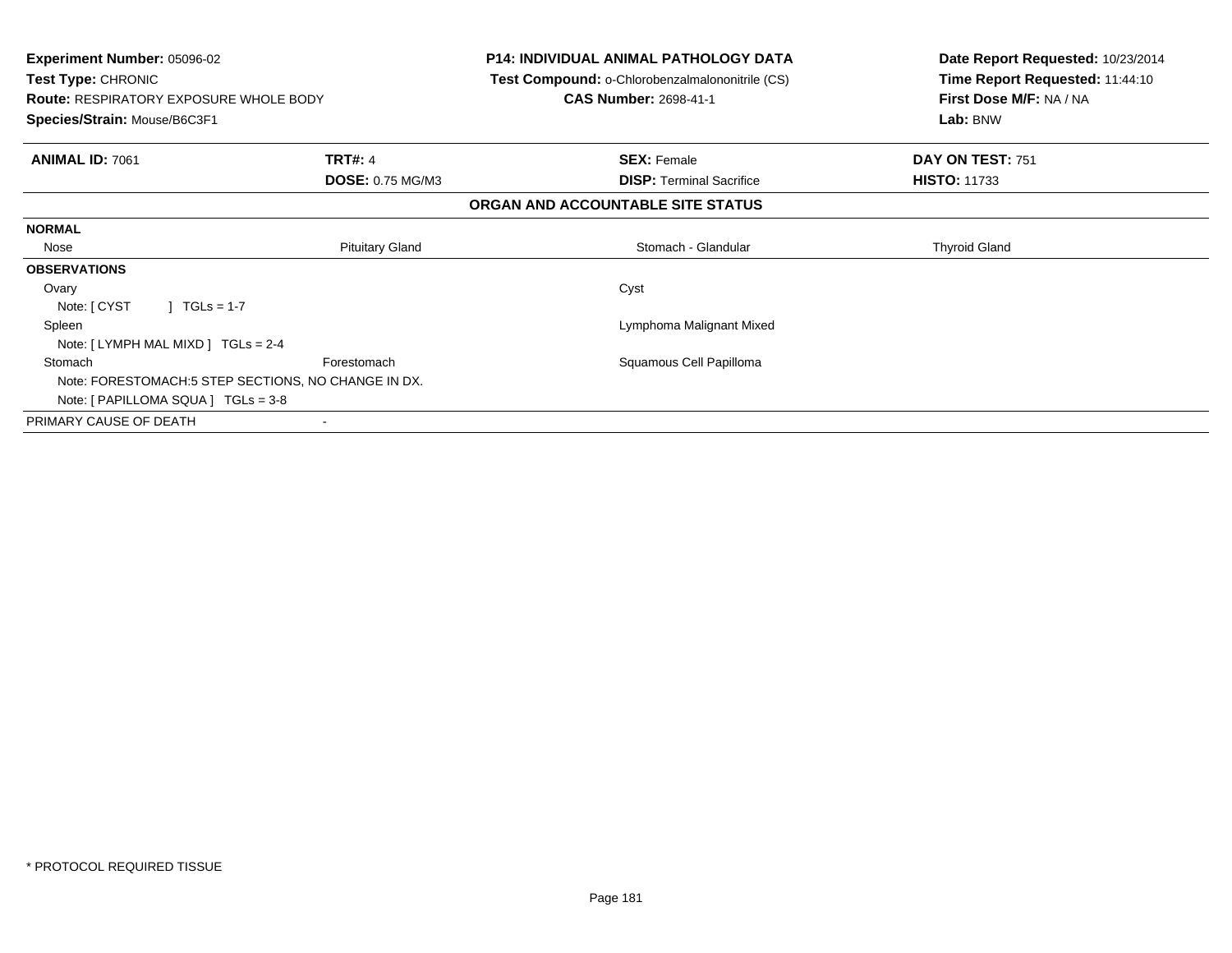| <b>Experiment Number: 05096-02</b><br>Test Type: CHRONIC |                        | P14: INDIVIDUAL ANIMAL PATHOLOGY DATA<br>Test Compound: o-Chlorobenzalmalononitrile (CS) | Date Report Requested: 10/23/2014<br>Time Report Requested: 11:44:10 |
|----------------------------------------------------------|------------------------|------------------------------------------------------------------------------------------|----------------------------------------------------------------------|
| <b>Route: RESPIRATORY EXPOSURE WHOLE BODY</b>            |                        | <b>CAS Number: 2698-41-1</b>                                                             | First Dose M/F: NA / NA                                              |
| Species/Strain: Mouse/B6C3F1                             |                        |                                                                                          | Lab: BNW                                                             |
| <b>ANIMAL ID: 7062</b>                                   | <b>TRT#: 4</b>         | <b>SEX: Female</b>                                                                       | DAY ON TEST: 751                                                     |
|                                                          | DOSE: 0.75 MG/M3       | <b>DISP: Terminal Sacrifice</b>                                                          | <b>HISTO: 11734</b>                                                  |
|                                                          |                        | ORGAN AND ACCOUNTABLE SITE STATUS                                                        |                                                                      |
| <b>NORMAL</b>                                            |                        |                                                                                          |                                                                      |
| Nose                                                     | <b>Pituitary Gland</b> | Skin                                                                                     | Stomach - Forestomach                                                |
| Stomach - Glandular                                      | <b>Thyroid Gland</b>   |                                                                                          |                                                                      |
| <b>OBSERVATIONS</b>                                      |                        |                                                                                          |                                                                      |
| Nose                                                     |                        |                                                                                          |                                                                      |
| Note: BLEACH ARTIFACT PRESENT.                           |                        |                                                                                          |                                                                      |
| Ovary                                                    |                        | Cyst                                                                                     |                                                                      |
| $1 TGLs = 2-7$<br>Note: [ CYST                           |                        |                                                                                          |                                                                      |
| PRIMARY CAUSE OF DEATH                                   |                        |                                                                                          |                                                                      |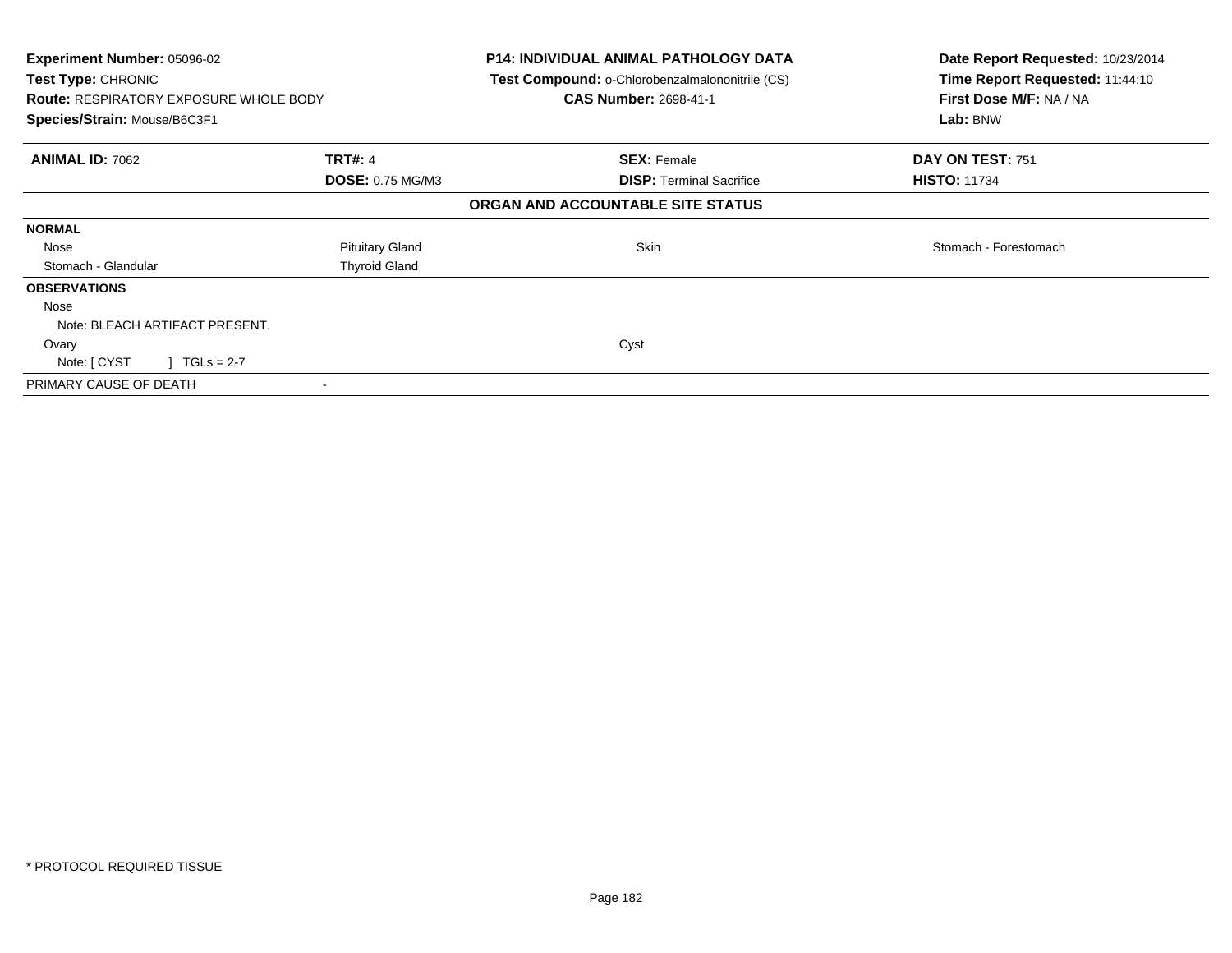| Experiment Number: 05096-02<br>Test Type: CHRONIC<br><b>Route: RESPIRATORY EXPOSURE WHOLE BODY</b><br>Species/Strain: Mouse/B6C3F1 |                         | <b>P14: INDIVIDUAL ANIMAL PATHOLOGY DATA</b><br>Test Compound: o-Chlorobenzalmalononitrile (CS)<br><b>CAS Number: 2698-41-1</b> | Date Report Requested: 10/23/2014<br>Time Report Requested: 11:44:10<br>First Dose M/F: NA / NA<br>Lab: BNW |
|------------------------------------------------------------------------------------------------------------------------------------|-------------------------|---------------------------------------------------------------------------------------------------------------------------------|-------------------------------------------------------------------------------------------------------------|
| <b>ANIMAL ID: 7063</b>                                                                                                             | <b>TRT#: 4</b>          | <b>SEX: Female</b>                                                                                                              | DAY ON TEST: 751                                                                                            |
|                                                                                                                                    | <b>DOSE: 0.75 MG/M3</b> | <b>DISP:</b> Terminal Sacrifice                                                                                                 | <b>HISTO: 11735</b>                                                                                         |
|                                                                                                                                    |                         | ORGAN AND ACCOUNTABLE SITE STATUS                                                                                               |                                                                                                             |
| <b>NORMAL</b>                                                                                                                      |                         |                                                                                                                                 |                                                                                                             |
| Nose                                                                                                                               | <b>Pituitary Gland</b>  | <b>Skin</b>                                                                                                                     | Stomach - Forestomach                                                                                       |
| Stomach - Glandular                                                                                                                | <b>Thyroid Gland</b>    |                                                                                                                                 |                                                                                                             |
| <b>OBSERVATIONS</b>                                                                                                                |                         |                                                                                                                                 |                                                                                                             |
| Nose                                                                                                                               |                         |                                                                                                                                 |                                                                                                             |
| Note: BLEACH ARTIFACT PRESENT.                                                                                                     |                         |                                                                                                                                 |                                                                                                             |
| PRIMARY CAUSE OF DEATH                                                                                                             |                         |                                                                                                                                 |                                                                                                             |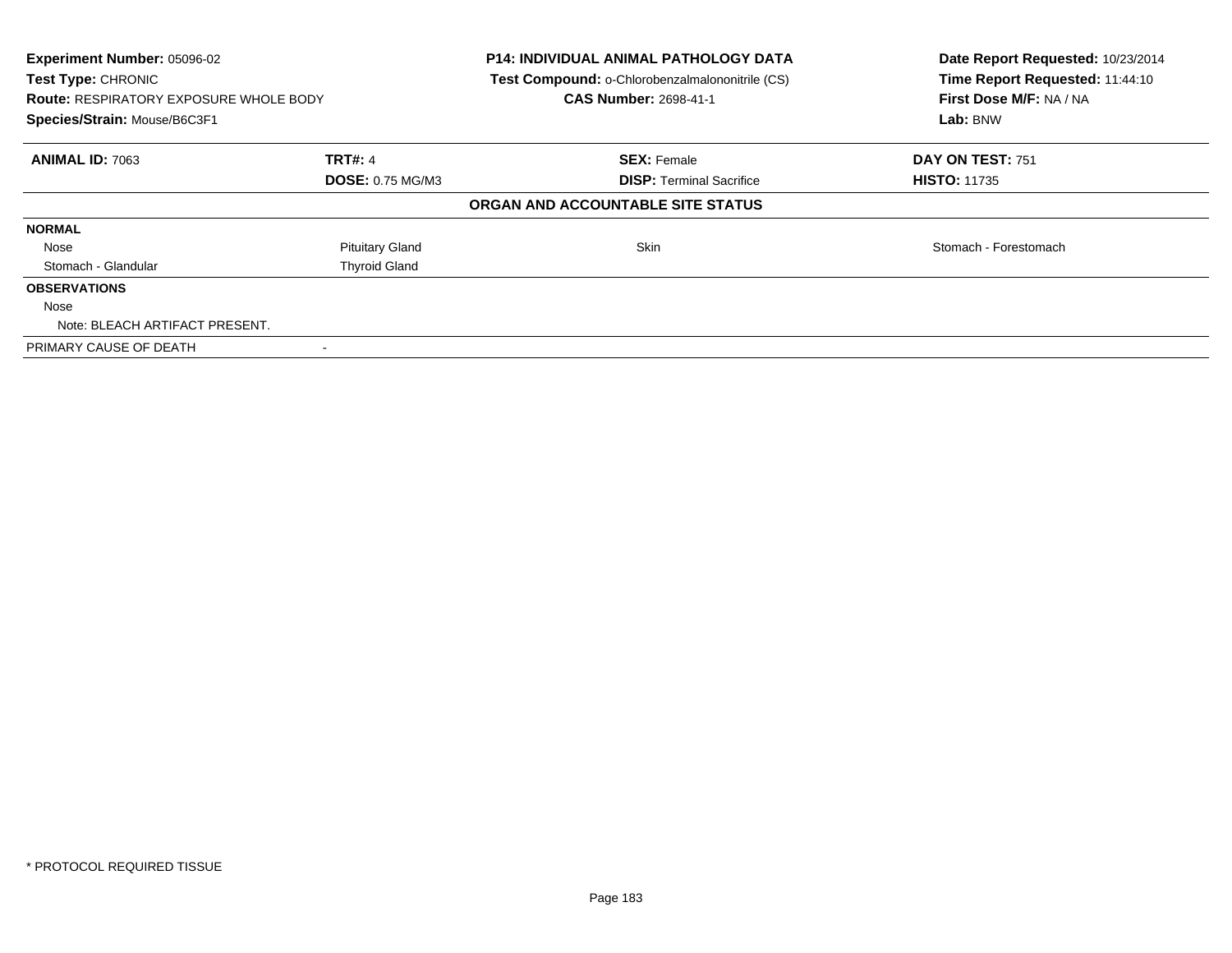| Experiment Number: 05096-02<br>Test Type: CHRONIC<br><b>Route: RESPIRATORY EXPOSURE WHOLE BODY</b><br>Species/Strain: Mouse/B6C3F1 |                         | <b>P14: INDIVIDUAL ANIMAL PATHOLOGY DATA</b><br>Test Compound: o-Chlorobenzalmalononitrile (CS)<br><b>CAS Number: 2698-41-1</b> | Date Report Requested: 10/23/2014<br>Time Report Requested: 11:44:10<br>First Dose M/F: NA / NA<br>Lab: BNW |
|------------------------------------------------------------------------------------------------------------------------------------|-------------------------|---------------------------------------------------------------------------------------------------------------------------------|-------------------------------------------------------------------------------------------------------------|
| <b>ANIMAL ID: 7064</b>                                                                                                             | <b>TRT#: 4</b>          | <b>SEX: Female</b>                                                                                                              | DAY ON TEST: 751                                                                                            |
|                                                                                                                                    | <b>DOSE: 0.75 MG/M3</b> | <b>DISP:</b> Terminal Sacrifice                                                                                                 | <b>HISTO: 11736</b>                                                                                         |
|                                                                                                                                    |                         | ORGAN AND ACCOUNTABLE SITE STATUS                                                                                               |                                                                                                             |
| <b>NORMAL</b>                                                                                                                      |                         |                                                                                                                                 |                                                                                                             |
| Nose                                                                                                                               | <b>Pituitary Gland</b>  | Stomach - Forestomach                                                                                                           | Stomach - Glandular                                                                                         |
| <b>Thyroid Gland</b>                                                                                                               |                         |                                                                                                                                 |                                                                                                             |
| <b>OBSERVATIONS</b>                                                                                                                |                         |                                                                                                                                 |                                                                                                             |
| Ovary                                                                                                                              |                         | Cyst                                                                                                                            |                                                                                                             |
| Note: [ CYST<br>$\sqrt{11}$ TGLs = 1-7                                                                                             |                         |                                                                                                                                 |                                                                                                             |
| PRIMARY CAUSE OF DEATH                                                                                                             |                         |                                                                                                                                 |                                                                                                             |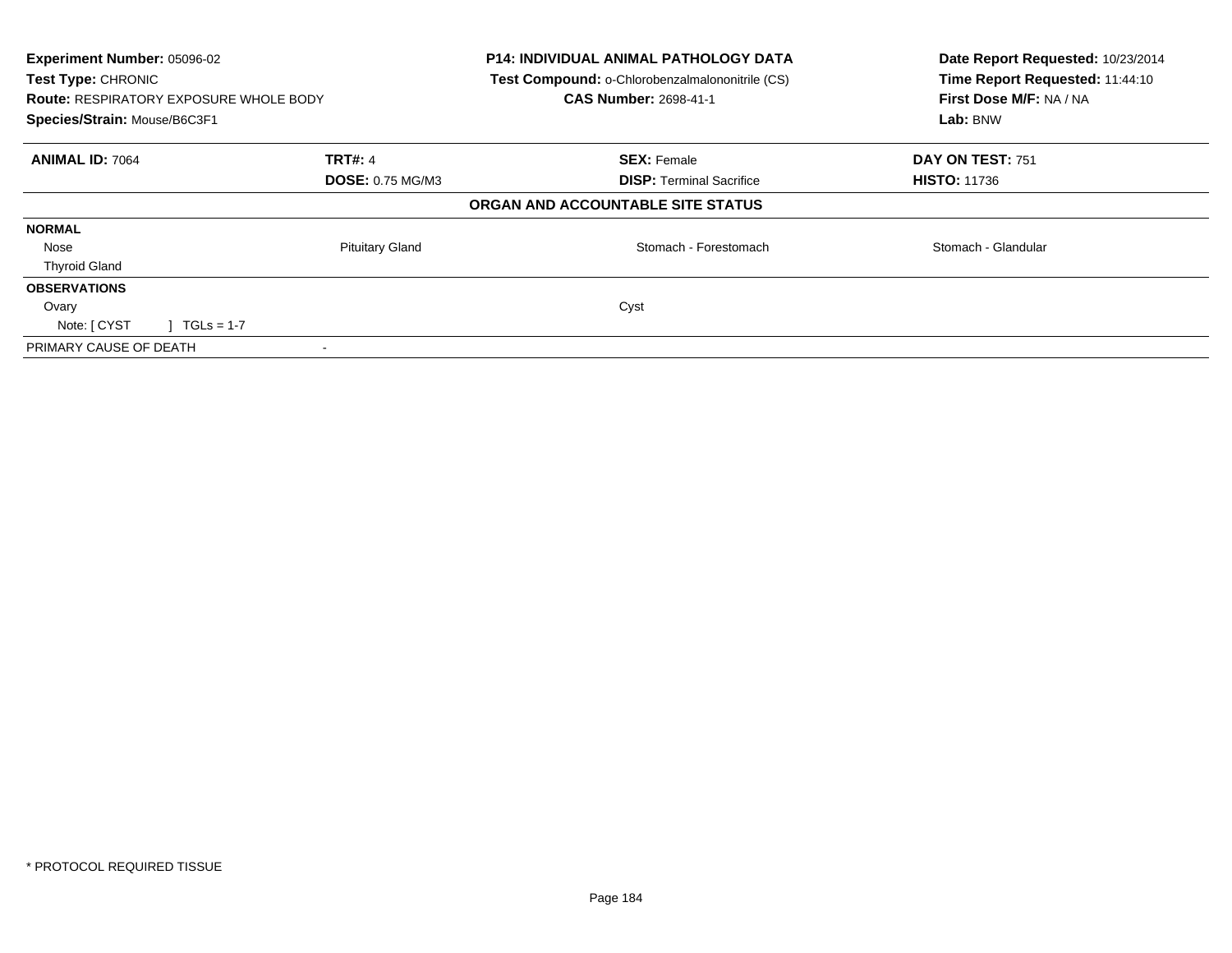| <b>Experiment Number: 05096-02</b><br>Test Type: CHRONIC<br><b>Route: RESPIRATORY EXPOSURE WHOLE BODY</b><br>Species/Strain: Mouse/B6C3F1 |                         | <b>P14: INDIVIDUAL ANIMAL PATHOLOGY DATA</b><br>Test Compound: o-Chlorobenzalmalononitrile (CS)<br><b>CAS Number: 2698-41-1</b> | Date Report Requested: 10/23/2014<br>Time Report Requested: 11:44:10<br>First Dose M/F: NA / NA<br>Lab: BNW |
|-------------------------------------------------------------------------------------------------------------------------------------------|-------------------------|---------------------------------------------------------------------------------------------------------------------------------|-------------------------------------------------------------------------------------------------------------|
| <b>ANIMAL ID: 7065</b>                                                                                                                    | <b>TRT#: 4</b>          | <b>SEX: Female</b>                                                                                                              | <b>DAY ON TEST: 751</b>                                                                                     |
|                                                                                                                                           | <b>DOSE: 0.75 MG/M3</b> | <b>DISP:</b> Terminal Sacrifice                                                                                                 | <b>HISTO: 11737</b>                                                                                         |
|                                                                                                                                           |                         | ORGAN AND ACCOUNTABLE SITE STATUS                                                                                               |                                                                                                             |
| <b>NORMAL</b>                                                                                                                             |                         |                                                                                                                                 |                                                                                                             |
| Stomach - Forestomach                                                                                                                     | Stomach - Glandular     | <b>Thyroid Gland</b>                                                                                                            |                                                                                                             |
| <b>OBSERVATIONS</b>                                                                                                                       |                         |                                                                                                                                 |                                                                                                             |
| Nose                                                                                                                                      | Nasolacrim Dct          | Inflammation                                                                                                                    | Suppurative, Minimal                                                                                        |
| Note: BLEACH ARTIFACT PRESENT.                                                                                                            |                         |                                                                                                                                 |                                                                                                             |
| <b>Pituitary Gland</b>                                                                                                                    | Pars Distalis           | Hyperplasia                                                                                                                     | Mild                                                                                                        |
| Tooth                                                                                                                                     |                         | Developmental Malformation                                                                                                      |                                                                                                             |
| PRIMARY CAUSE OF DEATH                                                                                                                    |                         |                                                                                                                                 |                                                                                                             |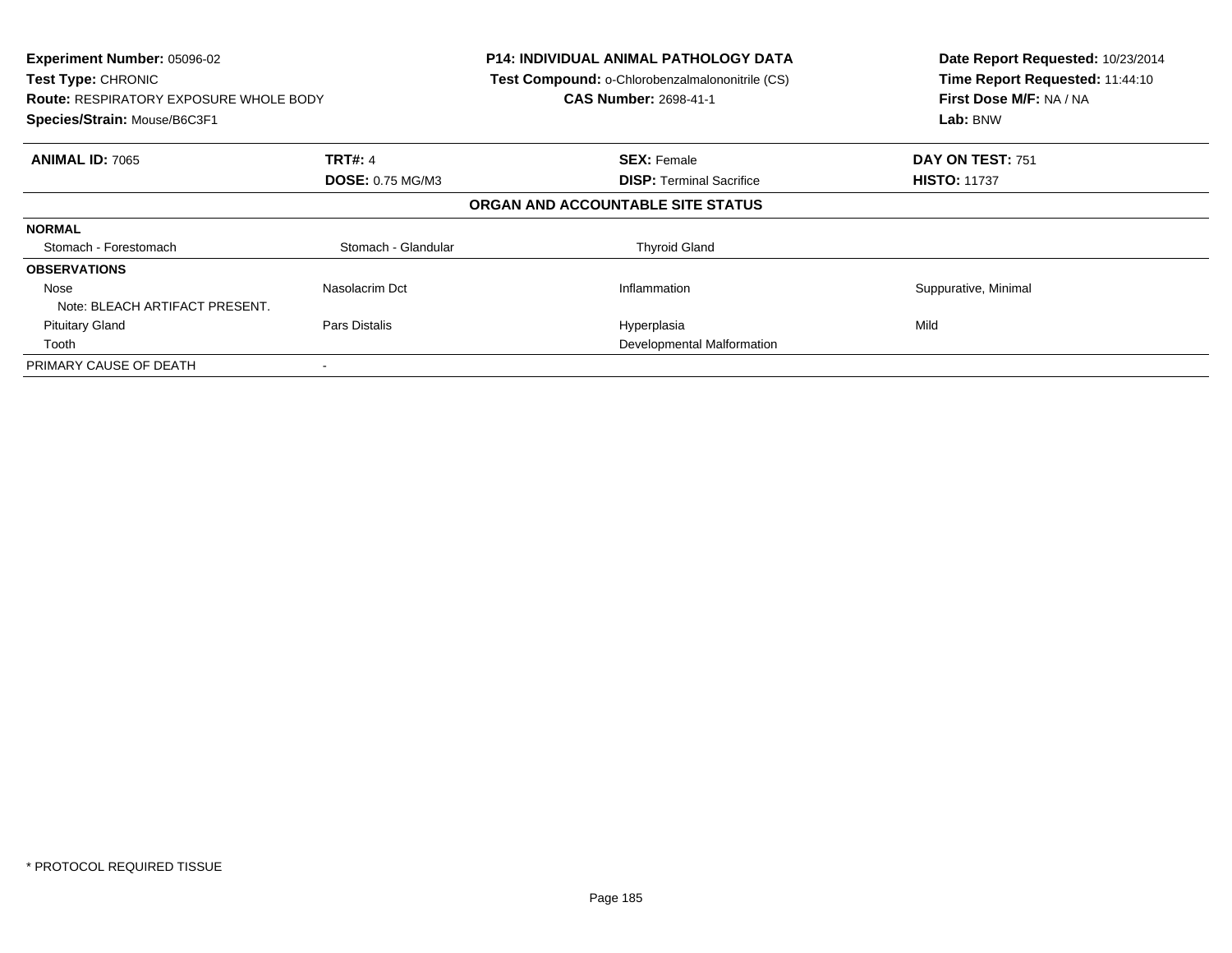| Experiment Number: 05096-02<br>Test Type: CHRONIC<br><b>Route: RESPIRATORY EXPOSURE WHOLE BODY</b><br>Species/Strain: Mouse/B6C3F1 |                         | <b>P14: INDIVIDUAL ANIMAL PATHOLOGY DATA</b><br>Test Compound: o-Chlorobenzalmalononitrile (CS)<br><b>CAS Number: 2698-41-1</b> | Date Report Requested: 10/23/2014<br>Time Report Requested: 11:44:10<br>First Dose M/F: NA / NA<br>Lab: BNW |
|------------------------------------------------------------------------------------------------------------------------------------|-------------------------|---------------------------------------------------------------------------------------------------------------------------------|-------------------------------------------------------------------------------------------------------------|
| <b>ANIMAL ID: 7066</b>                                                                                                             | <b>TRT#: 4</b>          | <b>SEX: Female</b>                                                                                                              | DAY ON TEST: 751                                                                                            |
|                                                                                                                                    | <b>DOSE: 0.75 MG/M3</b> | <b>DISP:</b> Terminal Sacrifice                                                                                                 | <b>HISTO: 11738</b>                                                                                         |
|                                                                                                                                    |                         | ORGAN AND ACCOUNTABLE SITE STATUS                                                                                               |                                                                                                             |
| <b>NORMAL</b>                                                                                                                      |                         |                                                                                                                                 |                                                                                                             |
| Nose                                                                                                                               | Stomach - Forestomach   | Stomach - Glandular                                                                                                             |                                                                                                             |
| <b>OBSERVATIONS</b>                                                                                                                |                         |                                                                                                                                 |                                                                                                             |
| Liver                                                                                                                              |                         | Hepatocellular Adenoma                                                                                                          |                                                                                                             |
| Note: $[$ HEPATOCLR ADEN $]$ TGLs = 1-10                                                                                           |                         |                                                                                                                                 |                                                                                                             |
| <b>Pituitary Gland</b>                                                                                                             | Pars Distalis           | Hyperplasia                                                                                                                     | Minimal                                                                                                     |
| <b>Thyroid Gland</b>                                                                                                               | <b>Follicular Cel</b>   | Hyperplasia                                                                                                                     | Multiple, Moderate                                                                                          |
| PRIMARY CAUSE OF DEATH                                                                                                             |                         |                                                                                                                                 |                                                                                                             |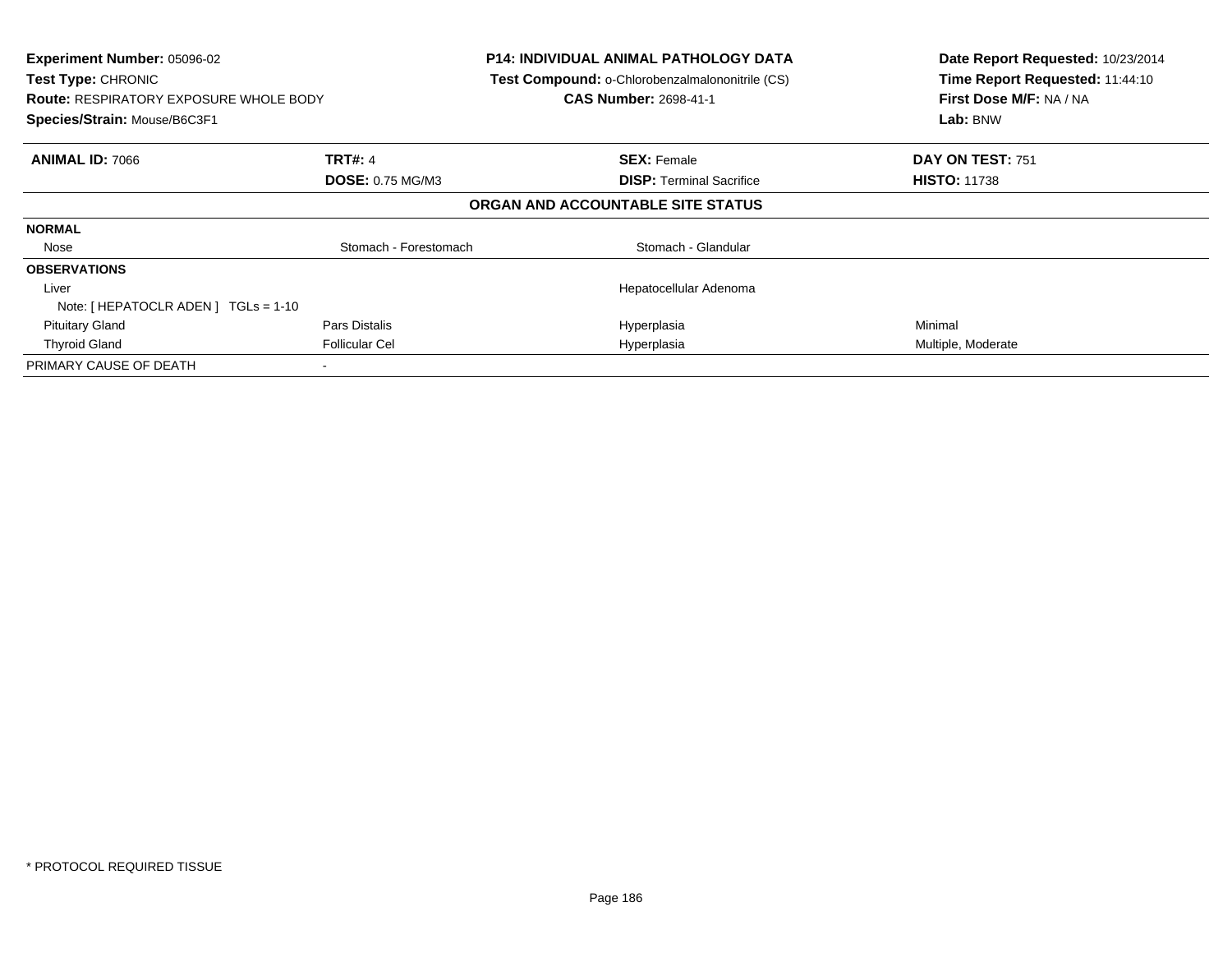**Experiment Number:** 05096-02**Test Type:** CHRONIC **Route:** RESPIRATORY EXPOSURE WHOLE BODY**Species/Strain:** Mouse/B6C3F1

## **P14: INDIVIDUAL ANIMAL PATHOLOGY DATA**

**Test Compound:** o-Chlorobenzalmalononitrile (CS)

**CAS Number:** 2698-41-1

**Date Report Requested:** 10/23/2014**Time Report Requested:** 11:44:10**First Dose M/F:** NA / NA**Lab:** BNW

| <b>ANIMAL ID: 7067</b>                                                          | <b>TRT#: 4</b>            | <b>SEX: Female</b>                | DAY ON TEST: 709           |
|---------------------------------------------------------------------------------|---------------------------|-----------------------------------|----------------------------|
|                                                                                 | DOSE: 0.75 MG/M3          | <b>DISP: Moribund</b>             | <b>HISTO: 11739</b>        |
|                                                                                 |                           | ORGAN AND ACCOUNTABLE SITE STATUS |                            |
| <b>NORMAL</b>                                                                   |                           |                                   |                            |
| Bone                                                                            | <b>Bone Marrow</b>        | Esophagus                         | Gallbladder                |
| Intestine Large - Cecum                                                         | Intestine Large - Colon   | Intestine Large - Rectum          | Intestine Small - Duodenum |
| Intestine Small - Ileum                                                         | Intestine Small - Jejunum | Islets, Pancreatic                | Mammary Gland              |
| Nose                                                                            | Pancreas                  | Parathyroid Gland                 | <b>Pituitary Gland</b>     |
| <b>Skin</b>                                                                     | Stomach - Forestomach     | <b>Thyroid Gland</b>              | Trachea                    |
| <b>OBSERVATIONS</b>                                                             |                           |                                   |                            |
| <b>Adrenal Gland</b>                                                            | Capsule                   | Hyperplasia                       | Mild                       |
|                                                                                 | Cortex                    | Lymphoma Malignant Mixed          |                            |
|                                                                                 | Medulla                   | Lymphoma Malignant Mixed          |                            |
| <b>Brain</b>                                                                    |                           | Mineralization                    | Mild                       |
| Heart                                                                           |                           | Lymphoma Malignant Mixed          |                            |
| Kidney                                                                          |                           | Nephropathy                       | Chronic, Mild              |
| Larynx                                                                          |                           | Lymphoma Malignant Mixed          |                            |
| Liver                                                                           |                           | Lymphoma Malignant Mixed          |                            |
|                                                                                 |                           | Necrosis                          | Moderate                   |
| Note: $[LYMPH MAL MIXD] TGLs = 6-4$                                             |                           |                                   |                            |
| Note: [ NECROSIS<br>$J \cdot TGLS = 6-10$                                       |                           |                                   |                            |
| Lung                                                                            | Alveolus                  | Hyperplasia                       | Mild                       |
|                                                                                 |                           | Lymphoma Malignant Mixed          |                            |
| Lymph Node                                                                      | <b>Bronchial</b>          | Lymphoma Malignant Mixed          |                            |
|                                                                                 | Mandibular                | Lymphoma Malignant Mixed          |                            |
|                                                                                 | Mediastinal               | Lymphoma Malignant Mixed          |                            |
|                                                                                 | Mesenteric                | Lymphoma Malignant Mixed          |                            |
|                                                                                 | Renal                     | Lymphoma Malignant Mixed          |                            |
| Note: [ LYMPH MAL MIXD ] TGLs = 4-3                                             |                           |                                   |                            |
| Note: [ LYMPH MAL MIXD ] TGLs = 3-5<br>[ Lymphoma Malignant Mixed TGLS = 5-12 ] |                           |                                   |                            |
| Ovary                                                                           |                           | Lymphoma Malignant Mixed          |                            |
| Salivary Glands                                                                 |                           | Lymphoma Malignant Mixed          |                            |
| Spleen                                                                          |                           | Lymphoma Malignant Mixed          |                            |
|                                                                                 |                           |                                   |                            |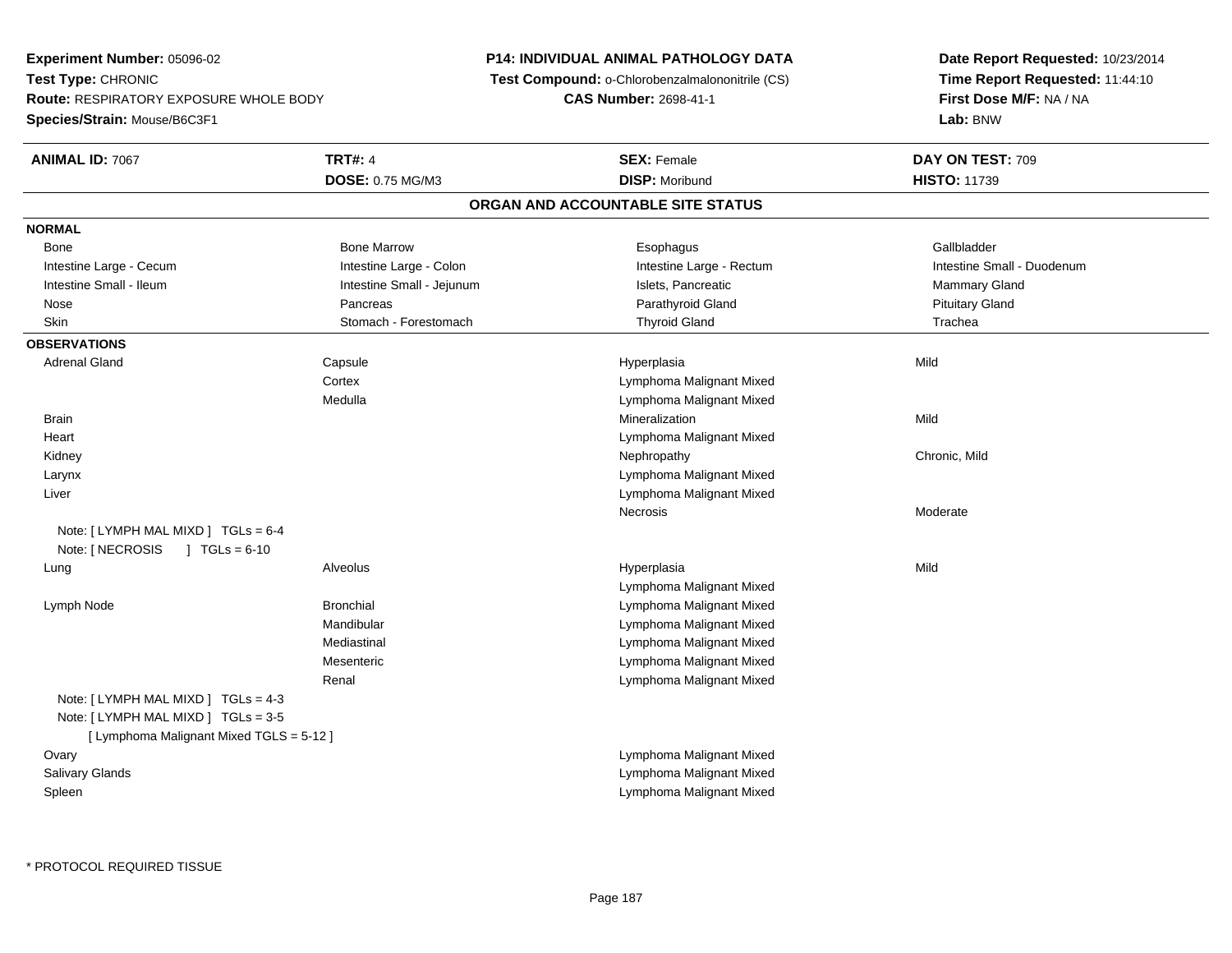| <b>Experiment Number: 05096-02</b><br>Test Type: CHRONIC<br><b>Route: RESPIRATORY EXPOSURE WHOLE BODY</b><br>Species/Strain: Mouse/B6C3F1 |                         | <b>P14: INDIVIDUAL ANIMAL PATHOLOGY DATA</b><br>Test Compound: o-Chlorobenzalmalononitrile (CS)<br><b>CAS Number: 2698-41-1</b> | Date Report Requested: 10/23/2014<br>Time Report Requested: 11:44:10<br>First Dose M/F: NA / NA<br>Lab: BNW |
|-------------------------------------------------------------------------------------------------------------------------------------------|-------------------------|---------------------------------------------------------------------------------------------------------------------------------|-------------------------------------------------------------------------------------------------------------|
| <b>ANIMAL ID: 7067</b>                                                                                                                    | <b>TRT#: 4</b>          | <b>SEX: Female</b>                                                                                                              | DAY ON TEST: 709                                                                                            |
|                                                                                                                                           | <b>DOSE: 0.75 MG/M3</b> | <b>DISP: Moribund</b>                                                                                                           | <b>HISTO: 11739</b>                                                                                         |
|                                                                                                                                           |                         | ORGAN AND ACCOUNTABLE SITE STATUS                                                                                               |                                                                                                             |
| Note: $[LYMPH MAL MIXD] TGLs = 2-4$                                                                                                       |                         |                                                                                                                                 |                                                                                                             |
| Stomach                                                                                                                                   | Glandular               | Lymphoma Malignant Mixed                                                                                                        |                                                                                                             |
| Note: $[LYMPH MAL MIXD] TGLs = 7-11$                                                                                                      |                         |                                                                                                                                 |                                                                                                             |
| Thymus                                                                                                                                    |                         | Lymphoma Malignant Mixed                                                                                                        |                                                                                                             |
| <b>Urinary Bladder</b>                                                                                                                    |                         | Lymphoma Malignant Mixed                                                                                                        |                                                                                                             |
| <b>Uterus</b>                                                                                                                             |                         | <b>Dilatation</b>                                                                                                               | Moderate                                                                                                    |
|                                                                                                                                           |                         | Lymphoma Malignant Mixed                                                                                                        |                                                                                                             |
| Note: $[LYMPH MAL MIXD] TGLs = 1-8$                                                                                                       |                         |                                                                                                                                 |                                                                                                             |
| PRIMARY CAUSE OF DEATH                                                                                                                    |                         |                                                                                                                                 |                                                                                                             |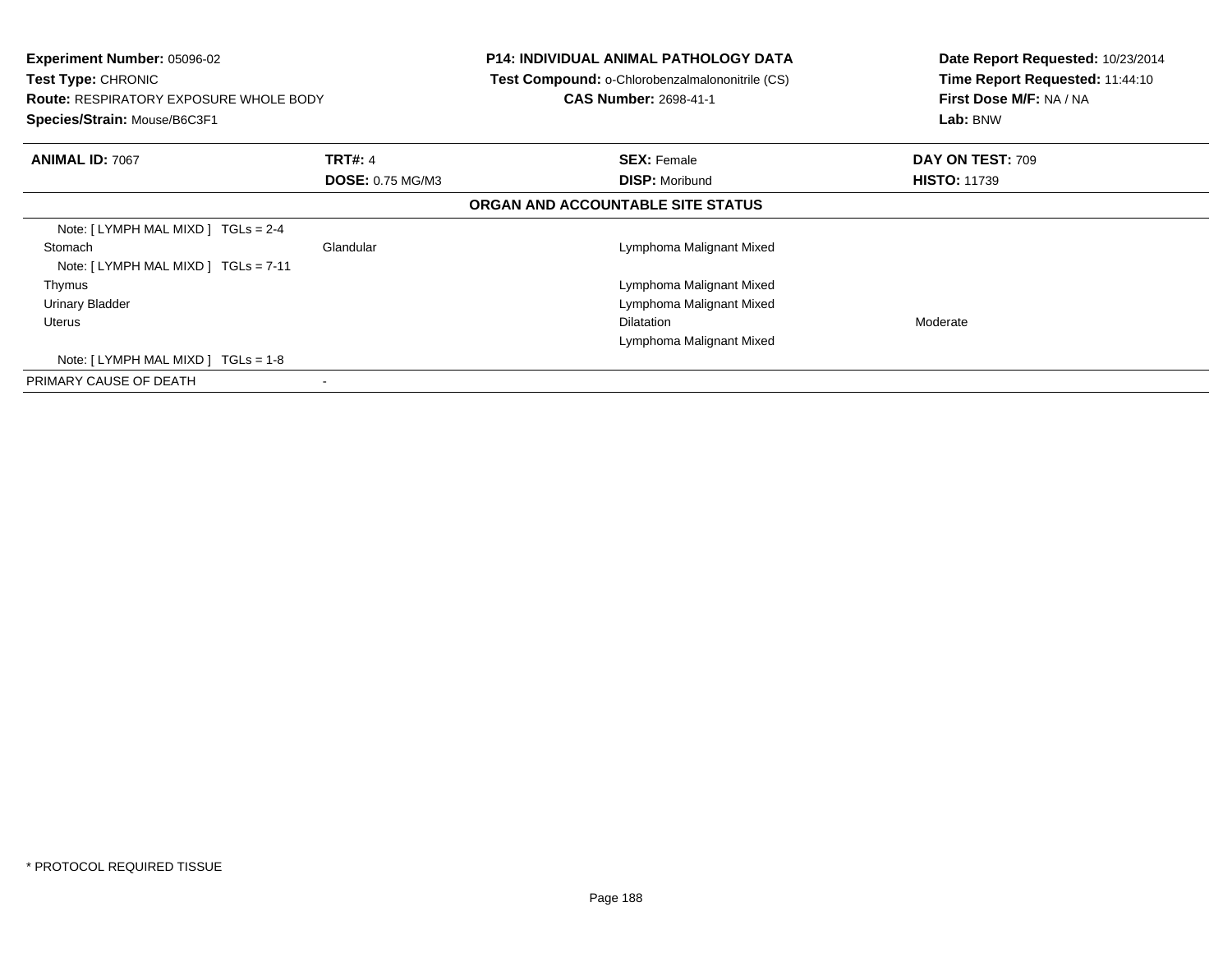| Experiment Number: 05096-02<br>Test Type: CHRONIC<br><b>Route: RESPIRATORY EXPOSURE WHOLE BODY</b><br>Species/Strain: Mouse/B6C3F1 |                         | <b>P14: INDIVIDUAL ANIMAL PATHOLOGY DATA</b><br>Test Compound: o-Chlorobenzalmalononitrile (CS)<br><b>CAS Number: 2698-41-1</b> | Date Report Requested: 10/23/2014<br>Time Report Requested: 11:44:10<br>First Dose M/F: NA / NA<br>Lab: BNW |
|------------------------------------------------------------------------------------------------------------------------------------|-------------------------|---------------------------------------------------------------------------------------------------------------------------------|-------------------------------------------------------------------------------------------------------------|
|                                                                                                                                    |                         |                                                                                                                                 |                                                                                                             |
| <b>ANIMAL ID: 7068</b>                                                                                                             | <b>TRT#: 4</b>          | <b>SEX: Female</b>                                                                                                              | DAY ON TEST: 751                                                                                            |
|                                                                                                                                    | <b>DOSE: 0.75 MG/M3</b> | <b>DISP:</b> Terminal Sacrifice                                                                                                 | <b>HISTO: 11740</b>                                                                                         |
|                                                                                                                                    |                         | ORGAN AND ACCOUNTABLE SITE STATUS                                                                                               |                                                                                                             |
| <b>NORMAL</b>                                                                                                                      |                         |                                                                                                                                 |                                                                                                             |
| Skin                                                                                                                               | Stomach - Forestomach   | Stomach - Glandular                                                                                                             | <b>Thyroid Gland</b>                                                                                        |
| <b>OBSERVATIONS</b>                                                                                                                |                         |                                                                                                                                 |                                                                                                             |
| Nose                                                                                                                               | <b>Respirat Epith</b>   | Hyperplasia                                                                                                                     | Minimal                                                                                                     |
|                                                                                                                                    |                         | Inflammation                                                                                                                    | Suppurative, Mild                                                                                           |
|                                                                                                                                    | <b>Respirat Epith</b>   | Metaplasia                                                                                                                      | Squamous, Mild                                                                                              |
| <b>Pituitary Gland</b>                                                                                                             | Pars Distalis           | Hyperplasia                                                                                                                     | Mild                                                                                                        |
| PRIMARY CAUSE OF DEATH                                                                                                             |                         |                                                                                                                                 |                                                                                                             |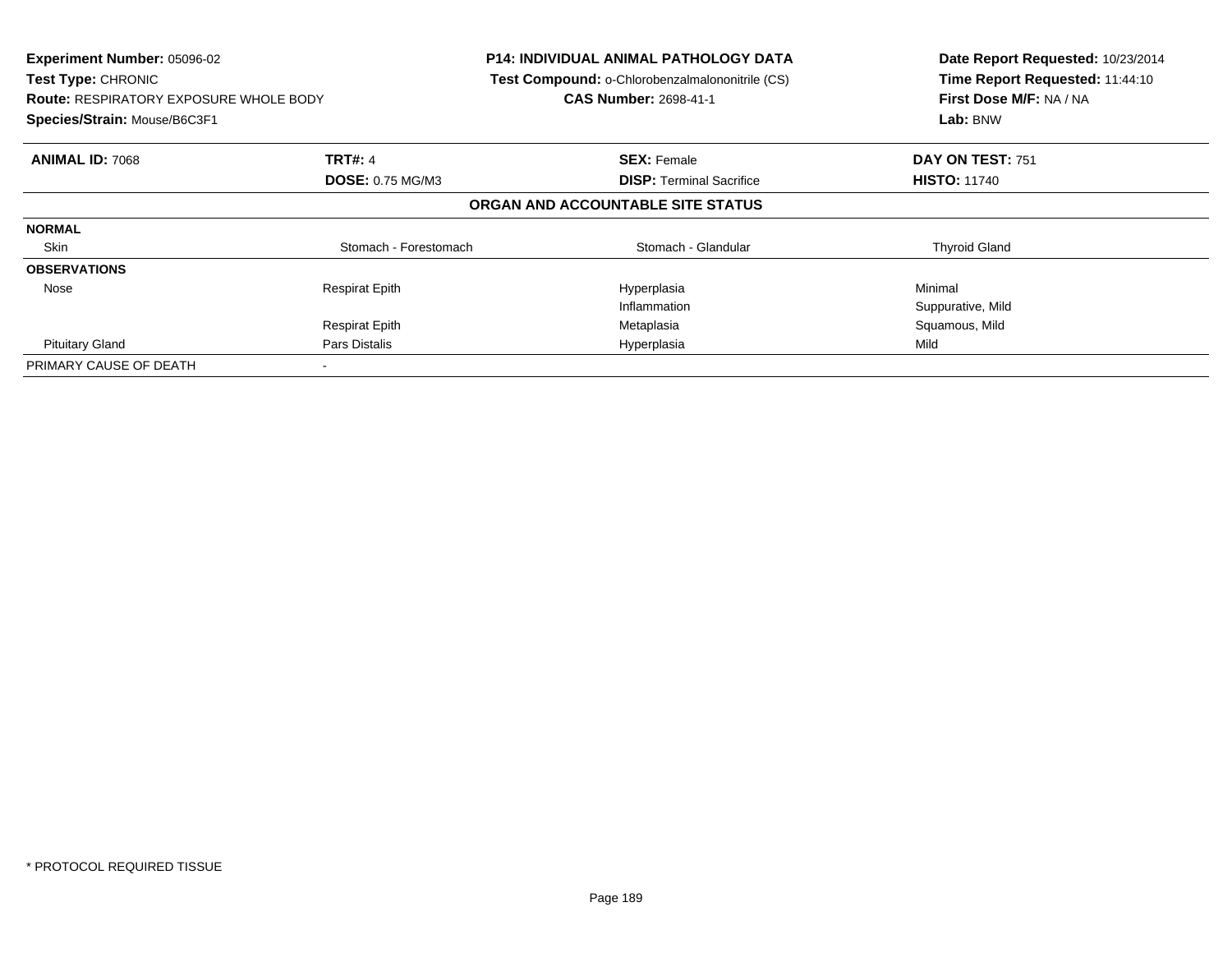| <b>Experiment Number: 05096-02</b><br>Test Type: CHRONIC<br><b>Route: RESPIRATORY EXPOSURE WHOLE BODY</b><br>Species/Strain: Mouse/B6C3F1 |                         | <b>P14: INDIVIDUAL ANIMAL PATHOLOGY DATA</b><br>Test Compound: o-Chlorobenzalmalononitrile (CS)<br><b>CAS Number: 2698-41-1</b> | Date Report Requested: 10/23/2014<br>Time Report Requested: 11:44:10<br>First Dose M/F: NA / NA<br>Lab: BNW |
|-------------------------------------------------------------------------------------------------------------------------------------------|-------------------------|---------------------------------------------------------------------------------------------------------------------------------|-------------------------------------------------------------------------------------------------------------|
| <b>ANIMAL ID: 7069</b>                                                                                                                    | <b>TRT#: 4</b>          | <b>SEX: Female</b>                                                                                                              | DAY ON TEST: 751                                                                                            |
|                                                                                                                                           | <b>DOSE: 0.75 MG/M3</b> | <b>DISP: Terminal Sacrifice</b>                                                                                                 | <b>HISTO: 11741</b>                                                                                         |
|                                                                                                                                           |                         | ORGAN AND ACCOUNTABLE SITE STATUS                                                                                               |                                                                                                             |
| <b>NORMAL</b>                                                                                                                             |                         |                                                                                                                                 |                                                                                                             |
| Nose                                                                                                                                      | <b>Pituitary Gland</b>  | Stomach - Glandular                                                                                                             | <b>Thyroid Gland</b>                                                                                        |
| <b>OBSERVATIONS</b>                                                                                                                       |                         |                                                                                                                                 |                                                                                                             |
| Lymph Node                                                                                                                                | Mesenteric              | Hematopoietic Cell Proliferation                                                                                                | Moderate                                                                                                    |
| Note: [ HEMA CELL PROL ] TGLs = 3-11                                                                                                      |                         |                                                                                                                                 |                                                                                                             |
| Pancreas                                                                                                                                  |                         | Developmental Malformation                                                                                                      |                                                                                                             |
| Note: [ DEVELOP MALFOR ] TGLs = 1-10                                                                                                      |                         |                                                                                                                                 |                                                                                                             |
| Stomach                                                                                                                                   | Forestomach             | Acanthosis                                                                                                                      | Marked                                                                                                      |
|                                                                                                                                           | Forestomach             | Ulcer                                                                                                                           | Marked                                                                                                      |
| Note: ULCERATED CENTER; DIFFERENTIAL DX PAPILLOMA.                                                                                        |                         |                                                                                                                                 |                                                                                                             |
| Note: FORESTOMACH, ANCANTHOSIS: 5 STEP SECTIONS, STILL SAME DX.                                                                           |                         |                                                                                                                                 |                                                                                                             |
| $1 TGLs = 2-8$<br>Note: [ ULCER                                                                                                           |                         |                                                                                                                                 |                                                                                                             |
| [ Acanthosis TGLS = $2-8$ ]                                                                                                               |                         |                                                                                                                                 |                                                                                                             |
| PRIMARY CAUSE OF DEATH                                                                                                                    |                         |                                                                                                                                 |                                                                                                             |
| Animal Note: EPITHELIAL LINED, ADJACENT TO PANCREAS, AND APPEARS TO                                                                       |                         |                                                                                                                                 |                                                                                                             |
| Animal Note: BE DEVELOPMENTAL MALFORMATION.                                                                                               |                         |                                                                                                                                 |                                                                                                             |
| Animal Note: THE CYST DESCRIBED IN THE MESENTERY AT NECROPSY IS                                                                           |                         |                                                                                                                                 |                                                                                                             |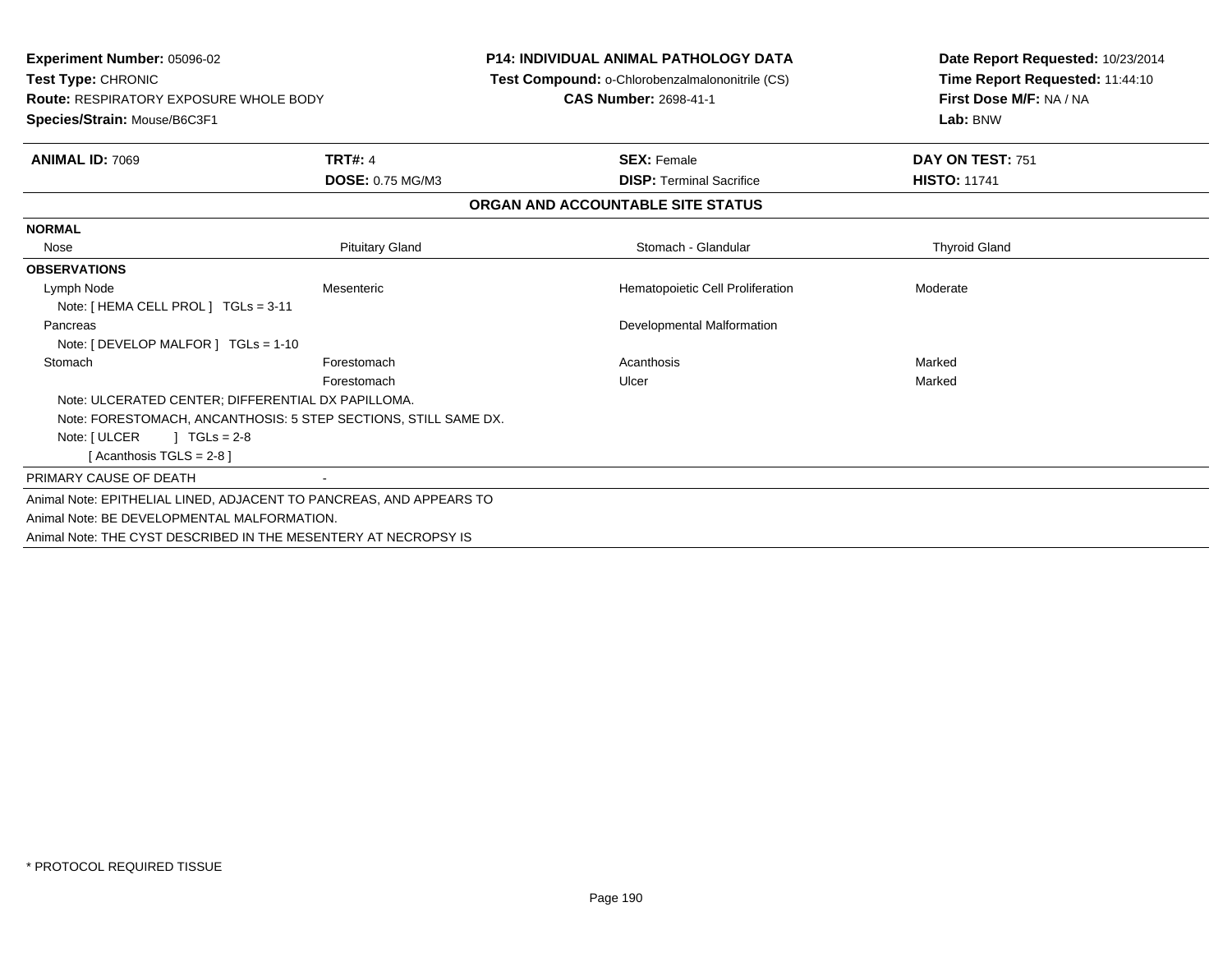| Experiment Number: 05096-02<br>Test Type: CHRONIC<br><b>Route: RESPIRATORY EXPOSURE WHOLE BODY</b><br>Species/Strain: Mouse/B6C3F1 |                         | <b>P14: INDIVIDUAL ANIMAL PATHOLOGY DATA</b>    | Date Report Requested: 10/23/2014<br>Time Report Requested: 11:44:10 |
|------------------------------------------------------------------------------------------------------------------------------------|-------------------------|-------------------------------------------------|----------------------------------------------------------------------|
|                                                                                                                                    |                         | Test Compound: o-Chlorobenzalmalononitrile (CS) |                                                                      |
|                                                                                                                                    |                         | <b>CAS Number: 2698-41-1</b>                    | First Dose M/F: NA / NA                                              |
|                                                                                                                                    |                         |                                                 | Lab: BNW                                                             |
| <b>ANIMAL ID: 7070</b>                                                                                                             | <b>TRT#: 4</b>          | <b>SEX: Female</b>                              | DAY ON TEST: 751                                                     |
|                                                                                                                                    | <b>DOSE: 0.75 MG/M3</b> | <b>DISP:</b> Terminal Sacrifice                 | <b>HISTO: 11742</b>                                                  |
|                                                                                                                                    |                         | ORGAN AND ACCOUNTABLE SITE STATUS               |                                                                      |
| <b>NORMAL</b>                                                                                                                      |                         |                                                 |                                                                      |
| Nose                                                                                                                               | <b>Pituitary Gland</b>  | Stomach - Forestomach                           | Stomach - Glandular                                                  |
| <b>OBSERVATIONS</b>                                                                                                                |                         |                                                 |                                                                      |
| <b>Thyroid Gland</b>                                                                                                               | <b>Follicular Cel</b>   | Hyperplasia                                     | Mild                                                                 |
| PRIMARY CAUSE OF DEATH                                                                                                             |                         |                                                 |                                                                      |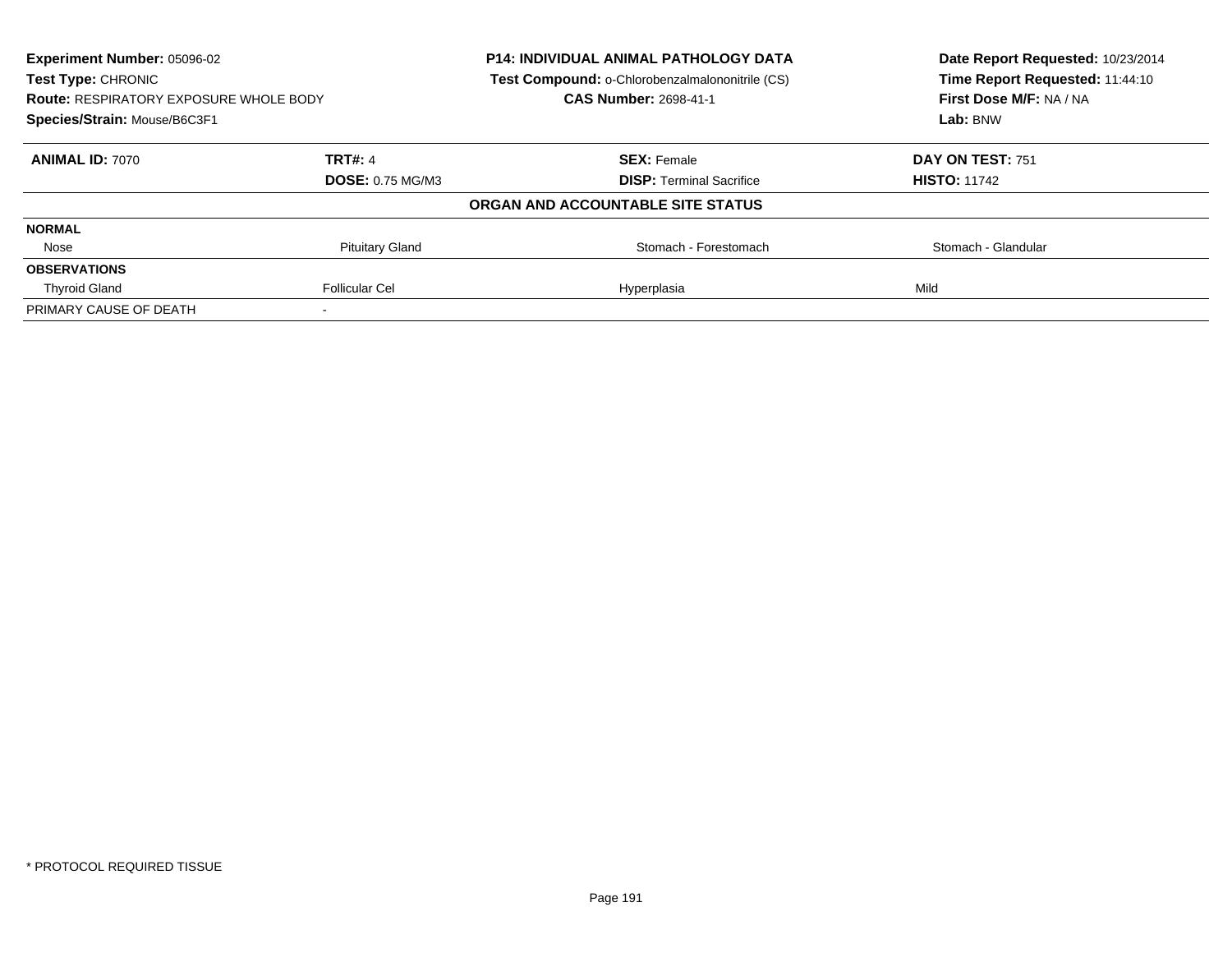| Experiment Number: 05096-02<br>Test Type: CHRONIC<br><b>Route: RESPIRATORY EXPOSURE WHOLE BODY</b><br>Species/Strain: Mouse/B6C3F1 |                      | <b>P14: INDIVIDUAL ANIMAL PATHOLOGY DATA</b><br>Test Compound: o-Chlorobenzalmalononitrile (CS)<br><b>CAS Number: 2698-41-1</b> |                                  | Date Report Requested: 10/23/2014<br>Time Report Requested: 11:44:10<br>First Dose M/F: NA / NA<br>Lab: BNW |
|------------------------------------------------------------------------------------------------------------------------------------|----------------------|---------------------------------------------------------------------------------------------------------------------------------|----------------------------------|-------------------------------------------------------------------------------------------------------------|
| <b>ANIMAL ID: 7071</b>                                                                                                             | <b>TRT#: 4</b>       | <b>SEX: Female</b>                                                                                                              |                                  | DAY ON TEST: 751                                                                                            |
|                                                                                                                                    | DOSE: 0.75 MG/M3     |                                                                                                                                 | <b>DISP:</b> Terminal Sacrifice  | <b>HISTO: 11743</b>                                                                                         |
|                                                                                                                                    |                      | ORGAN AND ACCOUNTABLE SITE STATUS                                                                                               |                                  |                                                                                                             |
| <b>NORMAL</b>                                                                                                                      |                      |                                                                                                                                 |                                  |                                                                                                             |
| Nose                                                                                                                               | Stomach - Glandular  | <b>Thyroid Gland</b>                                                                                                            |                                  |                                                                                                             |
| <b>OBSERVATIONS</b>                                                                                                                |                      |                                                                                                                                 |                                  |                                                                                                             |
| Nose                                                                                                                               |                      |                                                                                                                                 |                                  |                                                                                                             |
| Note: BLEACH ARTIFACT IS PRESENT.                                                                                                  |                      |                                                                                                                                 |                                  |                                                                                                             |
| Ovary                                                                                                                              |                      | Cyst                                                                                                                            |                                  |                                                                                                             |
| Note: [ CYST<br>$1 \text{ TGLs} = 1-7$                                                                                             |                      |                                                                                                                                 |                                  |                                                                                                             |
| <b>Pituitary Gland</b>                                                                                                             | <b>Pars Distalis</b> | Adenoma                                                                                                                         |                                  |                                                                                                             |
| Spleen                                                                                                                             |                      |                                                                                                                                 | Hematopoietic Cell Proliferation | Marked                                                                                                      |
| [ Hematopoietic Cell Proliferation TGLS = 2-4 ]                                                                                    |                      |                                                                                                                                 |                                  |                                                                                                             |
| Stomach                                                                                                                            | Forestomach          | Acanthosis                                                                                                                      |                                  | Mild                                                                                                        |
| Note: $[ACANTHOSIS] TGLs = 3-8$                                                                                                    |                      |                                                                                                                                 |                                  |                                                                                                             |
| PRIMARY CAUSE OF DEATH                                                                                                             |                      |                                                                                                                                 |                                  |                                                                                                             |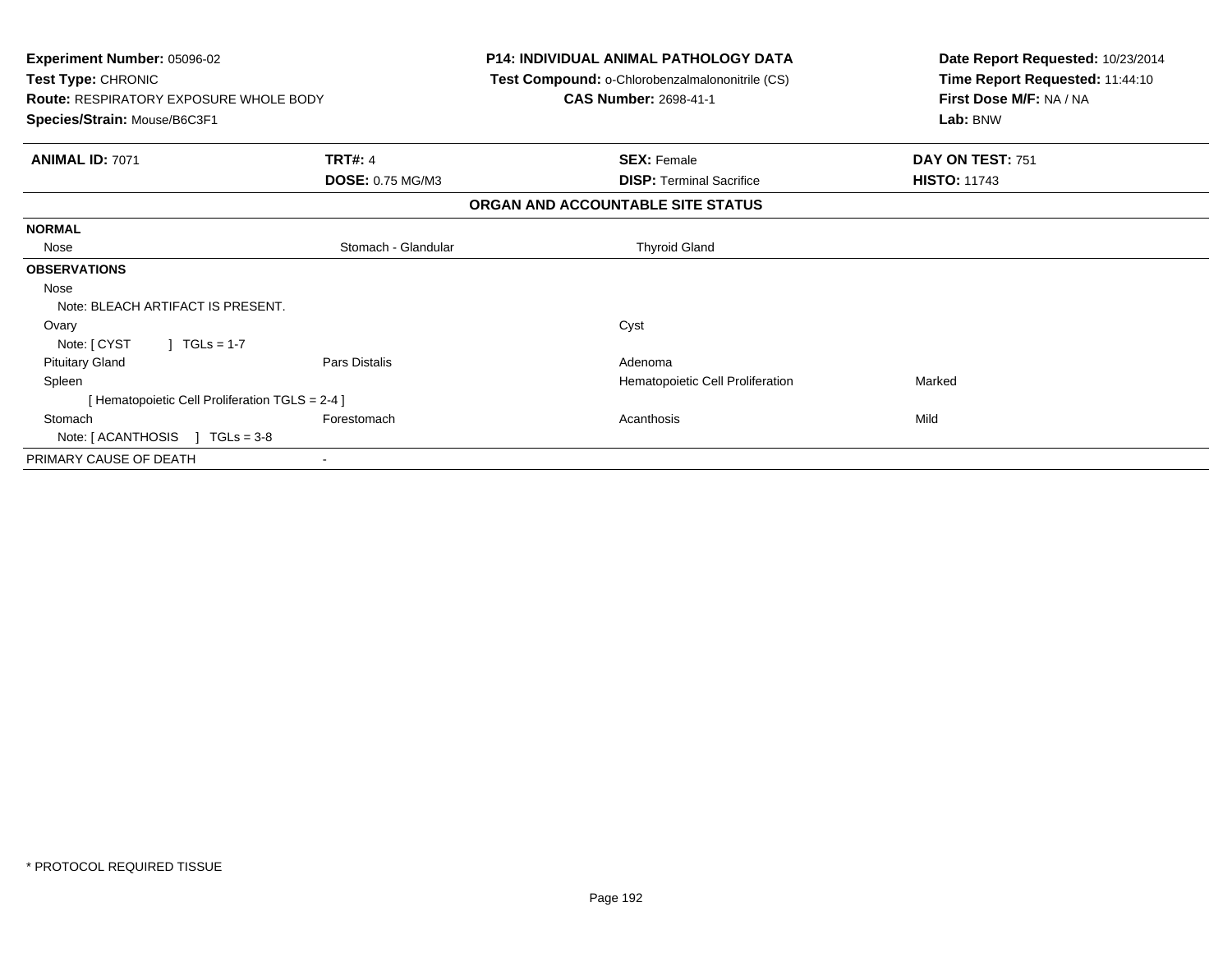| Experiment Number: 05096-02<br>Test Type: CHRONIC<br><b>Route: RESPIRATORY EXPOSURE WHOLE BODY</b><br>Species/Strain: Mouse/B6C3F1 |                         | <b>P14: INDIVIDUAL ANIMAL PATHOLOGY DATA</b><br>Test Compound: o-Chlorobenzalmalononitrile (CS)<br><b>CAS Number: 2698-41-1</b> | Date Report Requested: 10/23/2014<br>Time Report Requested: 11:44:10<br>First Dose M/F: NA / NA<br>Lab: BNW |
|------------------------------------------------------------------------------------------------------------------------------------|-------------------------|---------------------------------------------------------------------------------------------------------------------------------|-------------------------------------------------------------------------------------------------------------|
| <b>ANIMAL ID: 7072</b>                                                                                                             | <b>TRT#: 4</b>          | <b>SEX: Female</b>                                                                                                              | DAY ON TEST: 751                                                                                            |
|                                                                                                                                    | <b>DOSE: 0.75 MG/M3</b> | <b>DISP:</b> Terminal Sacrifice                                                                                                 | <b>HISTO: 11744</b>                                                                                         |
|                                                                                                                                    |                         | ORGAN AND ACCOUNTABLE SITE STATUS                                                                                               |                                                                                                             |
| <b>NORMAL</b>                                                                                                                      |                         |                                                                                                                                 |                                                                                                             |
| Nose                                                                                                                               | <b>Pituitary Gland</b>  | Stomach - Forestomach                                                                                                           | Stomach - Glandular                                                                                         |
| <b>Thyroid Gland</b>                                                                                                               |                         |                                                                                                                                 |                                                                                                             |
| <b>OBSERVATIONS</b>                                                                                                                |                         |                                                                                                                                 |                                                                                                             |
| Spleen                                                                                                                             |                         | Hematopoietic Cell Proliferation                                                                                                | Marked                                                                                                      |
| Note: [ HEMA CELL PROL ] TGLs = 1-4                                                                                                |                         |                                                                                                                                 |                                                                                                             |
| PRIMARY CAUSE OF DEATH                                                                                                             |                         |                                                                                                                                 |                                                                                                             |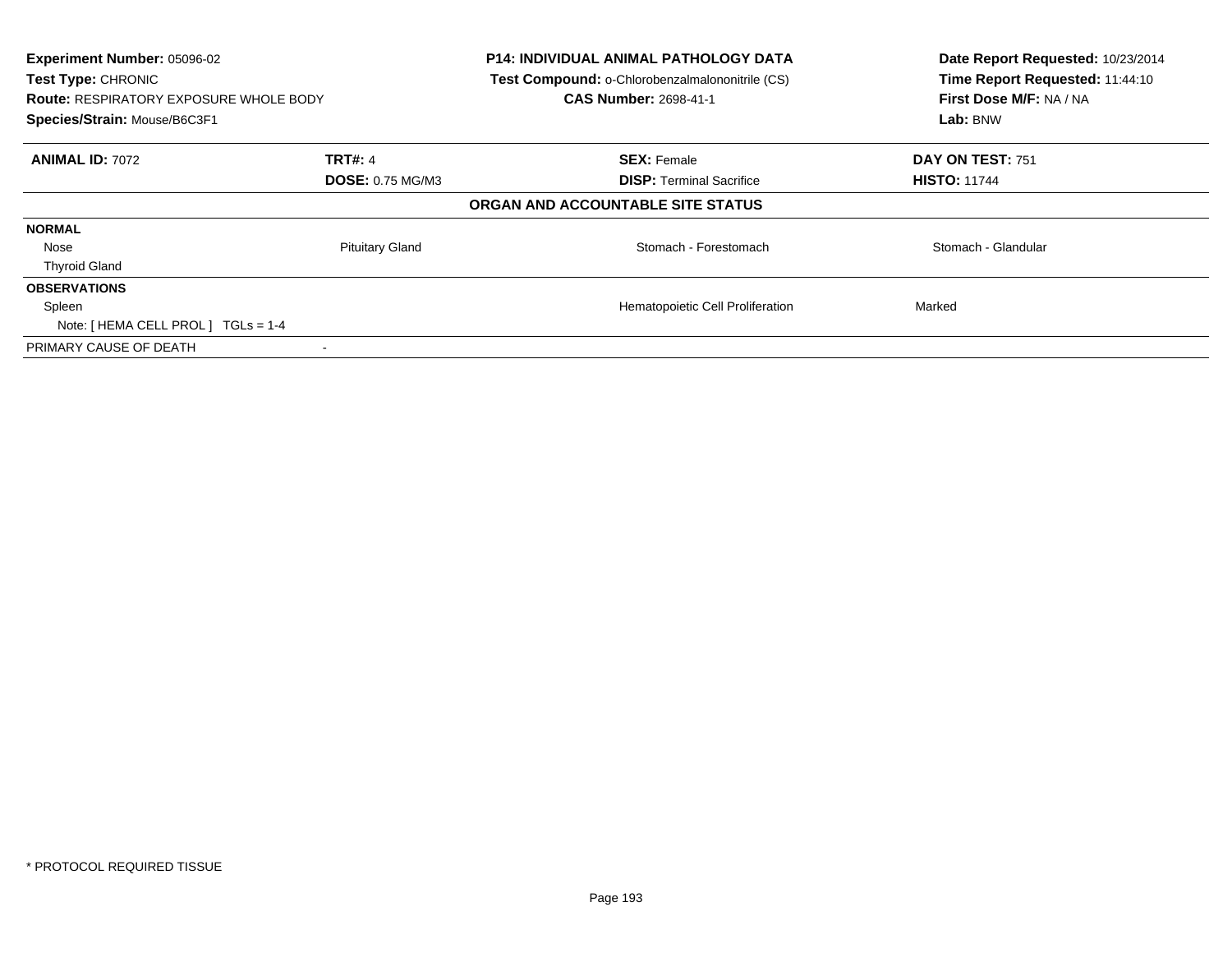**Experiment Number:** 05096-02**Test Type:** CHRONIC **Route:** RESPIRATORY EXPOSURE WHOLE BODY**Species/Strain:** Mouse/B6C3F1**P14: INDIVIDUAL ANIMAL PATHOLOGY DATA Test Compound:** o-Chlorobenzalmalononitrile (CS)**CAS Number:** 2698-41-1**Date Report Requested:** 10/23/2014**Time Report Requested:** 11:44:10**First Dose M/F:** NA / NA**Lab:** BNW**ANIMAL ID:** 7073**TRT#:** 4 **SEX:** Female **DAY ON TEST:** 658 **DOSE:** 0.75 MG/M3**DISP:** Moribund **HISTO:** 11745 **ORGAN AND ACCOUNTABLE SITE STATUSNORMALAdrenal Gland - Cortex** Adrenal Gland - Medulla **Bone** Bone Brain Brain Brain Brain Brain Esophagus **Example 20 Team Callbladder** Callbladder **Heart Intestine Large - Cecum** Callbladder Communication of the example of the example of the example of the example of the example of the example of the example of the Intestine Small - Ileum Intestine Large - Colon **Intestine Large - Rectum** Intestine Small - Duodenum Intestine Small - Duodenum Intestine Small - Jejunum **Intestine Small - Jejunum** Islets, Pancreatic **National Communist Communist Communist Communist Communist Communist Communist Communist Communist Communist Communist Communist Communist Communist** Lung **Lymph Node - Bronchial Mammary Gland Mammary Gland** Nose **Salivary Glands** Ovary Pancreas Pancreas Pancreas Pancreas Putuitary Gland Salivary Glands Salivary Glands Salivary Glands Salivary Glands Salivary Glands Salivary Glands Salivary Glands Salivary Glands Salivary Glands Salivary Glands Sali Skin Stomach - Forestomach Stomach Stomach Stomach Stomach Stomach Stomach - Glandular Thymus Thyroid Gland Trachea Urinary Bladder**MISSING** Lymph Node - Mandibular Parathyroid Gland Spleen**OBSERVATIONS** Adrenal Gland Capsule Hyperplasia Mild Bone Marroww which is a matter of the Myelofibrosis and the Myelofibrosis and the Mild of the Mild of the Mild of the Mild of the Mild of the Mild of the Mild of the Mild of the Mild of the Mild of the Mild of the Mild of the Mild of Kidneyy the controller the controller of the controller of the controller of the controller of the controller of the controller of the controller of the controller of the controller of the controller of the controller of the con Nose Note: BLEACH ARTIFACT IN FIRST SECTION OF NOSE. Uteruss and the contract of the contract of the contract of the contract of the contract of the contract of the contract of the contract of the contract of the contract of the contract of the contract of the contract of the cont n Marked **Marked** HemangiomaThrombosisNote: [ DILATATION ] TGLs = 1-8 Note: [ HEMANGIOMA ] TGLs = 1-8PRIMARY CAUSE OF DEATH-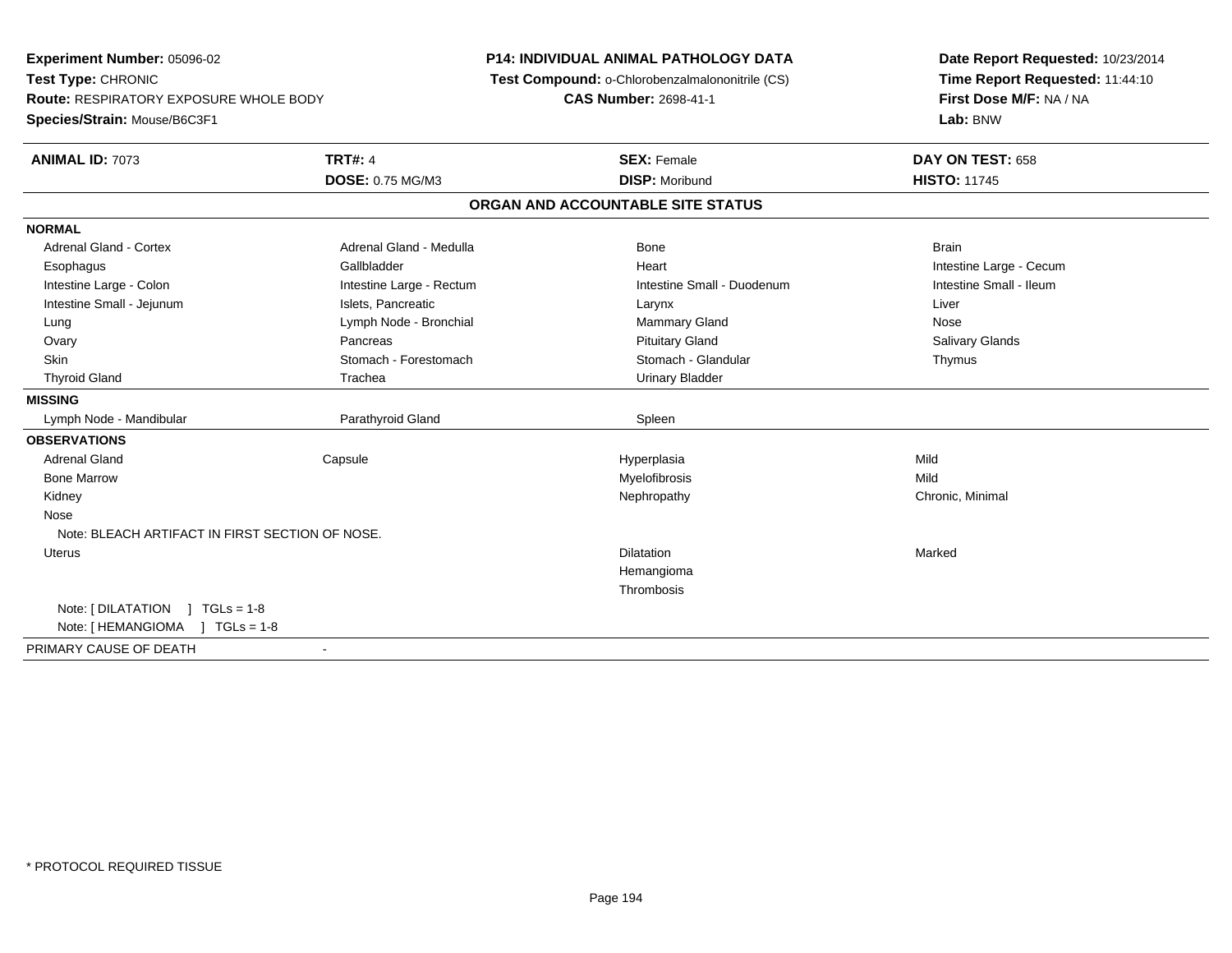| <b>Experiment Number: 05096-02</b><br><b>Test Type: CHRONIC</b><br><b>Route: RESPIRATORY EXPOSURE WHOLE BODY</b><br>Species/Strain: Mouse/B6C3F1 |                         | <b>P14: INDIVIDUAL ANIMAL PATHOLOGY DATA</b><br>Test Compound: o-Chlorobenzalmalononitrile (CS)<br><b>CAS Number: 2698-41-1</b> | Date Report Requested: 10/23/2014<br>Time Report Requested: 11:44:10<br>First Dose M/F: NA / NA<br>Lab: BNW |
|--------------------------------------------------------------------------------------------------------------------------------------------------|-------------------------|---------------------------------------------------------------------------------------------------------------------------------|-------------------------------------------------------------------------------------------------------------|
| <b>ANIMAL ID: 7074</b>                                                                                                                           | <b>TRT#: 4</b>          | <b>SEX: Female</b>                                                                                                              | DAY ON TEST: 751                                                                                            |
|                                                                                                                                                  | <b>DOSE: 0.75 MG/M3</b> | <b>DISP: Terminal Sacrifice</b>                                                                                                 | <b>HISTO: 11746</b>                                                                                         |
|                                                                                                                                                  |                         | ORGAN AND ACCOUNTABLE SITE STATUS                                                                                               |                                                                                                             |
| <b>NORMAL</b>                                                                                                                                    |                         |                                                                                                                                 |                                                                                                             |
| Nose                                                                                                                                             | Stomach - Glandular     | <b>Thyroid Gland</b>                                                                                                            |                                                                                                             |
| <b>INSUFFICIENT TISSUE</b>                                                                                                                       |                         |                                                                                                                                 |                                                                                                             |
| Stomach - Forestomach                                                                                                                            |                         |                                                                                                                                 |                                                                                                             |
| <b>OBSERVATIONS</b>                                                                                                                              |                         |                                                                                                                                 |                                                                                                             |
| <b>Pituitary Gland</b>                                                                                                                           | Pars Distalis           | Hyperplasia                                                                                                                     | Mild                                                                                                        |
| Stomach                                                                                                                                          |                         |                                                                                                                                 |                                                                                                             |
| Note: FORESTOMACH:5 STEP SECTIONS, STILL INSUFFICIENT TISSUE TO DX                                                                               |                         |                                                                                                                                 |                                                                                                             |
| PRIMARY CAUSE OF DEATH                                                                                                                           |                         |                                                                                                                                 |                                                                                                             |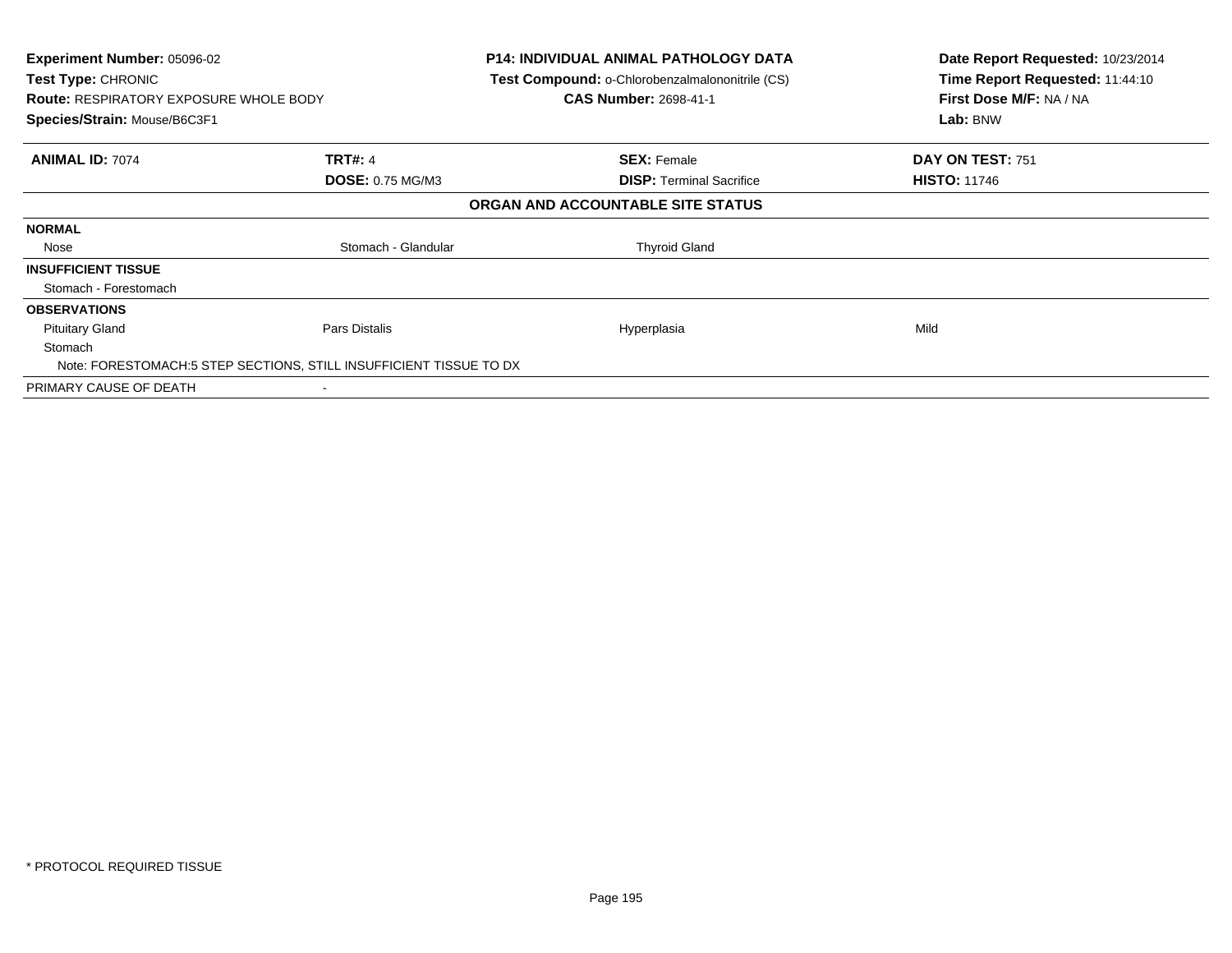| Experiment Number: 05096-02<br><b>Test Type: CHRONIC</b><br><b>Route: RESPIRATORY EXPOSURE WHOLE BODY</b> |                         | <b>P14: INDIVIDUAL ANIMAL PATHOLOGY DATA</b><br>Test Compound: o-Chlorobenzalmalononitrile (CS)<br><b>CAS Number: 2698-41-1</b> | Date Report Requested: 10/23/2014<br>Time Report Requested: 11:44:10<br>First Dose M/F: NA / NA |
|-----------------------------------------------------------------------------------------------------------|-------------------------|---------------------------------------------------------------------------------------------------------------------------------|-------------------------------------------------------------------------------------------------|
| Species/Strain: Mouse/B6C3F1                                                                              |                         |                                                                                                                                 | Lab: BNW                                                                                        |
| <b>ANIMAL ID: 7075</b>                                                                                    | <b>TRT#: 4</b>          | <b>SEX: Female</b>                                                                                                              | DAY ON TEST: 751                                                                                |
|                                                                                                           | <b>DOSE: 0.75 MG/M3</b> | <b>DISP:</b> Terminal Sacrifice                                                                                                 | <b>HISTO: 11747</b>                                                                             |
|                                                                                                           |                         | ORGAN AND ACCOUNTABLE SITE STATUS                                                                                               |                                                                                                 |
| <b>NORMAL</b>                                                                                             |                         |                                                                                                                                 |                                                                                                 |
| <b>Pituitary Gland</b>                                                                                    | Stomach - Forestomach   | Stomach - Glandular                                                                                                             | <b>Thyroid Gland</b>                                                                            |
| <b>OBSERVATIONS</b>                                                                                       |                         |                                                                                                                                 |                                                                                                 |
| Nose                                                                                                      |                         | Inflammation                                                                                                                    | Suppurative, Minimal                                                                            |
| Note: BLEACH ARTIFACT PRESENT.                                                                            |                         |                                                                                                                                 |                                                                                                 |
| Ovary                                                                                                     |                         | Cyst                                                                                                                            |                                                                                                 |
| $1 TGLs = 1-10$<br>Note: [ CYST                                                                           |                         |                                                                                                                                 |                                                                                                 |
| PRIMARY CAUSE OF DEATH                                                                                    |                         |                                                                                                                                 |                                                                                                 |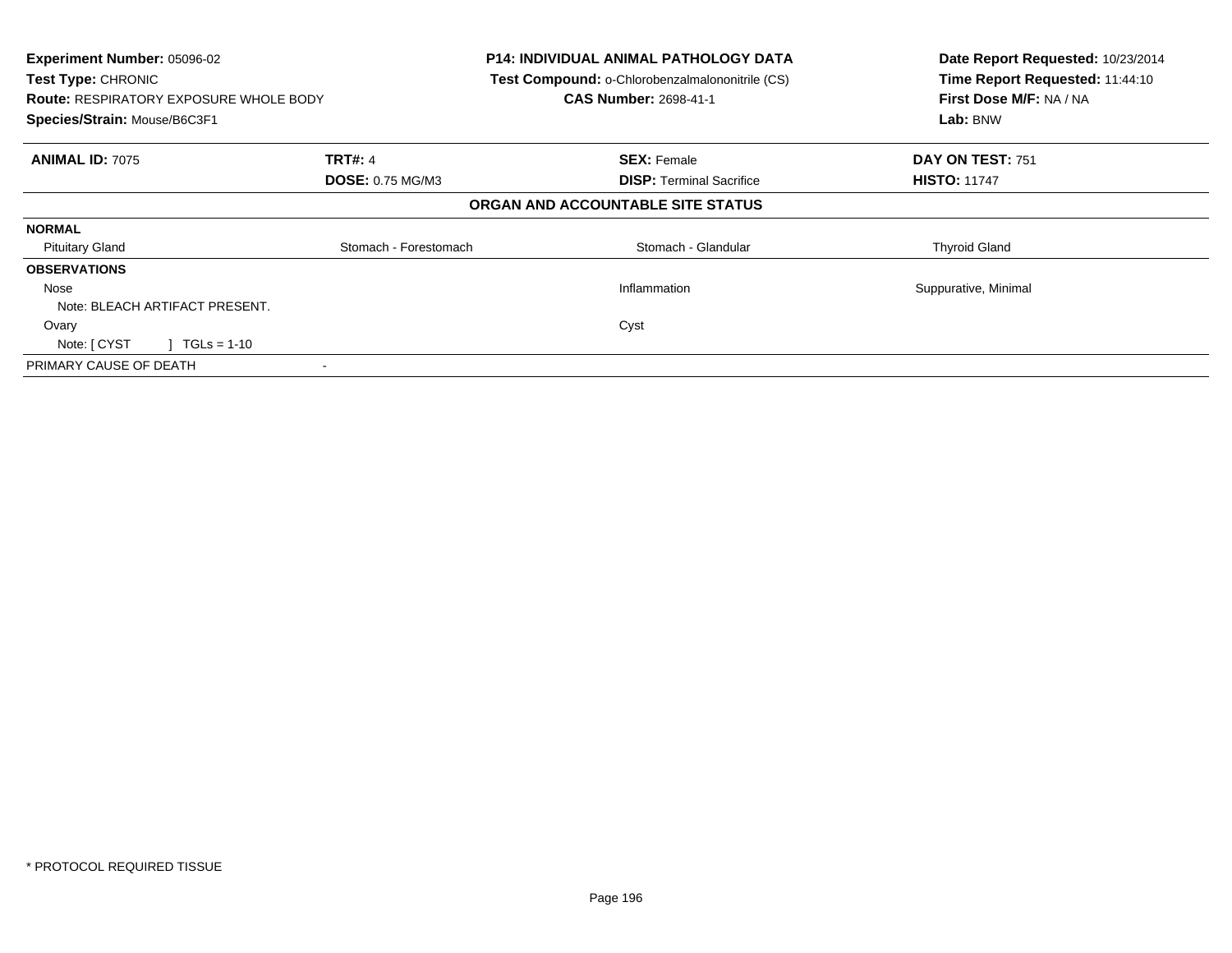| <b>Experiment Number: 05096-02</b><br>Test Type: CHRONIC<br><b>Route: RESPIRATORY EXPOSURE WHOLE BODY</b><br>Species/Strain: Mouse/B6C3F1 |                       | <b>P14: INDIVIDUAL ANIMAL PATHOLOGY DATA</b><br>Test Compound: o-Chlorobenzalmalononitrile (CS)<br><b>CAS Number: 2698-41-1</b> | Date Report Requested: 10/23/2014<br>Time Report Requested: 11:44:10<br>First Dose M/F: NA / NA<br>Lab: BNW |
|-------------------------------------------------------------------------------------------------------------------------------------------|-----------------------|---------------------------------------------------------------------------------------------------------------------------------|-------------------------------------------------------------------------------------------------------------|
| <b>ANIMAL ID: 7076</b>                                                                                                                    | <b>TRT#: 4</b>        | <b>SEX: Female</b>                                                                                                              | DAY ON TEST: 751                                                                                            |
|                                                                                                                                           | DOSE: 0.75 MG/M3      | <b>DISP:</b> Terminal Sacrifice                                                                                                 | <b>HISTO: 11748</b>                                                                                         |
|                                                                                                                                           |                       | ORGAN AND ACCOUNTABLE SITE STATUS                                                                                               |                                                                                                             |
| <b>NORMAL</b>                                                                                                                             |                       |                                                                                                                                 |                                                                                                             |
| <b>Pituitary Gland</b>                                                                                                                    | Stomach - Forestomach | Stomach - Glandular                                                                                                             | <b>Thyroid Gland</b>                                                                                        |
| <b>OBSERVATIONS</b>                                                                                                                       |                       |                                                                                                                                 |                                                                                                             |
| Mesentery                                                                                                                                 |                       | Inflammation                                                                                                                    | Chronic, Marked                                                                                             |
|                                                                                                                                           |                       | <b>Necrosis</b>                                                                                                                 | Marked                                                                                                      |
| Note: $\lceil$ INFLAMMATION $\lceil$ TGLs = 2-10                                                                                          |                       |                                                                                                                                 |                                                                                                             |
| Note: [ NECROSIS<br>$\sqrt{1}$ TGLs = 2-10                                                                                                |                       |                                                                                                                                 |                                                                                                             |
| Nose                                                                                                                                      | <b>Respirat Epith</b> | Hyperplasia                                                                                                                     | Minimal                                                                                                     |
| Ovary                                                                                                                                     |                       | Cyst                                                                                                                            |                                                                                                             |
| $] TGLs = 1-11$<br>Note: [ CYST                                                                                                           |                       |                                                                                                                                 |                                                                                                             |
| Pancreas                                                                                                                                  |                       | Inflammation                                                                                                                    | Chronic, Marked                                                                                             |
| Note: $[INFLAMMATION ] TGLs = 2-10$                                                                                                       |                       |                                                                                                                                 |                                                                                                             |
| PRIMARY CAUSE OF DEATH                                                                                                                    |                       |                                                                                                                                 |                                                                                                             |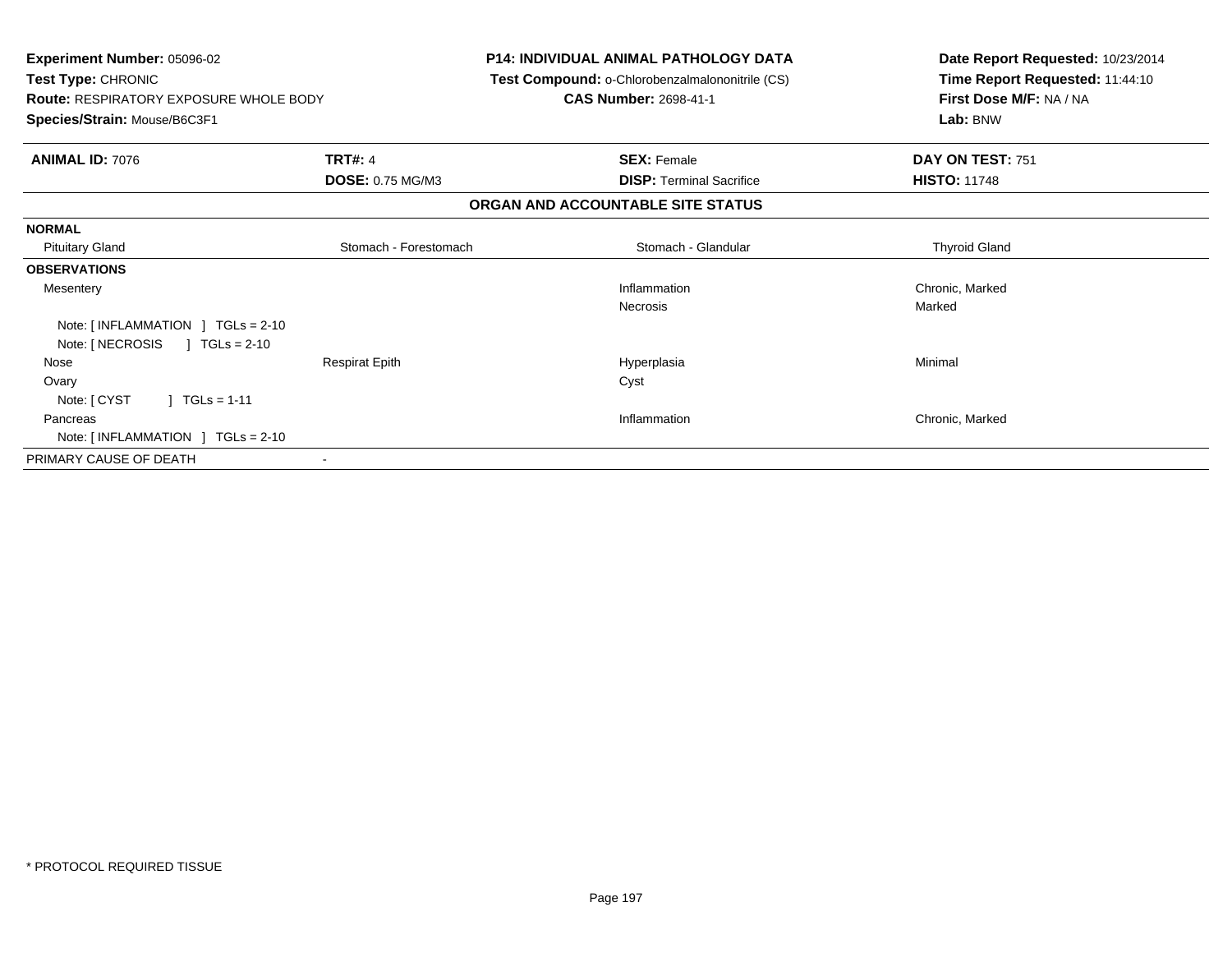**Experiment Number:** 05096-02**Test Type:** CHRONIC **Route:** RESPIRATORY EXPOSURE WHOLE BODY**Species/Strain:** Mouse/B6C3F1**P14: INDIVIDUAL ANIMAL PATHOLOGY DATA Test Compound:** o-Chlorobenzalmalononitrile (CS)**CAS Number:** 2698-41-1**Date Report Requested:** 10/23/2014**Time Report Requested:** 11:44:10**First Dose M/F:** NA / NA**Lab:** BNW**ANIMAL ID:** 7077**TRT#:** 4 **SEX:** Female **DAY ON TEST:** 267 **DOSE:** 0.75 MG/M3 **DISP:** Moribund **HISTO:** <sup>6670</sup> **ORGAN AND ACCOUNTABLE SITE STATUSNORMALAdrenal Gland - Cortex** Adrenal Gland - Medulla **Adrenal Gland - Medulla** Bone Bone Bone Bone Bone Marrow Brain Esophagus Esophagus Gallbladder Gallbladder Gallbladder Heart Intestine Large - Colon **Intestine Large - Rectum** Intestine Small - Duodenum Intestine Small - Ileum Intestine Small - Ileum Intestine Small - Jejunum **Intestine Small - Jejunum** Islets, Pancreatic **Network Constructs** Kidney Larynx Larynx Liver Lung Lymph Node - Bronchial Lymph Node - MandibularMammary Gland Nose Ovary Pancreas Parathyroid Gland Phillip Communication of Pituitary Gland Pitus School Salivary Glands Skin Skin Skin Skin Skin Stomach - Glandular Spinal Cord **Spinal Cord Spleen** Spleen Stomach - Forestomach - Stomach - Forestomach - Stomach - Glandular Stomach - Glandular Stomach - Glandular Stomach - Glandular Stomach - Glandular Stomach - Glandular Stomach - Glan Thymus Thyroid Gland Trachea Urinary Bladder Uterus**MISSING** Intestine Large - Cecum**OBSERVATIONS** Adrenal Gland Capsule Hyperplasia Mild Nose Note: THE NASAL EPITHELIUM ON THIS ANIMAL AFTER 38Note: WEEKS ON EXPOSURE IS CLEAN AS A WHISTLE.PRIMARY CAUSE OF DEATH-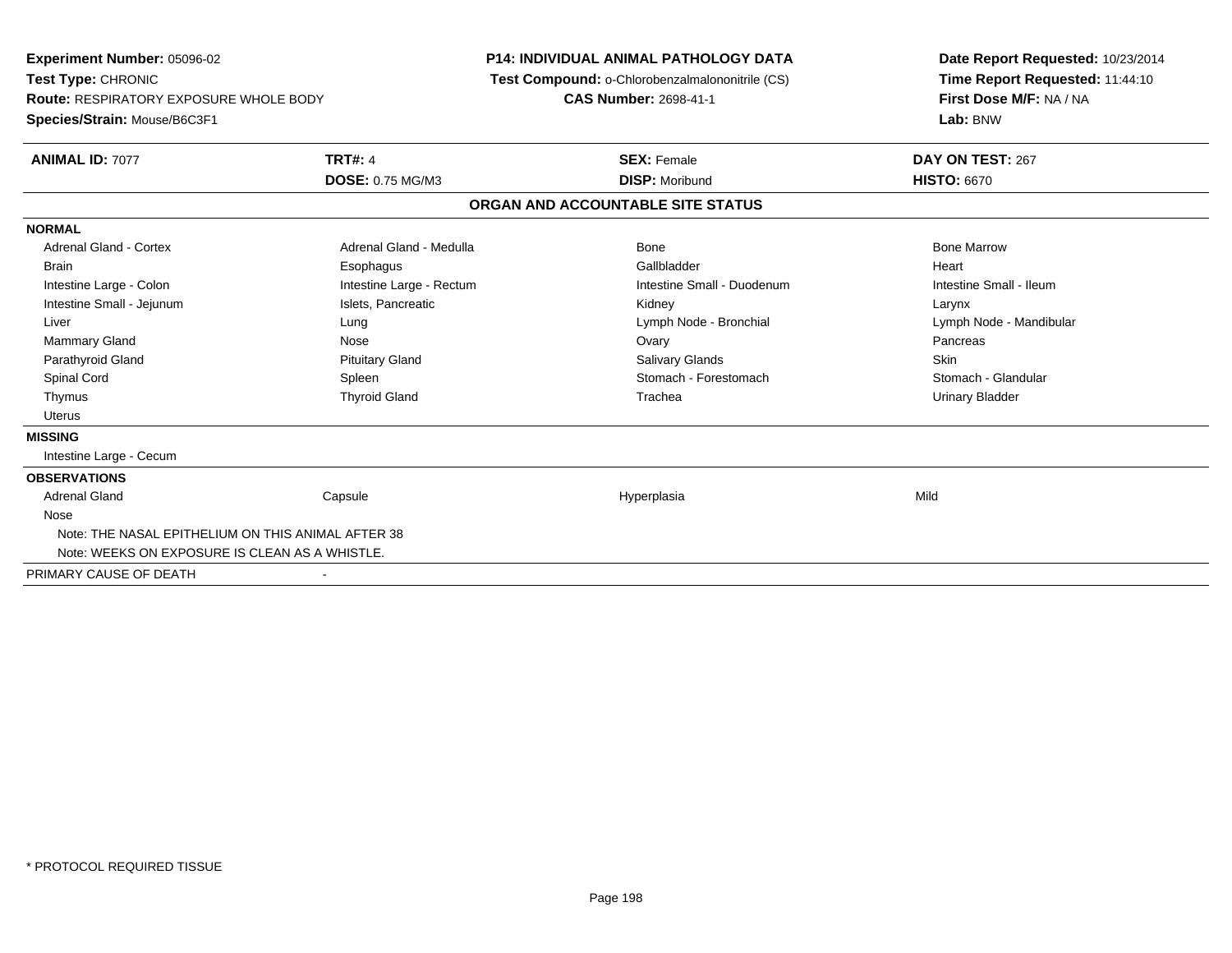| Experiment Number: 05096-02<br>Test Type: CHRONIC<br><b>Route: RESPIRATORY EXPOSURE WHOLE BODY</b><br>Species/Strain: Mouse/B6C3F1 |                         | <b>P14: INDIVIDUAL ANIMAL PATHOLOGY DATA</b><br>Test Compound: o-Chlorobenzalmalononitrile (CS)<br><b>CAS Number: 2698-41-1</b> | Date Report Requested: 10/23/2014<br>Time Report Requested: 11:44:10<br>First Dose M/F: NA / NA<br>Lab: BNW |  |
|------------------------------------------------------------------------------------------------------------------------------------|-------------------------|---------------------------------------------------------------------------------------------------------------------------------|-------------------------------------------------------------------------------------------------------------|--|
| <b>ANIMAL ID: 7078</b>                                                                                                             | <b>TRT#: 4</b>          | <b>SEX: Female</b>                                                                                                              | DAY ON TEST: 751                                                                                            |  |
|                                                                                                                                    | <b>DOSE: 0.75 MG/M3</b> | <b>DISP:</b> Terminal Sacrifice                                                                                                 | <b>HISTO: 11749</b>                                                                                         |  |
|                                                                                                                                    |                         | ORGAN AND ACCOUNTABLE SITE STATUS                                                                                               |                                                                                                             |  |
| <b>NORMAL</b>                                                                                                                      |                         |                                                                                                                                 |                                                                                                             |  |
| Nose                                                                                                                               | <b>Pituitary Gland</b>  | Stomach - Forestomach                                                                                                           | Stomach - Glandular                                                                                         |  |
| <b>Thyroid Gland</b>                                                                                                               |                         |                                                                                                                                 |                                                                                                             |  |
| <b>OBSERVATIONS</b>                                                                                                                |                         |                                                                                                                                 |                                                                                                             |  |
| Nose                                                                                                                               |                         |                                                                                                                                 |                                                                                                             |  |
| Note: BLEACH ARTIFACT IS PRESENT.                                                                                                  |                         |                                                                                                                                 |                                                                                                             |  |
| PRIMARY CAUSE OF DEATH                                                                                                             |                         |                                                                                                                                 |                                                                                                             |  |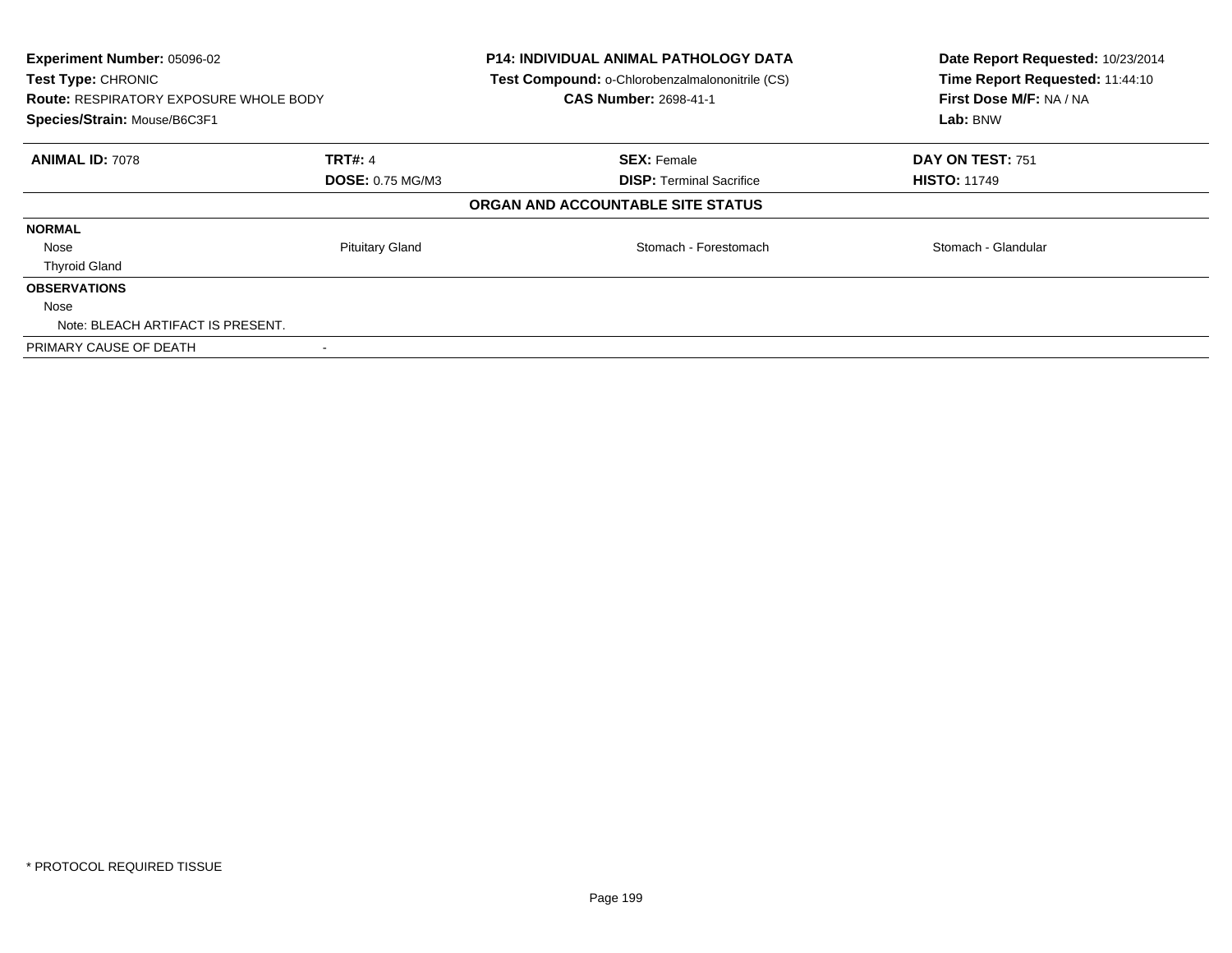**Experiment Number:** 05096-02**Test Type:** CHRONIC **Route:** RESPIRATORY EXPOSURE WHOLE BODY**Species/Strain:** Mouse/B6C3F1**P14: INDIVIDUAL ANIMAL PATHOLOGY DATA Test Compound:** o-Chlorobenzalmalononitrile (CS)**CAS Number:** 2698-41-1**Date Report Requested:** 10/23/2014**Time Report Requested:** 11:44:10**First Dose M/F:** NA / NA**Lab:** BNW**ANIMAL ID:** 7079**TRT#:** 4 **SEX:** Female **DAY ON TEST:** 709 **DOSE:** 0.75 MG/M3**DISP:** Moribund **HISTO:** 11750 **ORGAN AND ACCOUNTABLE SITE STATUSNORMALAdrenal Gland - Cortex** Adrenal Gland - Medulla **Bone** Bone **Bone** Esophagus Esophagus Intestine Large - Colon Gallbladder **East Community Community** Heart Heart Intestine Large - Cecum Intestine Large - Cecum Intestine Small - Jejunum Intestine Large - Rectum **Intestine Small - Duodenum** Intestine Small - Ileum Intestine Small - Ileum Islets, Pancreatic **Community Community Community Community Community Community Community Community Community Community Community Community Community Community Community Community Community Community Community Community Co Thyroid Gland**  Pancreas Pituitary Gland Skin Thyroid Gland Trachea**MISSING** Parathyroid Gland**OBSERVATIONS** Adrenal Gland Capsule Hyperplasia Minimal Bone Marroww which is a matter of the Myelofibrosis and the Myelofibrosis and the Mild of the Mild of the Mild of the Mild of the Mild of the Mild of the Mild of the Mild of the Mild of the Mild of the Mild of the Mild of the Mild of Brainn and the control of the control of the control of the control of the control of the control of the control of the control of the control of the control of the control of the control of the control of the control of the co Kidney Lymphoma Malignant MixedNephropathy Chronic, Minimal Liver Lymphoma Malignant MixedNote: [ LYMPH MAL MIXD ] TGLs = 4-4+10 Lung Lymphoma Malignant Mixed Lymph NodeLymphoma Malignant Mixed Mandibular Lymphoma Malignant Mixed Lymphoma Malignant MixedMediastinal Lymphoma Malignant Mixed**Mesenteric** Note: [ LYMPH MAL MIXD ] TGLs = 1-7 Note: [ LYMPH MAL MIXD ] TGLs = 7-11 Note: [ LYMPH MAL MIXD ] TGLs = 5-2**Ovary**  Lymphoma Malignant MixedNote: [ LYMPH MAL MIXD ] TGLs = 2-7 Salivary Glands Lymphoma Malignant Mixed Lymphoma Malignant Mixed SpleenNote: [ LYMPH MAL MIXD ] TGLs = 3-4 Stomachh compared to the Forestomach compared to the Cyst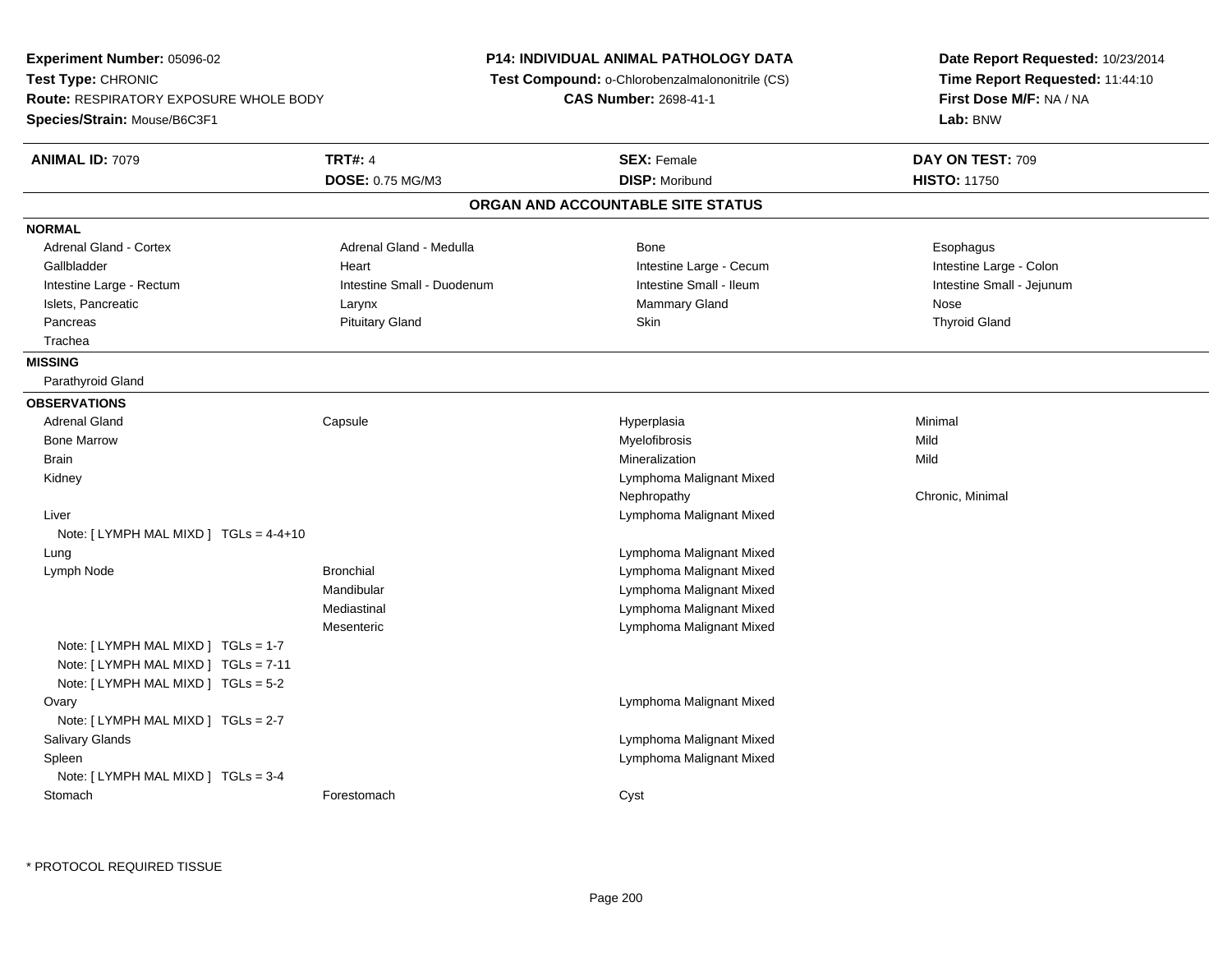| <b>Experiment Number: 05096-02</b><br><b>Test Type: CHRONIC</b><br><b>Route: RESPIRATORY EXPOSURE WHOLE BODY</b><br>Species/Strain: Mouse/B6C3F1 |                         | <b>P14: INDIVIDUAL ANIMAL PATHOLOGY DATA</b><br>Test Compound: o-Chlorobenzalmalononitrile (CS)<br><b>CAS Number: 2698-41-1</b> | Date Report Requested: 10/23/2014<br>Time Report Requested: 11:44:10<br>First Dose M/F: NA / NA<br>Lab: BNW |
|--------------------------------------------------------------------------------------------------------------------------------------------------|-------------------------|---------------------------------------------------------------------------------------------------------------------------------|-------------------------------------------------------------------------------------------------------------|
| <b>ANIMAL ID: 7079</b>                                                                                                                           | <b>TRT#: 4</b>          | <b>SEX: Female</b>                                                                                                              | DAY ON TEST: 709                                                                                            |
|                                                                                                                                                  | <b>DOSE: 0.75 MG/M3</b> | <b>DISP: Moribund</b>                                                                                                           | <b>HISTO: 11750</b>                                                                                         |
|                                                                                                                                                  |                         | ORGAN AND ACCOUNTABLE SITE STATUS                                                                                               |                                                                                                             |
|                                                                                                                                                  | Glandular               | Erosion                                                                                                                         | Moderate                                                                                                    |
|                                                                                                                                                  | Glandular               | Lymphoma Malignant Mixed                                                                                                        |                                                                                                             |
| Note: [ EROSION<br>$1 \text{ TGLs} = 6-8$                                                                                                        |                         |                                                                                                                                 |                                                                                                             |
| Note: $[LYMPH MAL MIXD] TGLs = 6-8$                                                                                                              |                         |                                                                                                                                 |                                                                                                             |
| Thymus                                                                                                                                           |                         | Lymphoma Malignant Mixed                                                                                                        |                                                                                                             |
| <b>Urinary Bladder</b>                                                                                                                           |                         | Lymphoma Malignant Mixed                                                                                                        |                                                                                                             |
| Uterus                                                                                                                                           | Endometrium             | Hyperplasia                                                                                                                     | Mild                                                                                                        |
|                                                                                                                                                  |                         | Lymphoma Malignant Mixed                                                                                                        |                                                                                                             |
| PRIMARY CAUSE OF DEATH                                                                                                                           |                         |                                                                                                                                 |                                                                                                             |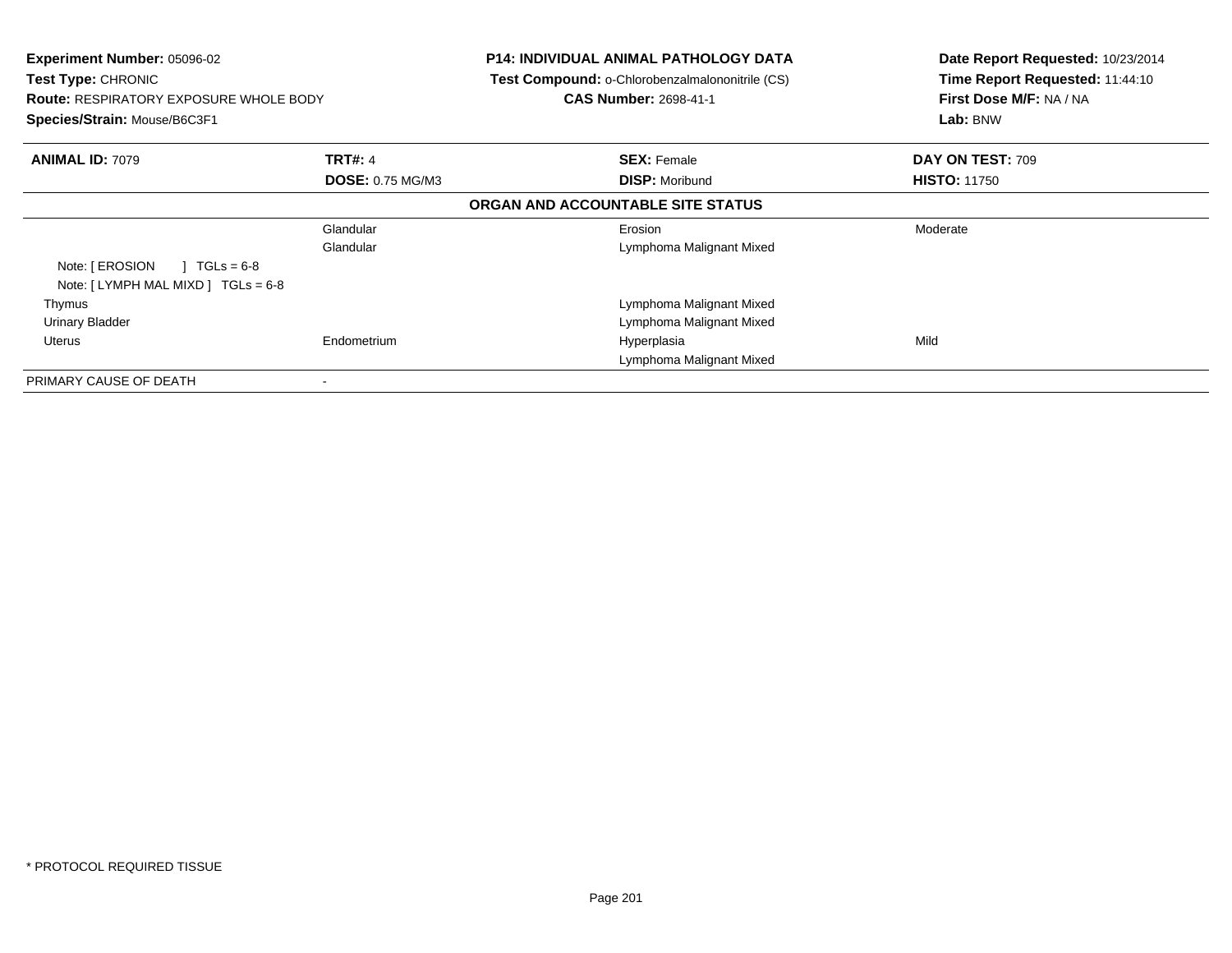| <b>Experiment Number: 05096-02</b><br>Test Type: CHRONIC<br><b>Route: RESPIRATORY EXPOSURE WHOLE BODY</b><br>Species/Strain: Mouse/B6C3F1 |                        | <b>P14: INDIVIDUAL ANIMAL PATHOLOGY DATA</b><br>Test Compound: o-Chlorobenzalmalononitrile (CS)<br><b>CAS Number: 2698-41-1</b> |                                  | Date Report Requested: 10/23/2014<br>Time Report Requested: 11:44:10<br>First Dose M/F: NA / NA<br>Lab: BNW |
|-------------------------------------------------------------------------------------------------------------------------------------------|------------------------|---------------------------------------------------------------------------------------------------------------------------------|----------------------------------|-------------------------------------------------------------------------------------------------------------|
| <b>ANIMAL ID: 7080</b>                                                                                                                    | <b>TRT#: 4</b>         | <b>SEX: Female</b>                                                                                                              |                                  | DAY ON TEST: 751                                                                                            |
|                                                                                                                                           | DOSE: 0.75 MG/M3       |                                                                                                                                 | <b>DISP: Terminal Sacrifice</b>  | <b>HISTO: 11751</b>                                                                                         |
|                                                                                                                                           |                        | ORGAN AND ACCOUNTABLE SITE STATUS                                                                                               |                                  |                                                                                                             |
| <b>NORMAL</b>                                                                                                                             |                        |                                                                                                                                 |                                  |                                                                                                             |
| Nose                                                                                                                                      | <b>Pituitary Gland</b> | <b>Skin</b>                                                                                                                     |                                  | Stomach - Forestomach                                                                                       |
| Stomach - Glandular                                                                                                                       | <b>Thyroid Gland</b>   |                                                                                                                                 |                                  |                                                                                                             |
| <b>OBSERVATIONS</b>                                                                                                                       |                        |                                                                                                                                 |                                  |                                                                                                             |
| Nose                                                                                                                                      |                        |                                                                                                                                 |                                  |                                                                                                             |
| Note: BLEACH ARTIFACT IS PRESENT.                                                                                                         |                        |                                                                                                                                 |                                  |                                                                                                             |
| Ovary                                                                                                                                     |                        | Cyst                                                                                                                            |                                  |                                                                                                             |
| Note: [ CYST<br>$1 \text{ TGLs} = 4-7$                                                                                                    |                        |                                                                                                                                 |                                  |                                                                                                             |
| Spleen                                                                                                                                    |                        |                                                                                                                                 | Hematopoietic Cell Proliferation | Moderate                                                                                                    |
| Note: [ HEMA CELL PROL ] TGLs = 2-4                                                                                                       |                        |                                                                                                                                 |                                  |                                                                                                             |
| <b>Uterus</b>                                                                                                                             |                        | Sarcoma Stromal                                                                                                                 |                                  |                                                                                                             |
| Note: [ SARC STROMAL ] TGLs = 3-11                                                                                                        |                        |                                                                                                                                 |                                  |                                                                                                             |
| PRIMARY CAUSE OF DEATH                                                                                                                    |                        |                                                                                                                                 |                                  |                                                                                                             |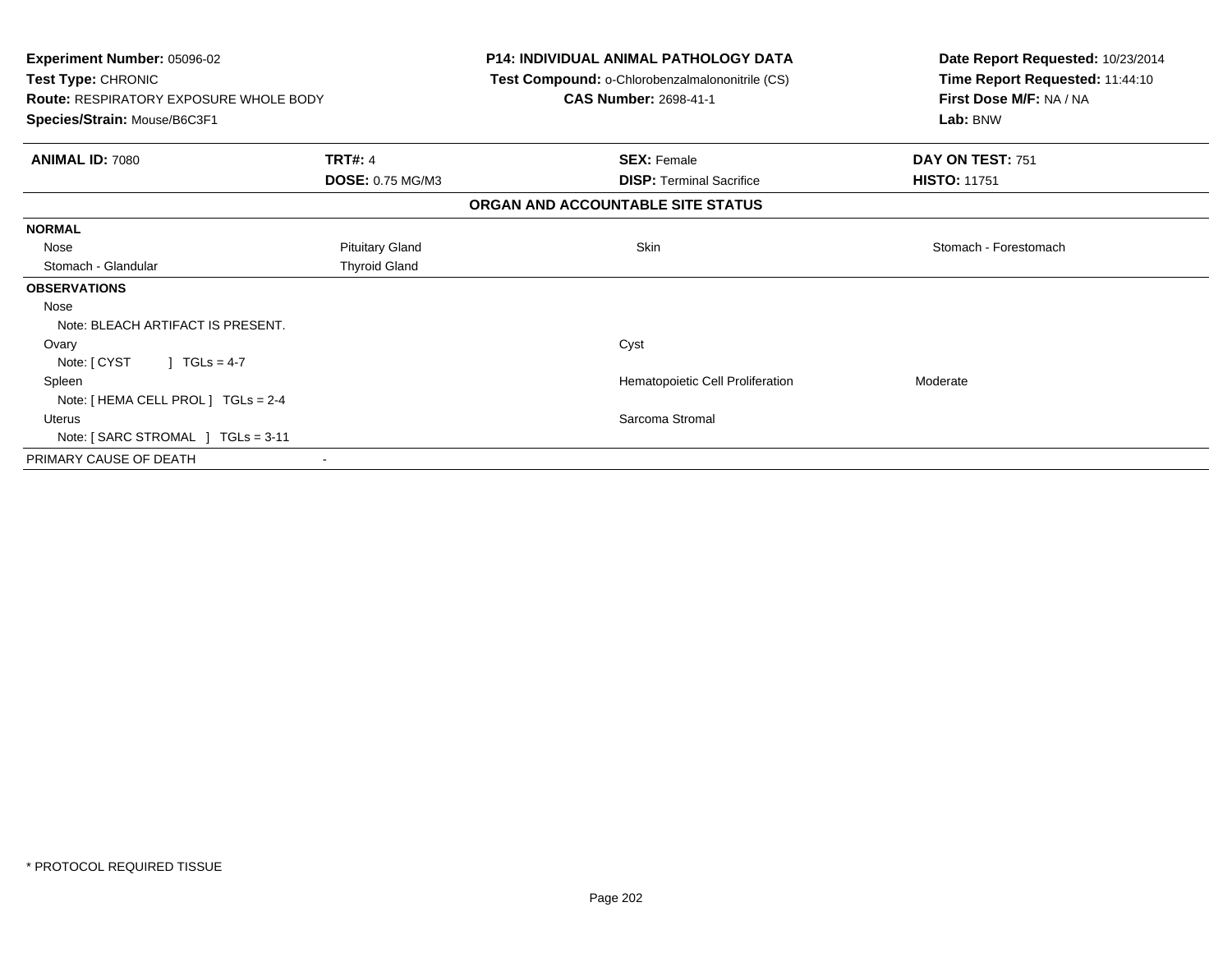| <b>Experiment Number: 05096-02</b><br>Test Type: CHRONIC<br><b>Route: RESPIRATORY EXPOSURE WHOLE BODY</b><br>Species/Strain: Mouse/B6C3F1 |                         | <b>P14: INDIVIDUAL ANIMAL PATHOLOGY DATA</b><br>Test Compound: o-Chlorobenzalmalononitrile (CS)<br><b>CAS Number: 2698-41-1</b> | Date Report Requested: 10/23/2014<br>Time Report Requested: 11:44:10<br>First Dose M/F: NA / NA |
|-------------------------------------------------------------------------------------------------------------------------------------------|-------------------------|---------------------------------------------------------------------------------------------------------------------------------|-------------------------------------------------------------------------------------------------|
|                                                                                                                                           |                         |                                                                                                                                 | Lab: BNW                                                                                        |
| <b>ANIMAL ID: 7081</b>                                                                                                                    | <b>TRT#: 4</b>          | <b>SEX: Female</b>                                                                                                              | DAY ON TEST: 751                                                                                |
|                                                                                                                                           | <b>DOSE: 0.75 MG/M3</b> | <b>DISP:</b> Terminal Sacrifice                                                                                                 | <b>HISTO: 11752</b>                                                                             |
|                                                                                                                                           |                         | ORGAN AND ACCOUNTABLE SITE STATUS                                                                                               |                                                                                                 |
| <b>NORMAL</b>                                                                                                                             |                         |                                                                                                                                 |                                                                                                 |
| Nose                                                                                                                                      | <b>Pituitary Gland</b>  | Stomach - Forestomach                                                                                                           | Stomach - Glandular                                                                             |
| <b>Thyroid Gland</b>                                                                                                                      |                         |                                                                                                                                 |                                                                                                 |
| PRIMARY CAUSE OF DEATH                                                                                                                    |                         |                                                                                                                                 |                                                                                                 |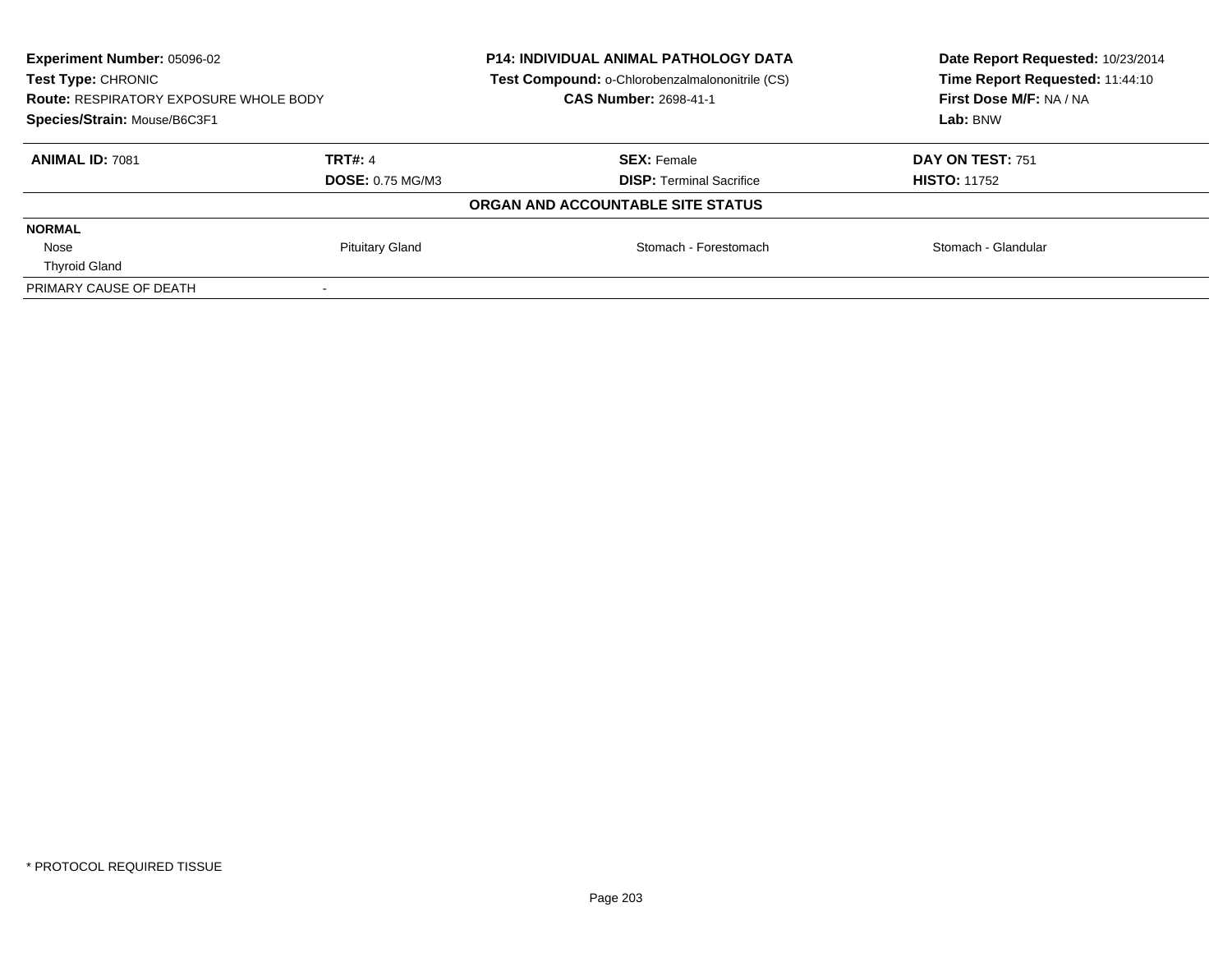| Experiment Number: 05096-02<br>Test Type: CHRONIC<br><b>Route: RESPIRATORY EXPOSURE WHOLE BODY</b><br>Species/Strain: Mouse/B6C3F1 |                                    | P14: INDIVIDUAL ANIMAL PATHOLOGY DATA<br>Test Compound: o-Chlorobenzalmalononitrile (CS)<br><b>CAS Number: 2698-41-1</b> |                                                            | Date Report Requested: 10/23/2014<br>Time Report Requested: 11:44:10<br>First Dose M/F: NA / NA<br>Lab: BNW |
|------------------------------------------------------------------------------------------------------------------------------------|------------------------------------|--------------------------------------------------------------------------------------------------------------------------|------------------------------------------------------------|-------------------------------------------------------------------------------------------------------------|
| <b>ANIMAL ID: 7082</b>                                                                                                             | <b>TRT#: 4</b><br>DOSE: 0.75 MG/M3 |                                                                                                                          | <b>SEX: Female</b><br><b>DISP: Terminal Sacrifice</b>      | DAY ON TEST: 751                                                                                            |
|                                                                                                                                    |                                    |                                                                                                                          |                                                            | <b>HISTO: 11753</b>                                                                                         |
|                                                                                                                                    |                                    |                                                                                                                          | ORGAN AND ACCOUNTABLE SITE STATUS                          |                                                                                                             |
| <b>NORMAL</b>                                                                                                                      |                                    |                                                                                                                          |                                                            |                                                                                                             |
| Stomach - Forestomach                                                                                                              | Stomach - Glandular                |                                                                                                                          |                                                            |                                                                                                             |
| <b>OBSERVATIONS</b>                                                                                                                |                                    |                                                                                                                          |                                                            |                                                                                                             |
| Kidney                                                                                                                             |                                    |                                                                                                                          | Lymphoma Malignant Histiocytic                             |                                                                                                             |
| Note: [LYMPH MAL HIST ] TGLs = 5-13                                                                                                |                                    |                                                                                                                          |                                                            |                                                                                                             |
| Liver                                                                                                                              |                                    |                                                                                                                          | Hepatocellular Carcinoma<br>Lymphoma Malignant Histiocytic | Multiple                                                                                                    |
| Note: [HEPATOCLR CARC ] $TGLs = 3,4-11+12$<br>Note: [ LYMPH MAL HIST ] TGLs = 3,4-4+11+12                                          |                                    |                                                                                                                          |                                                            |                                                                                                             |
| Lymph Node                                                                                                                         | <b>Bronchial</b>                   |                                                                                                                          | Lymphoma Malignant Histiocytic                             |                                                                                                             |
|                                                                                                                                    | Inguinal                           |                                                                                                                          | Lymphoma Malignant Histiocytic                             |                                                                                                             |
|                                                                                                                                    | Mandibular                         |                                                                                                                          | Lymphoma Malignant Histiocytic                             |                                                                                                             |
|                                                                                                                                    | Mediastinal                        |                                                                                                                          | Lymphoma Malignant Histiocytic                             |                                                                                                             |
|                                                                                                                                    | Mesenteric                         |                                                                                                                          | Lymphoma Malignant Histiocytic                             |                                                                                                             |
| Note: [ LYMPH MAL HIST ] TGLs = 7-14<br>Note: [ LYMPH MAL HIST ] TGLs = 6-2                                                        |                                    |                                                                                                                          |                                                            |                                                                                                             |
| [ Lymphoma Malignant Histiocytic TGLS = 8-15 ]<br>[ Lymphoma Malignant Histiocytic TGLS = 9-7 ]                                    |                                    |                                                                                                                          |                                                            |                                                                                                             |
| Nose                                                                                                                               | Nasolacrim Dct                     |                                                                                                                          | Inflammation                                               | Suppurative, Mild                                                                                           |
| <b>Pituitary Gland</b>                                                                                                             | Pars Distalis                      |                                                                                                                          | Adenoma                                                    |                                                                                                             |
| Note: [ ADENOMA<br>$] TGLs = 11-8$                                                                                                 |                                    |                                                                                                                          |                                                            |                                                                                                             |
| Spleen                                                                                                                             |                                    |                                                                                                                          | Lymphoma Malignant Histiocytic                             |                                                                                                             |
| Note: [ LYMPH MAL HIST ] TGLs = 1,2-4+10                                                                                           |                                    |                                                                                                                          |                                                            |                                                                                                             |
| <b>Thyroid Gland</b>                                                                                                               | <b>Follicular Cel</b>              |                                                                                                                          | Adenoma                                                    |                                                                                                             |
|                                                                                                                                    | <b>Follicular Cel</b>              |                                                                                                                          | Hyperplasia                                                | Mild                                                                                                        |
| <b>Uterus</b>                                                                                                                      |                                    |                                                                                                                          | Polyp Stromal                                              |                                                                                                             |
| Note: [ POLYP STROMAL ] TGLs = 10-8                                                                                                |                                    |                                                                                                                          |                                                            |                                                                                                             |
| PRIMARY CAUSE OF DEATH                                                                                                             | $\blacksquare$                     |                                                                                                                          |                                                            |                                                                                                             |
| Animal Note: TOL BLUE(-) FOR METACHRONASIA.                                                                                        |                                    |                                                                                                                          |                                                            |                                                                                                             |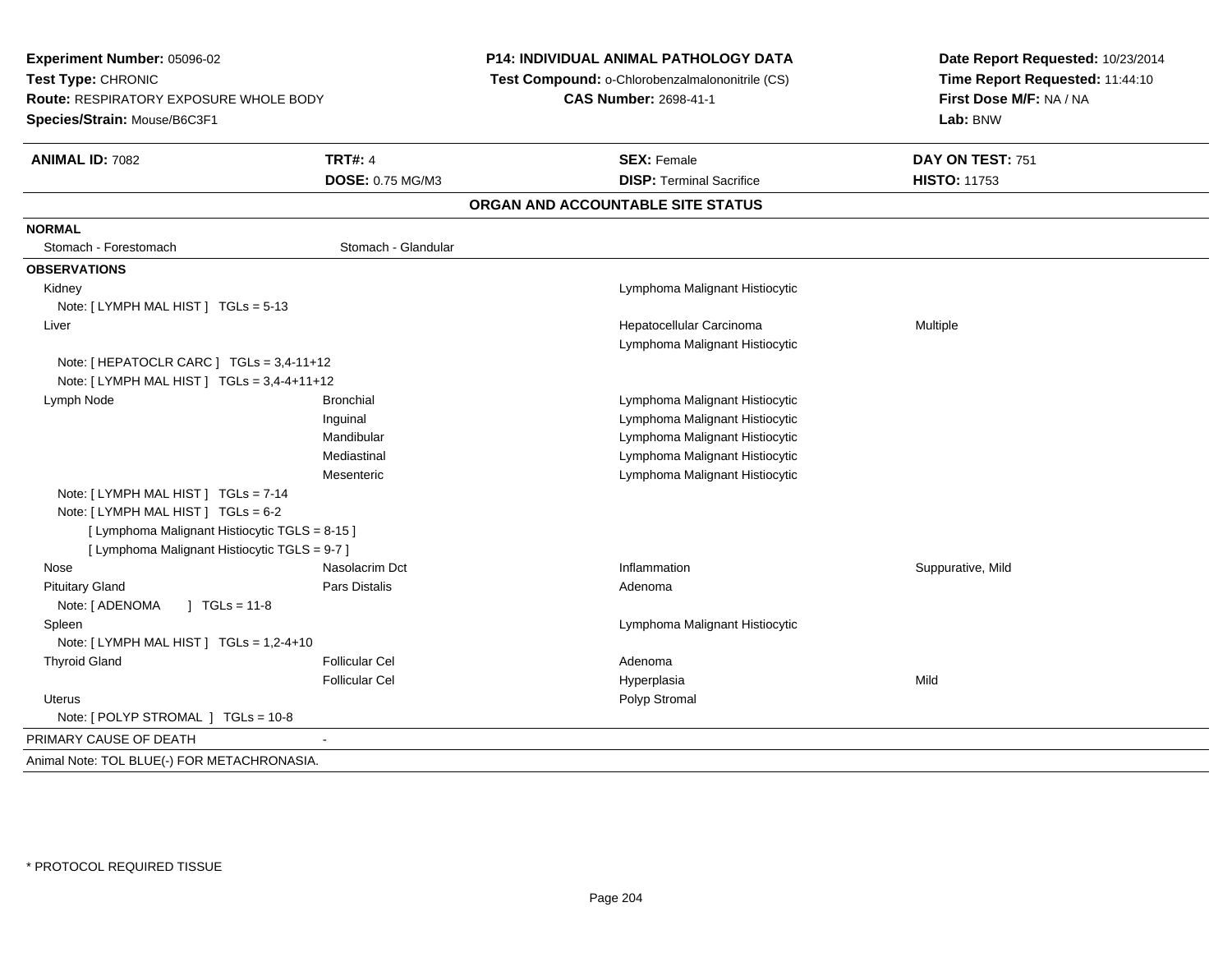| Experiment Number: 05096-02<br>Test Type: CHRONIC<br><b>Route: RESPIRATORY EXPOSURE WHOLE BODY</b><br>Species/Strain: Mouse/B6C3F1 |                         | <b>P14: INDIVIDUAL ANIMAL PATHOLOGY DATA</b><br>Test Compound: o-Chlorobenzalmalononitrile (CS)<br><b>CAS Number: 2698-41-1</b> | Date Report Requested: 10/23/2014<br>Time Report Requested: 11:44:10<br>First Dose M/F: NA / NA<br>Lab: BNW |
|------------------------------------------------------------------------------------------------------------------------------------|-------------------------|---------------------------------------------------------------------------------------------------------------------------------|-------------------------------------------------------------------------------------------------------------|
| <b>ANIMAL ID: 7083</b>                                                                                                             | <b>TRT#: 4</b>          | <b>SEX: Female</b>                                                                                                              | DAY ON TEST: 751                                                                                            |
|                                                                                                                                    | <b>DOSE: 0.75 MG/M3</b> | <b>DISP:</b> Terminal Sacrifice                                                                                                 | <b>HISTO: 11754</b>                                                                                         |
|                                                                                                                                    |                         | ORGAN AND ACCOUNTABLE SITE STATUS                                                                                               |                                                                                                             |
| <b>NORMAL</b>                                                                                                                      |                         |                                                                                                                                 |                                                                                                             |
| Nose                                                                                                                               | Stomach - Forestomach   | Stomach - Glandular                                                                                                             |                                                                                                             |
| <b>OBSERVATIONS</b>                                                                                                                |                         |                                                                                                                                 |                                                                                                             |
| Ovary                                                                                                                              |                         | Cyst                                                                                                                            |                                                                                                             |
| Note: [ CYST<br>$\sqrt{1}$ TGLs = 1-7                                                                                              |                         |                                                                                                                                 |                                                                                                             |
| <b>Pituitary Gland</b>                                                                                                             | Pars Distalis           | Hyperplasia                                                                                                                     | Mild                                                                                                        |
| <b>Thyroid Gland</b>                                                                                                               | <b>Follicular Cel</b>   | Hyperplasia                                                                                                                     | Mild                                                                                                        |
| PRIMARY CAUSE OF DEATH                                                                                                             |                         |                                                                                                                                 |                                                                                                             |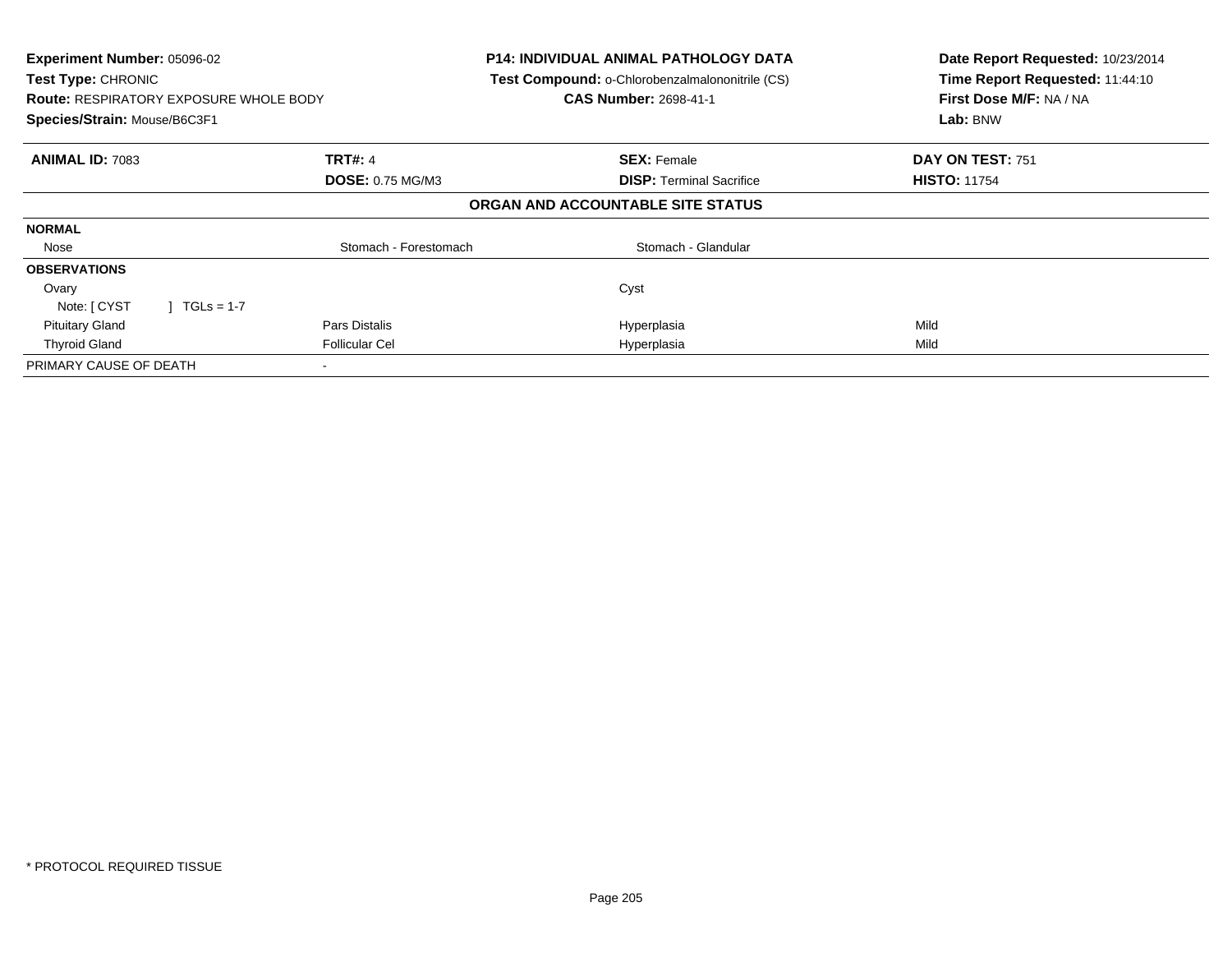| <b>Experiment Number: 05096-02</b><br>Test Type: CHRONIC<br><b>Route: RESPIRATORY EXPOSURE WHOLE BODY</b> |                         | <b>P14: INDIVIDUAL ANIMAL PATHOLOGY DATA</b><br>Test Compound: o-Chlorobenzalmalononitrile (CS)<br><b>CAS Number: 2698-41-1</b> | Date Report Requested: 10/23/2014<br>Time Report Requested: 11:44:10<br>First Dose M/F: NA / NA |
|-----------------------------------------------------------------------------------------------------------|-------------------------|---------------------------------------------------------------------------------------------------------------------------------|-------------------------------------------------------------------------------------------------|
| Species/Strain: Mouse/B6C3F1                                                                              |                         |                                                                                                                                 | Lab: BNW                                                                                        |
| <b>ANIMAL ID: 7084</b>                                                                                    | <b>TRT#: 4</b>          | <b>SEX: Female</b>                                                                                                              | DAY ON TEST: 751                                                                                |
|                                                                                                           | <b>DOSE: 0.75 MG/M3</b> | <b>DISP:</b> Terminal Sacrifice                                                                                                 | <b>HISTO: 11755</b>                                                                             |
|                                                                                                           |                         | ORGAN AND ACCOUNTABLE SITE STATUS                                                                                               |                                                                                                 |
| <b>NORMAL</b>                                                                                             |                         |                                                                                                                                 |                                                                                                 |
| Nose                                                                                                      | <b>Pituitary Gland</b>  | Stomach - Forestomach                                                                                                           | Stomach - Glandular                                                                             |
| <b>Thyroid Gland</b>                                                                                      |                         |                                                                                                                                 |                                                                                                 |
| <b>OBSERVATIONS</b>                                                                                       |                         |                                                                                                                                 |                                                                                                 |
| Lung                                                                                                      |                         | Alveolar/Bronchiolar Adenoma                                                                                                    |                                                                                                 |
| Note: $[ALV$ BRON ADEN $]$ TGLs = 1-10                                                                    |                         |                                                                                                                                 |                                                                                                 |
| Mammary Gland                                                                                             |                         | Adenocarcinoma                                                                                                                  |                                                                                                 |
| $\sqrt{1}$ TGLs = 2-11<br>Note: [ ADENOCARC                                                               |                         |                                                                                                                                 |                                                                                                 |
| Nose                                                                                                      |                         |                                                                                                                                 |                                                                                                 |
| Note: BLEACH ARTIFACT IS PRESENT.                                                                         |                         |                                                                                                                                 |                                                                                                 |
| PRIMARY CAUSE OF DEATH                                                                                    | $\,$ $\,$               |                                                                                                                                 |                                                                                                 |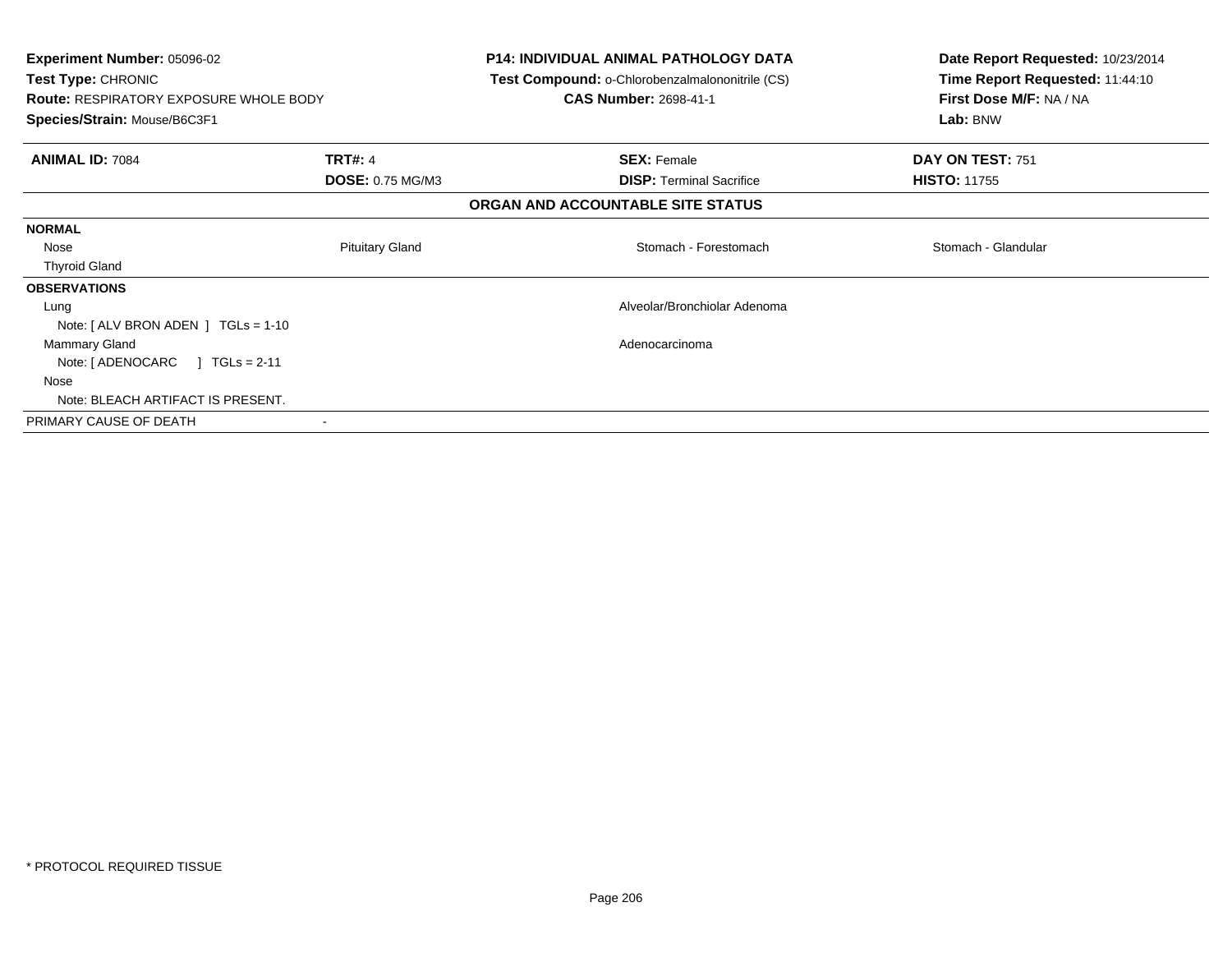| <b>Experiment Number: 05096-02</b><br><b>Test Type: CHRONIC</b><br><b>Route: RESPIRATORY EXPOSURE WHOLE BODY</b><br>Species/Strain: Mouse/B6C3F1 |                         | <b>P14: INDIVIDUAL ANIMAL PATHOLOGY DATA</b><br><b>Test Compound: o-Chlorobenzalmalononitrile (CS)</b><br><b>CAS Number: 2698-41-1</b> | Date Report Requested: 10/23/2014<br>Time Report Requested: 11:44:10<br>First Dose M/F: NA / NA<br>Lab: BNW |
|--------------------------------------------------------------------------------------------------------------------------------------------------|-------------------------|----------------------------------------------------------------------------------------------------------------------------------------|-------------------------------------------------------------------------------------------------------------|
| <b>ANIMAL ID: 7085</b>                                                                                                                           | <b>TRT#: 4</b>          | <b>SEX: Female</b>                                                                                                                     | DAY ON TEST: 751                                                                                            |
|                                                                                                                                                  | <b>DOSE: 0.75 MG/M3</b> | <b>DISP:</b> Terminal Sacrifice                                                                                                        | <b>HISTO: 11756</b>                                                                                         |
|                                                                                                                                                  |                         | ORGAN AND ACCOUNTABLE SITE STATUS                                                                                                      |                                                                                                             |
| <b>NORMAL</b>                                                                                                                                    |                         |                                                                                                                                        |                                                                                                             |
| Nose                                                                                                                                             | <b>Pituitary Gland</b>  | Stomach - Forestomach                                                                                                                  | Stomach - Glandular                                                                                         |
| <b>Thyroid Gland</b>                                                                                                                             |                         |                                                                                                                                        |                                                                                                             |
| <b>OBSERVATIONS</b>                                                                                                                              |                         |                                                                                                                                        |                                                                                                             |
| Lung                                                                                                                                             |                         | Alveolar/Bronchiolar Adenoma                                                                                                           |                                                                                                             |
|                                                                                                                                                  | Alveolus                | <b>Infiltration Cellular</b>                                                                                                           | Histiocyte, Moderate                                                                                        |
| Note: $\lceil$ ALV BRON ADEN $\lceil$ TGLs = 1-3                                                                                                 |                         |                                                                                                                                        |                                                                                                             |
| Note: $\lceil$ INFILTRAT CELL $\rceil$ TGLs = 1-3                                                                                                |                         |                                                                                                                                        |                                                                                                             |
| PRIMARY CAUSE OF DEATH                                                                                                                           |                         |                                                                                                                                        |                                                                                                             |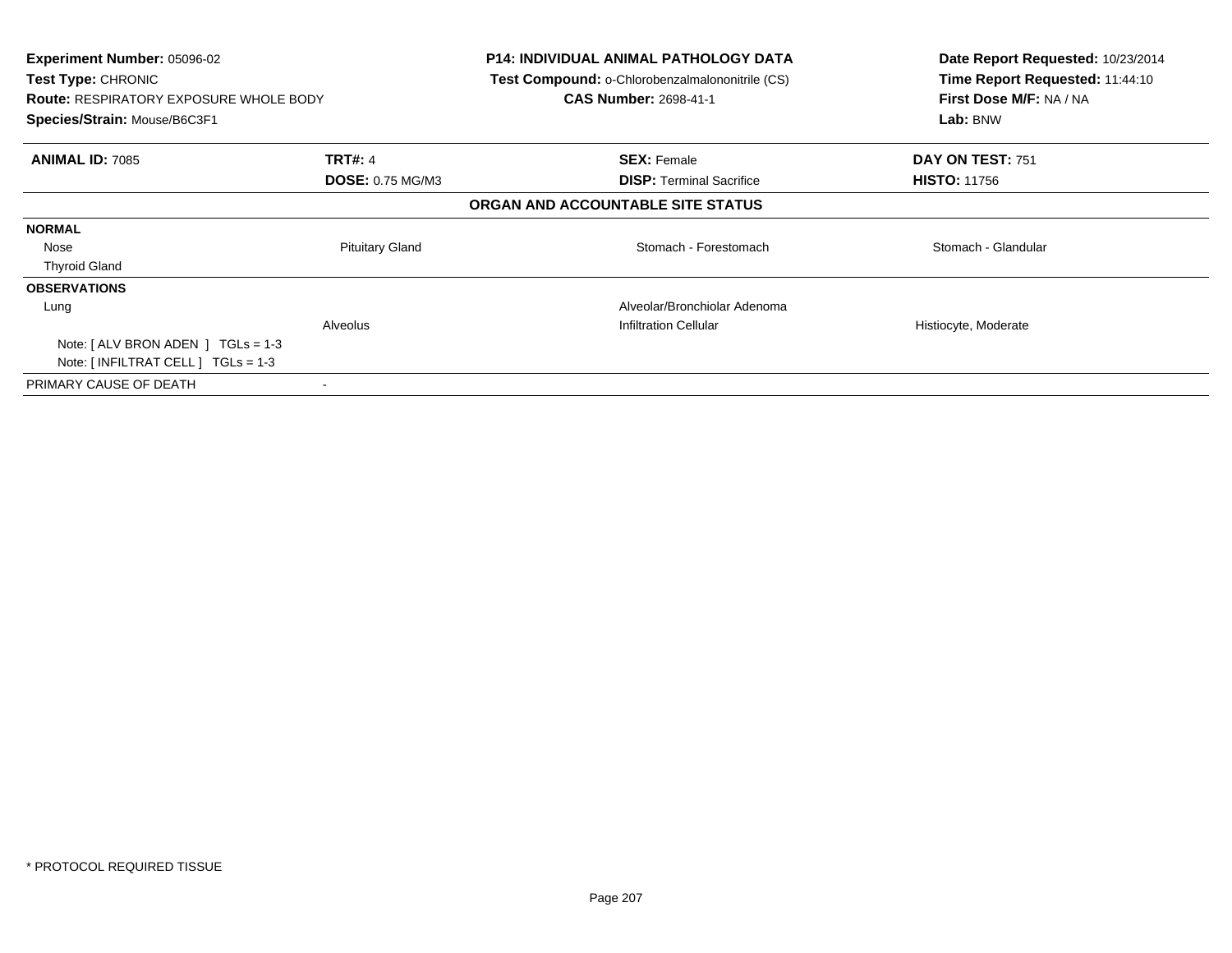| <b>Experiment Number: 05096-02</b><br>Test Type: CHRONIC<br><b>Route: RESPIRATORY EXPOSURE WHOLE BODY</b><br>Species/Strain: Mouse/B6C3F1 |                         | <b>P14: INDIVIDUAL ANIMAL PATHOLOGY DATA</b><br>Test Compound: o-Chlorobenzalmalononitrile (CS)<br><b>CAS Number: 2698-41-1</b> | Date Report Requested: 10/23/2014<br>Time Report Requested: 11:44:10<br>First Dose M/F: NA / NA<br>Lab: BNW |
|-------------------------------------------------------------------------------------------------------------------------------------------|-------------------------|---------------------------------------------------------------------------------------------------------------------------------|-------------------------------------------------------------------------------------------------------------|
| <b>ANIMAL ID: 7086</b>                                                                                                                    | <b>TRT#: 4</b>          | <b>SEX: Female</b>                                                                                                              | DAY ON TEST: 751                                                                                            |
|                                                                                                                                           | <b>DOSE: 0.75 MG/M3</b> | <b>DISP: Terminal Sacrifice</b>                                                                                                 | <b>HISTO: 11757</b>                                                                                         |
|                                                                                                                                           |                         | ORGAN AND ACCOUNTABLE SITE STATUS                                                                                               |                                                                                                             |
| <b>NORMAL</b>                                                                                                                             |                         |                                                                                                                                 |                                                                                                             |
| Nose                                                                                                                                      | Stomach - Forestomach   | Stomach - Glandular                                                                                                             | <b>Thyroid Gland</b>                                                                                        |
| <b>OBSERVATIONS</b>                                                                                                                       |                         |                                                                                                                                 |                                                                                                             |
| <b>Harderian Gland</b>                                                                                                                    |                         | Adenoma                                                                                                                         |                                                                                                             |
| $1 TGLs = 4-12$<br>Note: [ ADENOMA                                                                                                        |                         |                                                                                                                                 |                                                                                                             |
| Liver                                                                                                                                     |                         | Hepatocellular Adenoma                                                                                                          |                                                                                                             |
| Note: [ HEPATOCLR ADEN ] TGLs = 2-10                                                                                                      |                         |                                                                                                                                 |                                                                                                             |
| Lymph Node                                                                                                                                |                         | Hyperplasia                                                                                                                     | Lymphoid, Mild                                                                                              |
| Note: [HYPERPLASIA ] TGLs = 3-11                                                                                                          |                         |                                                                                                                                 |                                                                                                             |
| <b>Pituitary Gland</b>                                                                                                                    | Pars Distalis           | Hyperplasia                                                                                                                     | Moderate                                                                                                    |
| Uterus                                                                                                                                    | Endometrium             | Hyperplasia                                                                                                                     | Moderate                                                                                                    |
| Note: $[HYPERPLASIA] TGLs = 1-8$                                                                                                          |                         |                                                                                                                                 |                                                                                                             |
| PRIMARY CAUSE OF DEATH                                                                                                                    |                         |                                                                                                                                 |                                                                                                             |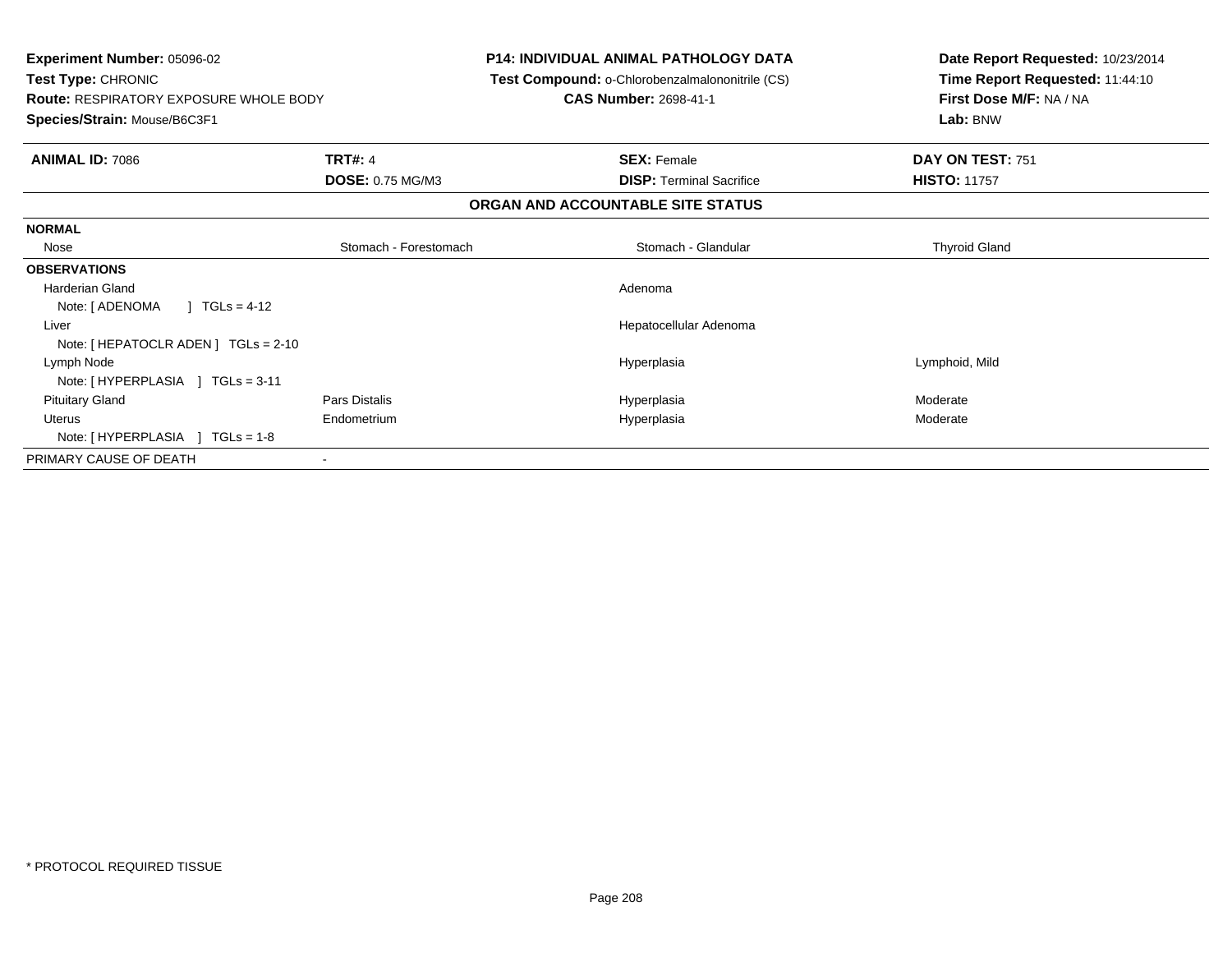| Experiment Number: 05096-02<br>Test Type: CHRONIC<br><b>Route: RESPIRATORY EXPOSURE WHOLE BODY</b><br>Species/Strain: Mouse/B6C3F1 |                         | <b>P14: INDIVIDUAL ANIMAL PATHOLOGY DATA</b><br>Test Compound: o-Chlorobenzalmalononitrile (CS)<br><b>CAS Number: 2698-41-1</b> | Date Report Requested: 10/23/2014<br>Time Report Requested: 11:44:10<br>First Dose M/F: NA / NA<br>Lab: BNW |
|------------------------------------------------------------------------------------------------------------------------------------|-------------------------|---------------------------------------------------------------------------------------------------------------------------------|-------------------------------------------------------------------------------------------------------------|
| <b>ANIMAL ID: 7087</b>                                                                                                             | <b>TRT#: 4</b>          | <b>SEX: Female</b>                                                                                                              | DAY ON TEST: 751                                                                                            |
|                                                                                                                                    | <b>DOSE: 0.75 MG/M3</b> | <b>DISP:</b> Terminal Sacrifice                                                                                                 | <b>HISTO: 11758</b>                                                                                         |
|                                                                                                                                    |                         | ORGAN AND ACCOUNTABLE SITE STATUS                                                                                               |                                                                                                             |
| <b>NORMAL</b>                                                                                                                      |                         |                                                                                                                                 |                                                                                                             |
| Nose                                                                                                                               | Stomach - Glandular     | <b>Thyroid Gland</b>                                                                                                            |                                                                                                             |
| <b>OBSERVATIONS</b>                                                                                                                |                         |                                                                                                                                 |                                                                                                             |
| <b>Pituitary Gland</b>                                                                                                             | Pars Distalis           | Hyperplasia                                                                                                                     | Mild                                                                                                        |
| Stomach                                                                                                                            | Forestomach             | Squamous Cell Papilloma                                                                                                         |                                                                                                             |
| Note: $[ PAPILLOMA SQUARE]  TGLS = 1-8 $                                                                                           |                         |                                                                                                                                 |                                                                                                             |
| PRIMARY CAUSE OF DEATH                                                                                                             |                         |                                                                                                                                 |                                                                                                             |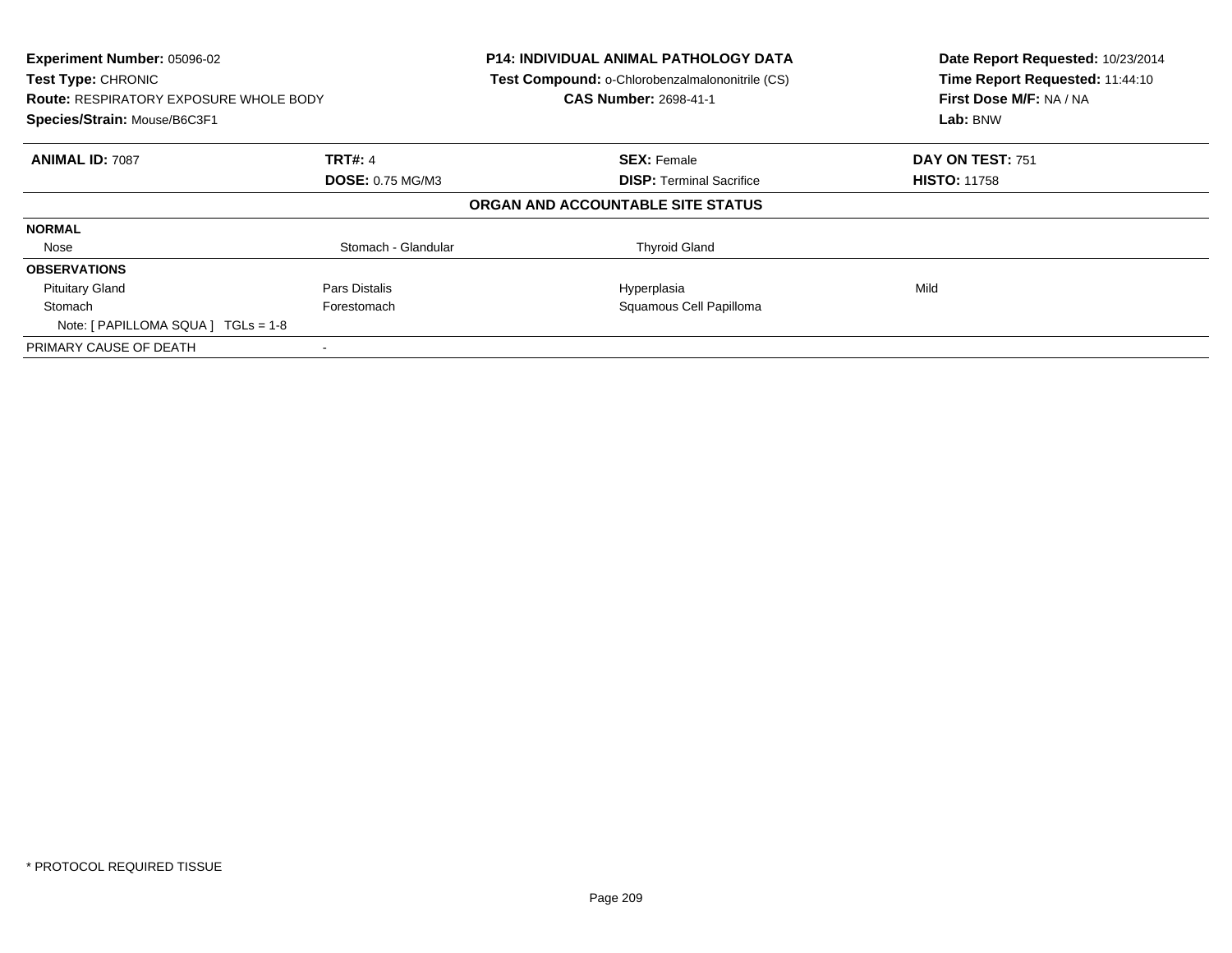| Experiment Number: 05096-02<br>Test Type: CHRONIC<br><b>Route: RESPIRATORY EXPOSURE WHOLE BODY</b><br>Species/Strain: Mouse/B6C3F1 |                         | <b>P14: INDIVIDUAL ANIMAL PATHOLOGY DATA</b><br><b>Test Compound: o-Chlorobenzalmalononitrile (CS)</b><br><b>CAS Number: 2698-41-1</b> | Date Report Requested: 10/23/2014<br>Time Report Requested: 11:44:10<br>First Dose M/F: NA / NA<br>Lab: BNW |
|------------------------------------------------------------------------------------------------------------------------------------|-------------------------|----------------------------------------------------------------------------------------------------------------------------------------|-------------------------------------------------------------------------------------------------------------|
| <b>ANIMAL ID: 7088</b>                                                                                                             | <b>TRT#: 4</b>          | <b>SEX: Female</b>                                                                                                                     | DAY ON TEST: 751                                                                                            |
|                                                                                                                                    | <b>DOSE: 0.75 MG/M3</b> | <b>DISP:</b> Terminal Sacrifice                                                                                                        | <b>HISTO: 11759</b>                                                                                         |
|                                                                                                                                    |                         | ORGAN AND ACCOUNTABLE SITE STATUS                                                                                                      |                                                                                                             |
| <b>NORMAL</b>                                                                                                                      |                         |                                                                                                                                        |                                                                                                             |
| Nose                                                                                                                               | <b>Pituitary Gland</b>  | Stomach - Forestomach                                                                                                                  | Stomach - Glandular                                                                                         |
| <b>Thyroid Gland</b>                                                                                                               |                         |                                                                                                                                        |                                                                                                             |
| <b>OBSERVATIONS</b>                                                                                                                |                         |                                                                                                                                        |                                                                                                             |
| Lung                                                                                                                               | Alveolus                | <b>Infiltration Cellular</b>                                                                                                           | Histiocyte, Mild                                                                                            |
| Nose                                                                                                                               |                         |                                                                                                                                        |                                                                                                             |
| Note: BLEACH ARTIFACT IS PRESENT.                                                                                                  |                         |                                                                                                                                        |                                                                                                             |
| Uterus                                                                                                                             | Endometrium             | Hyperplasia                                                                                                                            | Moderate                                                                                                    |
| Note: $[HYPERPLASIA] TGLs = 1-8$                                                                                                   |                         |                                                                                                                                        |                                                                                                             |
| PRIMARY CAUSE OF DEATH                                                                                                             |                         |                                                                                                                                        |                                                                                                             |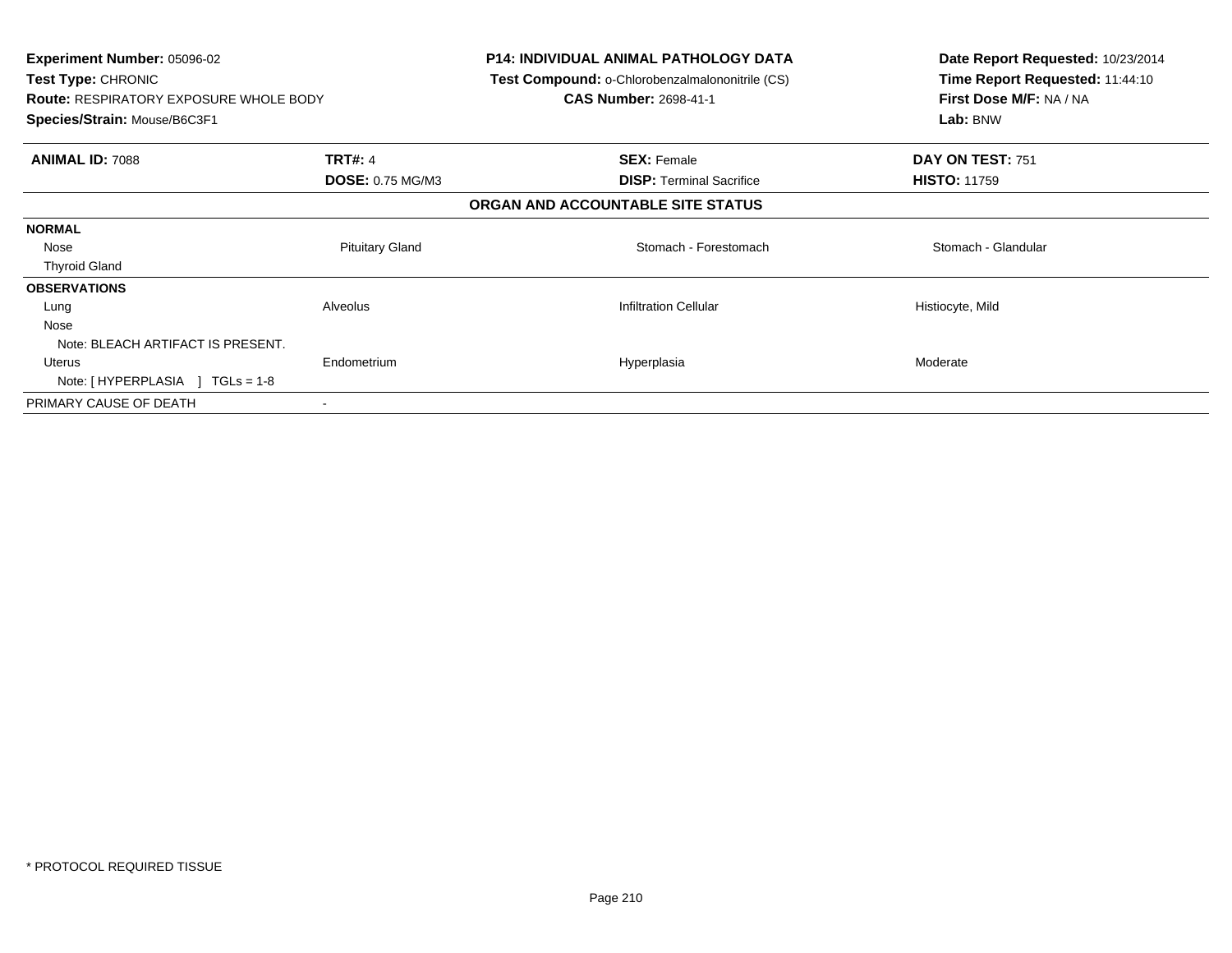| Experiment Number: 05096-02<br>Test Type: CHRONIC<br><b>Route: RESPIRATORY EXPOSURE WHOLE BODY</b><br>Species/Strain: Mouse/B6C3F1 |                         | <b>P14: INDIVIDUAL ANIMAL PATHOLOGY DATA</b><br><b>Test Compound: o-Chlorobenzalmalononitrile (CS)</b><br><b>CAS Number: 2698-41-1</b> | Date Report Requested: 10/23/2014<br>Time Report Requested: 11:44:10<br>First Dose M/F: NA / NA<br>Lab: BNW |
|------------------------------------------------------------------------------------------------------------------------------------|-------------------------|----------------------------------------------------------------------------------------------------------------------------------------|-------------------------------------------------------------------------------------------------------------|
| <b>ANIMAL ID: 7089</b>                                                                                                             | <b>TRT#: 4</b>          | <b>SEX: Female</b>                                                                                                                     | DAY ON TEST: 751                                                                                            |
|                                                                                                                                    | <b>DOSE: 0.75 MG/M3</b> | <b>DISP:</b> Terminal Sacrifice                                                                                                        | <b>HISTO: 11760</b>                                                                                         |
|                                                                                                                                    |                         | ORGAN AND ACCOUNTABLE SITE STATUS                                                                                                      |                                                                                                             |
| <b>NORMAL</b>                                                                                                                      |                         |                                                                                                                                        |                                                                                                             |
| Skin                                                                                                                               | Stomach - Forestomach   | Stomach - Glandular                                                                                                                    | <b>Thyroid Gland</b>                                                                                        |
| <b>OBSERVATIONS</b>                                                                                                                |                         |                                                                                                                                        |                                                                                                             |
| <b>Harderian Gland</b>                                                                                                             |                         | Adenoma                                                                                                                                |                                                                                                             |
| $TGLS = 3-11$<br>Note: [ ADENOMA                                                                                                   |                         |                                                                                                                                        |                                                                                                             |
| Nose                                                                                                                               |                         | Hemorrhage                                                                                                                             | Minimal                                                                                                     |
| Note: BLEACH ARTIFACT IS PRESENT.                                                                                                  |                         |                                                                                                                                        |                                                                                                             |
| <b>Pituitary Gland</b>                                                                                                             | Pars Distalis           | Hyperplasia                                                                                                                            | Mild                                                                                                        |
| Spleen                                                                                                                             |                         | Hematopoietic Cell Proliferation                                                                                                       | Moderate                                                                                                    |
| Note: [ HEMA CELL PROL ] TGLs = 2-4                                                                                                |                         |                                                                                                                                        |                                                                                                             |
| PRIMARY CAUSE OF DEATH                                                                                                             |                         |                                                                                                                                        |                                                                                                             |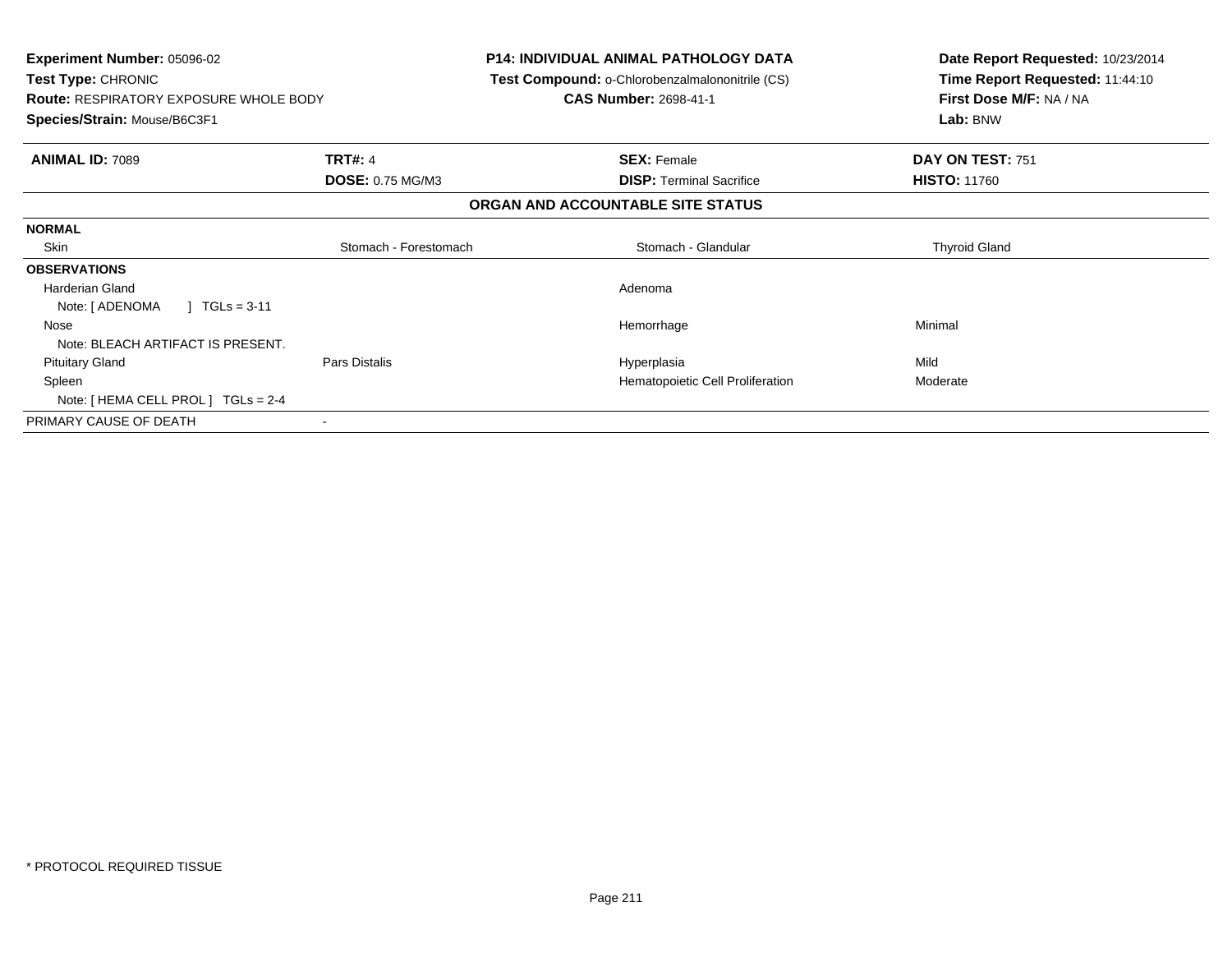| <b>Experiment Number: 05096-02</b><br><b>Test Type: CHRONIC</b><br><b>Route: RESPIRATORY EXPOSURE WHOLE BODY</b><br>Species/Strain: Mouse/B6C3F1 |                                    | <b>P14: INDIVIDUAL ANIMAL PATHOLOGY DATA</b><br>Test Compound: o-Chlorobenzalmalononitrile (CS)<br><b>CAS Number: 2698-41-1</b> | Date Report Requested: 10/23/2014<br>Time Report Requested: 11:44:10<br>First Dose M/F: NA / NA<br>Lab: BNW |
|--------------------------------------------------------------------------------------------------------------------------------------------------|------------------------------------|---------------------------------------------------------------------------------------------------------------------------------|-------------------------------------------------------------------------------------------------------------|
| <b>ANIMAL ID: 7090</b>                                                                                                                           | <b>TRT#: 4</b><br>DOSE: 0.75 MG/M3 | <b>SEX: Female</b><br><b>DISP: Terminal Sacrifice</b>                                                                           | DAY ON TEST: 751<br><b>HISTO: 11761</b>                                                                     |
|                                                                                                                                                  |                                    | ORGAN AND ACCOUNTABLE SITE STATUS                                                                                               |                                                                                                             |
| <b>NORMAL</b>                                                                                                                                    |                                    |                                                                                                                                 |                                                                                                             |
| Nose                                                                                                                                             | <b>Pituitary Gland</b>             | Stomach - Forestomach                                                                                                           | Stomach - Glandular                                                                                         |
| <b>Thyroid Gland</b>                                                                                                                             |                                    |                                                                                                                                 |                                                                                                             |
| <b>OBSERVATIONS</b>                                                                                                                              |                                    |                                                                                                                                 |                                                                                                             |
| Kidney                                                                                                                                           |                                    | Lymphoma Malignant Mixed                                                                                                        |                                                                                                             |
| Note: $[LYMPH MAL MIXD] TGLs = 2-5$                                                                                                              |                                    |                                                                                                                                 |                                                                                                             |
| Ovary                                                                                                                                            |                                    | Cyst                                                                                                                            |                                                                                                             |
| $\sqrt{1}$ TGLs = 1-7<br>Note: [ CYST                                                                                                            |                                    |                                                                                                                                 |                                                                                                             |
| PRIMARY CAUSE OF DEATH                                                                                                                           |                                    |                                                                                                                                 |                                                                                                             |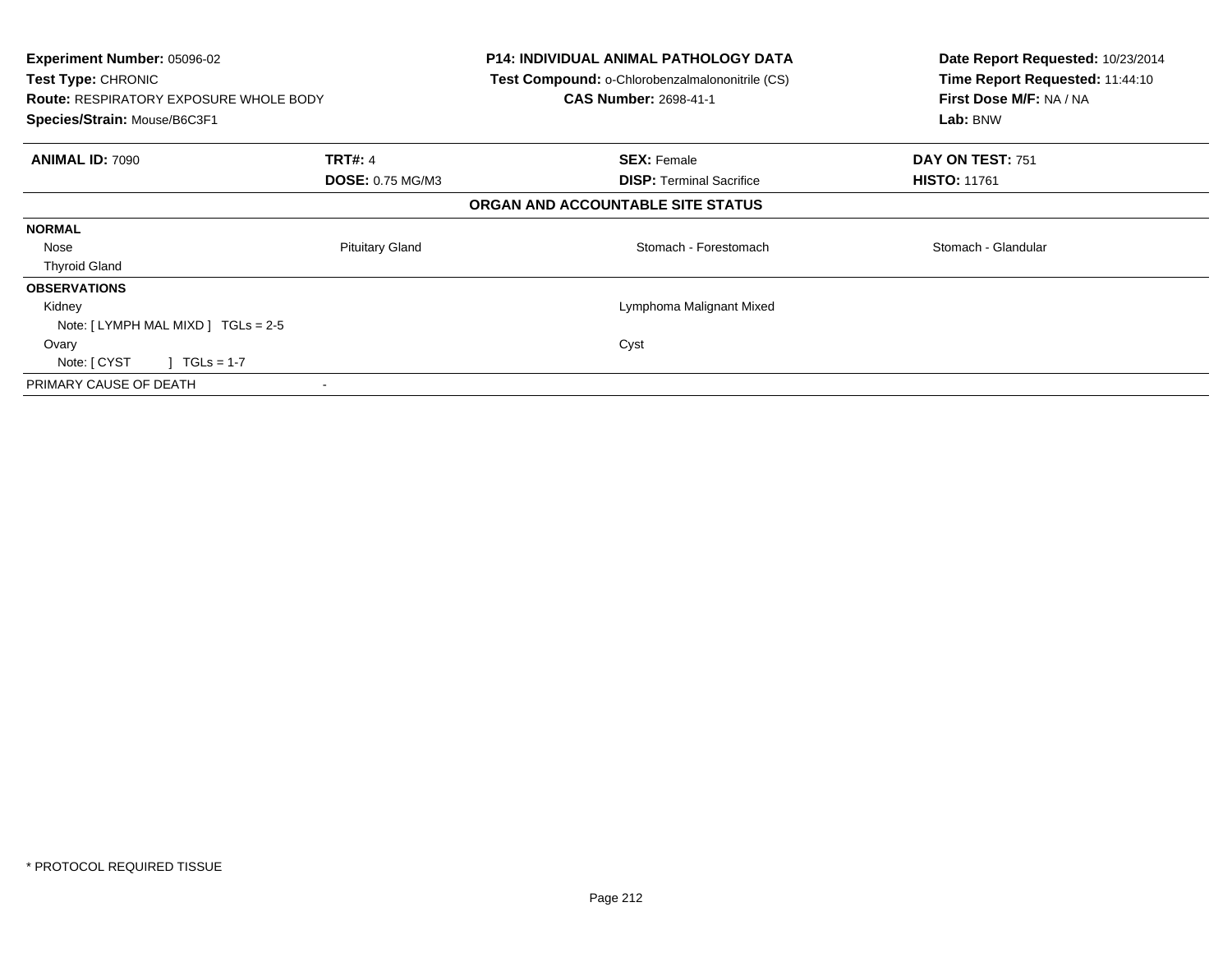| <b>Experiment Number: 05096-02</b><br>Test Type: CHRONIC<br><b>Route: RESPIRATORY EXPOSURE WHOLE BODY</b><br>Species/Strain: Mouse/B6C3F1 |                                           | <b>P14: INDIVIDUAL ANIMAL PATHOLOGY DATA</b><br>Test Compound: o-Chlorobenzalmalononitrile (CS)<br><b>CAS Number: 2698-41-1</b> | Date Report Requested: 10/23/2014<br>Time Report Requested: 11:44:10<br>First Dose M/F: NA / NA<br>Lab: BNW |
|-------------------------------------------------------------------------------------------------------------------------------------------|-------------------------------------------|---------------------------------------------------------------------------------------------------------------------------------|-------------------------------------------------------------------------------------------------------------|
| <b>ANIMAL ID: 7091</b>                                                                                                                    | <b>TRT#: 4</b><br><b>DOSE: 0.75 MG/M3</b> | <b>SEX: Female</b><br><b>DISP:</b> Terminal Sacrifice                                                                           | DAY ON TEST: 751<br><b>HISTO: 11762</b>                                                                     |
|                                                                                                                                           |                                           | ORGAN AND ACCOUNTABLE SITE STATUS                                                                                               |                                                                                                             |
| <b>NORMAL</b>                                                                                                                             |                                           |                                                                                                                                 |                                                                                                             |
| Nose<br><b>Thyroid Gland</b>                                                                                                              | <b>Pituitary Gland</b>                    | Stomach - Forestomach                                                                                                           | Stomach - Glandular                                                                                         |
| PRIMARY CAUSE OF DEATH                                                                                                                    |                                           |                                                                                                                                 |                                                                                                             |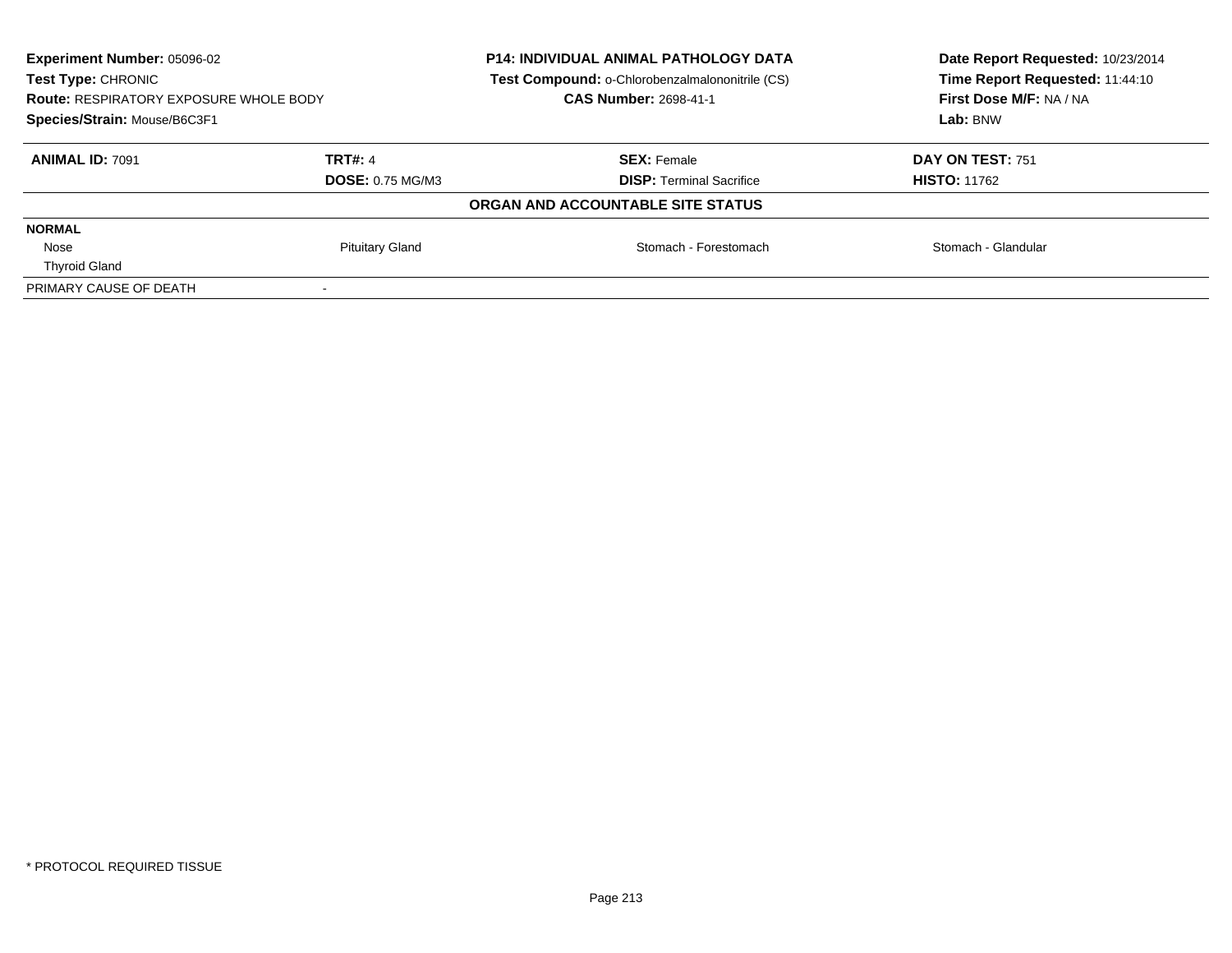| <b>Experiment Number: 05096-02</b><br>Test Type: CHRONIC |                         | <b>P14: INDIVIDUAL ANIMAL PATHOLOGY DATA</b><br>Test Compound: o-Chlorobenzalmalononitrile (CS) | Date Report Requested: 10/23/2014<br>Time Report Requested: 11:44:10 |
|----------------------------------------------------------|-------------------------|-------------------------------------------------------------------------------------------------|----------------------------------------------------------------------|
| <b>Route: RESPIRATORY EXPOSURE WHOLE BODY</b>            |                         | <b>CAS Number: 2698-41-1</b>                                                                    | First Dose M/F: NA / NA                                              |
| Species/Strain: Mouse/B6C3F1                             |                         |                                                                                                 | Lab: BNW                                                             |
| <b>ANIMAL ID: 7092</b>                                   | <b>TRT#: 4</b>          | <b>SEX: Female</b>                                                                              | DAY ON TEST: 751                                                     |
|                                                          | <b>DOSE: 0.75 MG/M3</b> | <b>DISP:</b> Terminal Sacrifice                                                                 | <b>HISTO: 11763</b>                                                  |
|                                                          |                         | ORGAN AND ACCOUNTABLE SITE STATUS                                                               |                                                                      |
| <b>NORMAL</b>                                            |                         |                                                                                                 |                                                                      |
| Stomach - Forestomach                                    | Stomach - Glandular     |                                                                                                 |                                                                      |
| <b>MISSING</b>                                           |                         |                                                                                                 |                                                                      |
| <b>Pituitary Gland</b>                                   |                         |                                                                                                 |                                                                      |
| <b>OBSERVATIONS</b>                                      |                         |                                                                                                 |                                                                      |
| Nose                                                     | <b>Respirat Epith</b>   | Hyperplasia                                                                                     | Minimal                                                              |
|                                                          |                         | Inflammation                                                                                    | Suppurative, Minimal                                                 |
|                                                          | <b>Respirat Epith</b>   | Metaplasia                                                                                      | Squamous, Minimal                                                    |
| Spleen                                                   |                         | Hematopoietic Cell Proliferation                                                                | Marked                                                               |
| Note: [ HEMA CELL PROL ] TGLs = 1-4                      |                         |                                                                                                 |                                                                      |
| <b>Thyroid Gland</b>                                     | <b>Follicular Cel</b>   | Hyperplasia                                                                                     | Mild                                                                 |
| PRIMARY CAUSE OF DEATH                                   |                         |                                                                                                 |                                                                      |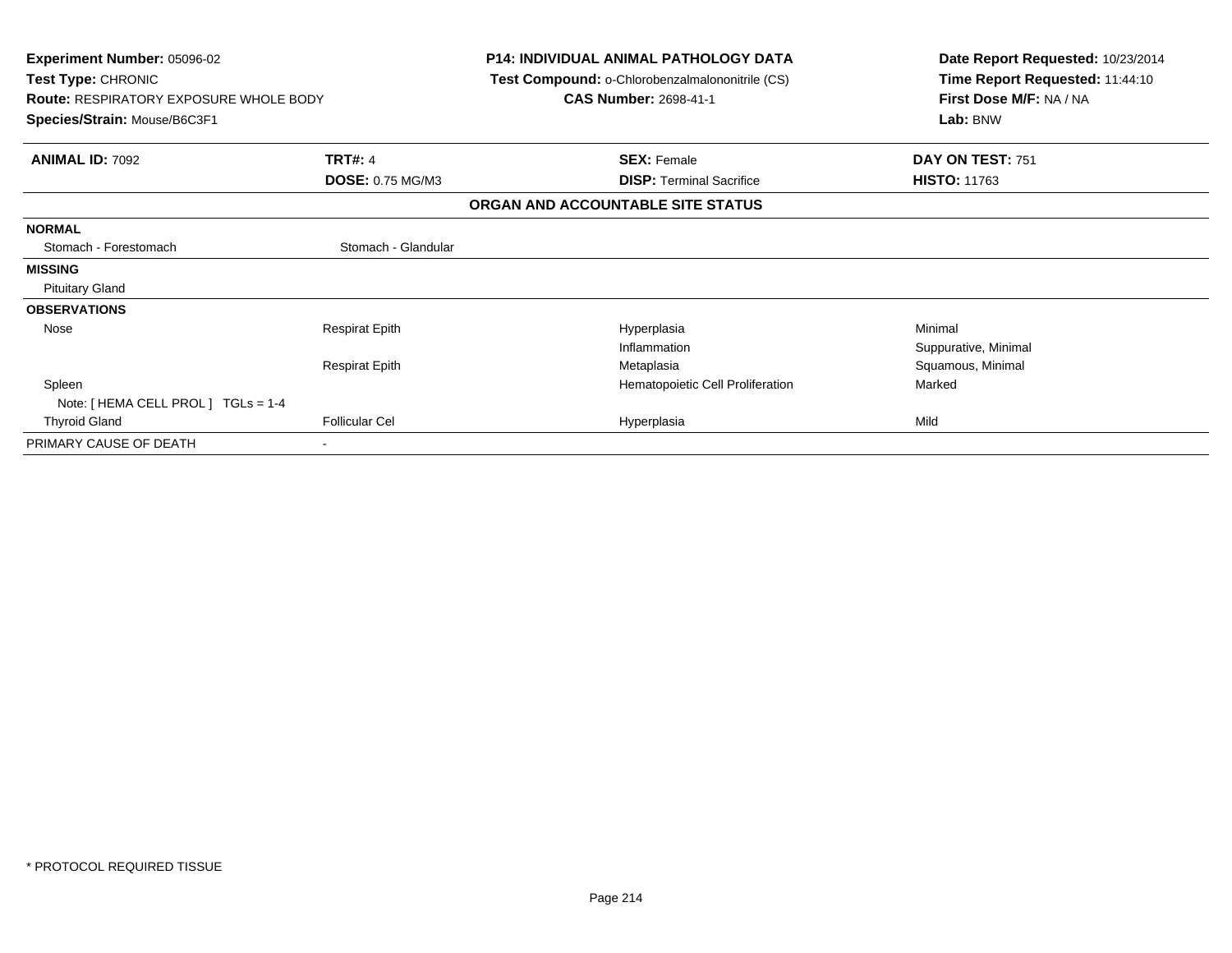| Experiment Number: 05096-02<br>Test Type: CHRONIC<br><b>Route: RESPIRATORY EXPOSURE WHOLE BODY</b> |                     | <b>P14: INDIVIDUAL ANIMAL PATHOLOGY DATA</b>    | Date Report Requested: 10/23/2014<br>Time Report Requested: 11:44:10<br>First Dose M/F: NA / NA |  |
|----------------------------------------------------------------------------------------------------|---------------------|-------------------------------------------------|-------------------------------------------------------------------------------------------------|--|
|                                                                                                    |                     | Test Compound: o-Chlorobenzalmalononitrile (CS) |                                                                                                 |  |
|                                                                                                    |                     | <b>CAS Number: 2698-41-1</b>                    |                                                                                                 |  |
| Species/Strain: Mouse/B6C3F1                                                                       |                     |                                                 | Lab: BNW                                                                                        |  |
| <b>ANIMAL ID: 7093</b>                                                                             | <b>TRT#: 4</b>      | <b>SEX: Female</b>                              | DAY ON TEST: 751                                                                                |  |
|                                                                                                    | DOSE: 0.75 MG/M3    | <b>DISP: Terminal Sacrifice</b>                 | <b>HISTO: 11764</b>                                                                             |  |
|                                                                                                    |                     | ORGAN AND ACCOUNTABLE SITE STATUS               |                                                                                                 |  |
| <b>NORMAL</b>                                                                                      |                     |                                                 |                                                                                                 |  |
| Stomach - Forestomach                                                                              | Stomach - Glandular | <b>Thyroid Gland</b>                            |                                                                                                 |  |
| <b>OBSERVATIONS</b>                                                                                |                     |                                                 |                                                                                                 |  |
| Liver                                                                                              |                     | Lymphoma Malignant Mixed                        |                                                                                                 |  |
| [ Lymphoma Malignant Mixed TGLS = 5-11 ]                                                           |                     |                                                 |                                                                                                 |  |
| Lung                                                                                               |                     | Lymphoma Malignant Mixed                        |                                                                                                 |  |
| Lymph Node                                                                                         | Inguinal            | Lymphoma Malignant Mixed                        |                                                                                                 |  |
|                                                                                                    | Mandibular          | Lymphoma Malignant Mixed                        |                                                                                                 |  |
|                                                                                                    | Mediastinal         | Lymphoma Malignant Mixed                        |                                                                                                 |  |
|                                                                                                    | Pancreatic          | Lymphoma Malignant Mixed                        |                                                                                                 |  |
|                                                                                                    | Renal               | Lymphoma Malignant Mixed                        |                                                                                                 |  |
| [ Lymphoma Malignant Mixed TGLS = 8-13 ]                                                           |                     |                                                 |                                                                                                 |  |
| [ Lymphoma Malignant Mixed TGLS = 7-12 ]                                                           |                     |                                                 |                                                                                                 |  |
| [ Lymphoma Malignant Mixed TGLS = 2-7 ]                                                            |                     |                                                 |                                                                                                 |  |
| [ Lymphoma Malignant Mixed TGLS = 3-14 ]                                                           |                     |                                                 |                                                                                                 |  |
| [ Lymphoma Malignant Mixed TGLS = 6-10 ]                                                           |                     |                                                 |                                                                                                 |  |
| Nose                                                                                               |                     | Inflammation                                    | Suppurative, Minimal                                                                            |  |
| <b>Pituitary Gland</b>                                                                             |                     | Cyst                                            |                                                                                                 |  |
| Note: [ CYST<br>$J \cdot TGLS = 9-8$                                                               |                     |                                                 |                                                                                                 |  |
| Spleen                                                                                             |                     | Lymphoma Malignant Mixed                        |                                                                                                 |  |
| [ Lymphoma Malignant Mixed TGLS = 4-4 ]                                                            |                     |                                                 |                                                                                                 |  |
| Uterus                                                                                             |                     | Hemorrhage                                      | Marked                                                                                          |  |
|                                                                                                    | Endometrium         | Hyperplasia                                     | Marked                                                                                          |  |
|                                                                                                    |                     | Lymphoma Malignant Mixed                        |                                                                                                 |  |
| Note: UTERUS - DECIDUAL REACTION                                                                   |                     |                                                 |                                                                                                 |  |
| [ Lymphoma Malignant Mixed TGLS = 1-8 ]                                                            |                     |                                                 |                                                                                                 |  |
| PRIMARY CAUSE OF DEATH                                                                             | $\blacksquare$      |                                                 |                                                                                                 |  |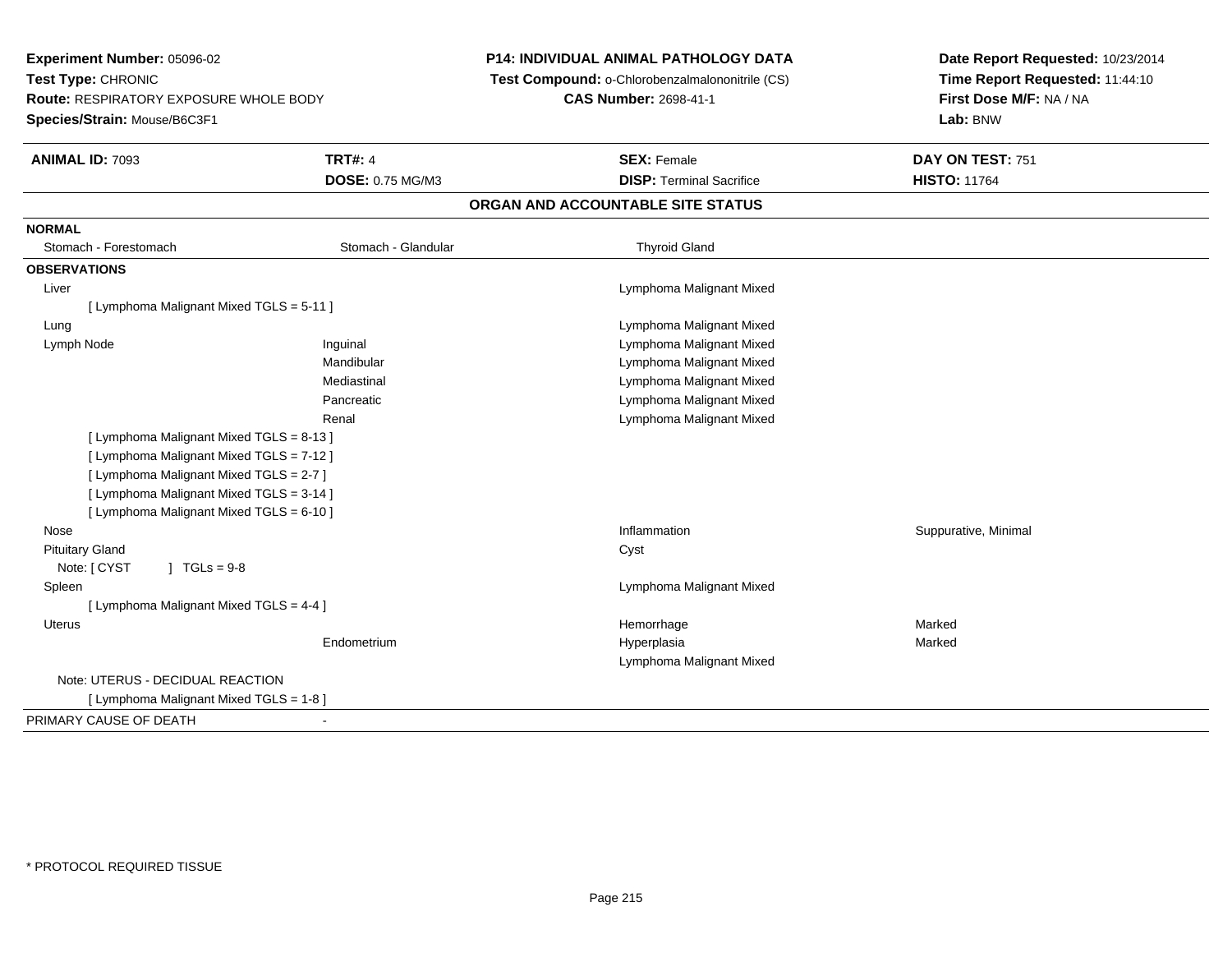| Experiment Number: 05096-02<br>Test Type: CHRONIC<br><b>Route: RESPIRATORY EXPOSURE WHOLE BODY</b><br>Species/Strain: Mouse/B6C3F1 |                         | <b>P14: INDIVIDUAL ANIMAL PATHOLOGY DATA</b><br>Test Compound: o-Chlorobenzalmalononitrile (CS)<br><b>CAS Number: 2698-41-1</b> | Date Report Requested: 10/23/2014<br>Time Report Requested: 11:44:10<br>First Dose M/F: NA / NA<br>Lab: BNW |
|------------------------------------------------------------------------------------------------------------------------------------|-------------------------|---------------------------------------------------------------------------------------------------------------------------------|-------------------------------------------------------------------------------------------------------------|
| <b>ANIMAL ID: 7094</b>                                                                                                             | <b>TRT#: 4</b>          | <b>SEX: Female</b>                                                                                                              | DAY ON TEST: 751                                                                                            |
|                                                                                                                                    | <b>DOSE: 0.75 MG/M3</b> | <b>DISP: Terminal Sacrifice</b>                                                                                                 | <b>HISTO: 11765</b>                                                                                         |
|                                                                                                                                    |                         | ORGAN AND ACCOUNTABLE SITE STATUS                                                                                               |                                                                                                             |
| <b>NORMAL</b>                                                                                                                      |                         |                                                                                                                                 |                                                                                                             |
| Nose                                                                                                                               | <b>Pituitary Gland</b>  | Skin                                                                                                                            | Stomach - Forestomach                                                                                       |
| Stomach - Glandular                                                                                                                | <b>Thyroid Gland</b>    |                                                                                                                                 |                                                                                                             |
| <b>OBSERVATIONS</b>                                                                                                                |                         |                                                                                                                                 |                                                                                                             |
| Lung                                                                                                                               | Mediastinum             | Hemangioma                                                                                                                      |                                                                                                             |
| PRIMARY CAUSE OF DEATH                                                                                                             |                         |                                                                                                                                 |                                                                                                             |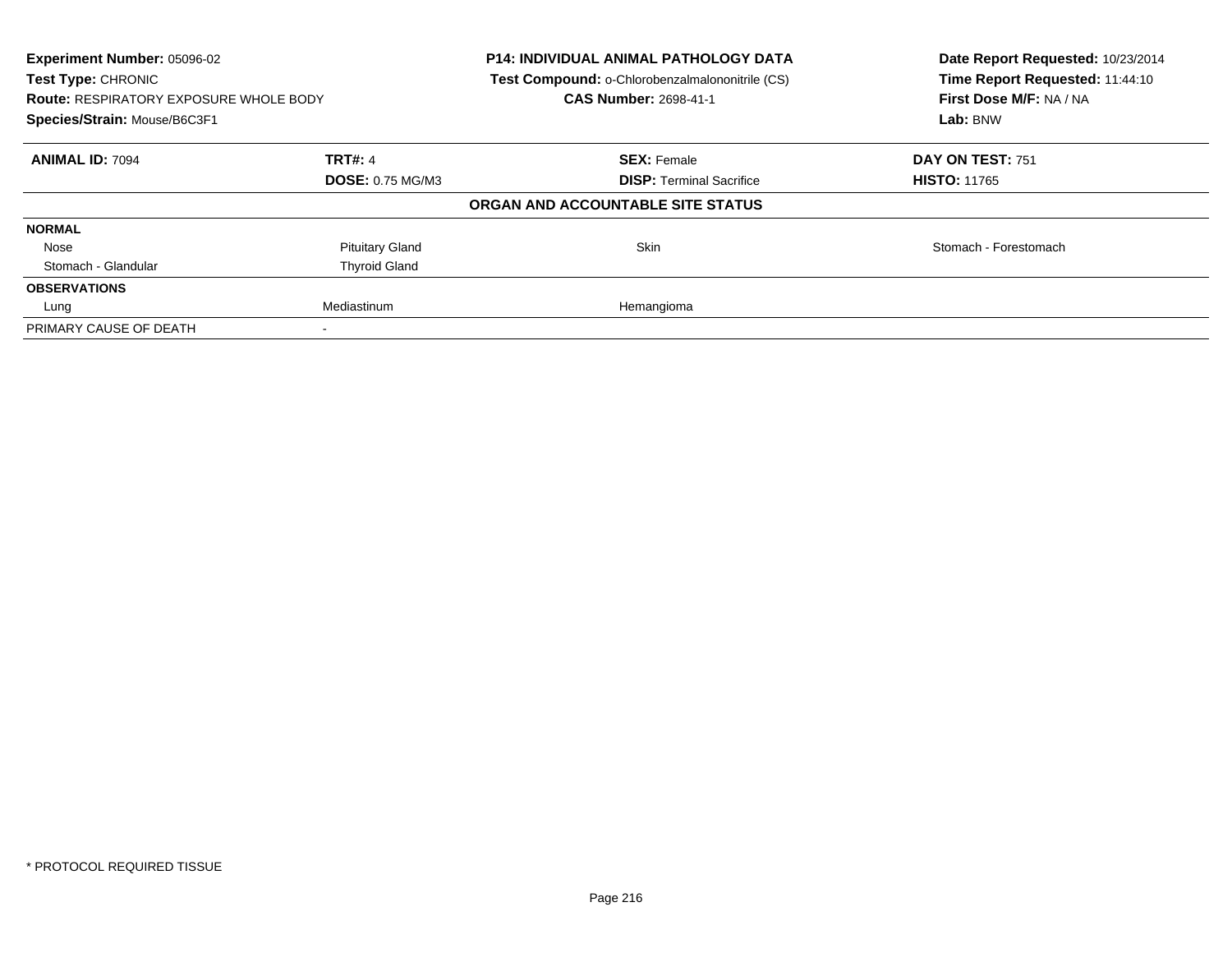| Experiment Number: 05096-02<br>Test Type: CHRONIC<br><b>Route: RESPIRATORY EXPOSURE WHOLE BODY</b><br>Species/Strain: Mouse/B6C3F1 |                            | <b>P14: INDIVIDUAL ANIMAL PATHOLOGY DATA</b><br>Test Compound: o-Chlorobenzalmalononitrile (CS)<br><b>CAS Number: 2698-41-1</b> | Date Report Requested: 10/23/2014<br>Time Report Requested: 11:44:10<br>First Dose M/F: NA / NA<br>Lab: BNW |
|------------------------------------------------------------------------------------------------------------------------------------|----------------------------|---------------------------------------------------------------------------------------------------------------------------------|-------------------------------------------------------------------------------------------------------------|
| <b>ANIMAL ID: 7095</b>                                                                                                             | <b>TRT#: 4</b>             | <b>SEX: Female</b>                                                                                                              | DAY ON TEST: 700                                                                                            |
|                                                                                                                                    | <b>DOSE: 0.75 MG/M3</b>    | <b>DISP: Dead</b>                                                                                                               | <b>HISTO: 11766</b>                                                                                         |
|                                                                                                                                    |                            | ORGAN AND ACCOUNTABLE SITE STATUS                                                                                               |                                                                                                             |
| <b>NORMAL</b>                                                                                                                      |                            |                                                                                                                                 |                                                                                                             |
| Bone                                                                                                                               |                            |                                                                                                                                 |                                                                                                             |
| <b>MISSING</b>                                                                                                                     |                            |                                                                                                                                 |                                                                                                             |
| Lymph Node - Mandibular                                                                                                            |                            |                                                                                                                                 |                                                                                                             |
| <b>AUTO PRECLUDES DIAG.</b>                                                                                                        |                            |                                                                                                                                 |                                                                                                             |
| Adrenal Gland - Cortex                                                                                                             | Adrenal Gland - Medulla    | <b>Bone Marrow</b>                                                                                                              | Esophagus                                                                                                   |
| Gallbladder                                                                                                                        | Heart                      | Intestine Large - Cecum                                                                                                         | Intestine Large - Colon                                                                                     |
| Intestine Large - Rectum                                                                                                           | Intestine Small - Duodenum | Intestine Small - Ileum                                                                                                         | Intestine Small - Jejunum                                                                                   |
| Islets, Pancreatic                                                                                                                 | Kidney                     | Larynx                                                                                                                          | Liver                                                                                                       |
| Lung                                                                                                                               | Lymph Node - Bronchial     | <b>Mammary Gland</b>                                                                                                            | Nose                                                                                                        |
| Ovary                                                                                                                              | Pancreas                   | Parathyroid Gland                                                                                                               | <b>Pituitary Gland</b>                                                                                      |
| <b>Salivary Glands</b>                                                                                                             | <b>Skin</b>                | Spleen                                                                                                                          | Stomach - Forestomach                                                                                       |
| Stomach - Glandular                                                                                                                | Thymus                     | <b>Thyroid Gland</b>                                                                                                            | Trachea                                                                                                     |
| <b>Urinary Bladder</b>                                                                                                             | Uterus                     |                                                                                                                                 |                                                                                                             |
| <b>OBSERVATIONS</b>                                                                                                                |                            |                                                                                                                                 |                                                                                                             |
| <b>Brain</b>                                                                                                                       |                            | Mineralization                                                                                                                  | Mild                                                                                                        |
| PRIMARY CAUSE OF DEATH                                                                                                             | $\overline{\phantom{a}}$   |                                                                                                                                 |                                                                                                             |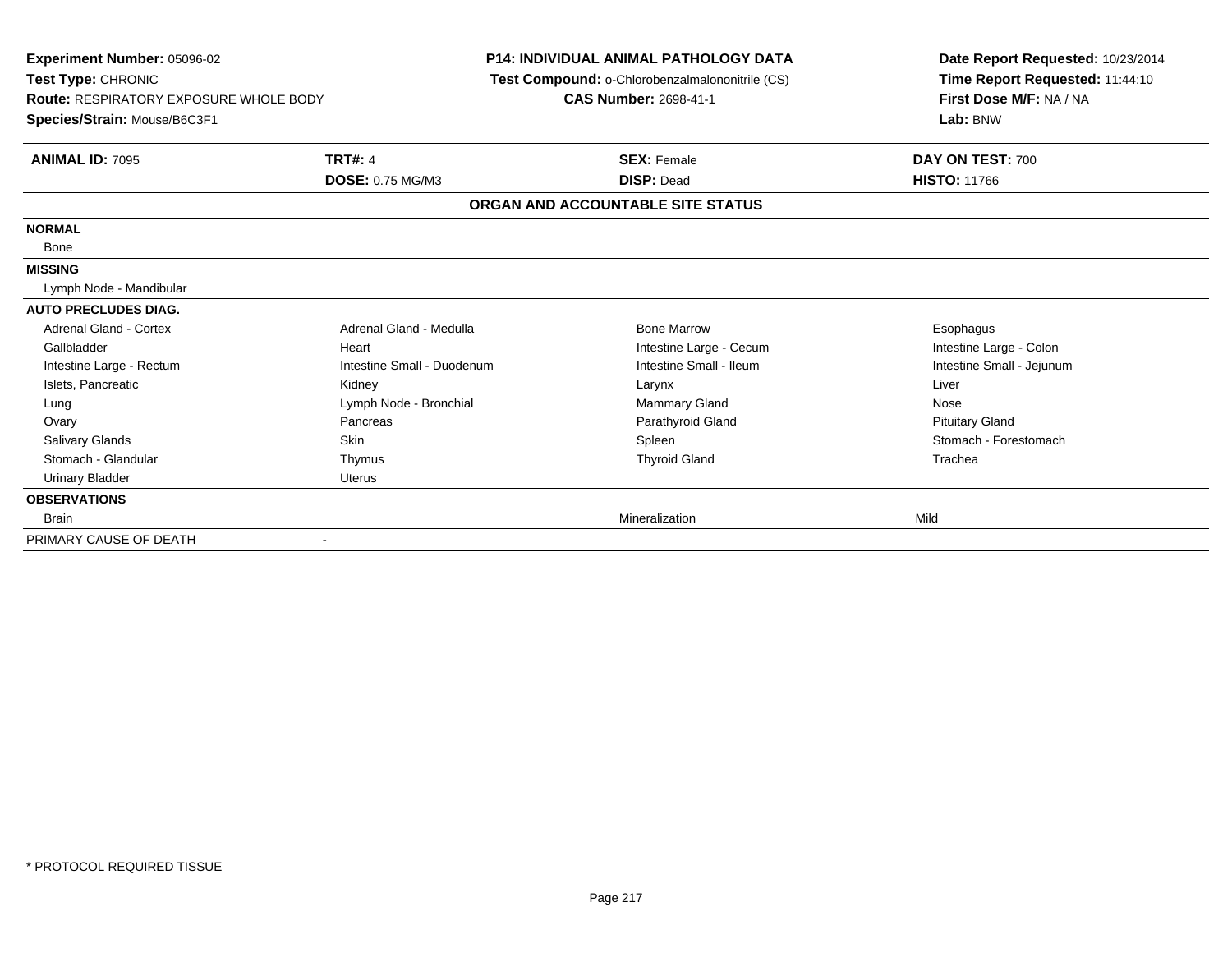**Experiment Number:** 05096-02**Test Type:** CHRONIC **Route:** RESPIRATORY EXPOSURE WHOLE BODY**Species/Strain:** Mouse/B6C3F1**P14: INDIVIDUAL ANIMAL PATHOLOGY DATA Test Compound:** o-Chlorobenzalmalononitrile (CS)**CAS Number:** 2698-41-1**Date Report Requested:** 10/23/2014**Time Report Requested:** 11:44:10**First Dose M/F:** NA / NA**Lab:** BNW**ANIMAL ID:** 7096**TRT#:** 4 **SEX:** Female **DAY ON TEST:** 52 **DOSE:** 0.75 MG/M3 **DISP:** Moribund **HISTO:** <sup>5208</sup> **ORGAN AND ACCOUNTABLE SITE STATUSNORMALAdrenal Gland - Cortex**  Adrenal Gland - Cortex Adrenal Gland - Medulla Bone Bone MarrowBrain Esophagus And Esophagus And Heart Intestine Large - Colon Large - Colon Large - Colon Large - Colon Large - Colon Intestine Small - Jejunum Intestine Large - Rectum **Intestine Small - Duodenum** Intestine Small - Ileum Intestine Small - Ileum Islets, Pancreatic Larynx Liver LungPancreas Lymph Node - Bronchial and Communication Cymph Node - Mandibular and Communication Communication Nose Stomach - Forestomach Parathyroid Gland Salivary Glands Salivary Glands Summach Skin Skin Stomach - Forestomach - Stomach - Stomach Stomach - Glandular Thymus Thyroid Gland TracheaUrinary Bladder **Uterus MISSING**Gallbladder Intestine Large - Cecum **Example 20** Mammary Gland Pituitary Gland Pituitary Gland **OBSERVATIONS** Kidneyy the controller that the controller the controller that the controller the controller that  $\mathsf{N}\mathsf{H}$   $\mathsf{N}\mathsf{H}$   $\mathsf{C}\mathsf{H}$   $\mathsf{R}\mathsf{H}$   $\mathsf{C}\mathsf{H}$   $\mathsf{R}\mathsf{H}$   $\mathsf{H}$   $\mathsf{H}$   $\mathsf{H}$   $\mathsf{H}$   $\mathsf{H}$  Metastatic (Ovary) Lymph Nodee the contractor of the contractor of the contractor of the contractor of the contractor of the contractor of the contractor of the contractor of the contractor of the contractor of the contractor of the contractor of the Note: [ TERATOMA NOS ] TGLs = 3-7**Ovary**  Teratoma Malignant Note: [ TERATOMA MAL ] TGLs = 1-10 SpleenHematopoietic Cell Proliferation Marked Note: [ HEMA CELL PROL ] TGLs = 2-4PRIMARY CAUSE OF DEATH-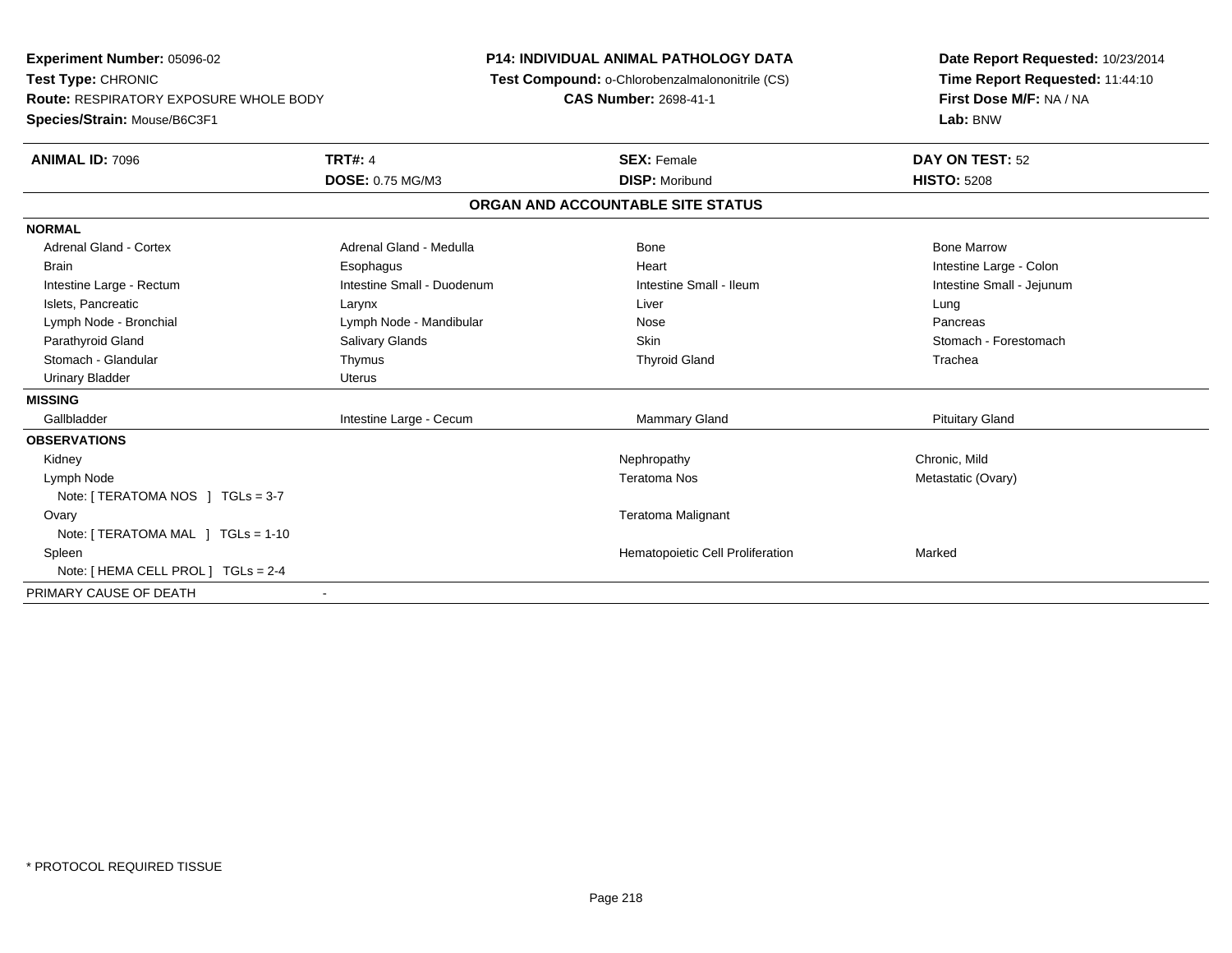**Experiment Number:** 05096-02**Test Type:** CHRONIC **Route:** RESPIRATORY EXPOSURE WHOLE BODY**Species/Strain:** Mouse/B6C3F1**P14: INDIVIDUAL ANIMAL PATHOLOGY DATA Test Compound:** o-Chlorobenzalmalononitrile (CS)**CAS Number:** 2698-41-1**Date Report Requested:** 10/23/2014**Time Report Requested:** 11:44:10**First Dose M/F:** NA / NA**Lab:** BNW**ANIMAL ID:** 7097 **TRT#:** <sup>4</sup> **SEX:** Female **DAY ON TEST:** <sup>751</sup> **DOSE:** 0.75 MG/M3**DISP:** Terminal Sacrifice **HISTO:** 11767 **ORGAN AND ACCOUNTABLE SITE STATUSNORMAL**Nose Stomach - Forestomach **November 2018** Stomach - Glandular **OBSERVATIONS** Kidney Lymphoma Malignant MixedNote: [ LYMPH MAL MIXD ] TGLs = 5-5 Liver Hepatocellular Carcinoma Lymphoma Malignant MixedNote: [ HEPATOCLR CARC ] TGLs = 1-10 Lung Lymphoma Malignant Mixed Lymph NodeIliac **Iliac** Lymphoma Malignant Mixed Mediastinal Lymphoma Malignant Mixed Lymphoma Malignant MixedMesenteric Lymphoma Malignant MixedPancreaticNote: [ LYMPH MAL MIXD ] TGLs = 6-11 [ Lymphoma Malignant Mixed TGLS = 8-14 ][ Lymphoma Malignant Mixed TGLS = 4-12 ][ Lymphoma Malignant Mixed TGLS = 3-13 ] Pituitary Glandd and the contract of Pars Distalis and the contract of Adenoma and Adenoma and the Adenoma and the Adenoma and  $\lambda$ Note: [ ADENOMA ] TGLs = 7-8 Spleen Lymphoma Malignant Mixed Note: [ LYMPH MAL MIXD ] TGLs = 2-4 Thymus Lymphoma Malignant Mixed Thyroid Gland Follicular Cel Adenoma Multiple PRIMARY CAUSE OF DEATH-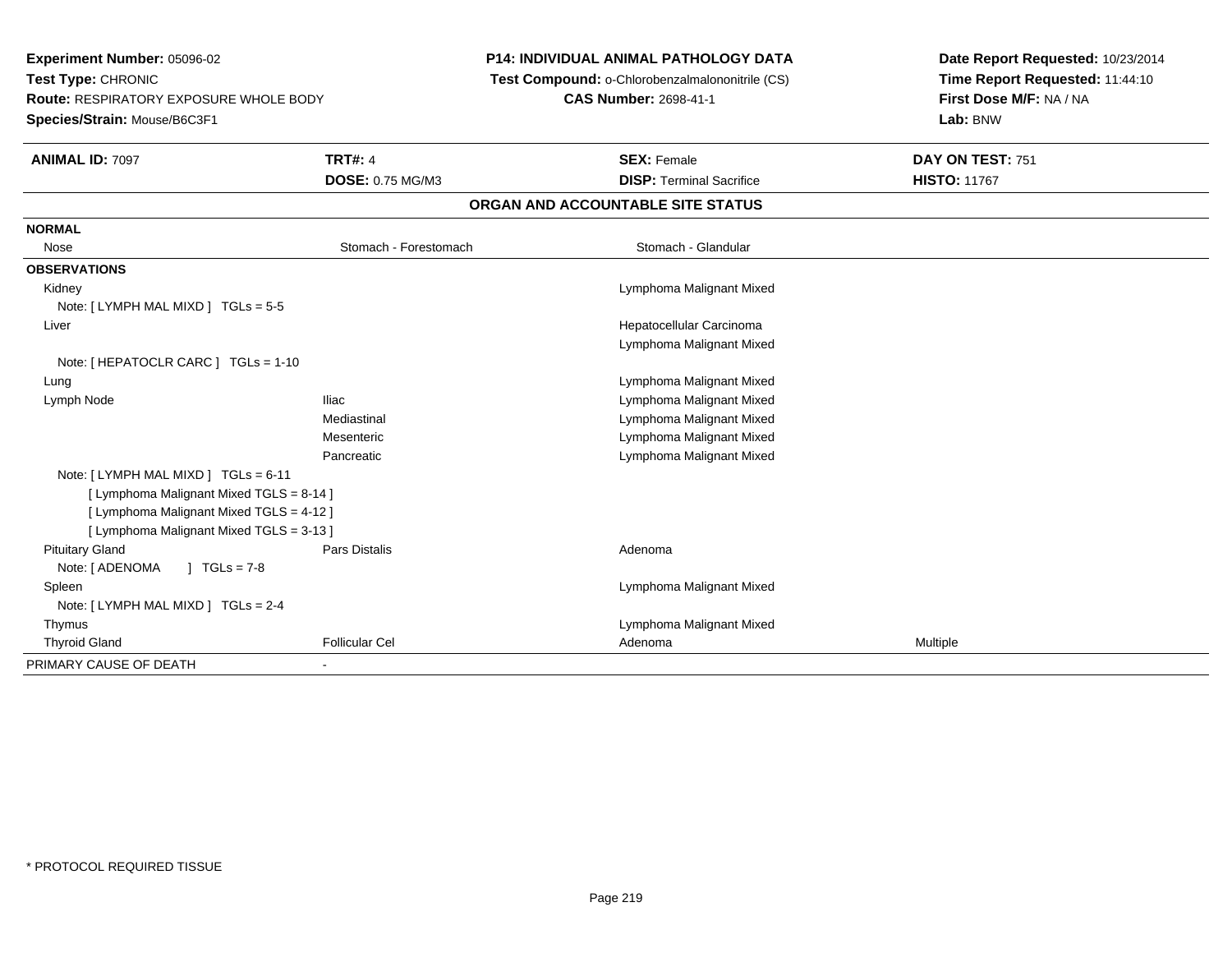| Experiment Number: 05096-02<br>Test Type: CHRONIC |                         | <b>P14: INDIVIDUAL ANIMAL PATHOLOGY DATA</b><br>Test Compound: o-Chlorobenzalmalononitrile (CS) | Date Report Requested: 10/23/2014<br>Time Report Requested: 11:44:10 |
|---------------------------------------------------|-------------------------|-------------------------------------------------------------------------------------------------|----------------------------------------------------------------------|
| <b>Route: RESPIRATORY EXPOSURE WHOLE BODY</b>     |                         | CAS Number: 2698-41-1                                                                           | First Dose M/F: NA / NA                                              |
| Species/Strain: Mouse/B6C3F1                      |                         |                                                                                                 | Lab: BNW                                                             |
| <b>ANIMAL ID: 7098</b>                            | <b>TRT#: 4</b>          | <b>SEX: Female</b>                                                                              | DAY ON TEST: 751                                                     |
|                                                   | <b>DOSE: 0.75 MG/M3</b> | <b>DISP:</b> Terminal Sacrifice                                                                 | <b>HISTO: 11768</b>                                                  |
|                                                   |                         | ORGAN AND ACCOUNTABLE SITE STATUS                                                               |                                                                      |
| <b>NORMAL</b>                                     |                         |                                                                                                 |                                                                      |
| Nose                                              | <b>Pituitary Gland</b>  | Stomach - Forestomach                                                                           | Stomach - Glandular                                                  |
| <b>OBSERVATIONS</b>                               |                         |                                                                                                 |                                                                      |
| <b>Thyroid Gland</b>                              | <b>Follicular Cel</b>   | Adenoma                                                                                         |                                                                      |
|                                                   | <b>Follicular Cel</b>   | Hyperplasia                                                                                     | Mild                                                                 |
| PRIMARY CAUSE OF DEATH                            |                         |                                                                                                 |                                                                      |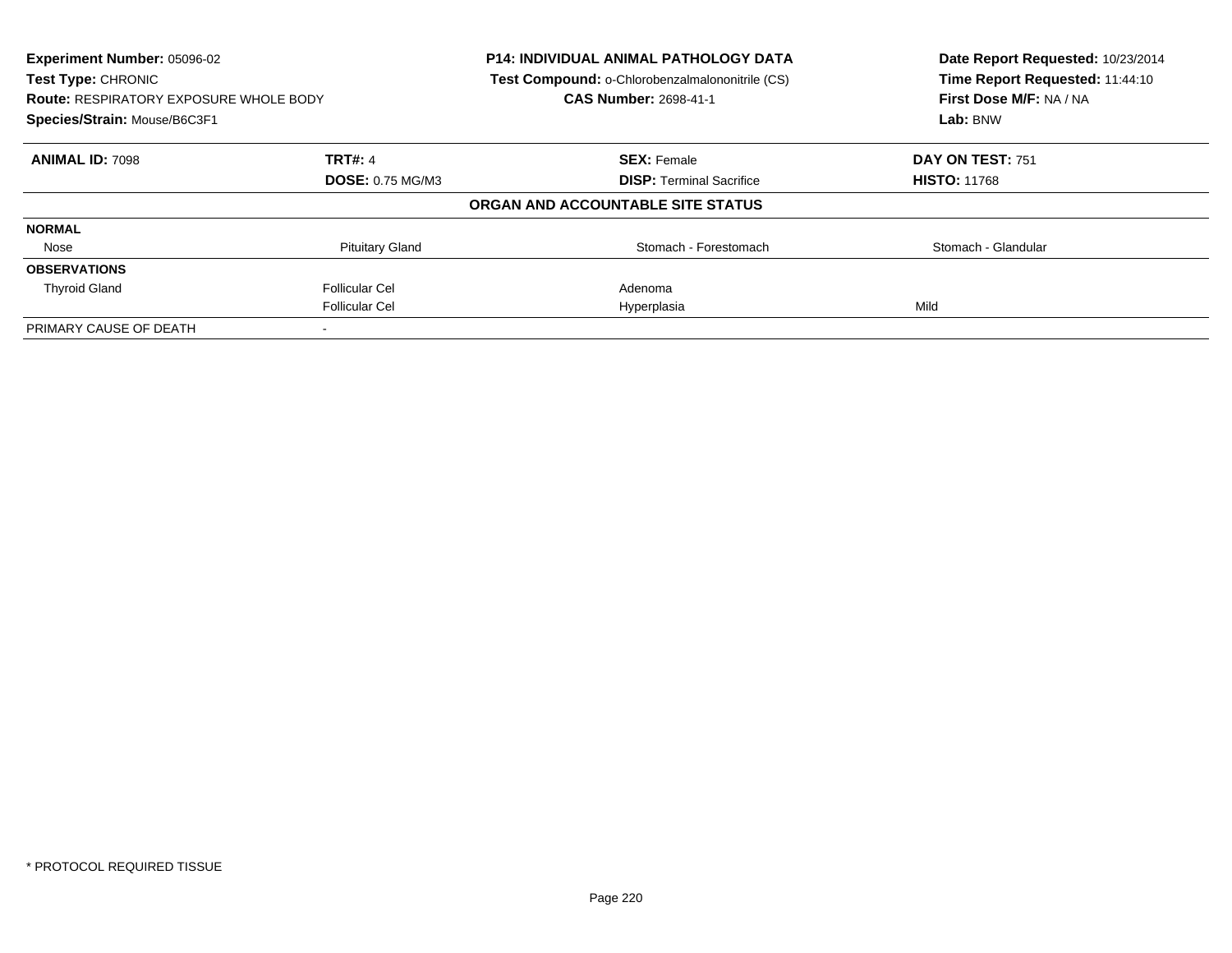| Experiment Number: 05096-02<br>Test Type: CHRONIC<br><b>Route: RESPIRATORY EXPOSURE WHOLE BODY</b><br>Species/Strain: Mouse/B6C3F1 |                         | <b>P14: INDIVIDUAL ANIMAL PATHOLOGY DATA</b><br>Test Compound: o-Chlorobenzalmalononitrile (CS)<br><b>CAS Number: 2698-41-1</b> | Date Report Requested: 10/23/2014<br>Time Report Requested: 11:44:10<br>First Dose M/F: NA / NA<br>Lab: BNW |
|------------------------------------------------------------------------------------------------------------------------------------|-------------------------|---------------------------------------------------------------------------------------------------------------------------------|-------------------------------------------------------------------------------------------------------------|
| <b>ANIMAL ID: 7099</b>                                                                                                             | <b>TRT#: 4</b>          | <b>SEX: Female</b>                                                                                                              | DAY ON TEST: 751                                                                                            |
|                                                                                                                                    | <b>DOSE: 0.75 MG/M3</b> | <b>DISP:</b> Terminal Sacrifice                                                                                                 | <b>HISTO: 11769</b>                                                                                         |
|                                                                                                                                    |                         | ORGAN AND ACCOUNTABLE SITE STATUS                                                                                               |                                                                                                             |
| <b>NORMAL</b>                                                                                                                      |                         |                                                                                                                                 |                                                                                                             |
| Nose                                                                                                                               | <b>Pituitary Gland</b>  | Stomach - Forestomach                                                                                                           | Stomach - Glandular                                                                                         |
| <b>OBSERVATIONS</b>                                                                                                                |                         |                                                                                                                                 |                                                                                                             |
| Lung                                                                                                                               | Alveolus, Bronchus      | Adenoma                                                                                                                         |                                                                                                             |
| Ovary                                                                                                                              |                         | Cyst                                                                                                                            |                                                                                                             |
| Note: [ CYST<br>$1 TGLs = 1-7$                                                                                                     |                         |                                                                                                                                 |                                                                                                             |
| <b>Thyroid Gland</b>                                                                                                               | <b>Follicular Cel</b>   | Hyperplasia                                                                                                                     | Moderate                                                                                                    |
| PRIMARY CAUSE OF DEATH                                                                                                             |                         |                                                                                                                                 |                                                                                                             |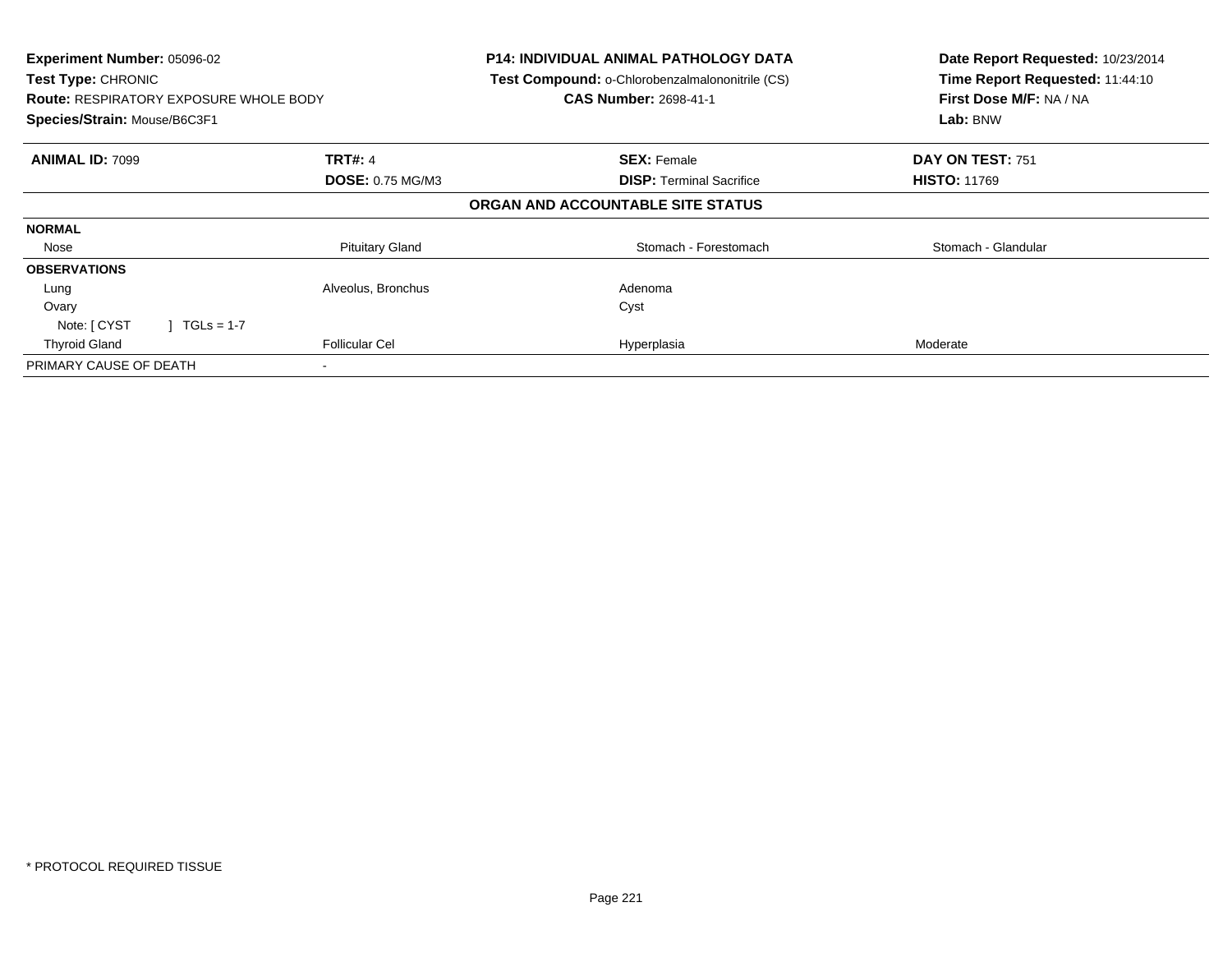**Experiment Number:** 05096-02**Test Type:** CHRONIC **Route:** RESPIRATORY EXPOSURE WHOLE BODY**Species/Strain:** Mouse/B6C3F1**P14: INDIVIDUAL ANIMAL PATHOLOGY DATA Test Compound:** o-Chlorobenzalmalononitrile (CS)**CAS Number:** 2698-41-1**Date Report Requested:** 10/23/2014**Time Report Requested:** 11:44:10**First Dose M/F:** NA / NA**Lab:** BNW**ANIMAL ID:** 7100**C TRT#:** 4 **SEX:** Female **DAY ON TEST:** 729 **DOSE:** 0.75 MG/M3 **DISP:** Dead **HISTO:** <sup>11770</sup> **ORGAN AND ACCOUNTABLE SITE STATUSNORMALAdrenal Gland - Cortex** Adrenal Gland - Medulla **Bone** Bone Brain Bone Brain Brain Brain Intestine Large - Colon Esophagus **Example 20** Heart Intestine Large - Cecum Intestine Large - Cecum Intestine Large - Rectum **Intestine Intestine Small - Ileum** Intestine Small - Intestine Small - Jejunum Intestine Small - Jejunum Islets, Pancreatic Larynx Liver Lung Lymph Node - Mandibular Mammary Gland Pituitary Gland Salivary Glands SkinTrachea Stomach - Forestomach **Stomach - Stomach - Glandular** Thyroid Gland Thyroid Gland Trachean Thyroid Gland Trachean **MISSING** Parathyroid Gland**AUTO PRECLUDES DIAG.**Gallbladder **Intestine Small - Duodenum OBSERVATIONS** Adrenal Gland Capsule Hyperplasia Mild Bone Marroww which is a matter of the Myelofibrosis and the Myelofibrosis and the Mild of the Mild of the Mild of the Mild of the Mild of the Mild of the Mild of the Mild of the Mild of the Mild of the Mild of the Mild of the Mild of Kidneyy the controller the controller of the controller of the controller of the controller of the controller of the controller of the controller of the controller of the controller of the controller of the controller of the con Lymph NodeBronchial **Bronchial** Lymphoma Malignant Mixed Nose Respirat Epith Hyperplasia Mild Inflammation Suppurative, Minimal Respirat Epith Metaplasia Squamous, Mild Note: TURBINATES IN SECTION #1.Note: THE NOSE LESIONS ARE ON THE TIP OF THE**Ovary**  Lymphoma Malignant Mixed Lymphoma Malignant Mixed Pancreas Lymphoma Malignant Mixed Spleen Thymus Lymphoma Malignant Mixed Lymphoma Malignant Mixed Urinary Bladder Uterus Endometrium Hyperplasia Mild PRIMARY CAUSE OF DEATH-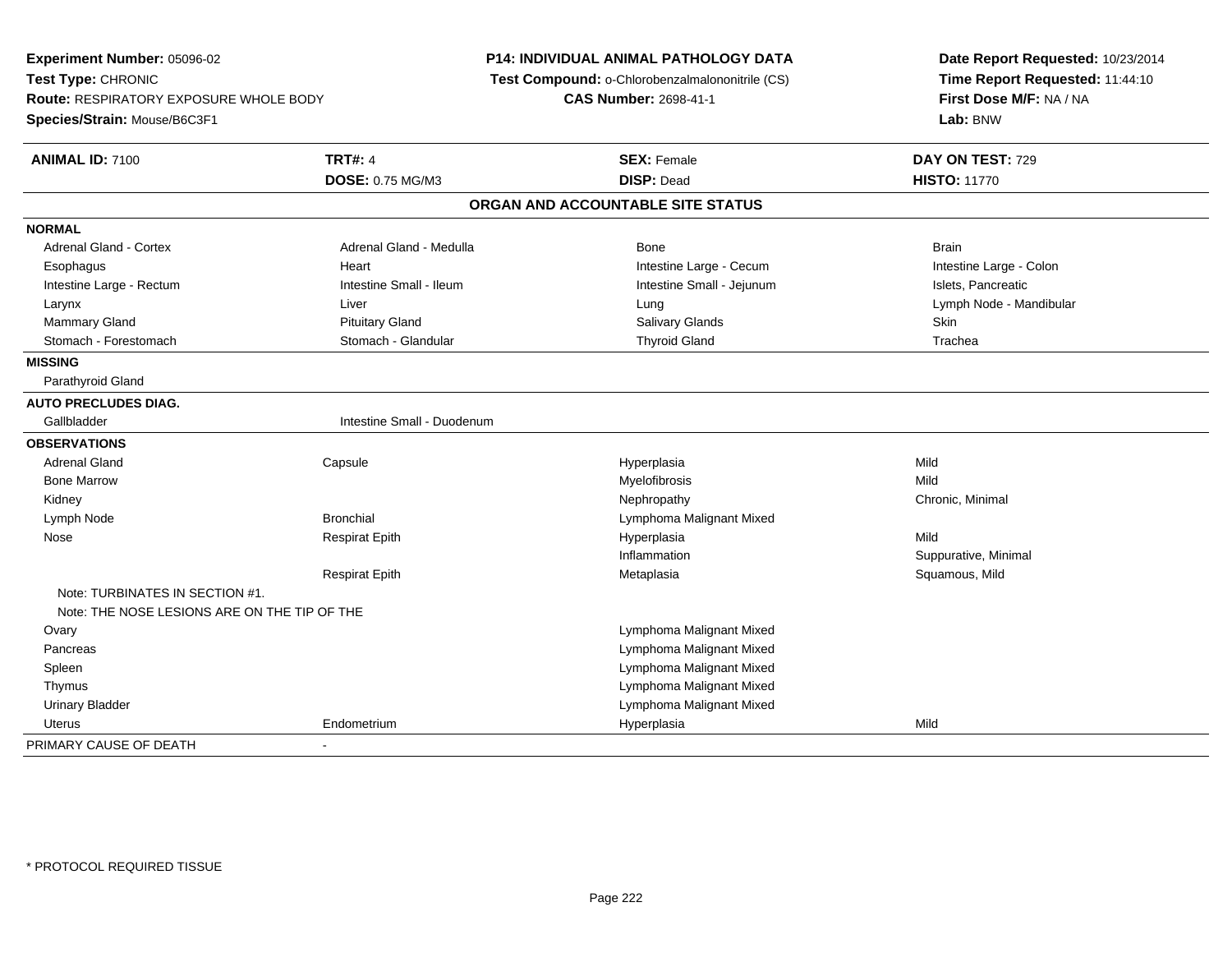**Experiment Number:** 05096-02**Test Type:** CHRONIC **Route:** RESPIRATORY EXPOSURE WHOLE BODY**Species/Strain:** Mouse/B6C3F1**P14: INDIVIDUAL ANIMAL PATHOLOGY DATA Test Compound:** o-Chlorobenzalmalononitrile (CS)**CAS Number:** 2698-41-1**Date Report Requested:** 10/23/2014**Time Report Requested:** 11:44:10**First Dose M/F:** NA / NA**Lab:** BNW**ANIMAL ID:** 8051**TRT#:** 6 **SEX:** Female **DAY ON TEST:** 748 **DOSE:** 1.5 MG/ M3**DISP:** Terminal Sacrifice **HISTO:** 11454 **ORGAN AND ACCOUNTABLE SITE STATUSNORMALAdrenal Gland - Cortex** Adrenal Gland - Medulla **Bone** Bone **Bone** Esophagus Esophagus Intestine Large - Colon Eye **Execution Contract Contract Intervention Contract Contract Contract Contract Contract Contract Contract Contract Contract Intestine Large - Cecum** Intestine Small - Jejunum Intestine Large - Rectum **Intestine Small - Duodenum** Intestine Small - Ileum Intestine Small - Ileum Islets, Pancreatic Larynx Liver LungOvary Lymph Node - Bronchial Mammary Gland Mammary Gland Nose Over Nose Pancreas Pituitary Gland Salivary Glands SkinThymus Spleen Stomach - Stomach - Forestomach Stomach - Stomach - Glandular Thymus - Stomach - Glandular Thyroid Gland **Trachea** Trachea **Trachea** Trachea Urinary Bladder **MISSING**Gallbladder Parathyroid Gland **OBSERVATIONS** Adrenal Gland Capsule Hyperplasia Mild Bone Marroww which is a matter of the Myelofibrosis and the Myelofibrosis and the Mild of the Mild of the Mild of the Mild of the Mild of the Mild of the Mild of the Mild of the Mild of the Mild of the Mild of the Mild of the Mild of Brainn and the control of the control of the control of the control of the control of the control of the control of the control of the control of the control of the control of the control of the control of the control of the co Kidney Developmental MalformationNephropathy Chronic, MildNote: [ DEVELOP MALFOR ] TGLs = 1-5 Lymph Node Pancreatic Angiectasis Moderate Mandibular Hematopoietic Cell Proliferation Marked Pancreatic Inflammation Suppurative, Mild Note: [ HEMA CELL PROL ] TGLs = 2-7 Note: [ INFLAMMATION ] TGLs = 3-10 Note: [ ANGIECTASIS ] TGLs = 3-10 Nose Note: THERE IS A FLOATER IN SECTION #3 OF THE NOSE, WHICH Note: IS A SECTION OF SEMINIFEROUS TUBUALE FROM A MALENote: MOUSE. Uterus Endometrium Hyperplasia Mild PRIMARY CAUSE OF DEATH-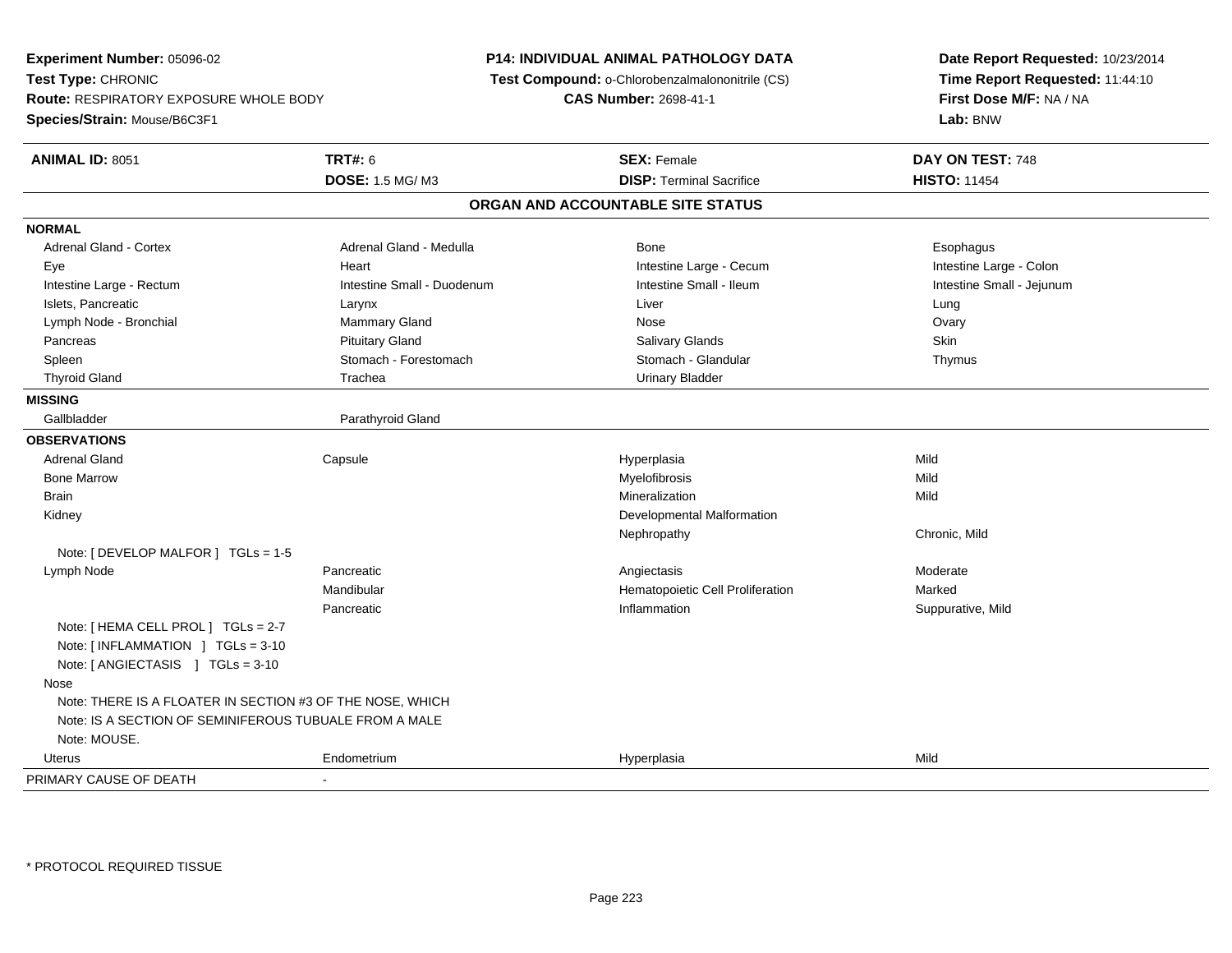**Experiment Number:** 05096-02**Test Type:** CHRONIC **Route:** RESPIRATORY EXPOSURE WHOLE BODY**Species/Strain:** Mouse/B6C3F1**P14: INDIVIDUAL ANIMAL PATHOLOGY DATA Test Compound:** o-Chlorobenzalmalononitrile (CS)**CAS Number:** 2698-41-1**Date Report Requested:** 10/23/2014**Time Report Requested:** 11:44:10**First Dose M/F:** NA / NA**Lab:** BNW**ANIMAL ID:** 8052 **TRT#:** <sup>6</sup> **SEX:** Female **DAY ON TEST:** <sup>709</sup> **DOSE:** 1.5 MG/ M3 **DISP:** Moribund **HISTO:** <sup>11455</sup> **ORGAN AND ACCOUNTABLE SITE STATUSNORMALAdrenal Gland - Cortex** Adrenal Gland - Medulla **Bone** Bone Bone Brain Brain Brain Brain Esophagus **Example 20 Team Callbladder** Callbladder **Heart Intestine Large - Cecum** Callbladder Communication of the example of the example of the example of the example of the example of the example of the example of the Intestine Small - Ileum Intestine Large - Colon **Intestine Large - Rectum** Intestine Large - Rectum Intestine Small - Duodenum Larynx Liver Lung Lymph Node - Bronchial Mammary Gland Ovary Pancreas Pituitary GlandSalivary Glands Salivary School School School School Spleen School Spleen Stomach - Forestomach - Stomach - Forestomach Stomach - Glandular Thymus Thyroid Gland TracheaUrinary Bladder **Version Communist Communist Communist Communist Communist Communist Communist Communist Communist Communist Communist Communist Communist Communist Communist Communist Communist Communist Communist Communi MISSING**Islets, Pancreatic Lymph Node - Mandibular **Parathyroid Gland AUTO PRECLUDES DIAG.** Intestine Small - Jejunum**INSUFFICIENT TISSUE** Eye**OBSERVATIONS** Adrenal Gland Capsule Hyperplasia Moderate Bone Marroww which is a matter of the Myelofibrosis and the Myelofibrosis and the Mild of the Mild of the Mild of the Mild of the Mild of the Mild of the Mild of the Mild of the Mild of the Mild of the Mild of the Mild of the Mild of Kidneyy the controller of the controller of the controller of the controller of the controller of the chronic, Mild Suppurative, Mild Nosee substitution of the substitution of the substitution of the substitution of the substitution of the Suppurative, Mild Respirat Epith Metaplasia Squamous, Mild Note: IS VERY LIKELY DUE TO BLEACH CONTAMINATION.Note: THERE IS ALOT OF ARTIFACT IN THE NOSE SECTIONS WHICHPRIMARY CAUSE OF DEATH - Animal Note: IT IS LOCATED WHERE THE PANCREAS IS NORMALLY FOUND.Animal Note: WHICH WAS APPARENTLY MISTAKEN FOR PANCREAS SINCEAnimal Note: THERE IS A UNIDENTIFIABLE TISSUE ON SLIDE #4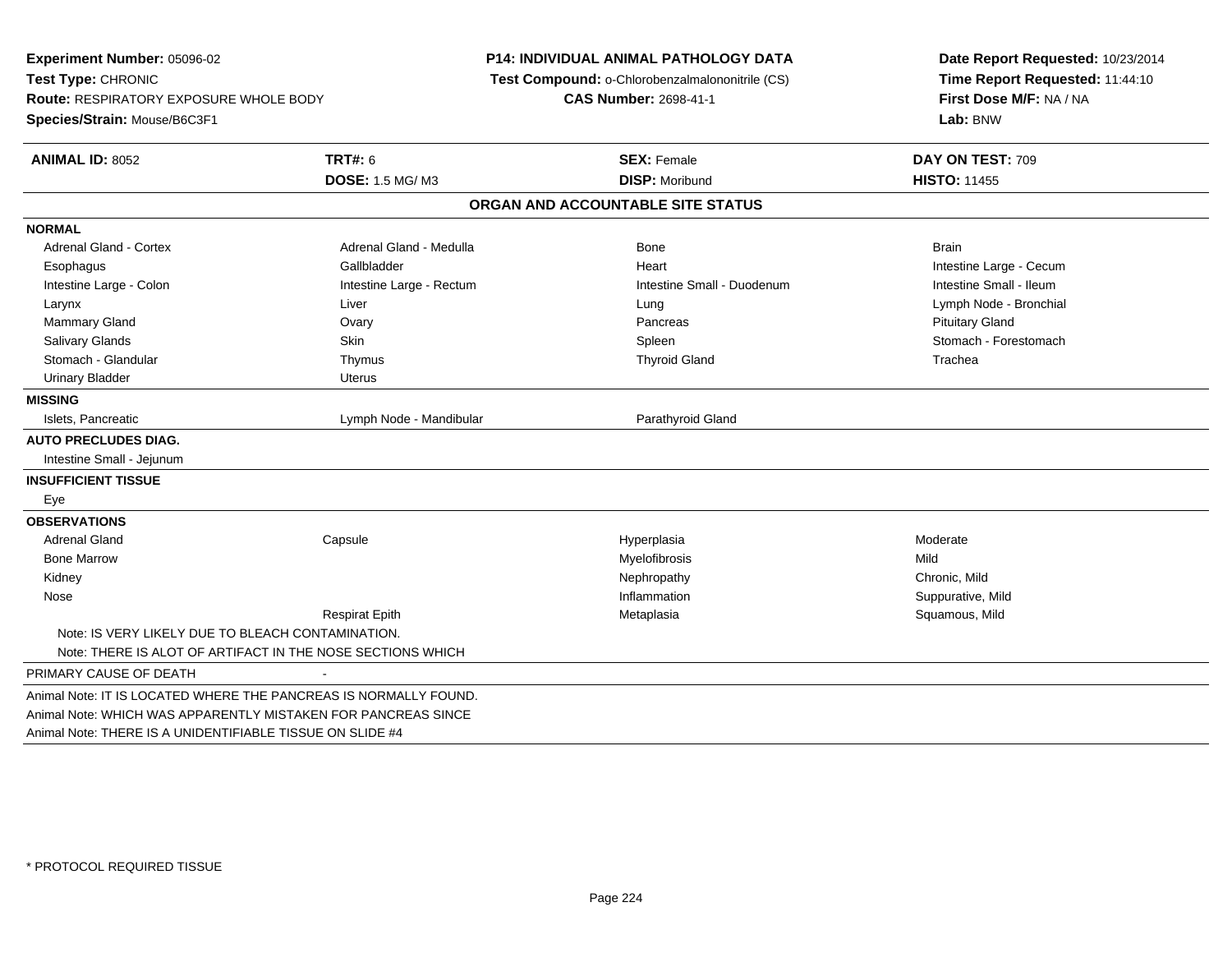**Experiment Number:** 05096-02**Test Type:** CHRONIC **Route:** RESPIRATORY EXPOSURE WHOLE BODY**Species/Strain:** Mouse/B6C3F1**P14: INDIVIDUAL ANIMAL PATHOLOGY DATA Test Compound:** o-Chlorobenzalmalononitrile (CS)**CAS Number:** 2698-41-1**Date Report Requested:** 10/23/2014**Time Report Requested:** 11:44:10**First Dose M/F:** NA / NA**Lab:** BNW**ANIMAL ID:** 8053**TRT#:** 6 **SEX:** Female **DAY ON TEST:** 709 **DOSE:** 1.5 MG/ M3 **DISP:** Moribund **HISTO:** <sup>11456</sup> **ORGAN AND ACCOUNTABLE SITE STATUSNORMALAdrenal Gland - Cortex** Adrenal Gland - Medulla **Bone** Bone Brain Brain Brain Brain Brain Heart Esophagus Eye Gallbladder HeartIntestine Large - Cecum **Intestine Large - Colon** Intestine Large - Colon Intestine Large - Rectum Intestine Large - Rectum Intestine Small - Duodenum Intestine Small - Ileum Larynx Intestine Small - Jejunum Intestine Small - Jejunum Islets, Pancreatic Larynx Mammary Gland Liver Liver Lymph Node - Bronchial Lymph Note - Mandibular Mammary Glands Lymph Node - Mandibular Mammary Glands Lymph Note - Mandibular Mammary Glands Lymph Note - Mammary Glands Lymph Note - Mammary Glands Lymph Note - M **Salivary Glands**  Nose Ovary Pancreas Salivary GlandsStomach - Glandular Skin Show Spleen Show Soleen Show Stomach - Forestomach - Stomach - Stomach Stomach Stomach Stomach Stomach - Stomach - Stomach Stomach Stomach Stomach Stomach - Stomach - Stomach - Stomach - Stomach - Stomach - Stomach - Thymus Thyroid Gland Trachea Urinary Bladder**MISSING** Parathyroid Gland**INSUFFICIENT TISSUE** Pituitary Gland**OBSERVATIONS** Adrenal Gland Capsule Hyperplasia Mild Bone Marroww which is a matter of the Myelofibrosis and the Myelofibrosis and the Mild of the Mild of the Mild of the Mild of the Mild of the Mild of the Mild of the Mild of the Mild of the Mild of the Mild of the Mild of the Mild of Clitoral Glandd inflammation in the suppurative, Moderate of the Suppurative, Moderate of the Suppurative, Moderate of the Suppurative, Moderate of the Suppurative, Moderate of the Suppurative, Moderate of the Suppurative, Moderate of t Note: [ INFLAMMATION ] TGLs = 1-11 Eye Note: CORNEA ARTIFACTUALLY DESTROYED; SUSPECT BLEACHNote: SOLUTION USED TO DECONTAMINATE THE ANIMALS. Kidneyy the controller the controller of the controller of the controller of the controller of the controller of the controller of the controller of the controller of the controller of the controller of the controller of the con Lungg and the state of the state of the state of the Moderate of the Moderate of the Moderate of the Moderate of the Moderate of the Moderate of the Moderate of the Moderate of the Moderate of the Moderate of the Moderate of t [ Hemorrhage TGLS = 4-3 ] Uteruss the control of the control of the control of the control of the control of the control of the control of the control of the control of the control of the control of the control of the control of the control of the contro Inflammation **Suppurative, Mild** PRIMARY CAUSE OF DEATH-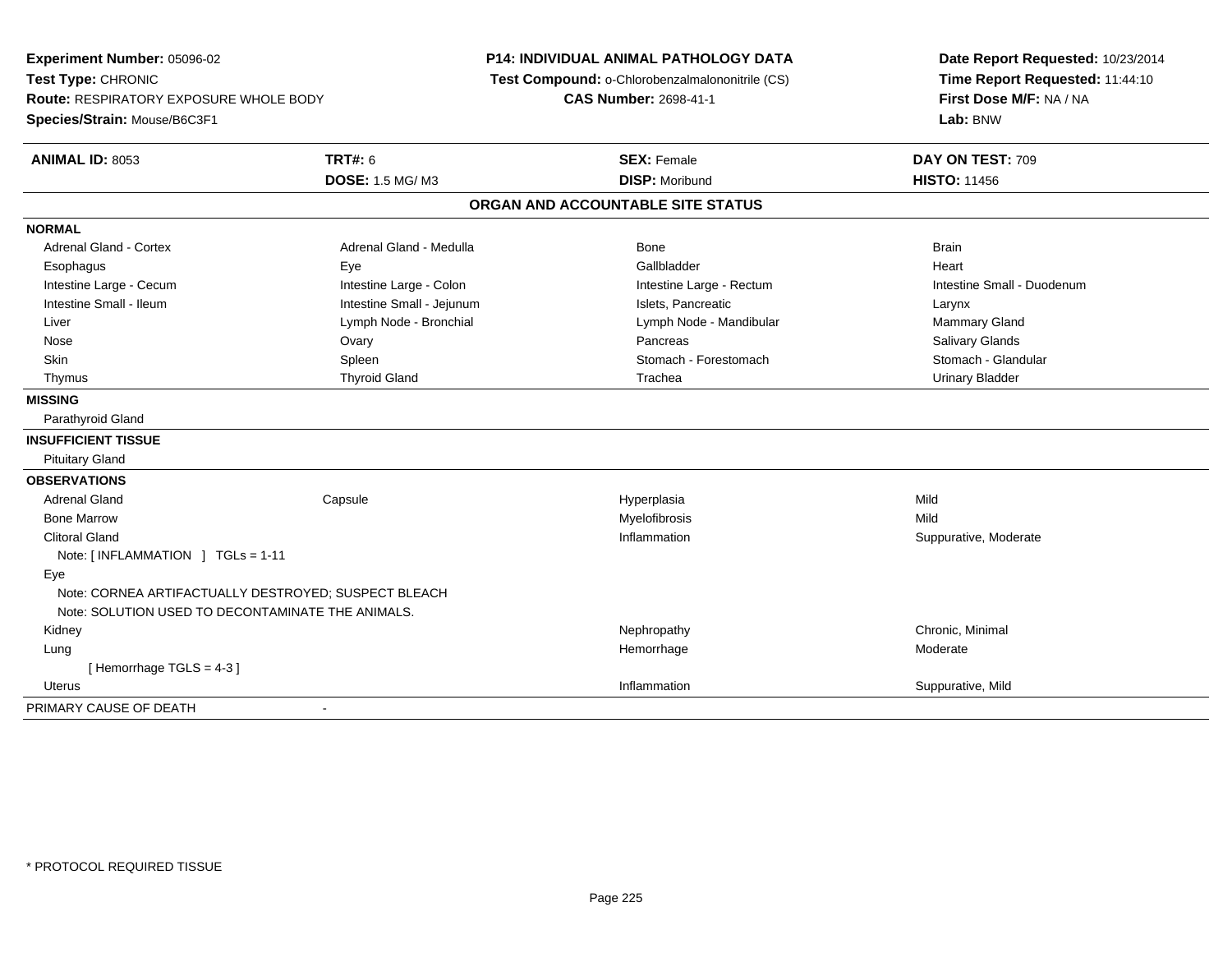| <b>Experiment Number: 05096-02</b><br>Test Type: CHRONIC |                           | <b>P14: INDIVIDUAL ANIMAL PATHOLOGY DATA</b><br>Test Compound: o-Chlorobenzalmalononitrile (CS) | Date Report Requested: 10/23/2014<br>Time Report Requested: 11:44:10 |  |
|----------------------------------------------------------|---------------------------|-------------------------------------------------------------------------------------------------|----------------------------------------------------------------------|--|
| Route: RESPIRATORY EXPOSURE WHOLE BODY                   |                           | <b>CAS Number: 2698-41-1</b>                                                                    | First Dose M/F: NA / NA                                              |  |
| Species/Strain: Mouse/B6C3F1                             |                           |                                                                                                 | Lab: BNW                                                             |  |
| <b>ANIMAL ID: 8054</b>                                   | <b>TRT#: 6</b>            | <b>SEX: Female</b>                                                                              | DAY ON TEST: 748                                                     |  |
|                                                          | DOSE: 1.5 MG/M3           | <b>DISP: Terminal Sacrifice</b>                                                                 | <b>HISTO: 11457</b>                                                  |  |
|                                                          |                           | ORGAN AND ACCOUNTABLE SITE STATUS                                                               |                                                                      |  |
| <b>NORMAL</b>                                            |                           |                                                                                                 |                                                                      |  |
| <b>Adrenal Gland - Cortex</b>                            | Adrenal Gland - Medulla   | Bone                                                                                            | <b>Brain</b>                                                         |  |
| Esophagus                                                | Eye                       | Gallbladder                                                                                     | Heart                                                                |  |
| Intestine Large - Cecum                                  | Intestine Large - Colon   | Intestine Large - Rectum                                                                        | Intestine Small - Duodenum                                           |  |
| Intestine Small - Ileum                                  | Intestine Small - Jejunum | Islets, Pancreatic                                                                              | Larynx                                                               |  |
| Liver                                                    | Lung                      | Lymph Node - Bronchial                                                                          | Lymph Node - Mandibular                                              |  |
| Mammary Gland                                            | Nose                      | Pancreas                                                                                        | Salivary Glands                                                      |  |
| Spleen                                                   | Stomach - Forestomach     | Stomach - Glandular                                                                             | Thymus                                                               |  |
| <b>Thyroid Gland</b>                                     | Trachea                   | <b>Urinary Bladder</b>                                                                          | <b>Uterus</b>                                                        |  |
| <b>MISSING</b>                                           |                           |                                                                                                 |                                                                      |  |
| Parathyroid Gland                                        |                           |                                                                                                 |                                                                      |  |
| <b>OBSERVATIONS</b>                                      |                           |                                                                                                 |                                                                      |  |
| <b>Adrenal Gland</b>                                     | Capsule                   | Hyperplasia                                                                                     | Mild                                                                 |  |
| <b>Bone Marrow</b>                                       |                           | Myelofibrosis                                                                                   | Mild                                                                 |  |
| Kidney                                                   |                           | Nephropathy                                                                                     | Chronic, Mild                                                        |  |
| Ovary                                                    |                           | Cyst                                                                                            |                                                                      |  |
| Note: [ CYST<br>$J \cdot TGLs = 2-7$                     |                           |                                                                                                 |                                                                      |  |
| <b>Pituitary Gland</b>                                   | Pars Distalis             | Hyperplasia                                                                                     | Mild                                                                 |  |
| <b>Skin</b>                                              |                           | Acanthosis                                                                                      | Mild                                                                 |  |
| PRIMARY CAUSE OF DEATH                                   | ٠                         |                                                                                                 |                                                                      |  |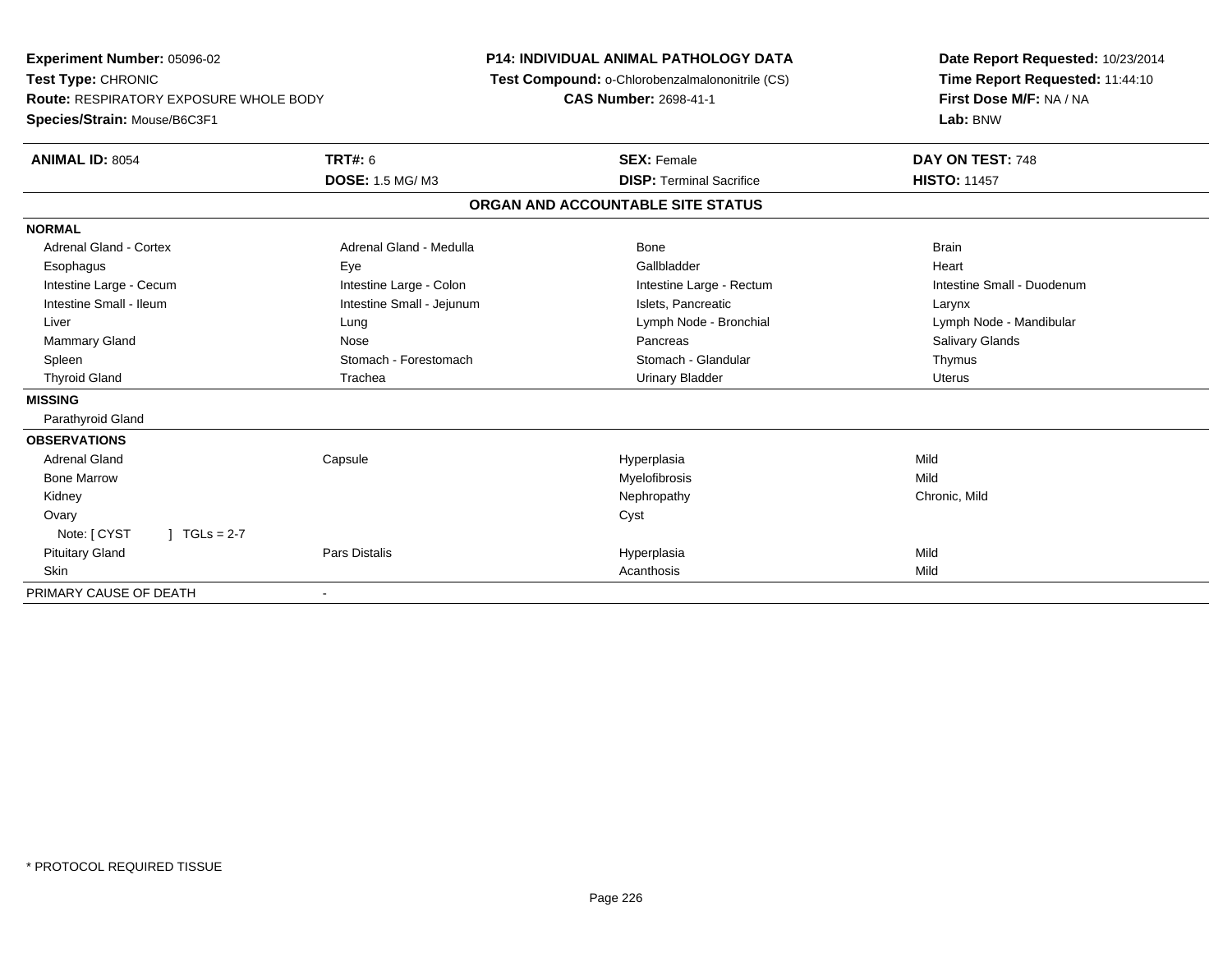**Experiment Number:** 05096-02**Test Type:** CHRONIC **Route:** RESPIRATORY EXPOSURE WHOLE BODY**Species/Strain:** Mouse/B6C3F1**P14: INDIVIDUAL ANIMAL PATHOLOGY DATA Test Compound:** o-Chlorobenzalmalononitrile (CS)**CAS Number:** 2698-41-1**Date Report Requested:** 10/23/2014**Time Report Requested:** 11:44:10**First Dose M/F:** NA / NA**Lab:** BNW**ANIMAL ID:** 8055 **TRT#:** <sup>6</sup> **SEX:** Female **DAY ON TEST:** <sup>748</sup> **DOSE:** 1.5 MG/ M3**DISP:** Terminal Sacrifice **HISTO:** 11458 **ORGAN AND ACCOUNTABLE SITE STATUSNORMALAdrenal Gland - Cortex** Adrenal Gland - Medulla **Bone** Brain Bone Brain Brain Brain Brain Brain Brain Brain Brain Brain Brain Brain Brain Esophagus Eye Heart Intestine Large - CecumIntestine Small - Ileum Intestine Large - Colon **Intestine Large - Rectum** Intestine Large - Rectum Intestine Small - Duodenum Intestine Small - Jejunum **Intestine Small - Jejunum** Islets, Pancreatic **Network Construction Construction** Larynx Lung Ovary Lymph Node - Bronchial Mammary Gland Mammary Gland Nose Over Nose Ovary Nose Ovary Nose Ovary Nose Ovary Nose Pancreas Pituitary Gland Salivary Glands SkinStomach - Forestomach **Thymus** Trachea **MISSING** Parathyroid Gland**OBSERVATIONS** Adrenal Gland Capsule Hyperplasia Mild Bone Marroww which is a matter of the Myelofibrosis and the Myelofibrosis and the Mild of the Mild of the Mild of the Mild of the Mild of the Mild of the Mild of the Mild of the Mild of the Mild of the Mild of the Mild of the Mild of Kidneyy the controller that the controller the controller that the controller the controller that  $\mathsf{N}\mathsf{H}$   $\mathsf{N}\mathsf{H}$   $\mathsf{C}\mathsf{H}$   $\mathsf{R}\mathsf{H}$   $\mathsf{C}\mathsf{H}$   $\mathsf{R}\mathsf{H}$   $\mathsf{H}$   $\mathsf{H}$   $\mathsf{H}$   $\mathsf{H}$   $\mathsf{H}$  Liver Vacuolization Cytoplasmic Minimal Note: [ VACUOLIZ CYTO ] TGLs = 6-10 Lymph NodeDeep Cervical **Lymphoma Malignant Mixed** Mandibular Lymphoma Malignant Mixed Lymphoma Malignant Mixed**Mesenteric** Note: [ LYMPH MAL MIXD ] TGLs = 5-7[ Lymphoma Malignant Mixed TGLS = 4-12 ] [ Lymphoma Malignant Mixed TGLS = 3-11 ] Nose Note: ON THE OTHER SIDE (DORSAL), BUT I AM INTERPRETING Note: EPITHELIUM ON ONE SIDE AND WHAT LOOKS LIKE RESPIRATORYNote: IN THE FIRST TWO SECTIONS OF NOSE THERE IS OLFACTORYNote: THIS AS A FUNCTION OF CUT. Spleen Lymphoma Malignant Mixed [ Lymphoma Malignant Mixed TGLS = 1-4 ] Stomachh e ann an Eisithelium, Glandular ann an Airport Meiriceánach an Airport ann an Airport Minimal an Minimal an A Thyroid Glandd inflammation in the suppurative, Mild and Suppurative, Mild and Suppurative, Mild and Suppurative, Mild and Suppurative, Mild and Suppurative, Mild and Suppurative, Mild and Suppurative, Mild and Suppurative, Mild and Su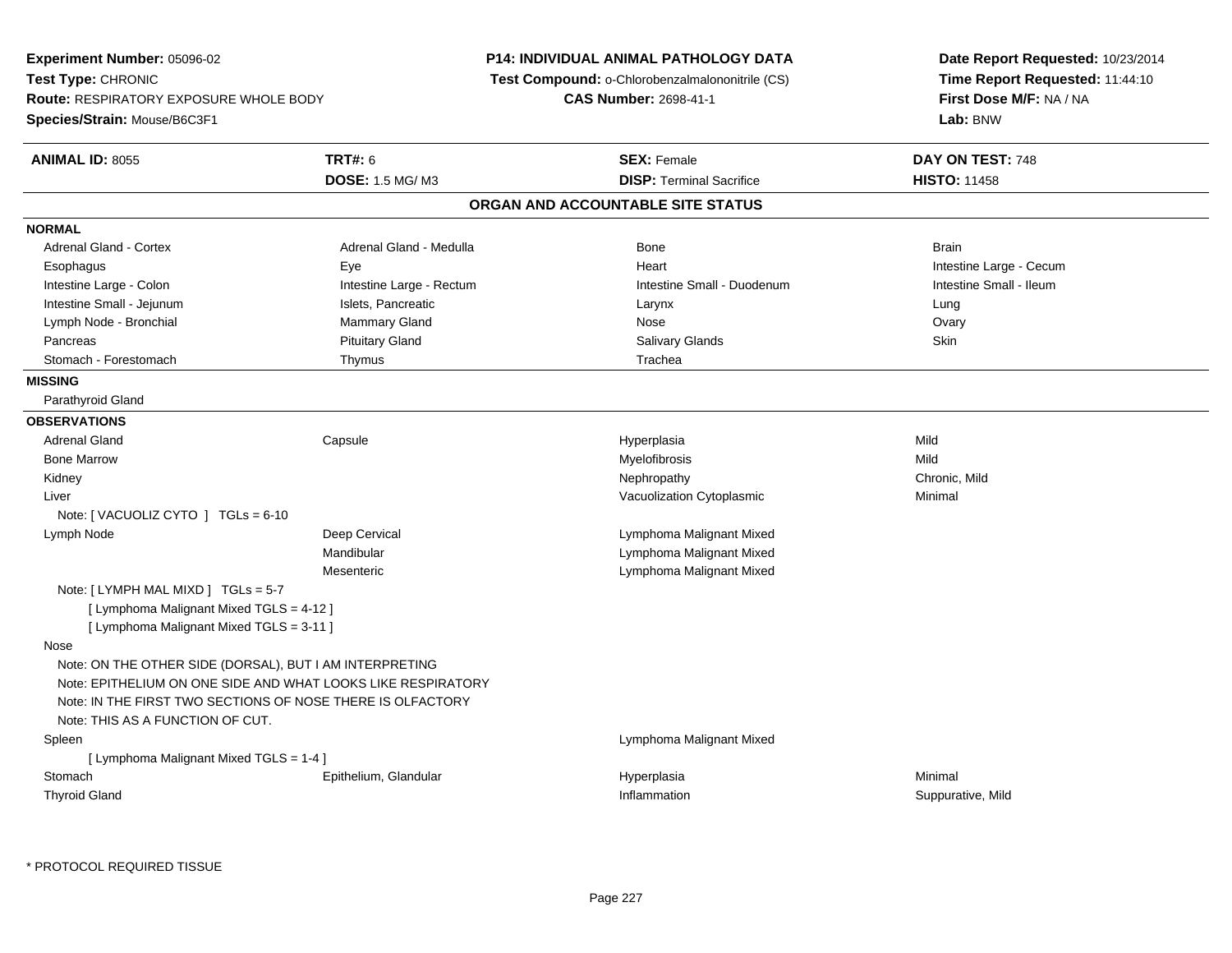| <b>Experiment Number: 05096-02</b><br><b>Test Type: CHRONIC</b><br><b>Route: RESPIRATORY EXPOSURE WHOLE BODY</b><br>Species/Strain: Mouse/B6C3F1 |                         | <b>P14: INDIVIDUAL ANIMAL PATHOLOGY DATA</b><br><b>Test Compound: o-Chlorobenzalmalononitrile (CS)</b><br>CAS Number: 2698-41-1 | Date Report Requested: 10/23/2014<br>Time Report Requested: 11:44:10<br>First Dose M/F: NA / NA<br>Lab: BNW |
|--------------------------------------------------------------------------------------------------------------------------------------------------|-------------------------|---------------------------------------------------------------------------------------------------------------------------------|-------------------------------------------------------------------------------------------------------------|
| <b>ANIMAL ID: 8055</b>                                                                                                                           | TRT#: 6                 | <b>SEX: Female</b>                                                                                                              | DAY ON TEST: 748                                                                                            |
|                                                                                                                                                  | <b>DOSE:</b> 1.5 MG/ M3 | <b>DISP:</b> Terminal Sacrifice                                                                                                 | <b>HISTO: 11458</b>                                                                                         |
|                                                                                                                                                  |                         | ORGAN AND ACCOUNTABLE SITE STATUS                                                                                               |                                                                                                             |
| <b>Urinary Bladder</b>                                                                                                                           |                         | Lymphoma Malignant Mixed                                                                                                        |                                                                                                             |
| Uterus                                                                                                                                           | Endometrium             | Hyperplasia                                                                                                                     | Moderate                                                                                                    |
| Note: $[HYPERPLASIA]$ TGLs = 2-8                                                                                                                 |                         |                                                                                                                                 |                                                                                                             |
| PRIMARY CAUSE OF DEATH                                                                                                                           |                         |                                                                                                                                 |                                                                                                             |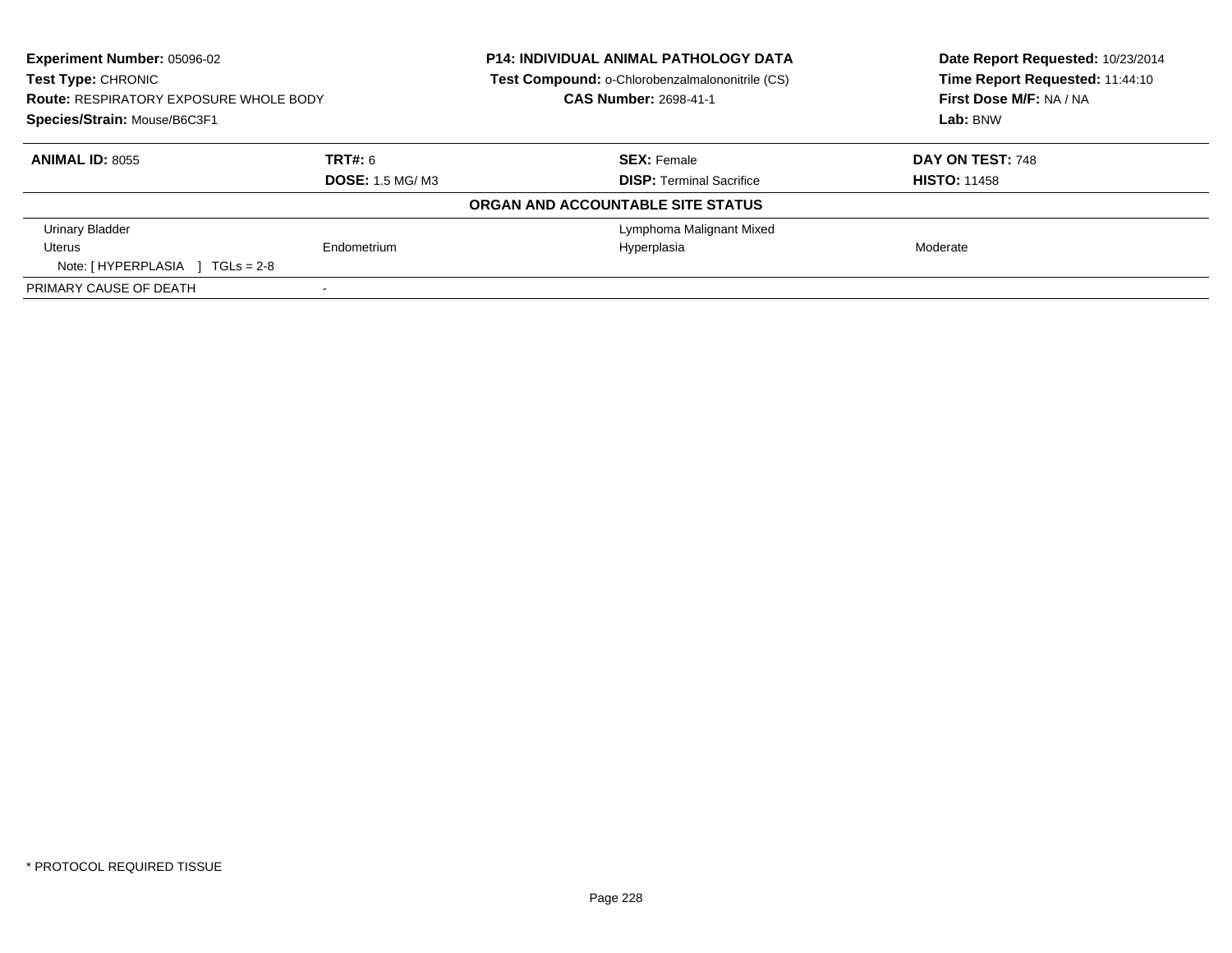**Experiment Number:** 05096-02**Test Type:** CHRONIC **Route:** RESPIRATORY EXPOSURE WHOLE BODY**Species/Strain:** Mouse/B6C3F1**P14: INDIVIDUAL ANIMAL PATHOLOGY DATA Test Compound:** o-Chlorobenzalmalononitrile (CS)**CAS Number:** 2698-41-1**Date Report Requested:** 10/23/2014**Time Report Requested:** 11:44:10**First Dose M/F:** NA / NA**Lab:** BNW**ANIMAL ID:** 8056 **TRT#:** <sup>6</sup> **SEX:** Female **DAY ON TEST:** <sup>748</sup> **DOSE:** 1.5 MG/ M3**DISP:** Terminal Sacrifice **HISTO:** 11459 **ORGAN AND ACCOUNTABLE SITE STATUSNORMALAdrenal Gland - Cortex** Adrenal Gland - Medulla **Bone** Bone Brain Bone Brain Brain Brain Heart Esophagus Eye Gallbladder HeartIntestine Large - Cecum **Intestine Large - Colon** Intestine Large - Colon Intestine Large - Rectum Intestine Large - Rectum Intestine Small - Duodenum Intestine Small - Ileum Larynx Intestine Small - Jejunum Intestine Small - Jejunum Islets, Pancreatic Larynx Liver Lung Lymph Node - Bronchial Lymph Node - Mandibular Mammary Gland Ovary Pancreas Parathyroid GlandStomach - Forestomach Pituitary Gland Sulting School of Salivary Glands School Stomach - Forestomach - Stomach - Forestomach - Stomach - Stomach - Stomach - Stomach - Stomach - Stomach - Stomach - Stomach - Stomach - Stomach - Stomach - Stomach Stomach - Glandular Thymus Thyroid Gland Trachea Urinary Bladder**OBSERVATIONS** Adrenal Gland Capsule Hyperplasia Mild Bone Marroww which is a matter of the Myelofibrosis and the Myelofibrosis and the Mild of the Mild of the Mild of the Mild of the Mild of the Mild of the Mild of the Mild of the Mild of the Mild of the Mild of the Mild of the Mild of Kidneyy the controller of the controller of the controller of the controller of the controller of the chronic, Mild Suppurative, Minimal Nosee suppurative, Minimal and Suppurative, Minimal and Suppurative, Minimal and Suppurative, Minimal and Suppurative, Minimal and Suppurative, Minimal and Suppurative, Minimal and Suppurative, Minimal and Suppurative, Minimal Respirat Epith Metaplasia Squamous, Mild SpleenHematopoietic Cell Proliferation Marked Note: [ HEMA CELL PROL ] TGLs = 2-4 Uteruss the control of the control of the control of the control of the control of the control of the control of the control of the control of the control of the control of the control of the control of the control of the contro Inflammation **Suppurative, Mild**  Vaginaa and the control of the control of the control of the control of the control of the control of the control of the control of the control of the control of the control of the control of the control of the control of the co Note: VAGINAL POLYP IS SIMILAR TO ENDOMETRIAL STROMALNote: [ POLYP ] TGLs = 1-10 Note: POLYPS OF RATS HISTOLOGICALLY.PRIMARY CAUSE OF DEATH-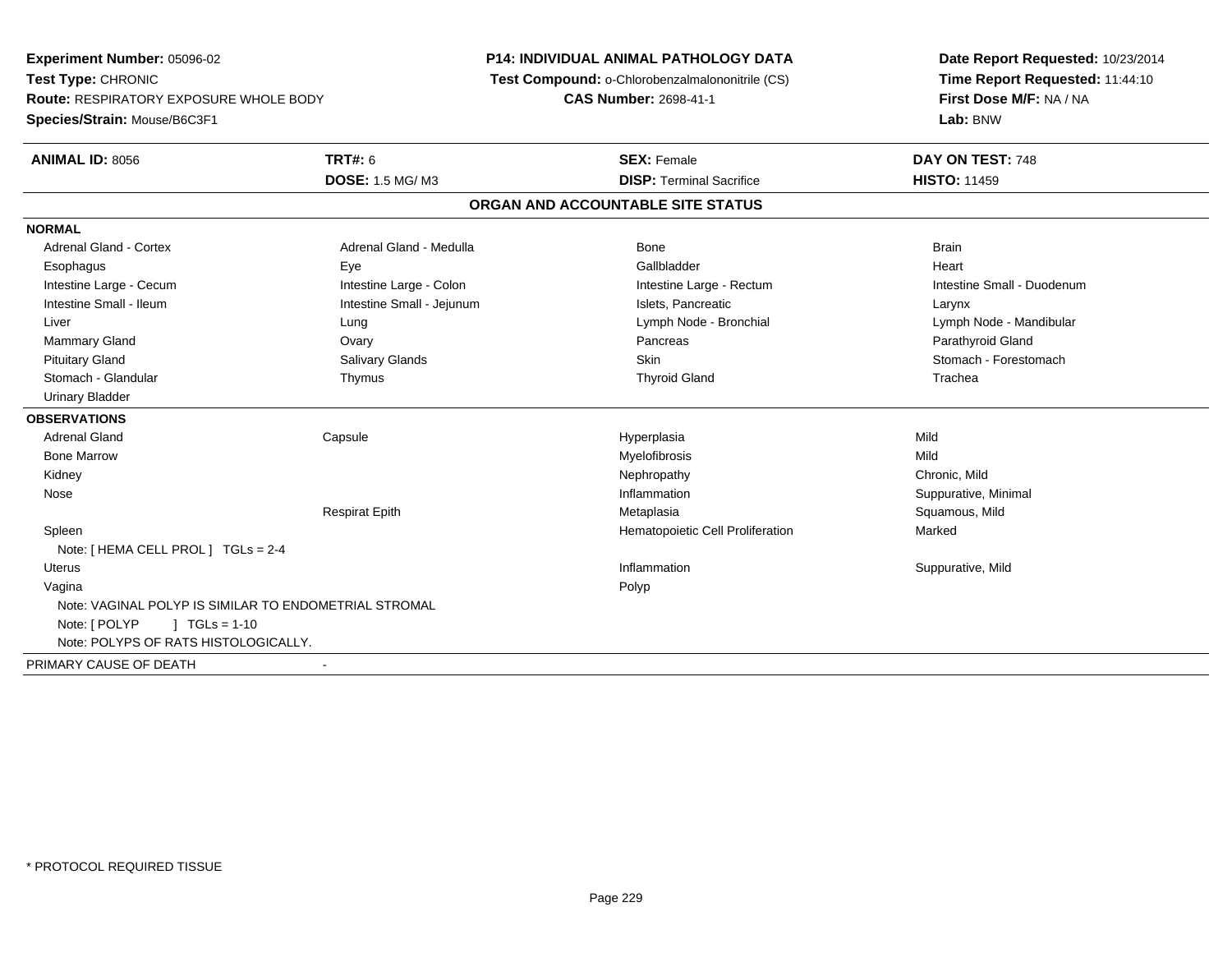**Experiment Number:** 05096-02**Test Type:** CHRONIC **Route:** RESPIRATORY EXPOSURE WHOLE BODY**Species/Strain:** Mouse/B6C3F1**P14: INDIVIDUAL ANIMAL PATHOLOGY DATA Test Compound:** o-Chlorobenzalmalononitrile (CS)**CAS Number:** 2698-41-1**Date Report Requested:** 10/23/2014**Time Report Requested:** 11:44:10**First Dose M/F:** NA / NA**Lab:** BNW**ANIMAL ID:** 8057**TRT#:** 6 **SEX:** Female **DAY ON TEST:** 748 **DOSE:** 1.5 MG/ M3**DISP:** Terminal Sacrifice **HISTO:** 11460 **ORGAN AND ACCOUNTABLE SITE STATUSNORMALAdrenal Gland - Cortex** Adrenal Gland - Medulla **Bone** Bone **Cortes Adrenal Gland - Cortes Adrenal Gland - Cortes Adrenal Adrenal Bone** Esophagus Intestine Large - Colon Gallbladder **East Community Community** Community Heart Intestine Large - Cecum Intestine Large - Cecum Intestine Small - Jejunum Intestine Large - Rectum **Intestine Small - Duodenum** Intestine Small - Ileum Intestine Small - Ileum Islets, Pancreatic Larynx Lung Lymph Node - BronchialLymph Node - Mandibular Nose Channel Covary Mammary Gland Nose Nose Nose Nose Ovary Ovary **Salivary Glands**  Pancreas Parathyroid Gland Pituitary Gland Salivary GlandsStomach - Glandular Skin Stomach - Forestomach Spleen Spleen Stomach - Forestomach - Stomach - Forestomach - Stomach - Glandular S Thymus Thyroid Gland Trachea Urinary Bladder Uterus**INSUFFICIENT TISSUE** Eye**OBSERVATIONS** Adrenal Gland Capsule Hyperplasia Mild Bone Marroww which is a matter of the Myelofibrosis and the Myelofibrosis and the Mild of the Mild of the Mild of the Mild of the Mild of the Mild of the Mild of the Mild of the Mild of the Mild of the Mild of the Mild of the Mild of **Brain** n and the control of the control of the control of the control of the control of the control of the control of the control of the control of the control of the control of the control of the control of the control of the co Kidneyy the controller that the controller the controller that the controller the controller that  $\mathsf{N}\mathsf{H}$   $\mathsf{N}\mathsf{H}$   $\mathsf{C}\mathsf{H}$   $\mathsf{R}\mathsf{H}$   $\mathsf{C}\mathsf{H}$   $\mathsf{R}\mathsf{H}$   $\mathsf{H}$   $\mathsf{H}$   $\mathsf{H}$   $\mathsf{H}$   $\mathsf{H}$  Liver Hepatocellular CarcinomaNote: [ HEPATOCLR CARC ] TGLs = 1-10PRIMARY CAUSE OF DEATH-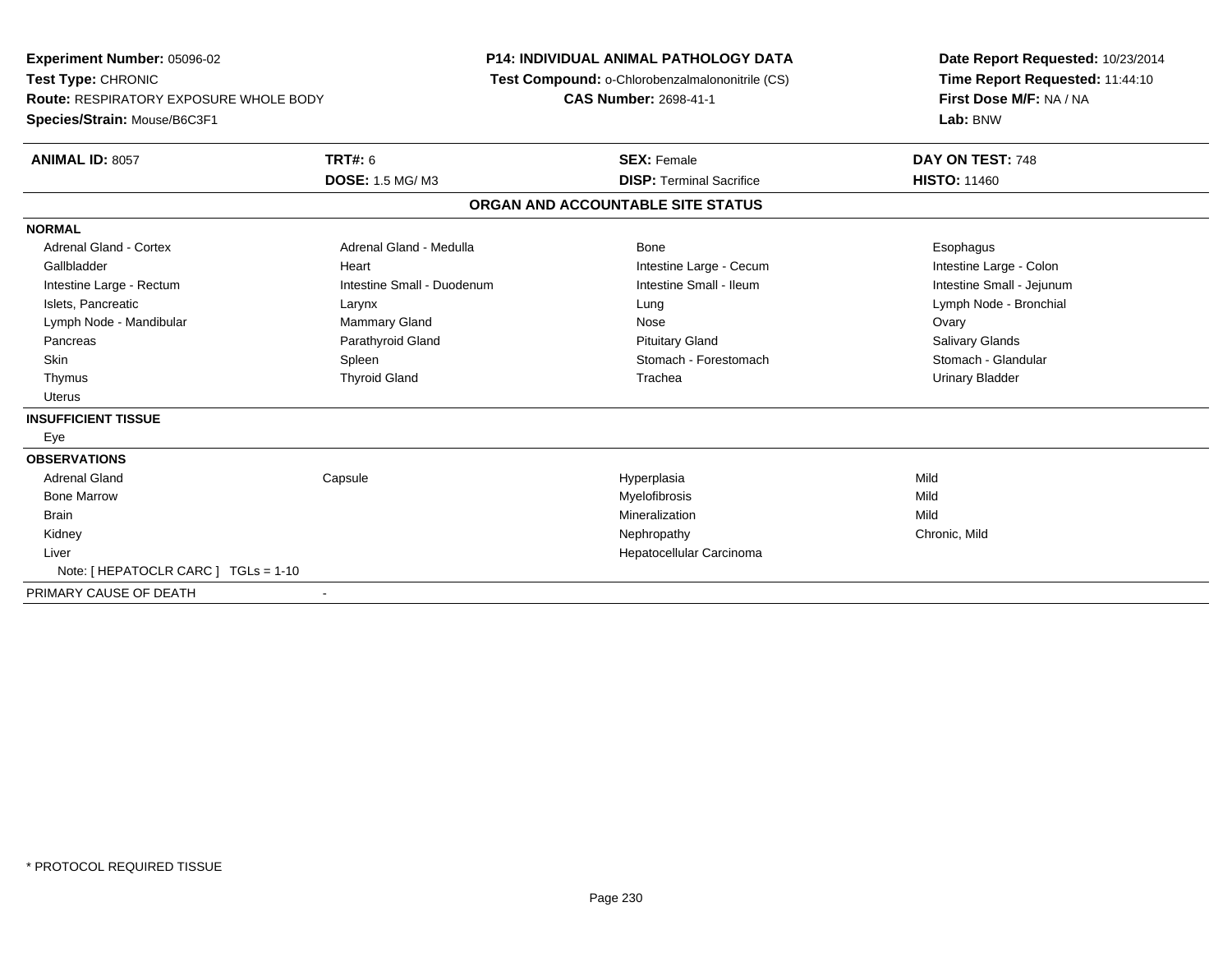**Experiment Number:** 05096-02**Test Type:** CHRONIC **Route:** RESPIRATORY EXPOSURE WHOLE BODY**Species/Strain:** Mouse/B6C3F1**P14: INDIVIDUAL ANIMAL PATHOLOGY DATA Test Compound:** o-Chlorobenzalmalononitrile (CS)**CAS Number:** 2698-41-1**Date Report Requested:** 10/23/2014**Time Report Requested:** 11:44:10**First Dose M/F:** NA / NA**Lab:** BNW**ANIMAL ID:** 8058**TRT#:** 6 **SEX:** Female **DAY ON TEST:** 748 **DOSE:** 1.5 MG/ M3**DISP:** Terminal Sacrifice **HISTO:** 11461 **ORGAN AND ACCOUNTABLE SITE STATUSNORMAL**Adrenal Gland - Medulla Newslett Communication of Bone Brain Brain Brain Brain Brain Esophagus Brain Esophagus Eye Gallbladder Heart Intestine Large - CecumIntestine Small - Ileum Intestine Large - Colon **Intestine Large - Rectum** Intestine Small - Duodenum Intestine Small - Duodenum Intestine Small - Jejunum **Intestine Small - Jejunum** Islets, Pancreatic **National Larynx Liver** Larynx Liver Lung **Lymph Node - Bronchial Mammary Gland Pancreas** Pancreas Pancreas Parathyroid Gland Phillip Communication of Pituitary Gland Pitus School Salivary Glands Skin Skin Skin Skin Skin Thymus Spleen Stomach - Stomach - Forestomach - Stomach - Stomach - Glandular Thymus - Stomach - Glandular Thyroid Gland Trachea Trachea Trachea Urinary Bladder **OBSERVATIONS** Adrenal Glandd cortex Cortex Cortex Cytomegaly Constants and Cortex Cortex Cortex Cortex Cortex Cortex Cortex Cortex Cortex Cortex Cortex Cortex Cortex Cortex Cortex Cortex Cortex Cortex Cortex Cortex Cortex Cortex Cortex Cortex Cortex Capsule Hyperplasia Mild Bone Marroww which is a matter of the Myelofibrosis and the Myelofibrosis and the Mild of the Mild of the Mild of the Mild of the Mild of the Mild of the Mild of the Mild of the Mild of the Mild of the Mild of the Mild of the Mild of Kidneyy the controller of the controller of the controller of the controller of the controller of the chronic, Mild Lymph NodeMandibular Moderate **Hematopoietic Cell Proliferation** Moderate Nose Respirat Epith Metaplasia Squamous, Minimal Ovaryy and the contract of the contract of the contract of the contract of the contract of the contract of the contract of the contract of the contract of the contract of the contract of the contract of the contract of the cont Uterus Endometrium Hyperplasia Mild PRIMARY CAUSE OF DEATH-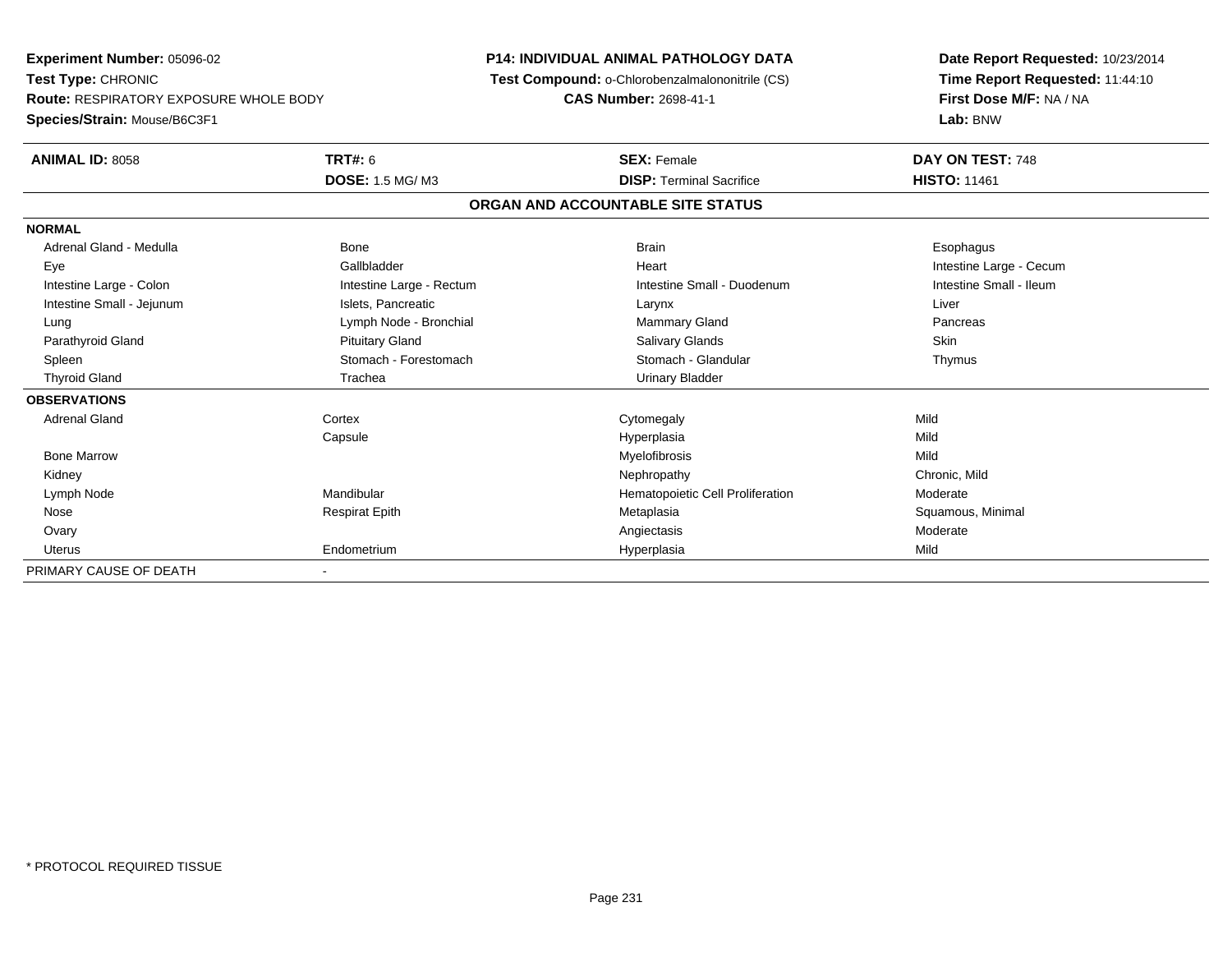**Experiment Number:** 05096-02**Test Type:** CHRONIC **Route:** RESPIRATORY EXPOSURE WHOLE BODY**Species/Strain:** Mouse/B6C3F1**P14: INDIVIDUAL ANIMAL PATHOLOGY DATA Test Compound:** o-Chlorobenzalmalononitrile (CS)**CAS Number:** 2698-41-1**Date Report Requested:** 10/23/2014**Time Report Requested:** 11:44:10**First Dose M/F:** NA / NA**Lab:** BNW**ANIMAL ID:** 8059 **TRT#:** <sup>6</sup> **SEX:** Female **DAY ON TEST:** <sup>748</sup> **DOSE:** 1.5 MG/ M3**DISP:** Terminal Sacrifice **HISTO:** 11462 **ORGAN AND ACCOUNTABLE SITE STATUSNORMALAdrenal Gland - Cortex** Adrenal Gland - Medulla **Bone** Bone **Cortes Adrenal Gland - Cortes Adrenal Gland - Cortes Adrenal Adrenal Bone** Esophagus Intestine Large - Colon Gallbladder **East Community Community** Heart Intestine Large - Cecum Intestine Large - Cecum Intestine Small - Jejunum Intestine Large - Rectum **Intestine Small - Duodenum** Intestine Small - Ileum Intestine Small - Ileum Islets, Pancreatic Larynx Liver LungNose Lymph Node - Bronchial **Lymph Node - Mandibular** Mammary Gland Nose - Mandibular Mammary Gland Nose - Mammary Gland **Pituitary Gland**  Ovary Pancreas Parathyroid Gland Pituitary GlandStomach - Glandular Salivary Glands **Skin** Skin Stomach - Forestomach - Stomach - Forestomach - Stomach - Forestomach - Stomach - Glandular - Stomach - Stomach - Stomach - Stomach - Stomach - Stomach - Stomach - Stomach - Stomach - Stomach - Thymus Thyroid Gland Trachea Urinary Bladder**INSUFFICIENT TISSUE** Eye**OBSERVATIONS** Adrenal Gland Capsule Hyperplasia Mild Bone Marroww which is a state of the Myelofibrosis and the Myelofibrosis and the Mild of the Mild of the Mild of the Mild of the Mild of the Mild of the Mild of the Mild of the Mild of the Mild of the Mild of the Mild of the Mild of Brainn and the control of the control of the control of the control of the control of the control of the control of the control of the control of the control of the control of the control of the control of the control of the co Kidneyy the controller that the controller the controller that the controller the controller that  $\mathsf{N}\mathsf{H}$   $\mathsf{N}\mathsf{H}$   $\mathsf{C}\mathsf{H}$   $\mathsf{R}\mathsf{H}$   $\mathsf{C}\mathsf{H}$   $\mathsf{R}\mathsf{H}$   $\mathsf{H}$   $\mathsf{H}$   $\mathsf{H}$   $\mathsf{H}$   $\mathsf{H}$  SpleenHematopoietic Cell Proliferation<br>
Hyperplasia Mild Mild Uterus Endometrium Hyperplasia Mild PRIMARY CAUSE OF DEATH-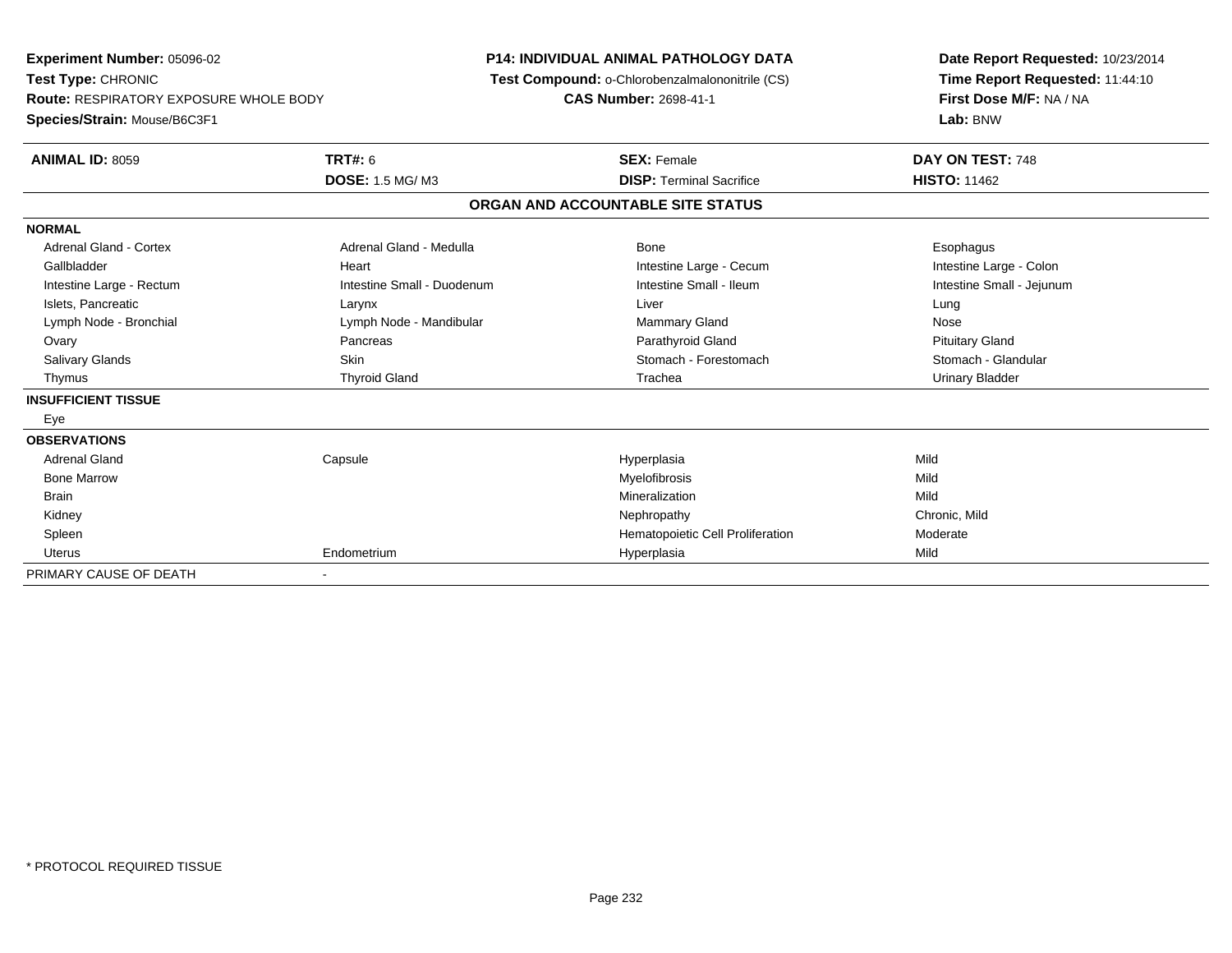**Experiment Number:** 05096-02**Test Type:** CHRONIC **Route:** RESPIRATORY EXPOSURE WHOLE BODY**Species/Strain:** Mouse/B6C3F1**P14: INDIVIDUAL ANIMAL PATHOLOGY DATA Test Compound:** o-Chlorobenzalmalononitrile (CS)**CAS Number:** 2698-41-1**Date Report Requested:** 10/23/2014**Time Report Requested:** 11:44:10**First Dose M/F:** NA / NA**Lab:** BNW**ANIMAL ID:** 8060**TRT#:** 6 **SEX:** Female **DAY ON TEST:** 709 **DOSE:** 1.5 MG/ M3 **DISP:** Moribund **HISTO:** <sup>11463</sup> **ORGAN AND ACCOUNTABLE SITE STATUSNORMALAdrenal Gland - Cortex** Adrenal Gland - Medulla **Adrenal Gland - Medulla** Bone Bone Bone Bone Bone Marrow Intestine Large - Colon Esophagus **Intestine Large - Cecum Intestine Large - Cecum** Intestine Large - Cecum Intestine Small - Jejunum Intestine Large - Rectum **Intestine Small - Duodenum** Intestine Small - Ileum Intestine Small - Ileum Islets, Pancreatic Larynx Mammary Gland PancreasTrachea Parathyroid Gland Stomach - Stomach - Forestomach - Stomach - Stomach - Glandular **AUTO PRECLUDES DIAG.** Gallbladder**INSUFFICIENT TISSUE** Eye**OBSERVATIONS** Adrenal Gland Capsule Hyperplasia Mild Brainn and the control of the control of the control of the control of the control of the control of the control of the control of the control of the control of the control of the control of the control of the control of the co Kidney Lymphoma Malignant MixedNephropathy Chronic, Mild Liver Lymphoma Malignant Mixed Lung Alveolus Infiltration Cellular Histiocyte, Mild Lymphoma Malignant Mixede and a subset of the Bronchial Control of the Bronchial Control of the Lymphoma Malignant Mixed Lymph NodeInguinal Lymphoma Malignant Mixed**Lymphoma Malignant Mixed** Mandibular Lymphoma Malignant MixedMediastinal Lymphoma Malignant MixedMesenteric Lymphoma Malignant MixedRenalNote: [ LYMPH MAL MIXD ] TGLs = 4-5 Note: [ LYMPH MAL MIXD ] TGLs = 1-10 Note: [ LYMPH MAL MIXD ] TGLs = 5-12 Note: [ LYMPH MAL MIXD ] TGLs = 6-13 Note: [ LYMPH MAL MIXD ] TGLs = 7-14 Nosee inflammation in the suppurative, Mild and Suppurative, Mild and Suppurative, Mild and Suppurative, Mild and Suppurative, Mild and Suppurative, Mild and Suppurative, Mild and Suppurative, Mild and Suppurative, Mild and Su Respirat EpithMetaplasia **Squamous, Minimal**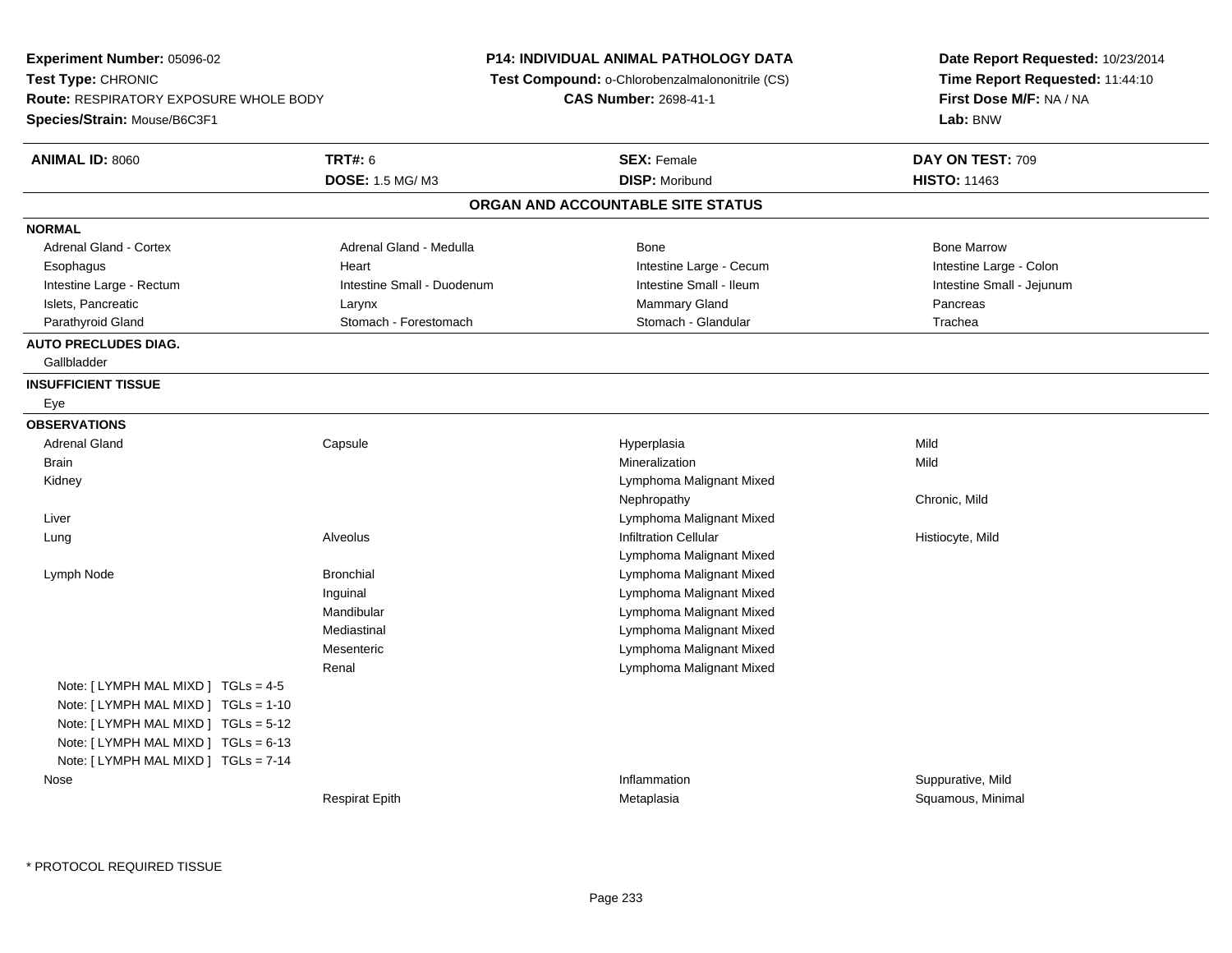| <b>Experiment Number: 05096-02</b><br><b>Test Type: CHRONIC</b><br><b>Route: RESPIRATORY EXPOSURE WHOLE BODY</b><br>Species/Strain: Mouse/B6C3F1 |                                   | <b>P14: INDIVIDUAL ANIMAL PATHOLOGY DATA</b><br><b>Test Compound: o-Chlorobenzalmalononitrile (CS)</b><br><b>CAS Number: 2698-41-1</b> | Date Report Requested: 10/23/2014<br>Time Report Requested: 11:44:10<br>First Dose M/F: NA / NA<br>Lab: BNW |
|--------------------------------------------------------------------------------------------------------------------------------------------------|-----------------------------------|----------------------------------------------------------------------------------------------------------------------------------------|-------------------------------------------------------------------------------------------------------------|
| <b>ANIMAL ID: 8060</b>                                                                                                                           | TRT#: 6<br><b>DOSE: 1.5 MG/M3</b> | <b>SEX: Female</b><br><b>DISP: Moribund</b>                                                                                            | DAY ON TEST: 709<br><b>HISTO: 11463</b>                                                                     |
|                                                                                                                                                  |                                   | ORGAN AND ACCOUNTABLE SITE STATUS                                                                                                      |                                                                                                             |
| Note: THERE IS BLEACH ARTIFACT IN THE NOSE.                                                                                                      |                                   |                                                                                                                                        |                                                                                                             |
| Ovary                                                                                                                                            |                                   | Lymphoma Malignant Mixed                                                                                                               |                                                                                                             |
| <b>Pituitary Gland</b>                                                                                                                           |                                   | Lymphoma Malignant Mixed                                                                                                               |                                                                                                             |
| <b>Salivary Glands</b>                                                                                                                           |                                   | Lymphoma Malignant Mixed                                                                                                               |                                                                                                             |
| <b>Skin</b>                                                                                                                                      |                                   | Lymphoma Malignant Mixed                                                                                                               |                                                                                                             |
| Note: $[LYMPH MAL MIXD] TGLs = 2.8-11+15$                                                                                                        |                                   |                                                                                                                                        |                                                                                                             |
| Spleen                                                                                                                                           |                                   | Lymphoma Malignant Mixed                                                                                                               |                                                                                                             |
| Note: $[LYMPH MAL MIXD] TGLs = 3-4$                                                                                                              |                                   |                                                                                                                                        |                                                                                                             |
| Thymus                                                                                                                                           |                                   | Lymphoma Malignant Mixed                                                                                                               |                                                                                                             |
| <b>Thyroid Gland</b>                                                                                                                             |                                   | Inflammation                                                                                                                           | Suppurative, Mild                                                                                           |
| Urinary Bladder                                                                                                                                  |                                   | Lymphoma Malignant Mixed                                                                                                               |                                                                                                             |
| <b>Uterus</b>                                                                                                                                    |                                   | Lymphoma Malignant Mixed                                                                                                               |                                                                                                             |
| PRIMARY CAUSE OF DEATH                                                                                                                           |                                   |                                                                                                                                        |                                                                                                             |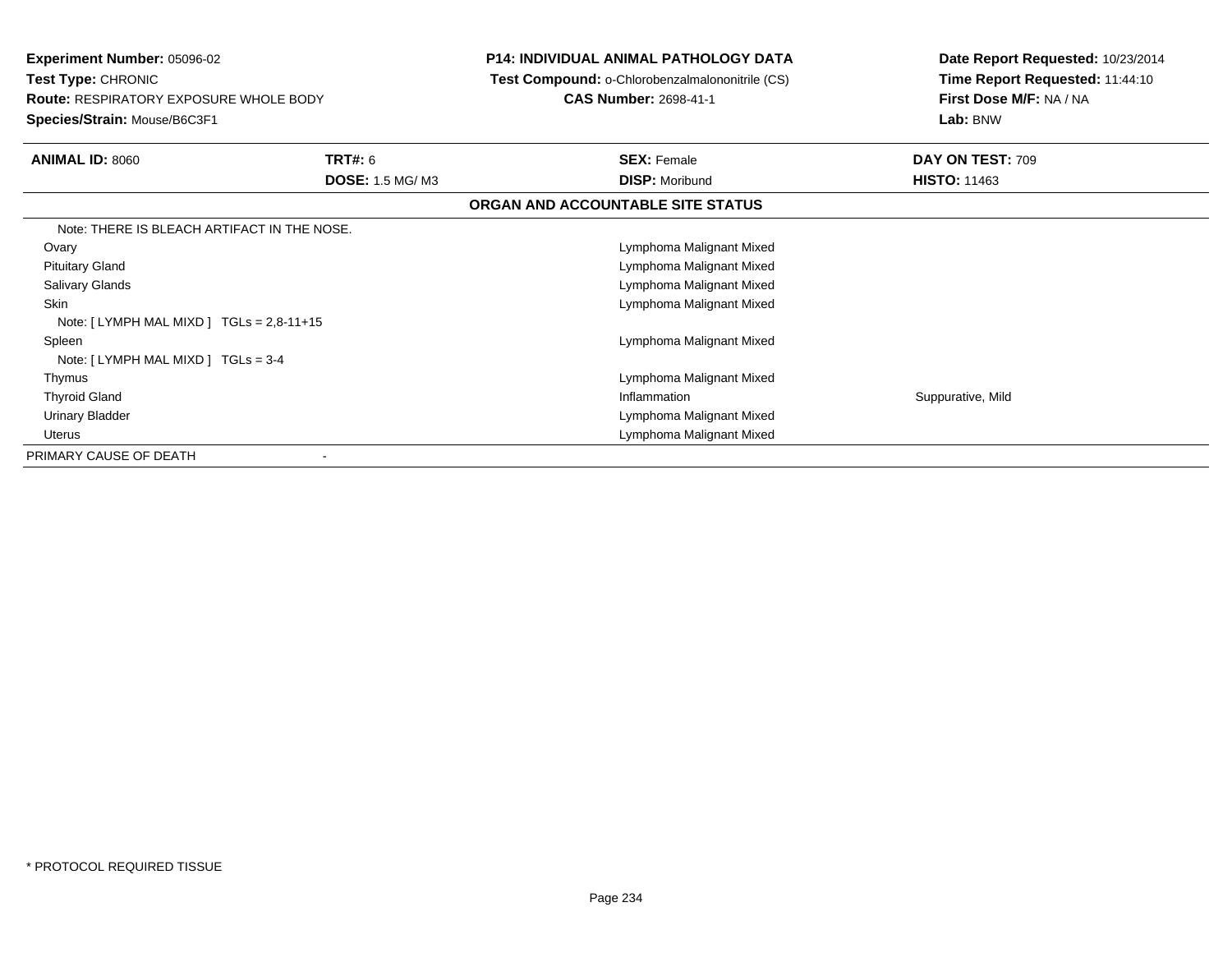**Experiment Number:** 05096-02**Test Type:** CHRONIC **Route:** RESPIRATORY EXPOSURE WHOLE BODY**Species/Strain:** Mouse/B6C3F1

## **P14: INDIVIDUAL ANIMAL PATHOLOGY DATA**

**Test Compound:** o-Chlorobenzalmalononitrile (CS)

**CAS Number:** 2698-41-1

**Date Report Requested:** 10/23/2014**Time Report Requested:** 11:44:10**First Dose M/F:** NA / NA**Lab:** BNW

| ANIMAL ID: 8061                      | <b>TRT#: 6</b>         | <b>SEX: Female</b>                            | DAY ON TEST: 693          |
|--------------------------------------|------------------------|-----------------------------------------------|---------------------------|
|                                      | <b>DOSE: 1.5 MG/M3</b> | <b>DISP: Dead</b>                             | <b>HISTO: 11464</b>       |
|                                      |                        | ORGAN AND ACCOUNTABLE SITE STATUS             |                           |
| <b>NORMAL</b>                        |                        |                                               |                           |
| <b>Bone</b>                          | <b>Bone Marrow</b>     | Intestine Large - Colon                       | Intestine Large - Rectum  |
| Intestine Small - Duodenum           | Islets, Pancreatic     | Mammary Gland                                 | Parathyroid Gland         |
| Salivary Glands                      | <b>Thyroid Gland</b>   | Trachea                                       | <b>Urinary Bladder</b>    |
| <b>AUTO PRECLUDES DIAG.</b>          |                        |                                               |                           |
| Eye                                  | Gallbladder            | Intestine Small - Ileum                       | Intestine Small - Jejunum |
| <b>OBSERVATIONS</b>                  |                        |                                               |                           |
| <b>Adrenal Gland</b>                 | Capsule                | Hyperplasia                                   | Mild                      |
|                                      | Cortex                 | Lymphoma Malignant Undifferentiated Cell Type |                           |
|                                      | Medulla                | Lymphoma Malignant Undifferentiated Cell Type |                           |
| <b>Brain</b>                         |                        | Hemorrhage                                    | Moderate                  |
|                                      |                        | Lymphoma Malignant Undifferentiated Cell Type |                           |
|                                      |                        | Mineralization                                | Mild                      |
| Esophagus                            |                        | Lymphoma Malignant Undifferentiated Cell Type |                           |
| Heart                                |                        | Lymphoma Malignant Undifferentiated Cell Type |                           |
| Intestine Large                      | Cecum                  | Lymphoma Malignant Undifferentiated Cell Type |                           |
| Kidney                               |                        | Lymphoma Malignant Undifferentiated Cell Type |                           |
| Larynx                               |                        | Lymphoma Malignant Undifferentiated Cell Type |                           |
| Liver                                |                        | Hepatocellular Adenoma                        |                           |
|                                      |                        | Lymphoma Malignant Undifferentiated Cell Type |                           |
| Note: [ HEPATOCLR ADEN ] TGLs = 4-11 |                        |                                               |                           |
| Lung                                 |                        | Hemorrhage                                    | Moderate                  |
|                                      |                        | Lymphoma Malignant Undifferentiated Cell Type |                           |
| Lymph Node                           | <b>Bronchial</b>       | Lymphoma Malignant Undifferentiated Cell Type |                           |
|                                      | Mandibular             | Lymphoma Malignant Undifferentiated Cell Type |                           |
|                                      | Mesenteric             | Lymphoma Malignant Undifferentiated Cell Type |                           |
|                                      | Pancreatic             | Lymphoma Malignant Undifferentiated Cell Type |                           |
|                                      | Renal                  | Lymphoma Malignant Undifferentiated Cell Type |                           |
| Note: [ LYMPH MAL UNDF ] TGLs = 6-13 |                        |                                               |                           |
| Note: [ LYMPH MAL UNDF ] TGLs = 1-7  |                        |                                               |                           |
| Note: [ LYMPH MAL UNDF ] TGLs = 5-12 |                        |                                               |                           |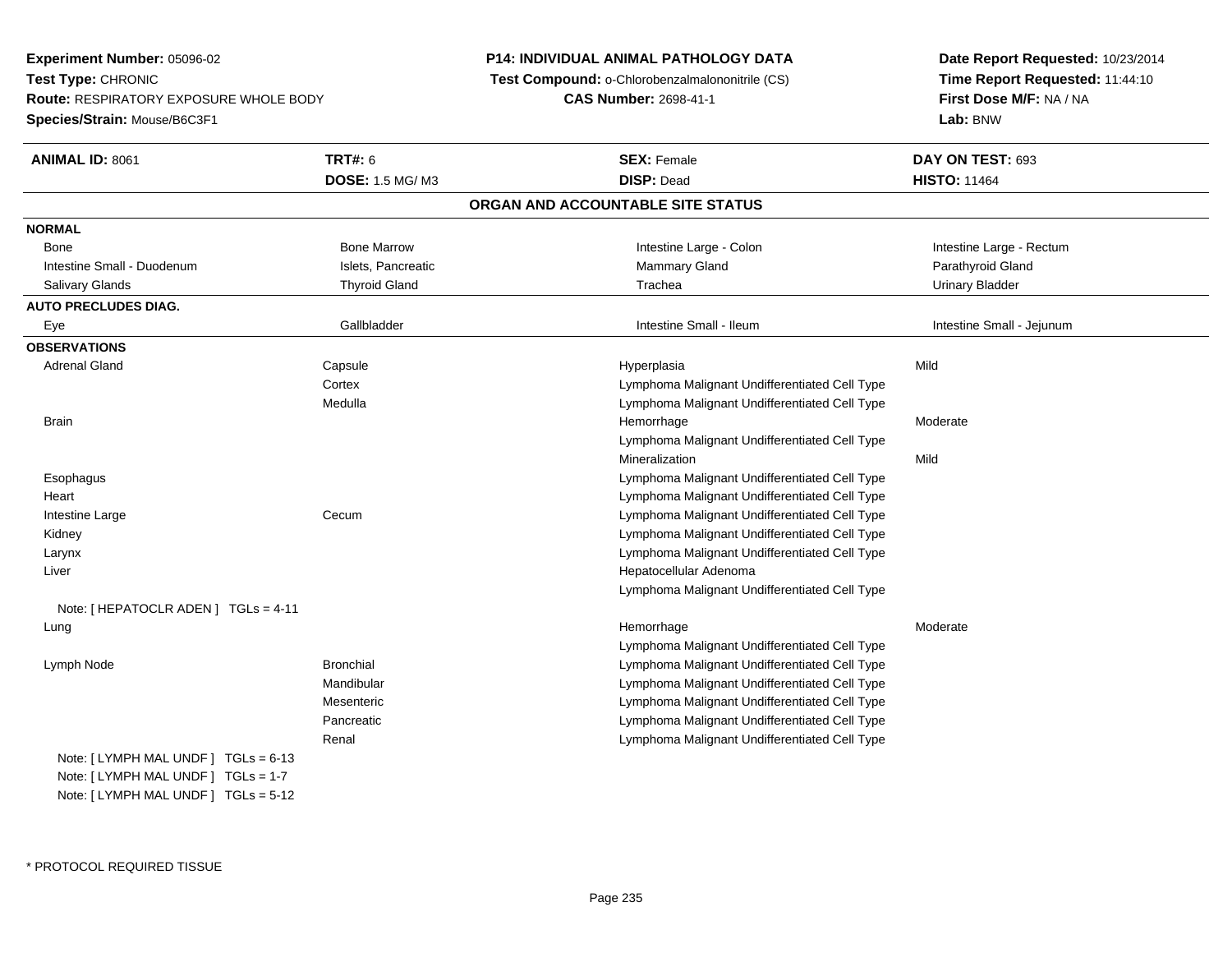**Experiment Number:** 05096-02**Test Type:** CHRONIC **Route:** RESPIRATORY EXPOSURE WHOLE BODY**Species/Strain:** Mouse/B6C3F1**P14: INDIVIDUAL ANIMAL PATHOLOGY DATA Test Compound:** o-Chlorobenzalmalononitrile (CS)**CAS Number:** 2698-41-1**Date Report Requested:** 10/23/2014**Time Report Requested:** 11:44:10**First Dose M/F:** NA / NA**Lab:** BNW**ANIMAL ID:** 8061**TRT#:** 6 **SEX:** Female **DAY ON TEST:** 693 **DOSE:** 1.5 MG/ M3 **DISP:** Dead **HISTO:** <sup>11464</sup> **ORGAN AND ACCOUNTABLE SITE STATUS** Nose Respirat Epith Hyperplasia Mild Lymphoma Malignant Undifferentiated Cell Type Lymphoma Malignant Undifferentiated Cell Type**Ovary**  Lymphoma Malignant Undifferentiated Cell Type Pancreas Lymphoma Malignant Undifferentiated Cell Type Pituitary Gland**Skin**  Lymphoma Malignant Undifferentiated Cell Type Note: [ LYMPH MAL UNDF ] TGLs = 7-14 Spleen Lymphoma Malignant Undifferentiated Cell Type Note: [ LYMPH MAL UNDF ] TGLs = 2-4**Stomach**  Forestomach Lymphoma Malignant Undifferentiated Cell Type Glandular Lymphoma Malignant Undifferentiated Cell Type Lymphoma Malignant Undifferentiated Cell Type Thymus Uteruss and the contract of the contract of the contract of the contract of the contract of the contract of the contract of the contract of the contract of the contract of the contract of the contract of the contract of the cont n Marked **Marked** Lymphoma Malignant Undifferentiated Cell TypeNote: [ DILATATION ] TGLs = 3-10 PRIMARY CAUSE OF DEATH-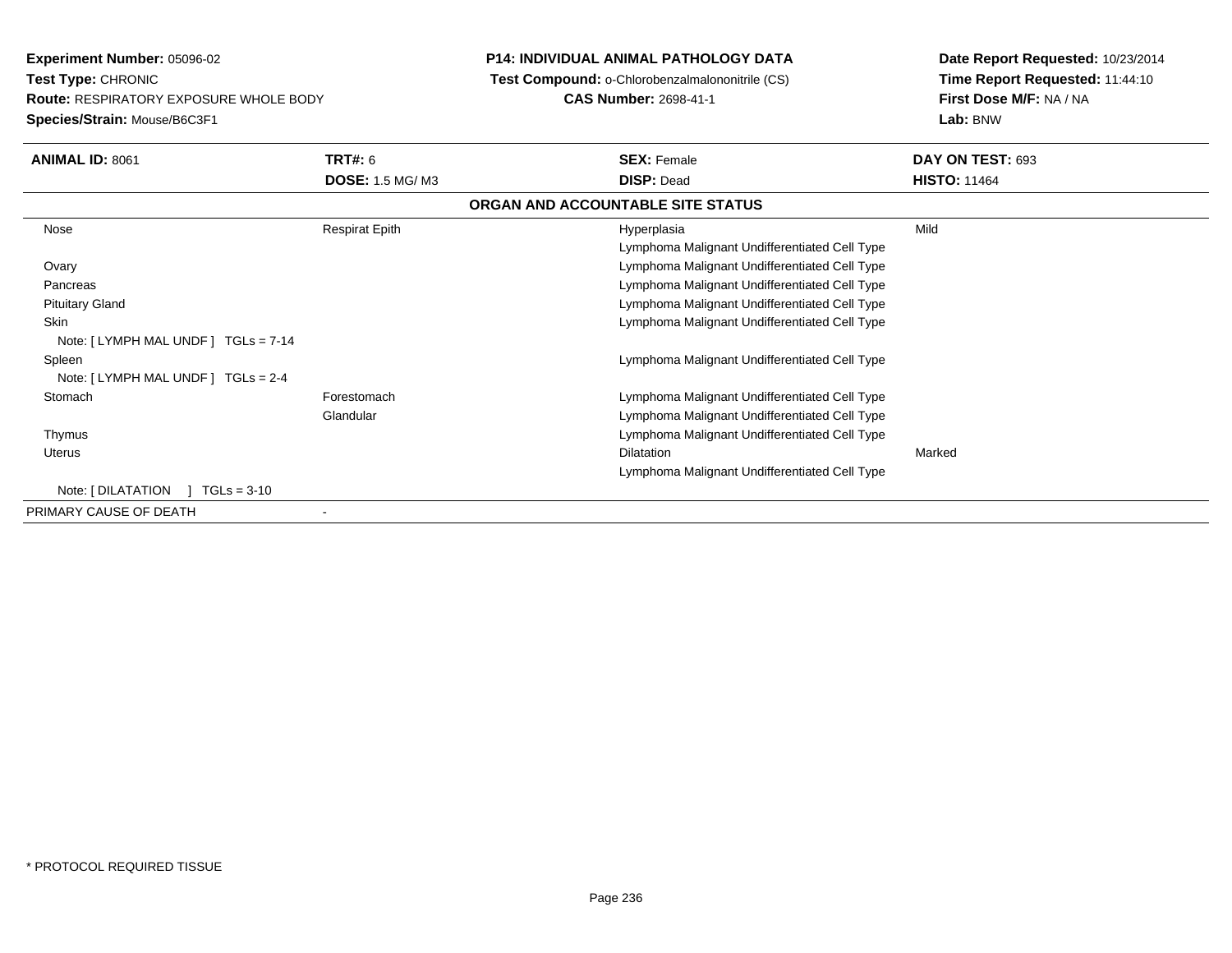**Experiment Number:** 05096-02**Test Type:** CHRONIC **Route:** RESPIRATORY EXPOSURE WHOLE BODY**Species/Strain:** Mouse/B6C3F1**P14: INDIVIDUAL ANIMAL PATHOLOGY DATA Test Compound:** o-Chlorobenzalmalononitrile (CS)**CAS Number:** 2698-41-1**Date Report Requested:** 10/23/2014**Time Report Requested:** 11:44:10**First Dose M/F:** NA / NA**Lab:** BNW**ANIMAL ID:** 8062 **TRT#:** <sup>6</sup> **SEX:** Female **DAY ON TEST:** <sup>748</sup> **DOSE:** 1.5 MG/ M3**DISP:** Terminal Sacrifice **HISTO:** 11465 **ORGAN AND ACCOUNTABLE SITE STATUSNORMALAdrenal Gland - Cortex** Adrenal Gland - Medulla **Bone** Bone **Cortes Adrenal Gland - Cortes Adrenal Gland - Cortes Adrenal Adrenal Bone** Esophagus Intestine Large - Colon Gallbladder **East Intestine Large - Cecum Intestine Large - Cecum Intestine Large - Cecum** Intestine Large - Cecum Intestine Small - Jejunum Intestine Large - Rectum **Intestine Small - Duodenum** Intestine Small - Ileum Intestine Small - Ileum Islets, Pancreatic Larynx Liver LungPancreas Lymph Node - Bronchial **Mammary Gland** Mammary Gland **Constanting Constanting Ovary Pancrease** Ovary Pancrease Pancrease Constanting Ovary Pancrease Pancrease Pancrease Pancrease Pancrease Pancrease Pancrease Pancrease Pan Stomach - Forestomach Salivary Glands Summach - Skin Shin Shin Shin Shines Spleen Shines Stomach - Forestomach - Stomach - Forestomach - Stomach - Stomach - Stomach - Stomach - Stomach - Stomach - Stomach - Stomach - Stomach - Stomach - Stomach Stomach - Glandular Thymus Thyroid Gland Trachea Urinary Bladder**MISSING** Lymph Node - Mandibular**OBSERVATIONS** Adrenal Gland Capsule Hyperplasia Mild Bone Marroww which is a state of the Myelofibrosis and the Myelofibrosis and the Mild of the Mild of the Mild of the Mild of the Mild of the Mild of the Mild of the Mild of the Mild of the Mild of the Mild of the Mild of the Mild of Brainn and the control of the control of the control of the control of the control of the control of the control of the control of the control of the control of the control of the control of the control of the control of the co Kidneyy the controller that the controller the controller that the controller the controller that  $\mathsf{N}\mathsf{H}$   $\mathsf{N}\mathsf{H}$   $\mathsf{C}\mathsf{H}$   $\mathsf{R}\mathsf{H}$   $\mathsf{C}\mathsf{H}$   $\mathsf{R}\mathsf{H}$   $\mathsf{H}$   $\mathsf{H}$   $\mathsf{H}$   $\mathsf{H}$   $\mathsf{H}$  Squamous, Mild Nose Respirat Epith Metaplasia Squamous, Mild Note: SECTION #1.Note: NOSE LESIONS ARE IN THE MAXILLARY TURBINATES IN Parathyroid Glandd Cyst Pituitary Gland Pars Distalis Hyperplasia Mild Uterus Endometrium Hyperplasia Mild PRIMARY CAUSE OF DEATH-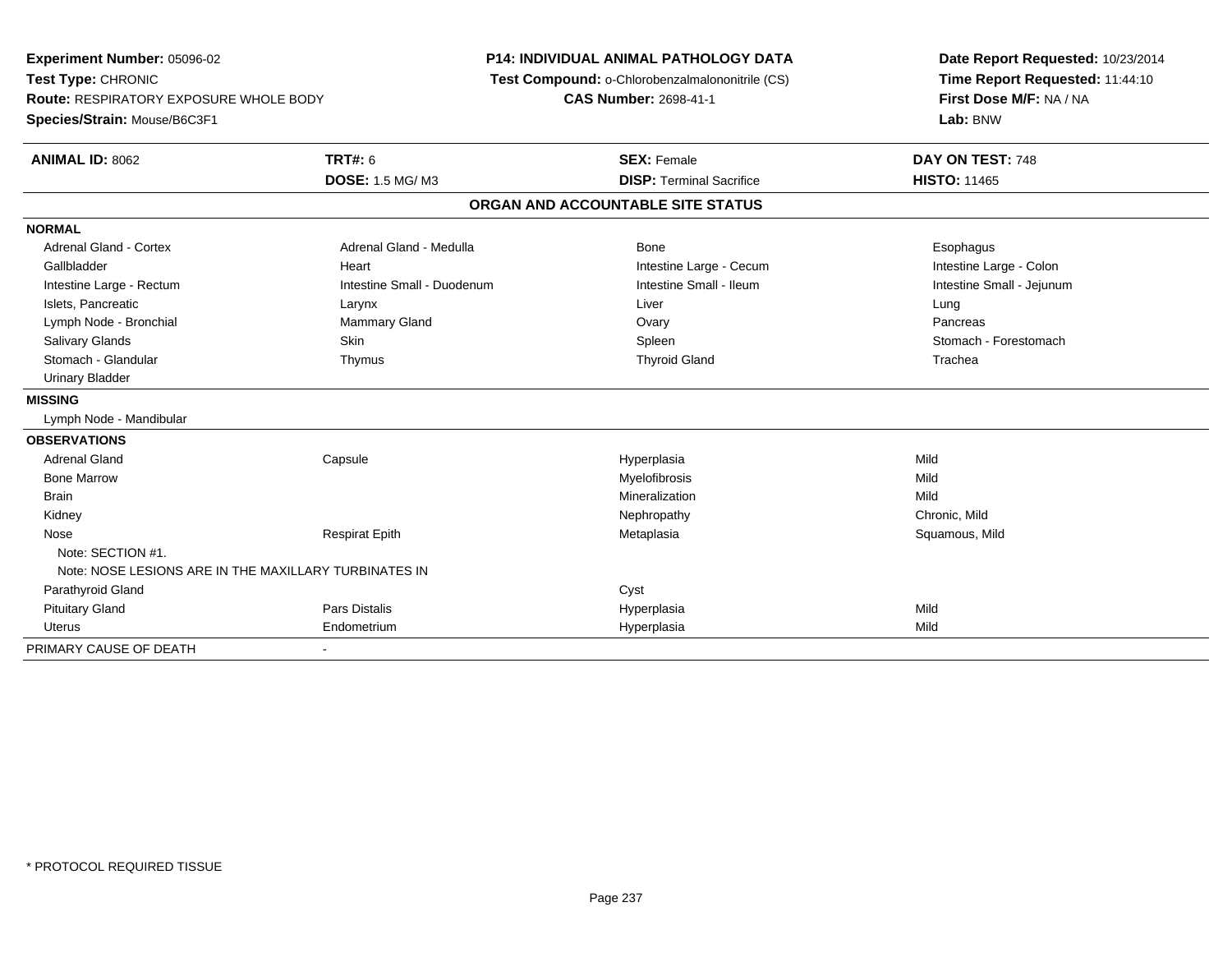**Experiment Number:** 05096-02**Test Type:** CHRONIC **Route:** RESPIRATORY EXPOSURE WHOLE BODY**Species/Strain:** Mouse/B6C3F1**P14: INDIVIDUAL ANIMAL PATHOLOGY DATA Test Compound:** o-Chlorobenzalmalononitrile (CS)**CAS Number:** 2698-41-1**Date Report Requested:** 10/23/2014**Time Report Requested:** 11:44:10**First Dose M/F:** NA / NA**Lab:** BNW**ANIMAL ID:** 8063**TRT#:** 6 **SEX:** Female **DAY ON TEST:** 748 **DOSE:** 1.5 MG/ M3**DISP:** Terminal Sacrifice **HISTO:** 11466 **ORGAN AND ACCOUNTABLE SITE STATUSNORMALAdrenal Gland - Cortex** Adrenal Gland - Medulla **Adrenal Gland - Medulla Bone** Bone **Bone** Esophagus Esophagus Eye Gallbladder Heart Intestine Large - CecumIntestine Small - Ileum Intestine Large - Colon **Intestine Large - Rectum** Intestine Small - Duodenum Intestine Small - Duodenum Intestine Small - Jejunum **Intestine Small - Jejunum** Islets, Pancreatic **National Larynx Liver** Larynx Liver Mammary Gland Ovary Pancreas Parathyroid GlandPituitary Gland Salivary Glands Salivary Glands School School School School State School Spleen Spleen Spleen **Thyroid Gland**  Stomach - Forestomach Stomach - Glandular Thymus Thyroid Gland Trachea Urinary Bladder**OBSERVATIONS** Adrenal Gland Capsule Hyperplasia Moderate Bone Marroww which is a state of the Myelofibrosis and the Myelofibrosis and the Mild of the Mild of the Mild of the Mild of the Mild of the Mild of the Mild of the Mild of the Mild of the Mild of the Mild of the Mild of the Mild of Brainn and the control of the control of the control of the Mineralization and the control of the Mild of the Mild o Kidneyy the controller of the controller of the controller of the controller of the controller of the chronic, Mild Suppurative, Mild Lung Alveolus Inflammation Suppurative, Mild Lymphoma Malignant Undifferentiated Cell Typee and a Bronchial Lymphoma Malignant Undifferentiated Cell Type Lymph NodeMandibular Lymphoma Malignant Undifferentiated Cell TypeNote: [ LYMPH MAL UNDF ] TGLs = 2-11 Nosee substitution of the substitution of the substitution of the substitution of the substitution of the Suppurative, Mild Respirat Epith Metaplasia Squamous, Mild Note: NOSE LESIONS ARE ON THE TURBINATES AND AJDACENTNote: LATERAL WALL IN SECTION #1. Uteruss and the contract of the contract of the contract of the contract of the contract of the contract of the contract of the contract of the contract of the contract of the contract of the contract of the contract of the cont n Marked Marked Structure of the Marked Marked Structure of the Marked Structure of the Marked Structure of th Note: [ DILATATION ] TGLs = 1-10+8PRIMARY CAUSE OF DEATH-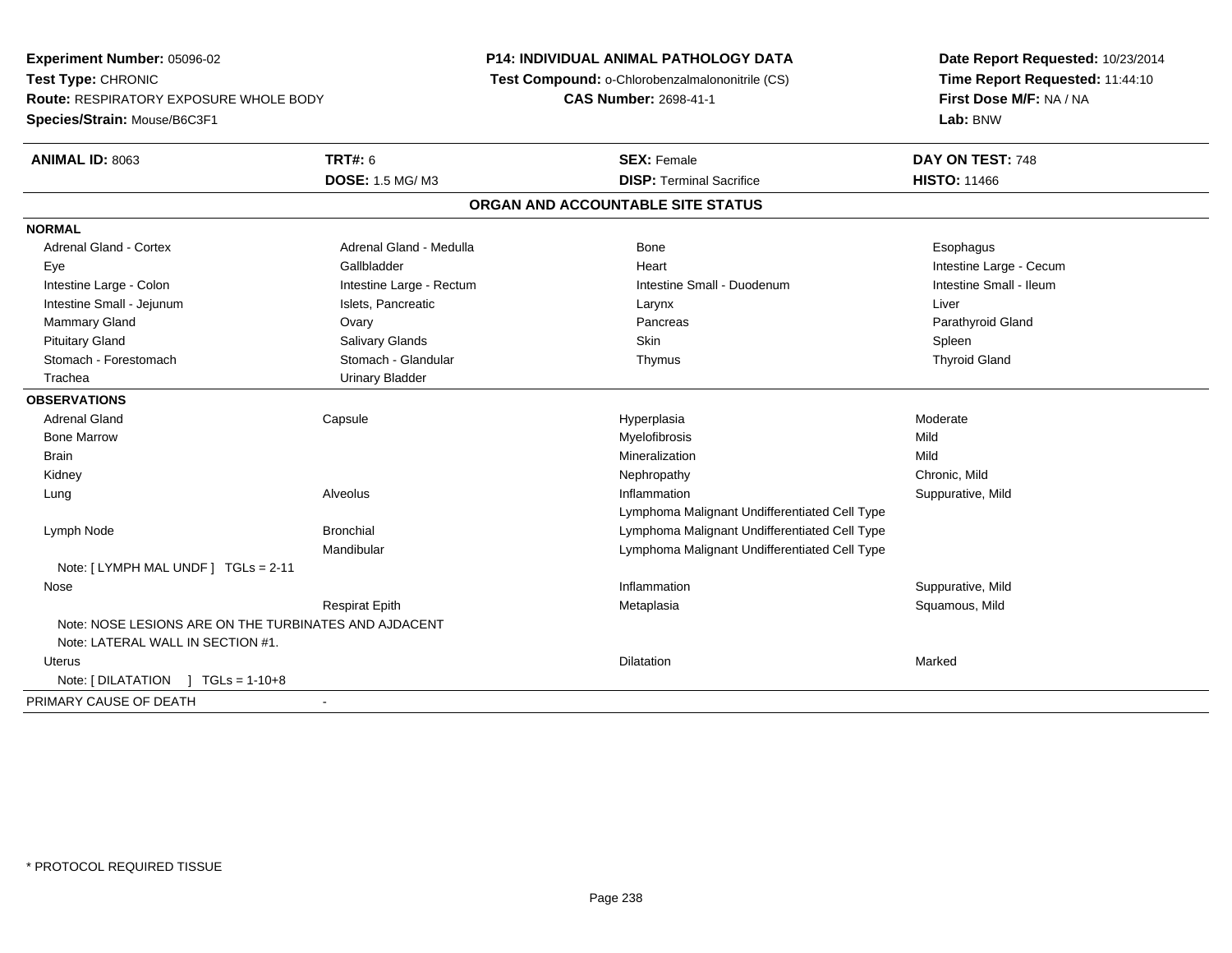**Experiment Number:** 05096-02**Test Type:** CHRONIC **Route:** RESPIRATORY EXPOSURE WHOLE BODY**Species/Strain:** Mouse/B6C3F1**P14: INDIVIDUAL ANIMAL PATHOLOGY DATA Test Compound:** o-Chlorobenzalmalononitrile (CS)**CAS Number:** 2698-41-1**Date Report Requested:** 10/23/2014**Time Report Requested:** 11:44:10**First Dose M/F:** NA / NA**Lab:** BNW**ANIMAL ID:** 8064**TRT#:** 6 **SEX:** Female **DAY ON TEST:** 748 **DOSE:** 1.5 MG/ M3**DISP:** Terminal Sacrifice **HISTO:** 11467 **ORGAN AND ACCOUNTABLE SITE STATUSNORMAL**Adrenal Gland - Medulla Newslett Communication of Bone Brain Brain Brain Brain Brain Esophagus Brain Esophagus Eye Gallbladder Heart Intestine Large - CecumIntestine Small - Ileum Intestine Large - Colon **Intestine Large - Rectum** Intestine Small - Duodenum Intestine Small - Duodenum Intestine Small - Jejunum **Intestine Small - Jejunum** Islets, Pancreatic **Network Construction Career Construction** Nose Lymph Node - Bronchial **Lymph Node - Mandibular** Mammary Gland Nose - Mammary Gland Nose - Mammary Gland Nose - Mammary Gland Nose - Mammary Gland Nose - Mammary Gland Nose - Mammary Gland Nose - Mammary Gland Nose - Mamma **Pituitary Gland**  Ovary Pancreas Parathyroid Gland Pituitary GlandSalivary Glands Salivary School School School School Spleen School Spleen Stomach - Forestomach - Stomach - Forestomach Stomach - Glandular Thymus Thyroid Gland Trachea Urinary Bladder**OBSERVATIONS** Adrenal Glandd and the cortex context of the context of the context of the context of the context of the context of the context of the context of the context of the context of the context of the context of the context of the context of Capsule Hyperplasia Mild Bone Marroww which is a state of the Myelofibrosis and the Myelofibrosis and the Mild of the Mild of the Mild of the Mild of the Mild of the Mild of the Mild of the Mild of the Mild of the Mild of the Mild of the Mild of the Mild of Kidneyy the controller the controller of the controller of the controller of the controller of the controller of the controller of the controller of the controller of the controller of the controller of the controller of the con Liver Hepatocellular CarcinomaNote: [ HEPATOCLR CARC ] TGLs = 1-10 Uterus Endometrium Hyperplasia Mild PRIMARY CAUSE OF DEATH-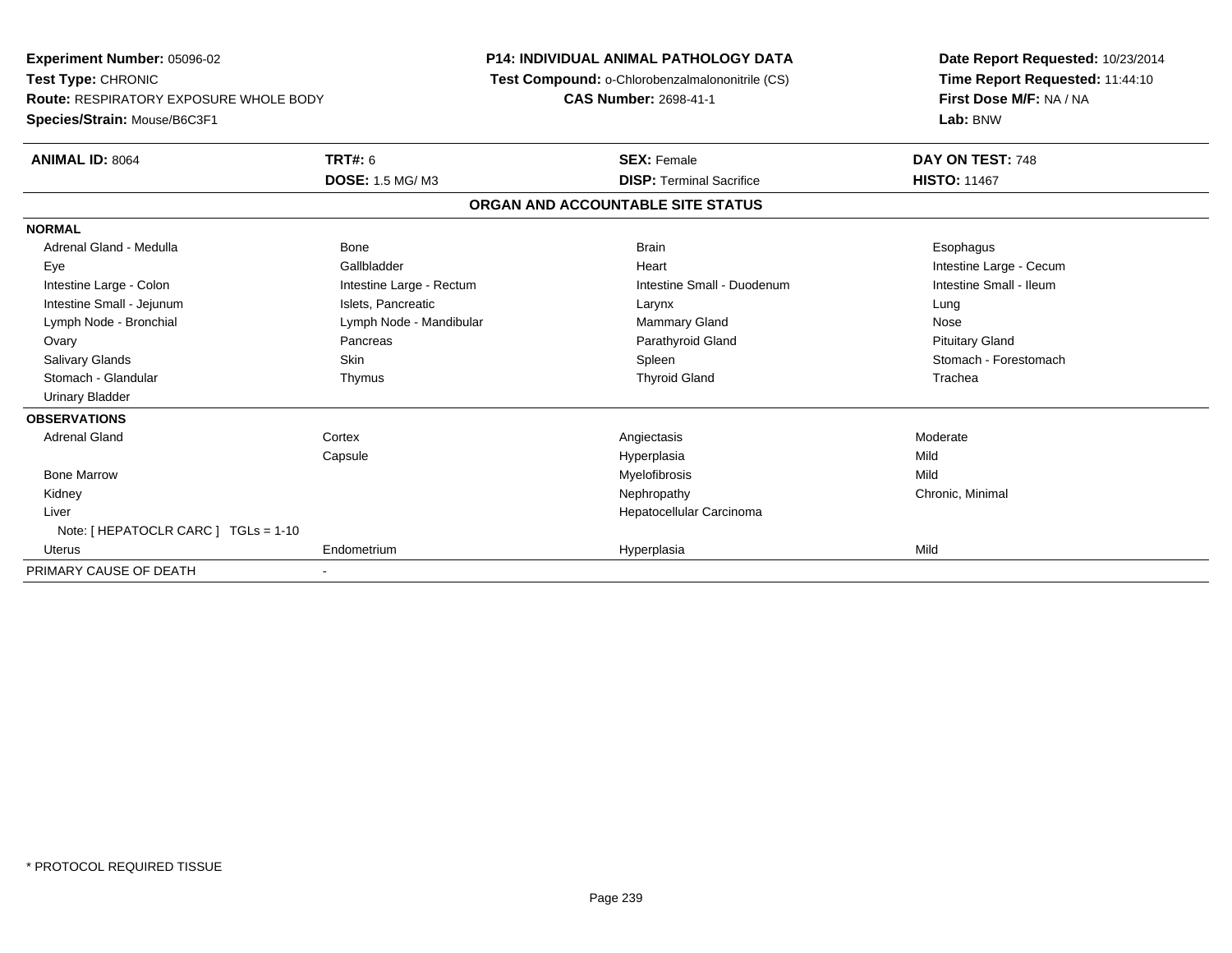**Experiment Number:** 05096-02**Test Type:** CHRONIC **Route:** RESPIRATORY EXPOSURE WHOLE BODY**Species/Strain:** Mouse/B6C3F1**P14: INDIVIDUAL ANIMAL PATHOLOGY DATA Test Compound:** o-Chlorobenzalmalononitrile (CS)**CAS Number:** 2698-41-1**Date Report Requested:** 10/23/2014**Time Report Requested:** 11:44:10**First Dose M/F:** NA / NA**Lab:** BNW**ANIMAL ID:** 8065 **TRT#:** <sup>6</sup> **SEX:** Female **DAY ON TEST:** <sup>745</sup> **DOSE:** 1.5 MG/ M3 **DISP:** Dead **HISTO:** <sup>11468</sup> **ORGAN AND ACCOUNTABLE SITE STATUSNORMAL**Bone Bone Bone Marrow Bone Marrow Brain Brain Brain Brain Brain Brain Brain Brain Brain Brain Brain Brain Brain Brain Gallbladder **Eart** Heart Heart Heart Heart Intestine Large - Colon Intestine Large - Rectum Intestine Small - Ileum Larynx **Intestine Small - Jejunum Intestine Small** - Islets, Pancreatic Larynx **Salivary Glands** Mammary Gland Nose Nose Nose Research Communication of Parathyroid Gland Salivary Glands Salivary Glands Nose Skin Stomach - Forestomach Thymus Thymus Stomach Thymus Thymus Thyroid Gland Trachea**MISSING**Intestine Large - Cecum **Intestine Small - Duodenum AUTO PRECLUDES DIAG.** Eye**OBSERVATIONS** Adrenal Gland Capsule Hyperplasia Mild **Cortex**  Lymphoma Malignant Mixed Lymphoma Malignant Mixed Medulla Kidney Lymphoma Malignant MixedNephropathy Chronic, Mild Liver Lymphoma Malignant MixedNote: [ LYMPH MAL MIXD ] TGLs = 6-4+12 Lung Alveolus Infiltration Cellular Histiocyte, Moderate Lymphoma Malignant Mixed[ Infiltration Cellular TGLS = 7,8-3+10 ] Lymph Node Bronchial Lymphoma Malignant Mixed Mandibular Lymphoma Malignant Mixed Lymphoma Malignant MixedMesenteric Lymphoma Malignant MixedRenal Lymphoma Malignant MixedNote: [ LYMPH MAL MIXD ] TGLs = 5-5Note: AS A SITE.Note: TGL 4-12 IS HEPATIC LYMPH NODE WHICH IS NOT AVAILABLE[ Lymphoma Malignant Mixed TGLS = 1-7 ]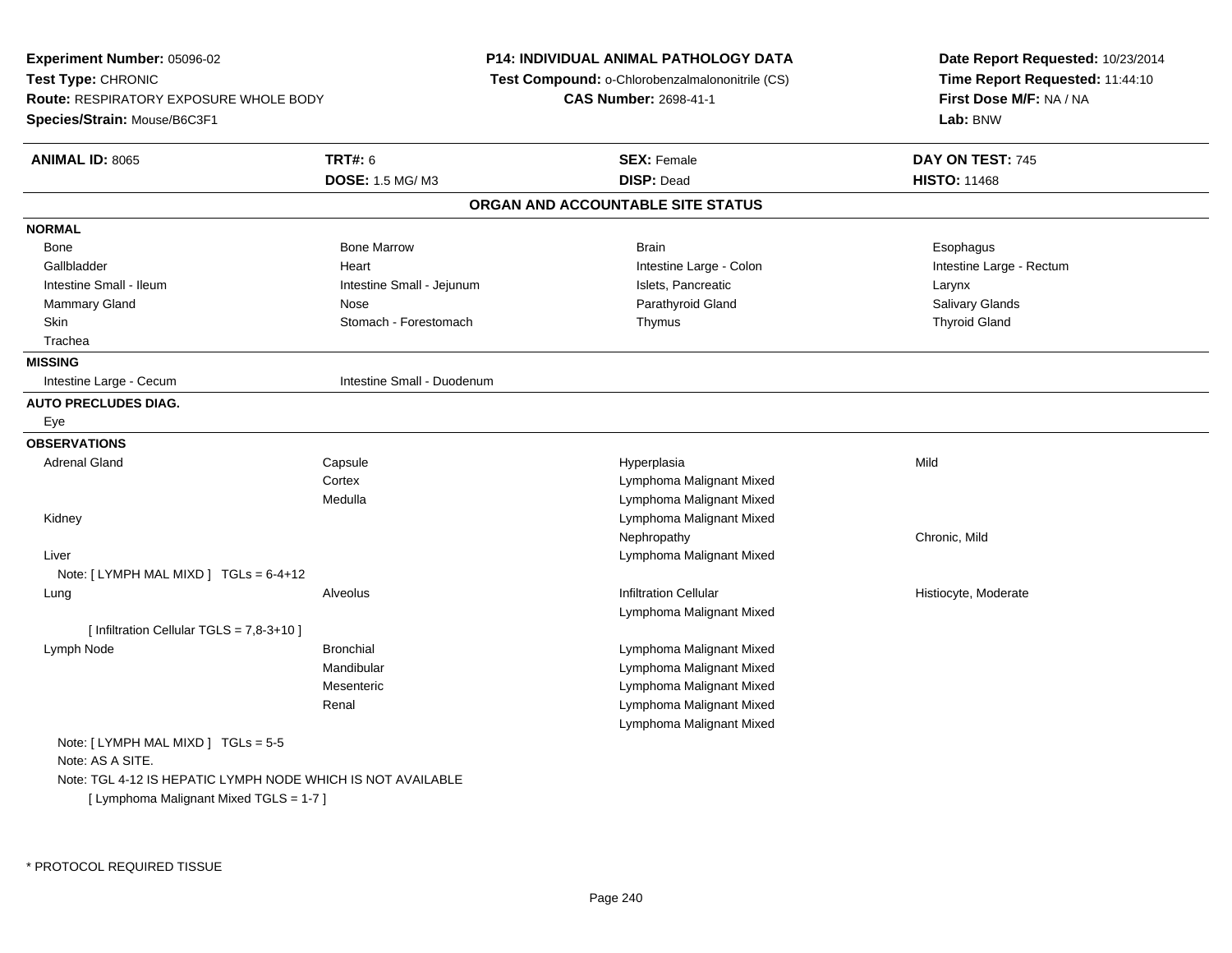| <b>Experiment Number: 05096-02</b><br><b>Test Type: CHRONIC</b><br><b>Route: RESPIRATORY EXPOSURE WHOLE BODY</b><br>Species/Strain: Mouse/B6C3F1                                                                                       |                                   | <b>P14: INDIVIDUAL ANIMAL PATHOLOGY DATA</b><br>Test Compound: o-Chlorobenzalmalononitrile (CS)<br><b>CAS Number: 2698-41-1</b> | Date Report Requested: 10/23/2014<br>Time Report Requested: 11:44:10<br>First Dose M/F: NA / NA<br>Lab: BNW |
|----------------------------------------------------------------------------------------------------------------------------------------------------------------------------------------------------------------------------------------|-----------------------------------|---------------------------------------------------------------------------------------------------------------------------------|-------------------------------------------------------------------------------------------------------------|
| <b>ANIMAL ID: 8065</b>                                                                                                                                                                                                                 | TRT#: 6<br><b>DOSE: 1.5 MG/M3</b> | <b>SEX: Female</b><br><b>DISP: Dead</b>                                                                                         | DAY ON TEST: 745<br><b>HISTO: 11468</b>                                                                     |
|                                                                                                                                                                                                                                        |                                   | ORGAN AND ACCOUNTABLE SITE STATUS                                                                                               |                                                                                                             |
| [ Lymphoma Malignant Mixed TGLS = 4-12 ]<br>[ Lymphoma Malignant Mixed TGLS = 9-13 ]<br>Ovary<br>Pancreas<br>[ Lymphoma Malignant Mixed TGLS = 10-11 ]<br><b>Pituitary Gland</b><br>Spleen<br>[ Lymphoma Malignant Mixed TGLS = 3-11 ] |                                   | Lymphoma Malignant Mixed<br>Lymphoma Malignant Mixed<br>Lymphoma Malignant Mixed<br>Lymphoma Malignant Mixed                    |                                                                                                             |
| Stomach<br>Urinary Bladder<br><b>Uterus</b><br>Note: $[LYMPH MAL MIXD] TGLs = 2-8$                                                                                                                                                     | Glandular                         | Inflammation<br>Lymphoma Malignant Mixed<br>Lymphoma Malignant Mixed                                                            | Suppurative, Mild                                                                                           |
| PRIMARY CAUSE OF DEATH                                                                                                                                                                                                                 | $\blacksquare$                    |                                                                                                                                 |                                                                                                             |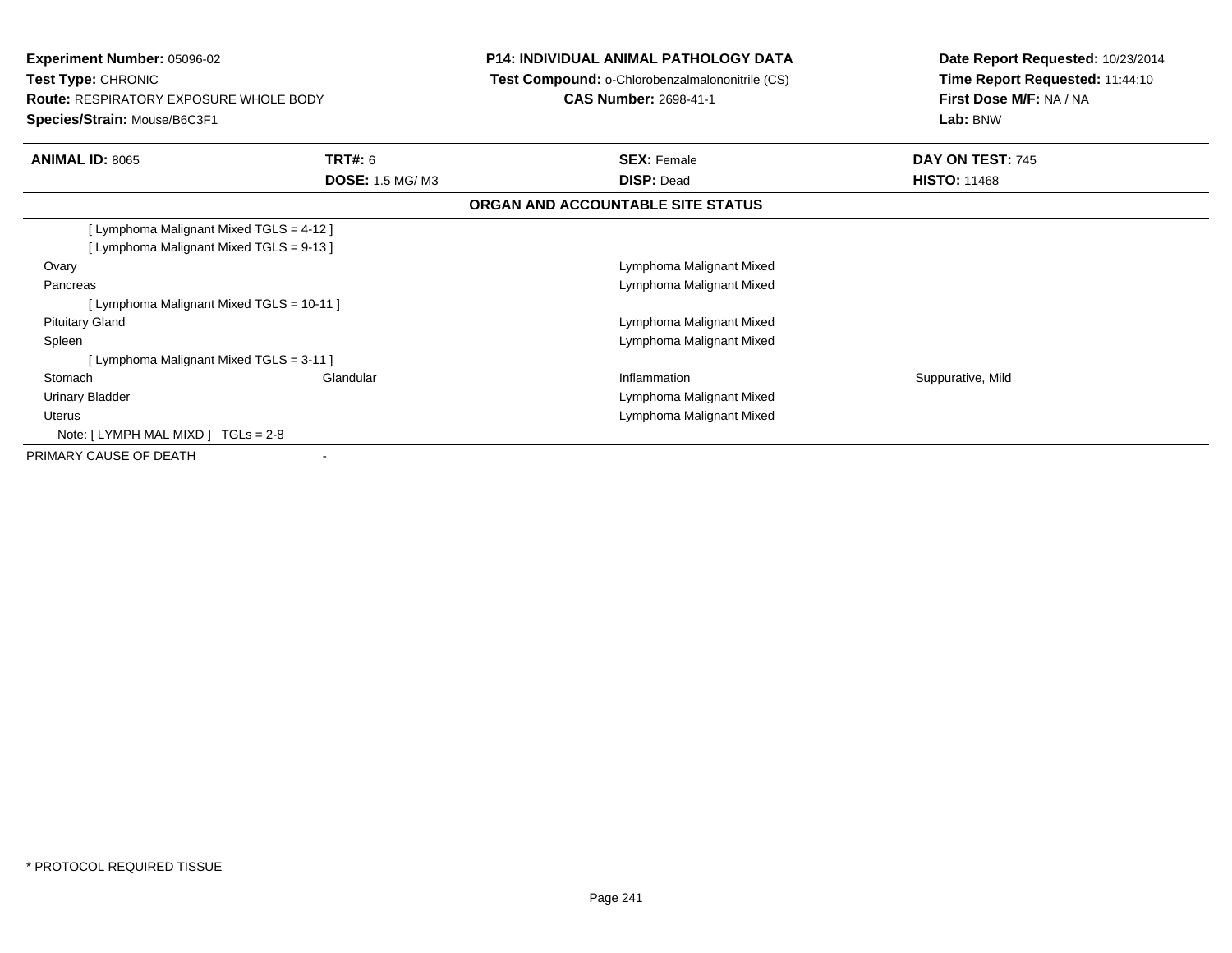**Experiment Number:** 05096-02**Test Type:** CHRONIC **Route:** RESPIRATORY EXPOSURE WHOLE BODY**Species/Strain:** Mouse/B6C3F1**P14: INDIVIDUAL ANIMAL PATHOLOGY DATA Test Compound:** o-Chlorobenzalmalononitrile (CS)**CAS Number:** 2698-41-1**Date Report Requested:** 10/23/2014**Time Report Requested:** 11:44:10**First Dose M/F:** NA / NA**Lab:** BNW**ANIMAL ID:** 8066 **TRT#:** <sup>6</sup> **SEX:** Female **DAY ON TEST:** <sup>748</sup> **DOSE:** 1.5 MG/ M3**DISP:** Terminal Sacrifice **HISTO:** 11469 **ORGAN AND ACCOUNTABLE SITE STATUSNORMALAdrenal Gland - Cortex** Adrenal Gland - Medulla **Bone** Bone **Cortes Adrenal Gland - Cortes Adrenal Gland - Cortes Adrenal Adrenal Bone** Esophagus Eye Gallbladder Heart Intestine Large - CecumIntestine Small - Ileum Intestine Large - Colon **Intestine Large - Rectum** Intestine Small - Duodenum Intestine Small - Duodenum Intestine Small - Jejunum **Intestine Small - Jejunum** Islets, Pancreatic **National Communist Communist Communist Communist Communist Communist Communist Communist Communist Communist Communist Communist Communist Communist** Lymph Node - Bronchial Nose Communication Communication Communication Communication Communication Communication Nose **Salivary Glands**  Pancreas Parathyroid Gland Pituitary Gland Salivary GlandsStomach - Glandular Skin Stomach - Forestomach Spleen Spleen Stomach - Forestomach - Stomach - Forestomach - Stomach - Glandular Stomach - Glandular Stomach - Glandular Stomach - Glandular Stomach - Stomach - Stomach - Stomach - Stomach - Sto Thymus Thyroid Gland Trachea Urinary Bladder**OBSERVATIONS** Adrenal Gland Capsule Hyperplasia Minimal Bone Marroww which is a controller to the Myelofibrosis and the Minimal method of the Minimal method of the Minimal method of  $M$  Brainn and the control of the control of the control of the Mineralization and the control of the Mild of the Mild o Kidneyy the controller of the controller of the controller of the controller of the controller of the chronic, Mild Lung Alveolar/Bronchiolar Adenoma Note: [ ALV BRON ADEN ] TGLs = 2-3 Ovaryy cystem in the control of the control of the control of the control of the control of the control of the control of the control of the control of the control of the control of the control of the control of the control of Note: [ CYST ] TGLs = 1-7 Uteruss and the contract of the contract of the contract of the contract of the contract of the contract of the contract of the contract of the contract of the contract of the contract of the contract of the contract of the cont n Mild PRIMARY CAUSE OF DEATH-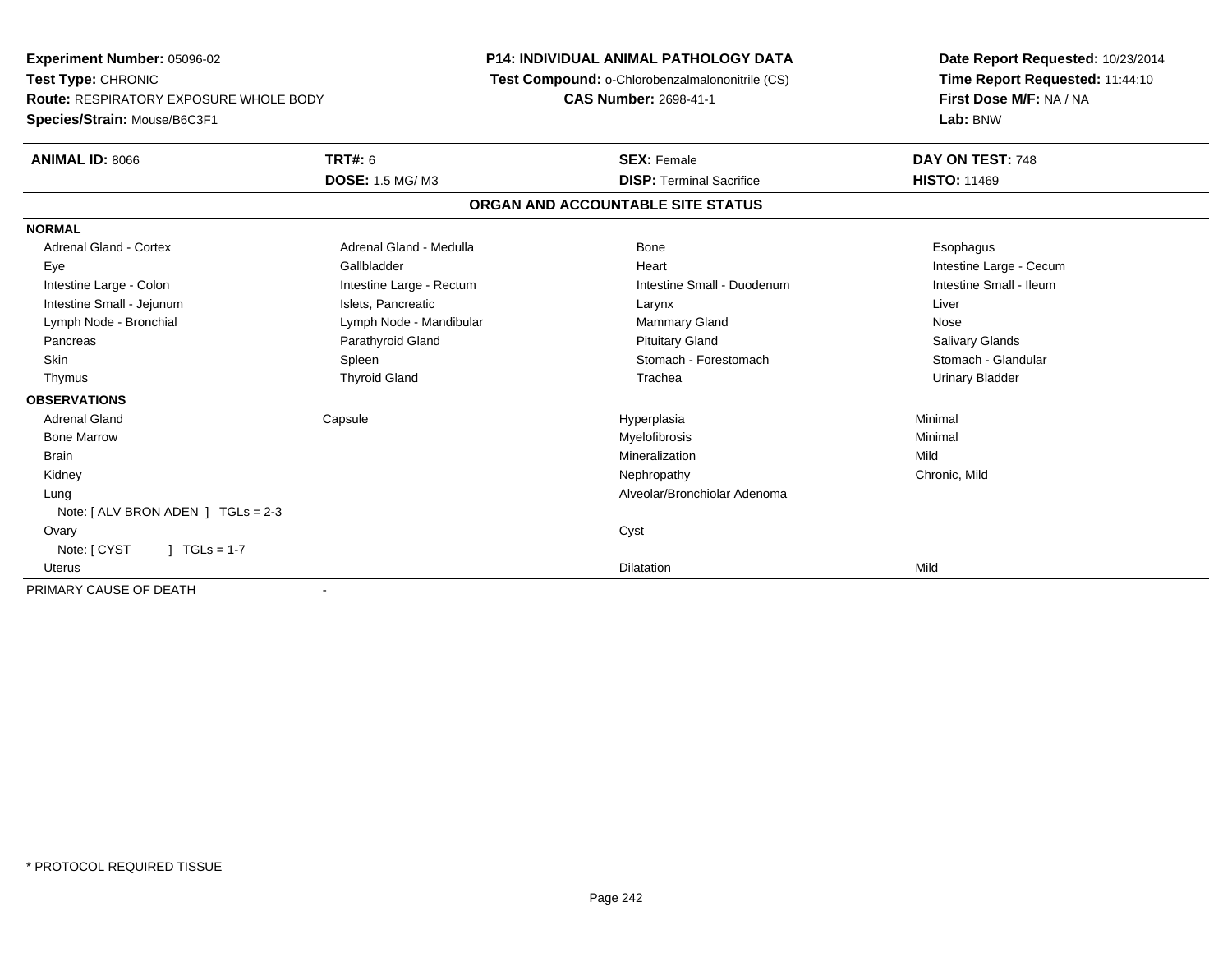**Experiment Number:** 05096-02**Test Type:** CHRONIC **Route:** RESPIRATORY EXPOSURE WHOLE BODY**Species/Strain:** Mouse/B6C3F1**P14: INDIVIDUAL ANIMAL PATHOLOGY DATA Test Compound:** o-Chlorobenzalmalononitrile (CS)**CAS Number:** 2698-41-1**Date Report Requested:** 10/23/2014**Time Report Requested:** 11:44:10**First Dose M/F:** NA / NA**Lab:** BNW**ANIMAL ID:** 8067**TRT#:** 6 **SEX:** Female **DAY ON TEST:** 748 **DOSE:** 1.5 MG/ M3**DISP:** Terminal Sacrifice **HISTO:** 11470 **ORGAN AND ACCOUNTABLE SITE STATUSNORMALAdrenal Gland - Cortex** Adrenal Gland - Medulla **Bone** Bone **Cortes Adrenal Gland - Cortes Adrenal Gland - Cortes Adrenal Adrenal Bone** Esophagus Eye Gallbladder Heart Intestine Large - CecumIntestine Small - Ileum Intestine Large - Colon **Intestine Large - Rectum** Intestine Small - Duodenum Intestine Small - Duodenum Intestine Small - Jejunum **Intestine Small - Jejunum** Islets, Pancreatic **National Communist Communist Communist Communist Communist Communist Communist Communist Communist Communist Communist Communist Communist Communist** Lymph Node - Bronchial Nose Communication Communication Communication Communication Communication Communication Nose **Salivary Glands**  Pancreas Parathyroid Gland Pituitary Gland Salivary GlandsSkin Stomach - Forestomach Stomach Stomach Stomach Stomach Stomach Stomach - Glandular Thymus Trachea Urinary Bladder Uterus**OBSERVATIONS** Adrenal Gland Capsule Hyperplasia Mild Bone Marroww the control of the Myeloid Cell the control of the Hyperplasia the control of the Moderate Moderate of the Moderate of the Moderate of the Moderate of the Moderate of the Moderate of the Moderate of the Moderate of the M Myelofibrosiss Mild Mild Brainn and the control of the control of the control of the Mineralization and the control of the Mild of the Mild o Kidneyy the controller the controller of the controller of the controller of the controller of the controller of the controller of the controller of the controller of the controller of the controller of the controller of the con Lung Leukocytosis Mild Ovaryy cystem in the control of the control of the control of the control of the control of the control of the control of the control of the control of the control of the control of the control of the control of the control of SpleenHematopoietic Cell Proliferation Marked Thyroid Glandd and the set of the Follicular Cel the set of the Second Adenomal Adenomal Second Second Second Second Second Second Second Second Second Second Second Second Second Second Second Second Second Second Second Second Second Follicular Cel Hyperplasiaa Mild PRIMARY CAUSE OF DEATH-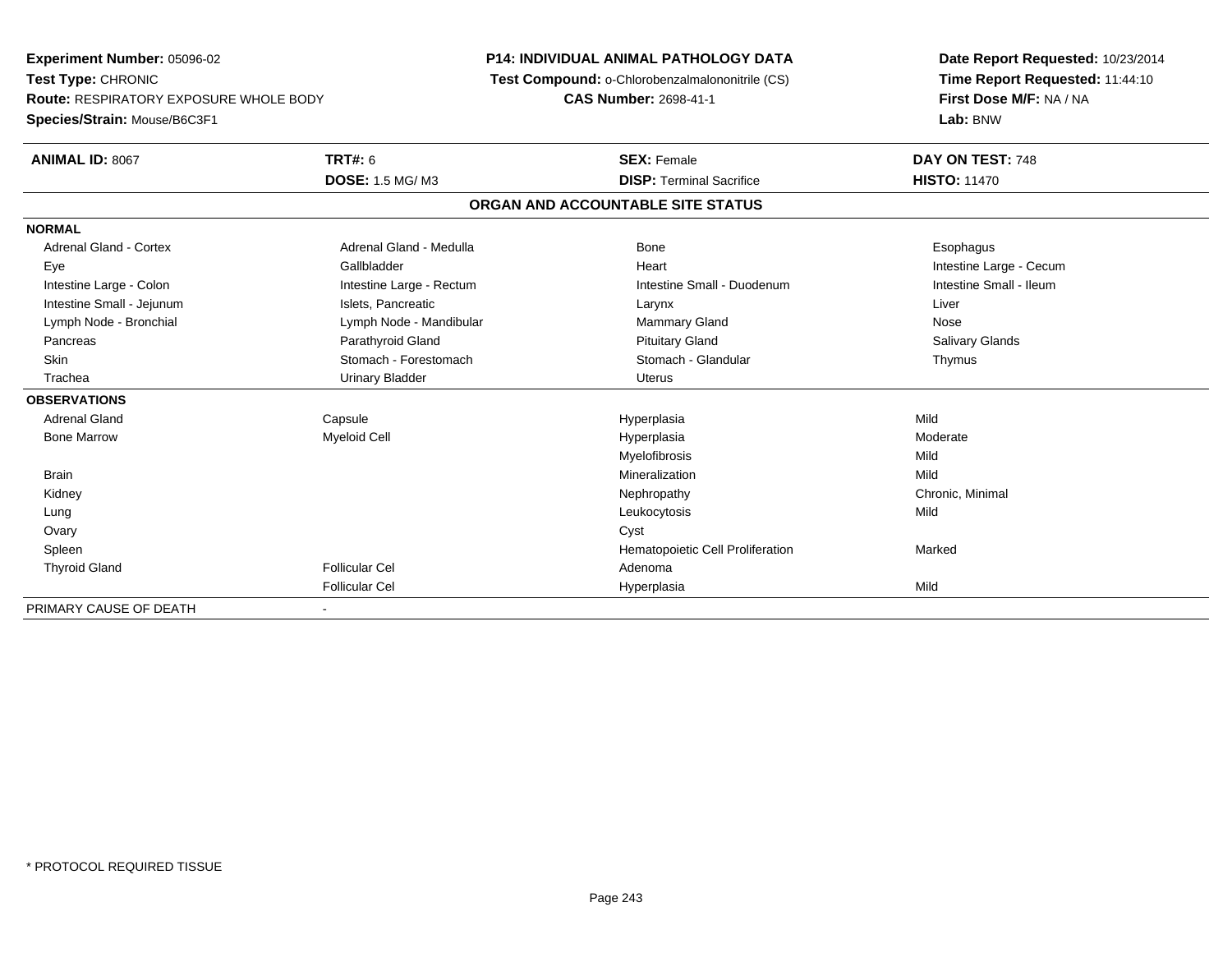| Experiment Number: 05096-02<br>Test Type: CHRONIC<br><b>Route: RESPIRATORY EXPOSURE WHOLE BODY</b> |                          | <b>P14: INDIVIDUAL ANIMAL PATHOLOGY DATA</b>    | Date Report Requested: 10/23/2014<br>Time Report Requested: 11:44:10 |  |
|----------------------------------------------------------------------------------------------------|--------------------------|-------------------------------------------------|----------------------------------------------------------------------|--|
|                                                                                                    |                          | Test Compound: o-Chlorobenzalmalononitrile (CS) |                                                                      |  |
|                                                                                                    |                          | <b>CAS Number: 2698-41-1</b>                    | First Dose M/F: NA / NA                                              |  |
| Species/Strain: Mouse/B6C3F1                                                                       |                          |                                                 | Lab: BNW                                                             |  |
| <b>ANIMAL ID: 8068</b>                                                                             | <b>TRT#: 6</b>           | <b>SEX: Female</b>                              | DAY ON TEST: 748                                                     |  |
|                                                                                                    | <b>DOSE: 1.5 MG/M3</b>   | <b>DISP: Terminal Sacrifice</b>                 | <b>HISTO: 11471</b>                                                  |  |
|                                                                                                    |                          | ORGAN AND ACCOUNTABLE SITE STATUS               |                                                                      |  |
| <b>NORMAL</b>                                                                                      |                          |                                                 |                                                                      |  |
| Adrenal Gland - Medulla                                                                            | Bone                     | <b>Brain</b>                                    | Esophagus                                                            |  |
| Eye                                                                                                | Gallbladder              | Heart                                           | Intestine Large - Cecum                                              |  |
| Intestine Large - Colon                                                                            | Intestine Large - Rectum | Intestine Small - Duodenum                      | Intestine Small - Ileum                                              |  |
| Intestine Small - Jejunum                                                                          | Islets, Pancreatic       | Larynx                                          | Liver                                                                |  |
| Lung                                                                                               | Lymph Node - Bronchial   | Lymph Node - Mandibular                         | <b>Mammary Gland</b>                                                 |  |
| Nose                                                                                               | Ovary                    | Pancreas                                        | <b>Pituitary Gland</b>                                               |  |
| Salivary Glands                                                                                    | Skin                     | Stomach - Forestomach                           | Thymus                                                               |  |
| Trachea                                                                                            | <b>Urinary Bladder</b>   |                                                 |                                                                      |  |
| <b>MISSING</b>                                                                                     |                          |                                                 |                                                                      |  |
| Parathyroid Gland                                                                                  |                          |                                                 |                                                                      |  |
| <b>OBSERVATIONS</b>                                                                                |                          |                                                 |                                                                      |  |
| <b>Adrenal Gland</b>                                                                               | Cortex                   | Hemorrhage                                      | Mild                                                                 |  |
|                                                                                                    | Capsule                  | Hyperplasia                                     | Mild                                                                 |  |
| <b>Bone Marrow</b>                                                                                 |                          | Myelofibrosis                                   | Mild                                                                 |  |
| Kidney                                                                                             |                          | Nephropathy                                     | Chronic, Moderate                                                    |  |
| Spleen                                                                                             |                          | Hematopoietic Cell Proliferation                | Moderate                                                             |  |
| Stomach                                                                                            | Epithelium, Glandular    | Hyperplasia                                     | Minimal                                                              |  |
| <b>Thyroid Gland</b>                                                                               | <b>Follicular Cel</b>    | Hyperplasia                                     | Mild                                                                 |  |
| <b>Uterus</b>                                                                                      | Endometrium              | Hyperplasia                                     | Mild                                                                 |  |
| PRIMARY CAUSE OF DEATH                                                                             |                          |                                                 |                                                                      |  |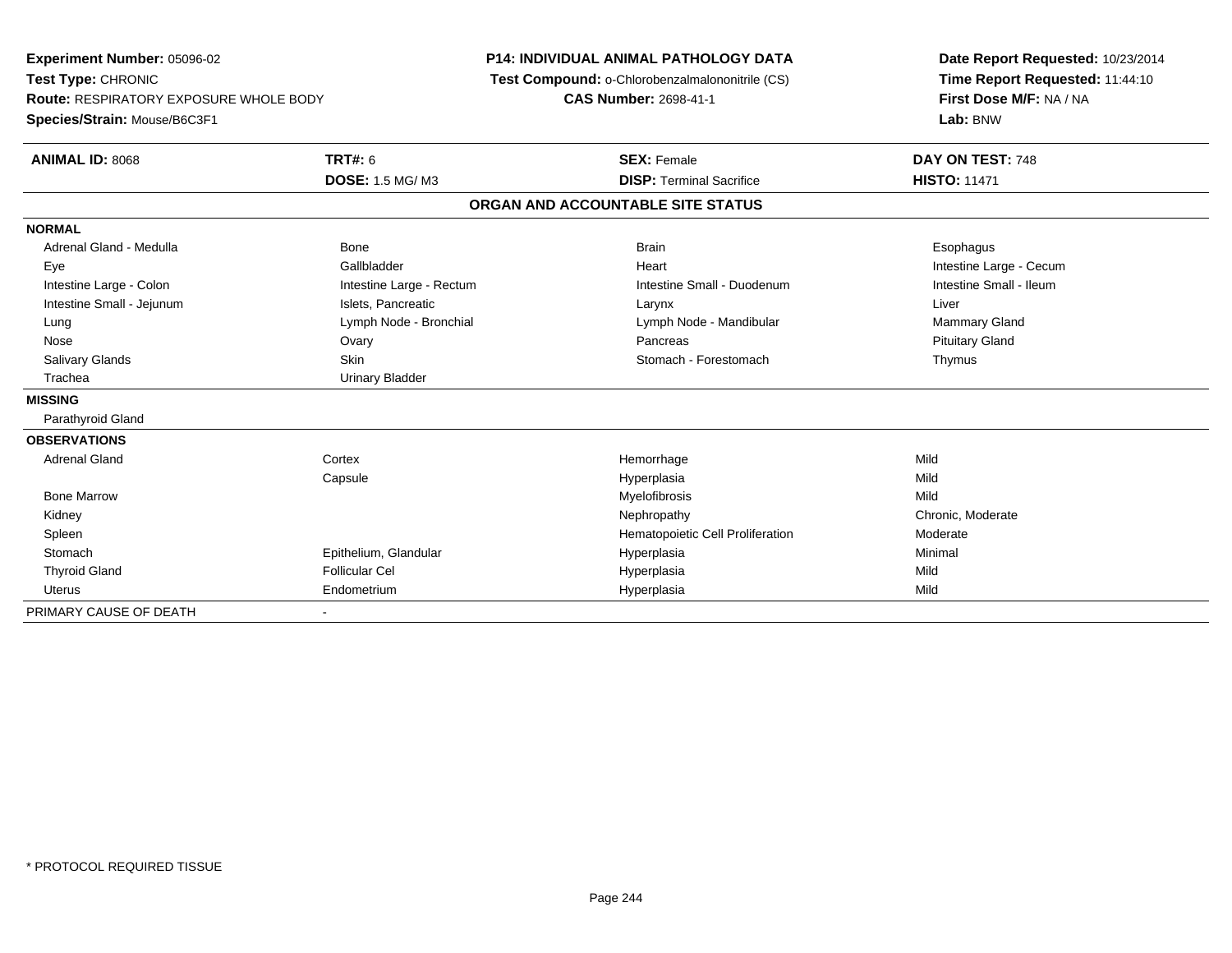| Experiment Number: 05096-02<br>Test Type: CHRONIC<br>Route: RESPIRATORY EXPOSURE WHOLE BODY<br>Species/Strain: Mouse/B6C3F1 |                           | P14: INDIVIDUAL ANIMAL PATHOLOGY DATA<br>Test Compound: o-Chlorobenzalmalononitrile (CS)<br><b>CAS Number: 2698-41-1</b> | Date Report Requested: 10/23/2014<br>Time Report Requested: 11:44:10<br>First Dose M/F: NA / NA<br>Lab: BNW |
|-----------------------------------------------------------------------------------------------------------------------------|---------------------------|--------------------------------------------------------------------------------------------------------------------------|-------------------------------------------------------------------------------------------------------------|
| <b>ANIMAL ID: 8069</b>                                                                                                      | <b>TRT#: 6</b>            | <b>SEX: Female</b>                                                                                                       | DAY ON TEST: 748                                                                                            |
|                                                                                                                             | <b>DOSE: 1.5 MG/M3</b>    | <b>DISP: Terminal Sacrifice</b>                                                                                          | <b>HISTO: 11472</b>                                                                                         |
|                                                                                                                             |                           | ORGAN AND ACCOUNTABLE SITE STATUS                                                                                        |                                                                                                             |
| <b>NORMAL</b>                                                                                                               |                           |                                                                                                                          |                                                                                                             |
| <b>Adrenal Gland - Cortex</b>                                                                                               | Adrenal Gland - Medulla   | Bone                                                                                                                     | <b>Brain</b>                                                                                                |
| Esophagus                                                                                                                   | Eye                       | Gallbladder                                                                                                              | Heart                                                                                                       |
| Intestine Large - Cecum                                                                                                     | Intestine Large - Colon   | Intestine Large - Rectum                                                                                                 | Intestine Small - Duodenum                                                                                  |
| Intestine Small - Ileum                                                                                                     | Intestine Small - Jejunum | Islets, Pancreatic                                                                                                       | Larynx                                                                                                      |
| Liver                                                                                                                       | Mammary Gland             | Nose                                                                                                                     | Pancreas                                                                                                    |
| <b>Skin</b>                                                                                                                 | Stomach - Forestomach     | Stomach - Glandular                                                                                                      | <b>Thyroid Gland</b>                                                                                        |
| Trachea                                                                                                                     | <b>Urinary Bladder</b>    |                                                                                                                          |                                                                                                             |
| <b>MISSING</b>                                                                                                              |                           |                                                                                                                          |                                                                                                             |
| Parathyroid Gland                                                                                                           |                           |                                                                                                                          |                                                                                                             |
| <b>OBSERVATIONS</b>                                                                                                         |                           |                                                                                                                          |                                                                                                             |
| <b>Adrenal Gland</b>                                                                                                        | Capsule                   | Hyperplasia                                                                                                              | Mild                                                                                                        |
| <b>Bone Marrow</b>                                                                                                          |                           | Myelofibrosis                                                                                                            | Mild                                                                                                        |
| Kidney                                                                                                                      |                           | Lymphoma Malignant Undifferentiated Cell Type                                                                            |                                                                                                             |
| Note: [ LYMPH MAL UNDF ] TGLs = 1-5                                                                                         |                           |                                                                                                                          |                                                                                                             |
| Lung                                                                                                                        |                           | Lymphoma Malignant Undifferentiated Cell Type                                                                            |                                                                                                             |
| Lymph Node                                                                                                                  | <b>Bronchial</b>          | Lymphoma Malignant Undifferentiated Cell Type                                                                            |                                                                                                             |
|                                                                                                                             | Mandibular                | Lymphoma Malignant Undifferentiated Cell Type                                                                            |                                                                                                             |
| Ovary                                                                                                                       |                           | Lymphoma Malignant Undifferentiated Cell Type                                                                            |                                                                                                             |
| <b>Pituitary Gland</b>                                                                                                      | Pars Distalis             | Hyperplasia                                                                                                              | Mild                                                                                                        |
| <b>Salivary Glands</b>                                                                                                      |                           | Lymphoma Malignant Undifferentiated Cell Type                                                                            |                                                                                                             |
| Spleen                                                                                                                      |                           | Lymphoma Malignant Undifferentiated Cell Type                                                                            |                                                                                                             |
| Thymus                                                                                                                      |                           | Lymphoma Malignant Undifferentiated Cell Type                                                                            |                                                                                                             |
| <b>Uterus</b>                                                                                                               |                           | Hemorrhage                                                                                                               | Moderate                                                                                                    |
|                                                                                                                             | Endometrium               | Hyperplasia                                                                                                              | Mild                                                                                                        |
| $1 TGLs = 2-8$<br>Note: [ HEMORRHAGE                                                                                        |                           |                                                                                                                          |                                                                                                             |
| PRIMARY CAUSE OF DEATH                                                                                                      |                           |                                                                                                                          |                                                                                                             |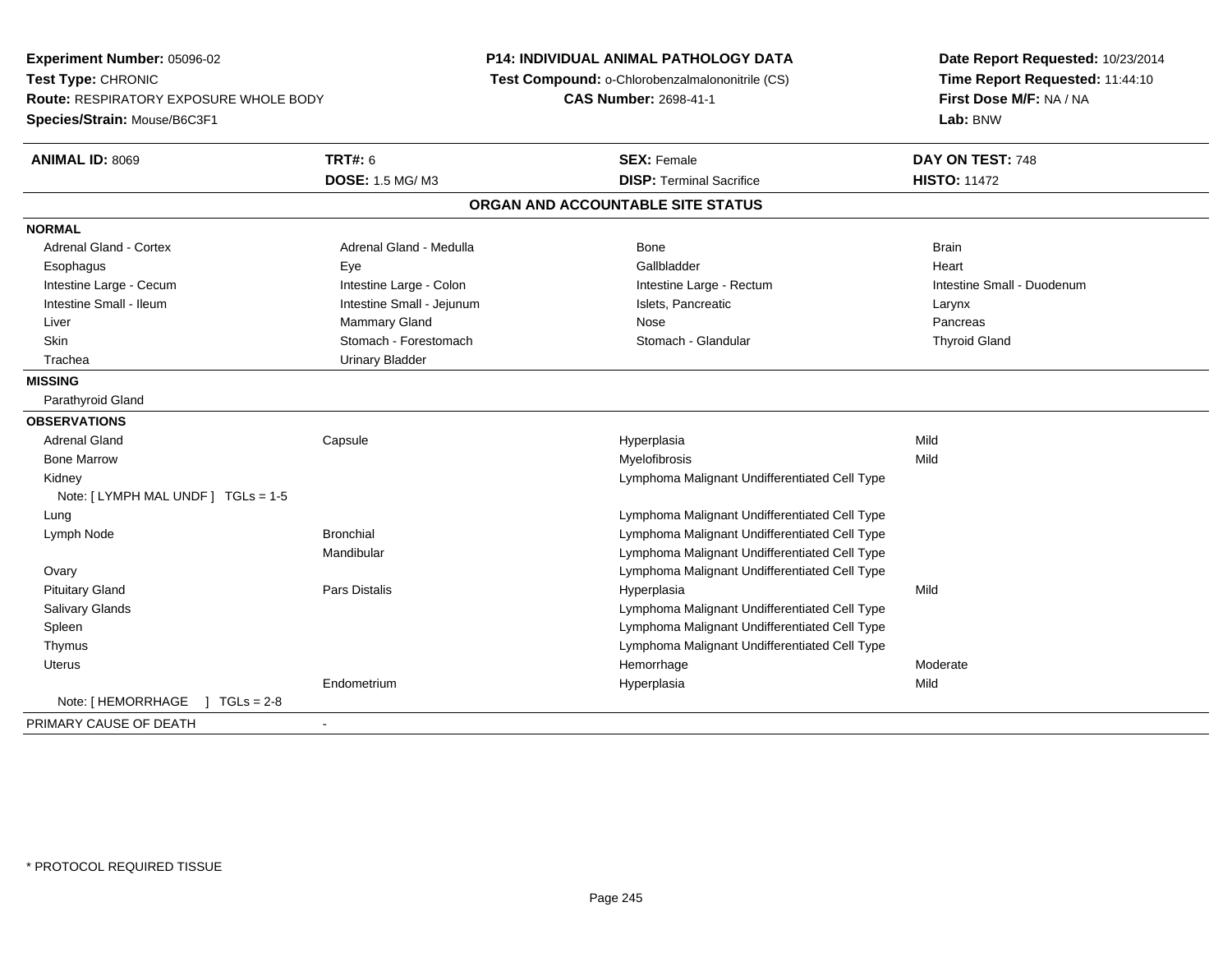| Experiment Number: 05096-02                               |                            | <b>P14: INDIVIDUAL ANIMAL PATHOLOGY DATA</b>    | Date Report Requested: 10/23/2014<br>Time Report Requested: 11:44:10 |  |
|-----------------------------------------------------------|----------------------------|-------------------------------------------------|----------------------------------------------------------------------|--|
| Test Type: CHRONIC                                        |                            | Test Compound: o-Chlorobenzalmalononitrile (CS) |                                                                      |  |
| <b>Route: RESPIRATORY EXPOSURE WHOLE BODY</b>             |                            | <b>CAS Number: 2698-41-1</b>                    | First Dose M/F: NA / NA                                              |  |
| Species/Strain: Mouse/B6C3F1                              |                            |                                                 | Lab: BNW                                                             |  |
| <b>ANIMAL ID: 8070</b>                                    | <b>TRT#: 6</b>             | <b>SEX: Female</b>                              | DAY ON TEST: 215                                                     |  |
|                                                           | <b>DOSE: 1.5 MG/M3</b>     | <b>DISP: Dead</b>                               | <b>HISTO: 6320</b>                                                   |  |
|                                                           |                            | ORGAN AND ACCOUNTABLE SITE STATUS               |                                                                      |  |
| <b>NORMAL</b>                                             |                            |                                                 |                                                                      |  |
| <b>Adrenal Gland - Cortex</b>                             | Adrenal Gland - Medulla    | <b>Bone</b>                                     | Esophagus                                                            |  |
| Heart                                                     | Islets, Pancreatic         | Larynx                                          | Liver                                                                |  |
| Lymph Node - Bronchial                                    | <b>Mammary Gland</b>       | Pancreas                                        | Salivary Glands                                                      |  |
| Skin                                                      | Spleen                     | <b>Thyroid Gland</b>                            | Trachea                                                              |  |
| Uterus                                                    |                            |                                                 |                                                                      |  |
| <b>MISSING</b>                                            |                            |                                                 |                                                                      |  |
| Lymph Node - Mandibular                                   | Parathyroid Gland          | Thymus                                          | <b>Urinary Bladder</b>                                               |  |
| <b>AUTO PRECLUDES DIAG.</b>                               |                            |                                                 |                                                                      |  |
| Eye                                                       | Gallbladder                | Intestine Large - Cecum                         | Intestine Large - Colon                                              |  |
| Intestine Large - Rectum                                  | Intestine Small - Duodenum | Intestine Small - Ileum                         | Intestine Small - Jejunum                                            |  |
| <b>Pituitary Gland</b>                                    | Stomach - Glandular        |                                                 |                                                                      |  |
| <b>INSUFFICIENT TISSUE</b>                                |                            |                                                 |                                                                      |  |
| Stomach - Forestomach                                     |                            |                                                 |                                                                      |  |
| <b>OBSERVATIONS</b>                                       |                            |                                                 |                                                                      |  |
| <b>Bone Marrow</b>                                        |                            | Myelofibrosis                                   | Mild                                                                 |  |
| <b>Brain</b>                                              |                            | Hemorrhage                                      | Mild                                                                 |  |
| Kidney                                                    |                            | Nephropathy                                     | Chronic, Marked                                                      |  |
| Note: [NEPHROPATHY ] TGLs = 3-5                           |                            |                                                 |                                                                      |  |
| Lung                                                      |                            | Leukocytosis                                    | Mild                                                                 |  |
| Nose                                                      | <b>Respirat Epith</b>      | Hyperplasia                                     | Mild                                                                 |  |
| Ovary                                                     |                            | Hemorrhage                                      | Marked                                                               |  |
| PRIMARY CAUSE OF DEATH                                    | $\blacksquare$             |                                                 |                                                                      |  |
| Animal Note: CONSISTANT WITH AMYLOIDOSIS.                 |                            |                                                 |                                                                      |  |
| Animal Note: THERE IS ALOT OF AUTOLYSIS IN THE TISSUES OF |                            |                                                 |                                                                      |  |

Animal Note: THIS ANIMAL. PCOD IS SEVERE CHRONIC RENAL DISEASE,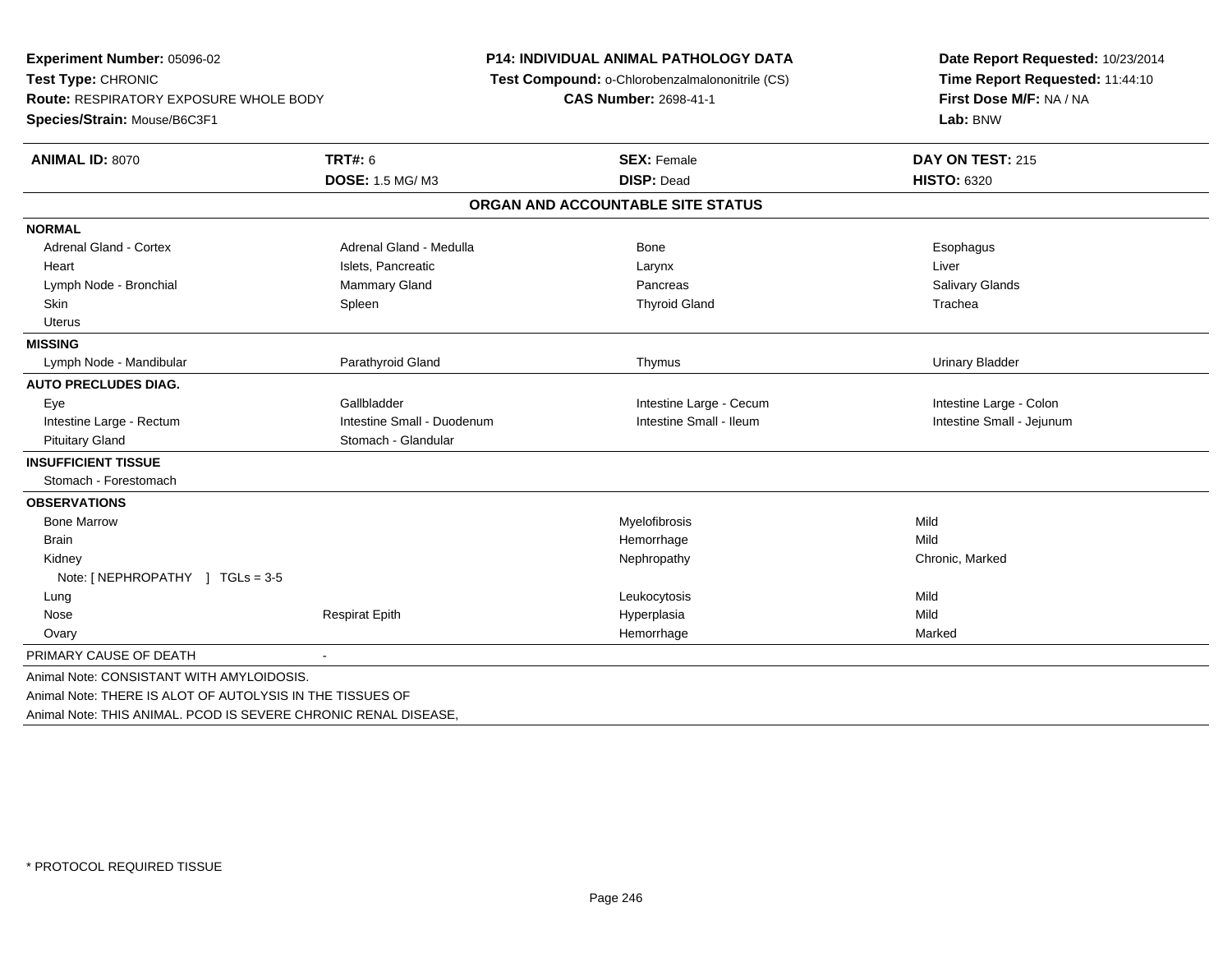| Experiment Number: 05096-02<br>Test Type: CHRONIC<br><b>Route: RESPIRATORY EXPOSURE WHOLE BODY</b><br>Species/Strain: Mouse/B6C3F1 |                         | <b>P14: INDIVIDUAL ANIMAL PATHOLOGY DATA</b><br>Test Compound: o-Chlorobenzalmalononitrile (CS)<br><b>CAS Number: 2698-41-1</b> | Date Report Requested: 10/23/2014<br>Time Report Requested: 11:44:10<br>First Dose M/F: NA / NA<br>Lab: BNW |
|------------------------------------------------------------------------------------------------------------------------------------|-------------------------|---------------------------------------------------------------------------------------------------------------------------------|-------------------------------------------------------------------------------------------------------------|
| <b>ANIMAL ID: 8071</b>                                                                                                             | <b>TRT#: 6</b>          | <b>SEX: Female</b>                                                                                                              | DAY ON TEST: 748                                                                                            |
|                                                                                                                                    | <b>DOSE: 1.5 MG/ M3</b> | <b>DISP: Terminal Sacrifice</b>                                                                                                 | <b>HISTO: 11473</b>                                                                                         |
|                                                                                                                                    |                         | ORGAN AND ACCOUNTABLE SITE STATUS                                                                                               |                                                                                                             |
| <b>NORMAL</b>                                                                                                                      |                         |                                                                                                                                 |                                                                                                             |
| Adrenal Gland - Medulla                                                                                                            | Bone                    | Esophagus                                                                                                                       | Gallbladder                                                                                                 |
| Heart                                                                                                                              | Intestine Large - Cecum | Intestine Large - Colon                                                                                                         | Intestine Large - Rectum                                                                                    |
| Intestine Small - Duodenum                                                                                                         | Intestine Small - Ileum | Intestine Small - Jejunum                                                                                                       | Islets, Pancreatic                                                                                          |
| Lymph Node - Mandibular                                                                                                            | Mammary Gland           | Ovary                                                                                                                           | Pancreas                                                                                                    |
| Parathyroid Gland                                                                                                                  | <b>Salivary Glands</b>  | Skin                                                                                                                            | Stomach - Forestomach                                                                                       |
| Stomach - Glandular                                                                                                                | <b>Thyroid Gland</b>    | Trachea                                                                                                                         | <b>Urinary Bladder</b>                                                                                      |
| <b>MISSING</b>                                                                                                                     |                         |                                                                                                                                 |                                                                                                             |
| Larynx                                                                                                                             | Lymph Node - Bronchial  | Thymus                                                                                                                          |                                                                                                             |
| <b>INSUFFICIENT TISSUE</b>                                                                                                         |                         |                                                                                                                                 |                                                                                                             |
| Eye                                                                                                                                |                         |                                                                                                                                 |                                                                                                             |
| <b>OBSERVATIONS</b>                                                                                                                |                         |                                                                                                                                 |                                                                                                             |
| Adrenal Gland                                                                                                                      | Cortex                  | Cytomegaly                                                                                                                      | Minimal                                                                                                     |
|                                                                                                                                    | Capsule                 | Hyperplasia                                                                                                                     | Mild                                                                                                        |
| <b>Bone Marrow</b>                                                                                                                 |                         | Myelofibrosis                                                                                                                   | Mild                                                                                                        |
| <b>Brain</b>                                                                                                                       |                         | Mineralization                                                                                                                  | Mild                                                                                                        |
| Kidney                                                                                                                             |                         | Nephropathy                                                                                                                     | Chronic, Moderate                                                                                           |
| Liver                                                                                                                              |                         | Hepatocellular Adenoma                                                                                                          |                                                                                                             |
| Note: [ HEPATOCLR ADEN ] TGLs = 1-11                                                                                               |                         |                                                                                                                                 |                                                                                                             |
| Lung                                                                                                                               | Alveolus                | <b>Infiltration Cellular</b>                                                                                                    | Histiocyte, Marked                                                                                          |
|                                                                                                                                    | Alveolus                | Inflammation                                                                                                                    | Suppurative, Mild                                                                                           |
| Note: [ INFILTRAT CELL ] TGLs = 2-10<br>Note: CELLULAR INFILTRATE IN LUNG IS MIX OF LYMPHOCYTES<br>Note: AND HISTIOCYTES.          |                         |                                                                                                                                 |                                                                                                             |
| Nose                                                                                                                               |                         | Inflammation                                                                                                                    | Suppurative, Mild                                                                                           |
|                                                                                                                                    | <b>Respirat Epith</b>   | Metaplasia                                                                                                                      | Squamous, Mild                                                                                              |
| <b>Pituitary Gland</b>                                                                                                             | Pars Distalis           | Adenoma                                                                                                                         |                                                                                                             |
| Spleen                                                                                                                             |                         | Hematopoietic Cell Proliferation                                                                                                | Moderate                                                                                                    |
| <b>Uterus</b>                                                                                                                      | Endometrium             | Hyperplasia                                                                                                                     | Mild                                                                                                        |
| PRIMARY CAUSE OF DEATH                                                                                                             | ä,                      |                                                                                                                                 |                                                                                                             |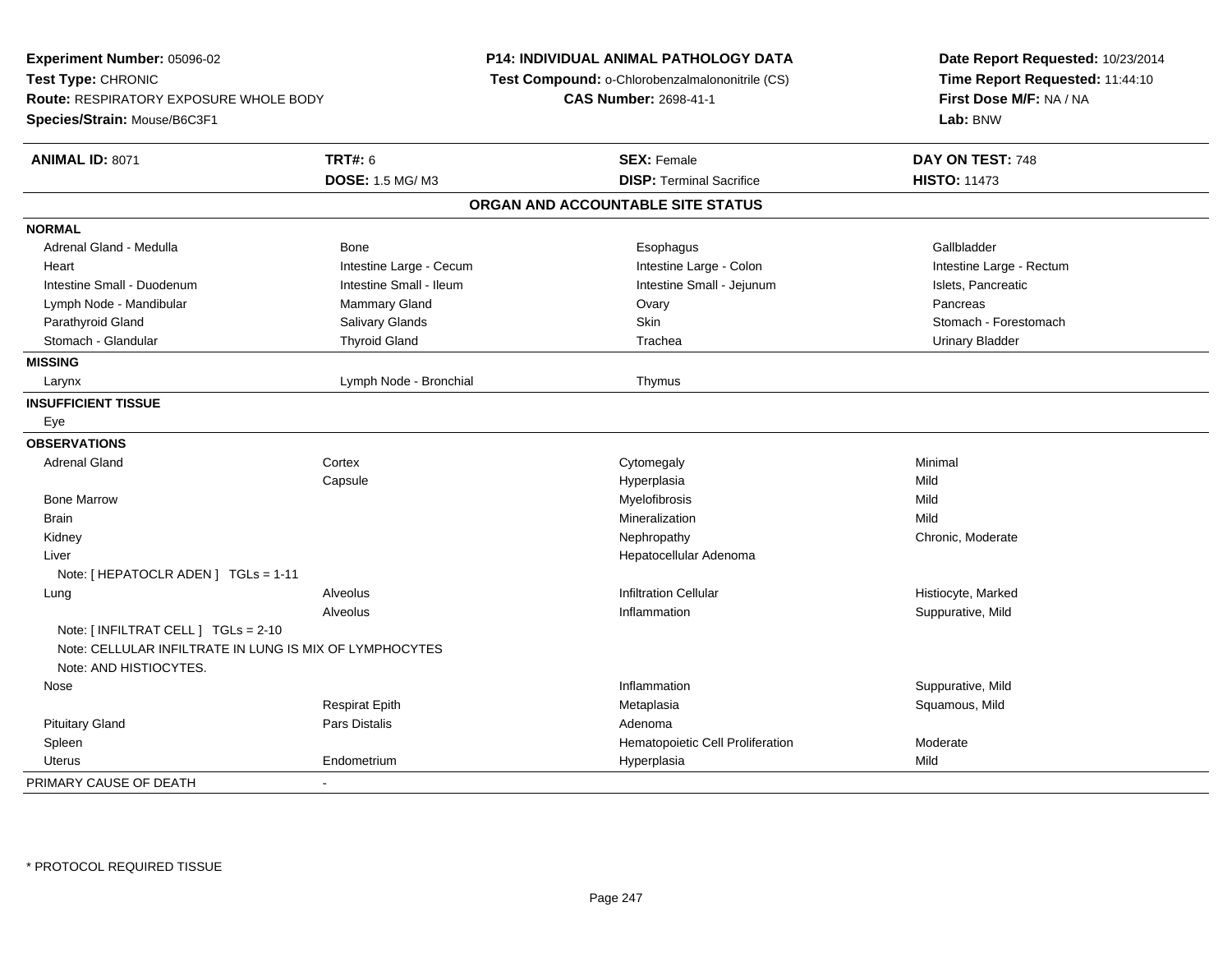**Experiment Number:** 05096-02**Test Type:** CHRONIC **Route:** RESPIRATORY EXPOSURE WHOLE BODY**Species/Strain:** Mouse/B6C3F1**P14: INDIVIDUAL ANIMAL PATHOLOGY DATA Test Compound:** o-Chlorobenzalmalononitrile (CS)**CAS Number:** 2698-41-1**Date Report Requested:** 10/23/2014**Time Report Requested:** 11:44:10**First Dose M/F:** NA / NA**Lab:** BNW**ANIMAL ID:** 8072 **TRT#:** <sup>6</sup> **SEX:** Female **DAY ON TEST:** <sup>748</sup> **DOSE:** 1.5 MG/ M3**DISP:** Terminal Sacrifice **HISTO:** 11474 **ORGAN AND ACCOUNTABLE SITE STATUSNORMALAdrenal Gland - Cortex** Adrenal Gland - Medulla **Bone** Bone Bone Brain Brain Heart Esophagus Eye Gallbladder HeartIntestine Large - Cecum **Intestine Large - Colon** Intestine Large - Colon Intestine Large - Rectum Intestine Large - Rectum Intestine Small - Duodenum Intestine Small - Ileum Larynx Intestine Small - Jejunum Intestine Small - Jejunum Islets, Pancreatic Larynx Liver Lung Lymph Node - Bronchial Lymph Node - Mandibular Mammary Gland Pancreas Parathyroid Gland Pituitary GlandSalivary Glands Salivary School School School School Spleen School Spleen Stomach - Forestomach - Stomach - Forestomach Thymus Thyroid Gland Trachea Urinary Bladder**OBSERVATIONS** Adrenal Gland Capsule Hyperplasia Marked Bone Marroww which is a state of the Myelofibrosis and the Myelofibrosis and the Mild of the Mild of the Mild of the Mild of the Mild of the Mild of the Mild of the Mild of the Mild of the Mild of the Mild of the Mild of the Mild of Kidneyy the controller the controller of the controller of the controller of the controller of the controller of the controller of the controller of the controller of the controller of the controller of the controller of the con Nose Respirat Epith Hyperplasia Mild Respirat EpithMetaplasia **Squamous, Minimal**  Ovaryy cystem in the control of the control of the control of the control of the control of the control of the control of the control of the control of the control of the control of the control of the control of the control of **Stomach**  Epithelium, Glandular Hyperplasia Minimal Uterus Endometrium Hyperplasia Minimal PRIMARY CAUSE OF DEATH-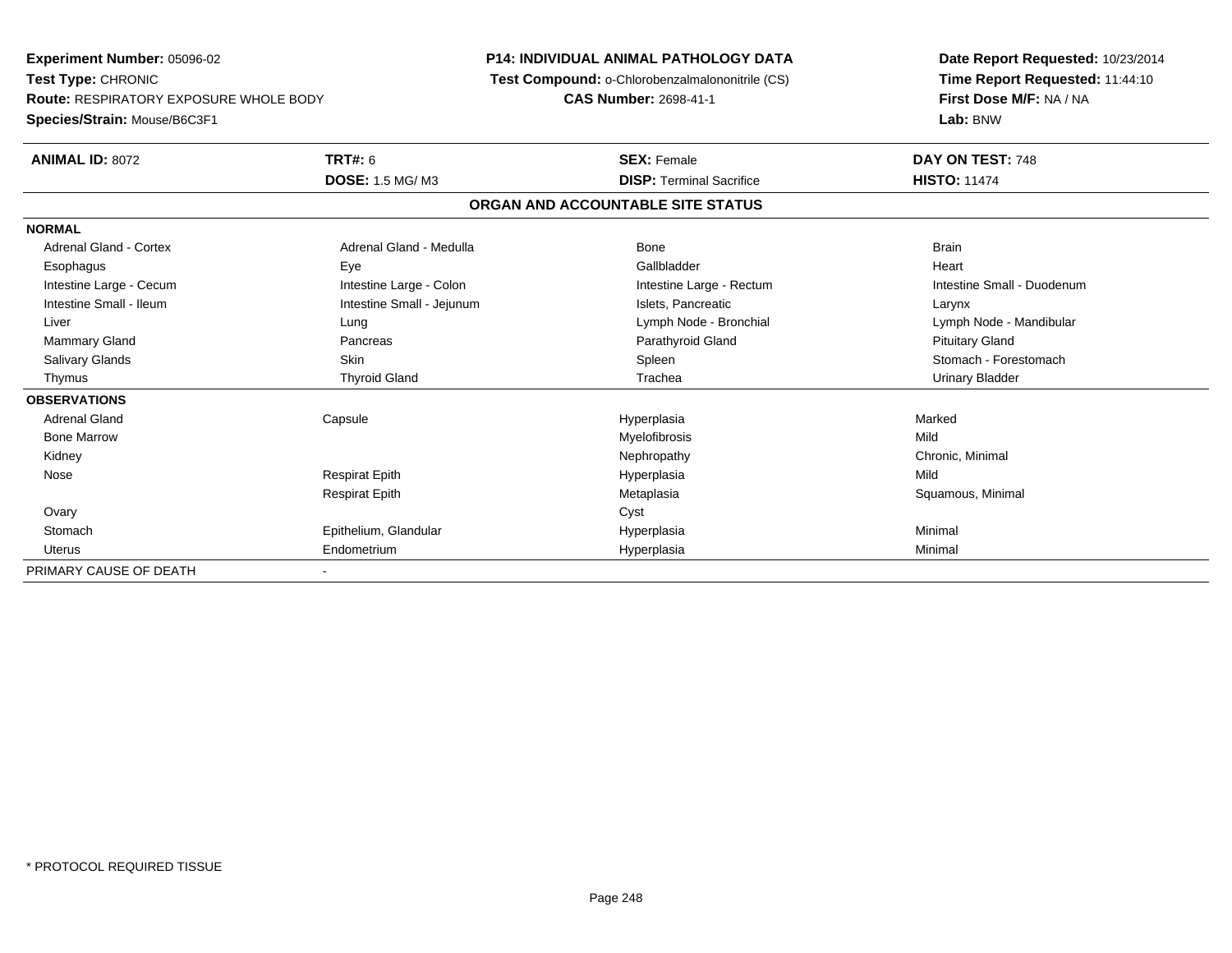| <b>Experiment Number: 05096-02</b><br>Test Type: CHRONIC<br><b>Route: RESPIRATORY EXPOSURE WHOLE BODY</b><br>Species/Strain: Mouse/B6C3F1 |                          | <b>P14: INDIVIDUAL ANIMAL PATHOLOGY DATA</b><br>Test Compound: o-Chlorobenzalmalononitrile (CS)<br><b>CAS Number: 2698-41-1</b> | Date Report Requested: 10/23/2014<br>Time Report Requested: 11:44:10<br>First Dose M/F: NA / NA<br>Lab: BNW |
|-------------------------------------------------------------------------------------------------------------------------------------------|--------------------------|---------------------------------------------------------------------------------------------------------------------------------|-------------------------------------------------------------------------------------------------------------|
|                                                                                                                                           |                          |                                                                                                                                 |                                                                                                             |
| <b>ANIMAL ID: 8073</b>                                                                                                                    | <b>TRT#: 6</b>           | <b>SEX: Female</b>                                                                                                              | DAY ON TEST: 748                                                                                            |
|                                                                                                                                           | <b>DOSE: 1.5 MG/M3</b>   | <b>DISP: Terminal Sacrifice</b>                                                                                                 | <b>HISTO: 11475</b>                                                                                         |
|                                                                                                                                           |                          | ORGAN AND ACCOUNTABLE SITE STATUS                                                                                               |                                                                                                             |
| <b>NORMAL</b>                                                                                                                             |                          |                                                                                                                                 |                                                                                                             |
| Adrenal Gland - Medulla                                                                                                                   | Bone                     | <b>Brain</b>                                                                                                                    | Esophagus                                                                                                   |
| Eye                                                                                                                                       | Gallbladder              | Heart                                                                                                                           | Intestine Large - Cecum                                                                                     |
| Intestine Large - Colon                                                                                                                   | Intestine Large - Rectum | Intestine Small - Duodenum                                                                                                      | Intestine Small - Ileum                                                                                     |
| Intestine Small - Jejunum                                                                                                                 | Islets, Pancreatic       | Larynx                                                                                                                          | Liver                                                                                                       |
| Lung                                                                                                                                      | Lymph Node - Bronchial   | Lymph Node - Mandibular                                                                                                         | <b>Mammary Gland</b>                                                                                        |
| Pancreas                                                                                                                                  | Parathyroid Gland        | <b>Pituitary Gland</b>                                                                                                          | Salivary Glands                                                                                             |
| Skin                                                                                                                                      | Stomach - Forestomach    | Stomach - Glandular                                                                                                             | Thymus                                                                                                      |
| <b>Thyroid Gland</b>                                                                                                                      | Trachea                  | <b>Urinary Bladder</b>                                                                                                          | Uterus                                                                                                      |
| <b>OBSERVATIONS</b>                                                                                                                       |                          |                                                                                                                                 |                                                                                                             |
| <b>Adrenal Gland</b>                                                                                                                      | Cortex                   | Cytomegaly                                                                                                                      | Minimal                                                                                                     |
|                                                                                                                                           | Capsule                  | Hyperplasia                                                                                                                     | Mild                                                                                                        |
| <b>Bone Marrow</b>                                                                                                                        |                          | Myelofibrosis                                                                                                                   | Mild                                                                                                        |
| Kidney                                                                                                                                    |                          | Nephropathy                                                                                                                     | Chronic, Mild                                                                                               |
| Nose                                                                                                                                      |                          | Inflammation                                                                                                                    | Suppurative, Mild                                                                                           |
| Ovary                                                                                                                                     |                          | Cyst                                                                                                                            |                                                                                                             |
| Note: [ CYST<br>$1 TGLs = 1-7$                                                                                                            |                          |                                                                                                                                 |                                                                                                             |
| Spleen                                                                                                                                    |                          | Hematopoietic Cell Proliferation                                                                                                | Mild                                                                                                        |
| PRIMARY CAUSE OF DEATH                                                                                                                    |                          |                                                                                                                                 |                                                                                                             |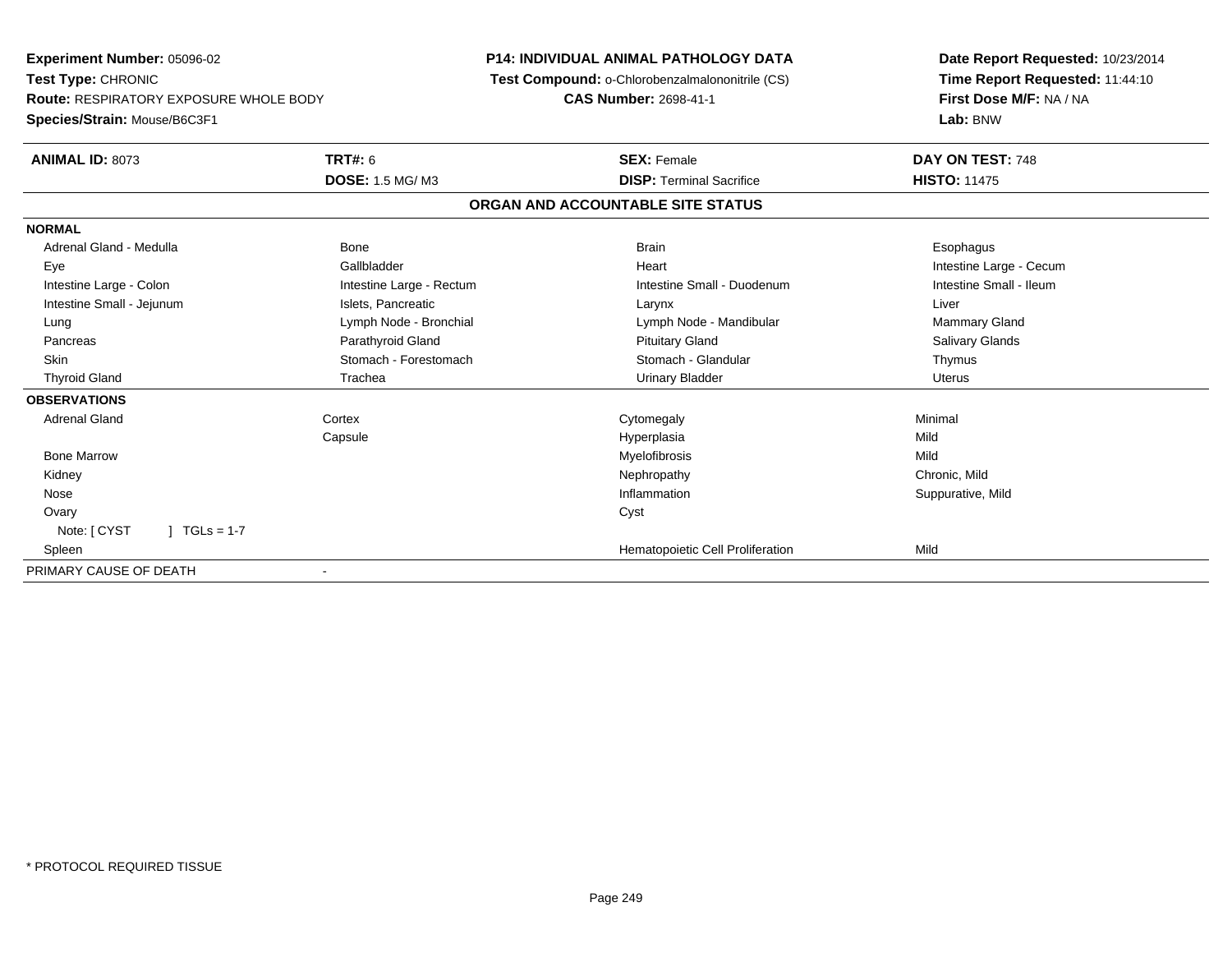**Experiment Number:** 05096-02**Test Type:** CHRONIC **Route:** RESPIRATORY EXPOSURE WHOLE BODY**Species/Strain:** Mouse/B6C3F1**P14: INDIVIDUAL ANIMAL PATHOLOGY DATA Test Compound:** o-Chlorobenzalmalononitrile (CS)**CAS Number:** 2698-41-1**Date Report Requested:** 10/23/2014**Time Report Requested:** 11:44:10**First Dose M/F:** NA / NA**Lab:** BNW**ANIMAL ID:** 8074**TRT#:** 6 **SEX:** Female **DAY ON TEST:** 748 **DOSE:** 1.5 MG/ M3**DISP:** Terminal Sacrifice **HISTO:** 11476 **ORGAN AND ACCOUNTABLE SITE STATUSNORMALAdrenal Gland - Cortex** Adrenal Gland - Medulla **Adrenal Gland - Medulla Bone** Bone **Bone** Esophagus Esophagus Eye Gallbladder Heart Intestine Large - CecumIntestine Small - Ileum Intestine Large - Colon **Intestine Large - Rectum** Intestine Small - Duodenum Intestine Small - Duodenum Intestine Small - Jejunum **Intestine Small - Jejunum** Islets, Pancreatic **Network Construction Career Construction** Pancreas Lymph Node - Bronchial **Lymph Node - Mandibular** Mammary Gland Pancrease Cland Pancrease Control Pancrease Pancrease Pancrease Mammary Gland Pancrease Pancrease Pancrease Pancrease Pancrease Pancrease Pancrease Pancrease P Stomach - Forestomach Parathyroid Gland Salivary Glands Salivary Glands Summach Skin Skin Stomach - Forestomach - Stomach - Stomach Stomach - Glandular Thymus Thyroid Gland Trachea Urinary Bladder**OBSERVATIONS** Adrenal Gland Capsule Hyperplasia Mild Bone Marroww which is a state of the Myelofibrosis and the Myelofibrosis and the Mild of the Mild of the Mild of the Mild of the Mild of the Mild of the Mild of the Mild of the Mild of the Mild of the Mild of the Mild of the Mild of Brainn and the control of the control of the control of the Mineralization and the control of the Mild of the Mild o Kidneyy the controller of the controller of the controller of the controller of the controller of the chronic, Mild Liver Hepatocellular AdenomaNote: [ HEPATOCLR ADEN ] TGLs = 2-10 Nosee the contraction of the contraction of the contraction of the contraction of the contraction of the contraction  $\mathsf{Acute},\mathsf{Mild}$ Note: THE SEROUS INFLAMMATION IS IN SECTION #1, INNote: THE DORSAL MEATUS.**Ovary** y cystem in the control of the control of the control of the control of the control of the control of the control of the control of the control of the control of the control of the control of the control of the control of Note: [ CYST ] TGLs = 1-7 Pituitary Gland Pars Distalis Hyperplasia Mild SpleenHematopoietic Cell Proliferation<br>
Hyperplasia Mild Mild Uterus Endometrium Hyperplasia Mild PRIMARY CAUSE OF DEATH-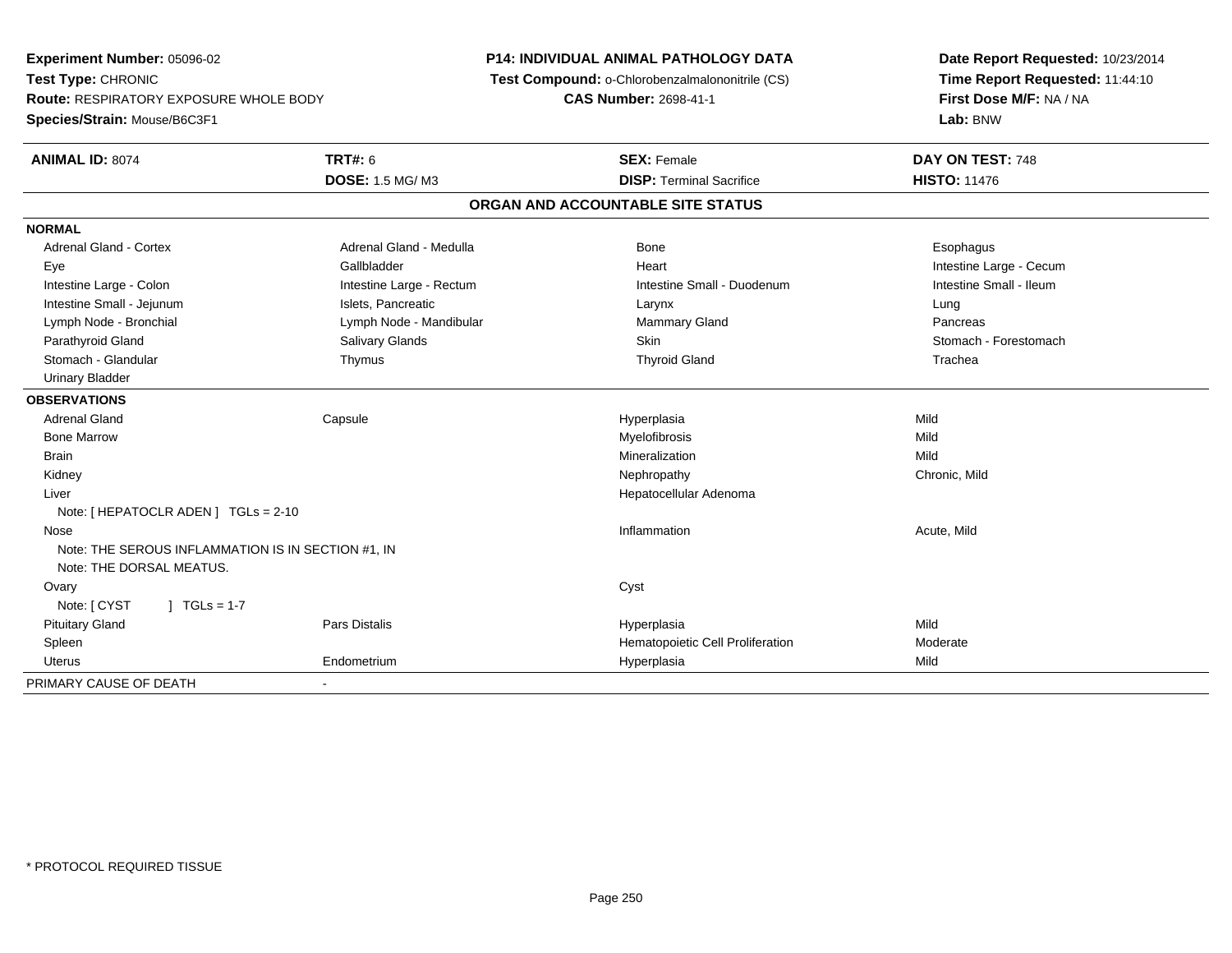**Experiment Number:** 05096-02**Test Type:** CHRONIC **Route:** RESPIRATORY EXPOSURE WHOLE BODY**Species/Strain:** Mouse/B6C3F1**P14: INDIVIDUAL ANIMAL PATHOLOGY DATA Test Compound:** o-Chlorobenzalmalononitrile (CS)**CAS Number:** 2698-41-1**Date Report Requested:** 10/23/2014**Time Report Requested:** 11:44:10**First Dose M/F:** NA / NA**Lab:** BNW**ANIMAL ID:** 8075 **TRT#:** <sup>6</sup> **SEX:** Female **DAY ON TEST:** <sup>748</sup> **DOSE:** 1.5 MG/ M3**DISP:** Terminal Sacrifice **HISTO:** 11477 **ORGAN AND ACCOUNTABLE SITE STATUSNORMALAdrenal Gland - Cortex** Adrenal Gland - Medulla **Bone** Bone **Bone** Esophagus Esophagus Eye Gallbladder Heart Intestine Large - CecumIntestine Small - Jejunum Intestine Large - Colon **Intestine Large - Rectum** Intestine Small - Ileum Intestine Small - Ileum Islets, Pancreatic Larynx Liver LungPancreas Lymph Node - Bronchial **Mammary Gland** Mammary Gland **Constanting Constanting Ovary Pancrease** Ovary Pancrease Pancrease Pancrease Pancrease Pancrease Pancrease Pancrease Pancrease Pancrease Pancrease Pancrease Pancrease P Parathyroid Gland Phillip Communication of Pituitary Gland Pitus School Salivary Glands Skin Skin Skin Skin Skin **Thyroid Gland**  Stomach - Forestomach Stomach - Glandular Thymus Thyroid Gland Urinary Bladder**OBSERVATIONS** Adrenal Gland Capsule Hyperplasia Mild Bone Marroww which is a state of the Myelofibrosis and the Myelofibrosis and the Mild of the Mild of the Mild of the Mild of the Mild of the Mild of the Mild of the Mild of the Mild of the Mild of the Mild of the Mild of the Mild of Brainn and the control of the control of the control of the Mineralization and the control of the Mild of the Mild o Intestine Small Duodenum Lymphoma Malignant Mixed Note: [ LYMPH MAL MIXD ] TGLs = 2-11 Kidneyy the controller of the controller of the controller of the controller of the controller of the chronic, Mild Lymph NodeAxillary **Axillary Axillary Lymphoma Malignant Mixed** Mandibular Lymphoma Malignant MixedNote: [ LYMPH MAL MIXD ] TGLs = 1-10 Nosee substitution of the substitution of the substitution of the substitution of the substitution of the Suppurative, Mild SpleenHematopoietic Cell Proliferation Moderate Tracheaa suppurative, Mild and Suppurative, Mild and Suppurative, Mild and Suppurative, Mild and Suppurative, Mild and Suppurative, Mild and Suppurative, Mild and Suppurative, Mild and Suppurative, Mild and Suppurative, Mild and Uterus Endometrium Hyperplasia Mild Endometrium Metaplasia Squamous, Mild PRIMARY CAUSE OF DEATH-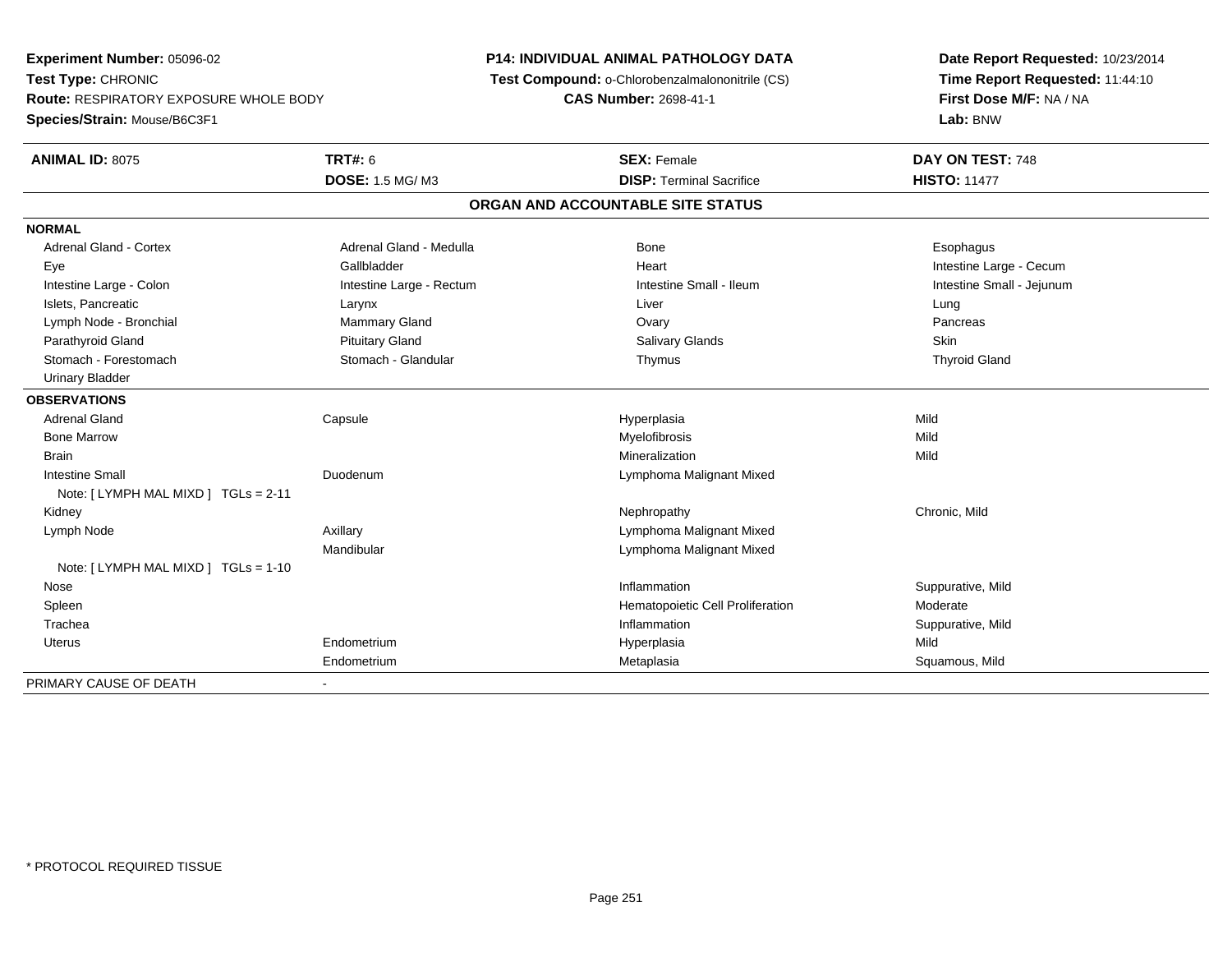| <b>Experiment Number: 05096-02</b><br>Test Type: CHRONIC |                            | <b>P14: INDIVIDUAL ANIMAL PATHOLOGY DATA</b>    | Date Report Requested: 10/23/2014<br>Time Report Requested: 11:44:10 |
|----------------------------------------------------------|----------------------------|-------------------------------------------------|----------------------------------------------------------------------|
|                                                          |                            | Test Compound: o-Chlorobenzalmalononitrile (CS) |                                                                      |
| <b>Route: RESPIRATORY EXPOSURE WHOLE BODY</b>            |                            | <b>CAS Number: 2698-41-1</b>                    | First Dose M/F: NA / NA<br>Lab: BNW                                  |
| Species/Strain: Mouse/B6C3F1                             |                            |                                                 |                                                                      |
| ANIMAL ID: 8076                                          | <b>TRT#: 6</b>             | <b>SEX: Female</b>                              | DAY ON TEST: 748                                                     |
|                                                          | <b>DOSE: 1.5 MG/M3</b>     | <b>DISP: Terminal Sacrifice</b>                 | <b>HISTO: 11478</b>                                                  |
|                                                          |                            | ORGAN AND ACCOUNTABLE SITE STATUS               |                                                                      |
| <b>NORMAL</b>                                            |                            |                                                 |                                                                      |
| <b>Adrenal Gland - Cortex</b>                            | Adrenal Gland - Medulla    | <b>Bone</b>                                     | Ear                                                                  |
| Esophagus                                                | Gallbladder                | Heart                                           | Intestine Large - Colon                                              |
| Intestine Large - Rectum                                 | Intestine Small - Duodenum | Intestine Small - Ileum                         | Intestine Small - Jejunum                                            |
| Islets, Pancreatic                                       | Larynx                     | Liver                                           | Lung                                                                 |
| Lymph Node - Bronchial                                   | Mammary Gland              | Ovary                                           | Pancreas                                                             |
| Parathyroid Gland                                        | <b>Pituitary Gland</b>     | <b>Salivary Glands</b>                          | Skin                                                                 |
| Spleen                                                   | Stomach - Forestomach      | Stomach - Glandular                             | Thymus                                                               |
| Trachea                                                  | <b>Urinary Bladder</b>     |                                                 |                                                                      |
| <b>MISSING</b>                                           |                            |                                                 |                                                                      |
| Intestine Large - Cecum                                  |                            |                                                 |                                                                      |
| <b>OBSERVATIONS</b>                                      |                            |                                                 |                                                                      |
| <b>Adrenal Gland</b>                                     | Capsule                    | Hyperplasia                                     | Mild                                                                 |
| <b>Bone Marrow</b>                                       |                            | Myelofibrosis                                   | Mild                                                                 |
| <b>Brain</b>                                             |                            | Mineralization                                  | Mild                                                                 |
| Eye                                                      | Retina                     | Vacuolization Cytoplasmic                       | Minimal                                                              |
| Kidney                                                   |                            | Nephropathy                                     | Chronic, Mild                                                        |
| Lymph Node                                               | Mandibular                 | Inflammation                                    | Suppurative, Marked                                                  |
| Note: [INFLAMMATION ] TGLs = 1-7                         |                            |                                                 |                                                                      |
| Nose                                                     |                            | Inflammation                                    | Suppurative, Minimal                                                 |
| <b>Thyroid Gland</b>                                     | <b>Follicular Cel</b>      | Hyperplasia                                     | Moderate                                                             |
| PRIMARY CAUSE OF DEATH                                   |                            |                                                 |                                                                      |
| Animal Note: THE SUBCUTANEOUS MASS IN SLIDE #10 CONSISTS |                            |                                                 |                                                                      |
| Animal Note: OF NORMAL EAR CANAL SKIN.                   |                            |                                                 |                                                                      |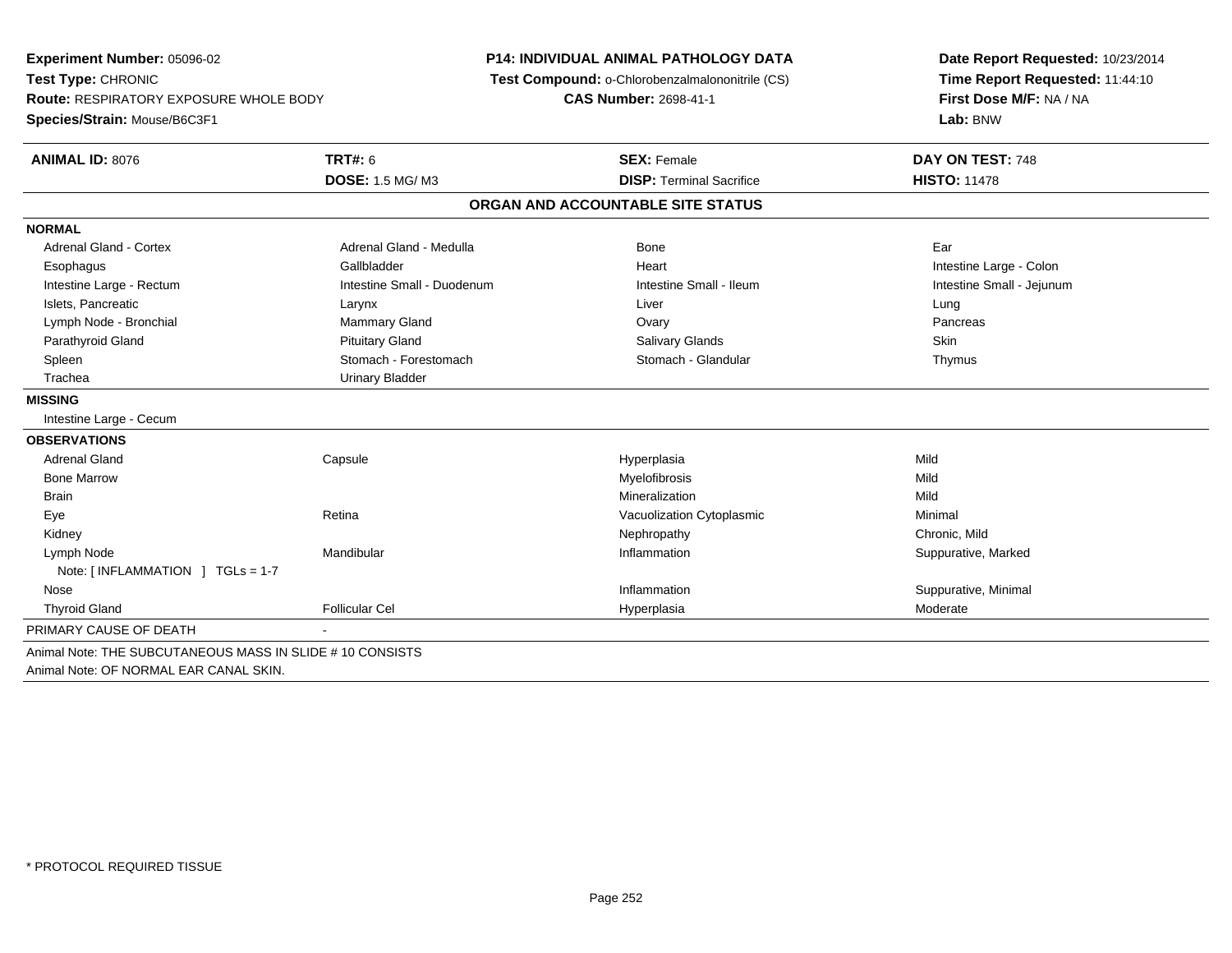**Experiment Number:** 05096-02**Test Type:** CHRONIC **Route:** RESPIRATORY EXPOSURE WHOLE BODY**Species/Strain:** Mouse/B6C3F1**P14: INDIVIDUAL ANIMAL PATHOLOGY DATA Test Compound:** o-Chlorobenzalmalononitrile (CS)**CAS Number:** 2698-41-1**Date Report Requested:** 10/23/2014**Time Report Requested:** 11:44:10**First Dose M/F:** NA / NA**Lab:** BNW**ANIMAL ID:** 8077**TRT#:** 6 **SEX:** Female **DAY ON TEST:** 748 **DOSE:** 1.5 MG/ M3**DISP:** Terminal Sacrifice **HISTO:** 11479 **ORGAN AND ACCOUNTABLE SITE STATUSNORMAL** Adrenal Gland - Cortex Bone Esophagus EyeIntestine Large - Colon Gallbladder **East Community Community** Heart Intestine Large - Cecum Intestine Large - Cecum Intestine Small - Jejunum Intestine Large - Rectum **Intestine Small - Duodenum** Intestine Small - Ileum Intestine Small - Ileum Islets, Pancreatic Larynx Liver LungOvary Lymph Node - Bronchial **Lymph Node - Mandibular** Mammary Gland Ovary Andrew Lymph Node - Mandibular Mammary Gland **Salivary Glands**  Pancreas Parathyroid Gland Pituitary Gland Salivary GlandsStomach - Glandular Skin Stomach - Forestomach Spleen Spleen Stomach - Forestomach - Stomach - Forestomach - Stomach - Glandular S Thymus Thyroid Gland Trachea Urinary Bladder Uterus**MISSING** Adrenal Gland - Medulla**OBSERVATIONS** Adrenal Gland Capsule Hyperplasia Mild Bone Marroww which is a matter of the Myelofibrosis and the Myelofibrosis and the Mild of the Mild of the Mild of the Mild of the Mild of the Mild of the Mild of the Mild of the Mild of the Mild of the Mild of the Mild of the Mild of Brainn and the control of the control of the control of the control of the control of the control of the control of the control of the control of the control of the control of the control of the control of the control of the co Kidneyy the controller of the controller of the controller of the controller of the controller of the chronic, Mild Suppurative, Minimal Nosee and the suppurative, Minimal and the suppurative of the suppurative of the suppurative of  $\sim$  Suppurative, Minimal and the suppurative of  $\sim$  Suppurative, Minimal and the suppurative of the suppurative of  $\sim$  Suppurat PRIMARY CAUSE OF DEATH-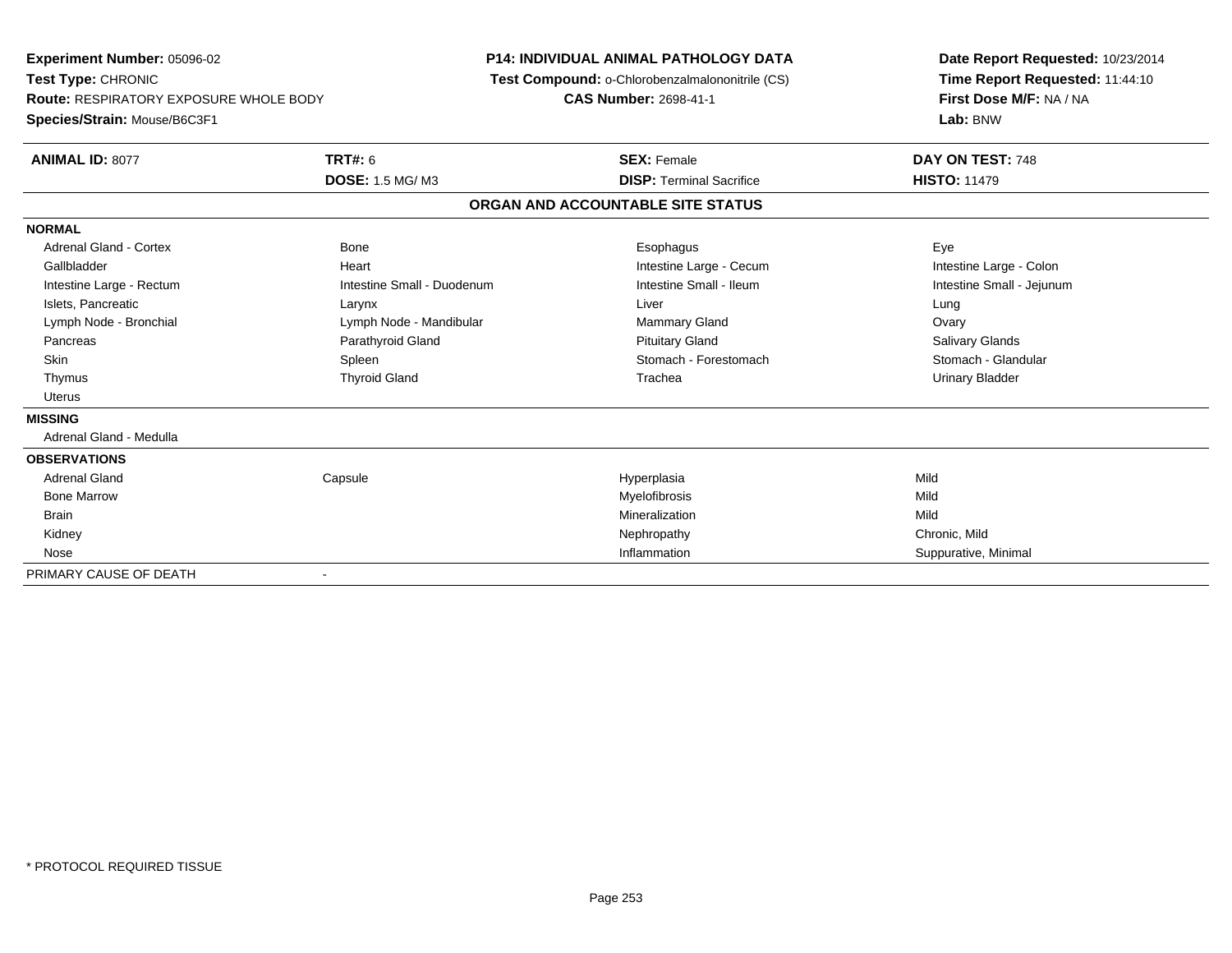| Experiment Number: 05096-02                             |                            | <b>P14: INDIVIDUAL ANIMAL PATHOLOGY DATA</b>    | Date Report Requested: 10/23/2014 |  |
|---------------------------------------------------------|----------------------------|-------------------------------------------------|-----------------------------------|--|
| Test Type: CHRONIC                                      |                            | Test Compound: o-Chlorobenzalmalononitrile (CS) | Time Report Requested: 11:44:10   |  |
| <b>Route: RESPIRATORY EXPOSURE WHOLE BODY</b>           |                            | <b>CAS Number: 2698-41-1</b>                    | First Dose M/F: NA / NA           |  |
| Species/Strain: Mouse/B6C3F1                            |                            |                                                 | Lab: BNW                          |  |
| <b>ANIMAL ID: 8078</b>                                  | <b>TRT#: 6</b>             | <b>SEX: Female</b>                              | DAY ON TEST: 736                  |  |
|                                                         | DOSE: 1.5 MG/M3            | <b>DISP: Dead</b>                               | <b>HISTO: 11480</b>               |  |
|                                                         |                            | ORGAN AND ACCOUNTABLE SITE STATUS               |                                   |  |
| <b>NORMAL</b>                                           |                            |                                                 |                                   |  |
| Adrenal Gland - Cortex                                  | Adrenal Gland - Medulla    | <b>Bone</b>                                     | <b>Brain</b>                      |  |
| Esophagus                                               | Heart                      | Islets. Pancreatic                              | Larynx                            |  |
| Liver                                                   | Lung                       | Lymph Node - Bronchial                          | Lymph Node - Mandibular           |  |
| Ovary                                                   | Pancreas                   | <b>Pituitary Gland</b>                          | Salivary Glands                   |  |
| <b>Skin</b>                                             | Spleen                     | Stomach - Forestomach                           | Thymus                            |  |
| <b>Thyroid Gland</b>                                    | Trachea                    | <b>Uterus</b>                                   |                                   |  |
| <b>MISSING</b>                                          |                            |                                                 |                                   |  |
| Mammary Gland                                           | Parathyroid Gland          |                                                 |                                   |  |
| <b>AUTO PRECLUDES DIAG.</b>                             |                            |                                                 |                                   |  |
| Eye                                                     | Gallbladder                | Intestine Large - Cecum                         | Intestine Large - Colon           |  |
| Intestine Large - Rectum                                | Intestine Small - Duodenum | Intestine Small - Ileum                         | Intestine Small - Jejunum         |  |
| <b>Urinary Bladder</b>                                  |                            |                                                 |                                   |  |
| <b>OBSERVATIONS</b>                                     |                            |                                                 |                                   |  |
| <b>Adrenal Gland</b>                                    | Capsule                    | Hyperplasia                                     | Minimal                           |  |
| <b>Bone Marrow</b>                                      |                            | Myelofibrosis                                   | Mild                              |  |
| Kidney                                                  |                            | Nephropathy                                     | Chronic, Mild                     |  |
| Nose                                                    |                            | Inflammation                                    | Suppurative, Mild                 |  |
|                                                         | <b>Respirat Epith</b>      | Metaplasia                                      | Squamous, Mild                    |  |
| Stomach                                                 | Glandular                  | Erosion                                         | Mild                              |  |
| PRIMARY CAUSE OF DEATH                                  |                            |                                                 |                                   |  |
| Animal Note: THERE IS ALOT OF AUTOLYSIS IN THIS ANIMAL. |                            |                                                 |                                   |  |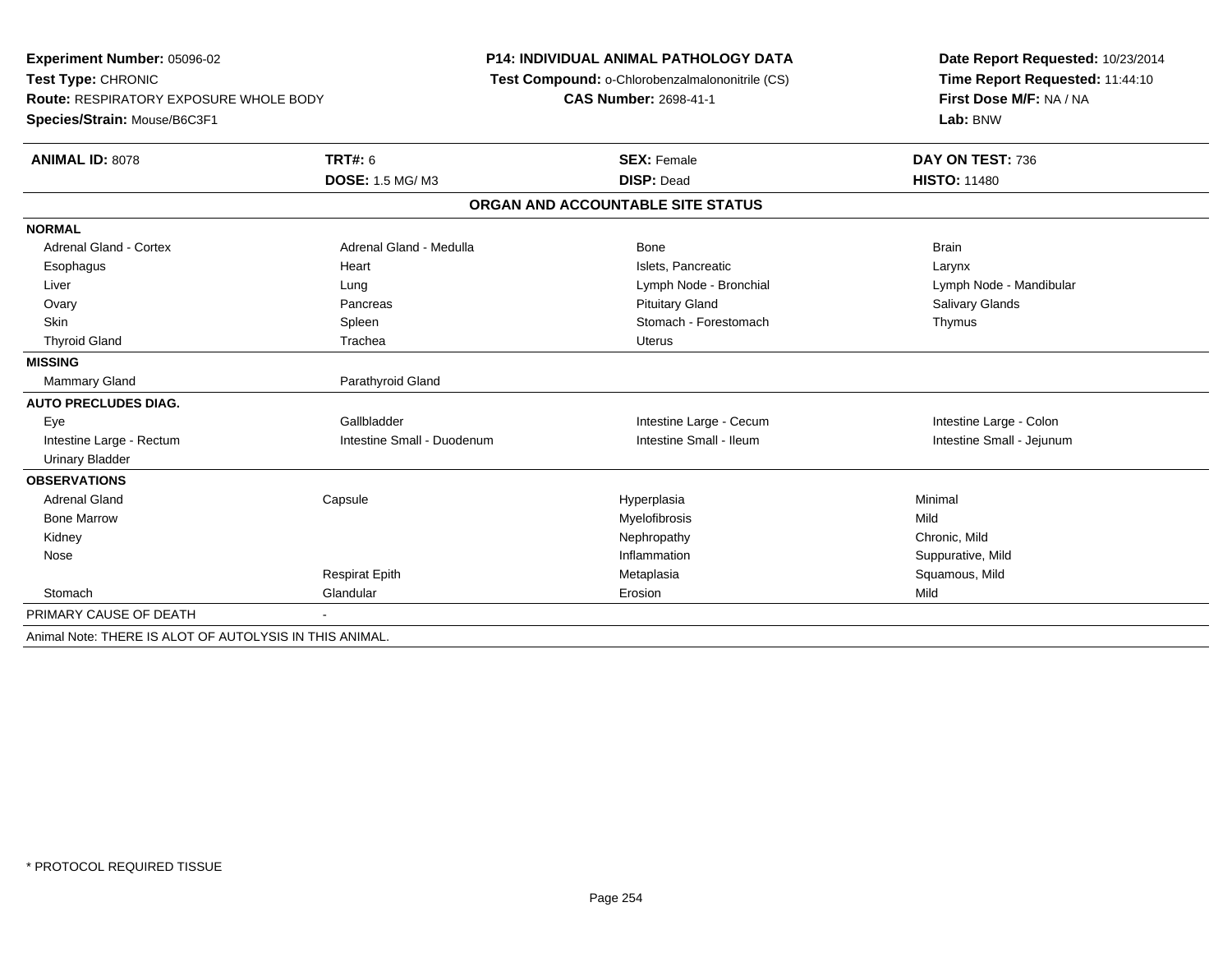**Experiment Number:** 05096-02**Test Type:** CHRONIC **Route:** RESPIRATORY EXPOSURE WHOLE BODY**Species/Strain:** Mouse/B6C3F1**P14: INDIVIDUAL ANIMAL PATHOLOGY DATA Test Compound:** o-Chlorobenzalmalononitrile (CS)**CAS Number:** 2698-41-1**Date Report Requested:** 10/23/2014**Time Report Requested:** 11:44:10**First Dose M/F:** NA / NA**Lab:** BNW**ANIMAL ID:** 8079 **TRT#:** <sup>6</sup> **SEX:** Female **DAY ON TEST:** <sup>748</sup> **DOSE:** 1.5 MG/ M3**DISP:** Terminal Sacrifice **HISTO:** 11481 **ORGAN AND ACCOUNTABLE SITE STATUSNORMALAdrenal Gland - Cortex** Adrenal Gland - Medulla **Bone** Bone Bone Brain Brain Brain Brain Esophagus **Example 20 Team Callbladder** Callbladder **Heart Intestine Large - Cecum** Callbladder Communication of the example of the example of the example of the example of the example of the example of the example of the Intestine Small - Ileum Intestine Large - Colon **Intestine Large - Rectum** Intestine Small - Duodenum Intestine Small - Duodenum Intestine Small - Jejunum **Intestine Small - Jejunum** Islets, Pancreatic **National Communist Communist Communist Communist Communist Communist Communist Communist Communist Communist Communist Communist Communist Communist** Lymph Node - Bronchial Nose Communication Communication Communication Communication Communication Communication Nose **Pituitary Gland**  Ovary Pancreas Parathyroid Gland Pituitary GlandStomach - Forestomach Salivary Glands Summach - Skin Shin Shin Shin Shines Spleen Shines Stomach - Forestomach - Stomach - Forestomach - Stomach - Stomach - Stomach - Stomach - Stomach - Stomach - Stomach - Stomach - Stomach - Stomach - Stomach Stomach - Glandular Thymus Trachea Urinary Bladder**OBSERVATIONS** Adrenal Gland Capsule Hyperplasia Mild Bone Marroww Myelofibrosis and the Moderate Moderate Museum of the Moderate Moderate of the Moderate Moderate  $\sim$  Moderate  $\sim$  Eyee the contract of the contract of the contract of the contract of the contract of the contract of the contract  $\mathsf{Mild}$ Note: [ CATARACT ] TGLs = 3-10 Harderian Glandd and the control of the control of the control of the control of the control of the control of the control of the control of the control of the control of the control of the control of the control of the control of the co Note: [ADENOCARC ] TGLs = 2-10 Kidneyy the controller of the controller of the controller of the controller of the controller of the chronic, Mild entity and a matter and the Adenocarcinoma and the Metastatic (Harderian Gland) and Metastatic (Harderian Gland) LungNote: [ADENOCARC ] TGLs = 1-3 Thyroid Gland Follicular Cel Hyperplasia Moderate Uterus Endometrium Hyperplasia Mild PRIMARY CAUSE OF DEATH-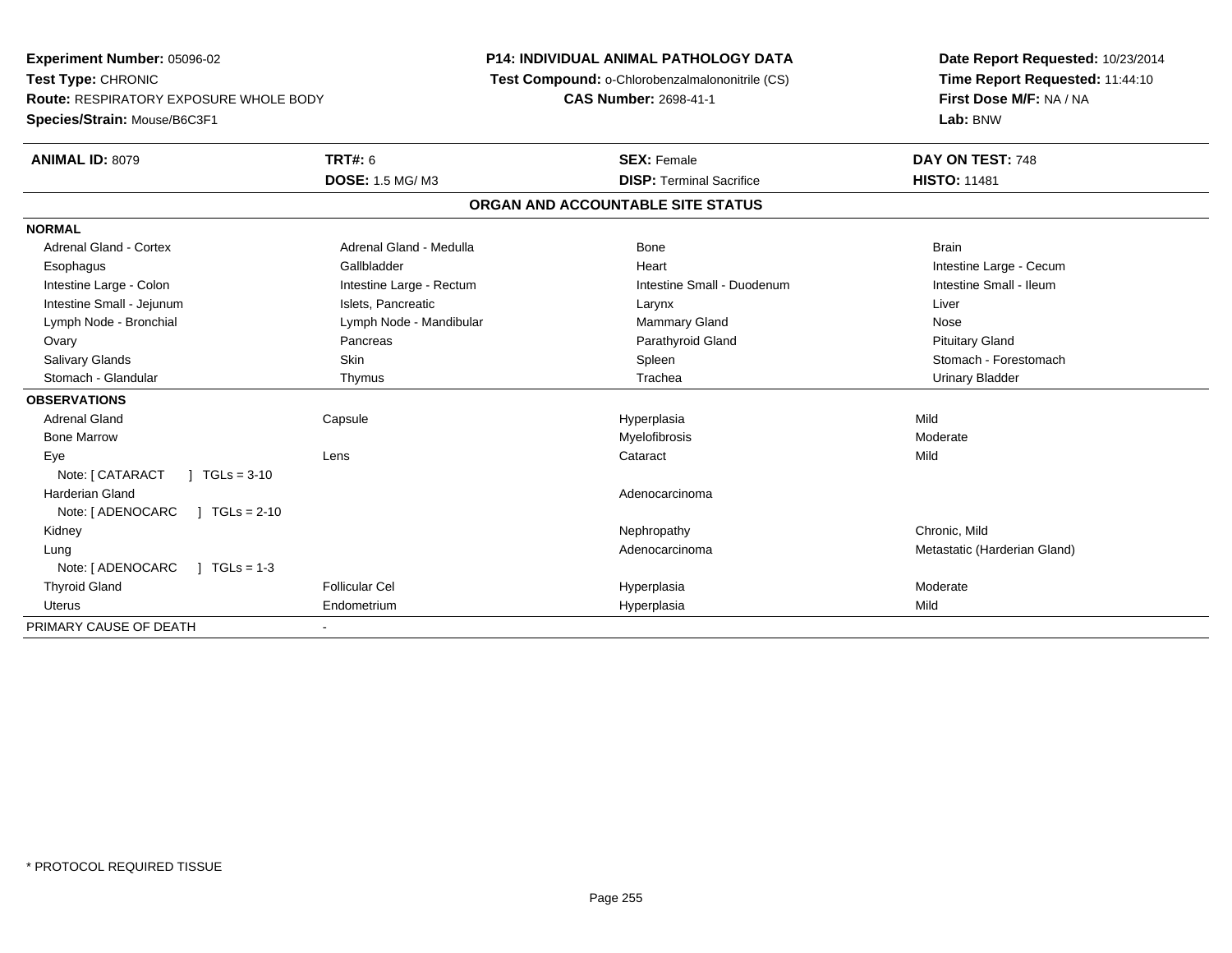| Experiment Number: 05096-02<br>Test Type: CHRONIC<br>Route: RESPIRATORY EXPOSURE WHOLE BODY<br>Species/Strain: Mouse/B6C3F1<br>ANIMAL ID: 8080                                             | <b>TRT#: 6</b><br><b>DOSE: 1.5 MG/M3</b>                                                                                                             | <b>P14: INDIVIDUAL ANIMAL PATHOLOGY DATA</b><br>Test Compound: o-Chlorobenzalmalononitrile (CS)<br><b>CAS Number: 2698-41-1</b><br><b>SEX: Female</b><br><b>DISP: Terminal Sacrifice</b> | Date Report Requested: 10/23/2014<br>Time Report Requested: 11:44:10<br>First Dose M/F: NA / NA<br>Lab: BNW<br>DAY ON TEST: 748<br><b>HISTO: 11482</b>     |
|--------------------------------------------------------------------------------------------------------------------------------------------------------------------------------------------|------------------------------------------------------------------------------------------------------------------------------------------------------|------------------------------------------------------------------------------------------------------------------------------------------------------------------------------------------|------------------------------------------------------------------------------------------------------------------------------------------------------------|
|                                                                                                                                                                                            |                                                                                                                                                      | ORGAN AND ACCOUNTABLE SITE STATUS                                                                                                                                                        |                                                                                                                                                            |
| <b>NORMAL</b><br>Adrenal Gland - Cortex<br>Eye<br>Intestine Large - Colon<br>Intestine Small - Jejunum<br>Lung<br>Nose<br>Salivary Glands<br>Stomach - Glandular<br><b>Urinary Bladder</b> | Adrenal Gland - Medulla<br>Gallbladder<br>Intestine Large - Rectum<br>Islets, Pancreatic<br>Lymph Node - Bronchial<br>Ovary<br><b>Skin</b><br>Thymus | Bone<br>Heart<br>Intestine Small - Duodenum<br>Larynx<br>Lymph Node - Mandibular<br>Pancreas<br>Spleen<br><b>Thyroid Gland</b>                                                           | <b>Brain</b><br>Intestine Large - Cecum<br>Intestine Small - Ileum<br>Liver<br>Mammary Gland<br><b>Pituitary Gland</b><br>Stomach - Forestomach<br>Trachea |
| <b>MISSING</b>                                                                                                                                                                             |                                                                                                                                                      |                                                                                                                                                                                          |                                                                                                                                                            |
| Esophagus                                                                                                                                                                                  | Parathyroid Gland                                                                                                                                    |                                                                                                                                                                                          |                                                                                                                                                            |
| <b>OBSERVATIONS</b><br><b>Adrenal Gland</b><br><b>Bone Marrow</b><br>Kidney<br><b>Uterus</b><br>Note: [ HEMANGIOMA<br>$1 \text{ TGLs} = 1-8+10$                                            | Capsule                                                                                                                                              | Hyperplasia<br>Myelofibrosis<br>Nephropathy<br>Hemangioma                                                                                                                                | Mild<br>Mild<br>Chronic, Mild                                                                                                                              |
| PRIMARY CAUSE OF DEATH                                                                                                                                                                     |                                                                                                                                                      |                                                                                                                                                                                          |                                                                                                                                                            |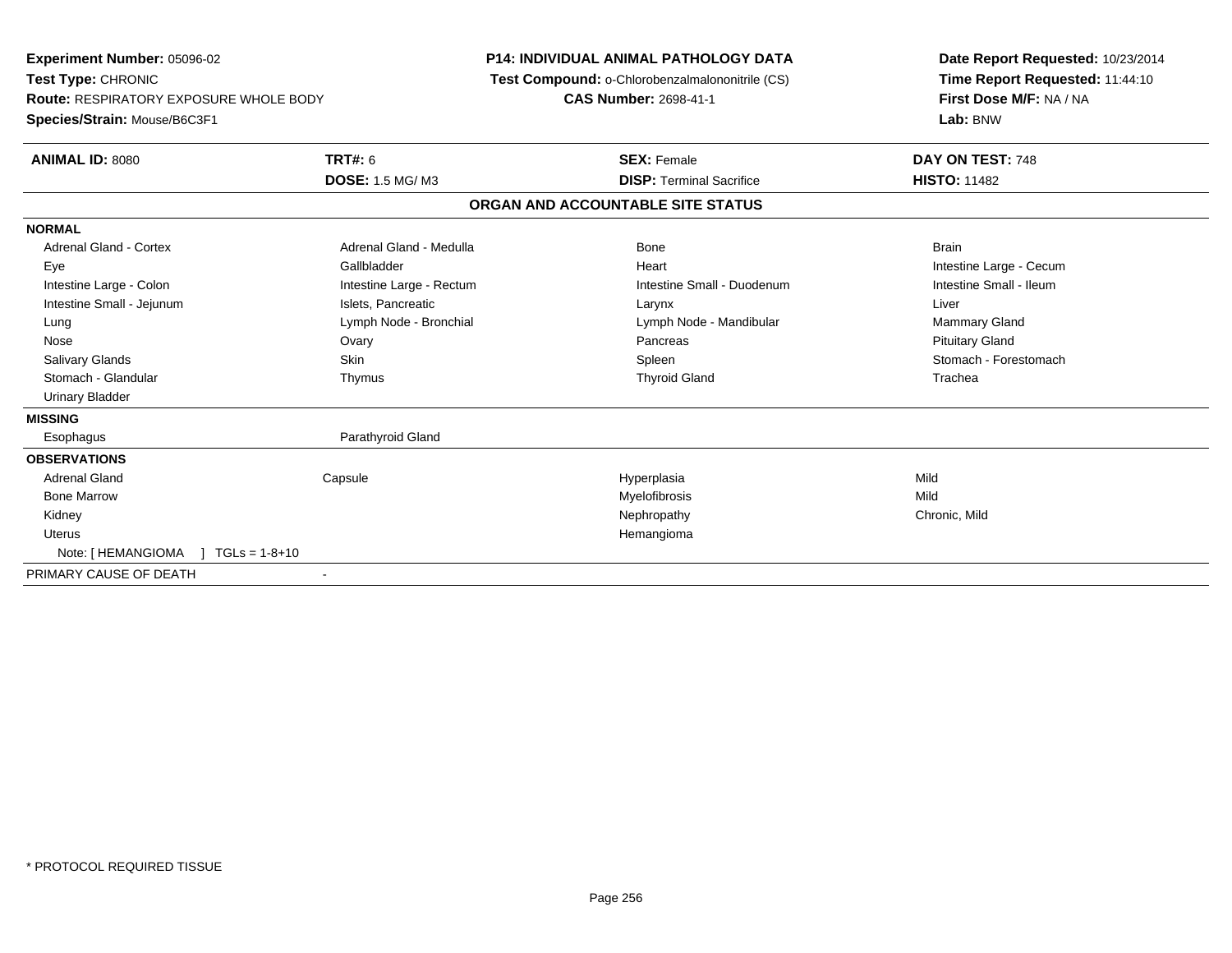**Experiment Number:** 05096-02**Test Type:** CHRONIC **Route:** RESPIRATORY EXPOSURE WHOLE BODY**Species/Strain:** Mouse/B6C3F1**P14: INDIVIDUAL ANIMAL PATHOLOGY DATA Test Compound:** o-Chlorobenzalmalononitrile (CS)**CAS Number:** 2698-41-1**Date Report Requested:** 10/23/2014**Time Report Requested:** 11:44:10**First Dose M/F:** NA / NA**Lab:** BNW**ANIMAL ID:** 8081**TRT#:** 6 **SEX:** Female **DAY ON TEST:** 748 **DOSE:** 1.5 MG/ M3**DISP:** Terminal Sacrifice **HISTO:** 11483 **ORGAN AND ACCOUNTABLE SITE STATUSNORMAL**Adrenal Gland - Medulla Newsternal Bone Bone Brain Brain Brain Brain Brain Brain Bone Brain Brain Brain Brain Esophagus Eye Gallbladder Heart Intestine Large - CecumIntestine Small - Ileum Intestine Large - Colon **Intestine Large - Rectum** Intestine Small - Duodenum Intestine Small - Duodenum Intestine Small - Jejunum **Intestine Small - Jejunum** Islets, Pancreatic **Larynx** Larynx Liver Lung **Lymph Node - Mandibular Mammary Gland Mammary Gland Covary** Ovary **Salivary Glands**  Pancreas Parathyroid Gland Pituitary Gland Salivary GlandsStomach - Glandular Skin Stomach - Forestomach Spleen Spleen Stomach - Forestomach - Stomach - Forestomach - Stomach - Glandular Stomach - Glandular Stomach - Glandular Stomach - Glandular Stomach - Stomach - Stomach - Stomach - Stomach - Sto Thymus Thyroid Gland Trachea Urinary Bladder**MISSING** Lymph Node - Bronchial**OBSERVATIONS** Adrenal Gland Capsule Hyperplasia Mild **Cortex** Vacuolization Cytoplasmic **Moderate** Moderate Bone Marroww which is a matter of the Myelofibrosis and the Myelofibrosis and the Mild of the Mild of the Mild of the Mild of the Mild of the Mild of the Mild of the Mild of the Mild of the Mild of the Mild of the Mild of the Mild of Kidneyy the controller the controller of the controller of the controller of the controller of the controller of the controller of the controller of the controller of the controller of the controller of the controller of the con Nosee the suppurative, Mild and the support of the support of the support of the support of the support of the support of  $\mathbf S$ uppurative, Mild and the support of the support of the support of the support of the support of th Respirat Epith Metaplasia Squamous, Mild Uteruss and the contract of the contract of the contract of the contract of the contract of the contract of the contract of the contract of the contract of the contract of the contract of the contract of the contract of the cont n Marked **Marked** Note: [ DILATATION ] TGLs = 2-8 PRIMARY CAUSE OF DEATH-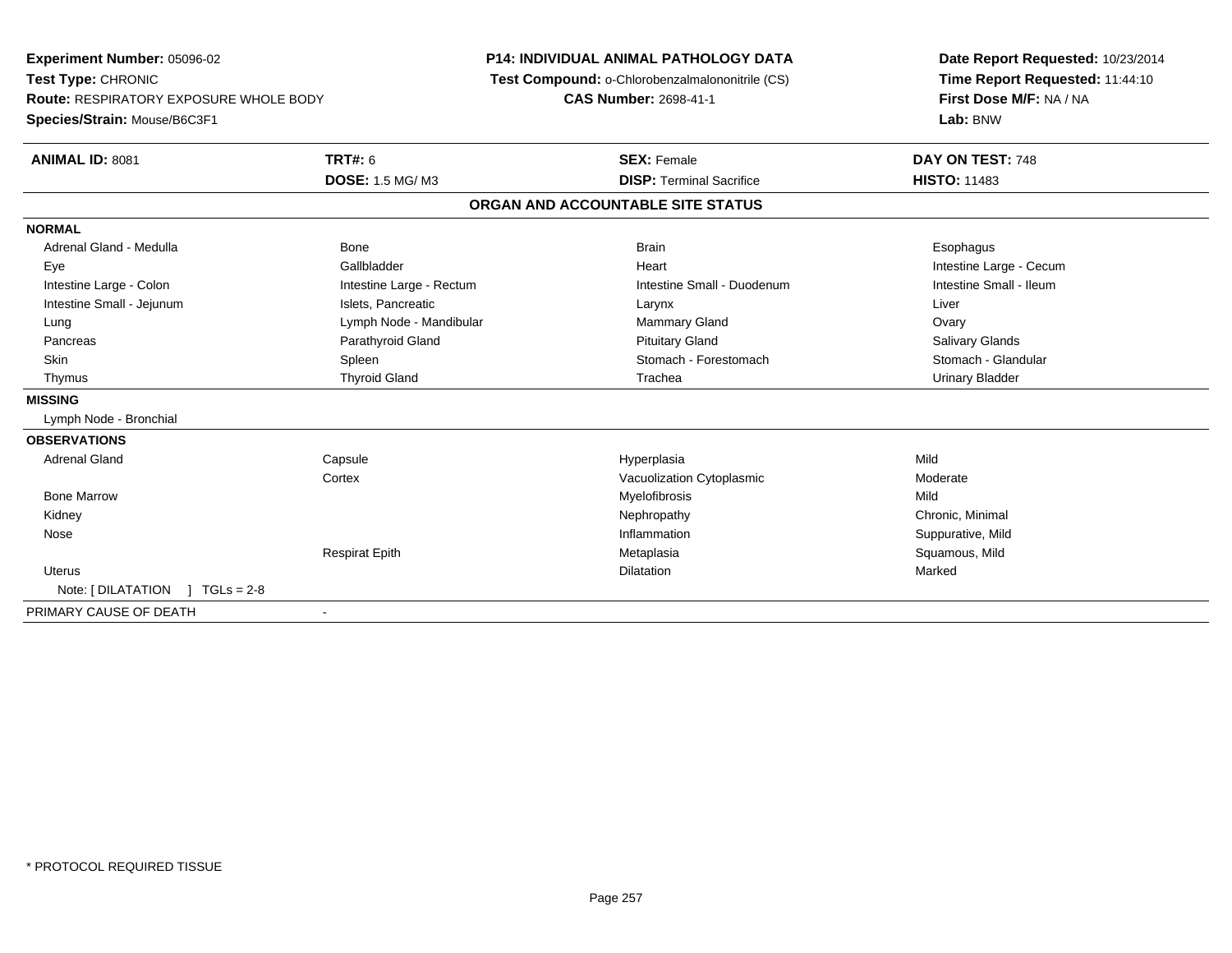**Experiment Number:** 05096-02**Test Type:** CHRONIC **Route:** RESPIRATORY EXPOSURE WHOLE BODY**Species/Strain:** Mouse/B6C3F1**P14: INDIVIDUAL ANIMAL PATHOLOGY DATA Test Compound:** o-Chlorobenzalmalononitrile (CS)**CAS Number:** 2698-41-1**Date Report Requested:** 10/23/2014**Time Report Requested:** 11:44:10**First Dose M/F:** NA / NA**Lab:** BNW**ANIMAL ID:** 8082 **TRT#:** <sup>6</sup> **SEX:** Female **DAY ON TEST:** <sup>748</sup> **DOSE:** 1.5 MG/ M3**DISP:** Terminal Sacrifice **HISTO:** 11484 **ORGAN AND ACCOUNTABLE SITE STATUSNORMALAdrenal Gland - Cortex** Adrenal Gland - Medulla **Bone** Bone Brain Brain Brain Brain Brain Eye Gallbladder Heart Intestine Large - CecumIntestine Small - Jejunum Intestine Large - Rectum **Intestine Small - Duodenum** Intestine Small - Ileum Intestine Small - Ileum Islets, Pancreatic Larynx Liver LungNose Lymph Node - Bronchial **Lymph Node - Mandibular Mammary Gland Nose** - Mammary Gland Nose **Salivary Glands**  Pancreas Parathyroid Gland Pituitary Gland Salivary GlandsStomach - Glandular Skin Stomach - Forestomach Spleen Spleen Stomach - Forestomach - Stomach - Forestomach - Stomach - Glandular Stomach - Glandular Stomach - Glandular Stomach - Glandular Stomach - Stomach - Stomach - Stomach - Stomach - Sto Thymus Thyroid Gland Trachea Urinary Bladder**MISSING**Esophagus Intestine Large - Colon **OBSERVATIONS** Adrenal Gland Capsule Hyperplasia Mild Bone Marroww which is a matter of the Myelofibrosis and the Myelofibrosis and the Mild of the Mild of the Mild of the Mild of the Mild of the Mild of the Mild of the Mild of the Mild of the Mild of the Mild of the Mild of the Mild of Kidneyy the controller of the controller of the controller of the controller of the controller of the chronic, Mild **Ovary** y the control of the control of the control of the control of the control of the control of the control of the control of the control of the control of the control of the control of the control of the control of the contro e Mild Uteruss and the control of the control of the control of the control of the control of the control of the control of the control of the control of the control of the control of the control of the control of the control of the co Hemorrhage Executive Contract Moderate<br>
Moderate Hyperplasia Endometriumm and the Hyperplasia measurement of the Hyperplasia measurement of the Moderate Note: [HEMORRHAGE ] TGLs = 1-8 PRIMARY CAUSE OF DEATH-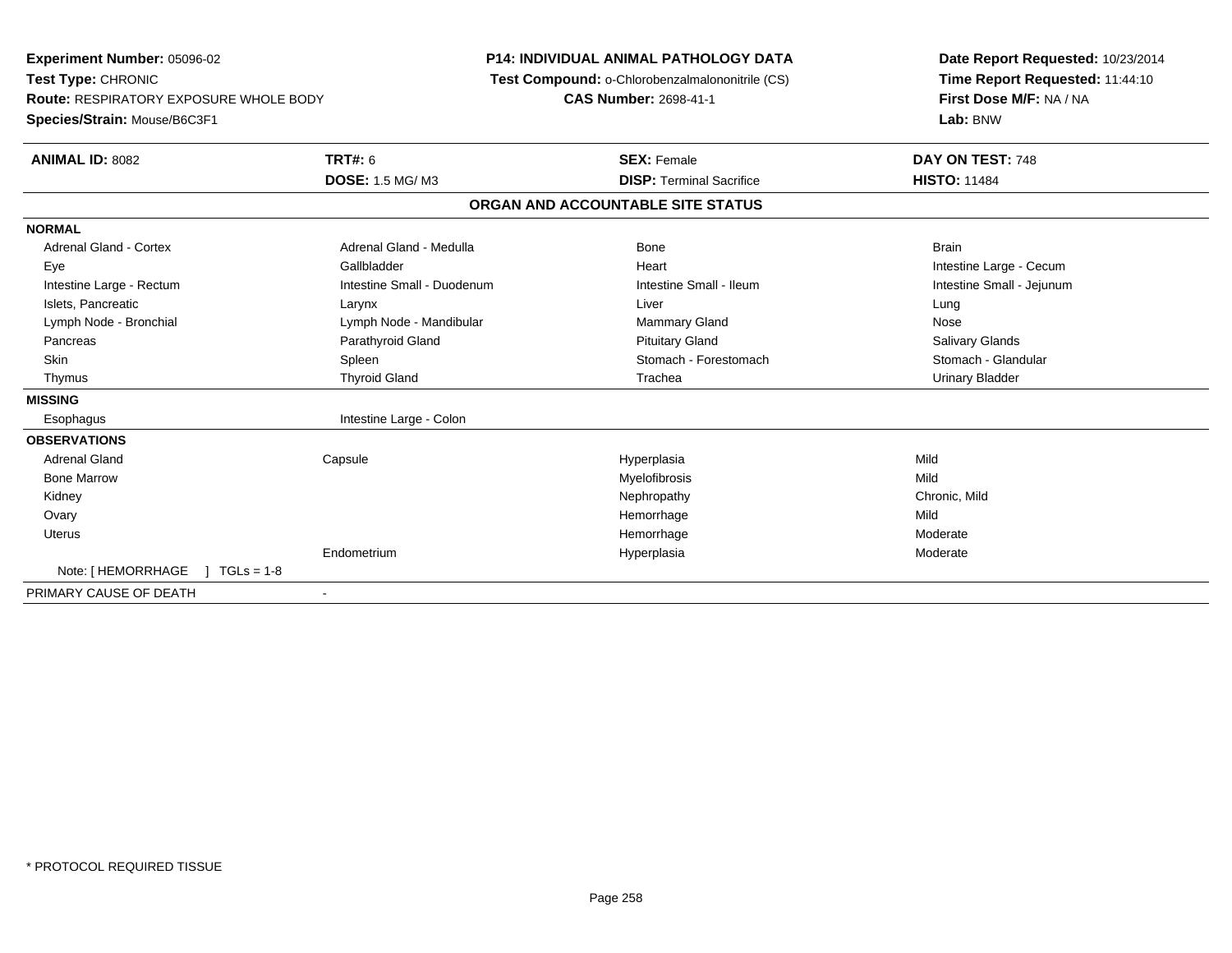**Experiment Number:** 05096-02**Test Type:** CHRONIC **Route:** RESPIRATORY EXPOSURE WHOLE BODY**Species/Strain:** Mouse/B6C3F1**P14: INDIVIDUAL ANIMAL PATHOLOGY DATA Test Compound:** o-Chlorobenzalmalononitrile (CS)**CAS Number:** 2698-41-1**Date Report Requested:** 10/23/2014**Time Report Requested:** 11:44:10**First Dose M/F:** NA / NA**Lab:** BNW**ANIMAL ID:** 8083**TRT#:** 6 **SEX:** Female **DAY ON TEST:** 748 **DOSE:** 1.5 MG/ M3**DISP:** Terminal Sacrifice **HISTO:** 11485 **ORGAN AND ACCOUNTABLE SITE STATUSNORMALAdrenal Gland - Cortex** Adrenal Gland - Medulla **Bone** Bone Brain Bone Brain Brain Brain Heart Esophagus Eye Gallbladder HeartIntestine Large - Cecum **Intestine Large - Colon** Intestine Large - Colon Intestine Large - Rectum Intestine Large - Rectum Intestine Small - Duodenum Intestine Small - Ileum Larynx **Intestine Small - Jejunum Intestine Small** - Islets, Pancreatic Larynx Mammary Gland Liver Liver Lymph Node - Bronchial Lymph Note - Mandibular Mammary Gland Lymph Node - Mandibular Mammary Gland Parathyroid Gland Nose Ovary Pancreas Parathyroid GlandStomach - Forestomach Salivary Glands Summach - Skin Shin Shin Shin Shines Spleen Shines Stomach - Forestomach - Stomach - Forestomach - Stomach - Stomach - Stomach - Stomach - Stomach - Stomach - Stomach - Stomach - Stomach - Stomach - Stomach Stomach - Glandular Thymus Thyroid Gland Trachea Urinary Bladder**OBSERVATIONS** Adrenal Gland Capsule Hyperplasia Mild Bone Marroww which is a matter of the Myelofibrosis and the Myelofibrosis and the Mild of the Mild of the Mild of the Mild of the Mild of the Mild of the Mild of the Mild of the Mild of the Mild of the Mild of the Mild of the Mild of Kidneyy the controller of the controller of the controller of the controller of the controller of the chronic, Mild Lung Alveolar/Bronchiolar Carcinoma Note: 5 STEP SECTIONS OF LUNG, NO MORE CARCINOMA. Pituitary Gland Pars Distalis Hyperplasia Mild Uterus Histiocytic SarcomaNote: [ HISTIO SARC ] TGLs = 1-8PRIMARY CAUSE OF DEATH-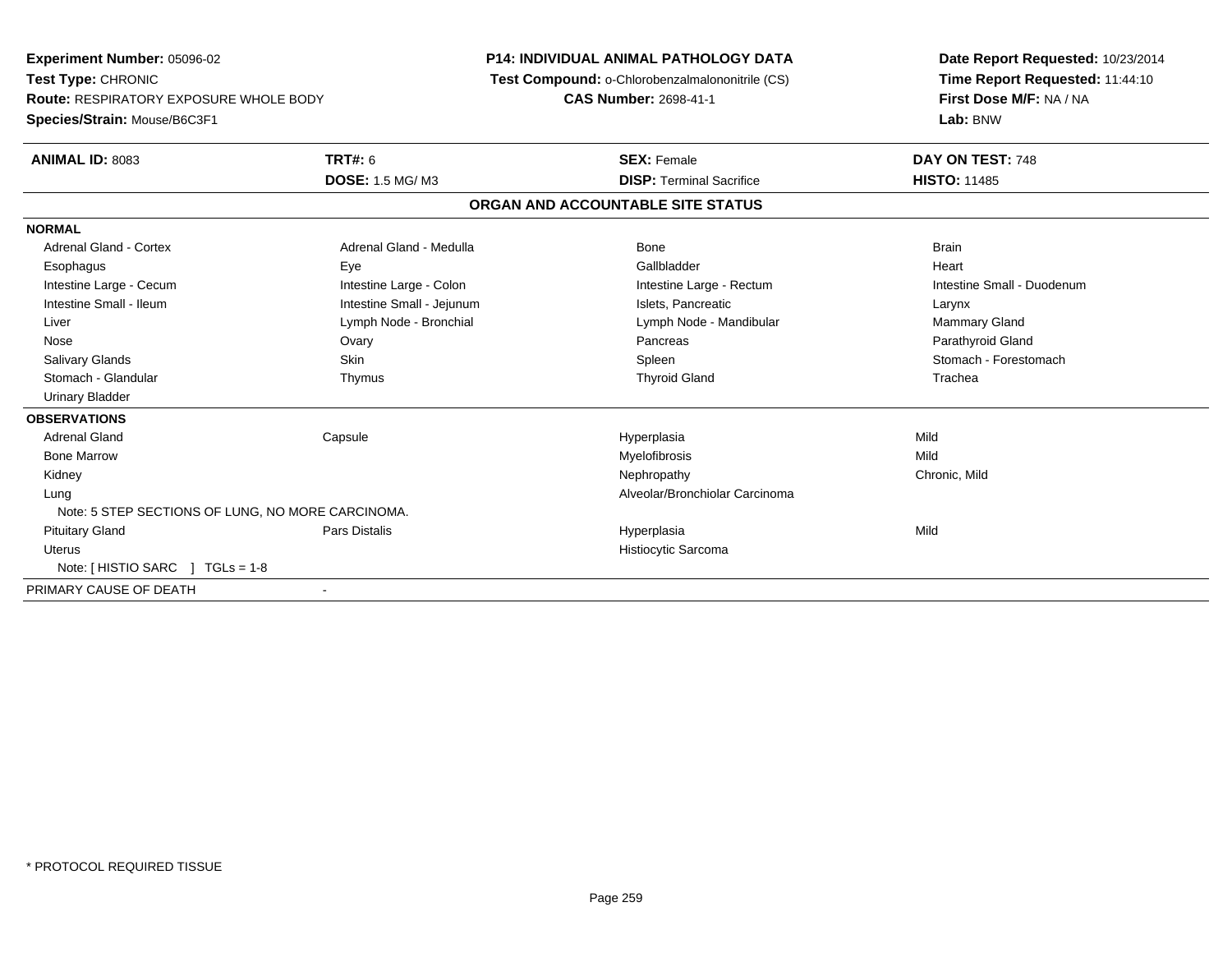| Experiment Number: 05096-02<br>Test Type: CHRONIC<br><b>Route: RESPIRATORY EXPOSURE WHOLE BODY</b><br>Species/Strain: Mouse/B6C3F1 |                                          | P14: INDIVIDUAL ANIMAL PATHOLOGY DATA<br>Test Compound: o-Chlorobenzalmalononitrile (CS)<br><b>CAS Number: 2698-41-1</b> | Date Report Requested: 10/23/2014<br>Time Report Requested: 11:44:10<br>First Dose M/F: NA / NA<br>Lab: BNW |
|------------------------------------------------------------------------------------------------------------------------------------|------------------------------------------|--------------------------------------------------------------------------------------------------------------------------|-------------------------------------------------------------------------------------------------------------|
| <b>ANIMAL ID: 8084</b>                                                                                                             | <b>TRT#: 6</b><br><b>DOSE: 1.5 MG/M3</b> | <b>SEX: Female</b><br><b>DISP: Terminal Sacrifice</b>                                                                    | DAY ON TEST: 748<br><b>HISTO: 11486</b>                                                                     |
|                                                                                                                                    |                                          |                                                                                                                          |                                                                                                             |
|                                                                                                                                    |                                          | ORGAN AND ACCOUNTABLE SITE STATUS                                                                                        |                                                                                                             |
| <b>NORMAL</b>                                                                                                                      |                                          |                                                                                                                          |                                                                                                             |
| Adrenal Gland - Medulla                                                                                                            | <b>Bone</b>                              | <b>Brain</b>                                                                                                             | Esophagus                                                                                                   |
| Eye                                                                                                                                | Gallbladder                              | Heart                                                                                                                    | Intestine Large - Cecum                                                                                     |
| Intestine Large - Colon                                                                                                            | Intestine Large - Rectum                 | Intestine Small - Duodenum                                                                                               | Intestine Small - Ileum                                                                                     |
| Intestine Small - Jejunum                                                                                                          | Islets, Pancreatic                       | Lymph Node - Bronchial                                                                                                   | Mammary Gland                                                                                               |
| Ovary                                                                                                                              | Pancreas                                 | <b>Pituitary Gland</b>                                                                                                   | Salivary Glands                                                                                             |
| <b>Skin</b>                                                                                                                        | Spleen                                   | Stomach - Forestomach                                                                                                    | Stomach - Glandular                                                                                         |
| Thymus                                                                                                                             | <b>Thyroid Gland</b>                     | Trachea                                                                                                                  | <b>Urinary Bladder</b>                                                                                      |
| <b>MISSING</b>                                                                                                                     |                                          |                                                                                                                          |                                                                                                             |
| Lymph Node - Mandibular                                                                                                            | Parathyroid Gland                        |                                                                                                                          |                                                                                                             |
| <b>OBSERVATIONS</b>                                                                                                                |                                          |                                                                                                                          |                                                                                                             |
| Adrenal Gland                                                                                                                      | Cortex                                   | Cyst                                                                                                                     |                                                                                                             |
|                                                                                                                                    | Capsule                                  | Hyperplasia                                                                                                              | Mild                                                                                                        |
| <b>Bone Marrow</b>                                                                                                                 |                                          | Myelofibrosis                                                                                                            | Mild                                                                                                        |
| Kidney                                                                                                                             |                                          | Nephropathy                                                                                                              | Chronic, Mild                                                                                               |
| Larynx                                                                                                                             | Artery                                   | Inflammation                                                                                                             | Marked                                                                                                      |
| Liver                                                                                                                              |                                          | Hepatocellular Carcinoma                                                                                                 | <b>Multiple</b>                                                                                             |
| Note: [HEPATOCLR CARC ] TGLs = 1,2-10+11                                                                                           |                                          |                                                                                                                          |                                                                                                             |
| Lung                                                                                                                               |                                          | Congestion                                                                                                               | Marked                                                                                                      |
| Note: $\lceil$ CONGESTION $\lceil$ TGLs = 3-3                                                                                      |                                          |                                                                                                                          |                                                                                                             |
| Nose                                                                                                                               | <b>Respirat Epith</b>                    | Metaplasia                                                                                                               | Squamous, Mild                                                                                              |
| Note: ONE.                                                                                                                         |                                          |                                                                                                                          |                                                                                                             |
| Note: THE NOSE LESION IS ON THE LATERAL WALL IN SECTION                                                                            |                                          |                                                                                                                          |                                                                                                             |
| Uterus                                                                                                                             | Endometrium                              | Hyperplasia                                                                                                              | Mild                                                                                                        |
| PRIMARY CAUSE OF DEATH                                                                                                             |                                          |                                                                                                                          |                                                                                                             |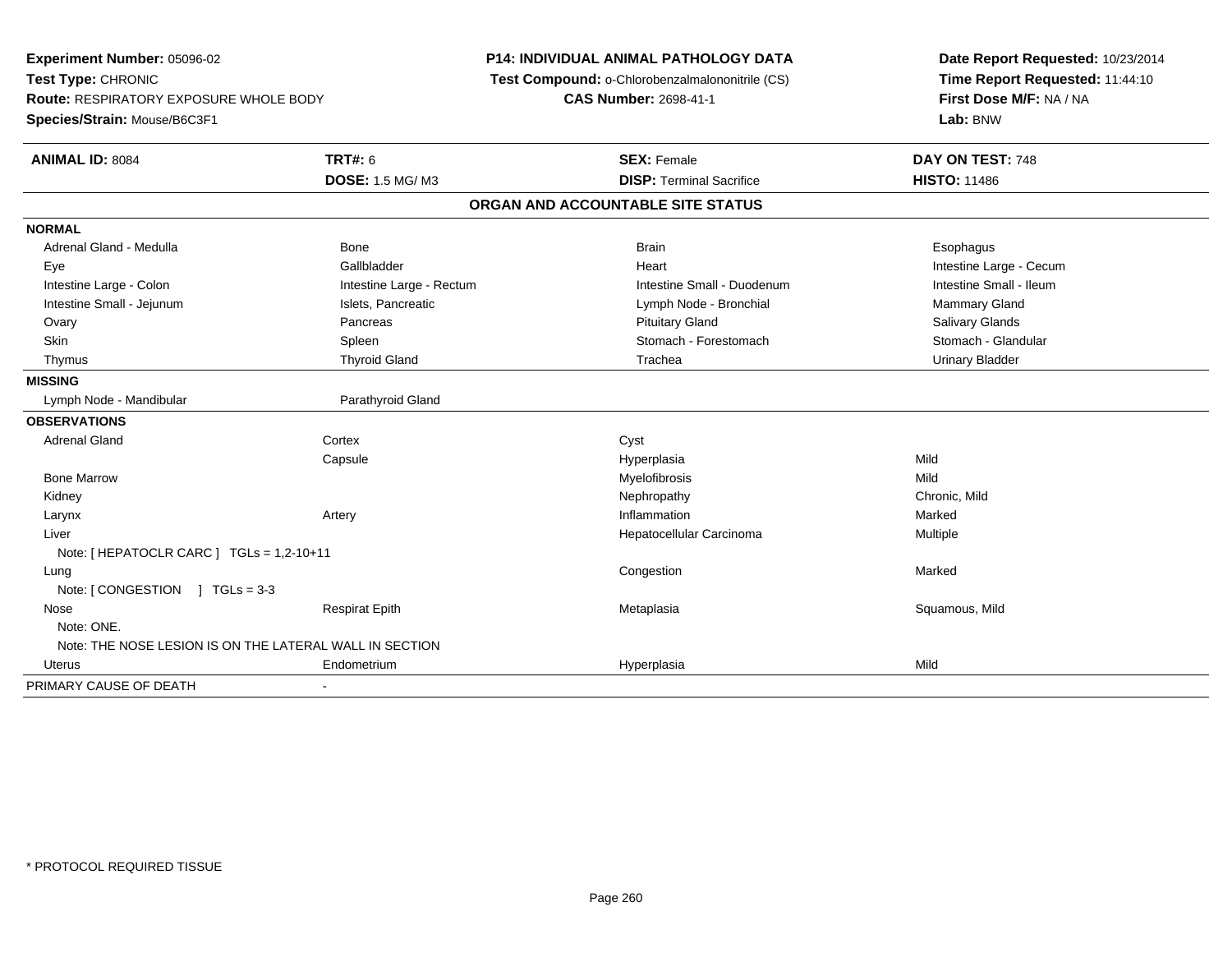| Experiment Number: 05096-02                             |                         | <b>P14: INDIVIDUAL ANIMAL PATHOLOGY DATA</b>           | Date Report Requested: 10/23/2014 |  |
|---------------------------------------------------------|-------------------------|--------------------------------------------------------|-----------------------------------|--|
| Test Type: CHRONIC                                      |                         | <b>Test Compound: o-Chlorobenzalmalononitrile (CS)</b> | Time Report Requested: 11:44:10   |  |
| Route: RESPIRATORY EXPOSURE WHOLE BODY                  |                         | <b>CAS Number: 2698-41-1</b>                           | First Dose M/F: NA / NA           |  |
| Species/Strain: Mouse/B6C3F1                            |                         |                                                        | Lab: BNW                          |  |
| <b>ANIMAL ID: 8085</b>                                  | <b>TRT#: 6</b>          | <b>SEX: Female</b>                                     | DAY ON TEST: 615                  |  |
|                                                         | DOSE: 1.5 MG/M3         | <b>DISP: Dead</b>                                      | <b>HISTO: 9648</b>                |  |
|                                                         |                         | ORGAN AND ACCOUNTABLE SITE STATUS                      |                                   |  |
| <b>NORMAL</b>                                           |                         |                                                        |                                   |  |
| Adrenal Gland - Cortex                                  | Bone                    | Esophagus                                              | Heart                             |  |
| Islets, Pancreatic                                      | Larynx                  | Mammary Gland                                          | Nose                              |  |
| Pancreas                                                | Parathyroid Gland       | Salivary Glands                                        | Skin                              |  |
| Spleen                                                  | Stomach - Forestomach   | Stomach - Glandular                                    | Thymus                            |  |
| <b>Thyroid Gland</b>                                    | Trachea                 | <b>Urinary Bladder</b>                                 |                                   |  |
| <b>MISSING</b>                                          |                         |                                                        |                                   |  |
| Lymph Node - Mandibular                                 | <b>Pituitary Gland</b>  |                                                        |                                   |  |
| <b>AUTO PRECLUDES DIAG.</b>                             |                         |                                                        |                                   |  |
| Gallbladder                                             | Intestine Large - Cecum | Intestine Large - Colon                                | Intestine Large - Rectum          |  |
| Intestine Small - Duodenum                              | Intestine Small - Ileum | Intestine Small - Jejunum                              |                                   |  |
| <b>OBSERVATIONS</b>                                     |                         |                                                        |                                   |  |
| <b>Adrenal Gland</b>                                    | Capsule                 | Hyperplasia                                            | Mild                              |  |
|                                                         | Medulla                 | Inflammation                                           | Suppurative, Mild                 |  |
| <b>Bone Marrow</b>                                      |                         | Myelofibrosis                                          | Mild                              |  |
| <b>Brain</b>                                            |                         | Mineralization                                         | Mild                              |  |
| Eye                                                     |                         | Atrophy                                                | Marked                            |  |
|                                                         |                         | Hemorrhage                                             | Marked                            |  |
| Note: THE EYE SECTION ON SLIDE 11 PROBABLY REPRESENTS   |                         |                                                        |                                   |  |
| Note: [ ATROPHY<br>$\sqrt{1} \text{ TGLs} = 3.11$       |                         |                                                        |                                   |  |
| Note: AN EYE WHICH WAS RUPTURED WHEN THE ANIMAL GOT HIS |                         |                                                        |                                   |  |
| Note: HEAD CAUGHT IN THE CAGE.                          |                         |                                                        |                                   |  |
| Note: [HEMORRHAGE ] TGLs = 3-11                         |                         |                                                        |                                   |  |
| Kidney                                                  |                         | Nephropathy                                            | Chronic, Mild                     |  |
| Liver                                                   |                         | Leukocytosis                                           |                                   |  |
|                                                         |                         | Necrosis                                               | Marked                            |  |
| Note: [ NECROSIS<br>$1 TGLs = 2-4$                      |                         |                                                        |                                   |  |
| Lung                                                    |                         | Leukocytosis                                           |                                   |  |
| Lymph Node                                              | <b>Bronchial</b>        | Pigmentation                                           | Mild                              |  |
| Ovary                                                   |                         | Teratoma                                               |                                   |  |
| Note: [ TERATOMA<br>$\sqrt{1}$ TGLs = 1-10              |                         |                                                        |                                   |  |
|                                                         |                         |                                                        |                                   |  |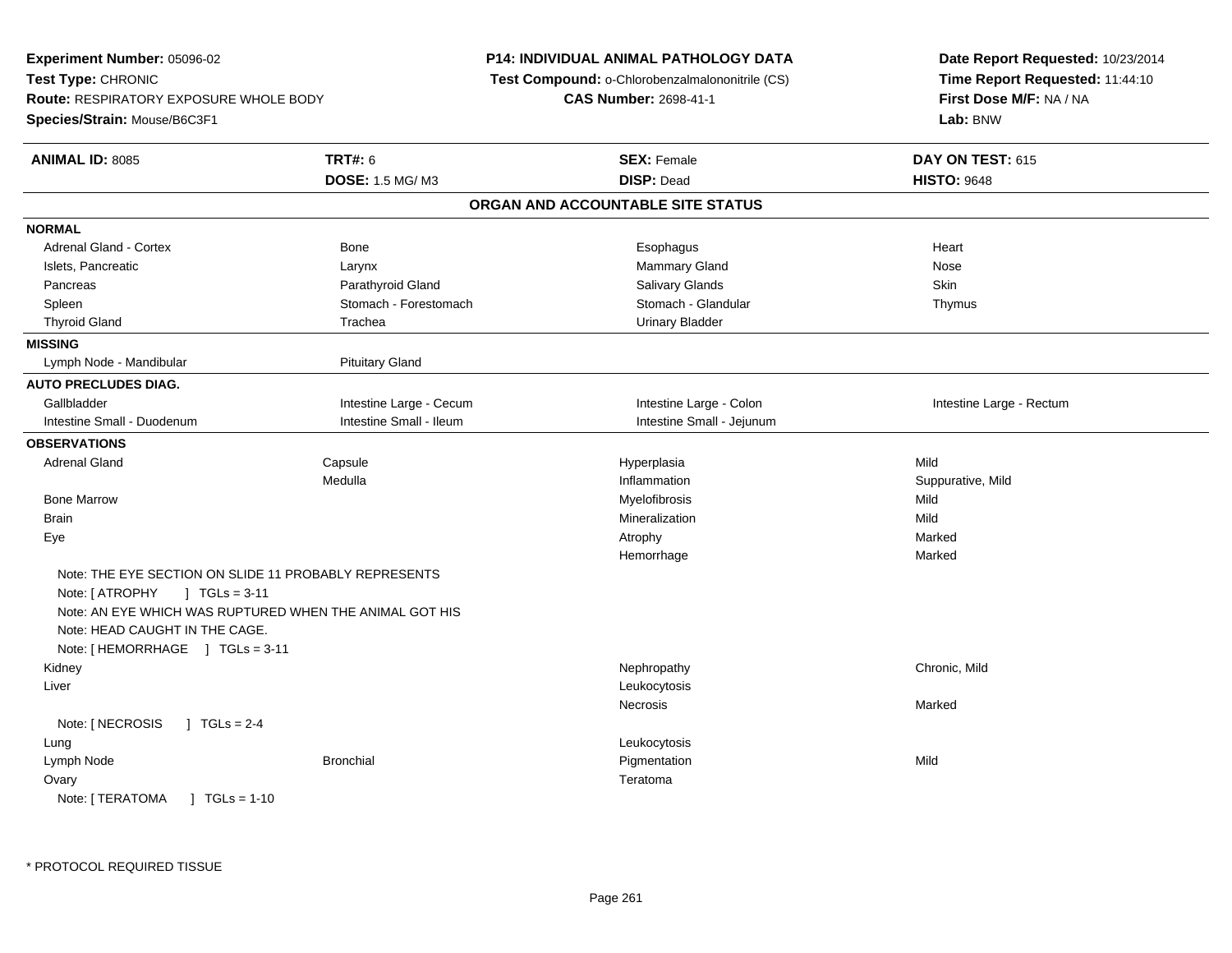| <b>Experiment Number: 05096-02</b><br><b>Test Type: CHRONIC</b><br><b>Route: RESPIRATORY EXPOSURE WHOLE BODY</b> |                         | <b>P14: INDIVIDUAL ANIMAL PATHOLOGY DATA</b><br>Test Compound: o-Chlorobenzalmalononitrile (CS)<br><b>CAS Number: 2698-41-1</b> | Date Report Requested: 10/23/2014<br>Time Report Requested: 11:44:10<br>First Dose M/F: NA / NA |
|------------------------------------------------------------------------------------------------------------------|-------------------------|---------------------------------------------------------------------------------------------------------------------------------|-------------------------------------------------------------------------------------------------|
| Species/Strain: Mouse/B6C3F1                                                                                     |                         |                                                                                                                                 | Lab: BNW                                                                                        |
| <b>ANIMAL ID: 8085</b>                                                                                           | <b>TRT#: 6</b>          | <b>SEX: Female</b>                                                                                                              | <b>DAY ON TEST: 615</b>                                                                         |
|                                                                                                                  | <b>DOSE: 1.5 MG/ M3</b> | <b>DISP: Dead</b>                                                                                                               | <b>HISTO: 9648</b>                                                                              |
|                                                                                                                  |                         | ORGAN AND ACCOUNTABLE SITE STATUS                                                                                               |                                                                                                 |
| Uterus                                                                                                           |                         | Hemorrhage                                                                                                                      | Marked                                                                                          |
|                                                                                                                  |                         | Inflammation                                                                                                                    | Suppurative, Moderate                                                                           |
| PRIMARY CAUSE OF DEATH                                                                                           |                         |                                                                                                                                 |                                                                                                 |
| Animal Note: THERE IS ALOT OF AUTOLYSIS IN THIS ANIMAL.                                                          |                         |                                                                                                                                 |                                                                                                 |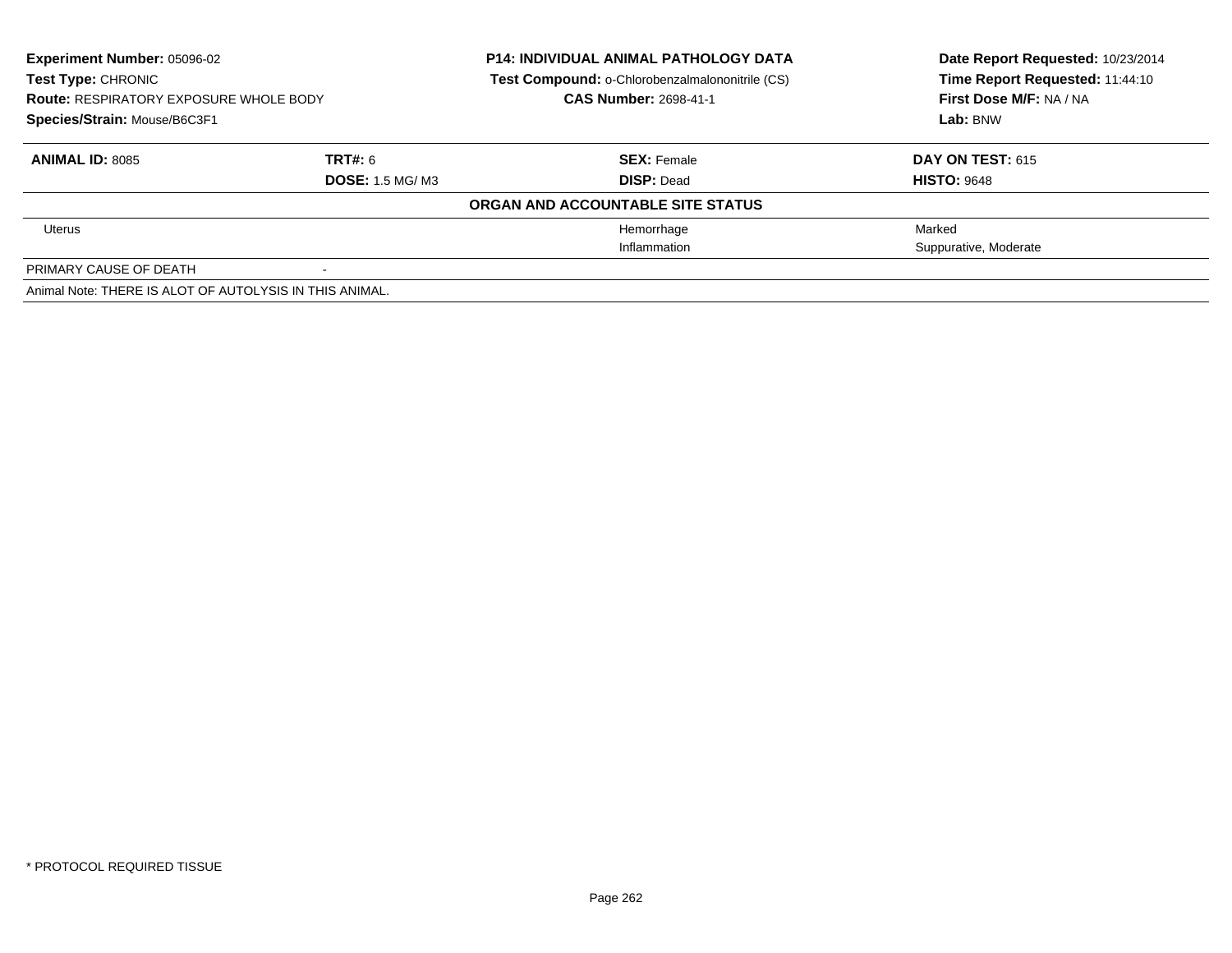**Experiment Number:** 05096-02**Test Type:** CHRONIC **Route:** RESPIRATORY EXPOSURE WHOLE BODY**Species/Strain:** Mouse/B6C3F1**P14: INDIVIDUAL ANIMAL PATHOLOGY DATA Test Compound:** o-Chlorobenzalmalononitrile (CS)**CAS Number:** 2698-41-1**Date Report Requested:** 10/23/2014**Time Report Requested:** 11:44:10**First Dose M/F:** NA / NA**Lab:** BNW**ANIMAL ID:** 8086 **TRT#:** <sup>6</sup> **SEX:** Female **DAY ON TEST:** <sup>748</sup> **DOSE:** 1.5 MG/ M3**DISP:** Terminal Sacrifice **HISTO:** 11487 **ORGAN AND ACCOUNTABLE SITE STATUSNORMALAdrenal Gland - Cortex** Adrenal Gland - Medulla **Adrenal Cland - Cortex Adrenal Gland - Cortex Adrenal Gland - Medulla Brain** Brain Esophagus Eye Gallbladder Heart Intestine Large - CecumIntestine Small - Ileum Intestine Large - Colon **Intestine Large - Rectum** Intestine Small - Duodenum Intestine Small - Duodenum Lymph Node - Bronchial Intestine Small - Jejunum **Islets, Pancreatic Larynx** Larynx Larynx Larynx Larynx Larynx Larynx Larynx Larynx Lymph Node - Mandibular **Mammary Gland** Mammary Gland Pancreas Pancreas Parathyroid Gland Pituitary Gland Salivary Glands Salivary Glands School School School School State School Spleen Spleen Spleen **Thyroid Gland**  Stomach - Forestomach Stomach - Glandular Thymus Thyroid Gland Trachea Urinary Bladder**OBSERVATIONS** Adrenal Gland Capsule Hyperplasia Moderate Bonee Cranium Cranium Cranium Costeosarcoma<br>
Myelofibrosis Bone Marroww which is a state of the Myelofibrosis and the Myelofibrosis and the Marked Marked Street and the Marked Street and the Marked Street and the Marked Street and the Marked Street and the Marked Street and the Marked Street Kidneyy the controller the controller of the controller of the controller of the controller of the controller of the controller of the controller of the controller of the controller of the controller of the controller of the con Liverr and the contract of the contract of the contract of the contract of the contract of the contract of the contract of the contract of the contract of the contract of the contract of the contract of the contract of the cont s and the contract of the Marked Marked Clear Cell Focuss Marked Note: [ CLEAR CL FOCUS ] TGLs = 4-10Note: [ ANGIECTASIS ] TGLs = 4-10 Lungg and the congression of the congression of the congression of the congression of the congression of the congression  $\mathbf{M}$  and  $\mathbf{M}$  Nosee suppurative, Minimal and Suppurative, Minimal and Suppurative, Minimal and Suppurative, Minimal and Suppurative, Minimal and Suppurative, Minimal and Suppurative, Minimal and Suppurative, Minimal and Suppurative, Minimal Respirat EpithMetaplasia **Squamous, Moderate**  Ovaryy the control of the control of the control of the control of the control of the control of the control of the control of the control of the control of the control of the control of the control of the control of the contro e Marked Mineralization Moderate Note: [HEMORRHAGE ] TGLs = 2-7 Uterus Endometrium Hyperplasia Mild Note: [ HYPERPLASIA ] TGLs = 3-8PRIMARY CAUSE OF DEATH-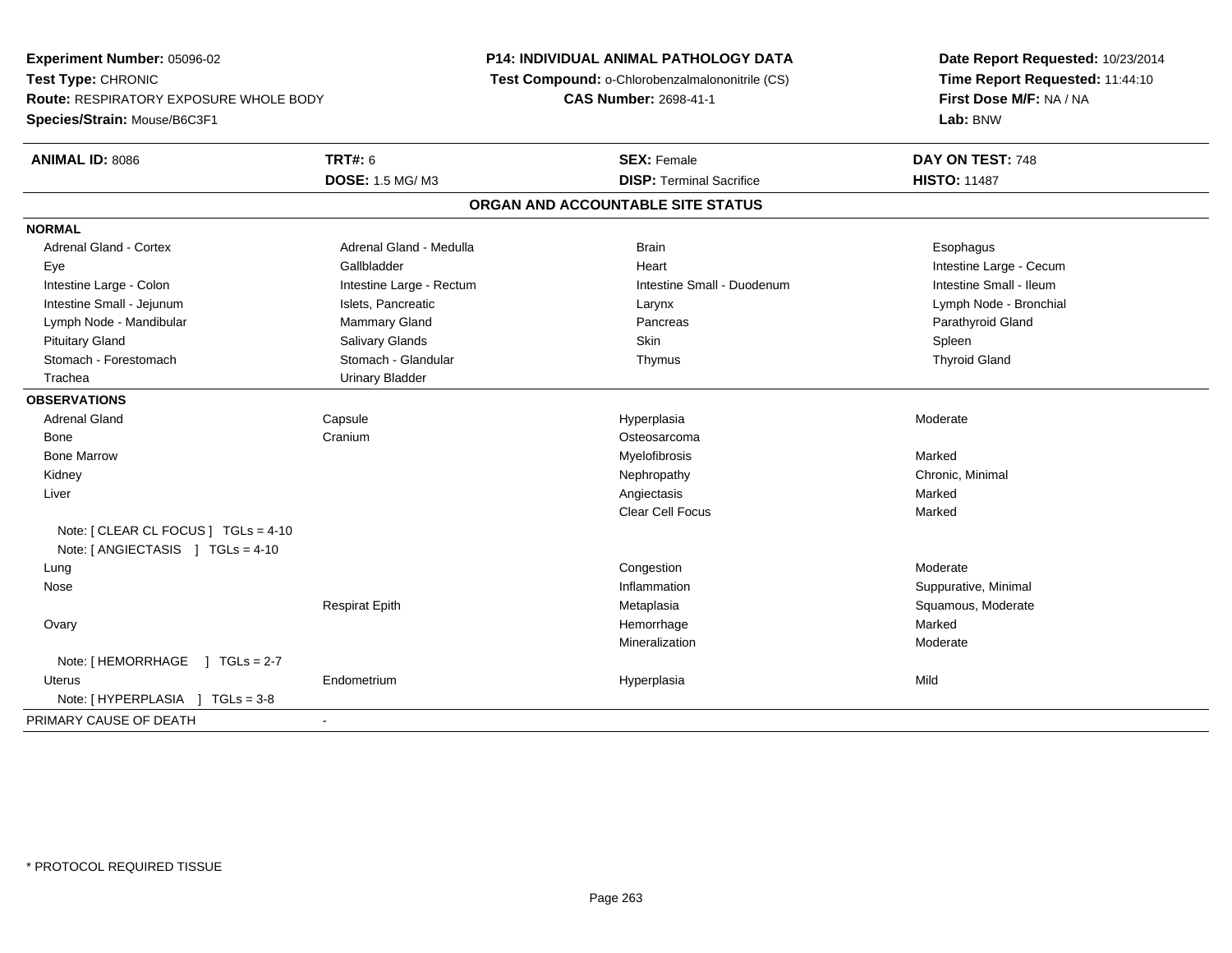**Experiment Number:** 05096-02**Test Type:** CHRONIC **Route:** RESPIRATORY EXPOSURE WHOLE BODY**Species/Strain:** Mouse/B6C3F1**P14: INDIVIDUAL ANIMAL PATHOLOGY DATA Test Compound:** o-Chlorobenzalmalononitrile (CS)**CAS Number:** 2698-41-1**Date Report Requested:** 10/23/2014**Time Report Requested:** 11:44:10**First Dose M/F:** NA / NA**Lab:** BNW**ANIMAL ID:** 8087**TRT#:** 6 **SEX:** Female **DAY ON TEST:** 748 **DOSE:** 1.5 MG/ M3**DISP:** Terminal Sacrifice **HISTO:** 11488 **ORGAN AND ACCOUNTABLE SITE STATUSNORMALAdrenal Gland - Cortex** Adrenal Gland - Medulla **Bone** Bone Bone Brain Brain Heart Esophagus Eye Gallbladder HeartIntestine Large - Cecum **Intestine Large - Colon** Intestine Large - Colon Intestine Large - Rectum Intestine Large - Rectum Intestine Small - Duodenum Intestine Small - Ileum Larynx **Intestine Small - Jejunum Intestine Small** - Islets, Pancreatic Larynx Liver Lung Lymph Node - Bronchial Lymph Node - MandibularMammary Gland Nose Nose Records and December 2012 (Nose Pancreas Parathyroid Gland Parathyroid Gland Parathyroid Gland Parathyroid Gland Parathyroid Gland Parathyroid Gland Parathyroid Gland Parathyroid Gland Parathyroid G Salivary Glands Salivary School School School School Spleen School Spleen Stomach - Forestomach - Stomach - Forestomach Stomach - Glandular Thymus Thyroid Gland Trachea Urinary Bladder**OBSERVATIONS** Adrenal Gland Capsule Hyperplasia Mild Bone Marroww which is a matter of the Myelofibrosis and the Myelofibrosis and the Mild of the Mild of the Mild of the Mild of the Mild of the Mild of the Mild of the Mild of the Mild of the Mild of the Mild of the Mild of the Mild of Kidneyy the controller of the controller of the controller of the controller of the controller of the chronic, Mild Ovaryy cystem in the control of the control of the control of the control of the control of the control of the control of the control of the control of the control of the control of the control of the control of the control of Germinal Epithh ann an t-India ann an t-India ann an t-India ann an t-India ann an t-India ann an t-India ann an t-India ann an t-Note: [ CYST ] TGLs = 1-7 Pituitary Gland Pars Distalis Hyperplasia Mild Uterus Endometrium Hyperplasia Mild PRIMARY CAUSE OF DEATH-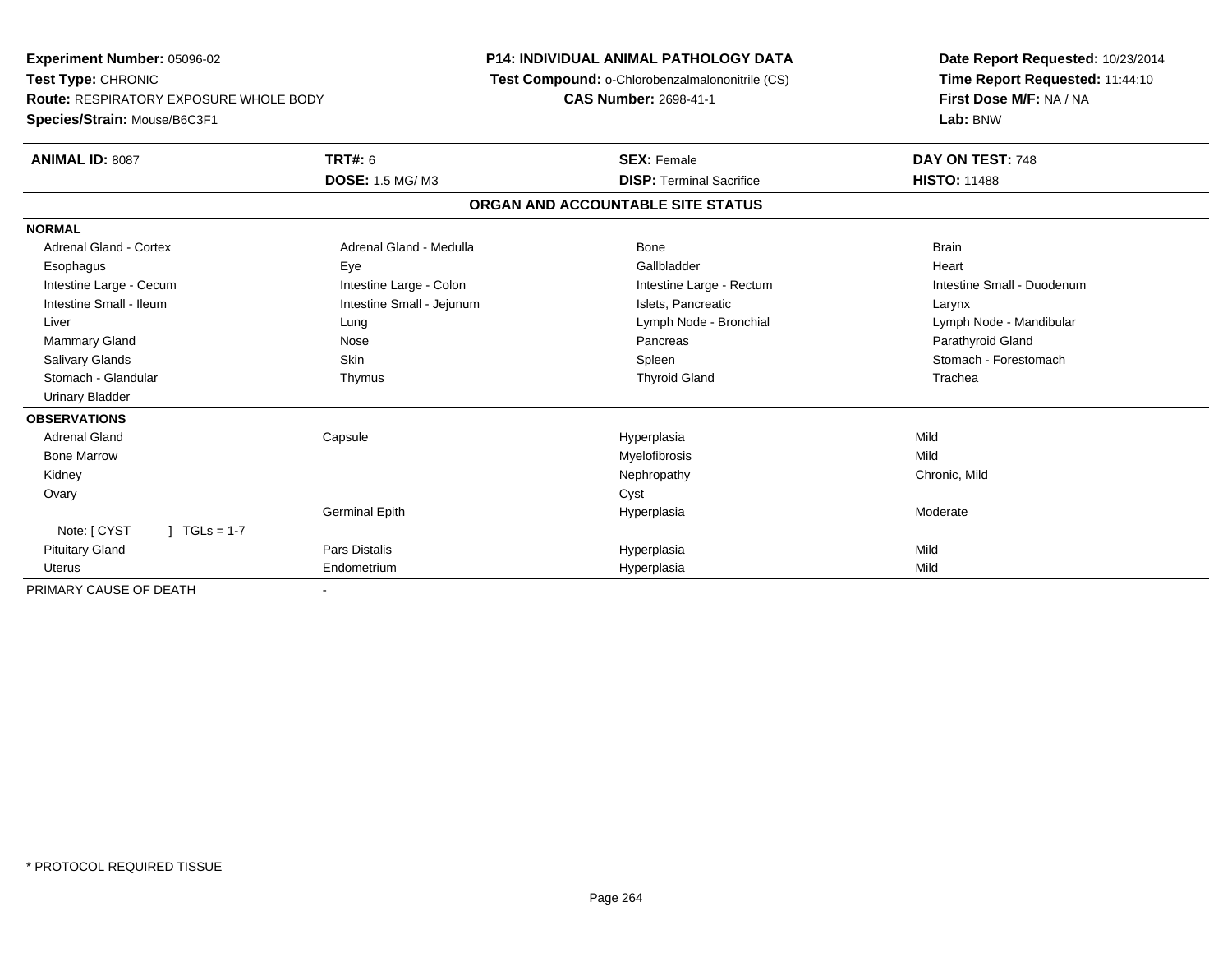**Experiment Number:** 05096-02**Test Type:** CHRONIC **Route:** RESPIRATORY EXPOSURE WHOLE BODY**Species/Strain:** Mouse/B6C3F1**P14: INDIVIDUAL ANIMAL PATHOLOGY DATA Test Compound:** o-Chlorobenzalmalononitrile (CS)**CAS Number:** 2698-41-1**Date Report Requested:** 10/23/2014**Time Report Requested:** 11:44:10**First Dose M/F:** NA / NA**Lab:** BNW**ANIMAL ID:** 8088**TRT#:** 6 **SEX:** Female **DAY ON TEST:** 697 **DOSE:** 1.5 MG/ M3 **DISP:** Dead **HISTO:** <sup>11489</sup> **ORGAN AND ACCOUNTABLE SITE STATUSMISSING**Lymph Node - Mandibular Mammary Gland Parathyroid Gland Thymus **AUTO PRECLUDES DIAG.**Adrenal Gland - Cortex **Adrenal Gland - Medulla** Bone Bone Bone Bone Bone Bone Bone Marrow Brain Esophagus Esophagus Gallbladder Gallbladder Gallbladder (Gallbladder Heart Intestine Large - Cecum and Intestine Large - Colon Intestine Large - Colon Intestine Large - Rectum Intestine Large - Cecum Intestine Small - Duodenum Intestine Small - Ileum **Intestine Small - Intestine Small - Jejunum** Intestine Small - Islets, Pancreatic **Kidney**  Larynx Liver Lung Lymph Node - Bronchial Nose Ovary Pancreas Pituitary GlandSalivary Glands Salivary School School School School Spleen School Spleen Stomach - Forestomach - Stomach - Forestomach Stomach - Glandular Thyroid Gland Trachea Urinary Bladder Uterus**INSUFFICIENT TISSUE** EyePRIMARY CAUSE OF DEATH-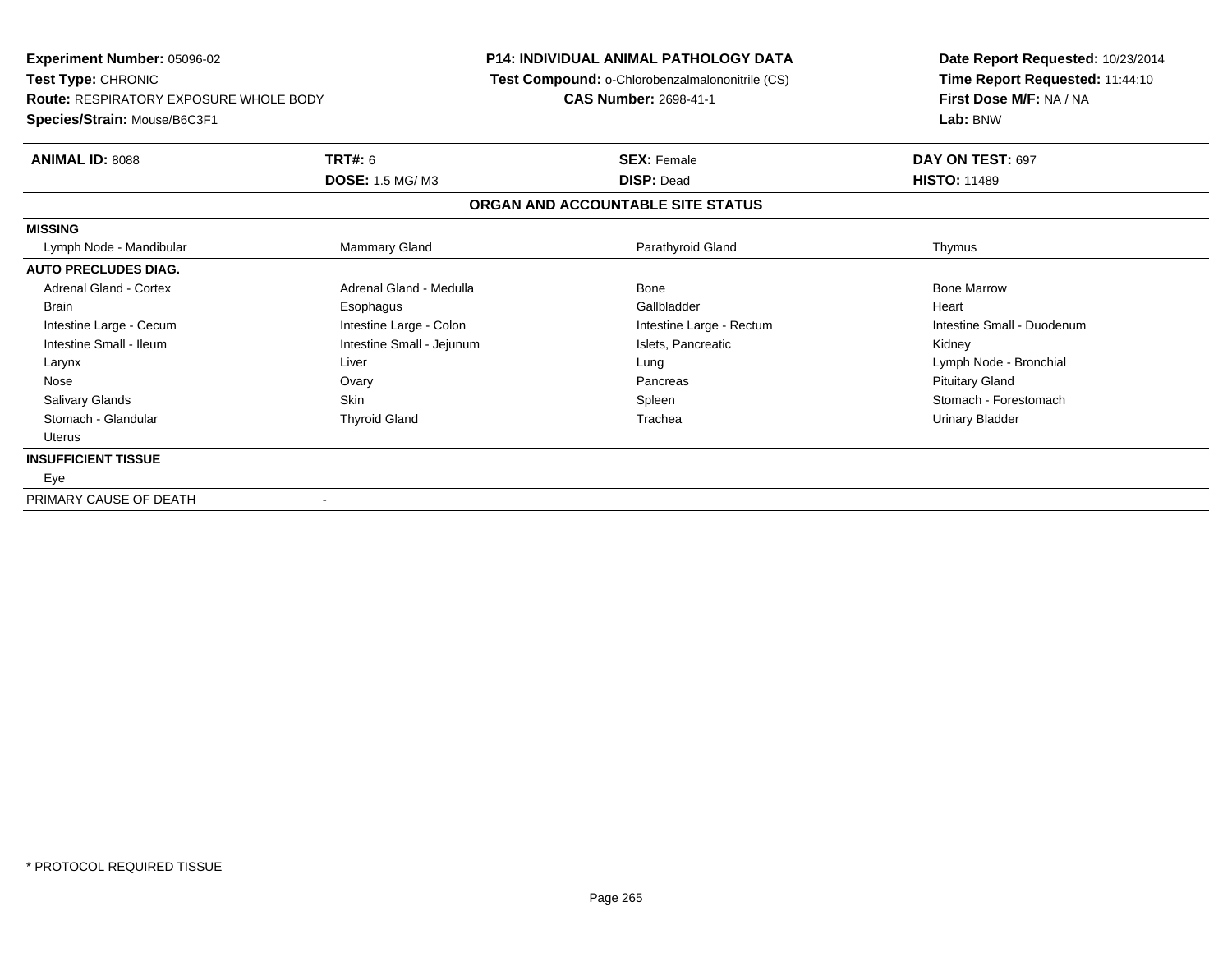**Experiment Number:** 05096-02**Test Type:** CHRONIC **Route:** RESPIRATORY EXPOSURE WHOLE BODY**Species/Strain:** Mouse/B6C3F1**P14: INDIVIDUAL ANIMAL PATHOLOGY DATA Test Compound:** o-Chlorobenzalmalononitrile (CS)**CAS Number:** 2698-41-1**Date Report Requested:** 10/23/2014**Time Report Requested:** 11:44:10**First Dose M/F:** NA / NA**Lab:** BNW**ANIMAL ID:** 8089 **TRT#:** <sup>6</sup> **SEX:** Female **DAY ON TEST:** <sup>748</sup> **DOSE:** 1.5 MG/ M3**DISP:** Terminal Sacrifice **HISTO:** 11490 **ORGAN AND ACCOUNTABLE SITE STATUSNORMALAdrenal Gland - Cortex** Adrenal Gland - Medulla **Bone** Bone **Cortes Adrenal Gland - Cortes Adrenal Gland - Cortes Adrenal Adrenal Bone** Esophagus Intestine Large - Colon Eye Gallbladder Gallbladder Controller Controller Cecum Intestine Large - Cecum Intestine Small - Jejunum Intestine Large - Rectum **Intestine Small - Duodenum** Intestine Small - Ileum Intestine Small - Ileum Islets, Pancreatic Larynx Liver LungParathyroid Gland Mammary Gland Ovary Pancreas Parathyroid GlandPituitary Gland Salivary Glands Salivary Glands School School School School State School Spleen Spleen Spleen Trachea Stomach - Forestomach **Stomach - Stomach - Glandular** Thymus Thymus Thymus Thymus The The The Thymus Thymus The Th Urinary Bladder**MISSING**Lymph Node - Bronchial Lymph Node - Mandibular **OBSERVATIONS** Adrenal Gland Capsule Hyperplasia Mild Bone Marroww which is a matter of the Myelofibrosis and the Myelofibrosis and the Mild of the Mild of the Mild of the Mild of the Mild of the Mild of the Mild of the Mild of the Mild of the Mild of the Mild of the Mild of the Mild of Brainn and the control of the control of the control of the control of the control of the control of the control of the control of the control of the control of the control of the control of the control of the control of the co **Heart** t the contract of the contract of the contract of the contract of the contract of the contract of the contract of the contract of the contract of the contract of the contract of the contract of the contract of the contract Inflammation Suppurative, Mild<br>
Nephropathy Chronic, Mild Kidneyy the controller of the controller of the controller of the controller of the controller of the chronic, Mild Nose Respirat Epith Hyperplasia Minimal Respirat EpithMetaplasia **Squamous, Minimal** Note: TURBINATES ON SECTION #1.Note: NOSE LESIONS ARE ON THE TIPS OF THE MAXILLARY Thyroid Gland Follicular Cel Hyperplasia Mild Uterus Endometrium Hyperplasia Mild PRIMARY CAUSE OF DEATH-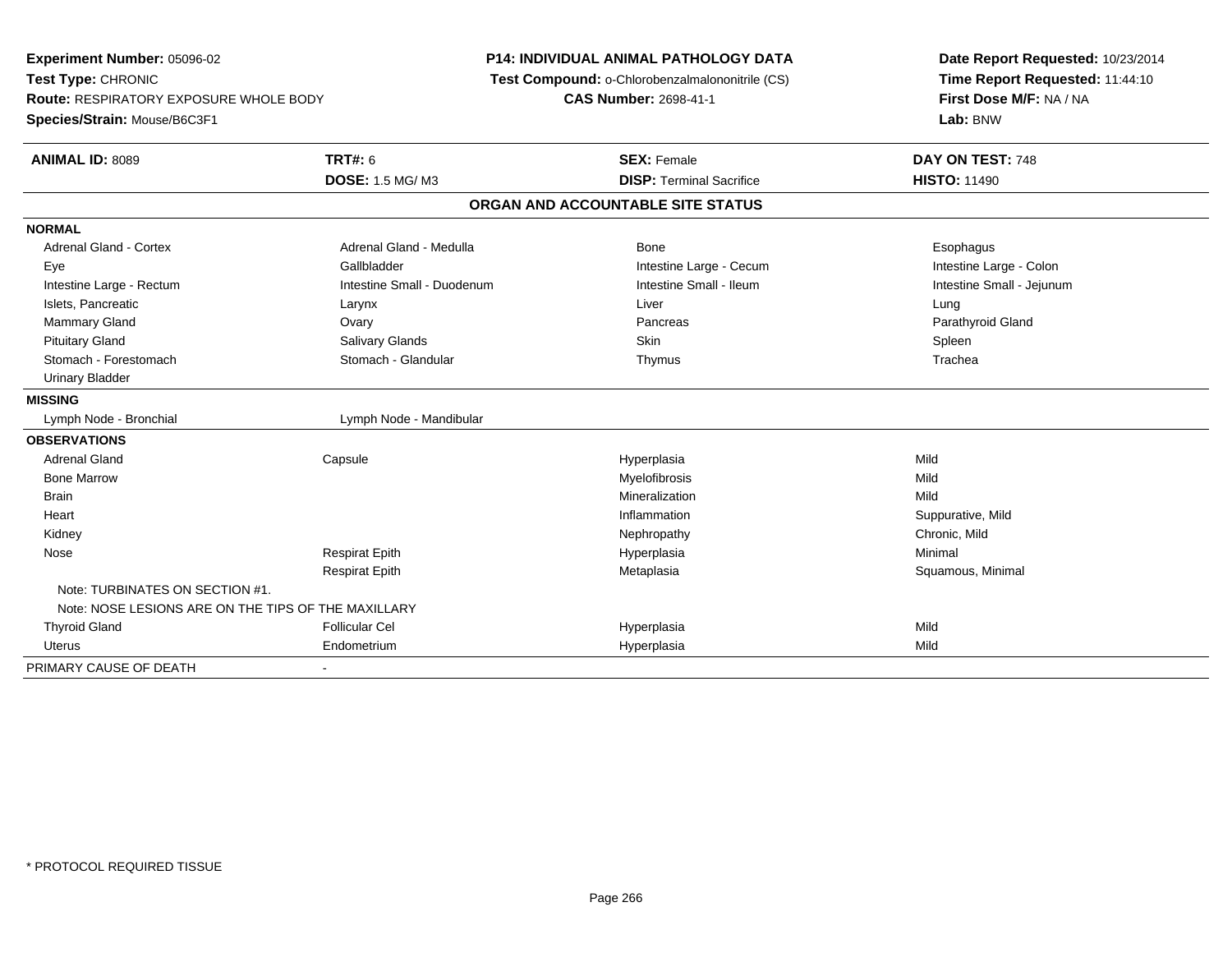**Experiment Number:** 05096-02**Test Type:** CHRONIC **Route:** RESPIRATORY EXPOSURE WHOLE BODY**Species/Strain:** Mouse/B6C3F1**P14: INDIVIDUAL ANIMAL PATHOLOGY DATA Test Compound:** o-Chlorobenzalmalononitrile (CS)**CAS Number:** 2698-41-1**Date Report Requested:** 10/23/2014**Time Report Requested:** 11:44:10**First Dose M/F:** NA / NA**Lab:** BNW**ANIMAL ID:** 8090**C TRT#:** 6 **SEX:** Female **DAY ON TEST:** 543 **DOSE:** 1.5 MG/ M3 **DISP:** Dead **HISTO:** <sup>9307</sup> **ORGAN AND ACCOUNTABLE SITE STATUSNORMALAdrenal Gland - Cortex** Adrenal Gland - Medulla **Adrenal Gland - Medulla** Bone Bone Bone Bone Bone Marrow Islets. Pancreatic Brain Esophagus Heart Islets, Pancreatic Islets, Pancreatic Islets, Pancreatic Islets, Pancreatic Mammary Gland Liver **Latter Lung Lung Lymph Node - Bronchial** Mammary Gland Mammary Gland Mammary Gland Mammary Gland Mammary G **Salivary Glands**  Pancreas Parathyroid Gland Pituitary Gland Salivary GlandsThymus and the Charles Community Thyroid Gland Charles Community Urinary Bladder Charles Community Urinary Bladder Uterus Urinary Bladder Urinary Bladder Urinary Bladder Urinary Bladder **MISSING** Lymph Node - Mandibular**AUTO PRECLUDES DIAG.** Eye Gallbladder Intestine Large - Cecum Intestine Large - ColonIntestine Small - Jejunum Intestine Large - Rectum **Intestine Small - Duodenum** Intestine Small - Ileum Intestine Small - Ileum Larynx Stomach - Forestomach Stomach - Glandular Trachea**OBSERVATIONS** Adrenal Gland Capsule Hyperplasia Mild Kidneyy the controller of the controller of the controller of the controller of the controller of the chronic, Mild Nose Respirat Epith Hyperplasia Mild Inflammation Suppurative, Moderate Respirat EpithMetaplasia **Squamous, Mild Execute Squamous, Mild Hemorrhage** Squamous, Mild Benedict Squamous, Mild Benedict St **Ovary** y the control of the control of the control of the control of the control of the control of the control of the control of the control of the control of the control of the control of the control of the control of the contro Moderate **Skin** n and the state of the state of the state of the state of the Marked Marked of the Marked State of the Marked State of the Marked State of the State of the Marked State of the State of the State of the State of the State o Note: [HEMORRHAGE ] TGLs = 1,3-10+11 Spleenn and the control of the control of the control of the control of the control of the control of the control of the control of the control of the control of the control of the control of the control of the control of the co  $[$  Necrosis TGLS = 2-4  $]$ PRIMARY CAUSE OF DEATH - Animal Note: TISSUES ON THIS ANIMAL ARE AUTOLYTIC.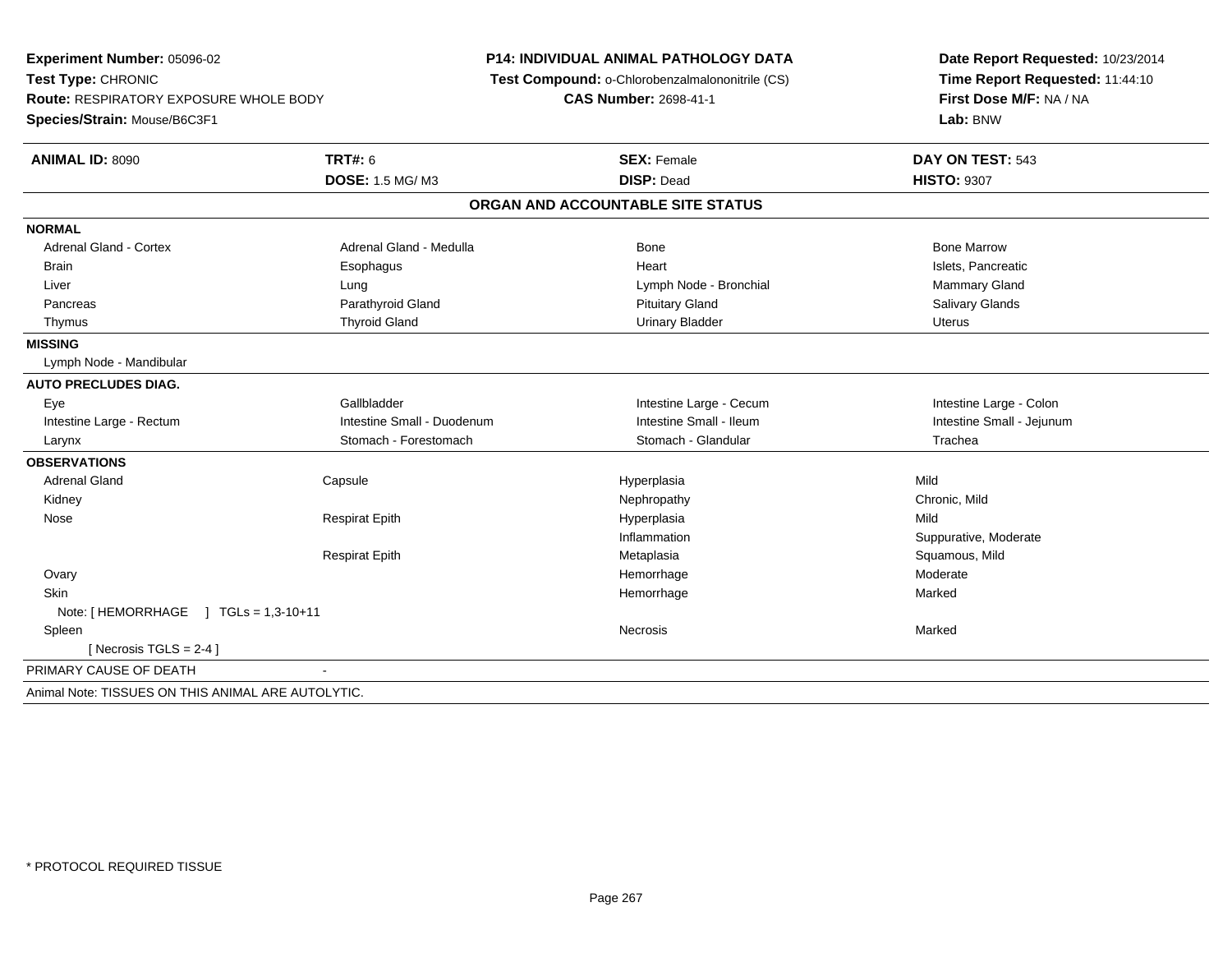**Experiment Number:** 05096-02**Test Type:** CHRONIC **Route:** RESPIRATORY EXPOSURE WHOLE BODY**Species/Strain:** Mouse/B6C3F1**P14: INDIVIDUAL ANIMAL PATHOLOGY DATA Test Compound:** o-Chlorobenzalmalononitrile (CS)**CAS Number:** 2698-41-1**Date Report Requested:** 10/23/2014**Time Report Requested:** 11:44:10**First Dose M/F:** NA / NA**Lab:** BNW**ANIMAL ID:** 8091**TRT#:** 6 **SEX:** Female **DAY ON TEST:** 748 **DOSE:** 1.5 MG/ M3**DISP:** Terminal Sacrifice **HISTO:** 11491 **ORGAN AND ACCOUNTABLE SITE STATUSNORMAL**Adrenal Gland - Medulla Newsternal Bone Bone Brain Brain Brain Brain Brain Brain Bone Brain Brain Brain Brain Esophagus Eye Gallbladder Heart Intestine Large - CecumIntestine Small - Ileum Intestine Large - Colon **Intestine Large - Rectum** Intestine Large - Rectum Intestine Small - Duodenum Intestine Small - Jejunum **Islets, Pancreatic** Chronic Larynx **Chronic Larynx** Pancreas Pancreas Stomach - Glandular Parathyroid Gland Salivary Glands Stomach - Forestomach - Stomach - Forestomach - Stomach - Stomach - Glandular Thymus and the Urinary School of Trachea Urinary Bladder Urinary Bladder Chronicle Urinary Bladder Urinary Bladder **MISSING** Mammary Gland**OBSERVATIONS** Adrenal Gland Cortex Hematopoietic Cell Proliferation Marked **Capsule**  Hyperplasia Mild Bone Marroww the control of the Myeloid Cell the control of the Hyperplasia the Hyperplasia method of the Moderate Moderate  $\sim$  Kidneyy the controller of the controller of the controller of the controller of the controller of the chronic, Mild Liver Hematopoietic Cell ProliferationModerate<br>Mild Lung Leukocytosis Mild Lymph NodeBronchial **Hematopoietic Cell Proliferation** Marked Mandibular Hematopoietic Cell Proliferation Marked Mandibular Hyperplasia Lymphoid, Moderate Note: METAPLASIA.Note: [ HEMA CELL PROL ] TGLs = 2-7+10 Note: THE LESION IN THE BRONCHIAL LYMPH NODE IS MYLOID Nosee the settlement of the Clifactory Epi the Settlement of the Atrophy Atrophy and the Mild Mild of the Mild Settlement of the Mild Settlement of the Mild Settlement of the Mild Settlement of the Settlement of the Settlement InflammationSuppurative, Moderate<br>Squamous, Mild Respirat Epith Metaplasia Squamous, Mild **Ovary** y cystem in the control of the control of the control of the control of the control of the control of the control of the control of the control of the control of the control of the control of the control of the control of Pituitary Glandd and a state of Pars Intermed and the extension of Adenoma Pars Distalis Hyperplasiaa Mild **Skin** n and the control of the control of the control of the control of the control of the control of the control of the control of the control of the control of the control of the control of the control of the control of the co SpleenHematopoietic Cell Proliferation Marked [ Hematopoietic Cell Proliferation TGLS = 1-5 ]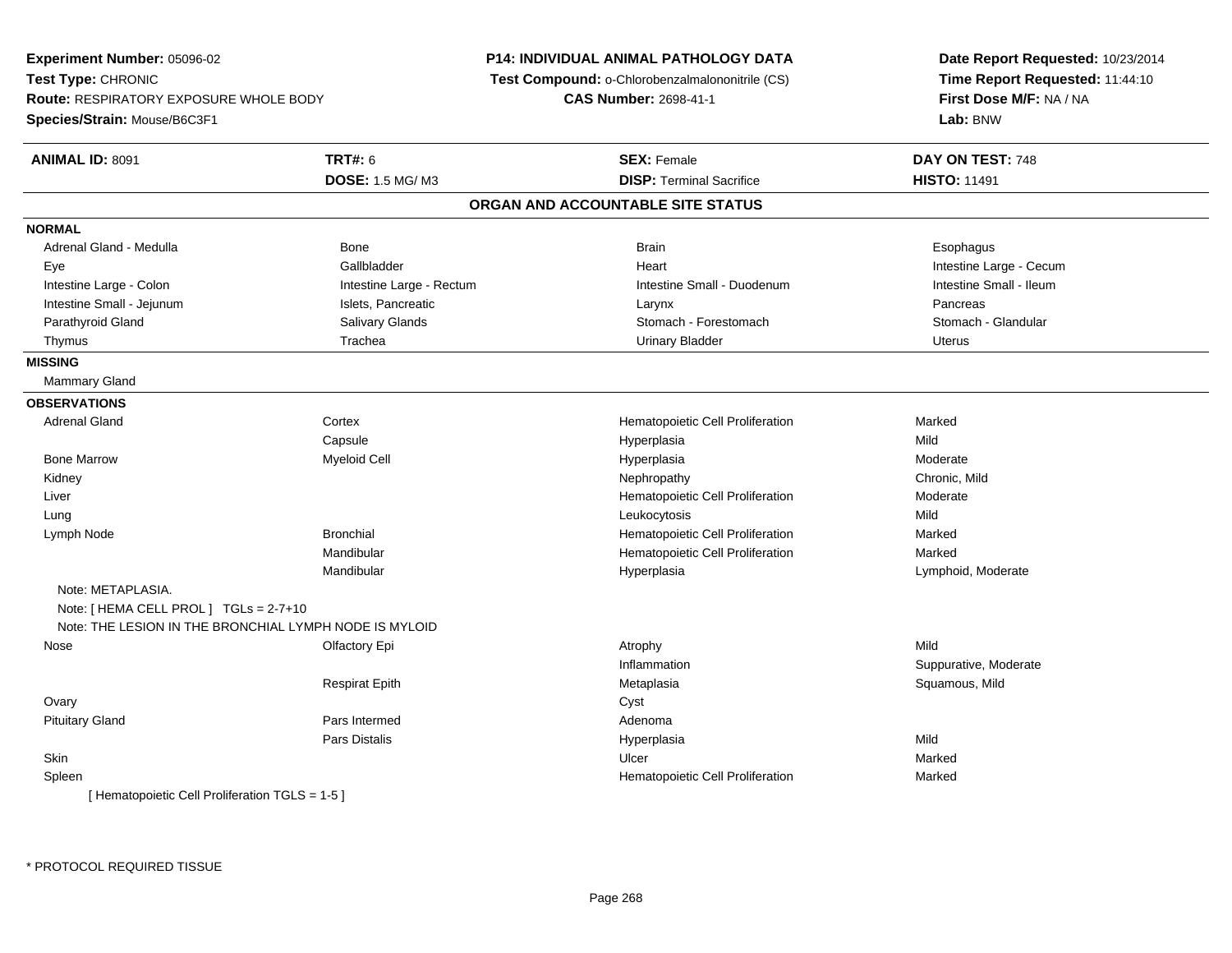| <b>Experiment Number: 05096-02</b>                                                                         |                         | <b>P14: INDIVIDUAL ANIMAL PATHOLOGY DATA</b>    | Date Report Requested: 10/23/2014 |
|------------------------------------------------------------------------------------------------------------|-------------------------|-------------------------------------------------|-----------------------------------|
| <b>Test Type: CHRONIC</b><br><b>Route: RESPIRATORY EXPOSURE WHOLE BODY</b><br>Species/Strain: Mouse/B6C3F1 |                         | Test Compound: o-Chlorobenzalmalononitrile (CS) | Time Report Requested: 11:44:10   |
|                                                                                                            |                         | <b>CAS Number: 2698-41-1</b>                    | First Dose M/F: NA / NA           |
|                                                                                                            |                         |                                                 | Lab: BNW                          |
| <b>ANIMAL ID: 8091</b>                                                                                     | TRT#: 6                 | <b>SEX: Female</b>                              | DAY ON TEST: 748                  |
|                                                                                                            | <b>DOSE: 1.5 MG/ M3</b> | <b>DISP: Terminal Sacrifice</b>                 | <b>HISTO: 11491</b>               |
|                                                                                                            |                         | ORGAN AND ACCOUNTABLE SITE STATUS               |                                   |
| <b>Thyroid Gland</b>                                                                                       | Follicular Cel          | Adenoma                                         |                                   |
| PRIMARY CAUSE OF DEATH                                                                                     |                         |                                                 |                                   |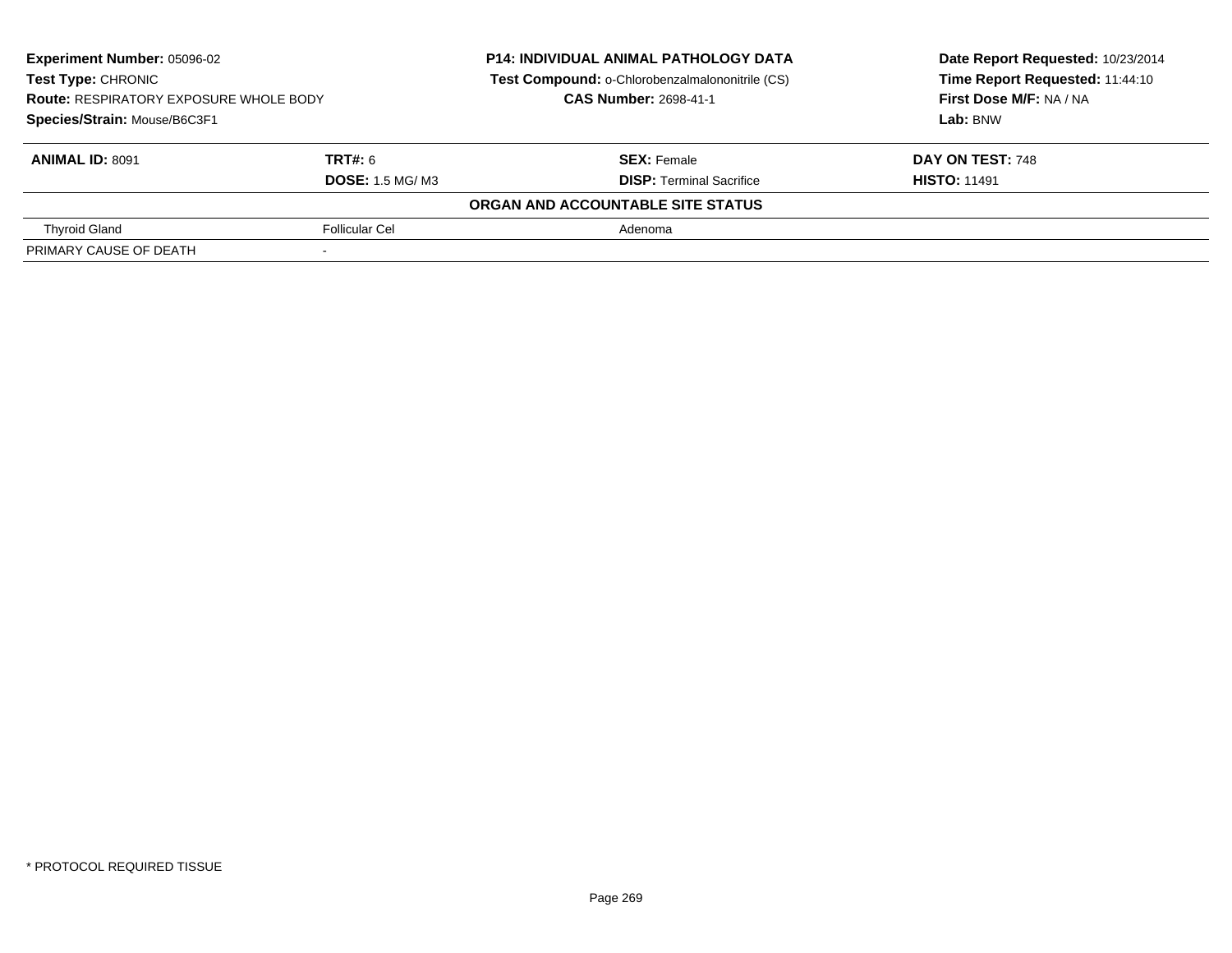**Experiment Number:** 05096-02**Test Type:** CHRONIC **Route:** RESPIRATORY EXPOSURE WHOLE BODY**Species/Strain:** Mouse/B6C3F1**P14: INDIVIDUAL ANIMAL PATHOLOGY DATA Test Compound:** o-Chlorobenzalmalononitrile (CS)**CAS Number:** 2698-41-1**Date Report Requested:** 10/23/2014**Time Report Requested:** 11:44:10**First Dose M/F:** NA / NA**Lab:** BNW**ANIMAL ID:** 8092 **TRT#:** <sup>6</sup> **SEX:** Female **DAY ON TEST:** <sup>748</sup> **DOSE:** 1.5 MG/ M3**DISP:** Terminal Sacrifice **HISTO:** 11492 **ORGAN AND ACCOUNTABLE SITE STATUSNORMALAdrenal Gland - Cortex** Adrenal Gland - Medulla **Bone Adrenal Gland - Cortex Adrenal Gland - Cortex Adrenal Gland - Medulla** Bone Marrow Gallbladder Brain Esophagus Esophagus Esophagus Esophagus Exercicle Exercises et al. Exercises et al. et al. et al. et al. Heart **Intestine Large - Cecum** Intestine Large - Cecum Intestine Large - Colon Intestine Large - Rectum Intestine Small - Duodenum **Intestine Small - Ileum** Intestine Small - Ileum Intestine Small - Jejunum Intestine Small - Islets, Pancreatic Mammary Gland Larynx **Lymph Node - Bronchial Lymph Note** - Mandibular Mammary Gland Mammary Gland Lymph Node - Mandibular Nose Pancreas Parathyroid Gland Pituitary GlandStomach - Glandular Salivary Glands **Skin Stomach - Forestomach - Skin** Skin Stomach - Forestomach - Stomach - Forestomach - Stomach - Glandular Stomach - Stomach - Stomach - Stomach - Stomach - Stomach - Stomach - Stomach - Stomach - Stomach Thyroid Gland Trachea Trachea Communication Chinary Bladder **OBSERVATIONS** Adrenal Gland Capsule Hyperplasia Mild Kidney Lymphoma Malignant Histiocytic Nephropathy Chronic, Mild Liver Hepatocellular Carcinoma Multiple Note: [ HEPATOCLR CARC ] TGLs = 4,5-4+10 Lungg en and the subset of the set of the set of the set of the set of the set of the set of the set of the set of the set of the set of the set of the set of the set of the set of the set of the set of the set of the set of t AlveolusInfiltration Cellular **Histiocyte**, Mild **Ovary** y cystem in the control of the control of the control of the control of the control of the control of the control of the control of the control of the control of the control of the control of the control of the control of Germinal Epithh ann an t-India ann an t-India ann an t-India ann an t-India ann an t-India ann an t-India ann an t-India ann an t-Note:  $[CYST \t 1 TGLs = 2-7$  Spleen Lymphoma Malignant Histiocytic Thymus Lymphoma Malignant Histiocytic Uteruss and the contract of the contract of the contract of the contract of the contract of the contract of the contract of the contract of the contract of the contract of the contract of the contract of the contract of the cont n Marked Marked Structure of the Marked Marked Structure of the Marked Structure of the Marked Structure of th Endometrium Hyperplasia Mild Note: [ DILATATION ] TGLs = 1-8 PRIMARY CAUSE OF DEATH-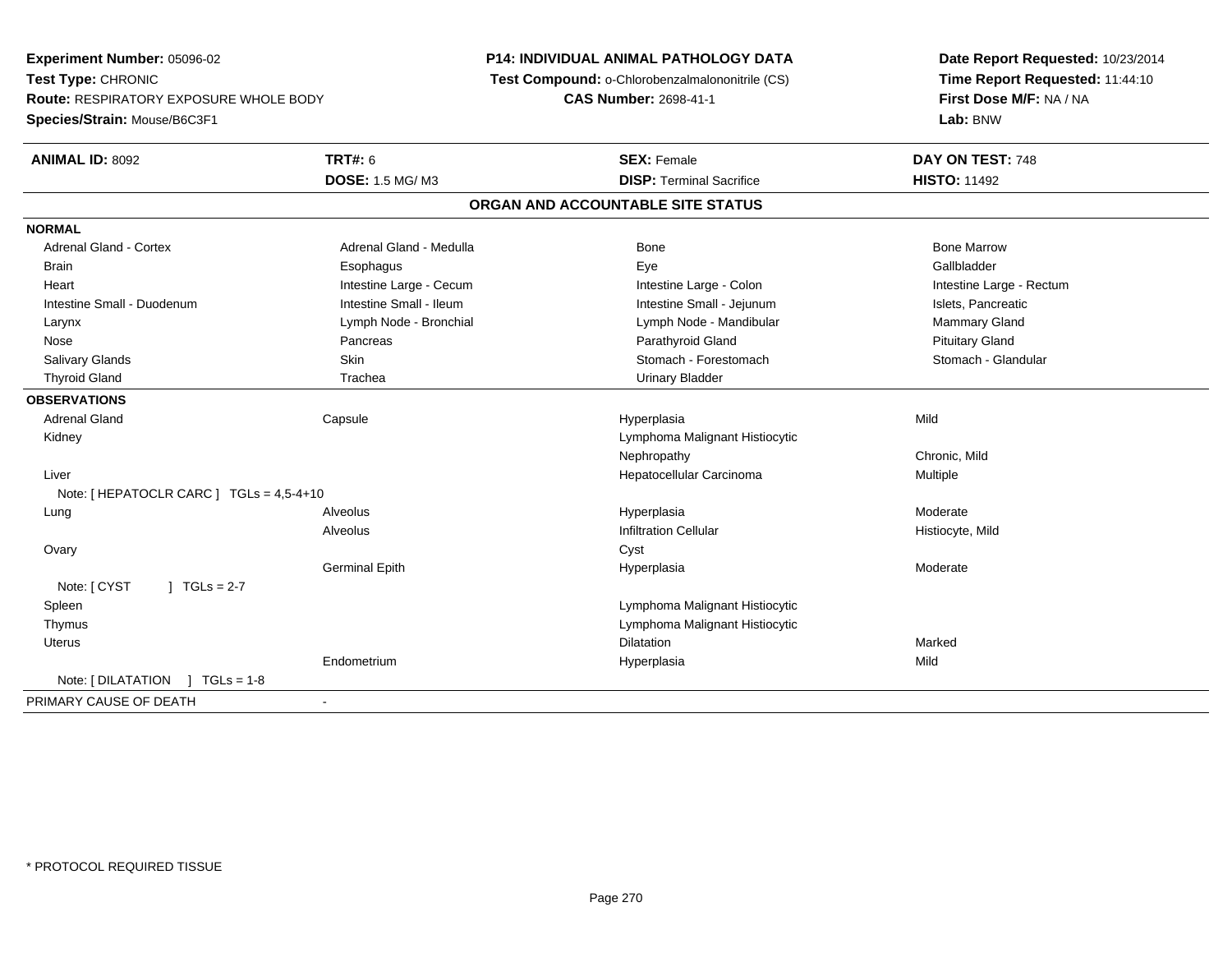**Experiment Number:** 05096-02**Test Type:** CHRONIC **Route:** RESPIRATORY EXPOSURE WHOLE BODY**Species/Strain:** Mouse/B6C3F1**P14: INDIVIDUAL ANIMAL PATHOLOGY DATA Test Compound:** o-Chlorobenzalmalononitrile (CS)**CAS Number:** 2698-41-1**Date Report Requested:** 10/23/2014**Time Report Requested:** 11:44:10**First Dose M/F:** NA / NA**Lab:** BNW**ANIMAL ID:** 8093**TRT#:** 6 **SEX:** Female **DAY ON TEST:** 748 **DOSE:** 1.5 MG/ M3**DISP:** Terminal Sacrifice **HISTO:** 11493 **ORGAN AND ACCOUNTABLE SITE STATUSNORMALAdrenal Gland - Cortex** Adrenal Gland - Medulla **Bone** Bone Bone Brain Brain Esophagus Eye Gallbladder Intestine Large - CecumIntestine Small - Ileum Intestine Large - Colon **Intestine Large - Rectum** Intestine Small - Duodenum Intestine Small - Duodenum Intestine Small - Jejunum **Intestine Small - Jejunum** Islets, Pancreatic **National Communist Communist Communist Communist Communist Communist Communist Communist Communist Communist Communist Communist Communist Communist** Lymph Node - Bronchial Nose Communication Communication Communication Communication Communication Communication Nose **Pituitary Gland**  Ovary Pancreas Parathyroid Gland Pituitary GlandSalivary Glands Salivary School School School School Spleen School Spleen Stomach - Forestomach - Stomach - Forestomach Stomach - Glandular Thymus Thyroid Gland Trachea Urinary Bladder**OBSERVATIONS** Adrenal Gland Capsule Hyperplasia Mild Bone Marroww which is a matter of the Myelofibrosis and the Myelofibrosis and the Mild of the Mild of the Mild of the Mild of the Mild of the Mild of the Mild of the Mild of the Mild of the Mild of the Mild of the Mild of the Mild of Heart Artery Inflammationn Marked Kidneyy the controller of the controller of the controller of the controller of the controller of the chronic, Mild Lung Alveolar/Bronchiolar Adenoma Uterus Endometrium Hyperplasia Mild PRIMARY CAUSE OF DEATH-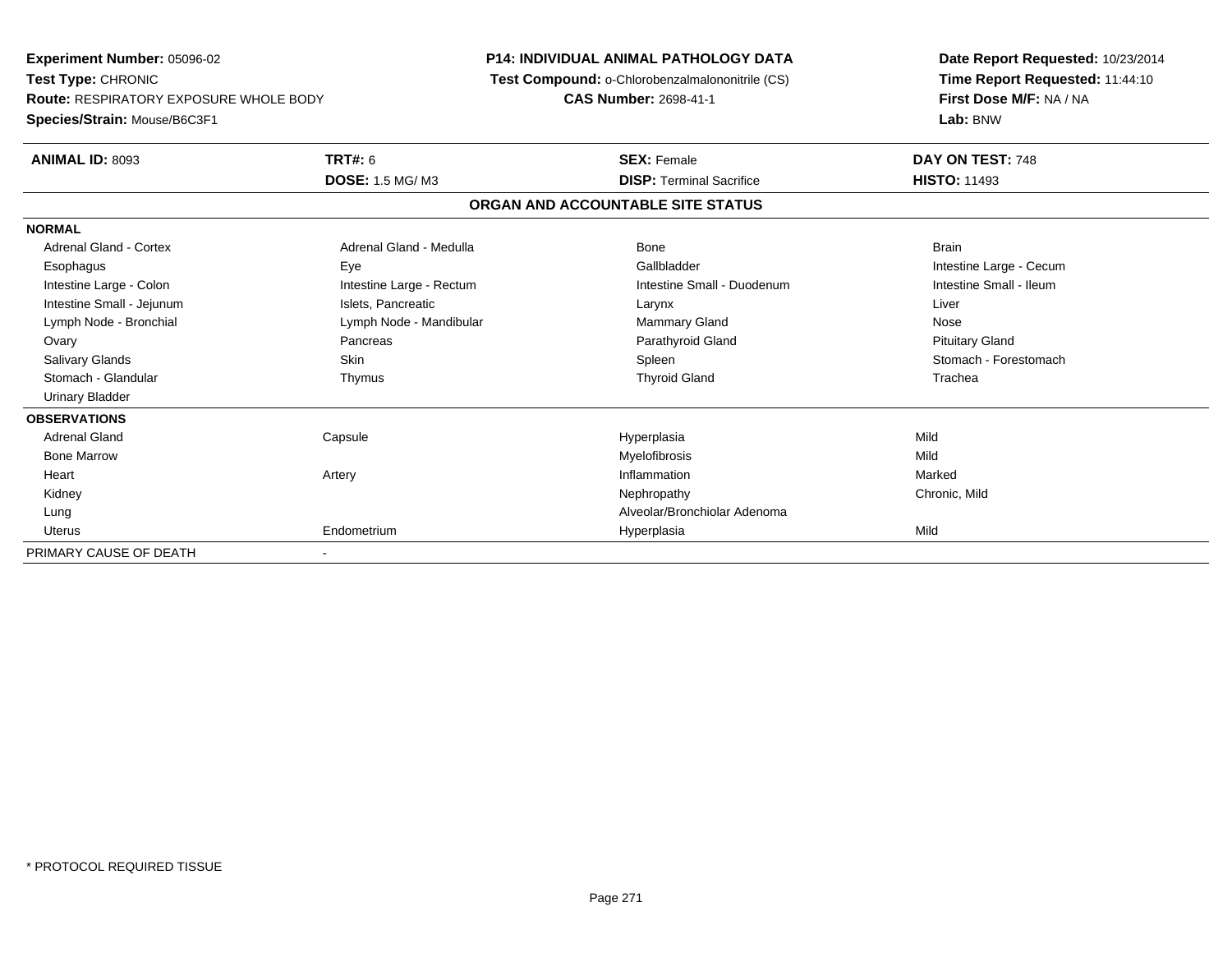| <b>Experiment Number: 05096-02</b>                                  |                          | <b>P14: INDIVIDUAL ANIMAL PATHOLOGY DATA</b>    |  | Date Report Requested: 10/23/2014 |
|---------------------------------------------------------------------|--------------------------|-------------------------------------------------|--|-----------------------------------|
| Test Type: CHRONIC<br><b>Route: RESPIRATORY EXPOSURE WHOLE BODY</b> |                          | Test Compound: o-Chlorobenzalmalononitrile (CS) |  | Time Report Requested: 11:44:11   |
|                                                                     |                          | CAS Number: 2698-41-1                           |  | First Dose M/F: NA / NA           |
| Species/Strain: Mouse/B6C3F1                                        |                          |                                                 |  | Lab: BNW                          |
| <b>ANIMAL ID: 8094</b>                                              | <b>TRT#: 6</b>           | <b>SEX: Female</b>                              |  | DAY ON TEST: 748                  |
|                                                                     | <b>DOSE: 1.5 MG/M3</b>   | <b>DISP: Terminal Sacrifice</b>                 |  | <b>HISTO: 11494</b>               |
|                                                                     |                          | ORGAN AND ACCOUNTABLE SITE STATUS               |  |                                   |
| <b>NORMAL</b>                                                       |                          |                                                 |  |                                   |
| <b>Adrenal Gland - Cortex</b>                                       | Adrenal Gland - Medulla  | <b>Bone</b>                                     |  | <b>Brain</b>                      |
| Esophagus                                                           | Eye                      | Heart                                           |  | Intestine Large - Cecum           |
| Intestine Large - Colon                                             | Intestine Large - Rectum | Intestine Small - Duodenum                      |  | Intestine Small - Ileum           |
| Intestine Small - Jejunum                                           | Islets. Pancreatic       | Larynx                                          |  | Liver                             |
| Lung                                                                | Lymph Node - Bronchial   | Mammary Gland                                   |  | Ovary                             |
| Pancreas                                                            | Parathyroid Gland        | <b>Pituitary Gland</b>                          |  | <b>Salivary Glands</b>            |
| <b>Skin</b>                                                         | Spleen                   | Stomach - Forestomach                           |  | Stomach - Glandular               |
| Thymus                                                              | <b>Thyroid Gland</b>     | Trachea                                         |  | <b>Urinary Bladder</b>            |
| <b>MISSING</b>                                                      |                          |                                                 |  |                                   |
| Lymph Node - Mandibular                                             |                          |                                                 |  |                                   |
| <b>OBSERVATIONS</b>                                                 |                          |                                                 |  |                                   |
| <b>Adrenal Gland</b>                                                | Capsule                  | Hyperplasia                                     |  | Mild                              |
| <b>Bone Marrow</b>                                                  |                          | Myelofibrosis                                   |  | Mild                              |
| Gallbladder                                                         |                          | Inflammation                                    |  | Suppurative, Mild                 |
| Kidney                                                              |                          | Nephropathy                                     |  | Chronic, Mild                     |
| Nose                                                                |                          | Inflammation                                    |  | Acute, Mild                       |
| Note: SEROUS INFLAMMATION IS IN THE MOST CAUDAL SECTION             |                          |                                                 |  |                                   |
| Note: DORSALLY ON ONE SIDE.                                         |                          |                                                 |  |                                   |
| <b>Uterus</b>                                                       | Endometrium              | Hyperplasia                                     |  | Mild                              |
| PRIMARY CAUSE OF DEATH                                              |                          |                                                 |  |                                   |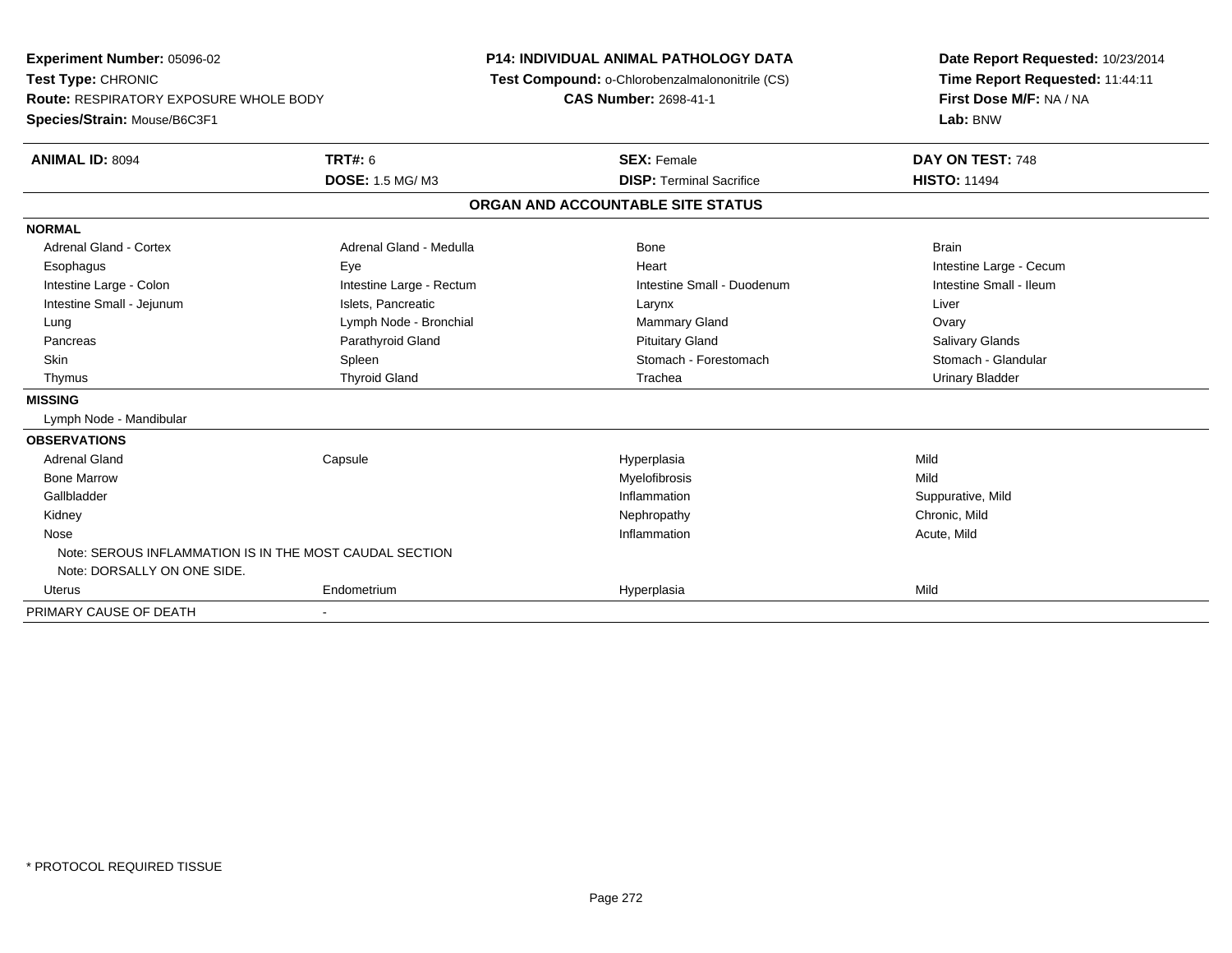| Experiment Number: 05096-02<br>Test Type: CHRONIC<br><b>Route: RESPIRATORY EXPOSURE WHOLE BODY</b><br>Species/Strain: Mouse/B6C3F1 |                                          | P14: INDIVIDUAL ANIMAL PATHOLOGY DATA<br>Test Compound: o-Chlorobenzalmalononitrile (CS)<br>CAS Number: 2698-41-1 | Date Report Requested: 10/23/2014<br>Time Report Requested: 11:44:11<br>First Dose M/F: NA / NA<br>Lab: BNW |
|------------------------------------------------------------------------------------------------------------------------------------|------------------------------------------|-------------------------------------------------------------------------------------------------------------------|-------------------------------------------------------------------------------------------------------------|
| <b>ANIMAL ID: 8095</b>                                                                                                             | <b>TRT#: 6</b><br><b>DOSE: 1.5 MG/M3</b> | <b>SEX: Female</b><br><b>DISP: Terminal Sacrifice</b>                                                             | DAY ON TEST: 748<br><b>HISTO: 11495</b>                                                                     |
|                                                                                                                                    |                                          | ORGAN AND ACCOUNTABLE SITE STATUS                                                                                 |                                                                                                             |
| <b>NORMAL</b>                                                                                                                      |                                          |                                                                                                                   |                                                                                                             |
| <b>Adrenal Gland - Cortex</b>                                                                                                      | Adrenal Gland - Medulla                  | Bone                                                                                                              | <b>Brain</b>                                                                                                |
| Esophagus                                                                                                                          | Eye                                      | Heart                                                                                                             | Intestine Large - Cecum                                                                                     |
| Intestine Large - Colon                                                                                                            | Intestine Large - Rectum                 | Intestine Small - Duodenum                                                                                        | Intestine Small - Ileum                                                                                     |
| Intestine Small - Jejunum                                                                                                          | Islets, Pancreatic                       | Larynx                                                                                                            | Lung                                                                                                        |
| Lymph Node - Bronchial                                                                                                             | Mammary Gland                            | Ovary                                                                                                             | Pancreas                                                                                                    |
| Parathyroid Gland                                                                                                                  | <b>Pituitary Gland</b>                   | Salivary Glands                                                                                                   | Skin                                                                                                        |
| Spleen                                                                                                                             | Stomach - Forestomach                    | Stomach - Glandular                                                                                               | Thymus                                                                                                      |
| <b>Thyroid Gland</b>                                                                                                               | Trachea                                  | <b>Urinary Bladder</b>                                                                                            |                                                                                                             |
| <b>MISSING</b>                                                                                                                     |                                          |                                                                                                                   |                                                                                                             |
| Lymph Node - Mandibular                                                                                                            |                                          |                                                                                                                   |                                                                                                             |
| <b>AUTO PRECLUDES DIAG.</b>                                                                                                        |                                          |                                                                                                                   |                                                                                                             |
| Gallbladder                                                                                                                        |                                          |                                                                                                                   |                                                                                                             |
| <b>OBSERVATIONS</b>                                                                                                                |                                          |                                                                                                                   |                                                                                                             |
| <b>Adrenal Gland</b>                                                                                                               | Capsule                                  | Hyperplasia                                                                                                       | Mild                                                                                                        |
| <b>Bone Marrow</b>                                                                                                                 |                                          | Myelofibrosis                                                                                                     | Mild                                                                                                        |
| Kidney                                                                                                                             |                                          | Nephropathy                                                                                                       | Chronic, Minimal                                                                                            |
| Liver                                                                                                                              |                                          | Hepatocellular Carcinoma                                                                                          |                                                                                                             |
| Note: [ HEPATOCLR CARC ] TGLs = 2-10                                                                                               |                                          |                                                                                                                   |                                                                                                             |
| Nose                                                                                                                               |                                          | Inflammation                                                                                                      | Suppurative, Minimal                                                                                        |
| <b>Uterus</b>                                                                                                                      | Endometrium                              | Hyperplasia                                                                                                       | Mild                                                                                                        |
| Note: [HYPERPLASIA ] TGLs = 1-8                                                                                                    |                                          |                                                                                                                   |                                                                                                             |
| PRIMARY CAUSE OF DEATH                                                                                                             | $\blacksquare$                           |                                                                                                                   |                                                                                                             |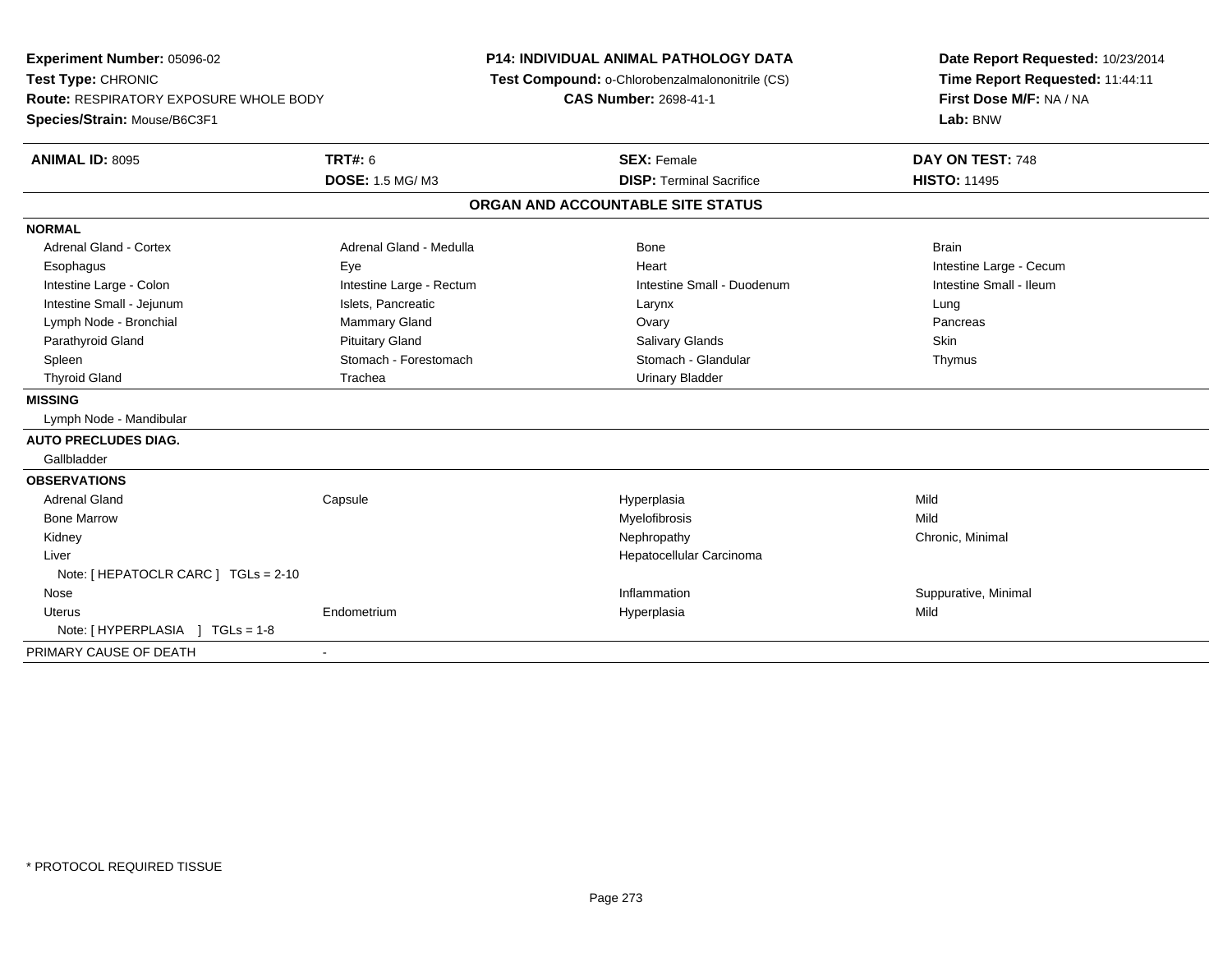**Experiment Number:** 05096-02**Test Type:** CHRONIC **Route:** RESPIRATORY EXPOSURE WHOLE BODY**Species/Strain:** Mouse/B6C3F1**P14: INDIVIDUAL ANIMAL PATHOLOGY DATA Test Compound:** o-Chlorobenzalmalononitrile (CS)**CAS Number:** 2698-41-1**Date Report Requested:** 10/23/2014**Time Report Requested:** 11:44:11**First Dose M/F:** NA / NA**Lab:** BNW**ANIMAL ID:** 8096 **TRT#:** <sup>6</sup> **SEX:** Female **DAY ON TEST:** <sup>748</sup> **DOSE:** 1.5 MG/ M3**DISP:** Terminal Sacrifice **HISTO:** 11496 **ORGAN AND ACCOUNTABLE SITE STATUSNORMALAdrenal Gland - Cortex** Adrenal Gland - Medulla **Adrenal Gland - Medulla Bone** Bone **Bone** Esophagus Esophagus Eye Gallbladder Heart Intestine Large - CecumIntestine Small - Ileum Intestine Large - Colon **Intestine Large - Rectum** Intestine Colon Intestine Small - Duodenum Intestine Small - Jejunum **Intestine Small - Jejunum** Islets, Pancreatic **Network Construction Career Construction** Ovary Lymph Node - Bronchial **Lymph Node - Mandibular** Mammary Gland Ovary Cland Commary Gland Commary Gland Ovary Cland Spleen Pancreas Salivary Glands Skin Spleen**Thyroid Gland**  Stomach - Forestomach Stomach - Glandular Thymus Thyroid Gland Trachea Urinary Bladder**MISSING** Parathyroid Gland**OBSERVATIONS** Adrenal Gland Capsule Hyperplasia Mild Bone Marroww which is a matter of the Myelofibrosis and the Myelofibrosis and the Mild of the Mild of the Mild of the Mild of the Mild of the Mild of the Mild of the Mild of the Mild of the Mild of the Mild of the Mild of the Mild of Brainn and the compression of the compression of the compression of the compression of the compression of the compression Kidneyy the controller of the controller of the controller of the controller of the controller of the chronic, Mild Liver Hepatocellular CarcinomaNote: [ HEPATOCLR CARC ] TGLs = 2-10 Note: THIS LIVER TUMOR IS VERY SMALL, BUT THE CELLULARNote: CHARACTERISTICS ARE THAT OF A CARCINOMA. Nose Respirat Epith Hyperplasia Minimal Inflammation Suppurative, Minimal Note: THE HYPERPLASIA OF THE RESPIRATORY EPITHELIUM IS ONNote: THE TIP OF ONE OF THE MAXILLARY TURBINATES. Pituitary Glandd and a state of Pars Intermed and the extension of Adenoma Note:  $[ADENOMA \t] TGLS = 3-8$  Uteruss and the contract of the contract of the contract of the contract of the contract of the contract of the contract of the contract of the contract of the contract of the contract of the contract of the contract of the cont n Marked **Marked** Note: [ DILATATION ] TGLs = 1-8 PRIMARY CAUSE OF DEATH-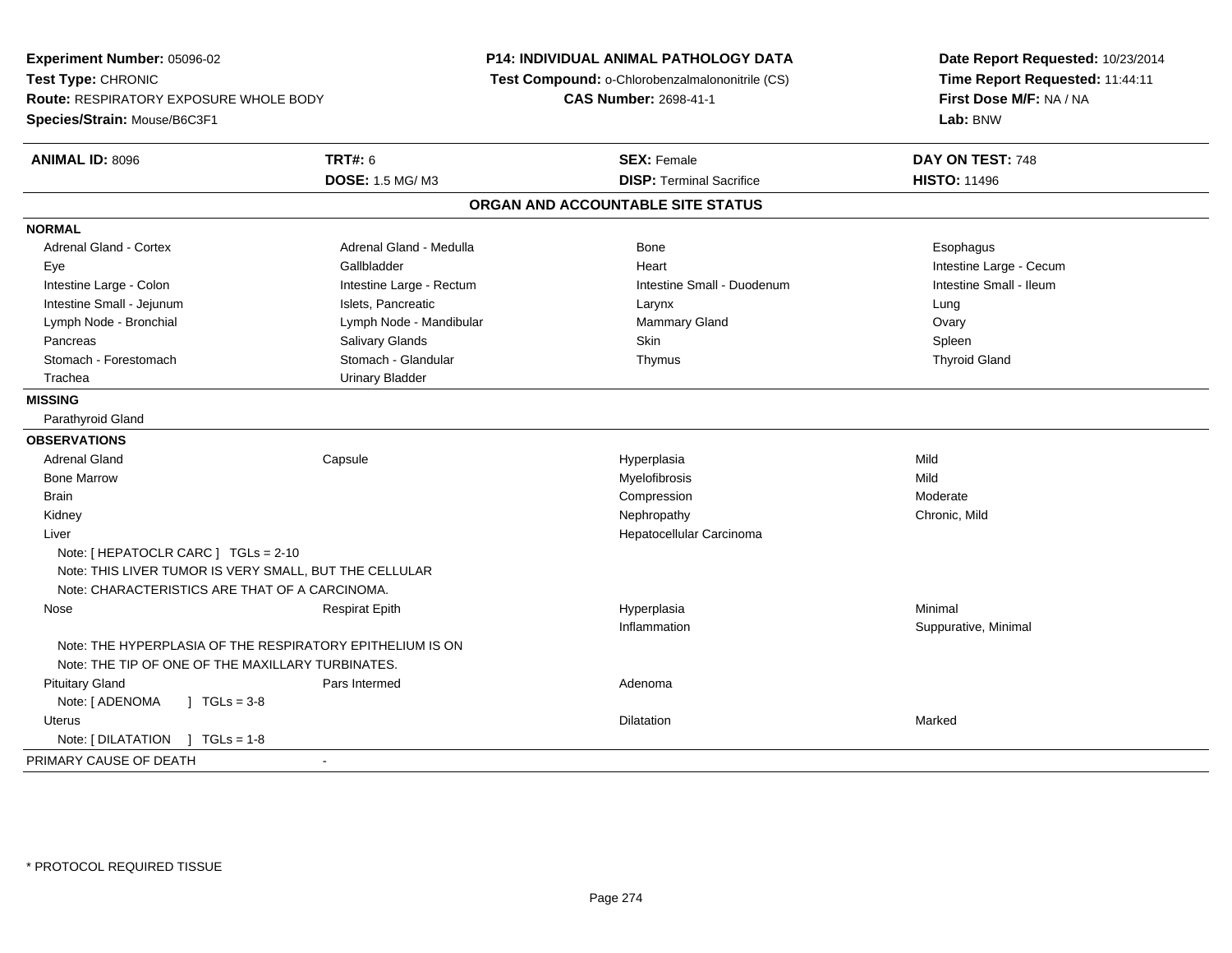**Experiment Number:** 05096-02**Test Type:** CHRONIC **Route:** RESPIRATORY EXPOSURE WHOLE BODY**Species/Strain:** Mouse/B6C3F1**P14: INDIVIDUAL ANIMAL PATHOLOGY DATA Test Compound:** o-Chlorobenzalmalononitrile (CS)**CAS Number:** 2698-41-1**Date Report Requested:** 10/23/2014**Time Report Requested:** 11:44:11**First Dose M/F:** NA / NA**Lab:** BNW**ANIMAL ID:** 8097**TRT#:** 6 **SEX:** Female **DAY ON TEST:** 748 **DOSE:** 1.5 MG/ M3**DISP:** Terminal Sacrifice **HISTO:** 11497 **ORGAN AND ACCOUNTABLE SITE STATUSNORMALAdrenal Gland - Cortex** Adrenal Gland - Medulla **Adrenal Gland - Medulla Bone** Bone **Bone** Esophagus Esophagus Eye Gallbladder Heart Intestine Large - CecumIntestine Small - Ileum Intestine Large - Colon **Intestine Large - Rectum** Intestine Small - Duodenum Intestine Small - Duodenum Intestine Small - Jejunum **Intestine Small - Jejunum** Islets, Pancreatic **Larynx** Larynx Liver Lung **Lymph Node - Bronchial Mammary Gland Pancreas** Pancreas Pancreas Parathyroid Gland Phillip Communication of Pituitary Gland Pitus School Salivary Glands Skin Skin Skin Skin Skin **Thyroid Gland** Spleen Stomach - Stomach - Forestomach - Stomach - Glandular Thyroid Glandular Thyroid Glandular Thyroid Glandular Trachea Urinary Bladder**MISSING**Lymph Node - Mandibular Thymus **OBSERVATIONS** Adrenal Gland Capsule Hyperplasia Moderate Bone Marroww which is a matter of the Myelofibrosis and the Myelofibrosis and the Mild of the Mild of the Mild of the Mild of the Mild of the Mild of the Mild of the Mild of the Mild of the Mild of the Mild of the Mild of the Mild of Brainn and the control of the control of the control of the control of the control of the control of the control of the control of the control of the control of the control of the control of the control of the control of the co Kidneyy the control of the control of the control of the control of the control of the control of the control of the control of the control of the control of the control of the control of the control of the control of the contro n Mild NephropathyNephropathy Chronic, Mild<br>
Inflammation Suppurative. Suppurative, Moderate Nosee the contractive of the contraction of the contraction of the contraction of the contraction of the contraction of  $\mathbf S$ uppurative, Moderate Respirat Epith Metaplasia Squamous, Moderate **Ovary** y cystem in the control of the control of the control of the control of the control of the control of the control of the control of the control of the control of the control of the control of the control of the control of Note:  $[CYST \t 1 TGLs = 2-7$  Uteruss and the contract of the contract of the contract of the contract of the contract of the contract of the contract of the contract of the contract of the contract of the contract of the contract of the contract of the cont n Marked **Marked** Endometrium Hyperplasia Minimal Note: [ DILATATION ] TGLs = 1-8PRIMARY CAUSE OF DEATH-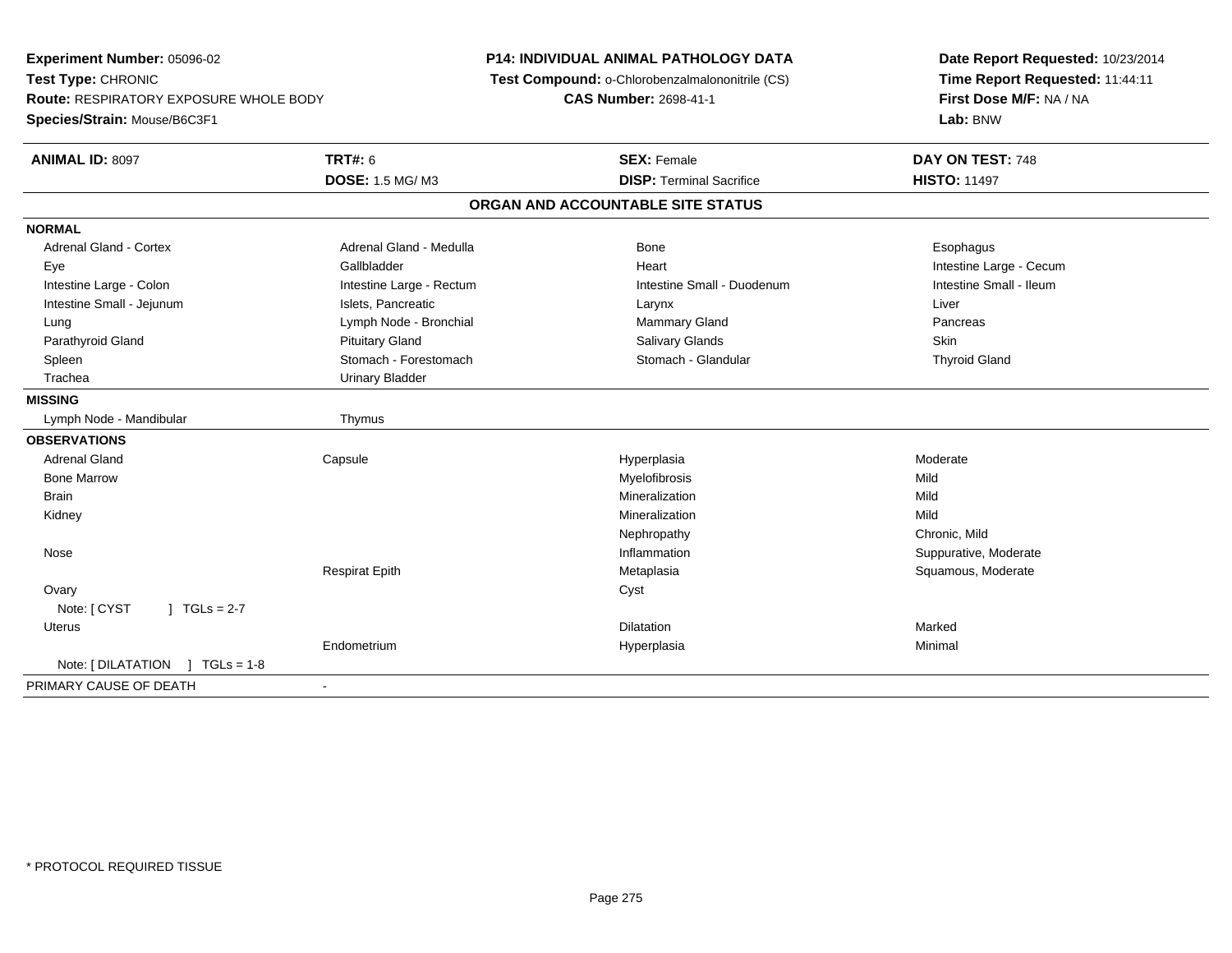**Experiment Number:** 05096-02**Test Type:** CHRONIC **Route:** RESPIRATORY EXPOSURE WHOLE BODY**Species/Strain:** Mouse/B6C3F1**P14: INDIVIDUAL ANIMAL PATHOLOGY DATA Test Compound:** o-Chlorobenzalmalononitrile (CS)**CAS Number:** 2698-41-1**Date Report Requested:** 10/23/2014**Time Report Requested:** 11:44:11**First Dose M/F:** NA / NA**Lab:** BNW**ANIMAL ID:** 8098**TRT#:** 6 **SEX:** Female **DAY ON TEST:** 748 **DOSE:** 1.5 MG/ M3**DISP:** Terminal Sacrifice **HISTO:** 11498 **ORGAN AND ACCOUNTABLE SITE STATUSNORMALAdrenal Gland - Cortex** Adrenal Gland - Medulla **Bone** Bone Brain Bone Brain Brain Brain Heart Esophagus Eye Gallbladder HeartIntestine Large - Cecum **Intestine Large - Colon** Intestine Large - Colon Intestine Large - Rectum Intestine Large - Rectum Intestine Small - Duodenum Intestine Small - Ileum Larynx Intestine Small - Jejunum Intestine Small - Jejunum Islets, Pancreatic Larynx Nose Liver **Liver Lymph Node - Bronchial Mammary Gland Mammary Gland Nose Agency** Company Company Company Company Company Company Company Company Company Company Company Company Company Company Company Company Company Company **Salivary Glands** Ovary Pancreas Pancreas Pancreas Pancreas Putuitary Gland Salivary Glands Salivary Glands Salivary Glands Salivary Glands Salivary Glands Salivary Glands Salivary Glands Salivary Glands Salivary Glands Salivary Glands Sali Stomach - Forestomach Thymus Thyroid Gland TracheaUrinary Bladder **Uterus MISSING** Parathyroid Gland**OBSERVATIONS** Adrenal Gland Capsule Hyperplasia Moderate Bone Marroww which is a matter of the Myelofibrosis and the Myelofibrosis and the Mild of the Mild of the Mild of the Mild of the Mild of the Mild of the Mild of the Mild of the Mild of the Mild of the Mild of the Mild of the Mild of Kidneyy the chronic, Moderate and September 2011 of the Chronic Moderate and September 2012 of the Chronic, Moderate Lung Artery Mineralization Marked Lymph Nodee **Executive Structure Mandibular** Cyst Cyst Note: [ CYST | TGLs = 4,5-7 Skinn and the control of the control of the control of the control of the control of the control of the control of the control of the control of the control of the control of the control of the control of the control of the co InflammationSuppurative, Moderate<br>Marked Ulcerr **Marked** Note: [ ACANTHOSIS ] TGLs = 2-10 Note: [ INFLAMMATION ] TGLs = 2-10 Note: ALL THE SKIN LESIONS DESCRIBED ARE FROM THE AREANote: OF ALOPECIA ON THE HEAD.Note: [ ULCER ] TGLs = 2-10 SpleenHematopoietic Cell Proliferation Marked Note: [ HEMA CELL PROL ] TGLs = 3-4**Stomach** h anns an Glandular anns an Glandular anns an Adenoma Note: STOMACH LESION IS A ADENOMATOUS POLYP.Note: [ ADENOMA ] TGLs = 6-8

\* PROTOCOL REQUIRED TISSUE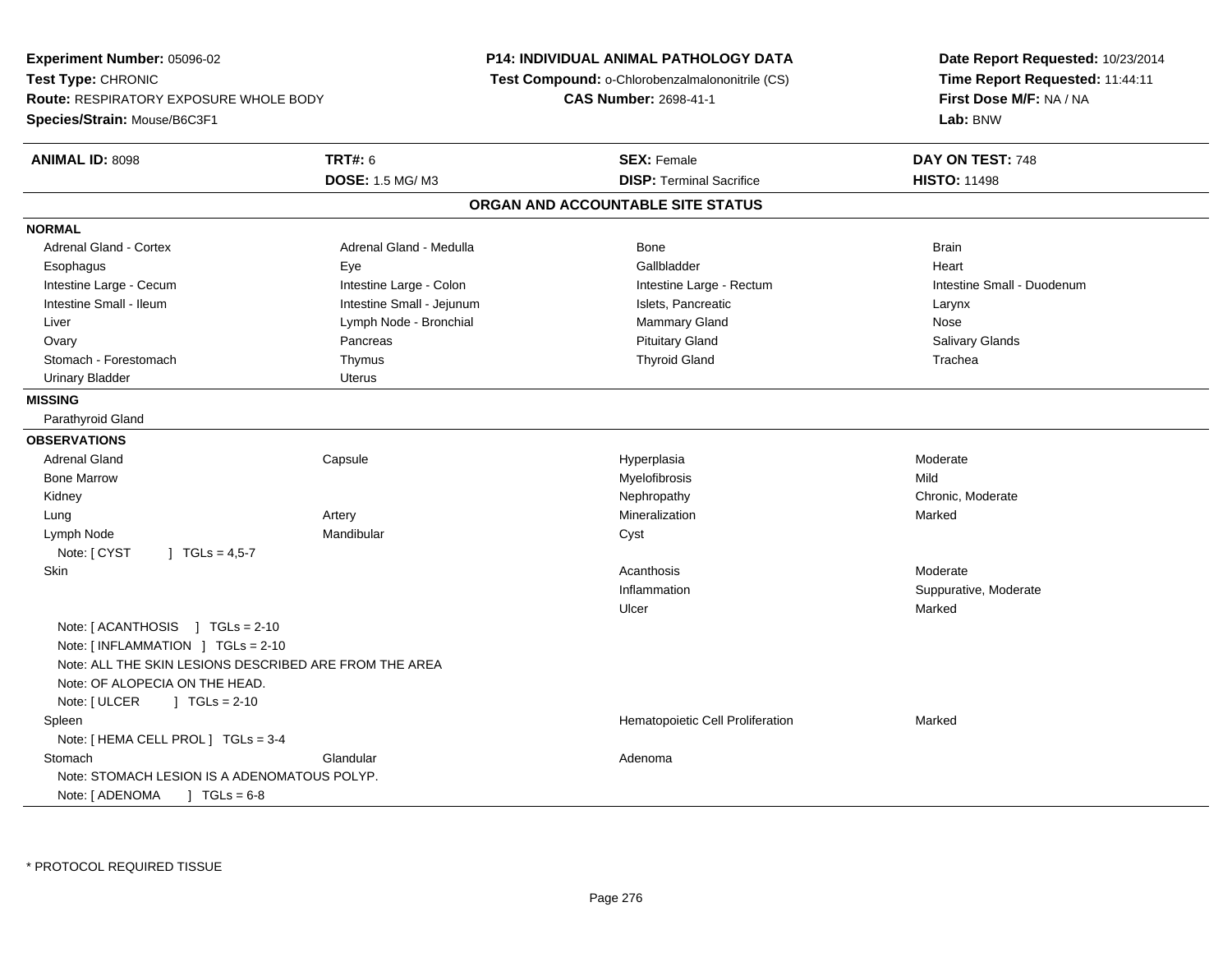| <b>Experiment Number: 05096-02</b><br><b>Test Type: CHRONIC</b><br><b>Route: RESPIRATORY EXPOSURE WHOLE BODY</b><br>Species/Strain: Mouse/B6C3F1 |                                   | <b>P14: INDIVIDUAL ANIMAL PATHOLOGY DATA</b><br>Test Compound: o-Chlorobenzalmalononitrile (CS)<br><b>CAS Number: 2698-41-1</b> | Date Report Requested: 10/23/2014<br>Time Report Requested: 11:44:11<br>First Dose M/F: NA / NA<br>Lab: BNW |
|--------------------------------------------------------------------------------------------------------------------------------------------------|-----------------------------------|---------------------------------------------------------------------------------------------------------------------------------|-------------------------------------------------------------------------------------------------------------|
| <b>ANIMAL ID: 8098</b>                                                                                                                           | TRT#: 6<br><b>DOSE: 1.5 MG/M3</b> | <b>SEX: Female</b><br><b>DISP: Terminal Sacrifice</b>                                                                           | DAY ON TEST: 748<br><b>HISTO: 11498</b>                                                                     |
|                                                                                                                                                  |                                   | ORGAN AND ACCOUNTABLE SITE STATUS                                                                                               |                                                                                                             |
| PRIMARY CAUSE OF DEATH                                                                                                                           |                                   |                                                                                                                                 |                                                                                                             |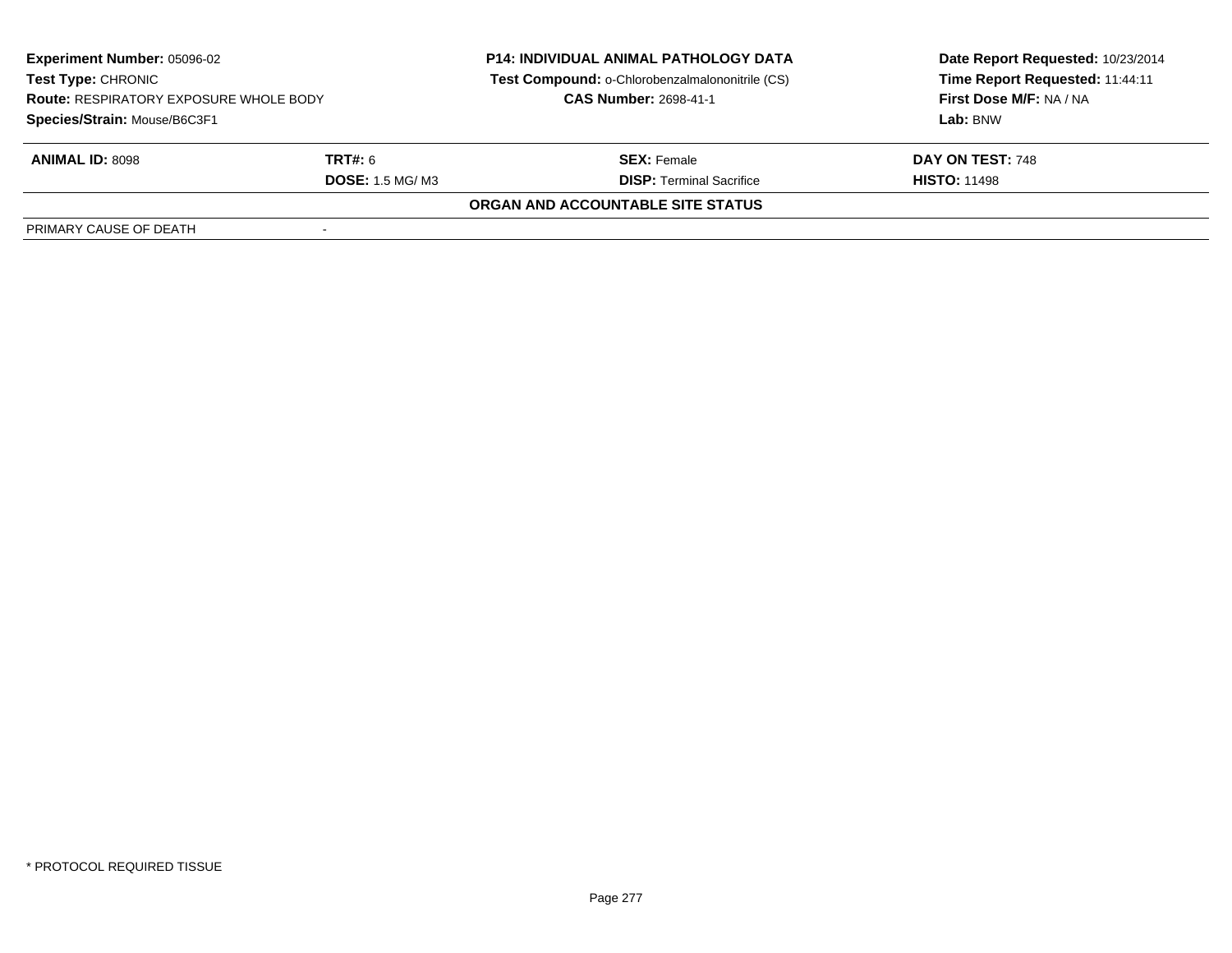**Experiment Number:** 05096-02**Test Type:** CHRONIC **Route:** RESPIRATORY EXPOSURE WHOLE BODY**Species/Strain:** Mouse/B6C3F1**P14: INDIVIDUAL ANIMAL PATHOLOGY DATA Test Compound:** o-Chlorobenzalmalononitrile (CS)**CAS Number:** 2698-41-1**Date Report Requested:** 10/23/2014**Time Report Requested:** 11:44:11**First Dose M/F:** NA / NA**Lab:** BNW**ANIMAL ID:** 8099 **TRT#:** <sup>6</sup> **SEX:** Female **DAY ON TEST:** <sup>748</sup> **DOSE:** 1.5 MG/ M3**DISP:** Terminal Sacrifice **HISTO:** 11499 **ORGAN AND ACCOUNTABLE SITE STATUSNORMALAdrenal Gland - Cortex** Adrenal Gland - Medulla **Bone** Bone Bone Brain Brain Heart Esophagus Eye Gallbladder HeartIntestine Large - Cecum **Intestine Large - Colon** Intestine Large - Colon Intestine Large - Rectum Intestine Large - Rectum Intestine Small - Duodenum Intestine Small - Ileum Larynx **Intestine Small - Jejunum Intestine Small** - Islets, Pancreatic Larynx Ovary Liver **Liver** Class Communication of Lymph Node - Bronchial Class Communication of Mammary Gland **Salivary Glands**  Pancreas Parathyroid Gland Pituitary Gland Salivary GlandsStomach - Glandular Skin Stomach - Forestomach Spleen Spleen Stomach - Forestomach - Stomach - Forestomach - Stomach - Glandular Stomach - Glandular Stomach - Glandular Stomach - Glandular Stomach - Stomach - Stomach - Stomach - Stomach - Sto Thymus Thyroid Gland Trachea Urinary Bladder**OBSERVATIONS** Adrenal Gland Capsule Hyperplasia Moderate Bone Marroww which is a matter of the Myelofibrosis and the Myelofibrosis and the Mild of the Mild of the Mild of the Mild of the Mild of the Mild of the Mild of the Mild of the Mild of the Mild of the Mild of the Mild of the Mild of Kidneyy the controller the controller of the controller of the controller of the controller of the controller of the controller of the controller of the controller of the controller of the controller of the controller of the con Lung Alveolus Infiltration Cellular Histiocyte, Mild Lymph NodeMandibular Mandibular (Mandibular Hematopoietic Cell Proliferation Marked Marked Marked Respirat Epith Marked Marked Marked Marked Marked Squamous, Mild Nose Respirat Epith Metaplasia Squamous, Mild Uteruss and the contract of the contract of the contract of the contract of the contract of the contract of the contract of the contract of the contract of the contract of the contract of the contract of the contract of the cont n Marked Marked Structure of the Marked Marked Structure of the Marked Structure of the Marked Structure of th Note: [ DILATATION ] TGLs = 1-10PRIMARY CAUSE OF DEATH-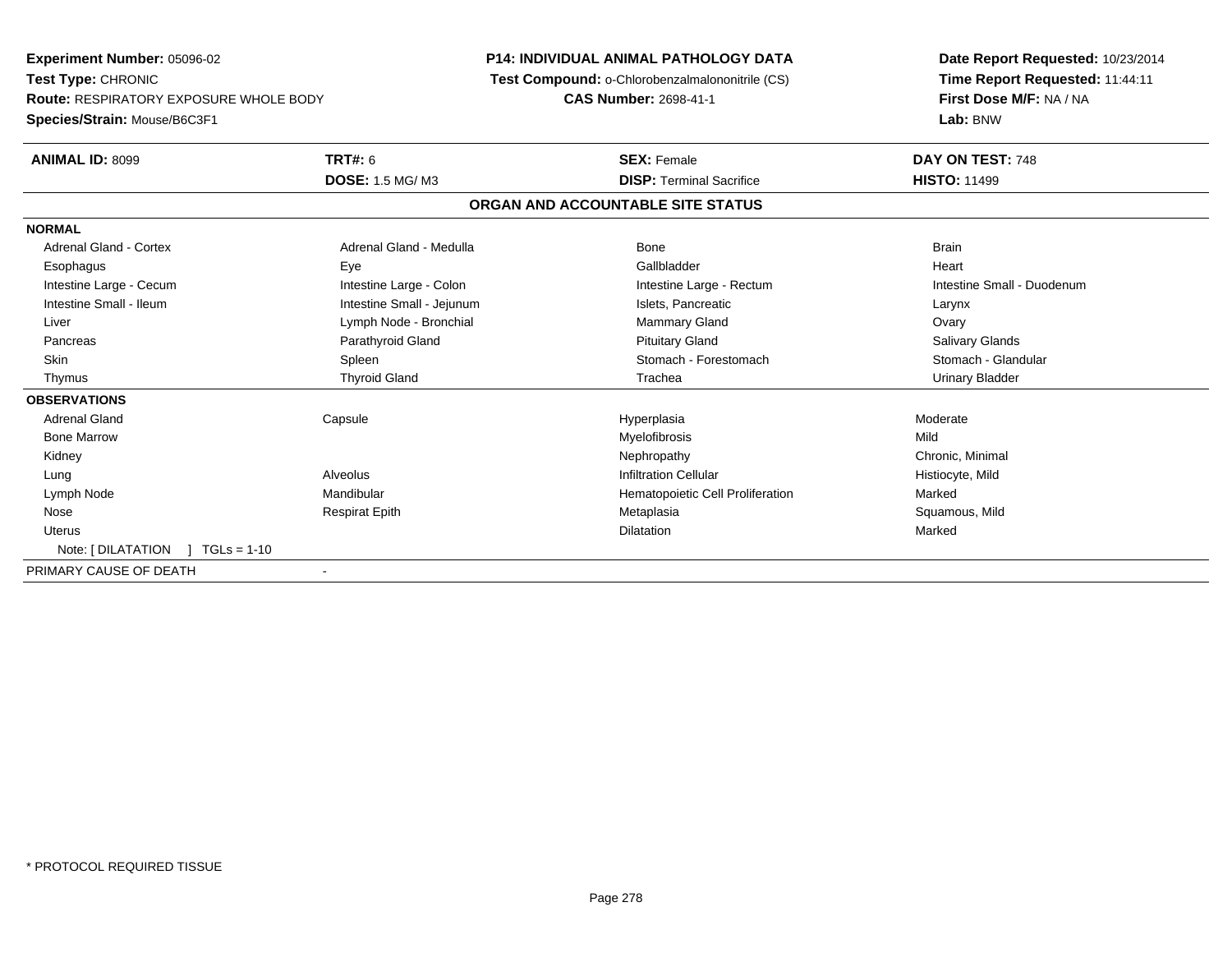**Experiment Number:** 05096-02**Test Type:** CHRONIC **Route:** RESPIRATORY EXPOSURE WHOLE BODY**Species/Strain:** Mouse/B6C3F1**P14: INDIVIDUAL ANIMAL PATHOLOGY DATA Test Compound:** o-Chlorobenzalmalononitrile (CS)**CAS Number:** 2698-41-1**Date Report Requested:** 10/23/2014**Time Report Requested:** 11:44:11**First Dose M/F:** NA / NA**Lab:** BNW**ANIMAL ID:** 8100**C TRT#:** 6 **SEX:** Female **DAY ON TEST:** 748 **DOSE:** 1.5 MG/ M3**DISP:** Terminal Sacrifice **HISTO:** 11500 **ORGAN AND ACCOUNTABLE SITE STATUSNORMALAdrenal Gland - Cortex** Adrenal Gland - Medulla **Adrenal Gland - Medulla** Bone Bone Bone Bone Bone Marrow Gallbladder Brain Esophagus Esophagus Esophagus Esophagus Exercicle Exercises et al. Exercises et al. et al. et al. et al. Heart **Intestine Large - Cecum** Intestine Large - Cecum Intestine Large - Colon Intestine Large - Rectum Intestine Small - Duodenum **Intestine Small - Ileum** Intestine Small - Ileum Intestine Small - Jejunum Intestine Small - Jejunum Islets, Pancreatic Larynx Liver Lung Lymph Node - Bronchial Mammary Gland Ovary Pancreas Parathyroid GlandStomach - Forestomach Salivary Glands Summach - Skin Shin Shin Shin Shines Spleen Shines Stomach - Forestomach - Stomach - Forestomach - Stomach - Stomach - Stomach - Stomach - Stomach - Stomach - Stomach - Stomach - Stomach - Stomach - Stomach Stomach - Glandular Thymus Thyroid Gland TracheaUrinary Bladder **Urinary Bladder** Uterus **MISSING** Lymph Node - Mandibular**OBSERVATIONS** Adrenal Gland Capsule Hyperplasia Mild Kidneyy the controller the controller of the controller of the controller of the controller of the controller of the controller of the controller of the controller of the controller of the controller of the controller of the con Nose Respirat Epith Hyperplasia Mild Inflammation Suppurative, Mild Note: NOSE LESIONS ARE IN SECTION #1 ON THE TIPS OF THENote: TURBINATES AND ADJACENT LATERAL WALL. Pituitary Glandd and a state of Pars Intermed and the extension of Adenoma Note:  $[ADENOMA \t ] TGLS = 1-8$ PRIMARY CAUSE OF DEATH-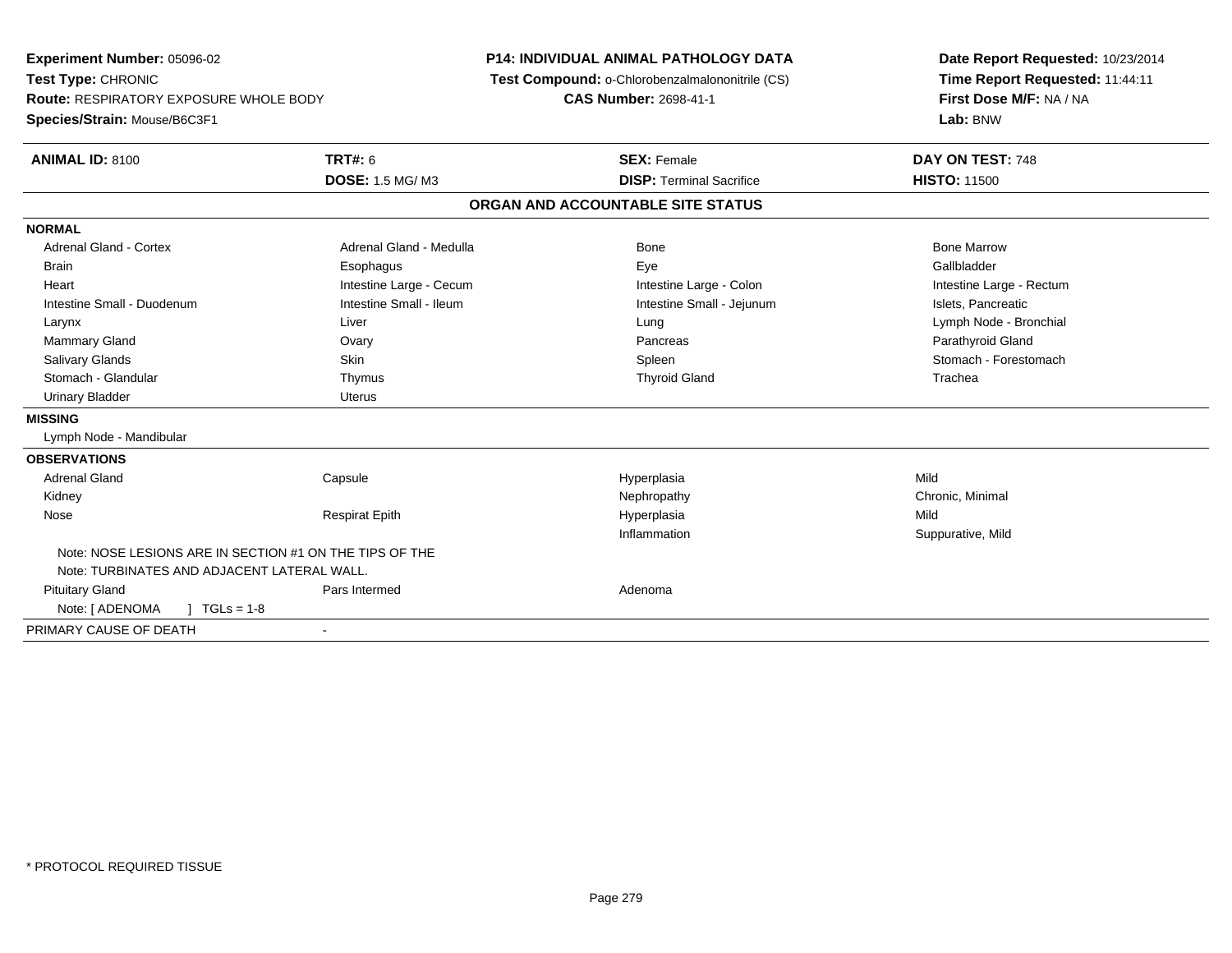**Experiment Number:** 05096-02**Test Type:** CHRONIC **Route:** RESPIRATORY EXPOSURE WHOLE BODY**Species/Strain:** Mouse/B6C3F1**P14: INDIVIDUAL ANIMAL PATHOLOGY DATA Test Compound:** o-Chlorobenzalmalononitrile (CS)**CAS Number:** 2698-41-1**Date Report Requested:** 10/23/2014**Time Report Requested:** 11:44:11**First Dose M/F:** NA / NA**Lab:** BNW**ANIMAL ID:** 9351**TRT#:** 2 **SEX:** Female **DAY ON TEST:** 749 **DOSE:** CONTROL**DISP:** Terminal Sacrifice **HISTO:** 11188 **ORGAN AND ACCOUNTABLE SITE STATUSNORMAL** Adrenal Gland - Medulla Bone Esophagus EyeIntestine Large - Colon Gallbladder **East Community Community** Community Heart Heart Intestine Large - Cecum Intestine Large - Cecum Intestine Small - Jejunum Intestine Large - Rectum **Intestine Small - Duodenum** Intestine Small - Ileum Intestine Small - Ileum Islets, Pancreatic **Commary Gland** Larynx Larynx Clarynx Lymph Node - Mandibular Mammary Gland Mammary Gland Nose Ovary Pancreas Pituitary GlandStomach - Glandular Salivary Glands Summach - Skin Shin Shin Stomach - Forestomach - Stomach - Stomach - Stomach Stomach Stomach - Stomach - Stomach - Stomach - Stomach - Stomach - Stomach - Stomach - Stomach - Stomach - Stomach - Stomach - S Thymus Thyroid Gland Trachea Urinary Bladder**MISSING** Parathyroid Gland**OBSERVATIONS** Adrenal Gland Capsule Hyperplasia Mild **Cortex**  Lymphoma Malignant Mixed Bone Marroww which is a matter of the Myelofibrosis and the Myelofibrosis and the Mild of the Mild of the Mild of the Mild of the Mild of the Mild of the Mild of the Mild of the Mild of the Mild of the Mild of the Mild of the Mild of Brainn and the control of the control of the control of the control of the control of the control of the control of the control of the control of the control of the control of the control of the control of the control of the co Kidney Lymphoma Malignant MixedNephropathy Chronic, Mild Liver Lymphoma Malignant Mixed Lungg en and the subset of the set of the set of the set of the set of the set of the set of the set of the set of the set of the set of the set of the set of the set of the set of the set of the set of the set of the set of t Lymphoma Malignant Mixede and a subset of the Bronchial Control of the Bronchial Control of the Lymphoma Malignant Mixed Lymph NodePancreatic Lymphoma Malignant MixedNote: THE TISSUE LABELED AS RENAL LYMPH NODE AT NECROPSYNote: [ LYMPH MAL MIXD ] TGLs = 3-12 Note: IS ACTUALLY PANCREATIC LYMPH NODE. Spleen Lymphoma Malignant Mixed Note: [ LYMPH MAL MIXD ] TGLs = 1-10 Uteruss and the contract of the contract of the contract of the contract of the contract of the contract of the contract of  $\lambda$ Lymphoma Malignant MixedNote: [ ANGIECTASIS ] TGLs = 5-11Note: [ LYMPH MAL MIXD ] TGLs = 4-11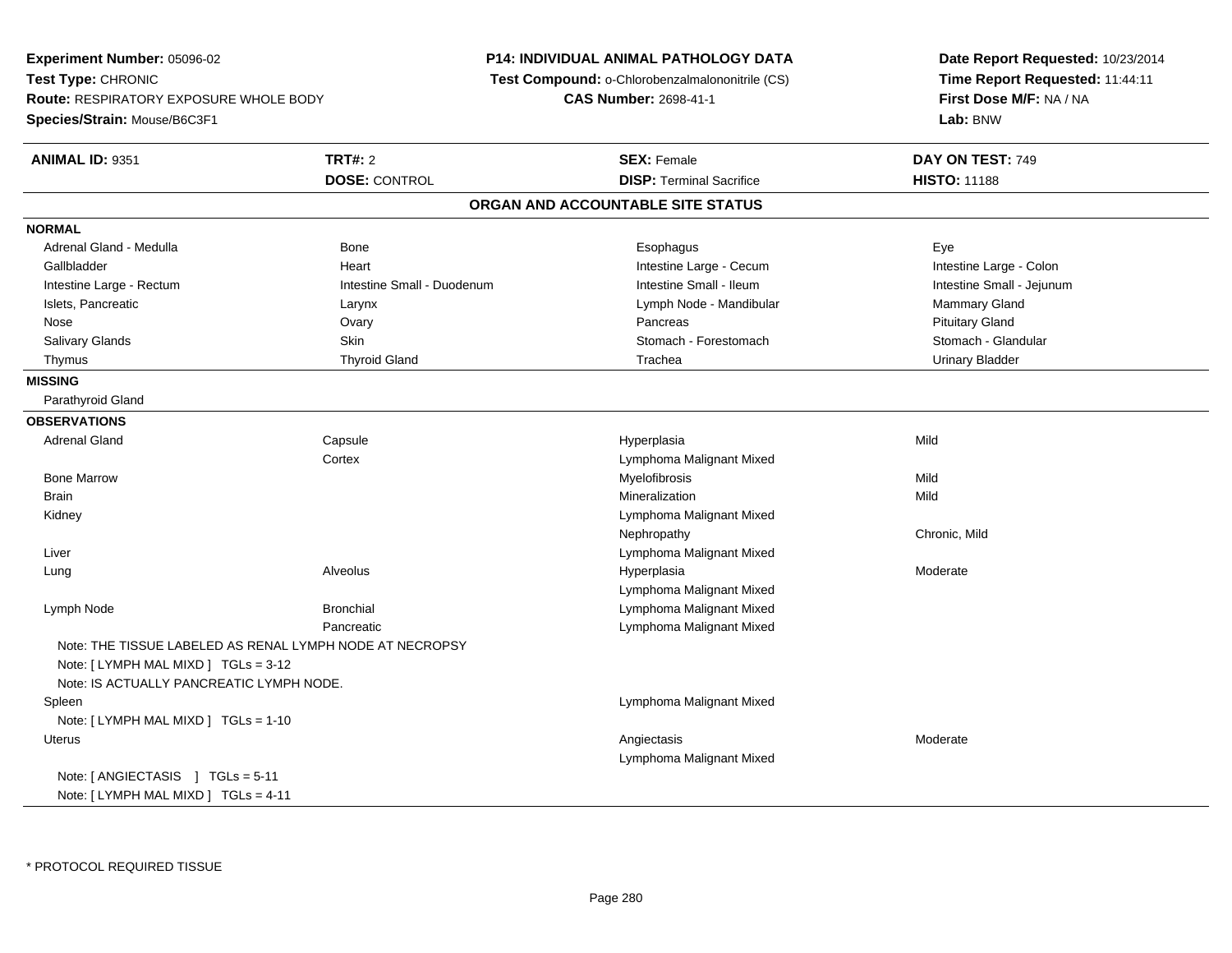| <b>Experiment Number: 05096-02</b><br><b>Test Type: CHRONIC</b><br><b>Route: RESPIRATORY EXPOSURE WHOLE BODY</b><br>Species/Strain: Mouse/B6C3F1 |                                 | <b>P14: INDIVIDUAL ANIMAL PATHOLOGY DATA</b><br>Test Compound: o-Chlorobenzalmalononitrile (CS)<br><b>CAS Number: 2698-41-1</b> | Date Report Requested: 10/23/2014<br>Time Report Requested: 11:44:11<br>First Dose M/F: NA / NA<br>Lab: BNW |
|--------------------------------------------------------------------------------------------------------------------------------------------------|---------------------------------|---------------------------------------------------------------------------------------------------------------------------------|-------------------------------------------------------------------------------------------------------------|
| <b>ANIMAL ID: 9351</b>                                                                                                                           | TRT#: 2<br><b>DOSE: CONTROL</b> | <b>SEX: Female</b><br><b>DISP: Terminal Sacrifice</b>                                                                           | <b>DAY ON TEST: 749</b><br><b>HISTO: 11188</b>                                                              |
|                                                                                                                                                  |                                 | ORGAN AND ACCOUNTABLE SITE STATUS                                                                                               |                                                                                                             |
| PRIMARY CAUSE OF DEATH                                                                                                                           |                                 |                                                                                                                                 |                                                                                                             |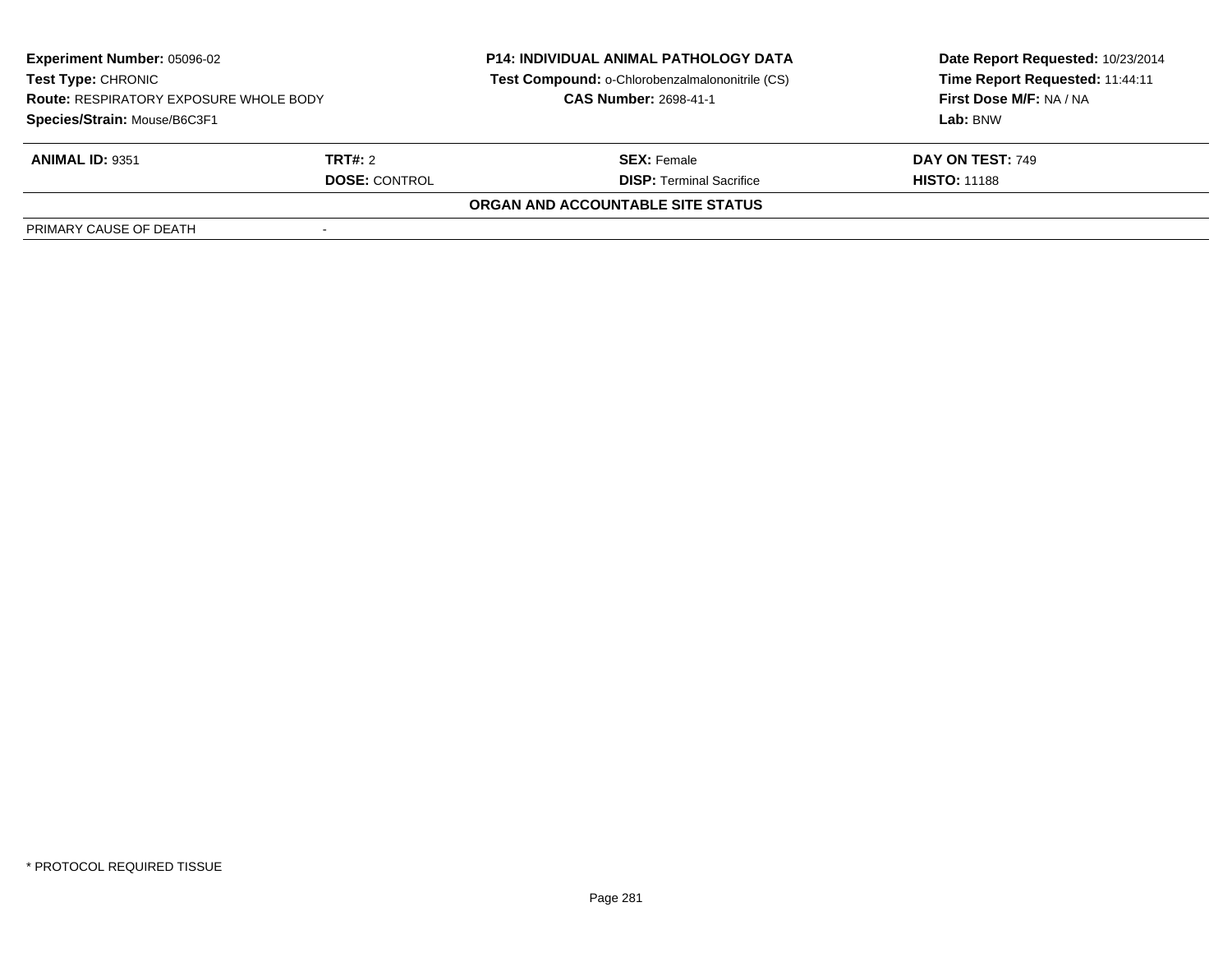**Experiment Number:** 05096-02**Test Type:** CHRONIC **Route:** RESPIRATORY EXPOSURE WHOLE BODY**Species/Strain:** Mouse/B6C3F1**P14: INDIVIDUAL ANIMAL PATHOLOGY DATA Test Compound:** o-Chlorobenzalmalononitrile (CS)**CAS Number:** 2698-41-1**Date Report Requested:** 10/23/2014**Time Report Requested:** 11:44:11**First Dose M/F:** NA / NA**Lab:** BNW**ANIMAL ID:** 9352**TRT#:** 2 **SEX:** Female **DAY ON TEST:** 749 **DOSE:** CONTROL**DISP:** Terminal Sacrifice **HISTO:** 11189 **ORGAN AND ACCOUNTABLE SITE STATUSNORMAL**Adrenal Gland - Medulla Newsternal Bone Bone Brain Brain Brain Brain Brain Brain Bone Brain Brain Brain Brain Esophagus Eye Gallbladder Intestine Large - Colon Intestine Small - DuodenumIntestine Small - Jejunum **Islets, Pancreatic** School and Mammary Gland Pituitary Gland Pituitary Gland Pituitary Gland Stomach - Forestomach **Stomach - Glandular** Stomach - Glandular Thyroid Gland **MISSING** Parathyroid Gland**OBSERVATIONS** Adrenal Gland Capsule Hyperplasia Moderate **Cortex**  Lymphoma Malignant Histiocytic Bone Marroww which is a matter of the Myelofibrosis and the Myelofibrosis and the Mild of the Mild of the Mild of the Mild of the Mild of the Mild of the Mild of the Mild of the Mild of the Mild of the Mild of the Mild of the Mild of **Heart**  Lymphoma Malignant Histiocytic Lymphoma Malignant Histiocytic Intestine Largee Cecum Rectum Lymphoma Malignant Histiocytic Intestine Small Ileum Lymphoma Malignant Histiocytic Kidney Lymphoma Malignant Histiocytic Nephropathy Chronic, Mild Larynx Lymphoma Malignant Histiocytic Liver Lymphoma Malignant Histiocytic Lymphoma Malignant Histiocytic Lung Lymph Node Bronchial Lymphoma Malignant Histiocytic Mandibular Lymphoma Malignant Histiocytic Lymphoma Malignant HistiocyticRenalNote: [ LYMPH MAL HIST ] TGLs = 5-5 [ Lymphoma Malignant Histiocytic TGLS = 7-7 ]**Mesentery** y the control of the control of the control of the control of the control of the control of the control of the control of the control of the control of the control of the control of the control of the control of the contro Note: TISSUE ON SLIDE #12 IS A FIBROTIC NODULE WHICH WASNote: FOUND IN THE ABDOMINAL CAVITY.Note: [ FIBROSIS ] TGLs = 4-12 Nose Respirat Epith Metaplasia Squamous, Minimal **Ovary** Lymphoma Malignant Histiocytic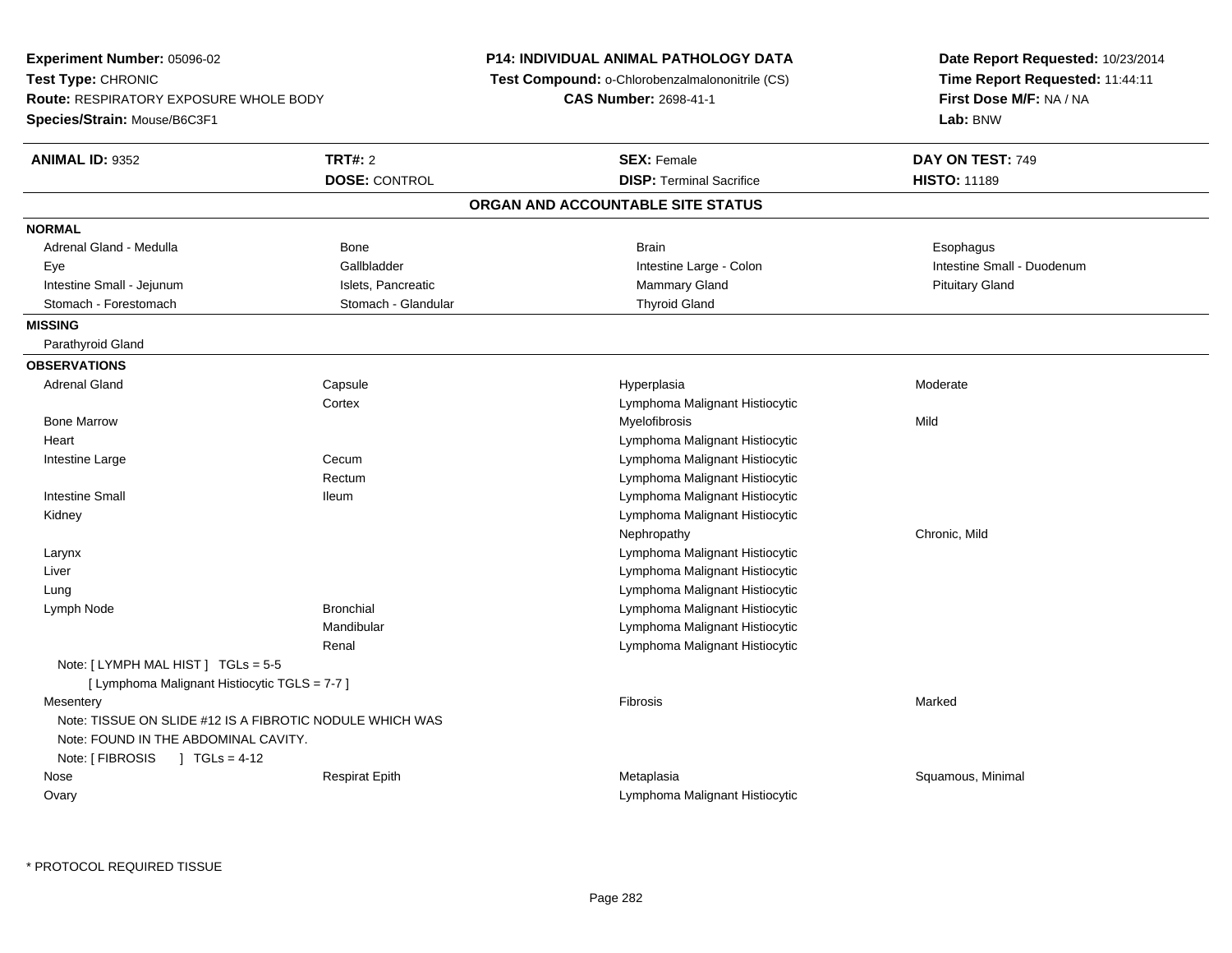| <b>Experiment Number: 05096-02</b><br>Test Type: CHRONIC<br><b>Route: RESPIRATORY EXPOSURE WHOLE BODY</b><br>Species/Strain: Mouse/B6C3F1 |                            | <b>P14: INDIVIDUAL ANIMAL PATHOLOGY DATA</b><br>Test Compound: o-Chlorobenzalmalononitrile (CS)<br><b>CAS Number: 2698-41-1</b> | Date Report Requested: 10/23/2014<br>Time Report Requested: 11:44:11<br>First Dose M/F: NA / NA<br>Lab: BNW |
|-------------------------------------------------------------------------------------------------------------------------------------------|----------------------------|---------------------------------------------------------------------------------------------------------------------------------|-------------------------------------------------------------------------------------------------------------|
| <b>ANIMAL ID: 9352</b>                                                                                                                    | TRT#: 2                    | <b>SEX: Female</b>                                                                                                              | DAY ON TEST: 749                                                                                            |
|                                                                                                                                           | <b>DOSE: CONTROL</b>       | <b>DISP:</b> Terminal Sacrifice                                                                                                 | <b>HISTO: 11189</b>                                                                                         |
|                                                                                                                                           |                            | ORGAN AND ACCOUNTABLE SITE STATUS                                                                                               |                                                                                                             |
| Pancreas                                                                                                                                  |                            | Lymphoma Malignant Histiocytic                                                                                                  |                                                                                                             |
| Salivary Glands                                                                                                                           |                            | Lymphoma Malignant Histiocytic                                                                                                  |                                                                                                             |
| <b>Skin</b>                                                                                                                               |                            | Lymphoma Malignant Histiocytic                                                                                                  |                                                                                                             |
| Spleen                                                                                                                                    |                            | Lymphoma Malignant Histiocytic                                                                                                  |                                                                                                             |
| Note: [LYMPH MAL HIST ] TGLs = 3-4                                                                                                        |                            |                                                                                                                                 |                                                                                                             |
| Thymus                                                                                                                                    |                            | Lymphoma Malignant Histiocytic                                                                                                  |                                                                                                             |
| Trachea                                                                                                                                   |                            | Lymphoma Malignant Histiocytic                                                                                                  |                                                                                                             |
| Urinary Bladder                                                                                                                           |                            | Lymphoma Malignant Histiocytic                                                                                                  |                                                                                                             |
| <b>Uterus</b>                                                                                                                             | Endometrium                | Hyperplasia                                                                                                                     | Marked                                                                                                      |
|                                                                                                                                           |                            | Lymphoma Malignant Histiocytic                                                                                                  |                                                                                                             |
| Note: [HYPERPLASIA ]                                                                                                                      | $TGLs = 2.6 - 8 + 10 + 11$ |                                                                                                                                 |                                                                                                             |
| PRIMARY CAUSE OF DEATH                                                                                                                    |                            |                                                                                                                                 |                                                                                                             |
| Animal Note: DIFFERENTIAL DIAGNOSIS ON THIS ANIMAL IS MAL-                                                                                |                            |                                                                                                                                 |                                                                                                             |
| Animal Note: IGNANT LYMPHOMA, MIXED CELL TYPE.                                                                                            |                            |                                                                                                                                 |                                                                                                             |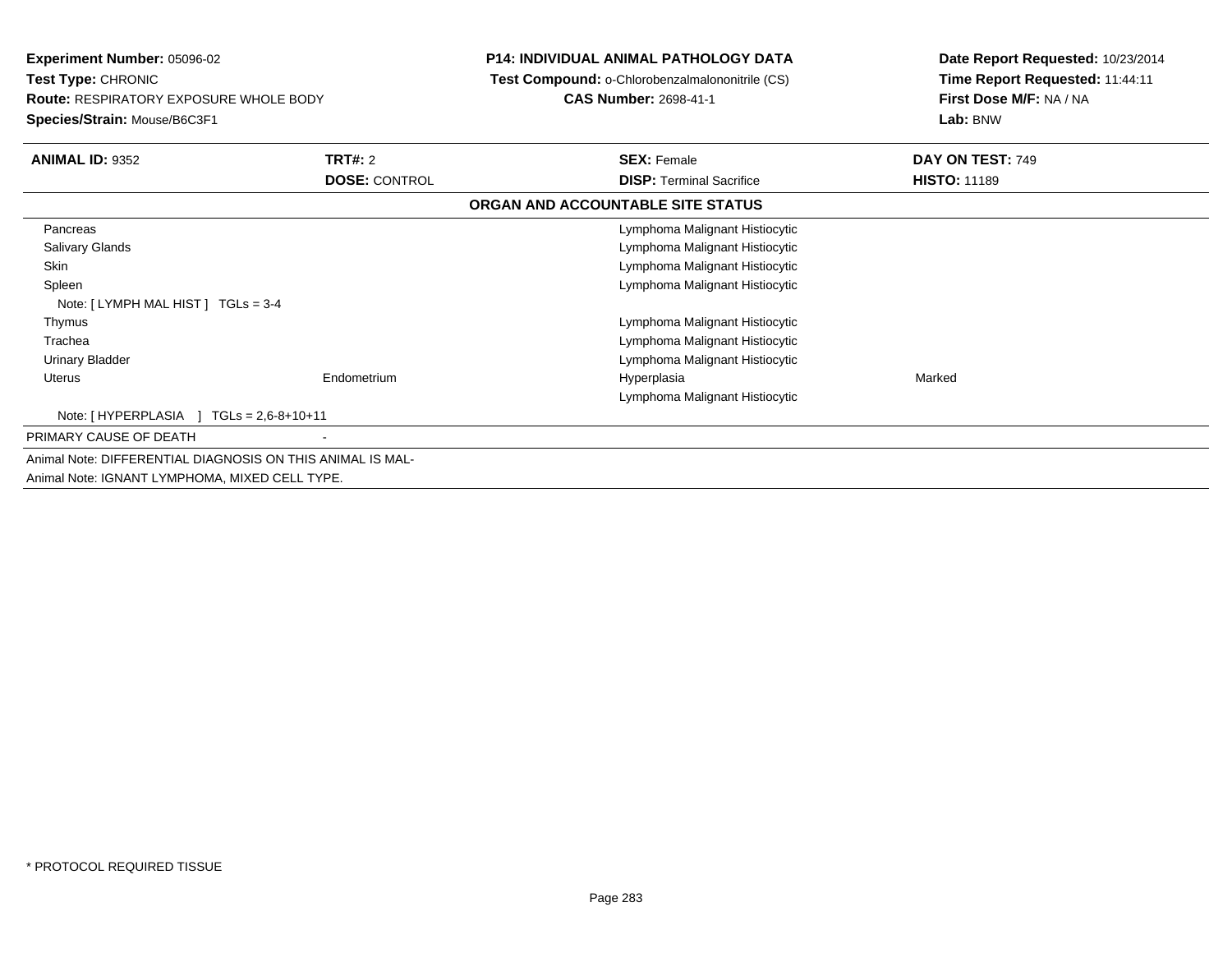**Experiment Number:** 05096-02**Test Type:** CHRONIC **Route:** RESPIRATORY EXPOSURE WHOLE BODY**Species/Strain:** Mouse/B6C3F1**P14: INDIVIDUAL ANIMAL PATHOLOGY DATA Test Compound:** o-Chlorobenzalmalononitrile (CS)**CAS Number:** 2698-41-1**Date Report Requested:** 10/23/2014**Time Report Requested:** 11:44:11**First Dose M/F:** NA / NA**Lab:** BNW**ANIMAL ID:** 9353**TRT#:** 2 **SEX:** Female **DAY ON TEST:** 749 **DOSE:** CONTROL**DISP:** Terminal Sacrifice **HISTO:** 11190 **ORGAN AND ACCOUNTABLE SITE STATUSNORMAL** Adrenal Gland - Cortex Bone Esophagus EyeIntestine Large - Colon Gallbladder **East Intestine Large - Cecum Intestine Large - Cecum** Intestine Large - Cecum Intestine Small - Jejunum Intestine Large - Rectum **Intestine Small - Duodenum** Intestine Small - Ileum Intestine Small - Ileum Islets, Pancreatic Larynx Lymph Node - Bronchial Lymph Node - Mandibular Nose Pancreas Pituitary Gland Salivary GlandsSkin Stomach - Forestomach Stomach Thymus Thymus Thymus Thymus Thyroid Gland Thyroid Gland **Trachea** Urinary Bladder **Network Channel Urinary Bladder Uterus** Uterus **MISSINGMammary Gland** Parathyroid Gland **OBSERVATIONS** Adrenal Gland Capsule Hyperplasia Moderate Medulla Karyomegaly Mild Bone Marroww Myelofibrosis **Myelofibrosis** Monthly and Muslim Minimal Metal of Minimal Minimal Minimal Service of Minimal Service of Minimal Service of Minimal Service of Minimal Service of Minimal Service of Minimal Service of Minim Brainn and the control of the control of the control of the control of the control of the control of the control of the control of the control of the control of the control of the control of the control of the control of the co Kidneyy the controller of the controller of the controller of the controller of the controller of the chronic, Mild Liver Hepatocellular CarcinomaNote: [ HEPATOCLR CARC ] TGLs = 3-10+11 Lungg and the controller of the controller of the controller of the controller of the controller of the controller  $C$  controller  $C$  . Carcinoma  $C$  . Metastatic (Liver) Note: THREE STEP SECTIONS OF THE LUNG, SMALL METASTATICNote: GROSSLY VISIBLE.Note: LIVER TUMOR IN APICAL LOBE, NOT BIG ENOUGH TO BE**Ovary** y cystem in the control of the control of the control of the control of the control of the control of the control of the control of the control of the control of the control of the control of the control of the control of  $Note: [CYST \t 1 TGLs = 2-7]$  SpleenHematopoietic Cell Proliferation Mild Note: [ HEMA CELL PROL ] TGLs = 6-4**Stomach** h and the Glandular Changes of the Glandular Changes of the Suppuration of the Suppurative, Minimal of the Suppurative, Minimal of the Suppurative, Minimal of the Suppurative, Minimal of the Suppurative of the Suppurative, PRIMARY CAUSE OF DEATH-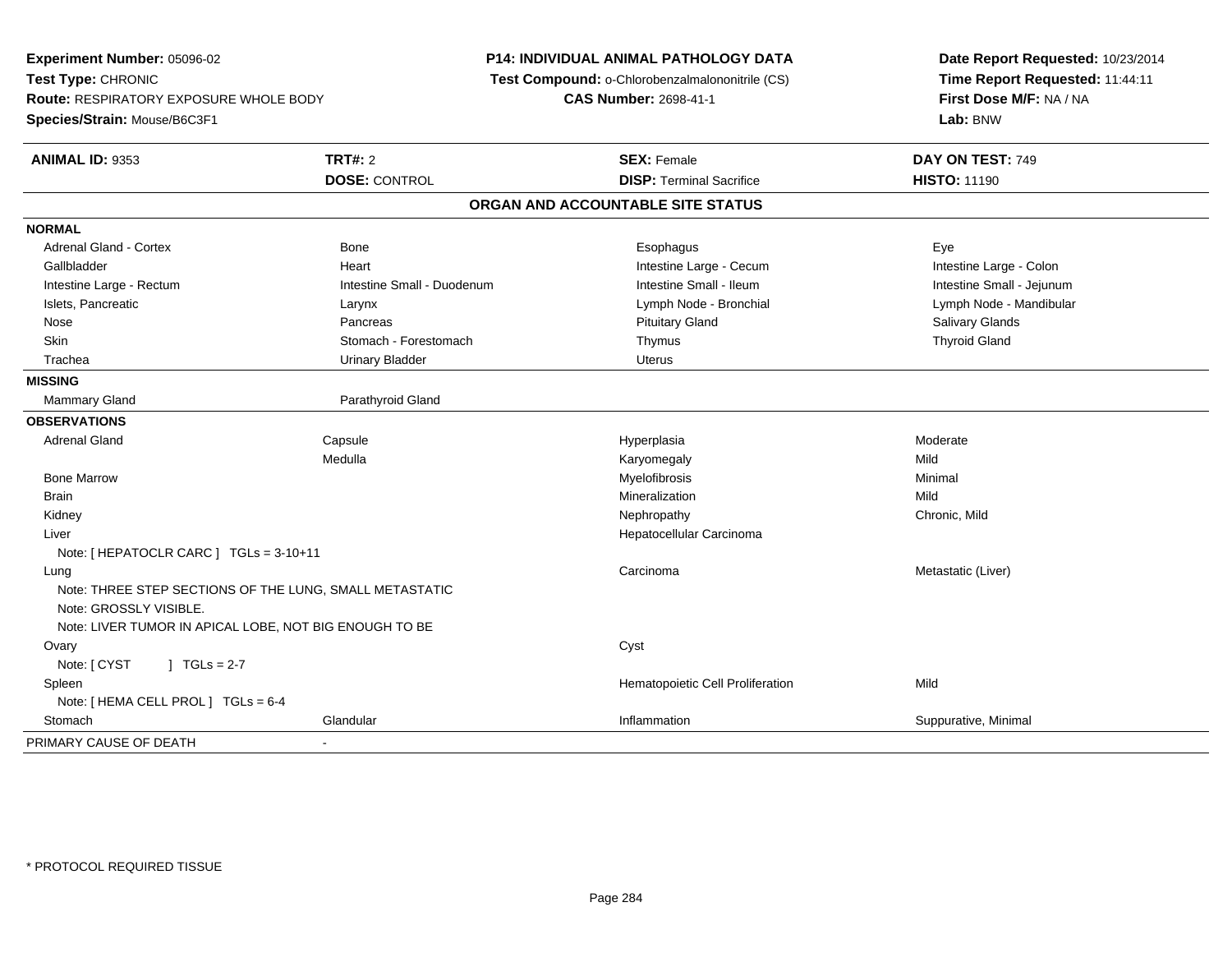**Experiment Number:** 05096-02**Test Type:** CHRONIC **Route:** RESPIRATORY EXPOSURE WHOLE BODY**Species/Strain:** Mouse/B6C3F1**P14: INDIVIDUAL ANIMAL PATHOLOGY DATA Test Compound:** o-Chlorobenzalmalononitrile (CS)**CAS Number:** 2698-41-1**Date Report Requested:** 10/23/2014**Time Report Requested:** 11:44:11**First Dose M/F:** NA / NA**Lab:** BNW**ANIMAL ID:** 9354**TRT#:** 2 **SEX:** Female **DAY ON TEST:** 715 **DOSE:** CONTROL **DISP:** Dead **HISTO:** <sup>11234</sup> **ORGAN AND ACCOUNTABLE SITE STATUSNORMALAdrenal Gland - Cortex** Adrenal Gland - Medulla **Bone** Bone Bone Brain Brain Heart Esophagus Eye Gallbladder HeartIntestine Large - Cecum **Intestine Large - Colon** Intestine Large - Colon Intestine Large - Rectum Intestine Large - Rectum Intestine Small - Duodenum Intestine Small - Ileum Larynx Intestine Small - Jejunum Intestine Small - Jejunum Islets, Pancreatic Larynx Mammary Gland Lung Lymph Node - Bronchial Lymph Node - Mandibular Mammary Gland Lymph Node - Mandibular Mammary Gland Mammary G Parathyroid Gland Nose Ovary Pancreas Parathyroid GlandPituitary Gland Salivary Glands Salivary Glands School School School School State School Spleen Spleen Spleen **Thyroid Gland**  Stomach - Forestomach Stomach - Glandular Thymus Thyroid Gland Trachea Urinary Bladder**OBSERVATIONS** Adrenal Gland Capsule Hyperplasia Mild Bone Marroww which is a matter of the Myelofibrosis and the Myelofibrosis and the Mild of the Mild of the Mild of the Mild of the Mild of the Mild of the Mild of the Mild of the Mild of the Mild of the Mild of the Mild of the Mild of Kidneyy the controller of the controller of the controller of the controller of the controller of the chronic, Mild Liver Hepatocellular Carcinoma[ Hepatocellular Carcinoma TGLS = 2-11 ] Uterus Endometriumm and the Hyperplasia measurement of the Hyperplasia measurement of the Moderate Moderate of the Moderate of the Moderate of the Moderate of the Moderate of the Moderate of the Moderate of the Moderate of the Moderate of t Note: [ HYPERPLASIA ] TGLs = 1-8+10PRIMARY CAUSE OF DEATH-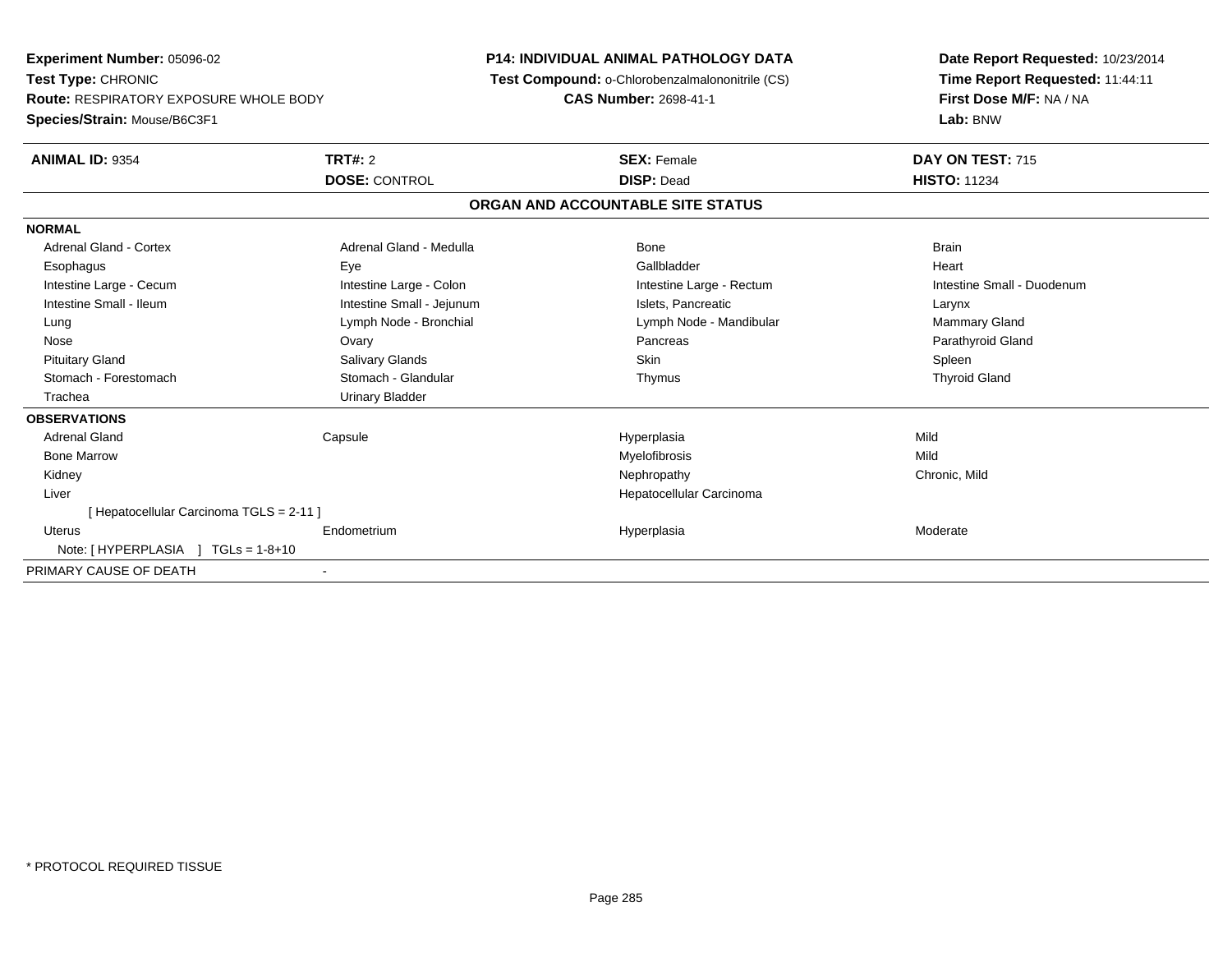**Experiment Number:** 05096-02**Test Type:** CHRONIC **Route:** RESPIRATORY EXPOSURE WHOLE BODY**Species/Strain:** Mouse/B6C3F1**P14: INDIVIDUAL ANIMAL PATHOLOGY DATA Test Compound:** o-Chlorobenzalmalononitrile (CS)**CAS Number:** 2698-41-1**Date Report Requested:** 10/23/2014**Time Report Requested:** 11:44:11**First Dose M/F:** NA / NA**Lab:** BNW**ANIMAL ID:** 9355 **TRT#:** <sup>2</sup> **SEX:** Female **DAY ON TEST:** <sup>709</sup> **DOSE:** CONTROL**DISP:** Moribund **HISTO:** 11191 **ORGAN AND ACCOUNTABLE SITE STATUSNORMAL**Adrenal Gland - Medulla Newslett Adventurer Bone National Bone Marrow Bone Marrow National Bone Marrow Esophagus Intestine Large - Colon Gallbladder **East Community Community** Heart Heart Intestine Large - Cecum Intestine Large - Cecum Intestine Large - Rectum Intestine Small - Duodenum Intestine Small - Ileum Intestine Small - Jejunum Larynx Parathyroid Gland Stomach - Forestomach Thyroid Gland Trachea**MISSING** Mammary Gland**INSUFFICIENT TISSUE**Eye **Pituitary Gland OBSERVATIONS** Adrenal Gland Capsule Hyperplasia Mild **Cortex**  Lymphoma Malignant Mixed Lymphoma Malignant Mixed **Brain** Mineralizationn Mild Islets, Pancreatic Lymphoma Malignant Mixed Lymphoma Malignant Mixed Kidney Lymphoma Malignant Mixed LiverNecrosis ModerateNote: [ LYMPH MAL MIXD ] TGLs = 6-4+11Note: [ NECROSIS ] TGLs = 6-4+11 LungLymphoma Malignant Mixed<br>I vmphoma Malignant Mixed<br>I vmphoma Malignant Mixed Lymph NodeLymphoma Malignant Mixed Mandibular Lymphoma Malignant Mixed Lymphoma Malignant MixedMesenteric Lymphoma Malignant MixedRenalNote: [ LYMPH MAL MIXD ] TGLs = 7-12 Note: [ LYMPH MAL MIXD ] TGLs = 3-13 Note: [ LYMPH MAL MIXD ] TGLs = 2-3+14 Nosee suppurative, Minimal and Suppurative, Minimal and Suppurative, Minimal and Suppurative, Minimal and Suppurative, Minimal and Suppurative, Minimal and Suppurative, Minimal and Suppurative, Minimal and Suppurative, Minimal **Ovary** Lymphoma Malignant Mixed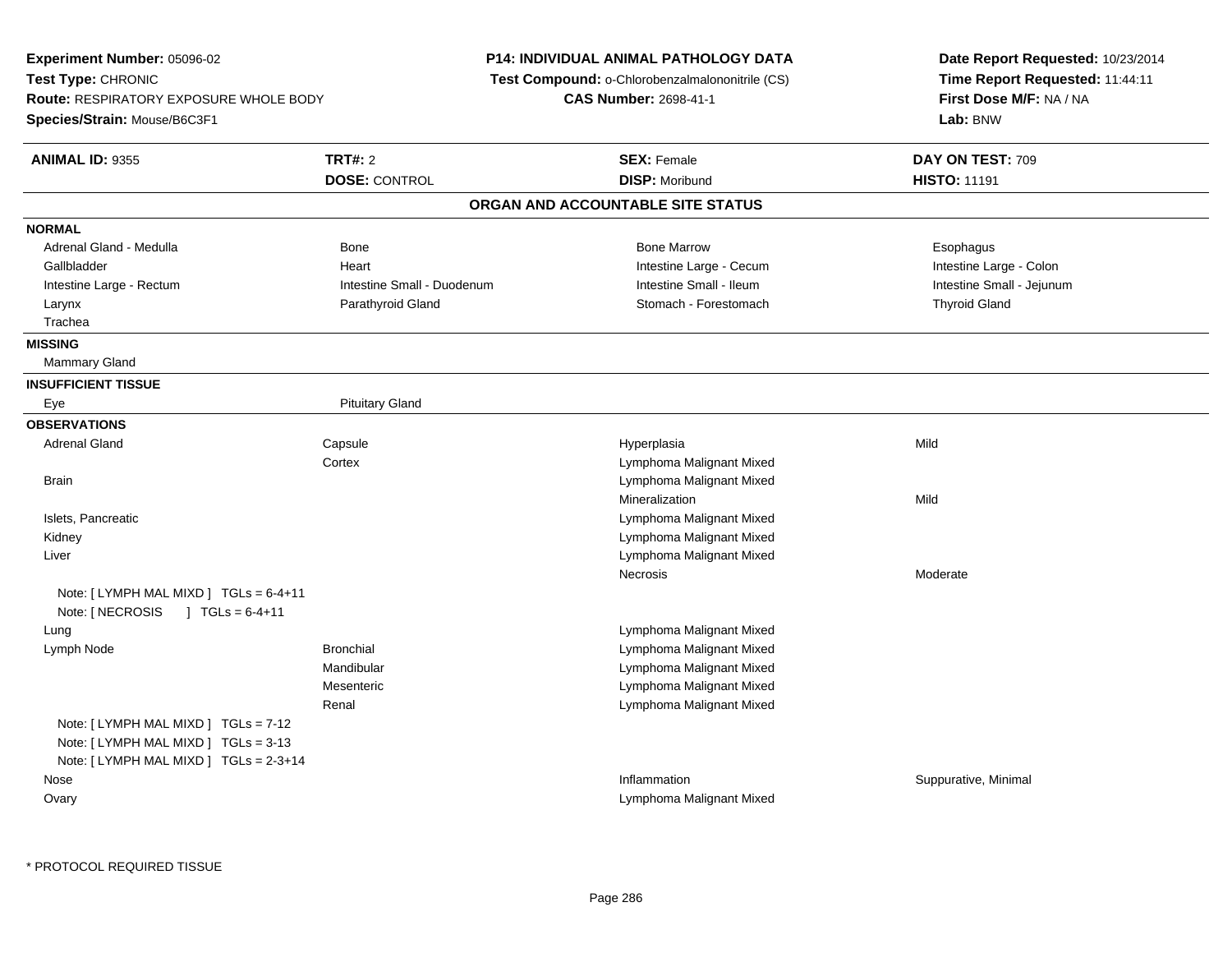**Experiment Number:** 05096-02**Test Type:** CHRONIC **Route:** RESPIRATORY EXPOSURE WHOLE BODY**Species/Strain:** Mouse/B6C3F1**P14: INDIVIDUAL ANIMAL PATHOLOGY DATA Test Compound:** o-Chlorobenzalmalononitrile (CS)**CAS Number:** 2698-41-1**Date Report Requested:** 10/23/2014**Time Report Requested:** 11:44:11**First Dose M/F:** NA / NA**Lab:** BNW**ANIMAL ID:** 9355 **TRT#:** <sup>2</sup> **SEX:** Female **DAY ON TEST:** <sup>709</sup> **DOSE:** CONTROL**DISP:** Moribund **HISTO:** 11191 **ORGAN AND ACCOUNTABLE SITE STATUSPancreas**  Lymphoma Malignant Mixed Lymphoma Malignant Mixed Salivary Glands Lymphoma Malignant Mixed Skin Spleen Lymphoma Malignant Mixed Note: [ LYMPH MAL MIXD ] TGLs = 1-10 Stomach Glandular Lymphoma Malignant Mixed Thymus Lymphoma Malignant MixedNote: [ LYMPH MAL MIXD ] TGLs = 4-2 Urinary Bladder Lymphoma Malignant Mixed Lymphoma Malignant Mixed UterusPRIMARY CAUSE OF DEATH-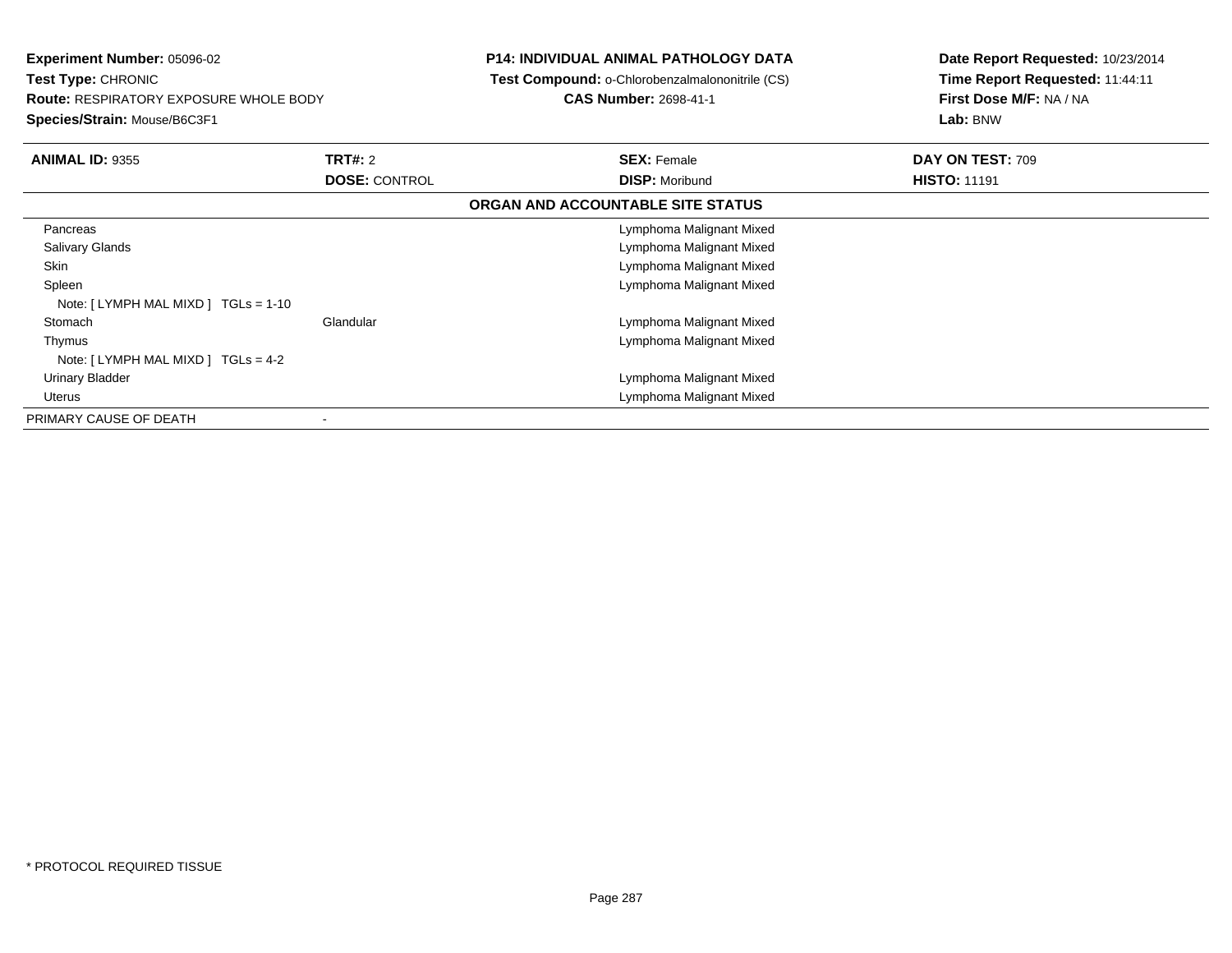**Experiment Number:** 05096-02**Test Type:** CHRONIC **Route:** RESPIRATORY EXPOSURE WHOLE BODY**Species/Strain:** Mouse/B6C3F1**P14: INDIVIDUAL ANIMAL PATHOLOGY DATA Test Compound:** o-Chlorobenzalmalononitrile (CS)**CAS Number:** 2698-41-1**Date Report Requested:** 10/23/2014**Time Report Requested:** 11:44:11**First Dose M/F:** NA / NA**Lab:** BNW**ANIMAL ID:** 9356**6 DAY ON TEST:** 749 **DOSE:** CONTROL**DISP:** Terminal Sacrifice **HISTO:** 11192 **ORGAN AND ACCOUNTABLE SITE STATUSNORMAL**Adrenal Gland - Medulla Newsternal Bone Bone Brain Brain Brain Brain Brain Brain Bone Brain Brain Brain Brain Esophagus Eye Gallbladder Heart Intestine Large - CecumIntestine Small - Ileum Intestine Large - Colon **Intestine Large - Rectum** Intestine Large - Rectum Intestine Small - Duodenum Intestine Small - Jejunum **Intestine Small - Jejunum** Islets, Pancreatic **National Community Community Community** Gland Nose Pancreas Salivary Glands SkinTrachea Stomach - Forestomach **Stomach - Stomach - Glandular** Thyroid Gland Thyroid Gland Trachean Thyroid Gland Trachean **MISSING** Parathyroid Gland**OBSERVATIONS** Adrenal Glandd external cortex corresponding to the cytomegaly control control of the control of the control of the control of the control of the control of the control of the control of the control of the control of the control of the **Capsule**  Hyperplasia Mild **Cortex**  Lymphoma Malignant Undifferentiated Cell Type Lymphoma Malignant Undifferentiated Cell Type Bone MarrowMyelofibrosiss Mild Kidney Lymphoma Malignant Undifferentiated Cell TypeNephropathy Chronic, Mild Liver Lymphoma Malignant Undifferentiated Cell Type Lymphoma Malignant Undifferentiated Cell Type Lung Lymph Node Bronchial Lymphoma Malignant Undifferentiated Cell Type Mandibular Lymphoma Malignant Undifferentiated Cell TypeNote: [ LYMPH MAL UNDF ] TGLs = 2-3**Ovary** y cystem in the control of the control of the control of the control of the control of the control of the control of the control of the control of the control of the control of the control of the control of the control of Germinal Epithh Mild and Hyperplasia and the Mild and Mild and Mild and Mild and Mild and Mild and Mild and Mild and Mild and M Lymphoma Malignant Undifferentiated Cell Type Pituitary Glandd and the controller of the controller of the controller of the controller of the controller of the controller of the controller of the controller of the controller of the controller of the controller of the controller of Note: [ ANGIECTASIS ] TGLs = 3-8 Spleen Lymphoma Malignant Undifferentiated Cell Type Note: [ LYMPH MAL UNDF ] TGLs = 1-4 Thymus Lymphoma Malignant Undifferentiated Cell Type Lymphoma Malignant Undifferentiated Cell TypeUrinary Bladder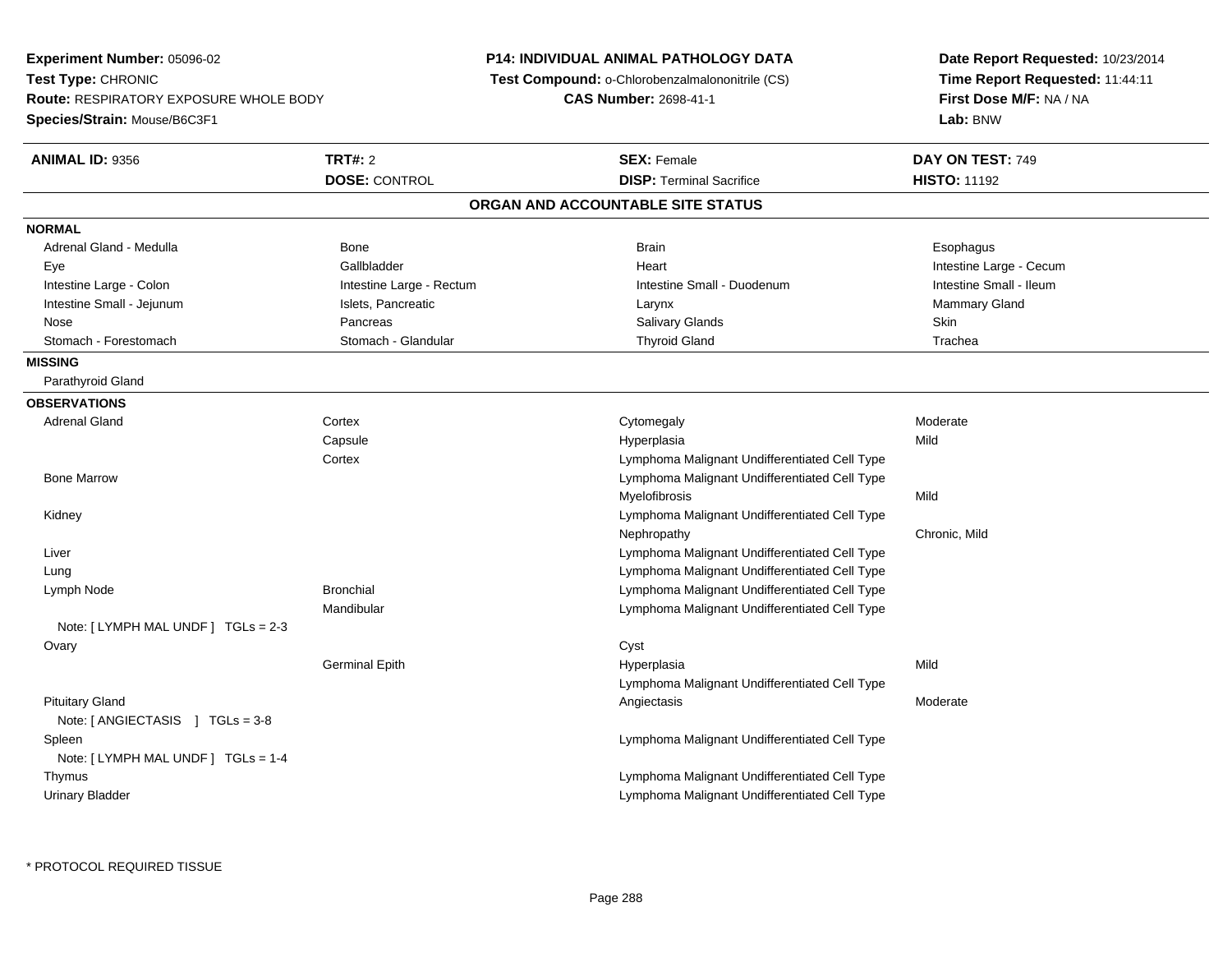| <b>Experiment Number: 05096-02</b><br>Test Type: CHRONIC<br><b>Route: RESPIRATORY EXPOSURE WHOLE BODY</b> |                      | <b>P14: INDIVIDUAL ANIMAL PATHOLOGY DATA</b>    | Date Report Requested: 10/23/2014 |
|-----------------------------------------------------------------------------------------------------------|----------------------|-------------------------------------------------|-----------------------------------|
|                                                                                                           |                      | Test Compound: o-Chlorobenzalmalononitrile (CS) | Time Report Requested: 11:44:11   |
|                                                                                                           |                      | <b>CAS Number: 2698-41-1</b>                    | First Dose M/F: NA / NA           |
| Species/Strain: Mouse/B6C3F1                                                                              |                      |                                                 | Lab: BNW                          |
| <b>ANIMAL ID: 9356</b>                                                                                    | TRT#: 2              | <b>SEX: Female</b>                              | DAY ON TEST: 749                  |
|                                                                                                           | <b>DOSE: CONTROL</b> | <b>DISP: Terminal Sacrifice</b>                 | <b>HISTO: 11192</b>               |
|                                                                                                           |                      | ORGAN AND ACCOUNTABLE SITE STATUS               |                                   |
| Uterus                                                                                                    | Endometrium          | Hyperplasia                                     | Moderate                          |
| PRIMARY CAUSE OF DEATH                                                                                    |                      |                                                 |                                   |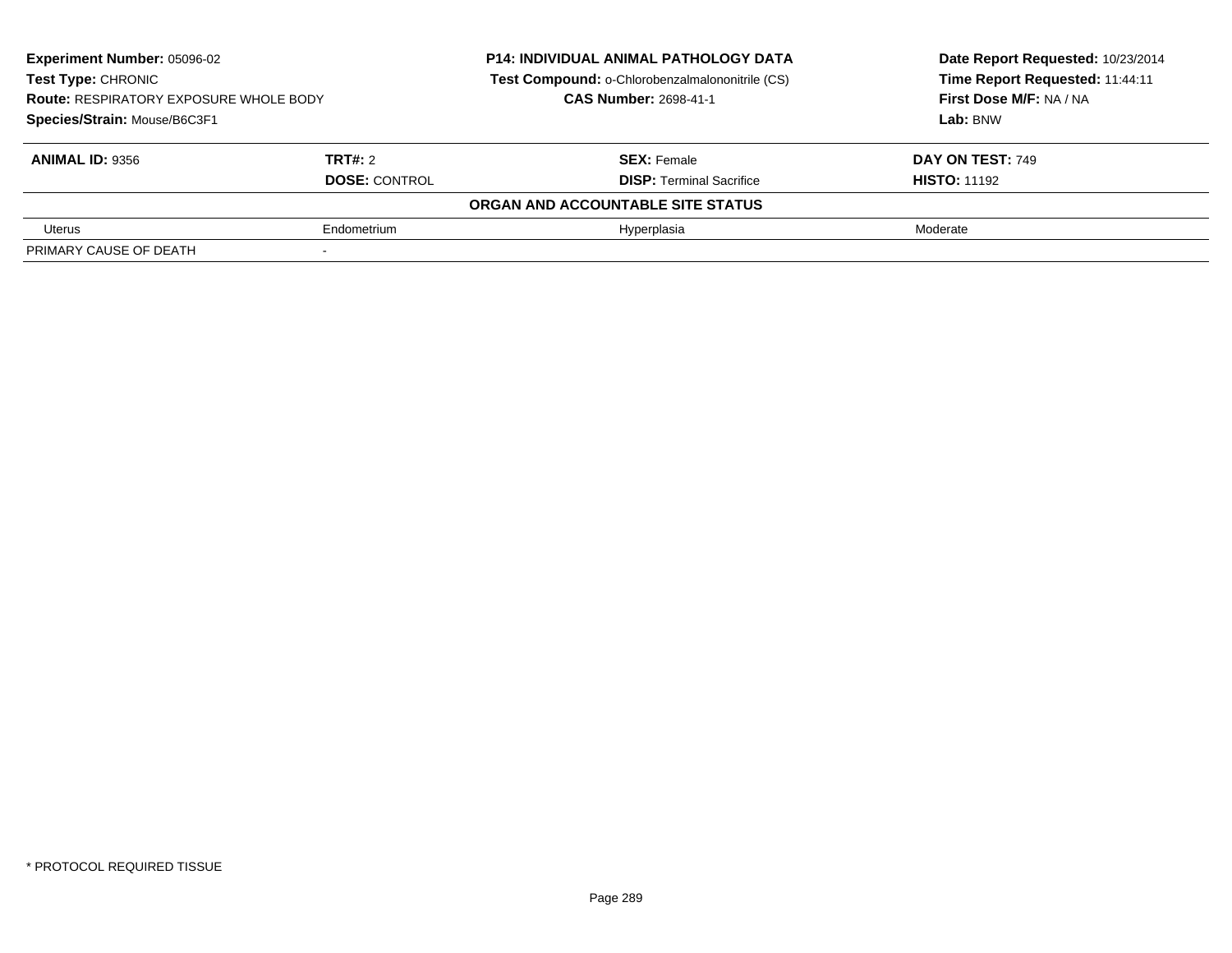**Experiment Number:** 05096-02**Test Type:** CHRONIC **Route:** RESPIRATORY EXPOSURE WHOLE BODY**Species/Strain:** Mouse/B6C3F1**P14: INDIVIDUAL ANIMAL PATHOLOGY DATA Test Compound:** o-Chlorobenzalmalononitrile (CS)**CAS Number:** 2698-41-1**Date Report Requested:** 10/23/2014**Time Report Requested:** 11:44:11**First Dose M/F:** NA / NA**Lab:** BNW**ANIMAL ID:** 9357**TRT#:** 2 **SEX:** Female **DAY ON TEST:** 749 **DOSE:** CONTROL**DISP:** Terminal Sacrifice **HISTO:** 11193 **ORGAN AND ACCOUNTABLE SITE STATUSNORMAL**Adrenal Gland - Medulla Newslett Communication of Bone Brain Brain Brain Brain Brain Esophagus Brain Esophagus Intestine Large - Colon Eye **Execution Contract Contract Intervention Contract Contract Contract Contract Contract Contract Contract Contract Contract Intestine Large - Cecum** Intestine Large - Rectum **Intestine Intestine Small - Duodenum** Intestine Small - Jejunum Intestine Small - Jejunum Islets, Pancreatic **Salivary Glands**  Larynx Mammary Gland Parathyroid Gland Salivary GlandsSkin Stomach - Forestomach Stomach Stomach Stomach Stomach Stomach - Glandular Stomach - Glandular Trachea **OBSERVATIONS** Adrenal Gland Capsule Hyperplasia Mild **Cortex**  Lymphoma Malignant MixedNote: [ LYMPH MAL MIXD ] TGLs = 10-7 Bone Marroww which is a matter of the Myelofibrosis and the Myelofibrosis and the Mild of the Mild of the Mild of the Mild of the Mild of the Mild of the Mild of the Mild of the Mild of the Mild of the Mild of the Mild of the Mild of Gallbladder Lymphoma Malignant Mixedm and the state of the state of the state of the state of the state of the state of the state of the state of the state of the state of the state of the state of the state of the state of the state of the state of the stat Intestine Small Ileum Kidney Lymphoma Malignant MixedNote: [ LYMPH MAL MIXD ] TGLs = 4-5+11 Liver Lymphoma Malignant MixedNote: [ LYMPH MAL MIXD ] TGLs = 5-4+10 Lung Lymphoma Malignant Mixed Note: [ LYMPH MAL MIXD ] TGLs = 11-3 Lymph Node Bronchial Lymphoma Malignant Mixed Inguinal Lymphoma Malignant Mixed Lymphoma Malignant MixedMandibular Lymphoma Malignant MixedPancreatic Lymphoma Malignant MixedRenalNote: [ LYMPH MAL MIXD ] TGLs = 2-7 Note: [ LYMPH MAL MIXD ] TGLs = 9-14 Note: [ LYMPH MAL MIXD ] TGLs = 6-12 Note: [ LYMPH MAL MIXD ] TGLs = 7-3 Note: [ LYMPH MAL MIXD ] TGLs = 8-13 Nosee suppurative, Minimal and Suppurative, Minimal and Suppurative, Minimal and Suppurative, Minimal and Suppurative, Minimal and Suppurative, Minimal and Suppurative, Minimal and Suppurative, Minimal and Suppurative, Minimal OvaryLymphoma Malignant Mixed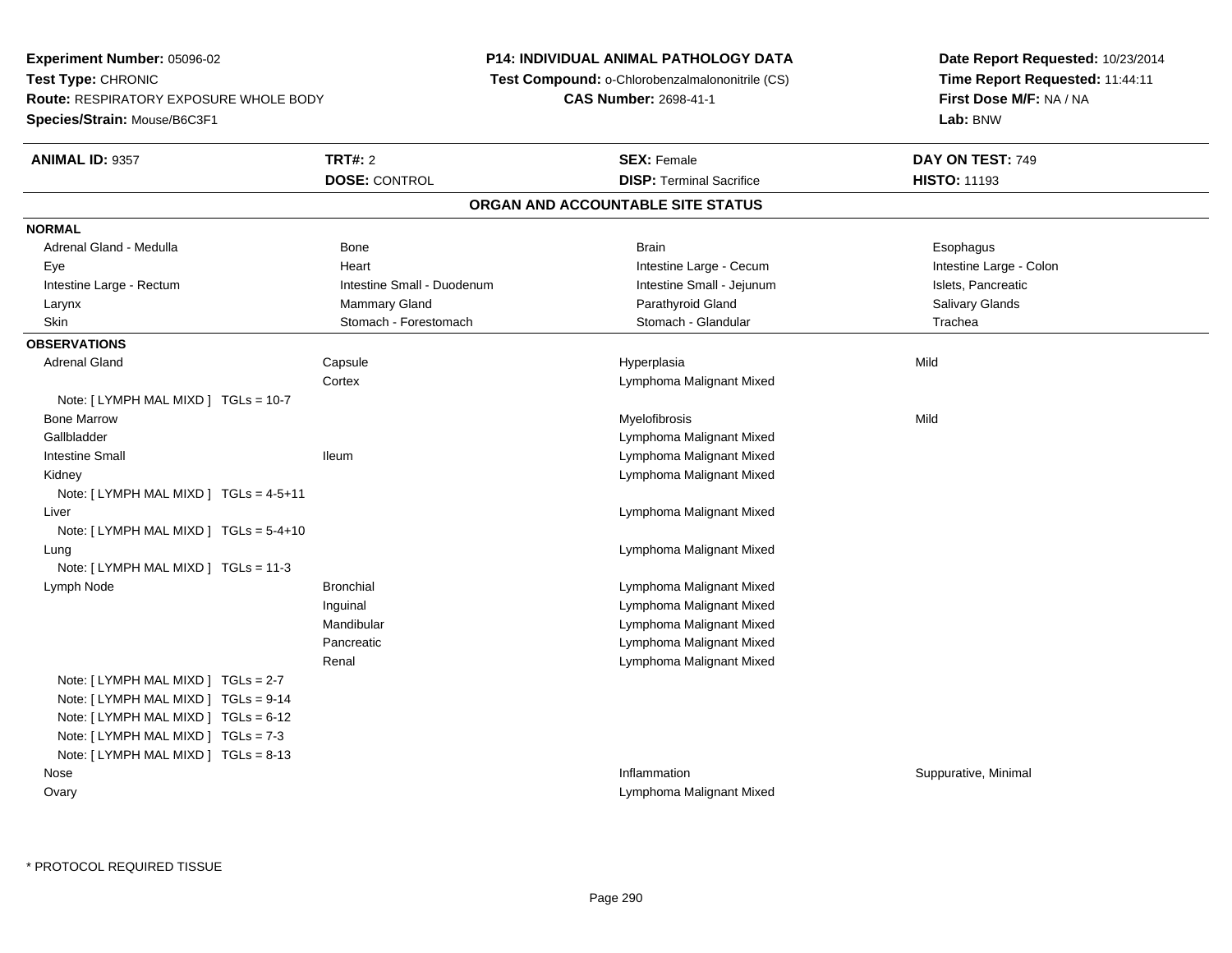| <b>Experiment Number: 05096-02</b><br>Test Type: CHRONIC<br><b>Route: RESPIRATORY EXPOSURE WHOLE BODY</b><br>Species/Strain: Mouse/B6C3F1 |                       | <b>P14: INDIVIDUAL ANIMAL PATHOLOGY DATA</b><br>Test Compound: o-Chlorobenzalmalononitrile (CS)<br><b>CAS Number: 2698-41-1</b> | Date Report Requested: 10/23/2014<br>Time Report Requested: 11:44:11<br>First Dose M/F: NA / NA<br>Lab: BNW |
|-------------------------------------------------------------------------------------------------------------------------------------------|-----------------------|---------------------------------------------------------------------------------------------------------------------------------|-------------------------------------------------------------------------------------------------------------|
| <b>ANIMAL ID: 9357</b>                                                                                                                    | <b>TRT#:</b> 2        | <b>SEX: Female</b>                                                                                                              | DAY ON TEST: 749                                                                                            |
|                                                                                                                                           | <b>DOSE: CONTROL</b>  | <b>DISP:</b> Terminal Sacrifice                                                                                                 | <b>HISTO: 11193</b>                                                                                         |
|                                                                                                                                           |                       | ORGAN AND ACCOUNTABLE SITE STATUS                                                                                               |                                                                                                             |
| Pancreas                                                                                                                                  |                       | Atrophy                                                                                                                         | Mild                                                                                                        |
| <b>Pituitary Gland</b>                                                                                                                    |                       | Lymphoma Malignant Mixed                                                                                                        |                                                                                                             |
| Spleen                                                                                                                                    |                       | Lymphoma Malignant Mixed                                                                                                        |                                                                                                             |
| Note: $[LYMPH MAL MIXD] TGLs = 3-4$                                                                                                       |                       |                                                                                                                                 |                                                                                                             |
| Thymus                                                                                                                                    |                       | Lymphoma Malignant Mixed                                                                                                        |                                                                                                             |
| <b>Thyroid Gland</b>                                                                                                                      | <b>Follicular Cel</b> | Adenoma                                                                                                                         |                                                                                                             |
| <b>Urinary Bladder</b><br>Note: $[LYMPH MAL MIXD] TGLs = 1-8$                                                                             |                       | Lymphoma Malignant Mixed                                                                                                        |                                                                                                             |
| Uterus                                                                                                                                    |                       | Lymphoma Malignant Mixed                                                                                                        |                                                                                                             |
| PRIMARY CAUSE OF DEATH                                                                                                                    |                       |                                                                                                                                 |                                                                                                             |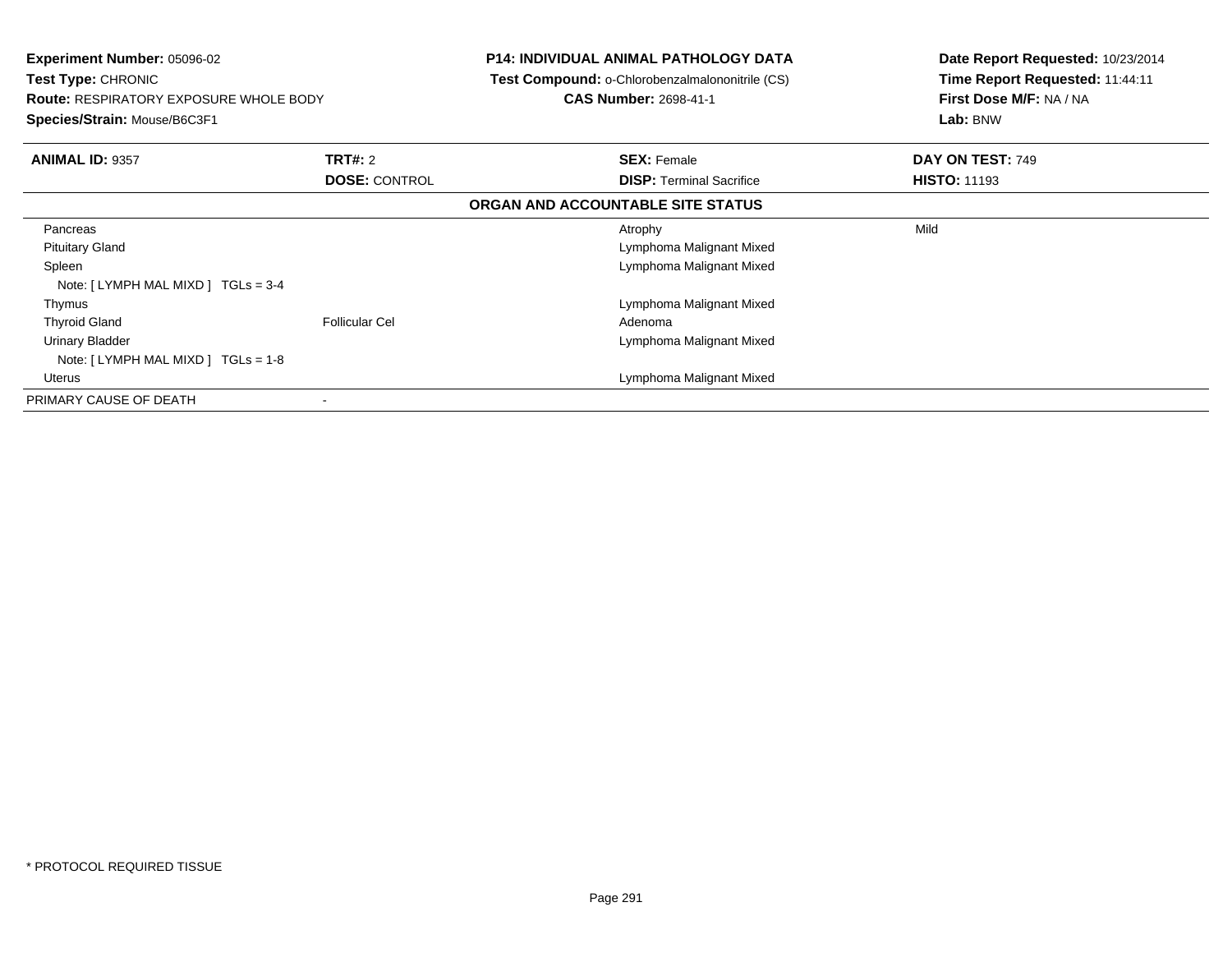**Experiment Number:** 05096-02**Test Type:** CHRONIC **Route:** RESPIRATORY EXPOSURE WHOLE BODY**Species/Strain:** Mouse/B6C3F1**P14: INDIVIDUAL ANIMAL PATHOLOGY DATA Test Compound:** o-Chlorobenzalmalononitrile (CS)**CAS Number:** 2698-41-1**Date Report Requested:** 10/23/2014**Time Report Requested:** 11:44:11**First Dose M/F:** NA / NA**Lab:** BNW**ANIMAL ID:** 9358**TRT#:** 2 **SEX:** Female **DAY ON TEST:** 749 **DOSE:** CONTROL**DISP:** Terminal Sacrifice **HISTO:** 11194 **ORGAN AND ACCOUNTABLE SITE STATUSNORMALAdrenal Gland - Cortex** Adrenal Gland - Medulla **Adrenal Gland - Medulla Bone** Bone **Bone** Esophagus Esophagus Eye Gallbladder Heart Intestine Large - CecumIntestine Small - Ileum Intestine Large - Colon **Intestine Large - Rectum** Intestine Small - Duodenum Intestine Small - Duodenum Intestine Small - Jejunum **Intestine Small - Jejunum** Islets, Pancreatic **Network Construction Career Construction** Nose Lymph Node - Bronchial **Lymph Node - Mandibular** Mammary Gland Nose - Mammary Gland Nose - Mammary Gland Nose - Mammary Gland Nose - Mammary Gland Nose - Mammary Gland Nose - Mammary Gland Nose - Mammary Gland Nose - Mamma Skin Ovary Pancreas Salivary Glands Skin Thymus Spleen Stomach - Stomach - Forestomach - Stomach - Stomach - Glandular Thymus - Stomach - Glandular Trachea Urinary Bladder**MISSING** Parathyroid Gland**OBSERVATIONS** Adrenal Gland Capsule Hyperplasia Mild Bone Marroww which is a matter of the Myelofibrosis and the Myelofibrosis and the Mild of the Mild of the Mild of the Mild of the Mild of the Mild of the Mild of the Mild of the Mild of the Mild of the Mild of the Mild of the Mild of Brainn and the control of the control of the control of the control of the control of the control of the control of the control of the control of the control of the control of the control of the control of the control of the co Kidneyy the controller that the controller the controller that the controller the controller that  $\mathsf{N}\mathsf{H}$   $\mathsf{N}\mathsf{H}$   $\mathsf{C}\mathsf{H}$   $\mathsf{R}\mathsf{H}$   $\mathsf{C}\mathsf{H}$   $\mathsf{R}\mathsf{H}$   $\mathsf{H}$   $\mathsf{H}$   $\mathsf{H}$   $\mathsf{H}$   $\mathsf{H}$  Liver Hepatocellular AdenomaNote: [ HEPATOCLR ADEN ] TGLs = 2-10**Mesentery** y the control of the control of the control of the control of the control of the control of the control of the control of the control of the control of the control of the control of the control of the control of the contro Note: [ NECROSIS ] TGLs = 1-11 Pituitary Gland Pars Distalis Hyperplasia Mild Thyroid Gland Follicular Cel Hyperplasia Mild Uterus Endometrium Hyperplasia Mild PRIMARY CAUSE OF DEATH-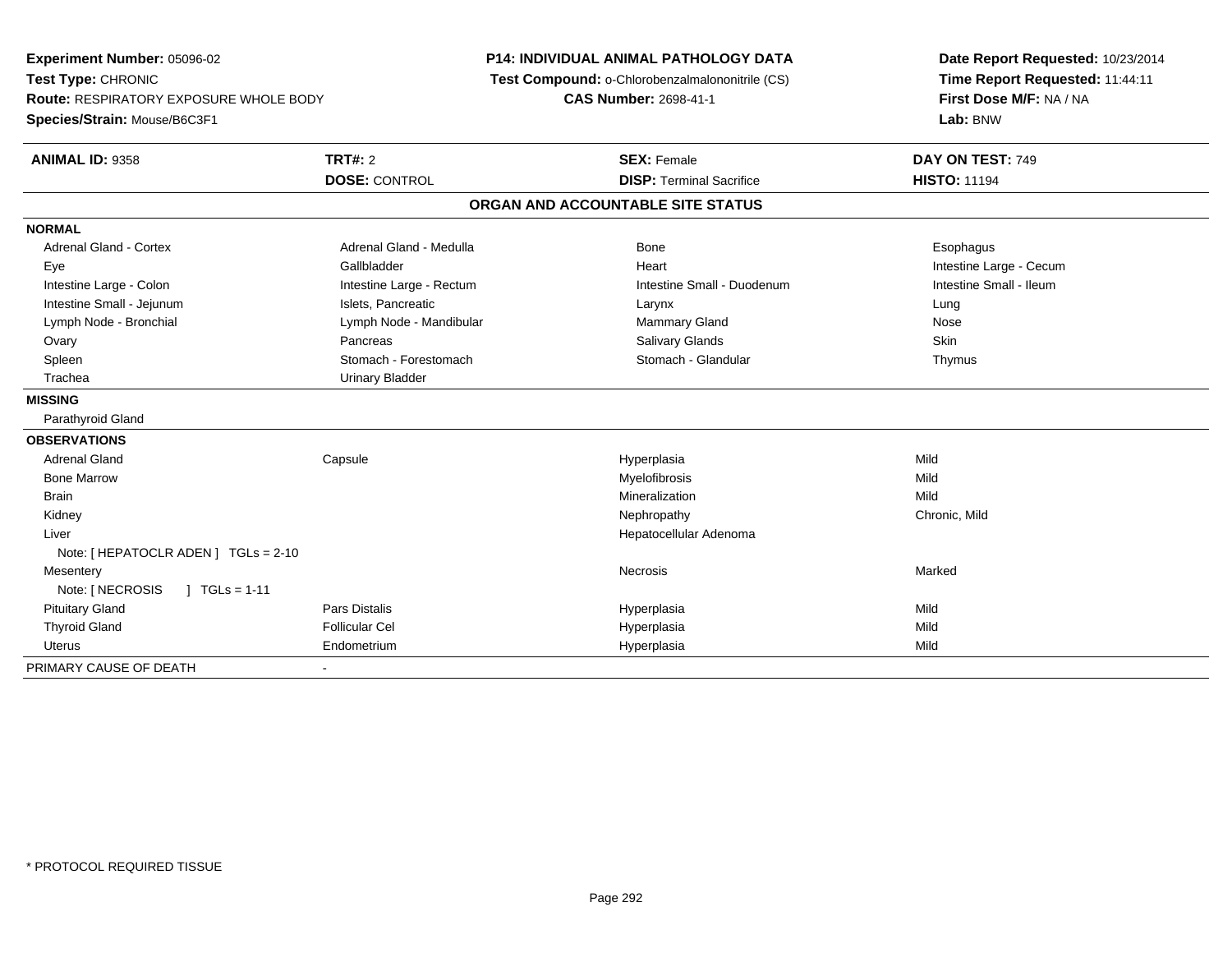| Experiment Number: 05096-02<br>Test Type: CHRONIC<br>Route: RESPIRATORY EXPOSURE WHOLE BODY<br>Species/Strain: Mouse/B6C3F1 |                            | <b>P14: INDIVIDUAL ANIMAL PATHOLOGY DATA</b><br>Test Compound: o-Chlorobenzalmalononitrile (CS)<br><b>CAS Number: 2698-41-1</b> | Date Report Requested: 10/23/2014<br>Time Report Requested: 11:44:11<br>First Dose M/F: NA / NA<br>Lab: BNW |
|-----------------------------------------------------------------------------------------------------------------------------|----------------------------|---------------------------------------------------------------------------------------------------------------------------------|-------------------------------------------------------------------------------------------------------------|
| <b>ANIMAL ID: 9359</b>                                                                                                      | TRT#: 2                    | <b>SEX: Female</b>                                                                                                              | DAY ON TEST: 749                                                                                            |
|                                                                                                                             | <b>DOSE: CONTROL</b>       | <b>DISP: Terminal Sacrifice</b>                                                                                                 | <b>HISTO: 11195</b>                                                                                         |
|                                                                                                                             |                            | ORGAN AND ACCOUNTABLE SITE STATUS                                                                                               |                                                                                                             |
| <b>NORMAL</b>                                                                                                               |                            |                                                                                                                                 |                                                                                                             |
| <b>Adrenal Gland - Cortex</b>                                                                                               | Adrenal Gland - Medulla    | <b>Bone</b>                                                                                                                     | <b>Brain</b>                                                                                                |
| Esophagus                                                                                                                   | Gallbladder                | Heart                                                                                                                           | Intestine Large - Cecum                                                                                     |
| Intestine Large - Colon                                                                                                     | Intestine Small - Duodenum | Intestine Small - Ileum                                                                                                         | Intestine Small - Jejunum                                                                                   |
| Islets, Pancreatic                                                                                                          | Larynx                     | Liver                                                                                                                           | Lymph Node - Bronchial                                                                                      |
| Lymph Node - Mandibular                                                                                                     | Mammary Gland              | Nose                                                                                                                            | Pancreas                                                                                                    |
| Salivary Glands                                                                                                             | Skin                       | Spleen                                                                                                                          | Stomach - Forestomach                                                                                       |
| Stomach - Glandular                                                                                                         | Thymus                     | Trachea                                                                                                                         | <b>Urinary Bladder</b>                                                                                      |
| <b>MISSING</b>                                                                                                              |                            |                                                                                                                                 |                                                                                                             |
| Intestine Large - Rectum                                                                                                    | Parathyroid Gland          |                                                                                                                                 |                                                                                                             |
| <b>INSUFFICIENT TISSUE</b>                                                                                                  |                            |                                                                                                                                 |                                                                                                             |
| Eye                                                                                                                         |                            |                                                                                                                                 |                                                                                                             |
| <b>OBSERVATIONS</b>                                                                                                         |                            |                                                                                                                                 |                                                                                                             |
| Adrenal Gland                                                                                                               | Capsule                    | Hyperplasia                                                                                                                     | Moderate                                                                                                    |
| <b>Bone Marrow</b>                                                                                                          |                            | Myelofibrosis                                                                                                                   | Mild                                                                                                        |
| Intest Large                                                                                                                |                            |                                                                                                                                 |                                                                                                             |
| Note: THE TISSUE ON SLIDE #6 WHICH IS LOCATED WHERE RECTUM                                                                  |                            |                                                                                                                                 |                                                                                                             |
| Note: IS USUALLY PRESENT IS CERVIX.                                                                                         |                            |                                                                                                                                 |                                                                                                             |
| Kidney                                                                                                                      |                            | Nephropathy                                                                                                                     | Chronic, Moderate                                                                                           |
| Lung                                                                                                                        | Alveolus                   | Inflammation                                                                                                                    | Suppurative, Minimal                                                                                        |
| Ovary                                                                                                                       | <b>Germinal Epith</b>      | Hyperplasia                                                                                                                     | Moderate                                                                                                    |
| <b>Pituitary Gland</b>                                                                                                      | <b>Pars Distalis</b>       | Hyperplasia                                                                                                                     | Mild                                                                                                        |
| <b>Thyroid Gland</b>                                                                                                        | <b>Follicular Cel</b>      | Hyperplasia                                                                                                                     | Moderate                                                                                                    |
| Uterus                                                                                                                      | Endometrium                | Hyperplasia                                                                                                                     | Moderate                                                                                                    |
| PRIMARY CAUSE OF DEATH                                                                                                      |                            |                                                                                                                                 |                                                                                                             |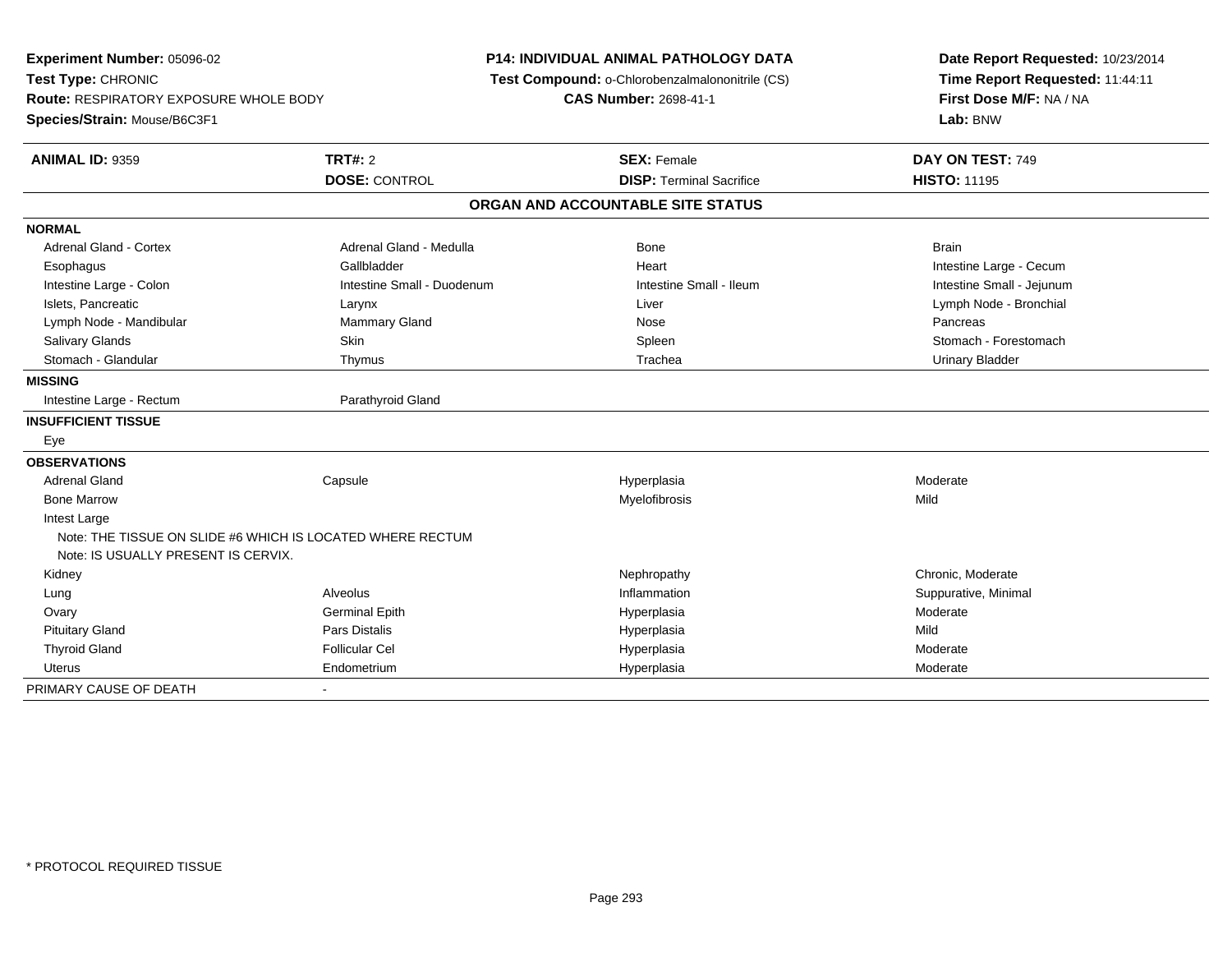**Experiment Number:** 05096-02**Test Type:** CHRONIC **Route:** RESPIRATORY EXPOSURE WHOLE BODY**Species/Strain:** Mouse/B6C3F1**P14: INDIVIDUAL ANIMAL PATHOLOGY DATA Test Compound:** o-Chlorobenzalmalononitrile (CS)**CAS Number:** 2698-41-1**Date Report Requested:** 10/23/2014**Time Report Requested:** 11:44:11**First Dose M/F:** NA / NA**Lab:** BNW**ANIMAL ID:** 9360**C TRT#:** 2 **SEX:** Female **DAY ON TEST:** 749 **DOSE:** CONTROL**DISP:** Terminal Sacrifice **HISTO:** 11196 **ORGAN AND ACCOUNTABLE SITE STATUSNORMAL**Adrenal Gland - Medulla Newslett Communication of Bone Brain Brain Brain Brain Brain Esophagus Brain Esophagus Eye Gallbladder Heart Intestine Large - CecumIntestine Small - Jejunum Intestine Large - Colon **Intestine Large - Rectum Intestine Small - Duodenum** Intestine Small - Duodenum Islets, Pancreatic Larynx Mammary Gland Nose Trachea Skin Stomach - Forestomach Thyroid Gland Thyroid Gland Theorem Control of the Stomach Thyroid Gland Thyroid Gland **MISSING** Parathyroid Gland**OBSERVATIONS** Adrenal Gland Capsule Hyperplasia Mild **Cortex**  Lymphoma Malignant Undifferentiated Cell Type Lymphoma Malignant Undifferentiated Cell Type Bone MarrowMyelofibrosiss Mild Intestine Small Ileum Lymphoma Malignant Undifferentiated Cell Type Kidneyy the controller that the controller the controller that the controller the controller that  $\mathsf{N}\mathsf{H}$   $\mathsf{N}\mathsf{H}$   $\mathsf{C}\mathsf{H}$   $\mathsf{R}\mathsf{H}$   $\mathsf{C}\mathsf{H}$   $\mathsf{R}\mathsf{H}$   $\mathsf{H}$   $\mathsf{H}$   $\mathsf{H}$   $\mathsf{H}$   $\mathsf{H}$  Liver Lymphoma Malignant Undifferentiated Cell TypeNote: [ LYMPH MAL UNDF ] TGLs = 4-4 LungLymphoma Malignant Undifferentiated Cell Type<br>Lymphoma Malignant Undifferentiated Cell Type Lymph NodeLymphoma Malignant Undifferentiated Cell Type Mandibular Lymphoma Malignant Undifferentiated Cell TypeNote: [ LYMPH MAL UNDF ] TGLs = 5-7 Note: [ LYMPH MAL UNDF ] TGLs = 3-3**Ovary** y cystem in the control of the control of the control of the control of the control of the control of the control of the control of the control of the control of the control of the control of the control of the control of Lymphoma Malignant Undifferentiated Cell TypeNote:  $[CYST \t 1 TGLs = 1-7$  Pancreas Lymphoma Malignant Undifferentiated Cell Type Pituitary Glandd and the controller of the controller of the controller of the controller of the controller of the controller of the controller of the controller of the controller of the controller of the controller of the controller of Pars Distalis Hyperplasiaa Mild Note: NOT LYMPHOCYTES.Note: CELL POPULATION APPEARS TO BE PARS DISTALIS CELLS Salivary GlandsLymphoma Malignant Undifferentiated Cell Type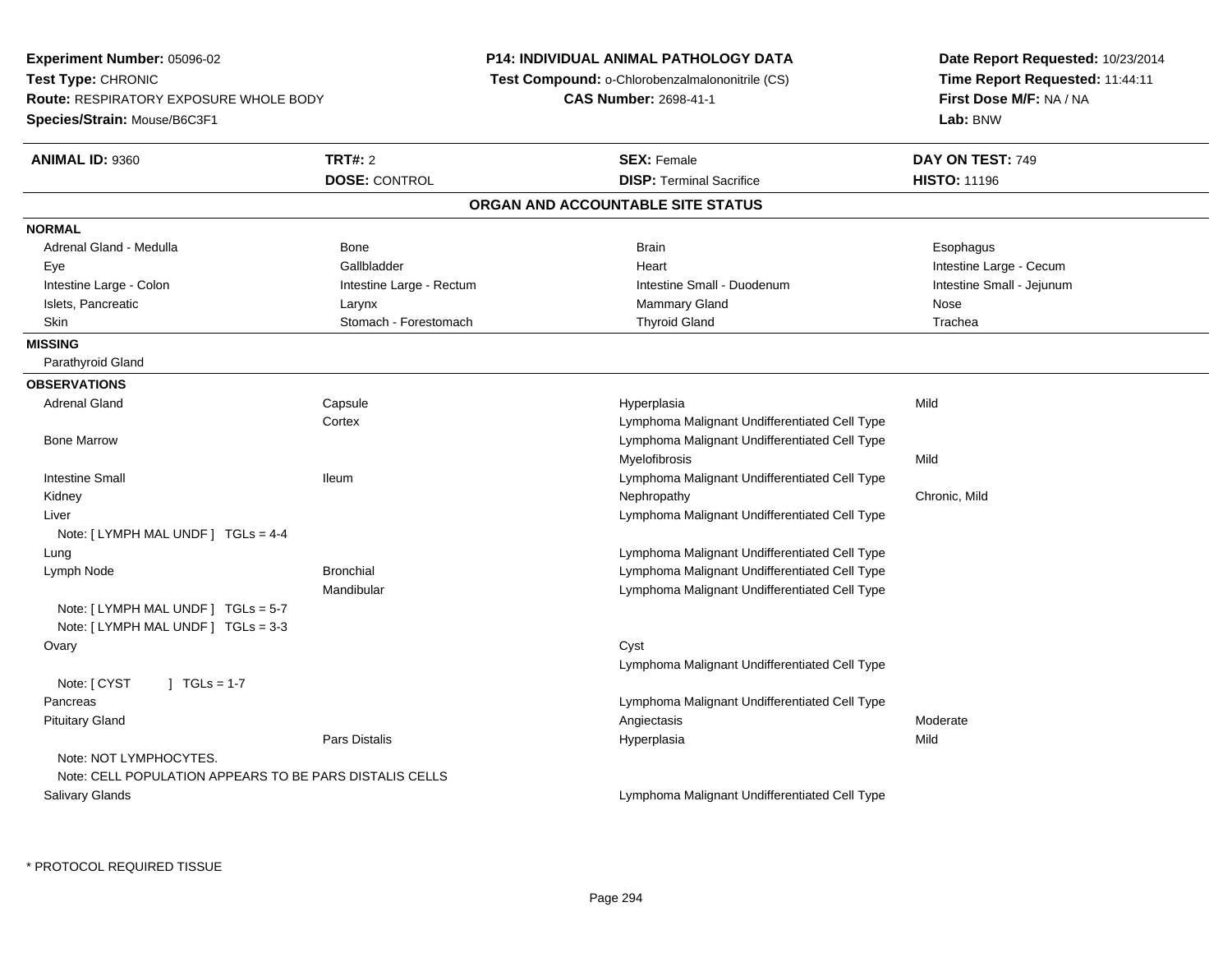| <b>Experiment Number: 05096-02</b><br>Test Type: CHRONIC<br><b>Route: RESPIRATORY EXPOSURE WHOLE BODY</b><br>Species/Strain: Mouse/B6C3F1 |                      | <b>P14: INDIVIDUAL ANIMAL PATHOLOGY DATA</b><br>Test Compound: o-Chlorobenzalmalononitrile (CS)<br><b>CAS Number: 2698-41-1</b> | Date Report Requested: 10/23/2014<br>Time Report Requested: 11:44:11<br>First Dose M/F: NA / NA<br>Lab: BNW |
|-------------------------------------------------------------------------------------------------------------------------------------------|----------------------|---------------------------------------------------------------------------------------------------------------------------------|-------------------------------------------------------------------------------------------------------------|
| <b>ANIMAL ID: 9360</b>                                                                                                                    | <b>TRT#: 2</b>       | <b>SEX: Female</b>                                                                                                              | DAY ON TEST: 749                                                                                            |
|                                                                                                                                           | <b>DOSE: CONTROL</b> | <b>DISP: Terminal Sacrifice</b>                                                                                                 | <b>HISTO: 11196</b>                                                                                         |
|                                                                                                                                           |                      | ORGAN AND ACCOUNTABLE SITE STATUS                                                                                               |                                                                                                             |
| Spleen<br>Note: $[LYMPH MAL UNDER] TGLS = 2-4$                                                                                            |                      | Lymphoma Malignant Undifferentiated Cell Type                                                                                   |                                                                                                             |
| Stomach                                                                                                                                   | Glandular            | Lymphoma Malignant Undifferentiated Cell Type                                                                                   |                                                                                                             |
| Thymus                                                                                                                                    |                      | Lymphoma Malignant Undifferentiated Cell Type                                                                                   |                                                                                                             |
| <b>Urinary Bladder</b>                                                                                                                    |                      | Lymphoma Malignant Undifferentiated Cell Type                                                                                   |                                                                                                             |
| Uterus                                                                                                                                    | Endometrium          | Hyperplasia                                                                                                                     | Mild                                                                                                        |
|                                                                                                                                           |                      | Lymphoma Malignant Undifferentiated Cell Type                                                                                   |                                                                                                             |
| PRIMARY CAUSE OF DEATH                                                                                                                    |                      |                                                                                                                                 |                                                                                                             |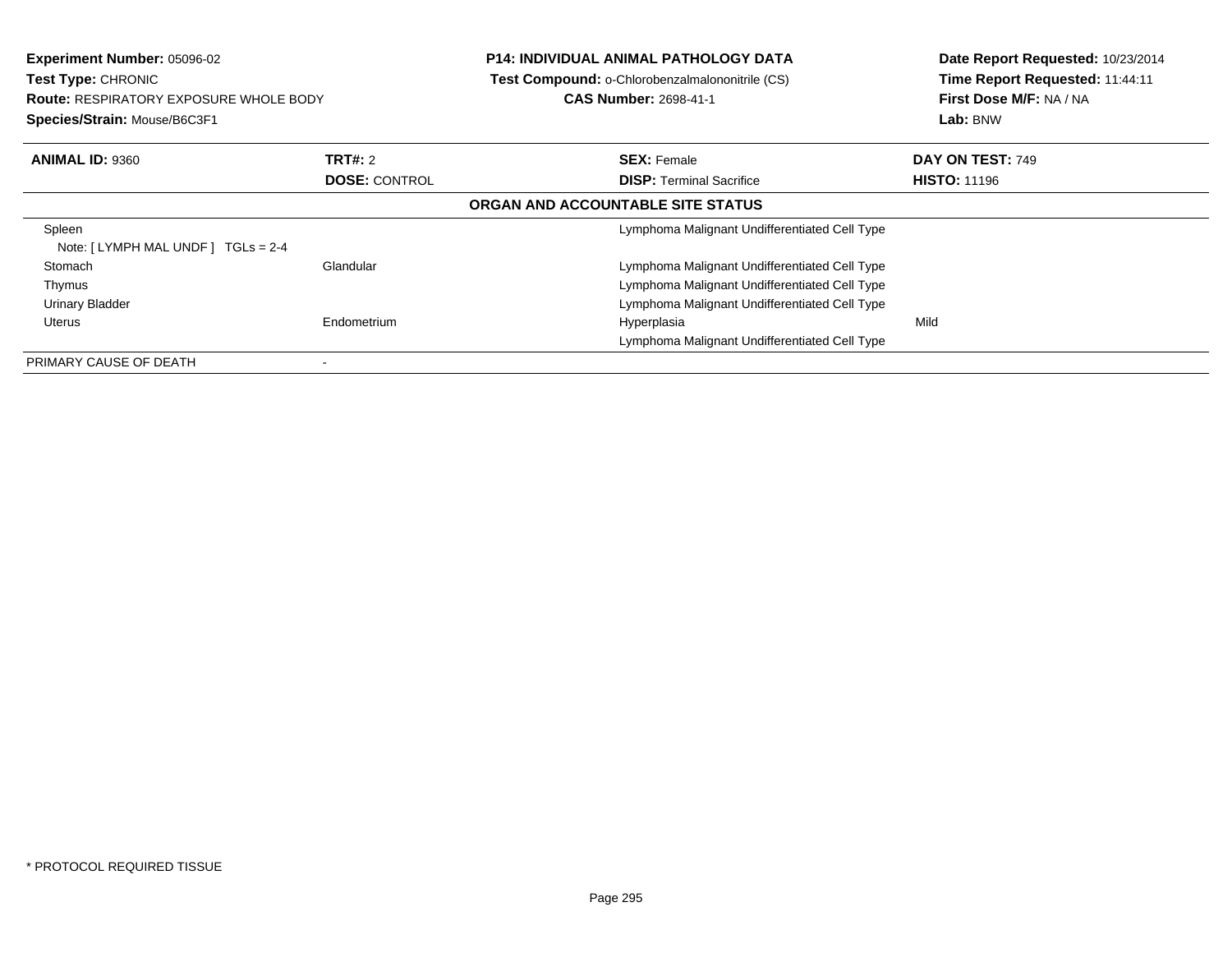| Experiment Number: 05096-02                                                                         |                      | P14: INDIVIDUAL ANIMAL PATHOLOGY DATA           | Date Report Requested: 10/23/2014                          |
|-----------------------------------------------------------------------------------------------------|----------------------|-------------------------------------------------|------------------------------------------------------------|
| Test Type: CHRONIC<br><b>Route: RESPIRATORY EXPOSURE WHOLE BODY</b><br>Species/Strain: Mouse/B6C3F1 |                      | Test Compound: o-Chlorobenzalmalononitrile (CS) | Time Report Requested: 11:44:11<br>First Dose M/F: NA / NA |
|                                                                                                     |                      | <b>CAS Number: 2698-41-1</b>                    |                                                            |
|                                                                                                     |                      |                                                 | Lab: BNW                                                   |
| ANIMAL ID: 9361                                                                                     | <b>TRT#: 2</b>       | <b>SEX: Female</b>                              | DAY ON TEST: 727                                           |
|                                                                                                     | <b>DOSE: CONTROL</b> | <b>DISP: Dead</b>                               | <b>HISTO: 11235</b>                                        |
|                                                                                                     |                      | ORGAN AND ACCOUNTABLE SITE STATUS               |                                                            |
| <b>NORMAL</b>                                                                                       |                      |                                                 |                                                            |
| Bone                                                                                                | Heart                | Intestine Large - Colon                         | Intestine Small - Duodenum                                 |
| Islets, Pancreatic                                                                                  | Mammary Gland        | Skin                                            | Stomach - Forestomach                                      |
| <b>Thyroid Gland</b>                                                                                | Trachea              |                                                 |                                                            |
| <b>MISSING</b>                                                                                      |                      |                                                 |                                                            |
| Parathyroid Gland                                                                                   |                      |                                                 |                                                            |
| <b>AUTO PRECLUDES DIAG.</b>                                                                         |                      |                                                 |                                                            |
| Eye                                                                                                 | Gallbladder          | Intestine Small - Jejunum                       |                                                            |
| <b>OBSERVATIONS</b>                                                                                 |                      |                                                 |                                                            |
| <b>Adrenal Gland</b>                                                                                | Capsule              | Hyperplasia                                     | Marked                                                     |
|                                                                                                     | Cortex               | Lymphoma Malignant                              |                                                            |
|                                                                                                     | Medulla              | Lymphoma Malignant                              |                                                            |
| <b>Bone Marrow</b>                                                                                  |                      | Lymphoma Malignant                              |                                                            |
|                                                                                                     |                      | Myelofibrosis                                   | Mild                                                       |
| <b>Brain</b>                                                                                        |                      | Compression                                     | Moderate                                                   |
|                                                                                                     |                      | Mineralization                                  | Mild                                                       |
| Esophagus                                                                                           |                      | Lymphoma Malignant                              |                                                            |
| Intestine Large                                                                                     | Cecum                | Lymphoma Malignant                              |                                                            |
|                                                                                                     | Rectum               | Lymphoma Malignant                              |                                                            |
| <b>Intestine Small</b>                                                                              | lleum                | Lymphoma Malignant                              |                                                            |
| Kidney                                                                                              |                      | Lymphoma Malignant                              |                                                            |
| Larynx                                                                                              |                      | Lymphoma Malignant                              |                                                            |
| Liver                                                                                               |                      | Hepatocellular Carcinoma                        |                                                            |
|                                                                                                     |                      | Lymphoma Malignant                              |                                                            |
| Note: [ HEPATOCLR CARC ] TGLs = 5-10                                                                |                      |                                                 |                                                            |
| Lung                                                                                                |                      | Lymphoma Malignant                              |                                                            |
| Lymph Node                                                                                          | <b>Bronchial</b>     | Lymphoma Malignant                              |                                                            |
|                                                                                                     | Mandibular           | Lymphoma Malignant                              |                                                            |
|                                                                                                     | Mediastinal          | Lymphoma Malignant                              |                                                            |
| Note: [ LYMPH MAL<br>$1 \text{ TGLs} = 3-3$                                                         |                      |                                                 |                                                            |
| Note: [ LYMPH MAL<br>$1 TGLs = 4-3$                                                                 |                      |                                                 |                                                            |
|                                                                                                     |                      |                                                 |                                                            |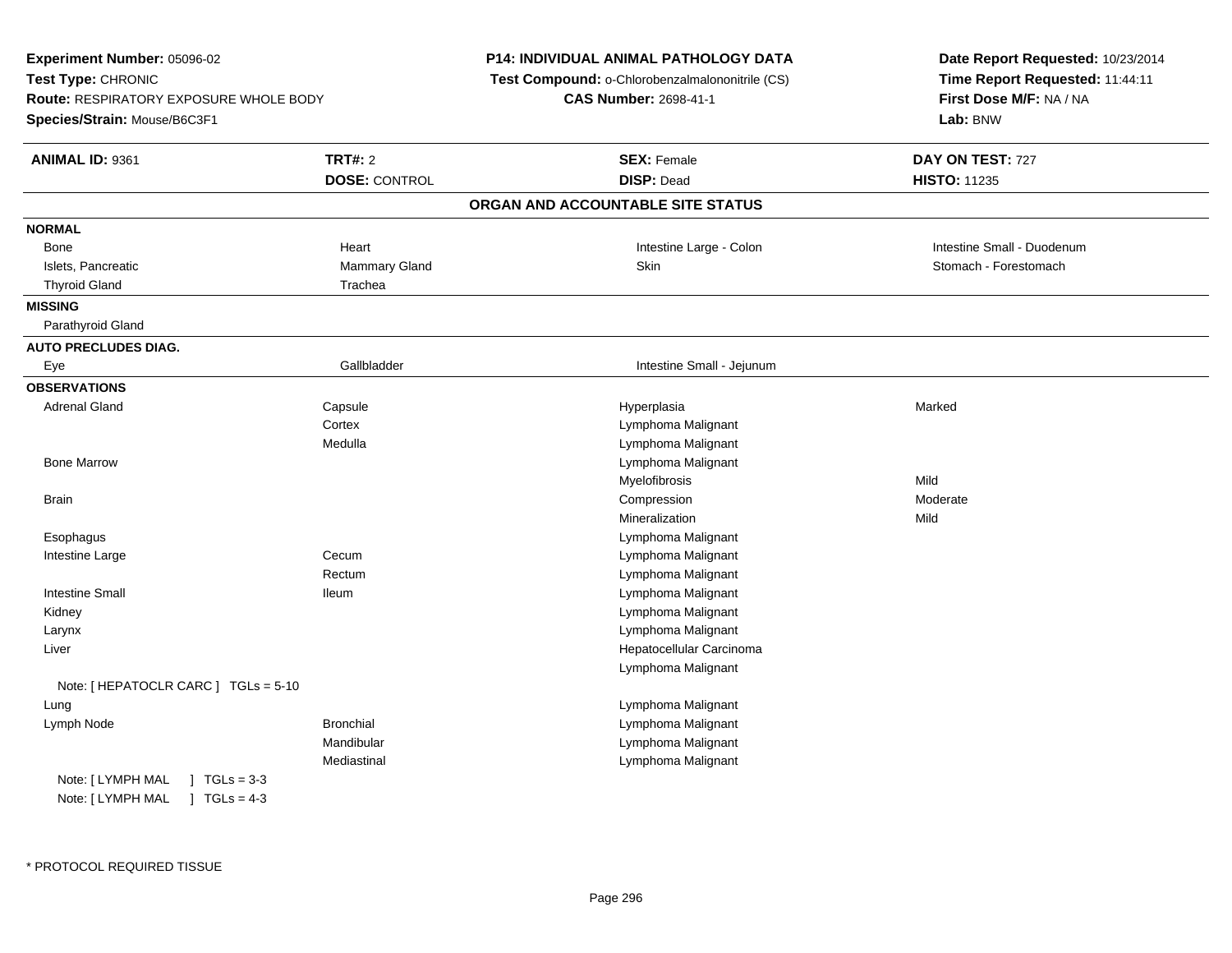**Experiment Number:** 05096-02**Test Type:** CHRONIC **Route:** RESPIRATORY EXPOSURE WHOLE BODY**Species/Strain:** Mouse/B6C3F1

## **P14: INDIVIDUAL ANIMAL PATHOLOGY DATA**

**Test Compound:** o-Chlorobenzalmalononitrile (CS)

**CAS Number:** 2698-41-1

**Date Report Requested:** 10/23/2014**Time Report Requested:** 11:44:11**First Dose M/F:** NA / NA**Lab:** BNW

| <b>ANIMAL ID: 9361</b>                                    | <b>TRT#: 2</b><br><b>DOSE: CONTROL</b> | <b>SEX: Female</b><br><b>DISP: Dead</b> | DAY ON TEST: 727<br><b>HISTO: 11235</b> |
|-----------------------------------------------------------|----------------------------------------|-----------------------------------------|-----------------------------------------|
|                                                           |                                        |                                         |                                         |
|                                                           |                                        | ORGAN AND ACCOUNTABLE SITE STATUS       |                                         |
| Mesentery                                                 |                                        | Lymphoma Malignant                      |                                         |
| $TGLs = 2-12$<br>Note: [ LYMPH MAL                        |                                        |                                         |                                         |
| Nose                                                      |                                        | Lymphoma Malignant                      |                                         |
| Ovary                                                     |                                        | Lymphoma Malignant                      |                                         |
| Pancreas                                                  |                                        | Lymphoma Malignant                      |                                         |
| <b>Pituitary Gland</b>                                    | <b>Pars Distalis</b>                   | Adenoma                                 |                                         |
| Note: [ ADENOMA<br>$J \cdot TGLS = 8-8$                   |                                        |                                         |                                         |
| Salivary Glands                                           |                                        | Lymphoma Malignant                      |                                         |
| <b>Skeletal Muscle</b>                                    |                                        | Lymphoma Malignant                      |                                         |
| Note: [ LYMPH MAL<br>$TGLs = 6-11$                        |                                        |                                         |                                         |
| Spleen                                                    |                                        | Lymphoma Malignant                      |                                         |
| $TGLs = 1-4$<br>Note: [ LYMPH MAL                         |                                        |                                         |                                         |
| Stomach                                                   | Glandular                              | Lymphoma Malignant                      |                                         |
| Thymus                                                    |                                        | Lymphoma Malignant                      |                                         |
| Urinary Bladder                                           |                                        | Lymphoma Malignant                      |                                         |
| <b>Uterus</b>                                             | Endometrium                            | Hyperplasia                             | Moderate                                |
|                                                           |                                        | Lymphoma Malignant                      |                                         |
| Note: [ LYMPH MAL<br>$1 TGLs = 9-8$                       |                                        |                                         |                                         |
| PRIMARY CAUSE OF DEATH                                    |                                        |                                         |                                         |
| Animal Note: THE DIFFERNTIAL DIAGNOSIS FOR THIS ANIMAL IS |                                        |                                         |                                         |
| Animal Note: MALIGNANT LYMPHOMA UNDIFFERENTIATED TYPE.    |                                        |                                         |                                         |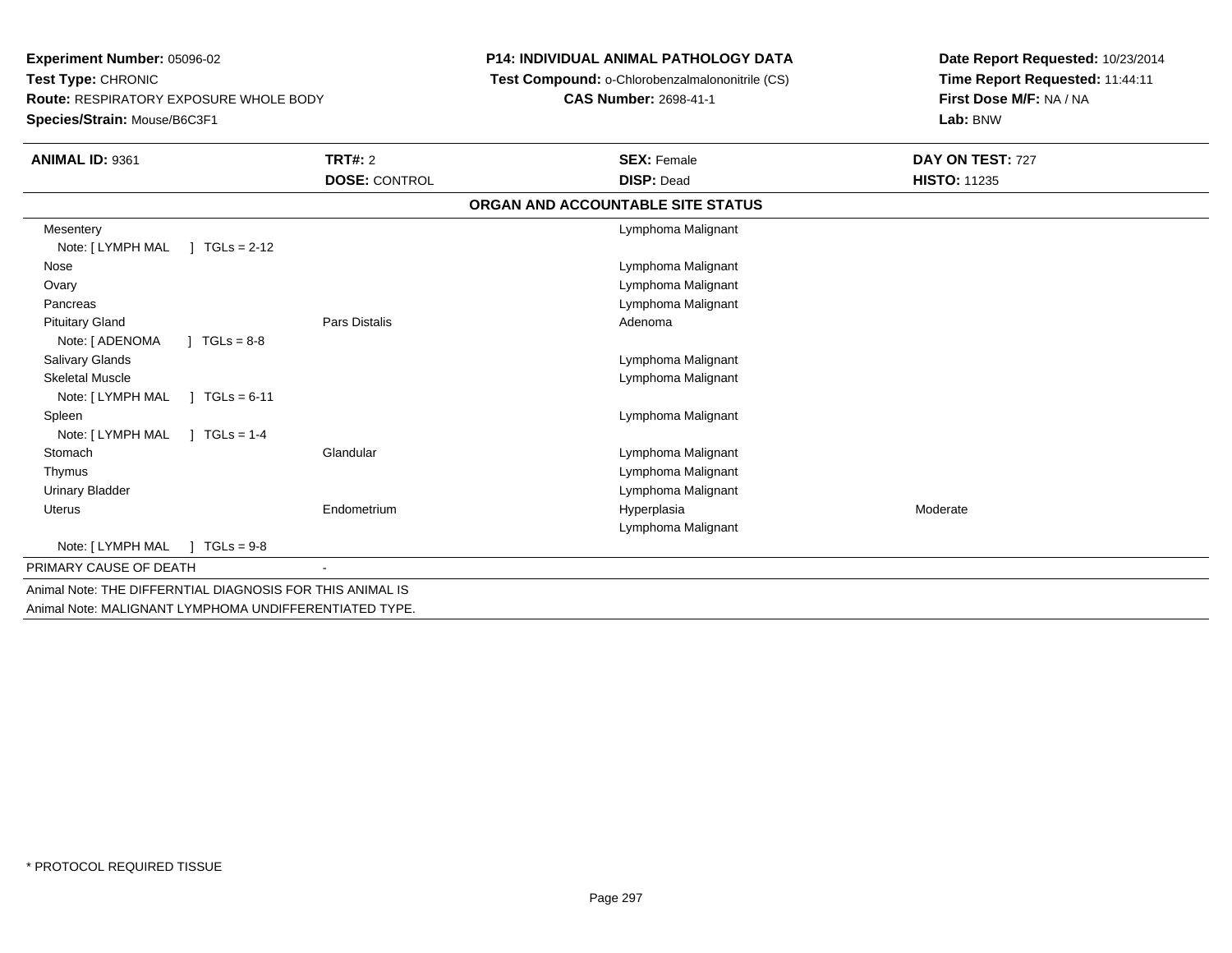**Experiment Number:** 05096-02**Test Type:** CHRONIC **Route:** RESPIRATORY EXPOSURE WHOLE BODY**Species/Strain:** Mouse/B6C3F1**P14: INDIVIDUAL ANIMAL PATHOLOGY DATA Test Compound:** o-Chlorobenzalmalononitrile (CS)**CAS Number:** 2698-41-1**Date Report Requested:** 10/23/2014**Time Report Requested:** 11:44:11**First Dose M/F:** NA / NA**Lab:** BNW**ANIMAL ID:** 9362**TRT#:** 2 **SEX:** Female **DAY ON TEST:** 749 **DOSE:** CONTROL**DISP:** Terminal Sacrifice **HISTO:** 11197 **ORGAN AND ACCOUNTABLE SITE STATUSNORMALAdrenal Gland - Cortex** Adrenal Gland - Medulla **Bone** Bone **Cortes Adrenal Gland - Cortes Adrenal Gland - Cortes Adrenal Adrenal Bone** Esophagus Eye Gallbladder Heart Intestine Large - CecumIntestine Small - Ileum Intestine Large - Colon **Intestine Large - Rectum** Intestine Small - Duodenum Intestine Small - Duodenum Intestine Small - Jejunum **Intestine Small - Jejunum** Islets, Pancreatic **Network Construction Construction** Larynx Lung Pancreas Mammary Gland Nose Ovary Pancreas Parathyroid Gland Phillip Communication of Pituitary Gland Pitus School Salivary Glands Skin Skin Skin Skin Skin Trachea Stomach - Forestomach **Stomach - Stomach - Glandular** Thymus Thymus Thymus The The The The The The The The The Th Urinary Bladder**OBSERVATIONS** Adrenal Gland Capsule Hyperplasia Mild Bone Marroww which is a matter of the Myelofibrosis and the Myelofibrosis and the Mild of the Mild of the Mild of the Mild of the Mild of the Mild of the Mild of the Mild of the Mild of the Mild of the Mild of the Mild of the Mild of Brainn and the control of the control of the control of the Mineralization and the control of the Mild of the Mild o Kidneyy the controller of the controller of the controller of the controller of the controller of the chronic, Mild Liver Hepatodiaphragmatic NoduleNote: [ HDN ] TGLs = 3-10 Lymph NodeBronchial **Hematopoietic Cell Proliferation** Marked Mandibular Hematopoietic Cell Proliferation Moderate Spleen Hematopoietic Cell Proliferation Marked Thyroid Gland Follicular Cel Hyperplasia Mild Uterus Endometrium Hyperplasia Marked Note: [ HYPERPLASIA ] TGLs = 4-8+11PRIMARY CAUSE OF DEATH-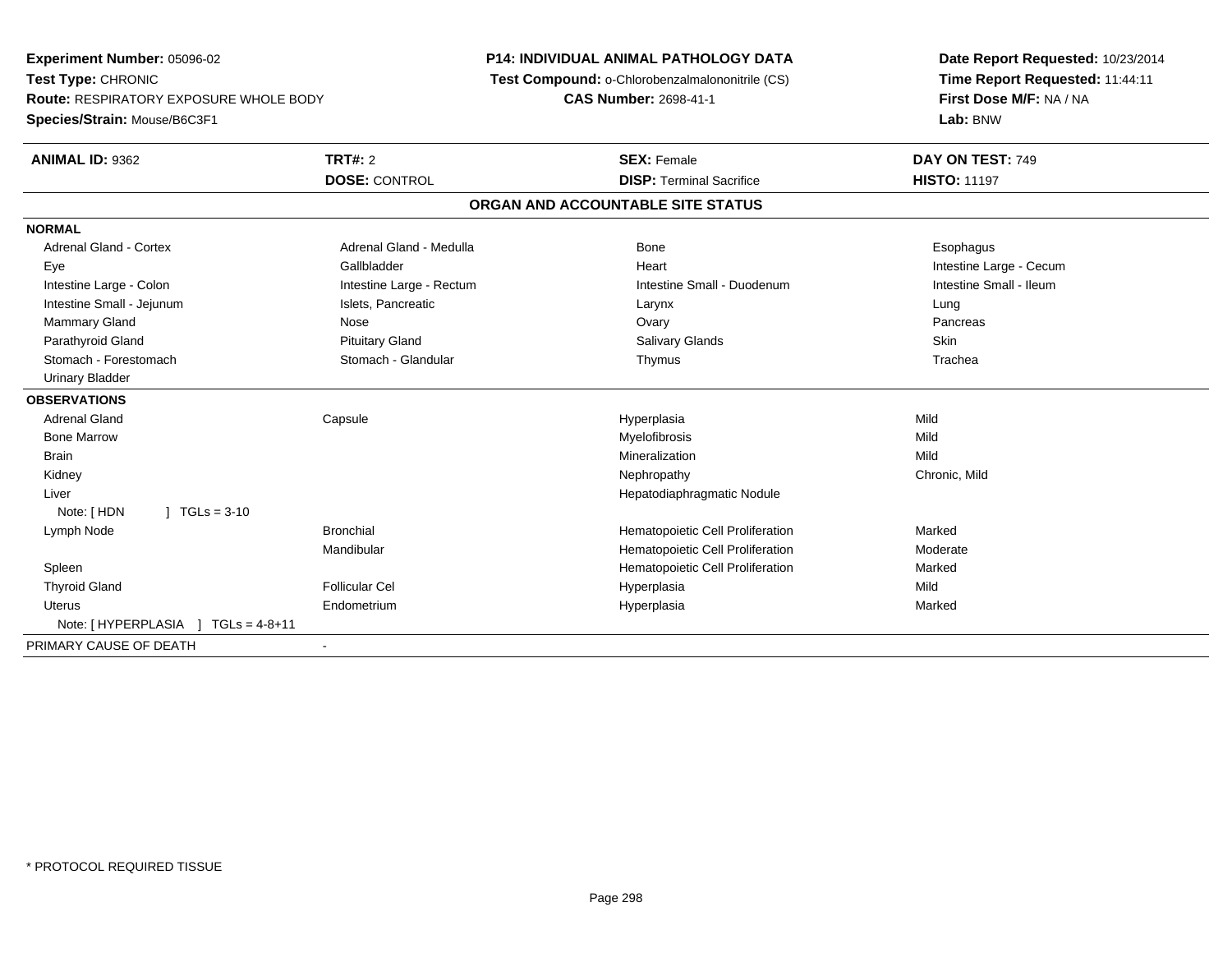**Experiment Number:** 05096-02**Test Type:** CHRONIC **Route:** RESPIRATORY EXPOSURE WHOLE BODY**Species/Strain:** Mouse/B6C3F1**P14: INDIVIDUAL ANIMAL PATHOLOGY DATA Test Compound:** o-Chlorobenzalmalononitrile (CS)**CAS Number:** 2698-41-1**Date Report Requested:** 10/23/2014**Time Report Requested:** 11:44:11**First Dose M/F:** NA / NA**Lab:** BNW**ANIMAL ID:** 9363**TRT#:** 2 **SEX:** Female **DAY ON TEST:** 749 **DOSE:** CONTROL**DISP:** Terminal Sacrifice **HISTO:** 11198 **ORGAN AND ACCOUNTABLE SITE STATUSNORMALAdrenal Gland - Cortex** Adrenal Gland - Medulla **Bone** Bone Brain Bone Brain Brain Brain Esophagus Eye Gallbladder Intestine Large - CecumIntestine Small - Ileum Intestine Large - Colon **Intestine Large - Rectum** Intestine Small - Duodenum Intestine Small - Duodenum Intestine Small - Jejunum **Intestine Small - Jejunum** Islets, Pancreatic **National Larynx Liver** Larynx Liver Lung Chang Channel Communication Channel Lymph Node - Bronchial Mammary Gland Mose Channel Channel Mose Skin Ovary Pancreas Salivary Glands Skin Trachea Stomach - Forestomach **Stomach - Stomach - Glandular** Thymus Thymus Thymus The The The The The The The The The Th Urinary Bladder**MISSING** Parathyroid Gland**OBSERVATIONS** Adrenal Gland Capsule Hyperplasia Mild Bone Marroww which is a matter of the Myelofibrosis and the Myelofibrosis and the Mild of the Mild of the Mild of the Mild of the Mild of the Mild of the Mild of the Mild of the Mild of the Mild of the Mild of the Mild of the Mild of **Heart**  Cardiomyopathyy Mild **Mild** Hemorrhagee Mild Kidneyy the controller that the controller the controller that the controller the controller that  $\mathsf{N}\mathsf{H}$   $\mathsf{N}\mathsf{H}$   $\mathsf{C}\mathsf{H}$   $\mathsf{R}\mathsf{H}$   $\mathsf{C}\mathsf{H}$   $\mathsf{R}\mathsf{H}$   $\mathsf{H}$   $\mathsf{H}$   $\mathsf{H}$   $\mathsf{H}$   $\mathsf{H}$  Lymph Node Mandibular Hematopoietic Cell Proliferation Moderate Pituitary Gland Pars Distalis Hyperplasia Moderate SpleenHematopoietic Cell Proliferation Marked Note: [ HEMA CELL PROL ] TGLs = 1-4 Thyroid Gland Follicular Cel Hyperplasia Marked Uterus Endometrium Hyperplasia Marked Polyp StromalNote: [ POLYP STROMAL ] TGLs = 2-10PRIMARY CAUSE OF DEATH-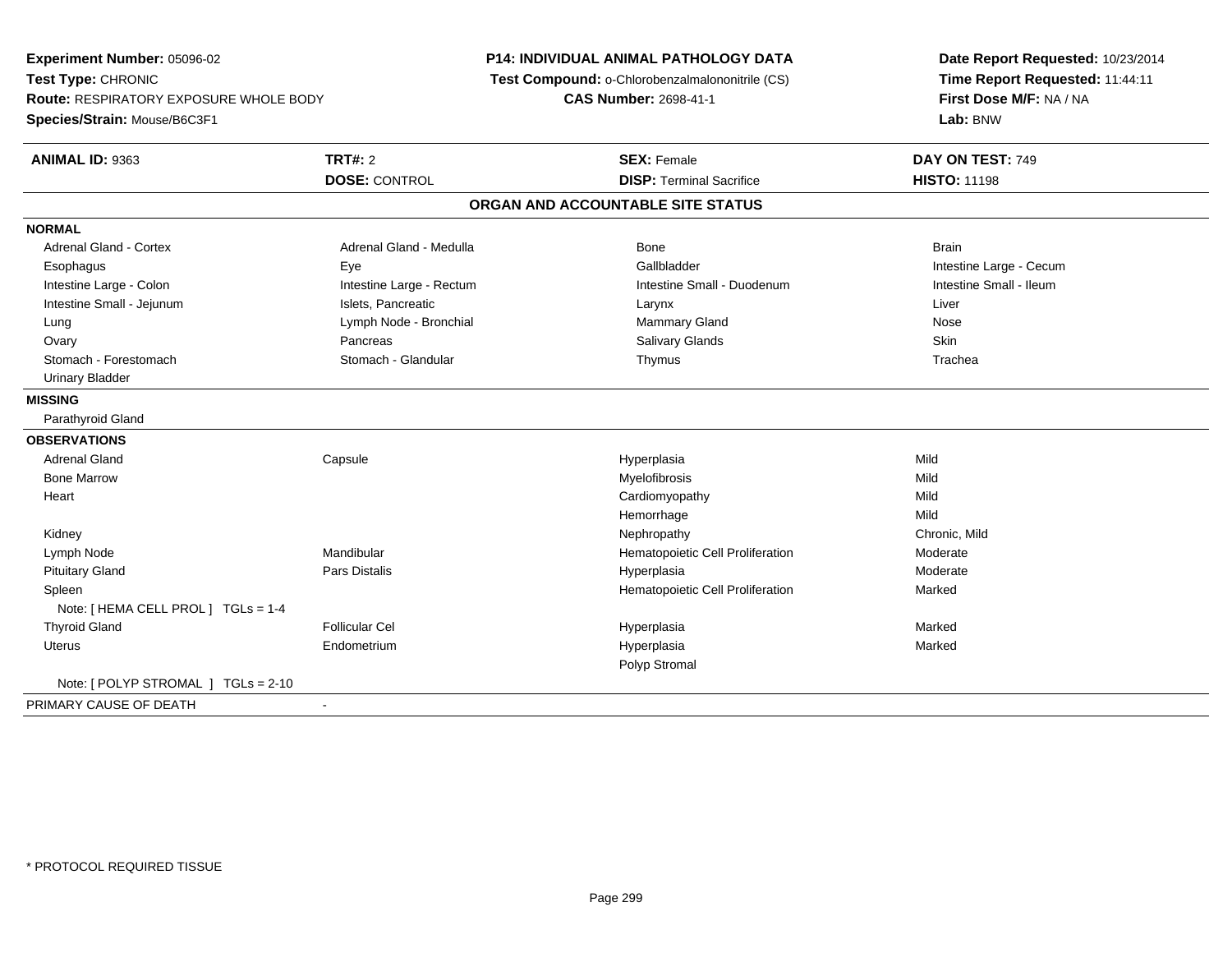**Experiment Number:** 05096-02**Test Type:** CHRONIC **Route:** RESPIRATORY EXPOSURE WHOLE BODY**Species/Strain:** Mouse/B6C3F1**P14: INDIVIDUAL ANIMAL PATHOLOGY DATA Test Compound:** o-Chlorobenzalmalononitrile (CS)**CAS Number:** 2698-41-1**Date Report Requested:** 10/23/2014**Time Report Requested:** 11:44:11**First Dose M/F:** NA / NA**Lab:** BNW**ANIMAL ID:** 9364 **TRT#:** <sup>2</sup> **SEX:** Female **DAY ON TEST:** <sup>668</sup> **DOSE:** CONTROL **DISP:** Moribund **HISTO:** <sup>10180</sup> **ORGAN AND ACCOUNTABLE SITE STATUSNORMALAdrenal Gland - Cortex** Adrenal Gland - Medulla **Adrenal Gland - Medulla** Bone Bone Bone Bone Bone Marrow Esophagus Eye Gallbladder Intestine Large - CecumIntestine Small - Ileum Intestine Large - Colon **Intestine Large - Rectum** Intestine Small - Duodenum Intestine Small - Duodenum Intestine Small - Jejunum Node - Mandibular Islets, Pancreatic Larynx Larynx Larynx Lymph Node - Mandibular Lymph Node - Mandibular Mammary Gland Nose Nose Records and December 2012 (Nose Pancreas Parathyroid Gland Parathyroid Gland Parathyroid Gland Parathyroid Gland Parathyroid Gland Parathyroid Gland Parathyroid Gland Parathyroid Gland Parathyroid G Stomach - Forestomach **Stomach - Stomach - Glandular** Stomach - Glandular Thymus Thymus Thyroid Gland Trachea**MISSING** Lymph Node - Bronchial**OBSERVATIONS** Adrenal Gland Capsule Hyperplasia Mild Brainn and the control of the control of the control of the control of the control of the control of the control of the control of the control of the control of the control of the control of the control of the control of the co **Heart** t de la communicación de la communicación de la communicación de la communicación de la communicación de la co e Mild Kidneyy with the contract of the contract of the contract of the contract of the contract of the contract of the contract of  $\mathsf{Lymphocyte}$ , Mild Nephropathy Chronic, Mild Liver Lymphoma Malignant Undifferentiated Cell Type Lungg and the state of the state of the state of the state of the state of the state of the state of the state of the state  $\mathsf{Skin}$ Leukocytosis ModerateNote: [ FIBROSARC ] TGLs = 4-3 **Ovary** y cystem in the control of the control of the control of the control of the control of the control of the control of the control of the control of the control of the control of the control of the control of the control of Germinal Epithh Mild and Hyperplasia and the Mild and Mild and Mild and Mild and Mild and Mild and Mild and Mild and Mild and M Lymphoma Malignant Undifferentiated Cell TypeNote:  $[CYST \t 1 TGLs = 5-7]$  Pituitary Gland Pars Distalis Hyperplasia Mild Salivary Glands Lymphoma Malignant Undifferentiated Cell Type**Skin** n and the control of the control of the control of the control of the control of the control of the control of the control of the control of the control of the control of the control of the control of the control of the co Note: [ FIBROSARC ] TGLs = 1-11+12 SpleenHematopoietic Cell Proliferation<br>
Infarct Mild Infarctt and the contract of the contract of the contract of the contract of the contract of the contract of the contract of the contract of the contract of the contract of the contract of the contract of the contract of the cont Note: [ HEMA CELL PROL ] TGLs = 2-4+10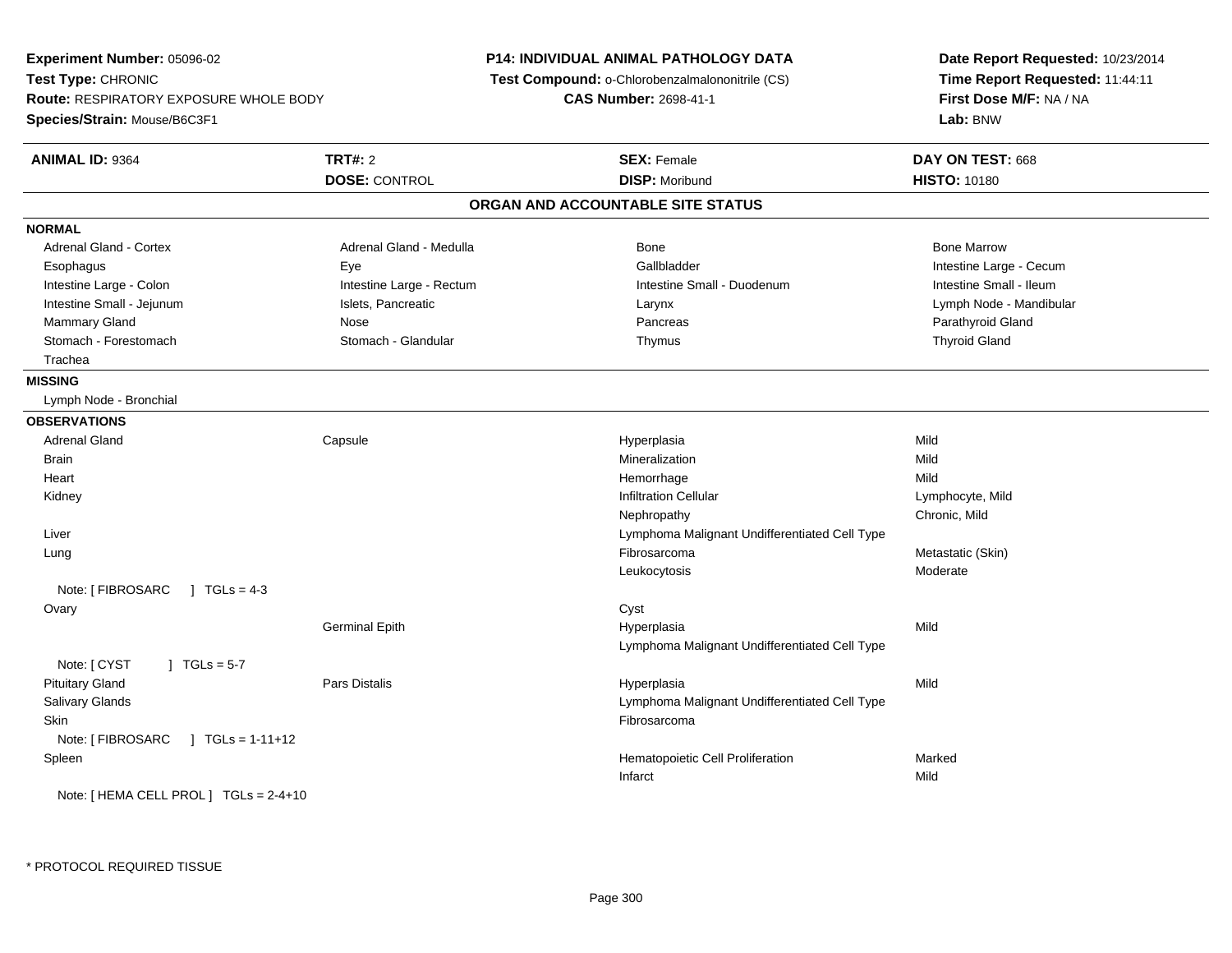| <b>Experiment Number: 05096-02</b><br>Test Type: CHRONIC<br><b>Route: RESPIRATORY EXPOSURE WHOLE BODY</b><br>Species/Strain: Mouse/B6C3F1 |               | <b>P14: INDIVIDUAL ANIMAL PATHOLOGY DATA</b><br>Test Compound: o-Chlorobenzalmalononitrile (CS)<br><b>CAS Number: 2698-41-1</b> | Date Report Requested: 10/23/2014<br>Time Report Requested: 11:44:11<br>First Dose M/F: NA / NA<br>Lab: BNW |                     |
|-------------------------------------------------------------------------------------------------------------------------------------------|---------------|---------------------------------------------------------------------------------------------------------------------------------|-------------------------------------------------------------------------------------------------------------|---------------------|
| <b>ANIMAL ID: 9364</b>                                                                                                                    |               | TRT#: 2                                                                                                                         | <b>SEX: Female</b>                                                                                          | DAY ON TEST: 668    |
|                                                                                                                                           |               | <b>DOSE: CONTROL</b>                                                                                                            | <b>DISP: Moribund</b>                                                                                       | <b>HISTO: 10180</b> |
|                                                                                                                                           |               |                                                                                                                                 | ORGAN AND ACCOUNTABLE SITE STATUS                                                                           |                     |
| Note: [ INFARCT                                                                                                                           | $TGLs = 3-10$ |                                                                                                                                 |                                                                                                             |                     |
| Urinary Bladder                                                                                                                           |               |                                                                                                                                 | Lymphoma Malignant Undifferentiated Cell Type                                                               |                     |
| Uterus                                                                                                                                    |               | Endometrium                                                                                                                     | Hyperplasia                                                                                                 | Moderate            |
| PRIMARY CAUSE OF DEATH                                                                                                                    |               |                                                                                                                                 |                                                                                                             |                     |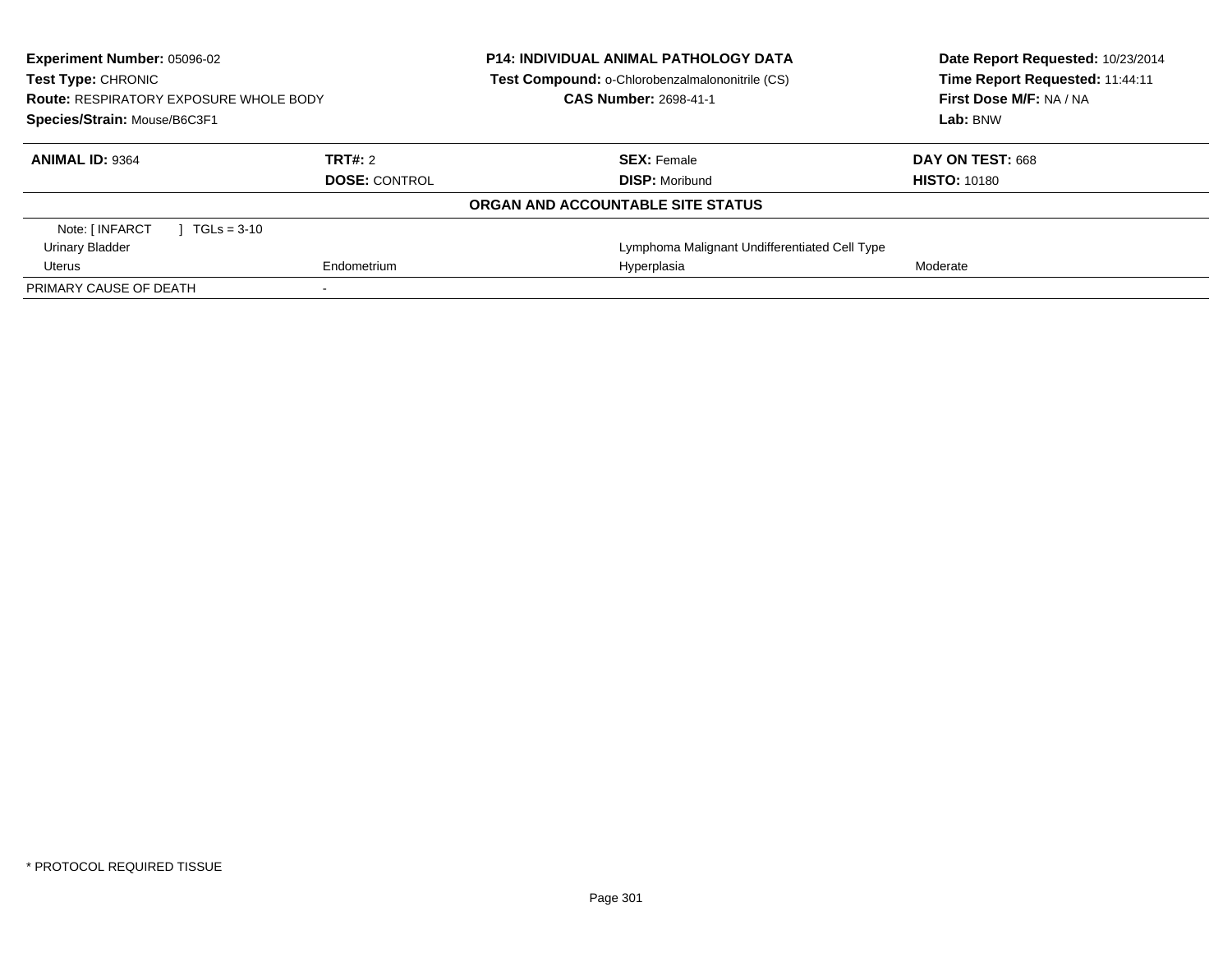| Experiment Number: 05096-02<br>Test Type: CHRONIC<br><b>Route: RESPIRATORY EXPOSURE WHOLE BODY</b><br>Species/Strain: Mouse/B6C3F1 |                           | <b>P14: INDIVIDUAL ANIMAL PATHOLOGY DATA</b><br>Test Compound: o-Chlorobenzalmalononitrile (CS)<br><b>CAS Number: 2698-41-1</b> | Date Report Requested: 10/23/2014<br>Time Report Requested: 11:44:11<br>First Dose M/F: NA / NA<br>Lab: BNW |
|------------------------------------------------------------------------------------------------------------------------------------|---------------------------|---------------------------------------------------------------------------------------------------------------------------------|-------------------------------------------------------------------------------------------------------------|
| <b>ANIMAL ID: 9365</b>                                                                                                             | <b>TRT#: 2</b>            | <b>SEX: Female</b>                                                                                                              | DAY ON TEST: 749                                                                                            |
|                                                                                                                                    | <b>DOSE: CONTROL</b>      | <b>DISP: Terminal Sacrifice</b>                                                                                                 | <b>HISTO: 11199</b>                                                                                         |
|                                                                                                                                    |                           | ORGAN AND ACCOUNTABLE SITE STATUS                                                                                               |                                                                                                             |
| <b>NORMAL</b>                                                                                                                      |                           |                                                                                                                                 |                                                                                                             |
| Adrenal Gland - Cortex                                                                                                             | Adrenal Gland - Medulla   | <b>Bone</b>                                                                                                                     | <b>Bone Marrow</b>                                                                                          |
| Brain                                                                                                                              | Esophagus                 | Gallbladder                                                                                                                     | Heart                                                                                                       |
| Intestine Large - Cecum                                                                                                            | Intestine Large - Colon   | Intestine Large - Rectum                                                                                                        | Intestine Small - Duodenum                                                                                  |
| Intestine Small - Ileum                                                                                                            | Intestine Small - Jejunum | Islets, Pancreatic                                                                                                              | Larynx                                                                                                      |
| Lymph Node - Mandibular                                                                                                            | Nose                      | Ovary                                                                                                                           | Pancreas                                                                                                    |
| Salivary Glands                                                                                                                    | Skin                      | Stomach - Forestomach                                                                                                           | Stomach - Glandular                                                                                         |
| Thymus                                                                                                                             | Trachea                   | <b>Urinary Bladder</b>                                                                                                          |                                                                                                             |
| <b>MISSING</b>                                                                                                                     |                           |                                                                                                                                 |                                                                                                             |
| Parathyroid Gland                                                                                                                  |                           |                                                                                                                                 |                                                                                                             |
| <b>INSUFFICIENT TISSUE</b>                                                                                                         |                           |                                                                                                                                 |                                                                                                             |
| Eye                                                                                                                                |                           |                                                                                                                                 |                                                                                                             |
| <b>OBSERVATIONS</b>                                                                                                                |                           |                                                                                                                                 |                                                                                                             |
| <b>Adrenal Gland</b>                                                                                                               | Capsule                   | Hyperplasia                                                                                                                     | Mild                                                                                                        |
| Kidney                                                                                                                             |                           | Nephropathy                                                                                                                     | Chronic, Mild                                                                                               |
| Liver                                                                                                                              |                           | Hepatocellular Carcinoma                                                                                                        |                                                                                                             |
| [ Hepatocellular Carcinoma TGLS = 2-11 ]                                                                                           |                           |                                                                                                                                 |                                                                                                             |
| Lung                                                                                                                               |                           | Carcinoma                                                                                                                       | Metastatic (Liver)                                                                                          |
| Note: $\lceil$ CARCINOMA $\rfloor$ TGLs = 1-3                                                                                      |                           |                                                                                                                                 |                                                                                                             |
| Lymph Node                                                                                                                         | <b>Bronchial</b>          | Hematopoietic Cell Proliferation                                                                                                | Marked                                                                                                      |
| <b>Mammary Gland</b>                                                                                                               |                           | Cyst                                                                                                                            |                                                                                                             |
| Note: [ CYST<br>$\mid$ TGLs = 5-7                                                                                                  |                           |                                                                                                                                 |                                                                                                             |
| <b>Pituitary Gland</b>                                                                                                             | Pars Distalis             | Adenoma                                                                                                                         |                                                                                                             |
| Note: [ ADENOMA<br>$\sqrt{ }$ TGLs = 3-8                                                                                           |                           |                                                                                                                                 |                                                                                                             |
| Spleen                                                                                                                             |                           | Hematopoietic Cell Proliferation                                                                                                | Marked                                                                                                      |
| <b>Thyroid Gland</b>                                                                                                               | <b>Follicular Cel</b>     | Hyperplasia                                                                                                                     | Moderate                                                                                                    |
| [ Hyperplasia $TGLS = 4-2+10$ ]                                                                                                    |                           |                                                                                                                                 |                                                                                                             |
| <b>Uterus</b>                                                                                                                      | Endometrium               | Hyperplasia                                                                                                                     | Moderate                                                                                                    |
| Note: [HYPERPLASIA ] TGLs = 6-8                                                                                                    |                           |                                                                                                                                 |                                                                                                             |
| PRIMARY CAUSE OF DEATH                                                                                                             | ä,                        |                                                                                                                                 |                                                                                                             |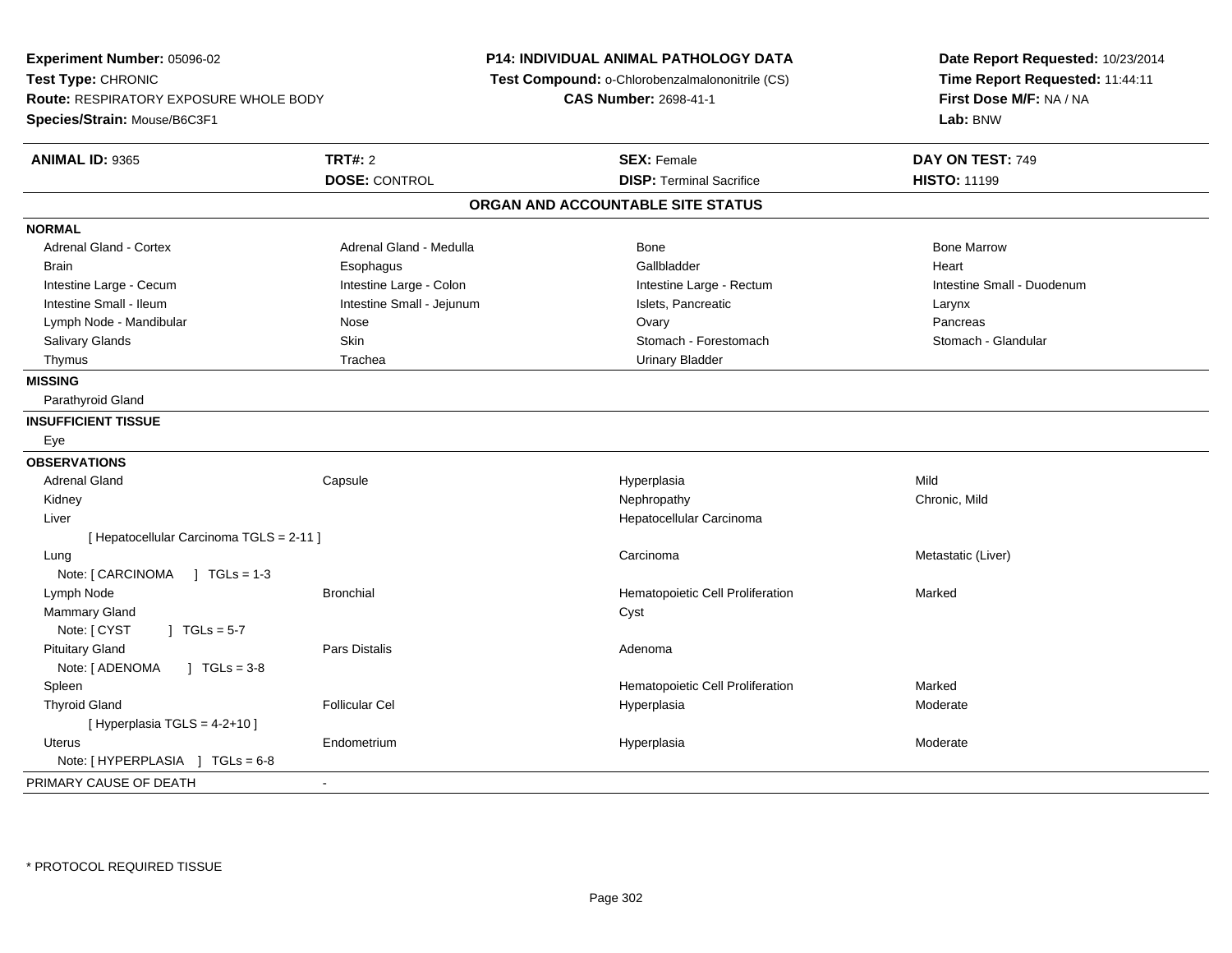**Experiment Number:** 05096-02**Test Type:** CHRONIC **Route:** RESPIRATORY EXPOSURE WHOLE BODY**Species/Strain:** Mouse/B6C3F1**P14: INDIVIDUAL ANIMAL PATHOLOGY DATA Test Compound:** o-Chlorobenzalmalononitrile (CS)**CAS Number:** 2698-41-1**Date Report Requested:** 10/23/2014**Time Report Requested:** 11:44:11**First Dose M/F:** NA / NA**Lab:** BNW**ANIMAL ID:** 9366**6 DAY ON TEST:** 749 **DOSE:** CONTROL**DISP:** Terminal Sacrifice **HISTO:** 11200 **ORGAN AND ACCOUNTABLE SITE STATUSNORMAL**Bone Bone Brain Brain Brain Brain Communications and the Brain Brain Brain Brain Brain Brain Brain Brain Brain Brai Intestine Large - Colon Gallbladder **East Community Community** Community Heart Heart Intestine Large - Cecum Intestine Large - Cecum Intestine Small - Jejunum Intestine Large - Rectum **Intestine Small - Duodenum** Intestine Small - Ileum Intestine Small - Ileum Islets, Pancreatic **Community Community Community Community Community Community Community Community Community Community Community Community Community Community Community Community Community Community Community Community Co** Stomach - Glandular Salivary Glands **Skin Stomach - Forestomach - Skin** Skin Stomach - Stomach - Forestomach - Stomach - Stomach - Gla Thymus Trachea **MISSING** Parathyroid Gland**OBSERVATIONS** Adrenal Glandd cortex Cortex Cortex Cytomegaly Cytomegaly **Capsule** e and the Hyperplasia Moderate Moderate and the Hyperplasia method of the Moderate Moderate  $\mathsf{M}$ **Cortex**  Lymphoma Malignant Mixed Lymphoma Malignant Mixed Medulla Bone Marroww which is a matter of the Myelofibrosis and the Myelofibrosis and the Mild of the Mild of the Mild of the Mild of the Mild of the Mild of the Mild of the Mild of the Mild of the Mild of the Mild of the Mild of the Mild of Kidney Lymphoma Malignant MixedNephropathy Chronic, Mild Liverr and the contract of the contract of the contract of the contract of the contract of the contract of the contract of the contract of the contract of the contract of the contract of the contract of the contract of the cont Minimal LungLymphoma Malignant Mixed<br>
Lymphoma Malignant Mixed<br>
Lymphoma Malignant Mixed Lymph NodeLymphoma Malignant Mixed Mandibular Lymphoma Malignant Mixed Lymphoma Malignant MixedRenalNote: [ LYMPH MAL MIXD ] TGLs = 3-10**Ovary**  Cyst Multiple, MarkedNote: [ CYST ] TGLs = 1,2-7 Pancreas Lymphoma Malignant Mixed Pituitary Glandd and the control of the control of the control of the control of the control of the control of the control of the control of the control of the control of the control of the control of the control of the control of the co Note: [ ANGIECTASIS ] TGLs = 4-8 Spleen Lymphoma Malignant Mixed Note: [ LYMPH MAL MIXD ] TGLs = 5-4 Thyroid Glandd and the CCell Constants of the CCell and the CCell and the Hyperplasia Moderate and the Moderate of the Moderate  $\sim$  Moderate  $\sim$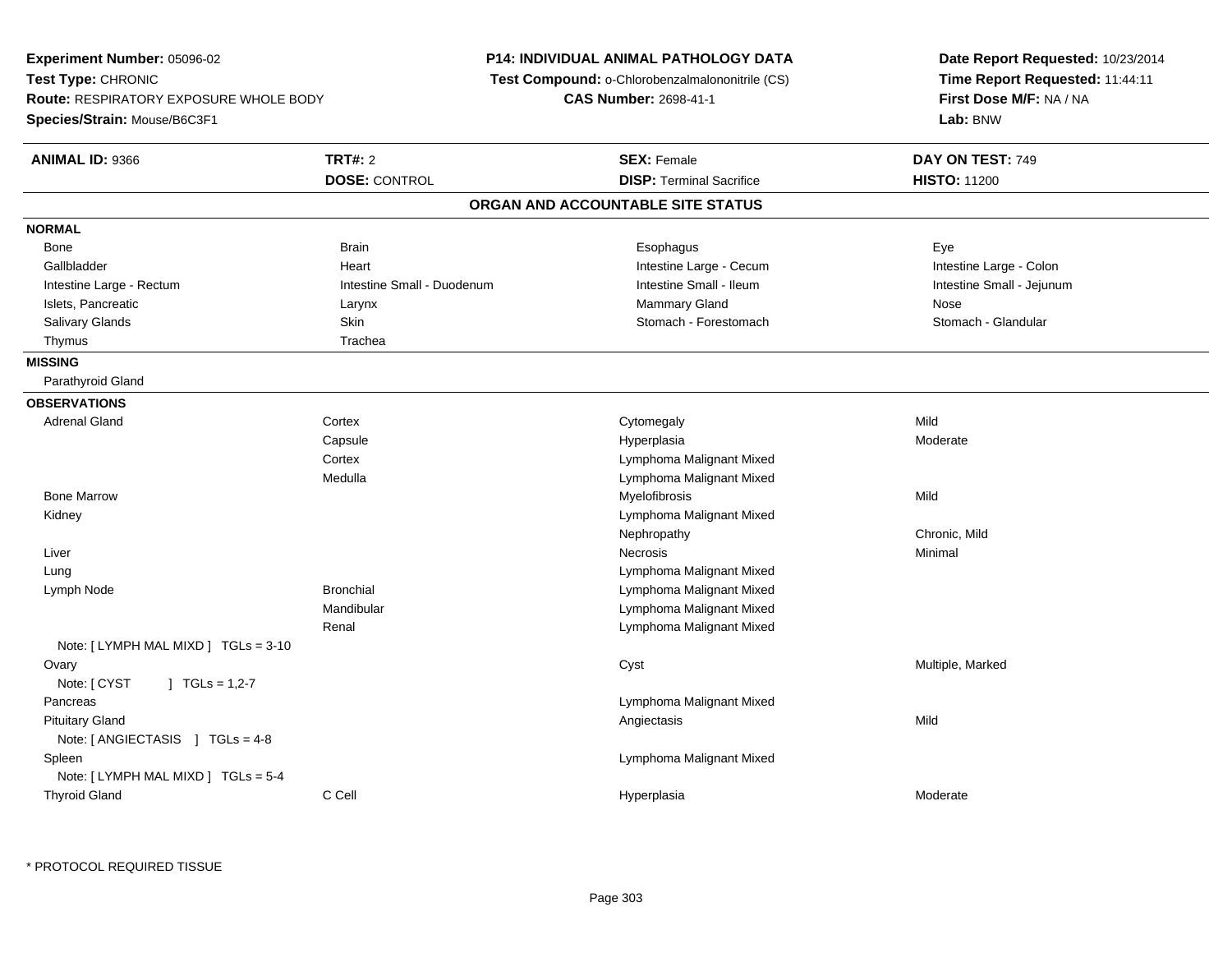| <b>Experiment Number: 05096-02</b><br>Test Type: CHRONIC |                      | <b>P14: INDIVIDUAL ANIMAL PATHOLOGY DATA</b><br>Test Compound: o-Chlorobenzalmalononitrile (CS) | Date Report Requested: 10/23/2014<br>Time Report Requested: 11:44:11 |
|----------------------------------------------------------|----------------------|-------------------------------------------------------------------------------------------------|----------------------------------------------------------------------|
| <b>Route: RESPIRATORY EXPOSURE WHOLE BODY</b>            |                      | <b>CAS Number: 2698-41-1</b>                                                                    | First Dose M/F: NA / NA                                              |
| Species/Strain: Mouse/B6C3F1                             |                      |                                                                                                 | Lab: BNW                                                             |
| <b>ANIMAL ID: 9366</b>                                   | TRT#: 2              | <b>SEX: Female</b>                                                                              | DAY ON TEST: 749                                                     |
|                                                          | <b>DOSE: CONTROL</b> | <b>DISP:</b> Terminal Sacrifice                                                                 | <b>HISTO: 11200</b>                                                  |
|                                                          |                      | ORGAN AND ACCOUNTABLE SITE STATUS                                                               |                                                                      |
|                                                          | Follicular Cel       | Hyperplasia                                                                                     | Moderate                                                             |
| <b>Urinary Bladder</b>                                   |                      | Lymphoma Malignant Mixed                                                                        |                                                                      |
| Uterus                                                   | Endometrium          | Hyperplasia                                                                                     | Marked                                                               |
| Note: [HYPERPLASIA ]<br>$TGLs = 6-8$                     |                      |                                                                                                 |                                                                      |
| PRIMARY CAUSE OF DEATH                                   |                      |                                                                                                 |                                                                      |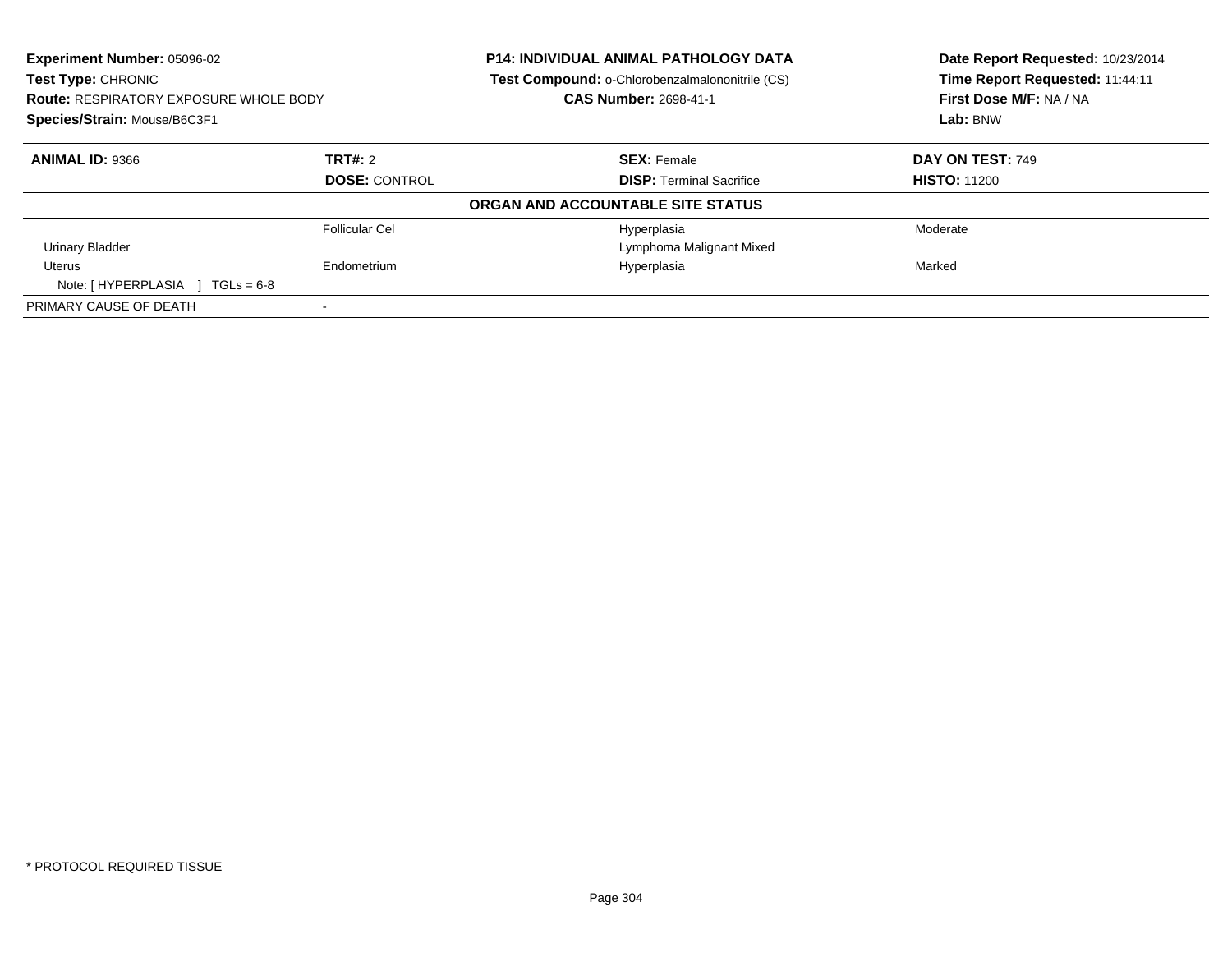**Experiment Number:** 05096-02**Test Type:** CHRONIC **Route:** RESPIRATORY EXPOSURE WHOLE BODY**Species/Strain:** Mouse/B6C3F1**P14: INDIVIDUAL ANIMAL PATHOLOGY DATA Test Compound:** o-Chlorobenzalmalononitrile (CS)**CAS Number:** 2698-41-1**Date Report Requested:** 10/23/2014**Time Report Requested:** 11:44:11**First Dose M/F:** NA / NA**Lab:** BNW**ANIMAL ID:** 9367**TRT#:** 2 **SEX:** Female **DAY ON TEST:** 749 **DOSE:** CONTROL**DISP:** Terminal Sacrifice **HISTO:** 11201 **ORGAN AND ACCOUNTABLE SITE STATUSNORMAL**Adrenal Gland - Medulla Newslett Communication of Bone Brain Brain Brain Brain Brain Esophagus Brain Esophagus Intestine Large - Colon Gallbladder **East Community Community** Community Heart Heart Intestine Large - Cecum Intestine Large - Cecum Intestine Large - Rectum Intestine Small - Duodenum Intestine Small - Ileum Intestine Small - JejunumIslets, Pancreatic **Community Clarynx** Clarynx Clarynx Larynx Lymph Node - Bronchial Clarynx Mammary Gland Pancreas Salivary Glands Skin SpleenTrachea Stomach - Forestomach **Stomach - Stomach - Glandular** Thymus Thymus Thymus Thymus The The The Thymus Thymus The Th Urinary Bladder **Urinary Bladder** Uterus **MISSING** Parathyroid Gland**OBSERVATIONS** Adrenal Glandd cortex Cortex Cortex Cytomegaly Cytomegaly **Capsule** e and the Hyperplasia Moderate Moderate and the Hyperplasia method of the Moderate Moderate  $\mathsf{M}$  Bone Marroww which is a matter of the Myelofibrosis and the Myelofibrosis and the Mild of the Mild of the Mild of the Mild of the Mild of the Mild of the Mild of the Mild of the Mild of the Mild of the Mild of the Mild of the Mild of Eyee the cornea that is compared to the corneal of the corneal inflammation the corneal of the Suppurative, Marked Note: [ INFLAMMATION ] TGLs = 6-14 Harderian Glandd and the control of the control of the control of the control of the control of the control of the control of the control of the control of the control of the control of the control of the control of the control of the co Note: [ ADENOCARC ] TGLs = 5-10 Kidneyy the controller that the controller the controller that the controller the controller that  $\mathsf{N}\mathsf{H}$   $\mathsf{N}\mathsf{H}$   $\mathsf{C}\mathsf{H}$   $\mathsf{R}\mathsf{H}$   $\mathsf{C}\mathsf{H}$   $\mathsf{R}\mathsf{H}$   $\mathsf{H}$   $\mathsf{H}$   $\mathsf{H}$   $\mathsf{H}$   $\mathsf{H}$  Liver Hepatocellular CarcinomaNote: [ HEPATOCLR CARC ] TGLs = 4-12+13 Lungg and the matter of the matter of the Metastatic (Harderian Gland) and Metastatic (Harderian Gland) and  $\alpha$ Note: [ ADENOCARC ] TGLs = 3,7-3+11 Lymph NodeMandibular Moderate **Hematopoietic Cell Proliferation** Moderate Note: [ HEMA CELL PROL ] TGLs = 8-7 Nose Nasolacrim Dct Inflammation Suppurative, Mild **Ovary** y cystem in the control of the control of the control of the control of the control of the control of the control of the control of the control of the control of the control of the control of the control of the control of Note:  $[CYST \t 1 TGLs = 2-7$  Pituitary Gland Pars Distalis Hyperplasia Mild Thyroid GlandInflammation Suppurative, Mild

PRIMARY CAUSE OF DEATH-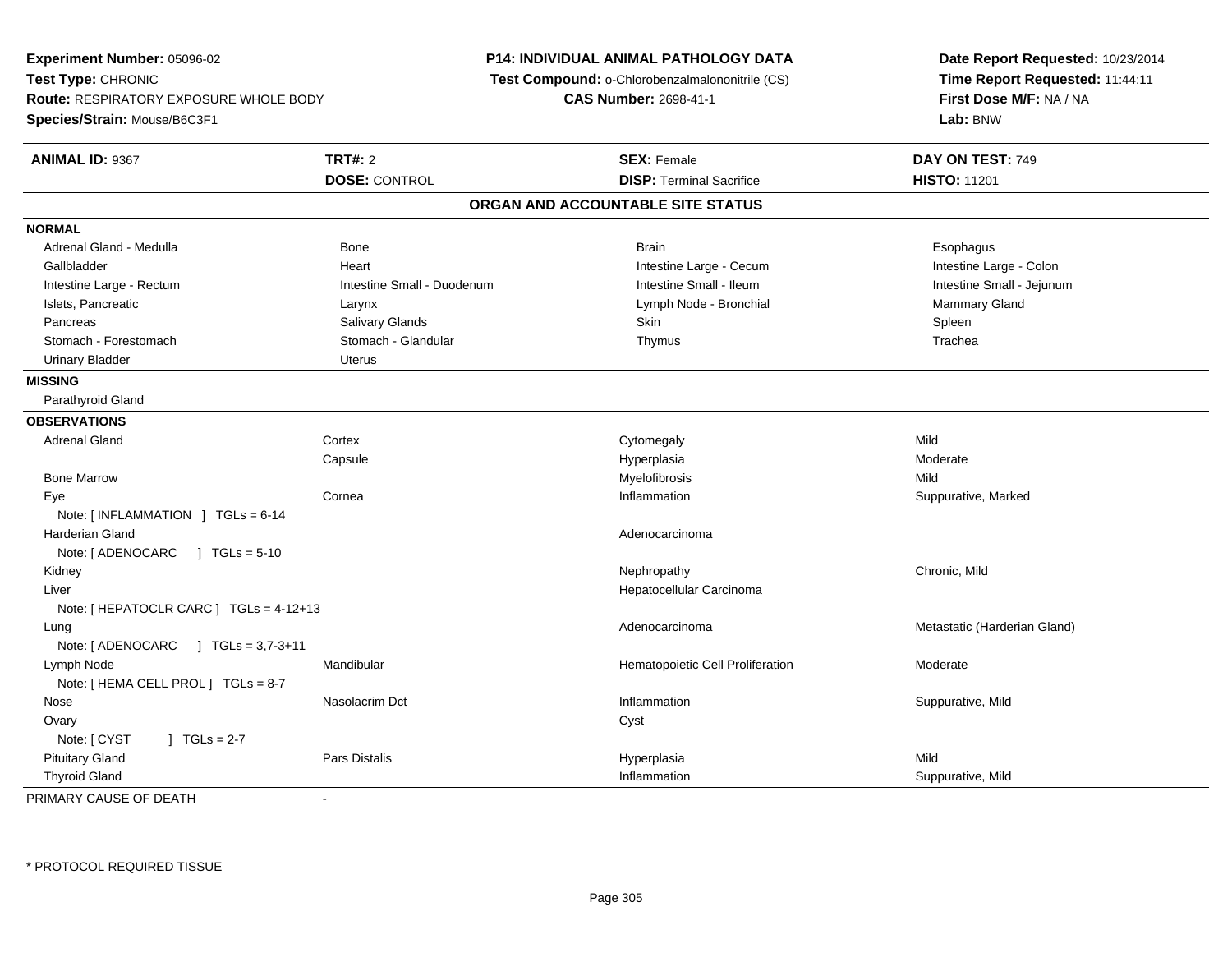| <b>Experiment Number: 05096-02</b><br><b>Test Type: CHRONIC</b><br><b>Route: RESPIRATORY EXPOSURE WHOLE BODY</b><br>Species/Strain: Mouse/B6C3F1 |                                        | <b>P14: INDIVIDUAL ANIMAL PATHOLOGY DATA</b><br>Test Compound: o-Chlorobenzalmalononitrile (CS)<br><b>CAS Number: 2698-41-1</b> | Date Report Requested: 10/23/2014<br>Time Report Requested: 11:44:11<br>First Dose M/F: NA / NA<br>Lab: BNW |
|--------------------------------------------------------------------------------------------------------------------------------------------------|----------------------------------------|---------------------------------------------------------------------------------------------------------------------------------|-------------------------------------------------------------------------------------------------------------|
| <b>ANIMAL ID: 9367</b>                                                                                                                           | <b>TRT#:</b> 2<br><b>DOSE: CONTROL</b> | <b>SEX: Female</b><br><b>DISP: Terminal Sacrifice</b>                                                                           | DAY ON TEST: 749<br><b>HISTO: 11201</b>                                                                     |
|                                                                                                                                                  |                                        | ORGAN AND ACCOUNTABLE SITE STATUS                                                                                               |                                                                                                             |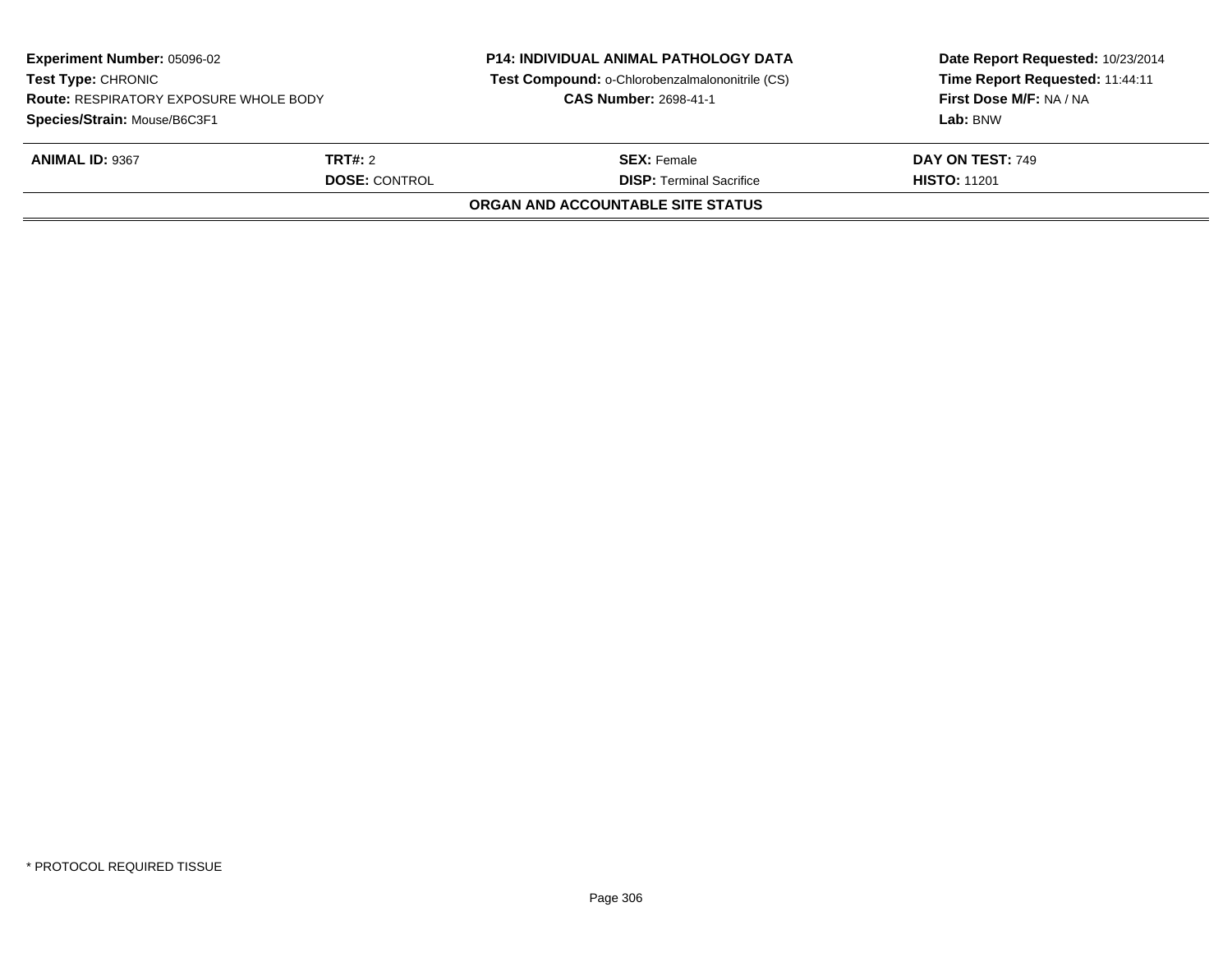| Experiment Number: 05096-02<br>Test Type: CHRONIC |                              | P14: INDIVIDUAL ANIMAL PATHOLOGY DATA           | Date Report Requested: 10/23/2014<br>Time Report Requested: 11:44:11 |
|---------------------------------------------------|------------------------------|-------------------------------------------------|----------------------------------------------------------------------|
|                                                   |                              | Test Compound: o-Chlorobenzalmalononitrile (CS) |                                                                      |
| Route: RESPIRATORY EXPOSURE WHOLE BODY            |                              | <b>CAS Number: 2698-41-1</b>                    | First Dose M/F: NA / NA                                              |
| Species/Strain: Mouse/B6C3F1                      |                              |                                                 | Lab: BNW                                                             |
| <b>ANIMAL ID: 9368</b>                            | <b>TRT#: 2</b>               | <b>SEX: Female</b>                              | DAY ON TEST: 749                                                     |
|                                                   | <b>DOSE: CONTROL</b>         | <b>DISP: Terminal Sacrifice</b>                 | <b>HISTO: 11202</b>                                                  |
|                                                   |                              | ORGAN AND ACCOUNTABLE SITE STATUS               |                                                                      |
| <b>NORMAL</b>                                     |                              |                                                 |                                                                      |
| <b>Adrenal Gland - Cortex</b>                     | Adrenal Gland - Medulla      | <b>Bone</b>                                     | <b>Brain</b>                                                         |
| Esophagus                                         | Eye                          | Gallbladder                                     | Heart                                                                |
| Intestine Large - Cecum                           | Intestine Large - Colon      | Intestine Large - Rectum                        | Intestine Small - Duodenum                                           |
| Intestine Small - Ileum                           | Intestine Small - Jejunum    | Islets, Pancreatic                              | Larynx                                                               |
| Liver                                             | Lung                         | Lymph Node - Mandibular                         | Mammary Gland                                                        |
| Nose                                              | Pancreas                     | <b>Salivary Glands</b>                          | Skin                                                                 |
| Spleen                                            | Stomach - Forestomach        | Stomach - Glandular                             | Thymus                                                               |
| <b>Thyroid Gland</b>                              | Trachea                      | <b>Urinary Bladder</b>                          |                                                                      |
| <b>MISSING</b>                                    |                              |                                                 |                                                                      |
| Lymph Node - Bronchial                            | Parathyroid Gland            |                                                 |                                                                      |
| <b>OBSERVATIONS</b>                               |                              |                                                 |                                                                      |
| <b>Adrenal Gland</b>                              | Capsule                      | Hyperplasia                                     | Moderate                                                             |
| <b>Bone Marrow</b>                                |                              | Myelofibrosis                                   | Mild                                                                 |
| Kidney                                            |                              | Nephropathy                                     | Chronic, Mild                                                        |
| Mesentery                                         |                              | Necrosis                                        | Marked                                                               |
| Note: [ NECROSIS<br>$1 TGLs = 2-11$               |                              |                                                 |                                                                      |
| Ovary                                             |                              | Cyst                                            |                                                                      |
| Note: [ CYST<br>$\sqrt{1}$ TGLs = 3-7             |                              |                                                 |                                                                      |
| <b>Pituitary Gland</b>                            | <b>Pars Distalis</b>         | Adenoma                                         |                                                                      |
| <b>Uterus</b>                                     | Endometrium                  | Hyperplasia                                     | Minimal                                                              |
| PRIMARY CAUSE OF DEATH                            | $\qquad \qquad \blacksquare$ |                                                 |                                                                      |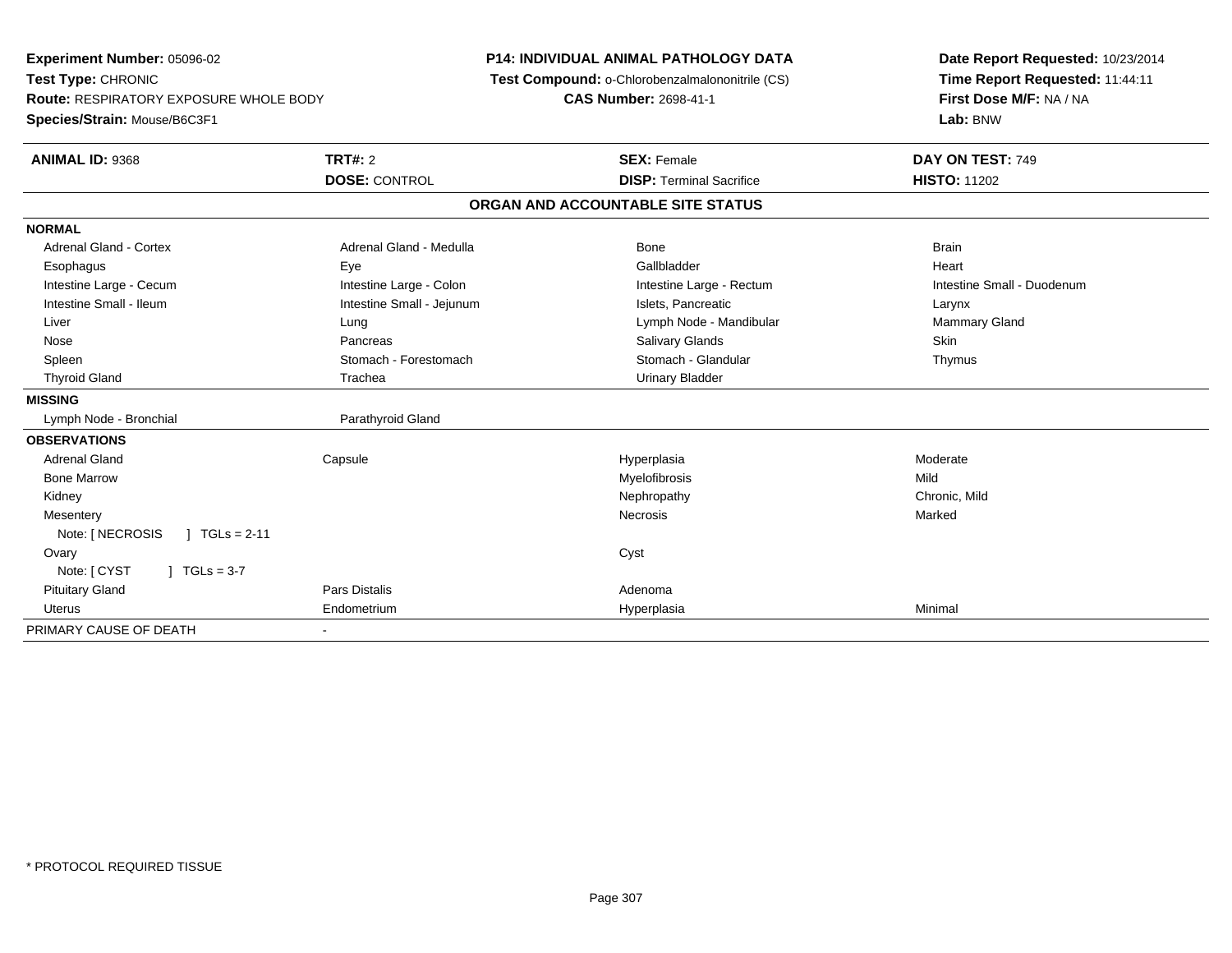**Experiment Number:** 05096-02**Test Type:** CHRONIC **Route:** RESPIRATORY EXPOSURE WHOLE BODY**Species/Strain:** Mouse/B6C3F1**P14: INDIVIDUAL ANIMAL PATHOLOGY DATA Test Compound:** o-Chlorobenzalmalononitrile (CS)**CAS Number:** 2698-41-1**Date Report Requested:** 10/23/2014**Time Report Requested:** 11:44:11**First Dose M/F:** NA / NA**Lab:** BNW**ANIMAL ID:** 9369 **TRT#:** <sup>2</sup> **SEX:** Female **DAY ON TEST:** <sup>709</sup> **DOSE:** CONTROL **DISP:** Dead **HISTO:** <sup>11203</sup> **ORGAN AND ACCOUNTABLE SITE STATUSNORMAL**Adrenal Gland - Medulla Bone Bone Bone Marrow Bone Marrow Brain Brain Brain Brain Esophagus Heart Intestine Large - Colon Intestine Large - Rectum Islets, Pancreatic Larynx Lung Lymph Node - BronchialLymph Node - Mandibular **Natural Covact Covact Covact Covact Covact Covact Covact Covact Covact Covact Covact Covact Covact Pancreas Covact Covact Pancreas Covact Covact Covact Covact Covact Covact Covact Covact Covact Cov** Stomach - Glandular Skin Stomach - Forestomach Spleen Stomach - Forestomach - Stomach - Forestomach - Stomach - Forestomach - Glandular Thymus and the Charles Community Thyroid Gland Charles Community Urinary Bladder Charles Community Urinary Bladder Uterus Urinary Bladder Urinary Bladder Urinary Bladder Urinary Bladder **MISSING** Parathyroid Gland**AUTO PRECLUDES DIAG.** Eye Gallbladder Intestine Large - Cecum Intestine Small - DuodenumIntestine Small - Ileum Intestine Small - Jejunum **OBSERVATIONS** Adrenal Glandd and the cortex contex and the context of the context of the context of the context of the context of the context of the context of the context of the context of the context of the context of the context of the context of **Capsule**  Hyperplasia Mild Kidneyy the controller that the controller temperature  $\mathsf{N}$  experimentally chronic, Mild  $\mathsf{N}$  experimentally  $\mathsf{N}$  experimentally  $\mathsf{N}$  experimentally  $\mathsf{N}$  experimentally  $\mathsf{N}$  experimentally  $\mathsf{N}$  . The Liver Hepatocellular CarcinomaNote: [ HEPATOCLR CARC ] TGLs = 3-10 Mammary Glandd and the control of the control of the control of the control of the control of the control of the control of the control of the control of the control of the control of the control of the control of the control of the co Note: [ ADENOCARC ] TGLs = 1-11+12 Nosee is a constructive of the Nasolacrim Dct inflammation inflammation in the Suppurative, Moderate Suppurative, Moderate is a constructive of the Nasolacrim Dct in the Suppurative of the Suppurative, Moderate is a structure Pituitary Glandd and the control of the control of the control of the control of the control of the control of the control of the control of the control of the control of the control of the control of the control of the control of the co Pars Distalis Hyperplasiaa **Marked** Note: [ ANGIECTASIS ] TGLs = 4-8 Tracheaa and the control of the control of the control of the control of the control of the control of the control of the control of the control of the control of the control of the control of the control of the control of the co PRIMARY CAUSE OF DEATH-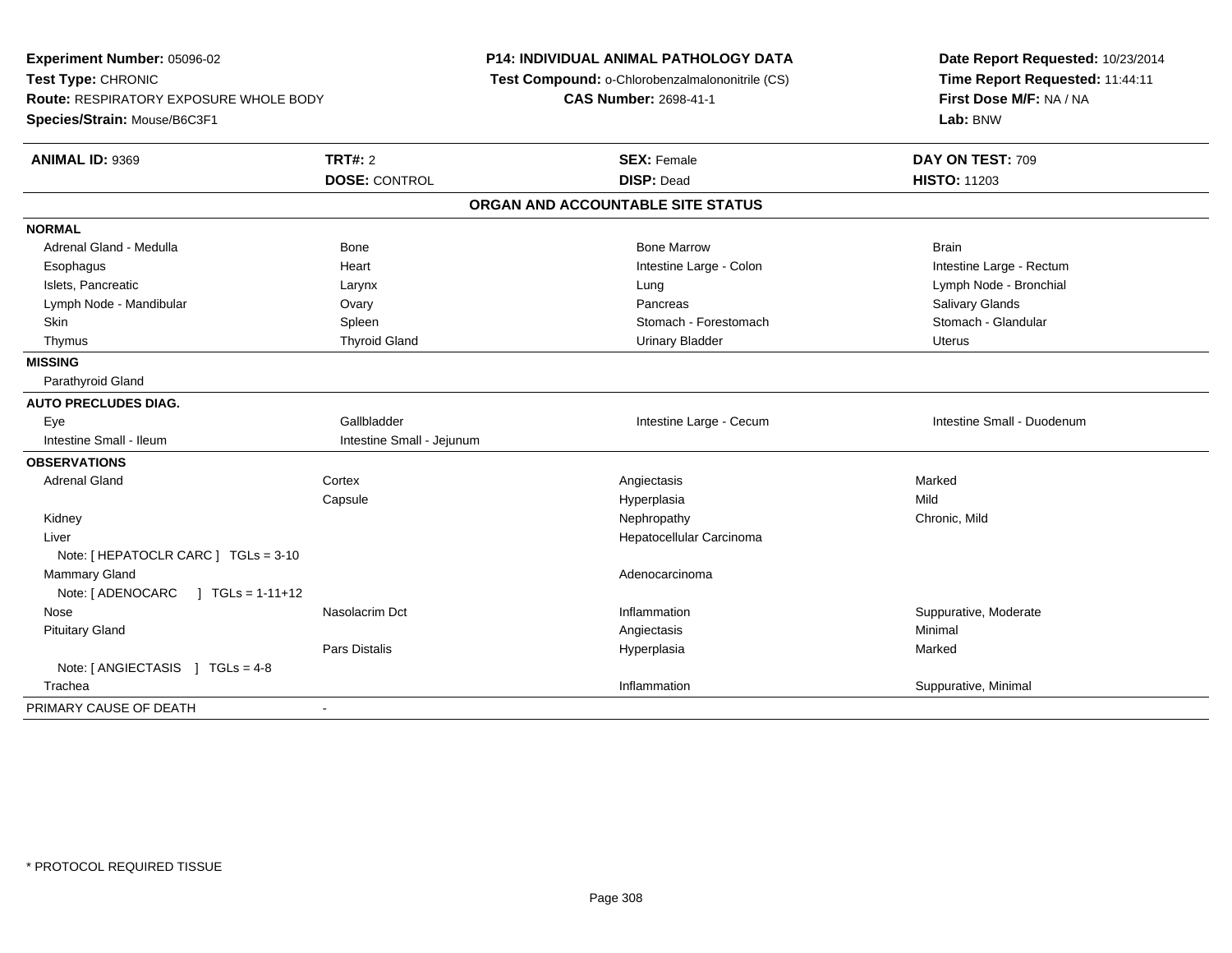**Experiment Number:** 05096-02**Test Type:** CHRONIC **Route:** RESPIRATORY EXPOSURE WHOLE BODY**Species/Strain:** Mouse/B6C3F1**P14: INDIVIDUAL ANIMAL PATHOLOGY DATA Test Compound:** o-Chlorobenzalmalononitrile (CS)**CAS Number:** 2698-41-1**Date Report Requested:** 10/23/2014**Time Report Requested:** 11:44:11**First Dose M/F:** NA / NA**Lab:** BNW**ANIMAL ID:** 9370**C TRT#:** 2 **SEX:** Female **DAY ON TEST:** 749 **DOSE:** CONTROL**DISP:** Terminal Sacrifice **HISTO:** 11204 **ORGAN AND ACCOUNTABLE SITE STATUSNORMALAdrenal Gland - Cortex** Adrenal Gland - Medulla **Bone** Bone Bone Brain Brain Brain Brain Esophagus **Example 20 Team Callbladder** Callbladder **Heart Intestine Large - Cecum** Callbladder Communication of the example of the example of the example of the example of the example of the example of the example of the Intestine Small - Ileum Intestine Large - Colon **Intestine Large - Rectum** Intestine Small - Duodenum Intestine Small - Duodenum Intestine Small - Jejunum **Intestine Small - Jejunum** Islets, Pancreatic **National Larynx Liver** Larynx Liver Lung Chang Channel Communication Channel Lymph Node - Bronchial Mammary Gland Mose Channel Channel Mose **Salivary Glands**  Pancreas Parathyroid Gland Pituitary Gland Salivary GlandsSkin Stomach - Forestomach Stomach Stomach Stomach Stomach Stomach Stomach - Glandular Thymus Thyroid Gland **Trachea** Trachea **Trachea** Trachea Urinary Bladder **INSUFFICIENT TISSUE** Eye**OBSERVATIONS** Adrenal Gland Capsule Hyperplasia Mild Bone Marroww Myelofibrosis **Myelofibrosis** Monthly and Muslim Minimal Metal of Minimal Minimal Minimal Service of Minimal Service of Minimal Service of Minimal Service of Minimal Service of Minimal Service of Minimal Service of Minim Kidney Lymphoma Malignant MixedNephropathy Chronic, Mild Lymph Node Mandibular Lymphoma Malignant Mixed Renal Lymphoma Malignant MixedNote: [ LYMPH MAL MIXD ] TGLs = 1-7[ Lymphoma Malignant Mixed TGLS = 6-5 ] **Ovary** y cystem in the control of the control of the control of the control of the control of the control of the control of the control of the control of the control of the control of the control of the control of the control of Note:  $[CYST \t 1 TGLs = 3-7$  Spleen Lymphoma Malignant Mixed [ Lymphoma Malignant Mixed TGLS = 4-4 ] Uterus Endometrium Hyperplasia Marked Note: [ HYPERPLASIA ] TGLs = 2-8+10 PRIMARY CAUSE OF DEATH-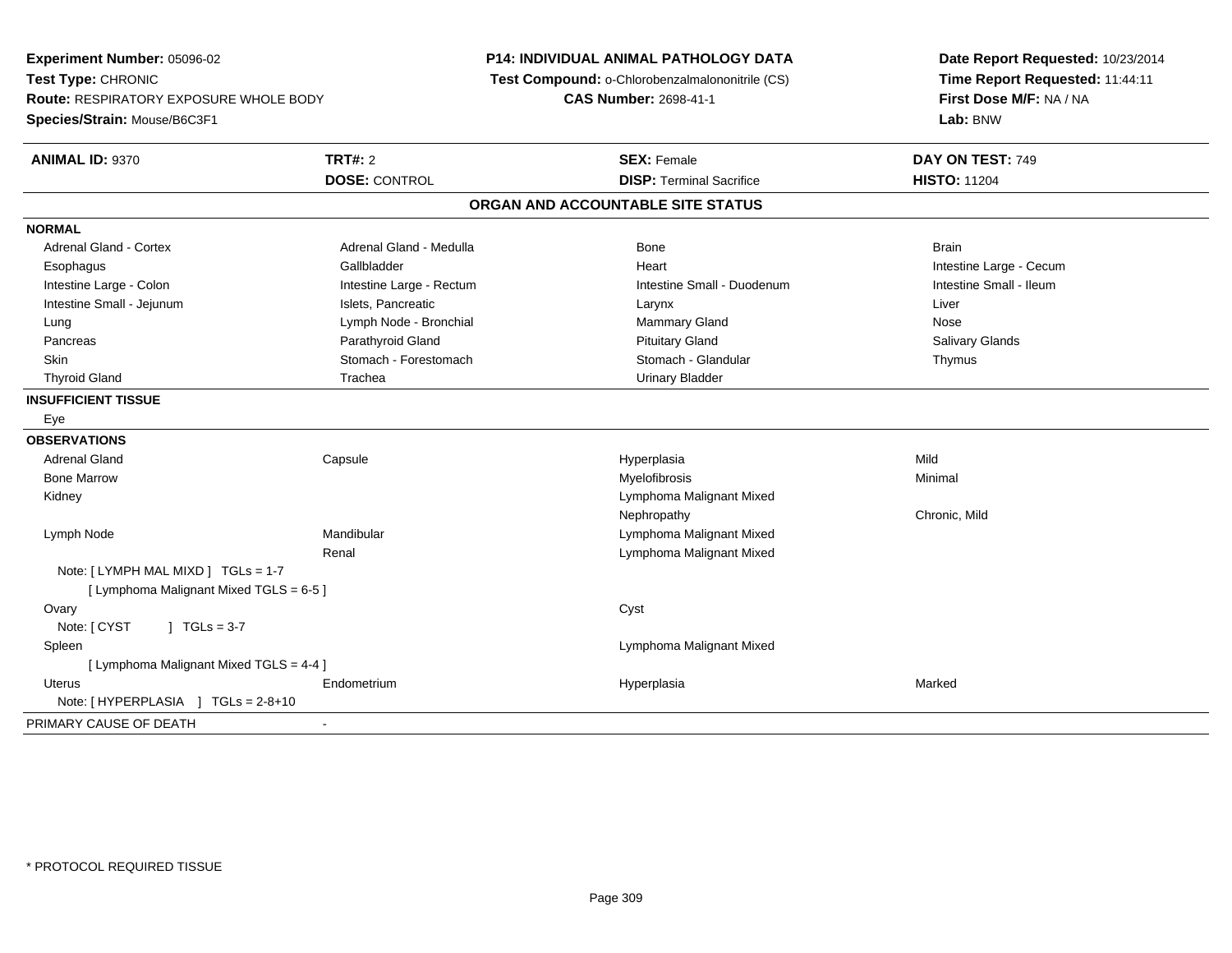| Experiment Number: 05096-02<br>Test Type: CHRONIC<br>Route: RESPIRATORY EXPOSURE WHOLE BODY<br>Species/Strain: Mouse/B6C3F1 |                          | P14: INDIVIDUAL ANIMAL PATHOLOGY DATA<br>Test Compound: o-Chlorobenzalmalononitrile (CS)<br><b>CAS Number: 2698-41-1</b> | Date Report Requested: 10/23/2014<br>Time Report Requested: 11:44:11<br>First Dose M/F: NA / NA<br>Lab: BNW |
|-----------------------------------------------------------------------------------------------------------------------------|--------------------------|--------------------------------------------------------------------------------------------------------------------------|-------------------------------------------------------------------------------------------------------------|
| <b>ANIMAL ID: 9371</b>                                                                                                      | <b>TRT#: 2</b>           | <b>SEX: Female</b>                                                                                                       | DAY ON TEST: 749                                                                                            |
|                                                                                                                             | <b>DOSE: CONTROL</b>     | <b>DISP: Terminal Sacrifice</b>                                                                                          | <b>HISTO: 11205</b>                                                                                         |
|                                                                                                                             |                          | ORGAN AND ACCOUNTABLE SITE STATUS                                                                                        |                                                                                                             |
| <b>NORMAL</b>                                                                                                               |                          |                                                                                                                          |                                                                                                             |
| <b>Adrenal Gland - Cortex</b>                                                                                               | Adrenal Gland - Medulla  | Bone                                                                                                                     | <b>Brain</b>                                                                                                |
| Esophagus                                                                                                                   | Gallbladder              | Heart                                                                                                                    | Intestine Large - Cecum                                                                                     |
| Intestine Large - Colon                                                                                                     | Intestine Large - Rectum | Intestine Small - Duodenum                                                                                               | Intestine Small - Ileum                                                                                     |
| Intestine Small - Jejunum                                                                                                   | Islets, Pancreatic       | Larynx                                                                                                                   | Liver                                                                                                       |
| Mammary Gland                                                                                                               | Nose                     | Ovary                                                                                                                    | Pancreas                                                                                                    |
| <b>Pituitary Gland</b>                                                                                                      | Salivary Glands          | Skin                                                                                                                     | Spleen                                                                                                      |
| Stomach - Glandular                                                                                                         | Trachea                  | <b>Urinary Bladder</b>                                                                                                   |                                                                                                             |
| <b>MISSING</b>                                                                                                              |                          |                                                                                                                          |                                                                                                             |
| Parathyroid Gland                                                                                                           |                          |                                                                                                                          |                                                                                                             |
| <b>INSUFFICIENT TISSUE</b>                                                                                                  |                          |                                                                                                                          |                                                                                                             |
| Eye                                                                                                                         |                          |                                                                                                                          |                                                                                                             |
| <b>OBSERVATIONS</b>                                                                                                         |                          |                                                                                                                          |                                                                                                             |
| <b>Adrenal Gland</b>                                                                                                        | Capsule                  | Hyperplasia                                                                                                              | Moderate                                                                                                    |
| <b>Bone Marrow</b>                                                                                                          |                          | Myelofibrosis                                                                                                            | Mild                                                                                                        |
| Kidney                                                                                                                      |                          | Nephropathy                                                                                                              | Chronic, Mild                                                                                               |
| Lung                                                                                                                        |                          | Alveolar/Bronchiolar Adenoma                                                                                             |                                                                                                             |
| Note: $\lceil$ ALV BRON ADEN $\lceil$ TGLs = 3-10                                                                           |                          |                                                                                                                          |                                                                                                             |
| Lymph Node                                                                                                                  | <b>Bronchial</b>         | Lymphoma Malignant Undifferentiated Cell Type                                                                            |                                                                                                             |
|                                                                                                                             | Mandibular               | Lymphoma Malignant Undifferentiated Cell Type                                                                            |                                                                                                             |
| Note: [LYMPH MAL UNDF] TGLs = 4-3<br>[ Lymphoma Malignant Undifferentiated Cell Type TGLS = 5-7 ]                           |                          |                                                                                                                          |                                                                                                             |
| Stomach                                                                                                                     | Forestomach              | Squamous Cell Carcinoma                                                                                                  |                                                                                                             |
|                                                                                                                             | Forestomach              | Squamous Cell Papilloma                                                                                                  |                                                                                                             |
| Note: [ PAPILLOMA SQUA ] TGLs = 7-8                                                                                         |                          |                                                                                                                          |                                                                                                             |
| Note: [ SQUAM CEL CARC ] TGLs = 6-8                                                                                         |                          |                                                                                                                          |                                                                                                             |
| Note: TWO TUMORS FOUND IN FORESTOMACH ON SLIDE 8.                                                                           |                          |                                                                                                                          |                                                                                                             |
| Thymus                                                                                                                      |                          | Lymphoma Malignant Undifferentiated Cell Type                                                                            |                                                                                                             |
| <b>Thyroid Gland</b>                                                                                                        | <b>Follicular Cel</b>    | Hyperplasia                                                                                                              | Moderate                                                                                                    |
| Uterus                                                                                                                      | Endometrium              | Hyperplasia                                                                                                              | Marked                                                                                                      |
|                                                                                                                             |                          | Polyp                                                                                                                    | Adenoid                                                                                                     |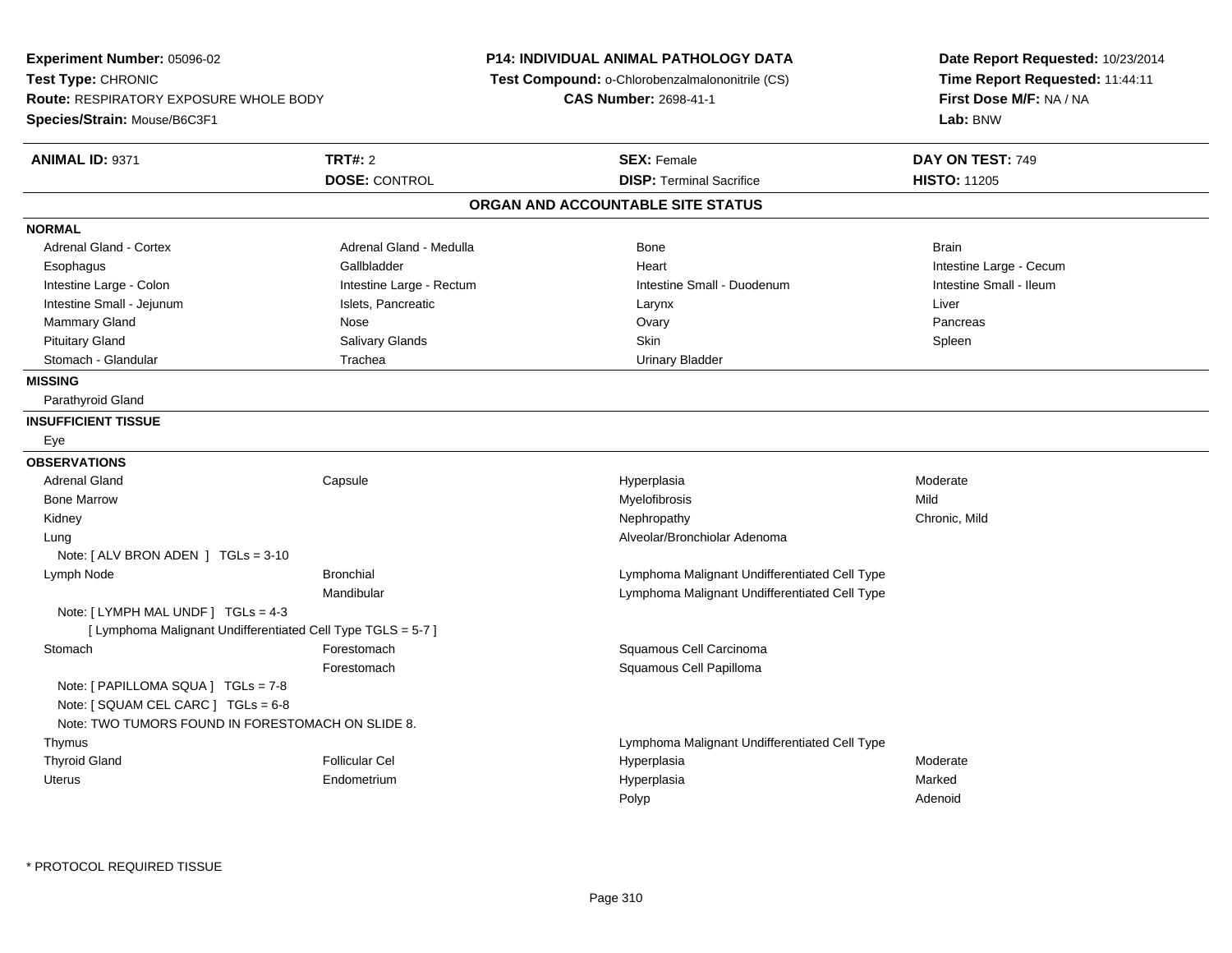| Experiment Number: 05096-02<br><b>Test Type: CHRONIC</b> |                      | <b>P14: INDIVIDUAL ANIMAL PATHOLOGY DATA</b><br>Test Compound: o-Chlorobenzalmalononitrile (CS) | Date Report Requested: 10/23/2014<br>Time Report Requested: 11:44:11<br>First Dose M/F: NA / NA |  |
|----------------------------------------------------------|----------------------|-------------------------------------------------------------------------------------------------|-------------------------------------------------------------------------------------------------|--|
| <b>Route: RESPIRATORY EXPOSURE WHOLE BODY</b>            |                      | <b>CAS Number: 2698-41-1</b>                                                                    |                                                                                                 |  |
| Species/Strain: Mouse/B6C3F1                             |                      |                                                                                                 | Lab: BNW                                                                                        |  |
| <b>ANIMAL ID: 9371</b>                                   | TRT#: 2              | <b>SEX: Female</b>                                                                              | <b>DAY ON TEST: 749</b>                                                                         |  |
|                                                          | <b>DOSE: CONTROL</b> | <b>DISP: Terminal Sacrifice</b>                                                                 | <b>HISTO: 11205</b>                                                                             |  |
|                                                          |                      | ORGAN AND ACCOUNTABLE SITE STATUS                                                               |                                                                                                 |  |
| Note: DECIDUAL CHANGE IS PRESENT.                        |                      |                                                                                                 |                                                                                                 |  |
| Note: [ POLYP<br>$TGLs = 1-11$                           |                      |                                                                                                 |                                                                                                 |  |
| PRIMARY CAUSE OF DEATH                                   |                      |                                                                                                 |                                                                                                 |  |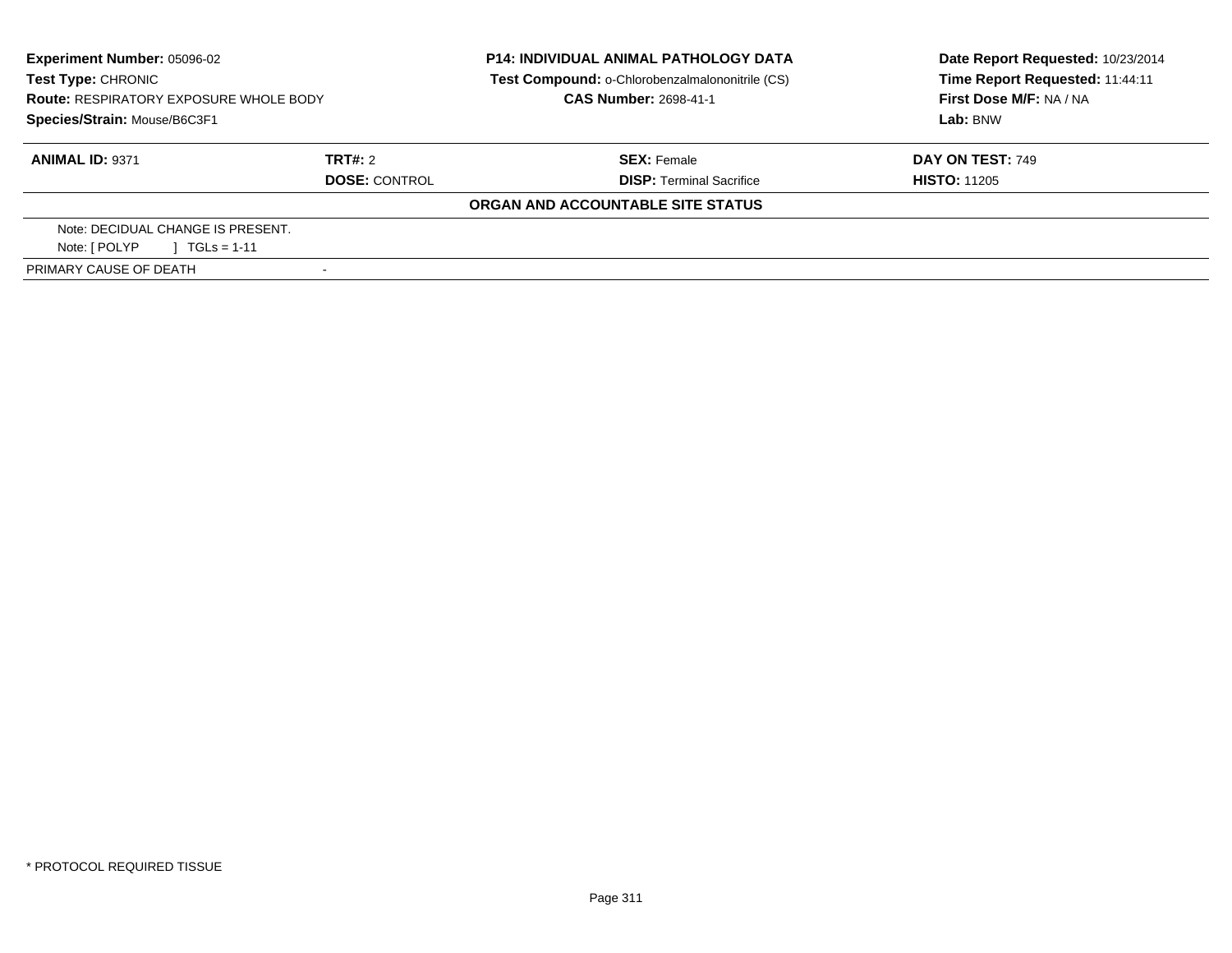**Experiment Number:** 05096-02**Test Type:** CHRONIC **Route:** RESPIRATORY EXPOSURE WHOLE BODY**Species/Strain:** Mouse/B6C3F1**P14: INDIVIDUAL ANIMAL PATHOLOGY DATA Test Compound:** o-Chlorobenzalmalononitrile (CS)**CAS Number:** 2698-41-1**Date Report Requested:** 10/23/2014**Time Report Requested:** 11:44:11**First Dose M/F:** NA / NA**Lab:** BNW**ANIMAL ID:** 9372 **TRT#:** <sup>2</sup> **SEX:** Female **DAY ON TEST:** <sup>692</sup> **DOSE:** CONTROL**DISP:** Moribund **HISTO:** 11206 **ORGAN AND ACCOUNTABLE SITE STATUSNORMALAdrenal Gland - Cortex** Adrenal Gland - Medulla **Bone Adrenal Gland - Cortex Adrenal Gland - Cortex Adrenal Gland - Medulla** Bone Marrow Gallbladder Brain Esophagus Esophagus Esophagus Esophagus Exercicle Exercises et al. Exercises et al. et al. et al. et al. Heart **Intestine Large - Cecum** Intestine Large - Cecum Intestine Large - Colon Intestine Large - Rectum Intestine Small - Duodenum **Intestine Small - Ileum** Intestine Small - Ileum Intestine Small - Jejunum Intestine Small - Jejunum Islets, Pancreatic **Mammary Gland** Larynx **Larynx** Charles Communication Charles Liver Charles Communication Charles Communication Charles Charles Charles Charles Charles Charles Charles Charles Charles Charles Charles Charles Charles Charles Charles Charle Pancreas **Salivary Glands** Salivary Glands School Stomach - Forestomach - Stomach - Stomach - Forestomach - Stomach - Forestomach Stomach - Glandular Thymus Thyroid Gland Trachea Urinary Bladder**MISSING**Lymph Node - Mandibular and a common and Parathyroid Gland **OBSERVATIONS** Adrenal Gland Capsule Hyperplasia Mild Kidneyy the chronic, Moderate and September 2011 of the Chronic Moderate and September 2012 of the Chronic, Moderate LungAlveolar/Bronchiolar Carcinoma<br>Infiltration Cellular AlveolusHistiocyte, Moderate [ Alveolar/Bronchiolar Carcinoma TGLS = 3-3+10 ] Nosee the suppurative, Mild and the support of the support of the support of the support of the support of the support of  $\mathbf S$ uppurative, Mild and the support of the support of the support of the support of the support of th **Ovary** y cystem in the control of the control of the control of the control of the control of the control of the control of the control of the control of the control of the control of the control of the control of the control of  $Note: [CYST \t 1 TGLs = 1-7$  Pituitary Gland Pars Distalis Hyperplasia Mild SpleenHematopoietic Cell Proliferation<br>
Hyperplasia Moderate Uterus Endometriumm and the Hyperplasia measurement of the Hyperplasia measurement of the Moderate Note: [HYPERPLASIA ] TGLs = 2-8+11 PRIMARY CAUSE OF DEATH-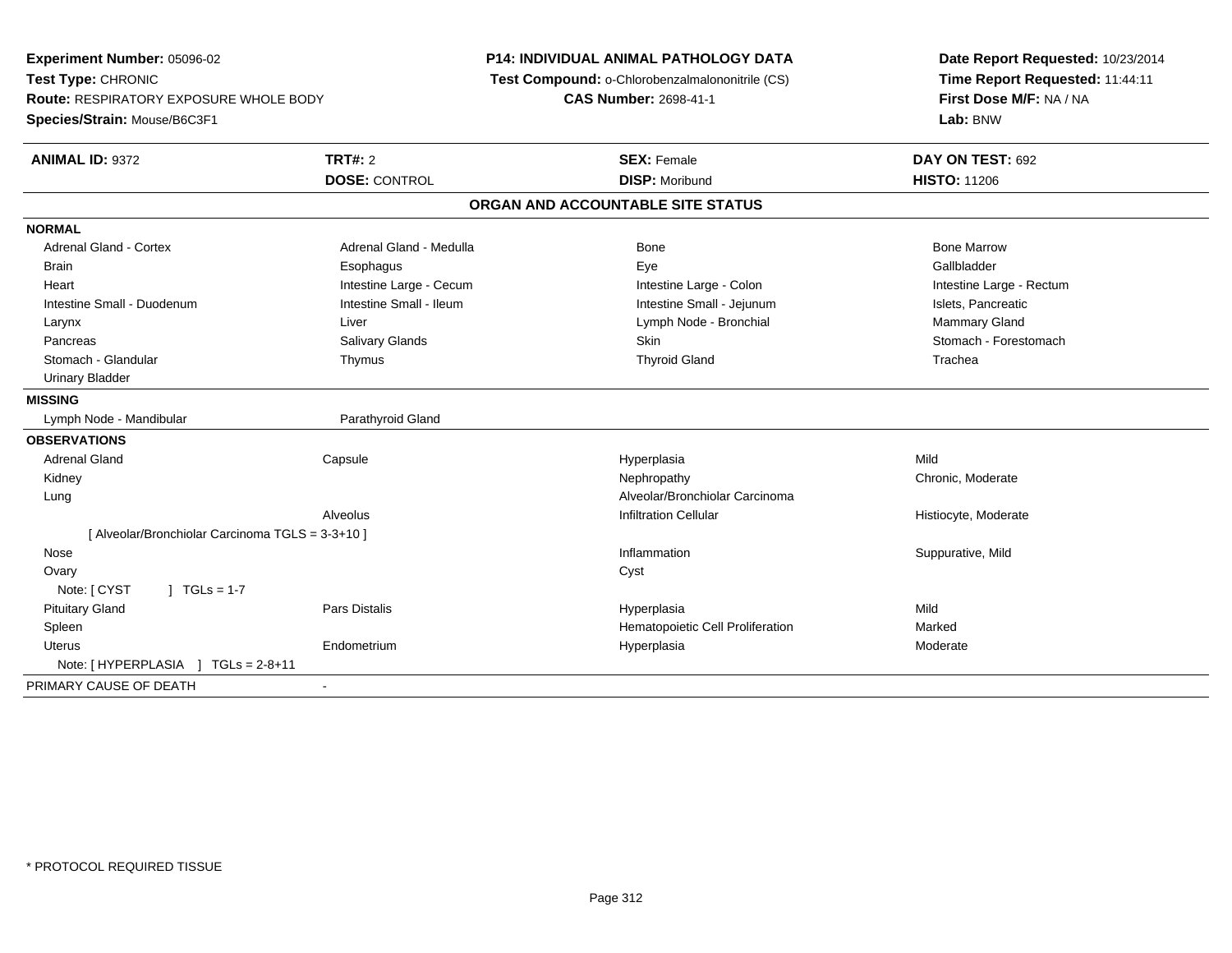**Experiment Number:** 05096-02**Test Type:** CHRONIC **Route:** RESPIRATORY EXPOSURE WHOLE BODY**Species/Strain:** Mouse/B6C3F1**P14: INDIVIDUAL ANIMAL PATHOLOGY DATA Test Compound:** o-Chlorobenzalmalononitrile (CS)**CAS Number:** 2698-41-1**Date Report Requested:** 10/23/2014**Time Report Requested:** 11:44:11**First Dose M/F:** NA / NA**Lab:** BNW**ANIMAL ID:** 9373**TRT#:** 2 **SEX:** Female **DAY ON TEST:** 679 **DOSE:** CONTROL **DISP:** Dead **HISTO:** <sup>11207</sup> **ORGAN AND ACCOUNTABLE SITE STATUSNORMALAdrenal Gland - Cortex** Adrenal Gland - Medulla **Adrenal Gland - Medulla** Bone Bone Bone Bone Bone Marrow Intestine Large - Colon Esophagus **Example 20** Heart Intestine Large - Cecum Intestine Large - Cecum Intestine Large - Rectum **Islets, Pancreatic** Christene Larynx Liver Larynx Liver Lymph Node - Bronchial **Contract Contract Contract Contract Contract Contract Contract Contract Contract Contract Contract Contract Contract Contract Contract Contract Contract Contract Contract Contract Contract Contract** Stomach - Glandular Skin Stomach - Forestomach Spleen Stomach - Forestomach - Stomach - Forestomach - Stomach - Forestomach - Glandular Thyroid Gland North Charles and Trachea Urinary Bladder Urinary Bladder North Charles Uterus Urinary Bladder Uterus **MISSING**Mammary Gland Parathyroid Gland Thymus **AUTO PRECLUDES DIAG.** Eye Gallbladder Intestine Small - Duodenum Intestine Small - Ileum Intestine Small - Jejunum**OBSERVATIONS** Adrenal Gland Capsule Hyperplasia Mild **Brain** n and the compression of the compression of the compression of the compression of the compression of the compression Mineralizationn Mild Necrosiss and the contract of the Marked Harderian Glandd and the control of the control of the control of the control of the control of the control of the control of the control of the control of the control of the control of the control of the control of the control of the co Note: [ ADENOCARC ] TGLs = 1-9+10 Kidneyy the controller that the controller temperature  $\mathsf{N}$  experimentally chronic, Mild  $\mathsf{N}$  experimentally  $\mathsf{N}$  experimentally  $\mathsf{N}$  experimentally  $\mathsf{N}$  experimentally  $\mathsf{N}$  experimentally  $\mathsf{N}$  . The entity and a matter and a matter of Adenocarcinoma and a matter of Metastatic (Harderian Gland) LungNote: [ ADENOCARC ] TGLs = 2-3+11 Lymph NodeMandibular Moderate **Hematopoietic Cell Proliferation** Moderate NoseAdenocarcinoma Metastatic (Harderian Gland) Nasolacrim Dct Inflammation Suppurative, Mild Pituitary Glandd **Exercise Service Service Service Service Service Service Service Service Service Service Service Service Service Service Service Service Service Service Service Service Service Service Service Service Service Service Se** PRIMARY CAUSE OF DEATH-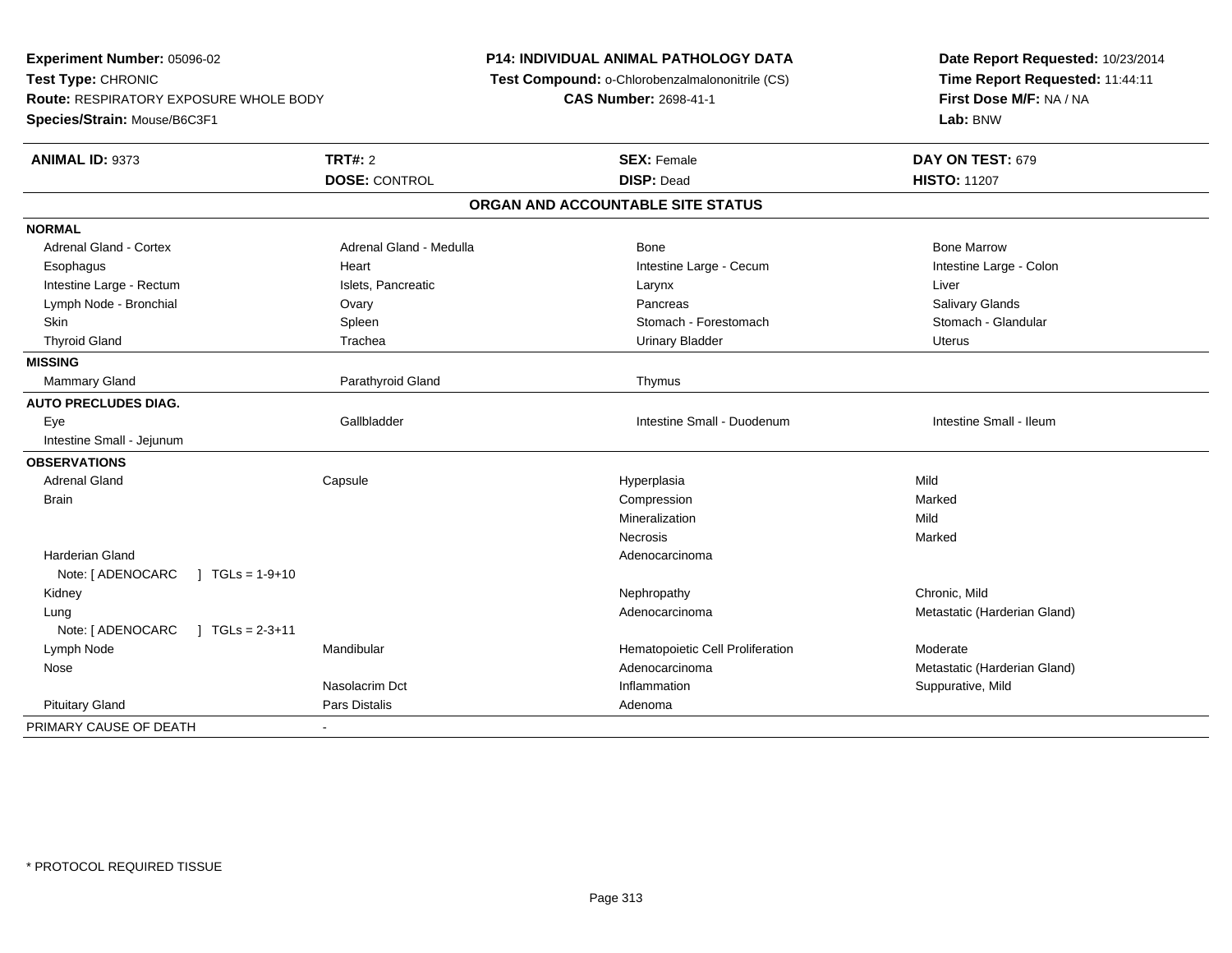**Experiment Number:** 05096-02**Test Type:** CHRONIC **Route:** RESPIRATORY EXPOSURE WHOLE BODY**Species/Strain:** Mouse/B6C3F1**P14: INDIVIDUAL ANIMAL PATHOLOGY DATA Test Compound:** o-Chlorobenzalmalononitrile (CS)**CAS Number:** 2698-41-1**Date Report Requested:** 10/23/2014**Time Report Requested:** 11:44:11**First Dose M/F:** NA / NA**Lab:** BNW**ANIMAL ID:** 9374**TRT#:** 2 **SEX:** Female **DAY ON TEST:** 749 **DOSE:** CONTROL**DISP:** Terminal Sacrifice **HISTO:** 11208 **ORGAN AND ACCOUNTABLE SITE STATUSNORMALAdrenal Gland - Cortex** Adrenal Gland - Medulla **Bone** Bone Brain Bone Brain Brain Brain Heart Esophagus Eye Gallbladder HeartIntestine Large - Cecum **Intestine Large - Colon** Intestine Large - Colon Intestine Large - Rectum Intestine Large - Rectum Intestine Small - Duodenum Intestine Small - Ileum Larynx Intestine Small - Jejunum Intestine Small - Jejunum Islets, Pancreatic Larynx Parathyroid Gland Lung Mammary Gland Nose Parathyroid GlandStomach - Glandular Salivary Glands **Skin** Skin Skin Stomach - Forestomach - Stomach - Stomach - Stomach - Stomach - Glandular Stomach - Glandular Stomach - Stomach - Stomach - Stomach - Stomach - Stomach - Stomach - Stomach - Stomach - Stoma Trachea**OBSERVATIONS** Adrenal Gland Capsule Hyperplasia Mild Bone Marroww which is a matter of the Myelofibrosis and the Myelofibrosis and the Mild of the Mild of the Mild of the Mild of the Mild of the Mild of the Mild of the Mild of the Mild of the Mild of the Mild of the Mild of the Mild of Kidney Lymphoma Malignant MixedNephropathy Chronic, Mild Liver Lymphoma Malignant Mixede and the Bronchial Channel Bronchial Channel Channel Component Malignant Mixed Lymph NodeMandibular Lymphoma Malignant Mixed Lymphoma Malignant Mixed Ovary Lymphoma Malignant Mixed Pancreas Pituitary Glandd Cyst Pars Distalis Hyperplasia Moderate Spleen Lymphoma Malignant Mixed Note: [ LYMPH MAL MIXD ] TGLs = 1-4 Thymus Lymphoma Malignant Mixed Thyroid Gland Follicular Cel Hyperplasia Moderate Urinary Bladder Lymphoma Malignant Mixed Uterus Endometriumm and the Hyperplasia measurement of the Hyperplasia measurement of the Moderate Moderate of the Moderate of the Moderate of the Moderate of the Moderate of the Moderate of the Moderate of the Moderate of the Moderate of t Note: [ HYPERPLASIA ] TGLs = 2-8PRIMARY CAUSE OF DEATH-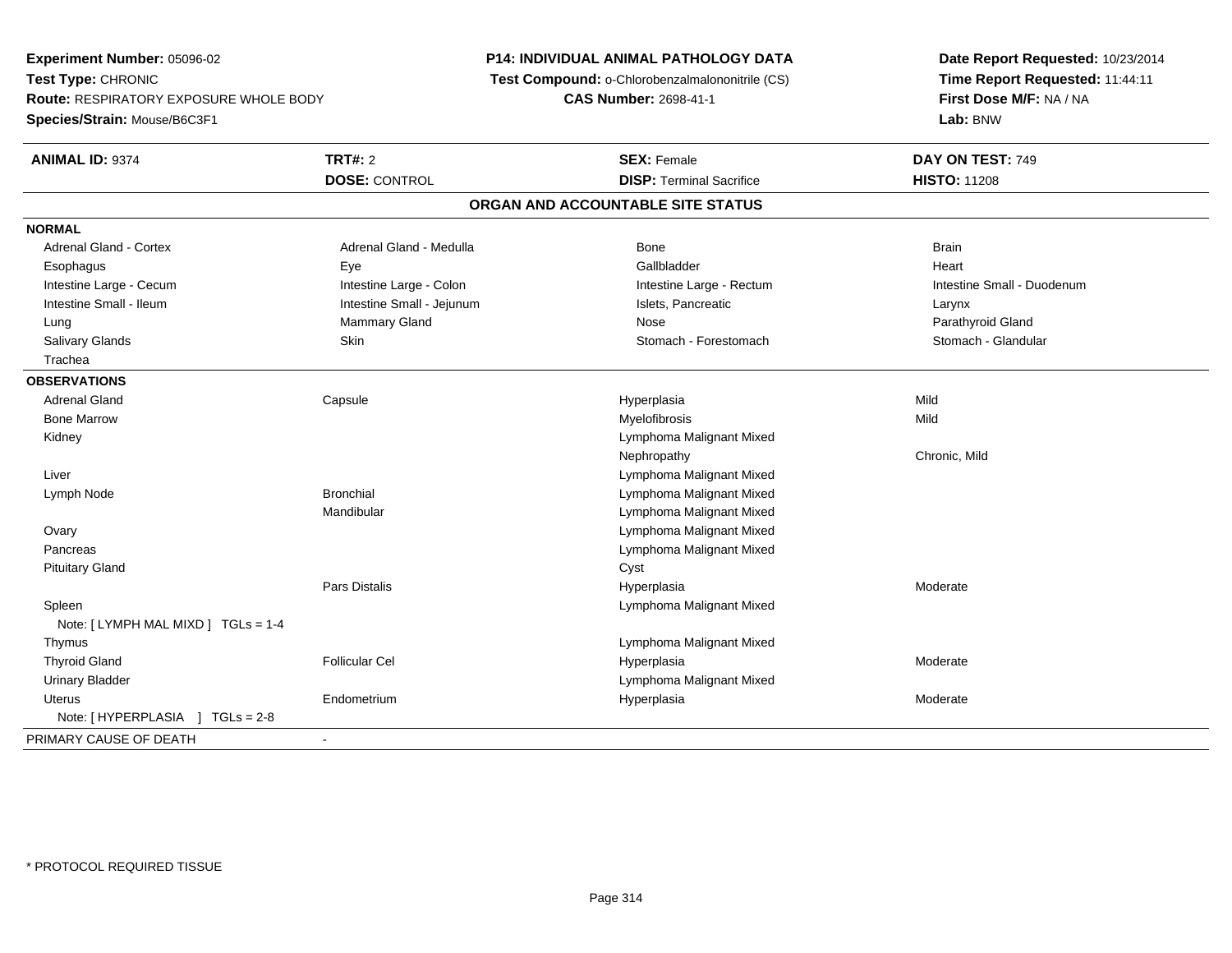| Experiment Number: 05096-02<br>Test Type: CHRONIC                      |                          | P14: INDIVIDUAL ANIMAL PATHOLOGY DATA<br>Test Compound: o-Chlorobenzalmalononitrile (CS) | Date Report Requested: 10/23/2014<br>Time Report Requested: 11:44:11 |  |  |
|------------------------------------------------------------------------|--------------------------|------------------------------------------------------------------------------------------|----------------------------------------------------------------------|--|--|
| Route: RESPIRATORY EXPOSURE WHOLE BODY<br>Species/Strain: Mouse/B6C3F1 |                          | CAS Number: 2698-41-1                                                                    | First Dose M/F: NA / NA<br>Lab: BNW                                  |  |  |
|                                                                        |                          |                                                                                          |                                                                      |  |  |
| <b>ANIMAL ID: 9375</b>                                                 | <b>TRT#: 2</b>           | <b>SEX: Female</b>                                                                       | DAY ON TEST: 749                                                     |  |  |
|                                                                        | <b>DOSE: CONTROL</b>     | <b>DISP: Terminal Sacrifice</b>                                                          | <b>HISTO: 11209</b>                                                  |  |  |
|                                                                        |                          | ORGAN AND ACCOUNTABLE SITE STATUS                                                        |                                                                      |  |  |
| <b>NORMAL</b>                                                          |                          |                                                                                          |                                                                      |  |  |
| Adrenal Gland - Cortex                                                 | Adrenal Gland - Medulla  | Bone                                                                                     | Esophagus                                                            |  |  |
| Eye                                                                    | Gallbladder              | Heart                                                                                    | Intestine Large - Cecum                                              |  |  |
| Intestine Large - Colon                                                | Intestine Large - Rectum | Intestine Small - Duodenum                                                               | Intestine Small - Ileum                                              |  |  |
| Intestine Small - Jejunum                                              | Islets, Pancreatic       | Larynx                                                                                   | Lung                                                                 |  |  |
| Lymph Node - Mandibular                                                | <b>Mammary Gland</b>     | Nose                                                                                     | Pancreas                                                             |  |  |
| Salivary Glands                                                        | Skin                     | Stomach - Forestomach                                                                    | Stomach - Glandular                                                  |  |  |
| Thymus                                                                 | <b>Thyroid Gland</b>     | Trachea                                                                                  | <b>Urinary Bladder</b>                                               |  |  |
| <b>MISSING</b>                                                         |                          |                                                                                          |                                                                      |  |  |
| Parathyroid Gland                                                      |                          |                                                                                          |                                                                      |  |  |
| <b>OBSERVATIONS</b>                                                    |                          |                                                                                          |                                                                      |  |  |
| <b>Adrenal Gland</b>                                                   | Capsule                  | Hyperplasia                                                                              | Moderate                                                             |  |  |
| <b>Bone Marrow</b>                                                     |                          | Myelofibrosis                                                                            | Mild                                                                 |  |  |
| <b>Brain</b>                                                           |                          | Mineralization                                                                           | Mild                                                                 |  |  |
| Kidney                                                                 |                          | Nephropathy                                                                              | Chronic, Mild                                                        |  |  |
| Liver                                                                  |                          | Hepatocellular Adenoma                                                                   |                                                                      |  |  |
| Note: [HEPATOCLR ADEN] TGLs = 3-10+11                                  |                          |                                                                                          |                                                                      |  |  |
| Lung                                                                   |                          |                                                                                          |                                                                      |  |  |
| Note: LUNG HAS LYMPHOID HYPERPLASIA, BUT NOT CODABLE.                  |                          |                                                                                          |                                                                      |  |  |
| Lymph Node                                                             | <b>Bronchial</b>         | Hematopoietic Cell Proliferation                                                         | Mild                                                                 |  |  |
| Ovary                                                                  |                          | Cyst                                                                                     |                                                                      |  |  |
|                                                                        |                          | Thrombosis                                                                               |                                                                      |  |  |
| Note: [ CYST<br>$] TGLs = 1-7$                                         |                          |                                                                                          |                                                                      |  |  |
| <b>Pituitary Gland</b>                                                 | <b>Pars Distalis</b>     | Adenoma                                                                                  |                                                                      |  |  |
| Note: [ ADENOMA<br>$1 TGLs = 5-8$                                      |                          |                                                                                          |                                                                      |  |  |
| Spleen                                                                 |                          | Hematopoietic Cell Proliferation                                                         | Mild                                                                 |  |  |
| <b>Uterus</b>                                                          | Endometrium              | Hyperplasia                                                                              | Marked                                                               |  |  |
| Note: [HYPERPLASIA ]<br>$TGLs = 2-8+12$                                |                          |                                                                                          |                                                                      |  |  |
| PRIMARY CAUSE OF DEATH                                                 | $\mathbf{r}$             |                                                                                          |                                                                      |  |  |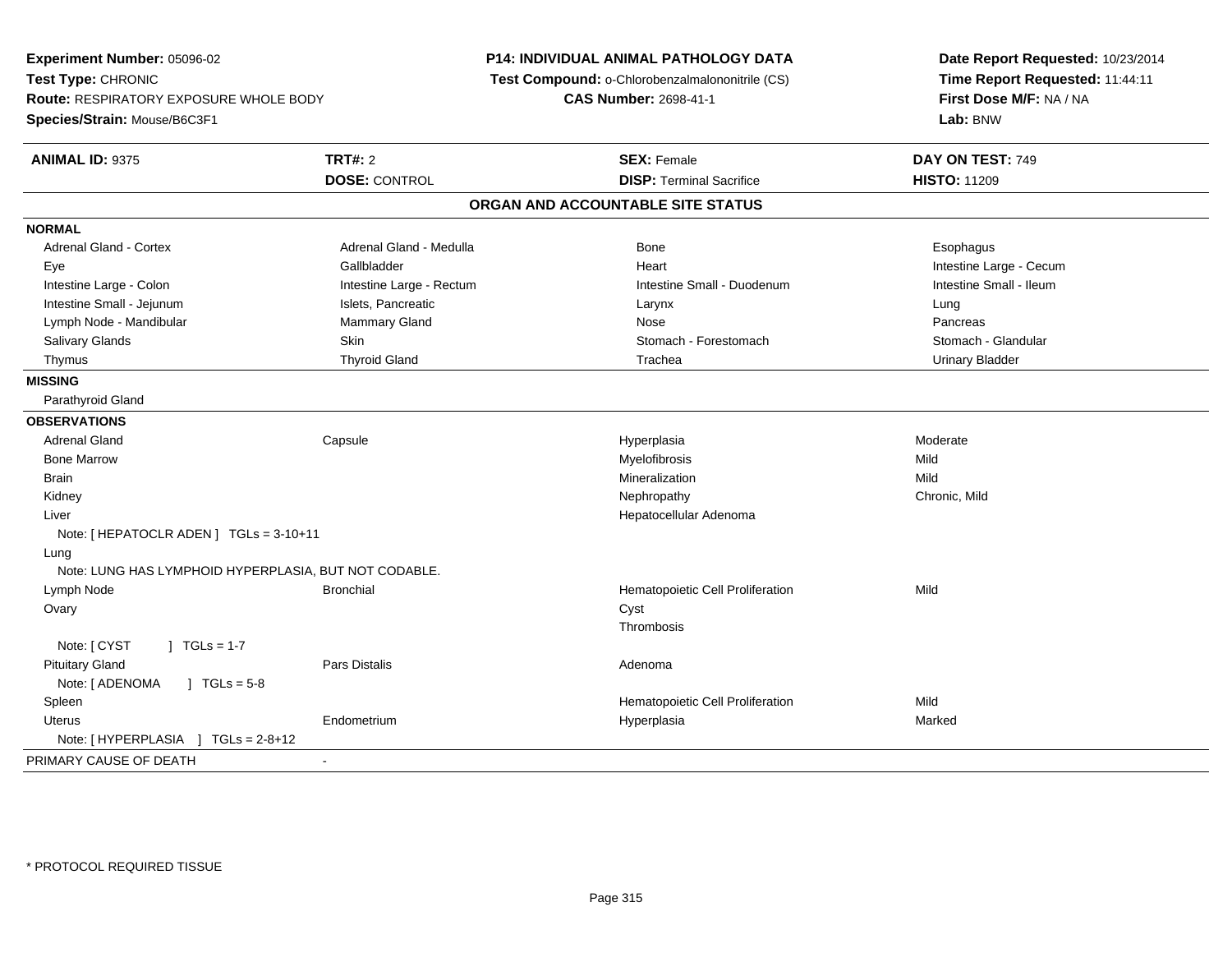| Experiment Number: 05096-02<br>Test Type: CHRONIC<br>Route: RESPIRATORY EXPOSURE WHOLE BODY<br>Species/Strain: Mouse/B6C3F1 |                          | <b>P14: INDIVIDUAL ANIMAL PATHOLOGY DATA</b><br>Test Compound: o-Chlorobenzalmalononitrile (CS)<br>CAS Number: 2698-41-1 | Date Report Requested: 10/23/2014<br>Time Report Requested: 11:44:11<br>First Dose M/F: NA / NA<br>Lab: BNW |  |
|-----------------------------------------------------------------------------------------------------------------------------|--------------------------|--------------------------------------------------------------------------------------------------------------------------|-------------------------------------------------------------------------------------------------------------|--|
| <b>ANIMAL ID: 9376</b>                                                                                                      | <b>TRT#: 2</b>           | <b>SEX: Female</b>                                                                                                       | DAY ON TEST: 749                                                                                            |  |
|                                                                                                                             | <b>DOSE: CONTROL</b>     | <b>DISP: Terminal Sacrifice</b>                                                                                          | <b>HISTO: 11210</b>                                                                                         |  |
|                                                                                                                             |                          | ORGAN AND ACCOUNTABLE SITE STATUS                                                                                        |                                                                                                             |  |
| <b>NORMAL</b>                                                                                                               |                          |                                                                                                                          |                                                                                                             |  |
| <b>Adrenal Gland - Cortex</b>                                                                                               | Adrenal Gland - Medulla  | Bone                                                                                                                     | Esophagus                                                                                                   |  |
| Eye                                                                                                                         | Gallbladder              | Heart                                                                                                                    | Intestine Large - Cecum                                                                                     |  |
| Intestine Large - Colon                                                                                                     | Intestine Large - Rectum | Intestine Small - Duodenum                                                                                               | Intestine Small - Ileum                                                                                     |  |
| Intestine Small - Jejunum                                                                                                   | Islets, Pancreatic       | Larynx                                                                                                                   | Liver                                                                                                       |  |
| Lymph Node - Bronchial                                                                                                      | Lymph Node - Mandibular  | Mammary Gland                                                                                                            | Nose                                                                                                        |  |
| Pancreas                                                                                                                    | Salivary Glands          | Skin                                                                                                                     | Spleen                                                                                                      |  |
| Stomach - Forestomach                                                                                                       | Stomach - Glandular      | Thymus                                                                                                                   | Trachea                                                                                                     |  |
| Urinary Bladder                                                                                                             | <b>Uterus</b>            |                                                                                                                          |                                                                                                             |  |
| <b>MISSING</b>                                                                                                              |                          |                                                                                                                          |                                                                                                             |  |
| Parathyroid Gland                                                                                                           |                          |                                                                                                                          |                                                                                                             |  |
| <b>OBSERVATIONS</b>                                                                                                         |                          |                                                                                                                          |                                                                                                             |  |
| Adrenal Gland                                                                                                               | Capsule                  | Hyperplasia                                                                                                              | Mild                                                                                                        |  |
| <b>Bone Marrow</b>                                                                                                          |                          | Myelofibrosis                                                                                                            | Mild                                                                                                        |  |
| <b>Brain</b>                                                                                                                |                          | Compression                                                                                                              | Moderate                                                                                                    |  |
|                                                                                                                             |                          | Vacuolization Cytoplasmic                                                                                                | Moderate                                                                                                    |  |
| Kidney                                                                                                                      |                          | Nephropathy                                                                                                              | Chronic, Mild                                                                                               |  |
| Lung                                                                                                                        | Alveolus                 | <b>Infiltration Cellular</b>                                                                                             | Histiocyte, Mild                                                                                            |  |
| Ovary                                                                                                                       |                          | Cyst                                                                                                                     |                                                                                                             |  |
| $1 TGLs = 1-7$<br>Note: [ CYST                                                                                              |                          |                                                                                                                          |                                                                                                             |  |
| <b>Pituitary Gland</b>                                                                                                      | <b>Pars Distalis</b>     | Adenoma                                                                                                                  |                                                                                                             |  |
| Note: [ ADENOMA<br>$J \cdot TGLS = 2-8$                                                                                     |                          |                                                                                                                          |                                                                                                             |  |
| <b>Thyroid Gland</b>                                                                                                        | <b>Follicular Cel</b>    | Hyperplasia                                                                                                              | Moderate                                                                                                    |  |
| PRIMARY CAUSE OF DEATH                                                                                                      |                          |                                                                                                                          |                                                                                                             |  |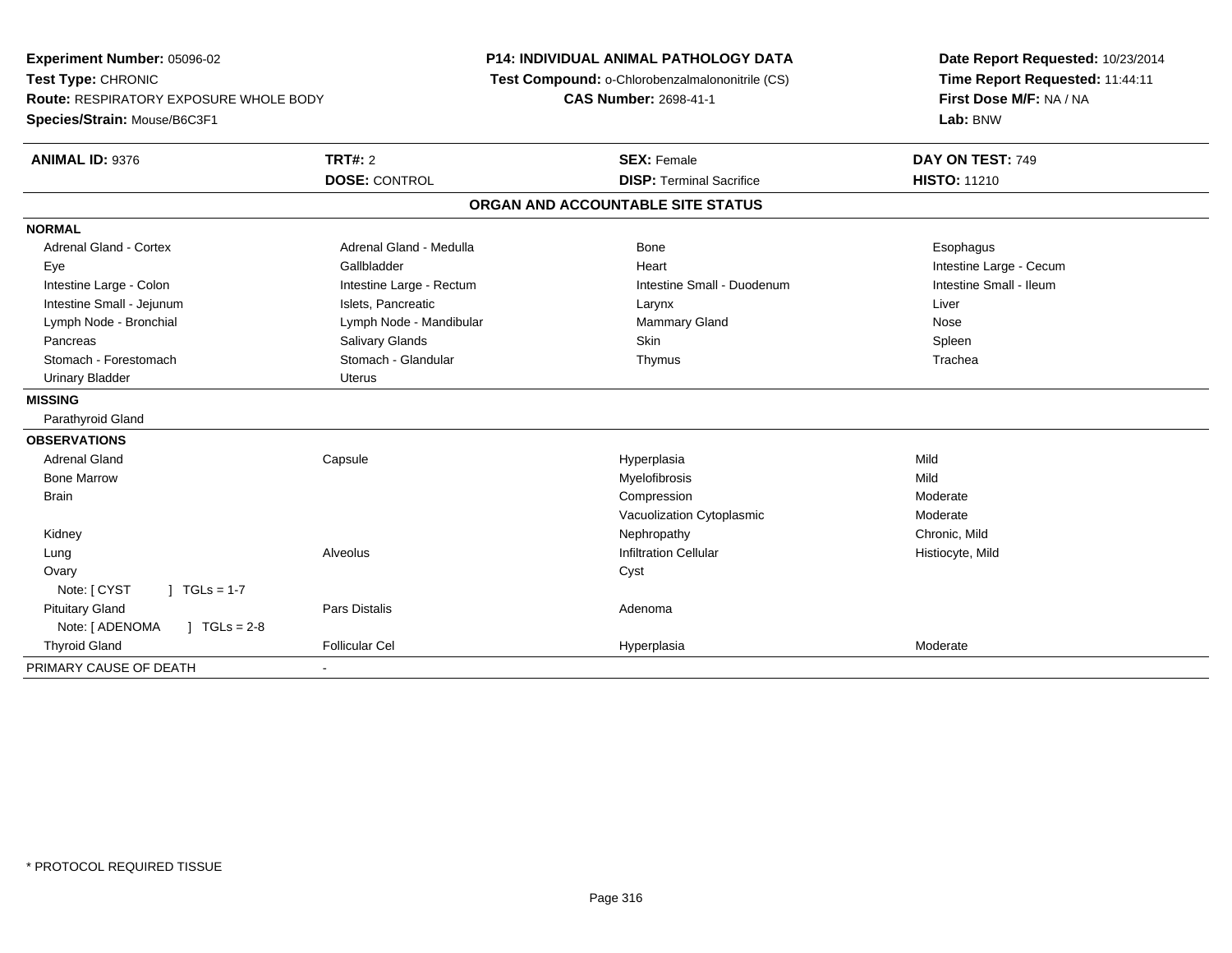**Experiment Number:** 05096-02**Test Type:** CHRONIC **Route:** RESPIRATORY EXPOSURE WHOLE BODY**Species/Strain:** Mouse/B6C3F1**P14: INDIVIDUAL ANIMAL PATHOLOGY DATA Test Compound:** o-Chlorobenzalmalononitrile (CS)**CAS Number:** 2698-41-1**Date Report Requested:** 10/23/2014**Time Report Requested:** 11:44:11**First Dose M/F:** NA / NA**Lab:** BNW**ANIMAL ID:** 9377**TRT#:** 2 **SEX:** Female **DAY ON TEST:** 749 **DOSE:** CONTROL**DISP:** Terminal Sacrifice **HISTO:** 11211 **ORGAN AND ACCOUNTABLE SITE STATUSNORMAL** Adrenal Gland - Medulla Bone Esophagus EyeHeart **Intestine Large - Cecum** Intestine Large - Cecum **Intestine Large - Colon** Intestine Large - Rectum Intestine Small - Duodenum **Intestine Small - Ileum** Intestine Small - Ileum Intestine Small - Jejunum Intestine Small - Islets, Pancreatic Stomach - Forestomach Larynx Nose Skin Stomach - Forestomach Stomach - Glandular Thyroid Gland Trachea Uterus**MISSING**Mammary Gland Parathyroid Gland **OBSERVATIONS** Adrenal Gland Capsule Hyperplasia Mild **Cortex**  Lymphoma Malignant Undifferentiated Cell Type Bone Marroww Myelofibrosis **Myelofibrosis** Monthly and Muslim Minimal Metal of Minimal Minimal Minimal Service of Minimal Service of Minimal Service of Minimal Service of Minimal Service of Minimal Service of Minimal Service of Minim Brainn and the control of the control of the control of the control of the control of the control of the control of the control of the control of the control of the control of the control of the control of the control of the co Gallbladder Lymphoma Malignant Undifferentiated Cell Type Lymphoma Malignant Undifferentiated Cell Type KidneyNephropathy Chronic, Minimal Liver Lymphoma Malignant Undifferentiated Cell Type Lung Alveolar/Bronchiolar Adenoma Lymphoma Malignant Undifferentiated Cell Typee and a subset of the Bronchial Cell Type and the Lymphoma Malignant Undifferentiated Cell Type Lymph NodeMandibular Lymphoma Malignant Undifferentiated Cell Type Lymphoma Malignant Undifferentiated Cell TypeRenalNote: [ LYMPH MAL UNDF ] TGLs = 2-5**Ovary**  Lymphoma Malignant Undifferentiated Cell Type Lymphoma Malignant Undifferentiated Cell Type Pancreas Pituitary Glandd and the control of the control of the control of the control of the control of the control of the control of the control of the control of the control of the control of the control of the control of the control of the co Salivary Glands Lymphoma Malignant Undifferentiated Cell Type Lymphoma Malignant Undifferentiated Cell Type Spleen Thymus Lymphoma Malignant Undifferentiated Cell Type Lymphoma Malignant Undifferentiated Cell TypeUrinary Bladder

PRIMARY CAUSE OF DEATH-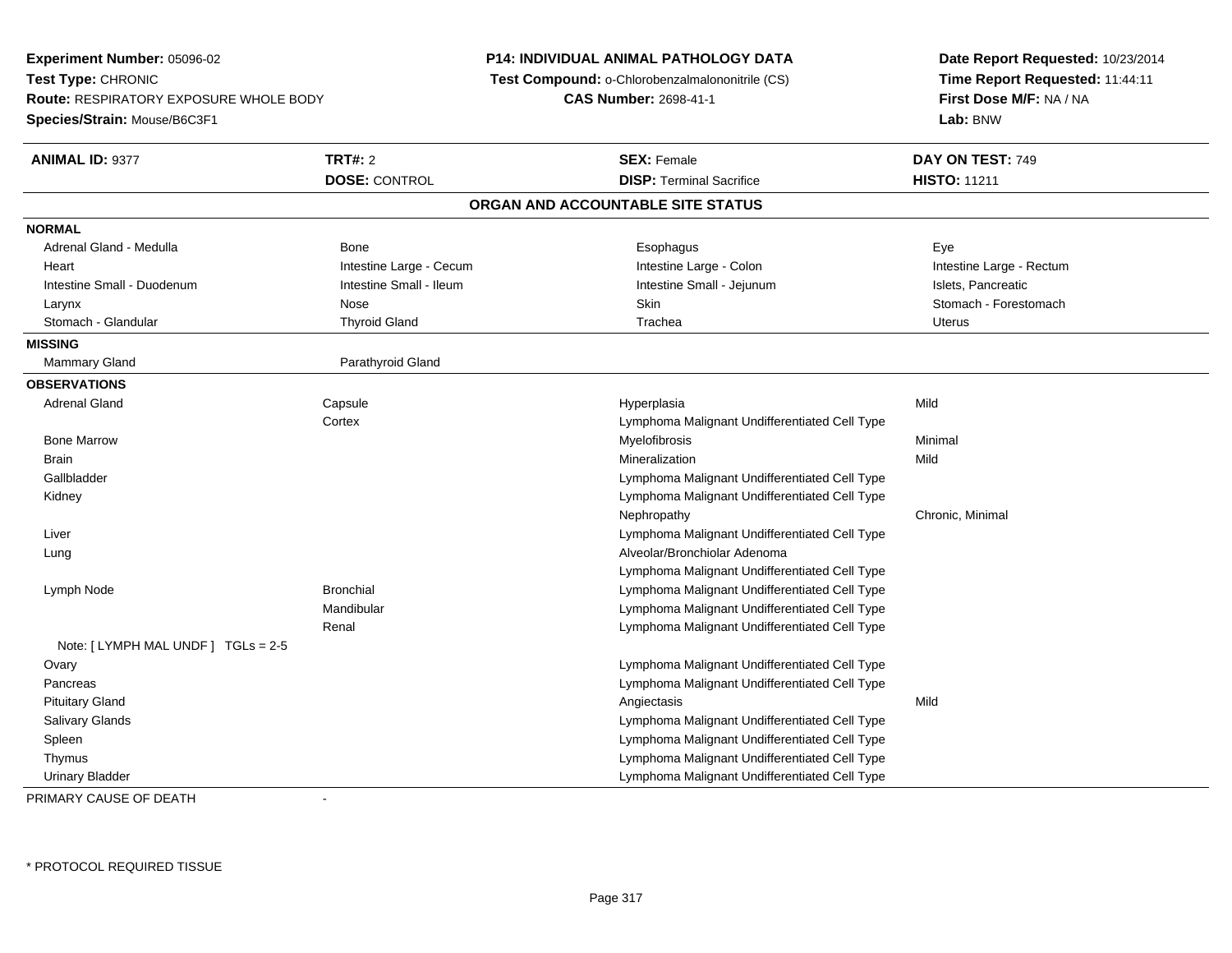| <b>Experiment Number: 05096-02</b><br><b>Test Type: CHRONIC</b><br><b>Route: RESPIRATORY EXPOSURE WHOLE BODY</b><br>Species/Strain: Mouse/B6C3F1 |  | <b>P14: INDIVIDUAL ANIMAL PATHOLOGY DATA</b><br>Test Compound: o-Chlorobenzalmalononitrile (CS)<br><b>CAS Number: 2698-41-1</b> | Date Report Requested: 10/23/2014<br>Time Report Requested: 11:44:11<br>First Dose M/F: NA / NA<br>Lab: BNW |  |
|--------------------------------------------------------------------------------------------------------------------------------------------------|--|---------------------------------------------------------------------------------------------------------------------------------|-------------------------------------------------------------------------------------------------------------|--|
| <b>ANIMAL ID: 9377</b><br><b>TRT#:</b> 2<br><b>DOSE: CONTROL</b>                                                                                 |  | <b>SEX: Female</b><br><b>DISP: Terminal Sacrifice</b>                                                                           | <b>DAY ON TEST: 749</b><br><b>HISTO: 11211</b>                                                              |  |
|                                                                                                                                                  |  | <b>ORGAN AND ACCOUNTABLE SITE STATUS</b>                                                                                        |                                                                                                             |  |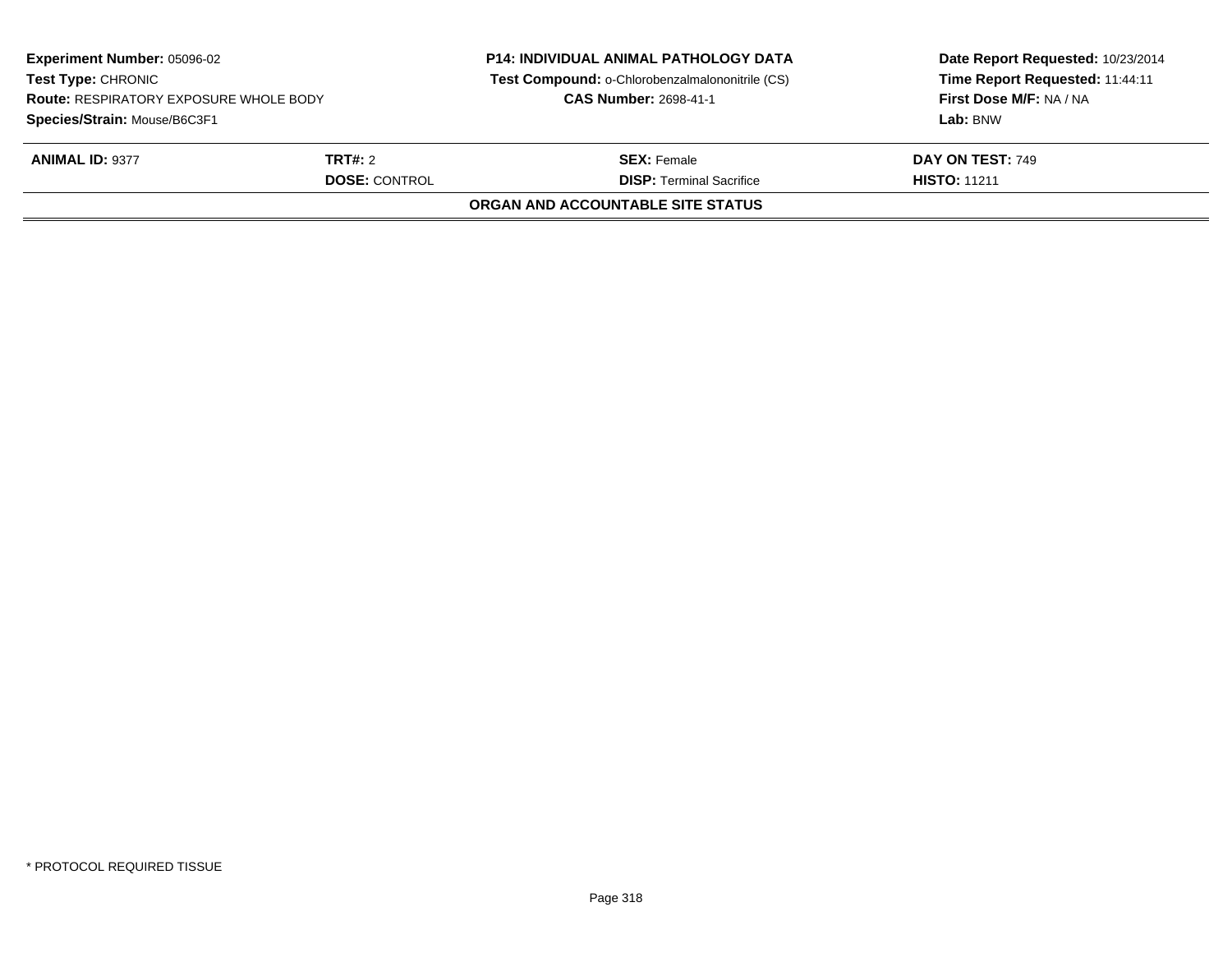| Experiment Number: 05096-02<br>Test Type: CHRONIC<br>Route: RESPIRATORY EXPOSURE WHOLE BODY<br>Species/Strain: Mouse/B6C3F1<br><b>ANIMAL ID: 9378</b>                                                          | <b>TRT#: 2</b><br><b>DOSE: CONTROL</b>                                                                                                                         | P14: INDIVIDUAL ANIMAL PATHOLOGY DATA<br>Test Compound: o-Chlorobenzalmalononitrile (CS)<br><b>CAS Number: 2698-41-1</b><br><b>SEX: Female</b><br><b>DISP: Terminal Sacrifice</b> |                                                                                                                  | Date Report Requested: 10/23/2014<br>Time Report Requested: 11:44:11<br>First Dose M/F: NA / NA<br>Lab: BNW<br>DAY ON TEST: 749<br><b>HISTO: 11212</b>           |
|----------------------------------------------------------------------------------------------------------------------------------------------------------------------------------------------------------------|----------------------------------------------------------------------------------------------------------------------------------------------------------------|-----------------------------------------------------------------------------------------------------------------------------------------------------------------------------------|------------------------------------------------------------------------------------------------------------------|------------------------------------------------------------------------------------------------------------------------------------------------------------------|
|                                                                                                                                                                                                                |                                                                                                                                                                |                                                                                                                                                                                   | ORGAN AND ACCOUNTABLE SITE STATUS                                                                                |                                                                                                                                                                  |
| <b>NORMAL</b><br>Adrenal Gland - Cortex<br>Esophagus<br>Intestine Large - Colon<br>Intestine Small - Jejunum<br>Lung<br>Ovary<br><b>Salivary Glands</b><br>Thymus<br><b>MISSING</b><br>Lymph Node - Mandibular | Adrenal Gland - Medulla<br>Gallbladder<br>Intestine Large - Rectum<br>Islets. Pancreatic<br>Lymph Node - Bronchial<br>Pancreas<br>Skin<br><b>Thyroid Gland</b> |                                                                                                                                                                                   | Bone<br>Heart<br>Intestine Small - Duodenum<br>Larynx<br>Mammary Gland<br>Parathyroid Gland<br>Spleen<br>Trachea | <b>Brain</b><br>Intestine Large - Cecum<br>Intestine Small - Ileum<br>Liver<br>Nose<br><b>Pituitary Gland</b><br>Stomach - Forestomach<br><b>Urinary Bladder</b> |
| <b>INSUFFICIENT TISSUE</b><br>Eye                                                                                                                                                                              |                                                                                                                                                                |                                                                                                                                                                                   |                                                                                                                  |                                                                                                                                                                  |
| <b>OBSERVATIONS</b><br><b>Adrenal Gland</b><br><b>Bone Marrow</b><br>Kidney<br>Stomach<br><b>Uterus</b>                                                                                                        | Capsule<br>Epithelium, Glandular<br>Endometrium                                                                                                                |                                                                                                                                                                                   | Hyperplasia<br>Myelofibrosis<br>Nephropathy<br>Hyperplasia<br>Hyperplasia                                        | Mild<br>Mild<br>Chronic, Mild<br>Minimal<br>Mild                                                                                                                 |
| PRIMARY CAUSE OF DEATH                                                                                                                                                                                         |                                                                                                                                                                |                                                                                                                                                                                   |                                                                                                                  |                                                                                                                                                                  |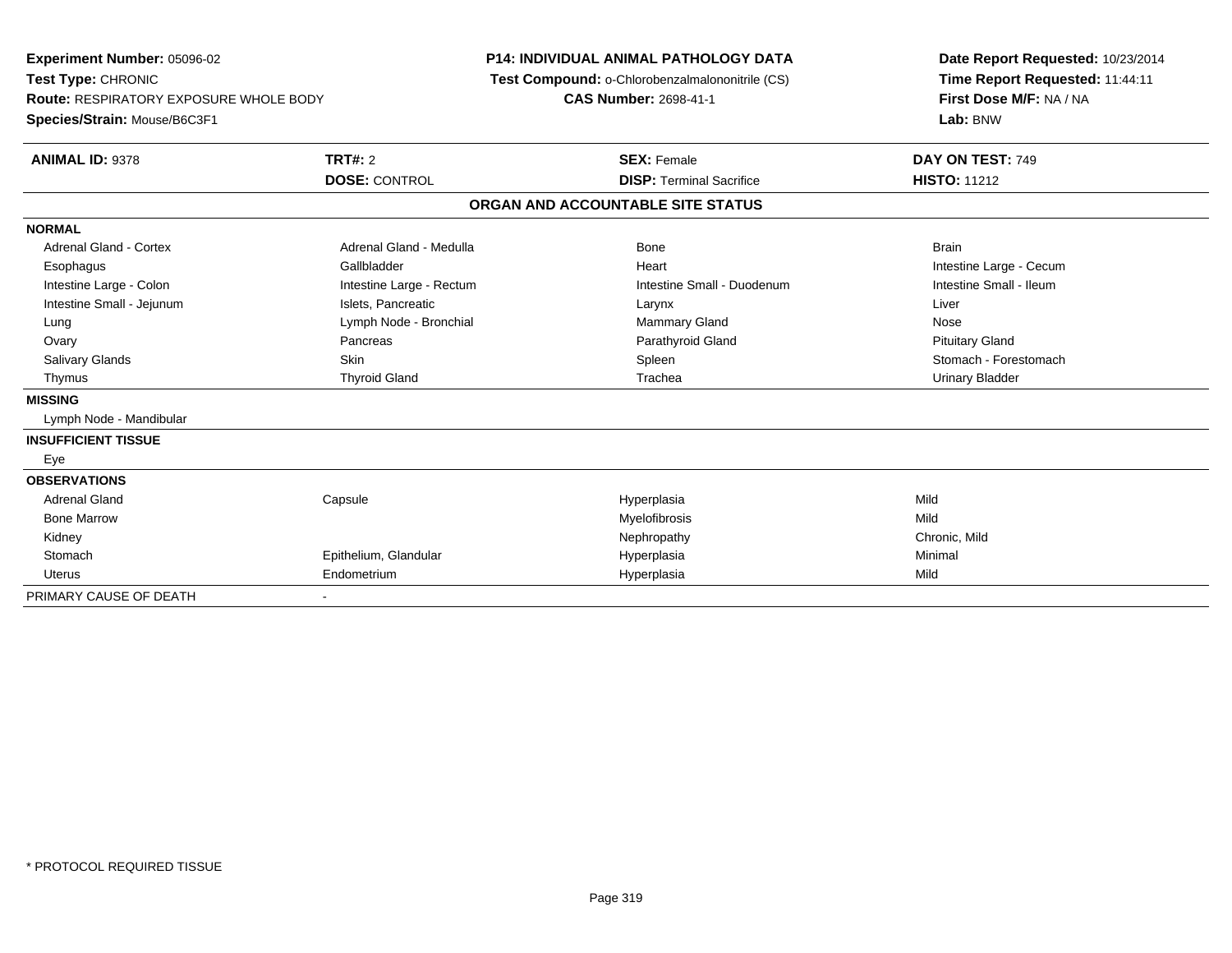| Experiment Number: 05096-02                               |                            | <b>P14: INDIVIDUAL ANIMAL PATHOLOGY DATA</b>    | Date Report Requested: 10/23/2014                                      |  |
|-----------------------------------------------------------|----------------------------|-------------------------------------------------|------------------------------------------------------------------------|--|
| Test Type: CHRONIC                                        |                            | Test Compound: o-Chlorobenzalmalononitrile (CS) | Time Report Requested: 11:44:11<br>First Dose M/F: NA / NA<br>Lab: BNW |  |
| <b>Route: RESPIRATORY EXPOSURE WHOLE BODY</b>             |                            | <b>CAS Number: 2698-41-1</b>                    |                                                                        |  |
| Species/Strain: Mouse/B6C3F1                              |                            |                                                 |                                                                        |  |
| <b>ANIMAL ID: 9379</b>                                    | <b>TRT#: 2</b>             | <b>SEX: Female</b>                              | DAY ON TEST: 749                                                       |  |
|                                                           | <b>DOSE: CONTROL</b>       | <b>DISP: Terminal Sacrifice</b>                 | <b>HISTO: 11213</b>                                                    |  |
|                                                           |                            | ORGAN AND ACCOUNTABLE SITE STATUS               |                                                                        |  |
| <b>NORMAL</b>                                             |                            |                                                 |                                                                        |  |
| Adrenal Gland - Cortex                                    | Adrenal Gland - Medulla    | <b>Bone</b>                                     | Esophagus                                                              |  |
| Gallbladder                                               | Heart                      | Intestine Large - Cecum                         | Intestine Large - Colon                                                |  |
| Intestine Large - Rectum                                  | Intestine Small - Duodenum | Intestine Small - Ileum                         | Intestine Small - Jejunum                                              |  |
| Islets, Pancreatic                                        | Larynx                     | Liver                                           | Lymph Node - Bronchial                                                 |  |
| Lymph Node - Mandibular                                   | Mammary Gland              | Ovary                                           | Pancreas                                                               |  |
| Salivary Glands                                           | Skin                       | Stomach - Glandular                             | Trachea                                                                |  |
| <b>Urinary Bladder</b>                                    |                            |                                                 |                                                                        |  |
| <b>MISSING</b>                                            |                            |                                                 |                                                                        |  |
| Parathyroid Gland                                         | Thymus                     |                                                 |                                                                        |  |
| <b>INSUFFICIENT TISSUE</b>                                |                            |                                                 |                                                                        |  |
| Eye                                                       |                            |                                                 |                                                                        |  |
| <b>OBSERVATIONS</b>                                       |                            |                                                 |                                                                        |  |
| <b>Adrenal Gland</b>                                      | Capsule                    | Hyperplasia                                     | Moderate                                                               |  |
| <b>Bone Marrow</b>                                        |                            | Myelofibrosis                                   | Mild                                                                   |  |
| <b>Brain</b>                                              |                            | Mineralization                                  | Mild                                                                   |  |
| Kidney                                                    |                            | Nephropathy                                     | Chronic, Mild                                                          |  |
| Lung                                                      |                            | Alveolar/Bronchiolar Adenoma                    |                                                                        |  |
|                                                           | Alveolus                   | <b>Infiltration Cellular</b>                    | Histiocyte, Moderate                                                   |  |
|                                                           | Alveolus                   | Inflammation                                    | Suppurative, Mild                                                      |  |
| Note: [ ALV BRON ADEN ] TGLs = 4-10                       |                            |                                                 |                                                                        |  |
| Lymph Node                                                | Pancreatic                 | Sarcoma                                         |                                                                        |  |
| Note: [ SARCOMA<br>$\sqrt{1}$ TGLs = 3-12                 |                            |                                                 |                                                                        |  |
| Nose                                                      |                            | Inflammation                                    | Suppurative, Mild                                                      |  |
| <b>Pituitary Gland</b>                                    | Pars Distalis              | Adenoma                                         |                                                                        |  |
| Note: [ ADENOMA<br>$1 TGLs = 2-8$                         |                            |                                                 |                                                                        |  |
| Spleen                                                    |                            | Sarcoma                                         |                                                                        |  |
| Note: ON THE SCREEN.                                      |                            |                                                 |                                                                        |  |
| Note: IS HISTOCYTIC SARCOMA, BUT THIS IS NOT AVAILABLE ON |                            |                                                 |                                                                        |  |
| Note: THE LESIONS IN THE SPLEEN AND MESENTERIC LYMPH NODE |                            |                                                 |                                                                        |  |
| Note: [ SARCOMA<br>$\sqrt{1 + 1}$ TGLs = 1-8              |                            |                                                 |                                                                        |  |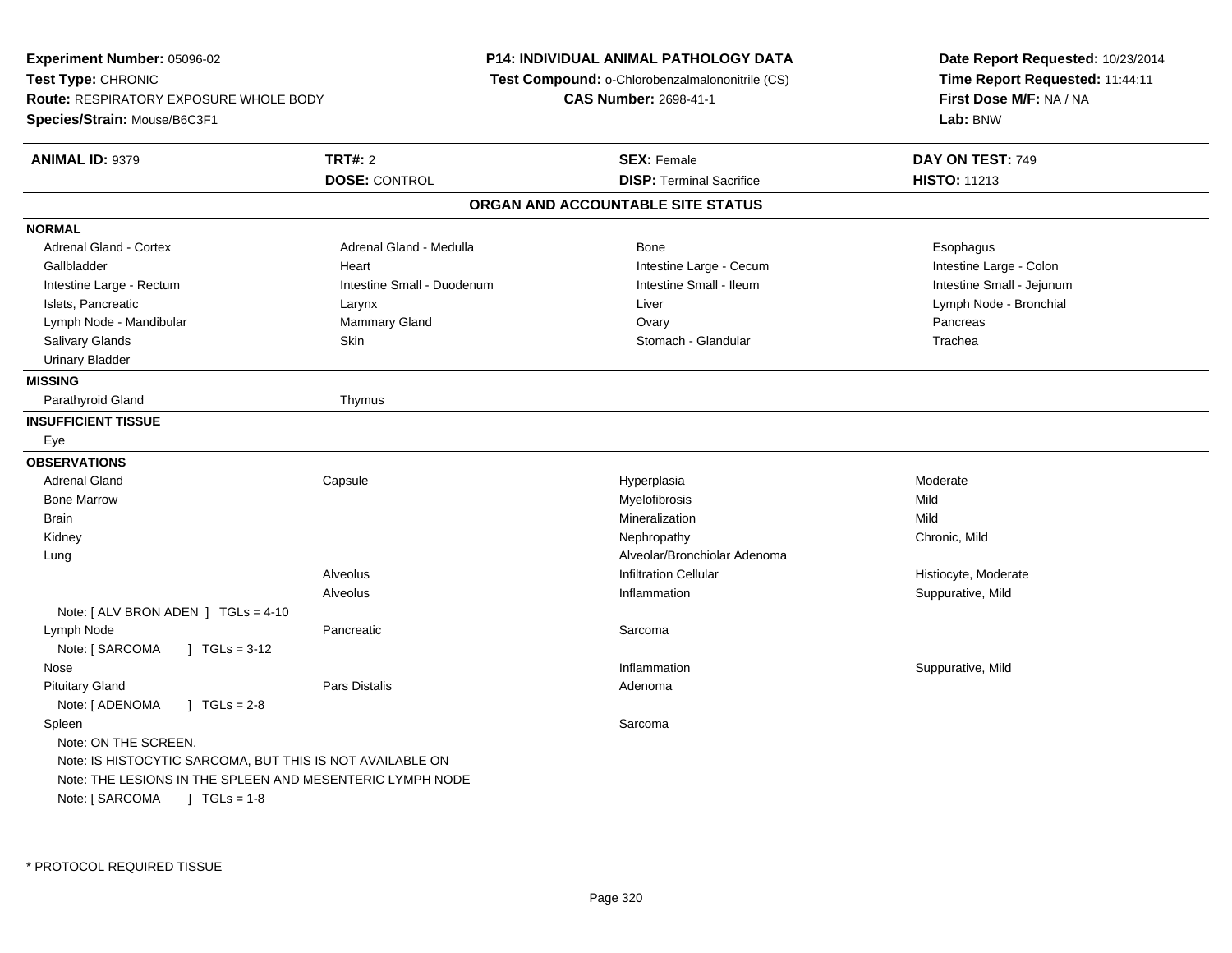| <b>Experiment Number: 05096-02</b><br><b>Test Type: CHRONIC</b><br><b>Route: RESPIRATORY EXPOSURE WHOLE BODY</b><br>Species/Strain: Mouse/B6C3F1 |                       | <b>P14: INDIVIDUAL ANIMAL PATHOLOGY DATA</b><br><b>Test Compound: o-Chlorobenzalmalononitrile (CS)</b><br><b>CAS Number: 2698-41-1</b> | Date Report Requested: 10/23/2014<br>Time Report Requested: 11:44:11<br>First Dose M/F: NA / NA<br>Lab: BNW |  |
|--------------------------------------------------------------------------------------------------------------------------------------------------|-----------------------|----------------------------------------------------------------------------------------------------------------------------------------|-------------------------------------------------------------------------------------------------------------|--|
| <b>ANIMAL ID: 9379</b>                                                                                                                           | <b>TRT#: 2</b>        | <b>SEX: Female</b>                                                                                                                     | DAY ON TEST: 749                                                                                            |  |
|                                                                                                                                                  | <b>DOSE: CONTROL</b>  | <b>DISP:</b> Terminal Sacrifice                                                                                                        | <b>HISTO: 11213</b>                                                                                         |  |
|                                                                                                                                                  |                       | ORGAN AND ACCOUNTABLE SITE STATUS                                                                                                      |                                                                                                             |  |
| Stomach                                                                                                                                          | Forestomach           | Inflammation                                                                                                                           | Suppurative, Minimal                                                                                        |  |
|                                                                                                                                                  | Forestomach           | Squamous Cell Papilloma                                                                                                                |                                                                                                             |  |
| Note: $[ PAPILLOMA SQUARE]  TGLS = 6-8$                                                                                                          |                       |                                                                                                                                        |                                                                                                             |  |
| <b>Thyroid Gland</b>                                                                                                                             | <b>Follicular Cel</b> | Hyperplasia                                                                                                                            | Moderate                                                                                                    |  |
| Uterus                                                                                                                                           | Endometrium           | Hyperplasia                                                                                                                            | Mild                                                                                                        |  |
| Note: [HYPERPLASIA ] TGLs = 5-8                                                                                                                  |                       |                                                                                                                                        |                                                                                                             |  |
| PRIMARY CAUSE OF DEATH                                                                                                                           |                       |                                                                                                                                        |                                                                                                             |  |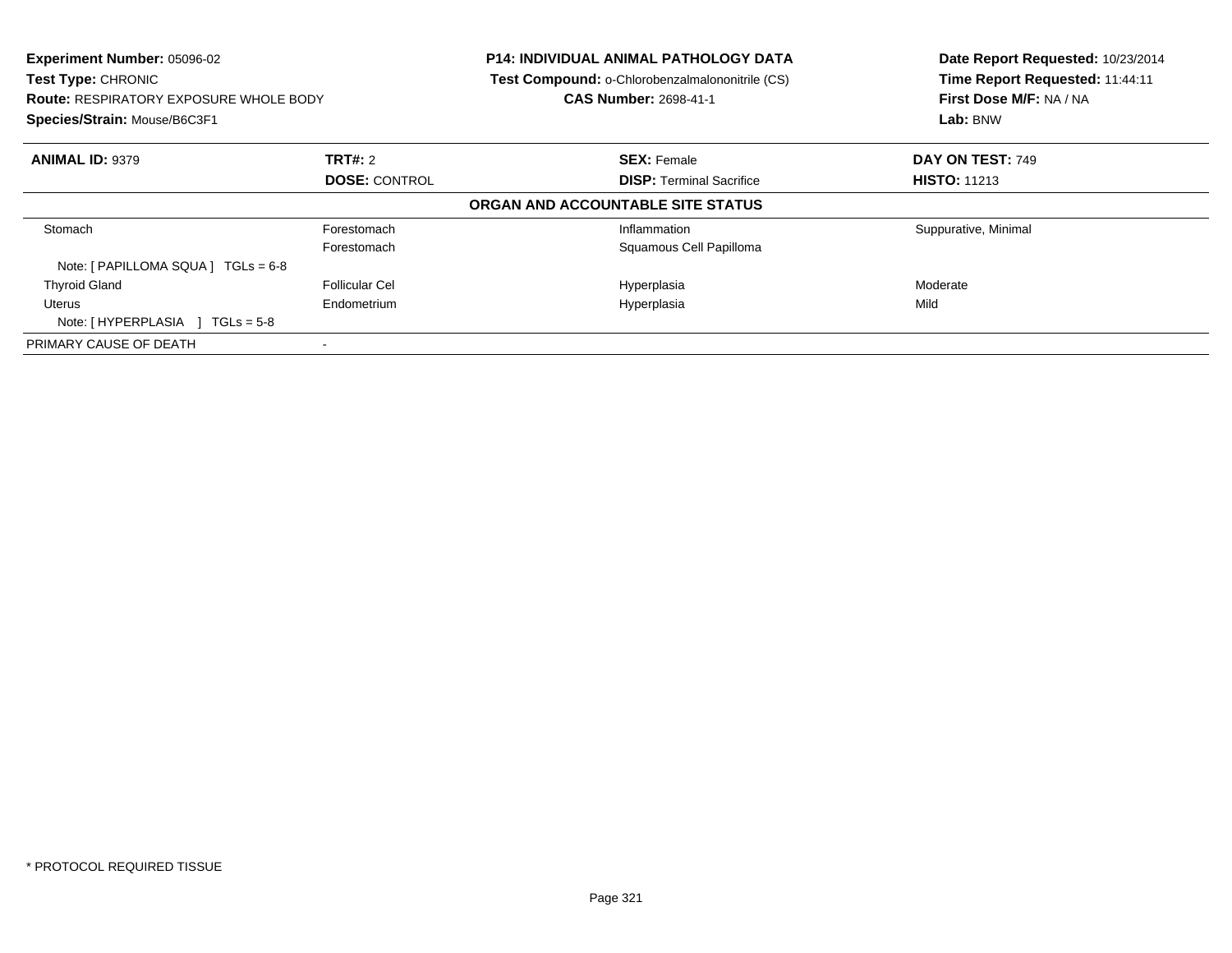| <b>Experiment Number: 05096-02</b>                                                          |                                                             | <b>P14: INDIVIDUAL ANIMAL PATHOLOGY DATA</b>    | Date Report Requested: 10/23/2014 |  |
|---------------------------------------------------------------------------------------------|-------------------------------------------------------------|-------------------------------------------------|-----------------------------------|--|
| Test Type: CHRONIC<br><b>Route: RESPIRATORY EXPOSURE WHOLE BODY</b>                         |                                                             | Test Compound: o-Chlorobenzalmalononitrile (CS) | Time Report Requested: 11:44:11   |  |
|                                                                                             |                                                             | <b>CAS Number: 2698-41-1</b>                    | First Dose M/F: NA / NA           |  |
| <b>Species/Strain: Mouse/B6C3F1</b>                                                         |                                                             |                                                 | Lab: BNW                          |  |
| <b>ANIMAL ID: 9380</b>                                                                      | <b>TRT#: 2</b>                                              | <b>SEX: Female</b>                              | DAY ON TEST: 749                  |  |
|                                                                                             | <b>DOSE: CONTROL</b>                                        | <b>DISP: Terminal Sacrifice</b>                 | <b>HISTO: 11214</b>               |  |
|                                                                                             |                                                             | ORGAN AND ACCOUNTABLE SITE STATUS               |                                   |  |
| <b>NORMAL</b>                                                                               |                                                             |                                                 |                                   |  |
| Adrenal Gland - Cortex                                                                      | Adrenal Gland - Medulla                                     | <b>Bone</b>                                     | Esophagus                         |  |
| Eye                                                                                         | Gallbladder                                                 | Heart                                           | Intestine Large - Cecum           |  |
| Intestine Large - Colon                                                                     | Intestine Large - Rectum                                    | Intestine Small - Duodenum                      | Intestine Small - Ileum           |  |
| Islets, Pancreatic                                                                          | Larynx                                                      | <b>Mammary Gland</b>                            | Nose                              |  |
| Pancreas                                                                                    | Skin                                                        | Stomach - Forestomach                           | <b>Thyroid Gland</b>              |  |
| Trachea                                                                                     | <b>Urinary Bladder</b>                                      |                                                 |                                   |  |
| <b>MISSING</b>                                                                              |                                                             |                                                 |                                   |  |
| Parathyroid Gland                                                                           |                                                             |                                                 |                                   |  |
| <b>OBSERVATIONS</b>                                                                         |                                                             |                                                 |                                   |  |
| <b>Adrenal Gland</b>                                                                        | Capsule                                                     | Hyperplasia                                     | Mild                              |  |
| <b>Bone Marrow</b>                                                                          |                                                             | <b>Myelofibrosis</b>                            | Minimal                           |  |
| Brain                                                                                       |                                                             | Mineralization                                  | Mild                              |  |
| <b>Intestine Small</b>                                                                      | Jejunum                                                     | Lymphoma Malignant Undifferentiated Cell Type   |                                   |  |
| Kidney                                                                                      |                                                             | Lymphoma Malignant Undifferentiated Cell Type   |                                   |  |
| Liver                                                                                       |                                                             | Lymphoma Malignant Undifferentiated Cell Type   |                                   |  |
| Lung                                                                                        |                                                             | Lymphoma Malignant Undifferentiated Cell Type   |                                   |  |
| Lymph Node                                                                                  | <b>Bronchial</b>                                            | Lymphoma Malignant Undifferentiated Cell Type   |                                   |  |
|                                                                                             | Mandibular                                                  | Lymphoma Malignant Undifferentiated Cell Type   |                                   |  |
| Ovary                                                                                       |                                                             | Lymphoma Malignant Undifferentiated Cell Type   |                                   |  |
| Note: 5 STEP-SECTIONS, NO CHANGE IN HISTOLOGY.<br>Note: [ TERATOMA<br>$\sqrt{1}$ TGLs = 2-7 | Note: THE OVARY CONTAINS WHAT IS APPARENTLY NERVOUS TISSUE, | Teratoma                                        |                                   |  |
| <b>Pituitary Gland</b>                                                                      | Pars Distalis                                               | Adenoma                                         |                                   |  |
| Salivary Glands                                                                             |                                                             | Lymphoma Malignant Undifferentiated Cell Type   |                                   |  |
| Spleen                                                                                      |                                                             | Lymphoma Malignant Undifferentiated Cell Type   |                                   |  |
| Note: [ LYMPH MAL UNDF ] TGLs = 1-4                                                         |                                                             |                                                 |                                   |  |
| Stomach                                                                                     | Glandular                                                   | Lymphoma Malignant Undifferentiated Cell Type   |                                   |  |
| Thymus                                                                                      |                                                             | Lymphoma Malignant Undifferentiated Cell Type   |                                   |  |
| Uterus                                                                                      | Endometrium                                                 | Hyperplasia                                     | Mild                              |  |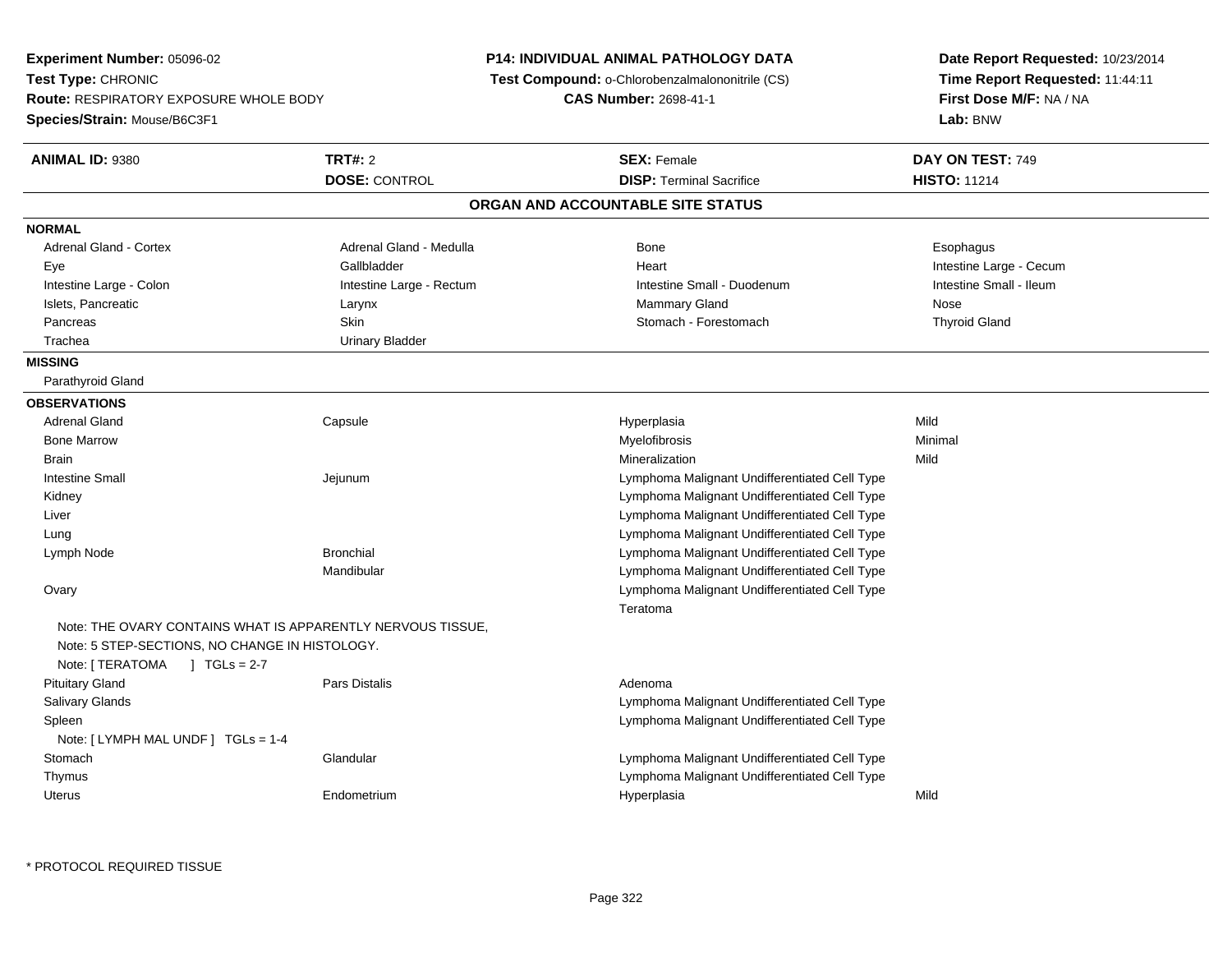| <b>Experiment Number: 05096-02</b><br><b>Test Type: CHRONIC</b><br><b>Route: RESPIRATORY EXPOSURE WHOLE BODY</b><br>Species/Strain: Mouse/B6C3F1 |                      | <b>P14: INDIVIDUAL ANIMAL PATHOLOGY DATA</b><br>Test Compound: o-Chlorobenzalmalononitrile (CS)<br><b>CAS Number: 2698-41-1</b> | Date Report Requested: 10/23/2014<br>Time Report Requested: 11:44:11<br>First Dose M/F: NA / NA |  |
|--------------------------------------------------------------------------------------------------------------------------------------------------|----------------------|---------------------------------------------------------------------------------------------------------------------------------|-------------------------------------------------------------------------------------------------|--|
|                                                                                                                                                  |                      |                                                                                                                                 | Lab: BNW                                                                                        |  |
| <b>ANIMAL ID: 9380</b>                                                                                                                           | TRT#: 2              | <b>SEX: Female</b>                                                                                                              | <b>DAY ON TEST: 749</b>                                                                         |  |
|                                                                                                                                                  | <b>DOSE: CONTROL</b> | <b>DISP: Terminal Sacrifice</b>                                                                                                 | <b>HISTO: 11214</b>                                                                             |  |
|                                                                                                                                                  |                      | ORGAN AND ACCOUNTABLE SITE STATUS                                                                                               |                                                                                                 |  |
| Note: [ HYPERPLASIA<br>$TGLs = 3-8$                                                                                                              |                      |                                                                                                                                 |                                                                                                 |  |
| PRIMARY CAUSE OF DEATH                                                                                                                           |                      |                                                                                                                                 |                                                                                                 |  |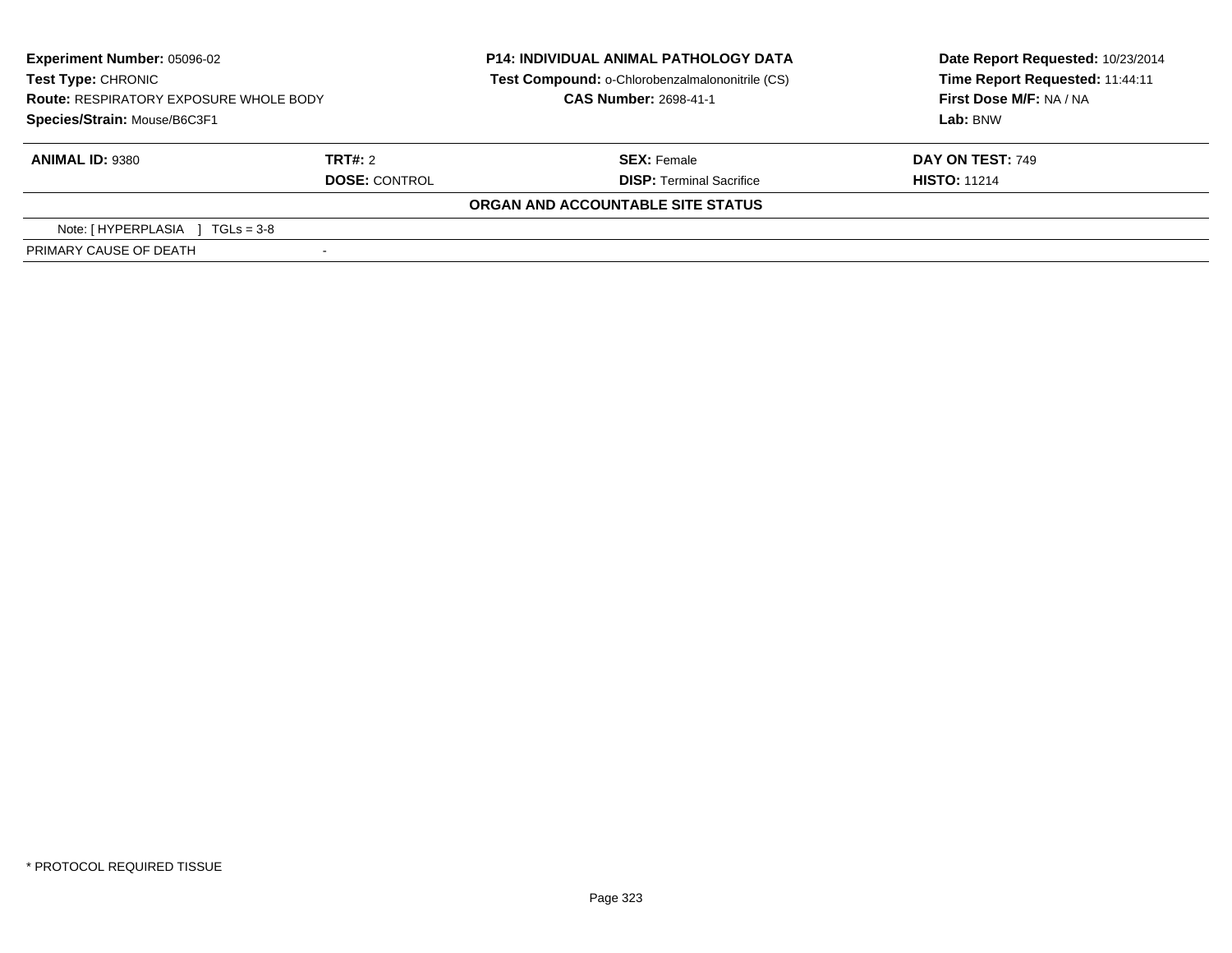| Experiment Number: 05096-02<br>Test Type: CHRONIC |                          | <b>P14: INDIVIDUAL ANIMAL PATHOLOGY DATA</b><br>Test Compound: o-Chlorobenzalmalononitrile (CS) |                                   | Date Report Requested: 10/23/2014<br>Time Report Requested: 11:44:11 |  |
|---------------------------------------------------|--------------------------|-------------------------------------------------------------------------------------------------|-----------------------------------|----------------------------------------------------------------------|--|
|                                                   |                          | <b>CAS Number: 2698-41-1</b>                                                                    |                                   | First Dose M/F: NA / NA                                              |  |
| <b>Route: RESPIRATORY EXPOSURE WHOLE BODY</b>     |                          |                                                                                                 |                                   | Lab: BNW                                                             |  |
| Species/Strain: Mouse/B6C3F1                      |                          |                                                                                                 |                                   |                                                                      |  |
| ANIMAL ID: 9381                                   | <b>TRT#: 2</b>           |                                                                                                 | <b>SEX: Female</b>                | DAY ON TEST: 740                                                     |  |
|                                                   | <b>DOSE: CONTROL</b>     |                                                                                                 | <b>DISP: Dead</b>                 | <b>HISTO: 11215</b>                                                  |  |
|                                                   |                          |                                                                                                 | ORGAN AND ACCOUNTABLE SITE STATUS |                                                                      |  |
| <b>NORMAL</b>                                     |                          |                                                                                                 |                                   |                                                                      |  |
| <b>Adrenal Gland - Cortex</b>                     | Adrenal Gland - Medulla  |                                                                                                 | Bone                              | Esophagus                                                            |  |
| Heart                                             | Intestine Large - Rectum |                                                                                                 | Islets, Pancreatic                | Larynx                                                               |  |
| Lung                                              | Lymph Node - Bronchial   |                                                                                                 | Lymph Node - Mandibular           | Mammary Gland                                                        |  |
| Nose                                              | Ovary                    |                                                                                                 | Pancreas                          | <b>Salivary Glands</b>                                               |  |
| Skin                                              | Spleen                   |                                                                                                 | Stomach - Forestomach             | Stomach - Glandular                                                  |  |
| Thymus                                            | Trachea                  |                                                                                                 | <b>Urinary Bladder</b>            |                                                                      |  |
| <b>MISSING</b>                                    |                          |                                                                                                 |                                   |                                                                      |  |
| Parathyroid Gland                                 |                          |                                                                                                 |                                   |                                                                      |  |
| <b>AUTO PRECLUDES DIAG.</b>                       |                          |                                                                                                 |                                   |                                                                      |  |
| Eye                                               | Gallbladder              |                                                                                                 | Intestine Large - Cecum           | Intestine Large - Colon                                              |  |
| Intestine Small - Duodenum                        | Intestine Small - Ileum  |                                                                                                 | Intestine Small - Jejunum         |                                                                      |  |
| <b>OBSERVATIONS</b>                               |                          |                                                                                                 |                                   |                                                                      |  |
| <b>Adrenal Gland</b>                              | Capsule                  |                                                                                                 | Hyperplasia                       | Mild                                                                 |  |
| <b>Bone Marrow</b>                                |                          |                                                                                                 | Myelofibrosis                     | Mild                                                                 |  |
| <b>Brain</b>                                      |                          |                                                                                                 | Mineralization                    | Mild                                                                 |  |
| Kidney                                            |                          |                                                                                                 | Nephropathy                       | Chronic, Mild                                                        |  |
| Liver                                             |                          |                                                                                                 | Hepatocellular Adenoma            |                                                                      |  |
| Note: [ HEPATOCLR ADEN ] TGLs = 4-10              |                          |                                                                                                 |                                   |                                                                      |  |
| <b>Pituitary Gland</b>                            |                          |                                                                                                 | Angiectasis                       | Mild                                                                 |  |
|                                                   | Pars Distalis            |                                                                                                 | Hyperplasia                       | Moderate                                                             |  |
| <b>Thyroid Gland</b>                              | <b>Follicular Cel</b>    |                                                                                                 | Hyperplasia                       | Moderate                                                             |  |
| Note: [HYPERPLASIA ] TGLs = 2-2                   |                          |                                                                                                 |                                   |                                                                      |  |
| Uterus                                            |                          |                                                                                                 | Hemorrhage                        | Marked                                                               |  |
| Note: [HEMORRHAGE ] TGLs = 1-11                   |                          |                                                                                                 |                                   |                                                                      |  |
| PRIMARY CAUSE OF DEATH                            | $\blacksquare$           |                                                                                                 |                                   |                                                                      |  |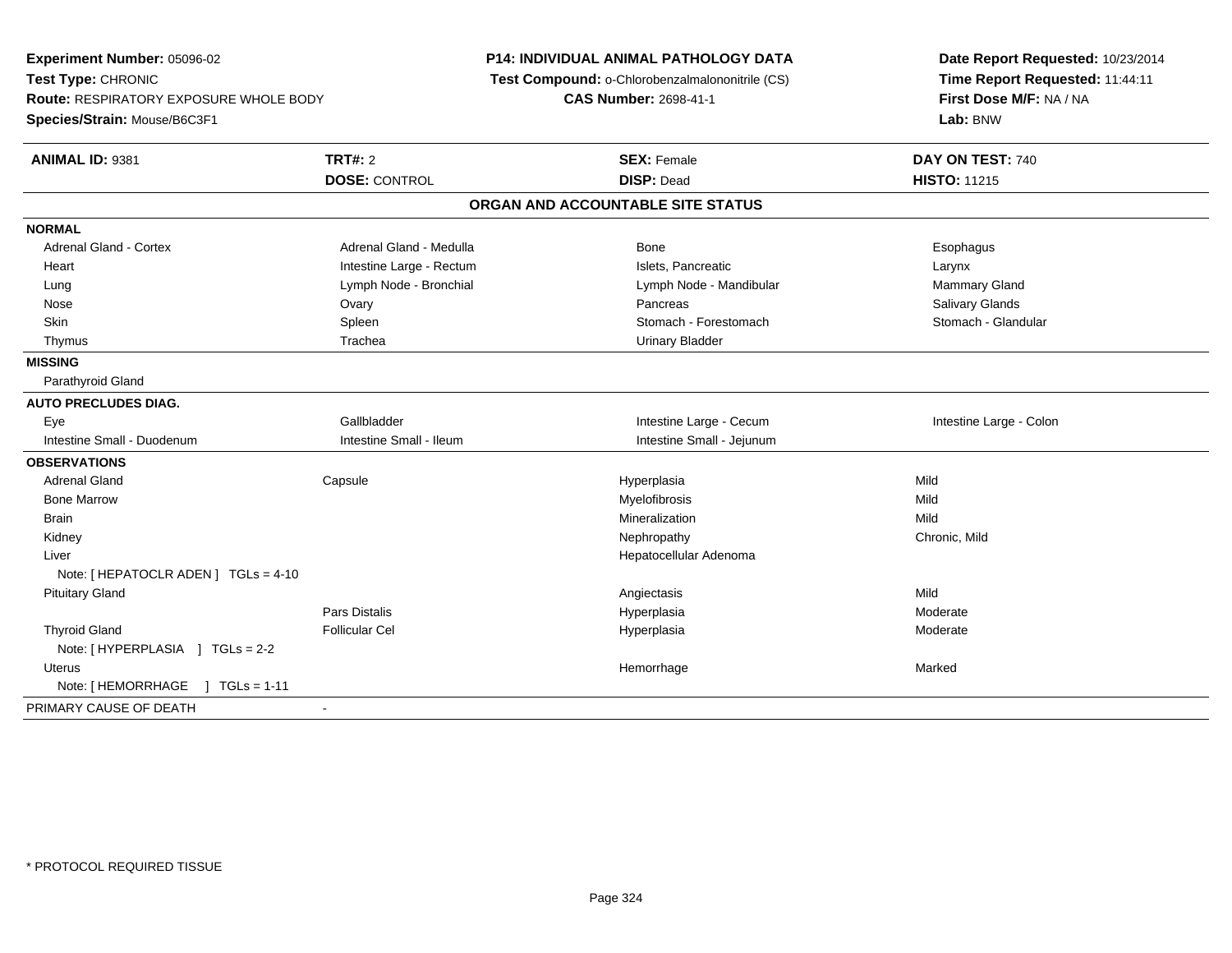**Experiment Number:** 05096-02**Test Type:** CHRONIC **Route:** RESPIRATORY EXPOSURE WHOLE BODY**Species/Strain:** Mouse/B6C3F1**P14: INDIVIDUAL ANIMAL PATHOLOGY DATA Test Compound:** o-Chlorobenzalmalononitrile (CS)**CAS Number:** 2698-41-1**Date Report Requested:** 10/23/2014**Time Report Requested:** 11:44:11**First Dose M/F:** NA / NA**Lab:** BNW**ANIMAL ID:** 9382 **TRT#:** <sup>2</sup> **SEX:** Female **DAY ON TEST:** <sup>451</sup> **DOSE:** CONTROL **DISP:** Moribund **HISTO:** <sup>8622</sup> **ORGAN AND ACCOUNTABLE SITE STATUSNORMAL**Adrenal Gland - Medulla Bone Bone Bone Marrow Bone Marrow Brain Brain Brain Brain Heart Esophagus Eye Gallbladder HeartIntestine Large - Cecum and Intestine Large - Colon Intestine Large - Colon Intestine Large - Rectum Intestine Large - Rectum Intestine Small - Duodenum Intestine Small - Ileum Larynx Intestine Small - Jejunum Intestine Small - Jejunum Islets, Pancreatic Larynx Stomach - Forestomach Lymph Node - Bronchial Mammary Gland - Forest Skin State - Skin Skin State - Forest Skin State - Forest Skin S Stomach - Glandular Thyroid Gland The Trachean Trachean Trachean Trachean Trachean Trachean Trachean Trachean **MISSING**Parathyroid Gland **Picklet Communist Communist Communist P**ituitary Gland The Pituitary Gland Thymus **OBSERVATIONS** Adrenal Gland Capsule Hyperplasia Mild **Cortex**  Lymphoma Malignant Undifferentiated Cell Type Lymphoma Malignant Undifferentiated Cell Type KidneyNephropathy Chronic, Minimal Liver Lymphoma Malignant Undifferentiated Cell Type Lung Alveolus Hyperplasia Mild Lymphoma Malignant Undifferentiated Cell Typee and the Mandibular metal of the Lymphoma Malignant Undifferentiated Cell Type Lymph Node Nose Nasolacrim Dct Inflammation Suppurative, Mild **Ovary**  Lymphoma Malignant Undifferentiated Cell Type Lymphoma Malignant Undifferentiated Cell Type**Pancreas**  Lymphoma Malignant Undifferentiated Cell Type Salivary Glands Lymphoma Malignant Undifferentiated Cell Type Spleen Urinary Bladder Lymphoma Malignant Undifferentiated Cell Type Uterus Endometrium Hyperplasia Mild PRIMARY CAUSE OF DEATH-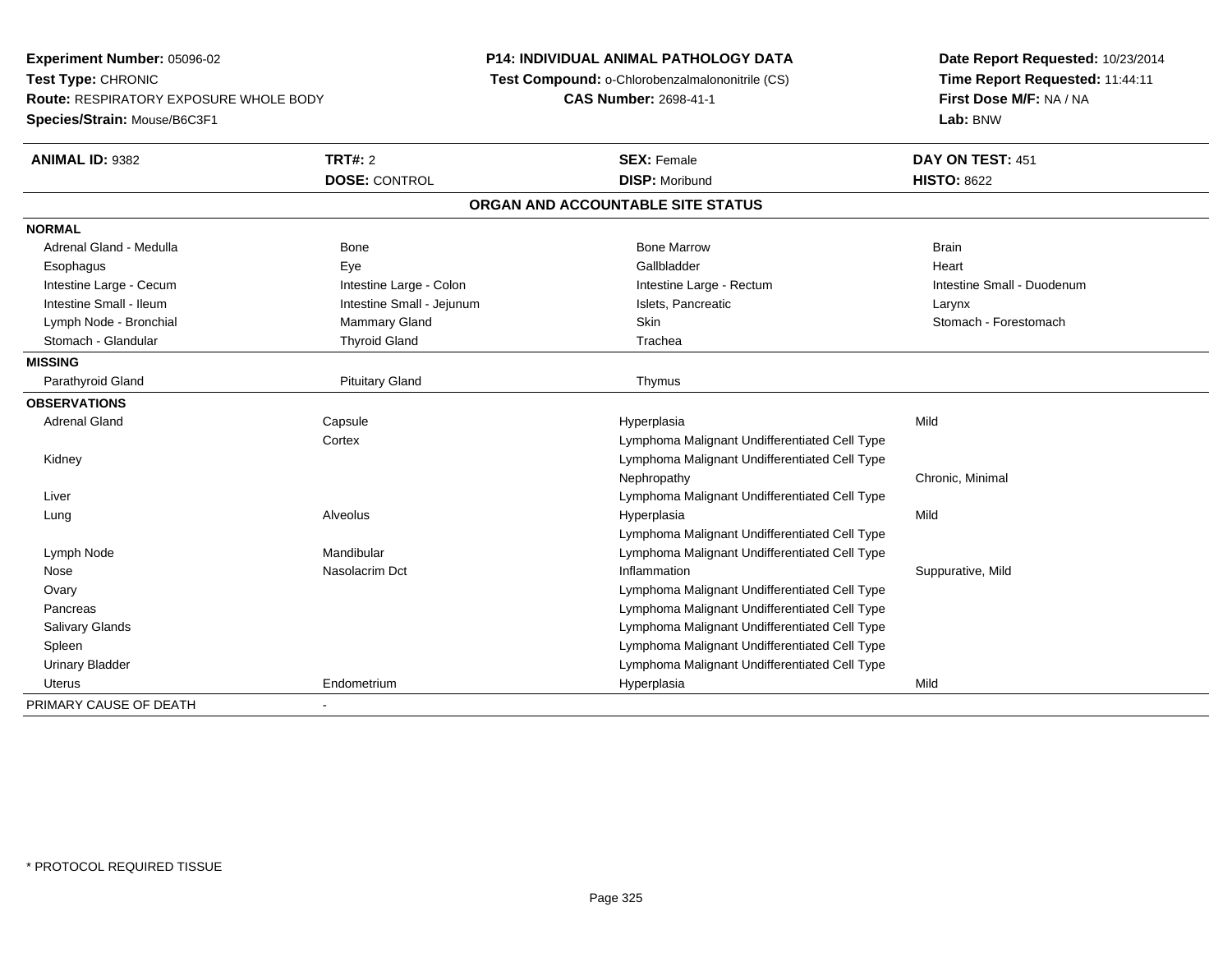**Experiment Number:** 05096-02**Test Type:** CHRONIC **Route:** RESPIRATORY EXPOSURE WHOLE BODY**Species/Strain:** Mouse/B6C3F1**P14: INDIVIDUAL ANIMAL PATHOLOGY DATA Test Compound:** o-Chlorobenzalmalononitrile (CS)**CAS Number:** 2698-41-1**Date Report Requested:** 10/23/2014**Time Report Requested:** 11:44:11**First Dose M/F:** NA / NA**Lab:** BNW**ANIMAL ID:** 9383**TRT#:** 2 **SEX:** Female **DAY ON TEST:** 749 **DOSE:** CONTROL**DISP:** Terminal Sacrifice **HISTO:** 11216 **ORGAN AND ACCOUNTABLE SITE STATUSNORMALAdrenal Gland - Cortex** Adrenal Gland - Medulla **Bone** Bone **Bone** Esophagus Esophagus Intestine Large - Colon Eye Gallbladder Gallbladder Controller Controller Cecum Intestine Large - Cecum Intestine Small - Jejunum Intestine Large - Rectum **Intestine Small - Duodenum** Intestine Small - Ileum Intestine Small - Ileum Islets, Pancreatic Larynx Liver Mammary Gland Nose Pancreas Salivary Glands Skin**Thyroid Gland** Stomach - Forestomach **Stomach - Stomach - Glandular** Thymus Thymus Thymus Thymus Thymus Thymus Thymus Thymus The Glandular Thymus Thymus Thymus Thymus Thymus Thymus The Glandular The Glandular Thymus Thymus Thymus Thymus **Trachea MISSING** Parathyroid Gland**OBSERVATIONS** Adrenal Gland Capsule Hyperplasia Mild Bone Marroww which is a matter of the Myelofibrosis and the Myelofibrosis and the Mild of the Mild of the Mild of the Mild of the Mild of the Mild of the Mild of the Mild of the Mild of the Mild of the Mild of the Mild of the Mild of **Brain** n and the control of the control of the control of the control of the control of the control of the control of the control of the control of the control of the control of the control of the control of the control of the co **Heart**  Lymphoma Malignant Undifferentiated Cell Type Lymphoma Malignant Undifferentiated Cell Type KidneyNephropathy Chronic, Minimal LungLymphoma Malignant Undifferentiated Cell Type<br>Lymphoma Malignant Undifferentiated Cell Type Lymph NodeLymphoma Malignant Undifferentiated Cell Type Mandibular Lymphoma Malignant Undifferentiated Cell Type Lymphoma Malignant Undifferentiated Cell Type**Ovary**  Pituitary Gland Pars Distalis Hyperplasia Mild Spleen Lymphoma Malignant Undifferentiated Cell Type Urinary Bladder Lymphoma Malignant Undifferentiated Cell Type Uterus Endometrium Hyperplasia Mild Lymphoma Malignant Undifferentiated Cell TypePRIMARY CAUSE OF DEATH-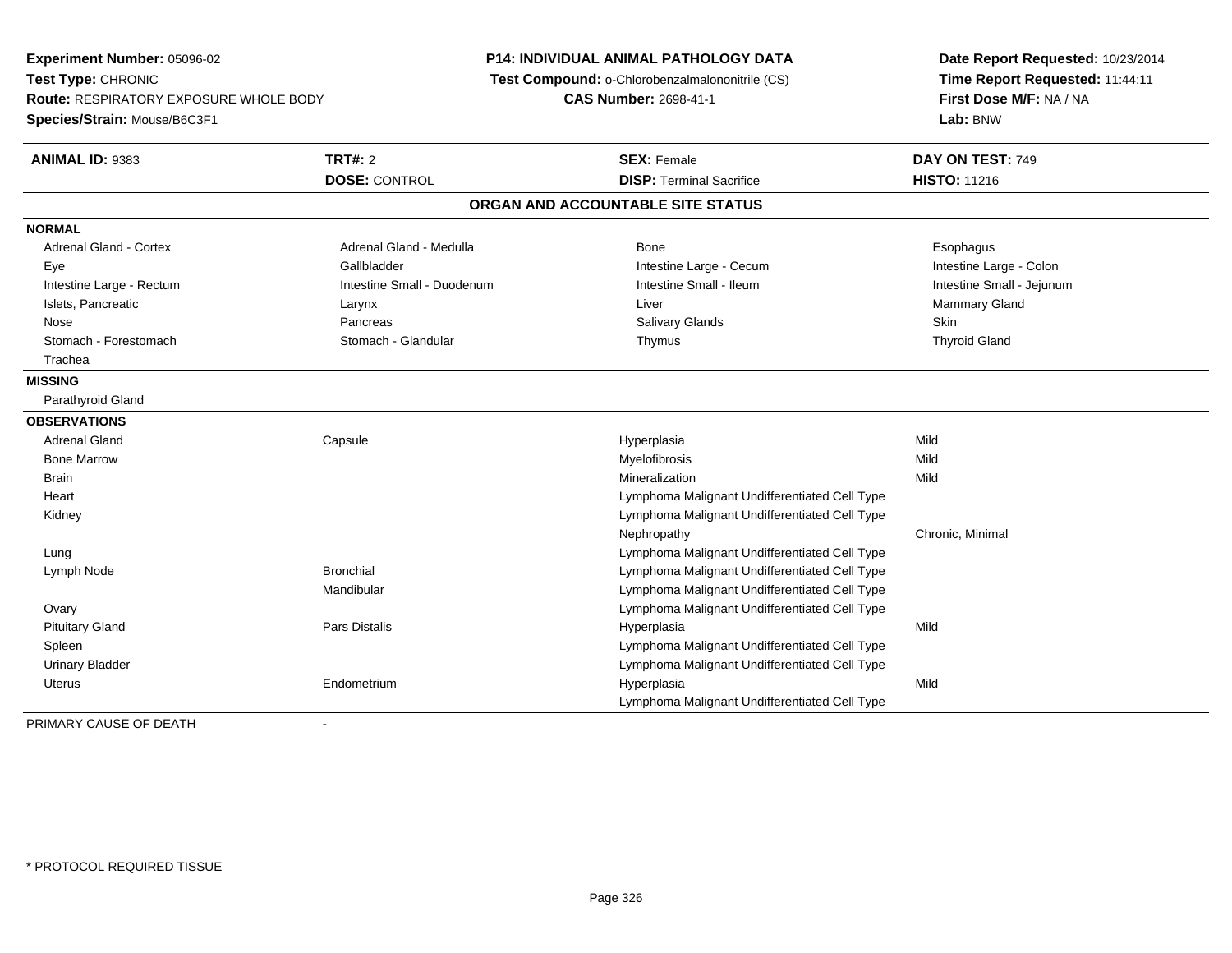**Experiment Number:** 05096-02**Test Type:** CHRONIC **Route:** RESPIRATORY EXPOSURE WHOLE BODY**Species/Strain:** Mouse/B6C3F1**P14: INDIVIDUAL ANIMAL PATHOLOGY DATA Test Compound:** o-Chlorobenzalmalononitrile (CS)**CAS Number:** 2698-41-1**Date Report Requested:** 10/23/2014**Time Report Requested:** 11:44:11**First Dose M/F:** NA / NA**Lab:** BNW**ANIMAL ID:** 9384**TRT#:** 2 **SEX:** Female **DAY ON TEST:** 749 **DOSE:** CONTROL**DISP:** Terminal Sacrifice **HISTO:** 11217 **ORGAN AND ACCOUNTABLE SITE STATUSNORMALAdrenal Gland - Cortex** Adrenal Gland - Medulla **Bone** Bone Brain Brain Brain Brain Brain Brain Brain Brain Brain Brain Brain Brain Brain Heart Esophagus Eye Gallbladder HeartIntestine Large - Cecum **Intestine Large - Colon** Intestine Large - Colon Intestine Large - Rectum Intestine Large - Rectum Intestine Small - Duodenum Intestine Small - Ileum Larynx Intestine Small - Jejunum Intestine Small - Jejunum Islets, Pancreatic Larynx Mammary Gland Liver Liver Lymph Node - Bronchial Lymph Note - Mandibular Mammary Glands Lymph Node - Mandibular Mammary Glands Lymph Note - Mandibular Mammary Glands Lymph Note - Mammary Glands Lymph Note - Mammary Glands Lymph Note - M Ovary Salivary Glands Skin SpleenTrachea Stomach - Forestomach Stomach - Glandular Thymus Trachea Urinary Bladder**MISSING** Parathyroid Gland**OBSERVATIONS** Adrenal Gland Capsule Hyperplasia Mild Bone Marroww which is a matter of the Myelofibrosis and the Myelofibrosis and the Mild of the Mild of the Mild of the Mild of the Mild of the Mild of the Mild of the Mild of the Mild of the Mild of the Mild of the Mild of the Mild of Harderian Glandd and a state of the control of the control of the control of the control of the control of the control of the control of the control of the control of the control of the control of the control of the control of the contro Note: [ ADENOMA ] TGLs = 2-10 Kidneyy with the control of the control of the control of the control of the control of the control of the control of the control of the control of the control of the control of the control of the control of the control of the c n Mild Nephropathy Chronic, Moderate Lung Alveolar/Bronchiolar Adenoma Pleura Fibrosis Marked AlveolusInfiltration Cellular **Historyte**, Marked Note: [ ALV BRON ADEN ] TGLs = 1-3 Nosee the contraction of the contraction of the contraction of the contraction of the contraction of the contraction  $\mathsf{Acute},\mathsf{Mild}$  Pancreas Duct Dilatationn Marked **Marked**  Pituitary Gland Pars Distalis Hyperplasia Mild Thyroid Gland Follicular Cel Hyperplasia Mild Uterus Endometrium Hyperplasia Mild LeiomyomaNote: [ LEIOMYOMA ] TGLs = 3-8 PRIMARY CAUSE OF DEATH-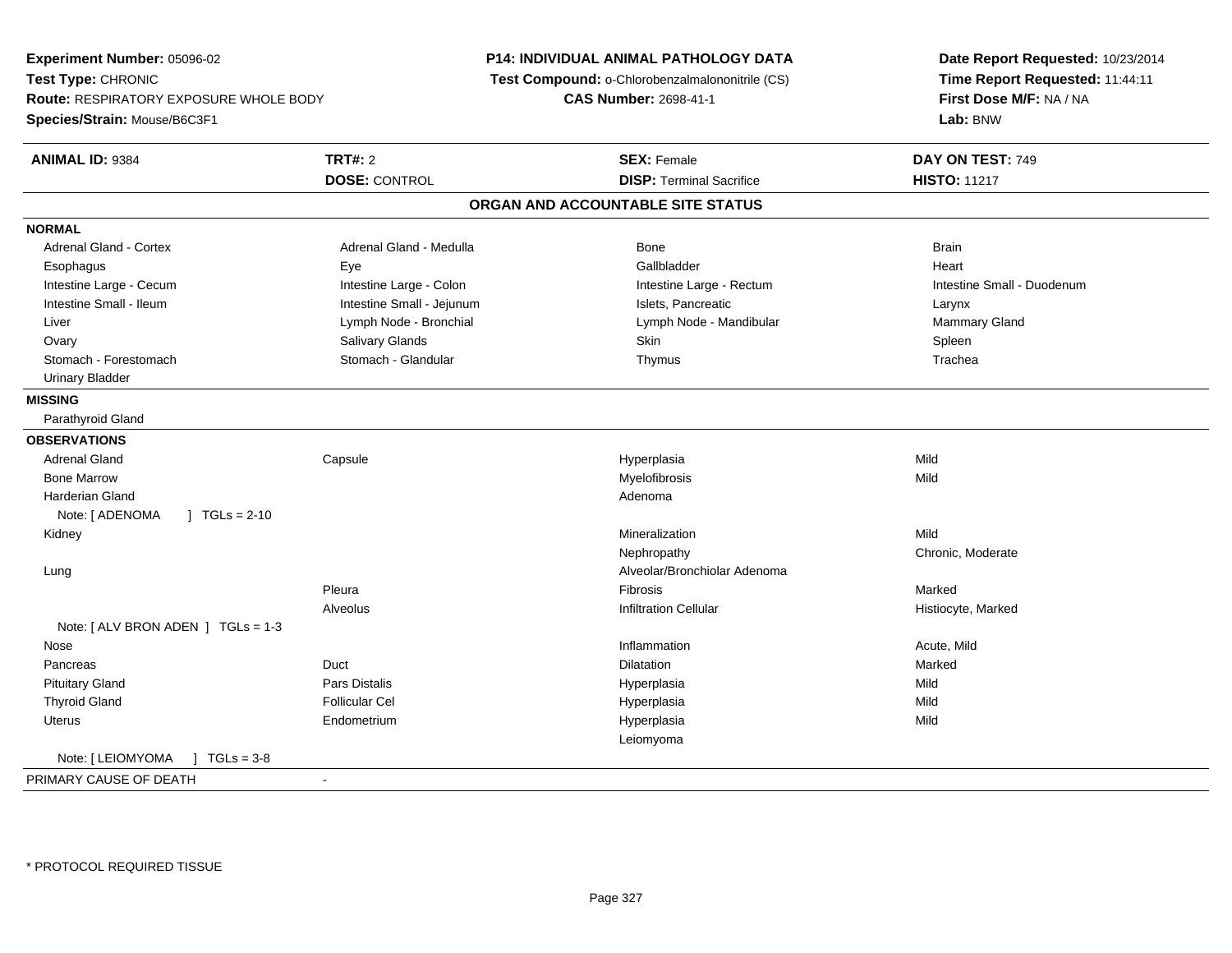**Experiment Number:** 05096-02**Test Type:** CHRONIC **Route:** RESPIRATORY EXPOSURE WHOLE BODY**Species/Strain:** Mouse/B6C3F1**P14: INDIVIDUAL ANIMAL PATHOLOGY DATA Test Compound:** o-Chlorobenzalmalononitrile (CS)**CAS Number:** 2698-41-1**Date Report Requested:** 10/23/2014**Time Report Requested:** 11:44:11**First Dose M/F:** NA / NA**Lab:** BNW**ANIMAL ID:** 9385**TRT#:** 2 **SEX:** Female **DAY ON TEST:** 749 **DOSE:** CONTROL**DISP:** Terminal Sacrifice **HISTO:** 11218 **ORGAN AND ACCOUNTABLE SITE STATUSNORMAL**Adrenal Gland - Cortex **Bone** Bone Bone Bone Brain Brain Brain Brain Brain Brain Brain Brain Brain Brain Brain Brain Brain Brain Brain Brain Brain Brain Brain Brain Brain Brain Brain Brain Brain Brain Brain Brain Brain Bra Eye Gallbladder Heart Intestine Large - CecumIntestine Small - Jejunum Intestine Large - Colon **Intestine Large - Rectum** Intestine Small - Duodenum Intestine Small - Duodenum Islets, Pancreatic Larynx Lung Lymph Node - BronchialLymph Node - Mandibular **Mammary Gland** Mammary Gland Pancreas Pancreas Parathyroid Gland Salivary Glands Salivary School School School School Spleen School Spleen Stomach - Forestomach - Stomach - Forestomach Stomach - Glandular Thymus Trachea Urinary Bladder**OBSERVATIONS** Adrenal Gland Capsule Hyperplasia Mild Medulla Pheochromocytoma Benign Bone Marroww which is a matter of the Myelofibrosis and the Myelofibrosis and the Mild of the Mild of the Mild of the Mild of the Mild of the Mild of the Mild of the Mild of the Mild of the Mild of the Mild of the Mild of the Mild of Intestine Small IleumAmyloid Deposition and the matter of the Marked Marked Nephropathy and Marked Marked Marked Marked Marked Marked Marked Marked Marked Marked Marked Marked Marked Marked Marked Marked Marked Marked Marked Marked Marked Mark Kidneyy the controller of the controller of the controller of the controller of the controller of the chronic, Mild Liver Basophilic Focuss Mild Suppurative, Mild Nosee substitution of the substitution of the substitution of the substitution of the substitution of the Suppurative, Mild Ovaryy cystem in the control of the control of the control of the control of the control of the control of the control of the control of the control of the control of the control of the control of the control of the control of Note: [ CYST ] TGLs = 2-7 Pituitary Gland Pars Distalis Hyperplasia Moderate Thyroid Gland Follicular Cel Hyperplasia Mild Uterus Endometrium Hyperplasia Marked Note: [ HYPERPLASIA ] TGLs = 1-8PRIMARY CAUSE OF DEATH-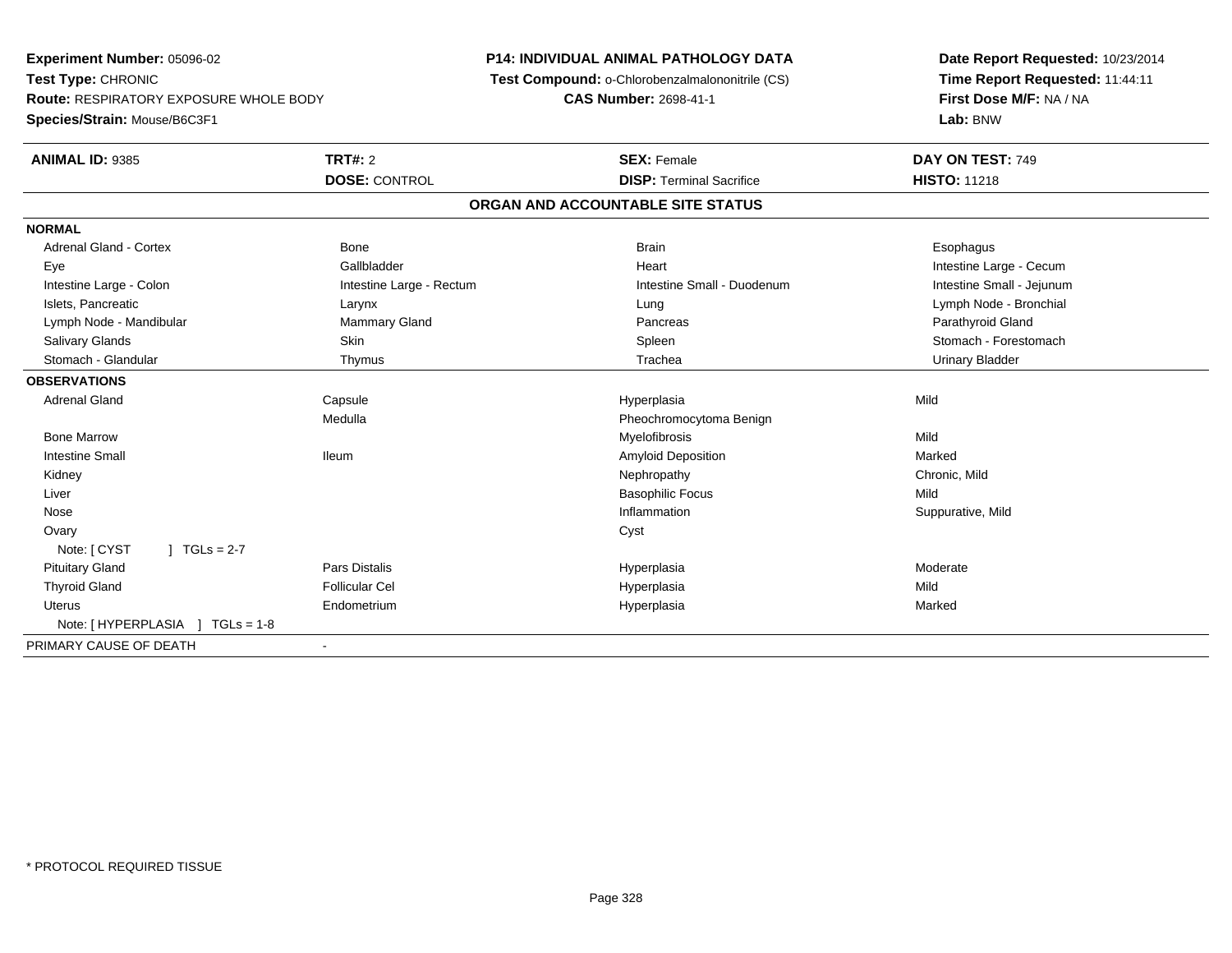**Experiment Number:** 05096-02**Test Type:** CHRONIC **Route:** RESPIRATORY EXPOSURE WHOLE BODY**Species/Strain:** Mouse/B6C3F1**P14: INDIVIDUAL ANIMAL PATHOLOGY DATA Test Compound:** o-Chlorobenzalmalononitrile (CS)**CAS Number:** 2698-41-1**Date Report Requested:** 10/23/2014**Time Report Requested:** 11:44:11**First Dose M/F:** NA / NA**Lab:** BNW**ANIMAL ID:** 9386**6 DAY ON TEST:** 749 **DOSE:** CONTROL**DISP:** Terminal Sacrifice **HISTO:** 11219 **ORGAN AND ACCOUNTABLE SITE STATUSNORMAL**Bone Bone Brain Brain Brain Brain Communications and the Brain Brain Brain Brain Brain Brain Brain Brain Brain Brai Intestine Large - Colon Gallbladder **East Community Community** Community Heart Heart Intestine Large - Cecum Intestine Large - Cecum Intestine Large - Rectum Intestine Small - Duodenum Intestine Small - Ileum Intestine Small - Jejunum Islets, Pancreatic Larynx Lung Lymph Node - BronchialLymph Node - Mandibular **Mammary Gland** Mammary Gland Nose Nose Nose Nose Ovary Skin Pancreas Parathyroid Gland Salivary Glands SkinThymus Spleen Stomach - Forestomach Stomach - Stomach Stomach Stomach Stomach Stomach Stomach Stomach Stomach Stomach Stomach Stomach Stomach Stomach Stomach Stomach Stomach Stomach Stomach Stomach Stomach Stomach Stomach Stomach Trachea Urinary Bladder Uterus**OBSERVATIONS** Adrenal Glandd cortex Cortex Cortex Cytomegaly Constants and Constants of Constants of Cortex Constants of Cortex Constants of Constants of Constants of Constants of Constants of Constants of Constants of Constants of Constants of Cons Capsule Hyperplasia Mild MedullaPheochromocytoma Benign<br>Myelofibrosis Bone Marroww which is a matter of the Myelofibrosis and the Myelofibrosis and the Mild of the Mild of the Mild of the Mild of the Mild of the Mild of the Mild of the Mild of the Mild of the Mild of the Mild of the Mild of the Mild of Kidneyy the controller of the controller of the controller of the controller of the controller of the chronic, Mild Liver Eosinophilic Focuss Marked Pituitary Glandd and the contract of Pars Distalis and the contract of Adenoma and Adenoma and the Adenoma and the Adenoma and  $\lambda$ Note: [ ADENOMA ] TGLs = 2-8 Thyroid Gland Follicular Cel Hyperplasia Mild PRIMARY CAUSE OF DEATH-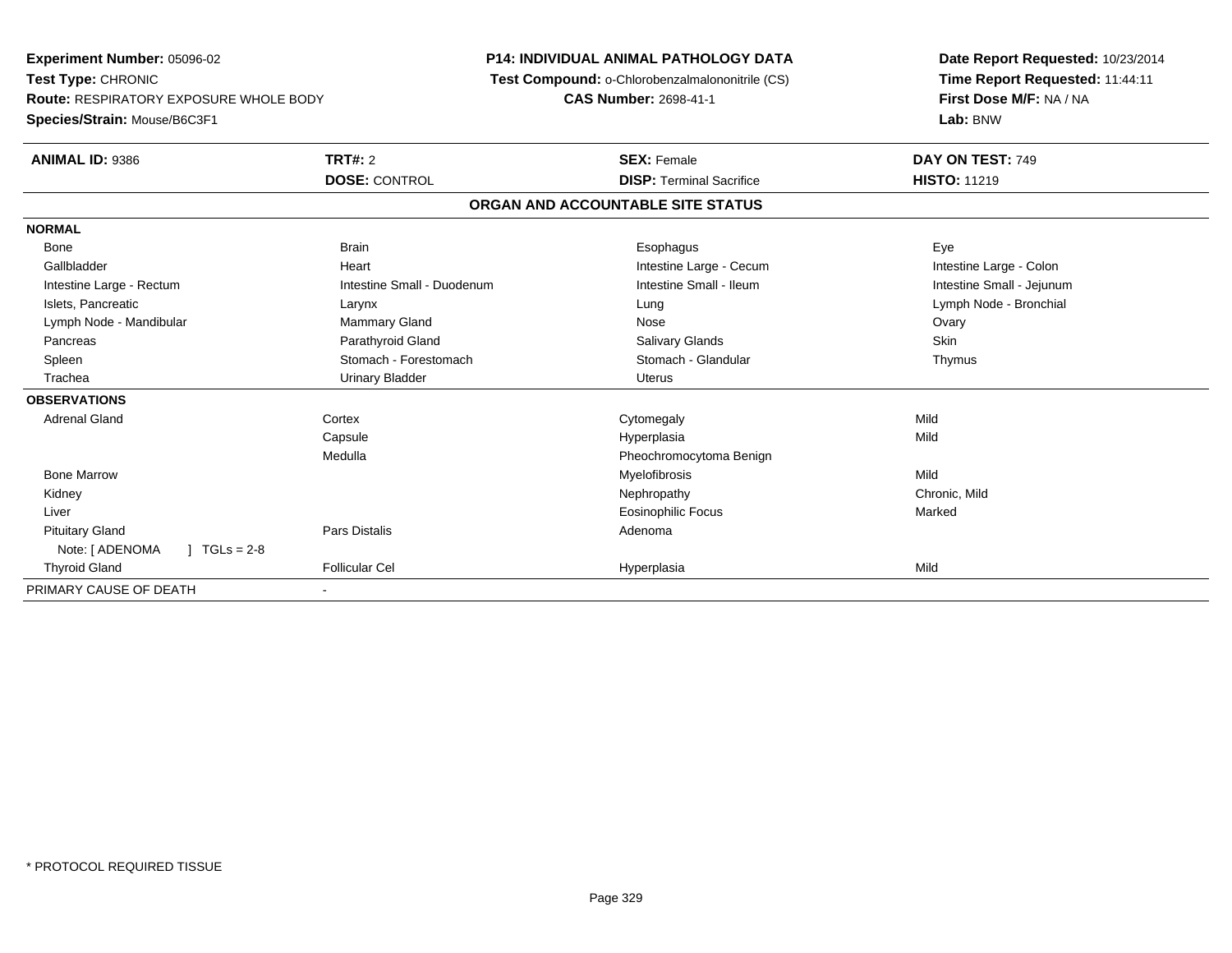| Experiment Number: 05096-02<br>Test Type: CHRONIC<br><b>Route: RESPIRATORY EXPOSURE WHOLE BODY</b><br>Species/Strain: Mouse/B6C3F1 |                            | <b>P14: INDIVIDUAL ANIMAL PATHOLOGY DATA</b><br>Test Compound: o-Chlorobenzalmalononitrile (CS)<br><b>CAS Number: 2698-41-1</b> | Date Report Requested: 10/23/2014<br>Time Report Requested: 11:44:11<br>First Dose M/F: NA / NA<br>Lab: BNW |  |
|------------------------------------------------------------------------------------------------------------------------------------|----------------------------|---------------------------------------------------------------------------------------------------------------------------------|-------------------------------------------------------------------------------------------------------------|--|
| ANIMAL ID: 9387                                                                                                                    | <b>TRT#: 2</b>             | <b>SEX: Female</b>                                                                                                              | DAY ON TEST: 552                                                                                            |  |
|                                                                                                                                    | <b>DOSE: CONTROL</b>       | <b>DISP: Dead</b>                                                                                                               | <b>HISTO: 9392</b>                                                                                          |  |
|                                                                                                                                    |                            | ORGAN AND ACCOUNTABLE SITE STATUS                                                                                               |                                                                                                             |  |
| <b>NORMAL</b>                                                                                                                      |                            |                                                                                                                                 |                                                                                                             |  |
| <b>Adrenal Gland - Cortex</b>                                                                                                      | Adrenal Gland - Medulla    | Bone                                                                                                                            | <b>Bone Marrow</b>                                                                                          |  |
| Esophagus                                                                                                                          | Heart                      | Islets, Pancreatic                                                                                                              | Larynx                                                                                                      |  |
| Lymph Node - Bronchial                                                                                                             | Lymph Node - Mandibular    | Nose                                                                                                                            | Ovary                                                                                                       |  |
| Pancreas                                                                                                                           | <b>Pituitary Gland</b>     | Salivary Glands                                                                                                                 | Skin                                                                                                        |  |
| Spleen                                                                                                                             | Thymus                     | <b>Thyroid Gland</b>                                                                                                            | Trachea                                                                                                     |  |
| <b>Uterus</b>                                                                                                                      |                            |                                                                                                                                 |                                                                                                             |  |
| <b>MISSING</b>                                                                                                                     |                            |                                                                                                                                 |                                                                                                             |  |
| Parathyroid Gland                                                                                                                  |                            |                                                                                                                                 |                                                                                                             |  |
| <b>AUTO PRECLUDES DIAG.</b>                                                                                                        |                            |                                                                                                                                 |                                                                                                             |  |
| Eye                                                                                                                                | Gallbladder                | Intestine Large - Cecum                                                                                                         | Intestine Large - Colon                                                                                     |  |
| Intestine Large - Rectum                                                                                                           | Intestine Small - Duodenum | Intestine Small - Ileum                                                                                                         | Intestine Small - Jejunum                                                                                   |  |
| Kidney                                                                                                                             | Stomach - Forestomach      | Stomach - Glandular                                                                                                             | <b>Urinary Bladder</b>                                                                                      |  |
| <b>OBSERVATIONS</b>                                                                                                                |                            |                                                                                                                                 |                                                                                                             |  |
| <b>Adrenal Gland</b>                                                                                                               | Capsule                    | Hyperplasia                                                                                                                     | Moderate                                                                                                    |  |
| <b>Brain</b>                                                                                                                       |                            | Hemorrhage                                                                                                                      | Mild                                                                                                        |  |
|                                                                                                                                    |                            | Mineralization                                                                                                                  | Mild                                                                                                        |  |
| Liver                                                                                                                              |                            | Leukocytosis                                                                                                                    | Marked                                                                                                      |  |
|                                                                                                                                    |                            | <b>Necrosis</b>                                                                                                                 | Marked                                                                                                      |  |
| Note: THAT DIAGNOSED EARLIER.<br>Note: NECROSIS IN THIS LIVER IS TO BE DIFFERENTIATED FROM                                         |                            |                                                                                                                                 |                                                                                                             |  |
| Lung                                                                                                                               |                            | Leukocytosis                                                                                                                    | Marked                                                                                                      |  |
| Mammary Gland                                                                                                                      |                            | Adenocarcinoma                                                                                                                  |                                                                                                             |  |
| [ Adenocarcinoma TGLS = 1-10 ]                                                                                                     |                            |                                                                                                                                 |                                                                                                             |  |
| PRIMARY CAUSE OF DEATH                                                                                                             |                            |                                                                                                                                 |                                                                                                             |  |
| Animal Note: THERE IS ALOT OF AUTOLYSIS IN THIS ANIMAL.                                                                            |                            |                                                                                                                                 |                                                                                                             |  |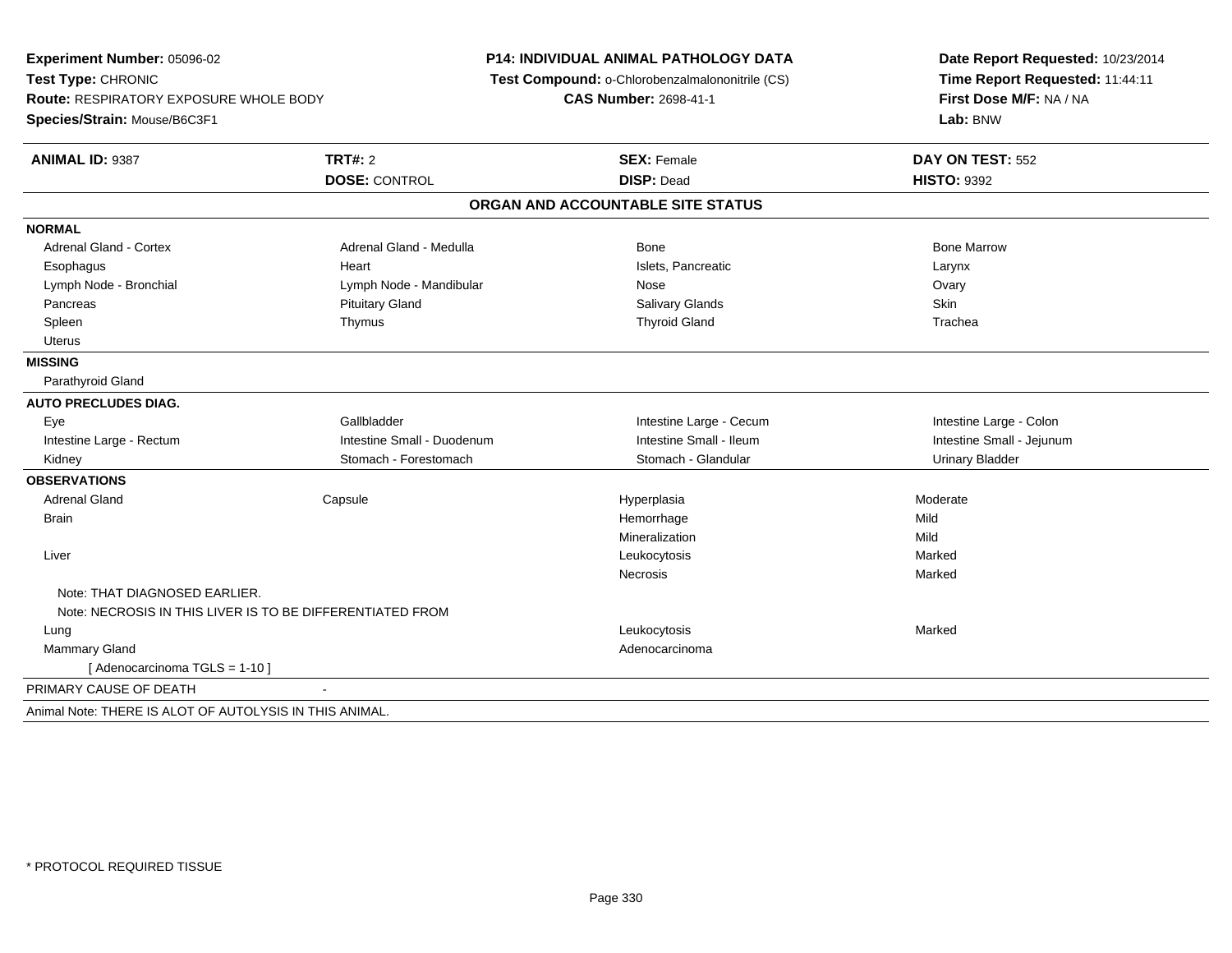**Experiment Number:** 05096-02**Test Type:** CHRONIC **Route:** RESPIRATORY EXPOSURE WHOLE BODY**Species/Strain:** Mouse/B6C3F1**P14: INDIVIDUAL ANIMAL PATHOLOGY DATA Test Compound:** o-Chlorobenzalmalononitrile (CS)**CAS Number:** 2698-41-1**Date Report Requested:** 10/23/2014**Time Report Requested:** 11:44:11**First Dose M/F:** NA / NA**Lab:** BNW**ANIMAL ID:** 9388**TRT#:** 2 **SEX:** Female **DAY ON TEST:** 749 **DOSE:** CONTROL**DISP:** Terminal Sacrifice **HISTO:** 11220 **ORGAN AND ACCOUNTABLE SITE STATUSNORMALAdrenal Gland - Cortex** Adrenal Gland - Medulla **Bone** Bone Brain Bone Brain Brain Brain Heart Esophagus Eye Gallbladder HeartIntestine Large - Cecum **Intestine Large - Colon** Intestine Large - Colon Intestine Large - Rectum Intestine Large - Rectum Intestine Small - Duodenum Intestine Small - Ileum Larynx **Intestine Small - Jejunum Intestine Small** - Jejunum Islets, Pancreatic Larynx Mammary Gland Nose Parathyroid Gland Skin Stomach - Forestomach Trachea Urinary Bladder**OBSERVATIONS** Adrenal Gland Capsule Hyperplasia Mild Bone Marroww which is a matter of the Myelofibrosis and the Myelofibrosis and the Mild of the Mild of the Mild of the Mild of the Mild of the Mild of the Mild of the Mild of the Mild of the Mild of the Mild of the Mild of the Mild of Kidney Lymphoma Malignant Histiocytic Nephropathy Chronic, Mild Liver Lymphoma Malignant Histiocytic Lymphoma Malignant Histiocytic Lung Lymph Node Bronchial Lymphoma Malignant Histiocytic Mandibular Lymphoma Malignant Histiocytic Lymphoma Malignant HistiocyticMediastinal Lymphoma Malignant Histiocytic PancreaticRenal Lymphoma Malignant HistiocyticNote: [ LYMPH MAL HIST ] TGLs = 6-11 Note: TGL 6-11 IS PANCREATIC LYMPH NODE.Note: [ LYMPH MAL HIST ] TGLs = 8-3 Note: [ LYMPH MAL HIST ] TGLs = 9-12 Note: [ LYMPH MAL HIST ] TGLs = 1-7 Note: [ LYMPH MAL HIST ] TGLs = 7-5**Ovary** y cystem in the control of the control of the control of the control of the control of the control of the control of the control of the control of the control of the control of the control of the control of the control of Lymphoma Malignant HistiocyticNote:  $[CYST \t 1 TGLs = 2-7$  Pancreas Lymphoma Malignant Histiocytic Pituitary Gland Pars Distalis Hyperplasia Moderate Salivary GlandsLymphoma Malignant Histiocytic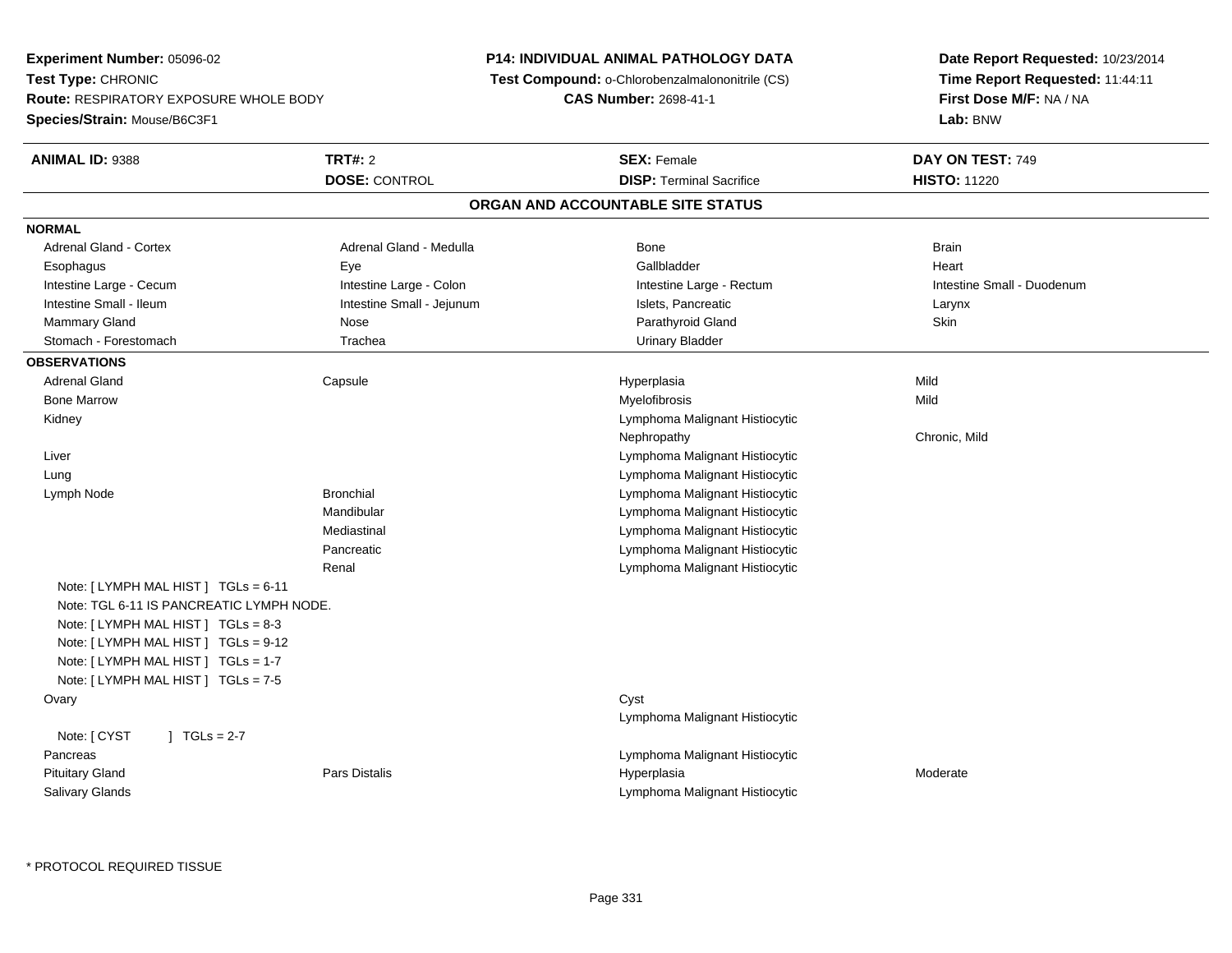| <b>Experiment Number: 05096-02</b><br>Test Type: CHRONIC<br><b>Route: RESPIRATORY EXPOSURE WHOLE BODY</b><br>Species/Strain: Mouse/B6C3F1 |                       | <b>P14: INDIVIDUAL ANIMAL PATHOLOGY DATA</b><br>Test Compound: o-Chlorobenzalmalononitrile (CS)<br><b>CAS Number: 2698-41-1</b> | Date Report Requested: 10/23/2014<br>Time Report Requested: 11:44:11<br>First Dose M/F: NA / NA<br>Lab: BNW |  |
|-------------------------------------------------------------------------------------------------------------------------------------------|-----------------------|---------------------------------------------------------------------------------------------------------------------------------|-------------------------------------------------------------------------------------------------------------|--|
| <b>ANIMAL ID: 9388</b>                                                                                                                    | TRT#: 2               | <b>SEX: Female</b>                                                                                                              | DAY ON TEST: 749                                                                                            |  |
|                                                                                                                                           | <b>DOSE: CONTROL</b>  | <b>DISP: Terminal Sacrifice</b>                                                                                                 | <b>HISTO: 11220</b>                                                                                         |  |
|                                                                                                                                           |                       | ORGAN AND ACCOUNTABLE SITE STATUS                                                                                               |                                                                                                             |  |
| Spleen                                                                                                                                    |                       | Infarct<br>Lymphoma Malignant Histiocytic                                                                                       | Mild                                                                                                        |  |
| Note: [LYMPH MAL HIST ] TGLs = 5-4                                                                                                        |                       |                                                                                                                                 |                                                                                                             |  |
| Stomach                                                                                                                                   | Glandular             | Lymphoma Malignant Histiocytic                                                                                                  |                                                                                                             |  |
| Thymus                                                                                                                                    |                       | Lymphoma Malignant Histiocytic                                                                                                  |                                                                                                             |  |
| <b>Thyroid Gland</b>                                                                                                                      | <b>Follicular Cel</b> | Hyperplasia                                                                                                                     | Mild                                                                                                        |  |
|                                                                                                                                           |                       | Inflammation                                                                                                                    | Suppurative, Mild                                                                                           |  |
| <b>Uterus</b>                                                                                                                             |                       | Dilatation                                                                                                                      | Marked                                                                                                      |  |
|                                                                                                                                           |                       | Hemangioma                                                                                                                      |                                                                                                             |  |
|                                                                                                                                           | Endometrium           | Hyperplasia                                                                                                                     | Mild                                                                                                        |  |
|                                                                                                                                           |                       | Lymphoma Malignant Histiocytic                                                                                                  |                                                                                                             |  |
| Note: [ DILATATION<br>$TGLs = 3-13$                                                                                                       |                       |                                                                                                                                 |                                                                                                             |  |
| Note: [ HEMANGIOMA<br>$TGLs = 4-13$                                                                                                       |                       |                                                                                                                                 |                                                                                                             |  |
| PRIMARY CAUSE OF DEATH                                                                                                                    | $\blacksquare$        |                                                                                                                                 |                                                                                                             |  |
|                                                                                                                                           |                       |                                                                                                                                 |                                                                                                             |  |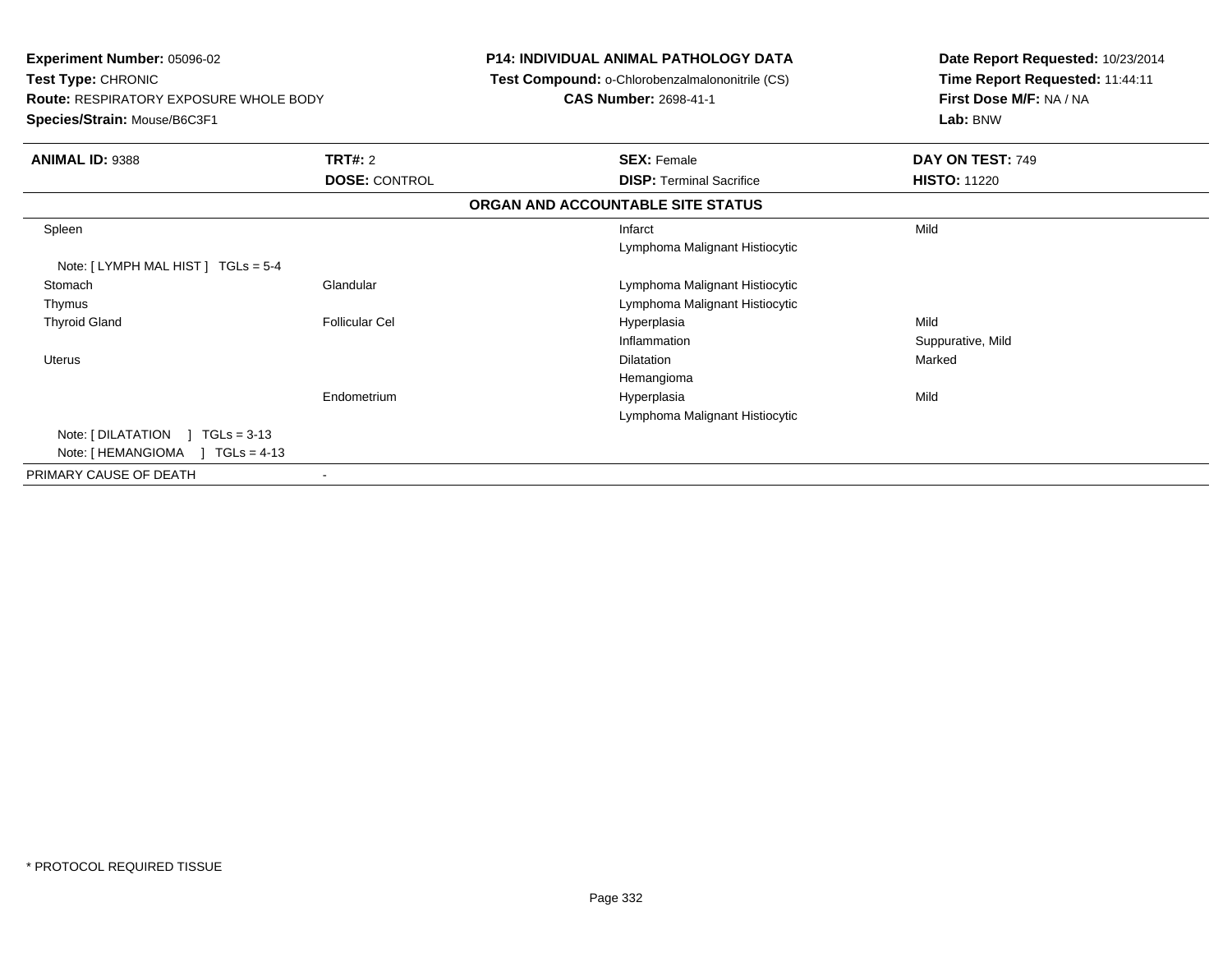| Experiment Number: 05096-02                                         |                          | <b>P14: INDIVIDUAL ANIMAL PATHOLOGY DATA</b>    | Date Report Requested: 10/23/2014                          |
|---------------------------------------------------------------------|--------------------------|-------------------------------------------------|------------------------------------------------------------|
| Test Type: CHRONIC<br><b>Route: RESPIRATORY EXPOSURE WHOLE BODY</b> |                          | Test Compound: o-Chlorobenzalmalononitrile (CS) | Time Report Requested: 11:44:11<br>First Dose M/F: NA / NA |
|                                                                     |                          | <b>CAS Number: 2698-41-1</b>                    |                                                            |
| Species/Strain: Mouse/B6C3F1                                        |                          |                                                 | Lab: BNW                                                   |
| ANIMAL ID: 9389                                                     | <b>TRT#: 2</b>           | <b>SEX: Female</b>                              | DAY ON TEST: 749                                           |
|                                                                     | <b>DOSE: CONTROL</b>     | <b>DISP: Terminal Sacrifice</b>                 | <b>HISTO: 11221</b>                                        |
|                                                                     |                          | ORGAN AND ACCOUNTABLE SITE STATUS               |                                                            |
| <b>NORMAL</b>                                                       |                          |                                                 |                                                            |
| <b>Adrenal Gland - Cortex</b>                                       | Adrenal Gland - Medulla  | Bone                                            | Esophagus                                                  |
| Eye                                                                 | Gallbladder              | Heart                                           | Intestine Large - Cecum                                    |
| Intestine Large - Colon                                             | Intestine Large - Rectum | Intestine Small - Duodenum                      | Intestine Small - Ileum                                    |
| Intestine Small - Jejunum                                           | Islets, Pancreatic       | Larynx                                          | Mammary Gland                                              |
| Nose                                                                | Pancreas                 | Stomach - Forestomach                           | <b>Thyroid Gland</b>                                       |
| Trachea                                                             | <b>Uterus</b>            |                                                 |                                                            |
| <b>MISSING</b>                                                      |                          |                                                 |                                                            |
| Parathyroid Gland                                                   |                          |                                                 |                                                            |
| <b>OBSERVATIONS</b>                                                 |                          |                                                 |                                                            |
| <b>Adrenal Gland</b>                                                | Capsule                  | Hyperplasia                                     | Mild                                                       |
| <b>Bone Marrow</b>                                                  |                          | Myelofibrosis                                   | Mild                                                       |
| Brain                                                               |                          | Mineralization                                  | Mild                                                       |
| Harderian Gland                                                     |                          | Adenoma                                         |                                                            |
| Note: [ ADENOMA<br>$1 \text{ TGLs} = 1-13$                          |                          |                                                 |                                                            |
| Kidney                                                              |                          | Lymphoma Malignant Undifferentiated Cell Type   |                                                            |
|                                                                     |                          | Nephropathy                                     | Chronic, Mild                                              |
| Liver                                                               |                          | Hepatocellular Adenoma                          |                                                            |
| Note: [ HEPATOCLR ADEN ] $TGLs = 4-11$                              |                          |                                                 |                                                            |
| Lung                                                                |                          | Lymphoma Malignant Undifferentiated Cell Type   |                                                            |
| Lymph Node                                                          | <b>Bronchial</b>         | Lymphoma Malignant Undifferentiated Cell Type   |                                                            |
|                                                                     | Mandibular               | Lymphoma Malignant Undifferentiated Cell Type   |                                                            |
|                                                                     | Pancreatic               | Lymphoma Malignant Undifferentiated Cell Type   |                                                            |
| Note: [LYMPH MAL UNDF] TGLs = 5-12                                  |                          | Lymphoma Malignant Undifferentiated Cell Type   |                                                            |
| Ovary<br><b>Pituitary Gland</b>                                     | <b>Pars Distalis</b>     | Adenoma                                         |                                                            |
| Note: [ ADENOMA<br>$\sqrt{1 + 1}$ TGLs = 3-8                        |                          |                                                 |                                                            |
| Salivary Glands                                                     |                          | Lymphoma Malignant Undifferentiated Cell Type   |                                                            |
| Skin                                                                |                          | Hemangiosarcoma                                 |                                                            |
| Note: [HEMANGIOSARC ] TGLs = 2-10                                   |                          |                                                 |                                                            |
| Spleen                                                              |                          | Lymphoma Malignant Undifferentiated Cell Type   |                                                            |
|                                                                     |                          |                                                 |                                                            |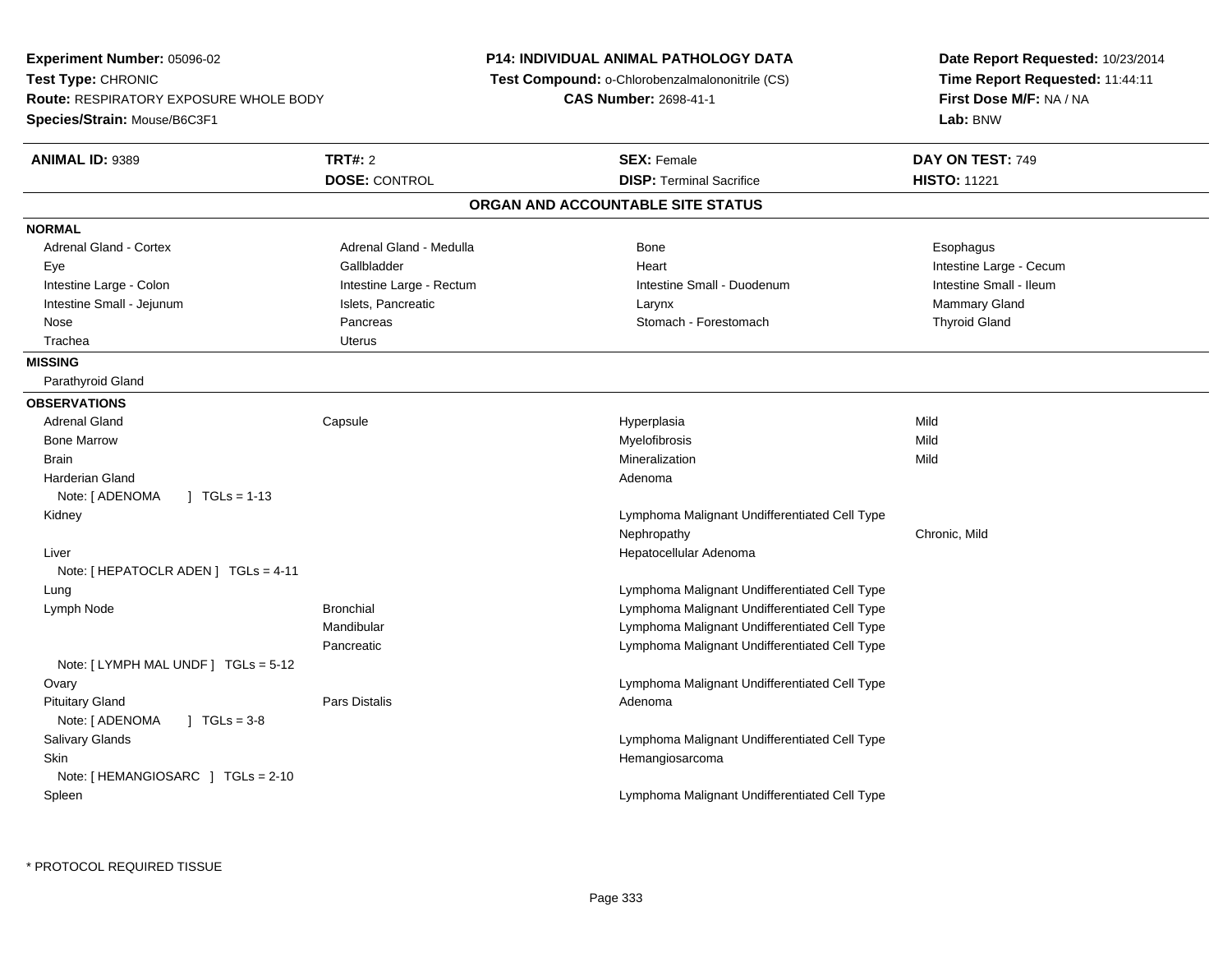| <b>Experiment Number: 05096-02</b><br>Test Type: CHRONIC<br><b>Route: RESPIRATORY EXPOSURE WHOLE BODY</b> |                       | <b>P14: INDIVIDUAL ANIMAL PATHOLOGY DATA</b><br>Test Compound: o-Chlorobenzalmalononitrile (CS)<br><b>CAS Number: 2698-41-1</b> | Date Report Requested: 10/23/2014<br>Time Report Requested: 11:44:11<br>First Dose M/F: NA / NA |
|-----------------------------------------------------------------------------------------------------------|-----------------------|---------------------------------------------------------------------------------------------------------------------------------|-------------------------------------------------------------------------------------------------|
| Species/Strain: Mouse/B6C3F1                                                                              |                       |                                                                                                                                 | Lab: BNW                                                                                        |
| <b>ANIMAL ID: 9389</b>                                                                                    | TRT#: 2               | <b>SEX: Female</b>                                                                                                              | <b>DAY ON TEST: 749</b>                                                                         |
|                                                                                                           | <b>DOSE: CONTROL</b>  | <b>DISP:</b> Terminal Sacrifice                                                                                                 | <b>HISTO: 11221</b>                                                                             |
|                                                                                                           |                       | ORGAN AND ACCOUNTABLE SITE STATUS                                                                                               |                                                                                                 |
| Stomach                                                                                                   | Epithelium, Glandular | Hyperplasia                                                                                                                     | Minimal                                                                                         |
| Thymus                                                                                                    |                       | Lymphoma Malignant Undifferentiated Cell Type                                                                                   |                                                                                                 |
| Urinary Bladder                                                                                           |                       | Lymphoma Malignant Undifferentiated Cell Type                                                                                   |                                                                                                 |
| PRIMARY CAUSE OF DEATH                                                                                    |                       |                                                                                                                                 |                                                                                                 |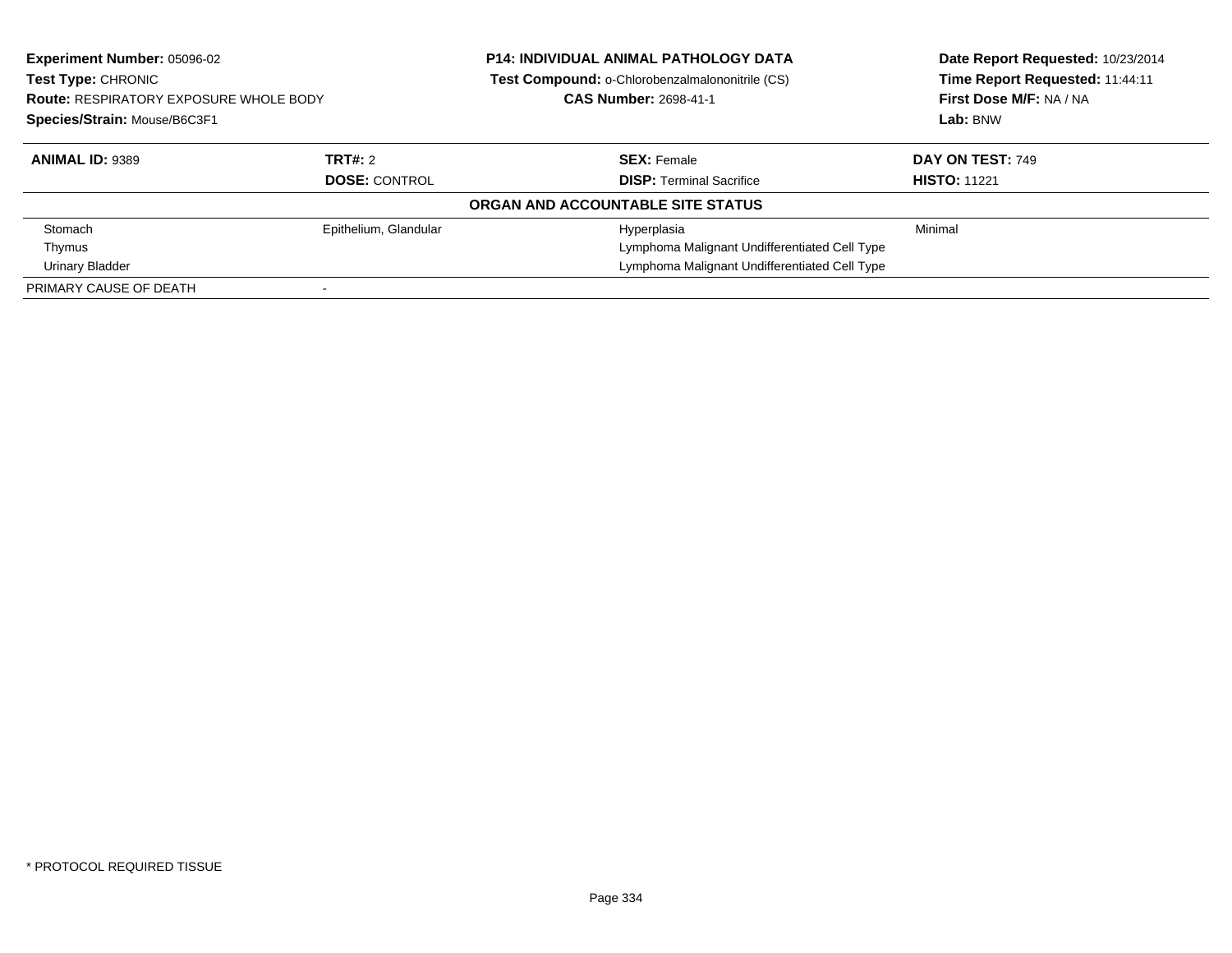**Experiment Number:** 05096-02**Test Type:** CHRONIC **Route:** RESPIRATORY EXPOSURE WHOLE BODY**Species/Strain:** Mouse/B6C3F1**P14: INDIVIDUAL ANIMAL PATHOLOGY DATA Test Compound:** o-Chlorobenzalmalononitrile (CS)**CAS Number:** 2698-41-1**Date Report Requested:** 10/23/2014**Time Report Requested:** 11:44:11**First Dose M/F:** NA / NA**Lab:** BNW**ANIMAL ID:** 9390**C TRT#:** 2 **SEX:** Female **DAY ON TEST:** 693 **DOSE:** CONTROL **DISP:** Dead **HISTO:** <sup>11222</sup> **ORGAN AND ACCOUNTABLE SITE STATUSNORMALAdrenal Gland - Cortex** Adrenal Gland - Medulla **Bone** Bone **Bone** Esophagus Esophagus Intestine Large - Colon Eye **Execution Contract Contract Intervention Contract Contract Contract Contract Contract Contract Contract Contract Contract Intestine Large - Cecum** Intestine Large - Rectum **Islets, Pancreatic** Christene Large - Rectum Liver Liver Lymph Node - Bronchial Mammary Gland Ovary PancreasSalivary Glands Salivary School School School School Spleen School Spleen Stomach - Forestomach - Stomach - Forestomach Stomach - Glandular **Thymus** Thymus Thymus Thyroid Gland Thyroid Gland Thyroid Gland Urinary Bladder **MISSING**Lymph Node - Mandibular and a common and Parathyroid Gland **AUTO PRECLUDES DIAG.**Gallbladder **Intestine Small - Duodenum** Intestine Small - Intestine Small - Ileum Intestine Small - Intestine Small - Jejunum **OBSERVATIONS** Adrenal Gland Capsule Hyperplasia Moderate Bone Marroww which is a matter of the Myelofibrosis and the Myelofibrosis and the Mild of the Mild of the Mild of the Mild of the Mild of the Mild of the Mild of the Mild of the Mild of the Mild of the Mild of the Mild of the Mild of **Brain** n and the control of the control of the control of the control of the control of the control of the control of the control of the control of the control of the control of the control of the control of the control of the co Kidneyy the chronic, Moderate and September 2011 of the Chronic Moderate and September 2012 of the Chronic, Moderate Metastatic (Uterus) Lungg is a constant of the construction of the construction of the construction of Hemangiosarcoma is a construction of Metastatic (Uterus) Hemorrhagee Marked Alveolus Hyperplasiaa Mild AlveolusInfiltration Cellular **Infiltration Cellular** (Fig. 2014)<br>
Foreign Body **History Control**<br>
Mild Nosee and the state of the state of the state of the state of the state of the state of the state of the state of the state of the state of the state of the state of the state of the state of the state of the state of the stat Hemorrhagee Marked Nasolacrim Dct Inflammation Suppurative, Marked Inflammation Suppurative, Minimal Pituitary Gland Pars Distalis Hyperplasia Moderate **Trachea** a and the state of the state of the state of the state of the Marked Marked of the State of the Marked of the Marked of the Marked of the State of the Marked of the Marked of the Marked of the Marked of the Marked of the M Note: [ HEMORRHAGE ] TGLs = 2-2 Uterus HemangiosarcomaNote: [ HEMANGIOSARC ] TGLs = 1-8PRIMARY CAUSE OF DEATH-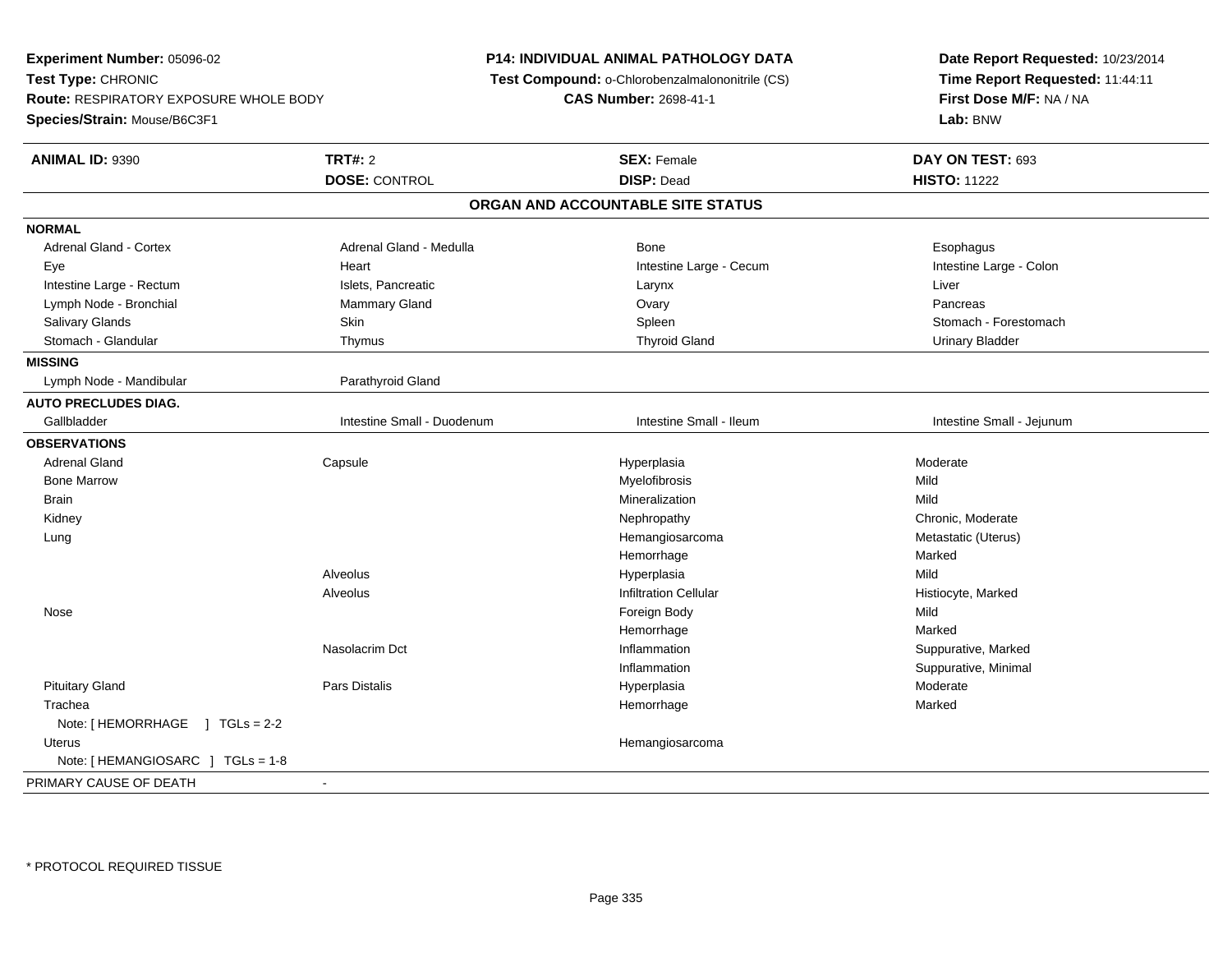| <b>Experiment Number: 05096-02</b><br><b>Test Type: CHRONIC</b><br><b>Route: RESPIRATORY EXPOSURE WHOLE BODY</b><br>Species/Strain: Mouse/B6C3F1 |                                        | <b>P14: INDIVIDUAL ANIMAL PATHOLOGY DATA</b><br>Test Compound: o-Chlorobenzalmalononitrile (CS)<br><b>CAS Number: 2698-41-1</b> | Date Report Requested: 10/23/2014<br>Time Report Requested: 11:44:11<br>First Dose M/F: NA / NA<br>Lab: BNW |
|--------------------------------------------------------------------------------------------------------------------------------------------------|----------------------------------------|---------------------------------------------------------------------------------------------------------------------------------|-------------------------------------------------------------------------------------------------------------|
| <b>ANIMAL ID: 9390</b>                                                                                                                           | <b>TRT#:</b> 2<br><b>DOSE: CONTROL</b> | <b>SEX: Female</b><br><b>DISP: Dead</b>                                                                                         | DAY ON TEST: 693<br><b>HISTO: 11222</b>                                                                     |
|                                                                                                                                                  |                                        | <b>ORGAN AND ACCOUNTABLE SITE STATUS</b>                                                                                        |                                                                                                             |
| Animal Note: THERE IS ALOT OF AUTOLYSIS IN THIS ANIMAL.                                                                                          |                                        |                                                                                                                                 |                                                                                                             |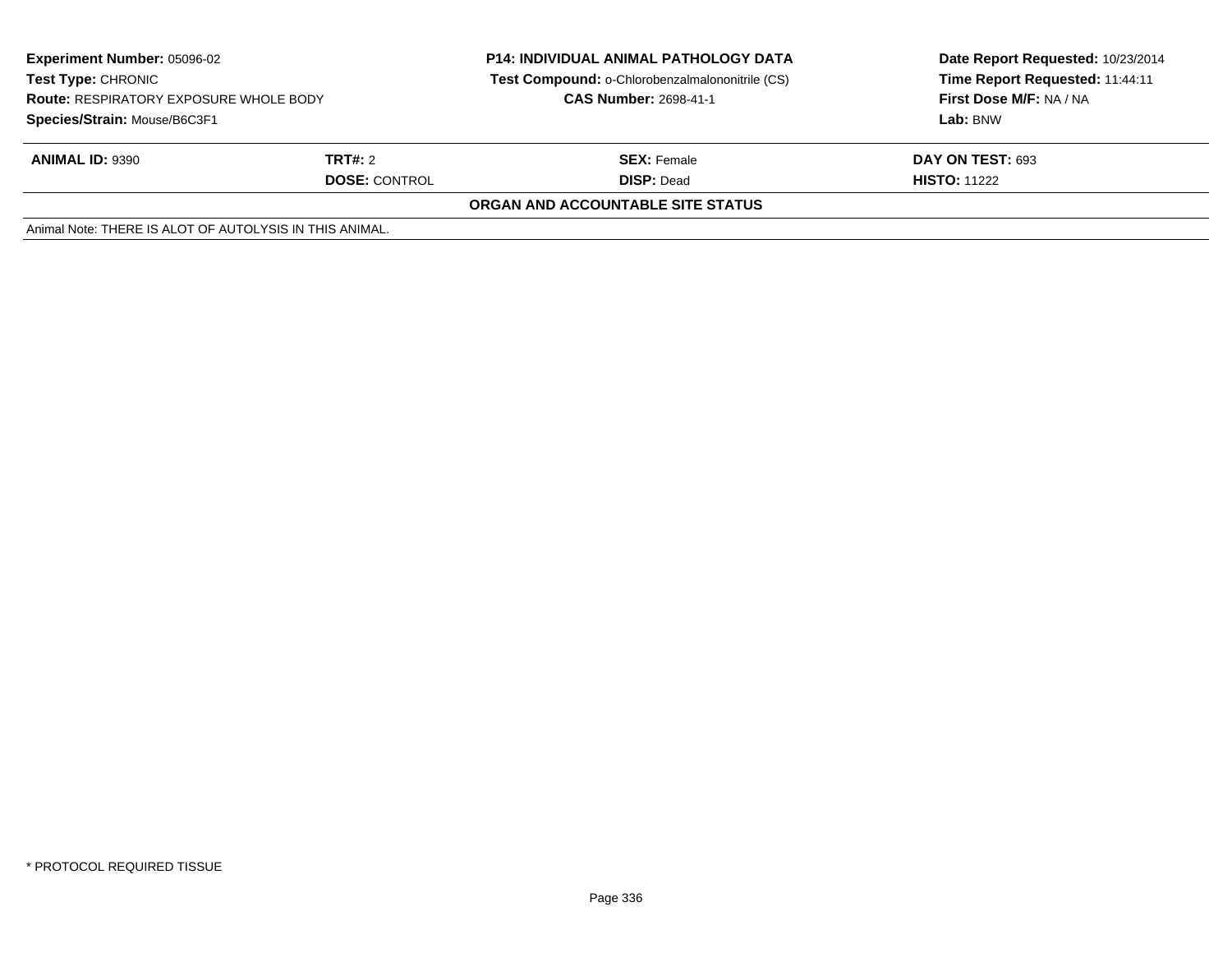**Experiment Number:** 05096-02**Test Type:** CHRONIC **Route:** RESPIRATORY EXPOSURE WHOLE BODY**Species/Strain:** Mouse/B6C3F1**P14: INDIVIDUAL ANIMAL PATHOLOGY DATA Test Compound:** o-Chlorobenzalmalononitrile (CS)**CAS Number:** 2698-41-1**Date Report Requested:** 10/23/2014**Time Report Requested:** 11:44:11**First Dose M/F:** NA / NA**Lab:** BNW**ANIMAL ID:** 9391**TRT#:** 2 **SEX:** Female **DAY ON TEST:** 615 **DOSE:** CONTROL **DISP:** Dead **HISTO:** <sup>9647</sup> **ORGAN AND ACCOUNTABLE SITE STATUSNORMALAdrenal Gland - Cortex** Adrenal Gland - Medulla **Bone** Bone **Bone** Esophagus Esophagus Heart Islets, Pancreatic Islets, Pancreatic Islets, Pancreatic Islamic Larynx (New York 2017), Larynx Pancreas Liver **Liver Lymph Node - Mandibular** Mammary Gland Pancrease in Lymph Node - Mandibular **Manufacturers** Mammary Gland Stomach - Forestomach Pituitary Gland Sulting School of Salivary Glands School Stomach - Forestomach - Stomach - Forestomach - Stomach - Stomach - Stomach - Stomach - Stomach - Stomach - Stomach - Stomach - Stomach - Stomach - Stomach - Stomach Thymus Thyroid Gland Trachea Uterus**MISSING** Parathyroid Gland**AUTO PRECLUDES DIAG.**Eye Callbladder Colon and Callbladder Colon Callbladder Colon Colon and Colon Colon Colon Colon Colon Colon Colon Intestine Large - Rectum Intestine Small - Duodenum Intestine Small - Ileum Intestine Small - Jejunum Urinary Bladder**OBSERVATIONS** Adrenal Gland Capsule Hyperplasia Mild Bone Marroww which is a matter of the Myelofibrosis and the Myelofibrosis and the Mild of the Mild of the Mild of the Mild of the Mild of the Mild of the Mild of the Mild of the Mild of the Mild of the Mild of the Mild of the Mild of **Brain** n and the control of the control of the control of the control of the control of the control of the control of the control of the control of the control of the control of the control of the control of the control of the co Lung Leukocytosis Marked Note: [ LEUKOCYTOSIS ] TGLs = 7-3 Lymph NodeBronchial Lymphoma Malignant Nosee suppurative, Minimal and Suppurative, Minimal and Suppurative, Minimal and Suppurative, Minimal and Suppurative, Minimal and Suppurative, Minimal and Suppurative, Minimal and Suppurative, Minimal and Suppurative, Minimal **Ovary** y cystem in the control of the control of the control of the control of the control of the control of the control of the control of the control of the control of the control of the control of the control of the control of Note:  $[CYST \t 1 TGLs = 2-7$  SpleenHematopoietic Cell Proliferation Marked Note: [ HEMA CELL PROL ] TGLs = 1-4**Stomach** Glandular **Contract Contract Contract Contract Contract Contract Contract Contract Contract Contract Contract Contract Contract Contract Contract Contract Contract Contract Contract Contract Contract Contract Contract Cont** Note: THE DIFFERENTIAL DIAGNOSIS ON THE MASS IN THE STOMACHNote: [ LYMPH MAL ] TGLs = 5,6-10 Note: (GLANDULAR) IS CARCINOID.PRIMARY CAUSE OF DEATH-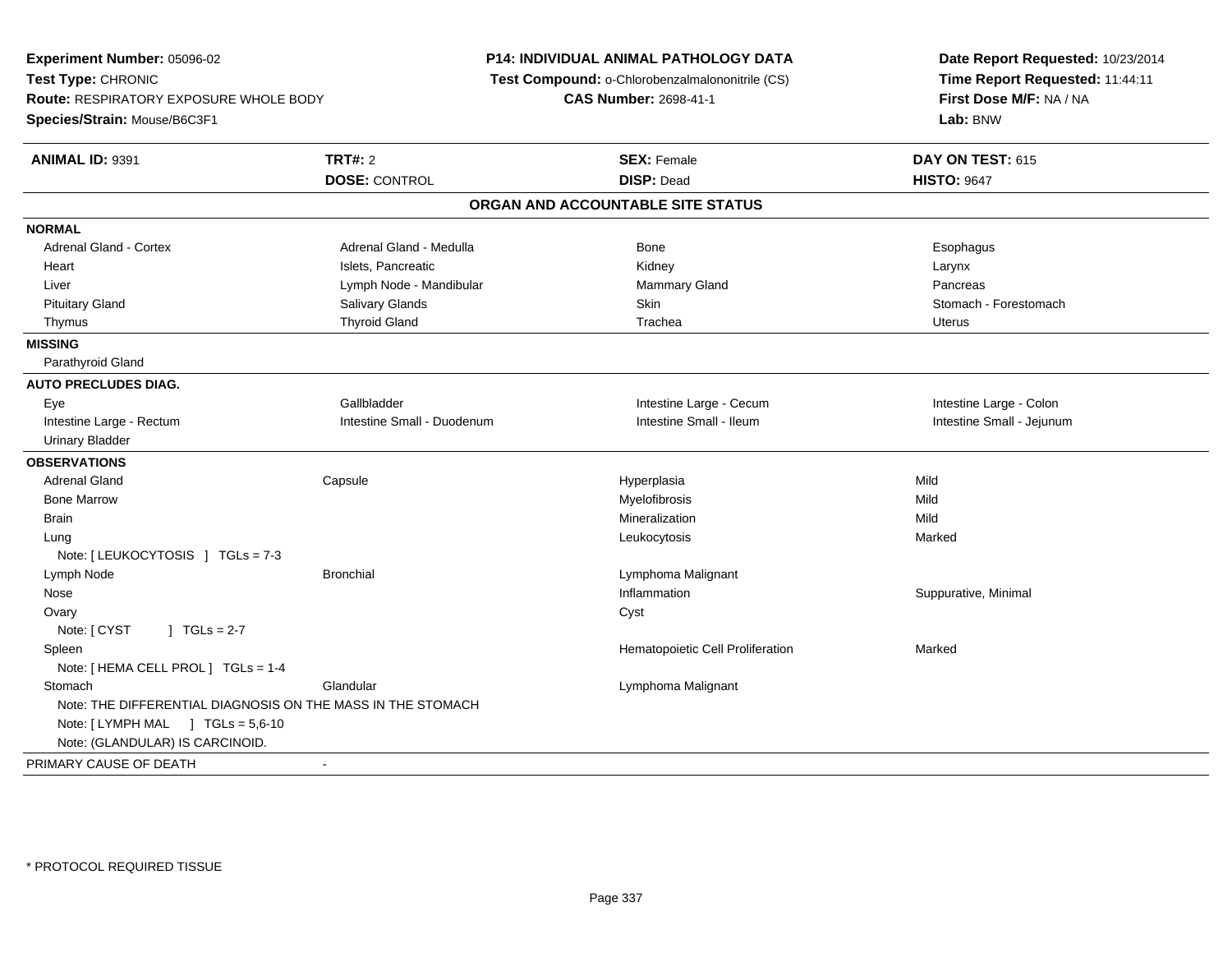| Experiment Number: 05096-02<br>Test Type: CHRONIC<br>Route: RESPIRATORY EXPOSURE WHOLE BODY<br>Species/Strain: Mouse/B6C3F1 |                            | <b>P14: INDIVIDUAL ANIMAL PATHOLOGY DATA</b><br>Test Compound: o-Chlorobenzalmalononitrile (CS)<br><b>CAS Number: 2698-41-1</b> | Date Report Requested: 10/23/2014<br>Time Report Requested: 11:44:11<br>First Dose M/F: NA / NA<br>Lab: BNW |
|-----------------------------------------------------------------------------------------------------------------------------|----------------------------|---------------------------------------------------------------------------------------------------------------------------------|-------------------------------------------------------------------------------------------------------------|
| <b>ANIMAL ID: 9392</b>                                                                                                      | TRT#: 2                    | <b>SEX: Female</b>                                                                                                              | DAY ON TEST: 381                                                                                            |
|                                                                                                                             | <b>DOSE: CONTROL</b>       | <b>DISP: Moribund</b>                                                                                                           | <b>HISTO: 8048</b>                                                                                          |
|                                                                                                                             |                            | ORGAN AND ACCOUNTABLE SITE STATUS                                                                                               |                                                                                                             |
| <b>NORMAL</b>                                                                                                               |                            |                                                                                                                                 |                                                                                                             |
| Adrenal Gland - Cortex                                                                                                      | <b>Bone</b>                | <b>Bone Marrow</b>                                                                                                              | <b>Brain</b>                                                                                                |
| Esophagus                                                                                                                   | Eye                        | Gallbladder                                                                                                                     | Heart                                                                                                       |
| Intestine Large - Rectum                                                                                                    | Intestine Small - Duodenum | Intestine Small - Ileum                                                                                                         | Intestine Small - Jejunum                                                                                   |
| Islets, Pancreatic                                                                                                          | Kidney                     | Larynx                                                                                                                          | Liver                                                                                                       |
| Lung                                                                                                                        | Lymph Node - Bronchial     | Nose                                                                                                                            | Ovary                                                                                                       |
| Pancreas                                                                                                                    | Salivary Glands            | Spleen                                                                                                                          | Stomach - Forestomach                                                                                       |
| Stomach - Glandular                                                                                                         | <b>Thyroid Gland</b>       | Trachea                                                                                                                         | <b>Urinary Bladder</b>                                                                                      |
| <b>MISSING</b>                                                                                                              |                            |                                                                                                                                 |                                                                                                             |
| Adrenal Gland - Medulla                                                                                                     | Intestine Large - Cecum    | Lymph Node - Mandibular                                                                                                         | Mammary Gland                                                                                               |
| Parathyroid Gland                                                                                                           | Thymus                     | Uterus                                                                                                                          |                                                                                                             |
| <b>AUTO PRECLUDES DIAG.</b>                                                                                                 |                            |                                                                                                                                 |                                                                                                             |
| Intestine Large - Colon                                                                                                     |                            |                                                                                                                                 |                                                                                                             |
| <b>INSUFFICIENT TISSUE</b>                                                                                                  |                            |                                                                                                                                 |                                                                                                             |
| <b>Pituitary Gland</b>                                                                                                      |                            |                                                                                                                                 |                                                                                                             |
| <b>OBSERVATIONS</b>                                                                                                         |                            |                                                                                                                                 |                                                                                                             |
| Skin                                                                                                                        |                            | Sarcoma                                                                                                                         |                                                                                                             |
| Note: [ SARCOMA<br>$TGLs = 1-10$                                                                                            |                            |                                                                                                                                 |                                                                                                             |
| PRIMARY CAUSE OF DEATH                                                                                                      |                            |                                                                                                                                 |                                                                                                             |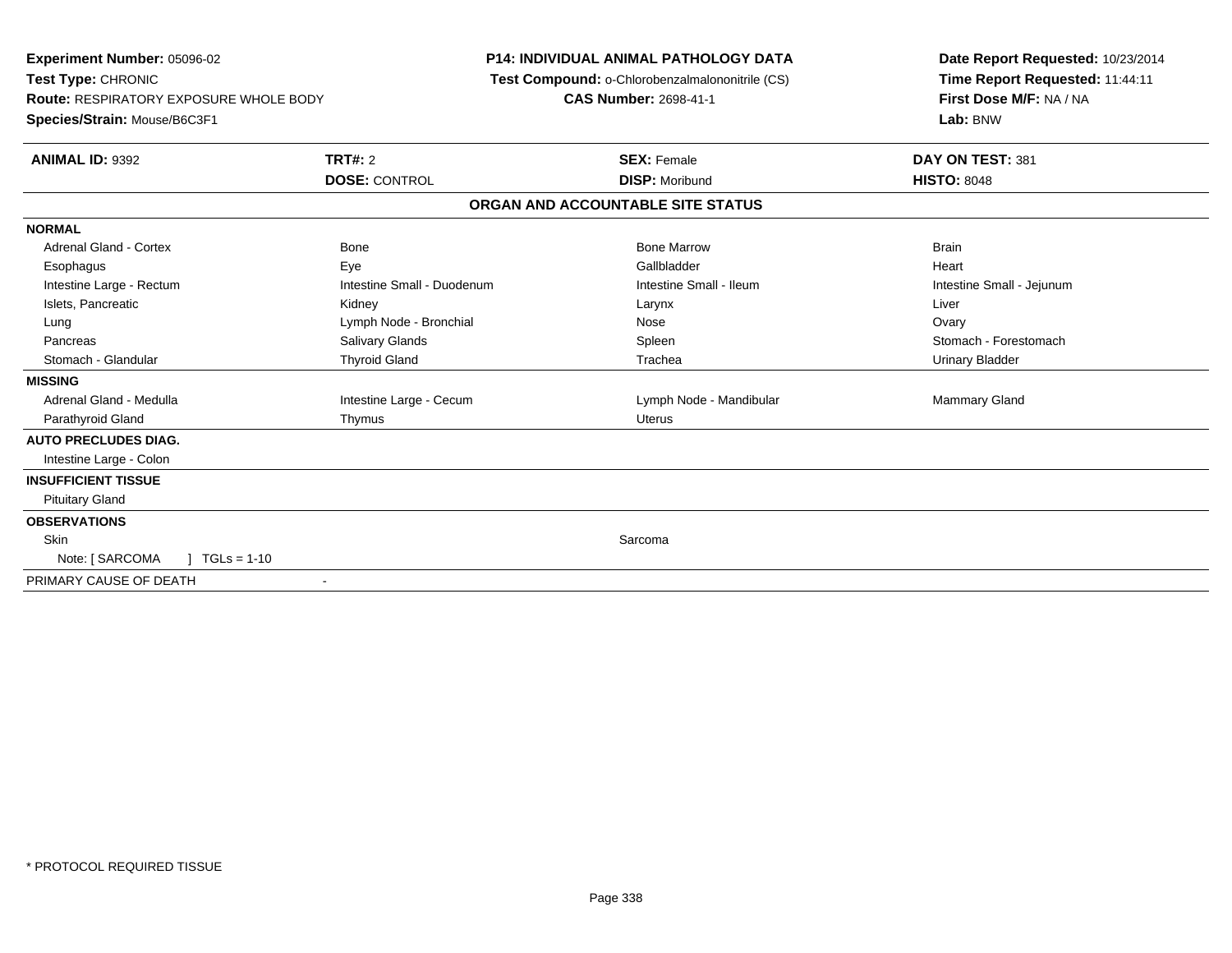| Experiment Number: 05096-02<br>Test Type: CHRONIC<br><b>Route: RESPIRATORY EXPOSURE WHOLE BODY</b><br>Species/Strain: Mouse/B6C3F1 |                         | <b>P14: INDIVIDUAL ANIMAL PATHOLOGY DATA</b><br>Test Compound: o-Chlorobenzalmalononitrile (CS)<br><b>CAS Number: 2698-41-1</b> | Date Report Requested: 10/23/2014<br>Time Report Requested: 11:44:11<br>First Dose M/F: NA / NA<br>Lab: BNW |  |
|------------------------------------------------------------------------------------------------------------------------------------|-------------------------|---------------------------------------------------------------------------------------------------------------------------------|-------------------------------------------------------------------------------------------------------------|--|
| ANIMAL ID: 9393                                                                                                                    | TRT#: 2                 | <b>SEX: Female</b>                                                                                                              | DAY ON TEST: 749                                                                                            |  |
|                                                                                                                                    | <b>DOSE: CONTROL</b>    | <b>DISP: Terminal Sacrifice</b>                                                                                                 | <b>HISTO: 11223</b>                                                                                         |  |
|                                                                                                                                    |                         | ORGAN AND ACCOUNTABLE SITE STATUS                                                                                               |                                                                                                             |  |
| <b>NORMAL</b>                                                                                                                      |                         |                                                                                                                                 |                                                                                                             |  |
| Adrenal Gland - Medulla                                                                                                            | Esophagus               | Eye                                                                                                                             | Gallbladder                                                                                                 |  |
| Heart                                                                                                                              | Intestine Large - Cecum | Intestine Large - Colon                                                                                                         | Intestine Large - Rectum                                                                                    |  |
| Intestine Small - Duodenum                                                                                                         | Intestine Small - Ileum | Intestine Small - Jejunum                                                                                                       | Islets, Pancreatic                                                                                          |  |
| Larynx                                                                                                                             | Liver                   | Lung                                                                                                                            | Lymph Node - Bronchial                                                                                      |  |
| Lymph Node - Mandibular                                                                                                            | Mammary Gland           | Nose                                                                                                                            | Ovary                                                                                                       |  |
| Pancreas                                                                                                                           | <b>Pituitary Gland</b>  | Salivary Glands                                                                                                                 | Skin                                                                                                        |  |
| Spleen                                                                                                                             | Stomach - Forestomach   | Stomach - Glandular                                                                                                             | Thymus                                                                                                      |  |
| Trachea                                                                                                                            | <b>Urinary Bladder</b>  |                                                                                                                                 |                                                                                                             |  |
| <b>MISSING</b>                                                                                                                     |                         |                                                                                                                                 |                                                                                                             |  |
| Parathyroid Gland                                                                                                                  |                         |                                                                                                                                 |                                                                                                             |  |
| <b>OBSERVATIONS</b>                                                                                                                |                         |                                                                                                                                 |                                                                                                             |  |
| <b>Adrenal Gland</b>                                                                                                               | Capsule                 | Hyperplasia                                                                                                                     | Mild                                                                                                        |  |
|                                                                                                                                    | Cortex                  | Osteosarcoma                                                                                                                    | Metastatic (Bone)                                                                                           |  |
| Note: 1991 CONVERSION DISCREPANCY, ORIGINAL DIAGNOSIS SITE NOT SPECIFIED.                                                          |                         |                                                                                                                                 |                                                                                                             |  |
| Bone                                                                                                                               | Vertebra                | Osteosarcoma                                                                                                                    |                                                                                                             |  |
| Note: [ OSTEOSARC<br>$1 TGLs = 1-10$                                                                                               |                         |                                                                                                                                 |                                                                                                             |  |
| <b>Bone Marrow</b>                                                                                                                 |                         | Myelofibrosis                                                                                                                   | Mild                                                                                                        |  |
| <b>Brain</b>                                                                                                                       |                         | Mineralization                                                                                                                  | Mild                                                                                                        |  |
| Kidney                                                                                                                             |                         | Nephropathy                                                                                                                     | Chronic, Mild                                                                                               |  |
|                                                                                                                                    |                         | Osteosarcoma                                                                                                                    | Metastatic (Bone)                                                                                           |  |
| <b>Thyroid Gland</b>                                                                                                               | <b>Follicular Cel</b>   | Hyperplasia                                                                                                                     | Mild                                                                                                        |  |
| Uterus                                                                                                                             | Endometrium             | Hyperplasia                                                                                                                     | Mild                                                                                                        |  |
| PRIMARY CAUSE OF DEATH                                                                                                             |                         |                                                                                                                                 |                                                                                                             |  |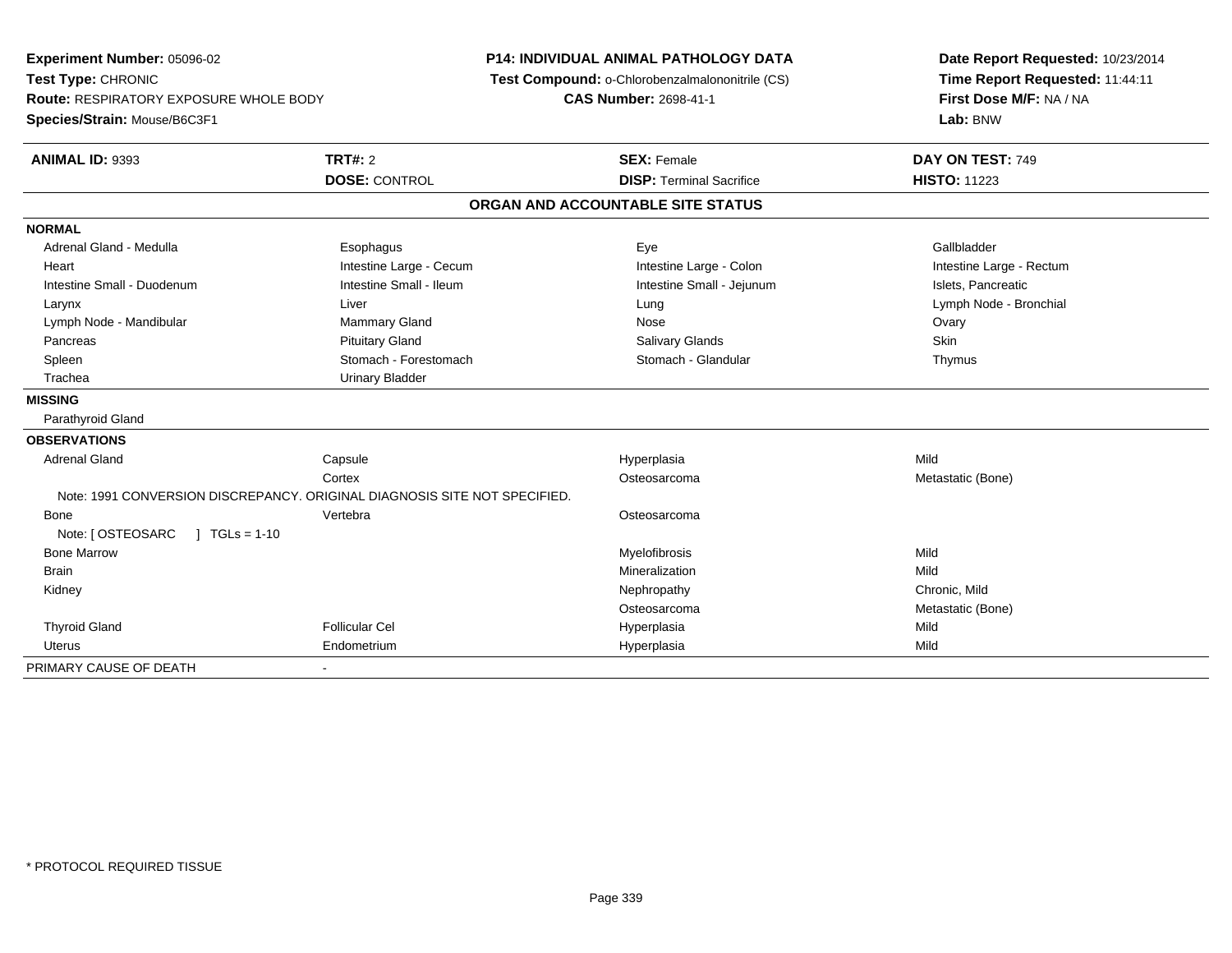**Experiment Number:** 05096-02**Test Type:** CHRONIC **Route:** RESPIRATORY EXPOSURE WHOLE BODY**Species/Strain:** Mouse/B6C3F1**P14: INDIVIDUAL ANIMAL PATHOLOGY DATA Test Compound:** o-Chlorobenzalmalononitrile (CS)**CAS Number:** 2698-41-1**Date Report Requested:** 10/23/2014**Time Report Requested:** 11:44:11**First Dose M/F:** NA / NA**Lab:** BNW**ANIMAL ID:** 9394 **TRT#:** <sup>2</sup> **SEX:** Female **DAY ON TEST:** <sup>263</sup> **DOSE:** CONTROL **DISP:** Dead **HISTO:** <sup>6656</sup> **ORGAN AND ACCOUNTABLE SITE STATUSNORMALAdrenal Gland - Cortex** Adrenal Gland - Medulla **Adrenal Gland - Medulla** Bone Bone Bone Bone Bone Marrow Esophagus Heart Intestine Large - Colon Intestine Large - RectumIntestine Small - Ileum **Intestine Small - Intestine Small - Jejunum** Intestine Islets, Pancreatic **Intestine Small - Islets**, Pancreatic Kidney Larynx Liver Lung Lymph Node - BronchialMammary Gland Nose Ovary Pancreas Pituitary Gland Salivary Glands Salivary Glands School School School School State School Spleen Spleen Spleen Trachea Stomach - Forestomach **Stomach - Stomach - Glandular** Thymus Thymus Thymus The The The The The The The The The Th Urinary Bladder**MISSING**Intestine Large - Cecum and the Lymph Node - Mandibular and the Carathyroid Gland Thyroid Gland Thyroid Gland **AUTO PRECLUDES DIAG.** Eye Gallbladder Intestine Small - Duodenum**OBSERVATIONS** Adrenal Gland Capsule Hyperplasia Mild Brainn and the most settled and the most settled and the most settled and the Moderate most settled and the Moderate **Uterus**  Endometrium Hyperplasia Mild Note: [ HYPERPLASIA ] TGLs = 2-8PRIMARY CAUSE OF DEATH-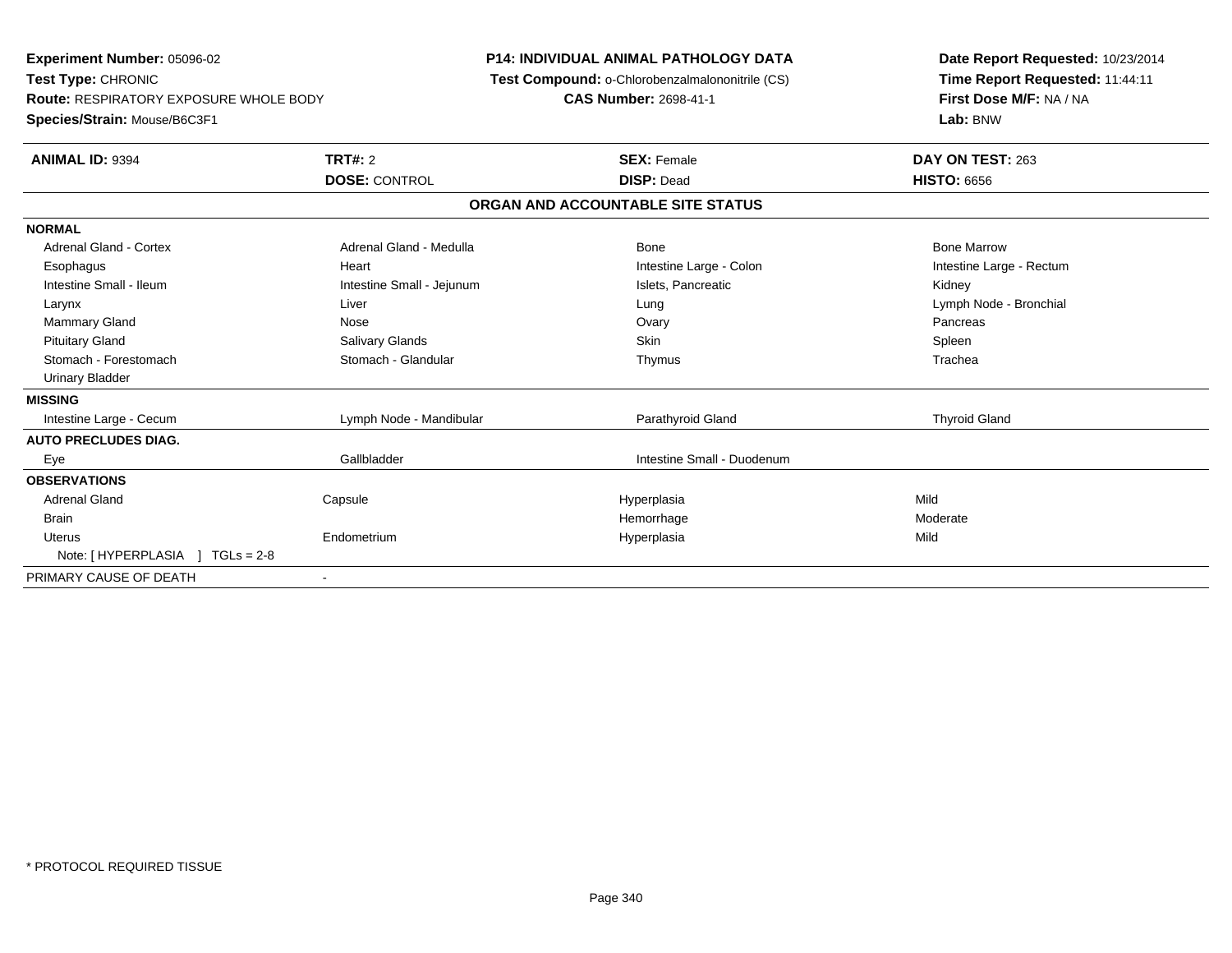**Experiment Number:** 05096-02**Test Type:** CHRONIC **Route:** RESPIRATORY EXPOSURE WHOLE BODY**Species/Strain:** Mouse/B6C3F1**P14: INDIVIDUAL ANIMAL PATHOLOGY DATA Test Compound:** o-Chlorobenzalmalononitrile (CS)**CAS Number:** 2698-41-1**Date Report Requested:** 10/23/2014**Time Report Requested:** 11:44:11**First Dose M/F:** NA / NA**Lab:** BNW**ANIMAL ID:** 9395**TRT#:** 2 **SEX:** Female **DAY ON TEST:** 749 **DOSE:** CONTROL**DISP:** Terminal Sacrifice **HISTO:** 11224 **ORGAN AND ACCOUNTABLE SITE STATUSNORMALAdrenal Gland - Cortex** Adrenal Gland - Medulla **Adrenal Gland - Medulla Bone** Bone **Bone** Esophagus Esophagus Intestine Large - Colon Gallbladder **East Intestine Large - Cecum Intestine Large - Cecum Intestine Large - Cecum** Intestine Large - Cecum Intestine Small - Jejunum Intestine Large - Rectum **Intestine Small - Duodenum** Intestine Small - Ileum Intestine Small - Ileum Islets, Pancreatic Larynx Liver LungNose Lymph Node - Bronchial **Lymph Node - Mandibular** Mammary Gland Nose - Mandibular Mammary Gland Nose - Mammary Gland Spleen Pancreas Parathyroid Gland Salivary Glands Spleen**Thyroid Gland** Stomach - Forestomach Stomach - Stomach - Glandular Thymus Thymus Thymus Thymus Thymus Thymus Thymus Thymus Thymus Thymus Thymus Thymus Thymus Thymus Thymus Thymus Thymus Thymus Thymus Thymus Thymus Thymus Thymus Thymus Th Trachea Urinary Bladder**INSUFFICIENT TISSUE** Eye**OBSERVATIONS** Adrenal Gland Capsule Hyperplasia Mild Bone Marroww which is a matter of the Myelofibrosis and the Myelofibrosis and the Mild of the Mild of the Mild of the Mild of the Mild of the Mild of the Mild of the Mild of the Mild of the Mild of the Mild of the Mild of the Mild of Brainn and the compression of the compression of the compression of the compression of the compression of the compression Kidneyy the chronic, Moderate and September 2011 of the Chronic Moderate and September 2012 of the Chronic, Moderate **Ovary** y cystem in the control of the control of the control of the control of the control of the control of the control of the control of the control of the control of the control of the control of the control of the control of Note: [ CYST ] TGLs = 2-7 Pituitary Glandd and the set of Pars Distalis and the Second Adenomal Adenomal Second Second Pars Distalls and Adenomal Second Second Second Second Second Second Second Second Second Second Second Second Second Second Second Second Secon Note:  $[ADENOMA \t] TGLS = 3-8$ **Skin** n and the control of the control of the control of the control of the control of the control of the control of the control of the control of the control of the control of the control of the control of the control of the co Note: [ PAPILLOMA ] TGLs = 1-10 Uterus Endometrium Hyperplasia Minimal PRIMARY CAUSE OF DEATH-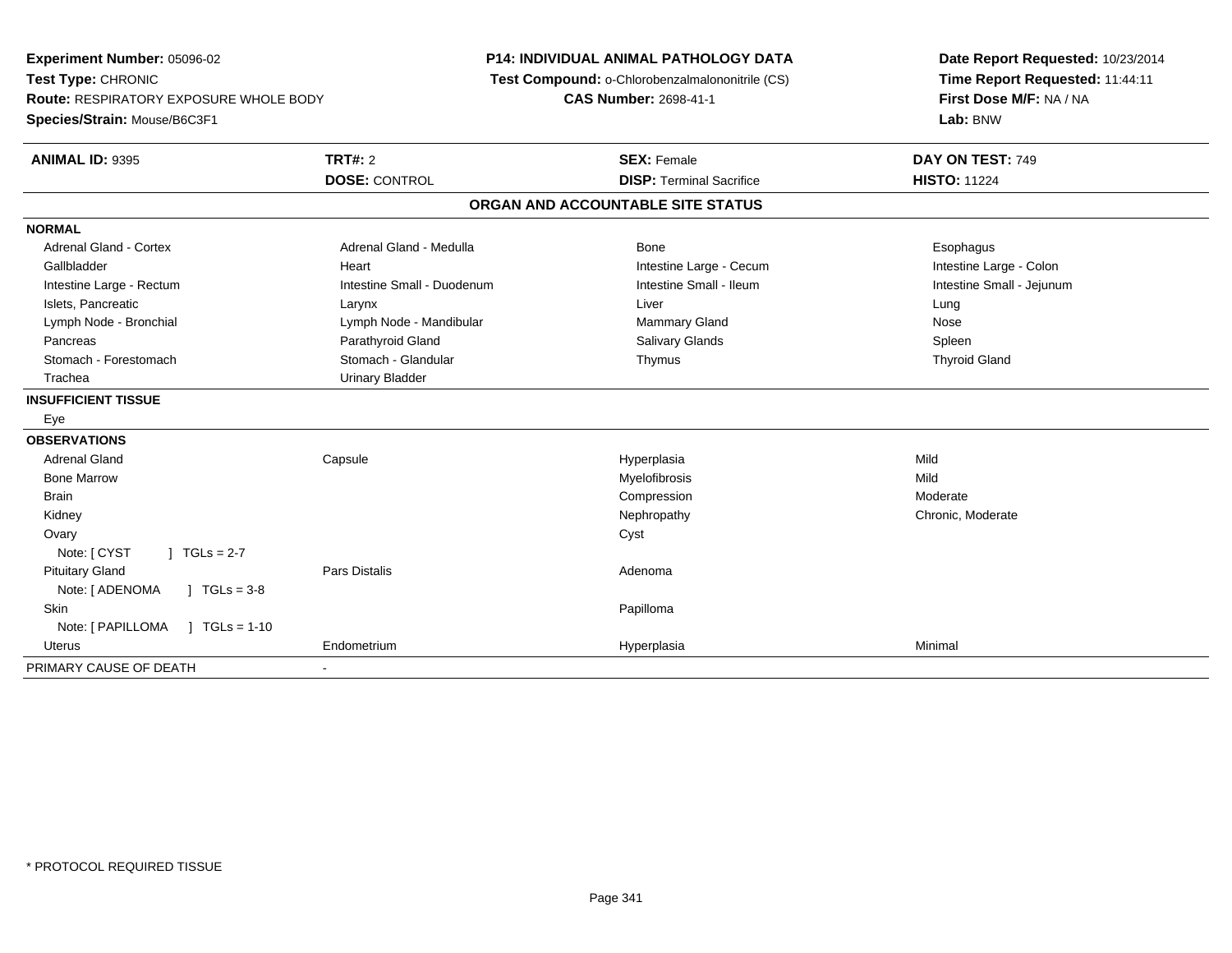**Experiment Number:** 05096-02**Test Type:** CHRONIC **Route:** RESPIRATORY EXPOSURE WHOLE BODY**Species/Strain:** Mouse/B6C3F1**P14: INDIVIDUAL ANIMAL PATHOLOGY DATA Test Compound:** o-Chlorobenzalmalononitrile (CS)**CAS Number:** 2698-41-1**Date Report Requested:** 10/23/2014**Time Report Requested:** 11:44:11**First Dose M/F:** NA / NA**Lab:** BNW**ANIMAL ID:** 9396**6 DAY ON TEST:** 464 **DOSE:** CONTROL **DISP:** Moribund **HISTO:** <sup>8653</sup> **ORGAN AND ACCOUNTABLE SITE STATUSNORMALAdrenal Gland - Cortex** Adrenal Gland - Medulla **Adrenal Gland - Medulla** Bone Bone Bone Bone Bone Marrow Esophagus Eye Gallbladder HeartIntestine Large - Cecum **Intestine Large - Colon** Intestine Large - Colon Intestine Large - Rectum Intestine Large - Rectum Intestine Small - Duodenum Intestine Small - Ileum Larynx Intestine Small - Jejunum Intestine Small - Jejunum Islets, Pancreatic Larynx Liver Lung Lymph Node - Bronchial Lymph Node - MandibularMammary Gland Nose Ovary Pancreas Stomach - Glandular Salivary Glands Summach - Skin Shahara Shahara Shahara Shahara Shahara Shahara Shahara Shahara Shahara Shahara Thymus Thyroid Gland Trachea Urinary Bladder Uterus**MISSING**Parathyroid Gland Stomach - Forestomach **OBSERVATIONS** Adrenal Gland Capsule Hyperplasia Mild **Brain** n and the compression of the compression of the compression of the compression of the compression of the compression Kidneyy the controller of the controller of the controller of the controller of the controller of the chronic, Mild Pituitary Glandd and the set of Pars Distalis and the Second Adenomal Adenomal Second Second Pars Distalls and Adenomal Second Second Second Second Second Second Second Second Second Second Second Second Second Second Second Second Secon Note: [ ADENOMA ] TGLs = 1-8 PRIMARY CAUSE OF DEATH-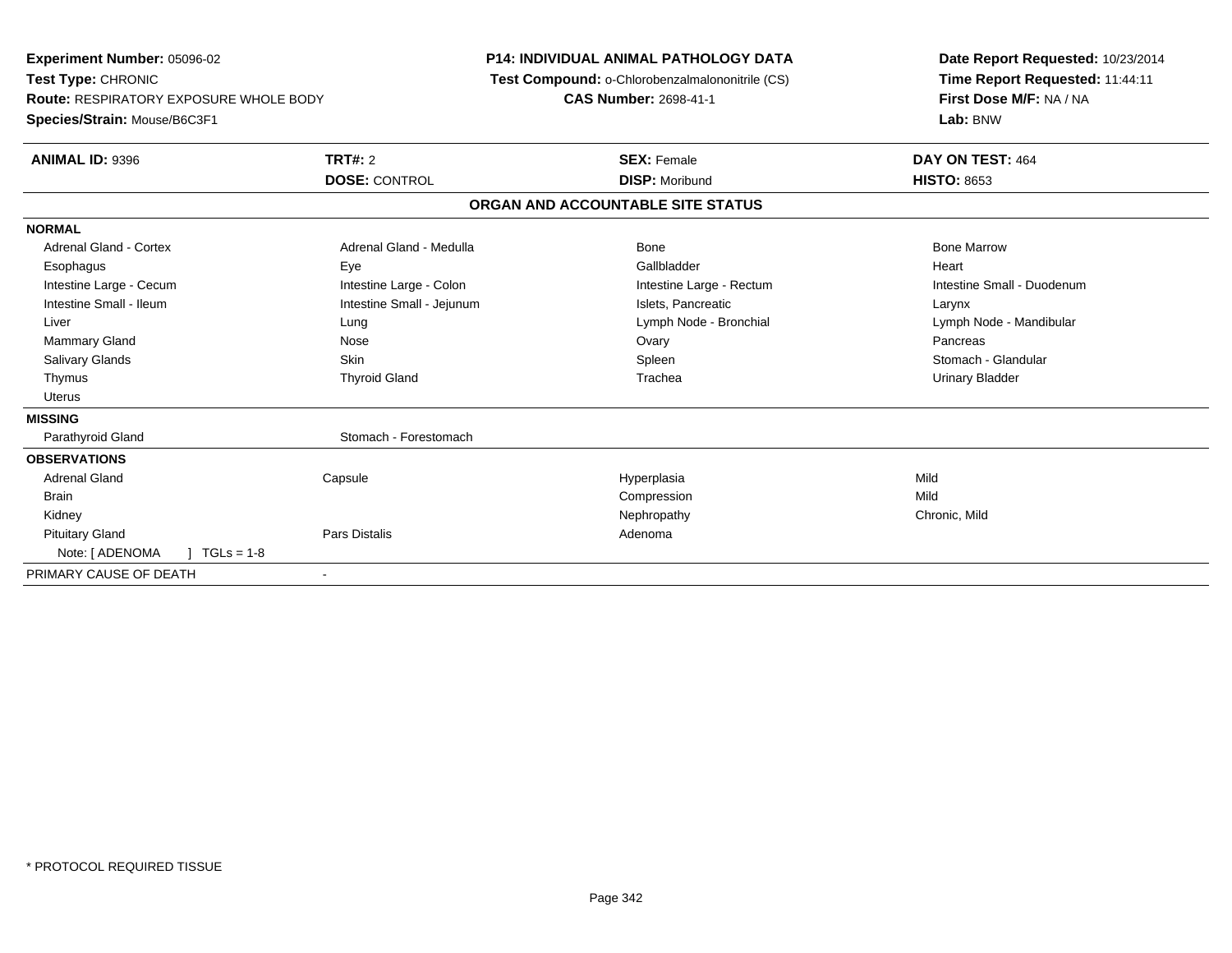**Experiment Number:** 05096-02**Test Type:** CHRONIC **Route:** RESPIRATORY EXPOSURE WHOLE BODY**Species/Strain:** Mouse/B6C3F1**P14: INDIVIDUAL ANIMAL PATHOLOGY DATA Test Compound:** o-Chlorobenzalmalononitrile (CS)**CAS Number:** 2698-41-1**Date Report Requested:** 10/23/2014**Time Report Requested:** 11:44:11**First Dose M/F:** NA / NA**Lab:** BNW**ANIMAL ID:** 9397 **TRT#:** <sup>2</sup> **SEX:** Female **DAY ON TEST:** <sup>723</sup> **DOSE:** CONTROL**DISP:** Moribund **HISTO:** 11236 **ORGAN AND ACCOUNTABLE SITE STATUSNORMALAdrenal Gland - Cortex** Adrenal Gland - Medulla **Bone Adrenal Gland - Cortex Adrenal Gland - Cortex Adrenal Gland - Medulla** Bone Marrow Gallbladder Brain Esophagus Esophagus Esophagus Esophagus Exercicle Exercises et al. Exercises et al. et al. et al. et al. Heart **Intestine Large - Cecum** Intestine Large - Cecum Intestine Large - Colon Intestine Large - Rectum Intestine Small - Duodenum **Intestine Small - Ileum** Intestine Small - Ileum Intestine Small - Jejunum Intestine Small - Jejunum Islets, Pancreatic Larynx **Lymph Node - Bronchial Mammary Gland Covary** Ovary Stomach - Glandular Pancreas Salivary Glands Salivary Glands Stomach - Forestomach - Stomach - Stomach - Stomach - Stomach - Glandulary Stomach - Stomach - Stomach - Stomach - Stomach - Stomach - Stomach - Stomach - Stomach - Stomach - Stomac Thymus **Trachea** Trachea **Trachea** Urinary Bladder **MISSING** Parathyroid Gland**OBSERVATIONS** Adrenal Gland Capsule Hyperplasia Mild Kidneyy the controller of the controller of the controller of the controller of the controller of the chronic, Mild Liverr and the contract of the contract of the contract of the contract of the contract of the contract of the contract of the contract of the contract of the contract of the contract of the contract of the contract of the cont g Squamous Cell Carcinoma Cell Carcinoma Metastatic (Skin) LungNote: [ SQUAM CEL CARC ] TGLs = 4-3+10 Lymph NodeMandibular **Manual Letter Cell Proliferation** Marked Marked Marked Mandibular Squamous Cell Carcinoma Metastatic (Skin) Note: [ SQUAM CEL CARC ] TGLs = 1-11 Nosee who suppurative, Masolacrim Dct the Suppuration of the Inflammation of the Suppurative, Marked Suppurative, Marked InflammationInflammation **Suppurative, Minimal**<br>
Suppurative, Minimal<br>
Hyperplasia Pituitary Gland Pars Distalis Hyperplasia Mild **Skin**  Squamous Cell Carcinoma Note: [ SQUAM CEL CARC ] TGLs = 5-12+13+14 SpleenHematopoietic Cell Proliferation Marked Note: [ HEMA CELL PROL ] TGLs = 3-4 Thyroid Gland Follicular Cel Hyperplasia Mild Uteruss and the contract of the contract of the contract of the contract of the contract of the contract of the contract of the contract of the contract of the contract of the contract of the contract of the contract of the cont n Marked **Marked** Endometrium Hyperplasia Mild Note: [ DILATATION ] TGLs = 2-8Note: [ HYPERPLASIA ] TGLs = 2-8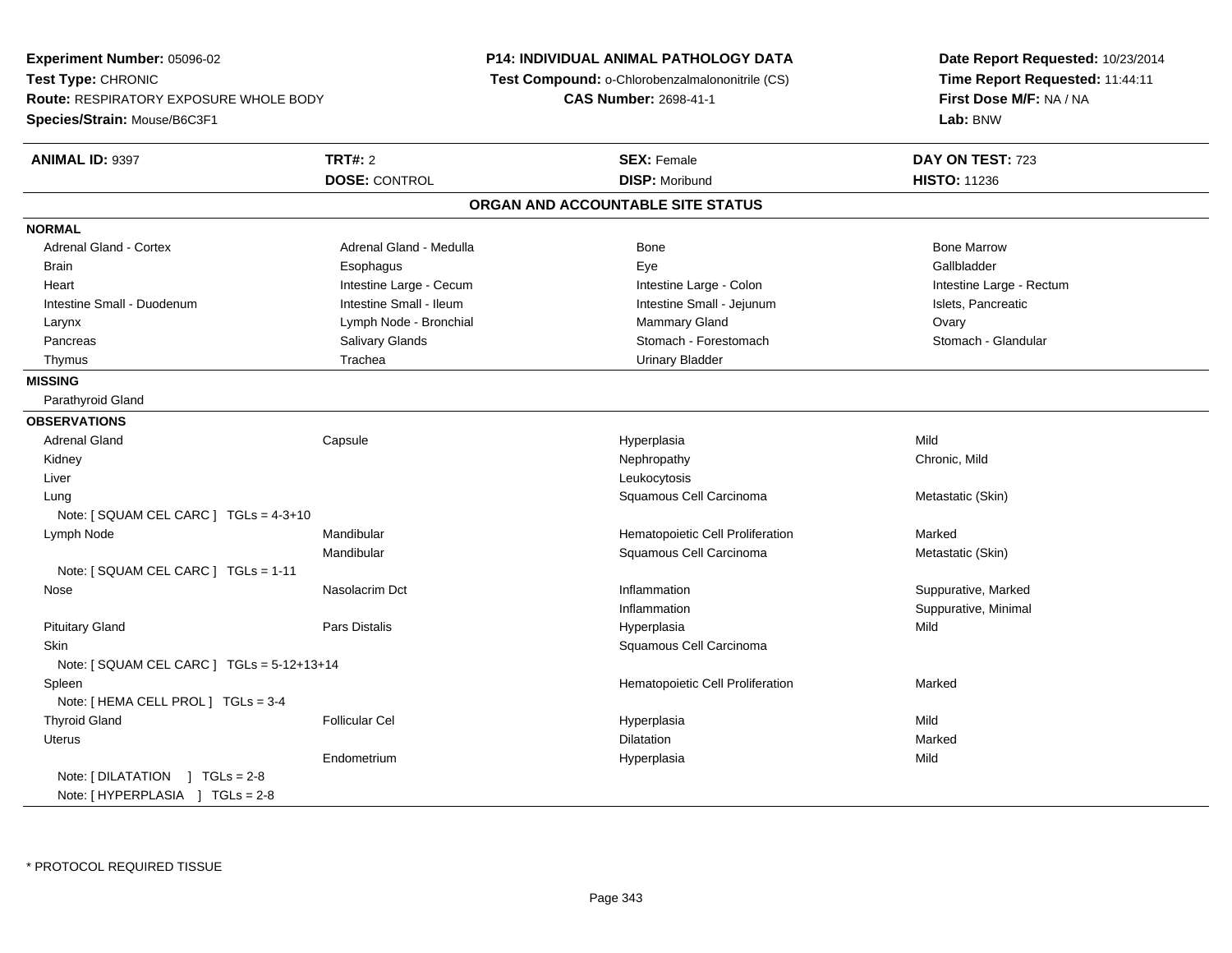| <b>Experiment Number: 05096-02</b><br>Test Type: CHRONIC |                      | <b>P14: INDIVIDUAL ANIMAL PATHOLOGY DATA</b><br>Test Compound: o-Chlorobenzalmalononitrile (CS) | Date Report Requested: 10/23/2014<br>Time Report Requested: 11:44:11 |
|----------------------------------------------------------|----------------------|-------------------------------------------------------------------------------------------------|----------------------------------------------------------------------|
| <b>Route: RESPIRATORY EXPOSURE WHOLE BODY</b>            |                      | <b>CAS Number: 2698-41-1</b>                                                                    | First Dose M/F: NA / NA                                              |
| Species/Strain: Mouse/B6C3F1                             |                      |                                                                                                 | Lab: BNW                                                             |
| <b>ANIMAL ID: 9397</b>                                   | TRT#: 2              | <b>SEX:</b> Female                                                                              | DAY ON TEST: 723                                                     |
|                                                          | <b>DOSE: CONTROL</b> | <b>DISP:</b> Moribund                                                                           | <b>HISTO: 11236</b>                                                  |
|                                                          |                      | ORGAN AND ACCOUNTABLE SITE STATUS                                                               |                                                                      |
| PRIMARY CAUSE OF DEATH                                   |                      |                                                                                                 |                                                                      |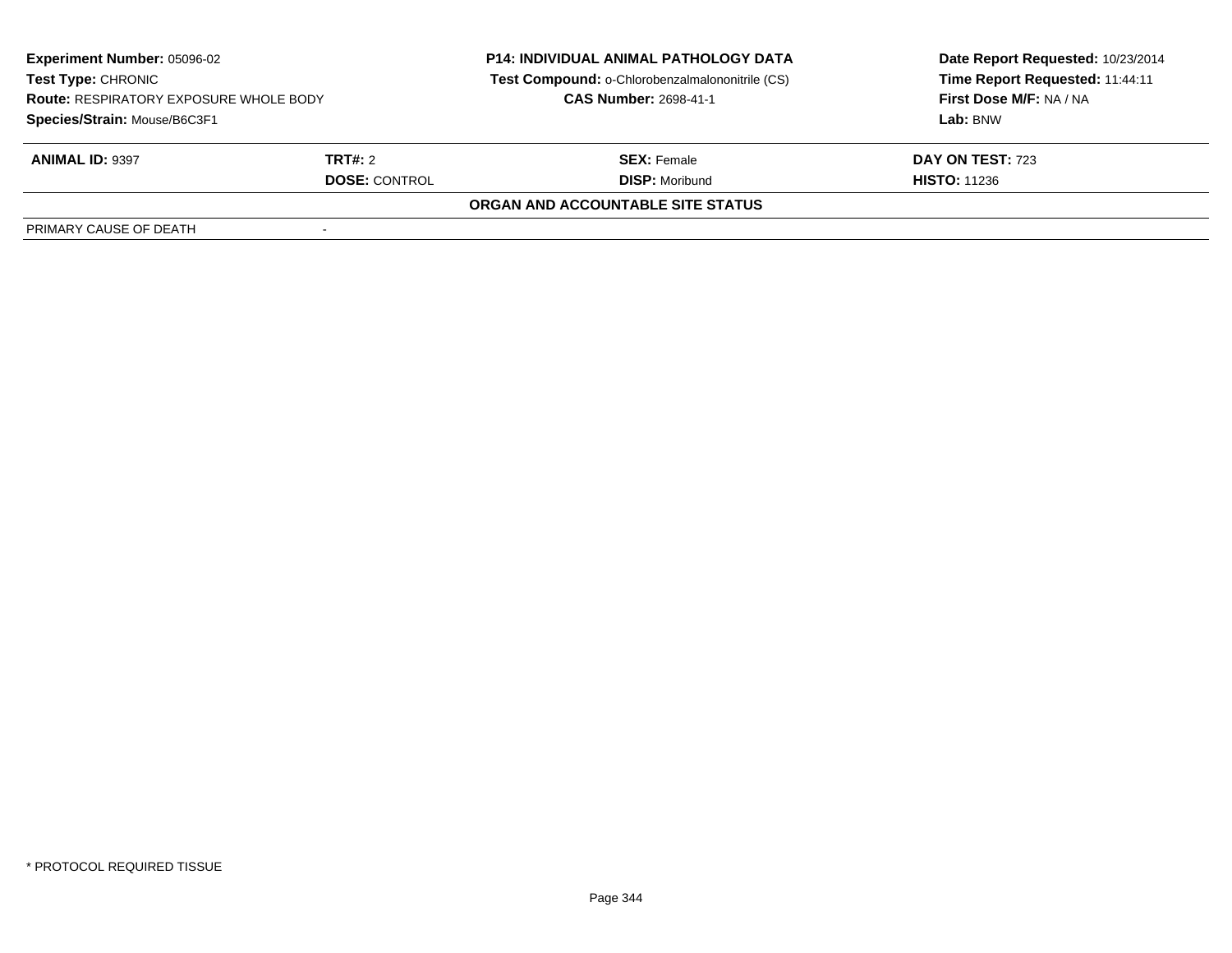**Experiment Number:** 05096-02**Test Type:** CHRONIC **Route:** RESPIRATORY EXPOSURE WHOLE BODY**Species/Strain:** Mouse/B6C3F1**P14: INDIVIDUAL ANIMAL PATHOLOGY DATA Test Compound:** o-Chlorobenzalmalononitrile (CS)**CAS Number:** 2698-41-1**Date Report Requested:** 10/23/2014**Time Report Requested:** 11:44:11**First Dose M/F:** NA / NA**Lab:** BNW**ANIMAL ID:** 9398**TRT#:** 2 **SEX:** Female **DAY ON TEST:** 625 **DOSE:** CONTROL**DISP:** Moribund **HISTO:** 9718 **ORGAN AND ACCOUNTABLE SITE STATUSNORMALAdrenal Gland - Cortex** Adrenal Gland - Medulla **Bone Adrenal Gland - Cortex Adrenal Gland - Cortex Adrenal Gland - Medulla** Bone Marrow Esophagus Gallbladder Gallbladder Annual Heart Heart Intestine Large - Cecum Intestine Small - Ileum Intestine Large - Colon **Intestine Large - Rectum** Intestine Large - Rectum Intestine Small - Duodenum Lymph Node - Bronchial Intestine Small - Jejunum **Islets, Pancreatic Larynx** Larynx Larynx Larynx Larynx Larynx Larynx Larynx Larynx Larynx Pancreas Parathyroid Gland Pituitary Gland Salivary GlandsStomach - Glandular Skin Stomach - Forestomach Spleen Stomach - Forestomach - Stomach - Forestomach - Stomach - Forestomach - Glandular Thymus Thyroid Gland Trachea Urinary Bladder**MISSING** Lymph Node - Mandibular**INSUFFICIENT TISSUE** Eye**OBSERVATIONS** Adrenal Gland Capsule Hyperplasia Mild **Brain** n and the control of the control of the control of the control of the control of the control of the control of the control of the control of the control of the control of the control of the control of the control of the co Kidneyy the chronic, Moderate and September 2011 of the Chronic Moderate and September 2012 of the Chronic, Moderate Liver Hepatocellular CarcinomaNote: [ HEPATOCLR CARC ] TGLs = 3-12 LungAdenocarcinoma **Metastatic (Mammary Gland)** Metastatic (Mammary Gland) Leukocytosiss Mild Note: [ ADENOCARC ] TGLs = 4-10 Mammary Glandd and the control of the control of the control of the control of the control of the control of the control of the control of the control of the control of the control of the control of the control of the control of the co Note: [ ADENOCARC ] TGLs = 1-11 Nose Nasolacrim Dct Inflammation Suppurative, Mild **Ovary** y and the control of the control of the control of the control of the control of the control of the control of the control of the control of the control of the control of the control of the control of the control of the co CystNote:  $[CYST \t 1 TGLs = 2-7$  Uteruss and the control of the control of the control of the control of the control of the control of the control of the control of the control of the control of the control of the control of the control of the control of the co PRIMARY CAUSE OF DEATH-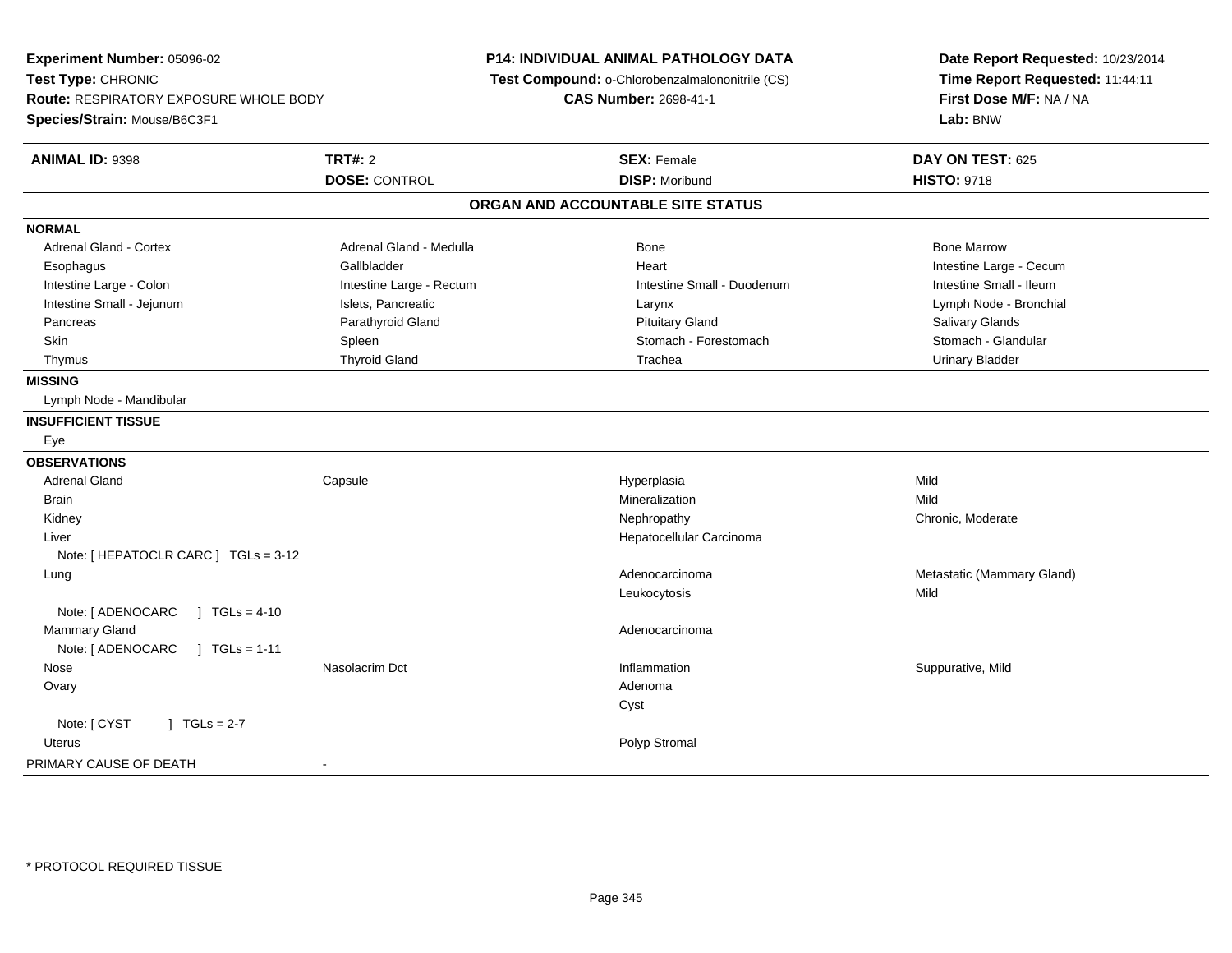**Experiment Number:** 05096-02**Test Type:** CHRONIC **Route:** RESPIRATORY EXPOSURE WHOLE BODY**Species/Strain:** Mouse/B6C3F1**P14: INDIVIDUAL ANIMAL PATHOLOGY DATA Test Compound:** o-Chlorobenzalmalononitrile (CS)**CAS Number:** 2698-41-1**Date Report Requested:** 10/23/2014**Time Report Requested:** 11:44:11**First Dose M/F:** NA / NA**Lab:** BNW**ANIMAL ID:** 9399**TRT#:** 2 **SEX:** Female **DAY ON TEST:** 749 **DOSE:** CONTROL**DISP:** Terminal Sacrifice **HISTO:** 11225 **ORGAN AND ACCOUNTABLE SITE STATUSNORMALAdrenal Gland - Cortex**  Adrenal Gland - Cortex Adrenal Gland - Medulla Bone Bone MarrowBrain Esophagus Esophagus Callbladder Gallbladder (Bachara Intestine Large - Cecum Intestine Small - Duodenum **Intestine Small - Ileum** Intestine Small - Ileum Intestine Small - Jejunum Intestine Small - Islets, Pancreatic Larynx Mammary Gland Nose PancreasStomach - Glandular Parathyroid Gland School Stomach - Forestomach - Skin Stomach - Stomach - Forestomach - Stomach - Stomach - Glandular **INSUFFICIENT TISSUE** Eye**OBSERVATIONS** Adrenal Gland Capsule Hyperplasia Mild **Heart**  Lymphoma Malignant Undifferentiated Cell Typee and Lymphoma Malignant Undifferentiated Cell Type Intestine LargeRectum Lymphoma Malignant Undifferentiated Cell Type Kidney Lymphoma Malignant Undifferentiated Cell TypeNephropathy Chronic, Mild Liver Lymphoma Malignant Undifferentiated Cell Type Lymphoma Malignant Undifferentiated Cell Type Lung Lymph Node Bronchial Lymphoma Malignant Undifferentiated Cell Type Mandibular Lymphoma Malignant Undifferentiated Cell Type Lymphoma Malignant Undifferentiated Cell Type**Ovary**  Pituitary Glandd and the set of Pars Distalis and the Second Adenomal Adenomal Second Second Pars Distalls and Adenomal Second Second Second Second Second Second Second Second Second Second Second Second Second Second Second Second Secon Note: [ ADENOMA ] TGLs = 1-8 Salivary Glands Lymphoma Malignant Undifferentiated Cell Type Lymphoma Malignant Undifferentiated Cell Type Spleen Thymus Lymphoma Malignant Undifferentiated Cell Type Thyroid Glandd and the set of the Follicular Cel the set of the Second Adenomal Adenomal Second Second Second Second Second Second Second Second Second Second Second Second Second Second Second Second Second Second Second Second Second Trachea Lymphoma Malignant Undifferentiated Cell Type Urinary Bladder Lymphoma Malignant Undifferentiated Cell Type Lymphoma Malignant Undifferentiated Cell Type UterusPRIMARY CAUSE OF DEATH-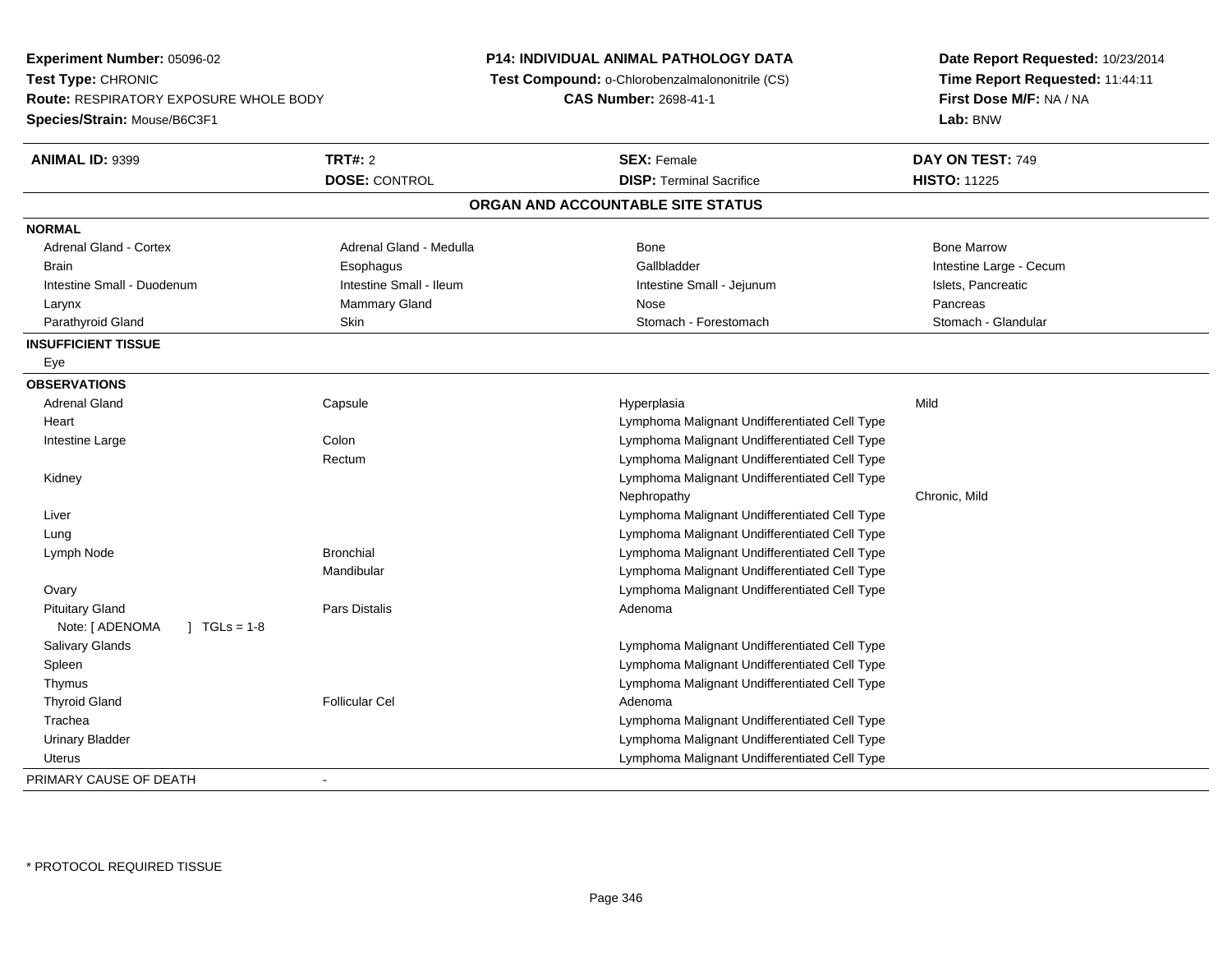| Experiment Number: 05096-02                                         |                           | <b>P14: INDIVIDUAL ANIMAL PATHOLOGY DATA</b>    | Date Report Requested: 10/23/2014                          |  |
|---------------------------------------------------------------------|---------------------------|-------------------------------------------------|------------------------------------------------------------|--|
| Test Type: CHRONIC<br><b>Route: RESPIRATORY EXPOSURE WHOLE BODY</b> |                           | Test Compound: o-Chlorobenzalmalononitrile (CS) | Time Report Requested: 11:44:11<br>First Dose M/F: NA / NA |  |
|                                                                     |                           | CAS Number: 2698-41-1                           |                                                            |  |
| Species/Strain: Mouse/B6C3F1                                        |                           |                                                 | Lab: BNW                                                   |  |
| <b>ANIMAL ID: 9400</b>                                              | <b>TRT#: 2</b>            | <b>SEX: Female</b>                              | DAY ON TEST: 749                                           |  |
|                                                                     | <b>DOSE: CONTROL</b>      | <b>DISP: Terminal Sacrifice</b>                 | <b>HISTO: 11226</b>                                        |  |
|                                                                     |                           | ORGAN AND ACCOUNTABLE SITE STATUS               |                                                            |  |
| <b>NORMAL</b>                                                       |                           |                                                 |                                                            |  |
| Adrenal Gland - Cortex                                              | Adrenal Gland - Medulla   | Bone                                            | <b>Brain</b>                                               |  |
| Esophagus                                                           | Eye                       | Gallbladder                                     | Heart                                                      |  |
| Intestine Large - Cecum                                             | Intestine Large - Colon   | Intestine Large - Rectum                        | Intestine Small - Duodenum                                 |  |
| Intestine Small - Ileum                                             | Intestine Small - Jejunum | Islets, Pancreatic                              | Larynx                                                     |  |
| Mammary Gland                                                       | <b>Pituitary Gland</b>    | Skin                                            | Stomach - Forestomach                                      |  |
| Stomach - Glandular                                                 | <b>Thyroid Gland</b>      | Trachea                                         |                                                            |  |
| <b>MISSING</b>                                                      |                           |                                                 |                                                            |  |
| Parathyroid Gland                                                   |                           |                                                 |                                                            |  |
| <b>OBSERVATIONS</b>                                                 |                           |                                                 |                                                            |  |
| <b>Adrenal Gland</b>                                                | Capsule                   | Hyperplasia                                     | Mild                                                       |  |
| <b>Bone Marrow</b>                                                  |                           | Myelofibrosis                                   | Moderate                                                   |  |
| Kidney                                                              |                           | Lymphoma Malignant Undifferentiated Cell Type   |                                                            |  |
| Note: $[LYMPH MAL UNDER] TGLS = 7-5$                                |                           |                                                 |                                                            |  |
| Liver                                                               |                           | Lymphoma Malignant Undifferentiated Cell Type   |                                                            |  |
| Lung                                                                |                           | Lymphoma Malignant Undifferentiated Cell Type   |                                                            |  |
| Lymph Node                                                          | <b>Bronchial</b>          | Lymphoma Malignant Undifferentiated Cell Type   |                                                            |  |
|                                                                     | Iliac                     | Lymphoma Malignant Undifferentiated Cell Type   |                                                            |  |
|                                                                     | Mandibular                | Lymphoma Malignant Undifferentiated Cell Type   |                                                            |  |
|                                                                     | Mediastinal               | Lymphoma Malignant Undifferentiated Cell Type   |                                                            |  |
|                                                                     | Mesenteric                | Lymphoma Malignant Undifferentiated Cell Type   |                                                            |  |
|                                                                     | Renal                     | Lymphoma Malignant Undifferentiated Cell Type   |                                                            |  |
| Note: $[LYMPH MAL UNDER] TGLS = 9-11$                               |                           |                                                 |                                                            |  |
| Note: [ LYMPH MAL UNDF ] TGLs = 3-7                                 |                           |                                                 |                                                            |  |
| Note: [ LYMPH MAL UNDF ] TGLs = 8-10                                |                           |                                                 |                                                            |  |
| Note: TGL 8-10 IS HEPATIC LYMPH NODE, THIS IS NOT AVAILABLE         |                           |                                                 |                                                            |  |
| Note: [ LYMPH MAL UNDF ] TGLs = 4-3                                 |                           |                                                 |                                                            |  |
| Note: AS A SITE.                                                    |                           |                                                 |                                                            |  |
| Note: [ LYMPH MAL UNDF ] TGLs = 6-12                                |                           |                                                 |                                                            |  |
| Note: [ LYMPH MAL UNDF ] TGLs = 5-5                                 |                           |                                                 |                                                            |  |
| Nose                                                                |                           | Hemorrhage                                      | Moderate                                                   |  |
|                                                                     |                           |                                                 |                                                            |  |